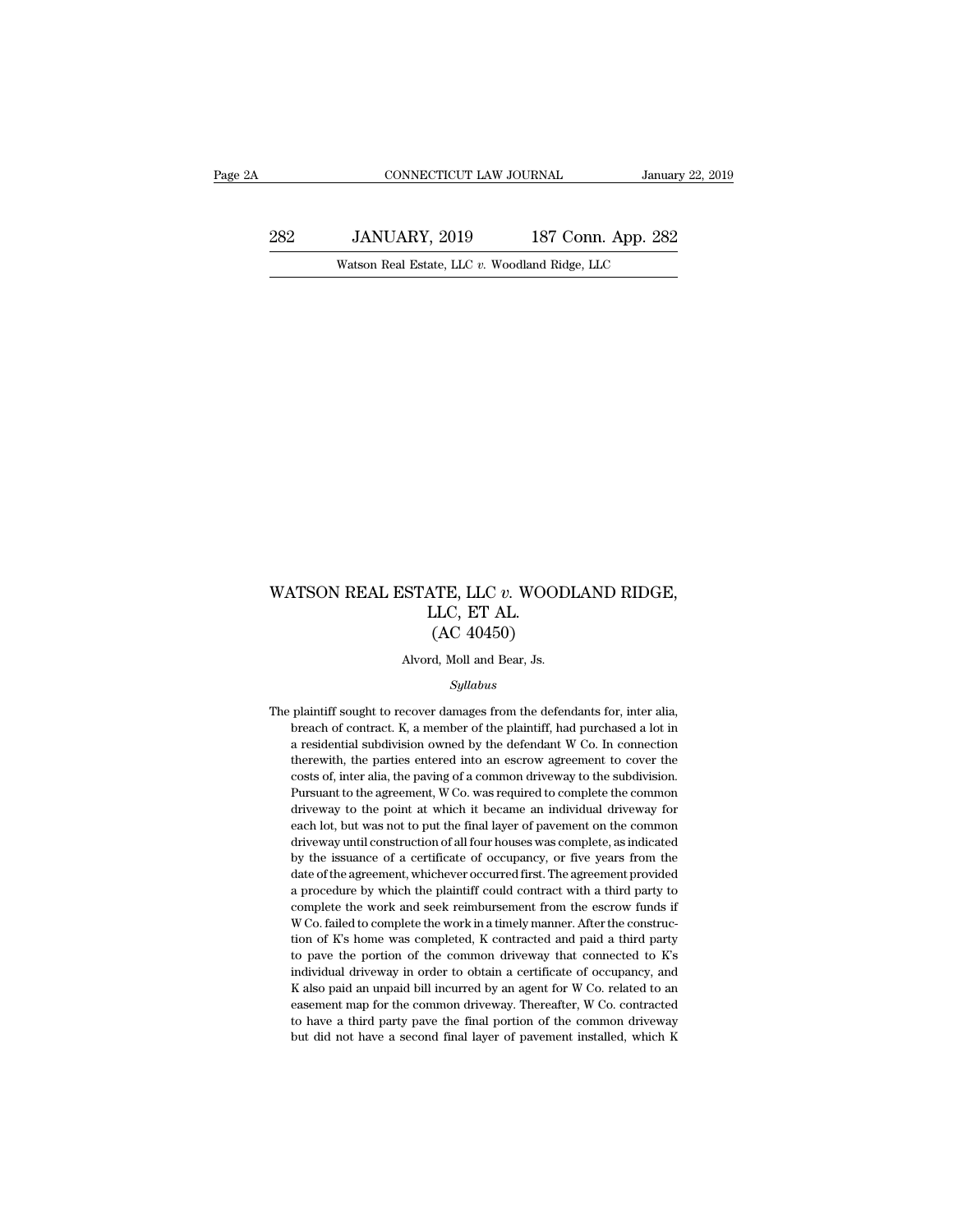# 2, 2019 CONNECTICUT LAW JOURNAL Page 3A<br>187 Conn. App. 282 JANUARY, 2019 283<br>Watson Real Estate, LLC v. Woodland Ridge, LLC

CONNECTICUT LAW JOURNAL<br>
1. App. 282 JANUARY, 2019 283<br>
Watson Real Estate, LLC *v.* Woodland Ridge, LLC<br>
was required under the escrow agreement. The plaintiff never F Conn. App. 282 JANUARY, 2019 283<br>Watson Real Estate, LLC v. Woodland Ridge, LLC<br>believed was required under the escrow agreement. The plaintiff never<br>submitted invoices to be reimbursed for the costs it expended in Submitted invoices to be reimbursed for the costs it expended in<br>extending the costs it expended in extending the common driveway to the entrance of its property and<br>extending the common driveway to the entrance of its pro extending the common driveway to the entrance of its property and Watson Real Estate, LLC v. Woodland Ridge, LLC<br>believed was required under the escrow agreement. The plaintiff never<br>submitted invoices to be reimbursed for the costs it expended in<br>extending the common driveway to the ent Watson Real Estate, LLC v. Woodland Ridge, LLC<br>believed was required under the escrow agreement. The plaintiff never<br>submitted invoices to be reimbursed for the costs it expended in<br>extending the common driveway to the ent believed was required under the escrow agreement. The plaintiff never submitted invoices to be reimbursed for the costs it expended in extending the common driveway to the entrance of its property and settling the invoice Submitted invoices to be reimbursed for the costs it expended in<br>extending the common driveway to the entrance of its property and<br>settling the invoice for the easement map, as required under the escrow<br>agreement, and it, subhidical invoices to be tennouised for the costas it experience in<br>extending the common driveway to the entrance of its property and<br>settling the invoice for the easement map, as required under the escrow<br>agreement, and extending the common diveway to the chiracte of its property and<br>settling the invoice for the easement map, as required under the escrow<br>agreement, and it, thus, was never reimbursed for those expenditures.<br>The plaintiff s setting the invoice for the casement hiap, as required under the esserow<br>agreement, and it, thus, was never reimbursed for those expenditures.<br>The plaintiff subsequently brought this action, claiming, inter alia, that<br>W Co age experiment, and it, thus, was never remnounsed for diose experimentes.<br>The plaintiff subsequently brought this action, claiming, inter alia, that<br>W Co. breached the agreement by failing to install a second, final layer The plaintiff subsequently brought this action, claiming, inter and, that W Co. breached the agreement by failing to install a second, final layer of pavement over the common driveway. The trial court rendered judgment in amend its revised complaint of the common driveway. The trial court rendered judgment in favor of W Co. and determined that because there was no meeting of the minds as to the specifics of the common driveway, the plaintif and the plaintiff appealed to this counterpart of W Co. and determined that been meeting of the minds as to the specifics of the complaintiff failed to sustain its burden in proving its claim. Thereafter, the court denied ment in favor of w co. and determined that because there was no<br>meeting of the minds as to the specifics of the common driveway, the<br>plaintiff failed to sustain its burden in proving its breach of contract<br>claim. Thereafte failed to find that there was a meeting of the minds as to the specifies of the continuor diveway, the plaintiff failed to sustain its burden in proving its breach of contract claim. Thereafter, the court denied the plaint

- plantant raned to sustant its burdent in proving its breach of contract<br>claim. Thereafter, the court denied the plaintiff's request for leave to<br>amend its revised complaint to add a new count of unjust enrichment,<br>and the claim. Thereater, the court denied the plantints request for leave to amend its revised complaint to add a new count of unjust enrichment, and the plaintiff could not prevail on its claim that the trial court improperly fa aniend its revised complaint to add a hew count of digist emicinent,<br>and the plaintiff appealed to this court. *Held*:<br>he plaintiff could not prevail on its claim that the trial court improperly<br>failed to find that there w and the plaintiff could not prevail on its court. *Heta.*<br>Failed to find that there was a meeting of the minds between the parties<br>as to the number of layers of pavement to be applied to the common<br>driveway, which was base failed to find that there was a meeting of the minds between the parties as to the number of layers of pavement to be applied to the common driveway, which was based on its claim that the trial court should have drawn an a failure to call an available witness, it is not required to do so, as the drawing of an adverse inference against W Co. for its failure to call a certain witness to rebut certain parol evidence presented by the plaintiff; as to the number of layers of pavement to be applied to the common<br>driveway, which was based on its claim that the trial court should have<br>drawn an adverse inference against W Co. for its failure to call a certain<br>witness driveway, which was based on its claim that the trial court should have<br>drawn an adverse inference against W Co. for its failure to call a certain<br>witness to rebut certain parol evidence presented by the plaintiff; even<br>if mawn an auverse interence against w Co. for its rande to witness to rebut certain parol evidence presented by the if the fact finder could properly draw an adverse inference failure to call an available witness, it is not whitess to rebut certain parot evidence presented by the plaintin; even<br>if the fact finder could properly draw an adverse inference from a party's<br>failure to call an available witness, it is not required to do so, as the<br>d In the fact inder could properly draw an adverse interence from a party s<br>failure to call an available witness, it is not required to do so, as the<br>drawing of an adverse inference is permissive rather than mandatory,<br>and,
- The costs it had incurred was not reviewable; although the plaintiff or the costs it had incurred was not improper as a matter of law.<br>The present case was not improper as a matter of law.<br>The plaintiff's claim that the tr drawing of an adverse interence is periussive radier dial mandatory,<br>and, therefore, the trial court's failure to draw such an inference in the<br>present case was not improper as a matter of law.<br>he plaintiff's claim that th and, utercore, the that court's rande to draw such an interence in the present case was not improper as a matter of law.<br>
Ahe plaintiff's claim that the trial court improperly failed to find that W<br>
Co. breached the escrow present case was not improper as a matter or raw.<br>
Ahe plaintiff's claim that the trial court improperly failed to find that W<br>
Co. breached the escrow agreement by not reimbursing the plaintiff for<br>
the costs it had incur replantint is claim that the that court improperly laned to find that w<br>Co. breached the escrow agreement by not reimbursing the plaintiff for<br>the costs it had incurred was not reviewable; although the plaintiff<br>correctly Co. breached the escrow agreement by not reimbursing the plaintiff of the costs it had incurred was not reviewable; although the plaintiff correctly asserted that there was undisputed evidence presented at trial establishi de costs it had incurred was not reviewable, antiough the plantiff correctly asserted that there was undisputed evidence presented at trial establishing that the plaintiff had incurred costs to have the common driveway ext correctly asserted that there was unusplued evidence presented at that establishing that the plaintiff had incurred costs to have the common driveway extended and to settle the invoice for the easement map, the plaintiff d establishing that the plantificant had incurred costs to have the continuity divieway extended and to settle the invoice for the easement map, the plaintiff did not allege in the revised complaint or at trial that W Co. wa driveway extended and to settle the invoice for the easement map, the plaintiff did not allege in the revised complaint or at trial that W Co. was contractually required to reimburse the plaintiff for those costs, and it, Framily in the plaintiff could not an existed complaint of at that that we count was contractually required to remburse the plaintiff for those costs, and it, thus, could not now attempt to recover those sums on appeal by was contractually required to relinbulse the plantific for those costs, and it, thus, could not now attempt to recover those sums on appeal by refashioning its request for damages as an independent breach of contract claim
- and it, thus, could not now attempt to recover those sums on appear<br>by refashioning its request for damages as an independent breach of<br>contract claim that was neither alleged in the complaint nor actually<br>litigated at tri by relastinoling its request for dangees as an independent breach of contract claim that was neither alleged in the complaint nor actually litigated at trial.<br>he plaintiff could not prevail on its claim that the trial cour contract ciann that was helther aneged in the complaint nor actually<br>highered at trial.<br>the plaintiff could not prevail on its claim that the trial court improperly<br>denied its request for leave to amend its revised complai Integrated at trial.<br>The plaintiff could not prevail on its claim that the trial court improperly<br>denied its request for leave to amend its revised complaint to add a<br>claim of unjust enrichment related to W Co.'s failure t if the plantificant column to prevail on its claim that the that court improperty<br>denied its request for leave to amend its revised complaint to add a<br>claim of unjust enrichment related to W Co.'s failure to reimburse the<br> defined its request for leave to antend its revised complaint to add a<br>claim of unjust enrichment related to W Co.'s failure to reimburse the<br>plaintiff for the costs of extending the common driveway and settling<br>the invoic claim of unjust enterment related to  $w$  co. s failure to remnouse the plaintiff for the costs of extending the common driveway and settling the invoice for the easement map; although the record did not reflect the court' plantant for the costs of extending the co.<br>the invoice for the easement map; although<br>the court's reasoning in denying the plaintif<br>its revised complaint, the court neverthele<br>in denying the request, as the plaintiff did<br> he court's reasoning in denying the plaintiff's request for leave to at<br>s revised complaint, the court nevertheless acted within its discr<br>n denying the request, as the plaintiff did not seek to amend the<br>plaint until well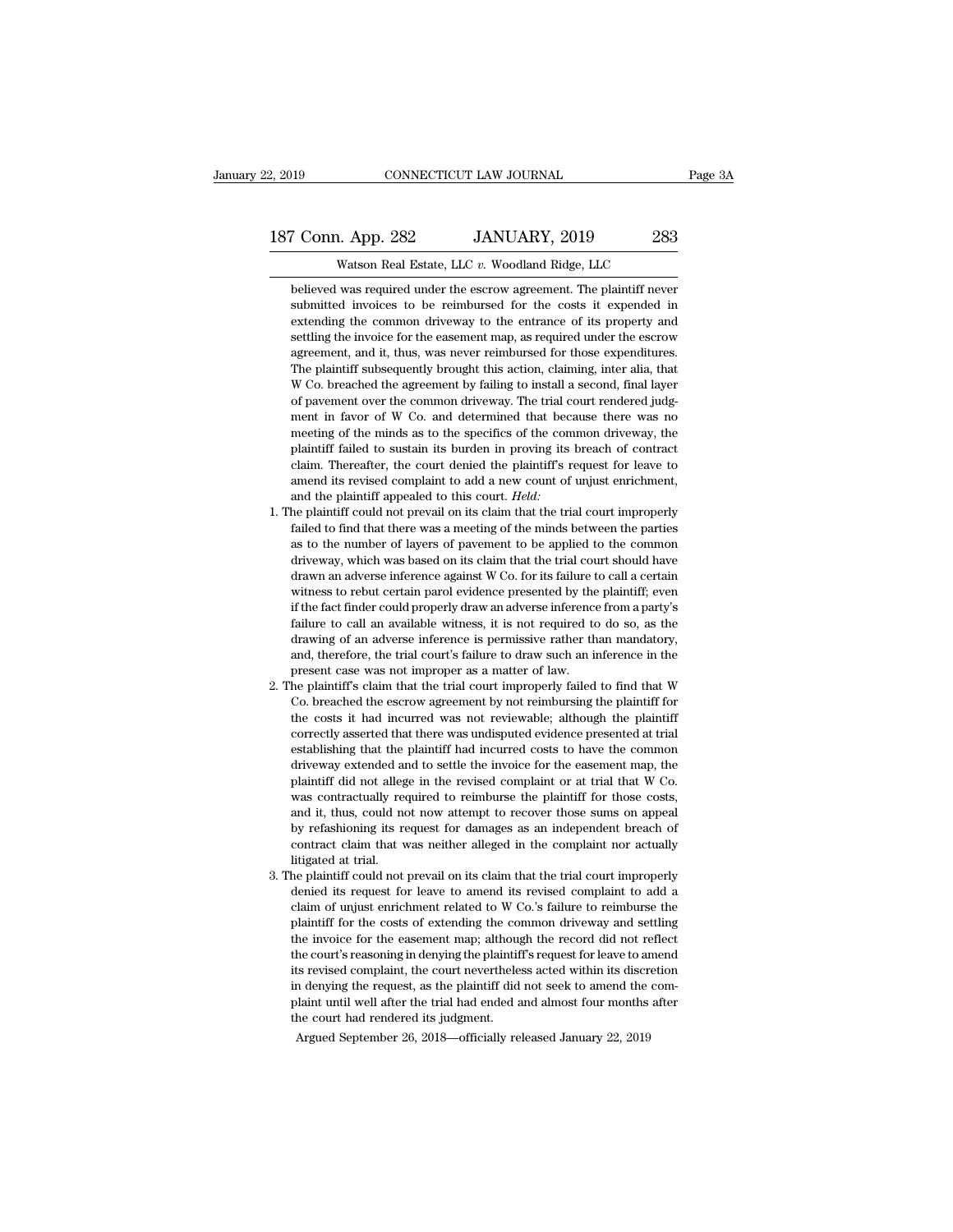| A   | CONNECTICUT LAW JOURNAL                        |                    | January 22, 2019 |
|-----|------------------------------------------------|--------------------|------------------|
|     |                                                |                    |                  |
| 284 | JANUARY, 2019                                  | 187 Conn. App. 282 |                  |
|     | Watson Real Estate, LLC v. Woodland Ridge, LLC |                    |                  |

Watson Real Estate, LLC v. Woodland Ridge, LLC<br> *Procedural History*<br>
Action to recover damages for, inter alia, alleged 4 JANUARY, 2019 187 Conn. App. 282<br>Watson Real Estate, LLC v. Woodland Ridge, LLC<br>*Procedural History*<br>Action to recover damages for, inter alia, alleged<br>each of contract, brought to the Superior Court in Breach of contract, brought to the Superior Court in the judicial district of Hartford, where the defendant pater I alter filed a counterclaim and cross claim: there-284 JANUARY, 2019 187 Conn. App. 282<br>Watson Real Estate, LLC v. Woodland Ridge, LLC<br>Procedural History<br>Action to recover damages for, inter alia, alleged<br>breach of contract, brought to the Superior Court in<br>the judicial d Watson Real Estate, LLC v. Woodland Ridge, LLC<br>
Procedural History<br>
Action to recover damages for, inter alia, alleged<br>
breach of contract, brought to the Superior Court in<br>
the judicial district of Hartford, where the def Procedural History<br>
Procedural History<br>
Action to recover damages for, inter alia, alleged<br>
breach of contract, brought to the Superior Court in<br>
the judicial district of Hartford, where the defendant<br>
Peter J. Alter filed *Procedural History*<br>Action to recover damages for, inter alia, alleged<br>breach of contract, brought to the Superior Court in<br>the judicial district of Hartford, where the defendant<br>Peter J. Alter filed a counterclaim and cr Action to recover damages for, inter alia, alleged<br>breach of contract, brought to the Superior Court in<br>the judicial district of Hartford, where the defendant<br>Peter J. Alter filed a counterclaim and cross claim; there-<br>af breach of contract, brought to the Superior Court in<br>the judicial district of Hartford, where the defendant<br>Peter J. Alter filed a counterclaim and cross claim; there-<br>after, the court, *Elgo*, *J*., granted the motion for the judicial district of Hartford, where the defendant<br>Peter J. Alter filed a counterclaim and cross claim; there-<br>after, the court, *Elgo*, J., granted the motion for par-<br>tial summary judgment filed by the named defendan Peter J. Alter filed a counterclaim and cross claim; thereafter, the court, *Elgo*, *J*., granted the motion for partial summary judgment filed by the named defendant et al. and rendered judgment in part thereon; subsequen after, the court, *Elgo*, *J.*, granted the motion for partial summary judgment filed by the named defendant et al. and rendered judgment in part thereon; subsequently, the defendant Leonard Bourbeau was defaulted for fail tial summary judgment filed by the named defendant et<br>al. and rendered judgment in part thereon; subse-<br>quently, the defendant Leonard Bourbeau was defaulted<br>for failure to plead; thereafter, the matter was tried to<br>the c al. and rendered judgment in part thereon; subsequently, the defendant Leonard Bourbeau was defaulted<br>for failure to plead; thereafter, the matter was tried to<br>the court, *Dubay*, *J*.; judgment in part for the named<br>defen quently, the defendant Leonard Bourbeau was defaulted<br>for failure to plead; thereafter, the matter was tried to<br>the court, *Dubay*, *J*.; judgment in part for the named<br>defendant; subsequently, the court, *Dubay*, *J*., gr for failure to plead; thereafter, the matter was tried to<br>the court, *Dubay*, *J*.; judgment in part for the named<br>defendant; subsequently, the court, *Dubay*, *J*., granted<br>the plaintiff's motion to reargue, but denied t court. *Affirmed. Jeffrey J. Mirman*, for the appellant (plaintiff).<br>Frankforther, and sustained the named defendant's jection to the plaintiff's request for leave to amend<br>e revised complaint, and the plaintiff appealed to this<br>urt. *Affi Frank A. Leone,* for the appellee (named defendant's piection to the plaintiff's request for leave to amend e revised complaint, and the plaintiff appealed to this urt. *Affirmed.*<br>*Jeffrey J. Mirman,* for the appellant (

### *Opinion*

Let the complaint, and the plaintin appeared to this<br>urt. Affirmed.<br>Jeffrey J. Mirman, for the appellee (named defendant).<br>Frank A. Leone, for the appellee (named defendant).<br>Opinion<br>BEAR, J. This action arises out of an e *Jeffrey J. Mirman*, for the appellant (plaintiff).<br>Frank A. Leone, for the appellee (named defendant).<br>opinion<br>BEAR, J. This action arises out of an escrow<br>agreement entered into by the parties in conjunction<br>with the p *Jeffrey J. Mirman*, for the appellant (plaintiff).<br>Frank A. Leone, for the appellee (named defendant).<br> $o_{pinion}$ <br>BEAR, J. This action arises out of an escrow<br>agreement entered into by the parties in conjunction<br>with the pu Frank A. Leone, for the appellee (named defendant).<br>  $\frac{Opinion}{P}$ <br>
BEAR, J. This action arises out of an escrow<br>
agreement entered into by the parties in conjunction<br>
with the purchase of a lot in a residential subdivision  $opinion$ <br>
BEAR, J. This action arises out of an escrow<br>
agreement entered into by the parties in conjunction<br>
with the purchase of a lot in a residential subdivision<br>
owned by the defendant Woodland Ridge, LLC.<sup>1</sup> The<br>
plaint *Opinion*<br>BEAR, J. This action arises out of an escrow<br>agreement entered into by the parties in conjunction<br>with the purchase of a lot in a residential subdivision<br>owned by the defendant Woodland Ridge, LLC.<sup>1</sup> The<br>plaint BEAR, J. This action arises out of an escrow<br>agreement entered into by the parties in conjunction<br>with the purchase of a lot in a residential subdivision<br>owned by the defendant Woodland Ridge,  $LLC^1$  The<br>plaintiff, Watson agreement entered into by the parties in conjunction<br>with the purchase of a lot in a residential subdivision<br>owned by the defendant Woodland Ridge, LLC.<sup>1</sup> The<br>plaintiff, Watson Real Estate, LLC, appeals from the<br>judgment with the purchase of a lot in a residential subdivision<br>owned by the defendant Woodland Ridge, LLC.<sup>1</sup> The<br>plaintiff, Watson Real Estate, LLC, appeals from the<br>judgment of the trial court, rendered following a bench<br>trial, owned by the defendant Woodland Ridge, LLC.<sup>1</sup> The plaintiff, Watson Real Estate, LLC, appeals from the judgment of the trial court, rendered following a bench trial, in favor of the defendant on the plaintiff's breach of ial, in favor of the defendant on the plaintiff's breach<br>f contract claim, as well as from the court's subsequent<br>rder denying the plaintiff's request for leave to amend<br>s revised complaint.<sup>2</sup> The plaintiff claims on appe of contract claim, as well as from the court's subsequent<br>order denying the plaintiff's request for leave to amend<br>its revised complaint.<sup>2</sup> The plaintiff claims on appeal.<br><sup>1</sup> Daniel Zak, Peter J. Alter, and Leonard Bourb

order denying the plaintiff's request for leave to amend<br>its revised complaint.<sup>2</sup> The plaintiff claims on appeal<br> $\frac{1}{1}$ Daniel Zak, Peter J. Alter, and Leonard Bourbeau were also named as<br>defendants in this action, but

<sup>&</sup>lt;sup>1</sup> Daniel Zak, Peter J. Alter, and Leonard Bourbeau were also named as<br><sup>1</sup> Daniel Zak, Peter J. Alter, and Leonard Bourbeau were also named as<br>defendants in this action, but they are not participating in this appeal. We,<br> <sup>1</sup> Daniel Zak, Peter J. Alter, and Leonard Bourbeau were also named as defendants in this action, but they are not participating in this appeal. We, therefore, refer to Woodland Ridge, LLC, as the defendant.<br><sup>2</sup> The plai  $^1$  Daniel Zak, Peter J. Alter, and Leonard Bourbeau were also named as defendants in this action, but they are not participating in this appeal. We, therefore, refer to Woodland Ridge, LLC, as the defendant.<br>  $^2$  The p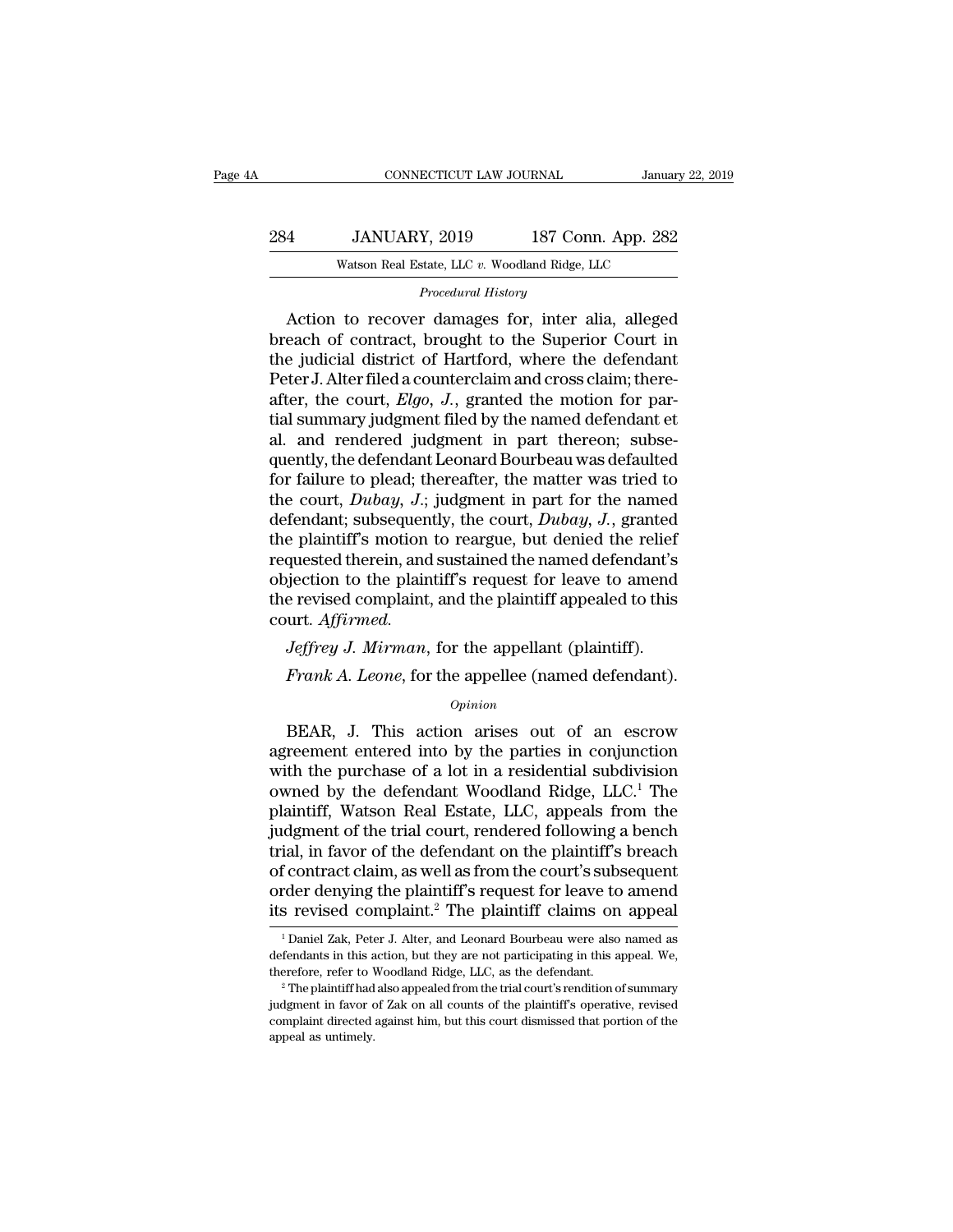Example 2, 2019 CONNECTICUT LAW JOURNAL Page 5A<br>
187 Conn. App. 282 JANUARY, 2019 285<br>
Watson Real Estate, LLC v. Woodland Ridge, LLC<br>
that the court (1) improperly failed to find that there<br>
was a meeting of the minds be 187 Conn. App. 282 JANUARY, 2019 285<br>Watson Real Estate, LLC v. Woodland Ridge, LLC<br>that the court (1) improperly failed to find that there<br>was a meeting of the minds between the parties as to<br>the specifications of the com 187 Conn. App. 282 JANUARY, 2019 285<br>Watson Real Estate, LLC v. Woodland Ridge, LLC<br>that the court (1) improperly failed to find that there<br>was a meeting of the minds between the parties as to<br>the specifications of the co 187 Conn. App. 282 JANUARY, 2019 285<br>Watson Real Estate, LLC v. Woodland Ridge, LLC<br>that the court (1) improperly failed to find that there<br>was a meeting of the minds between the parties as to<br>the specifications of the co Watson Real Estate, LLC v. Woodland Ridge, LLC<br>that the court (1) improperly failed to find that there<br>was a meeting of the minds between the parties as to<br>the specifications of the common driveway that the<br>defendant was watson keal Estate, LLC v. Woodland Ridge, LLC<br>that the court (1) improperly failed to find that there<br>was a meeting of the minds between the parties as to<br>the specifications of the common driveway that the<br>defendant was that the court (1) improperly failed to find that there<br>was a meeting of the minds between the parties as to<br>the specifications of the common driveway that the<br>defendant was required, under the escrow agreement,<br>to instal was a meeting of the minds between the parties as to<br>the specifications of the common driveway that the<br>defendant was required, under the escrow agreement,<br>to install within the subdivision,<sup>3</sup> (2) improperly failed<br>to fi the specifications of the common driveway that the defendant was required, under the escrow agreement, to install within the subdivision,<sup>3</sup> (2) improperly failed to find that the defendant breached the escrow agreement b defendant was required, under the escrow agreement,<br>to install within the subdivision,<sup>3</sup> (2) improperly failed<br>to find that the defendant breached the escrow agree-<br>ment by not reimbursing the plaintiff for costs it<br>incu to install within the subdivision,<sup>3</sup> (2) improperly failed<br>to find that the defendant breached the escrow agree-<br>ment by not reimbursing the plaintiff for costs it<br>incurred in relation to certain work that the defendant<br> to find that the defendant breached the escrow agreement by not reimbursing the plaintiff for costs it incurred in relation to certain work that the defendant was required under the agreement to complete, and (3) abused it ment by not reimbure<br>incurred in relation to<br>was required under the<br>abused its discretion i<br>for leave to amend its<br>the evidence adduced<br>of the trial court.<br>The following facts, curred in relation to certain work that the defendant<br>as required under the agreement to complete, and (3)<br>used its discretion in denying the plaintiff's request<br>r leave to amend its revised complaint to conform to<br>e evide was required under the agreement to complete, and  $(3)$ <br>abused its discretion in denying the plaintiff's request<br>for leave to amend its revised complaint to conform to<br>the evidence adduced at trial. We affirm the judgment

abused its discretion in denying the plaintiff is request<br>for leave to amend its revised complaint to conform to<br>the evidence adduced at trial. We affirm the judgment<br>of the trial court.<br>The following facts, which either w for leave to amend its revised complaint to conform to<br>the evidence adduced at trial. We affirm the judgment<br>of the trial court.<br>The following facts, which either were found by the<br>trial court or are undisputed in the reco the evidence adduced at trial. We allman the judgment<br>of the trial court.<br>The following facts, which either were found by the<br>trial court or are undisputed in the record, and proce-<br>dural history are relevant to this appea or the trial court.<br>The following facts, which either were found by the<br>trial court or are undisputed in the record, and proce-<br>dural history are relevant to this appeal. The defendant<br>was the owner and developer of a four The following facts, which either were found by the<br>trial court or are undisputed in the record, and proce-<br>dural history are relevant to this appeal. The defendant<br>was the owner and developer of a four lot residential<br>su trial court or are undisputed in the record, and procedural history are relevant to this appeal. The defendant<br>was the owner and developer of a four lot residential<br>subdivision located on the westerly side of Woodland<br>Stre dural history are relevant to this appeal. The defendant<br>was the owner and developer of a four lot residential<br>subdivision located on the westerly side of Woodland<br>Street in Glastonbury. The subdivision consists of two<br>fro was the owner and developer of a four lot residential<br>subdivision located on the westerly side of Woodland<br>Street in Glastonbury. The subdivision consists of two<br>front lots abutting Woodland Street (lots 1 and 2) and<br>two r subdivision located on the westerly side of Woodland<br>Street in Glastonbury. The subdivision consists of two<br>front lots abutting Woodland Street (lots 1 and 2) and<br>two rear lots abutting the western boundaries of the<br>front Street in Glastonbury. The subdivision consists of<br>ront lots abutting Woodland Street (lots 1 and 2<br>two rear lots abutting the western boundaries c<br>front lots (lots 3 and 4). A common driveway prov<br>ingress and egress to th In May, 2006, H. Kirk Watson, a member of the plain-<br>In May, 2006, H. A common driveway providing<br>gress and egress to the subdivision runs west from<br>coodland Street past the entrances to lots 1 and 2 and<br>minates at the en two rear lots abutting the western boundaries of the<br>front lots (lots 3 and 4). A common driveway providing<br>ingress and egress to the subdivision runs west from<br>Woodland Street past the entrances to lots 1 and 2 and<br>termi

<sup>3</sup> The plaintiff also claims that the court improperly failed to find that the plaintiff  $^3$  The plaintiff also claims that the court improperly failed to find that the fendant breached the escrow agreement by failing to defining the entrances to the rear lots.<br>In May, 2006, H. Kirk Watson, a member of the plain-<br> $\text{diff}^{4}$  entered into an agreement with the defendant for<br> $\frac{1}{3}$  The plaintiff also claims that the court improperly faile In May, 2006, H. Kirk Watson, a member of the plain-<br>tiff,<sup>4</sup> entered into an agreement with the defendant for<br><sup>3</sup> The plaintiff also claims that the court improperly failed to find that the<br>defendant breached the escrow  $\frac{1}{3}$  The plaintiff also claims that the court improperly failed to find that the defendant breached the escrow agreement by failing to complete the common driveway in accordance with the specifications called for in <sup>3</sup> The plaintiff also claims that the court improperly failed to find that the defendant breached the escrow agreement by failing to complete the common driveway in accordance with the specifications called for in the ag <sup>3</sup> The plaintiff also claims that the court improperly failed to find that the defendant breached the escrow agreement by failing to complete the common driveway in accordance with the specifications called for in the ag defendant breached the escrow agreement by failing to complete the com-<br>mon driveway in accordance with the specifications called for in the<br>agreement. Because we conclude that the court did not err in failing to find<br>a me mon driveway in accordance with the specifications called for in the agreement. Because we conclude that the court did not err in failing to find a meeting of the minds as to the specifics of the common driveway, we neces agreement. Because we conclude that the court did not err in failing to find a meeting of the minds as to the specifics of the common driveway, we necessarily reject this claim. See *Tedesco* v.  $Agolli$ , 182 Conn. App. 291, incressarily reject this claim. See *Tedesco* v. *Agolli*, 182 Conn. App. 291, 307, 189 A.3d 672 ("[i]n order for an enforceable contract to exist, the court must find that the parties' minds had truly met" [internal quota 189 A.3d 672 ("[i]n order for an enforceable contract to exist, the court must find that the parties' minds had truly met" [internal quotation marks omitted]), cert. denied, 330 Conn. 905, 192 A.3d 427 (2018).<br>
"Watson te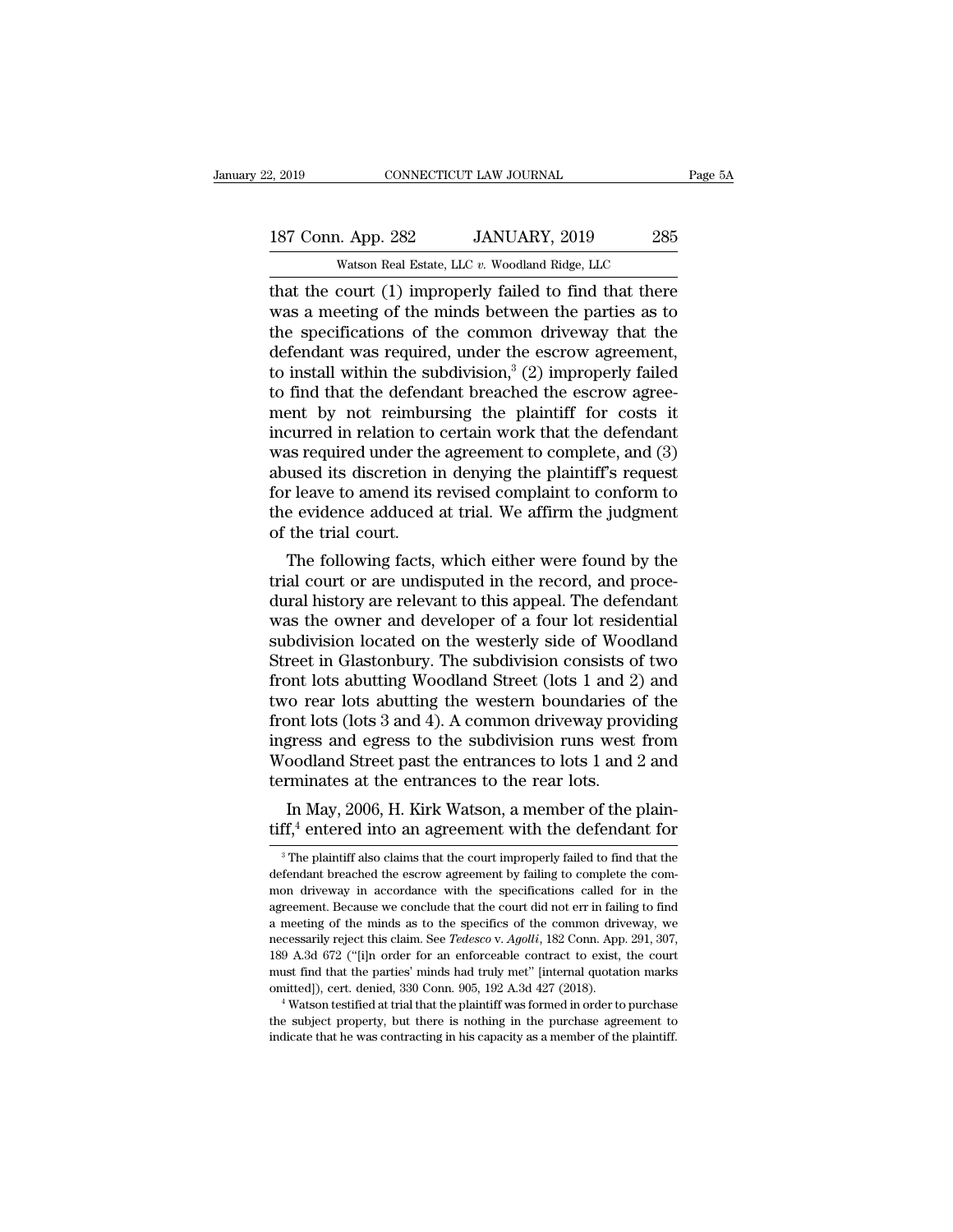## 286 JANUARY, 2019<br>286 JANUARY, 2019 187 Conn. App. 282<br>286 JANUARY, 2019 187 Conn. App. 282 CONNECTICUT LAW JOURNAL January<br>JANUARY, 2019 187 Conn. App. 282<br>Watson Real Estate, LLC *v.* Woodland Ridge, LLC<br>hase of lot 1 At the time of the execution of

CONNECTICUT LAW JOURNAL January 22, 2019<br>
286 JANUARY, 2019 187 Conn. App. 282<br>
286 Watson Real Estate, LLC v. Woodland Ridge, LLC<br>
1. At the time of the execution of<br>
1. At the time of the execution of<br>
1. At the time of 286 JANUARY, 2019 187 Conn. App. 282<br>Watson Real Estate, LLC v. Woodland Ridge, LLC<br>the purchase of lot 1. At the time of the execution of<br>the purchase agreement, the common driveway had<br>been paved only from Woodland Stre  $\begin{tabular}{ c c c c} \multicolumn{1}{c}{\textbf{286}} & JANUARY, 2019 & 187 Conn. App. 282 \\ \hline \hline \textbf{Watson Real Estimate, LLC } v. \textbf{Woodland Ridge, LLC} \\ \hline \textbf{the purchase of lot 1. At the time of the execution of the purchase agreement, the common driverway had been paved only from Woodland Street to a point 118 feet before the entrance to lot 1; the remainder of the driver way, including the portion passing along the time.} \end{tabular}$ Ferry 2019 187 Conn. App. 282<br>
Watson Real Estate, LLC v. Woodland Ridge, LLC<br>
the purchase of lot 1. At the time of the execution of<br>
the purchase agreement, the common driveway had<br>
been paved only from Woodland Street Watson Real Estate, LLC v. Woodland Ridge, LLC<br>the purchase of lot 1. At the time of the execution of<br>the purchase agreement, the common driveway had<br>been paved only from Woodland Street to a point 118<br>feet before the ent watson Real Estate, LLC  $v$ . Woodland Ridge, LLC<br>the purchase of lot 1. At the time of the execution of<br>the purchase agreement, the common driveway had<br>been paved only from Woodland Street to a point 118<br>feet before the e the purchase of lot 1. At the time of the execution of<br>the purchase agreement, the common driveway had<br>been paved only from Woodland Street to a point 118<br>feet before the entrance to lot 1; the remainder of the<br>driveway, i the purchase agreement, the common driveway had<br>been paved only from Woodland Street to a point 118<br>feet before the entrance to lot 1; the remainder of the<br>driveway, including the portion passing along the<br>entrance to lot been paved only from Woodland Street to a point 118<br>feet before the entrance to lot 1; the remainder of the<br>driveway, including the portion passing along the<br>entrance to lot 1, remained unpaved. Consequently,<br>Watson, in hi feet before the entrance to lot 1; the remainder of the driveway, including the portion passing along the entrance to lot 1, remained unpaved. Consequently, Watson, in his capacity as a member of the plaintiff, entered int driveway, including the portion passing along the<br>entrance to lot 1, remained unpaved. Consequently,<br>Watson, in his capacity as a member of the plaintiff,<br>entered into an agreement with the defendant and Attor-<br>ney Peter J entrance to lot 1, remained unpaved. Consequently,<br>Watson, in his capacity as a member of the plaintiff,<br>entered into an agreement with the defendant and Attor-<br>ney Peter J. Alter to create an escrow fund from a<br>portion of Watson, in his capacity as a member of the plaintiff,<br>entered into an agreement with the defendant and Attor-<br>ney Peter J. Alter to create an escrow fund from a<br>portion of the defendant's proceeds from the sale of lot<br>1 to entered into an agreement with the defendant and Attor-<br>ney Peter J. Alter to create an escrow fund from a<br>portion of the defendant's proceeds from the sale of lot<br>1 to assure the defendant's completion of the common<br>drive ney Peter J. Alter to create an escrow fund from a<br>portion of the defendant's proceeds from the sale of lot<br>1 to assure the defendant's completion of the common<br>driveway and certain other improvements and construc-<br>tion th portion of the defendant's proceeds from the sale of lot 1 to assure the defendant's completion of the common driveway and certain other improvements and construction that remained to be completed (escrow agreement). Under 1 to assure the defendant's comple<br>driveway and certain other improve<br>tion that remained to be comple<br>ment). Under the escrow agreemer<br>to deposit with the escrow agen<br>\$51,000, which represented "a fair<br>of completion of the The particular is end of the parameter and tender of the defendant was<br>deposit with the escrow agreement, the defendant was<br>deposit with the escrow agent, Alter, the sum of<br>1,000, which represented "a fair estimate of the were that the escrow agreement, the defendant was<br>to deposit with the escrow agent, Alter, the sum of<br>\$51,000, which represented "a fair estimate of the cost<br>of completion of the [w]ork."<br>The particular items that remained

escribe and the escrow agreement, the detention was<br>to deposit with the escrow agent, Alter, the sum of<br>\$51,000, which represented "a fair estimate of the cost<br>of completion of the [w]ork."<br>The particular items that remain  $\frac{1}{2}$  and  $\frac{1}{2}$  and  $\frac{1}{2}$  and  $\frac{1}{2}$  and  $\frac{1}{2}$  and  $\frac{1}{2}$  and  $\frac{1}{2}$  and  $\frac{1}{2}$  and  $\frac{1}{2}$  and  $\frac{1}{2}$  are  $\frac{1}{2}$  and  $\frac{1}{2}$  are  $\frac{1}{2}$  are  $\frac{1}{2}$  are  $\frac{1}{2}$  are  $\frac{1}{2}$  a derivative, which represented a ran estimate of ate cost<br>of completion of the [w]ork."<br>The particular items that remained to be completed<br>were set forth in a punch list that was attached to the<br>escrow agreement as exhibit The particular items that remained to be completed<br>were set forth in a punch list that was attached to the<br>escrow agreement as exhibit A. Pursuant to exhibit A,<br>the defendant was required to "complete the common<br>driveway The particular items that remained to be completed<br>were set forth in a punch list that was attached to the<br>escrow agreement as exhibit A. Pursuant to exhibit A,<br>the defendant was required to "complete the common<br>driveway t were set forth in a punch list that was attached to the<br>escrow agreement as exhibit A. Pursuant to exhibit A,<br>the defendant was required to "complete the common<br>driveway to the point at which it becomes an individual<br>driv escrow agreement as exhibit A. Pursuant to exhibit A,<br>the defendant was required to "complete the common<br>driveway to the point at which it becomes an individual<br>driveway for each approved lot," but the defendant was<br>not to the defendant was required to "complete the common<br>driveway to the point at which it becomes an individual<br>driveway for each approved lot," but the defendant was<br>not to "put the final course of bituminous pavement on<br>the c driveway to the point at which it becomes an individual<br>driveway for each approved lot," but the defendant was<br>not to "put the final course of bituminous pavement on<br>the common driveway until construction of all four<br>house driveway for each approved lot," but the defendant was<br>not to "put the final course of bituminous pavement on<br>the common driveway until construction of all four<br>houses [was] complete (as indicated by the issuance<br>of a cert not to "put the final course of bituminous pavement on<br>the common driveway until construction of all four<br>houses [was] complete (as indicated by the issuance<br>of a certificate of occupancy), or five (5) years from<br>the date the common driveway until construction of all four<br>houses [was] complete (as indicated by the issuance<br>of a certificate of occupancy), or five (5) years from<br>the date of [the escrow agreement], whichever shall<br>first occur. houses [was] complete (as indicated by the issuance<br>of a certificate of occupancy), or five (5) years from<br>the date of [the escrow agreement], whichever shall<br>first occur." The stated rationale for this delay was to<br>"avoid of a certificate of occupancy), or five (5) years from<br>the date of [the escrow agreement], whichever shall<br>first occur." The stated rationale for this delay was to<br>"avoid damage to the final pavement as may be caused<br>by he the date of [the escrow agreement], whichever shall<br>first occur." The stated rationale for this delay was to<br>"avoid damage to the final pavement as may be caused<br>by heavy construction vehicles using the driveway dur-<br>ing h first occur." The stated rationale for this delay was to "avoid damage to the final pavement as may be caused<br>by heavy construction vehicles using the driveway during home construction." As Watson later testified at<br>trial, "avoid damage to the final pavement as may be caused<br>by heavy construction vehicles using the driveway dur-<br>ing home construction." As Watson later testified at<br>trial, at the time he executed the escrow agreement, he<br>belie by heavy construction vehicles using the driveway during home construction." As Watson later testified at trial, at the time he executed the escrow agreement, he believed that this language required the defendant to initia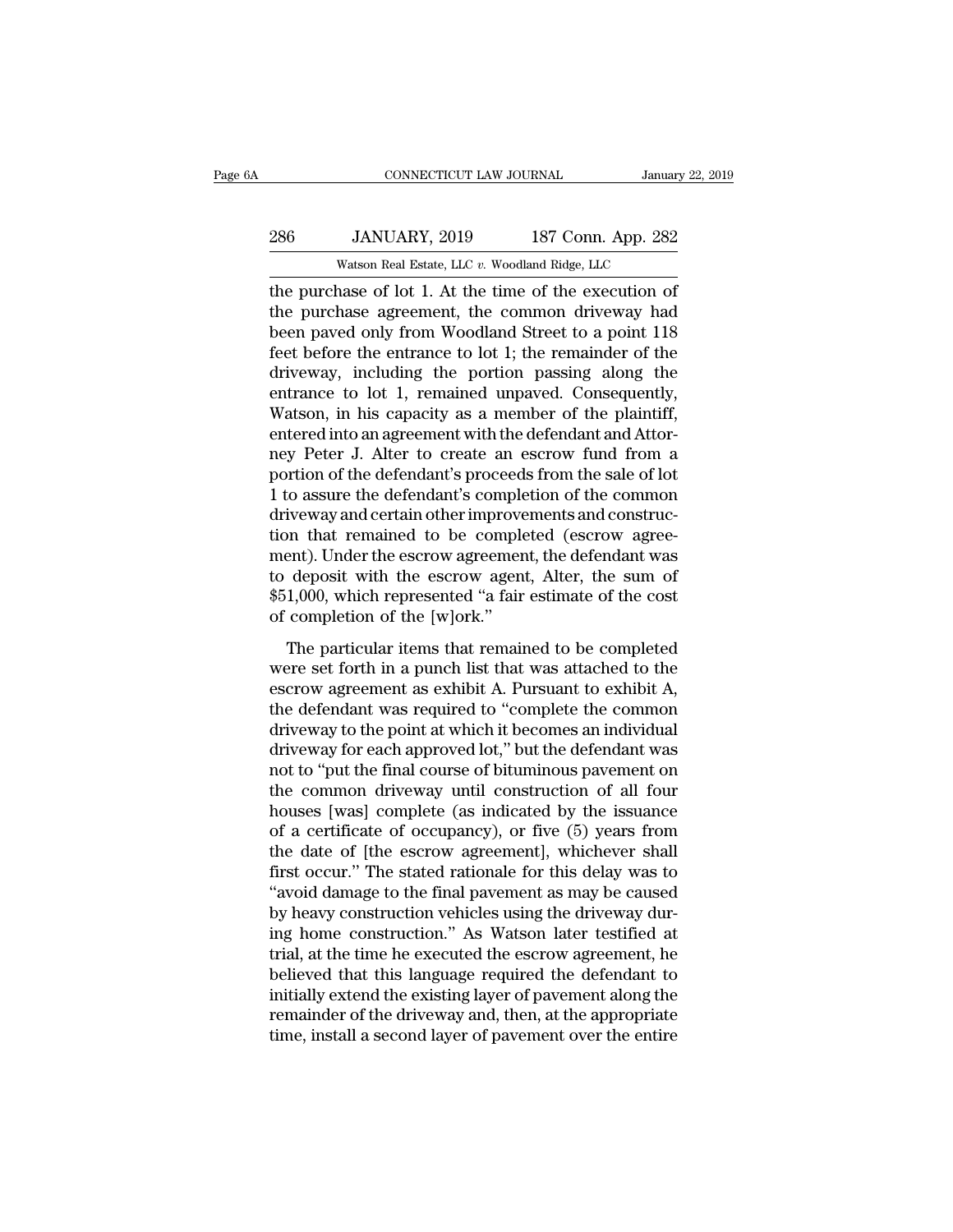## 2, 2019 CONNECTICUT LAW JOURNAL Page 7A<br>187 Conn. App. 282 JANUARY, 2019 287<br>Watson Real Estate, LLC v. Woodland Ridge, LLC CONNECTICUT LAW JOURNAL<br>
1. App. 282 JANUARY, 2019 287<br>
Watson Real Estate, LLC *v.* Woodland Ridge, LLC<br>
<sup>2</sup> the driveway Per exhibit A the defendant

2, 2019 CONNECTICUT LAW JOURNAL Page 7/2<br>
187 Conn. App. 282 JANUARY, 2019 287<br>
Watson Real Estate, LLC v. Woodland Ridge, LLC<br>
1991 Length of the driveway. Per exhibit A, the defendant<br>
was also required to install a comm 187 Conn. App. 282 JANUARY, 2019 287<br>Watson Real Estate, LLC v. Woodland Ridge, LLC<br>length of the driveway. Per exhibit A, the defendant<br>was also required to install a common electric power<br>service from which each lot coul 187 Conn. App. 282 JANUARY, 2019 287<br>Watson Real Estate, LLC v. Woodland Ridge, LLC<br>length of the driveway. Per exhibit A, the defendant<br>was also required to install a common electric power<br>service from which each lot cou service. Watson Real Estate, LLC  $v$ . Woodland Ridge, LLC<br>
angth of the driveway. Per exhibit A, the defendant<br>
as also required to install a common electric power<br>
rvice from which each lot could secure individual<br>
rvice.<br>
Becaus length of the driveway. Per exhibit A, the defendant<br>was also required to install a common electric power<br>service from which each lot could secure individual<br>service.<br>Because the parties recognized that the work needed<br>to

rength of the driveway. Fer exhibit A, the defendant<br>was also required to install a common electric power<br>service from which each lot could secure individual<br>service.<br>Because the parties recognized that the work needed<br>to was also required to instant a common electric power<br>service from which each lot could secure individual<br>service.<br>Because the parties recognized that the work needed<br>to be completed before the plaintiff could secure a buil Service from which each fot could secure mulvidual<br>service.<br>Because the parties recognized that the work needed<br>to be completed before the plaintiff could secure a build-<br>ing permit and a certificate of occupancy, the escr Because the parties recognized that the work needed<br>to be completed before the plaintiff could secure a build-<br>ing permit and a certificate of occupancy, the escrow<br>agreement provided for a procedure by which the plain-<br>ti Because the parties recognized that the work needed<br>to be completed before the plaintiff could secure a build-<br>ing permit and a certificate of occupancy, the escrow<br>agreement provided for a procedure by which the plain-<br>ti to be completed before the plaintiff could secure a building permit and a certificate of occupancy, the escrow<br>agreement provided for a procedure by which the plaintiff could contract with a third party to complete the<br>wor ing permit and a certificate of occupancy, the escrow<br>agreement provided for a procedure by which the plain-<br>tiff could contract with a third party to complete the<br>work and seek reimbursement from Alter out of the<br>escrow f agreement provided for a procedure by which the plaintiff could contract with a third party to complete the work and seek reimbursement from Alter out of the escrow funds if the defendant failed to complete the work in a t tiff could contract with a third party to complete the<br>work and seek reimbursement from Alter out of the<br>escrow funds if the defendant failed to complete the<br>work in a timely manner. Pursuant to this procedure,<br>the plainti work and seek reimbursement from Alter out of the<br>escrow funds if the defendant failed to complete the<br>work in a timely manner. Pursuant to this procedure,<br>the plaintiff was to give written notice to the defendant<br>that the escrow funds if the defendant failed to complete the<br>work in a timely manner. Pursuant to this procedure,<br>the plaintiff was to give written notice to the defendant<br>that the plaintiff's construction project required that<br>th work in a timely manner. Pursuant to this procedure,<br>the plaintiff was to give written notice to the defendant<br>that the plaintiff's construction project required that<br>the work be completed within a reasonable time. If the<br> the plaintiff was to give written notice to the defendant<br>that the plaintiff's construction project required that<br>the work be completed within a reasonable time. If the<br>defendant subsequently failed to complete the work<br>wi that the plaintiff's construction project required that<br>the work be completed within a reasonable time. If the<br>defendant subsequently failed to complete the work<br>within thirty days, the plaintiff was then authorized to<br>con the work be completed within a reasonable time. If the defendant subsequently failed to complete the work within thirty days, the plaintiff was then authorized to contract for the completion of the work, and, "upon subymis defendant subsequently fail<br>within thirty days, the plaint<br>contract for the completion<br>subymission of an invoice or<br>from a third party contractor<br>funds from the escrow agree<br>or contract provisions."<br>Upon the closing of the The completion of the work, and, "upon<br>bymission of an invoice or contract for performance<br>om a third party contractor, [Alter] shall advance the<br>nds from the escrow agreement to satisfy the invoice<br>contract provisions."<br>U contract for the completion of the work, and, upon<br>subymission of an invoice or contract for performance<br>from a third party contractor, [Alter] shall advance the<br>funds from the escrow agreement to satisfy the invoice<br>or co

subyfilission of an invoice of contract for performance<br>from a third party contractor, [Alter] shall advance the<br>funds from the escrow agreement to satisfy the invoice<br>or contract provisions."<br>Upon the closing of the trans Finds from the escrow agreement to satisfy the invoice<br>funds from the escrow agreement to satisfy the invoice<br>or contract provisions."<br>Upon the closing of the transaction, Watson took title<br>to the property in the name of t tinuas front the escrow agreement to satisfy the invoice<br>or contract provisions."<br>Upon the closing of the transaction, Watson took title<br>to the property in the name of the plaintiff and began<br>developing the property. Betwe Upon the closing of the transaction, Watson took title<br>to the property in the name of the plaintiff and began<br>developing the property. Between the time of closing<br>and the completion of the plaintiff's house, no addi-<br>tiona Upon the closing of the transaction, Watson took title<br>to the property in the name of the plaintiff and began<br>developing the property. Between the time of closing<br>and the completion of the plaintiff's house, no addi-<br>tiona to the property in the name of the plaintiff and began<br>developing the property. Between the time of closing<br>and the completion of the plaintiff's house, no addi-<br>tional paving of the common driveway was done. Wat-<br>son was developing the property. Between the time of closing<br>and the completion of the plaintiff's house, no addi-<br>tional paving of the common driveway was done. Wat-<br>son was told by the town, however, that in order to<br>obtain a ce and the completion of the plaintiff's house, no additional paving of the common driveway was done. Watson was told by the town, however, that in order to obtain a certificate of occupancy, the paved portion of the common d tional paving of the common driveway was done. Watson was told by the town, however, that in order to obtain a certificate of occupancy, the paved portion of the common driveway needed to be extended to the entrance of th son was told by the town, however, that in order to<br>obtain a certificate of occupancy, the paved portion of<br>the common driveway needed to be extended to the<br>entrance of the plaintiff's property. Consequently, in<br>2008, Wats obtain a certificate of occupancy, the paved portion of<br>the common driveway needed to be extended to the<br>entrance of the plaintiff's property. Consequently, in<br>2008, Watson contracted with a third party to pave this<br>portio the common driveway needed to be extended to the<br>entrance of the plaintiff's property. Consequently, in<br>2008, Watson contracted with a third party to pave this<br>portion of the common driveway at a cost of \$4914,<br>which Watso entrance of the plaintiff's property. Consequently, in 2008, Watson contracted with a third party to pave this portion of the common driveway at a cost of \$4914, which Watson paid. The remainder of the driveway, however, r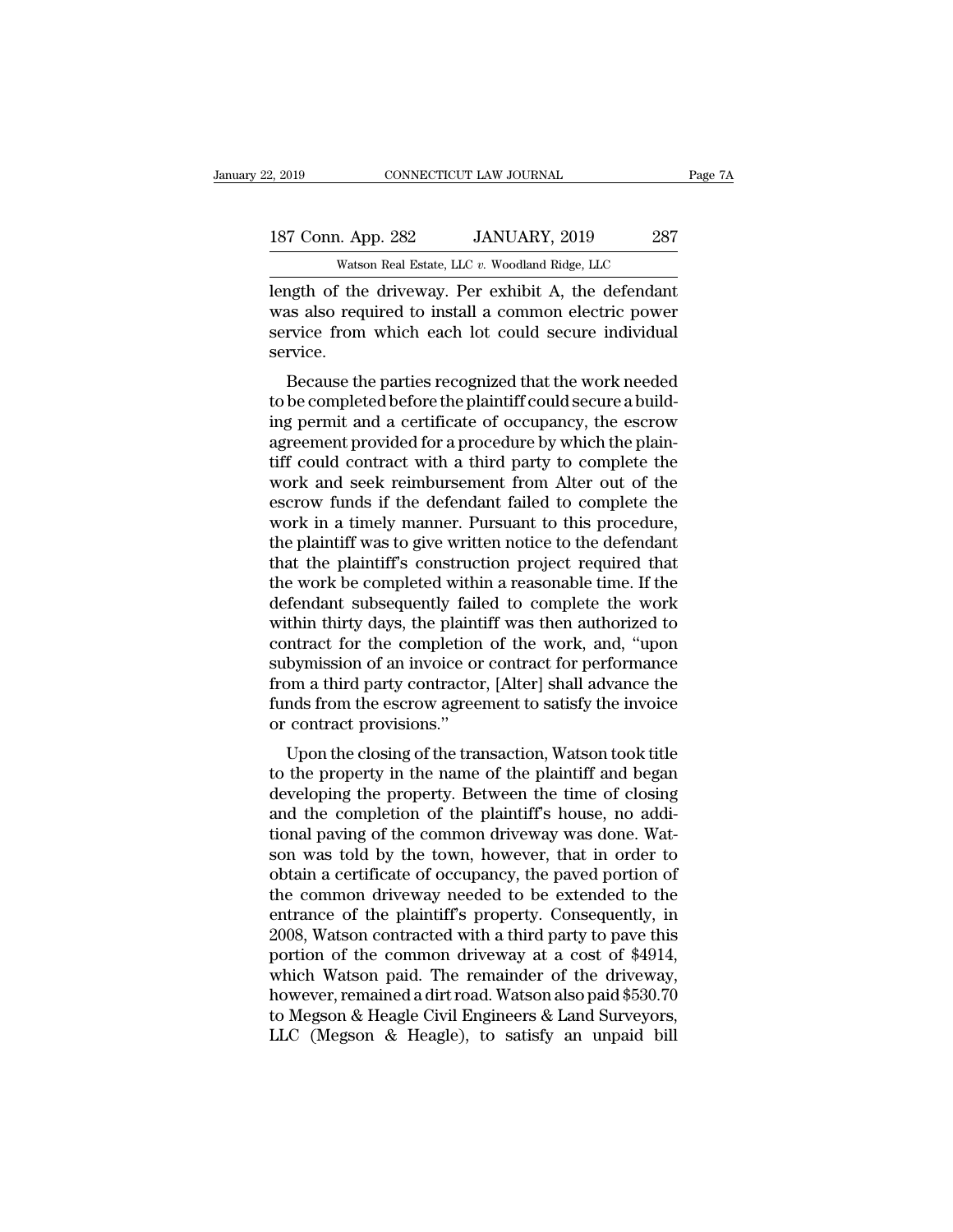## 288 JANUARY, 2019<br>
288 JANUARY, 2019 187 Conn. App. 282<br>
288 JANUARY, 2019 187 Conn. App. 282 CONNECTICUT LAW JOURNAL January<br>JANUARY, 2019 187 Conn. App. 282<br>Watson Real Estate, LLC *v.* Woodland Ridge, LLC<br>by Daniel Zak an agent for the defendant in

CONNECTICUT LAW JOURNAL January 22, 2019<br>
288 JANUARY, 2019 187 Conn. App. 282<br>
Watson Real Estate, LLC v. Woodland Ridge, LLC<br>
incurred by Daniel Zak, an agent for the defendant, in<br>
connection with the preparation of a C 288 JANUARY, 2019 187 Conn. App. 282<br>Watson Real Estate, LLC v. Woodland Ridge, LLC<br>incurred by Daniel Zak, an agent for the defendant, in<br>connection with the preparation of a Connecticut Light<br>and Power Company easement m 288 JANUARY, 2019 187 Conn. App. 282<br>Watson Real Estate, LLC v. Woodland Ridge, LLC<br>incurred by Daniel Zak, an agent for the defendant, in<br>connection with the preparation of a Connecticut Light<br>and Power Company easement  $\begin{tabular}{ c c c} \multicolumn{1}{c}{{\bf 288}} & JANUARY, 2019\\ \hline \multicolumn{1}{c}{{\bf Watson Real Estate, LLC v. Wood}}\\ \hline \multicolumn{1}{c}{{\bf 288}} & {\bf 288} & {\bf 298} & {\bf 209} \\ \hline \multicolumn{1}{c}{{\bf 288}} & {\bf 298} & {\bf 299} & {\bf 209} \\ \multicolumn{1}{c}{{\bf 288}} & {\bf 299} & {\bf 299} & {\bf 209} \\ \multicolumn{1}{c}{{\bf 299}} & {\bf$ Watson Real Estate, LLC  $v$ . Woodland Ridge, LLC<br>
curred by Daniel Zak, an agent for the defendant, in<br>
innection with the preparation of a Connecticut Light<br>
d Power Company easement map (easement map)<br>
r the common driv incurred by Daniel Zak, an agent for the defendant, in<br>connection with the preparation of a Connecticut Light<br>and Power Company easement map (easement map)<br>for the common driveway.<sup>5</sup><br>Between 2008 and 2011, no additional p

Incurred by Danier Zak, an agent for the defendant, in<br>connection with the preparation of a Connecticut Light<br>and Power Company easement map (easement map)<br>for the common driveway.<sup>5</sup><br>Between 2008 and 2011, no additional p and Power Company easement map (easement map)<br>for the common driveway.<sup>5</sup><br>Between 2008 and 2011, no additional paving was<br>done on any portion of the common driveway. In Sep-<br>tember, 2011, Zak notified Alter that the defen for the common driveway.<sup>5</sup><br>
Between 2008 and 2011, no additional paving was<br>
done on any portion of the common driveway. In Sep-<br>
tember, 2011, Zak notified Alter that the defendant<br>
intended to complete all of the remai Between 2008 and 2011, no additional paving was<br>done on any portion of the common driveway. In Sep-<br>tember, 2011, Zak notified Alter that the defendant<br>intended to complete all of the remaining work required<br>under the esc Between 2008 and 2011, no additional paving was<br>done on any portion of the common driveway. In Sep-<br>tember, 2011, Zak notified Alter that the defendant<br>intended to complete all of the remaining work required<br>under the escr done on any portion of the common driveway. In September, 2011, Zak notified Alter that the defendant<br>intended to complete all of the remaining work required<br>under the escrow agreement. The defendant, thereafter,<br>engaged tember, 2011, Zak notified Alter that the defendant<br>intended to complete all of the remaining work required<br>under the escrow agreement. The defendant, thereafter,<br>engaged R & J Paving, LLC (R & J Paving), to pave<br>the final intended to complete all of the remaining work required<br>under the escrow agreement. The defendant, thereafter,<br>engaged R & J Paving, LLC (R & J Paving), to pave<br>the final portion of the common driveway, from the<br>entrance o under the escrow agreement. The defendant, thereafter,<br>engaged R & J Paving, LLC (R & J Paving), to pave<br>the final portion of the common driveway, from the<br>entrance of the plaintiff's property to the entrances to<br>lots 3 a engaged R & J Paving, LLC (R & J Paving), to pave<br>the final portion of the common driveway, from the<br>entrance of the plaintiff's property to the entrances to<br>lots 3 and 4. The defendant did not, however, have a<br>second, fi the final portion of the common driveway, from the<br>entrance of the plaintiff's property to the entrances to<br>lots 3 and 4. The defendant did not, however, have a<br>second, final layer of pavement installed, which Watson<br>belie entrance of the plaintiff's property to the entrances to<br>lots 3 and 4. The defendant did not, however, have a<br>second, final layer of pavement installed, which Watson<br>believed was required under the escrow agreement.<br>Upon r lots 3 and 4. The defendant did not, however, have a<br>second, final layer of pavement installed, which Watson<br>believed was required under the escrow agreement.<br>Upon receipt from Zak of the paving invoice, Alter<br>released \$90 second, final layer of pavement installed, which Watson<br>believed was required under the escrow agreement.<br>Upon receipt from Zak of the paving invoice, Alter<br>released \$9000 to R & J Paving and divided the remain-<br>der of the believed was required under the escrow agreement.<br>Upon receipt from Zak of the paving invoice, Alter<br>released \$9000 to R & J Paving and divided the remain-<br>der of the escrow funds between Zak and Leonard Bour-<br>beau, a memb Upon receipt from Zak of the paving invoice, Alter<br>released \$9000 to R & J Paving and divided the remain-<br>der of the escrow funds between Zak and Leonard Bour-<br>beau, a member of the defendant. The plaintiff was<br>never reim released \$9000 to R & J Paving and divided the remain-<br>der of the escrow funds between Zak and Leonard Bour-<br>beau, a member of the defendant. The plaintiff was<br>never reimbursed for the costs it expended in extending<br>the co der of the escrow funds between Zak and Leonard Bourbeau, a member of the defendant. The plaintiff was<br>never reimbursed for the costs it expended in extending<br>the common driveway to the entrance to its property<br>and settlin agreement. Framion driveway to the entrance to its property<br>d settling the invoice for the easement map. The<br>aintiff, however, had not submitted invoices for these<br>penditures to Alter as required under the escrow<br>reement.<br>The plainti and settling the invoice for the easement map. The<br>plaintiff, however, had not submitted invoices for these<br>expenditures to Alter as required under the escrow<br>agreement.<br>The plaintiff commenced the present action in March,

and setting the invoice for the easement map. The<br>plaintiff, however, had not submitted invoices for these<br>expenditures to Alter as required under the escrow<br>agreement.<br>The plaintiff commenced the present action in March,<br> plantin, nowever, had not subhidical involces for these<br>expenditures to Alter as required under the escrow<br>agreement.<br>The plaintiff commenced the present action in March,<br>2013. In count two of the operative, revised compl The plaintiff commenced the present action in March,<br>
113. In count two of the operative, revised complaint—<br>
ie only count at issue in this appeal<sup>6</sup>—the plaintiff<br>
leged, inter alia, that the defendant breached the<br>
<sup>5</sup> 2013. In count two of the operative, revised complaint—<br>the only count at issue in this appeal<sup>6</sup>—the plaintiff<br>alleged, inter alia, that the defendant breached the<br><sup>5</sup>Megson & Heagle had originally invoiced Zak for \$1752

the only count at issue in this appeal<sup>6</sup>—the plaintiff alleged, inter alia, that the defendant breached the  $\frac{1}{\sqrt{5}}$  Megson & Heagle had originally invoiced Zak for \$1752, but Watson reached an agreement with Megson alleged, inter alia, that the defendant breached the<br>
<sup>5</sup> Megson & Heagle had originally invoiced Zak for \$1752, but Watson<br>
reached an agreement with Megson & Heagle, whereby he and Kevin Burton,<br>
the owner of lot 2, wou <sup>5</sup> Megson & Heagle had originally invoiced Zak for \$1752, but Watson reached an agreement with Megson & Heagle, whereby he and Kevin Burton, the owner of lot 2, would each pay one third of the billed amount, and Megson &

Treached an agreement with Megson & Heagle, whereby he and Kevin Burton, the owner of lot 2, would each pay one third of the billed amount, and Megson & Heagle would write off the remaining third.<br>
<sup>6</sup> The plaintiff also b the owner of lot 2, would each pay one third of the billed amount, and Megson & Heagle would write off the remaining third.<br>
<sup>6</sup> The plaintiff also brought a claim against the defendant for violation of the Connecticut Un judgment.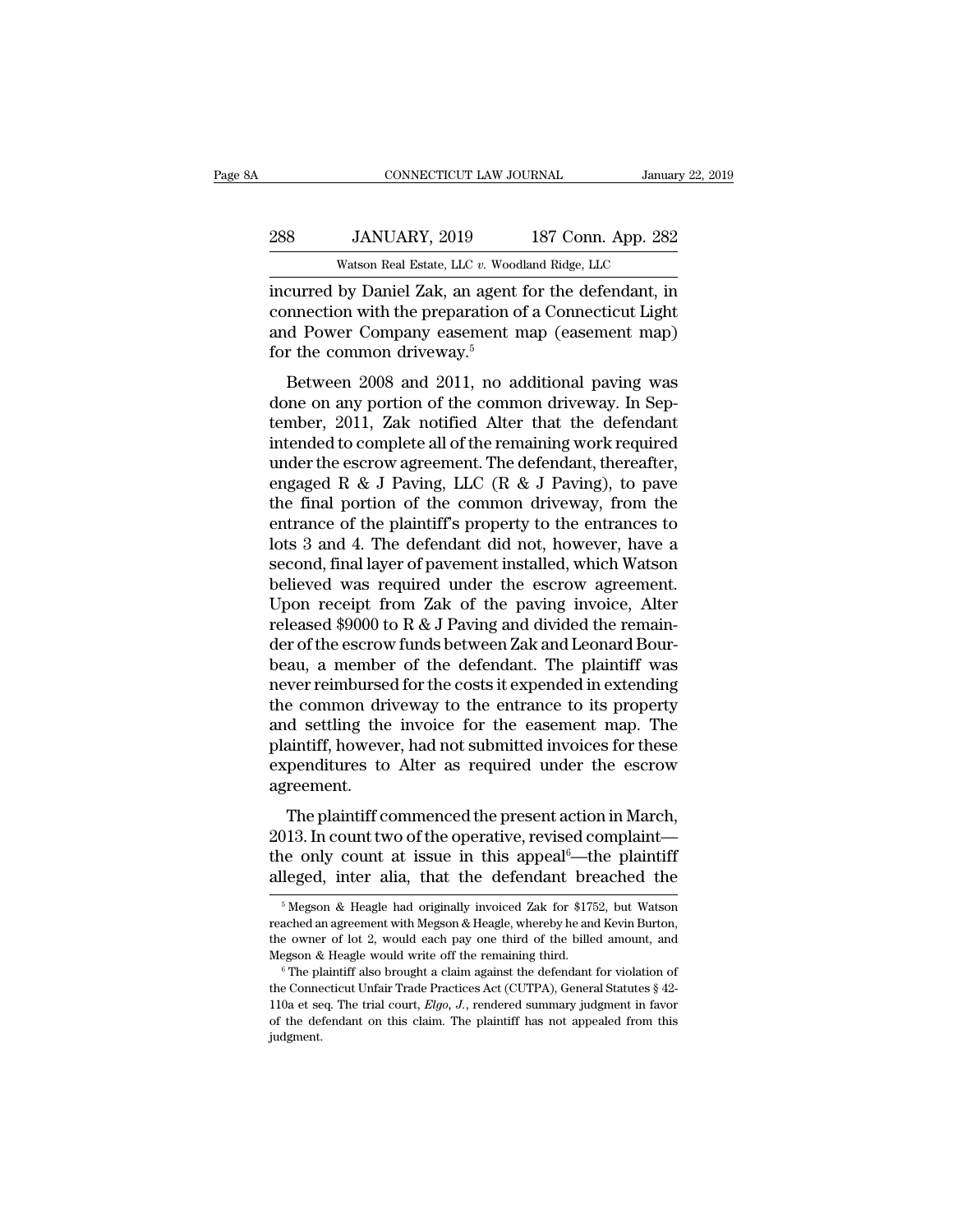escrow agreement by improperly seeking the release<br>
a result it sustained demonstration and release<br>
a result it sustained demonstration including the release<br>
a result it sustained demonstration including the costs to 187 Conn. App. 282 JANUARY, 2019 289<br>Watson Real Estate, LLC v. Woodland Ridge, LLC<br>escrow agreement by improperly seeking the release<br>of escrow funds.<sup>7</sup> The plaintiff further alleged that, as<br>a result, it sustained damag 187 Conn. App. 282 JANUARY, 2019 289<br>Watson Real Estate, LLC v. Woodland Ridge, LLC<br>escrow agreement by improperly seeking the release<br>of escrow funds.<sup>7</sup> The plaintiff further alleged that, as<br>a result, it sustained dama 187 Conn. App. 282 JANUARY, 2019 289<br>Watson Real Estate, LLC  $v$ . Woodland Ridge, LLC<br>escrow agreement by improperly seeking the release<br>of escrow funds.<sup>7</sup> The plaintiff further alleged that, as<br>a result, it sustained da Watson Real Estate, LLC v. Woodland Ridge, LLC<br>escrow agreement by improperly seeking the release<br>of escrow funds.<sup>7</sup> The plaintiff further alleged that, as<br>a result, it sustained damages, including the costs to<br>complete t watson keal Estate, L.<br>escrow agreement by im<br>of escrow funds.<sup>7</sup> The pla<br>a result, it sustained dan<br>complete the work that<br>perform.<sup>8</sup> The matter was<br>ber 20 and 22, 2016.<br>At trial, the plaintiff ap Example and S.<sup>7</sup> The plaintiff further alleged that, as<br>result, it sustained damages, including the costs to<br>mplete the work that the defendant had failed to<br>rform.<sup>8</sup> The matter was tried to the court on Septem-<br>r 20 and of escrew randstrike plantain rander analoged analysis<br>a result, it sustained damages, including the costs to<br>complete the work that the defendant had failed to<br>perform.<sup>8</sup> The matter was tried to the court on Septem-<br>ber

escribing the session complete the work that the defendant had failed to perform.<sup>8</sup> The matter was tried to the court on September 20 and 22, 2016.<br>At trial, the plaintiff appeared to abandon its claim that the defendant perform.<sup>8</sup> The matter was tried to the court on Septem-<br>ber 20 and 22, 2016.<br>At trial, the plaintiff appeared to abandon its claim<br>that the defendant improperly sought the release of the<br>escrow funds. The plaintiff, inste At trial, the plaintiff appeared to abandon its claim<br>that the defendant improperly sought the release of the<br>escrow funds. The plaintiff, instead, proceeded under<br>a theory that the defendant breached the escrow<br> $\frac{1}{\sqrt{2$ that the defendant improperly sought the release of the<br>escrow funds. The plaintiff, instead, proceeded under<br>a theory that the defendant breached the escrow<br><sup>7</sup>More specifically, the plaintiff alleged that the defendant b

according to the parameters set forth in the agreement. A review of the relevant procedural history, however, makes clear that the allegation, as pleaded, contains only one specification of breach of contract. Preliminari relevant procedural history, however, makes clear that the allegation, as pleaded, contains only one specification of breach of contract.<br>Preliminarily, we note that "[t]he interpretation of pleadings presents a question o pleaded, contains only one specification of breach of contract.<br>
Preliminarily, we note that "[t]he interpretation of pleadings presents a<br>
question of law over which our review is plenary." *Landry* v. *Spitz*, 102<br>
Conn. Preliminarily, we note that "[t]he interpretation of pleadings presents a question of law over which our review is plenary." *Landry v. Spitz*, 102 Conn. App. 34, 41, 925 A.2d 334 (2007). In its original complaint, the pla plastion of law over which our review is plenary." *Landry v. Spitz*, 102 Conn. App. 34, 41, 925 A.2d 334 (2007). In its original complaint, the plaintiff alleged: "In seeking to cause [Alter] to release the funds from esc Conn. App. 34, 41, 925 A.2d 334 (2007). In its original complaint, the plaintiff alleged: "In seeking to cause [Alter] to release the funds from escrow while a dispute is pending, and before the completion of the work [the alleged: "In seeking to cause [Alter] to release the funds from escrow while a dispute is pending, and before the completion of the work [the defendant] breached the escrow agreement." It is clear from this language that t and dispute is pending, and before the completion of the work [the defendant] breached the escrow agreement." It is clear from this language that the plaintiff's original claim asserted only one breach of the agreement. On a useful the restrow agreement." It is clear from this language that the plaintiff's original claim asserted only one breach of the agreement. On May 28, 2013, the defendant requested that the plaintiff revise this allegat plaintiff's original claim asserted only one breach of the agreement. On May 28, 2013, the defendant requested that the plaintiff revise this allegation by specifying "the particular dispute that was allegedly pending." In 28, 2013, the defendant requested that the plaintiff revise this allegation by specifying "the particular dispute that was allegedly pending." In response to this request, the plaintiff added the phrase, "and regarding the specifying "the particular dispute that was allegedly pending." In response to this request, the plaintiff added the phrase, "and regarding the [d]efendant's failure to complete the remaining construction and improvements. and vertice the remaining construction and improvements." It is, therefore, clear that this additional language serves only to further qualify the nature of the "dispute" referred to in the original complaint and was not m the nature of the "dispute" referred to in the original complaint and was not meant to add an additional specification of breach of contract.

failure to complete the remaining construction and improvements." It is, therefore, clear that this additional language serves only to further qualify the nature of the "dispute" referred to in the original complaint and

escrow funds. The plaintiff, instead, proceeded under<br>a theory that the defendant breached the escrow<br> $\frac{1}{\sqrt{2}}$  More specifically, the plaintiff alleged that the defendant breached the<br>escrow agreement by "seeking to c a theory that the defendant breached the escrow<br><sup>7</sup>More specifically, the plaintiff alleged that the defendant breached the<br>escrow agreement by "seeking to cause [Alter] to release the funds from<br>escrow while a dispute [wa *Theory* that the deferminant breached the escrow<br> *Theory* and the plaintiff alleged that the defendant breached the<br>
escrow agreement by "seeking to cause [Alter] to release the funds from<br>
escrow while a dispute [was] p <sup>7</sup> More specifically, the plaintiff alleged that the defendant breached the escrow agreement by "seeking to cause [Alter] to release the funds from escrow while a dispute [was] pending, as set forth in [p]aragraph 12 [of is extract the presention, the parameter of the exist of the entries are escrow agreement by "seeking to cause [Alter] to release the funds from escrow while a dispute [was] pending, as set forth in [p]aragraph 12 [of cou because a second while a dispute [was] pending, as set forth in [p]aragraph 12 [of count 2 of the revised complaint], *and regarding the [d]efendant's failure* to *complete the remaining construction and improvements*, an count 2 of the revised complaint], and regarding the [d]efendant's failure to complete the remaining construction and improvements, and before the completion of the work . . . ." (Emphasis added.) When considered in isola to complete the remaining construction and improvements, and before the completion of the work . . . ." (Emphasis added.) When considered in isolation, this allegation is arguably ambiguous as to whether the emphasized la completion of the work  $\dots$ ." (Emphasis added.) When considered in isolation, this allegation is arguably ambiguous as to whether the emphasized language states a second specification of breach of contract. Indeed, in its isolation, this allegation is arguably ambiguous as to whether the emphasized language states a second specification of breach of contract. Indeed, in its memorandum of decision, the trial court construed this claim as al relevant was also all specification of breach of contract. Indeed, in its memorandum of decision, the trial court construed this claim as alleging two breaches of the escrow agreement: (1) by improperly seeking the release language states a second specification of breach of contract. Indeed, in its memorandum of decision, the trial court construed this claim as alleging two breaches of the escrow agreement: (1) by improperly seeking the rel Frequence of the escrow agreement: (1) by improperly seeking the release the escrow funds; and (2) by failing to complete the common driveway cording to the parameters set forth in the agreement. A review of the levant pr of the escrow funds; and (2) by failing to complete the common driveway according to the parameters set forth in the agreement. A review of the relevant procedural history, however, makes clear that the allegation, as plea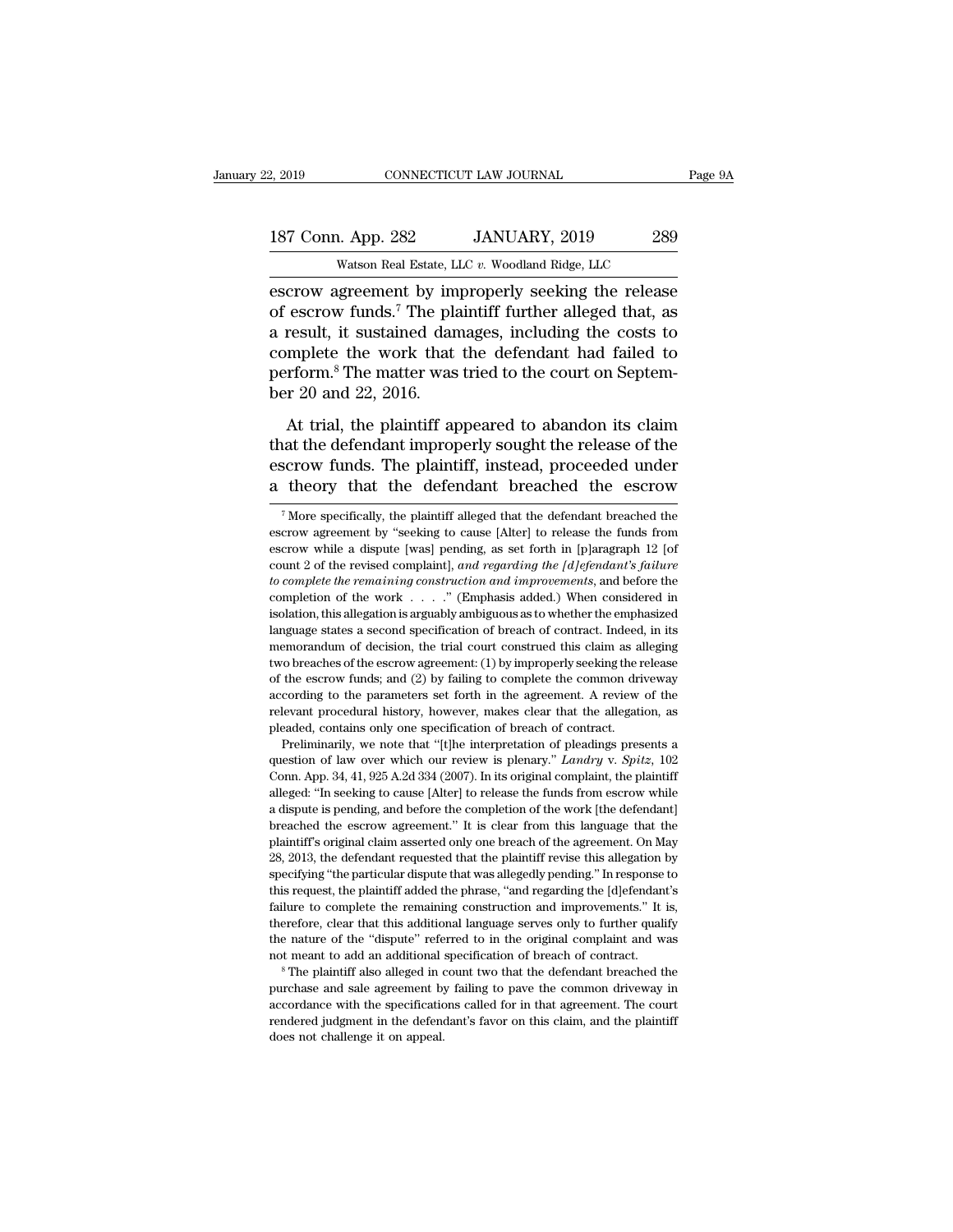## 290 CONNECTICUT LAW JOURNAL January 22, 2019<br>290 JANUARY, 2019 187 Conn. App. 282<br>290 Watson Real Estate, LLC v. Woodland Ridge, LLC CONNECTICUT LAW JOURNAL January 22, 2019<br>290 JANUARY, 2019 187 Conn. App. 282<br>Watson Real Estate, LLC *v.* Woodland Ridge, LLC<br>agreement by failing to install a second, final layer of

CONNECTICUT LAW JOURNAL January 22, 2019<br>
290 JANUARY, 2019 187 Conn. App. 282<br>
290 Watson Real Estate, LLC v. Woodland Ridge, LLC<br>
282 Watson Real Estate, LLC v. Woodland Ridge, LLC<br>
28 agreement by failing to install a s 290 JANUARY, 2019 187 Conn. App. 282<br>Watson Real Estate, LLC  $v$ . Woodland Ridge, LLC<br>agreement by failing to install a second, final layer of<br>pavement over the common driveway.<sup>9</sup> The principal<br>issue at trial was whether 290 JANUARY, 2019 187 Conn. App. 282<br>Watson Real Estate, LLC  $v$ . Woodland Ridge, LLC<br>agreement by failing to install a second, final layer of<br>pavement over the common driveway.<sup>9</sup> The principal<br>issue at trial was whether 290 JANUARY, 2019 187 Conn. App. 282<br>
Watson Real Estate, LLC  $v$ . Woodland Ridge, LLC<br>
agreement by failing to install a second, final layer of<br>
pavement over the common driveway.<sup>9</sup> The principal<br>
issue at trial was whe Watson Real Estate, LLC  $v$ . Woodland Ridge, LLC<br>agreement by failing to install a second, final layer of<br>pavement over the common driveway.<sup>9</sup> The principal<br>issue at trial was whether the defendant's obligation<br>under the wason hear estate, LLC  $v$ . Woodhand hidge, LLC<br>agreement by failing to install a second, final layer of<br>pavement over the common driveway.<sup>9</sup> The principal<br>issue at trial was whether the defendant's obligation<br>under the agreement by failing to install a second, fir<br>pavement over the common driveway.<sup>9</sup> Th<br>issue at trial was whether the defendant's<br>under the agreement to install a "final course<br>nous pavement" was intended to require the<br>to In its case-in-chief, the plaintiff, tended to show the part of the agreement to install a "final course of bitumi-<br>In its case-in-chief, the plaintiff presented parol evi-<br>In its case-in-chief, the plaintiff presented par under the agreement to install a "final course of bituminous pavement" was intended to require the defendant<br>to apply *two* layers of pavement. On this issue the parties presented contradictory evidence.<br>In its case-in-chi

nous pavement" was intended to require the defendant<br>to apply *two* layers of pavement. On this issue the par-<br>ties presented contradictory evidence.<br>In its case-in-chief, the plaintiff presented parol evi-<br>dence that, acc to apply *two* layers of pavement. On this issue the parties presented contradictory evidence.<br>In its case-in-chief, the plaintiff presented parol evidence that, according to the plaintiff, tended to show<br>that the parties ties presented contradictory evidence.<br>
In its case-in-chief, the plaintiff presented parol evidence that, according to the plaintiff, tended to show<br>
that the parties had intended that the defendant be<br>
required to instal In its case-in-chief, the plaintiff presented parol evi-<br>dence that, according to the plaintiff, tended to show<br>that the parties had intended that the defendant be<br>required to install two layers of pavement. Specifically,<br> In its case-in-chief, the plaintiff presented parol evi-<br>dence that, according to the plaintiff, tended to show<br>that the parties had intended that the defendant be<br>required to install two layers of pavement. Specifically,<br> dence that, according to the plaintiff, tended to show<br>that the parties had intended that the defendant be<br>required to install two layers of pavement. Specifically,<br>the plaintiff elicited the testimony of Watson, who testi that the parties had intended that the defendant be<br>required to install two layers of pavement. Specifically,<br>the plaintiff elicited the testimony of Watson, who testi-<br>fied that, prior to entering into the purchase agreem required to install two layers of pavement. Specifically,<br>the plaintiff elicited the testimony of Watson, who testi-<br>fied that, prior to entering into the purchase agreement<br>for lot 1, he and Zak had discussed the issue of the plaintiff elicited the testimony of Watson, who testi-<br>fied that, prior to entering into the purchase agreement<br>for lot 1, he and Zak had discussed the issue of the<br>completion of the common driveway, and Zak had rep-<br>r fied that, prior to entering into the purchase agreement<br>for lot 1, he and Zak had discussed the issue of the<br>completion of the common driveway, and Zak had rep-<br>resented that there would be a "first paving and a sec-<br>ond for lot 1, he and Zak had discussed the issue of the<br>completion of the common driveway, and Zak had rep-<br>resented that there would be a "first paving and a sec-<br>ond paving." Watson testified that he understood Zak's<br>commen completion of the common driveway, and Zak had rep-<br>resented that there would be a "first paving and a sec-<br>ond paving." Watson testified that he understood Zak's<br>comments to mean that there would first be an "initial<br>laye resented that there would be a "first paving and a sec-<br>ond paving." Watson testified that he understood Zak's<br>comments to mean that there would first be an "initial<br>layer" of pavement sufficient for use during the con-<br>st ond paving." Watson testified that he understoccomments to mean that there would first be an layer" of pavement sufficient for use during the struction of houses in the subdivision and the would eventually be followed by a portive of payement sufficient for use during the con-<br>vection of houses in the subdivision and that this<br>build eventually be followed by a "final layer" of pave-<br>ent. According to Watson, the escrow agreement was<br>eant to struction of houses in the subdivision and that this<br>would eventually be followed by a "final layer" of pave-<br>ment. According to Watson, the escrow agreement was<br>meant to memorialize this understanding.<br>As additional suppo

would eventually be followed by a "final layer" of pave-<br>ment. According to Watson, the escrow agreement was<br>meant to memorialize this understanding.<br>As additional support for its position, the plaintiff<br>elicited the testi ment. According to Watson, the escrow agreement was<br>meant to memorialize this understanding.<br>As additional support for its position, the plaintiff<br>elicited the testimony of Kevin Burton, the owner of<br>one of the other lots meant to memorialize this understanding.<br>As additional support for its position, the plaintiff<br>elicited the testimony of Kevin Burton, the owner of<br>one of the other lots in the subdivision, as well as the<br>testimony of Roge As additional support for its position, the plaintiff elicited the testimony of Kevin Burton, the owner of one of the other lots in the subdivision, as well as the testimony of Roger Tabshey, the co-owner of the paving co ne of the other lots in the subdivision, as well as the estimony of Roger Tabshey, the co-owner of the paving<br>ompany with which the plaintiff had contracted to<br>xtend the common driveway. Burton testified that he<br><sup>9</sup> Althou testimony of Roger Tabshey, the co-owner of the paving<br>company with which the plaintiff had contracted to<br>extend the common driveway. Burton testified that he<br><sup>9</sup> Although this claim was not pleaded in the revised complain

company with which the plaintiff had contracted to extend the common driveway. Burton testified that he  $\frac{9}{4}$  Although this claim was not pleaded in the revised complaint; see footnote 7 of this opinion; it was actual extend the common driveway. Burton testified that he<br>
<sup>9</sup> Although this claim was not pleaded in the revised complaint; see foot-<br>
note 7 of this opinion; it was actually litigated at trial without objection<br>
from the defe Although this claim was not pleaded in the revised complaint; see foot-<br>note 7 of this opinion; it was actually litigated at trial without objection<br>from the defendant. It was, therefore, proper for the court to adjudicat <sup>9</sup> Although this claim was not pleaded in the revised complaint; see footnote 7 of this opinion; it was actually litigated at trial without objection from the defendant. It was, therefore, proper for the court to adjudic note 7 of this opinion; it was actually litigated at trial without objection from the defendant. It was, therefore, proper for the court to adjudicate this unpleaded claim. See *Landry v. Spitz*, supra, 102 Conn. App. 43– from the defendant. It was, therefore, proper for the court to adjudicate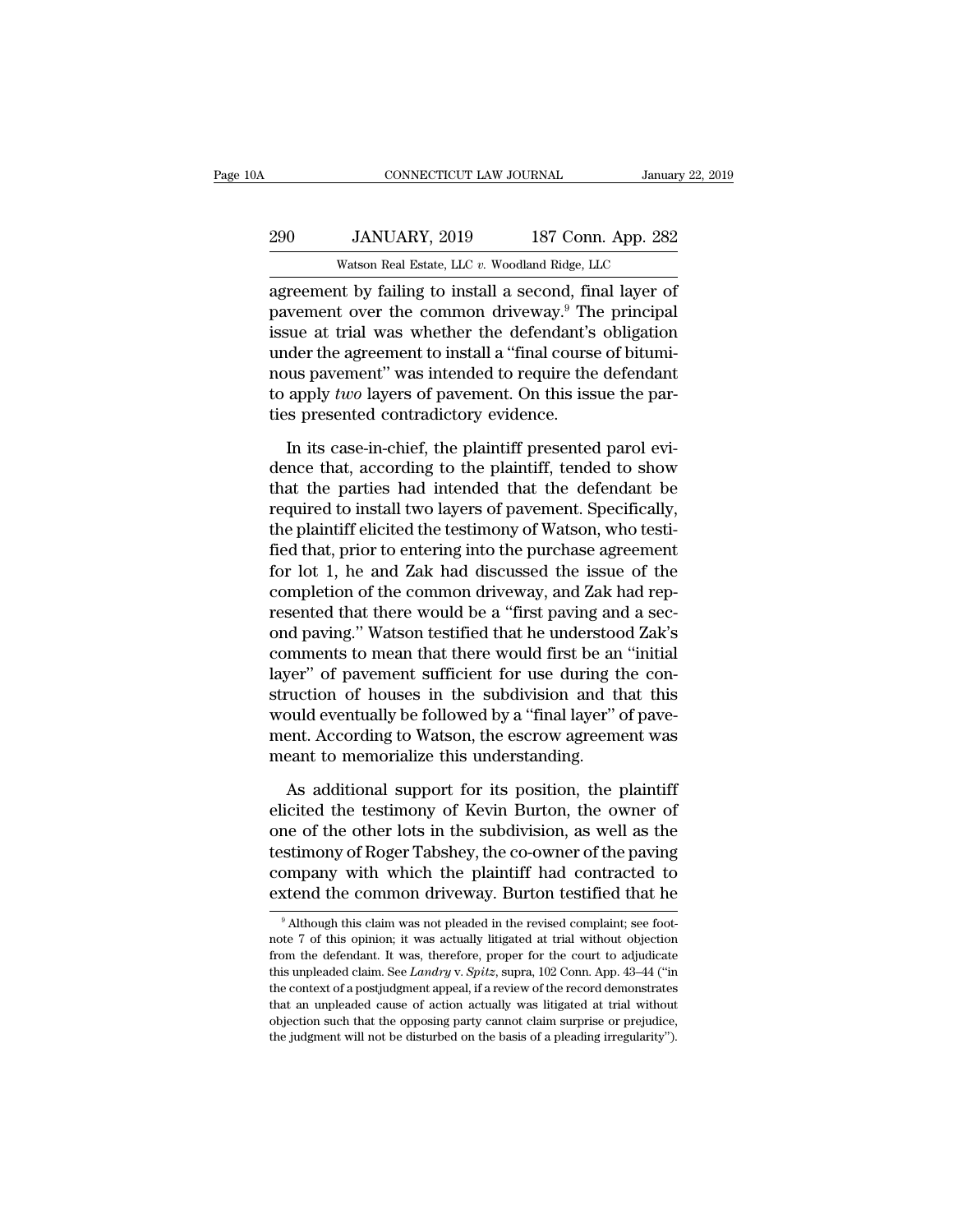## 2, 2019 CONNECTICUT LAW JOURNAL Page 11A<br>187 Conn. App. 282 JANUARY, 2019 291<br>Watson Real Estate, LLC v. Woodland Ridge, LLC 2, 2019 CONNECTICUT LAW JOURNAL Page 11A<br>187 Conn. App. 282 JANUARY, 2019 291<br>Watson Real Estate, LLC *v.* Woodland Ridge, LLC<br>purchased lot 2 from the defendant in late 2007 or early

Page 11A<br>
2, 2019 CONNECTICUT LAW JOURNAL Page 11A<br>
187 Conn. App. 282 JANUARY, 2019 291<br>
2011 Watson Real Estate, LLC v. Woodland Ridge, LLC<br>
purchased lot 2 from the defendant in late 2007 or early<br>
2008 and that he like 2018 187 Conn. App. 282 JANUARY, 2019 291<br>Watson Real Estate, LLC v. Woodland Ridge, LLC<br>purchased lot 2 from the defendant in late 2007 or early<br>2008 and that he likewise spoke with Zak prior to the<br>purchase. According to 187 Conn. App. 282 JANUARY, 2019 291<br>Watson Real Estate, LLC v. Woodland Ridge, LLC<br>purchased lot 2 from the defendant in late 2007 or early<br>2008 and that he likewise spoke with Zak prior to the<br>purchase. According to Bur 187 Conn. App. 282 JANUARY, 2019 291<br>
Watson Real Estate, LLC  $v$ . Woodland Ridge, LLC<br>
purchased lot 2 from the defendant in late 2007 or early<br>
2008 and that he likewise spoke with Zak prior to the<br>
purchase. According Watson Real Estate, LLC v. Woodland Ridge, LLC<br>purchased lot 2 from the defendant in late 2007 or early<br>2008 and that he likewise spoke with Zak prior to the<br>purchase. According to Burton, Zak had represented<br>that the enti was a Estate, LLC  $v$ . Woodland Ridge, LLC<br>purchased lot 2 from the defendant in late 2007 or early<br>2008 and that he likewise spoke with Zak prior to the<br>purchase. According to Burton, Zak had represented<br>that the entire purchased lot 2 from the defendant in late 2007 or early<br>2008 and that he likewise spoke with Zak prior to the<br>purchase. According to Burton, Zak had represented<br>that the entire common driveway would be completed<br>as part o 2008 and that he likewise spoke with Zak prior to the<br>purchase. According to Burton, Zak had represented<br>that the entire common driveway would be completed<br>as part of the development and that the "finish point"<br>would be th purchase. According to Burton, Zak had represented<br>that the entire common driveway would be completed<br>as part of the development and that the "finish point"<br>would be the second coat of the driveway. Tabshey<br>testified that, that the entire common driveway would be completed<br>as part of the development and that the "finish point"<br>would be the second coat of the driveway. Tabshey<br>testified that, in building a common driveway within a<br>subdivision Final be the second coat of the driveway. Tabshey<br>stified that, in building a common driveway within a<br>bdivision, it is common practice to install an initial<br>ver of asphalt and then, after most of the home con-<br>ruction is testified that, in building a common driveway within a<br>subdivision, it is common practice to install an initial<br>layer of asphalt and then, after most of the home con-<br>struction is complete, apply a second, final layer.<br>In

subdivision, it is common practice to install an initial<br>layer of asphalt and then, after most of the home con-<br>struction is complete, apply a second, final layer.<br>In its case-in-chief, the defendant adduced evidence<br>that, layer of asphalt and then, after most of the home construction is complete, apply a second, final layer.<br>In its case-in-chief, the defendant adduced evidence<br>that, according to the defendant, tended to show that<br>the partie electricion is complete, apply a second, final layer.<br>
In its case-in-chief, the defendant adduced evidence<br>
that, according to the defendant, tended to show that<br>
the parties had intended for the defendant to install<br>
onl In its case-in-chief, the defendant adduced evidence<br>that, according to the defendant, tended to show that<br>the parties had intended for the defendant to install<br>only one layer of pavement. Specifically, the defendant<br>elici In its case-in-chief, the defendant adduced evidence<br>that, according to the defendant, tended to show that<br>the parties had intended for the defendant to install<br>only one layer of pavement. Specifically, the defendant<br>elic that, according to the defendant, tended to show that<br>the parties had intended for the defendant to install<br>only one layer of pavement. Specifically, the defendant<br>elicited testimony from Alter, who had represented the<br>de the parties had intended for the defendant to install<br>only one layer of pavement. Specifically, the defendant<br>elicited testimony from Alter, who had represented the<br>defendant in connection with the sale of lot 1 and had<br>n only one layer of pavement. Specifically, the defendant<br>elicited testimony from Alter, who had represented the<br>defendant in connection with the sale of lot 1 and had<br>negotiated the terms of the escrow agreement with the<br>pl elicited testimony from Alter, who had represented the<br>defendant in connection with the sale of lot 1 and had<br>negotiated the terms of the escrow agreement with the<br>plaintiff's attorney, Nicholas Paindiris. Alter testified<br> defendant in connection with the sale of lot 1 and had<br>negotiated the terms of the escrow agreement with the<br>plaintiff's attorney, Nicholas Paindiris. Alter testified<br>that he and Attorney Paindiris had arrived at the \$51,0 negotiated the terms of the escrow agreement with the<br>plaintiff's attorney, Nicholas Paindiris. Alter testified<br>that he and Attorney Paindiris had arrived at the \$51,000<br>figure, in part, from a written proposal from R & J<br> plaintiff's attorney, Nicholas Paindiris. Alter testified<br>that he and Attorney Paindiris had arrived at the \$51,000<br>figure, in part, from a written proposal from R & J<br>Paving to "extend [the] common driveway from [the]<br>exi that he and Attorney Paindiris had arrived at the  $$51,000$ <br>figure, in part, from a written proposal from R & J<br>Paving to "extend [the] common driveway from [the]<br>existing pavement to [the] edge of [the driveway for]<br>[l]o figure, in part, from a written proposal from R & J<br>Paving to "extend [the] common driveway from [the]<br>existing pavement to [the] edge of [the driveway for]<br>[l]ot #4." Alter further testified that he had faxed a copy<br>of t Paving to "extend [the] common driveway from [the] existing pavement to [the] edge of [the driveway for] [l]ot #4." Alter further testified that he had faxed a copy of this proposal to Attorney Paindiris before the escrow existing pavement to [the] edge of [the driveway fo<br>[l]ot #4." Alter further testified that he had faxed a cop<br>of this proposal to Attorney Paindiris before the escro<br>agreement was executed. The defendant, therefor<br>took th this proposal to Attorney Paindiris before the escrow<br>reement was executed. The defendant, therefore,<br>ok the position in its posttrial brief that the parties<br>d anticipated only an *extension* of the common drive-<br>ay and no agreement was executed. The defendant, therefore,<br>took the position in its posttrial brief that the parties<br>had anticipated only an *extension* of the common drive-<br>way and not a repaving of the entire driveway.<br>In additio

took the position in its posttrial brief that the parties<br>had anticipated only an *extension* of the common drive-<br>way and not a repaving of the entire driveway.<br>In addition to the contradictory evidence of the par-<br>ties' had anticipated only an *extension* of the common drive-<br>way and not a repaving of the entire driveway.<br>In addition to the contradictory evidence of the par-<br>ties' intent concerning the completion of the common<br>driveway, t way and not a repaving of the entire driveway.<br>In addition to the contradictory evidence of the par-<br>ties' intent concerning the completion of the common<br>driveway, the parties also presented contradictory evi-<br>dence as to In addition to the contradictory evidence of the parties' intent concerning the completion of the common driveway, the parties also presented contradictory evidence as to which of the two versions of the escrow agreement In addition to the contradictory evidence of the parties' intent concerning the completion of the common driveway, the parties also presented contradictory evidence as to which of the two versions of the escrow agreement ties' intent concerning the completion of the common<br>driveway, the parties also presented contradictory evi-<br>dence as to which of the two versions of the escrow<br>agreement admitted at trial represented the complete<br>agreeme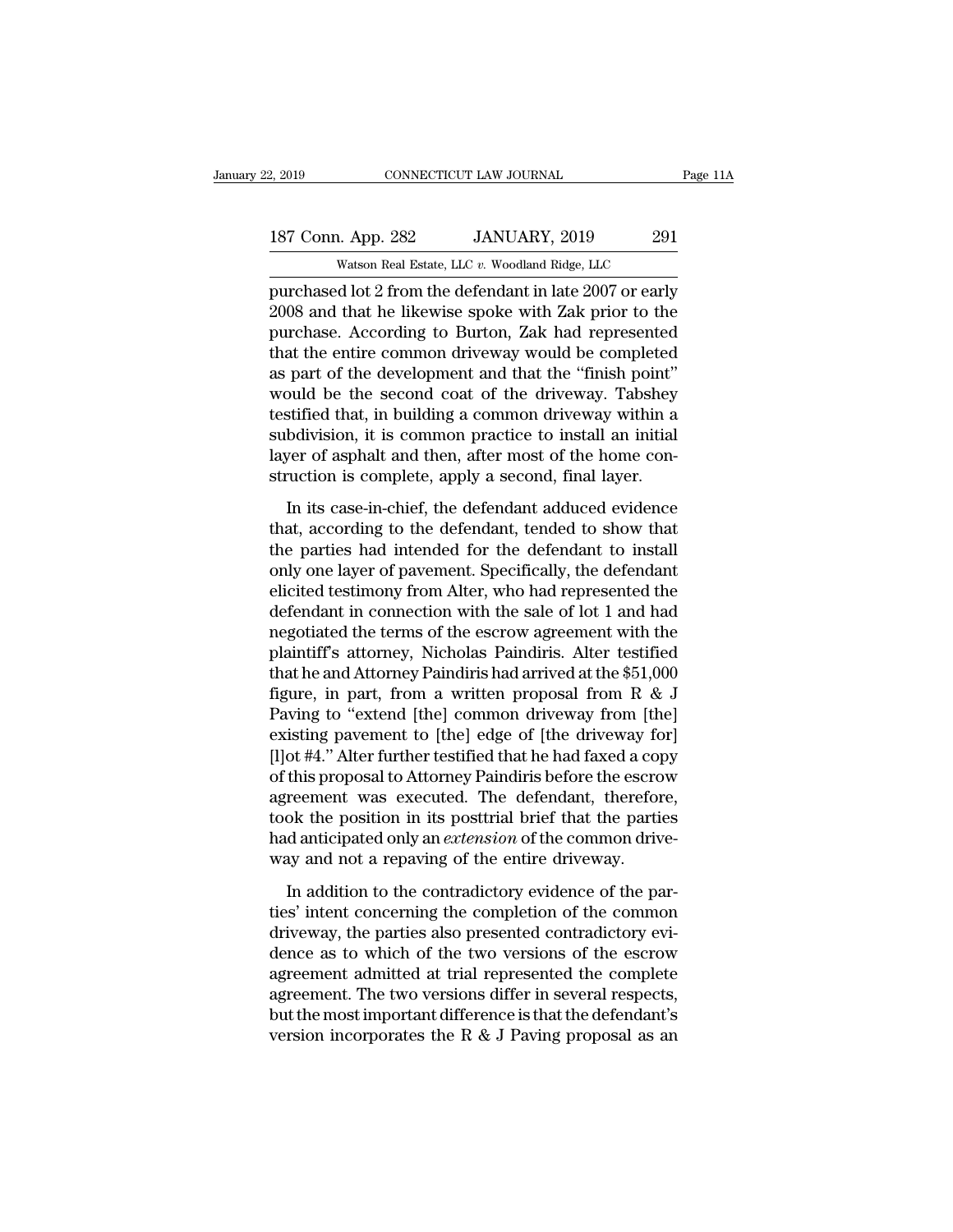| 2Α  | CONNECTICUT LAW JOURNAL                                           |                    | January 22, 2019 |
|-----|-------------------------------------------------------------------|--------------------|------------------|
| 292 | JANUARY, 2019                                                     | 187 Conn. App. 282 |                  |
|     | Watson Real Estate, LLC v. Woodland Ridge, LLC                    |                    |                  |
|     | attachment. <sup>10</sup> Alter testified that the version of the |                    |                  |

CONNECTICUT LAW JOURNAL January 22, 2019<br>
292 JANUARY, 2019 187 Conn. App. 282<br>
Watson Real Estate, LLC v. Woodland Ridge, LLC<br>
attachment.<sup>10</sup> Alter testified that the version of the<br>
agreement submitted by the defendant 292 JANUARY, 2019 187 Conn. App. 282<br>Watson Real Estate, LLC v. Woodland Ridge, LLC<br>attachment.<sup>10</sup> Alter testified that the version of the<br>agreement submitted by the defendant represented the<br>full agreement. Watson, howe Full agreement. Watson Real Estate, LLC v. Woodland Ridge, LLC<br>attachment.<sup>10</sup> Alter testified that the version of the agreement submitted by the defendant represented the full agreement. Watson, however, testified that t  $\begin{array}{l} \textbf{292} \qquad \textbf{JANUARY, 2019} \qquad \textbf{187 Conn. App. 282} \\ \textbf{Watson Real Estate, LLC } v. \text{ Woodland Ridge, LLC} \\ \textbf{attachment.}^{10} \text{ Alter testified that the version of the agreement submitted by the defendant represented the full agreement. Watson, however, testified that the version of the agreement submitted by the plaintiff, which contains no such attachment, was the version that he had executed and {conposed the computed agreement.} \end{array}$ Watson Real Estate, LLC  $v$ . Woodland Ridge, LLC<br>attachment.<sup>10</sup> Alter testified that the version of the<br>agreement submitted by the defendant represented the<br>full agreement. Watson, however, testified that the ver-<br>sion o wason Real Estate, LLC  $v$ . Woodland Ridge, LLC<br>attachment.<sup>10</sup> Alter testified that the version of the<br>agreement submitted by the defendant represented the<br>full agreement. Watson, however, testified that the ver-<br>sion of reement submitted by the defendant represented the<br>Il agreement. Watson, however, testified that the ver-<br>on of the agreement submitted by the plaintiff, which<br>ntains no such attachment, was the version that he<br>d executed full agreement. Watson, however, testified that the version of the agreement submitted by the plaintiff, which contains no such attachment, was the version that he had executed and represented the complete agreement.<br>In i

Fund had executed and represented by the plaintiff, which contains no such attachment, was the version that he had executed and represented the complete agreement.<br>In its memorandum of decision issued on January 10, 2017, From the the eigenment emergency and probability and position that he<br>had executed and represented the complete agreement.<br>In its memorandum of decision issued on January<br>10, 2017, the court found that the amount of the e had executed and represented the complete agreement.<br>In its memorandum of decision issued on January<br>10, 2017, the court found that the amount of the escrow<br>fund had been agreed on by the parties' attorneys and<br>had been d In its memorandum of decision issued on January<br>10, 2017, the court found that the amount of the escrow<br>fund had been agreed on by the parties' attorneys and<br>had been determined, in part, by the R & J Paving<br>proposal. The In its memorandum of decision issued on January 10, 2017, the court found that the amount of the escrow fund had been agreed on by the parties' attorneys and had been determined, in part, by the R & J Paving proposal. The 10, 2017, the court found that the amount of the escrow<br>fund had been agreed on by the parties' attorneys and<br>had been determined, in part, by the R & J Paving<br>proposal. The court did not, however, make a determi-<br>nation fund had been agreed on by the parties' attorneys and<br>had been determined, in part, by the R & J Paving<br>proposal. The court did not, however, make a determi-<br>nation as to whether this proposal had, in fact, been<br>incorpora had been determined, in part, by the R & J Paving<br>proposal. The court did not, however, make a determi-<br>nation as to whether this proposal had, in fact, been<br>incorporated into the parties' escrow agreement.<br>Rather, the cou proposal. The court did not, however, make a determi-<br>nation as to whether this proposal had, in fact, been<br>incorporated into the parties' escrow agreement.<br>Rather, the court found that "[u]nless the R & J Paving<br>proposal nation as to whether this proposal had, in fact, been<br>incorporated into the parties' escrow agreement.<br>Rather, the court found that "[u]nless the R & J Paving<br>proposal was part of the [e]scrow [a]greement as<br>claimed by th incorporated into the parties' escrow agreement.<br>Rather, the court found that "[u]nless the R & J Paving<br>proposal was part of the [e]scrow [a]greement as<br>claimed by the [d]efendant, the [version of the] [e]scrow<br>[a]greemen Rather, the court found that "[u]nless the R & J Paving<br>proposal was part of the [e]scrow [a]greement as<br>claimed by the [d]efendant, the [version of the] [e]scrow<br>[a]greement [that] the [p]laintiff claims was executed<br>by t proposal was part of the [e]scrow [a]greement as<br>claimed by the [d]efendant, the [version of the] [e]scrow<br>[a]greement [that] the [p]laintiff claims was executed<br>by the parties does not contain any specifications<br>regarding claimed by the [d]efendant, the [version of the] [e]scrow<br>[a]greement [that] the [p]laintiff claims was executed<br>by the parties does not contain any specifications<br>regarding the thickness of the paving or the number of<br>lay [a]greement [that] the [p]laintiff claims was executed<br>by the parties does not contain any specifications<br>regarding the thickness of the paving or the number of<br>layers of bituminous pavement to be applied to the<br>[c]ommon [ by the parties does not contain any specifications<br>regarding the thickness of the paving or the number of<br>layers of bituminous pavement to be applied to the<br>[c]ommon [d]riveway to satisfy the [d]efendant's obliga-<br>tions. T regarding the thickness of the paving or the number of<br>layers of bituminous pavement to be applied to the<br>[c]ommon [d]riveway to satisfy the [d]efendant's obliga-<br>tions. The description of the work to be done by the<br>[d]efe layers of bituminous pavement to be applied to the<br>[c]ommon [d]riveway to satisfy the [d]efendant's obliga-<br>tions. The description of the work to be done by the<br>[d]efendant . . . can only be found in [exhibit A to the<br>agre [c]ommon [d]riveway to satisfy the [d]efendant's obligations. The description of the work to be done by the [d]efendant . . . can only be found in [exhibit A to the agreement] which refers unfortunately and ambiguously to tions. The description of the work to be done by the [d]efendant . . . can only be found in [exhibit A to the agreement] which refers unfortunately and ambiguously to a 'final course of bituminous pavement.' " Consequentl [d]efendant . . . can only be found in [exhibit A to the<br>agreement] which refers unfortunately and ambigu-<br>ously to a 'final course of bituminous pavement.' " Con-<br>sequently, the court determined that it could not "find<br>th agreement] which refers unfortunately and ambiguously to a 'final course of bituminous pavement.' " Consequently, the court determined that it could not "find that there was a meeting of the minds as to the specifics of th ously to a 'final course of bituminous pavement.' " Consequently, the court determined that it could not "find<br>that there was a meeting of the minds as to the specifics<br>of the common driveway" and concluded that the plainsequently, the court determined that there was a meeting of the min<br>of the common driveway" and con<br>tiff had failed to sustain its burden<br>of contract claim. The court, there<br>ment in favor of the defendant of<br>plaintiff's re tiff had failed to sustain its burden of proving its breach<br>of contract claim. The court, therefore, rendered judg-<br>ment in favor of the defendant on count two of the<br>plaintiff's revised complaint.<br> $\frac{10 \text{ T} \cdot \text{m}}{10 \text$ of contract claim. The court, therefore, rendered judgment in favor of the defendant on count two of the plaintiff's revised complaint.<br>
<sup>10</sup> The two versions of the escrow agreement also differ in that the date of executi

ment in favor of the defendant on count two of the<br>plaintiff's revised complaint.<br><sup>10</sup> The two versions of the escrow agreement also differ in that the date of<br>execution on the first page of the plaintiff's version is inco plaintiff's revised complaint.<br>
<sup>10</sup> The two versions of the escrow agreement also differ in that the date of<br>
execution on the first page of the plaintiff's version is incomplete. Moreover,<br>
whereas paragraph 11 of the pl  $\frac{10}{10}$  The two versions of the escrow agreem<br>execution on the first page of the plaintiff's verses<br>whereas paragraph 11 of the plaintiff's versi<br>son Real Estate, LLC.'' the defendant's vers<br>H. Kirk Watson, Watson Rea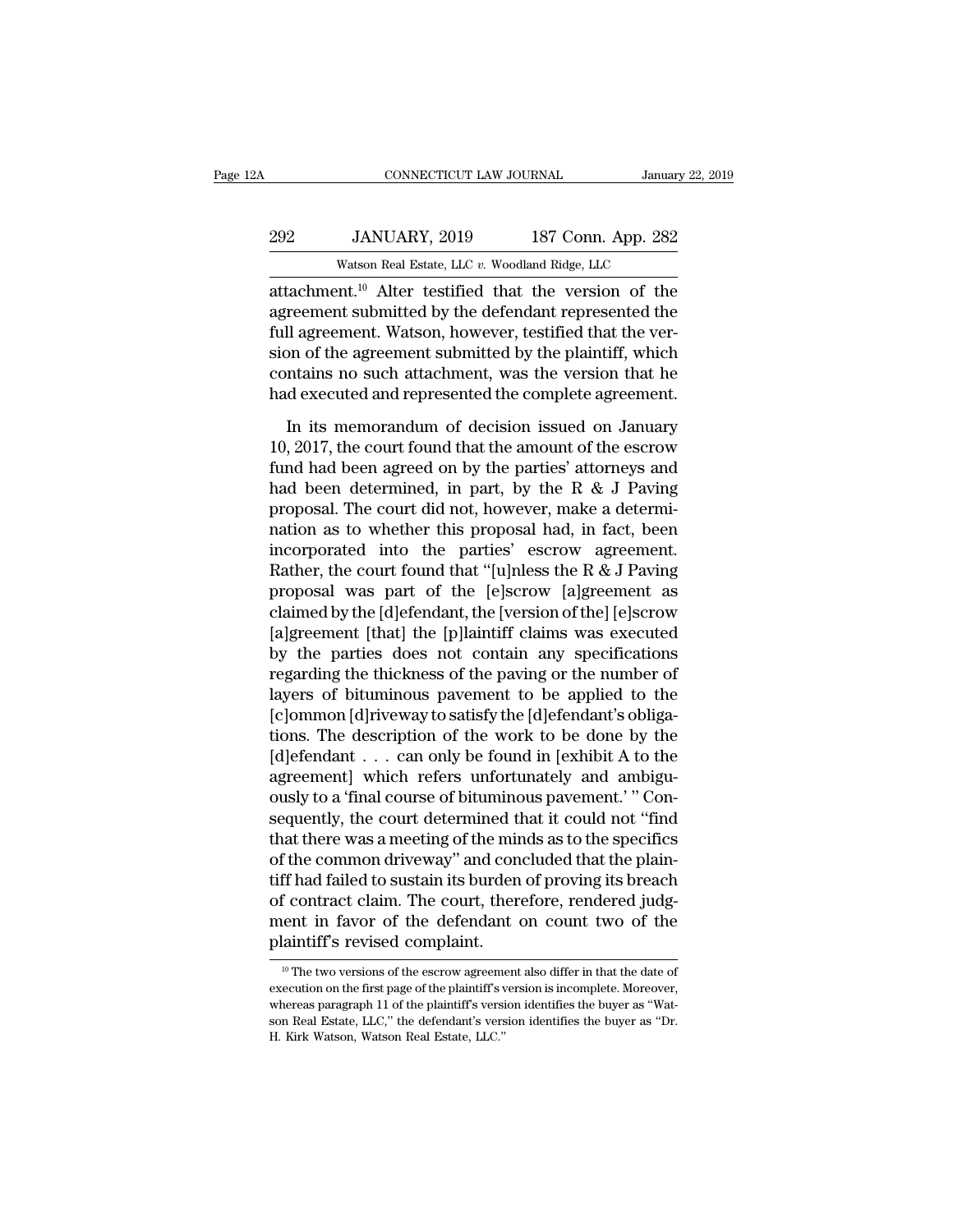CONNECTICUT LAW JOURNAL Page 13A<br>
T Conn. App. 282 JANUARY, 2019 293<br>
Watson Real Estate, LLC v. Woodland Ridge, LLC<br>
On January 27, 2017, the plaintiff filed a motion to<br>
argue the court's January 10, 2017 decision, conte 187 Conn. App. 282 JANUARY, 2019 293<br>Watson Real Estate, LLC v. Woodland Ridge, LLC<br>On January 27, 2017, the plaintiff filed a motion to<br>reargue the court's January 10, 2017 decision, contend-<br>ing that the court had failed 187 Conn. App. 282 JANUARY, 2019 293<br>
Watson Real Estate, LLC v. Woodland Ridge, LLC<br>
On January 27, 2017, the plaintiff filed a motion to<br>
reargue the court's January 10, 2017 decision, contend-<br>
ing that the court had f 187 Conn. App. 282 JANUARY, 2019 293<br>
Watson Real Estate, LLC  $v$ . Woodland Ridge, LLC<br>
On January 27, 2017, the plaintiff filed a motion to<br>
reargue the court's January 10, 2017 decision, contend-<br>
ing that the court had Watson Real Estate, LLC  $v$ . Woodland Ridge, LLC<br>
On January 27, 2017, the plaintiff filed a motion to<br>
reargue the court's January 10, 2017 decision, contend-<br>
ing that the court had failed to consider certain evi-<br>
denc was a Estate, LLC  $v$ . Woodand Ridge, LLC<br>
On January 27, 2017, the plaintiff filed a motion to<br>
reargue the court's January 10, 2017 decision, contend-<br>
ing that the court had failed to consider certain evi-<br>
dence. Spec On January 27, 2017, the plaintiff filed a motion to<br>reargue the court's January 10, 2017 decision, contend-<br>ing that the court had failed to consider certain evi-<br>dence. Specifically, the plaintiff pointed to Watson and<br>B reargue the court's January 10, 2017 decision, contend-<br>ing that the court had failed to consider certain evi-<br>dence. Specifically, the plaintiff pointed to Watson and<br>Burton's testimony regarding their conversations with<br> ing that the court had failed to consider certain evidence. Specifically, the plaintiff pointed to Watson and Burton's testimony regarding their conversations with Zak, which, according to the plaintiff, was uncontroverted dence. Specifically, the plaintiff pointed to Watson and Burton's testimony regarding their conversations with Zak, which, according to the plaintiff, was uncontroverted and established that the defendant had been required Burton's testimony regarding their conversations with<br>Zak, which, according to the plaintiff, was uncontro-<br>verted and established that the defendant had been<br>required under the escrow agreement to install a second<br>layer o Zak, which, according to the plaintiff, was uncontroverted and established that the defendant had been required under the escrow agreement to install a second layer of pavement. The plaintiff requested that the court, the verted and established that the defendant had been<br>required under the escrow agreement to install a second<br>layer of pavement. The plaintiff requested that the court,<br>therefore, render judgment in its favor on all issues.<br>A required under the escrow agreement to install a second<br>layer of pavement. The plaintiff requested that the court,<br>therefore, render judgment in its favor on all issues.<br>Alternatively, the plaintiff requested that the cour layer of pavement. The plaintiff requested that the court,<br>therefore, render judgment in its favor on all issues.<br>Alternatively, the plaintiff requested that the court at<br>least find "that the [d]efendant owes the [p]lainti therefore, render judgment in its favor on all issues.<br>Alternatively, the plaintiff requested that the court at<br>least find "that the [d]efendant owes the [p]laintiff for<br>the costs [it] incurred . . . in installing a first Alternatively, the plaintiff requested that the court at least find "that the [d]efendant owes the [p]laintiff for the costs [it] incurred  $\ldots$  in installing a first course  $\ldots$  on the common driveway, and for the costs least find "that the [d]efendant owes the [p]laintiff for<br>the costs [it] incurred  $\dots$  in installing a first course<br> $\dots$  on the common driveway, and for the costs<br>incurred in connection with the [easement] map, and<br>enter the costs [it] incurred<br>
. . . on the comm<br>
incurred in connectic<br>
enter judgment in fav<br>
court granted the plain<br>
argument on May 1, 2<br>
relief requested.<br>
At the May 1, 2017 l curred in connection with the [easement] map, and<br>ter judgment in favor of the [p]laintiff  $\dots$ . "The<br>urt granted the plaintiff's motion and heard additional<br>gument on May 1, 2017, but it ultimately denied the<br>lief reques enter judgment in favor of the [p]laintiff  $\ldots$  .  $\ddot{\cdot}$  The<br>court granted the plaintiff's motion and heard additional<br>argument on May 1, 2017, but it ultimately denied the<br>relief requested.<br>At the May 1, 2017 hearing,

the escrow agreement on May 1, 2017, but it ultimately denied the relief requested.<br>At the May 1, 2017, but it ultimately denied the relief requested.<br>At the May 1, 2017 hearing, the court agreed with the plaintiff that th argument on May 1, 2017, but it ultimately denied the<br>relief requested.<br>At the May 1, 2017 hearing, the court agreed with the<br>plaintiff that the defendant had been required under<br>the escrow agreement to complete the common relief requested.<br>At the May 1, 2017 hearing, the court agreed with the plaintiff that the defendant had been required under<br>the escrow agreement to complete the common drive-<br>way and pay for the easement map and that the At the May 1, 2017 hearing, the court agreed with the plaintiff that the defendant had been required under the escrow agreement to complete the common drive-<br>way and pay for the easement map and that the defendant had incu At the May 1, 2017 hearing, the court agreed with the<br>plaintiff that the defendant had been required under<br>the escrow agreement to complete the common drive-<br>way and pay for the easement map and that the defen-<br>dant had in plaintiff that the defendant had been required under<br>the escrow agreement to complete the common drive-<br>way and pay for the easement map and that the defen-<br>dant had incurred costs with respect to these items.<br>Nevertheless the escrow agreement to complete the common drive-<br>way and pay for the easement map and that the defen-<br>dant had incurred costs with respect to these items.<br>Nevertheless, the court disagreed that the plaintiff was<br>entitled way and pay for the easement map and that the defen-<br>dant had incurred costs with respect to these items.<br>Nevertheless, the court disagreed that the plaintiff was<br>entitled to recover these costs from the defendant as<br>part dant had incurred costs with respect to these items.<br>Nevertheless, the court disagreed that the plaintiff was<br>entitled to recover these costs from the defendant as<br>part of its breach of contract claim, stating that the<br>pla Nevertheless, the court disagreed that the plaintiff was<br>entitled to recover these costs from the defendant as<br>part of its breach of contract claim, stating that the<br>plaintiff "was clearly entitled to that money on an extr entitled to recover these costs from the de<br>part of its breach of contract claim, statir<br>plaintiff "was clearly entitled to that money c<br>contractual basis, but I'm not allowed to aw:<br>it's not [pleaded]." The court further aintiff "was clearly entitled to that money on an extra<br>ntractual basis, but I'm not allowed to award it when<br>s not [pleaded]." The court further noted, however,<br>at it had been "prepared to make a finding that there<br>as unj reprendice to award it when<br>it's not [pleaded]." The court further noted, however,<br>that it had been "prepared to make a finding that there<br>was unjust enrichment to that extent."<br>Consequently, on that same date, the plainti

it's not [pleaded]." The court further noted, however, that it had been "prepared to make a finding that there was unjust enrichment to that extent."<br>Consequently, on that same date, the plaintiff filed a request for leave that it had been "prepared to make a finding that there was unjust enrichment to that extent."<br>Consequently, on that same date, the plaintiff filed a<br>request for leave to amend its revised complaint to add<br>a new count alle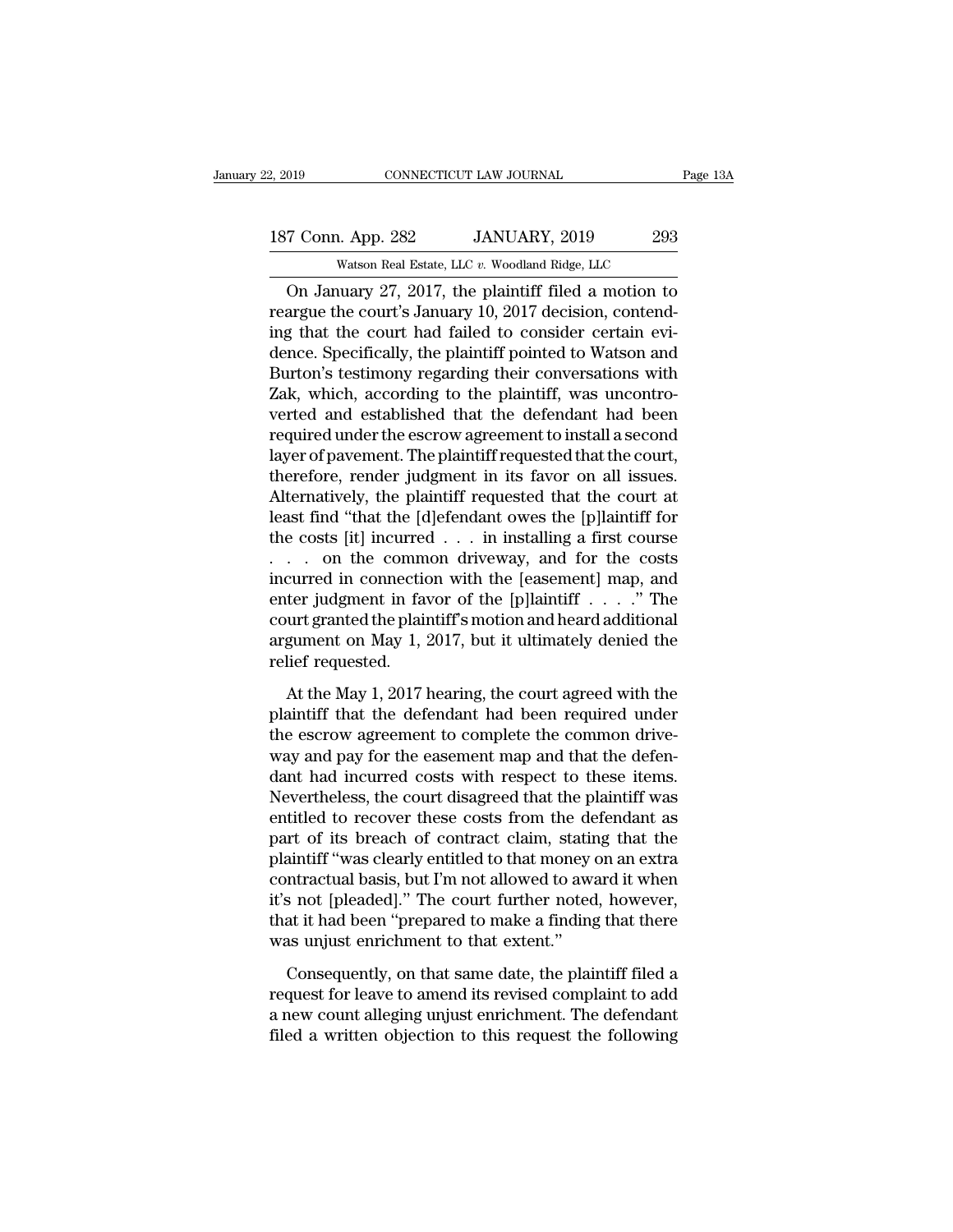|     | CONNECTICUT LAW JOURNAL                                                  | January 22, 2019   |
|-----|--------------------------------------------------------------------------|--------------------|
| 294 | JANUARY, 2019                                                            | 187 Conn. App. 282 |
|     | Watson Real Estate, LLC v. Woodland Ridge, LLC                           |                    |
|     | day, which the court sustained on May 15, 2017. This<br>appeal followed. |                    |
|     |                                                                          |                    |

Watson Real Estate, LLC v. Woodland Ridge, LLC<br>
y, which the court sustained on May 15, 2017. This<br>
peal followed.<br>
I<br>
The plaintiff first claims that the court improperly<br>
lied to find that there was a meeting of the min Watson Real Estate, LLC  $v$ . Woodland Ridge, LLC<br>day, which the court sustained on May 15, 2017. This<br>appeal followed.<br>I<br>The plaintiff first claims that the court improperly<br>failed to find that there was a meeting of the day, which the court sustained on May 15, 2017. This<br>appeal followed.<br>I<br>The plaintiff first claims that the court improperly<br>failed to find that there was a meeting of the minds<br>between the parties as to the number of laye appeal followed.<br>
I<br>
The plaintiff first claims that the court improperly<br>
failed to find that there was a meeting of the minds<br>
between the parties as to the number of layers of pave-<br>
ment to be applied to the common dri I<br>
The plaintiff first claims that the court improperly<br>
failed to find that there was a meeting of the minds<br>
between the parties as to the number of layers of pave-<br>
ment to be applied to the common driveway. The plain-<br> The plaintiff first claims that the court improperly<br>failed to find that there was a meeting of the minds<br>between the parties as to the number of layers of pave-<br>ment to be applied to the common driveway. The plain-<br>tiff The plaintiff first claims that the court improperly<br>failed to find that there was a meeting of the minds<br>between the parties as to the number of layers of pave-<br>ment to be applied to the common driveway. The plain-<br>tiff failed to find that there was a meeting of the minds<br>between the parties as to the number of layers of pave-<br>ment to be applied to the common driveway. The plain-<br>tiff argues that the court "should have drawn an adverse<br>in between the parties as to the number of layers of pave-<br>ment to be applied to the common driveway. The plain-<br>tiff argues that the court "should have drawn an adverse<br>inference against the [defendant] for its failure to re ment to be applied to the common driveway. The plain-<br>tiff argues that the court "should have drawn an adverse<br>inference against the [defendant] for its failure to rebut<br>[the plaintiff's parol] evidence . . . and should h tiff argues that the court "should have drawn an adverse<br>inference against the [defendant] for its failure to rebut<br>[the plaintiff's parol] evidence . . . and should have<br>therefore determined that the parties' [e]scrow<br>[a 11 Interaction and that the parties' [e]scrow<br>
1] greement required the [d]efendant to install a second,<br>
12 Interaction and course over the entire length of the common drive-<br>
23 . . . . "<sup>11</sup> Specifically, the plaintiff [a]greement required the [d]efendant to install a second,<br>final course over the entire length of the common drive-<br>way  $\ldots$  ."<sup>11</sup> Specifically, the plaintiff points to the tes-<br><sup>11</sup> The plaintiff also argues, in a concl

final course over the entire length of the common drive-<br>way  $\ldots$ ...<sup>711</sup> Specifically, the plaintiff points to the tes-<br> $\frac{11}{10}$  The plaintiff also argues, in a conclusory fashion, that the court improperly failed to multiplant of the cited any the plaintiff points to the tes-<br>  $\frac{1}{1}$  The plaintiff also argues, in a conclusory fashion, that the court improp-<br>
erly failed to give any consideration to the plaintiff's parol evidence. way  $\ldots$  Specifically, the plaintiff points to the tes-<br>  $\frac{1}{1}$  The plaintiff also argues, in a conclusory fashion, that the court improperly failed to give any consideration to the plaintiff's parol evidence. We conc <sup>11</sup> The plaintiff also argues, in a conclusory fashion, that the court improperly failed to give any consideration to the plaintiff's parol evidence. We conclude that the plaintiff has not adequately briefed this argumen erly failed to give any consideration to the plaintiff's parol evidence. We conclude that the plaintiff has not adequately briefed this argument. The plaintiff has not cited any authority nor pointed to anything in the re conclude that the plaintiff has not adequately briefed this argument. The plaintiff has not cited any authority nor pointed to anything in the record to support this contention but, rather, relies solely on the bare asser plaintiff has not cited any authority nor pointed to anything in the record to support this contention but, rather, relies solely on the bare assertion in its brief that the court "fail[ed] to consider parol evidence." "I to support this contention but, rather, relies solely on the bare assertion in its brief that the court "fail[ed] to consider parol evidence." "It is well established that [w]e are not obligated to consider issues that are its brief that the court "fail[ed] to consider parol evidence." "It is well established that [w]e are not obligated to consider issues that are not adequately briefed... Whe[n] an issue is merely mentioned, but not briefe we stablished that [w]e are not obligated to consider issues that are not ade-<br>equately briefed. . . . Whe[n] an issue is merely mentioned, but not briefed<br>beyond a bare assertion of the claim, it is deemed to have been wa quately briefed. . . . Whe[n] an issue is merely mentioned, but not briefed<br>beyond a bare assertion of the claim, it is deemed to have been waived.<br>. . . In addition, mere conclusory assertions regarding a claim, with no<br> It is difficult, in any event, for an appellant successfully to challenge a claim, with no ention of relevant authority and minimal or no citations from the record, and minimal or in contractions from the record, in the s fact finder's consideration and weighing of evidence. "[T]he trier film and weight and weight and weight and weight  $Racific$  *Ins. Co., Ltd.* v. *Champion Steel, LLC*, 323 Conn. 254, 272 n.8, 146 A.3d 975 (2016). Consequent

will not suffice." (Internal quotation marks omitted.) *Pacific Ins. Co., Ltd.* v. *Champion Steel, LLC*, 323 Conn. 254, 272 n.8, 146 A.3d 975 (2016). Consequently, we decline to address this argument.<br>It is difficult, in v. *Champion Steel, LLC*, 323 Conn. 254, 272 n.8, 146 A.3d 975 (2016). Consequently, we decline to address this argument.<br>It is difficult, in any event, for an appellant successfully to challenge a fact finder's considera mently, we decline to address this argument.<br>It is difficult, in any event, for an appellant successfully to challenge a<br>fact finder's consideration and weighing of evidence. "[T]he trier [of fact]<br>is bound to consider all It is difficult, in any event, for an appellant successfully to challenge a<br>fact finder's consideration and weighing of evidence. "[T]he trier [of fact]<br>is bound to consider all the evidence which has been admitted, as fa fact finder's consideration and weighing of evidence. "[T]he trier [of fact] is bound to consider all the evidence which has been admitted, as far as admissible, for all the purposes for which it was offered and claimed. is bound to consider all the evidence which has been admitted, as far as admissible, for all the purposes for which it was offered and claimed. . . . [W]e are not justified in finding error upon pure assumptions as to wha admissible, for all the purposes for which it was offered and claimed. . . . . [W]e are not justified in finding error upon pure assumptions as to what the court may have done. . . . We cannot assume that the court's conc EXECT THE COURT THE COURT THE THE COURT THE THE COURT THE COURT THE COURT MAY have done. . . . We cannot assume that the court's conclusions were reached without due weight having been given to the evidence presented and We court may have done. . . . We cannot assume that the court's conclusions were reached without due weight having been given to the evidence presented and the facts found. . . . Unless the contrary appears, this court wi the court may have done.... We cannot assume that the court's conclusions were reached without due weight having been given to the evidence presented and the facts found.... Unless the contrary appears, this court will as presented and the facts found. . . . Unless the contrary appears, this court will assume that the court acted properly. . . . [Thus, if] . . . [a] statement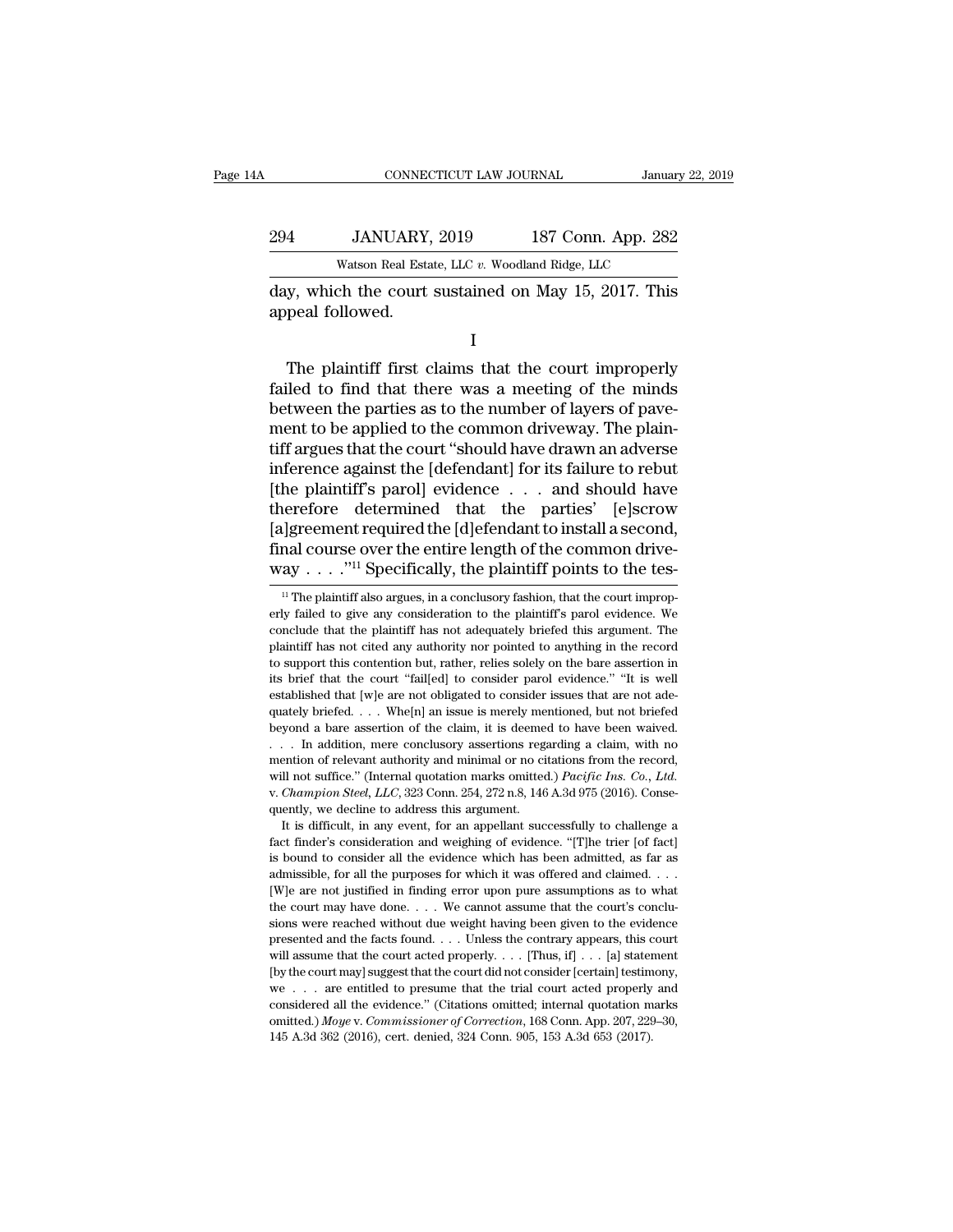2, 2019 CONNECTICUT LAW JOURNAL Page 15A<br>
187 Conn. App. 282 JANUARY, 2019 295<br>
Watson Real Estate, LLC v. Woodland Ridge, LLC<br>
timony of Watson and Burton regarding their<br>
conversations with Zak and the testimony of Tabsh 187 Conn. App. 282 JANUARY, 2019 295<br>Watson Real Estate, LLC v. Woodland Ridge, LLC<br>timony of Watson and Burton regarding their<br>conversations with Zak and the testimony of Tabshey<br>regarding general practices in the paving 187 Conn. App. 282 JANUARY, 2019 295<br>Watson Real Estate, LLC v. Woodland Ridge, LLC<br>timony of Watson and Burton regarding their<br>conversations with Zak and the testimony of Tabshey<br>regarding general practices in the paving 187 Conn. App. 282 JANUARY, 2019 295<br>
Watson Real Estate, LLC  $v$ . Woodland Ridge, LLC<br>
timony of Watson and Burton regarding their<br>
conversations with Zak and the testimony of Tabshey<br>
regarding general practices in the Watson Real Estate, LLC  $v$ . Woodland Ridge, LLC<br>timony of Watson and Burton regarding their<br>conversations with Zak and the testimony of Tabshey<br>regarding general practices in the paving industry. As<br>the plaintiff notes, wason kear estate, LLC  $v$ . Woodand Kidge, LLC<br>timony of Watson and Burton regarding their<br>conversations with Zak and the testimony of Tabshey<br>regarding general practices in the paving industry. As<br>the plaintiff notes, no timony of Watson and Burton regarding their<br>conversations with Zak and the testimony of Tabshey<br>regarding general practices in the paving industry. As<br>the plaintiff notes, none of this testimony was directly<br>controverted b conversations with Zak and the testimony of Tabshey<br>regarding general practices in the paving industry. As<br>the plaintiff notes, none of this testimony was directly<br>controverted by the defendant at trial, despite Zak being<br> Example plaintiff notes, none of this testimony was directly<br>e plaintiff notes, none of this testimony was directly<br>ntroverted by the defendant at trial, despite Zak being<br>esent throughout the trial. The plaintiff claims t relative principles of the defendant at trial, despite Zak being<br>present throughout the trial. The plaintiff claims that<br>the court's failure to draw an adverse inference in such<br>circumstances constituted an error of law. W

present throughout the trial. The plaintiff claims that<br>the court's failure to draw an adverse inference in such<br>circumstances constituted an error of law. We disagree.<br>We begin by setting forth our standard of review.<br>Pre the court's failure to draw an adverse inference in such<br>circumstances constituted an error of law. We disagree.<br>We begin by setting forth our standard of review.<br>Preliminarily, we note that the issue of whether the<br>parti circumstances constituted an error of law. We disagree.<br>We begin by setting forth our standard of review.<br>Preliminarily, we note that the issue of whether the<br>parties' minds had truly met, as required for the forma-<br>tion o We begin by setting forth our standard of review.<br>Preliminarily, we note that the issue of whether the<br>parties' minds had truly met, as required for the forma-<br>tion of an enforceable contract, is a question of fact<br>subject We begin by setting forth our standard of review.<br>Preliminarily, we note that the issue of whether the<br>parties' minds had truly met, as required for the forma-<br>tion of an enforceable contract, is a question of fact<br>subject Preliminarily, we note that the issue of whether the<br>parties' minds had truly met, as required for the forma-<br>tion of an enforceable contract, is a question of fact<br>subject to the clearly erroneous standard of review. See<br> parties' minds had truly met, as required for the formation of an enforceable contract, is a question of fact subject to the clearly erroneous standard of review. See *Murallo v. United Builders Supply Co.*, 182 Conn. App. tion of an enforceable contract, is a question of fact<br>subject to the clearly erroneous standard of review. See<br>*Murallo* v. *United Builders Supply Co.*, 182 Conn. App.<br>594, 600, 190 A.3d 969, cert. denied, 330 Conn. 913, subject to the clearly erroneous standard of review. See<br>Murallo v. United Builders Supply Co., 182 Conn. App.<br>594, 600, 190 A.3d 969, cert. denied, 330 Conn. 913,<br>193 A.3d 49 (2018). In the present case, however, the<br>plai Murallo v. United Builders Supply Co., 182 Conn. App.<br>594, 600, 190 A.3d 969, cert. denied, 330 Conn. 913,<br>193 A.3d 49 (2018). In the present case, however, the<br>plaintiff does not argue that the underlying facts found<br>by t 594, 600, 190 A.3d 969, cert. denied, 330 Conn. 913, 193 A.3d 49 (2018). In the present case, however, the plaintiff does not argue that the underlying facts found by the court fail to support its conclusion; nor does the 193 A.3d 49 (2018). In the present case, however, the plaintiff does not argue that the underlying facts found by the court fail to support its conclusion; nor does the plaintiff assign as clear error any of the court's f plaintiff does not argue that the underlying facts found<br>by the court fail to support its conclusion; nor does the<br>plaintiff assign as clear error any of the court's factual<br>findings on this issue. Rather, the plaintiff li by the court fail to support its conclusion; nor does the plaintiff assign as clear error any of the court's factual findings on this issue. Rather, the plaintiff limits its claim on appeal to the narrow issue of whether t plaintiff assign as clear error any of the court's factual<br>findings on this issue. Rather, the plaintiff limits its<br>claim on appeal to the narrow issue of whether the<br>court's failure to draw an adverse inference was<br>improp findings on this issue. Rather, the plaintiff limits its<br>claim on appeal to the narrow issue of whether the<br>court's failure to draw an adverse inference was<br>improper as a matter of law. Consequently, our review<br>of this cl claim on appeal to the narrow issue of whether the<br>court's failure to draw an adverse inference was<br>improper as a matter of law. Consequently, our review<br>of this claim is plenary. See *LM Ins. Corp.* v. *Connecti-*<br>*cut D* review). this claim is plenary. See *LM Ins. Corp.* v. *Connecti-t Dismanteling, LLC,* 172 Conn. App. 622, 643, 161<br>3d 562 (2017) (claim that court's use of adverse infer-<br>ce constituted error of law was subject to plenary<br>view).<br>F *cut Dismanteling, LLC,* 172 Conn. App. 622, 643, 161<br>A.3d 562 (2017) (claim that court's use of adverse infer-<br>ence constituted error of law was subject to plenary<br>review).<br>For decades, Connecticut recognized the "*Secon-*

A.3d 562 (2017) (claim that court's use of adverse infer-<br>ence constituted error of law was subject to plenary<br>review).<br>For decades, Connecticut recognized the "*Secon-<br>dino*"<sup>12</sup> or "missing witness" rule, which "sanctio ence constituted error of law was subject to plenary<br>review).<br>For decades, Connecticut recognized the "Secon-<br> $dino$ "<sup>12</sup> or "missing witness" rule, which "sanctioned a<br>jury instruction that [t]he failure of a party to prod review).<br>
For decades, Connecticut recognized the "*Secondino*"<sup>12</sup> or "missing witness" rule, which "sanctioned a<br>
jury instruction that [t]he failure of a party to produce<br>
as a witness one who [1] is available and [2] 12 *no*<sup>212</sup> or "missing witness" rule, which "sanctioned a<br>iry instruction that [t]he failure of a party to produce<br>is a witness one who [1] is available and [2] . . . natu-<br>illy would be produced permits the inference th jury instruction that [t]he failure of a party to produce<br>as a witness one who [1] is available and [2] . . . natu-<br>rally would be produced permits the inference that such<br> $\frac{12 \text{ See } Secondino \text{ v. } New \text{ Haven } Gas \text{ Co. } 147 \text{ Conn. } 672, 6$ 

as a witness one who [1] is available and [2] . . . naturally would be produced permits the inference that such  $\frac{12}{12}$  See *Secondino v. New Haven Gas Co.*, 147 Conn. 672, 675, 165 A.2d 598 (1960), overruled in part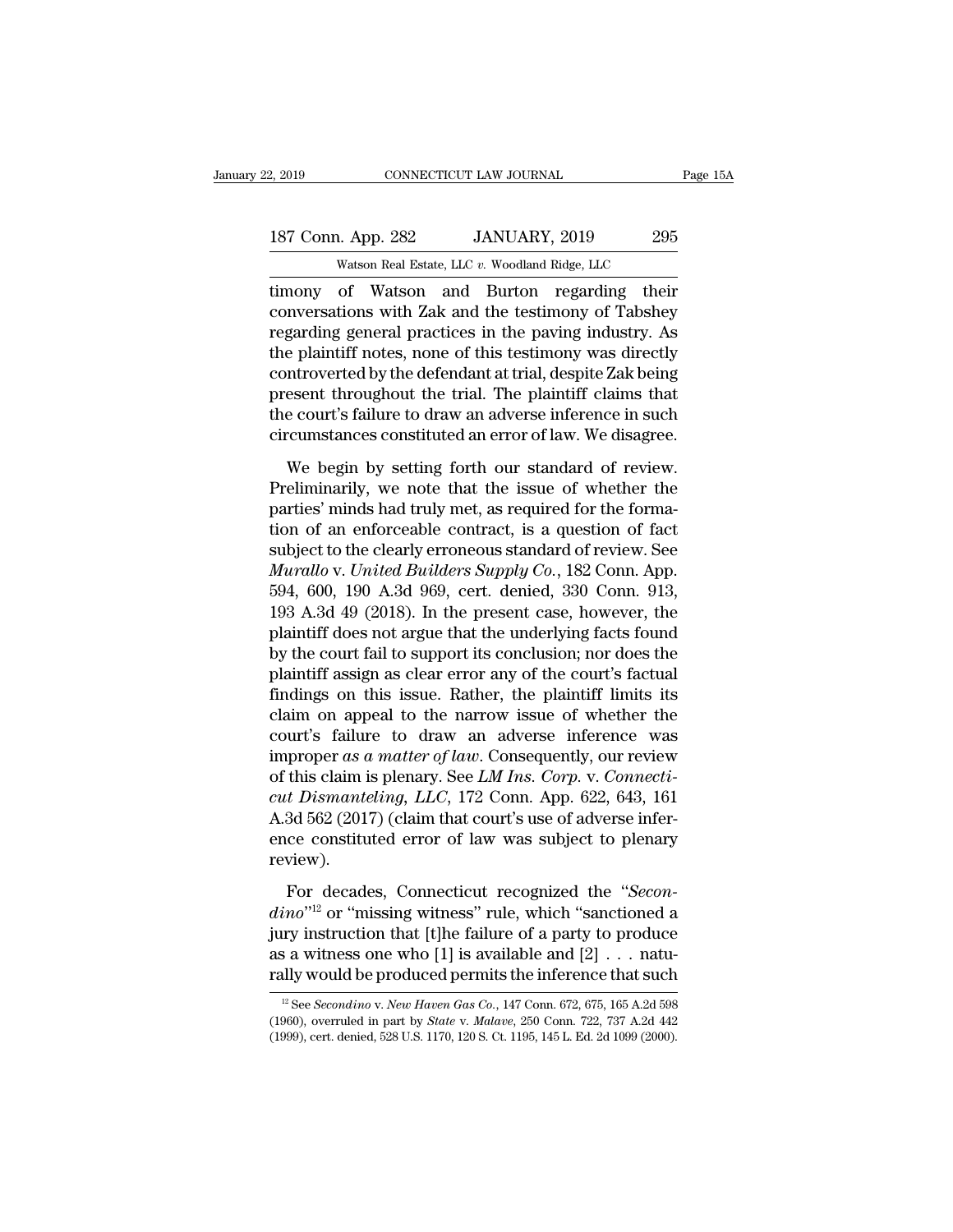## 296 JANUARY, 2019 187 Conn. App. 282<br>Watson Real Estate, LLC v. Woodland Ridge, LLC CONNECTICUT LAW JOURNAL January<br>JANUARY, 2019 187 Conn. App. 282<br>Watson Real Estate, LLC *v.* Woodland Ridge, LLC<br>f called would have exposed facts unfavorable

CONNECTICUT LAW JOURNAL January 22, 2019<br>
296 JANUARY, 2019 187 Conn. App. 282<br>
Watson Real Estate, LLC v. Woodland Ridge, LLC<br>
witness, if called, would have exposed facts unfavorable<br>
to the party's cause." (Internal quo 296 JANUARY, 2019 187 Conn. App. 282<br>Watson Real Estate, LLC v. Woodland Ridge, LLC<br>Witness, if called, would have exposed facts unfavorable<br>to the party's cause.'' (Internal quotation marks omit-<br>ted.) *State v. Malave*, 187 Conn. App. 282<br>
Watson Real Estate, LLC v. Woodland Ridge, LLC<br>
witness, if called, would have exposed facts unfavorable<br>
to the party's cause." (Internal quotation marks omit-<br>
ted.) *State* v. *Malave*, 250 Conn. 722 296 JANUARY, 2019 187 Conn. App. 282<br>
Watson Real Estate, LLC v. Woodland Ridge, LLC<br>
witness, if called, would have exposed facts unfavorable<br>
to the party's cause." (Internal quotation marks omit-<br>
ted.) *State* v. *Mala* Watson Real Estate, LLC v. Woodland Ridge, LLC<br>witness, if called, would have exposed facts unfavorable<br>to the party's cause." (Internal quotation marks omit-<br>ted.) State v. Malave, 250 Conn. 722, 728–29, 737 A.2d<br>442 (19 Watson Real Estate, LLC v. Woodland Ridge, LLC<br>witness, if called, would have exposed facts unfavorable<br>to the party's cause." (Internal quotation marks omit-<br>ted.) *State* v. *Malave*, 250 Conn. 722, 728–29, 737 A.2d<br>442 witness, if called, would have exposed facts unfavorable<br>to the party's cause." (Internal quotation marks omit-<br>ted.) *State* v. *Malave*, 250 Conn. 722, 728–29, 737 A.2d<br>442 (1999), cert. denied, 528 U.S. 1170, 120 S. Ct. to the party's cause." (Internal quotation marks omit-<br>ted.) *State* v. *Malave*, 250 Conn. 722, 728–29, 737 A.2d<br>442 (1999), cert. denied, 528 U.S. 1170, 120 S. Ct. 1195,<br>145 L. Ed. 2d 1099 (2000). "That instruction . . ted.) *State* v. *Malave*, 250 Conn. 722, 728–29, 737 A.2d<br>442 (1999), cert. denied, 528 U.S. 1170, 120 S. Ct. 1195,<br>145 L. Ed. 2d 1099 (2000). "That instruction . . . is<br>now, for various policy reasons, prohibited by stat 442 (1999), cert. denied, 528 U.S. 1170, 120 S. Ct. 1195, 145 L. Ed. 2d 1099 (2000). "That instruction . . . is<br>now, for various policy reasons, prohibited by statute in<br>civil cases; General Statutes § 52-216c; and by [Su 145 L. Ed. 2d 1099 (2000). "That instruction . . . is<br>now, for various policy reasons, prohibited by statute in<br>civil cases; General Statutes § 52-216c; and by [Supreme<br>Court] precedent in criminal cases. . . . Despite th now, for various policy reasons, prohibited by statute in<br>civil cases; General Statutes § 52-216c; and by [Supreme<br>Court] precedent in criminal cases. . . . Despite the<br>statute and *Malave*, however, the substance of the civil cases; General Statutes § 52-216c; and by [Supreme Court] precedent in criminal cases. . . . Despite the statute and *Malave*, however, the substance of the 'missing witness' rule remains intact . . . . [A]lthough § Court] precedent in criminal cases. . . . Despite the<br>statute and *Malave*, however, the substance of the 'miss-<br>ing witness' rule remains intact . . . . [A]lthough § 52-<br>216c and *Malave* restricted the means by which th statute and *Malave*, however, the substance of the 'missing witness' rule remains intact . . . . . [A]lthough  $\S$  52-<br>216c and *Malave* restricted the means by which the<br>trier of fact is apprised of its ability to draw a ing witness' rule remains intact . . . . . [A]lthough § 52-<br>216c and *Malave* restricted the means by which the<br>trier of fact is apprised of its ability to draw an adverse<br>inference, it is clear that it remains permitted 216c and *Malave* restricted the means by which the<br>trier of fact is apprised of its ability to draw an adverse<br>inference, it is clear that it remains permitted to do so."<br>(Citation omitted; footnotes omitted.) In re Sama trier of fact is apprised of its ability to draw an adverse<br>inference, it is clear that it remains permitted to do so."<br>(Citation omitted; footnotes omitted.) In re Samantha<br>C., 268 Conn. 614, 637–38, 847 A.2d 883 (2004). inference, it is clear that it remains permitted to do so."<br>
(Citation omitted; footnotes omitted.) In re Samantha<br> *C.*, 268 Conn. 614, 637–38, 847 A.2d 883 (2004). This<br>
inference, however, "is a permissive rather than a (Citation omitted; footnotes omitted.) In re Samantha<br>
C., 268 Conn. 614, 637–38, 847 A.2d 883 (2004). This<br>
inference, however, "is a permissive rather than a man-<br>
datory one—that is, one which the [trier of fact] at al C., 268 Conn. 614, 637–38, 847 A.2d 883 (2004). This<br>inference, however, "is a permissive rather than a man-<br>datory one—that is, one which the [trier of fact] at all<br>times is free to accept or to reject  $\ldots$ ." *State v.* inference, however, "is a permissive rather than a mandatory one—that is, one which the [trier of fact] at all<br>times is free to accept or to reject  $\ldots$ ." *State v. Tay-*<br>*lor*, 239 Conn. 481, 492, 687 A.2d 489 (1996), c datory one—that is, one which the [trier of fact] at all<br>times is free to accept or to reject  $\ldots$  ." State v. Tay-<br>lor, 239 Conn. 481, 492, 687 A.2d 489 (1996), cert. denied,<br>521 U.S. 1121, 117 S. Ct. 2515, 138 L. Ed. 2 times is free to accept or to reject . . . . " State v. Tay-<br>lor, 239 Conn. 481, 492, 687 A.2d 489 (1996), cert. denied,<br>521 U.S. 1121, 117 S. Ct. 2515, 138 L. Ed. 2d 1017 (1997).<br>In other words, even if the fact finder m lor, 239 Conn. 481, 492, 687 A.2d 489 (1996), cert. denied, 521 U.S. 1121, 117 S. Ct. 2515, 138 L. Ed. 2d 1017 (1997).<br>In other words, even if the fact finder may properly draw an adverse inference from a party's failure 521 U.S. 1121, 117 S. Ct. 2515, 138 L. Ed. 2d 1017 (1997).<br>In other words, even if the fact finder may properly<br>draw an adverse inference from a party's failure to call<br>an available witness, it is certainly not *required* 13 available witness, it is certainly not *required* to do<br>
20. Consequently, we cannot conclude that the trial<br>
20. Consequently, we cannot conclude that the trial<br>
20. The present case, it<br>
213 Moreover, under the parti so. Consequently, we cannot conclude that the trial court's failure to draw such inference in the present case was improper as a matter of law.<sup>13</sup> The plaintiff  $\frac{13 \text{ Moreover, under the particular circumstances in the present case, it would not have been reasonable for the court to draw an adverse inference from the defendant's failure to offer Zak as a witness because Zak was$ 

from the defendant's failure to draw such inference in the present case was improper as a matter of law.<sup>13</sup> The plaintiff  $\frac{B}{B}$  Moreover, under the particular circumstances in the present case, it would not have been case was improper as a matter of law.<sup>13</sup> The plaintiff  $\frac{18}{18}$  Moreover, under the particular circumstances in the present case, it would not have been reasonable for the court to draw an adverse inference from the d Case Was Improper as a matter of faw. The plantime as<br>
<sup>13</sup> Moreover, under the particular circumstances in the present case, it would not have been reasonable for the court to draw an adverse inference from the defendant <sup>13</sup> Moreover, under the particular circumstances in the present case, it would not have been reasonable for the court to draw an adverse inference from the defendant's failure to offer Zak as a witness because Zak was eq would not have been reasonable for the court to draw an adverse inference<br>from the defendant's failure to offer Zak as a witness because Zak was<br>equally available to both parties. Our Supreme Court has held on multiple<br>occ from the defendant's failure to offer Zak as a witness because Zak was equally available to both parties. Our Supreme Court has held on multiple occasions that "[w]hen a witness is equally available to both parties no infe equally available to both parties. Our Supreme Court has held on multiple occasions that "[w]hen a witness is equally available to both parties no inference unfavorable to either may be drawn." (Internal quotation marks om becasions that "[w]hen a witness is equally available to both parties no<br>inference unfavorable to either may be drawn." (Internal quotation marks<br>omitted.) *State* v. *Kish*, 186 Conn. 757, 771, 443 A.2d 1274 (1982) (trial omitted.) State v. Kish, 186 Conn. 757, 771, 443 A.2d 1274 (1982) (trial court properly refused to instruct jury that it might draw adverse inference from state's failure to call victim's husband as witness where victim's properly refused to instruct jury that it might draw adverse inference from state's failure to call victim's husband as witness where victim's husband was equally available to both parties and was, in fact, in courtroom); state's failure to call victim's husband as witness where victim's husband was equally available to both parties and was, in fact, in courtroom); *State* v. *Rosa*, 170 Conn. 417, 431, 365 A.2d 1135 (same), cert. denied, was equally available to both parties and was, in fact, in courtroom); State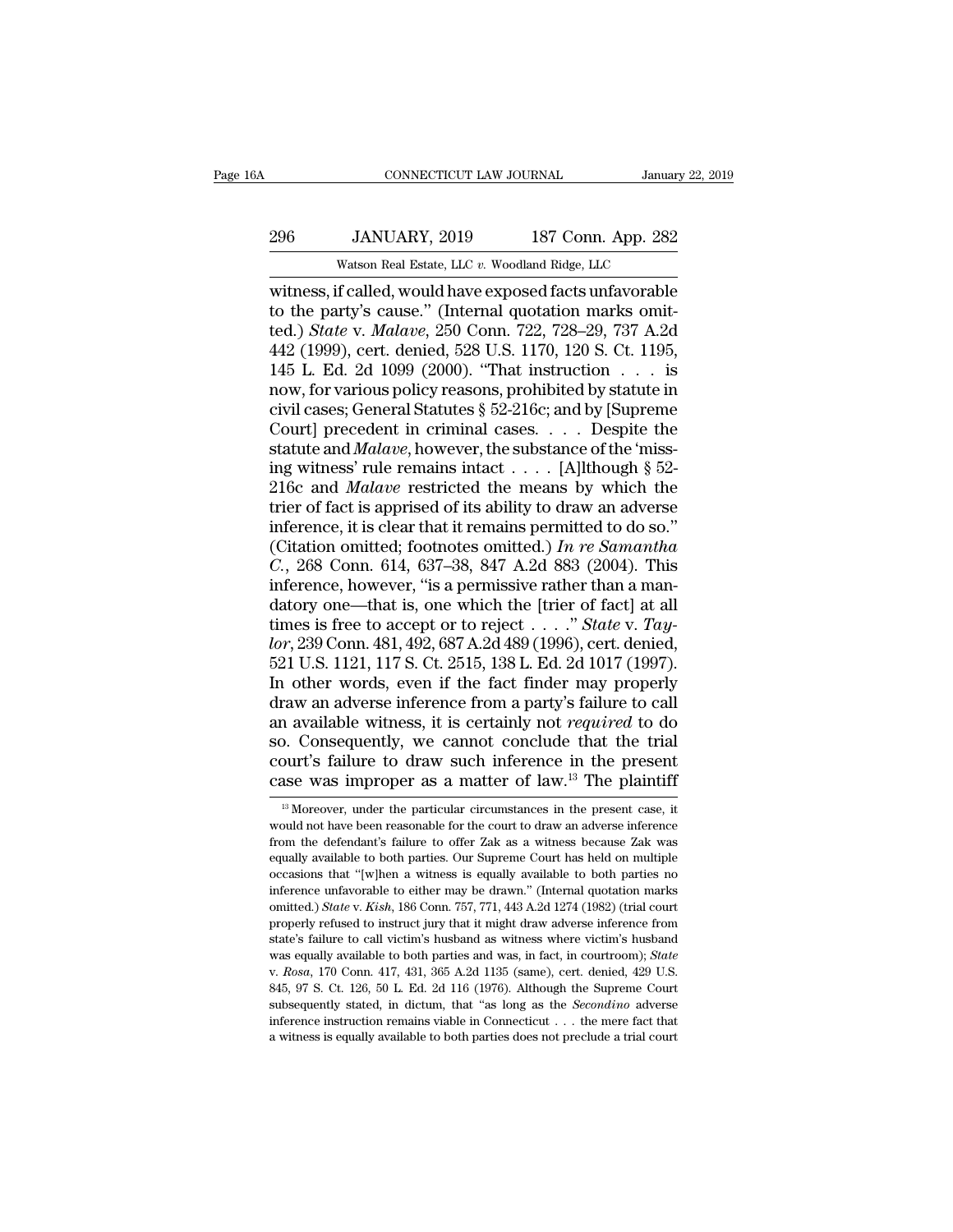| 2, 2019            | CONNECTICUT LAW JOURNAL                                                                          | Page 17A |
|--------------------|--------------------------------------------------------------------------------------------------|----------|
| 187 Conn. App. 282 | JANUARY, 2019                                                                                    | 297      |
|                    | Watson Real Estate, LLC v. Woodland Ridge, LLC                                                   |          |
|                    | does not otherwise challenge the court's findings and<br>conclusions with respect to this issue. |          |
|                    |                                                                                                  |          |

Watson Real Estate, LLC v. Woodland Ridge, LLC<br>
Des not otherwise challenge the court's findings and<br>
mclusions with respect to this issue.<br>
II<br>
The plaintiff next claims that the trial court improp-<br>
ly failed to find tha does not otherwise challenge the court's findings and<br>conclusions with respect to this issue.<br>II<br>The plaintiff next claims that the trial court improp-<br>erly failed to find that the defendant breached the<br>escrow agreement b does not otherwise challenge the court's findings and<br>conclusions with respect to this issue.<br>II<br>The plaintiff next claims that the trial court improp-<br>erly failed to find that the defendant breached the<br>escrow agreement b conclusions with respect to this issue.<br>
II<br>
The plaintiff next claims that the trial court improperly<br>
failed to find that the defendant breached the<br>
escrow agreement by not reimbursing the plaintiff for<br>
the costs it ha II<br>In The plaintiff next claims that the trial court improp-<br>erly failed to find that the defendant breached the<br>escrow agreement by not reimbursing the plaintiff for<br>the costs it had incurred. As the plaintiff correctly<br>a The plaintiff next claims that the trial court improperly failed to find that the defendant breached the escrow agreement by not reimbursing the plaintiff for the costs it had incurred. As the plaintiff correctly asserts, The plaintiff next claims that the trial court improperly failed to find that the defendant breached the escrow agreement by not reimbursing the plaintiff for the costs it had incurred. As the plaintiff correctly asserts, erly failed to find that the defendant breached the<br>escrow agreement by not reimbursing the plaintiff for<br>the costs it had incurred. As the plaintiff correctly<br>asserts, there was undisputed evidence presented at<br>trial esta escrow agreement by not reimbursing the plaintiff for<br>the costs it had incurred. As the plaintiff correctly<br>asserts, there was undisputed evidence presented at<br>trial establishing that the plaintiff had incurred costs<br>to ha the costs it had incurred. As the plaintiff correctly asserts, there was undisputed evidence presented at trial establishing that the plaintiff had incurred costs to have the common driveway extended and to settle the invo asserts, there was undisputed evidence presented at<br>trial establishing that the plaintiff had incurred costs<br>to have the common driveway extended and to settle<br>the invoice for the easement map. The plaintiff appears<br>to arg the invoice for the easement map. The plaintiff appears<br>to argue that, because these tasks were the responsibil-<br>ity of the defendant under the agreement, the defendant<br>was, therefore, *contractually* required to reimburse to argue that, because these tasks were the responsibility of the defendant under the agreement, the defendant was, therefore, *contractually* required to reimburse the from delivering a *Secondino* charge"; (citations omi

ity of the defendant under the agreement, the defendant<br>was, therefore, *contractually* required to reimburse the<br>from delivering a *Secondino* charge"; (citations omitted) *Hines v. Saint<br>Vincent's Medical Center*, 232 Co was, therefore, *contractually* required to reimburse the from delivering a *Secondino* charge"; (citations omitted) *Hines* v. *Saint Vincent's Medical Center*, 232 Conn. 632, 637 n.8, 657 A.2d 578 (1995); this dictum i was, therefore, *contructually* required to reminduise the<br>from delivering a *Secondino* charge"; (citations omitted) *Hines* v. *Saint*<br>Vincent's Medical Center, 232 Conn. 632, 637 n.8, 657 A.2d 578 (1995); this<br>dictum is from delivering a *Secondino* charge"; (citations omitted) *Hines* v. *Saint* Vincent's Medical Center, 232 Conn. 632, 637 n.8, 657 A.2d 578 (1995); this dictum is no longer persuasive in light of the court's subsequent ab Fractive Incident Polen, 1221 Coll. 1331, 138 Coll. 138 L. Ed. 2011. 123 Coll. 2012. Addition-<br>ally, Justice Berdon, the author of the majority opinion in *Hines*, explicitly<br>disavowed this dictum the following year in his ment of the *Secondino* rule in *State* v. *Malave*, supra, 250 Conn. 728. Additionally, Justice Berdon, the author of the majority opinion in *Hines*, explicitly disavowed this dictum the following year in his dissent in ally, Justice Berdon, the author of the majority opinion in *Hines*, explicitly disavowed this dictum the following year in his dissent in *State* v. *Taylor*, 239 Conn. 481, 509 n.4, 687 A.2d 489 (1996), cert. denied, 521 disavowed this dictum the following year in his dissent in *State v. Taylor*, 239 Conn. 481, 509 n.4, 687 A.2d 489 (1996), cert. denied, 521 U.S. 1121, 117 S. Ct. 2515, 138 L. Ed. 2d 1017 (1997) (*Berdon*, *J.*, dissentin 239 Conn. 481, 509 n.4, 687 A.2d 489 (1996), cert. denied, 521 U.S. 1121, 117<br>S. Ct. 2515, 138 L. Ed. 2d 1017 (1997) (*Berdon*, *J.*, dissenting), wherein he<br>opined that, "[i]n cases in which a witness is equally availabl **EXECUTE 1888 L. Ed. 2d 1017** (1997) (*Berdon*, *J*., dissenting), wherein he opined that, "[i]n cases in which a witness is equally available to both parties, there is no logical basis for allowing an inference to be dra or imped that, "[i]n cases in which a witness is equally available to both parties, there is no logical basis for allowing an inference to be drawn from one party's failure to call that witness when the other party could h party's failure to call that witness when the other party could have just as easily called that same witness. This is especially so because we have abandoned the voucher rule—that is, the common law rule that one could no peasily called that same witness. This is especially so because we have abandoned the voucher rule—that is, the common law rule that one could not impeach the credibility of his own witness." See also *State* v. *Malave*, and band oned the voucher rule—that is, the common law rule that one could not impeach the credibility of his own witness." See also *State* v. *Malave*, supra, 733 ("In view of [the abandonment of the voucher rule]  $\ldots$ about impeach the credibility of his own witness." See also *State v. Malave*, supra, 733 ("In view of [the abandonment of the voucher rule] . . . [i]f a witness is available, he is equally available to both sides. If a w supra, 733 ("In view of [the abandonment of the voucher rule]  $\ldots$  [i]f a witness is available, he is equally available to both sides. If a witness has information favorable to one side, why shouldn't that side call that witness is available, he is equally available to both sides. Information favorable to one side, why shouldn't that side c and bring out that information instead of relying on a neg based on ignorance that such a witness mi In the present case, We was not only available for the present case of original that side call that witness d bring out that information instead of relying on a negative inference sed on ignorance that such a witness might and bring out that information instead of relying on a negative inference based on ignorance that such a witness might have some unspecified information that might be unfavorable to the other party?" [Citations omitted; fo

based on ignorance that such a witness might have some unspecified information that might be unfavorable to the other party?" [Citations omitted; footnote omitted; internal quotation marks omitted.]).<br>In the present case, mation that might be unfavorable to the other party?" [Citations omitted; footnote omitted; internal quotation marks omitted.]).<br>In the present case, Zak was not only available for both parties to call as a witness, but h stances, it would be the was in fact to draw and between the present case, Zak was not only available for both parties to call as a witness, but he was in fact called as a witness and examined by the plaintiff. The plainti as a witness, but he was in fact called as a witness and examined by the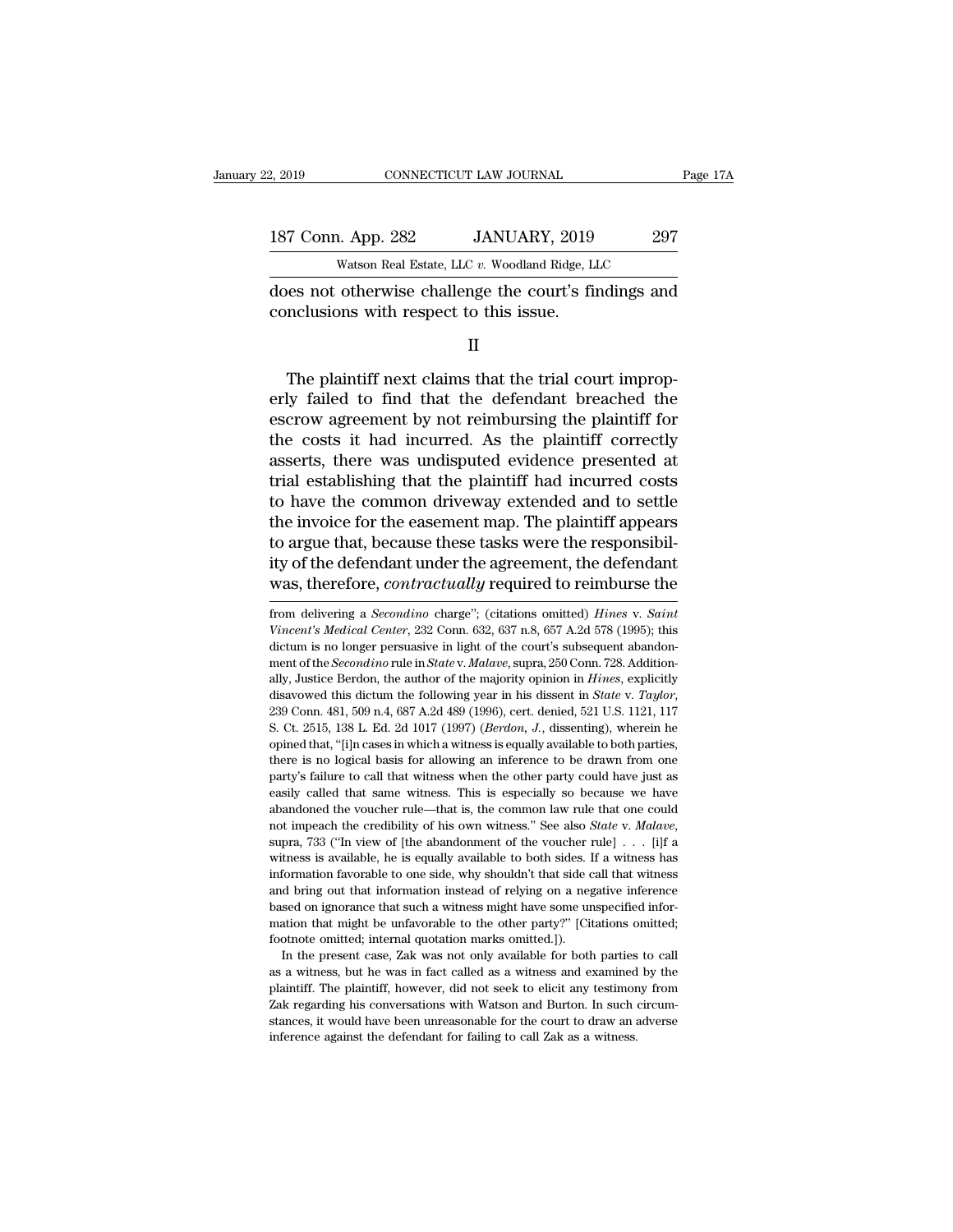## 298 JANUARY, 2019 187 Conn. App. 282<br>Tanuary 22, 2019 187 Conn. App. 282<br>Watson Real Estate, LLC v. Woodland Ridge, LLC CONNECTICUT LAW JOURNAL January<br>JANUARY, 2019 187 Conn. App. 282<br>Watson Real Estate, LLC *v.* Woodland Ridge, LLC<br>for the costs it incurred in performing these

FRAM CONNECTICUT LAW JOURNAL January 22, 2019<br>
298 JANUARY, 2019 187 Conn. App. 282<br>
298 Watson Real Estate, LLC v. Woodland Ridge, LLC<br>
plaintiff for the costs it incurred in performing these<br>
tasks itself. Because this c 187 Conn. App. 282<br>
298 JANUARY, 2019 187 Conn. App. 282<br>
282<br>
281 Watson Real Estate, LLC v. Woodland Ridge, LLC<br>
282<br>
291 Delaintiff for the costs it incurred in performing these<br>
2015 tasks itself. Because this claim wa 298 JANUARY, 2019 187 Conn. App. 282<br>Watson Real Estate, LLC  $v$ . Woodland Ridge, LLC<br>plaint iff for the costs it incurred in performing these<br>tasks itself. Because this claim was not alleged in the<br>revised complaint nor 298 JAN<br>Watson<br>plaintiff for th<br>tasks itself. Be<br>review it.<br>review it.<br>"[T]he princ Watson Real Estate, LLC v. Woodland Ridge, LLC<br>
aintiff for the costs it incurred in performing these<br>
sks itself. Because this claim was not alleged in the<br>
vised complaint nor asserted at trial, we decline to<br>
view it.<br> plaintiff for the costs it incurred in performing these<br>tasks itself. Because this claim was not alleged in the<br>revised complaint nor asserted at trial, we decline to<br>review it.<br>"[T]he principle that a plaintiff may rely o

plantiff for the costs it incurred in performing these<br>tasks itself. Because this claim was not alleged in the<br>review it.<br>"[T]he principle that a plaintiff may rely only upon<br>what [it] has alleged is basic.... It is funda tasks itsen. Because this claim was not aneged in the<br>revised complaint nor asserted at trial, we decline to<br>review it.<br>"[T]he principle that a plaintiff may rely only upon<br>what [it] has alleged is basic.... It is fundame revised complaint not asserted at trial, we decline to<br>review it.<br>"[T]he principle that a plaintiff may rely only upon<br>what [it] has alleged is basic.... It is fundamental in<br>our law that the right of a plaintiff to recove in a plaintiff may rely only upon<br>
"[T]he principle that a plaintiff may rely only upon<br>
what [it] has alleged is basic.... It is fundamental in<br>
our law that the right of a plaintiff to recover is limited<br>
to the allegat "[T]he principle that a plaintiff may rely only upon<br>what [it] has alleged is basic.... It is fundamental in<br>our law that the right of a plaintiff to recover is limited<br>to the allegations of [its] complaint.... What is in what [it] has alleged is basic. . . . It is fundamental in<br>our law that the right of a plaintiff to recover is limited<br>to the allegations of [its] complaint. . . . . What is in<br>issue is determined by the pleadings and the our law that the right of a plaintiff to recover is limited<br>to the allegations of [its] complaint. . . . . What is in<br>issue is determined by the pleadings and these must be<br>in writing. . . . Once the pleadings have been fi to the allegations of [its] complaint. . . . . What is in issue is determined by the pleadings and these must be in writing. . . . Once the pleadings have been filed, the evidence proffered must be relevant to the issues issue is determined by the pleadings and these must be<br>in writing.... Once the pleadings have been filed, the<br>evidence proffered must be relevant to the issues raised<br>therein.'' (Internal quotation marks omitted.) *Foncel* in writing. . . . Once the pleadings have been filed, the evidence proffered must be relevant to the issues raised therein." (Internal quotation marks omitted.) *Foncello* v. *Amorossi*, 284 Conn. 225, 233, 931 A.2d 924 (2 evidence proffered must be relevant to the issues raised<br>therein." (Internal quotation marks omitted.) *Foncello*<br>v. Amorossi, 284 Conn. 225, 233, 931 A.2d 924 (2007).<br>In other words, "[a] plaintiff may not allege one caus therein." (Internal quotation marks omitted.) *Foncello*<br>v. Amorossi, 284 Conn. 225, 233, 931 A.2d 924 (2007).<br>In other words, "[a] plaintiff may not allege one cause of<br>action and recover upon another." (Internal quotatio v. Amorossi, 284 Conn. 225, 233, 931 A.2d 924 (2007).<br>In other words, "[a] plaintiff may not allege one cause of<br>action and recover upon another." (Internal quotation<br>marks omitted.) Alaimo v. Alaimo, 179 Conn. App. 769,<br> In other words, "[a] plaintiff may not allege one cause of<br>action and recover upon another." (Internal quotation<br>marks omitted.) *Alaimo* v. *Alaimo*, 179 Conn. App. 769,<br>771, 181 A.3d 149 (2018). Indeed, "[a] judgment upo action and recover upon another." (Internal quotation<br>marks omitted.) Alaimo v. Alaimo, 179 Conn. App. 769,<br>771, 181 A.3d 149 (2018). Indeed, "[a] judgment upon<br>an issue not pleaded would not merely be erroneous,<br>but it w marks omitted.) Alaimo v. Alaimo, 179 Conn. App. 769,<br>771, 181 A.3d 149 (2018). Indeed, "[a] judgment upon<br>an issue not pleaded would not merely be erroneous,<br>but it would be void." (Internal quotation marks omit-<br>ted.) 771, 181 A.3d 149 (2018). Indeed, "[a] judgment upon<br>an issue not pleaded would not merely be erroneous,<br>but it would be void." (Internal quotation marks omit-<br>ted.) *Foncello* v. Amorossi, supra, 233. Consequently,<br>our Su an issue not pleaded would not merely be erroneous,<br>but it would be void." (Internal quotation marks omit-<br>ted.) *Foncello* v. Amorossi, supra, 233. Consequently,<br>our Supreme Court has stated that appellate courts<br>have "no but it would be void." (Internal quotation marks omit-<br>ted.) *Foncello* v. *Amorossi*, supra, 233. Consequently,<br>our Supreme Court has stated that appellate courts<br>have "no authority to consider a claim on appeal that<br>was ted.) *Foncello* v. *Amorossi*, supra, 233. Consequently,<br>our Supreme Court has stated that appellate courts<br>have "no authority to consider a claim on appeal that<br>was not alleged in the pleadings." Id., 235; see also<br>Pract our Supreme Court has stated that appellate courts<br>have "no authority to consider a claim on appeal that<br>was not alleged in the pleadings." Id., 235; see also<br>Practice Book § 60-5 ("[an appellate] court shall not be<br>bound have "no authority to consider a claim on appeal that<br>was not alleged in the pleadings." Id., 235; see also<br>Practice Book § 60-5 ("[an appellate] court shall not be<br>bound to consider a claim unless it was distinctly raise was not alleged in the pleadings." Id., 235; see also<br>Practice Book § 60-5 ("[an appellate] court shall not be<br>bound to consider a claim unless it was distinctly raised<br>at the trial or arose subsequent to the trial"); *Sa* Practice Book § 60-5 ("[an appel<br>bound to consider a claim unless<br>at the trial or arose subsequent<br> $However, 92$  Conn. App. 638, 642,<br>("claims not presented to or addr<br>are not properly before us and<br>considered by this court").<br> dulla to consider a claim unless it was distinctly raised<br>the trial or arose subsequent to the trial"); Saye v.<br>owe, 92 Conn. App. 638, 642, 886 A.2d 1239 (2005)<br>claims not presented to or addressed by the trial court<br>e no at the that of alose subsequent to the that *j*, *suge* v.<br> *Howe*, 92 Conn. App. 638, 642, 886 A.2d 1239 (2005)<br>
("claims not presented to or addressed by the trial court<br>
are not properly before us and, thus, not ordinar

 $\mu_0$  and  $\mu_1$  and  $\mu_2$  is the relation of addressed by the trial court are not properly before us and, thus, not ordinarily considered by this court").<br>In the revised complaint in the present case, the plaintiff all (Crains not presented to or addressed by the trial court<br>are not properly before us and, thus, not ordinarily<br>considered by this court").<br>In the revised complaint in the present case, the plain-<br>tiff alleged only that the are not properly before us and, thus, not ordinary<br>considered by this court").<br>In the revised complaint in the present case, the plain-<br>tiff alleged only that the defendant breached the escrow<br>funds. See footnote 7 of this In the revised complaint in the present case, the plain-<br>tiff alleged only that the defendant breached the escrow<br>agreement by improperly seeking the release of escrow<br>funds. See footnote 7 of this opinion. At trial, the p In the revised complaint in the present case, the plain-<br>tiff alleged only that the defendant breached the escrow<br>agreement by improperly seeking the release of escrow<br>funds. See footnote 7 of this opinion. At trial, the p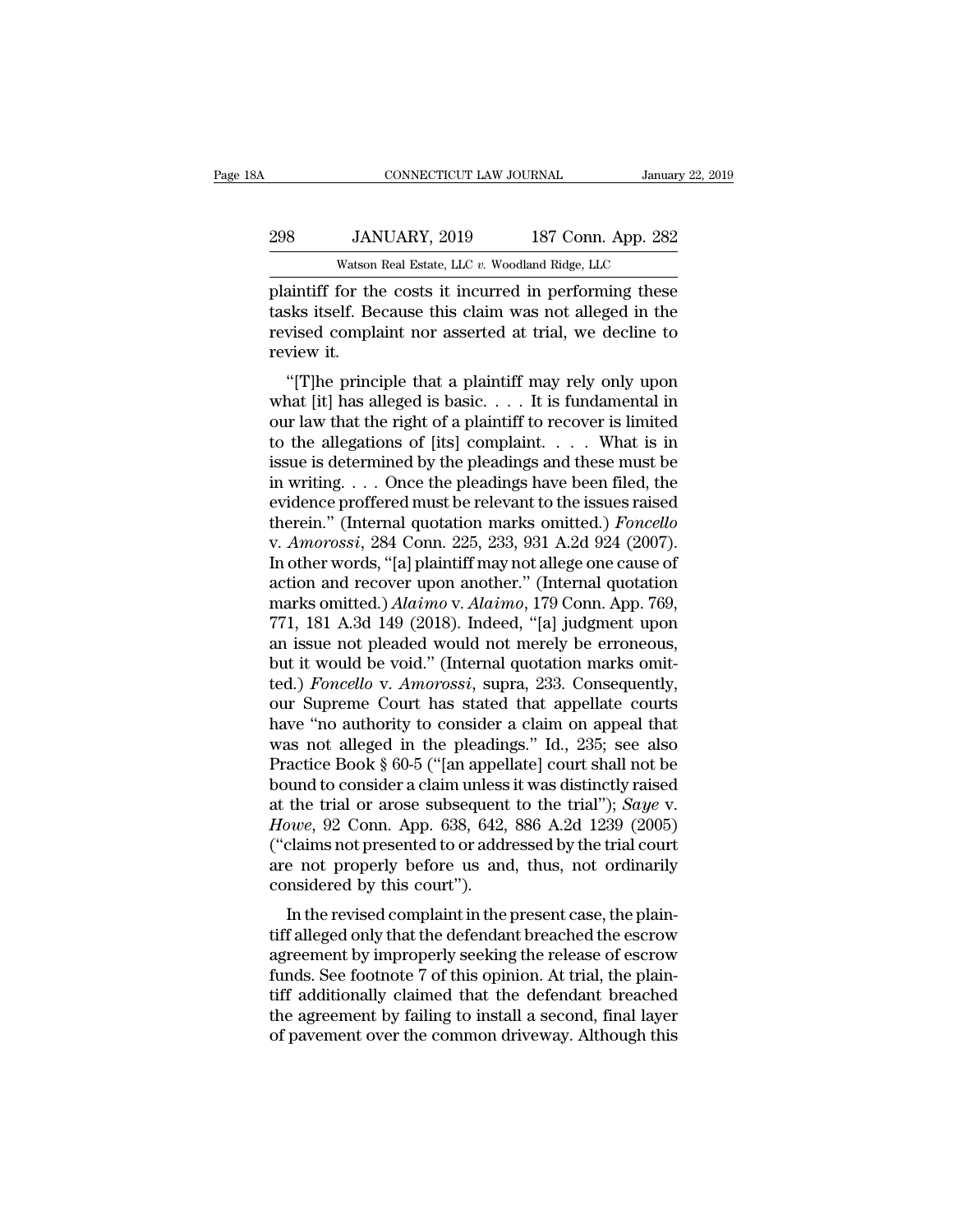## 2, 2019 CONNECTICUT LAW JOURNAL Page 19A<br>187 Conn. App. 282 JANUARY, 2019 299<br>Watson Real Estate, LLC v. Woodland Ridge, LLC CONNECTICUT LAW JOURNAL<br>
1. App. 282 JANUARY, 2019 299<br>
Watson Real Estate, LLC *v.* Woodland Ridge, LLC<br>
1. Claim was not pleaded in the complaint it

2, 2019 CONNECTICUT LAW JOURNAL Page 194<br>
187 Conn. App. 282 JANUARY, 2019 299<br>
Watson Real Estate, LLC v. Woodland Ridge, LLC<br>
additional claim was not pleaded in the complaint, it<br>
was actually litigated at trial without 187 Conn. App. 282 JANUARY, 2019 299<br>Watson Real Estate, LLC v. Woodland Ridge, LLC<br>additional claim was not pleaded in the complaint, it<br>was actually litigated at trial without objection from<br>the defendant and was, theref 187 Conn. App. 282 JANUARY, 2019 299<br>Watson Real Estate, LLC v. Woodland Ridge, LLC<br>additional claim was not pleaded in the complaint, it<br>was actually litigated at trial without objection from<br>the defendant and was, there 187 Conn. App. 282 JANUARY, 2019 299<br>
Watson Real Estate, LLC  $v$ . Woodland Ridge, LLC<br>
additional claim was not pleaded in the complaint, it<br>
was actually litigated at trial without objection from<br>
the defendant and was, Watson Real Estate, LLC  $v$ . Woodland Ridge, LLC<br>additional claim was not pleaded in the complaint, it<br>was actually litigated at trial without objection from<br>the defendant and was, therefore, properly before the<br>court. Se was on Real Estate, LLC  $v$ . Woodhand Ridge, LLC<br>additional claim was not pleaded in the complaint, it<br>was actually litigated at trial without objection from<br>the defendant and was, therefore, properly before the<br>court. Se additional claim was not pleaded in the complaint, it<br>was actually litigated at trial without objection from<br>the defendant and was, therefore, properly before the<br>court. See footnote 9 of this opinion. Conversely, at no<br>po was actually litigated at trial without objection from<br>the defendant and was, therefore, properly before the<br>court. See footnote 9 of this opinion. Conversely, at no<br>point during the trial did the plaintiff claim that the the defendant and was, therefore, properly before the<br>court. See footnote 9 of this opinion. Conversely, at no<br>point during the trial did the plaintiff claim that the<br>defendant breached the escrow agreement by failing to<br>r court. See footnote 9 of this opinion. Conversely, at no<br>point during the trial did the plaintiff claim that the<br>defendant breached the escrow agreement by failing to<br>reimburse the plaintiff for the costs it incurred in<br>e point during the trial did the plaintiff claim that the<br>defendant breached the escrow agreement by failing to<br>reimburse the plaintiff for the costs it incurred in<br>extending the common driveway and settling the<br>invoice for defendant breached the escrow agreement by failing to<br>reimburse the plaintiff for the costs it incurred in<br>extending the common driveway and settling the<br>invoice for the easement map.<sup>14</sup> Nor did the plaintiff<br>reference su reimburse the plaintiff for the costs it incurred in<br>extending the common driveway and settling the<br>invoice for the easement map.<sup>14</sup> Nor did the plaintiff<br>reference such a claim in its posttrial brief. In its post-<br>trial extending the common driveway and settling the<br>invoice for the easement map.<sup>14</sup> Nor did the plaintiff<br>reference such a claim in its posttrial brief. In its post-<br>trial brief, the plaintiff contended only that it was enti invoice for the easement map.<sup>14</sup> Nor did the plaintiff<br>reference such a claim in its posttrial brief. In its post-<br>trial brief, the plaintiff contended only that it was enti-<br>tled to recover these sums as *damages* for th reference such a claim in its posttrial brief. In its post-<br>trial brief, the plaintiff contended only that it was enti-<br>tled to recover these sums as *damages* for the<br>defendant's failure to install a second layer of pavem trial brief, the plaintiff contended only that it was enti-<br>tled to recover these sums as *damages* for the<br>defendant's failure to install a second layer of pavement.<br>Because the trial court determined that the plaintiff h tled to recover these sums as *damages* for the<br>defendant's failure to install a second layer of pavement.<br>Because the trial court determined that the plaintiff had<br>failed to meet its burden of proving this claim, it did<br>n defendant's failure to install a second layer of pavement.<br>Because the trial court determined that the plaintiff had<br>failed to meet its burden of proving this claim, it did<br>not award the plaintiff any damages. The plaintif Because the trial court determined that the plaintiff had<br>failed to meet its burden of proving this claim, it did<br>not award the plaintiff any damages. The plaintiff can-<br>not now attempt to recover these sums on appeal by<br>r failed to meet its burden of proving this claim, it did<br>not award the plaintiff any damages. The plaintiff can-<br>not now attempt to recover these sums on appeal by<br>refashioning its request for damages as an independent<br>brea not now attempt to recover these sums on appeal by<br>refashioning its request for damages as an independent<br>breach of contract claim that was neither alleged in the<br>complaint nor actually litigated at trial. We, therefore,<br>d refashioning its request for damages as an independent<br>breach of contract claim that was neither alleged in the<br>complaint nor actually litigated at trial. We, therefore,<br>decline to review this claim. See *Foncello* v. Amor breach of contract claim that was neither alleged in the complaint nor actually litigated at trial. We, therefore, decline to review this claim. See *Foncello v. Amorossi*, supra, 284 Conn. 235 (declining to review plainti complaint nor actually litigated a<br>decline to review this claim. See<br>supra, 284 Conn. 235 (declining<br>claims alleging invasion of privac<br>able publicity to plaintiff's priva<br>had failed to allege invasion of p<br>in his amended Finally, the plaintiff's private life where plaintiff<br>Finalled to allege invasion of privacy on that ground<br>his amended complaint).<br>III<br>Finally, the plaintiff claims that the trial court erred<br>denying its request for leave

### III

able publicity to plaintiff s private life where plaintiff<br>had failed to allege invasion of privacy on that ground<br>in his amended complaint).<br>III<br>Finally, the plaintiff claims that the trial court erred<br>in denying its requ nad failed to allege invasion of privacy on that ground<br>in his amended complaint).<br>III<br>Finally, the plaintiff claims that the trial court erred<br>in denying its request for leave to amend its revised<br>complaint to add a claim III<br>III<br>Finally, the plaintiff claims that the trial court erred<br>in denying its request for leave to amend its revised<br>complaint to add a claim of unjust enrichment based<br>on the defendant's failure to reimburse the plainti III<br>Finally, the plaintiff claims that the trial court erred<br>in denying its request for leave to amend its revised<br>complaint to add a claim of unjust enrichment based<br>on the defendant's failure to reimburse the plaintiff<br>f Finally, the plaintiff claims that the trial court erred<br>in denying its request for leave to amend its revised<br>complaint to add a claim of unjust enrichment based<br>on the defendant's failure to reimburse the plaintiff<br>for momplaint to add a claim of unjust enrichment based<br>in the defendant's failure to reimburse the plaintiff<br>pr the costs of extending the common driveway and<br>ttling the invoice for the easement map. The plaintiff<br> $\frac{14}{10}$ on the defendant's failure to reimburse the plaintiff<br>for the costs of extending the common driveway and<br>settling the invoice for the easement map. The plaintiff<br> $\frac{14 \text{ Indeed, as the plaintiff declares in its reply brief on appeal, "the entire  
theory of the case . . . was that [the defendant] failed to apply a second  
coat of pavement over the entire length of the common driver$ 

for the costs of extending the common driveway.<br>Settling the invoice for the easement map. The planet is a state plaintiff declares in its reply brief on appeal, "the theory of the case  $\dots$  was that [the defendant] faile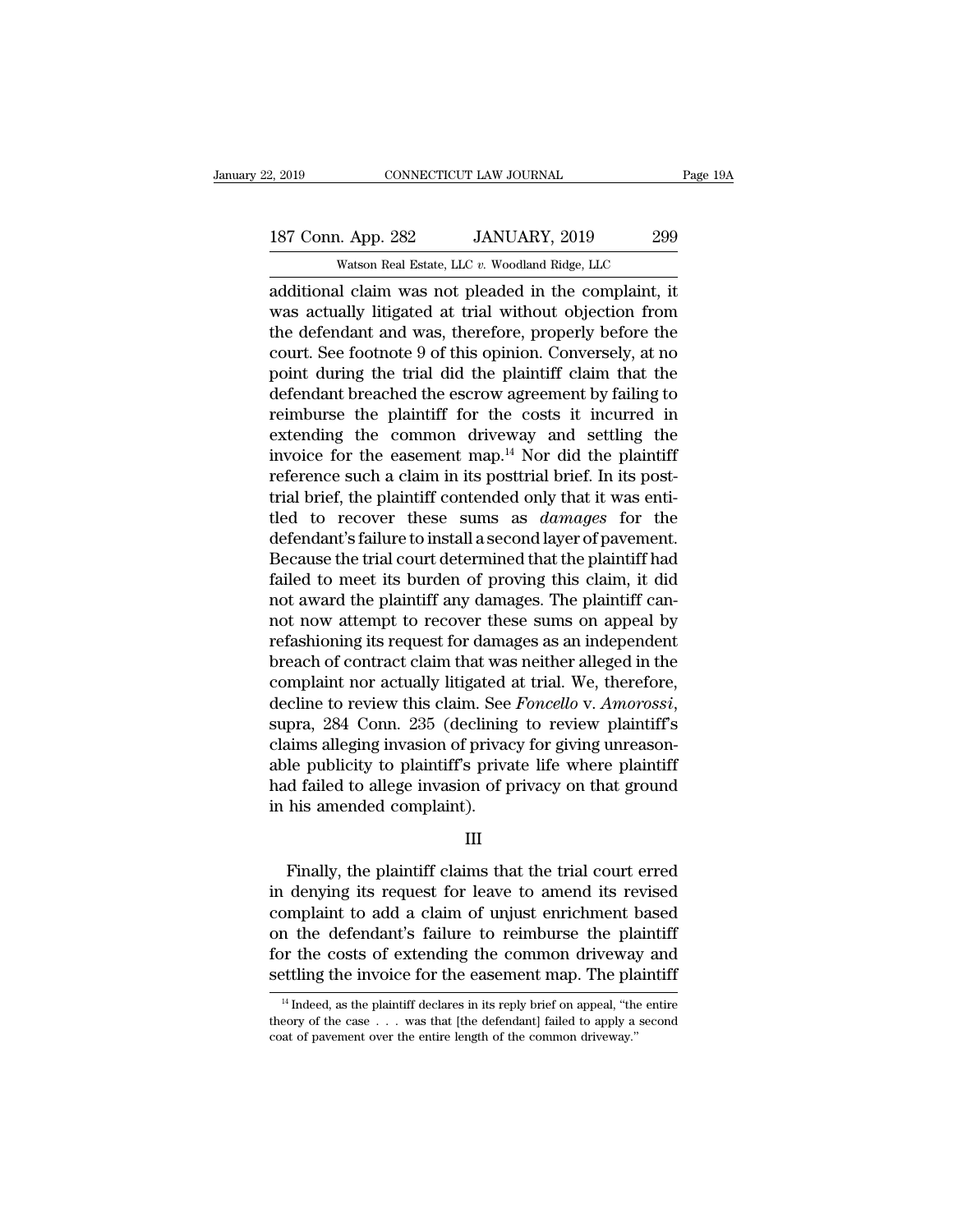## EXECUTE CONNECTICUT LAW JOURNAL January 22, 2019<br>300 JANUARY, 2019 187 Conn. App. 282<br>Watson Real Estate, LLC v. Woodland Ridge, LLC CONNECTICUT LAW JOURNAL January<br>JANUARY, 2019 187 Conn. App. 282<br>Watson Real Estate, LLC *v.* Woodland Ridge, LLC<br>nat it was an abuse of discretion for the court

CONNECTICUT LAW JOURNAL January 22, 2019<br>
300 JANUARY, 2019 187 Conn. App. 282<br>
300 Watson Real Estate, LLC v. Woodland Ridge, LLC<br>
300 Watson Real Estate, LLC v. Woodland Ridge, LLC<br>
300 argues that it was an abuse of dis 187 Conn. App. 282<br>
Watson Real Estate, LLC v. Woodland Ridge, LLC<br>
argues that it was an abuse of discretion for the court<br>
to deny the plaintiff's request where the court had pre-<br>
viously recognized, at the hearing on t 300 JANUARY, 2019 187 Conn. App. 282<br>Watson Real Estate, LLC  $v$ . Woodland Ridge, LLC<br>argues that it was an abuse of discretion for the court<br>to deny the plaintiff's request where the court had pre-<br>viously recognized, at 300 JANUARY, 2019 187 Conn. App. 282<br>
Watson Real Estate, LLC v. Woodland Ridge, LLC<br>
argues that it was an abuse of discretion for the court<br>
to deny the plaintiff's request where the court had pre-<br>
viously recognized, a Watson Real Estate, LLC  $v$ . Woodland Ridge, LLC<br>argues that it was an abuse of discretion for the court<br>to deny the plaintiff's request where the court had pre-<br>viously recognized, at the hearing on the plaintiff's<br>motio disagree. deny the plaintiff's request where the court had pre-<br>
busy recognized, at the hearing on the plaintiff's<br>
busy recognized, at the hearing on the plaintiff's<br>
otion to reargue, that the plaintiff "was clearly entitled<br>
thi a complete the court had previously recognized, at the hearing on the plaintiff's<br>motion to reargue, that the plaintiff "was clearly entitled<br>to this money on an extra contractual basis." We<br>disagree.<br>"We review a trial co

viously recognized, at the hearing on the plaintin's<br>motion to reargue, that the plaintiff "was clearly entitled<br>to this money on an extra contractual basis." We<br>disagree.<br>"We review a trial court's decision to deny a requ to this money on an extra contractual basis." We<br>
disagree.<br>
"We review a trial court's decision to deny a request to<br>
amend a complaint for an abuse of discretion." *Motzer*<br>
v. *Haberli*, 300 Conn. 733, 747, 15 A.3d 1084 the pleadings rest in the sound discretion." We review a trial court's decision to deny a request to<br>amend a complaint for an abuse of discretion." *Motzer*<br>v. *Haberli*, 300 Conn. 733, 747, 15 A.3d 1084 (2011).<br>"The law "We review a trial court's decision to deny a request to<br>amend a complaint for an abuse of discretion." *Motzer*<br>v. *Haberli*, 300 Conn. 733, 747, 15 A.3d 1084 (2011).<br>"The law is well-settled that belated amendments to<br>t "We review a trial court's decision to deny a request to amend a complaint for an abuse of discretion." *Motzer* v. *Haberli*, 300 Conn. 733, 747, 15 A.3d 1084 (2011). "The law is well-settled that belated amendments to t amend a complaint for an abuse of discretion." *Motzer*<br>v. *Haberli*, 300 Conn. 733, 747, 15 A.3d 1084 (2011).<br>"The law is well-settled that belated amendments to<br>the pleadings rest in the sound discretion of the trial<br>co v. *Haberli*, 300 Conn. 733, 747, 15 A.3d 1084 (2011).<br>
"The law is well-settled that belated amendments to<br>
the pleadings rest in the sound discretion of the trial<br>
court. . . . [Although] our courts have been liberal in "The law is well-settled that belated amendments to<br>the pleadings rest in the sound discretion of the trial<br>court. . . . [Although] our courts have been liberal in<br>permitting amendments . . . this liberality has limita-<br>t the pleadings rest in the sound discretion of the trial<br>court. . . . [Although] our courts have been liberal in<br>permitting amendments . . . this liberality has limita-<br>tions. Amendments should be made seasonably. Factors<br> court. . . . [Although] our courts have been liberal in permitting amendments . . . this liberality has limitations. Amendments should be made seasonably. Factors to be considered in passing on a motion to amend are the l permitting amendments . . . this liberality has limitations. Amendments should be made seasonably. Factors<br>to be considered in passing on a motion to amend are<br>the length of the delay, fairness to the opposing parties<br>and tions. Amendments should be made seasonably. Factors<br>to be considered in passing on a motion to amend are<br>the length of the delay, fairness to the opposing parties<br>and the negligence, if any, of the party offering the<br>ame to be considered in passing on a motion to amend are<br>the length of the delay, fairness to the opposing parties<br>and the negligence, if any, of the party offering the<br>amendment. . . . The motion to amend is addressed<br>to the the length of the delay, fairness to the opposing parties<br>and the negligence, if any, of the party offering the<br>amendment.....The motion to amend is addressed<br>to the trial court's discretion which may be exercised<br>to rest and the negligence, if any, of the party offering the<br>amendment.... The motion to amend is addressed<br>to the trial court's discretion which may be exercised<br>to restrain the amendment of pleadings so far as neces-<br>sary to p amendment. . . . . The motion to amend is addressed<br>to the trial court's discretion which may be exercised<br>to restrain the amendment of pleadings so far as neces-<br>sary to prevent unreasonable delay of the trial. . . .<br>On *is* to the trial court's discretion which may be exercised<br>to restrain the amendment of pleadings so far as neces-<br>sary to prevent unreasonable delay of the trial....<br>On rare occasions, this court has found an abuse of<br>di *amendment of pleadings so far as necessary to prevent unreasonable delay of the trial....*<br> *Amendment of the concessions, this court has found an abuse of discretion by the trial court in determining whether an amendment* sary to prevent unreasonable delay of the trial....<br> *On rare occasions, this court has found an abuse of discretion by the trial court in determining whether an amendment should be permitted ... <i>but we have never found* On rare occasions, this court has found an abuse of<br>discretion by the trial court in determining whether an<br>amendment should be permitted.... *but we have<br>never found an abuse of discretion in denying an<br>amendment on the e* discretion by the trial court in determining whether an<br>amendment should be permitted . . . *but we have<br>never found an abuse of discretion in denying an*<br>amendment on the eve of trial, long after the conclusion<br>of pretria amendment should be permitted . . . but we have<br>never found an abuse of discretion in denying an<br>amendment on the eve of trial, long after the conclusion<br>of pretrial proceedings." (Emphasis added; internal<br>quotation marks mever found am<br>amendment on t<br>of pretrial proc<br>quotation marks<br>Prestige Park, L<br>974 A.2d 764, c<br>488 (2009).<br>Turning to th mention the evelog triat, ong after the conclusion<br>pretrial proceedings." (Emphasis added; internal<br>otation marks omitted.) *Beckenstein Enterprises-*<br>estige Park, LLC v. Keller, 115 Conn. App. 680, 691,<br>4 A.2d 764, cert. of pretrait proceedings. (Emphasis added, internation<br>quotation marks omitted.) *Beckenstein Enterprises-<br>Prestige Park, LLC* v. *Keller*, 115 Conn. App. 680, 691,<br>974 A.2d 764, cert. denied, 293 Conn. 916, 979 A.2d<br>488 (

quotation marks onlited.) *Beckerstein Enterpress-*<br>*Prestige Park, LLC v. Keller,* 115 Conn. App. 680, 691,<br>974 A.2d 764, cert. denied, 293 Conn. 916, 979 A.2d<br>488 (2009).<br>Turning to the present case, we first note that t Frestige Fark, *LLC* v. *Retter*, 115 Collit. App. 060, 051,<br>974 A.2d 764, cert. denied, 293 Conn. 916, 979 A.2d<br>488 (2009).<br>Turning to the present case, we first note that the<br>record does not reflect the court's reasoning *CHA CHA CHA CHA CHA CHA CHA CHA CHA CHA CHO CHA CHO CHA CHO CHA CHO CHA CHA CHA CHA CHA CHA CHA CHA CHA CHA CHA CHA CHA CHA CHA CHA CHA CHA CHA CHA* Turning to the present case, we first note that the record does not reflect the court's reasoning in denying the plaintiff's request for leave to amend its revised complaint. See *Bayview Loan Servicing*, *LLC* v. *Park Ci*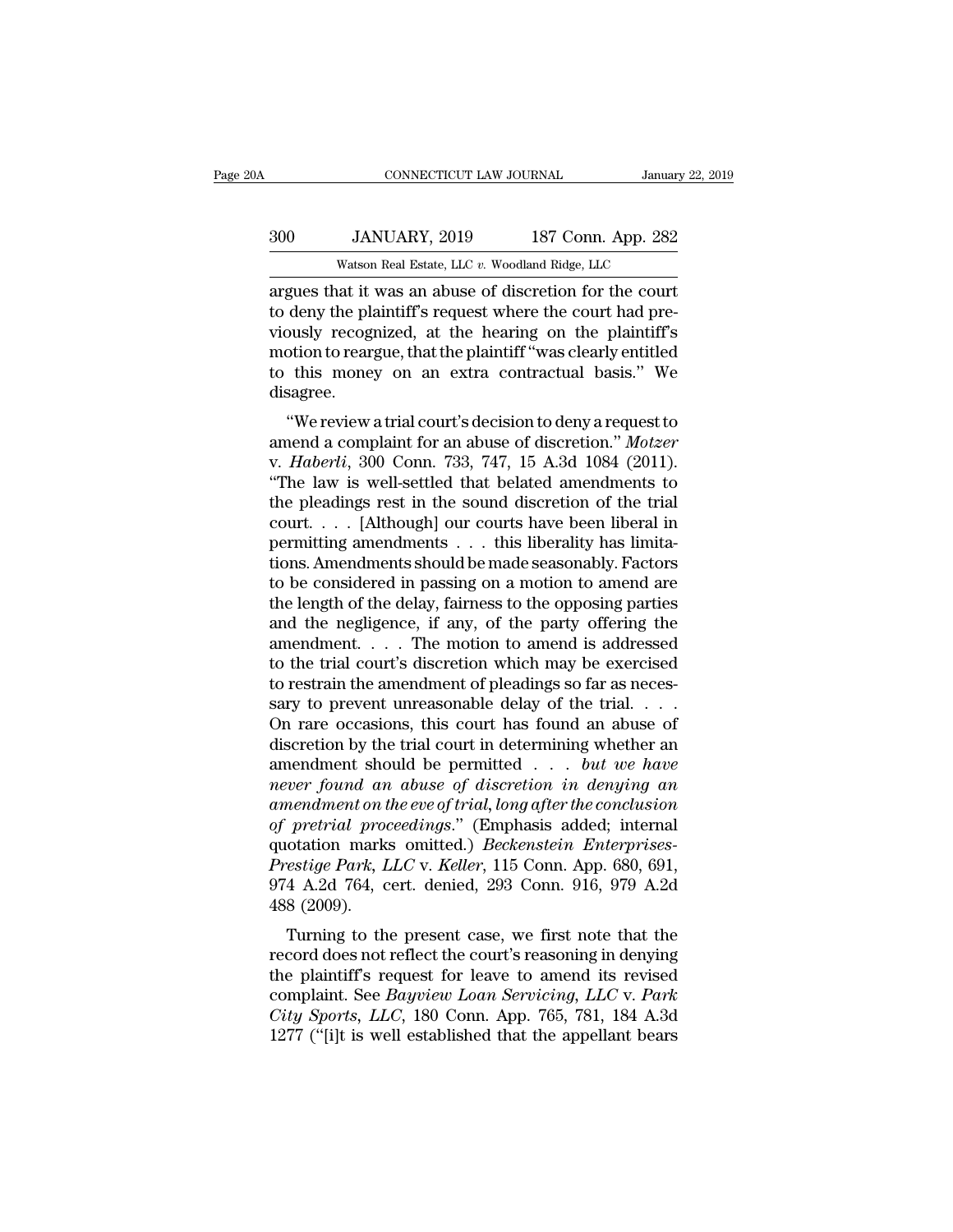Fitzgerald *v.* Bridgeport

2, 2019 CONNECTICUT LAW JOURNAL<br>
187 Conn. App. 301 JANUARY, 2019 301<br>
Fitzgerald v. Bridgeport<br>
the burden of providing an appellate court with an ade-<br>
quate record for review" [internal quotation marks omit-<br>
tod]), gor 187 Conn. App. 301 JANUARY, 2019 301<br>Fitzgerald v. Bridgeport<br>the burden of providing an appellate court with an ade-<br>quate record for review'' [internal quotation marks omit-<br>ted]), cert. denied, 330 Conn. 901, 192 A.3d 4 187 Conn. App. 301 JANUARY, 2019 301<br>
Fitzgerald v. Bridgeport<br>
the burden of providing an appellate court with an adequate record for review" [internal quotation marks omit-<br>
ted]), cert. denied, 330 Conn. 901, 192 A.3d 4 187 Conn. App. 301 JANUARY, 2019 301<br>Fitzgerald v. Bridgeport<br>the burden of providing an appellate court with an ade-<br>quate record for review" [internal quotation marks omit-<br>ted]), cert. denied, 330 Conn. 901, 192 A.3d 4 Fitzgerald v. Bridgeport<br>
The burden of providing an appellate court with an ade-<br>
quate record for review" [internal quotation marks omit-<br>
ted]), cert. denied, 330 Conn. 901, 192 A.3d 426 (2018).<br>
Nevertheless, we have Fitzgerald v. Bridgeport<br>the burden of providing an appellate court with an ade-<br>quate record for review" [internal quotation marks omit-<br>ted]), cert. denied, 330 Conn. 901, 192 A.3d 426 (2018).<br>Nevertheless, we have no d the burden of providing an appellate court with an ade-<br>quate record for review" [internal quotation marks omit-<br>ted]), cert. denied, 330 Conn. 901, 192 A.3d 426 (2018).<br>Nevertheless, we have no difficulty in concluding th quate record for review" [internal quotation marks omit-<br>ted]), cert. denied, 330 Conn. 901, 192 A.3d 426 (2018).<br>Nevertheless, we have no difficulty in concluding that<br>the court acted within its discretion in denying the<br> ted]), cert. denied, 330 Conn. 901, 192 A.3d 426 (2018).<br>Nevertheless, we have no difficulty in concluding that<br>the court acted within its discretion in denying the<br>plaintiff's request, as the plaintiff did not seek to ame Nevertheless, we have no difficulty in concluding that<br>the court acted within its discretion in denying the<br>plaintiff's request, as the plaintiff did not seek to amend<br>the complaint until May 1, 2017—well after the trial<br>h the court acted within its discretion in denying the plaintiff's request, as the plaintiff did not seek to amend<br>the complaint until May 1, 2017—well after the trial<br>had ended and almost four months after the court had<br>ren plaintiff's request, as the plaintiff did not seek to amend<br>the complaint until May 1, 2017—well after the trial<br>had ended and almost four months after the court had<br>rendered its judgment. See *Motzer* v. *Haberli*, supra, the complaint until May 1, 2017—well after the trial<br>had ended and almost four months after the court had<br>rendered its judgment. See *Motzer* v. *Haberli*, supra,<br>300 Conn. 747 ("[b]ecause the plaintiff made the request<br>[f had ended and almost four mont<br>rendered its judgment. See *Mot*.<br>300 Conn. 747 ("[b]ecause the pla<br>[for leave to amend his complain<br>trial, we conclude that the trial c<br>its discretion in denying the pla<br>therefore, reject th  $0 \text{ Conn.} 747$  ("[b]ecause the plaint  $0 \text{ Conn.} 747$  ("[b]ecause the plaint al, we conclude that the trial constant al, we conclude that the trial constant all  $\alpha$  discretion in denying the plaint energient is affirmed.<br>Th In the start of the start of the start of al, we conclude that the trial court acted well with discretion in denying the plaintiff's request").<br>The judgment is affirmed.<br>In this opinion the other judges concurred.

### preed this claim.<br>
is opinion the other judges concurred.<br> **BRIAN FITZGERALD ET AL.** *v***. CITY OF<br>
BRIDGEPORT ET AL.**<br>
(AC 40130) is affirmed.<br>
In the other judges concurre<br>
TZGERALD ET AL. v. CITY<br>
BRIDGEPORT ET AL.<br>
(AC 40130) other judges concu<br>
CRALD ET AL. v. C.<br>
GEPORT ET AL.<br>
(AC 40130)<br>
Prescott and Flynn, Js. BRIAN FITZGERALD ET AL. *v*. CITY OF<br>BRIDGEPORT ET AL.<br>(AC 40130)<br>Alvord, Prescott and Flynn, Js.

### *Syllabus*

The plaintiffs sought a temporary injunction to prevent the defendants from<br>making appointments to the position of police captain based on the<br>making appointments to the position of police captain based on the (AC 401500)<br>
Alvord, Prescott and Flynn, Js.<br>
Syllabus<br>
plaintiffs sought a temporary injunction to prevent the defendants from<br>
making appointments to the position of police captain based on the<br>
results of a police capta Alvord, Prescott and Flynn, Js.<br>
Syllabus<br>
plaintiffs sought a temporary injunction to prevent the defendants from<br>
making appointments to the position of police captain based on the<br>
results of a police captain examinatio  $Syllabus$ plaintiffs sought a temporary injunction to prevent the defendants from<br>making appointments to the position of police captain based on the<br>results of a police captain examination. In 2008, the defendant city of<br>Bridg *Syltabus*<br>plaintiffs sought a temporary injunction to prevent the defendants from<br>making appointments to the position of police captain based on the<br>results of a police captain examination. In 2008, the defendant city of<br> plaintiffs sought a temporary injunction to prevent the defendants from<br>making appointments to the position of police captain based on the<br>results of a police captain examination. In 2008, the defendant city of<br>Bridgeport remaking appointments to the position of police captain based on the results of a police captain examination. In 2008, the defendant city of Bridgeport had twenty-one lieutenant positions within its police department. In 2 results of a police captain examination. In 2008, the defendant city of Bridgeport had twenty-one lieutenant positions within its police department. In 2010, a request from the police chief for an increase to twenty-two l Bridgeport had twenty-one lieutenant positions within its police department. In 2010, a request from the police chief for an increase to twenty-<br>two lieutenant positions was approved, even though the city charter<br>required ment. In 2010, a request from the police chief for an increase to twenty-<br>two lieutenant positions was approved, even though the city charter<br>required the submission of such a request to the city council for approval,<br>and woo lieutenant positions was approved, even though the city charter<br>required the submission of such a request to the city council for approval,<br>and A was promoted to the rank of lieutenant, as the twenty-second<br>lieutenant. required the submission of such a request to the city council for approval, and A was promoted to the rank of lieutenant, as the twenty-second lieutenant. In November, 2010, the employment of B as a lieutenant was terminat required a was promoted to the rank of lieutenant, as the twenty-second lieutenant. In November, 2010, the employment of B as a lieutenant was terminated, leaving twenty-one members holding the rank of lieutenant until Nov ileutenant. In November, 2010, the employment of B as a lieutenant was<br>terminated, leaving twenty-one members holding the rank of lieutenant was<br>terminated, leaving twenty-one members holding the rank of lieutenant<br>until N reminated, leaving twenty-one members holding the rank of lieutenant<br>until November, 2012, when M retired, which left twenty members hold-<br>ing the position of lieutenant. In February, 2014, C was promoted to<br>lieutenant, an terminated, leaving twenty-one members holding the rank of lieutenant until November, 2012, when M retired, which left twenty members holding the position of lieutenant. In February, 2014, C was promoted to lieutenant, and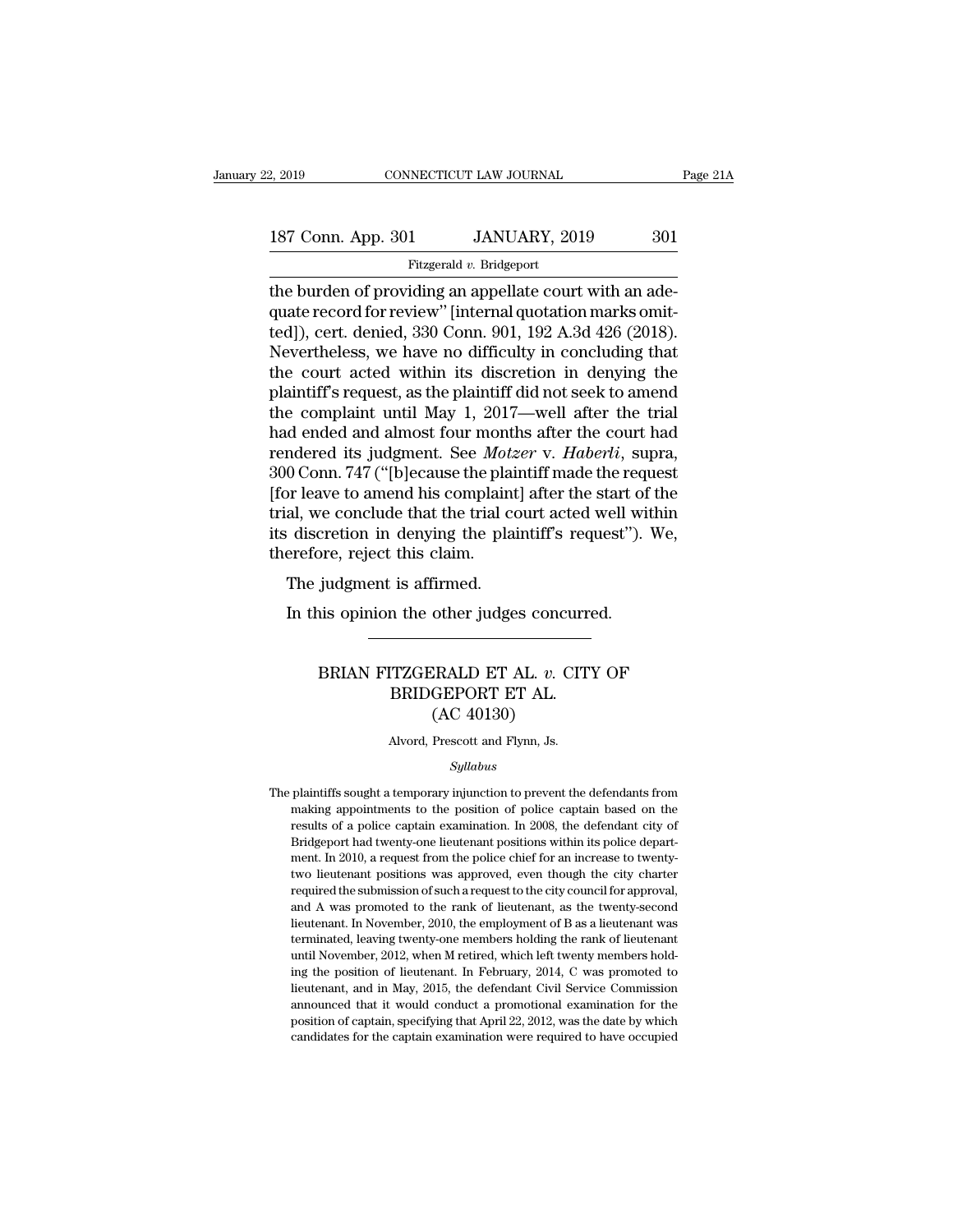# EXECUTE CONNECTICUT LAW JOURNAL January 22, 2019<br>302 JANUARY, 2019 187 Conn. App. 301<br>Fitzgerald v. Bridgeport

### Fitzgerald *v.* Bridgeport

MINUARY, 2019 187 Conn. App. 301<br>
Fitzgerald v. Bridgeport<br>
with tenure a position of lieutenant for not less than one year. The time<br>
that C occupied, with tenure, the position of lieutenant was calculated JANUARY, 2019 187 Conn. App. 301<br>Fitzgerald v. Bridgeport<br>with tenure a position of lieutenant for not less than one year. The time<br>that C occupied, with tenure, the position of lieutenant was calculated<br>by the defendant D **by definition** B. JANUARY, 2019 187 Conn. App. 301<br>Fitzgerald v. Bridgeport<br>with tenure a position of lieutenant for not less than one year. The time<br>that C occupied, with tenure, the position of lieutenant was calculate Fitzgerald  $v$ . Bridgeport<br>with tenure a position of lieutenant for not less than one year. The time<br>that C occupied, with tenure, the position of lieutenant was calculated<br>by the defendant D, the personnel director for t Fitzgerald v. Bridgeport<br>with tenure a position of lieutenant for not less than one year. The time<br>that C occupied, with tenure, the position of lieutenant was calculated<br>by the defendant D, the personnel director for the with tenure a position of lieutenant for not less than one year. The time<br>that C occupied, with tenure, the position of lieutenant was calculated<br>by the defendant D, the personnel director for the city, from the date<br>on wh that C occupied, with tenure, the position of lieutenant was calculated<br>by the defendant D, the personnel director for the city, from the date<br>on which C would have been appointed to lieutenant to fill the vacancy<br>in the p by the defendant D, the personnel director for the city, from the date<br>on which C would have been appointed to lieutenant to fill the vacancy<br>in the position held by B, which resulted in a determination in September,<br>2015, on which C would have been appointed to lieutenant to fill the vacancy<br>in the position held by B, which resulted in a determination in September,<br>2015, that C was eligible to take the captain examination. Underlying<br>the ca in the position held by B, which resulted in a determination in September, 2015, that C was eligible to take the captain examination. Underlying the calculation of C's seniority was the determination that the department ha 2015, that C was eligible to take the captain examination. Underlying<br>the calculation of C's seniority was the determination that the depart-<br>ment had an authorized strength of twenty-two lieutenant positions, as<br>no vacanc the calculation of C's seniority was the determination that the department had an authorized strength of twenty-two lieutenant positions, as no vacancy in the twenty-first lieutenant position occurred until M retired in No ment had an authorized strength of twenty-two lieutenant positions, as<br>no vacancy in the twenty-first lieutenant position occurred until M retired<br>in November, 2012, and if C's seniority had been determined from that<br>date, no vacancy in the twenty-first lieutenant position occurred until M retired<br>in November, 2012, and if C's seniority had been determined from that<br>date, he would not have been eligible to sit for the examination. The<br>captai in November, 2012, and if C's seniority had been determined from that date, he would not have been eligible to sit for the examination. The captain examination was held in October, 2015, and C scored seventh. The plaintiff date, he would not have been eligible to sit for the examination. The captain examination was held in October, 2015, and C scored seventh. The plaintiffs thereafter brought this action, alleging that C lacked the necessary captain examination was held in October, 2015, and C scored seventh.<br>The plaintiffs thereafter brought this action, alleging that C lacked the<br>necessary qualifications to sit for the captain examination. Specifically,<br>they captain examination was held in October, 2015, and C scored seventh. The plaintiffs thereafter brought this action, alleging that C lacked the necessary qualifications to sit for the captain examination. Specifically, they necessary qualifications to sit for the captain examination. Specifically, they claimed that because the city council had not approved an increase in the number of lieutenant positions from twenty-one to twenty-two, C's se they claimed that because the city council had not approved an increase<br>in the number of lieutenant positions from twenty-one to twenty-two,<br>C's seniority was improperly calculated on the basis of the vacancy<br>occurring in in the number of lieutenant positions from twenty-one to twenty-two,  $C$ 's seniority was improperly calculated on the basis of the vacancy occurring in the twenty-second lieutenant position created by the termination of B C's seniority was improperly calculated on the basis of the vacancy occurring in the twenty-second lieutenant position created by the termination of B in November, 2010. After the trial court dismissed a counter-<br>claim fi occurring in the twenty-second lieutenant position created by the termination of B in November, 2010. After the trial court dismissed a counter-<br>claim filed by C, the matter was tried to the court, which concluded<br>that C d nation of B in Novemb<br>claim filed by C, the<br>that C did not meet th<br>tion and should not h<br>ordered C's name str<br>this court, *held*:<br>he trial court properl % claim filed by C, the matter was tried to the court, which concluded<br>that C did not meet the eligibility requirements for the captain examina-<br>tion and should not have been permitted to take the examination, and<br>ordered

that C did not meet the eligibility requirements for the captain examination and should not have been permitted to take the examination, and ordered C's name stricken from the promotion list. On C's appeal to this court, tion and should not have been permitted to take the examination, and ordered C's name stricken from the promotion list. On C's appeal to this court, *held*:<br>he trial court properly dismissed C's counterclaim for lack of s ordered C's name stricken from the promotion list. On C's appeal to<br>this court, *held*:<br>he trial court properly dismissed C's counterclaim for lack of subject<br>matter jurisdiction on the basis of his failure to exhaust his this court, *held:*<br>he trial court properly dismissed C's counterclaim for lack of subject<br>matter jurisdiction on the basis of his failure to exhaust his administra-<br>tive remedies by appealing the time in grade date establ he trial court properly dismissed C's counterclaim for lack of subject<br>matter jurisdiction on the basis of his failure to exhaust his administra-<br>tive remedies by appealing the time in grade date established in the<br>May, 20 matter jurisdiction on the basis of his failure to exhaust his administrative remedies by appealing the time in grade date established in the May, 2015 announcement, as C's claim of error in the commission's selection of t tive remedies by appealing the time in grade date established in the May, 2015 announcement, as C's claim of error in the commission's selection of the date on which the vacancy in the rank of captain occurred was subject May, 2015 announcement, as C's claim of error in the commission's selection of the date on which the vacancy in the rank of captain occurred was subject to the exhaustion requirement: although C claimed that he had no reas selection of the date on which the vacancy in the rank of captain occurred<br>was subject to the exhaustion requirement: although C claimed that he<br>had no reason to appeal to the commission because he was not aggrieved<br>by D's was subject to the exhaustion requirement: although C claimed that he<br>had no reason to appeal to the commission because he was not aggrieved<br>by D's determination of his eligibility to take the captain's examination,<br>C coul had no reason to appeal to the commission because he was not aggrieved<br>by D's determination of his eligibility to take the captain's examination,<br>C could not have been certain of his eligibility to take the captain<br>examina by D's determination of his eligibility to take the captain's examination, C could not have been certain of his eligibility to take the captain examination from the date of the announcement in May, 2015, until after D's d C could not have been certain of his eligibility to take the captain examination from the date of the announcement in May, 2015, until after D's determination regarding C's eligibility in September, 2015, and despite that examination from the date of the announcement in May, 2015, until<br>after D's determination regarding C's eligibility in September, 2015, and<br>despite that uncertainty he did not appeal to the commission the date<br>of vacancy d after D's determination regarding C's eligibility in September, 2015, and<br>despite that uncertainty he did not appeal to the commission the date<br>of vacancy determination pursuant to the city charter, and the defen-<br>dants ha despite that uncertainty he did not appeal to the commission the date of vacancy determination pursuant to the city charter, and the defendants had not presented this court with any reason why the date of vacancy was not t of vacancy determination pursuant to the city charter, and the defendants had not presented this court with any reason why the date of vacancy was not the proper subject of an appeal before the commission, as the commissio dants had not presented this court with any reason why the date of vacancy was not the proper subject of an appeal before the commission, as the commission had the authority and expertise necessary to review that issue and vacancy was not the proper subject of an appeal before the commission, as the commission had the authority and expertise necessary to review that issue and to afford C the relief he sought from the court, and if C had pres as the commission had the authority and expertise necessary to review<br>that issue and to afford C the relief he sought from the court, and if C<br>had presented to the commission his claim as to the proper date in the<br>vacancy that issue and to afford C the relief he sought from the court, and if C had presented to the commission his claim as to the proper date in the vacancy in the rank of captain, he might have received a satisfactory administ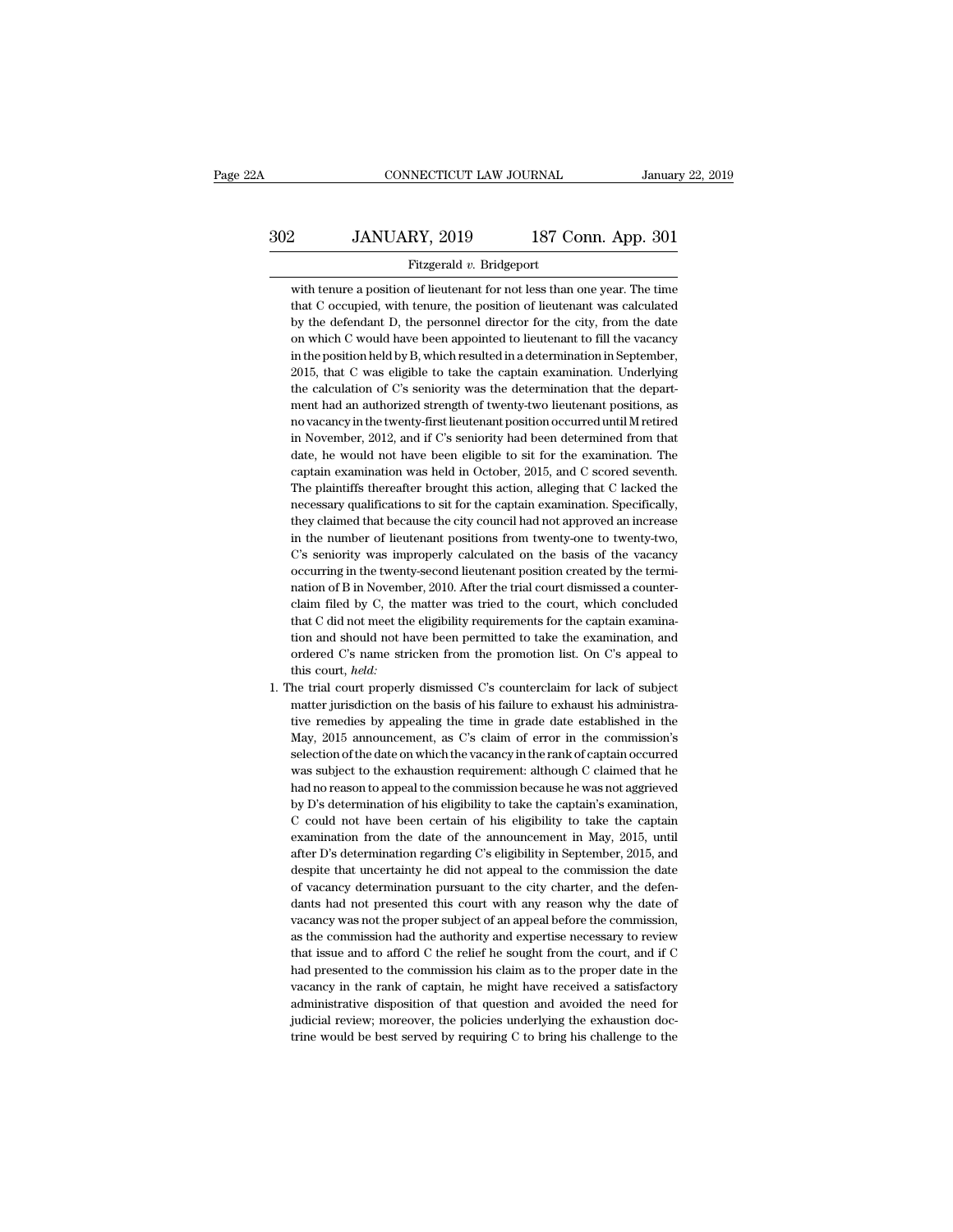### Fitzgerald *v.* Bridgeport

Fitzgerald v. Bridgeport<br>
The commission of vacancy before the commission, as that determination was a<br>
fact bound inquiry, which the commission was uniquely qualified to Fitzgerald v. Bridgeport<br>Fitzgerald v. Bridgeport<br>date of vacancy before the commission, as that determination was a<br>fact bound inquiry, which the commission was uniquely qualified to<br>undertake, and C, a municipal employee The Connet of Solid Connet of Solid Connect Connect Connect Connect Connect Connect Connect Connect Connect Connect Connect Connect Connect Connect Connect Connect Connect Connect Connect Connect Connect Connect Connect Co Fitzgerald v. Bridgeport<br>date of vacancy before the commission, as that determination was a<br>fact bound inquiry, which the commission was uniquely qualified to<br>undertake, and C, a municipal employee candidate for promotion Fitzgerald v. Bridgeport<br>date of vacancy before the commission, as that determination was a<br>fact bound inquiry, which the commission was uniquely qualified to<br>undertake, and C, a municipal employee candidate for promotion date of vacancy before the commission, as that determination was a<br>fact bound inquiry, which the commission was uniquely qualified to<br>undertake, and C, a municipal employee candidate for promotion to<br>captain, clearly posse fact bound inquiry, which the commission was uniquely qualified to undertake, and C, a municipal employee candidate for promotion to captain, clearly possessed a specific, personal and legal interest in the date establishi metrake, and C, a municipal employee candidate for promotion to captain, clearly possessed a specific, personal and legal interest in the date establishing the candidates' eligibility for the captain examination, and that captain, clearly possessed a specific, personal and legal interest in the date establishing the candidates' eligibility for the captain examination, and that interest was adversely affected by the date selected, which was Expection of the establishing the candidate establishing the candidate and that interest was adverse was sufficient to establish agg have obtained review of the da commission pursuant to the cit seeking redress in court.<br>H and that interest was adversely affected by the date selected, which was sufficient to establish aggrievement; accordingly, because C could have obtained review of the date of vacancy by way of an appeal to the commission was sufficient to establish aggrievement; accordingly, because C could<br>have obtained review of the date of vacancy by way of an appeal to the<br>commission pursuant to the city charter, he was required to do so before<br>seeking

- have obtained review of the date of vacancy by way of an appeal to the commission pursuant to the city charter, he was required to do so before seeking redress in court.<br>He defendants' claim that the trial court improperly commission pursuant to the city charter, he was required to do so before<br>seeking redress in court.<br>the defendants' claim that the trial court improperly concluded that the<br>twenty-second lieutenant position was not legally seeking redress in court.<br>he defendants' claim that the trial court improperly concluded that the<br>twenty-second lieutenant position was not legally established under the<br>city charter was unavailing, as the commission lacke the defendants' claim that the trial court improperly concluded that the twenty-second lieutenant position was not legally established under the city charter was unavailing, as the commission lacked the authority to increa twenty-second lieutenant position was not legally established under the city charter was unavailing, as the commission lacked the authority to increase the number of lieutenants; the plain language of the charter required city charter was unavailing, as the commission lacked the authority to increase the number of lieutenants; the plain language of the charter required that the city council establish the new lieutenant position, and the tri increase the number of lieutenants; the plain language of the charter required that the city council establish the new lieutenant position, and the trial court properly concluded that the city council never established the required that the city council establish the new lieutenant position, and<br>the trial court properly concluded that the city council never established<br>the twenty-second lieutenant position, as the defendants did not contest<br> the trial court properly concluded that the city council never established<br>the twenty-second lieutenant position, as the defendants did not contest<br>the trial court's finding that the commission never submitted its action<br>a the twenty-second lieutenant position, as the defendants did not contest<br>the trial court's finding that the commission never submitted its action<br>authorizing the creation of the twenty-second position to the city council<br>f the trial court's finding that the commission never submitted its action authorizing the creation of the twenty-second position to the city council for approval, D did not submit any request or notification to the city cou authorizing the creation of the twenty-second position to the city council<br>for approval, D did not submit any request or notification to the city<br>council that the commission had approved the creation of the twenty-<br>second for approval, D did not submit any request or notification to the city<br>council that the commission had approved the creation of the twenty-<br>second lieutenant's position, and the informal recognition of an accom-<br>plished in council that the commission had approved the creation of the twenty-<br>second lieutenant's position, and the informal recognition of an accom-<br>plished increase in the number of lieutenant positions did not satisfy<br>the charte
- second lieutenant's position, and the informal recognition of an accomplished increase in the number of lieutenant positions did not satisfy the charter's mandate that the council establish any such positions. The defendan plished increase in the number of lieutenant positions did not satisfy<br>the charter's mandate that the council establish any such positions.<br>he defendants could not prevail on their claim that even if the trial court<br>proper the charter's mandate that the council establish any such positions.<br>he defendants could not prevail on their claim that even if the trial court<br>properly determined that the twenty-second lieutenant position was not<br>legall he defendants could not prevail on their claim that even if the trial court<br>properly determined that the twenty-second lieutenant position was not<br>legally established under the charter, the court's conclusion that C was<br>in properly determined that the twenty-second lieutenant position was not legally established under the charter, the court's conclusion that C was ineligible to sit for the captain examination constituted an improper sanction legally established under the charter, the court's conclusion that C was<br>ineligible to sit for the captain examination constituted an improper<br>sanction of an illegal appointment; although there did not appear to be<br>a curre ineligible to sit for the captain examination constituted an improper sanction of an illegal appointment; although there did not appear to be a current ordinance addressing the number of positions in the department, the co sanction of an illegal appointment; although there did not appear to be a current ordinance addressing the number of positions in the department, the commission was unauthorized to fix the number of positions within the de a current ordinance addressing the number of positions in the department, the commission was unauthorized to fix the number of positions within the department, as the council was responsible for establishing new positions ment, the commission was unauthorized to fix the number of positions within the department, as the council was responsible for establishing new positions under the charter, and because the mere fact that an employee is occ within the department, as the council was responsible for establishing<br>new positions under the charter, and because the mere fact that an<br>employee is occupying a position illegally does not permit the personnel<br>director to had been created in violation of the violation of the view positions under the charter, and because the mere fact that an employee is occupying a position illegally does not permit the personnel director to consider that p employee is occupying a position illegally does not permit the personnel director to consider that position vacant for purposes of determining the number of vacant positions within a class, A's position in the class of lie director to consider that position vacant for p<br>the number of vacant positions within a class,<br>of lieutenant remained filled despite the fact t<br>had been created in violation of the city chart<br>C to a lieutenant position upo e number of vacant positions within a class, A's position in the class<br>lieutenant remained filled despite the fact that his position initially<br>d been created in violation of the city charter, and, thus, promoting<br>to a lieu had been created in violation of the city charter, and, thus, promoting C to a lieutenant position upon the vacancy created by B's termination would have constituted an illegal overfill.<br>Argued October 10, 2018—officially had been created in violation of the city charter, and, thus, promoting<br>C to a lieutenant position upon the vacancy created by B's termination<br>would have constituted an illegal overfill.<br>Argued October 10, 2018—officially

C to a lieutenant position upon the vacancy created by B's termination<br>would have constituted an illegal overfill.<br>Argued October 10, 2018—officially released January 22, 2019<br>*Procedural History*<br>Action for a temporary in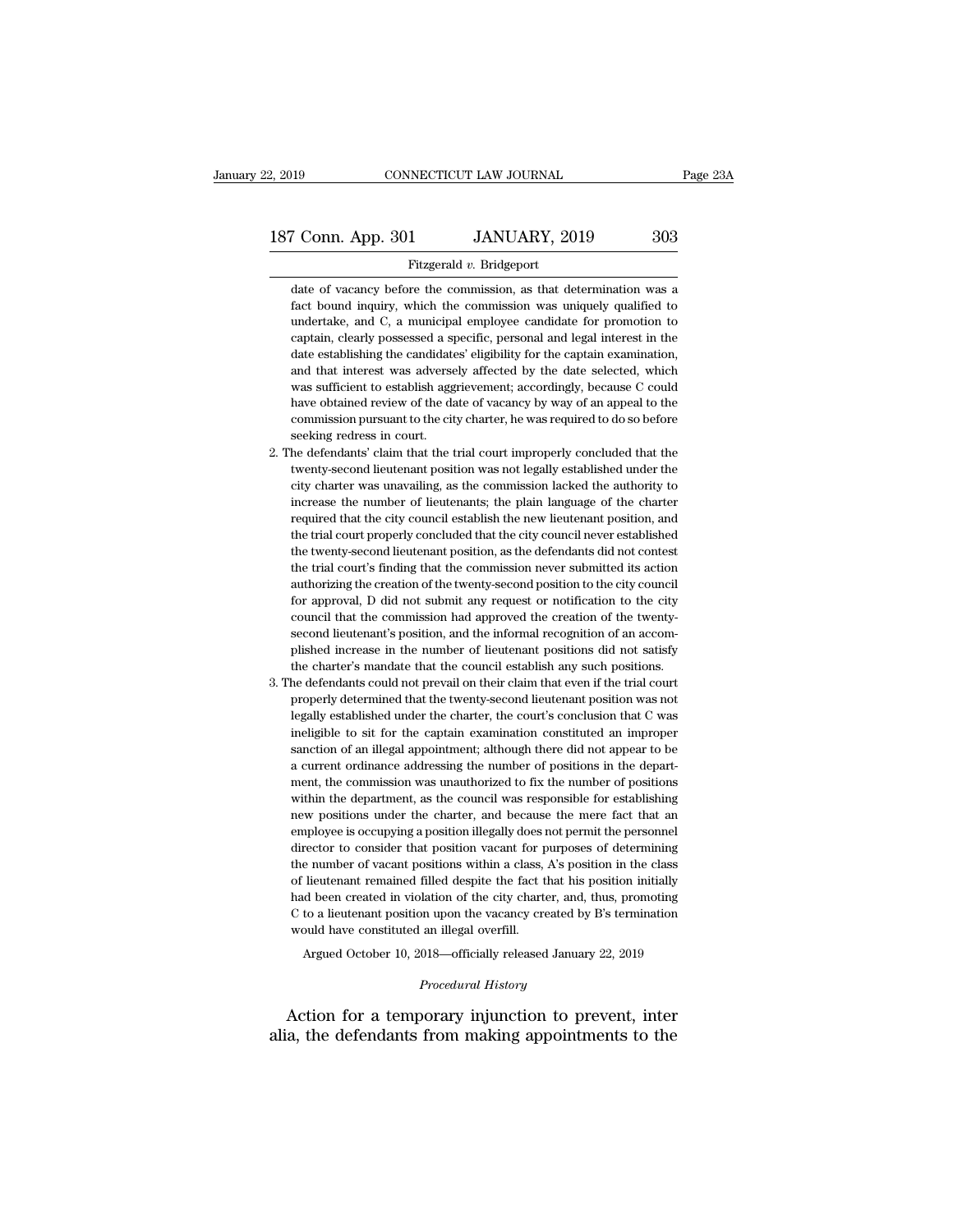### EXECUTE CONNECTICUT LAW JOURNAL January 22, 2019<br>304 JANUARY, 2019 187 Conn. App. 301<br>Fitzgerald v. Bridgeport Fitzgerald *v.* Bridgeport

FREE CONNECTICUT LAW JOURNAL January 22, 2019<br>
304 JANUARY, 2019 187 Conn. App. 301<br>
Fitzgerald v. Bridgeport<br>
position of police captain based on the results of a<br>
police captain examination, and for other relief, brought  $\begin{array}{cc}\n 304 & \text{JANUARY, } 2019 & \text{187 Conn. App. } 301 \\
 \hline\n \text{Fitzgerald } v. \text{ Bridgeport} \\
 \text{position of police captain based on the results of a police captain examination, and for other relief, brought to the Superior Court in the judicial district of Fairfield, when the defendant Manuel Cette filed a counterclaim.\n\end{array}$  $\begin{array}{r} \text{304} & \text{JANUARY, 2019} \ \text{Fitzgerald } v. \text{ Bridgeport} \ \text{position of police captain based on the results of a police captain examination, and for other relief, brought to the Superior Court in the judicial district of Fairfield, where the defendant Manuel Cotto filed a counterclaim; therefore, the court. *Kamm, I.* granted the plaintexts.$  $304$  JANUARY, 2019 187 Conn. App. 301<br>
Fitzgerald v. Bridgeport<br>
position of police captain based on the results of a<br>
police captain examination, and for other relief, brought<br>
to the Superior Court in the judicial dist Fitzgerald v. Bridgeport<br>position of police captain based on the results of a<br>police captain examination, and for other relief, brought<br>to the Superior Court in the judicial district of Fairfield,<br>where the defendant Manue Fitzgerald v. Bridgeport<br>position of police captain based on the results of a<br>police captain examination, and for other relief, brought<br>to the Superior Court in the judicial district of Fairfield,<br>where the defendant Manu position of police captain based on the results of a<br>police captain examination, and for other relief, brought<br>to the Superior Court in the judicial district of Fairfield,<br>where the defendant Manuel Cotto filed a countercl to the Superior Court in the judicial district of Fairfield,<br>where the defendant Manuel Cotto filed a counterclaim;<br>thereafter, the court, *Kamp*, *J.*, granted the plaintiff's<br>motion to dismiss the counterclaim; subsequen court. *Affirmed. Barbara M. Schellenberg, with whom was Richard Albrecht, for the appellant Counter-Rige trial referee; judgment for the plaintiffs, from inch the defendant Manuel Cotto appealed to this urt. Affirmed.*<br>Barbara M. Schellen *L. Albrecht,* for the appellant (defendant Manuel Cotto).<br> *L. Affirmed.*<br> *L. Albrecht,* for the appellant (defendant Manuel Cotto).<br> *Barbara M. Schellenberg,* with whom was *Richard*<br> *L. Albrecht,* for the appellant ( *Thomas W. Bucci, formas W. Bucci, formas W. Bucci, formas W. Schellenberg, with whom was Richard Albrecht, for the appellant (defendant Manuel Cotto).<br><i>Thomas W. Bucci, for the appellees (plaintiffs).*<br>*John P. Bohannon,* 

Firmed.<br> *Barbara M. Schellenberg*, with whom was *Richard*<br> *Albrecht*, for the appellant (defendant Manuel Cotto).<br> *Thomas W. Bucci*, for the appellees (plaintiffs).<br> *John P. Bohannon, Jr.*, for the appellees (named<br>
f Barbara M. Scheller<br>L. Albrecht, for the app<br>Thomas W. Bucci, f<br>John P. Bohannon,<br>defendant et al.).

### *Opinion*

Thomas W. Bucci, for the appellees (plaintiffs).<br>
John P. Bohannon, Jr., for the appellees (named<br>
fendant et al.).<br>  $\begin{array}{c} \text{Option} \end{array}$ <br>
ALVORD, J. The defendant Manuel Cotto<sup>1</sup> appeals<br>
om the judgment of the trial cour *John P. Bohannon, Jr.*, for the appellees (named<br>defendant et al.).<br> $\frac{opinion}{opinion}$ <br>ALVORD, J. The defendant Manuel Cotto<sup>1</sup> appeals<br>from the judgment of the trial court dismissing his coun-<br>terclaim and in favor of the plai John P. Bohannon, Jr., for the appellees (named<br>defendant et al.).<br> $Opinion$ <br>ALVORD, J. The defendant Manuel Cotto<sup>1</sup> appeals<br>from the judgment of the trial court dismissing his coun-<br>terclaim and in favor of the plaintiffs.<sup></sup>  $\alpha$ <br>  $\alpha$  appeals<br>  $\alpha$  ALVORD, J. The defendant Manuel Cotto<sup>1</sup> appeals<br>
from the judgment of the trial court dismissing his coun-<br>
terclaim and in favor of the plaintiffs.<sup>2</sup> The court struck<br>
Cotto's name from the eli  $o$ *pinion*<br>ALVORD, J. The defendant Manuel Cotto<sup>1</sup> appeals<br>from the judgment of the trial court dismissing his coun-<br>terclaim and in favor of the plaintiffs.<sup>2</sup> The court struck<br>Cotto's name from the eligibility list fo ALVORD, J. The defendant Manuel Cotto<sup>1</sup> appeals<br>from the judgment of the trial court dismissing his coun-<br>terclaim and in favor of the plaintiffs.<sup>2</sup> The court struck<br>Cotto's name from the eligibility list for promotion rclaim and in favor of the plaintiffs.<sup>2</sup> The court struck<br>otto's name from the eligibility list for promotion to<br>olice captain after concluding that Cotto had not met<br>e eligibility requirements and should not have been<br><sup>1</sup> Cotto's name from the eligibility list for promotion to<br>police captain after concluding that Cotto had not met<br>the eligibility requirements and should not have been<br><sup>1</sup>The city of Bridgeport, the Civil Service Commission o

police captain after concluding that Cotto had not met<br>the eligibility requirements and should not have been<br><sup>1</sup>The city of Bridgeport, the Civil Service Commission of the City of<br>Bridgeport, and David J. Dunn were also na the eligibility requirements and should not have been<br>
<sup>1</sup>The city of Bridgeport, the Civil Service Commission of the City of<br>
Bridgeport, and David J. Dunn were also named as defendants in this action<br>
and adopted the bri The city of Bridgeport, the Civil Service Commission of the City of Bridgeport, and David J. Dunn were also named as defendants in this action and adopted the brief of Manuel Cotto on appeal. Rebecca Garcia, Lonnie Blackwe <sup>1</sup> The city of Bridgeport, the Civil Service Commission of the City of Bridgeport, and David J. Dunn were also named as defendants in this action and adopted the brief of Manuel Cotto on appeal. Rebecca Garcia, Lonnie Bl Bridgeport, and David J. Dunn were also named as defendants in this action<br>and adopted the brief of Manuel Cotto on appeal. Rebecca Garcia, Lonnie<br>Blackwell, Stephen Shuck, and Richard Azzarito were also named as defen-<br>da and adopted the brief of Manuel Cotto on appeal. Rebecca Garcia, Lonnie Blackwell, Stephen Shuck, and Richard Azzarito were also named as defendants in this action but did not appear before the trial court and have not par appropriate. and the plaintiffs in this action but did not appear before the trial court and have not tricipated in this appeal. We, therefore, refer in this opinion to Cotto, the y of Bridgeport, the Civil Service Commission of the Ci participated in this appeal. We, therefore, refer in this opinion to Cotto, the city of Bridgeport, the Civil Service Commission of the City of Bridgeport, and Dunn, collectively as the defendants and individually by name

city of Bridgeport, the Civil Service Commission of the City of Bridgeport, and Dunn, collectively as the defendants and individually by name where appropriate.<br>
<sup>2</sup> The plaintiffs in this action are nine members of the Br end Dunn, collectively as the defendants and individually by name where appropriate.<br>
<sup>2</sup> The plaintiffs in this action are nine members of the Bridgeport Police Department who served in the position of lieutenant. They ar appropriate.<br>
<sup>2</sup> The plaintiffs in this action are nine members of the Bridgeport Police<br>
Department who served in the position of lieutenant. They are Brian Fitzger-<br>
ald, Brett Hyman, William Mayer, Albert Karpus, Steve <sup>2</sup> The plaintiffs in this action are nine members of the Bridger Department who served in the position of lieutenant. They are Bri<br>ald, Brett Hyman, William Mayer, Albert Karpus, Steven Lougal, a<br>mings, Kevin Gilleran, Ma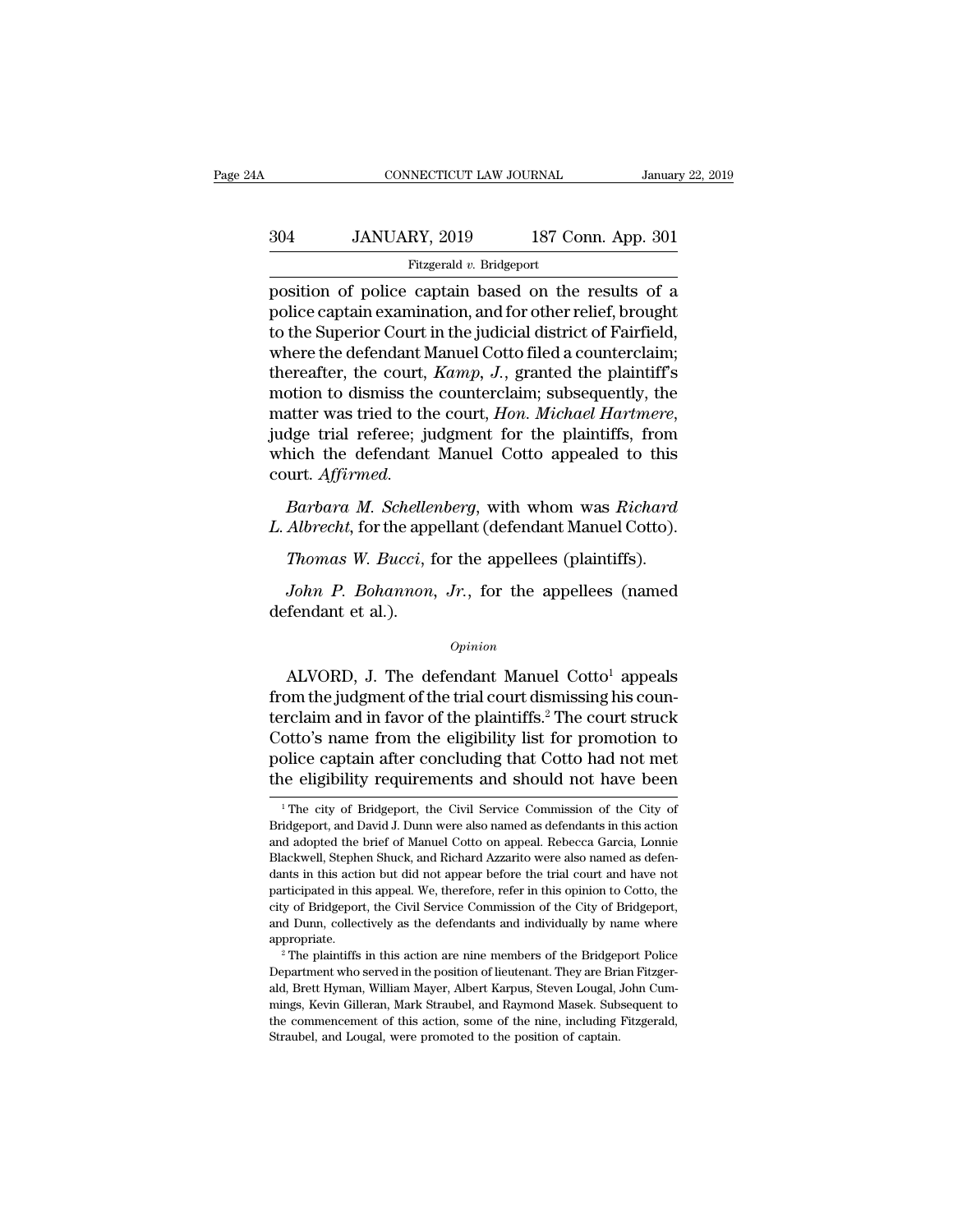| 2, 2019            | CONNECTICUT LAW JOURNAL  | Page 25A |  |
|--------------------|--------------------------|----------|--|
|                    |                          |          |  |
| 187 Conn. App. 301 | JANUARY, 2019            | 305      |  |
|                    | Fitzgerald v. Bridgeport |          |  |

2, 2019 CONNECTICUT LAW JOURNAL Page 2<br>
187 Conn. App. 301 JANUARY, 2019 305<br>
Fitzgerald v. Bridgeport<br>
allowed to take the captain examination. On appeal,<br>
Cotto claims that the court improperly (1) dismissed<br>
bis counte 187 Conn. App. 301 JANUARY, 2019 305<br>Fitzgerald v. Bridgeport<br>allowed to take the captain examination. On appeal,<br>Cotto claims that the court improperly (1) dismissed<br>his counterclaim for lack of subject matter jurisdicti 187 Conn. App. 301 JANUARY, 2019 305<br>
Fitzgerald v. Bridgeport<br>
allowed to take the captain examination. On appeal,<br>
Cotto claims that the court improperly (1) dismissed<br>
his counterclaim for lack of subject matter jurisd 187 Conn. App. 301 JANUARY, 2019 305<br>Fitzgerald v. Bridgeport<br>allowed to take the captain examination. On appeal,<br>Cotto claims that the court improperly (1) dismissed<br>his counterclaim for lack of subject matter jurisdicti Fitzgerald v. Bridgeport<br>
allowed to take the captain examination. On appeal,<br>
Cotto claims that the court improperly (1) dismissed<br>
his counterclaim for lack of subject matter jurisdiction<br>
on the basis that he had faile Fraggala as Englished as required allowed to take the captain examination. On appeal, Cotto claims that the court improperly (1) dismissed his counterclaim for lack of subject matter jurisdiction on the basis that he had allowed to take the captain examination. On appeal,<br>Cotto claims that the court improperly (1) dismissed<br>his counterclaim for lack of subject matter jurisdiction<br>on the basis that he had failed to exhaust his administra-<br>t Cotto claims that the court improperly (1) dismissed<br>his counterclaim for lack of subject matter jurisdiction<br>on the basis that he had failed to exhaust his administra-<br>tive remedies, and (2) determined that a twenty-seco ms countercialm for lack of subject matter jurisdiction<br>on the basis that he had failed to exhaust his administra-<br>tive remedies, and (2) determined that a twenty-second<br>lieutenant position was not established as required on the basis that he had railed to exhaust his administrative remedies, and (2) determined that a twenty-second lieutenant position was not established as required pursuant to  $\S 206$  (d) of the charter of the city of Bri tive remeates, and (2) determined that a twenty-second<br>lieutenant position was not established as required pur-<br>suant to § 206 (d) of the charter of the city of Bridgeport.<br>He claims in the alternative that even if the tr meutenant position was not established as required pursuant to  $\S 206$  (d) of the charter of the city of Bridgeport.<br>He claims in the alternative that even if the trial court<br>properly determined that the twenty-second lie suant to  $\S 200(0)$  or the charter of the city of Bridgeport.<br>He claims in the alternative that even if the trial court<br>properly determined that the twenty-second lieutenant<br>position was not established as required, the c court. sition was not established as required, the court's<br>nclusion that he was ineligible to take the captain<br>amination constituted an improper sanction of an<br>egal appointment. We affirm the judgment of the<br>urt.<br>The following fa conclusion that he was ineligible to take the captain<br>examination constituted an improper sanction of an<br>illegal appointment. We affirm the judgment of the<br>court.<br>The following facts, either found by the court or stipu-<br>la

examination constituted an improper sanction of an<br>illegal appointment. We affirm the judgment of the<br>court.<br>The following facts, either found by the court or stipu-<br>lated to by the parties,<sup>3</sup> and procedural history are r illegal appointment. We affirm the judgment of the<br>court.<br>The following facts, either found by the court or stipu-<br>lated to by the parties,<sup>3</sup> and procedural history are rele-<br>vant to this appeal. The defendant city of Br court.<br>The following facts, either found by the court or stipulated to by the parties,<sup>3</sup> and procedural history are relevant to this appeal. The defendant city of Bridgeport (city) is a municipal corporation and has as i The following facts, either found by the court or stipulated to by the parties,<sup>3</sup> and procedural history are relevant to this appeal. The defendant city of Bridgeport (city) is a municipal corporation and has as its gover The following facts, either found by the court or supulated to by the parties,<sup>3</sup> and procedural history are relevant to this appeal. The defendant city of Bridgeport (city) is a municipal corporation and has as its gover rated to by the parties," and procedural mistory are relevant to this appeal. The defendant city of Bridgeport (city) is a municipal corporation and has as its governing document the charter of the city of Bridgeport (char vant to this appear. The detendant city of Bridgeport<br>(city) is a municipal corporation and has as its governing document the charter of the city of Bridgeport (char-<br>ter). Section 206 (a) (3) and (4) of the charter set fo (city) is a municipal corporation and has as its governing document the charter of the city of Bridgeport (charter). Section 206 (a) (3) and (4) of the charter set forth the powers and duties of the defendant Civil Service ing aocument the charter of the clty of Bridgeport (charter). Section 206 (a) (3) and (4) of the charter set forth<br>the powers and duties of the defendant Civil Service<br>Commission (commission), including "mak[ing] investi-<br> ter). Section 200 (a) (3) and (4) of the charter set forth<br>the powers and duties of the defendant Civil Service<br>Commission (commission), including "mak[ing] investi-<br>gations, either on petition of a citizen or on its own<br> the powers and dutes of the detendant CIVII Service<br>Commission (commission), including "mak[ing] investi-<br>gations, either on petition of a citizen or on its own<br>motion, concerning the enforcement and effect of this<br>chapter Commission (commission), including making invesu-<br>gations, either on petition of a citizen or on its own<br>motion, concerning the enforcement and effect of this<br>chapter, requir[ing] observance of its provisions and<br>the rules gations, entier on petition of a citizen or on its own<br>motion, concerning the enforcement and effect of this<br>chapter, requir[ing] observance of its provisions and<br>the rules and regulation made thereunder," and "hear-<br>[ing] motion, concerning the enforcement and effect of this<br>chapter, requir[ing] observance of its provisions and<br>the rules and regulation made thereunder," and "hear-<br>[ing] and determin[ing] complaints or appeals respecting<br>the chapter, requiring observance of its provisions and<br>the rules and regulation made thereunder," and "hear-<br>[ing] and determin[ing] complaints or appeals respecting<br>the administrative work of the personnel department,<br>appeal referred to the commission by the commission of the commission and determining complaints or appeals respecting<br>the administrative work of the personnel department,<br>appeals upon the allocations of positions or concerning<br>p Img] and deterning complaints or appears respecting<br>the administrative work of the personnel department,<br>appeals upon the allocations of positions or concerning<br>promotions, the rejection of an applicant for admission<br>to an promotions, the rejection of an applicant for admission<br>to an examination and such other matters as may be<br>referred to the commission by the personnel director."<br>The personnel director for the city, defendant David J.<br> $\frac$ The personnel director for the city, defendant David J.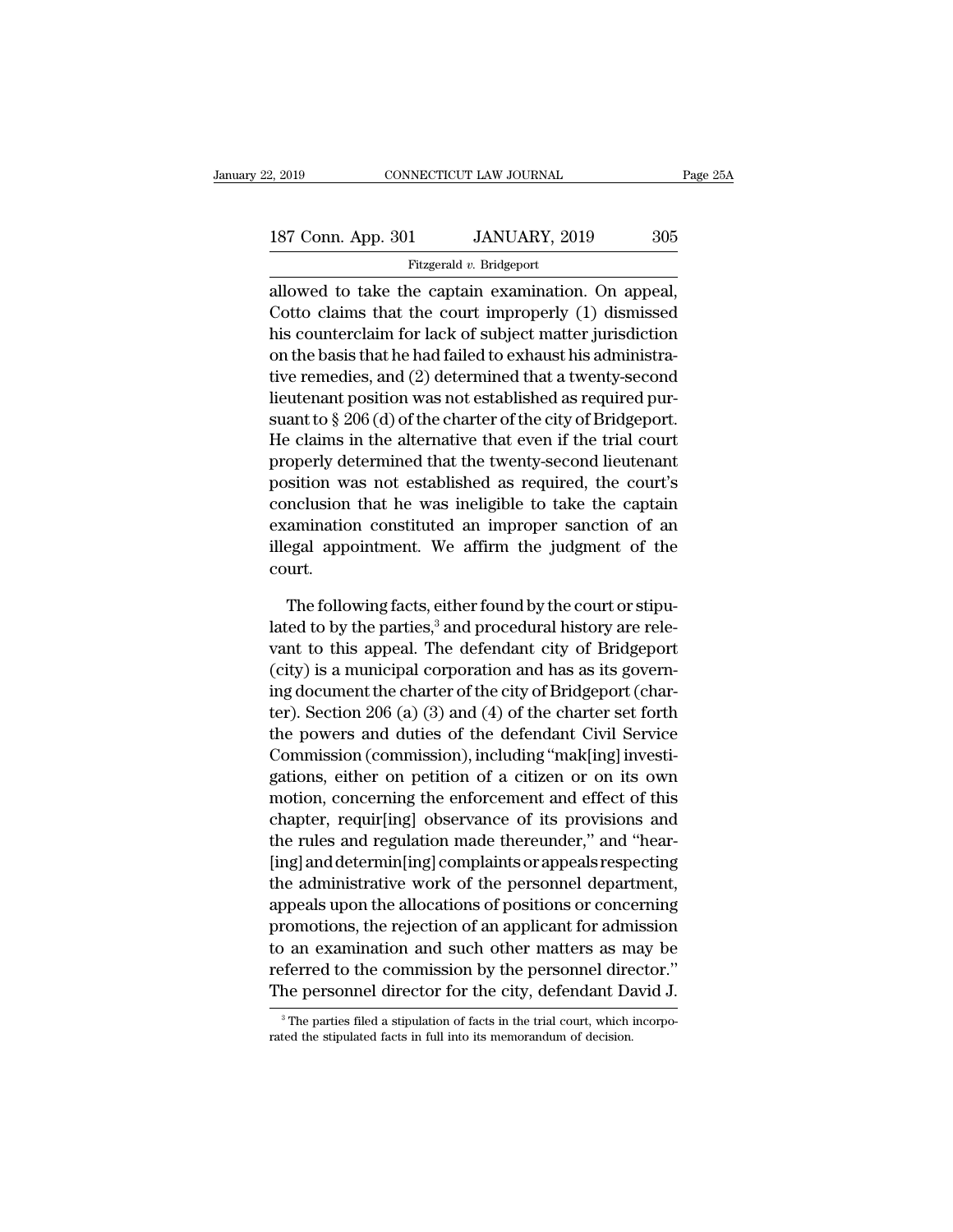| jΑ  | CONNECTICUT LAW JOURNAL  |                    | January 22, 2019 |
|-----|--------------------------|--------------------|------------------|
| 306 | JANUARY, 2019            | 187 Conn. App. 301 |                  |
|     | Fitzgerald v. Bridgeport |                    |                  |

CONNECTICUT LAW JOURNAL<br>
306 JANUARY, 2019 187 Conn. App. 301<br>
Fitzgerald v. Bridgeport<br>
Dunn, is responsible for formulating and holding com-<br>
petitive tests to determine the qualifications of persons<br>
socking employment 906 JANUARY, 2019 187 Conn. App. 301<br>Fitzgerald v. Bridgeport<br>Dunn, is responsible for formulating and holding competitive tests to determine the qualifications of persons<br>seeking employment or promotion with the city.<sup>4</sup>  $\begin{tabular}{ll} \multicolumn{1}{l}{{\bf 306}} & JANUARY, 2019 & 187 Conn. App. 301 \\ \hline \hline \multicolumn{1}{l}{\bf Fitzgerald $v$. Bridgeport} \\ \hline \hline \multicolumn{1}{l}{\bf Dunn, is responsible for formulating and holding competitive tests to determine the qualifications of persons seeking employment or promotion with the city. \end{tabular}$  $\frac{S_1}{S_2}$  of  $\frac{S_2}{S_1}$   $\frac{S_3}{S_2}$   $\frac{S_4}{S_3}$   $\frac{S_5}{S_4}$   $\frac{S_5}{S_5}$   $\frac{S_6}{S_6}$  and  $\frac{S_7}{S_6}$  and  $\frac{S_7}{S_6}$  and  $\frac{S_7}{S_6}$  and  $\frac{S_7}{S_6}$  and  $\frac{S_7}{S_6}$  and  $\frac{S_7}{S_6}$  and  $\frac{S_7}{$ 

Fitzgerald v. Bridgeport<br>
Dunn, is responsible for formulating and holding com-<br>
petitive tests to determine the qualifications of persons<br>
seeking employment or promotion with the city.<sup>4</sup><br>
Section 211 of the city charte Dunn, is responsible for formulating and holding competitive tests to determine the qualifications of persons<br>seeking employment or promotion with the city.<sup>4</sup><br>Section 211 of the city charter governs eligibility for<br>promo E and, a Telephastic Telephastical contributions of persons<br>
seeking employment or promotion with the city.<sup>4</sup><br>
Section 211 of the city charter governs eligibility for<br>
promotion tests. Subsection (a) of  $\S 211$  provides seeking employment or promotion with the city.<sup>4</sup><br>Section 211 of the city charter governs eligibility for<br>promotion tests. Subsection (a) of  $\S 211$  provides in<br>relevant part that a promotion test shall be open to<br>those " Section 211 of the city charter governs eligibility for<br>promotion tests. Subsection (a) of  $\S 211$  provides in<br>relevant part that a promotion test shall be open to<br>those "who have held a position for a year or more in<br>a c Section 211 of the city charter governs eligibility for<br>promotion tests. Subsection (a) of  $\S 211$  provides in<br>relevant part that a promotion test shall be open to<br>those "who have held a position for a year or more in<br>a c promotion tests. Subsection (a) of  $\S 211$  provides in<br>relevant part that a promotion test shall be open to<br>those "who have held a position for a year or more in<br>a class or rank previously declared by the commission<br>to in relevant part that a promotion test shall be open to<br>those "who have held a position for a year or more in<br>a class or rank previously declared by the commission<br>to involve the performance of duties which tend to fit<br>the i those "who have held a position for a year or more in<br>a class or rank previously declared by the commission<br>to involve the performance of duties which tend to fit<br>the incumbent for the performance of duty in the class<br>or a class or rank previously declared by the commission<br>to involve the performance of duties which tend to fit<br>the incumbent for the performance of duty in the class<br>or rank for which the promotion test is held.  $\ldots$  A<br>per to involve the performance of duties which tend to fit<br>the incumbent for the performance of duty in the class<br>or rank for which the promotion test is held.  $\dots$  A<br>person who has served less than one year in a lower<br>grade the incumbent for the performance of duty in the class<br>or rank for which the promotion test is held. . . . A<br>person who has served less than one year in a lower<br>grade shall not be eligible for a promotion test." Section<br>2 or rank for which the promotion test is held. . . . A<br>person who has served less than one year in a lower<br>grade shall not be eligible for a promotion test." Section<br>211 (b) of the charter provides in relevant part that<br>"[ person who has served less than one year in a lower<br>grade shall not be eligible for a promotion test." Section<br>211 (b) of the charter provides in relevant part that<br>"[w]hen a position in a promotion class shall become<br>vaca 1 (b) of the charter provides in relevant part that  $w$ ]hen a position in a promotion class shall become<br>cant . . . the personnel director shall, within one<br>undred and twenty days of the date of the creation of<br>e vacancy, "[w]hen a position in a promotion class shall become<br>vacant . . . the personnel director shall, within one<br>hundred and twenty days of the date of the creation of<br>the vacancy, hold a promotion test for such class."<br>Joseph

vacant  $\ldots$  the personnel director shall, within one<br>hundred and twenty days of the date of the creation of<br>the vacancy, hold a promotion test for such class."<br>Joseph L. Gaudett, Jr., became the chief of the city's<br>polic Fractional diventy days of the date of the creation of<br>the vacancy, hold a promotion test for such class."<br>Joseph L. Gaudett, Jr., became the chief of the city's<br>police department (department) in October, 2008.<sup>5</sup> At<br>the t nationally recognized police think tank, the Police Boss.<br>
Joseph L. Gaudett, Jr., became the chief of the city's<br>
police department (department) in October, 2008.<sup>5</sup> At<br>
the time of Gaudett's appointment, there were twent Let the strate, the presence of the city's<br>police department (department) in October, 2008.<sup>5</sup> At<br>the time of Gaudett's appointment, there were twenty-<br>one lieutenant positions within the department. A<br>nationally recognize Joseph L. Gaudett, Jr., became the chief of the city's<br>police department (department) in October, 2008.<sup>5</sup> At<br>the time of Gaudett's appointment, there were twenty-<br>one lieutenant positions within the department. A<br>nationa police department (department) in October, 2008.<sup>5</sup> At<br>the time of Gaudett's appointment, there were twenty-<br>one lieutenant positions within the department. A<br>nationally recognized police think tank, the Police<br>Executive R the time of Gaudett's appointment, there were twenty-<br>one lieutenant positions within the department. A<br>nationally recognized police think tank, the Police<br>Executive Research Forum (PERF), recommended that<br>the city increas one lieutenant positions within the department. A<br>nationally recognized police think tank, the Police<br>Executive Research Forum (PERF), recommended that<br>the city increase the number of lieutenant positions to<br>twenty-three. nationally recognized police think tank, the Police<br>Executive Research Forum (PERF), recommended that<br>the city increase the number of lieutenant positions to<br>twenty-three. In January, 2010, Gaudett wrote to Dunn<br>to request Executive Research Forum (PERF), recommended that<br>the city increase the number of lieutenant positions to<br>twenty-three. In January, 2010, Gaudett wrote to Dunn<br>to request that the number of lieutenants in the table<br>of orga Forthermannism in the table<br>forganization be increased from twenty-one to twenty-<br>vo. The city's chief administrative officer, Andrew<br>unn, approved Gaudett's request. Gaudett appeared<br><sup>4</sup>Specifically, he has the responsibi of organization be increased from twenty-one to twenty-<br>two. The city's chief administrative officer, Andrew<br>Nunn, approved Gaudett's request. Gaudett appeared<br><sup>4</sup> Specifically, he has the responsibility to "provide for, f

two. The city's chief administrative officer, Andrew<br>Nunn, approved Gaudett's request. Gaudett appeared<br><sup>4</sup>Specifically, he has the responsibility to "provide for, formulate and hold<br>competitive tests to determine the rela Nunn, approved Gaudett's request. Gaudett appeared<br>  $\overline{ }$  specifically, he has the responsibility to "provide for, formulate and hold<br>
competitive tests to determine the relative qualifications of persons who<br>
seek empl of positions . . . .'' Bridgeport Charter, c. 17, § 207 (6). <sup>5</sup> Gaudett served as department chief from October, 2008 through March % competitive tests to determine the relative qualifications of persons who seek employment or promotion to any class of position and as a result thereof establish employment and reemployment lists for the various classes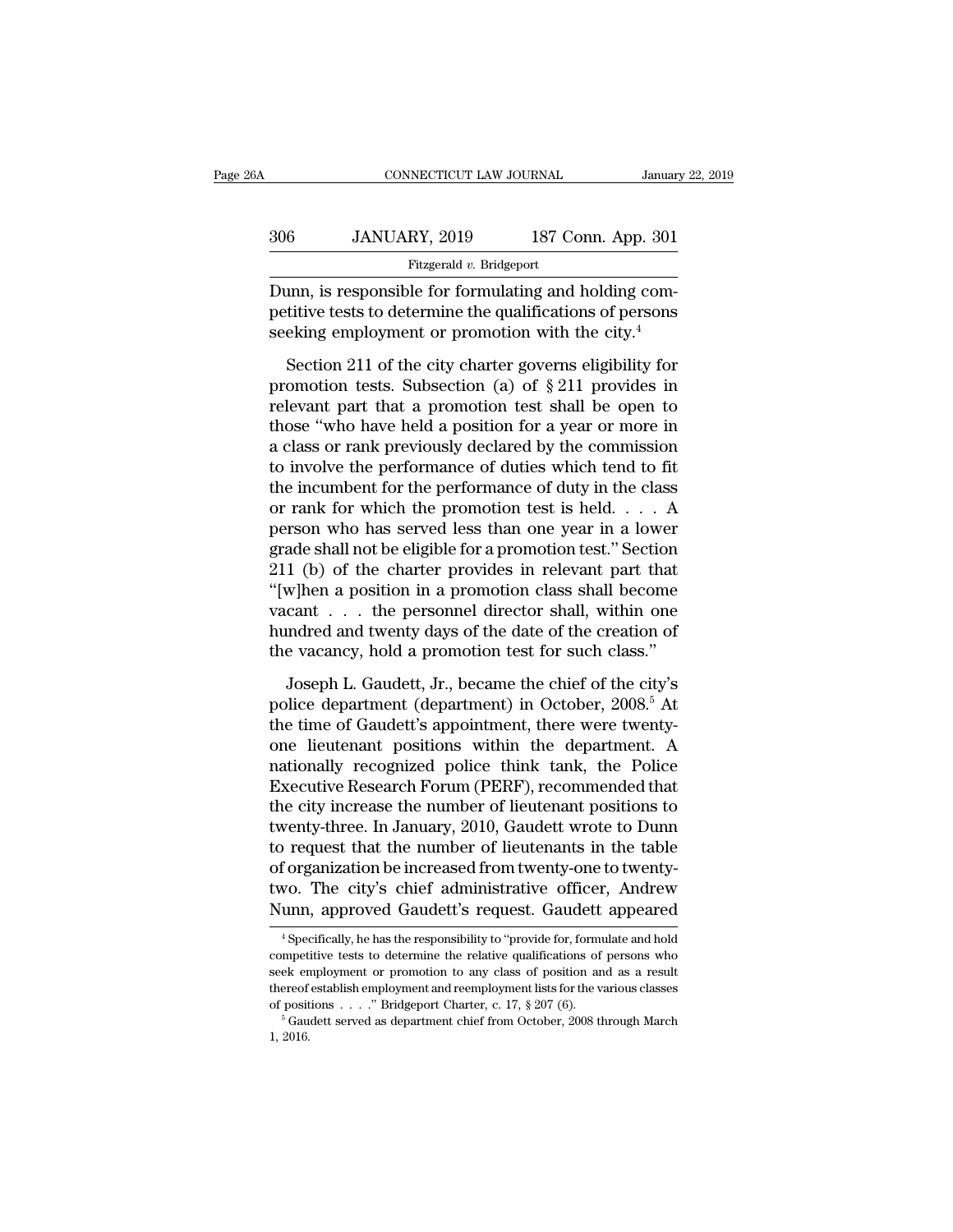| 2, 2019            | CONNECTICUT LAW JOURNAL  | Page 27A |  |
|--------------------|--------------------------|----------|--|
| 187 Conn. App. 301 | JANUARY, 2019            | 307      |  |
|                    | Fitzgerald v. Bridgeport |          |  |

2, 2019 CONNECTICUT LAW JOURNAL Page 27A<br>
187 Conn. App. 301 JANUARY, 2019 307<br>
Fitzgerald v. Bridgeport<br>
on February 9, 2010, before the commission, which<br>
voted to approve Gaudett's request. A "civil service 187 Conn. App. 301 JANUARY, 2019 307<br>Fitzgerald v. Bridgeport<br>on February 9, 2010, before the commission, which<br>voted to approve Gaudett's request. A "civil service<br>position request form," requested the creation of and<br>fun 187 Conn. App. 301 JANUARY, 2019 307<br>
Fitzgerald v. Bridgeport<br>
on February 9, 2010, before the commission, which<br>
voted to approve Gaudett's request. A "civil service<br>
position request form," requested the creation of and 187 Conn. App. 301 JANUARY, 2019 307<br>Fitzgerald v. Bridgeport<br>on February 9, 2010, before the commission, which<br>voted to approve Gaudett's request. A "civil service<br>position request form," requested the creation of and<br>fun Fitzgerald v. Bridgeport<br>
The Commission, which<br>
voted to approve Gaudett's request. A "civil service<br>
position request form," requested the creation of and<br>
funding for a twenty-second lieutenant position, and was<br>
signed February 9, 2010, before the commission, which<br>ted to approve Gaudett's request. A "civil service<br>sition request form," requested the creation of and<br>mding for a twenty-second lieutenant position, and was<br>gned by Mayor Bil on February 9, 2010, before the commission, which<br>voted to approve Gaudett's request. A "civil service<br>position request form," requested the creation of and<br>funding for a twenty-second lieutenant position, and was<br>signed b

Frontier to approve Gaudent's Fequest. A Civil service<br>position request form," requested the creation of and<br>funding for a twenty-second lieutenant position, and was<br>signed by Mayor Bill Finch, Nunn, Gaudett, and Dunn.<br>Sec position request form, requested the creation of and<br>funding for a twenty-second lieutenant position, and was<br>signed by Mayor Bill Finch, Nunn, Gaudett, and Dunn.<br>Section 206 (d) of the charter provides that "[w]hen-<br>ever runtung for a twenty-second neuteriant position, and was<br>signed by Mayor Bill Finch, Nunn, Gaudett, and Dunn.<br>Section 206 (d) of the charter provides that "[w]hen-<br>ever the appointing authority of any department desires<br>to signed by mayor Bin Finch, Numi, Gaudett, and Bumi.<br>Section 206 (d) of the charter provides that "[w]hen-<br>ever the appointing authority of any department desires<br>to establish a new permanent position in the classified<br>serv Section 206 (d) of the charter provides that "[w]hen-<br>ever the appointing authority of any department desires<br>to establish a new permanent position in the classified<br>service, the personnel director shall make or cause to<br>b ever the appointing authority of any department desires<br>to establish a new permanent position in the classified<br>service, the personnel director shall make or cause to<br>be made an investigation of the need of such position<br>a to establish a new permanent position in the classified<br>service, the personnel director shall make or cause to<br>be made an investigation of the need of such position<br>and report his findings to the commission. If upon con-<br>s service, the personnel director shall make or cause to<br>be made an investigation of the need of such position<br>and report his findings to the commission. If upon con-<br>sideration of the facts the commission determines that<br>th be made an investigation of the need of such position<br>and report his findings to the commission. If upon con-<br>sideration of the facts the commission determines that<br>the work of the department cannot be properly and<br>effecti and report his findings to the commission. If upon consideration of the facts the commission determines that<br>the work of the department cannot be properly and<br>effectively carried on without the position, it shall clas-<br>sif sideration of the facts the commission determines that<br>the work of the department cannot be properly and<br>effectively carried on without the position, it shall clas-<br>sify and allocate the new position to the proper class<br>af the work of the department cannot be properly and<br>effectively carried on without the position, it shall clas-<br>sify and allocate the new position to the proper class<br>after the position has been established by the city couneffectively carried on without the position, it shall classify and allocate the new position to the proper class<br>after the position has been established by the city council. If the commission determines that the position i sify and allocate the new position to the proper class<br>after the position has been established by the city coun-<br>cil. If the commission determines that the position is<br>not necessary and that the work of the department<br>can after the position has been established by the city council. If the commission determines that the position is<br>not necessary and that the work of the department<br>can be properly and effectively carried on without the<br>positi cil. If the commission determines that the position is<br>not necessary and that the work of the department<br>can be properly and effectively carried on without the<br>position, it shall promptly transmit such determination<br>to the not necessary and that the work of the department<br>can be properly and effectively carried on without the<br>position, it shall promptly transmit such determination<br>to the city council. Such determination by the commis-<br>sion s can be properly and effectively carried on without the<br>position, it shall promptly transmit such determination<br>to the city council. Such determination by the commis-<br>sion shall be final unless the city council, within two<br> position, it shall promptly transmit such determination<br>to the city council. Such determination by the commis-<br>sion shall be final unless the city council, within two<br>months of the date of such disapproving action by the<br>c to the city council. Such determination by the commission shall be final unless the city council, within two months of the date of such disapproving action by the commission, shall by its duly enacted resolution approve th sion shall be final unless the city council, within two<br>months of the date of such disapproving action by the<br>commission, shall by its duly enacted resolution<br>approve the establishment of such position. In such<br>event the f months of the date of such disapproving action by the commission, shall by its duly enacted resolution approve the establishment of such position. In such event the final action of the city council shall be promptly transm commission, shall by its duly enacted resolution<br>approve the establishment of such position. In such<br>event the final action of the city council shall be<br>promptly transmitted to the commission and the com-<br>mission shall al approve the establishment of such position. In such<br>event the final action of the city council shall be<br>promptly transmitted to the commission and the com-<br>mission shall allocate the position or positions therein<br>approved event the final action of the city council shall be<br>promptly transmitted to the commission and the com-<br>mission shall allocate the position or positions therein<br>approved to its proper class in the classification plan.<br>All Section.'' SSION Shan ahocate the position of positions therein<br>proved to its proper class in the classification plan.<br>I classifications and allocations made pursuant to this<br>bsection shall be based on the same procedure and<br>rmula ca approved to its proper class in the classification plan.<br>All classifications and allocations made pursuant to this<br>subsection shall be based on the same procedure and<br>formula called for in subsections (a) and (b) of this<br>S

An classifications and anocations made pursuant to this<br>subsection shall be based on the same procedure and<br>formula called for in subsections (a) and (b) of this<br>Section."<br>The commission did not submit its action authorizi Subsection shall be based of the same procedule and<br>formula called for in subsections (a) and (b) of this<br>Section."<br>The commission did not submit its action authorizing<br>the creation of the twenty-second position to the cit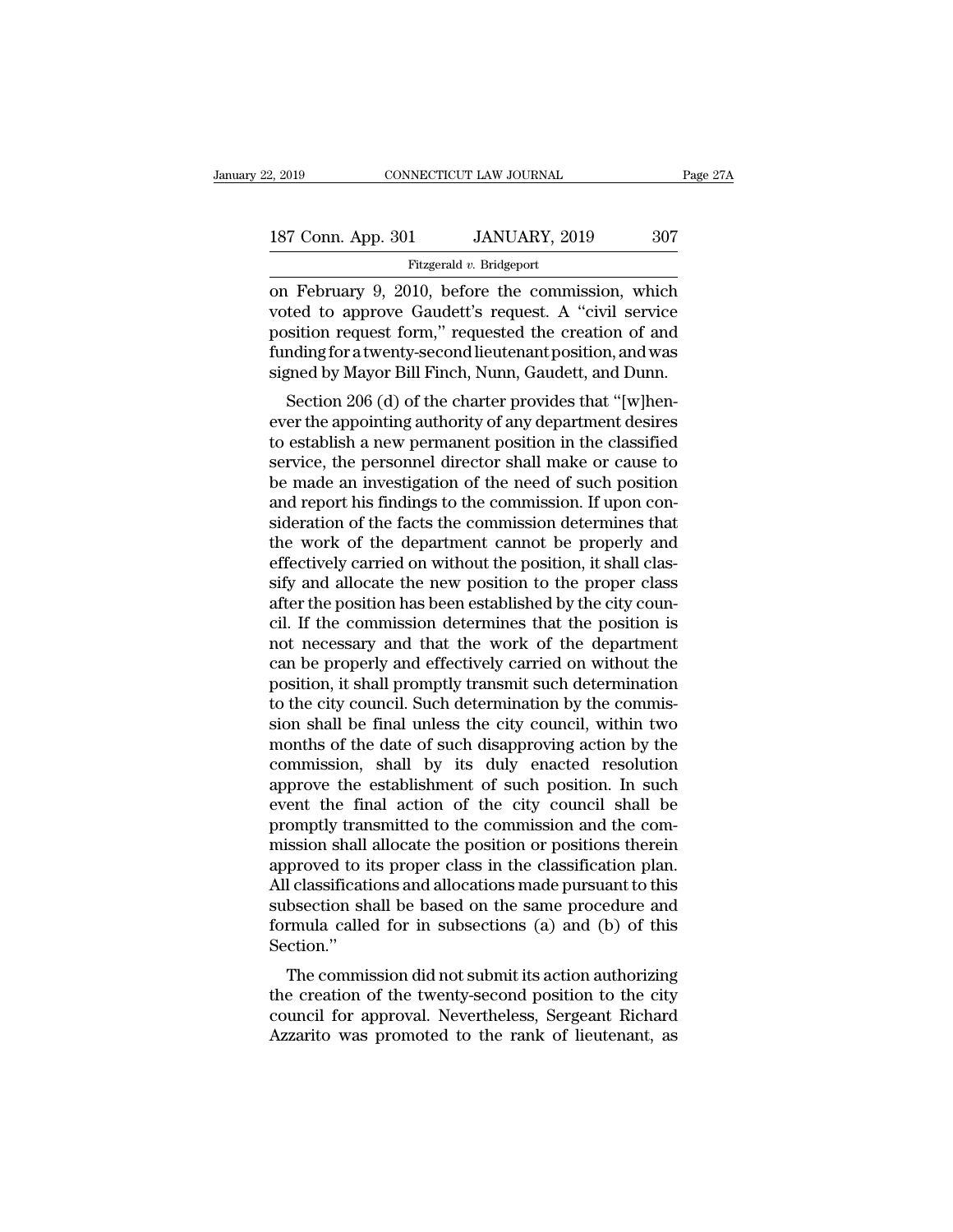| 8Α  | CONNECTICUT LAW JOURNAL  |                    | January 22, 2019 |
|-----|--------------------------|--------------------|------------------|
| 308 | JANUARY, 2019            | 187 Conn. App. 301 |                  |
|     | Fitzgerald v. Bridgeport |                    |                  |

CONNECTICUT LAW JOURNAL January 22, 2019<br>
308 JANUARY, 2019 187 Conn. App. 301<br>
Fitzgerald v. Bridgeport<br>
the twenty-second lieutenant, in February, 2010, and<br>
remains a lieutenant. That is, beginning on March 18,<br>
2010, t 308 JANUARY, 2019 187 Conn. App. 301<br>Fitzgerald v. Bridgeport<br>the twenty-second lieutenant, in February, 2010, and<br>remains a lieutenant. That is, beginning on March 18,<br>2010, there were twenty-two members of the depart-<br>m  $308$  JANUARY, 2019 187 Conn. App. 301<br>
Fitzgerald v. Bridgeport<br>
the twenty-second lieutenant, in February, 2010, and<br>
remains a lieutenant. That is, beginning on March 18,<br>
2010, there were twenty-two members of the dep 308 JANUARY, 2019 187 Conn. App. 301<br>
Fitzgerald v. Bridgeport<br>
the twenty-second lieutenant, in February, 2010, and<br>
remains a lieutenant. That is, beginning on March 18,<br>
2010, there were twenty-two members of the depar Fitzgerald v. Bridgeport<br>the twenty-second lieutenant, in February, 2010, and<br>remains a lieutenant. That is, beginning on March 18,<br>2010, there were twenty-two members of the depart-<br>ment holding the rank of lieutenant, a Fitzgerald v. Bidgeport<br>the twenty-second lieutenant, in February, 2010, and<br>remains a lieutenant. That is, beginning on March 18,<br>2010, there were twenty-two members of the depart-<br>ment holding the rank of lieutenant, al the twenty-second lieutenant, in February, 2010, and<br>remains a lieutenant. That is, beginning on March 18,<br>2010, there were twenty-two members of the depart-<br>ment holding the rank of lieutenant, although there<br>were only tw remains a lieutenant. That is, beginning on March 18,<br>2010, there were twenty-two members of the depart-<br>ment holding the rank of lieutenant, although there<br>were only twenty-one lieutenant positions in the city<br>budget.<sup>6</sup> 2010, there were twenty-two members of the depart-<br>ment holding the rank of lieutenant, although there<br>were only twenty-one lieutenant positions in the city<br>budget.<sup>6</sup> The city used the reallocation of funds from a<br>vacant ment holding the rank of lieutenant, although there<br>were only twenty-one lieutenant positions in the city<br>budget.<sup>6</sup> The city used the reallocation of funds from a<br>vacant emergency medical technician supervisor posi-<br>tion were only twenty-one lieutenant positions in the city<br>budget.<sup>6</sup> The city used the reallocation of funds from a<br>vacant emergency medical technician supervisor posi-<br>tion to fund the twenty-second lieutenant position in<br>201 budget.<sup>6</sup> The city used the reallocation of funds from a<br>vacant emergency medical technician supervisor posi-<br>tion to fund the twenty-second lieutenant position in<br>2010. On November 16, 2010, Christine Burns' employ-<br>ment vacant emergency medical technician supervisor position to fund the twenty-second lieutenant position in 2010. On November 16, 2010, Christine Burns' employment as a lieutenant was terminated.<sup>7</sup> After her termination, the tion to fund the twenty-second lieutenant position in 2010. On November 16, 2010, Christine Burns' employment as a lieutenant was terminated.<sup>7</sup> After her termination, there were twenty-one members of the department holdin 2010. On November 16, 2010, Christine Burns' employment as a lieutenant was terminated.<sup>7</sup> After her termination, there were twenty-one members of the department holding the rank of lieutenant until November 24, 2012, on w ment as a lieutenant was terminated.<sup>7</sup> After her termination, there were twenty-one members of the department holding the rank of lieutenant until November 24, 2012, on which date lieutenant Matthew Cuminotto retired. Aft tion, there were twenty-one members of the department<br>holding the rank of lieutenant until November 24, 2012,<br>on which date lieutenant Matthew Cuminotto retired.<br>After Cuminotto's retirement, there were twenty mem-<br>bers of holding the rank of<br>on which date lieu<br>After Cuminotto's<br>bers of the depart<br>Since November 1<br>had more than two<br>of lieutenant.<br>In November, 20 ter Cuminotto's retirement, there were twenty mem-<br>rs of the department holding the rank of lieutenant.<br>nce November 16, 2010, the department has never<br>d more than twenty-one members holding the rank<br>lieutenant.<br>In Novembe bers of the department holding the rank of lieutenant.<br>Since November 16, 2010, the department has never<br>had more than twenty-one members holding the rank<br>of lieutenant.<br>In November, 2013, Dunn administered a promotional<br>e

Since November 16, 2010, the department has never<br>had more than twenty-one members holding the rank<br>of lieutenant.<br>In November, 2013, Dunn administered a promotional<br>examination for the class of lieutenant. Cotto, a well<br>e had more than twenty-one members holding the rank<br>of lieutenant.<br>In November, 2013, Dunn administered a promotional<br>examination for the class of lieutenant. Cotto, a well<br>educated, second-generation city police officer who of lieutenant.<br>
In November, 2013, Dunn administered a promotional<br>
examination for the class of lieutenant. Cotto, a well<br>
educated, second-generation city police officer who had<br>
served as a sergeant since March, 2008, s In November, 2013, Du<br>examination for the cla<br>educated, second-genera<br>served as a sergeant sin<br>the examination and w<br>February 10, 2014.<br>On May 4, 2015, the may a amination for the class of lieutenant. Cotto, a well<br>ucated, second-generation city police officer who had<br>rved as a sergeant since March, 2008, scored first on<br>e examination and was promoted to lieutenant on<br>bruary educated, second-generation city police officer who had<br>served as a sergeant since March, 2008, scored first on<br>the examination and was promoted to lieutenant on<br>February 10, 2014.<br>On May 4, 2015, the commission announced

served as a sergeant since March, 2008, scored first on<br>the examination and was promoted to lieutenant on<br>February 10, 2014.<br>On May 4, 2015, the commission announced that it<br>would conduct a promotional examination for the the examination and was promoted to lieutenant on<br>February 10, 2014.<br>On May 4, 2015, the commission announced that it<br>would conduct a promotional examination for the posi-<br>tion of captain. The announcement provided that th February 10, 2014.<br>
On May 4, 2015, the commission announced that it<br>
would conduct a promotional examination for the posi-<br>
tion of captain. The announcement provided that the<br>
examination was "open to current members of On May 4, 2015, the commission announced that it<br>would conduct a promotional examination for the posi-<br>tion of captain. The announcement provided that the<br>examination was "open to current members of the<br>Bridgeport Police D On May 4, 2015, the commission announced that it<br>would conduct a promotional examination for the posi-<br>tion of captain. The announcement provided that the<br>examination was "open to current members of the<br>Bridgeport Police D would conduct a promotional examination for t<br>tion of captain. The announcement provided<br>examination was "open to current members<br>Bridgeport Police Department, who have occup<br>tenure, a position of Police Lieutenant for not Bridgeport Police Department, who have occupied with<br>tenure, a position of Police Lieutenant for not less than<br>one year, prior to April 22, 2012." The captain examina-<br>tion was scheduled for October 21, 2015.<br> $\overbrace{\phantom{i_{\rm{$ tenure, a position of Police Lieutenant for not less than<br>one year, prior to April 22, 2012." The captain examina-<br>tion was scheduled for October 21, 2015.<br> $\frac{1}{10}$ <br> $\frac{1}{10}$ <br> $\frac{1}{10}$ <br> $\frac{1}{10}$ <br> $\frac{1}{10}$ <br> $\frac{1}{10}$ 

tion was scheduled for October 21, 2015.<br>
Fine city has never budgeted more than twenty-one lies<br>
either in the 2009-2010 fiscal year, or in any fiscal year the position<br>
Furns grieved her termination. Ultimately, she was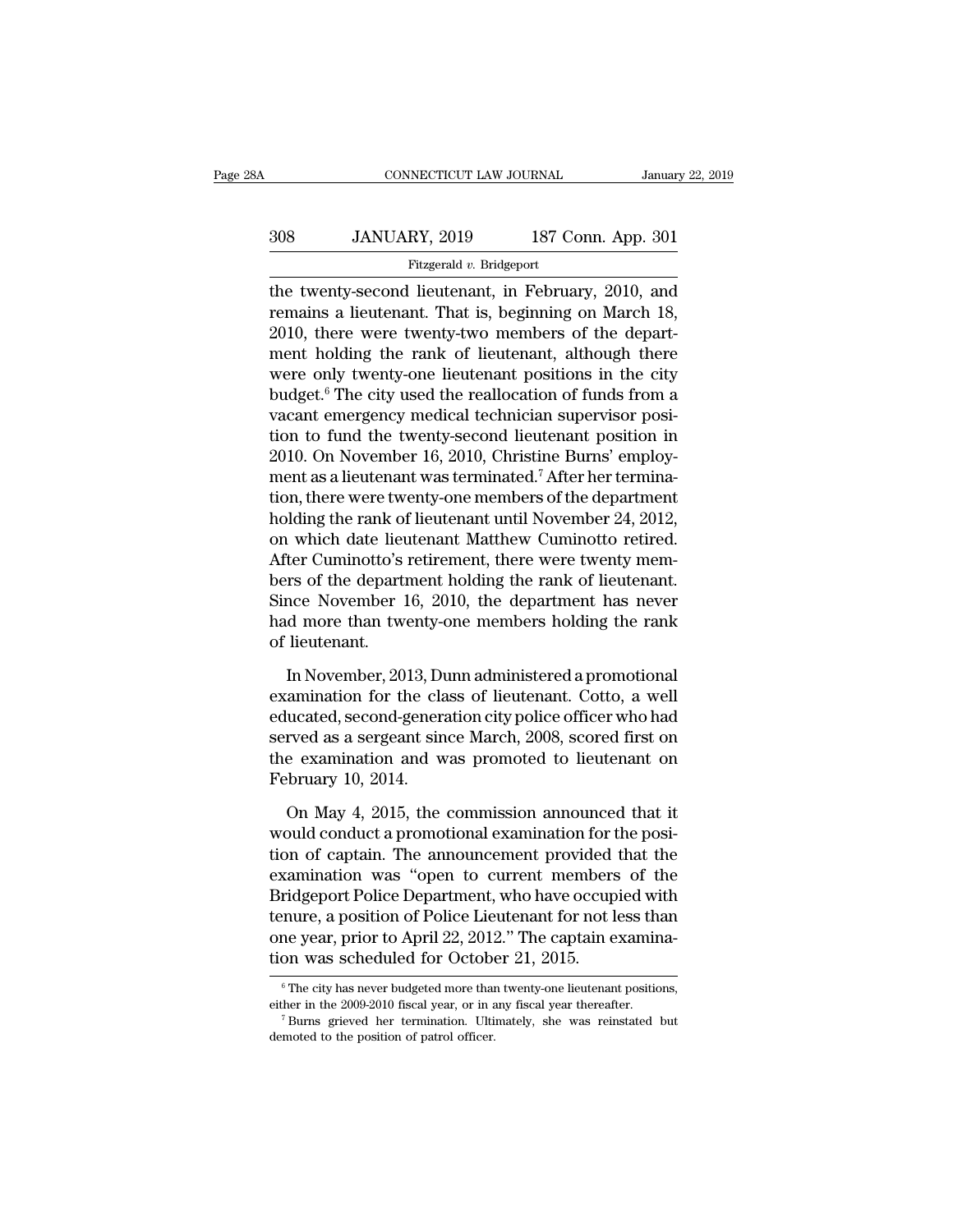| 2, 2019            | CONNECTICUT LAW JOURNAL  | Page 29A |
|--------------------|--------------------------|----------|
| 187 Conn. App. 301 | JANUARY, 2019            | 309      |
|                    | Fitzgerald v. Bridgeport |          |

### Fitzgerald *v.* Bridgeport

As previously discussed, if a position in a promotion 187 Conn. App. 301 JANUARY, 2019 309<br>Fitzgerald v. Bridgeport<br>As previously discussed, if a position in a promotion<br>class becomes vacant, the personnel director is required,<br>pursuant to  $\S 211$  (b) of the charter, to hold 187 Conn. App. 301 JANUARY, 2019 309<br>
Fitzgerald v. Bridgeport<br>
As previously discussed, if a position in a promotion<br>
class becomes vacant, the personnel director is required,<br>
pursuant to § 211 (b) of the charter, to ho 187 Conn. App. 301 JANUARY, 2019 309<br>Fitzgerald v. Bridgeport<br>As previously discussed, if a position in a promotion<br>class becomes vacant, the personnel director is required,<br>pursuant to  $\S 211$  (b) of the charter, to hold Fitzgerald v. Bridgeport<br>
As previously discussed, if a position in a promotion<br>
class becomes vacant, the personnel director is required,<br>
pursuant to  $\S 211$  (b) of the charter, to hold a promotion<br>
test within 120 days Fraggerad *i*. Braggerate is consistent in a promotion class becomes vacant, the personnel director is required, pursuant to  $\S 211$  (b) of the charter, to hold a promotion test within 120 days of the date of vacancy in t As previously discussed, if a position in a promotion<br>class becomes vacant, the personnel director is required,<br>pursuant to  $\S 211$  (b) of the charter, to hold a promotion<br>test within 120 days of the date of vacancy in th class becomes vacant, the personnel director is required,<br>pursuant to § 211 (b) of the charter, to hold a promotion<br>test within 120 days of the date of vacancy in that class<br>if there is no appropriate reemployment or emplo pursuant to § 211 (b) of the charter, to hold a promotion<br>test within 120 days of the date of vacancy in that class<br>if there is no appropriate reemployment or employment<br>list. Dunn did not hold an examination within 120 da test within 120 days of the date of vacancy in that class<br>if there is no appropriate reemployment or employment<br>list. Dunn did not hold an examination within 120 days<br>of the date of vacancy in the captain class. As a resul if there is no appropriate reemployment or employment<br>list. Dunn did not hold an examination within 120 days<br>of the date of vacancy in the captain class. As a result,<br>Dunn was required, pursuant to a collective bargaining<br> list. Dunn did not hold an examination within 120 days<br>of the date of vacancy in the captain class. As a result,<br>Dunn was required, pursuant to a collective bargaining<br>agreement between the city and the police union, to<br>re of the date of vacancy in the captain class. As a responsive to the collective bargain agreement between the city and the police unior reconstruct the examination eligibility list to ensure only those persons who satisfied reement between the city and the police union, to<br>construct the examination eligibility list to ensure that<br>ly those persons who satisfied the eligibility require-<br>ents on the date the test was required to be adminis-<br>red reconstruct the examination eligibility list to ensure that<br>only those persons who satisfied the eligibility require-<br>ments on the date the test was required to be adminis-<br>tered were permitted to take the examination.<br>The

only those persons who satisfied the eligibility require-<br>ments on the date the test was required to be adminis-<br>tered were permitted to take the examination.<br>The commission selected April 22, 2012, as the date<br>by which ca ments on the date the test was required to be adminis-<br>tered were permitted to take the examination.<br>The commission selected April 22, 2012, as the date<br>by which candidates for the captain examination were<br>required to have tered were permitted to take the examination.<br>The commission selected April 22, 2012, as the date<br>by which candidates for the captain examination were<br>required to have "occup[ied] with tenure, a position<br>of Police Lieutena The commission selected April 22, 2012, as the date<br>by which candidates for the captain examination were<br>required to have "occup[ied] with tenure, a position<br>of Police Lieutenant for not less than one year." Dunn,<br>consider The commission selected April 22, 2012, as the date<br>by which candidates for the captain examination were<br>required to have "occup[ied] with tenure, a position<br>of Police Lieutenant for not less than one year." Dunn,<br>consider by which candidates for the captain examination were<br>required to have "occup[ied] with tenure, a position<br>of Police Lieutenant for not less than one year." Dunn,<br>considering the date that Burns' employment was termi-<br>nated required to have "occup[ied] with tenure, a position<br>of Police Lieutenant for not less than one year." Dunn,<br>considering the date that Burns' employment was termi-<br>nated on November 16, 2010, calculated Cotto's time in<br>gra of Police Lieutenant for not less than one year." Dunn,<br>considering the date that Burns' employment was termi-<br>nated on November 16, 2010, calculated Cotto's time in<br>grade as a lieutenant from the date on which Cotto<br>would considering the date that Burns' employment was terminated on November 16, 2010, calculated Cotto's time in grade as a lieutenant from the date on which Cotto would have been appointed lieutenant to fill the vacancy in the nated on November 16, 2010, calculated Cotto's time in<br>grade as a lieutenant from the date on which Cotto<br>would have been appointed lieutenant to fill the vacancy<br>in the position held by Burns. Underlying Dunn's calcu-<br>lat grade as a lieutenant from the date on which Cotto<br>would have been appointed lieutenant to fill the vacancy<br>in the position held by Burns. Underlying Dunn's calcu-<br>lation of Cotto's seniority was his determination that<br>the would have been appointed lieutenant to fill the vacancy<br>in the position held by Burns. Underlying Dunn's calcu-<br>lation of Cotto's seniority was his determination that<br>the department had an authorized strength of twenty-<br>t in the position held by Burns. Underlying Dunn's calculation of Cotto's seniority was his determination that<br>the department had an authorized strength of twenty-<br>two lieutenant positions, as no vacancy in the twenty-<br>first lation of Cotto's seniority was his determination that<br>the department had an authorized strength of twenty-<br>two lieutenant positions, as no vacancy in the twenty-<br>first lieutenant position occurred until Cuminotto<br>retired two lieutenant had an authorized strength of twenty-<br>two lieutenant positions, as no vacancy in the twenty-<br>first lieutenant position occurred until Cuminotto<br>retired on November 24, 2012. Dunn found that Cotto<br>possessed t two lieutenant positions, as no vacancy in the twenty-<br>first lieutenant position occurred until Cuminotto<br>retired on November 24, 2012. Dunn found that Cotto<br>possessed tenure in the rank of lieutenant from March<br>16, 2011, first lieutenant position occurred until Cuminotto<br>retired on November 24, 2012. Dunn found that Cotto<br>possessed tenure in the rank of lieutenant from March<br>16, 2011, which was 120 days following November 16,<br>2010, the dat retired on November 24, 2012. Dunn found that Cotto<br>possessed tenure in the rank of lieutenant from March<br>16, 2011, which was 120 days following November 16,<br>2010, the date on which Burns' employment was termi-<br>nated. Thus possessed tenure in the rank of lieutenant from March 16, 2011, which was 120 days following November 16, 2010, the date on which Burns' employment was terminated. Thus, Dunn determined that Cotto was eligible to take the 16, 2011, which was 120 days following November 16, 2010, the date on which Burns' employment was terminated. Thus, Dunn determined that Cotto was eligible to take the captain examination because he had occupied a position 2010, the date on which Burns' employment was terminated. Thus, Dunn determined that Cotto was eligible to take the captain examination because he had occupied a position of lieutenant for not less than one year as of Apri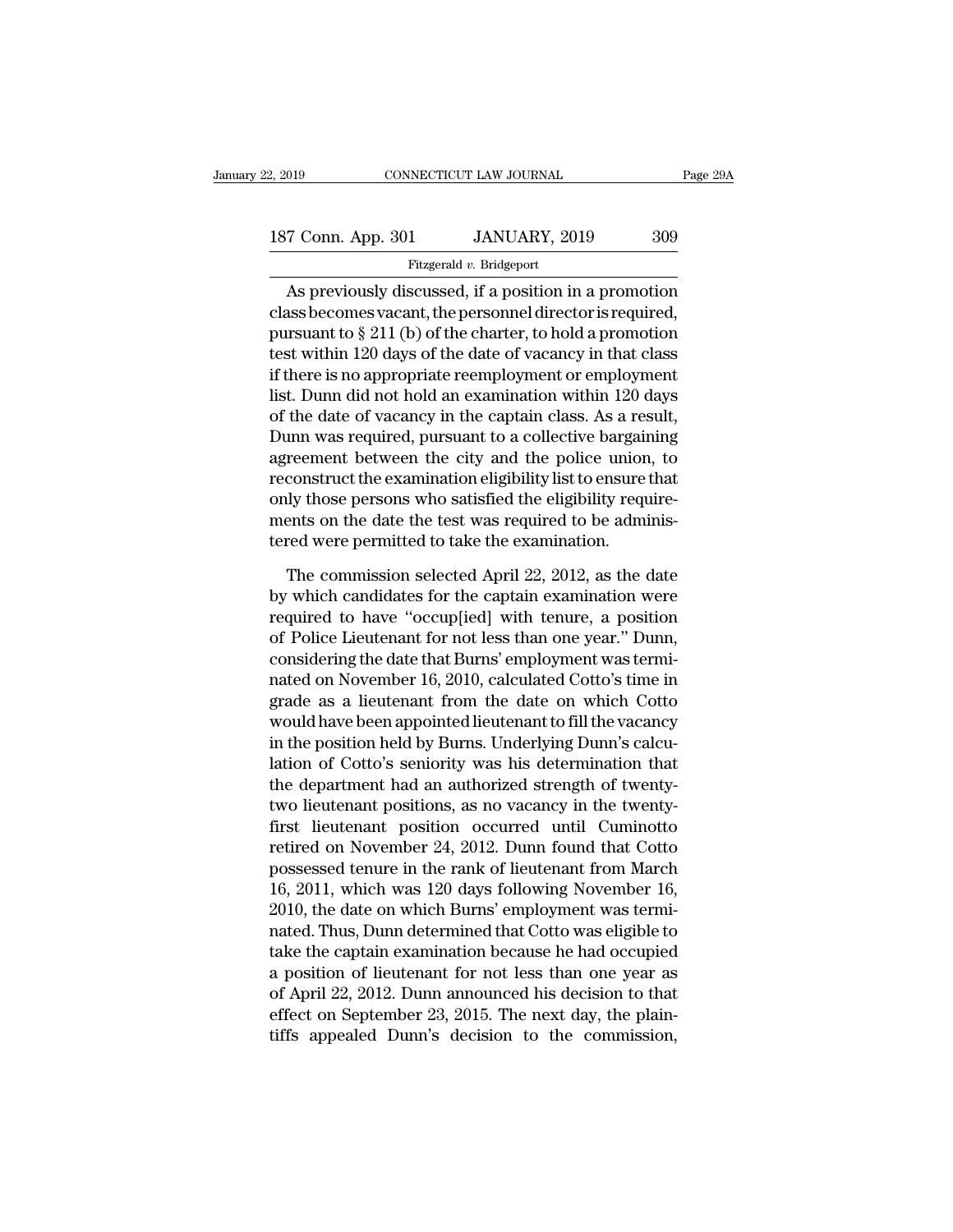|     | CONNECTICUT LAW JOURNAL  |                    | January 22, 2019 |
|-----|--------------------------|--------------------|------------------|
| 310 | JANUARY, 2019            | 187 Conn. App. 301 |                  |
|     | Fitzgerald v. Bridgeport |                    |                  |

CONNECTICUT LAW JOURNAL Januar<br>
310 JANUARY, 2019 187 Conn. App. 301<br>
Fitzgerald v. Bridgeport<br>
which denied the appeal on October 13, 2015. The cap-<br>
tain examination was held on October 21, 2015, and<br>
Cotto second souout 310 JANUARY, 2019 187 Conn. App. 301<br>Fitzgerald v. Bridgeport<br>which denied the appeal on October 13, 2015. The cap-<br>tain examination was held on October 21, 2015, and<br>Cotto scored seventh.  $\begin{array}{c|c} \text{310} & \text{JANUARY, 2019} \ \hline \text{Fitzgerald } v \\ \text{which denied the appeal on } \text{tain examination was held} \\ \text{Cotto scored seventh.} \end{array}$  $\frac{0}{0}$  JANUARY, 2019 187 Conn. App. 301<br>
Fitzgerald v. Bridgeport<br>
iich denied the appeal on October 13, 2015. The cap-<br>
in examination was held on October 21, 2015, and<br>
outo scored seventh.<br>
The plaintiffs commenced

Fitzgerald v. Bridgeport<br>which denied the appeal on October 13, 2015. The cap-<br>tain examination was held on October 21, 2015, and<br>Cotto scored seventh.<br>The plaintiffs commenced the present action alleging,<br>inter alia, tha which denied the appeal on October 13, 2015. The captain examination was held on October 21, 2015, and<br>Cotto scored seventh.<br>The plaintiffs commenced the present action alleging,<br>inter alia, that Cotto lacked the necessary which defied the appear of october 19, 2015. The cap-<br>tain examination was held on October 21, 2015, and<br>Cotto scored seventh.<br>The plaintiffs commenced the present action alleging,<br>inter alia, that Cotto lacked the necessa in the plaintiffs commenced the present action alleging,<br>inter alia, that Cotto lacked the necessary qualifications<br>to sit for the captain examination. They alleged that<br>because the city council had not approved an increas The plaintiffs commenced the present action alleging,<br>inter alia, that Cotto lacked the necessary qualifications<br>to sit for the captain examination. They alleged that<br>because the city council had not approved an increase<br>i The plaintiffs commenced the present action alleging,<br>inter alia, that Cotto lacked the necessary qualifications<br>to sit for the captain examination. They alleged that<br>because the city council had not approved an increase<br>i inter alia, that Cotto lacked the necessary qualifications<br>to sit for the captain examination. They alleged that<br>because the city council had not approved an increase<br>in the number of lieutenant positions from twenty-one<br>t to sit for the captain examination. They alleged that<br>because the city council had not approved an increase<br>in the number of lieutenant positions from twenty-one<br>to twenty-two, Dunn had improperly calculated Cotto's<br>senior because the city council had not approved an increase<br>in the number of lieutenant positions from twenty-one<br>to twenty-two, Dunn had improperly calculated Cotto's<br>seniority on the basis of the vacancy occurring in the<br>twent in the number of lieutenant positions from twenty-one<br>to twenty-two, Dunn had improperly calculated Cotto's<br>seniority on the basis of the vacancy occurring in the<br>twenty-second lieutenant position created by the termi-<br>nat to twenty-two, Dunn had improperly calculated Cotto's<br>seniority on the basis of the vacancy occurring in the<br>twenty-second lieutenant position created by the termi-<br>nation of Burns on November 16, 2010. Had Dunn prop-<br>erly seniority on the basis of the vacancy occurring in the<br>twenty-second lieutenant position created by the termi-<br>nation of Burns on November 16, 2010. Had Dunn prop-<br>erly calculated Cotto's seniority from the date of vacancy Ends become metalling position created by the critical<br>tion of Burns on November 16, 2010. Had Dunn prop-<br>ly calculated Cotto's seniority from the date of vacancy<br>the twenty-first position, Cotto would not have been<br>gible ration of Baris of November 10, 2010. That Band properly calculated Cotto's seniority from the date of vacancy<br>in the twenty-first position, Cotto would not have been<br>eligible to sit for the examination. The plaintiffs sou

in the twenty-first position, Cotto would not have been<br>eligible to sit for the examination. The plaintiffs sought<br>temporary and permanent injunction and other relief.<br>On April 11, 2016, the city, the commission, and Dunn filed a motion to dismiss Cotto's container and other relief.<br>
On April 11, 2016, the city, the commission, and Dunn<br>
collectively filed an answer. That same day, Cotto indi-<br>
vidually filed an answer and counterclaim. The temporary and permanent injunction and other relief.<br>
On April 11, 2016, the city, the commission, and Dunn<br>
collectively filed an answer. That same day, Cotto indi-<br>
vidually filed an answer and counterclaim. The plainti on April 11, 2016, the city, the commission, and Dunn<br>collectively filed an answer. That same day, Cotto indi-<br>vidually filed an answer and counterclaim. The plaintiffs<br>filed a motion to dismiss Cotto's counterclaim, which On April 11, 2016, the city, the commission, and Dunn<br>collectively filed an answer. That same day, Cotto indi-<br>vidually filed an answer and counterclaim. The plaintiffs<br>filed a motion to dismiss Cotto's counterclaim, which collectively filed an answer. That same day, Cotto indi-<br>vidually filed an answer and counterclaim. The plaintiffs<br>filed a motion to dismiss Cotto's counterclaim, which<br>was granted on July 1, 2016. This action was tried to vidually filed an answer and counterclaim. The plaintiffs<br>filed a motion to dismiss Cotto's counterclaim, which<br>was granted on July 1, 2016. This action was tried to<br>the court on September 14, 2016, and the parties filed<br>p filed a motion to dismiss Cotto's counterclaim, which<br>was granted on July 1, 2016. This action was tried to<br>the court on September 14, 2016, and the parties filed<br>posttrial briefs thereafter. On January 31, 2017, the<br>court was granted on July 1, 2016. This action was tried to<br>the court on September 14, 2016, and the parties filed<br>posttrial briefs thereafter. On January 31, 2017, the<br>court issued a memorandum of decision, in which it<br>conclude the court on September 14, 2016, and the parties filed<br>posttrial briefs thereafter. On January 31, 2017, the<br>court issued a memorandum of decision, in which it<br>concluded that Cotto did not meet the eligibility require-<br>men posttrial briefs thereaft<br>court issued a memora<br>concluded that Cotto did<br>ments for the captain  $\epsilon$ <br>not have been permitted<br>court, accordingly, order<br>the promotion list.<br>The court first analyz and associal a memorialism of decision, in which is<br>included that Cotto did not meet the eligibility require-<br>ents for the captain examination and, thus, should<br>the have been permitted to take the examination. The<br>urt, acc Exercise and solid darks intermediate digitally require<br>ments for the captain examination and, thus, should<br>not have been permitted to take the examination. The<br>court, accordingly, ordered Cotto's name stricken from<br>the pr

the law, such that a vacancy in the symmetric serves as the promotion list.<br>The court, accordingly, ordered Cotto's name stricken from<br>the promotion list.<br>The court first analyzed whether the twenty-second<br>lieutenant posit From the promotion list.<br>
The court, accordingly, ordered Cotto's name stricken from<br>
the promotion list.<br>
The court first analyzed whether the twenty-second<br>
lieutenant position had been created in conformity with<br>
the la the promotion list.<br>
The court first analyzed whether the twenty-second<br>
lieutenant position had been created in conformity with<br>
the law, such that a vacancy in that position could serve<br>
as the basis for calculating Cot The court first analyzed whether the twenty-second<br>lieutenant position had been created in conformity with<br>the law, such that a vacancy in that position could serve<br>as the basis for calculating Cotto's time in grade as a<br> The court first analyzed whether the twenty-second<br>lieutenant position had been created in conformity with<br>the law, such that a vacancy in that position could serve<br>as the basis for calculating Cotto's time in grade as a<br>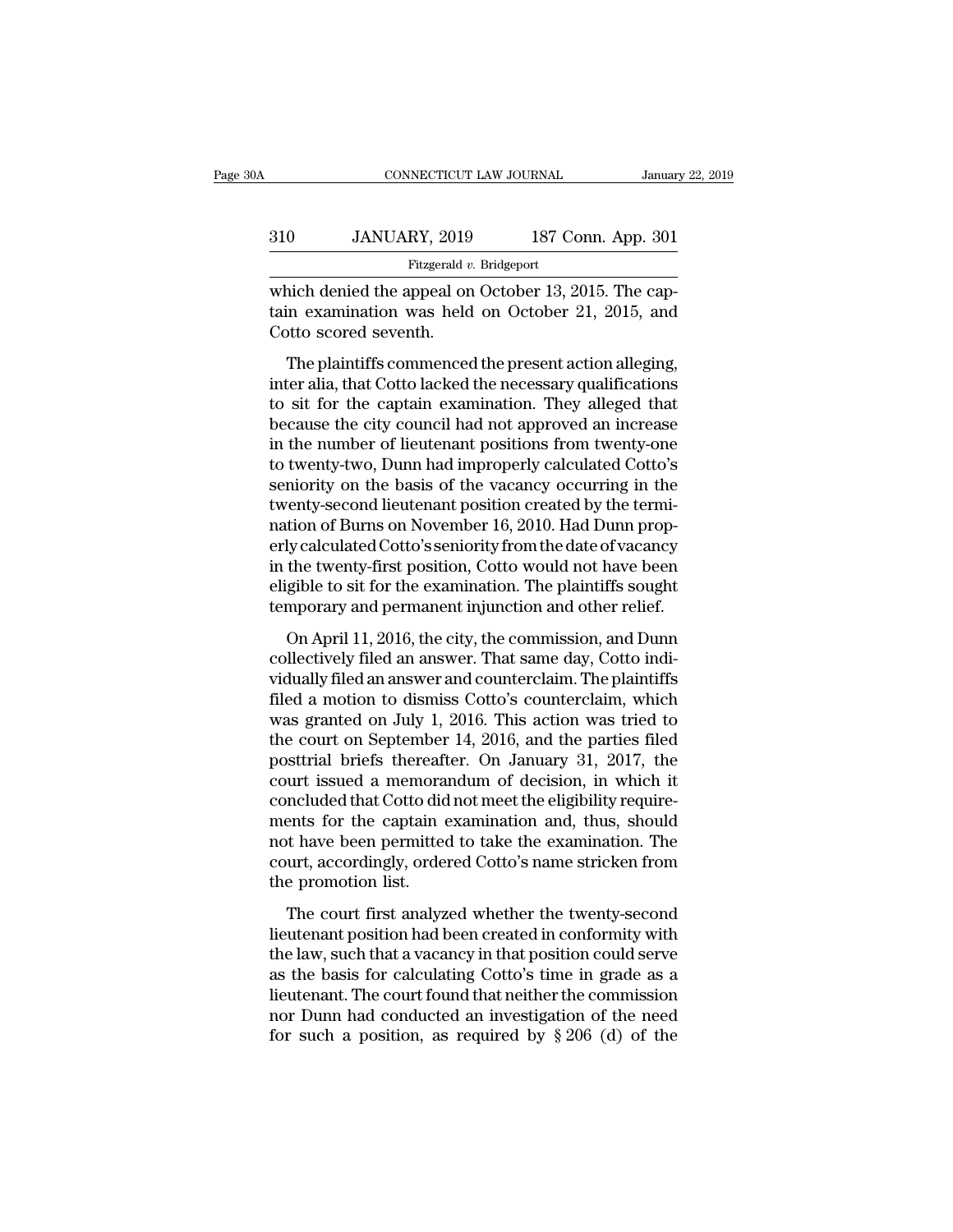# 2, 2019 CONNECTICUT LAW JOURNAL Page 31A<br>187 Conn. App. 301 JANUARY, 2019 311<br>Fitzgerald v. Bridgeport

Fitzgerald *v.* Bridgeport

connecticut LAW JOURNAL Page 3<br>
187 Conn. App. 301 JANUARY, 2019 311<br>
Fitzgerald v. Bridgeport<br>
charter.<sup>8</sup> Moreover, the court found that the city council<br>
had never established the twenty-second position and<br>
that the co 187 Conn. App. 301 JANUARY, 2019 311<br>Fitzgerald v. Bridgeport<br>Charter.<sup>8</sup> Moreover, the court found that the city council<br>had never established the twenty-second position and<br>that the commission lacked authority to approve 187 Conn. App. 301 JANUARY, 2019 311<br>
Fitzgerald v. Bridgeport<br>
charter.<sup>8</sup> Moreover, the court found that the city council<br>
had never established the twenty-second position and<br>
that the commission lacked authority to ap 187 Conn. App. 301 JANUARY, 2019 311<br>Fitzgerald v. Bridgeport<br>Charter.<sup>8</sup> Moreover, the court found that the city council<br>had never established the twenty-second position and<br>that the commission lacked authority to approve Fitzgerald v. Bridgeport<br>
Fitzgerald v. Bridgeport<br>
charter.<sup>8</sup> Moreover, the court found that the city council<br>
had never established the twenty-second position and<br>
that the commission lacked authority to approve<br>
Gaudet Fitzgerald v. Bridgeport<br>
charter.<sup>8</sup> Moreover, the court found that the city council<br>
had never established the twenty-second position and<br>
that the commission lacked authority to approve<br>
Gaudett's request to increase th charter.<sup>8</sup> Moreover, the court found that the city council<br>had never established the twenty-second position and<br>that the commission lacked authority to approve<br>Gaudett's request to increase the number of lieutenant<br>positi had never established the twenty-second position and<br>that the commission lacked authority to approve<br>Gaudett's request to increase the number of lieutenant<br>positions from twenty-one to twenty-two. Thus, the<br>twenty-second l that the commission lacked authority to approve<br>Gaudett's request to increase the number of lieutenant<br>positions from twenty-one to twenty-two. Thus, the<br>twenty-second lieutenant position was not properly<br>established, and Gaudett's request to increase the number of lieutenant<br>positions from twenty-one to twenty-two. Thus, the<br>twenty-second lieutenant position was not properly<br>established, and Dunn's position that the department<br>had an autho positions from twenty-one to twenty-two. Thus, the<br>twenty-second lieutenant position was not properly<br>established, and Dunn's position that the department<br>had an authorized strength of twenty-two lieutenant<br>positions was i twenty-second lieutenant position was not properly<br>established, and Dunn's position that the department<br>had an authorized strength of twenty-two lieutenant<br>positions was incorrect. That incorrect determination<br>led Dunn to established, and Dunn's position that the department<br>had an authorized strength of twenty-two lieutenant<br>positions was incorrect. That incorrect determination<br>led Dunn to calculate Cotto's time in grade of lieutenant<br>from had an authorized strength of twenty-two lieutenant<br>positions was incorrect. That incorrect determination<br>led Dunn to calculate Cotto's time in grade of lieutenant<br>from the date Burns' employment was terminated on<br>November positions was incorrect. That incorrect determination<br>led Dunn to calculate Cotto's time in grade of lieutenant<br>from the date Burns' employment was terminated on<br>November 16, 2010. After that date, the department was<br>at it led Dunn to calculate Cotto's time in grade of lieutenant<br>from the date Burns' employment was terminated on<br>November 16, 2010. After that date, the department was<br>at its authorized strength of twenty-one lieutenants.<br>Thus, from the date Burns' employment was terminated on<br>November 16, 2010. After that date, the department was<br>at its authorized strength of twenty-one lieutenants.<br>Thus, the court found that no authorized lieutenant<br>position b November 16, 2010. After that date, the department was<br>at its authorized strength of twenty-one lieutenants.<br>Thus, the court found that no authorized lieutenant<br>position became available until Cuminotto retired on<br>November at its authorized strength of twenty-one lieutenants.<br>Thus, the court found that no authorized lieutenant<br>position became available until Cuminotto retired on<br>November 24, 2012, the date from which Cotto's time<br>in grade sh Thus, the court found that no authorized lieutenant<br>position became available until Cuminotto retired on<br>November 24, 2012, the date from which Cotto's time<br>in grade should have been calculated. Because Cotto<br>had occupied position became available until Cuminotto retired on<br>November 24, 2012, the date from which Cotto's time<br>in grade should have been calculated. Because Cotto<br>had occupied the position of lieutenant for less than<br>one year as November 24, 2012, the date from which Cotto's time<br>in grade should have been calculated. Because Cotto<br>had occupied the position of lieutenant for less than<br>one year as of April 22, 2012, the court concluded that<br>he was i in grade should had<br>had occupied the<br>one year as of Apr<br>he was ineligible<br>and ordered his n<br>Additional facts an<br>as necessary. was ineligible to sit for the captain examination<br>d ordered his name struck from the eligibility list.<br>diditional facts and procedural history will be set forth<br>necessary.<br>I<br>The defendants first claim that the trial court

I

and ordered his name struck from the eligibility list.<br>Additional facts and procedural history will be set forth<br>as necessary.<br>I<br>The defendants first claim that the trial court improp-<br>erly dismissed Cotto's counterclaim o Additional facts and procedural history will be set forth<br>as necessary.<br>I<br>The defendants first claim that the trial court improp-<br>erly dismissed Cotto's counterclaim on the basis of a<br>failure to exhaust his administrative disagree. I<br>The defendants first claim that the trial court improp-<br>ly dismissed Cotto's counterclaim on the basis of a<br>lure to exhaust his administrative remedies. We<br>sagree.<br>The following additional facts and procedural history<br>e The defendants first claim that the trial court improperly dismissed Cotto's counterclaim on the basis of a<br>failure to exhaust his administrative remedies. We<br>disagree.<br>The following additional facts and procedural history

The decendarity first edaily and the did codit improperly dismissed Cotto's counterclaim on the basis of a failure to exhaust his administrative remedies. We disagree.<br>The following additional facts and procedural history Failure to exhaust his administrative remedies. We<br>disagree.<br>The following additional facts and procedural history<br>are relevant to this claim. In Cotto's counterclaim, he<br>alleged that April 22, 2012, the date by which cand The following additional facts and procedural history<br>are relevant to this claim. In Cotto's counterclaim, he<br>alleged that April 22, 2012, the date by which candidates<br>for the captain's examination were required to have<br>"o re relevant to this claim. In Cotto's counterclaim, he leged that April 22, 2012, the date by which candidates or the captain's examination were required to have occup[ied] with tenure, a position of Police Lieutenant  $^s$ alleged that April 22, 2012, the date by which candidates<br>for the captain's examination were required to have<br>"occup[ied] with tenure, a position of Police Lieutenant<br><sup>8</sup>The court additionally rejected, as not supported by

for the captain's examinat<br>
"occup[ied] with tenure, a p<br>  $\frac{1}{\sqrt{2\pi}}$ <br>  $\frac{1}{\sqrt{2\pi}}$ <br>  $\frac{1}{\sqrt{2\pi}}$  and  $\frac{1}{\sqrt{2\pi}}$ <br>  $\frac{1}{\sqrt{2\pi}}$  and  $\frac{1}{\sqrt{2\pi}}$ <br>  $\frac{1}{\sqrt{2\pi}}$  and  $\frac{1}{\sqrt{2\pi}}$ <br>  $\frac{1}{\sqrt{2\pi}}$ <br>  $\frac{1}{\sqrt{2$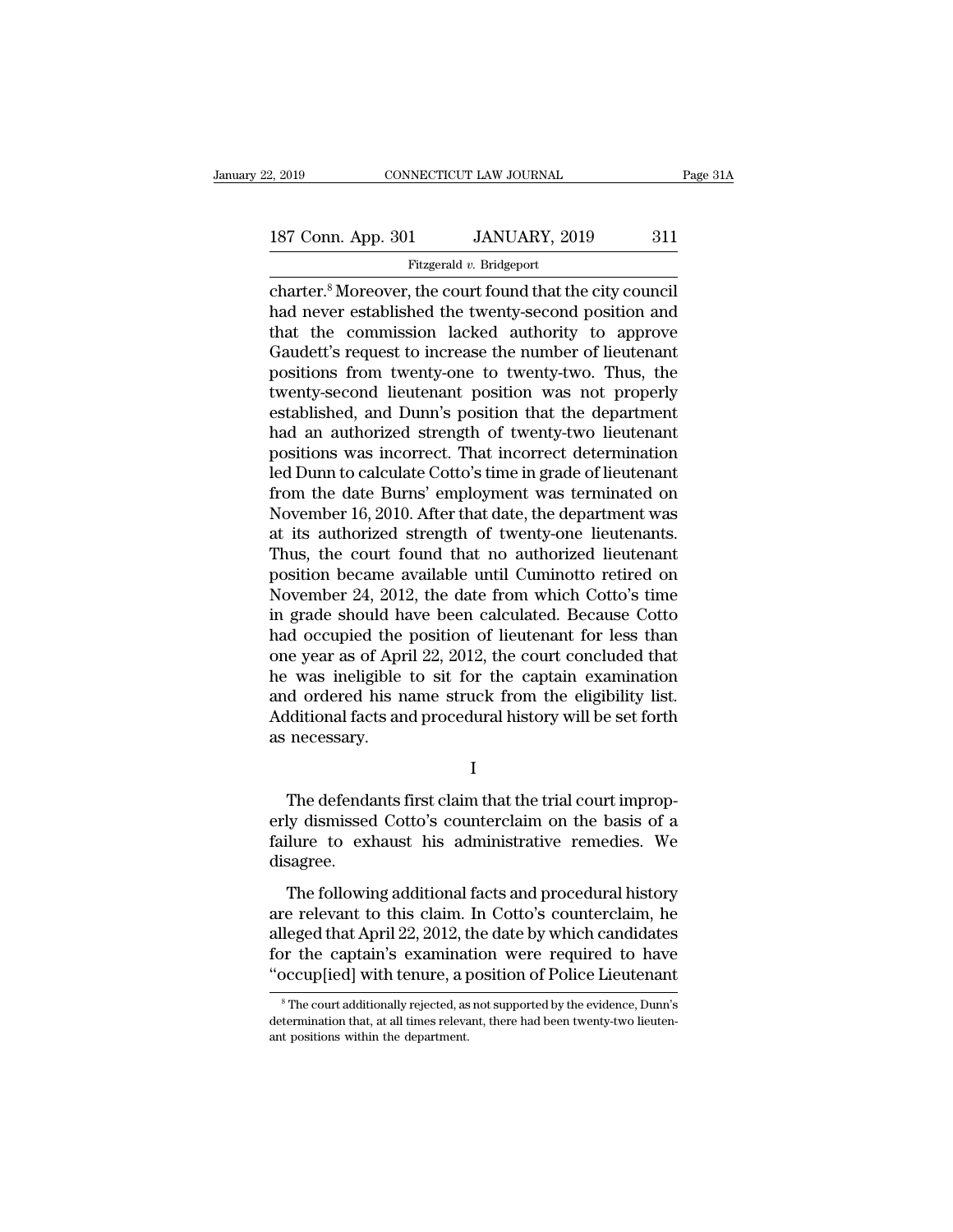# EXECUTE CONNECTICUT LAW JOURNAL January 22, 2019<br>312 JANUARY, 2019 187 Conn. App. 301<br>Fitzgerald v. Bridgeport

### Fitzgerald *v.* Bridgeport

FORMECTICUT LAW JOURNAL January 22, 2<br>
312 JANUARY, 2019 187 Conn. App. 301<br>
Fitzgerald v. Bridgeport<br>
for not less than one year,'' was incorrectly determined.<br>
He maintained that in 2001, the city council had raised<br>
the  $312$  JANUARY, 2019 187 Conn. App. 301<br>Fitzgerald v. Bridgeport<br>for not less than one year," was incorrectly determined.<br>He maintained that in 2001, the city council had raised<br>the authorized number of captain's positions  $\begin{tabular}{ c c c c} \multicolumn{1}{c}{{\bf{312}}} & JANUARY, 2019 & 187 Conn. App. 301 \\ \hline \hline \multicolumn{1}{c}{{\bf{512}}}\end{tabular} \\ \begin{tabular}{ c } {\bf{52}} & {\bf{53}}\\ \hline \multicolumn{1}{c}{{\bf{52}}}\end{tabular} \\ \begin{tabular}{ c } {\bf{54}}\\ \hline \multicolumn{1}{c}{{\bf{53}}}\end{tabular} \\ \begin{tabular}{ c } {\bf{54}}\\ \hline \multicolumn{1}{c}{{\bf{54}}}\end{tabular} \\ \begin{tabular}{ c$  $312$  JANUARY, 2019 187 Conn. App. 301<br>
Fitzgerald v. Bridgeport<br>
for not less than one year," was incorrectly determined.<br>
He maintained that in 2001, the city council had raised<br>
the authorized number of captain's posit Fitzgerald v. Bridgeport<br>
Fitzgerald v. Bridgeport<br>
If the maintained that in 2001, the city council had raised<br>
the authorized number of captain's positions from nine<br>
to thirteen. Cotto claimed that although several capt Fitzgerald v. Bridgeport<br>for not less than one year," was incorrectly determined.<br>He maintained that in 2001, the city council had raised<br>the authorized number of captain's positions from nine<br>to thirteen. Cotto claimed th for not less than one year," was incorrectly determined.<br>He maintained that in 2001, the city council had raised<br>the authorized number of captain's positions from nine<br>to thirteen. Cotto claimed that although several capta He maintained that in 2001, the city council had raised<br>the authorized number of captain's positions from nine<br>to thirteen. Cotto claimed that although several captain<br>vacancies had occurred between 2001 and 2009, the<br>chie the authorized number of captain's positions from nine<br>to thirteen. Cotto claimed that although several captain<br>vacancies had occurred between 2001 and 2009, the<br>chief of police failed to serve notice on the personnel<br>dire to thirteen. Cotto claimed that although several captain vacancies had occurred between 2001 and 2009, the chief of police failed to serve notice on the personnel director within thirty days of each vacancy as to whether h vacancies had occurred between 2001 and 2009, the<br>chief of police failed to serve notice on the personnel<br>director within thirty days of each vacancy as to<br>whether he desired to fill the vacancies. Accordingly,<br>three capta chief of police failed to serve notice on the personnel<br>director within thirty days of each vacancy as to<br>whether he desired to fill the vacancies. Accordingly,<br>three captain positions were alleged by Cotto to have<br>been ab director within thirty days of each vacancy as to<br>whether he desired to fill the vacancies. Accordingly,<br>three captain positions were alleged by Cotto to have<br>been abolished, returning the authorized number of cap-<br>tain po whether he desired to fill the vacancies. Accordingly,<br>three captain positions were alleged by Cotto to have<br>been abolished, returning the authorized number of cap-<br>tain positions to nine.<sup>9</sup> Cotto claims that the commissi three captain positions were alleged by Cotto to have<br>been abolished, returning the authorized number of cap-<br>tain positions to nine.<sup>9</sup> Cotto claims that the commission<br>and the chief of police nevertheless continued to<br>ap been abolished, returning the authorized number of captain positions to nine.<sup>9</sup> Cotto claims that the commission<br>and the chief of police nevertheless continued to<br>appoint captains, one of which was James Baraja, in<br>excess tain positions to nine.<sup>9</sup> Cotto claims that the commission<br>and the chief of police nevertheless continued to<br>appoint captains, one of which was James Baraja, in<br>excess of the nine authorized positions. Baraja again<br>was p and the chief of police nevertheless continued to<br>appoint captains, one of which was James Baraja, in<br>excess of the nine authorized positions. Baraja again<br>was promoted, to deputy chief, on December 22, 2011.<br>The commissio appoint captains, one of which was James Baraja, in<br>excess of the nine authorized positions. Baraja again<br>was promoted, to deputy chief, on December 22, 2011.<br>The commission considered that date as the date of the<br>vacancy excess of the nine authorized positions. Baraja again<br>was promoted, to deputy chief, on December 22, 2011.<br>The commission considered that date as the date of the<br>vacancy in the captain's position and identified it as<br>such was promoted, to deputy chief, on December 22, 2011.<br>The commission considered that date as the date of the<br>vacancy in the captain's position and identified it as<br>such in the May 4, 2015 revised announcement that it<br>would The commission considered that date as the date of the vacancy in the captain's position and identified it as<br>such in the May 4, 2015 revised announcement that it<br>would conduct a captain examination. According to<br>Cotto, th vacancy in the captain's position and identified it as<br>such in the May 4, 2015 revised announcement that it<br>would conduct a captain examination. According to<br>Cotto, the Baraja captain vacancy "was a phantom<br>vacancy" create such in the May 4, 2015 revised announcement that it<br>would conduct a captain examination. According to<br>Cotto, the Baraja captain vacancy "was a phantom<br>vacancy" created by an unauthorized captain appoint-<br>ment, and the fir would conduct a captain examination. According to<br>Cotto, the Baraja captain vacancy "was a phantom<br>vacancy" created by an unauthorized captain appoint-<br>ment, and the first authorized vacancy in a captain<br>position did not o Cotto, the Baraja captain vacancy "was a phantom<br>vacancy" created by an unauthorized captain appoint-<br>ment, and the first authorized vacancy in a captain<br>position did not occur until Captain Viadero retired on<br>June 28, 201 vacancy" created by an unauthorized captain appoment, and the first authorized vacancy in a capt position did not occur until Captain Viadero retired June 28, 2014. Cotto alleged that he had "over a y seniority as a lieute Fin, and the first authorized vacancy in a captain<br>isition did not occur until Captain Viadero retired on<br>me 28, 2014. Cotto alleged that he had "over a year<br>miority as a lieutenant measured from the Cuminotto<br>cancy of Nov position did not occur until Captain viadero retired on<br>June 28, 2014. Cotto alleged that he had "over a year<br>seniority as a lieutenant measured from the Cuminotto<br>vacancy of November 24, 2012, plus 120 days, to the<br>retire

June 28, 2014. Cotto aneged that he had over a year<br>seniority as a lieutenant measured from the Cuminotto<br>vacancy of November 24, 2012, plus 120 days, to the<br>retirement of Captain Viadero, plus 120 days."<br>In the event the semority as a neutenant measured from the Cuminotto<br>vacancy of November 24, 2012, plus 120 days, to the<br>retirement of Captain Viadero, plus 120 days."<br>In the event the court were to render judgment for<br>the plaintiffs on th vacancy of November 24, 2012, plus 120 days, to the<br>retirement of Captain Viadero, plus 120 days."<br>In the event the court were to render judgment for<br>the plaintiffs on their complaint, Cotto requested that<br>the court then v reurement of Captain viadero, plus 120 days.<br>In the event the court were to render judgment for<br>the plaintiffs on their complaint, Cotto requested that<br>the court then void the current promotion list and the<br>promotions made In the event the court were to render judgment for<br>e plaintiffs on their complaint, Cotto requested that<br>e court then void the current promotion list and the<br>omotions made therefrom and order the personnel<br>rector to conven the plaintins on their complaint, Cotto requested that<br>the court then void the current promotion list and the<br>promotions made therefrom and order the personnel<br>director to convene a new promotional examination for<br>the rank director to convene a new promotional examination for<br>the rank of captain tied to the proper vacancy dates.<br>On April 12, 2016, the plaintiffs filed a motion to<br>dismiss Cotto's counterclaim on the basis that the court

crepancy.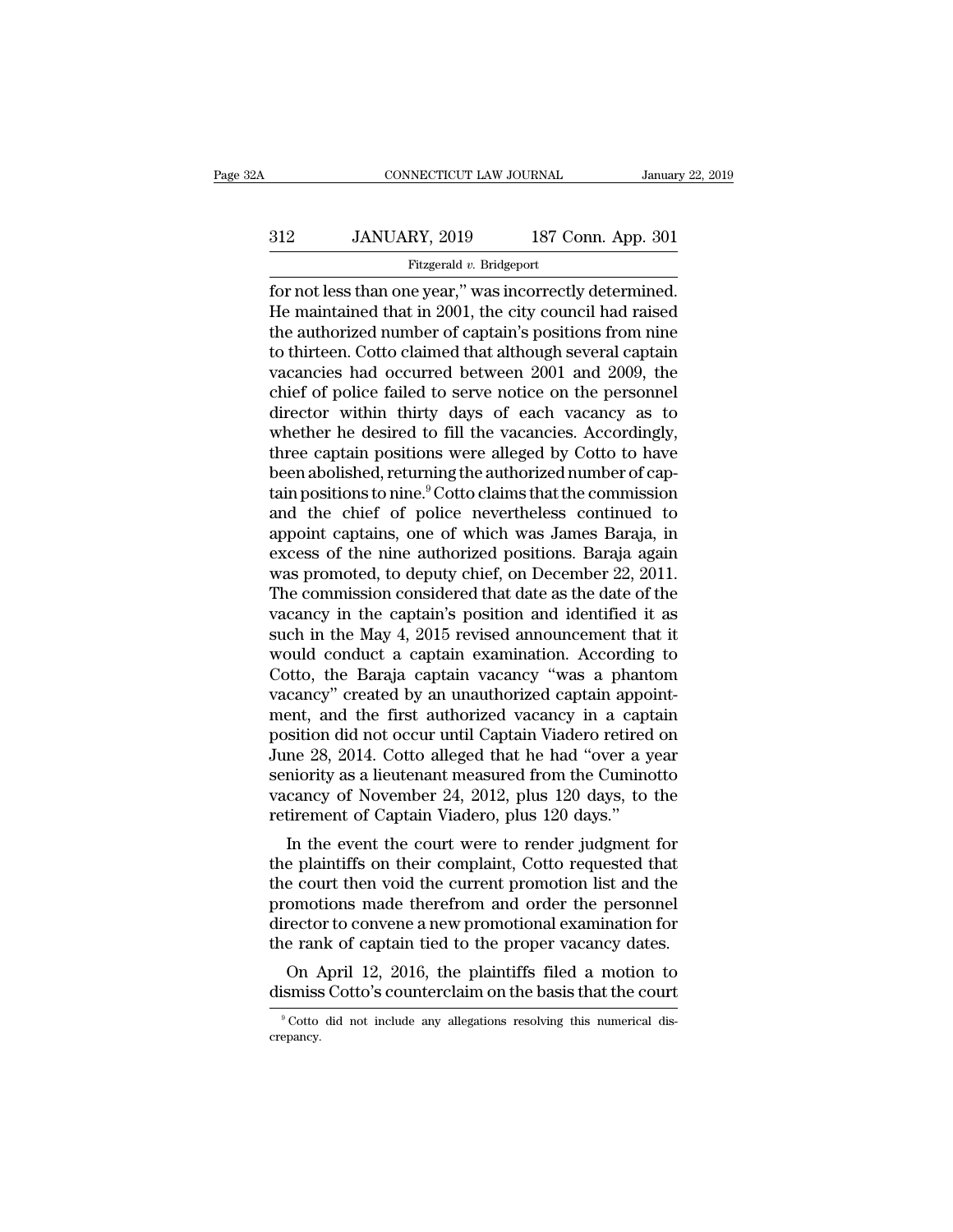# 2, 2019 CONNECTICUT LAW JOURNAL Page 33A<br>187 Conn. App. 301 JANUARY, 2019 313<br>Fitzgerald v. Bridgeport

### Fitzgerald *v.* Bridgeport

2, 2019 CONNECTICUT LAW JOURNAL Page 3<br>
187 Conn. App. 301 JANUARY, 2019 313<br>
Fitzgerald v. Bridgeport<br>
Iacked subject matter jurisdiction over it. Specifically,<br>
they argued that Cotto failed to appeal to the commis-<br>
si 187 Conn. App. 301 JANUARY, 2019 313<br>Fitzgerald v. Bridgeport<br>lacked subject matter jurisdiction over it. Specifically,<br>they argued that Cotto failed to appeal to the commis-<br>sion from the decision to use the date on which 187 Conn. App. 301 JANUARY, 2019 313<br>
Fitzgerald v. Bridgeport<br>
lacked subject matter jurisdiction over it. Specifically,<br>
they argued that Cotto failed to appeal to the commis-<br>
sion from the decision to use the date on 187 Conn. App. 301 JANUARY, 2019 313<br>
Fitzgerald v. Bridgeport<br>
lacked subject matter jurisdiction over it. Specifically,<br>
they argued that Cotto failed to appeal to the commis-<br>
sion from the decision to use the date on Fitzgerald *v*. Bridgeport<br>
Iacked subject matter jurisdiction over it. Specifically,<br>
they argued that Cotto failed to appeal to the commis-<br>
sion from the decision to use the date on which Baraja<br>
was promoted to deputy Fitzgerald v. Bridgeport<br>lacked subject matter jurisdiction over it. Specifically,<br>they argued that Cotto failed to appeal to the commis-<br>sion from the decision to use the date on which Baraja<br>was promoted to deputy chief, lacked subject matter jurisdiction over it. Specifically,<br>they argued that Cotto failed to appeal to the commis-<br>sion from the decision to use the date on which Baraja<br>was promoted to deputy chief, rather than the date<br>Via they argued that Cotto failed to appeal to the commission from the decision to use the date on which Baraja<br>was promoted to deputy chief, rather than the date<br>Viadero retired, to assess the eligibility of the candi-<br>dates sion from the decision to use the date on which Baraja<br>was promoted to deputy chief, rather than the date<br>Viadero retired, to assess the eligibility of the candi-<br>dates for promotion to captain. Cotto's failure to appeal<br>f was promoted to deputy chief, rather than the date<br>Viadero retired, to assess the eligibility of the candi-<br>dates for promotion to captain. Cotto's failure to appeal<br>from that decision, according to the plaintiffs, require Viadero retired, to assess the eligibility of the candi-<br>dates for promotion to captain. Cotto's failure to appeal<br>from that decision, according to the plaintiffs, required<br>that his counterclaim be dismissed for failure to dates for promotion to captain. Cotto's failure to appeal<br>from that decision, according to the plaintiffs, required<br>that his counterclaim be dismissed for failure to exhaust<br>his administrative remedies. Cotto filed a memor from that decision, according to the plaintiffs, required<br>that his counterclaim be dismissed for failure to exhaust<br>his administrative remedies. Cotto filed a memorandum<br>in opposition to the plaintiffs' motion to dismiss, that his counterclaim be dismissed for failure to exhaust<br>his administrative remedies. Cotto filed a memorandum<br>in opposition to the plaintiffs' motion to dismiss, in<br>which he argued that the exhaustion requirement was<br>ina his administrative remedies. Cotto filed a memorandum<br>in opposition to the plaintiffs' motion to dismiss, in<br>which he argued that the exhaustion requirement was<br>inapplicable because he had received a favorable ruling<br>from in opposition to the plaintiffs' motion to dismiss, in<br>which he argued that the exhaustion requirement was<br>inapplicable because he had received a favorable ruling<br>from Dunn that he had sufficient time in grade to take<br>the which he argued that the exhaustion requirement was<br>inapplicable because he had received a favorable ruling<br>from Dunn that he had sufficient time in grade to take<br>the captain's examination. Because he was determined<br>to be inapplicable because he had received a favorable ruling<br>from Dunn that he had sufficient time in grade to take<br>the captain's examination. Because he was determined<br>to be eligible to take the examination, Cotto claimed<br>that from Dunn that he had sufficient time in grade to take<br>the captain's examination. Because he was determined<br>to be eligible to take the examination, Cotto claimed<br>that he had no reason to appeal to the commission.<br>In their the captain's examination. Because he was determined<br>to be eligible to take the examination, Cotto claimed<br>that he had no reason to appeal to the commission.<br>In their reply brief, the plaintiffs argued: "When the<br>plaintiff to be eligible to take the examination, Cotto claimed<br>that he had no reason to appeal to the commission.<br>In their reply brief, the plaintiffs argued: "When the<br>plaintiffs filed their appeal with the civil service com-<br>miss that he had no reason to appeal to the commission.<br>In their reply brief, the plaintiffs argued: "When the<br>plaintiffs filed their appeal with the civil service com-<br>mission raising Cotto's eligibility, he became fully aware In their reply brief, the plaintiffs argued: "When the plaintiffs filed their appeal with the civil service commission raising Cotto's eligibility, he became fully aware that his eligibility would be jeopardized if he did plaintiffs filed their appeal with the civil service commission raising Cotto's eligibility, he became fully aware<br>that his eligibility would be jeopardized if he did not<br>challenge the April 22, 2012, date, since he would mission raising Cotto's eligibility, he became fully aware<br>that his eligibility would be jeopardized if he did not<br>challenge the April 22, 2012, date, since he would not<br>have the requisite one year tenure as of that date i that his eligibility would be jeopardized if he did not challenge the April 22, 2012, date, since he would not have the requisite one year tenure as of that date if the plaintiffs succeed in their claim. Nevertheless, he r challenge the April 22, 2012, date, since he wou<br>have the requisite one year tenure as of that  $\alpha$ <br>the plaintiffs succeed in their claim. Neverthele<br>remained silent, and accepted the  $\dots$  commis<br>determination, exposing h re the requisite one year tends as of that date in<br>e plaintiffs succeed in their claim. Nevertheless, he<br>mained silent, and accepted the . . . commission's<br>termination, exposing him to disqualification based<br>his eligibilit Framaline state and accepted the . . . commission's<br>determination, exposing him to disqualification based<br>on his eligibility being measured from his filling a nonex-<br>istent twenty-second lieutenant's position."<br>After consi

determination, exposing him to disqualification based<br>on his eligibility being measured from his filling a nonex-<br>istent twenty-second lieutenant's position."<br>After considering the motion on the papers, the court<br>issued a ment that he had no reason to appear of any Connection<br>and he had no reasonably being measured from his filling a nonex-<br>istent twenty-second lieutenant's position."<br>After considering the motion on the papers, the court<br>is factor is the considering the motion of the papers, the court<br>issued an order granting the plaintiffs' motion to dismiss<br>Cotto's counterclaim. It reasoned: "While Cotto's argu-<br>ment that he had no reason to appeal a decisi After considering the motion on the papers, the court<br>issued an order granting the plaintiffs' motion to dismiss<br>Cotto's counterclaim. It reasoned: "While Cotto's argu-<br>ment that he had no reason to appeal a decision in hi After considering the motion on the papers, the court<br>issued an order granting the plaintiffs' motion to dismiss<br>Cotto's counterclaim. It reasoned: "While Cotto's argu-<br>ment that he had no reason to appeal a decision in hi issued an order granting the plaintiffs' motion to dismiss<br>Cotto's counterclaim. It reasoned: "While Cotto's argu-<br>ment that he had no reason to appeal a decision in his<br>favor is logical, the court is not aware of any Conn Cotto's counterclaim. It reasoned: "While Cotto's argument that he had no reason to appeal a decision in his favor is logical, the court is not aware of any Connecticut case law that supports the proposition that a favorab ment that he had no reason to appeal a decision in his<br>favor is logical, the court is not aware of any Connecti-<br>cut case law that supports the proposition that a favor-<br>able decision renders the exhaustion requirement not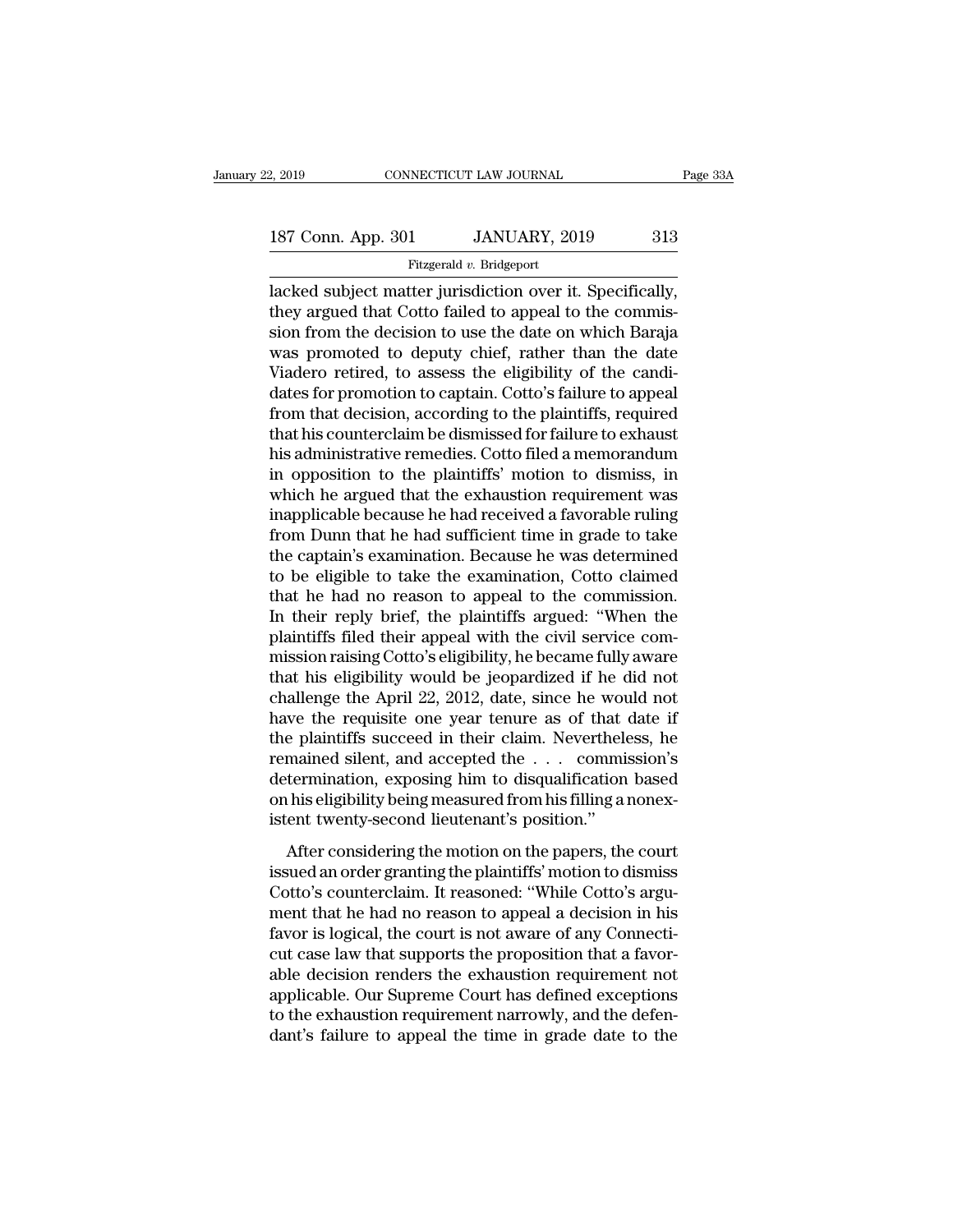|     | CONNECTICUT LAW JOURNAL                                           |                    | January 22, 2019 |
|-----|-------------------------------------------------------------------|--------------------|------------------|
| 314 | JANUARY, 2019                                                     | 187 Conn. App. 301 |                  |
|     | Fitzgerald v. Bridgeport                                          |                    |                  |
|     | commission is not exempted from the exhaus-<br>tion requirement." |                    |                  |
|     | On appeal, the defendants claim that the exhaustion               |                    |                  |

 $\frac{187 \text{ Conn. App. } 301}{\text{Fitzerald } v. \text{ Bridgeport}}$ <br>
... commission is not exempted from the exhaustion<br>
on appeal, the defendants claim that the exhaustion<br>
quirement is not applicable because Cotto was not<br>
grieved by Dunn's docisio 314 JANUARY, 2019 187 Conn. App. 301<br>Fitzgerald v. Bridgeport<br> $\ldots$  commission is not exempted from the exhaustion<br>requirement."<br>On appeal, the defendants claim that the exhaustion<br>requirement is not applicable because Co Fitzgerald v. Bridgeport<br>
. . . . commission is not exempted from the exhaustion<br>
requirement."<br>
On appeal, the defendants claim that the exhaustion<br>
requirement is not applicable because Cotto was not<br>
aggrieved by Dunn' necessary im a find the captain of the captain communities on appeal, the defendants claim that the exhaustion requirement is not applicable because Cotto was not aggrieved by Dunn's decision that he possessed the necessar They claim that the exhaustion requirement."<br>
On appeal, the defendants claim that the exhaustion<br>
requirement is not applicable because Cotto was not<br>
aggrieved by Dunn's decision that he possessed the<br>
necessary time in on requirement.<br>
On appeal, the defendants claim that the exhaustion<br>
requirement is not applicable because Cotto was not<br>
aggrieved by Dunn's decision that he possessed the<br>
necessary time in grade to take the captain ex On appeal, the defendants claim that the exhaustion<br>requirement is not applicable because Cotto was not<br>aggrieved by Dunn's decision that he possessed the<br>necessary time in grade to take the captain examination.<br>They clai requirement is not applicable because Cotto was not<br>aggrieved by Dunn's decision that he possessed the<br>necessary time in grade to take the captain examination.<br>They claim that the court's conclusion was based on<br>an illogic aggrieved by Dunn's decision that he possessed the<br>necessary time in grade to take the captain examination.<br>They claim that the court's conclusion was based on<br>an illogical interpretation of the appeal provision con-<br>taine necessary time in grade to take the captain examination.<br>They claim that the court's conclusion was based on<br>an illogical interpretation of the appeal provision con-<br>tained in § 206 (a) (4) of the charter. The plaintiffs<br>r They claim that the court's conclusion was based on<br>an illogical interpretation of the appeal provision con-<br>tained in  $\S 206$  (a) (4) of the charter. The plaintiffs<br>respond that because Cotto failed to challenge the Apri an illogical interpretation of the appeal provision contained in  $\S 206$  (a) (4) of the charter. The plaintiffs respond that because Cotto failed to challenge the April 22, 2012 date, either by way of his own appeal to th tained in  $\S 206$  (a) (4) of the charter. The<br>respond that because Cotto failed to challenge<br>22, 2012 date, either by way of his own app<br>commission or during the plaintiffs' appeal<br>decision to the commission, the court pr  $2012$  date, either by way of his own appeal to the<br>munission or during the plaintiffs' appeal of Dunn's<br>cision to the commission, the court properly dis-<br>issed his counterclaim on the basis that he had failed<br>exhaust his Legal principles. The plaintiffs' appeal of Dunn's<br>decision to the commission, the court properly dis-<br>missed his counterclaim on the basis that he had failed<br>to exhaust his administrative remedies.<br>We first set forth our

solutions of daring the plantins depeat of Datatis<br>decision to the commission, the court properly dis-<br>missed his counterclaim on the basis that he had failed<br>to exhaust his administrative remedies.<br>We first set forth our missed his counterclaim on the basis that he had failed<br>to exhaust his administrative remedies.<br>We first set forth our standard of review and relevant<br>legal principles. "In ruling upon whether a complaint<br>survives a motion the exhaust his administrative remedies.<br>We first set forth our standard of review and relevant<br>legal principles. "In ruling upon whether a complaint<br>survives a motion to dismiss, a court must take the<br>facts to be those a We first set forth our standard of review and relevant<br>legal principles. "In ruling upon whether a complaint<br>survives a motion to dismiss, a court must take the<br>facts to be those alleged in the complaint, including<br>those We first set forth our standard of review and relevant<br>legal principles. "In ruling upon whether a complaint<br>survives a motion to dismiss, a court must take the<br>facts to be those alleged in the complaint, including<br>those legal principles. "In ruling upon whether a complaint<br>survives a motion to dismiss, a court must take the<br>facts to be those alleged in the complaint, including<br>those facts necessarily implied from the allegations,<br>construi survives a motion to dismiss, a court must take the<br>facts to be those alleged in the complaint, including<br>those facts necessarily implied from the allegations,<br>construing them in a manner most favorable to the<br>pleader.... facts to be those alleged in the complaint, including<br>those facts necessarily implied from the allegations,<br>construing them in a manner most favorable to the<br>pleader. . . . . A motion to dismiss tests, inter alia,<br>whether those facts necessarily implied from the allegations,<br>construing them in a manner most favorable to the<br>pleader.  $\ldots$  A motion to dismiss tests, inter alia,<br>whether, on the face of the record, the court is without<br>jurisd construing them in a manner most favorable to the<br>pleader. . . . . A motion to dismiss tests, inter alia,<br>whether, on the face of the record, the court is without<br>jurisdiction. . . . Because the exhaustion [of adminis-<br>tr pleader. . . . . A motion to dismiss tests, inter alia,<br>whether, on the face of the record, the court is without<br>jurisdiction. . . . Because the exhaustion [of adminis-<br>trative remedies] doctrine implicates subject matter<br> whether, on the face of the record, the court is without<br>jurisdiction. . . . Because the exhaustion [of adminis-<br>trative remedies] doctrine implicates subject matter<br>jurisdiction, [the court] must decide as a threshold ma jurisdiction. . . . Because the exhaustion [of administrative remedies] doctrine implicates subject matter jurisdiction, [the court] must decide as a threshold matter whether that doctrine requires dismissal of the [plain trative remedies] doctrine implicates subject matter<br>jurisdiction, [the court] must decide as a threshold mat-<br>ter whether that doctrine requires dismissal of the<br>[plaintiff's] claim.... [B]ecause [a] determination<br>regardi jurisdiction, [the court] must decide as a ther whether that doctrine requires disn<br>[plaintiff's] claim. . . . [B]ecause [a] d<br>regarding a trial court's subject matter jur<br>question of law, our review is plenary." (Ir<br>tion Under a maximum control equities distinguing a trial court's subject matter jurisdiction is a estion of law, our review is plenary." (Internal quota-<br>n marks omitted.) *Gerardi* v. *Bridgeport*, 99 Conn.<br>pp. 315, 317, 913 regarding a trial court's subject matter jurisdiction is a<br>question of law, our review is plenary." (Internal quota-<br>tion marks omitted.) *Gerardi* v. *Bridgeport*, 99 Conn.<br>App. 315, 317, 913 A.2d 1076 (2007).<br>"Under our

regarding a rital courts subject indicer jamsacetori is a<br>question of law, our review is plenary." (Internal quota-<br>tion marks omitted.) *Gerardi* v. *Bridgeport*, 99 Conn.<br>App. 315, 317, 913 A.2d 1076 (2007).<br>"Under our e Figures and transformation marks omitted.) *Gerardi* v. *Bridgeport*, 99 Conn.<br>App. 315, 317, 913 A.2d 1076 (2007).<br>
"Under our exhaustion of administrative remedies<br>
doctrine, a trial court lacks subject matter jurisdicti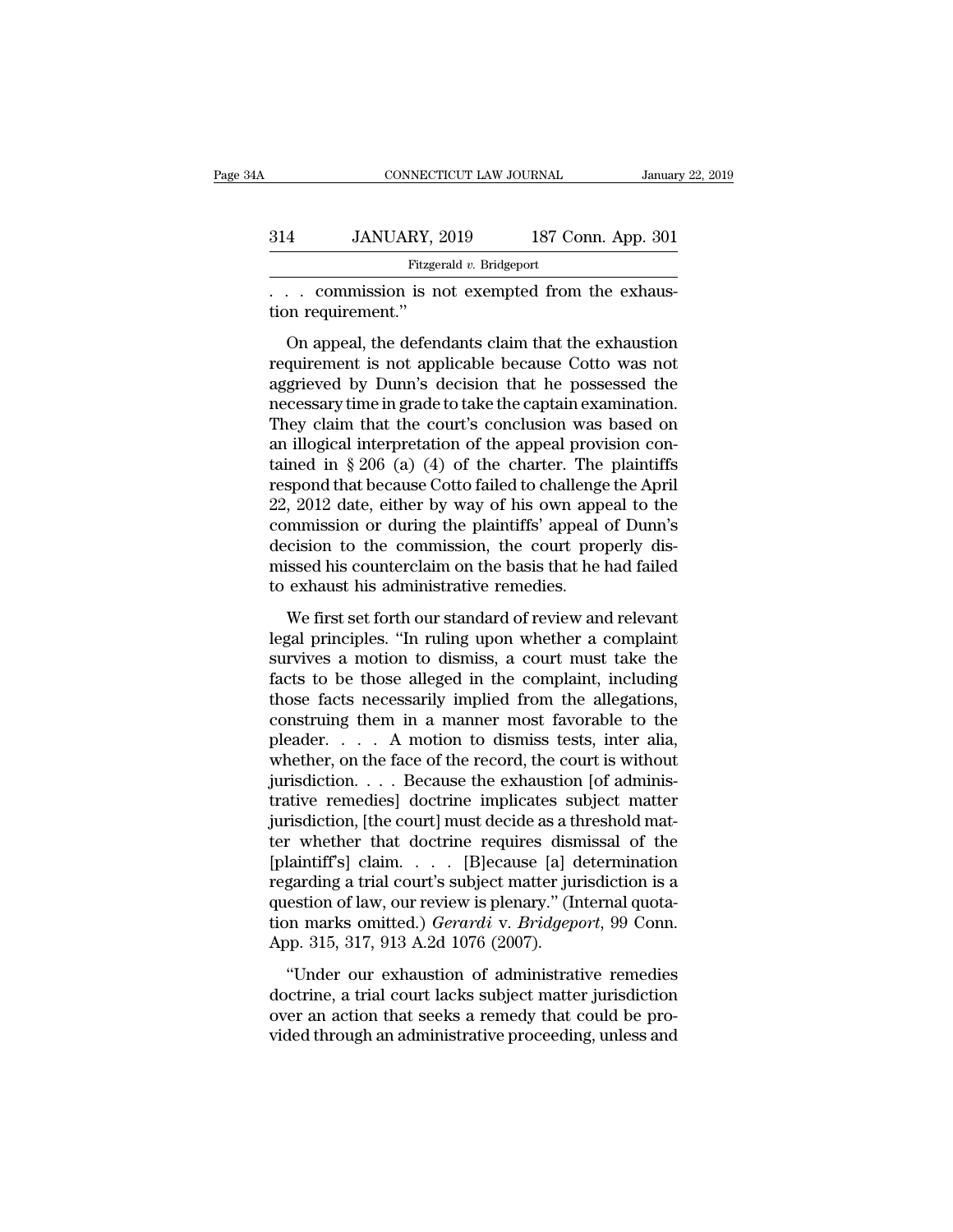Fitzgerald *v.* Bridgeport

2, 2019 CONNECTICUT LAW JOURNAL Page 35A<br>
187 Conn. App. 301 JANUARY, 2019 315<br>
Fitzgerald v. Bridgeport<br>
until that remedy has been sought in the administrative<br>
forum.... In the absence of exhaustion of that remedy the 187 Conn. App. 301 JANUARY, 2019 315<br>Fitzgerald v. Bridgeport<br>until that remedy has been sought in the administrative<br>forum.... In the absence of exhaustion of that rem-<br>edy, the action must be dismissed." (Internal quota 187 Conn. App. 301 JANUARY, 2019 315<br>
Fitzgerald v. Bridgeport<br>
until that remedy has been sought in the administrative<br>
forum.... In the absence of exhaustion of that rem-<br>
edy, the action must be dismissed.'' (Internal 187 Conn. App. 301 JANUARY, 2019 315<br>
Fitzgerald v. Bridgeport<br>
until that remedy has been sought in the administrative<br>
forum.... In the absence of exhaustion of that rem-<br>
edy, the action must be dismissed." (Internal q Fitzgerald v. Bridgeport<br>
until that remedy has been sought in the administrative<br>
forum.... In the absence of exhaustion of that rem-<br>
edy, the action must be dismissed." (Internal quotation<br>
marks omitted.) Id., 317. "T Fizgerald v. Bridgeport<br>until that remedy has been sought in the administrative<br>forum.... In the absence of exhaustion of that rem-<br>edy, the action must be dismissed." (Internal quotation<br>marks omitted.) Id., 317. "The ex until that remedy has been sought in the administrative<br>forum. . . . In the absence of exhaustion of that rem-<br>edy, the action must be dismissed." (Internal quotation<br>marks omitted.) Id., 317. "The exhaustion doctrine is<br> forum. . . . . In the absence of exhaustion of that remedy, the action must be dismissed." (Internal quotation marks omitted.) Id., 317. "The exhaustion doctrine is rooted in both prudential and constitutional considerati edy, the action must be dismissed." (Internal quotation<br>marks omitted.) Id., 317. "The exhaustion doctrine is<br>rooted in both prudential and constitutional considera-<br>tions. As our Supreme Court has explained, separation<br>of marks omitted.) Id., 317. "The exhaustion doctrine is<br>rooted in both prudential and constitutional considera-<br>tions. As our Supreme Court has explained, separation<br>of powers principles [underlie] the exhaustion doctrine,<br>n rooted in both prudential and constitutional considerations. As our Supreme Court has explained, separation of powers principles [underlie] the exhaustion doctrine, namely, to foster an orderly process of administrative ad tions. As our Supreme Court has explained, separation<br>of powers principles [underlie] the exhaustion doctrine,<br>namely, to foster an orderly process of administrative<br>adjudication and judicial review, offering a reviewing<br>c of powers principles [underlie] the exhaustion doctrine,<br>namely, to foster an orderly process of administrative<br>adjudication and judicial review, offering a reviewing<br>court the benefit of the agency's findings and conclu-<br> namely, to foster an orderly process of administrative<br>adjudication and judicial review, offering a reviewing<br>court the benefit of the agency's findings and conclu-<br>sions. It relieves courts of the burden of prematurely<br>de adjudication and judicial review, offering a reviewing<br>court the benefit of the agency's findings and conclu-<br>sions. It relieves courts of the burden of prematurely<br>deciding questions that, entrusted to an agency, may<br>rece court the benefit of the agency's findings and conclusions. It relieves courts of the burden of prematurely deciding questions that, entrusted to an agency, may receive a satisfactory administrative disposition and avoid sions. It relieves courts of the burden of prematurely<br>deciding questions that, entrusted to an agency, may<br>receive a satisfactory administrative disposition and<br>avoid the need for judicial review.... Moreover, the<br>exhaust deciding questions that, entrusted to an agency, may<br>receive a satisfactory administrative disposition and<br>avoid the need for judicial review.... Moreover, the<br>exhaustion doctrine recognizes the notion, grounded<br>in deferen *for the programs that interiors and avoid the need for judicial review.* . . . Moreover, the exhaustion doctrine recognizes the notion, grounded in deference to [the legislature's] delegation of authority to coordinate br *therefore in the need for judicial review.* . . . . Moreover, the exhaustion doctrine recognizes the notion, grounded in deference to [the legislature's] delegation of authority to coordinate branches of [g]overnment, tha exhaustion doctrine recognizes the notion, grounded<br>in deference to [the legislature's] delegation of authority<br>to coordinate branches of [g]overnment, that *agencies*,<br>*not the courts, ought to have primary responsibility* in deference to [the legislature's] delegation of authority<br>to coordinate branches of [g]overnment, that agencies,<br>not the courts, ought to have primary responsibility<br>for the programs that [the legislature] has charged<br>th to coordinate branches of [g]overnment, that agencies,<br>not the courts, ought to have primary responsibility<br>for the programs that [the legislature] has charged<br>them to administer. . . . . Therefore, exhaustion of<br>remedies not the courts, ought to have primary responsibility<br>for the programs that [the legislature] has charged<br>them to administer. . . . Therefore, exhaustion of<br>remedies serves dual functions: it protects the courts<br>from becom for the programs that [the legislature] has charged<br>
them to administer. . . . . Therefore, exhaustion of<br>
remedies serves dual functions: it protects the courts<br>
from becoming unnecessarily burdened with admin-<br>
istrativ them to administer. . . . . Therefore, exhaustion of<br>remedies serves dual functions: it protects the courts<br>from becoming unnecessarily burdened with admin-<br>istrative appeals and it ensures the integrity of the<br>agency's ro remedies serves dual functions: it protects the courts<br>from becoming unnecessarily burdened with admin-<br>istrative appeals and it ensures the integrity of the<br>agency's role in administering its statutory responsibili-<br>ties. from becoming unnecessarily burdened with administrative appeals and it ensures the integrity of the agency's role in administering its statutory responsibilities." (Emphasis in original; internal quotation marks omitted.) istrative appeals and it ensures the integrity of the agency's role in administering its statutory responsibili-<br>ties." (Emphasis in original; internal quotation marks<br>omitted.) *Metropolitan District* v. *Commission on*<br> agency's role in administering its statutory responsibilities." (Emphasis in original; internal quotation marks<br>omitted.) *Metropolitan District* v. *Commission on*<br>Human Rights & Opportunities, 180 Conn. App. 478,<br>486–87, ties." (Emphasis in original; internal quotation marks<br>omitted.) *Metropolitan District* v. *Commission on*<br>*Human Rights & Opportunities*, 180 Conn. App. 478,<br>486–87, 184 A.3d 287, cert. denied, 328 Conn. 937, 184<br>A.3d 26 omitted.) Metropolitan District v. Commission on<br>Human Rights & Opportunities, 180 Conn. App. 478,<br>486–87, 184 A.3d 287, cert. denied, 328 Conn. 937, 184<br>A.3d 267 (2018); see also *Gerardi* v. *Bridgeport*, supra,<br>99 Conn. Human Rights & Opportunities, 180 Conn. App. 478,<br>486–87, 184 A.3d 287, cert. denied, 328 Conn. 937, 184<br>A.3d 267 (2018); see also *Gerardi* v. *Bridgeport*, supra,<br>99 Conn. App. 318 ("[t]he exhaustion doctrine reflects<br>th 486–87, 184 A.3d 287, cert. denied, 328 Conn. 937, 184<br>A.3d 267 (2018); see also *Gerardi* v. *Bridgeport*, supra,<br>99 Conn. App. 318 ("[t]he exhaustion doctrine reflects<br>the legislative intent that such issues be handled i omitted]). Example 12 (Fight character accurate reflects)<br>e legislative intent that such issues be handled in the<br>st instance by local administrative officials in order<br>provide aggrieved persons with full and adequate<br>ministrative re the legislative intent that such issues be handled in the<br>first instance by local administrative officials in order<br>to provide aggrieved persons with full and adequate<br>administrative relief" [internal quotation marks<br>omitt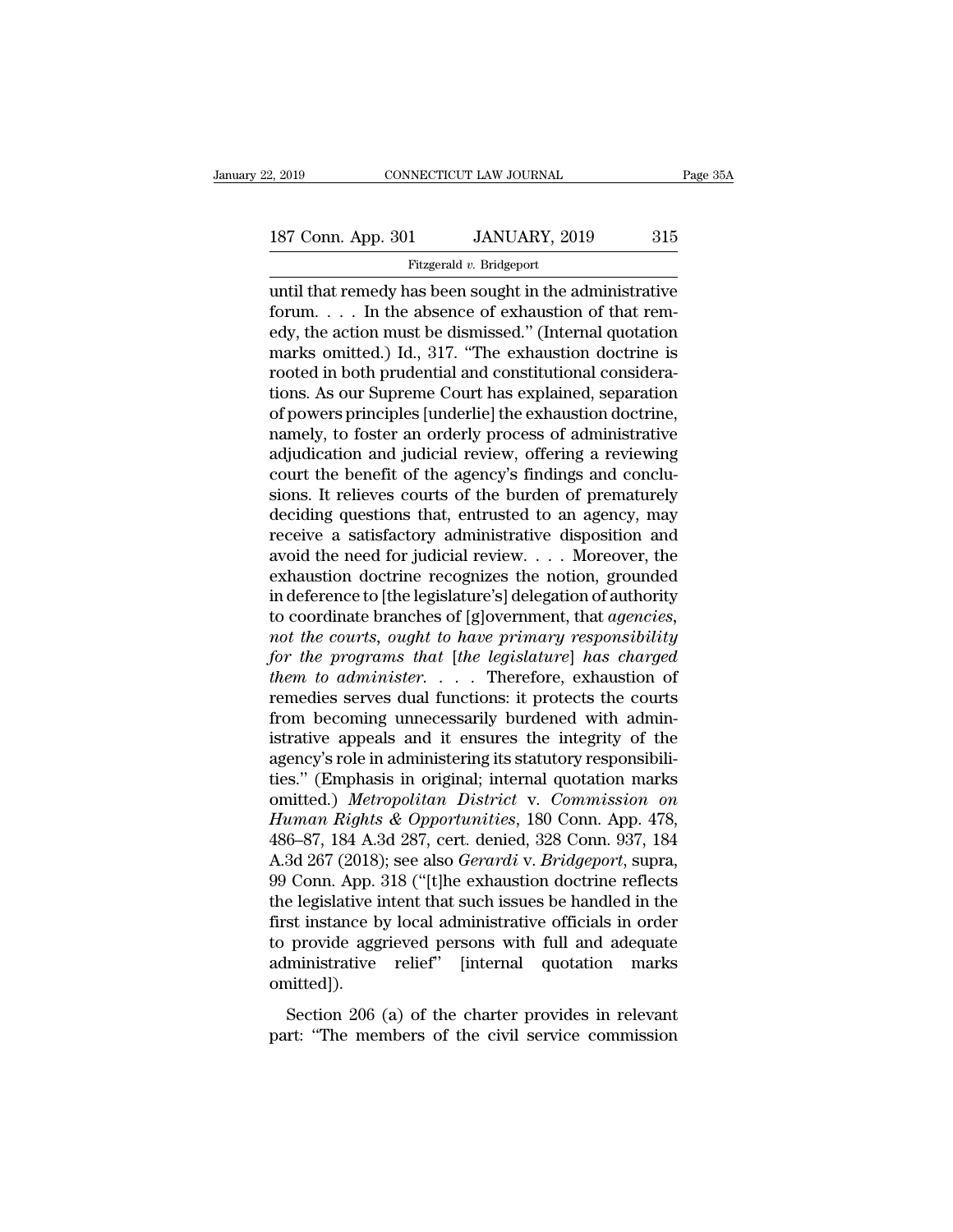# EXECUTE CONNECTICUT LAW JOURNAL January 22, 2019<br>316 JANUARY, 2019 187 Conn. App. 301<br>Fitzgerald v. Bridgeport

### Fitzgerald *v.* Bridgeport

CONNECTICUT LAW JOURNAL January 22, 2019<br>
316 JANUARY, 2019 187 Conn. App. 301<br>
Fitzgerald v. Bridgeport<br>
Shall hold regular meetings at least once each month<br>
and may hold additional meetings as may be required<br>
in the pr 316 JANUARY, 2019 187 Conn. App. 301<br>Fitzgerald v. Bridgeport<br>Shall hold regular meetings at least once each month<br>and may hold additional meetings as may be required<br>in the proper discharge of their duties. Said commissi 316 JANUARY, 2019 187 Conn. App. 301<br>
Fitzgerald v. Bridgeport<br>
shall hold regular meetings at least once each month<br>
and may hold additional meetings as may be required<br>
in the proper discharge of their duties. Said comm  $316$  JANUARY, 2019 187 Conn. App. 301<br>
Fitzgerald v. Bridgeport<br>
shall hold regular meetings at least once each month<br>
and may hold additional meetings as may be required<br>
in the proper discharge of their duties. Said co Fitzgerald v. Bridgeport<br>
shall hold regular meetings at least once each month<br>
and may hold additional meetings as may be required<br>
in the proper discharge of their duties. Said commission<br>
shall . . . . (4) hear and det shall hold regular meetings at least once each month<br>and may hold additional meetings as may be required<br>in the proper discharge of their duties. Said commission<br>shall  $\ldots$  (4) hear and determine complaints or<br>appeals re shall hold regular meetings at least once each month<br>and may hold additional meetings as may be required<br>in the proper discharge of their duties. Said commission<br>shall . . . . (4) hear and determine complaints or<br>appeals r and may hold additional meetings as may be required<br>in the proper discharge of their duties. Said commission<br>shall  $\ldots$  (4) hear and determine complaints or<br>appeals respecting the administrative work of the per-<br>sonnel d in the proper discharge of their duties. Said commission<br>shall  $\ldots$  (4) hear and determine complaints or<br>appeals respecting the administrative work of the per-<br>sonnel department, appeals upon the allocations of<br>positions shall . . . . (4) hear and determine complaints or<br>appeals respecting the administrative work of the per-<br>sonnel department, appeals upon the allocations of<br>positions or concerning promotions, the rejection of an<br>applicant sonnel department, appeals upon the allocations of<br>positions or concerning promotions, the rejection of an<br>applicant for admission to an examination and such<br>other matters as may be referred to the commission by<br>the perso positions or concerning promotions, the rejection of an<br>applicant for admission to an examination and such<br>other matters as may be referred to the commission by<br>the personnel director." See also *Gerardi* v. *Bridgeport*,<br> applicant for admission to an examination and such<br>other matters as may be referred to the commission by<br>the personnel director." See also *Gerardi* v. *Bridgeport*,<br>supra, 99 Conn. App. 318 ("[t]he plain language of § 206 % other matters as may be referred to the commission by<br>the personnel director." See also *Gerardi* v. *Bridgeport*,<br>supra, 99 Conn. App. 318 ("[t]he plain language of  $\S$  206<br>(a) (4) empowers the civil service commission pra, 99 Conn. App. 318 ("[t]he plain language of  $\S$  206 ) (4) empowers the civil service commission to hear<br>peals, in which employees seek redress for alleged<br>plations of the charter relating to the promotion of<br>vil serv (a) (4) empowers the civil service commission to hear<br>appeals, in which employees seek redress for alleged<br>violations of the charter relating to the promotion of<br>civil service employees").<br>We conclude that Cotto's claim o

appeals, in which employees seek redress for alleged<br>violations of the charter relating to the promotion of<br>civil service employees").<br>We conclude that Cotto's claim of error in the com-<br>mission's selection of the date on violations of the charter relating to the promotion of<br>civil service employees").<br>We conclude that Cotto's claim of error in the com-<br>mission's selection of the date on which the vacancy<br>in the rank of captain occurred wa civil service employees").<br>We conclude that Cotto's claim of error in the com-<br>mission's selection of the date on which the vacancy<br>in the rank of captain occurred was subject to the<br>exhaustion requirement.<sup>10</sup> On May 4, We conclude that Cotto's claim of error in the com-<br>mission's selection of the date on which the vacancy<br>in the rank of captain occurred was subject to the<br>exhaustion requirement.<sup>10</sup> On May 4, 2015, the commis-<br>sion issu We conclude that Cotto's claim of error in the com-<br>mission's selection of the date on which the vacancy<br>in the rank of captain occurred was subject to the<br>exhaustion requirement.<sup>10</sup> On May 4, 2015, the commis-<br>sion issu mission's selection of the date on which the vacancy<br>in the rank of captain occurred was subject to the<br>exhaustion requirement.<sup>10</sup> On May 4, 2015, the commis-<br>sion issued a revised announcement regarding its inten-<br>tion in the rank of captain occurred was subject to the<br>exhaustion requirement.<sup>10</sup> On May 4, 2015, the commis-<br>sion issued a revised announcement regarding its inten-<br>tion to conduct a promotional examination for police<br>capta exhaustion requirement.<sup>10</sup> On May 4, 2015, the commission issued a revised announcement regarding its intention to conduct a promotional examination for police captain. As of that date, Cotto was on notice that the commis sion issued a revised announcement regarding its intention to conduct a promotional examination for police captain. As of that date, Cotto was on notice that the commission had identified Baraja's promotion to deputy chief tion to conduct a promotional examination for police<br>captain. As of that date, Cotto was on notice that the<br>commission had identified Baraja's promotion to dep-<br>uty chief on December 22, 2011, as the date of the<br>first vac uty chief on December 22, 2011, as the date of the first vacancy in the captain rank. The announcement specified that April 22, 2012, was the date by which candidates for the captain examination were required  $\frac{10 \text{ We}$ first vacancy in the captain rank. The announcement<br>specified that April 22, 2012, was the date by which<br>candidates for the captain examination were required<br> $\frac{10 \text{ We}}{10 \text{ We}}$  note that our Supreme Court has "carved

specified that April 22, 2012, was the date by which<br>candidates for the captain examination were required<br> $\frac{10 \text{ We}}{10 \text{ We}}$  note that our Supreme Court has "carved out several exceptions<br>from the exhaustion doctrine candidates for the captain examination were required<br>
<sup>10</sup> We note that our Supreme Court has "carved out several exceptions<br>
from the exhaustion doctrine . . . although only infrequently and only for<br>
narrowly defined pu The method of the Captain examination were required as  $\frac{1}{10}$  We note that our Supreme Court has "carved out several exceptions from the exhaustion doctrine . . . although only infrequently and only for narrowly defin <sup>10</sup> We note that our Supreme Court has "carved out several exceptions from the exhaustion doctrine . . . although only infrequently and only for narrowly defined purposes . . . . Such narrowly defined purposes include wh from the exhaustion doctrine . . . although only infrequently and only for narrowly defined purposes. . . . Such narrowly defined purposes include when recourse to the . . . remedy would be futile or inadequate. . . . A r narrowly defined purposes. . . . Such narrowly defined purposes include when recourse to the . . . remedy would be futile or inadequate. . . . A remedy is futile or inadequate if the decision maker is without authority to mentry docurse to the . . . remedy would be futile or inadequate. . . . A remedy is futile or inadequate if the decision maker is without authority to grant the requested relief. . . . It is futile to seek a remedy only wh remedy is futile or inadequate if the decision maker is without authority to grant the requested relief. . . . It is futile to seek a remedy only when such action could not result in a favorable decision and invariably wo grant the requested relief.  $\dots$  It is futile to seek a remedy only when such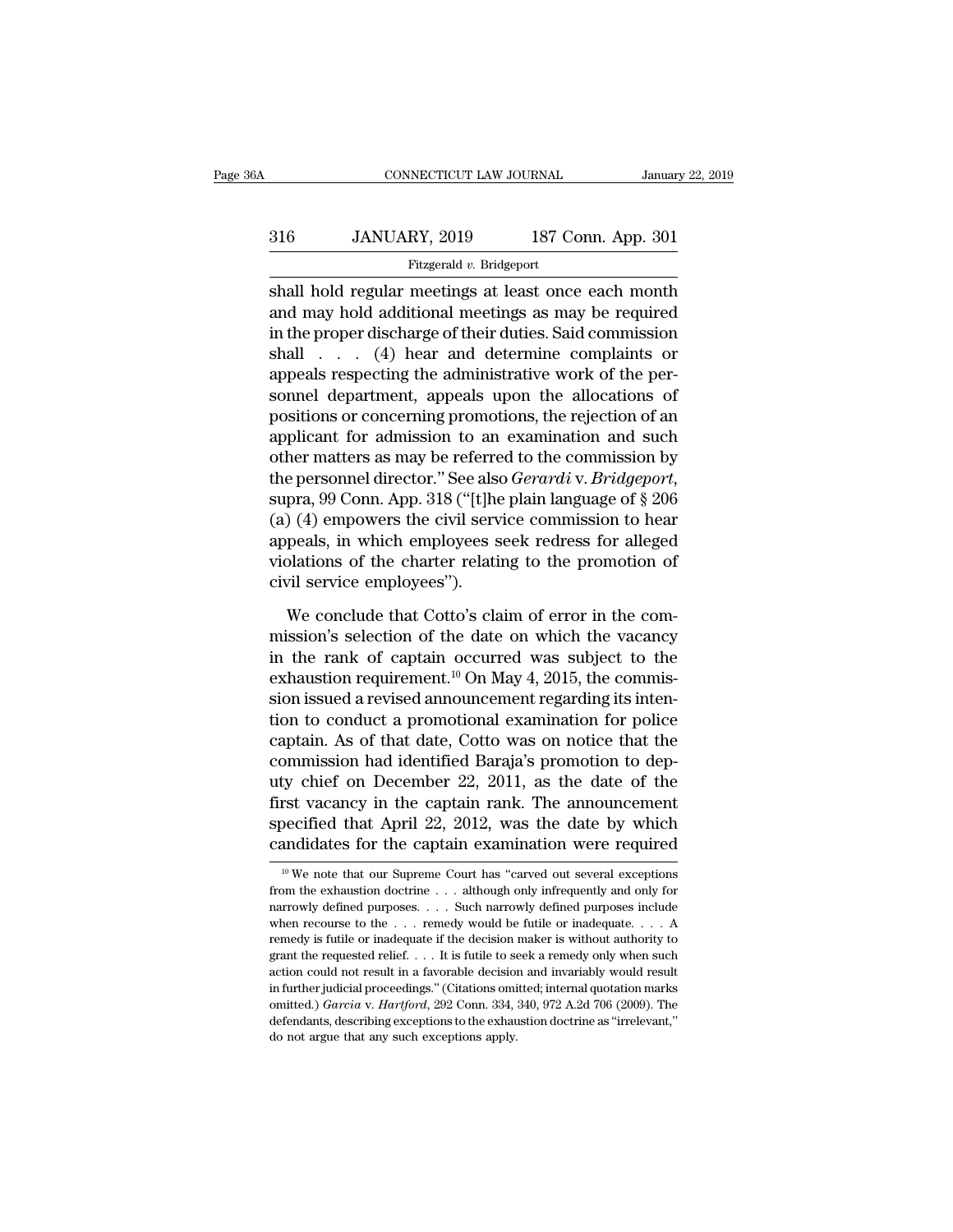# 2, 2019 CONNECTICUT LAW JOURNAL Page 37A<br>187 Conn. App. 301 JANUARY, 2019 317<br>Fitzgerald v. Bridgeport

### Fitzgerald *v.* Bridgeport

2, 2019 CONNECTICUT LAW JOURNAL Page 37A<br>
187 Conn. App. 301 JANUARY, 2019 317<br>
Fitzgerald v. Bridgeport<br>
to have "occup[ied] with tenure, a position of Police<br>
Lieutenant for not less than one year." Because of the<br>
city 187 Conn. App. 301 JANUARY, 2019 317<br>Fitzgerald v. Bridgeport<br>to have "occup[ied] with tenure, a position of Police<br>Lieutenant for not less than one year." Because of the<br>city's frequent inability to hold promotional tests 187 Conn. App. 301 JANUARY, 2019 317<br>
Fitzgerald v. Bridgeport<br>
to have "occup[ied] with tenure, a position of Police<br>
Lieutenant for not less than one year." Because of the<br>
city's frequent inability to hold promotional 187 Conn. App. 301 JANUARY, 2019 317<br>
Fitzgerald v. Bridgeport<br>
to have "occup[ied] with tenure, a position of Police<br>
Lieutenant for not less than one year." Because of the<br>
city's frequent inability to hold promotional Fitzgerald v. Bridgeport<br>
to have "occup[ied] with tenure, a position of Police<br>
Lieutenant for not less than one year." Because of the<br>
city's frequent inability to hold promotional tests within<br>
120 days of vacancies, C Fitzgerald v. Bridgeport<br>to have "occup[ied] with tenure, a position of Police<br>Lieutenant for not less than one year." Because of the<br>city's frequent inability to hold promotional tests within<br>120 days of vacancies, Cotto to have "occup[ied] with tenure, a position of Police<br>Lieutenant for not less than one year." Because of the<br>city's frequent inability to hold promotional tests within<br>120 days of vacancies, Cotto had not been promoted<br>to Lieutenant for not less than one year." Because of the<br>city's frequent inability to hold promotional tests within<br>120 days of vacancies, Cotto had not been promoted<br>to lieutenant until February, 2014, but was entitled to<br>b city's frequent inability to hold promotional tests within<br>120 days of vacancies, Cotto had not been promoted<br>to lieutenant until February, 2014, but was entitled to<br>be credited with seniority from 120 days of the vacancy<br> 120 days of vacancies, Cotto had not been promoted<br>to lieutenant until February, 2014, but was entitled to<br>be credited with seniority from 120 days of the vacancy<br>in the rank of lieutenant. Dunn did not issue his decision<br> to lieutenant until February, 2014, but was entitled to<br>be credited with seniority from 120 days of the vacancy<br>in the rank of lieutenant. Dunn did not issue his decision<br>on Cotto's time in grade until September 23, 2015. be credited with seniority from 120 days of the vacancy<br>in the rank of lieutenant. Dunn did not issue his decision<br>on Cotto's time in grade until September 23, 2015. Thus,<br>from the May 4, 2015 announcement through Dunn's<br>d in the rank of lieutenant. Dunn did not issue his decision<br>on Cotto's time in grade until September 23, 2015. Thus,<br>from the May 4, 2015 announcement through Dunn's<br>decision on September 23, 2015, Cotto could not have<br>been on Cotto's time in grade until September 23, 2015. Thus,<br>from the May 4, 2015 announcement through Dunn's<br>decision on September 23, 2015, Cotto could not have<br>been certain of his eligibility to take the captain exami-<br>nati from the May 4, 2015 announcement through Dunn's<br>decision on September 23, 2015, Cotto could not have<br>been certain of his eligibility to take the captain exami-<br>nation. Indeed, he does not allege that he had received,<br>pri decision on September 23, 2015, Cotto could not have<br>been certain of his eligibility to take the captain exami-<br>nation. Indeed, he does not allege that he had received,<br>prior to the date of the May 4, 2015 announcement, a been certain of his eligibility to take the captain ex<br>nation. Indeed, he does not allege that he had rece<br>prior to the date of the May 4, 2015 announcement<br>determination regarding his date of tenure in the<br>of lieutenant. From the date of the May 4, 2015 announcement, any<br>termination regarding his date of tenure in the rank<br>lieutenant. Despite this uncertainty, he did not appeal<br>the commission from the date of vacancy determina-<br>on pursuan prior to the date of the may r, 2019 annoancement, any<br>determination regarding his date of tenure in the rank<br>of lieutenant. Despite this uncertainty, he did not appeal<br>to the commission from the date of vacancy determina

the proper subject of an appeal before the commission and to the commission from the date of vacancy determination pursuant to § 206 (a) (4) of the charter.<br>Moreover, the defendants have not presented this court with any r of heaterlands. Despite ans ancertaintly, it at not apply to the commission from the date of vacancy determination pursuant to  $\S 206$  (a) (4) of the charter.<br>Moreover, the defendants have not presented this court with an also the commission from the date of vacancy determination pursuant to § 206 (a) (4) of the charter.<br>
Moreover, the defendants have not presented this<br>
court with any reason why the date of vacancy was not<br>
the proper sub Moreover, the defendants have not presented this<br>court with any reason why the date of vacancy was not<br>the proper subject of an appeal before the commission.<br>To the contrary, it is clear that the commission had the<br>author Moreover, the defendants have not presented this<br>court with any reason why the date of vacancy was not<br>the proper subject of an appeal before the commission.<br>To the contrary, it is clear that the commission had the<br>author court with any reason why the date of vacancy was not<br>the proper subject of an appeal before the commission.<br>To the contrary, it is clear that the commission had the<br>authority and expertise necessary to review that issue<br>a the proper subject of an appeal before the commission.<br>To the contrary, it is clear that the commission had the<br>authority and expertise necessary to review that issue<br>and afford Cotto the relief he now seeks from the<br>court To the contrary, it is clear that the commission had the<br>authority and expertise necessary to review that issue<br>and afford Cotto the relief he now seeks from the<br>court.<sup>11</sup> The language of the charter provides the com-<br>mi authority and expertise necessary to review that issue<br>and afford Cotto the relief he now seeks from the<br>court.<sup>11</sup> The language of the charter provides the com-<br>mission with broad and wide ranging authority to "hear<br>and d and afford Cotto the relief he now seeks from the<br>court.<sup>11</sup> The language of the charter provides the com-<br>mission with broad and wide ranging authority to "hear<br>and determine complaints or appeals respecting the<br>administ court.<sup>11</sup> The language of the charter provides the com-<br>mission with broad and wide ranging authority to "hear<br>and determine complaints or appeals respecting the<br>administrative work of the personnel department,<br>appeals . mission with broad and wide ranging authority to "hear<br>and determine complaints or appeals respecting the<br>administrative work of the personnel department,<br>appeals . . . concerning promotions . . . and such<br>other matters as and determine complaints or appeals respecting the<br>administrative work of the personnel department,<br>appeals . . . concerning promotions . . . and such<br>other matters as may be referred to the commission<br>by the personnel di administrative work of the personnel department,<br>appeals . . . concerning promotions . . . and such<br>other matters as may be referred to the commission<br>by the personnel director." Had Cotto appealed to the<br>commission to cha appeals . . . concerning promotions<br>other matters as may be referred to t<br>by the personnel director." Had Cotto :<br>commission to challenge the date set f<br>4, 2015 announcement, the commission<br>the opportunity to decide that commission to challenge the date set forth in the May 4, 2015 announcement, the commission would have had the opportunity to decide that question pursuant to its responsibilities under the charter.<br>
<sup>11</sup> See, e.g. *Santora* 4, 2015 announcement, the commission would have had<br>the opportunity to decide that question pursuant to its<br>responsibilities under the charter.<br> $\frac{1}{12}$  See, e.g. *Santora* v. *Miklus*, 199 Conn. 179, 186, 506 A.2d 549

the opportunity to decide that question pursual responsibilities under the charter.<br>
<sup>11</sup>See, e.g. *Santora* v. *Miklus*, 199 Conn. 179, 186, 506 A.2d (noting officers' appeals to Bridgeport Civil Service Commission of el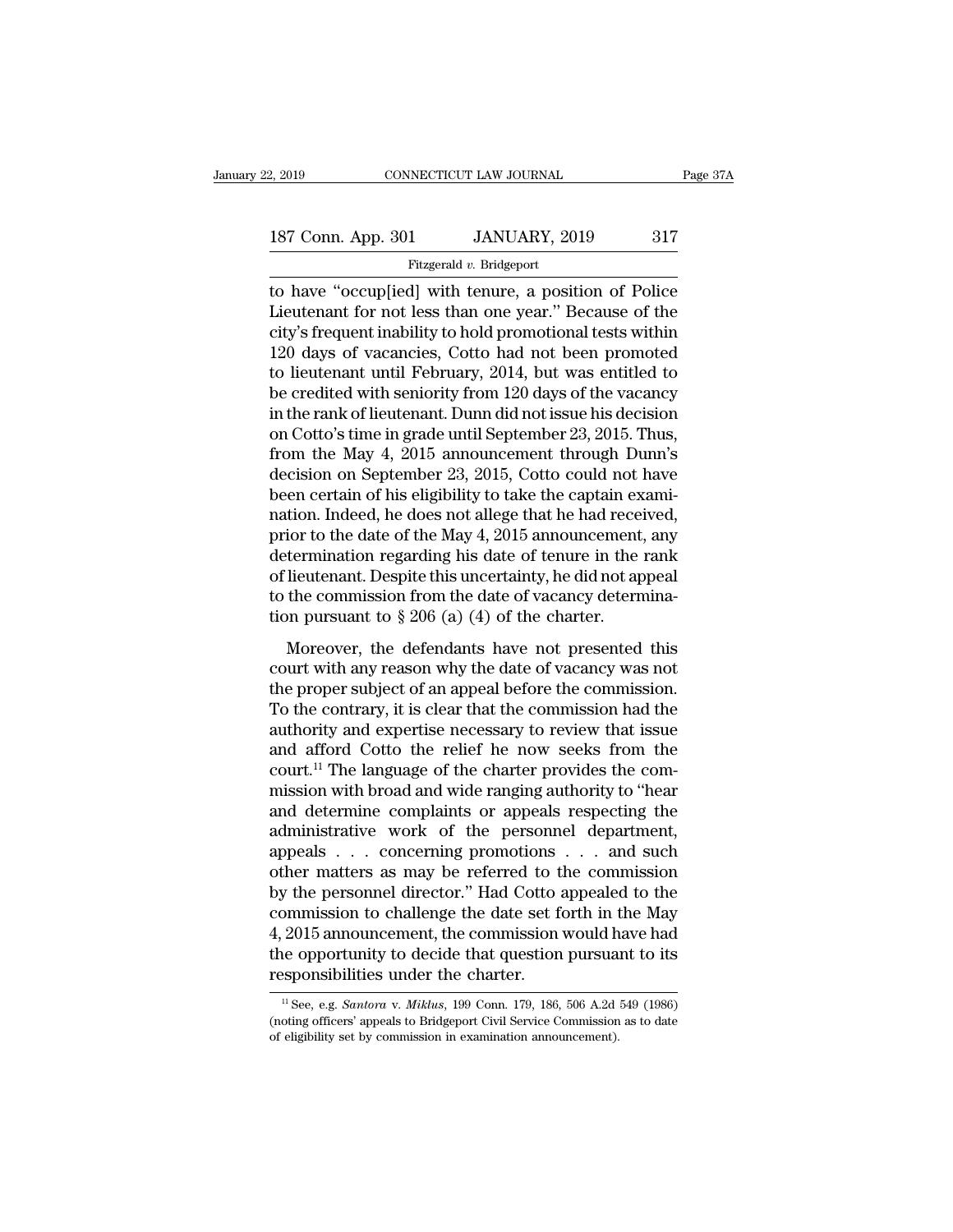## EXECUTE CONNECTICUT LAW JOURNAL January 22, 2019<br>318 JANUARY, 2019 187 Conn. App. 301<br>Fitzgerald v. Bridgeport Fitzgerald *v.* Bridgeport

CONNECTICUT LAW JOURNAL January 22, 2019<br>
Sanuary 22, 2019<br>
IST Conn. App. 301<br>
Fitzgerald v. Bridgeport<br>
Indeed, had Cotto presented to the commission his<br>
im that the first vacancy in the rank of captain<br>
courred on June  $\begin{array}{c|c} \hline \text{318} & \text{JANUARY, 2019} & \text{187 Conn. App. 301} \\ \hline \text{Fitzgerald } v. \text{ Bridgeport} \\ \hline \text{Indeed, had Cotto presented to the commission his claim that the first vacancy in the rank of captain occurred on June 28, 2014, he might have received a satisfactory administrative dispersion of that question.} \end{array}$ 318 JANUARY, 2019 187 Conn. App. 301<br>Fitzgerald v. Bridgeport<br>Indeed, had Cotto presented to the commission his<br>claim that the first vacancy in the rank of captain<br>occurred on June 28, 2014, he might have received a<br>satis 318 JANUARY, 2019 187 Conn. App. 301<br>
Fitzgerald v. Bridgeport<br>
Indeed, had Cotto presented to the commission his<br>
claim that the first vacancy in the rank of captain<br>
occurred on June 28, 2014, he might have received a<br> Fitzgerald v. Bridgeport<br>
Indeed, had Cotto presented to the commission his<br>
claim that the first vacancy in the rank of captain<br>
occurred on June 28, 2014, he might have received a<br>
satisfactory administrative disposition Fitzgerald v. Bridgeport<br>Indeed, had Cotto presented to the commission his<br>claim that the first vacancy in the rank of captain<br>occurred on June 28, 2014, he might have received a<br>satisfactory administrative disposition of Indeed, had Cotto presented to the commission his<br>claim that the first vacancy in the rank of captain<br>occurred on June 28, 2014, he might have received a<br>satisfactory administrative disposition of that question<br>and avoided claim that the first vacancy in the rank of captain<br>occurred on June 28, 2014, he might have received a<br>satisfactory administrative disposition of that question<br>and avoided the need for judicial review. See, e.g. *Piquet*<br> occurred on June 28, 2014, he might have received a<br>satisfactory administrative disposition of that question<br>and avoided the need for judicial review. See, e.g. *Piquet*<br>v. *Chester*, 306 Conn. 173, 187, 49 A.3d 977 (2012) satisfactory administrative disposition of that question<br>and avoided the need for judicial review. See, e.g. *Piquet*<br>v. *Chester*, 306 Conn. 173, 187, 49 A.3d 977 (2012) ("[I]f<br>the plaintiff had appealed to the board, and and avoided the need for judicial review. See, e.g. *Piquet*<br>v. *Chester*, 306 Conn. 173, 187, 49 A.3d 977 (2012) ("[I]f<br>the plaintiff had appealed to the board, and if the board<br>had decided in the plaintiff's favor, she w v. *Chester*, 306 Conn. 173, 187, 49 A.3d 977 (2012) ("[I]f<br>the plaintiff had appealed to the board, and if the board<br>had decided in the plaintiff's favor, she would not have<br>needed to file the present action. If the board the plaintiff had appealed to the board, and if the board<br>had decided in the plaintiff's favor, she would not have<br>needed to file the present action. If the board had<br>decided the case against the plaintiff, the Superior Co trarily.''). Finally, the policies underlying the exhaustion doc-<br>resolution and would have been able to make an informed<br>cision and would have been able to make an informed<br>cision as to whether the board had acted arbi-<br>arily.").<br>Fina decided the case against the plantini, the superior Court<br>would be presented with the reasons for the board's<br>decision as to whether the board had acted arbi-<br>trarily.").<br>Finally, the policies underlying the exhaustion doc

would be presented with the reasons for the board s<br>decision and would have been able to make an informed<br>decision as to whether the board had acted arbi-<br>trarily.").<br>Finally, the policies underlying the exhaustion doc-<br>tr decision and would have been able to make an informed<br>decision as to whether the board had acted arbi-<br>trarily.").<br>Finally, the policies underlying the exhaustion doc-<br>trine would be best served by requiring Cotto to bring pose underlying the exhaustion doctrine would be best served by requiring Cotto to bring<br>his challenge to the date of vacancy before the commis-<br>sion. As our Supreme Court has recognized, "one pur-<br>pose underlying the exha rially, the policies underlying the exhaustion doctrine would be best served by requiring Cotto to bring<br>his challenge to the date of vacancy before the commis-<br>sion. As our Supreme Court has recognized, "one pur-<br>pose und Finally, the policies underlying the exhaustion doctrine would be best served by requiring Cotto to bring<br>his challenge to the date of vacancy before the commis-<br>sion. As our Supreme Court has recognized, "one pur-<br>pose u trine would be best served by requiring Cotto to bring<br>his challenge to the date of vacancy before the commis-<br>sion. As our Supreme Court has recognized, "one pur-<br>pose underlying the exhaustion doctrine is that judicial<br>r his challenge to the date of vacancy before the commission. As our Supreme Court has recognized, "one pur-<br>pose underlying the exhaustion doctrine is that judicial<br>review may be hindered by the failure of the litigant to<br>a sion. As our Supreme Court has recognized, "one pur-<br>pose underlying the exhaustion doctrine is that judicial<br>review may be hindered by the failure of the litigant to<br>allow the agency to make a factual record, or to exerci pose underlying the exhaustion doctrine is that judicial<br>review may be hindered by the failure of the litigant to<br>allow the agency to make a factual record, or to exercise<br>discretion or apply its expertise." (Internal quot review may be hindered by the failure of the litigant to<br>allow the agency to make a factual record, or to exercise<br>discretion or apply its expertise." (Internal quotation<br>marks omitted.) *Stepney, LLC* v. *Fairfield*, 263 by the agency to make a factual record, or to exercise<br>scretion or apply its expertise." (Internal quotation<br>arks omitted.) *Stepney, LLC* v. *Fairfield*, 263 Conn.<br>8, 568, 821 A.2d 725 (2003). The issue of when the<br>st vac the marks omitted.) *Stepney, LLC* v. *Fairfield*, 263 Conn.<br>558, 568, 821 A.2d 725 (2003). The issue of when the<br>first vacancy occurred is a fact bound inquiry, which<br>the commission is "uniquely qualified to undertake."

marks onlined.) stephey, EEC v. Furfreta, 203 Collit.<br>558, 568, 821 A.2d 725 (2003). The issue of when the<br>first vacancy occurred is a fact bound inquiry, which<br>the commission is "uniquely qualified to undertake." Id.<br>Cot abo, 300, 821 A.2d 725 (2005). The issue of when the first vacancy occurred is a fact bound inquiry, which the commission is "uniquely qualified to undertake." Id.<br>Cotto argues, however, that "the appeal language containe inst vacancy occurred is a ract bound inquiry, which<br>the commission is "uniquely qualified to undertake." Id.<br>Cotto argues, however, that "the appeal language con-<br>tained in § 206 (a) (4) must be interpreted to mean that<br>a the commission is uniquely quanned to undertake. Tu.<br>Cotto argues, however, that "the appeal language con-<br>tained in § 206 (a) (4) must be interpreted to mean that<br>an appeal to the commission is required only when an<br>adver Cotto argues, however, that "the appeal language con-<br>tained in § 206 (a) (4) must be interpreted to mean that<br>an appeal to the commission is required only when an<br>adverse administrative decision has been made, thereby<br>ca tained in § 206 (a) (4) must be interpreted to mean that<br>an appeal to the commission is required only when an<br>adverse administrative decision has been made, thereby<br>causing an employee to be aggrieved or harmed in some<br>wa an appeal to the commission is required only when an adverse administrative decision has been made, thereby causing an employee to be aggrieved or harmed in some way." He contends that he was not aggrieved by Dunn's decisi adverse administrative decision has been made, thereby<br>causing an employee to be aggrieved or harmed in some<br>way." He contends that he was not aggrieved by Dunn's<br>decision in his favor. We conclude that the trial court<br>pro causing an employee to be aggrieved or harmed in some<br>way." He contends that he was not aggrieved by Dunn's<br>decision in his favor. We conclude that the trial court<br>properly dismissed the counterclaim on the basis of<br>Cotto'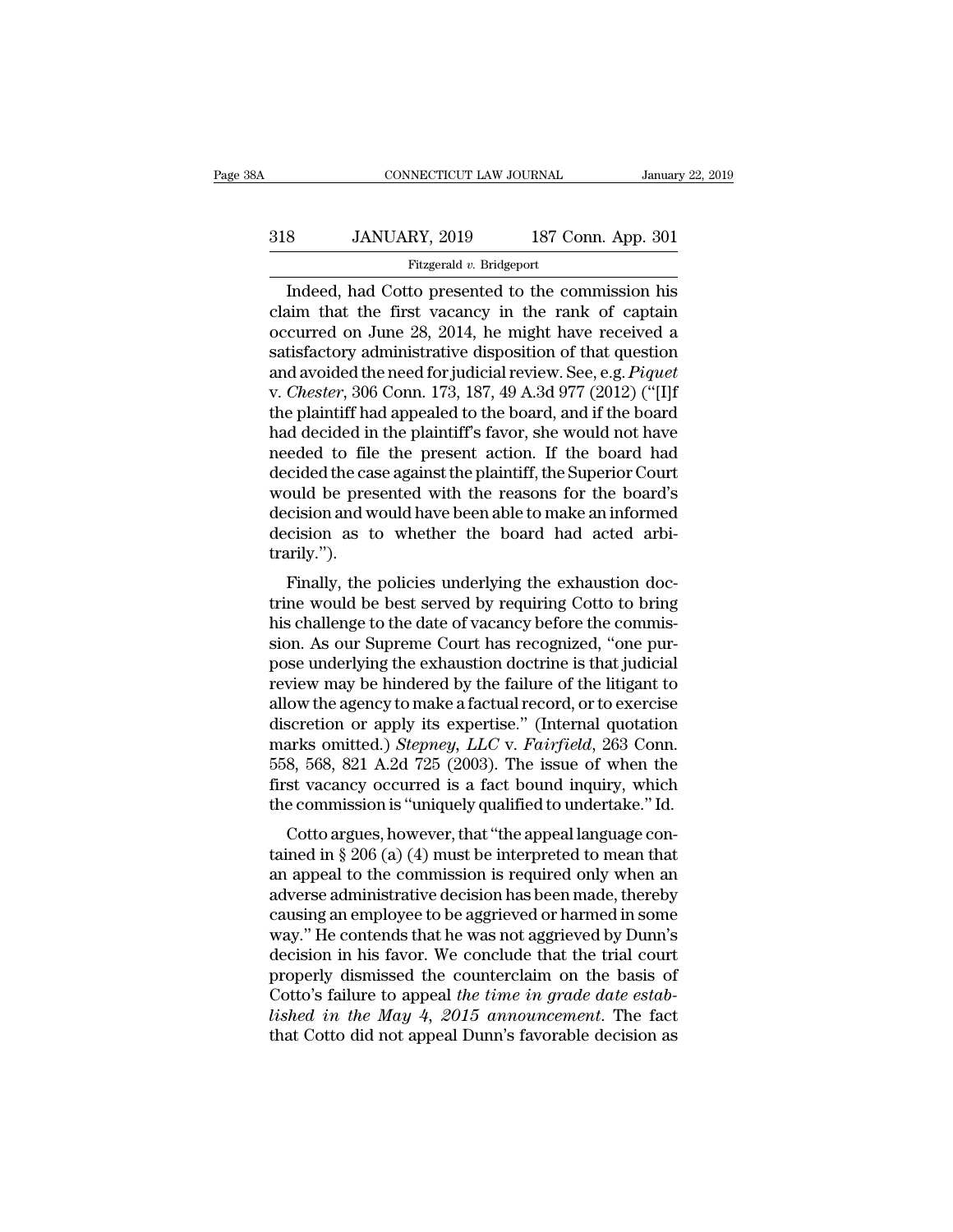Fitzgerald *v.* Bridgeport

2, 2019 CONNECTICUT LAW JOURNAL Page 39A<br>
187 Conn. App. 301 JANUARY, 2019 319<br>
Fitzgerald v. Bridgeport<br>
to his eligibility for the captain examination, rendered<br>
on September 23, 2015, well after the May 4, 2015<br>
announc 187 Conn. App. 301 JANUARY, 2019 319<br>Fitzgerald v. Bridgeport<br>to his eligibility for the captain examination, rendered<br>on September 23, 2015, well after the May 4, 2015<br>announcement of the captain examination, is irrele-187 Conn. App. 301 JANUARY, 2019 319<br>Fitzgerald v. Bridgeport<br>to his eligibility for the captain examination, rendered<br>on September 23, 2015, well after the May 4, 2015<br>announcement of the captain examination, is irrele-<br> vant.<sup>12</sup> Fitzgerald v. Bridgeport<br>
his eligibility for the captain examination, rendered<br>  $\alpha$  September 23, 2015, well after the May 4, 2015<br>
nouncement of the captain examination, is irrele-<br>
t.<sup>12</sup><br>
"The fundamental test for de to his eligibility for the captain examination, rendered<br>on September 23, 2015, well after the May 4, 2015<br>announcement of the captain examination, is irrele-<br>vant.<sup>12</sup><br>"The fundamental test for determining aggrievement<br>e

standing for the proposition that a party who *prevails* in the trial court by obtaining the relief sought cannot appeal the trial court's order to the Appellate Court. See *Seymour* v. *Seymour*, 262 Conn. 107, 110, 809 behavior and proposition that a party interpretation of the that court's order to the Appellate Court. See *Seymour* v. *Seymour*, 262 Conn. 107, 110, 809 A.2d 1114 (2002).<br>We also find *Jones v. Redding*, 296 Conn. 352, Late Court. See *Seymour* v. *Seymour*, 262 Conn. 107, 110, 809 A.2d 1114 (2002).<br>We also find *Jones* v. *Redding*, 296 Conn. 352, 363, 995 A.2d 51 (2010), distinguishable. In that case, the Workers' Compensation Commissi (2002).<br>
We also find *Jones v. Redding*, 296 Conn. 352, 363, 995 A.2d 51 (2010),<br>
distinguishable. In that case, the Workers' Compensation Commissioner<br>
determined that, although the plaintiff's agreement providing benef We also find *Jones v. Redding*, 296 Conn. 352, 363, 995 A.2d 51 (2010), distinguishable. In that case, the Workers' Compensation Commissioner determined that, although the plaintiff's agreement providing benefits under t initio, the plaintiff was entitled to benefits under the Workers' Compensation<br>Act, General Statutes § 31-275 et seq. Thus, "the plaintiff had prevailed, and<br>was placed in the same or better position than he was previously determined that, although the plaintiff's agreement providing benefits under<br>the Heart and Hypertension Act, General Statutes § 7-433c, was void ab<br>initio, the plaintiff was entitled to benefits under the Workers' Compens the Heart and Hypertension Act, General Statutes § 7-433c, was void ab<br>initio, the plaintiff was entitled to benefits under the Workers' Compensation<br>Act, General Statutes § 31-275 et seq. Thus, "the plaintiff had prevaile in the main transformation of the plaintiff was entitled to benefits under the Workers' Compensation Act, General Statutes § 31-275 et seq. Thus, "the plaintiff had prevailed, and was placed in the same or better position Act, General Statutes § 31-275 et seq. Thus, "the plaintiff had prevailed, and was placed in the same or better position than he was previously as a result of the decision." Id., 365. Rejecting the defendant's argument tha was placed in the same or better position than he was previously as a result of the decision." Id., 365. Rejecting the defendant's argument that the plaintiff had been aggrieved by a portion of the Commissioner's decision appear on the decision." Id., 365. Rejecting the defendant's argument that the plaintiff had been aggrieved by a portion of the Commissioner's decision, the court concluded that the plaintiff was not "specially and injuri the reasons of the commissioner's decision, the court concluded that the plaintiff was not "specially and injuriously affected by the decision" *in its totality*. Id., 366. Relying on the general proposition that "a party concluded that the plaintiff was not "specially and injuriously affected by the decision" *in its totality*. Id., 366. Relying on the general proposition that "a party who has fully prevailed in the court below is not ent the decision" *in its totality*. Id., 366. Relying on the general proposition that "a party who has fully prevailed in the court below is not entitled to appeal from the judgment solely for the purpose of attacking as erro that "a party who has fully prevailed in the court below is not entitled to appeal from the judgment solely for the purpose of attacking as erroneous the reasons of the court or its conclusions of law," the court concluded and a pack that were not is conclusions of attacking<br>appeal from the judgment solely for the purpose of attacking<br>the reasons of the court or its conclusions of law," the co<br>that the plaintiff's inability to appeal because Free about or its conclusions of law," the court concluded<br>at the plaintiff's inability to appeal because he was not aggrieved did<br>at the plaintiff's inability to appeal because he was not aggrieved did<br>t deprive the Compe that the plaintiff's inability to appeal because he was not aggrieved did not deprive the Compensation Review Board of jurisdiction to review the conclusions of the Workers' Compensation Commissioner (commissioner) that we

ance deprive the Compensation Review Board of jurisdiction to review the conclusions of the Workers' Compensation Commissioner (commissioner) that were not challenged in the defendant's appeal. Id.<br>
In *Jones*, the commiss to deprive and the Workers' Compensation Commissioner (commissioner)<br>that were not challenged in the defendant's appeal. Id.<br>In *Jones*, the commissioner had issued one decision in which she<br>"reach[ed] four legal conclusio that were not challenged in the defendant's appeal. Id.<br>
In *Jones*, the commissioner had issued one decision in which she<br>
"reach[ed] four legal conclusions." Id., 359. That decision was rendered, on<br>
balance, in the plai In Jones, the commissioner had issued one decision in which she<br>
"reach[ed] four legal conclusions." Id., 359. That decision was rendered, on<br>
balance, in the plaintiff's favor, in that the commissioner ordered the parties "reach[ed] four legal c<br>"reach[ed] four legal c<br>balance, in the plaintifit<br>to proceed with the a<br>a different statute, and<br>a different statute, and<br>we do him as a rest<br>benefits. Id., 365.<br>In the present case, t In the plaintiff's favor, in that the commissioner ordered the parties<br>proceed with the administration of the plaintiff's benefits, albeit under<br>different statute, and ordered the defendant to pay the plaintiff benefits<br>we to proceed with the administration of the plaintiff's benefits, albeit under<br>a different statute, and ordered the defendant to pay the plaintiff benefits<br>owed to him as a result of the defendant's unilateral termination of

a different statute, and ordered the defendant to pay the plaintiff benefits owed to him as a result of the defendant's unilateral termination of such benefits. Id., 365.<br>In the present case, the decision that was favorabl owed to him as a result of the defendant's unilateral termination of such benefits. Id., 365.<br>In the present case, the decision that was favorable to Cotto was rendered on September 23, 2015. We do not suggest that Cotto w benefits. Id., 365.<br>In the present case, the decision that was favorable to Cotto was rendered<br>on September 23, 2015. We do not suggest that Cotto was required to appeal<br>that decision. Rather, Cotto was aggrieved by the de In the present case, the decision that was favorable to Cotto was rendered on September 23, 2015. We do not suggest that Cotto was required to appeal that decision. Rather, Cotto was aggrieved by the decision rendered more on September 23, 2015. We do not suggest that Cotto was required to appeal<br>that decision. Rather, Cotto was aggrieved by the decision rendered more<br>than four months earlier, on May 4, 2015, when the commission announced<br>th that decision. Rather, Cotto was aggrieved by the decision rendered more than four months earlier, on May 4, 2015, when the commission announced the captain examination and its attendant eligibility requirements. Thus, *J* 

untitively accordingly, we find imapposite the defendants' comparison to authority  $\frac{12}{12}$  Accordingly, we find imapposite the defendants' comparison to authority and imapposite the aparty who *prevails* in the trial The fundamental test for determining aggrievement<br>encompasses a well-settled twofold determination:<br><sup>12</sup> Accordingly, we find inapposite the defendants' comparison to authority<br>standing for the proposition that a party who "The fundamental test for determining aggrievement<br>encompasses a well-settled twofold determination:<br> $\frac{12}{12}$  Accordingly, we find inapposite the defendants' comparison to authority<br>standing for the proposition that a encompasses a well-settled twofold determination:<br><sup>12</sup> Accordingly, we find inapposite the defendants' comparison to authority<br>standing for the proposition that a party who *prevails* in the trial court by<br>obtaining the re (2002). <sup>12</sup> Accordingly, we find inapposite the defendants' comparison to authority anding for the proposition that a party who *prevails* in the trial court by taining the relief sought cannot appeal the trial court's order to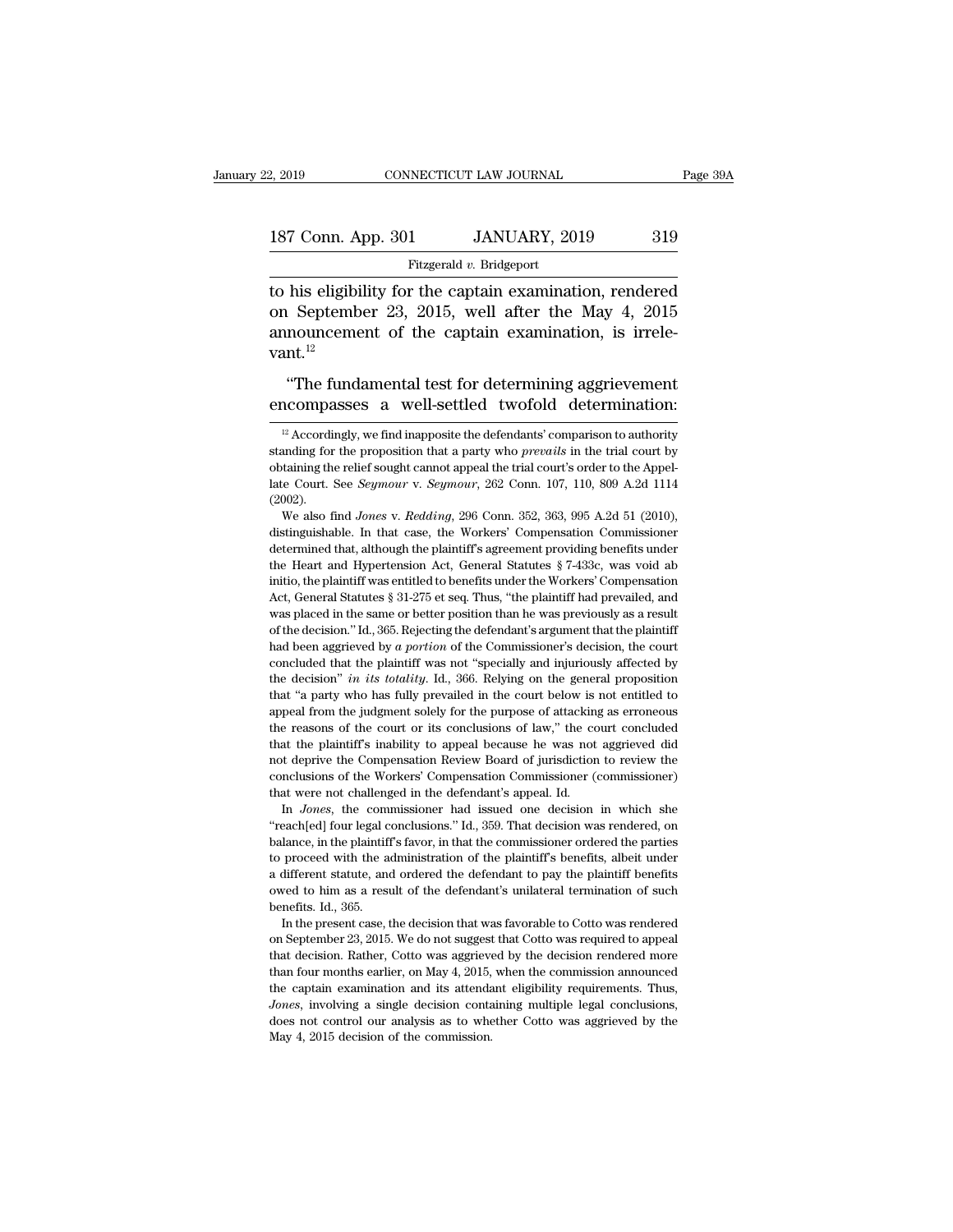# EXECUTE CONNECTICUT LAW JOURNAL January 22, 2019<br>320 JANUARY, 2019 187 Conn. App. 301<br>Fitzgerald v. Bridgeport

### Fitzgerald *v.* Bridgeport

CONNECTICUT LAW JOURNAL<br>
320 JANUARY, 2019 187 Conn. App. 301<br>
Fitzgerald v. Bridgeport<br>
Flirst, the party claiming aggrievement must success-<br>
fully demonstrate a specific, personal and legal interest<br>
in Ithe subject mat Fully demonstrate a specific, personal and legal interest<br>  $\begin{bmatrix}\n\text{First, the party claiming aggrievement must success}\n\text{fully demonstrate a specific, personal and legal interest}\n\text{in [the subject matter of the challenged action], as distinguished from a general interest such as is the con-$ 320 JANUARY, 2019 187 Conn. App. 301<br>
Fitzgerald v. Bridgeport<br>
[F]irst, the party claiming aggrievement must success-<br>
fully demonstrate a specific, personal and legal interest<br>
in [the subject matter of the challenged a 320 JANUARY, 2019 187 Conn. App. 301<br>
Fitzgerald v. Bridgeport<br>
[F]irst, the party claiming aggrievement must success-<br>
fully demonstrate a specific, personal and legal interest<br>
in [the subject matter of the challenged a Fitzgerald v. Bridgeport<br>
Fitzgerald v. Bridgeport<br>
[F]irst, the party claiming aggrievement must success-<br>
fully demonstrate a specific, personal and legal interest<br>
in [the subject matter of the challenged action], as d Flirst, the party claiming aggrievement must success-<br>fully demonstrate a specific, personal and legal interest<br>in [the subject matter of the challenged action], as dis-<br>tinguished from a general interest, such as is the c [F]irst, the party claiming aggrievement must success-<br>fully demonstrate a specific, personal and legal interest<br>in [the subject matter of the challenged action], as dis-<br>tinguished from a general interest, such as is the fully demonstrate a specific, personal and legal interest<br>in [the subject matter of the challenged action], as dis-<br>tinguished from a general interest, such as is the con-<br>cern of all members of the community as a whole.<br>S in [the subject matter of the challenged action], as distinguished from a general interest, such as is the concern of all members of the community as a whole.<br>Second, the party claiming aggrievement must successfully estab tinguished from a general interest, such as is the concern of all members of the community as a whole.<br>Second, the party claiming aggrievement must successfully establish that this specific personal and legal interest has cern of all members of the community as a whole.<br>Second, the party claiming aggrievement must success-<br>fully establish that this specific personal and legal inter-<br>est has been specially and injuriously affected by the<br>[c Second, the party claiming aggrievement must success-<br>fully establish that this specific personal and legal inter-<br>est has been specially and injuriously affected by the<br>[challenged action]. . . . Aggrievement is establish fully establish that this specific personal and legal interest has been specially and injuriously affected by the [challenged action]. . . . Aggrievement is established if there is a possibility, as distinguished from a ce est has been spee<br>
[challenged action<br>
if there is a possib<br>
that some legally<br>
adversely affected<br> *Broadnax v. New*<br>
1113 (2004).<br>
In the present hallenged action].  $\ldots$  Aggrievement is established<br>there is a possibility, as distinguished from a certainty,<br>at some legally protected interest  $\ldots$  has been<br>versely affected." (Internal quotation marks omitted.)<br> $roadmax v$ if there is a possibility, as distinguished from a certainty,<br>that some legally protected interest  $\dots$  has been<br>adversely affected." (Internal quotation marks omitted.)<br>*Broadnax v. New Haven*, 270 Conn. 133, 154, 851 A.

that some legally protected interest  $\ldots$  has been<br>adversely affected." (Internal quotation marks omitted.)<br>*Broadnax v. New Haven*, 270 Conn. 133, 154, 851 A.2d<br>1113 (2004).<br>In the present case, Cotto, a municipal emplo adversely affected." (Internal quotation marks omitted.)<br>Broadnax v. New Haven, 270 Conn. 133, 154, 851 A.2d<br>1113 (2004).<br>In the present case, Cotto, a municipal employee<br>candidate for promotion to captain, clearly possess Broadnax v. New Haven, 270 Conn. 133, 154, 851 A.2d<br>1113 (2004).<br>In the present case, Cotto, a municipal employee<br>candidate for promotion to captain, clearly possessed<br>a specific, personal and legal interest in the date es 1113 (2004).<br>
In the present case, Cotto, a municipal employee<br>
candidate for promotion to captain, clearly possessed<br>
a specific, personal and legal interest in the date estab-<br>
lishing the candidates' eligibility for the In the present case, Cotto, a municipal employee candidate for promotion to captain, clearly possessed a specific, personal and legal interest in the date establishing the candidates' eligibility for the captain examinatio candidate for promotion to captain, clearly possessed<br>a specific, personal and legal interest in the date estab-<br>lishing the candidates' eligibility for the captain exami-<br>nation. See id., 155 (plaintiff "employees of a mu a specific, personal and legal interest in the date establishing the candidates' eligibility for the captain examination. See id., 155 (plaintiff "employees of a municipal department governed by the city's civil service ru lishing the candidates' eligibility for the captain exami-<br>nation. See id., 155 (plaintiff "employees of a municipal<br>department governed by the city's civil service rules<br>and regulations, certainly are within the zone of i nation. See id., 155 (plaintiff "employees of a municipal<br>department governed by the city's civil service rules<br>and regulations, certainly are within the zone of inter-<br>ests that the civil service system was designed to pr department governed by the city's civil service rules<br>and regulations, certainly are within the zone of inter-<br>ests that the civil service system was designed to pro-<br>tect, and, as such, have a legally protected interest and regulations, certainly are within the zone of interests that the civil service system was designed to pro-<br>tect, and, as such, have a legally protected interest in<br>the subject matter of the challenged action"). As to t ests that the civil service system was designed to pro-<br>tect, and, as such, have a legally protected interest in<br>the subject matter of the challenged action"). As to the<br>second aspect of aggrievement, Cotto's interest was<br> tect, and, as such, have a legally protected interest in<br>the subject matter of the challenged action"). As to the<br>second aspect of aggrievement, Cotto's interest was<br>adversely affected by the date selected. Ultimately, as diversely affected by the date selected. Ultimately, as<br>
as himself alleges in his counterclaim, the correct date<br>
ursuant to *Walker* v. *Jankura*, 162 Conn. 482, 294 A.2d<br>
36 (1972),<sup>13</sup> "was not 120 days after the promo he himself alleges in his counterclaim, the correct date<br>pursuant to *Walker* v. Jankura, 162 Conn. 482, 294 A.2d<br>536 (1972),<sup>13</sup> "was not 120 days after the promotion of<br><sup>13</sup> In *Walker*, our Supreme Court affirmed the tr

pursuant to *Walker* v. *Jankura*, 162 Conn. 482, 294 A.2d<br>536 (1972),<sup>13</sup> "was not 120 days after the promotion of<br><sup>13</sup> In *Walker*, our Supreme Court affirmed the trial court's judgment declaring a promotion examination  $1836 (1972)$ ,  $13$  "was not 120 days after the promotion of  $1816$  Malker, our Supreme Court affirmed the trial court's judgment declaring a promotion examination illegal and contrary to the charter of the city and the ru  $t^{13}$  In *Walker*, our Supreme Court affirmed the trial court's judgment declaring a promotion examination illegal and contrary to the charter of the city and the rules of the Civil Service Commission. *Walker* v. *Jank* <sup>13</sup> In *Walker*, our Supreme Court affirmed the trial court's judgment declaring a promotion examination illegal and contrary to the charter of the city and the rules of the Civil Service Commission. *Walker v. Jankura*, for the examination illegal and contrary to the charter of the city<br>and the rules of the Civil Service Commission. *Walker* v. *Jankura*, supra,<br>162 Conn. 491. Pursuant to the charter, the personnel director was required<br>t and the rules of the Civil Service Commission. Walker v. Jankura, supra, 162 Conn. 491. Pursuant to the charter, the personnel director was required to hold an examination for the position of police inspector within 120 d however, delayed holding the examination until after the necessary difference as a police inspector within 120 days of the establishment of a vacancy for such position. Id., 485. The applicants for the examination were req For bold an examination for the position of police inspector within 120 days of the establishment of a vacancy for such position. Id., 485. The applicants for the examination were required to possess three years of experie of the establishment of a vacancy for such position. Id., 485. The applicants for the examination were required to possess three years of experience as a police captain to qualify to take the examination. Id. The personnel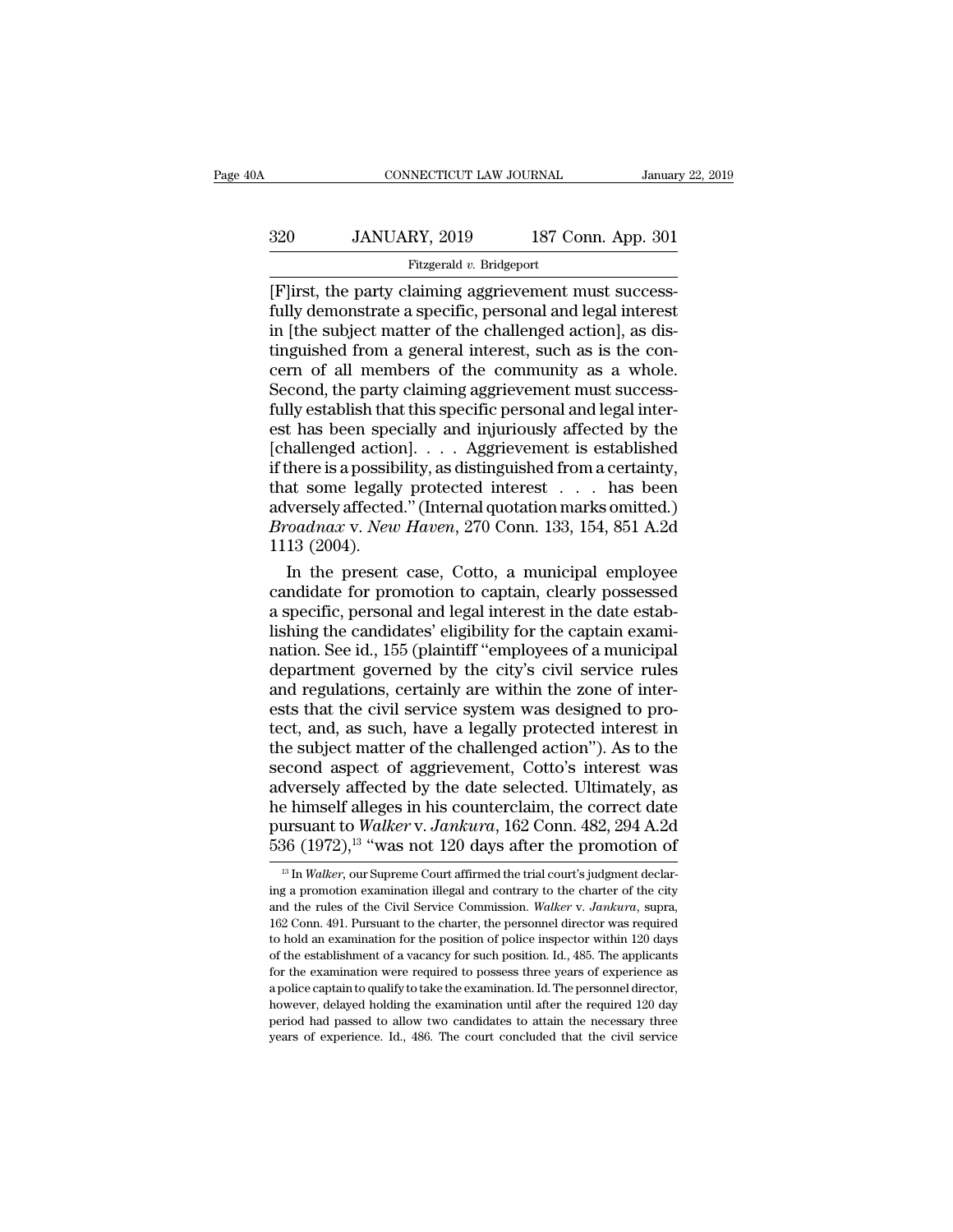| 2, 2019            | CONNECTICUT LAW JOURNAL  | Page 41A |
|--------------------|--------------------------|----------|
| 187 Conn. App. 301 | JANUARY, 2019            | 321      |
|                    | Fitzgerald v. Bridgeport |          |

2, 2019 CONNECTICUT LAW JOURNAL Page 41A<br>
187 Conn. App. 301 JANUARY, 2019 321<br>
Fitzgerald v. Bridgeport<br>
Captain Baraja but 120 days after the June 28, 2014<br>
retirement of Captain [Viadero], by which time the<br>
dofondant c 187 Conn. App. 301 JANUARY, 2019 321<br>Fitzgerald v. Bridgeport<br>Captain Baraja but 120 days after the June 28, 2014<br>retirement of Captain [Viadero], by which time the<br>defendant clearly had sufficient time in grade . . . ."<br>I 187 Conn. App. 301 JANUARY, 2019 321<br>
Fitzgerald v. Bridgeport<br>
Captain Baraja but 120 days after the June 28, 2014<br>
retirement of Captain [Viadero], by which time the<br>
defendant clearly had sufficient time in grade . . . 187 Conn. App. 301 JANUARY, 2019 321<br>
Fitzgerald v. Bridgeport<br>
Captain Baraja but 120 days after the June 28, 2014<br>
retirement of Captain [Viadero], by which time the<br>
defendant clearly had sufficient time in grade . . . Fitzgerald v. Bridgeport<br>
Captain Baraja but 120 days after the June 28, 2014<br>
retirement of Captain [Viadero], by which time the<br>
defendant clearly had sufficient time in grade . . . ."<br>
If the commission had selected the Fitzgerald v. Bridgeport<br>Captain Baraja but 120 days after the June 28, 2014<br>retirement of Captain [Viadero], by which time the<br>defendant clearly had sufficient time in grade  $\ldots$ ."<br>If the commission had selected the dat Captain Baraja but 120 days after the June 28, 2014<br>retirement of Captain [Viadero], by which time the<br>defendant clearly had sufficient time in grade  $\ldots$ ."<br>If the commission had selected the date which Cotto<br>now advocat retirement of Captain [Viadero], by which time the<br>defendant clearly had sufficient time in grade . . . ."<br>If the commission had selected the date which Cotto<br>now advocates, he would have been eligible to take the<br>captain defendant clearly had sufficient time in grade . . . ."<br>If the commission had selected the date which Cotto<br>now advocates, he would have been eligible to take the<br>captain examination. This consequence alone is suffi-<br>cient If the commission had selected the date which Cotto<br>now advocates, he would have been eligible to take the<br>captain examination. This consequence alone is suffi-<br>cient to establish aggrievement, because the decision<br>affecte now advocates, he would have been eligible to take the captain examination. This consequence alone is sufficient to establish aggrievement, because the decision affected an interest specific to Cotto, namely his eligibilit captain examination. This consequence alone is sufficient to establish aggrievement, because the decision affected an interest specific to Cotto, namely his eligibility to attain the rank of captain. See *Broadnax v. New H* cient to establish aggrievement, because the dec<br>affected an interest specific to Cotto, namely his eli<br>ity to attain the rank of captain. See *Broadnax* v.<br>*Haven*, supra, 270 Conn. 158 (plaintiffs establi<br>aggrievement by The decision of the rank of captain. See *Broadnax v. New*<br> *i* to attain the rank of captain. See *Broadnax v. New*<br> *iven*, supra, 270 Conn. 158 (plaintiffs established<br>
grievement by showing that challenged promotional not a sum and the same dependent of experiment to the same dependent of the stablished aggrievement by showing that challenged promotional practice affected an interest specific to them, namely, their capacity to attain th

Frace, Supra, 210 Com. 150 (plantins established<br>aggrievement by showing that challenged promotional<br>practice affected an interest specific to them, namely,<br>their capacity to attain the rank of captain).<br>Significantly, the significantly is showng and enanchged pronodonal practice affected an interest specific to them, namely, their capacity to attain the rank of captain).<br>Significantly, the decision Cotto claims that he was not aggrieved by plactice directed an interest specific to dieth, halfler,<br>their capacity to attain the rank of captain).<br>Significantly, the decision Cotto claims that he was<br>not aggrieved by is the same decision he now challenges<br>by way o Significantly, the decision Cotto claims that he was<br>not aggrieved by is the same decision he now challenges<br>by way of his counterclaim. Until Dunn issued his deci-<br>sion regarding Cotto's eligibility, Cotto was aware that<br> Significantly, the decision Cotto claims that he was<br>not aggrieved by is the same decision he now challenges<br>by way of his counterclaim. Until Dunn issued his deci-<br>sion regarding Cotto's eligibility, Cotto was aware that<br> not aggrieved by is the same decision he now challenges<br>by way of his counterclaim. Until Dunn issued his deci-<br>sion regarding Cotto's eligibility, Cotto was aware that<br>there was a "possibility," if not a "certainty," of d by way of his counterclaim. Until Dunn issued his decision regarding Cotto's eligibility, Cotto was aware that<br>there was a "possibility," if not a "certainty," of direct<br>injury, specifically, that the date chosen would pre sion regarding Cotto's eligibility, Cotto was aware that<br>there was a "possibility," if not a "certainty," of direct<br>injury, specifically, that the date chosen would preclude<br>his eligibility. See id., 154 ("[a]ggrievement there was a "possibility," if not a "certainty," of direct<br>injury, specifically, that the date chosen would preclude<br>his eligibility. See id., 154 ("[a]ggrievement is estab-<br>lished if there is a possibility, as distinguish injury, specifically, that the date chosen would preclude<br>his eligibility. See id., 154 ("[a]ggrievement is estab-<br>lished if there is a possibility, as distinguished from a<br>certainty, that some legally protected interest . his eligibility. See id., 154 ("[a]ggrievement is estab-<br>lished if there is a possibility, as distinguished from a<br>certainty, that some legally protected interest . . . has<br>been adversely affected" [internal quotation mark lished if there is a possibility, as distinguished from a<br>certainty, that some legally protected interest  $\dots$  has<br>been adversely affected" [internal quotation marks<br>omitted]). He, therefore, should have appealed that<br>dat certainty, that some<br>been adversely affer<br>omitted]). He, there<br>date. A decision in h<br>averted not only the p<br>of Dunn's decision<br>present action.<br>We conclude that Internal quotation manual<br>inted]). He, therefore, should have appealed that<br>te. A decision in his favor at that juncture could have<br>erted not only the plaintiffs' appeal to the commission<br>Dunn's decision on Cotto's eligibi date. A decision in his favor at that juncture could have<br>averted not only the plaintiffs' appeal to the commission<br>of Dunn's decision on Cotto's eligibility, but also the<br>present action.<br>We conclude that the trial court p and the plaintiffs' appeal to the commission<br>of Dunn's decision on Cotto's eligibility, but also the<br>present action.<br>We conclude that the trial court properly dismissed<br>Cotto's counterclaim on the basis that he failed to<br>e

We conclude that the trial court properly dismissed<br>Cotto's counterclaim on the basis that he failed to<br>exhaust his administrative remedies. Because Cotto<br>provision of the charter was mandatory, and, thus, affirmed the tri We conclude that the trial court properly dismissed<br>Cotto's counterclaim on the basis that he failed to<br>exhaust his administrative remedies. Because Cotto<br>provision of the charter was mandatory, and, thus, affirmed the tri

Cotto's counterclaim on the basis that he failed to exhaust his administrative remedies. Because Cotto provision of the charter was mandatory, and, thus, affirmed the trial court's decision that "the only reasonable remedy exhaust his administrative remedies. Because Cotto<br>provision of the charter was mandatory, and, thus, affirmed the trial court's<br>decision that "the only reasonable remedy is to order that the list established<br>as a result o EXITALLST THIS ALTHITIST ALTYCE TEHTECTIES. DECAUSE COTTO<br>provision of the charter was mandatory, and, thus, affirmed the trial court's<br>decision that "the only reasonable remedy is to order that the list established<br>as a r provision of the charter was mandatory, and, thus, affirmed the trial court's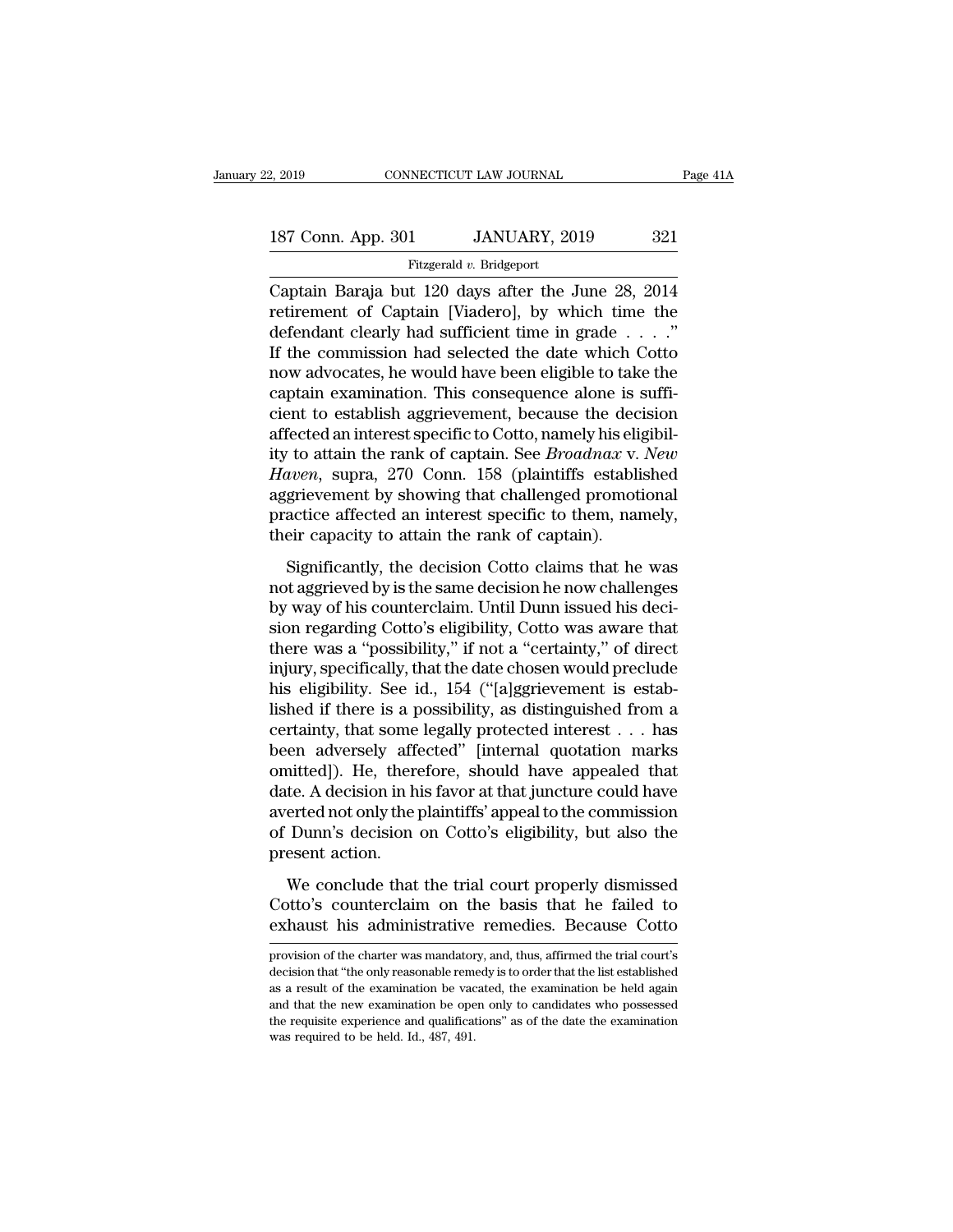| Ά   | CONNECTICUT LAW JOURNAL                                                                                                                                                        |                    | January 22, 2019 |
|-----|--------------------------------------------------------------------------------------------------------------------------------------------------------------------------------|--------------------|------------------|
| 322 | JANUARY, 2019                                                                                                                                                                  | 187 Conn. App. 301 |                  |
|     | Fitzgerald v. Bridgeport                                                                                                                                                       |                    |                  |
|     | could have obtained review of the date of vacancy by<br>way of an appeal to the commission, pursuant to $\S 206$<br>$(a)$ $(b)$ of the shorter he was required to do so before |                    |                  |

322 JANUARY, 2019 187 Conn. App. 301<br>Fitzgerald v. Bridgeport<br>could have obtained review of the date of vacancy by<br>way of an appeal to the commission, pursuant to § 206<br>(a) (4) of the charter, he was required to do so bef (a)  $\frac{322}{\text{2444 v. Bridgeport}}$ <br>
Fitzgerald v. Bridgeport<br>
Could have obtained review of the date of vacancy by<br>
way of an appeal to the commission, pursuant to § 206<br>
(a) (4) of the charter, he was required to do so before<br>
s  $\begin{array}{lll}\n & \text{JANUARY, 2019} \ \hline \text{Fitzgerald } v. \text{ Bri-} \ \text{Could have obtained review on} \ \text{way of an appeal to the comm} \ \text{(a) (4) of the charter, he was seeking redress in court.} \ \text{II}\n\end{array}$ 

II

### A

 $\begin{aligned} \text{(4) of the charter, he was required to do so before} \ \text{eking redress in court.} \ \text{I} \ \text{A} \ \text{The defaults next claim that the trial court improving concluded that the twenty-second lieutenant position was not established as required invariant to  $8.206 \ \text{m} \end{aligned}$$ seeking redress in court.<br>
II<br>
A<br>
The defendants next claim that the trial court improperly<br>
concluded that the twenty-second lieutenant posi-<br>
tion was not established as required pursuant to  $\S 206$ <br>
(d) of the charter S II<br>
A<br>
The defendants next claim that the trial court improp-<br>
erly concluded that the twenty-second lieutenant posi-<br>
tion was not established as required pursuant to § 206<br>
(d) of the charter. Specifically, they claim th (d) of the charter. Specifically, they claim that the trial A<br>
The defendants next claim that the trial court improperly concluded that the twenty-second lieutenant posi-<br>
tion was not established as required pursuant to  $\S 206$ <br>
(d) of the charter. Specifically, they claim that t The defendants next claim that the trial court improp-<br>erly concluded that the twenty-second lieutenant posi-<br>tion was not established as required pursuant to  $\S$  206<br>(d) of the charter. Specifically, they claim that the The defendants next claim that the trial court improperly concluded that the twenty-second lieutenant position was not established as required pursuant to  $\S 206$  (d) of the charter. Specifically, they claim that the tria erly concluded that the twenty-second lieutenant position was not established as required pursuant to § 206 (d) of the charter. Specifically, they claim that the trial court improperly determined that the position was not tion was not established as required pursuant to  $\S 206$ <br>(d) of the charter. Specifically, they claim that the trial<br>court improperly determined that the position was not<br>legally established because (1) Dunn did not make (d) of the charter. Specifically, they claim that the trial court improperly determined that the position was not legally established because (1) Dunn did not make or cause to be made an investigation of the need for the court improperly determined that the position was not<br>legally established because (1) Dunn did not make or<br>cause to be made an investigation of the need for the<br>position, and (2) the city council never established the<br>twen legally established because (1) Dunn did not make or<br>cause to be made an investigation of the need for the<br>position, and (2) the city council never established the<br>twenty-second position. According to the defendants,<br>becau cause to be made an investigation of the need for the<br>position, and (2) the city council never established the<br>twenty-second position. According to the defendants,<br>because the court improperly determined the twenty-<br>second position, and (2) the city council never established the<br>twenty-second position. According to the defendants,<br>because the court improperly determined the twenty-<br>second lieutenant position to be illegally created, the<br>cour twenty-second position. According to the defendants,<br>because the court improperly determined the twenty-<br>second lieutenant position to be illegally created, the<br>court's calculation of Cotto's time in grade on the basis<br>of because the court improperly determined the twenty-<br>second lieutenant position to be illegally created, the<br>court's calculation of Cotto's time in grade on the basis<br>of the subsequent date that the twenty-first lieutenant<br> second lieutenant position to be illegally created, the court's calculation of Cotto's time in grade on the basis<br>of the subsequent date that the twenty-first lieutenant<br>position became vacant led to the improper conclusio court's calculation of Cotto's time in grade on the basis<br>of the subsequent date that the twenty-first lieutenant<br>position became vacant led to the improper conclusion<br>that he was ineligible to sit for the captain examinat of the subsequent date that the twenty-first lieutenant<br>position became vacant led to the improper conclusion<br>that he was ineligible to sit for the captain examination.<br>The plaintiffs respond that "[p]romoting Cotto to the position became vacant led to the improper conclusion<br>that he was ineligible to sit for the captain examination.<br>The plaintiffs respond that "[p]romoting Cotto to the<br>[twenty-second] position would have been an illegal<br>ove The mass means of the captain channels in the plaintiffs respond that "[p]romoting Cotto to the wenty-second] position would have been an illegal erfill" because "[t]he twenty-second lieutenant position had never been lega Interparamental projects and the processing of the distribution in the provisions" because "[t]he twenty-second lieutenant position had never been legally created pursuant to the provisions" of the charter. We agree with t

structing best and the structure of a charter or means<br>overfill" because "[t]he twenty-second lieutenant posi-<br>tion had never been legally created pursuant to the<br>provisions" of the charter. We agree with the plaintiffs.<br>W ordinance presents a question present is a present to the provisions" of the charter. We agree with the plaintiffs.<br>We first set forth our standard of review and relevant<br>legal principles. "As with any issue of statutory c provisions" of the charter. We agree with the plaintiffs.<br>We first set forth our standard of review and relevant<br>legal principles. "As with any issue of statutory con-<br>struction, the interpretation of a charter or municipa *Shevlince Commission* of the enable of the signed what the prominent legal principles. "As with any issue of statutory construction, the interpretation of a charter or municipal ordinance presents a question of law, over We first set forth our standard of review and relevant<br>legal principles. "As with any issue of statutory con-<br>struction, the interpretation of a charter or municipal<br>ordinance presents a question of law, over which our<br>rev legal principles. "As with any issue of statutory construction, the interpretation of a charter or municipal ordinance presents a question of law, over which our review is plenary." (Internal quotation marks omitted.) *She* struction, the interpretation of a charter or municipal<br>ordinance presents a question of law, over which our<br>review is plenary." (Internal quotation marks omitted.)<br>Shevlin v. Civil Service Commission, 148 Conn. App.<br>344,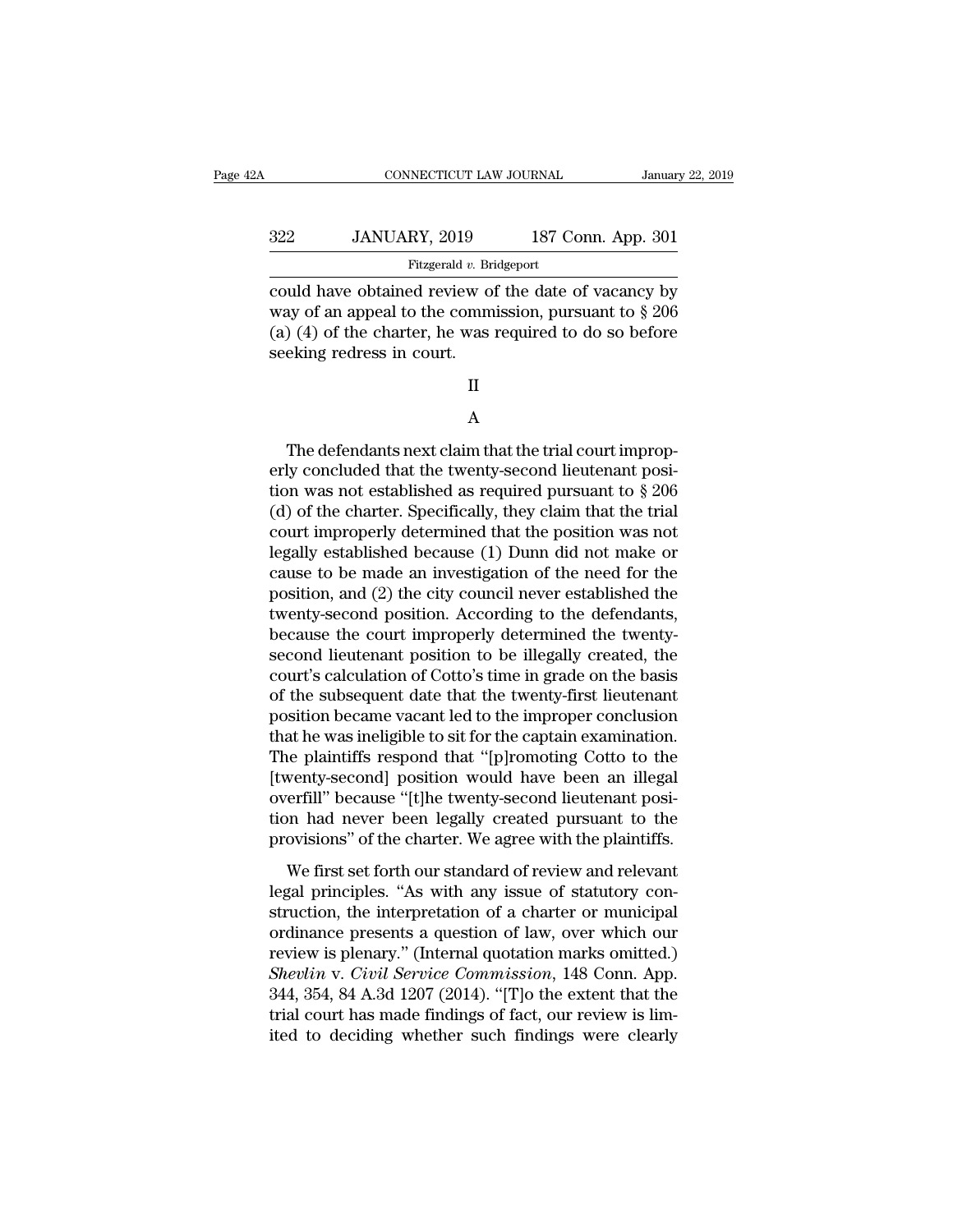2, 2019 CONNECTICUT LAW JOURNAL Page 43A<br>187 Conn. App. 301 JANUARY, 2019 323<br>Fitzgerald v. Bridgeport

Fitzgerald *v.* Bridgeport

errore on Magnetic Connect Connect Connect Connect Connect Connect Connect Connect Connect Connect Connect Connect Connect Connect Connect Connect Connect Connect Connect Connect Connect Connect Connect Connect Connect Co 187 Conn. App. 301 JANUARY, 2019 323<br>Fitzgerald v. Bridgeport<br>erroneous. When, however, the trial court draws conclusions of law, our review is plenary and we must<br>decide whether its conclusions are legally and logically<br> 187 Conn. App. 301 JANUARY, 2019 323<br>
Fitzgerald v. Bridgeport<br>
erroneous. When, however, the trial court draws conclusions of law, our review is plenary and we must<br>
decide whether its conclusions are legally and logical 187 Conn. App. 301 JANUARY, 2019 323<br>
Fitzgerald v. Bridgeport<br>
erroneous. When, however, the trial court draws conclusions of law, our review is plenary and we must<br>
decide whether its conclusions are legally and logical Fitzgerald v. Bridgeport<br>
Fitzgerald v. Bridgeport<br>
erroneous. When, however, the trial court draws conclusions of law, our review is plenary and we must<br>
decide whether its conclusions are legally and logically<br>
correct a Fitzgerald v. Bridgeport<br>erroneous. When, however, the trial court dracture<br>clusions of law, our review is plenary and<br>decide whether its conclusions are legally and<br>correct and find support in the facts that appe<br>record." foncous: when, nowever, the that court thaws consisions of law, our review is plenary and we must<br>cide whether its conclusions are legally and logically<br>rrect and find support in the facts that appear in the<br>cord." (Inter clusions of fair, our fevrew is plenary and we must<br>decide whether its conclusions are legally and logically<br>correct and find support in the facts that appear in the<br>record." (Internal quotation marks omitted.) *Broadnax* 

decide whether as conclusions are tegany and logically<br>correct and find support in the facts that appear in the<br>record." (Internal quotation marks omitted.) *Broadnax*<br>v. *New Haven*, supra, 270 Conn. 161–62.<br>"In construct record." (Internal quotation marks omitted.) *Broadnax*<br>v. New Haven, supra, 270 Conn. 161–62.<br>"In construing a city charter, the rules of statutory<br>construction generally apply.... In arriving at the<br>intention of the fra pared together. In other words, effect should be given,<br>if possible, to every series of statutory<br>construction generally apply.  $\ldots$  In arriving at the<br>intention of the framers of the charter the whole and<br>every part of "In construing a city charter, the rules of statutory<br>construction generally apply.... In arriving at the<br>intention of the framers of the charter the whole and<br>every part of the instrument must be taken and com-<br>pared tog "In construing a city charter, the rules of statutory construction generally apply. . . . In arriving at the intention of the framers of the charter the whole and every part of the instrument must be taken and compared to The figure in the framers of the charter the whole and<br>
erry part of the instrument must be taken and com-<br>
red together. In other words, effect should be given,<br>
possible, to every section, paragraph, sentence, clause<br>
d method of the instrument must be taken and com-<br>pared together. In other words, effect should be given,<br>if possible, to every section, paragraph, sentence, clause<br>and word in the instrument and related laws. . . . .<br>"In ad

pared together. In other words, effect should be given,<br>pared together. In other words, effect should be given,<br>if possible, to every section, paragraph, sentence, clause<br>and word in the instrument and related laws.  $\ldots$ parea esgence. In state words, effect should be given,<br>if possible, to every section, paragraph, sentence, clause<br>and word in the instrument and related laws. . . .<br>"In addition, the present case involves the city's civil<br> and word in the instrument and related laws. . . .<br>
"In addition, the present case involves the city's civil<br>
service system, and we previously have emphasized the<br>
importance of maintaining the integrity of that system.<br> "In addition, the present case involves the city's civil<br>service system, and we previously have emphasized the<br>importance of maintaining the integrity of that system.<br>Statutory provisions regulating appointments under<br>civ "In addition, the present case involves the city's civil<br>service system, and we previously have emphasized the<br>importance of maintaining the integrity of that system.<br>Statutory provisions regulating appointments under<br>civi importance of maintaining the integrity of that system.<br>Statutory provisions regulating appointments under<br>civil service acts are mandatory and must be complied<br>with strictly." (Citation omitted; internal quotation<br>marks o Statutory provisions regulating appointmen<br>civil service acts are mandatory and must be<br>with strictly." (Citation omitted; internal<br>marks omitted.) Id., 161; see also Walker v.<br>supra, 162 Conn. 489 ("[s]tatutory provisions In service also are manufactry and mast be completed the strictly." (Citation omitted; internal quotation arks omitted.) Id., 161; see also *Walker v. Jankura*, pra, 162 Conn. 489 ("[s] tatutory provisions regulating poin marks omitted.) Id., 161; see also *Walker v. Jankura*,<br>supra, 162 Conn. 489 ("[s]tatutory provisions regulating<br>appointments under civil service acts  $\dots$  may not be<br>waived by a civil service commission").<br>"The [civil se

marks of those and whole means of those whose methods appointments under civil service acts  $\ldots$  may not be waived by a civil service commission").<br>
"The [civil service] law provides for a complete system of procedure de appointments under civil service acts  $\dots$  may not be<br>waived by a civil service commission").<br>"The [civil service] law provides for a complete sys-<br>tem of procedure designed to secure appointment to<br>public positions of th Exponsionation and the elements of the elements of provides for a complete system of procedure designed to secure appointment to public positions of those whose merit and fitness has been determined by examination, and to "The [civil service commission").<br>
"The [civil service] law provides for a complete sys-<br>
tem of procedure designed to secure appointment to<br>
public positions of those whose merit and fitness has<br>
been determined by exami "The [civil service] law provides for a complete system of procedure designed to secure appointment to public positions of those whose merit and fitness has been determined by examination, and to eliminate as far as pract tem of procedure designed to secure appointment to<br>public positions of those whose merit and fitness has<br>been determined by examination, and to eliminate as far<br>as practicable the element of partisanship and personal<br>favor been determined by examination, and to eliminate as far<br>as practicable the element of partisanship and personal<br>favoritism in making appointments.... A civil service<br>statute is mandatory as to every requirement." (Interna as practicable the element of partisanship and personal favoritism in making appointments. . . . A civil service statute is mandatory as to every requirement." (Internal quotation marks omitted.) *Broadnax v. New Haven*, favoritism in making appointments. . . . A civil service<br>statute is mandatory as to every requirement." (Internal<br>quotation marks omitted.) *Broadnax* v. *New Haven*,<br>supra, 270 Conn. 161. "Compliance by a civil service<br>c statute is mandatory as to every requirement." (Internal quotation marks omitted.) *Broadnax* v. *New Haven*, supra, 270 Conn. 161. "Compliance by a civil service commission that is tantamount to substantial compliance is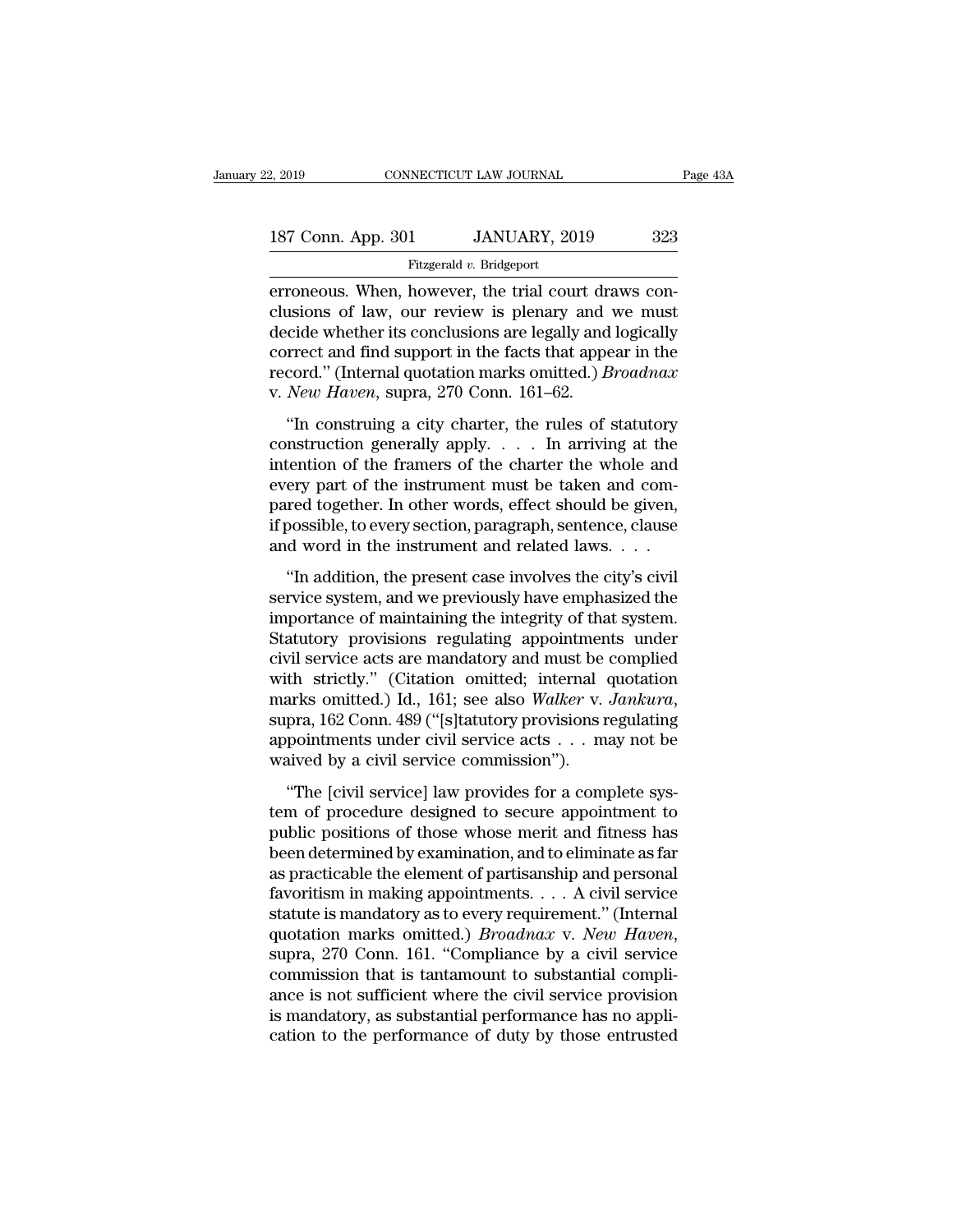## EXECUTE CONNECTICUT LAW JOURNAL January 22, 2019<br>324 JANUARY, 2019 187 Conn. App. 301<br>Fitzgerald v. Bridgeport Fitzgerald *v.* Bridgeport

CONNECTICUT LAW JOURNAL January 22, 2019<br>
324 JANUARY, 2019 187 Conn. App. 301<br>
Fitzgerald v. Bridgeport<br>
with the administration of the civil service law. It would<br>
open the door to abuses which the law was designed<br>
to s 324 JANUARY, 2019 187 Conn. App. 301<br>Fitzgerald v. Bridgeport<br>with the administration of the civil service law. It would<br>open the door to abuses which the law was designed<br>to suppress." (Internal quotation marks omitted.) 187 Conn. App. 301<br>
Fitzgerald v. Bridgeport<br>
with the administration of the civil service law. It would<br>
open the door to abuses which the law was designed<br>
to suppress.'' (Internal quotation marks omitted.) *Jones*<br>
v. 324 JANUARY, 2019 187 Conn. App. 301<br>
Fitzgerald v. Bridgeport<br>
with the administration of the civil service law. It would<br>
open the door to abuses which the law was designed<br>
to suppress." (Internal quotation marks omitte Fitzgerald v. Bridgeport<br>
with the administration of the civil service law. It would<br>
open the door to abuses which the law was designed<br>
to suppress." (Internal quotation marks omitted.) Jones<br>
v. Civil Service Commission valid at the administration of the civil service law. It would<br>open the door to abuses which the law was designed<br>to suppress." (Internal quotation marks omitted.) Jones<br>v. Civil Service Commission, 175 Conn. 504, 510, 40 with the administration of the civil service law. It would<br>open the door to abuses which the law was designed<br>to suppress." (Internal quotation marks omitted.) *Jones*<br>v. *Civil Service Commission*, 175 Conn. 504, 510, 400 open the door to abuses which the law was design<br>to suppress." (Internal quotation marks omitted.) *Jon*<br>v. *Civil Service Commission*, 175 Conn. 504, 510, 4<br>A.2d 721 (1978). "Good faith of the parties will n<br>validate an i Civil Service Commission, 175 Conn. 504, 510, 400<br>2d 721 (1978). "Good faith of the parties will not<br>lidate an illegal appointment and will not be sanc-<br>nned by the courts." *Resnick* v. Civil Service Commis-<br>on, 156 Conn. A.2d 721 (1978). "Good faith of the parties will not validate an illegal appointment and will not be sanctioned by the courts."  $Resnick$  v. *Civil Service Commission*, 156 Conn. 28, 32, 238 A.2d 391 (1968).<sup>14</sup><br>We first addre

validate an illegal appointment and will not be sanctioned by the courts." *Resnick* v. *Civil Service Commission*, 156 Conn. 28, 32, 238 A.2d 391 (1968).<sup>14</sup><br>We first address the defendants' argument that the trial court tioned by the courts." *Resnick* v. *Civil Service Commission*, 156 Conn. 28, 32, 238 A.2d 391 (1968).<sup>14</sup><br>We first address the defendants' argument that the trial court improperly concluded that the city council<br>never es sion, 156 Conn. 28, 32, 238 A.2d 391 (1968).<sup>14</sup><br>We first address the defendants' argument that the<br>trial court improperly concluded that the city council<br>never established the twenty-second lieutenant posi-<br>tion. The def We first address the defendants' argument that the trial court improperly concluded that the city council never established the twenty-second lieutenant position. The defendants contend that the charter requires only that We first address the defendants' argument that the<br>trial court improperly concluded that the city council<br>never established the twenty-second lieutenant posi-<br>tion. The defendants contend that the charter requires<br>only tha trial court improperly concluded that the city council<br>never established the twenty-second lieutenant posi-<br>tion. The defendants contend that the charter requires<br>only that the city council establish a new position.<br>Given mever established the twenty-second lieutenant position. The defendants contend that the charter requires<br>only that the city council establish a new position, but<br>does not require explicitly that it budget such position.<br>G tion. The defendants contend that the charter requires<br>only that the city council establish a new position, but<br>does not require explicitly that it budget such position.<br>Given that the charter does not prescribe the manner only that the city council establish a new position, but<br>does not require explicitly that it budget such position.<br>Given that the charter does not prescribe the manner<br>in which the council must establish a new position, th does not require explicitly that it budget such position.<br>Given that the charter does not prescribe the manner<br>in which the council must establish a new position, the<br>defendants argue that the city council can establish a<br> Given that the charter does not prescribe the manner<br>in which the council must establish a new position, the<br>defendants argue that the city council can establish a<br>new position in "any way that manifested such an<br>intent." In which the council must establish a hew position, the<br>defendants argue that the city council can establish a<br>new position in "any way that manifested such an<br>intent." The plaintiffs respond that "[t]he testimony pre-<br>sen defendants argue that the city council can establish a<br>new position in "any way that manifested such an<br>intent." The plaintiffs respond that "[t]he testimony pre-<br>sented at trial irrefutably proves that the city council<br>ne new position in any way that manifested such and intent." The plaintiffs respond that "[t]he testimony presented at trial irrefutably proves that the city council never approved the creation of a twenty-second lieutenant p ment. The plaintins respond that [t]he testimony<br>sented at trial irrefutably proves that the city cou<br>never approved the creation of a twenty-second lieu<br>ant position." Without such approval, the plain<br>argue that the commi wer approved the creation of a twenty-second lieutent<br>t position." Without such approval, the plaintiffs<br>gue that the commission was not authorized to create<br>twenty-second lieutenant position in excess of the<br>y council's b ant position." Without such approval, the plaintiffs<br>argue that the commission was not authorized to create<br>a twenty-second lieutenant position in excess of the<br>city council's budgeted twenty-one positions.<br>Our case law h

ty council's budgeted twenty-one positions.<br>Our case law has long recognized that city commis-<br>ons have no authority other than that delegated to<br><sup>14</sup> See also *Kelly* v. *New Haven*, 275 Conn. 580, 618 and n.42, 881 A.2d

Our case law has long recognized that city commissions have no authority other than that delegated to  $\frac{14 \text{ See also} Kelly \text{ v. } New \text{ Haven, } 275 \text{ Conn. } 580, 618 \text{ and n.} 42, 881 \text{ A.} 2d 978}{(2005) (noting and collecting the "line of appellate cases which underscores that the authority of appointed boards must be exercised in conformity with$ Our case law has long recognized that city commissions have no authority other than that delegated to  $\frac{14}{}$  See also *Kelly v. New Haven*, 275 Com. 580, 618 and n.42, 881 A.2d 978 (2005) (noting and collecting the "li **sions have no authority other than that delegated to**<br> $\frac{14}{18}$  See also *Kelly v. New Haven*, 275 Conn. 580, 618 and n.42, 881 A.2d 978<br>(2005) (noting and collecting the "line of appellate cases which underscores<br>that <sup>14</sup> See also *Kelly v. New Haven*, 275 Conn. 580, 618 and n.42, 881 A.2d 978<br><sup>14</sup> See also *Kelly v. New Haven*, 275 Conn. 580, 618 and n.42, 881 A.2d 978<br>(2005) (noting and collecting the "line of appellate cases which u <sup>14</sup> See also *Kelly v. New Haven*, 275 Conn. 580, 618 and n.42, 881 A.2d 978 (2005) (noting and collecting the "line of appellate cases which underscores that the authority of appointed boards must be exercised in confor (2005) (noting and collecting the "line of appellate cases which underscores that the authority of appointed boards must be exercised in conformity with the policy underlying a city's civil service legislation"); *New Hav* that the authority of appointed boards must be exercised in conformity with the policy underlying a city's civil service legislation"); *New Haven Police Local 530 v. Logue*, 188 Conn. 290, 300, 449 A.2d 990 (1982) (posts the policy underlying a city's civil service legislation"); New Haven Police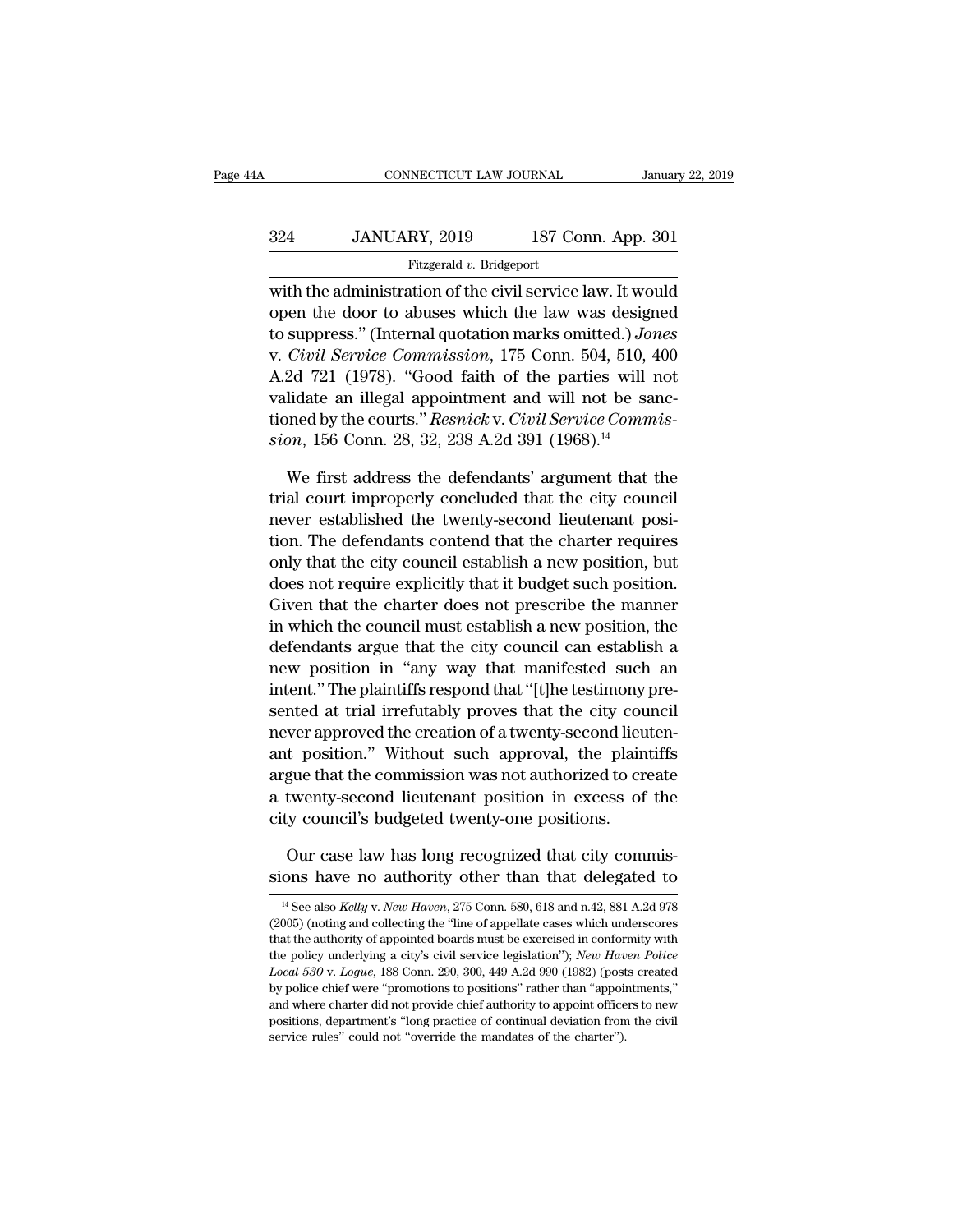Fitzgerald *v.* Bridgeport

2, 2019 CONNECTICUT LAW JOURNAL Page 45<br>
187 Conn. App. 301 JANUARY, 2019 325<br>
Fitzgerald v. Bridgeport<br>
them. Thus, fixing the number of authorized positions,<sup>15</sup><br>
if not expressly delegated to the commission, is not<br>
wi 187 Conn. App. 301 JANUARY, 2019 325<br>Fitzgerald v. Bridgeport<br>them. Thus, fixing the number of authorized positions,  $15$ <br>if not expressly delegated to the commission, is not<br>within its authority. "It is well established 187 Conn. App. 301 JANUARY, 2019 325<br>
Fitzgerald v. Bridgeport<br>
them. Thus, fixing the number of authorized positions,  $15$ <br>
if not expressly delegated to the commission, is not<br>
within its authority. "It is well establis 187 Conn. App. 301 JANUARY, 2019 325<br>
Fitzgerald v. Bridgeport<br>
them. Thus, fixing the number of authorized positions, <sup>15</sup><br>
if not expressly delegated to the commission, is not<br>
within its authority. "It is well establish Fitzgerald v. Bridgeport<br>them. Thus, fixing the number of authorized positions,<sup>15</sup><br>if not expressly delegated to the commission, is not<br>within its authority. "It is well established that a city's<br>charter is the fountainh them. Thus, fixing the number of authorized positions,<sup>15</sup><br>if not expressly delegated to the commission, is not<br>within its authority. "It is well established that a city's<br>charter is the fountainhead of municipal powers. . if not expressly delegated to the commission, is not<br>within its authority. "It is well established that a city's<br>charter is the fountainhead of municipal powers....<br>The charter serves as an enabling act, both creating<br>pow within its authority. "It is well established that a city's<br>charter is the fountainhead of municipal powers. . . .<br>The charter serves as an enabling act, both creating<br>power and prescribing the form in which it must be<br>ex charter is the fountainhead of municipal powers. . . . The charter serves as an enabling act, both creating power and prescribing the form in which it must be exercised. . . . It follows that agents of a city, including it The charter serves as an enabling act, both creating<br>power and prescribing the form in which it must be<br>exercised.... It follows that agents of a city, including<br>its commissions, have no source of authority beyond the<br>cha Were and prescribing the form in which it mast be<br>ercised.... It follows that agents of a city, including<br>commissions, have no source of authority beyond the<br>arter." (Citations omitted; internal quotation marks<br>nitted.) *L* its commissions, have no source of authority beyond the<br>charter." (Citations omitted; internal quotation marks<br>omitted.) Lombardi v. Bridgeport, 194 Conn. 601, 604,<br>483 A.2d 1092 (1984).<br>Our Supreme Court has stated: "The

reseministicals, have no solate of all the powers of that the condition of the municipality condition of the municipality except those expressly granted to other agencies. . . . There is no average authority given to the l enarier. (Charlons onlined, internal quotation makes<br>omitted.) Lombardi v. Bridgeport, 194 Conn. 601, 604,<br>483 A.2d 1092 (1984).<br>Our Supreme Court has stated: "The common council<br>of Bridgeport is the governing body of the expressed as a completed by the civil services.<br>
The common council<br>
our Supreme Court has stated: "The common council<br>
of Bridgeport is the governing body of the city. It can<br>
expressly granted to other agencies. . . . Th Foo A.2d 1002 (1004).<br>
Our Supreme Court has stated: "The common council<br>
of Bridgeport is the governing body of the city. It can<br>
exercise all the powers of the municipality except those<br>
expressly granted to other agenci Our Supreme Court has stated: "The common council<br>of Bridgeport is the governing body of the city. It can<br>exercise all the powers of the municipality except those<br>expressly granted to other agencies. . . . There is no<br>exp of Bridgeport is the governing body of the city. It can<br>exercise all the powers of the municipality except those<br>expressly granted to other agencies. . . . There is no<br>express authority given to the [the civil service] com exercise all the powers of the municipality except those<br>expressly granted to other agencies. . . . . There is no<br>express authority given to the [the civil service] com-<br>mission to fix the number of officers in the city p expressly granted to other agencies.  $\ldots$  . There is no express authority given to the [the civil service] commission to fix the number of officers in the city police. If such a power were to be accorded to it by implica express authority given to the [the civil service] commission to fix the number of officers in the city police.<br>If such a power were to be accorded to it by implication<br>from the language creating and empowering it to act,<br> mission to fix the number of officers in the city police.<br>If such a power were to be accorded to it by implication<br>from the language creating and empowering it to act,<br>the result would be confusion. The commission could<br>t ier result would be confusion. The commission could<br>ten control the entire operation of the police depart-<br>ent by prescribing the extent of its service, its internal<br>"ganization and its budgetary needs. If this were true<br>" then control the entire operation of the police department by prescribing the extent of its service, its internal organization and its budgetary needs. If this were true  $\frac{15 \text{ We}}{15 \text{ We}}$  note that the rules of the c

ment by prescribing the extent of its service, its internal organization and its budgetary needs. If this were true  $\frac{15 \text{ We}}{15 \text{ We}}$  note that the rules of the commission define "position" as "any office or employme either or a full-time or part-time basis.'' Bridgeport Rules of the Civil Service, the Tute of the Civil Service or employment, either occupied or vacant, calling for the performance of certain duties and the exercise of organization and its budgetary needs. If this were true  $\frac{15 \text{ We}}{15 \text{ We}}$  note that the rules of the commission define "position" as "any office or employment, either occupied or vacant, calling for the performance o <sup>15</sup> We note that the rules of the commission define "position" as "any office or employment, either occupied or vacant, calling for the performance of certain duties and the exercise of certain responsibilities by one in office or employment, either occupied or vacant, calling for the performance of certain duties and the exercise of certain responsibilities by one individual either on a full-time or part-time basis." Bridgeport Rules of t of certain duties and the exercise of certain responsibilities by one individual<br>either on a full-time or part-time basis." Bridgeport Rules of the Civil Service<br>Commission, Rule 1. The rules define "class" as "a group of experience, at the or part-time basis." Bridgeport Rules of the Civil Service Commission, Rule 1. The rules define "class" as "a group of positions established under these rules sufficiently similar in respect to their dut Commission, Rule 1. The rules define "class" as "a group of positions established under these rules sufficiently similar in respect to their duties and responsibilities, (a) that the same title may be used with clarity to lished under these rules sufficiently similar in respect to their duties and responsibilities, (a) that the same title may be used with clarity to designate each position allocated to the class, (b) that the same requireme responsibilities, (a) that the same title may be used with clarity to designate each position allocated to the class, (b) that the same requirements as to experience, education, capacity, knowledge, ability and other qual responsition allocated to the class, (b) that the same requirements as to experience, education, capacity, knowledge, ability and other qualifications should be required of the incumbents, (c) that the same tests of fitnes experience, education, capacity, knowledge, ability and other qualifications should be required of the incumbents, (c) that the same tests of fitness may be used to choose qualified employees, and (d) that the same salary Should be required of the incumbents, (c) that the same tests of fitness may be used to choose qualified employees, and (d) that the same salary range can be applied with equity under the same or substantially the same em be used to choose qualified employees, and (d) that the same salary range can<br>be applied with equity under the same or substantially the same employment<br>conditions—a single position essentially different from all other po be used to choose qualified employees, and (d) that the same salary range can<br>be applied with equity under the same or substantially the same employment<br>conditions—a single position essentially different from all other po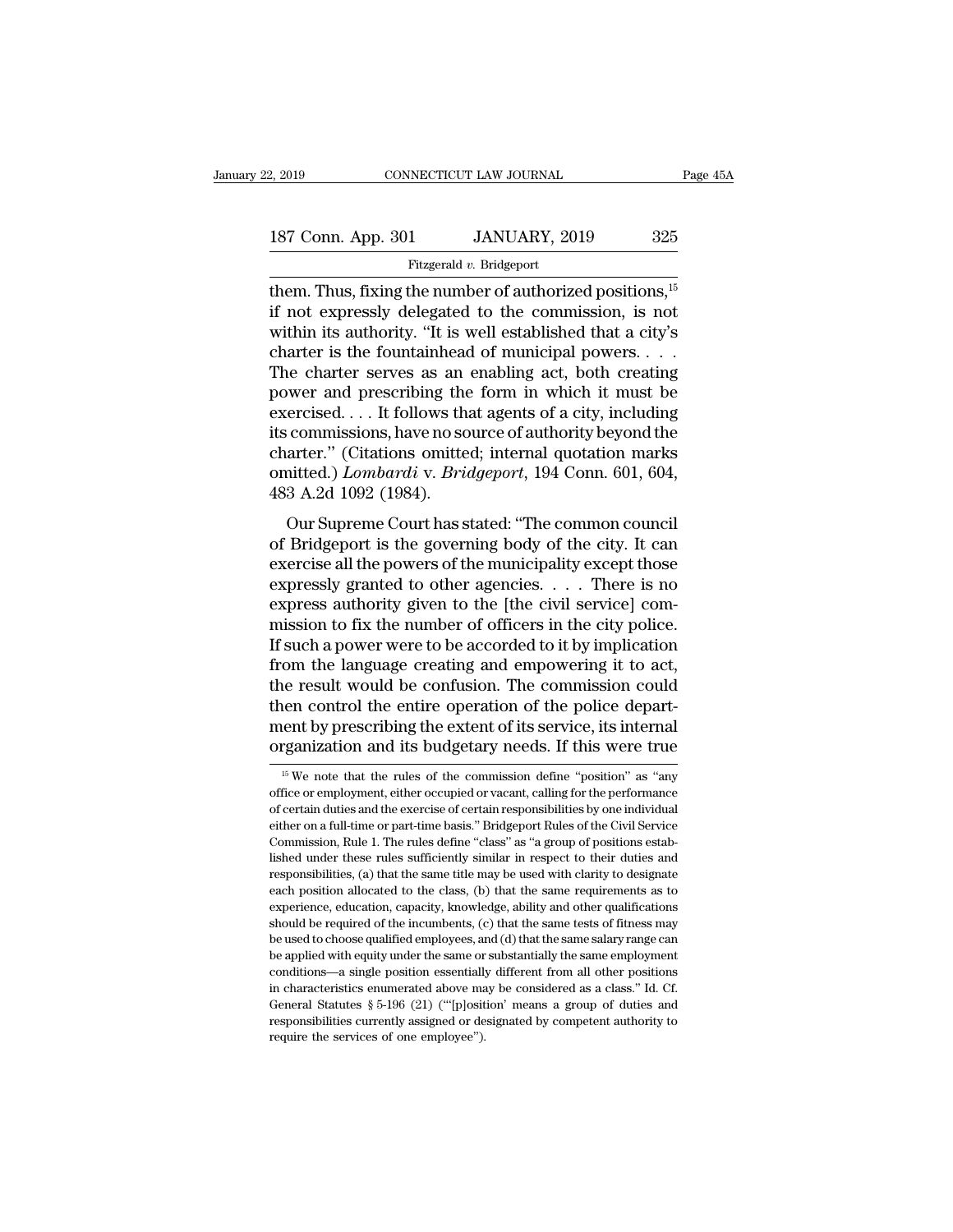## EXECUTE CONNECTICUT LAW JOURNAL January 22, 2019<br>326 JANUARY, 2019 187 Conn. App. 301<br>Fitzgerald v. Bridgeport Fitzgerald *v.* Bridgeport

CONNECTICUT LAW JOURNAL Januar<br>
326 JANUARY, 2019 187 Conn. App. 301<br>
Fitzgerald v. Bridgeport<br>
of the police, it could be true of all the other depart-<br>
ments and eventually the commission, a purely admin-326 JANUARY, 2019 187 Conn. App. 301<br>Fitzgerald v. Bridgeport<br>of the police, it could be true of all the other depart-<br>ments and eventually the commission, a purely admin-<br>istrative agency, would take over a large part of 326 JANUARY, 2019 187 Conn. App. 301<br>
Fitzgerald v. Bridgeport<br>
of the police, it could be true of all the other depart-<br>
ments and eventually the commission, a purely administrative agency, would take over a large part o 326 JANUARY, 2019 187 Conn. App. 301<br>
Fitzgerald v. Bridgeport<br>
of the police, it could be true of all the other depart-<br>
ments and eventually the commission, a purely admin-<br>
istrative agency, would take over a large par Fitzgerald v. Bridgeport<br>of the police, it could be true of all the other depart-<br>ments and eventually the commission, a purely admin-<br>istrative agency, would take over a large part of the<br>functions of government for the c of the police, it could<br>ments and eventually<br>istrative agency, wou<br>functions of governme<br>ted.) *Shanley v. Jank*<br>A.2d 536 (1957).<br>"The intention of th ents and eventually the commission, a purely admin-<br>
rative agency, would take over a large part of the<br>
nctions of government for the city."<sup>16</sup> (Citations omit-<br>
d.) *Shanley v. Jankura*, 144 Conn. 694, 703–704, 137<br>
2d istrative agency, would take over a large part of the<br>functions of government for the city."<sup>16</sup> (Citations omit-<br>ted.) *Shanley v. Jankura*, 144 Conn. 694, 703–704, 137<br>A.2d 536 (1957).<br>"The intention of the legislative

functions of government for the city."<sup>16</sup> (Citations omitted.) *Shanley v. Jankura*, 144 Conn. 694, 703–704, 137<br>A.2d 536 (1957).<br>"The intention of the legislative body is found in the<br>words employed in the charter provis *nanopy v. Jankura, 144 Conn. 694, 703–704, 137*<br> *nanopy 1957).*<br> *i* The intention of the legislative body is found in the words employed in the charter provisions, and these<br> *words* are given their plain and obvious me A.2d 536 (1957).<br>
"The intention of the legislative body is found in the<br>
words employed in the charter provisions, and these<br>
words are given their plain and obvious meaning." *Buo-<br>
nanno* v. *Merly*, 4 Conn. App. 148, "The intention of the legislative body is found in the words employed in the charter provisions, and these words are given their plain and obvious meaning." *Buonanno v. Merly*, 4 Conn. App. 148, 149, 493 A.2d 245 (1985). "The intention of the legislative body is found in the<br>words employed in the charter provisions, and these<br>words are given their plain and obvious meaning." *Buo-<br>nanno* v. *Merly*, 4 Conn. App. 148, 149, 493 A.2d 245<br>(19 words employed in the charter provisions, and these<br>words are given their plain and obvious meaning." *Buo-<br>nanno* v. *Merly*, 4 Conn. App. 148, 149, 493 A.2d 245<br>(1985). Section 206 (d) governs the procedures to be<br>follo words are given their plain and obvious meaning." *Buonanno* v. *Merly*, 4 Conn. App. 148, 149, 493 A.2d 245 (1985). Section 206 (d) governs the procedures to be followed in the event that the chief of police, designated nanno v. Merty, 4 Conn. App. 148, 149, 493 A.2d 245 (1985). Section 206 (d) governs the procedures to be followed in the event that the chief of police, designated by Chapter 13,  $\S$  5 (4) of the charter as the appointing (1985). Section 206 (d) governs the procedures to be<br>followed in the event that the chief of police, designated<br>by Chapter 13,  $\S 5$  (4) of the charter as the appointing<br>authority for the department, desires to establish followed in the event that the chief of police, designated<br>by Chapter 13, § 5 (4) of the charter as the appointing<br>authority for the department, desires to establish a new<br>permanent position in the classified service. Spe by Chapter 13, § 5 (4) of the charter as the appointing<br>authority for the department, desires to establish a new<br>permanent position in the classified service. Specifi-<br>cally, "[i]f upon consideration of the facts the commi authority for the department, desires to establish a new<br>permanent position in the classified service. Specifi-<br>cally, "[i]f upon consideration of the facts the commis-<br>sion determines that the work of the department canno permanent position in the classified service. Specifically, "[i]f upon consideration of the facts the commission determines that the work of the department cannot be properly and effectively carried on without the position cally, "[1]t upon consideration of the facts the commission determines that the work of the department cannot<br>be properly and effectively carried on without the posi-<br>tion, it shall classify and allocate the new position t sion determines that the work of the department c<br>be properly and effectively carried on without the<br>tion, it shall classify and allocate the new posit<br>the proper class after the position has been estable<br>by the city coun where the new position to<br>e proper class *after the position has been established*<br>the city council." (Emphasis added.) Indisputably,<br>e plain language of the charter provision requires that<br>e city council establish the ne the proper class *after the position has been established*<br>by the city council." (Emphasis added.) Indisputably,<br>the plain language of the charter provision requires that<br>the city council establish the new position.<br>We ag

<sup>16</sup> Me agree with the trial court's conclusion that the<br>ty council never established the position. The trial<br>ty council never established the position. The trial<br><sup>16</sup> We note that there has been robust litigation surroundi We agree with the trial court's conclusion that the city council never established the position. The trial <sup>16</sup> We note that there has been robust litigation surrounding the commission and the city's compliance with the ch We agree with the trial court's conclusion that the city council never established the position. The trial  $\frac{16 \text{ We}}{16 \text{ We}}$  note that there has been robust litigation surrounding the commission and the city's complia City council never established the position. The trial<br>
<sup>16</sup> We note that there has been robust litigation surrounding the commis-<br>
sion and the city's compliance with the charter. See e.g. *Chapman v. Bridge-*<br> *port*, S Lity COURCIT HEVET ESTADILISHED THE UTAL THE THAT THE READ TRIMATE THE READER OF THE READER OF THE READER SCHOLEN and the city's compliance with the charter. See e.g. *Chapman v. Bridge-port*, Superior Court, judicial dis <sup>16</sup> We note that there has been robust litigation surrounding the commission and the city's compliance with the charter. See e.g. *Chapman v. Bridge-port*, Superior Court, judicial district of Fairfield, Docket No. CV-96 sion and the city's compliance with the charter. See e.g. *Chapman v. Bridge-*<br>port, Superior Court, judicial district of Fairfield, Docket No. CV-96-0331064<br>(August 20, 1997) (explaining that commission was mandated to ab port, Superior Court, judicial district of Fairfield, Docket No. CV-96-0331064 (August 20, 1997) (explaining that commission was mandated to abolish two lieutenant positions where police chief failed to serve notice on per for, suggest 20, 1997) (explaining that commission was mandated to abolish two lieutenant positions where police chief failed to serve notice on personnel director declaring whether he desired to fill two vacancies and fin lieutenant positions where police chief failed to serve notice on personnel director declaring whether he desired to fill two vacancies and finding that "the commission failed to comply with § 213 (a) [of the charter] in director declaring whether he desired to fill two vacancies and finding that "the commission failed to comply with § 213 (a) [of the charter] in any fashion''); *Reyes v. Bridgeport*, Superior Court, judicial district of F "the commission failed to commission failed to commission failed to commission failed to complexe the fashion"); *Reyes* v. *Bridgepor* Docket No. CV-07-4022673 (all the union's numerous grid App. 528, 100 A.3d 50 (2014).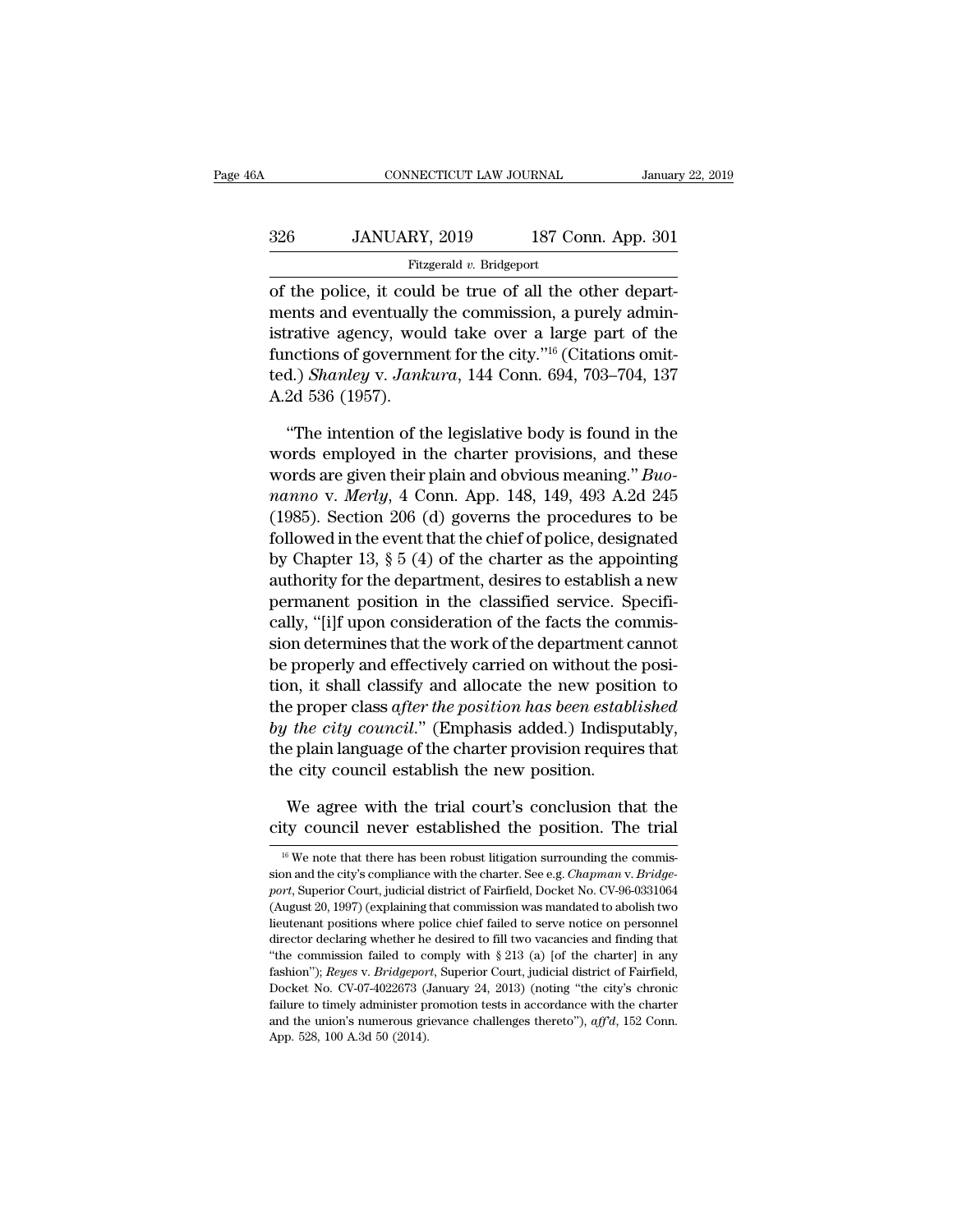### Fitzgerald *v.* Bridgeport

connectricut LAW JOURNAL<br>
187 Conn. App. 301 JANUARY, 2019 327<br>
Fitzgerald v. Bridgeport<br>
court expressly found that the commission "never sub-<br>
mitted its action authorizing the creation of a twenty-<br>
second position to t 187 Conn. App. 301 JANUARY, 2019 327<br>Fitzgerald v. Bridgeport<br>court expressly found that the commission "never sub-<br>mitted its action authorizing the creation of a twenty-<br>second position to the city council for approval." 187 Conn. App. 301 JANUARY, 2019 327<br>
Fitzgerald v. Bridgeport<br>
court expressly found that the commission "never sub-<br>
mitted its action authorizing the creation of a twenty-<br>
second position to the city council for appro 187 Conn. App. 301 JANUARY, 2019 327<br>
Fitzgerald v. Bridgeport<br>
court expressly found that the commission "never sub-<br>
mitted its action authorizing the creation of a twenty-<br>
second position to the city council for appro Fitzgerald v. Bridgeport<br>
Fitzgerald v. Bridgeport<br>
court expressly found that the commission "never sub-<br>
mitted its action authorizing the creation of a twenty-<br>
second position to the city council for approval." The<br>
d Fitzgerald  $v$ . Bridgeport<br>
court expressly found that the commission "never sub-<br>
mitted its action authorizing the creation of a twenty-<br>
second position to the city council for approval." The<br>
defendants do not contest court expressly found that the commission "never submitted its action authorizing the creation of a twenty-<br>second position to the city council for approval." The<br>defendants do not contest this finding, and Dunn testi-<br>fie mitted its action authorizing the creation of a twenty-<br>second position to the city council for approval." The<br>defendants do not contest this finding, and Dunn testi-<br>fied that he did not submit any request or notification second position to the city council for approval." The<br>defendants do not contest this finding, and Dunn testi-<br>fied that he did not submit any request or notification<br>to the city council that the commission had approved<br>th defendants do not contest this finding, and Dunn testi-<br>fied that he did not submit any request or notification<br>to the city council that the commission had approved<br>the creation of the twenty-second lieutenant's position.<br> fied that he did not submit any request or notification<br>to the city council that the commission had approved<br>the creation of the twenty-second lieutenant's position.<br>Instead, the defendants direct this court's attention to fied that he did not submit any request or notification<br>to the city council that the commission had approved<br>the creation of the twenty-second lieutenant's position.<br>Instead, the defendants direct this court's attention t the creation of the twenty-second lieutenant's position.<br>Instead, the defendants direct this court's attention to<br>the police department's 2011 fiscal year budget, which<br>sets forth as an "[a]ccomplishment," that the number Instead, the defendants direct this court's attention to<br>the police department's 2011 fiscal year budget, which<br>sets forth as an "[a]ccomplishment," that the number<br>of lieutenants had been increased from twenty-one to<br>twe the police department's 2011 fiscal year budget, which<br>sets forth as an "[a]ccomplishment," that the number<br>of lieutenants had been increased from twenty-one to<br>twenty-two in accordance with PERF's recommenda-<br>tion.<sup>17</sup> T sets forth as an "[a]ccomplishment," that the number<br>of lieutenants had been increased from twenty-one to<br>twenty-two in accordance with PERF's recommenda-<br>tion.<sup>17</sup> This evidence, according to the defendants, was<br>"more th of lieutenants had been increased from twenty-one to<br>twenty-two in accordance with PERF's recommenda-<br>tion.<sup>17</sup> This evidence, according to the defendants, was<br>"more than sufficient  $\dots$  to show that the city coun-<br>cil ha twenty-two in accordance with PERF's recommendation.<sup>17</sup> This evidence, according to the defendants, was "more than sufficient  $\ldots$  to show that the city council had established the twenty-second lieutenant position as r tion.<sup>17</sup> This evidence, according to the defendants, was<br>
"more than sufficient . . . to show that the city council had established the twenty-second lieutenant posi-<br>
tion as required by § 206 (d) because it was evidenc "more than sufficient  $\ldots$  to show that the city council had established the twenty-second lieutenant position as required by  $\S 206$  (d) because it was evidence that the city council recognized the position as permanent cil had established the twenty-second lieutenant posi-<br>tion as required by § 206 (d) because it was evidence<br>that the city council recognized the position as perma-<br>nent in nature rather than temporary." A review of the<br>ot tion as required by  $\S 206$  (d) because it was evidence<br>that the city council recognized the position as perma-<br>nent in nature rather than temporary." A review of the<br>other listed "accomplishments," including reducing cer ther listed "accomplishments," including reducing cer-<br>in crimes, filling vacant positions, reconfiguring<br>eetings to increase productivity, and establishing a<br>reater "web presence,"<sup>18</sup> negates the suggestion that<br><sup>17</sup> The tain crimes, filling vacant positions, reconfiguring<br>meetings to increase productivity, and establishing a<br>greater "web presence,"<sup>18</sup> negates the suggestion that<br> $\frac{17}{17}$  The defendants also highlight the fact that Az

meetings to increase productivity, and establishing a greater "web presence,"<sup>18</sup> negates the suggestion that  $\frac{17}{17}$  The defendants also highlight the fact that Azzarito, who had been serving as the twenty-second lie

greater web presence,  $\cdot$  hegates the suggestion that  $\frac{17}{17}$  The defendants also highlight the fact that Azzarito, who had been serving as the twenty-second lieutenant, was being compensated for his work as a lieute <sup>17</sup> The defendants also highlight the fact that Azzarito, who had been serving as the twenty-second lieutenant, was being compensated for his work as a lieutenant.<br><sup>18</sup> The list provides in full: "(1) Accomplished a 9% r Force Continuum training. (3) Established random drug testing in part 1<br>For a lieutenant.<br><sup>18</sup> The list provides in full: "(1) Accomplished a 9% reduction in part 1<br>Crimes, and increased solvability rates for serious crime Film and the variables in full: "(1) Accomplished a 9% reduction in part 1 <sup>18</sup> The list provides in full: "(1) Accomplished a 9% reduction in part 1 Crimes, and increased solvability rates for serious crimes. (2) Reductio <sup>18</sup> The list provides in full: "(1) Accomplished a  $9%$  reduction in part 1 Crimes, and increased solvability rates for serious crimes. (2) Reduction in worker's compensation claims through Taser implementation and Use o Trimes, and increased solvability rates for serious crimes. (2) Reduction in worker's compensation claims through Taser implementation and Use of Force Continuum training. (3) Established random drug testing throughout the Exercise compensation claims through Taser implementation and Use of Force Continuum training. (3) Established random drug testing throughout the Department for 10% of the sworn population per month. (4) Filled all ranks i Force Continuum training. (3) Established random drug testing throughout<br>the Department for 10% of the sworn population per month. (4) Filled all<br>ranks in Patrol and Detective Bureau where vacancies existed. (5) Re-<br>organ the Department for 10% of the sworn population per month. (4) Filled all ranks in Patrol and Detective Bureau where vacancies existed. (5) Re-organized Table of Organization in accordance with PERF recommended 'Interim Mod ranks in Patrol and Detective Bureau where vacancies existed. (5) Re-<br>organized Table of Organization in accordance with PERF recommended<br>'Interim Model' (confirmed the position of the 'fourth' Deputy Chief,<br>increased the back to the Chief's Office. (9) Re-invigorated the Young Adult Police Commented Organized Table of Organization in accordance with PERF recommended interimment of lieutenants to 22). (6) Filled the position of Assistance C "Interim Model" (confirmed the position of the "fourth" Deputy Chief, increased the number of lieutenants to 22). (6) Filled the position of Assistance Chief. (7) Re-configured 'Compstat' meetings to a more productive and 'Interim Model' (confirmed the position of the 'fourth' Deputy Chief,<br>increased the number of lieutenants to 22). (6) Filled the position of Assis-<br>tance Chief. (7) Re-configured 'Compstat' meetings to a more productive an tance Chief. (7) Re-configured 'Compstat' meetings to a more productive and<br>meaningful platform. (8) Brought Board of Police Commissioner's Meetings<br>back to the Chief's Office. (9) Re-invigorated the Young Adult Police Com meaningful platform. (8) Brought Board of Police Commissioner's Meetings back to the Chief's Office. (9) Re-invigorated the Young Adult Police Commis-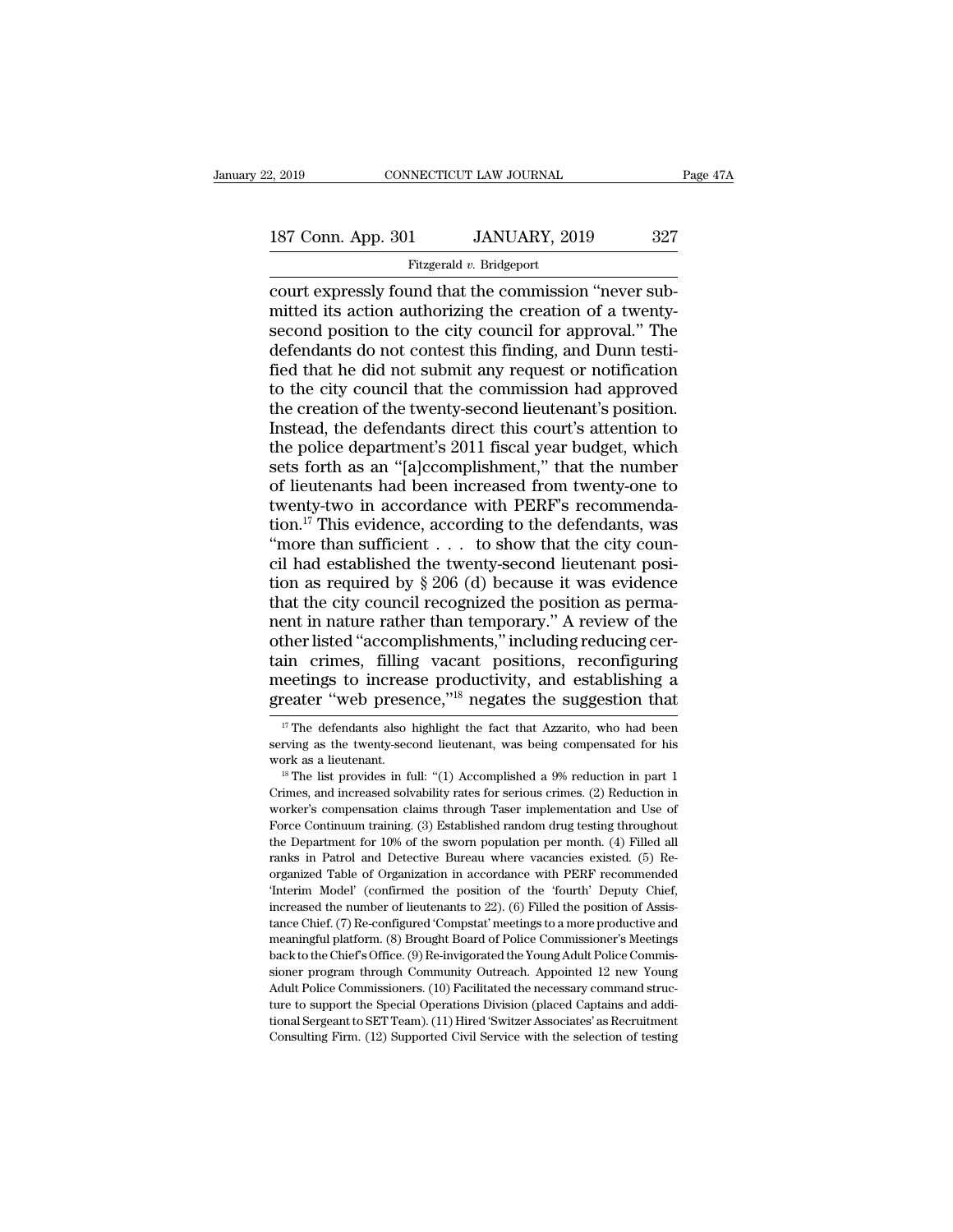## EXECUTE CONNECTICUT LAW JOURNAL January 22, 2019<br>328 JANUARY, 2019 187 Conn. App. 301<br>Fitzgerald v. Bridgeport Fitzgerald *v.* Bridgeport

CONNECTICUT LAW JOURNAL January 22, 2019<br>
328 JANUARY, 2019 187 Conn. App. 301<br>
Fitzgerald v. Bridgeport<br>
Terre inclusion in a list of accomplishments fulfilled the<br>
charter requirement that the city council establish the<br>  $328$  JANUARY, 2019 187 Conn. App. 301<br>Fitzgerald v. Bridgeport<br>mere inclusion in a list of accomplishments fulfilled the<br>charter requirement that the city council establish the<br>position. Moreover, the same budget indicat  $\frac{328}{\text{Fitzgerald } v. \text{ Bridgeport}}$ <br>
Fitzgerald v. Bridgeport<br>
mere inclusion in a list of accomplishments fulfilled the<br>
charter requirement that the city council establish the<br>
position. Moreover, the same budget indicates unequ  $328$  JANUARY,  $2019$  187 Conn. App. 301<br>
Fitzgerald v. Bridgeport<br>
mere inclusion in a list of accomplishments fulfilled the<br>
charter requirement that the city council establish the<br>
position. Moreover, the same budget i Fitzgerald v. Bridgeport<br>
mere inclusion in a list of accomplishments fulfilled the<br>
charter requirement that the city council establish the<br>
position. Moreover, the same budget indicates unequiv-<br>
ocally that there were razgerad *v*. Braggeration<br>mere inclusion in a list of accomplishments fulfilled the<br>charter requirement that the city council establish the<br>position. Moreover, the same budget indicates unequiv-<br>ocally that there were twe mere inclusion in a list of accomplishments fulfilled the<br>charter requirement that the city council establish the<br>position. Moreover, the same budget indicates unequiv-<br>ocally that there were twenty-one lieutenant position charter requirement that the city council establish the<br>position. Moreover, the same budget indicates unequiv-<br>ocally that there were twenty-one lieutenant positions<br>budgeted for both fiscal years 2010 and 2011. Because<br>we position. Moreover, the same budget indicates unequiv-<br>ocally that there were twenty-one lieutenant positions<br>budgeted for both fiscal years 2010 and 2011. Because<br>we conclude that the inclusion of an accomplishment in<br>an ocally that there were twenty-one lieutenant positions<br>budgeted for both fiscal years 2010 and 2011. Because<br>we conclude that the inclusion of an accomplishment in<br>an annual list of the department's highlighted activities<br> budgeted for both fiscal years 2010 and 2011. Because<br>we conclude that the inclusion of an accomplishment in<br>an annual list of the department's highlighted activities<br>does not satisfy the establishment requirement set fort we conclude that the inclusion of an accomplishment in<br>an annual list of the department's highlighted activities<br>does not satisfy the establishment requirement set forth<br>in § 206 (d) of the charter, we need not decide what an annual list of the department's highlighted activities<br>does not satisfy the establishment requirement set forth<br>in § 206 (d) of the charter, we need not decide what<br>action is required by the council to establish a posit does not satisfy the establishment requirement set forth<br>in § 206 (d) of the charter, we need not decide what<br>action is required by the council to establish a position.<br>We note, however, that Chapter 5, § 8 of the charter in § 206 (d) of the charter, we need not decide what<br>action is required by the council to establish a position.<br>We note, however, that Chapter 5, § 8 of the charter<br>provides in relevant part that "every act [of the city<br>c action is required by the counci<br>We note, however, that Chapt<br>provides in relevant part that<br>council] creating, altering or<br>office or employment, or assig<br>same to departments, [or] fixi<br>shall be by ordinance."<sup>19</sup><br>We also provides in relevant part that "every act [of the city<br>council] creating, altering or abolishing any agency,<br>office or employment, or assigning or reassigning the<br>same to departments, [or] fixing compensation . . .<br>shall b

office or employment, or assigning or reassigning the<br>same to departments, [or] fixing compensation . . .<br>shall be by ordinance."<sup>19</sup><br>We also find guidance in *Broadnax* v. New Haven,<br>supra, 270 Conn. 136 n.2, 163 n.34, 1 same to departments, [or] fixing compensation . . . shall be by ordinance."<sup>19</sup><br>
We also find guidance in *Broadnax v. New Haven*,<br>
supra, 270 Conn. 136 n.2, 163 n.34, 168, in which our<br>
Supreme Court concluded that the p shall be by ordinance."<sup>19</sup><br>We also find guidance in *Broadnax v. New Haven*,<br>supra, 270 Conn. 136 n.2, 163 n.34, 168, in which our<br>Supreme Court concluded that the practice of underfill-<br>ing, whereby funds allocated for We also find guidance in *Broadnax v. New Haven*,<br>supra, 270 Conn. 136 n.2, 163 n.34, 168, in which our<br>Supreme Court concluded that the practice of underfill-<br>ing, whereby funds allocated for a vacant higher rank<br>are used We also find guidance in *Broadnax v. New Haven*,<br>supra, 270 Conn. 136 n.2, 163 n.34, 168, in which our<br>Supreme Court concluded that the practice of underfill-<br>ing, whereby funds allocated for a vacant higher rank<br>are used supra, 270 Conn. 136 n.2, 163 n.34, 168, in which our<br>Supreme Court concluded that the practice of underfill-<br>ing, whereby funds allocated for a vacant higher rank<br>are used to pay individuals employed at a lower rank,<br>viol Supreme Court concluded that the practice of underfilling, whereby funds allocated for a vacant higher rank, are used to pay individuals employed at a lower rank, violated the city of New Haven's ordinances and civil servi ing, whereby funds allocated for a vacant higher rank<br>are used to pay individuals employed at a lower rank,<br>violated the city of New Haven's ordinances and civil<br>service rules and regulations. The New Haven Code<br>required t are used to pay individuals employed at a lower rank,<br>violated the city of New Haven's ordinances and civil<br>service rules and regulations. The New Haven Code<br>required the board of aldermen to approve any action<br>that create required the board of aldermen to approve any action<br>that creates a position not included in the budget as<br>adopted by the board of aldermen, which budget author-<br>ized a specific number of salaried positions at each<br>compani that creates a position not included in the budget as<br>adopted by the board of aldermen, which budget author-<br>ized a specific number of salaried positions at each<br>companies and streamlined the entrance level process (CHIPS

adopted by the board of aldermen, which budget authorized a specific number of salaried positions at each companies and streamlined the entrance level process (CHIPS card and Police Apps.com). (13) Established a greater 'w ized a specific number of salaried positions at each<br>companies and streamlined the entrance level process (CHIPS card and<br>Police Apps.com). (13) Established a greater 'web presence' through use of<br>social networking sights

companies and streamlined the entrance level process (CHIPS card and Police Apps.com). (13) Established a greater 'web presence' through use of social networking sights including Twitter, and Facebook. Development of new D Police Apps.com). (13) Established a greater 'web presence' through use of social networking sights including Twitter, and Facebook. Development of new Department Website is ongoing."<br><sup>19</sup> Chapter 5, § 8 of the charter pro Follow any social networking sights including Twitter, and Facebook. Development of new Department Website is ongoing."<br><sup>19</sup> Chapter 5, § 8 of the charter provides: "In addition to such acts of the council as are required new Department Website is ongoing."<br>
<sup>19</sup> Chapter 5, § 8 of the charter provides: "In addition to such acts of the<br>
council as are required by the general statutes or by other provisions of<br>
this charter to be by ordinance the violation of the charter provides: "In addition to such acts of the council as are required by the general statutes or by other provisions of this charter to be by ordinance, every act creating, altering or abolishing council as are required by the general statutes or by other<br>this charter to be by ordinance, every act creating, altering<br>any agency, office or employment, or assigning or reassigni<br>departments, fixing compensation, establ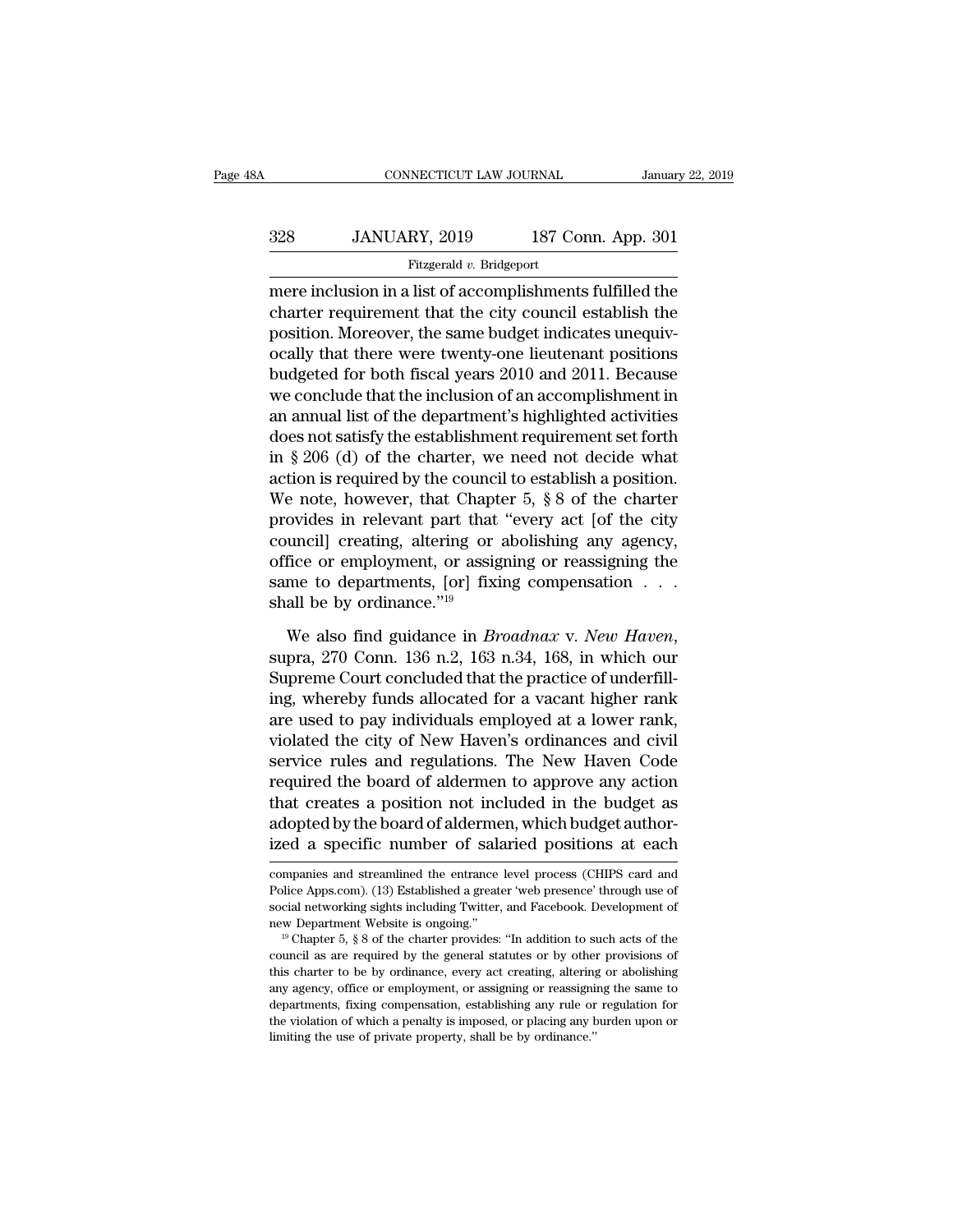Fitzgerald *v.* Bridgeport

readed that Higgs and Same Connecticut Care of the MUARY, 2019<br>
Titzgerald v. Bridgeport<br>
Tank. Id., 164. The court concluded that the fire depart-<br>
Trank. Id., 164. The court concluded that the fire depart-<br>
The concluded 187 Conn. App. 301 JANUARY, 2019 329<br>Fitzgerald v. Bridgeport<br>Trank. Id., 164. The court concluded that the fire depart-<br>ment's employment of "*additional* lieutenants, i.e.,<br>positions that were not listed in the budget" v 187 Conn. App. 301 JANUARY, 2019 329<br>
Fitzgerald v. Bridgeport<br>
rank. Id., 164. The court concluded that the fire depart-<br>
ment's employment of "*additional* lieutenants, i.e.,<br>
positions that were not listed in the budge 187 Conn. App. 301 JANUARY, 2019 329<br>
Fitzgerald v. Bridgeport<br>
rank. Id., 164. The court concluded that the fire depart-<br>
ment's employment of "*additional* lieutenants, i.e.,<br>
positions that were not listed in the budge Figure 1.1 Figure 1.1 Figure 1.1 Figure 1.1 Figure 1.1 Figure 1.1 Figure 1.1 Figure 1.1 Figure 1.1 Figure 1.1 Figure 1.1 Figure 1.1 Figure 1.1 Figure 1.1 Figure 1.1 Figure 1.1 The budget as adopted without receiving prior Fitzgerald v. Bridgeport<br>
rank. Id., 164. The court concluded that the fire depart-<br>
ment's employment of "*additional* lieutenants, i.e.,<br>
positions that were not listed in the budget" violated<br>
the New Haven Code by crea rank. Id., 164. The court concluded that the fire department's employment of "*additional* lieutenants, i.e., positions that were not listed in the budget" violated the New Haven Code by creating positions not included in ment's employment of "*additional* lieutenants, i.e., positions that were not listed in the budget" violated the New Haven Code by creating positions not included in the budget as adopted without receiving prior approval o positions that were not listed in the budget" violated<br>the New Haven Code by creating positions not included<br>in the budget as adopted without receiving prior<br>approval of the board of aldermen. (Emphasis in origi-<br>nal.) Id. the New Haven Code by creating positions not included<br>in the budget as adopted without receiving prior<br>approval of the board of aldermen. (Emphasis in origi-<br>nal.) Id. The city defendants argued that the board of<br>aldermen in the budget as adopted without receiving prior<br>approval of the board of aldermen. (Emphasis in original.) Id. The city defendants argued that the board of<br>aldermen was aware that the department was underfill-<br>ing positio approval of the board of aldermen. (Emphasis in original.) Id. The city defendants argued that the board of aldermen was aware that the department was underfilling positions and that the board took no action to prohibit th nal.) Id. The city defendants argued that the board of<br>aldermen was aware that the department was underfill-<br>ing positions and that the board took no action to pro-<br>hibit the practice. Id., 169. The court stated: "The<br>defe aldermen was aware that the department was underfill-<br>ing positions and that the board took no action to pro-<br>hibit the practice. Id., 169. The court stated: "The<br>defendants, however, have not indicated why the aware-<br>ness ing positions and that the board took no action to pro-<br>hibit the practice. Id., 169. The court stated: "The<br>defendants, however, have not indicated why the aware-<br>ness of the board of aldermen somehow validates the<br>practi hibit the practice. Id., 169. The court stated: "The defendants, however, have not indicated why the awareness of the board of aldermen somehow validates the practice, nor have the defendants cited any authority to support defendants, however, have not indicated why the awareness of the board of aldermen somehow validates the practice, nor have the defendants cited any authority to support such a proposition. Even if we were to assume that t ness of the board of aldermen somehow validates the<br>practice, nor have the defendants cited any authority<br>to support such a proposition. Even if we were to<br>assume that the board of aldermen was, in fact, aware<br>of the pract practice, nor have the defendants cited any authority<br>to support such a proposition. Even if we were to<br>assume that the board of aldermen was, in fact, aware<br>of the practice, the provisions at issue require *the formal*<br>*a* to support such a proposition. Even if v<br>assume that the board of aldermen was, in<br>of the practice, the provisions at issue require<br>*approval*, as opposed to the informal acqui<br>the board of aldermen, and it is undisput<br>def the practice, the provisions at issue require *the formal*<br>proval, as opposed to the informal acquiescence, of<br>e board of aldermen, and it is undisputed that the<br>fendants had not obtained such approval in the pre-<br>nt case. *approval*, as opposed to the informal acquiescence, of<br>the board of aldermen, and it is undisputed that the<br>defendants had not obtained such approval in the pre-<br>sent case." (Emphasis in original.) Id.<br>Although distinct

neferred, and it is undisputed that the defendants had not obtained such approval in the present case." (Emphasis in original.) Id.<br>Although distinct from the present case, *Broadnax* reaffirms the principle that where a c defendants had not obtained such approval in the present case." (Emphasis in original.) Id.<br>Although distinct from the present case, *Broadnax*<br>reaffirms the principle that where a charter or ordi-<br>nance requires a formal sent case." (Emphasis in original.) Id.<br>Although distinct from the present case, *Broadnax*<br>reaffirms the principle that where a charter or ordi-<br>nance requires a formal action by the city's legislative<br>body, informal acq Although distinct from the present case, *Broadnax*<br>reaffirms the principle that where a charter or ordinance requires *a formal* action by the city's legislative<br>body, informal acquiescence is not sufficient. Id. In the<br> Although distinct from the present case, *Broadnax* reaffirms the principle that where a charter or ordinance requires  $a$  *formal* action by the city's legislative body, informal acquiescence is not sufficient. Id. In th reaffirms the principle that wher<br>nance requires  $a$  formal action by<br>body, informal acquiescence is not<br>present case, the informal recogr<br>plish[ed]" increase in the number of<br>cannot satisfy the charter's mand<br>establish a dy, informal acquiescence is not sufficient. Id. In the esent case, the informal recognition of an "accomish[ed]" increase in the number of lieutenant positions mnot satisfy the charter's mandate that the council tablish a present case, the informal recognition of an "accom-<br>plish[ed]" increase in the number of lieutenant positions<br>cannot satisfy the charter's mandate that the council<br>establish any such positions.<br>The defendants' remaining a

plish[ed]" increase in the number of lieutenant positions<br>cannot satisfy the charter's mandate that the council<br>establish any such positions.<br>The defendants' remaining argument is that the trial<br>court improperly concluded real cannot satisfy the charter's mandate that the council<br>establish any such positions.<br>The defendants' remaining argument is that the trial<br>court improperly concluded that the twenty-second<br>lieutenant position was not es establish any such positions.<br>The defendants' remaining argument is that the trial<br>court improperly concluded that the twenty-second<br>lieutenant position was not established in conformity<br>with the charter because Dunn did n The defendants' remaining argument is that the trial<br>court improperly concluded that the twenty-second<br>lieutenant position was not established in conformity<br>with the charter because Dunn did not "make or cause<br>to be made The defendants' remaining argument is that the trial<br>court improperly concluded that the twenty-second<br>lieutenant position was not established in conformity<br>with the charter because Dunn did not "make or cause<br>to be made court improperly concluded that the twenty-second<br>lieutenant position was not established in conformity<br>with the charter because Dunn did not "make or cause<br>to be made an investigation of the need of such position<br>and repo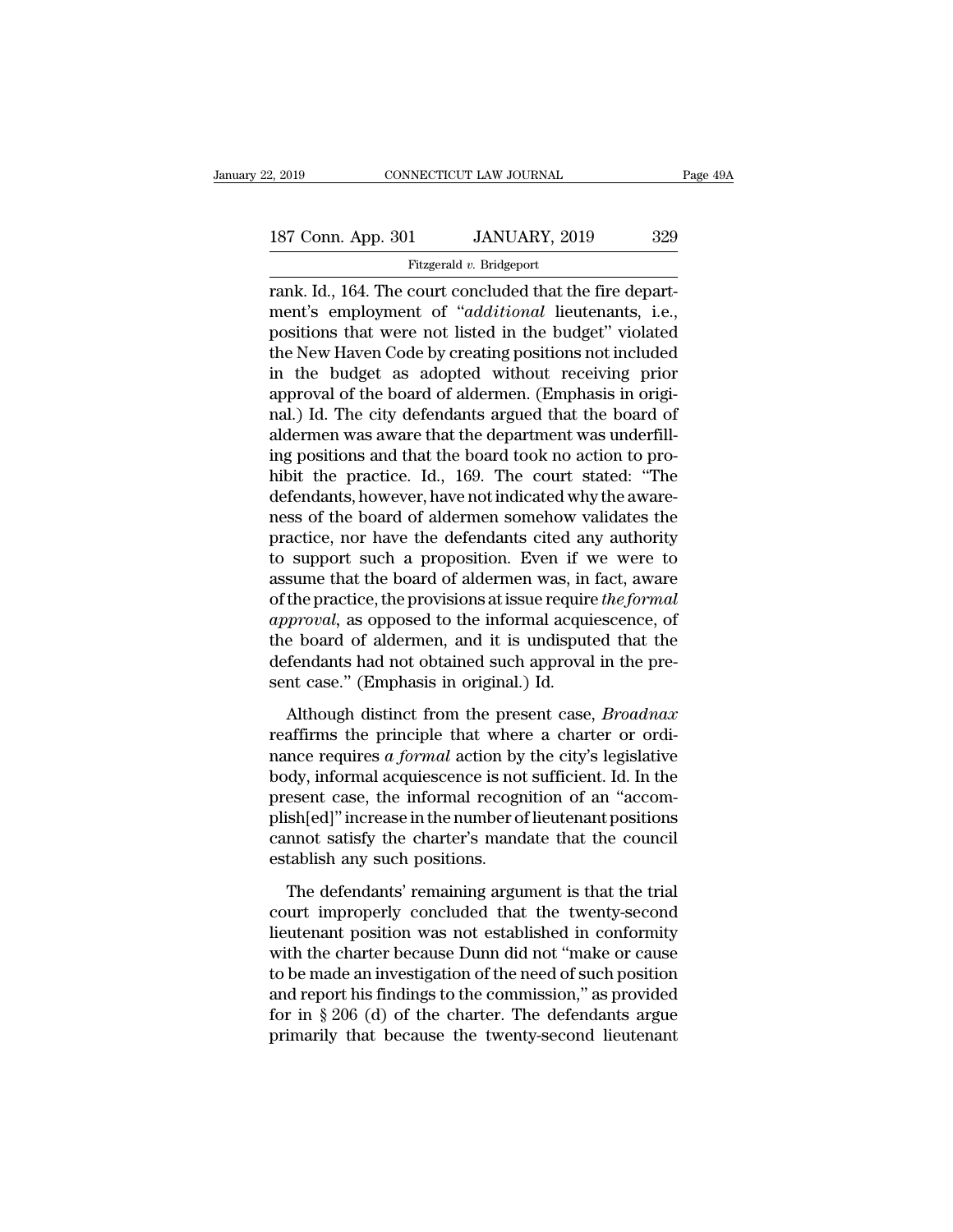## EXECUTE CONNECTICUT LAW JOURNAL January 22, 2019<br>330 JANUARY, 2019 187 Conn. App. 301<br>Fitzgerald v. Bridgeport Fitzgerald *v.* Bridgeport

 $\begin{tabular}{ll} \multicolumn{1}{l}{{\small\textrm{CONPECTICUT LAW JOURNAL}}} & & January 22, 2019 \\ \hline & & \multicolumn{1}{l}{\small\textrm{S30}} & & JANUARY, 2019 & & 187 \; Conn. \; App. \; 301 \\ & & \multicolumn{1}{l}{\small\textrm{Fitzgerald $v$. Bridgeport}} \\ \hline & & \multicolumn{1}{l}{\small\textrm{position was not a ``new'' position, but rather an ``addi-}} \\ \hline & & \multicolumn{1}{l}{\small\textrm{int}} & \multicolumn{1}{l}{\small\textrm{position was not}} \\ \hline & & \$ 330 JANUARY, 2019 187 Conn. App. 301<br>Fitzgerald v. Bridgeport<br>position was not a "new" position, but rather an "addition to an already created position," Dunn's reasonable<br>interpretation that the investigation provision w 330 JANUARY, 2019 187 Conn. App. 301<br>
Fitzgerald v. Bridgeport<br>
position was not a "new" position, but rather an "addi-<br>
tion to an already created position," Dunn's reasonable<br>
interpretation that the investigation provi 330 JANUARY, 2019 187 Conn. App. 301<br>
Fitzgerald v. Bridgeport<br>
position was not a "new" position, but rather an "addi-<br>
tion to an already created position," Dunn's reasonable<br>
interpretation that the investigation provi Fitzgerald v. Bridgeport<br>position was not a "new" position, but rather an "addi-<br>tion to an already created position," Dunn's reasonable<br>interpretation that the investigation provision was not<br>triggered should have been c Fitzgerald v. Bridgeport<br>position was not a "new" position, but rather an "addi-<br>tion to an already created position," Dunn's reasonable<br>interpretation that the investigation provision was not<br>triggered should have been c position was not a "new" position, but rather an "addition to an already created position," Dunn's reasonable<br>interpretation that the investigation provision was not<br>triggered should have been credited by the court.<sup>20</sup> W tion to an already created position," Dunn's reasonable<br>interpretation that the investigation provision was not<br>triggered should have been credited by the court.<sup>20</sup> We<br>reject the defendants' argument that the twenty-secon interpretation that the investigation provision was not<br>triggered should have been credited by the court.<sup>20</sup> We<br>reject the defendants' argument that the twenty-second<br>lieutenant position was not a new position such that<br>t triggered should have been credited by the court.<sup>20</sup> We<br>reject the defendants' argument that the twenty-second<br>lieutenant position was not a new position such that<br>the provisions of  $\S 206$  (d) were not triggered. The<br>de reject the defendants' argument that the twenty-second<br>lieutenant position was not a new position such that<br>the provisions of § 206 (d) were not triggered. The<br>defendants have not pointed this court to any provision<br>in the lieutenant position was not a new position such that<br>the provisions of  $\S 206$  (d) were not triggered. The<br>defendants have not pointed this court to any provision<br>in the charter granting authority to the commission<br>to inc the provisions of  $\S 2$ <br>defendants have not p<br>in the charter grantii<br>to increase the numb<br>Supreme Court's decis<br>the commission lacks<br>of lieutenants.<sup>21</sup> increase the number of lieutenants. Following our<br>preme Court's decision in *Shanley*, we conclude that<br>commission lacks authority to increase the number<br>lieutenants.<sup>21</sup><br>B<br>Lastly, we address the defendants' alternative cl

B

Supreme Court's decision in *Shanley*, we conclude that<br>the commission lacks authority to increase the number<br>of lieutenants.<sup>21</sup><br>B<br>Lastly, we address the defendants' alternative claim<br>that even if the trial court properl the commission lacks authority to increase the number<br>of lieutenants.<sup>21</sup><br>B<br>Lastly, we address the defendants' alternative claim<br>that even if the trial court properly determined that the<br>twenty-second lieutenant position w B<br>
B<br>
Lastly, we address the defendants' alternative claim<br>
that even if the trial court properly determined that the<br>
twenty-second lieutenant position was not established<br>
as required, the court's conclusion that he was B<br>
Lastly, we address the defendants' alternative claim<br>
that even if the trial court properly determined that the<br>
twenty-second lieutenant position was not established<br>
as required, the court's conclusion that he was ine Lastly, we address the defendants' alternative claim<br>that even if the trial court properly determined that the<br>twenty-second lieutenant position was not established<br>as required, the court's conclusion that he was ineligibl Lastly, we address the defendants' alternative claim<br>that even if the trial court properly determined that the<br>twenty-second lieutenant position was not established<br>as required, the court's conclusion that he was ineligibl that even if the trial court properly determined that the<br>twenty-second lieutenant position was not established<br>as required, the court's conclusion that he was ineligible<br>to sit for the captain examination constituted an<br>i twenty-second lieutenant position was not established<br>as required, the court's conclusion that he was ineligible<br>to sit for the captain examination constituted an<br>improper sanction of an illegal appointment. They<br>argue tha as required, the court's conclusion that he was ineligible<br>to sit for the captain examination constituted an<br>improper sanction of an illegal appointment. They<br>argue that "the trial court cannot, at the same time,<br>reason t gue that "the trial court cannot, at the same time,<br>eason that Azzarito's appointment was illegal and then<br>gitimize that same appointment by counting it for the<br>urpose of determining when a vacancy in the rank of<br> $\frac{20}{1$ reason that Azzarito's appointment was illegal and then<br>legitimize that same appointment by counting it for the<br>purpose of determining when a vacancy in the rank of<br> $\frac{20 \text{ W}}{30 \text{ W}}$  we note that "the legal principle t

legitimize that same appointment by counting it for the purpose of determining when a vacancy in the rank of  $\frac{1}{20}$  We note that "the legal principle that requires courts to accord deference to the construction of a s purpose of determining when a vacancy in the rank of<br>
<sup>20</sup> We note that "the legal principle that requires courts to accord deference<br>
to the construction of a statute by the administrative agency charged with<br>
its enforce <sup>20</sup> We note that "the legal principle that requires courts to accord deference to the construction of a statute by the administrative agency charged with its enforcement . . . does not apply to the construction of a stat <sup>20</sup> We note that "the legal principle that requires courts to accord deference to the construction of a statute by the administrative agency charged with its enforcement . . . does not apply to the construction of a stat its enforcement  $\ldots$  does not apply to the construction of a statute on an issue that has not previously been subjected to judicial scrutiny.... In such instances, the construction of the statute is a question of law for Instances, the construction of the statute is a question of law for the court.<br>
... Moreover, where the judicial interpretation of a rule conflicts with the<br>
administrative interpretation, the judicial interpretation prev net all ministrative interpretation, the judicial interpretation prevails." (Citations omitted.) New Haven Firebird Society v. Board of Fire Commissioners, 32 Conn. App. 585, 589–90, 630 A.2d 131, cert. denied, 228 Conn. 9

comitted.) New Haven Firebird Society v. Board of Fire Commissioners,<br>32 Conn. App. 585, 589–90, 630 A.2d 131, cert. denied, 228 Conn. 902, 634<br>A.2d 295 (1993).<br><sup>21</sup> Because we conclude that the position had not been estab 32 Conn. App. 585, 589–90, 630 A.2d 131, cert. denied, 228 Conn. 902, 634 A.2d 295 (1993).<br><sup>21</sup> Because we conclude that the position had not been established, we need not decide whether the trial court's finding that Dun <sup>21</sup> Because we conclude that the position had not been established, we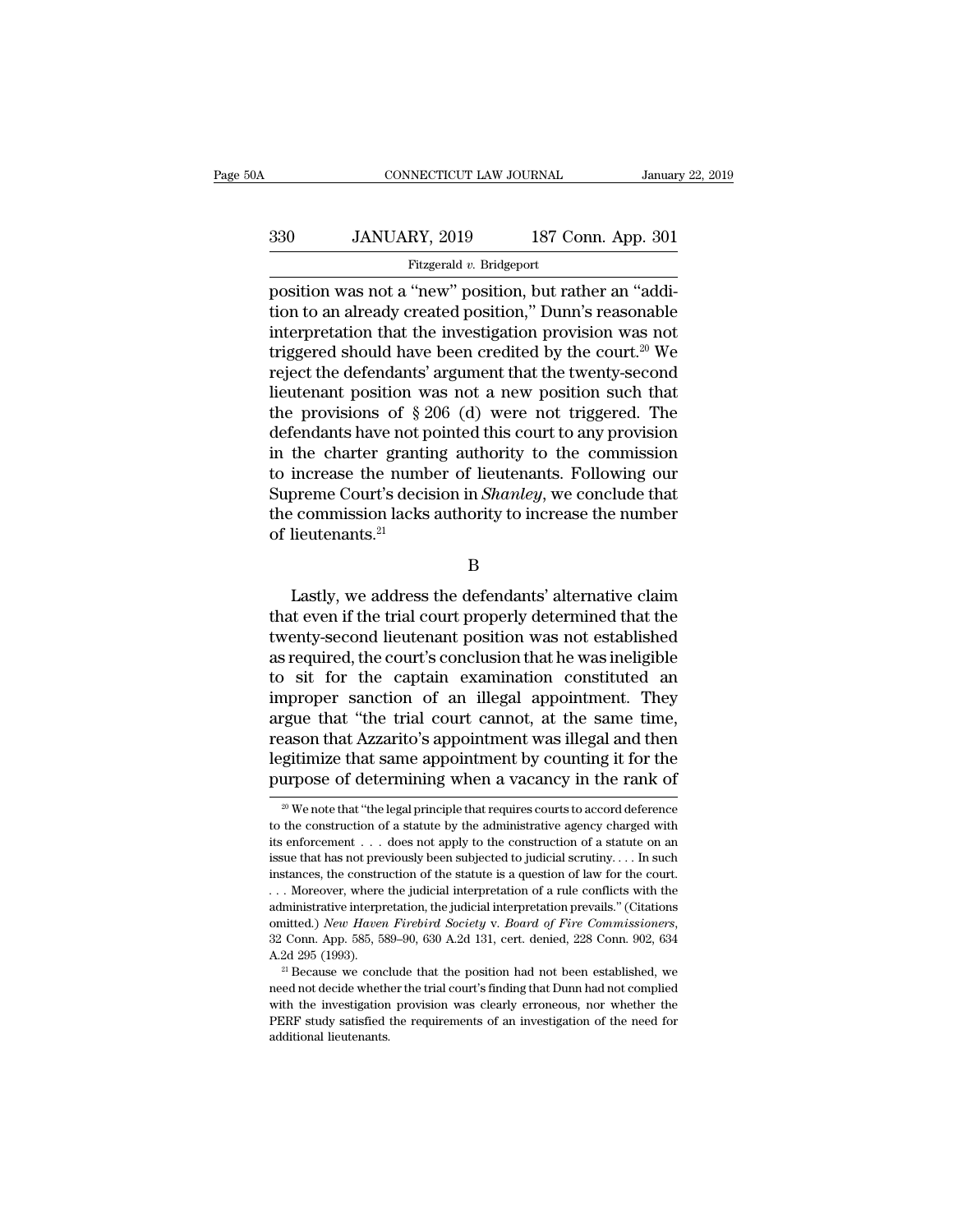| 2, 2019                  |  | CONNECTICUT LAW JOURNAL | Page 51A |  |
|--------------------------|--|-------------------------|----------|--|
|                          |  |                         |          |  |
| 187 Conn. App. 301       |  | JANUARY, 2019           | 331      |  |
| Fitzgerald v. Bridgeport |  |                         |          |  |

2, 2019 CONNECTICUT LAW JOURNAL Page 51A<br>
187 Conn. App. 301 JANUARY, 2019 331<br>
Fitzgerald v. Bridgeport<br>
lieutenant occurred.'' The plaintiffs argue that "the<br>
claim that Azzarito's promotion was not legitimate does 187 Conn. App. 301 JANUARY, 2019 331<br>Fitzgerald v. Bridgeport<br>lieutenant occurred." The plaintiffs argue that "the<br>claim that Azzarito's promotion was not legitimate does<br>not justify the overfilling of the lieutenant posit 187 Conn. App. 301 JANUARY, 2019 331<br>
Fitzgerald v. Bridgeport<br>
lieutenant occurred." The plaintiffs argue that "the<br>
claim that Azzarito's promotion was not legitimate does<br>
not justify the overfilling of the lieutenant 187 Conn. App. 301 JANUARY, 2019 331<br>
Fitzgerald v. Bridgeport<br>
lieutenant occurred." The plaintiffs argue that "the<br>
claim that Azzarito's promotion was not legitimate does<br>
not justify the overfilling of the lieutenant Fitzgerald v. Bridgeport<br>
lieutenant occurred." The plaintiffs argue that "the<br>
claim that Azzarito's promotion was not legitimate does<br>
not justify the overfilling of the lieutenant position that<br>
would have been created The trial courred." The plaintiffs argue that "the claim that Azzarito's promotion was not legitimate does not justify the overfilling of the lieutenant position that would have been created by making lieutenant Cotto's pr lieutenant occurred." The plaintiffs argue that "the<br>claim that Azzarito's promotion was not legitimate does<br>not justify the overfilling of the lieutenant position that<br>would have been created by making lieutenant Cotto's<br> claim that Azzarito's promotion was not legitimate does<br>not justify the overfilling of the lieutenant position that<br>would have been created by making lieutenant Cotto's<br>promotion to lieutenant retroactive to November 16,<br>2 not justify the overfilling of the lieutenant<br>would have been created by making lieut<br>promotion to lieutenant retroactive to N<br>2010.''<sup>22</sup> The trial court addressed the defe<br>ment by concluding that "[e]ven assumin<br>ito's ap omotion to lieutenant retroactive to November 16,<br>10."<sup>22</sup> The trial court addressed the defendants' argu-<br>ent by concluding that "[e]ven assuming that Azzar-<br>"'s appointment was improper, one violation cannot<br>stify anothe 2010."<sup>22</sup> The trial court addressed the defendants' argument by concluding that "[e]ven assuming that Azzarito's appointment was improper, one violation cannot justify another violation." We agree.<br>In *Shanley v. Jankura* 

ment by concluding that "[e]ven assuming that Azzarito's appointment was improper, one violation cannot<br>justify another violation." We agree.<br>In *Shanley* v. Jankura, supra, 144 Conn. 704, our<br>Supreme Court concluded that ito's appointment was improper, one violation cannot<br>justify another violation." We agree.<br>In *Shanley v. Jankura*, supra, 144 Conn. 704, our<br>Supreme Court concluded that the civil service comis-<br>sion lacked authority to p justify another violation." We agree.<br>
In *Shanley v. Jankura*, supra, 144 Conn. 704, our<br>
Supreme Court concluded that the civil service comis-<br>
sion lacked authority to promote the plaintiff, a<br>
lieutenant at the time, t In *Shanley* v. *Jankura*, supra, 144 Conn. 704, our<br>Supreme Court concluded that the civil service comis-<br>sion lacked authority to promote the plaintiff, a<br>lieutenant at the time, to the position of captain. The<br>city coun In *Shanley v. Jankura*, supra, 144 Conn. 704, our<br>Supreme Court concluded that the civil service comis-<br>sion lacked authority to promote the plaintiff, a<br>lieutenant at the time, to the position of captain. The<br>city counc Supreme Court concluded that the civil service comission lacked authority to promote the plaintiff, a<br>lieutenant at the time, to the position of captain. The<br>city council had established by ordinance that there<br>should be n sion lacked authority to promote the plaintiff, a<br>lieutenant at the time, to the position of captain. The<br>city council had established by ordinance that there<br>should be no more than seven police captains. Id., 698.<br>Subseq the fleutenant at the time, to the position of captain. The<br>city council had established by ordinance that there<br>should be no more than seven police captains. Id., 698.<br>Subsequently, the general assembly enacted a civil<br>se city council had established by ordinance that there<br>should be no more than seven police captains. Id., 698.<br>Subsequently, the general assembly enacted a civil<br>service law for the city of Bridgeport, which provided<br>for the should be no more than seven police captains. Id., 698.<br>Subsequently, the general assembly enacted a civil<br>service law for the city of Bridgeport, which provided<br>for the creation of a civil service commission to adminis-<br>t Subsequently, the general assembly enacted a civil<br>service law for the city of Bridgeport, which provided<br>for the creation of a civil service commission to adminis-<br>ter the act. Id. Following the adoption of the Civil Serservice law for the city of Bridgeport, which provided<br>for the creation of a civil service commission to adminis-<br>ter the act. Id. Following the adoption of the Civil Ser-<br>vice Act in 1935, the position of clerk of the dep for the creation of a civil service commission to administer the act. Id. Following the adoption of the Civil Service Act in 1935, the position of clerk of the department was allocated to the class of police captain. Id., ter the act. Id. Following the adoption of the Civil Service Act in 1935, the position of clerk of the department<br>was allocated to the class of police captain. Id., 699. In<br>1943, when the then current clerk was appointed t vice Act in 1935, the position of clerk of the department<br>was allocated to the class of police captain. Id., 699. In<br>1943, when the then current clerk was appointed to<br>superintendent, the Board of Police Commissioners,<br>wit was allocated to the class of police captain. Id., 699. In<br>1943, when the then current clerk was appointed to<br>superintendent, the Board of Police Commissioners,<br>without consultation or approval from the commission,<br>appoint 1943, when the then current clerk was appointed to<br>superintendent, the Board of Police Commissioners,<br>without consultation or approval from the commission,<br>appointed James Falvey to the position of clerk. Id.,<br>700. Falvey, superntendent, the Board of Police Commissioners,<br>without consultation or approval from the commission,<br>appointed James Falvey to the position of clerk. Id.,<br>700. Falvey, however, was ineligible to hold any position<br>within without consultation or approval from the commission,<br>appointed James Falvey to the position of clerk. Id.,<br>700. Falvey, however, was ineligible to hold any position<br>within the class of captain. Id. The commission, there-<br> appointed James Falvey to the position of clerk. Id.,<br>700. Falvey, however, was ineligible to hold any position<br>within the class of captain. Id. The commission, there-<br>after, in response to a request from the Board of Poli 700. Falvey, however, was ineligible to hold an within the class of captain. Id. The commiss<br>after, in response to a request from the Board Commissioners, certified and appointed Therty to the position of relief captain. Commissioners, certified and appointed Thomas Cafferty to the position of relief captain. Id., 699. This action<br>increased the number of police captains from seven to<br>eight, in violation of the ordinance. Id.<br> $\frac{1}{2}$ The ferty to the position of relief captain. Id., 699. This action<br>increased the number of police captains from seven to<br>eight, in violation of the ordinance. Id.<br> $\frac{2}{\sqrt{2}}$  The plaintiffs also maintain that the defendants

increased the number of police captains from seven to eight, in violation of the ordinance. Id.<br> $\frac{1}{2}$  The plaintiffs also maintain that the defendants failed to raise this claim before the trial court. The city, howev eight, in violation of the ordinance. Id.<br> $\frac{2}{2}$  The plaintiffs also maintain that the defendants failefore the trial court. The city, however, raised this a posttrial briefing, and the plaintiffs responded fully. Fund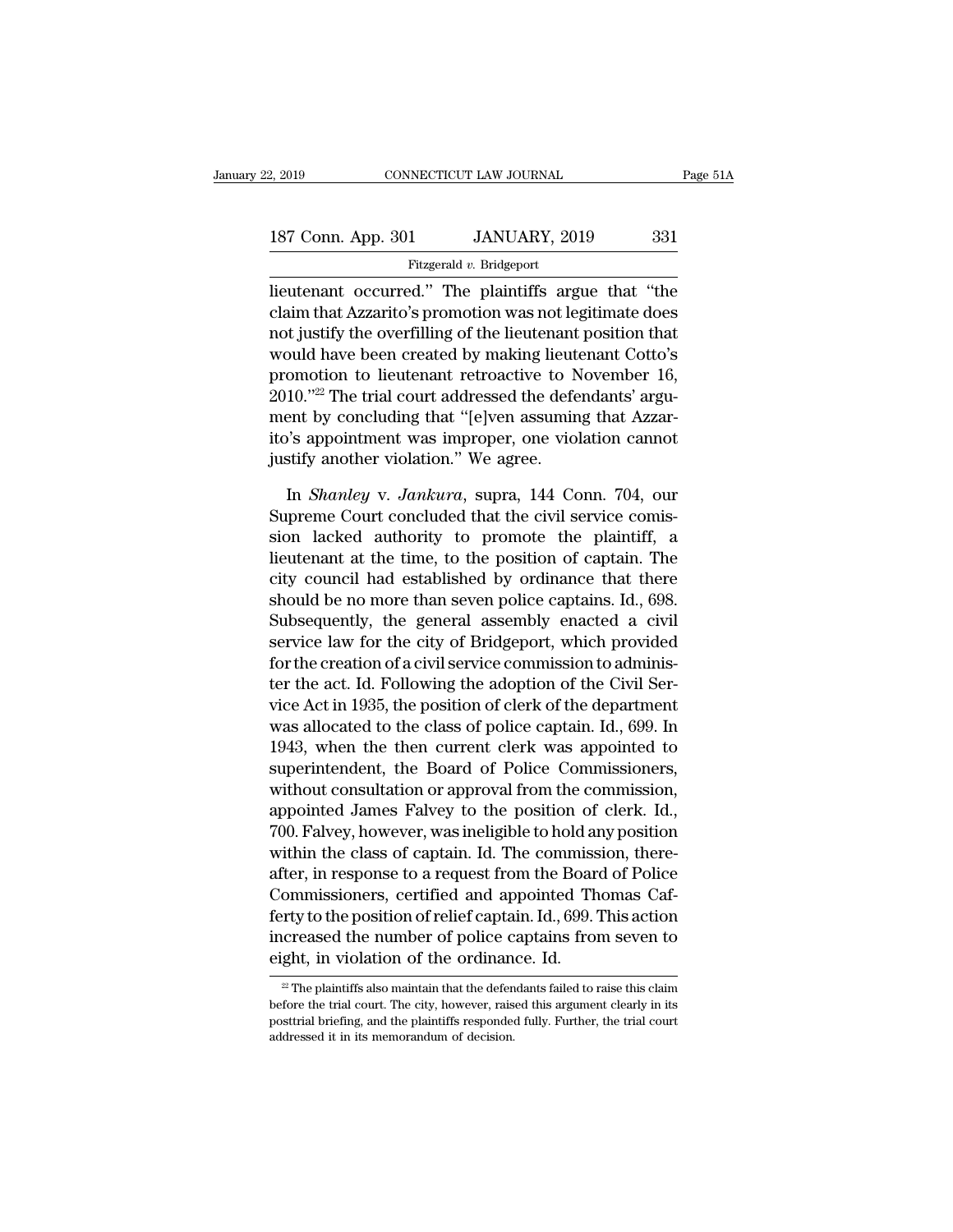## EXECUTE CONNECTICUT LAW JOURNAL January 22, 2019<br>332 JANUARY, 2019 187 Conn. App. 301<br>Fitzgerald v. Bridgeport Fitzgerald *v.* Bridgeport

CONNECTICUT LAW JOURNAL<br>
2 JANUARY, 2019 187 Conn. App. 301<br>
Fitzgerald v. Bridgeport<br>
The plaintiff claimed that because Falvey was occu-<br>
ing the position of clerk illegally, the position was in 332 JANUARY, 2019 187 Conn. App. 301<br>Fitzgerald v. Bridgeport<br>The plaintiff claimed that because Falvey was occupying the position of clerk illegally, the position was in<br>effect vacant, and, therefore, he was entitled to 332 JANUARY, 2019 187 Conn. App. 301<br>
Fitzgerald v. Bridgeport<br>
The plaintiff claimed that because Falvey was occupying the position of clerk illegally, the position was in<br>
effect vacant, and, therefore, he was entitled  $332$  JANUARY, 2019 187 Conn. App. 301<br>
Fitzgerald v. Bridgeport<br>
The plaintiff claimed that because Falvey was occupying the position of clerk illegally, the position was in<br>
effect vacant, and, therefore, he was entitle Fitzgerald  $v$ . Bridgeport<br>The plaintiff claimed that because Falvey was occu-<br>pying the position of clerk illegally, the position was in<br>effect vacant, and, therefore, he was entitled to promo-<br>tion to the class of capta The plaintiff claimed that because Falvey was occupying the position of clerk illegally, the position was in effect vacant, and, therefore, he was entitled to promotion to the class of captain. Id., 701. Our Supreme Court The plaintiff claimed that because Falvey was occu-<br>pying the position of clerk illegally, the position was in<br>effect vacant, and, therefore, he was entitled to promo-<br>tion to the class of captain. Id., 701. Our Supreme Co pying the position of clerk illegally, the position was in<br>effect vacant, and, therefore, he was entitled to promo-<br>tion to the class of captain. Id., 701. Our Supreme Court<br>stated: "This argument presupposes that the comm effect vacant, and, therefore, he was entitled to promotion to the class of captain. Id., 701. Our Supreme Court<br>stated: "This argument presupposes that the commis-<br>sion can allocate a position in the police department<br>to tion to the class of captain. Id., 701. Our Supreme Court<br>stated: "This argument presupposes that the commis-<br>sion can allocate a position in the police department<br>to the class of captain and thereby require the board<br>to f stated: "This argument presupposes that the commission can allocate a position in the police department<br>to the class of captain and thereby require the board<br>to fill the position with an appointee of that class even<br>though sion can allocate a position in the police department<br>to the class of captain and thereby require the board<br>to fill the position with an appointee of that class even<br>though by so doing the board would exceed by one the<br>num to the class of captain and thereby require the board<br>to fill the position with an appointee of that class even<br>though by so doing the board would exceed by one the<br>number of police captains fixed by ordinance." Id. The<br>co to fill the position with an appointee of that class even<br>though by so doing the board would exceed by one the<br>number of police captains fixed by ordinance." Id. The<br>court further emphasized that there was no express<br>autho though by so doing the board would exceed by one the<br>number of police captains fixed by ordinance." Id. The<br>court further emphasized that there was no express<br>authority given to the commission to set the number<br>of officers number of police captains fixed by ordinance." Id. The<br>court further emphasized that there was no express<br>authority given to the commission to set the number<br>of officers in the department. Id., 702. Thus, "[t]he board<br>was court further emphasized that there was no express<br>authority given to the commission to set the number<br>of officers in the department. Id., 702. Thus, "[t]he board<br>was powerless to promote the plaintiff . . . to the posi-<br>t authority given to the commission to set the number<br>of officers in the department. Id., 702. Thus, "[t]he board<br>was powerless to promote the plaintiff . . . to the posi-<br>tion of captain and to assign him to the position of of officers in the department. Id., 702. Thus, "[t]he board<br>was powerless to promote the plaintiff . . . to the posi-<br>tion of captain and to assign him to the position of clerk<br>of the department even if Falvey, the incumb was powerless to promote the plaintiff  $\ldots$  to the position of captain and to assign him to the position of clerk of the department even if Falvey, the incumbent was holding the position unlawfully.'' The court continued tion of captain and<br>of the departmen<br>holding the positi<br>"Nor can the boai<br>captain in violatio<br>tiffs. One violation<br>Id., 704–705.<br>Turning back to In the position unlawfully." The court continued:<br>The matter at hand, in violation of the ordinance help these plain-<br>fs. One violation cannot justify a second and a third."<br>Turning back to the matter at hand, although the "Nor can the board's appointment of Cafferty as relief captain in violation of the ordinance help these plaintiffs. One violation cannot justify a second and a third."<br>Id., 704–705.<br>Turning back to the matter at hand, alt

captain in violation of the ordinance help these plaintiffs. One violation cannot justify a second and a third."<br>Id., 704–705.<br>Turning back to the matter at hand, although there<br>does not appear to be a current ordinance ad tiffs. One violation cannot justify a second and a third."<br>
Id., 704–705.<br>
Turning back to the matter at hand, although there<br>
does not appear to be a current ordinance addressing<br>
the number of positions in the department Id., 704–705.<br>Turning back to the matter at hand, although there<br>does not appear to be a current ordinance addressing<br>the number of positions in the department; see footnote<br>20 of this opinion; the commission remains unau Turning back to the matter at hand, although there<br>does not appear to be a current ordinance addressing<br>the number of positions in the department; see footnote<br>20 of this opinion; the commission remains unautho-<br>rized to Turning back to the matter at hand, although there<br>does not appear to be a current ordinance addressing<br>the number of positions in the department; see footnote<br>20 of this opinion; the commission remains unautho-<br>rized to does not appear to be a current ordinance addressing<br>the number of positions in the department; see footnote<br>20 of this opinion; the commission remains unautho-<br>rized to fix the number of positions within the depart-<br>ment, the number of positions in the department; see footnote<br>20 of this opinion; the commission remains unautho-<br>rized to fix the number of positions within the depart-<br>ment, and the council remains responsible for<br>establishin 20 of this opinion; the commission remains unautho-<br>rized to fix the number of positions within the depart-<br>ment, and the council remains responsible for<br>establishing new positions under  $\S 206$  (d) of the char-<br>ter. Unde rized to fix the number of positions within the depart-<br>ment, and the council remains responsible for<br>establishing new positions under  $\S 206$  (d) of the char-<br>ter. Under *Shanley*, the mere fact that an employee<br>is occup ment, and the council remains responsible for<br>establishing new positions under  $\S 206$  (d) of the char-<br>ter. Under *Shanley*, the mere fact that an employee<br>is occupying a position illegally does not permit the<br>personnel establishing new positions under  $\S 206$  (d) of the char-<br>ter. Under *Shanley*, the mere fact that an employee<br>is occupying a position illegally does not permit the<br>personnel director to consider that position vacant for<br> ter. Under *Shanley*, the mere fact that an employee<br>is occupying a position illegally does not permit the<br>personnel director to consider that position vacant for<br>purposes of determining the number of vacant positions<br>with is occupying a position illegally does not permit the<br>personnel director to consider that position vacant for<br>purposes of determining the number of vacant positions<br>within a class. Thus, Azzarito's position in the class<br>of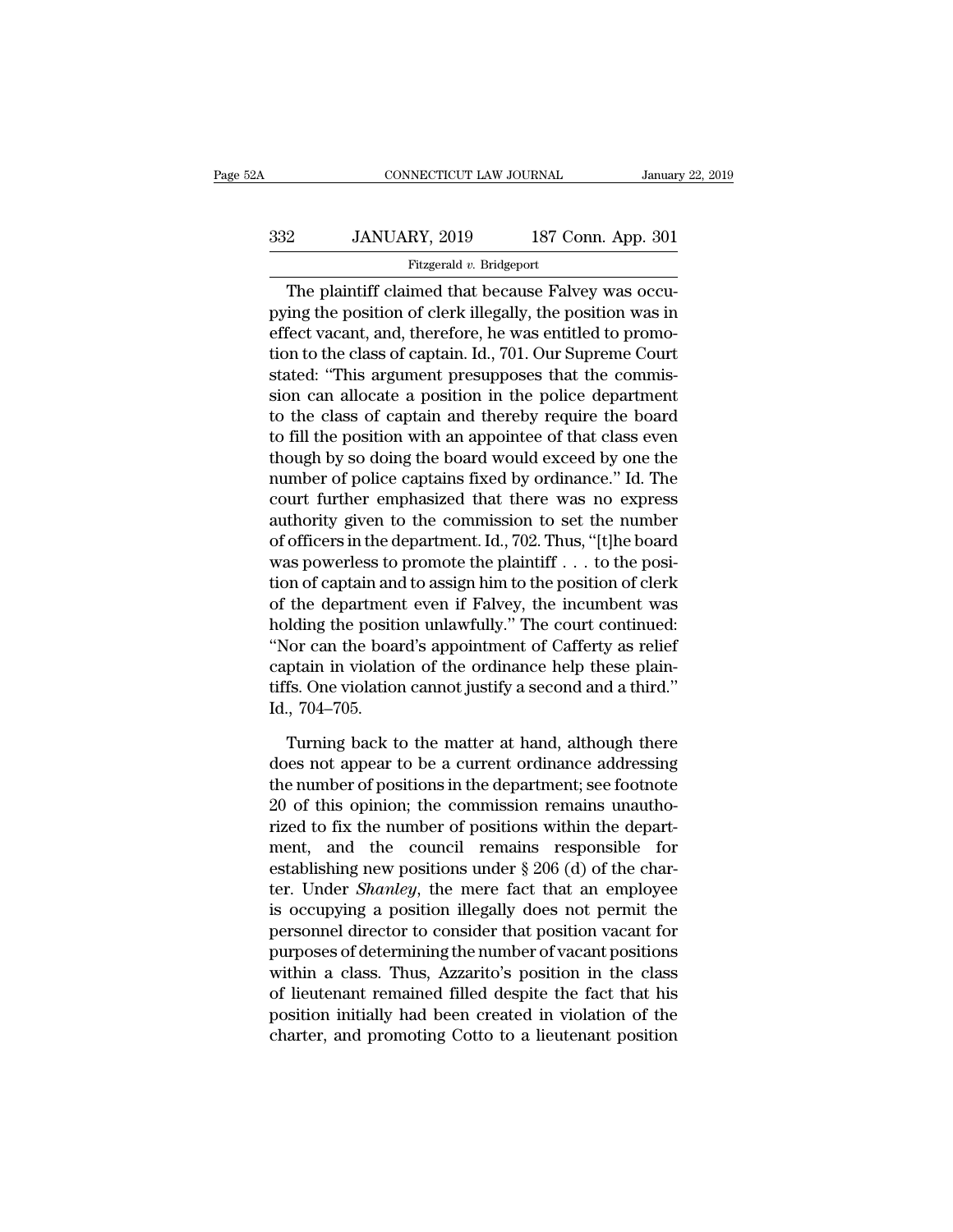### 2, 2019 CONNECTICUT LAW JOURNAL Page 53A<br>187 Conn. App. 333 JANUARY, 2019 333<br>State v. Williams State *v.* Williams upon Burns' termination would have constituted an ille-187 Conn. App.<br>187 Conn. App.<br>1990 werfill.<br>The judgment  $\frac{7 \text{ Conn. App. 333}}{\text{State } v. \text{ Williams}}$ <br>
Non Burns' termination would hal<br>
l overfill.<br>
The judgment is affirmed.<br>
In this opinion the other judge:

State v. Williams<br>
State v. Williams<br>
I overfill.<br>
The judgment is affirmed.<br>
In this opinion the other judges concurred.

### % gal overfill.<br>
The judgment is affirmed.<br>
In this opinion the other judges concurred.<br>
STATE OF CONNECTICUT *v*. DAQUAN D. WILLIAMS<br>
(AC 39597) firmed.<br>
other judges concu<br>
TICUT v. DAQUAN<br>(AC 39597)<br>
I, Bright and Bear, Js. STATE OF CONNECTICUT  $v$ . DAQUAN D. WILLIAMS<br>(AC 39597)<br>Alvord, Bright and Bear, Js.

### *Syllabus*

(AC 39597)<br>Alvord, Bright and Bear, Js.<br>Syllabus<br>Convicted of the crimes of manslaughter in the first degree and attempt to<br>commit home invasion, the defendant appealed to this court, claiming commit allows a determined a set of manifolds and the defendant appealed to this court, claiming that the evidence was insufficient to support his conviction of attempt to  $\frac{1}{2}$ Alvord, Bright and Bear, Js.<br>
Syllabus<br>
victed of the crimes of manslaughter in the first degree and attempt to<br>
commit home invasion, the defendant appealed to this court, claiming<br>
that the evidence was insufficient to s Syllabus<br>victed of the crimes of manslaughter in the first degree and attempt to<br>commit home invasion, the defendant appealed to this court, claiming<br>that the evidence was insufficient to support his conviction of attempt<br> *Syllabus*<br>sixted of the crimes of manslaughter in the first degree and attempt to<br>commit home invasion, the defendant appealed to this court, claiming<br>that the evidence was insufficient to support his conviction of attemp victed of the crimes of manslaughter in the first degree and attempt to commit home invasion, the defendant appealed to this court, claiming that the evidence was insufficient to support his conviction of attempt to commit commit home invasion, the defendant appealed to this court, claiming<br>that the evidence was insufficient to support his conviction of attempt<br>to commit home invasion. The defendant's conviction stemmed from<br>an incident in w battempted to enter an apartment where C was located with a baseball that the evidence was insufficient to support his conviction of attempt to commit home invasion. The defendant's conviction stemmed from an incident in w the commit home invasion. The defendant's conviction stemmed from<br>an incident in which he and two others, P and J, went to an apartment<br>complex where C resided because J was having a dispute with C over<br>a girl. At least tw an incident in which he and two others, P and J, went to an apartment<br>an incident in which he and two others, P and J, went to an apartment<br>complex where C resided because J was having a dispute with C over<br>a girl. At leas complex where C resided because J was having a dispute with C over<br>a girl. At least two of the men, dressed in black and wearing ski masks,<br>attempted to enter an apartment where C was located with a baseball<br>bat. Thereafte a girl. At least two of the men, dressed in black and wearing ski masks, attempted to enter an apartment where C was located with a baseball bat. Thereafter, a fight ensued outside, during which the defendant repeatedly s a stempted to enter an apartment where C was located with a baseball bat. Thereafter, a fight ensued outside, during which the defendant repeatedly stabbed C's stepfather, causing his death. The defendant claimed that the bat. Thereafter, a fight ensued outside, during which the defendant<br>repeatedly stabbed C's stepfather, causing his death. The defendant<br>claimed that the evidence was insufficient to show that he attempted<br>to enter the apar repeatedly stabbed C's stepfather, causing his death. The defendant claimed that the evidence was insufficient to show that he attempted to enter the apartment in which C was located and that he had the specific intent to claimed that the evidence was insufficient to show that he attempted to enter the apartment in which C was located and that he had the specific intent to seriously injure C. *Held* that the evidence was insufficient to su assumed the apartment in which C was located and that he had the specific intent to seriously injure C. Held that the evidence was insufficient to support the defendant's conviction of attempt to commit home invasion, ther intent to seriously injure C. Held that the evidence was insufficient to support the defendant's conviction of attempt to commit home invasion, there having been insufficient evidence to prove beyond a reasonable doubt tha support the defendant's conviction of attempt to commit home invasion, there having been insufficient evidence to prove beyond a reasonable doubt that the defendant had the specific intent to commit a felony assault upon a suppression and the defendant took a substantial step to the defendant of the defendant to commit a felony assault upon another individual, C, if the defendant and his cohorts successfully entered the apartment in which C doubt that the defendant had the specific intent to commit a felony doubt that the defendant had the specific intent to commit a felony assault upon another individual, C, if the defendant and his cohorts successfully ente assault upon another individual, C, if the defendant and his cohorts successfully entered the apartment in which C was located: although there was sufficient evidence from which the jury could have concluded that the defen successfully entered the apartment in which C was located: although<br>there was sufficient evidence from which the jury could have concluded<br>that the defendant took a substantial step toward unlawfully entering<br>the apartment there was sufficient evidence from which the jury could have concluded that the defendant took a substantial step toward unlawfully entering the apartment, the record was devoid of any evidence that the defendant knew or h that the defendant took a substantial step toward unlawfully entering<br>the apartment, the record was devoid of any evidence that the defendant<br>knew or had any issues with C, that he took any action toward C from<br>which an in the apartment, the record was devoid of any evidence that the defendant knew or had any issues with C, that he took any action toward C from which an intent to inflict serious injury could have been inferred, that the defe the prosecutor at trial argued to the jury that defendant was being the prosecutor and any issues with C, that he took any action toward C from which an intent to inflict serious injury could have been inferred, that the which an intent to inflict serious injury could have been inferred, that the defendant removed his knife from his pocket during any attempt to enter the dwelling, or to support an inference that the defendant took any acti the defendant removed his knife from his pocket during any attempt to enter the dwelling, or to support an inference that the defendant took any action to indicate that he intended to use a metal bat against  $C$ , as the p the defendant removed his knife from his pocket during any attempt to enter the dwelling, or to support an inference that the defendant took any action to indicate that he intended to use a metal bat against C, as the pros any action to indicate that he intended to use a metal bat against C, as the prosecutor at trial argued to the jury that defendant was being used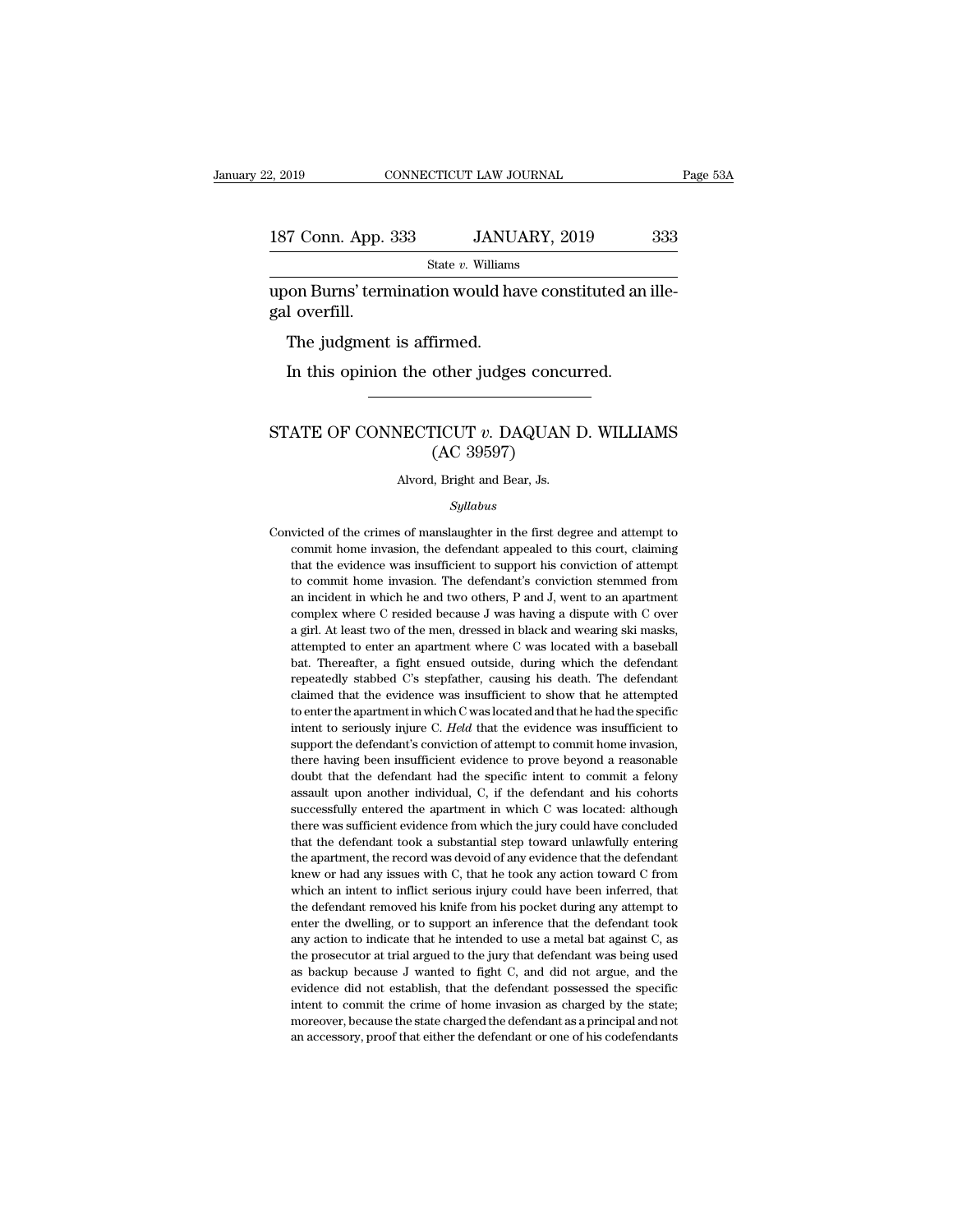### EXECUTE CONNECTICUT LAW JOURNAL January 22, 2019<br>334 JANUARY, 2019 187 Conn. App. 333<br>5tate v. Williams State *v.* Williams 334 JANUARY, 2019 187 Conn. App. 333<br>  $\frac{\text{State } v. \text{ Williams}}{\text{intended to commit a fellow against C would have been legally insufficient to support a judgment of conviction against the defendant, and}$

LANUARY, 2019 187 Conn. App. 333<br>
State v. Williams<br>
intended to commit a felony against C would have been legally insuffi-<br>
cient to support a judgment of conviction against the defendant, and<br>
any suggestion that the jur **14 JANUARY, 2019** 187 Conn. App. 333<br>
state  $v$ . Williams<br>
intended to commit a felony against C would have been legally insufficient to support a judgment of conviction against the defendant, and<br>
any suggestion that th  $\begin{minipage}[t]{0.7\textwidth} \begin{tabular}{p{0.8cm}} \textbf{State $v$. Williams$} \end{tabular} \end{minipage} \begin{minipage}[t]{0.7\textwidth} \begin{tabular}{p{0.8cm}} \textbf{State $v$} \end{tabular} \end{minipage} \begin{minipage}[t]{0.7\textwidth} \begin{tabular}{p{0.8cm}} \textbf{State $v$} \end{tabular} \end{minipage} \end{minipage} \begin{minipage}[t]{0.7\textwidth} \begin{tabular}{p{0.8cm}} \textbf{Right} & \textbf{Right} & \textbf{Right} \\ \textbf{Right} & \$ intended to commit a<br>cient to support a jud<br>any suggestion that the<br>the requisite intent bec<br>C was incorrect.<br>Argued November 14 ntended to commit a felony against C would have been legally insufficient to support a judgment of conviction against the defendant, and any suggestion that the jury could have inferred that the defendant had he requisite *Procedural have inferred that that*<br> *Procedural History*<br> *Procedural History*<br> *Procedural History* Information charging the defendant with one count<br>the crime of this contribute inferred that the defendant had<br>the requisite intent because one of his codefendants was about to assault<br>C was incorrect.<br>Argued November 14,

the requisite intent because one of his codefendants was about to assault<br>C was incorrect.<br>Argued November 14, 2018—officially released January 22, 2019<br>*Procedural History*<br>Information charging the defendant with one coun C was incorrect.<br>
Argued November 14, 2018—officially released January 22, 2019<br>  $Proceedural History$ <br>
Information charging the defendant with one count<br>
of the crime of murder and two counts of the crime<br>
of attempt to commit home inva Argued November 14, 2018—officially released January 22, 2019<br>
Procedural History<br>
Information charging the defendant with one count<br>
of the crime of murder and two counts of the crime<br>
of attempt to commit home invasion, *Procedural History*<br>Information charging the defendant with one count<br>of the crime of murder and two counts of the crime<br>of attempt to commit home invasion, brought to the<br>Superior Court in the judicial district of Hartfo mediate increasing the defendant with one count<br>of the crime of murder and two counts of the crime<br>of attempt to commit home invasion, brought to the<br>Superior Court in the judicial district of Hartford and<br>tried to the jur Information charging the defendant with one count<br>of the crime of murder and two counts of the crime<br>of attempt to commit home invasion, brought to the<br>Superior Court in the judicial district of Hartford and<br>tried to the of the crime of murder and two counts of the crime<br>of attempt to commit home invasion, brought to the<br>Superior Court in the judicial district of Hartford and<br>tried to the jury before *Bentivegna*, *J*.; verdict and judg-<br>m of attempt to commit home invasion, brought to the<br>Superior Court in the judicial district of Hartford and<br>tried to the jury before *Bentivegna*, *J*.; verdict and judg-<br>ment of guilty of the lesser included offense of man Superior Court in the judicial district of Ha<br>tried to the jury before *Bentivegna*, *J*.; verdic<br>ment of guilty of the lesser included offens<br>slaughter in the first degree and of one count<br>to commit home invasion, from wh Figure 1. The appellant of guilty of the lesser included offense of man-<br> *Mary A. Beattie, for the appellant* (defendant).<br> *Mary A. Beattie, for the appellant (defendant).*<br> *Mary A. Beattie, for the appellant (defendant Linda F. Currie-Zeffiro,* assistant state's the model of this count of attempt<br>pealed to this court. *Reversed in part; judgment*<br>rected in part; further proceedings.<br>*Mary A. Beattie*, for the appellant (defendant).<br>*Lin* to commit home invasion, from which the defendant<br>appealed to this court. *Reversed in part*; *judgment*<br>directed in part; further proceedings.<br>Mary A. Beattie, for the appellant (defendant).<br>Linda F. Currie-Zeffiro, assis

appealed to this court. *Reversed in*<br>directed in part; further proceedings.<br>Mary A. Beattie, for the appellant (<br>Linda F. Currie-Zeffiro, assistant :<br>with whom, on the brief, was Anne F. In<br>attorney, for the appellee (st Linda F. Currie-Zeffiro, assistant state's attorney,<br>th whom, on the brief, was Anne F. Mahoney, state's<br>torney, for the appellee (state).<br> $opinion$ <br>BRIGHT, J. The defendant, DaQuan D. Williams,<br>peals from the judgment of conv

### *Opinion*

Linda F. Currie-Zeffiro, assistant state's attorney,<br>with whom, on the brief, was Anne F. Mahoney, state's<br>attorney, for the appellee (state).<br> $o_{pinion}$ <br>BRIGHT, J. The defendant, DaQuan D. Williams,<br>appeals from the judgmen with whom, on the brief, was Anne F. Mahoney, state's<br>attorney, for the appellee (state).<br> $opinion$ <br>BRIGHT, J. The defendant, DaQuan D. Williams,<br>appeals from the judgment of conviction, rendered after<br>a jury trial, of attempt attorney, for the appellee (state).<br>  $\qquad$   $\qquad$   $\qquad$   $\qquad$   $\qquad$   $\qquad$   $\qquad$   $\qquad$   $\qquad$   $\qquad$   $\qquad$   $\qquad$   $\qquad$   $\qquad$   $\qquad$   $\qquad$   $\qquad$   $\qquad$   $\qquad$   $\qquad$   $\qquad$   $\qquad$   $\qquad$   $\qquad$   $\qquad$   $\qquad$   $\qquad$   $\qquad$   $\qquad$   $\qquad$   $\qquad$ <sup>Opinion</sup><br>
BRIGHT, J. The defendant, DaQuan D. Williams,<br>
appeals from the judgment of conviction, rendered after<br>
a jury trial, of attempt to commit home invasion in vio-<br>
lation of General Statutes §§ 53a-49 and 53a-100 ERIGHT, J. The defendant, DaQuan D. Williams,<br>appeals from the judgment of conviction, rendered after<br>a jury trial, of attempt to commit home invasion in vio-<br>lation of General Statutes  $\S$  53a-49 and 53a-100aa (a)<br> $(1)^1$ BRIGHT, J. The defendant, DaQuan D. Williams,<br>appeals from the judgment of conviction, rendered after<br>a jury trial, of attempt to commit home invasion in vio-<br>lation of General Statutes  $\S$  53a-49 and 53a-100aa (a)<br> $(1)^1$ appeals from the judgment of conviction, rendered after<br>a jury trial, of attempt to commit home invasion in vio-<br>lation of General Statutes §§ 53a-49 and 53a-100aa (a)<br> $(1)^{1}$  On appeal, the defendant claims that there w .).<sup>1</sup> On appeal, the defendant claims that there was sufficient evidence to support this conviction because in the state failed to prove that he attempted to enter the partment in which Jouleigh Clemente was located, and in sufficient evidence to support this conviction because<br>the state failed to prove that he attempted to enter the<br>apartment in which Jouleigh Clemente was located, and<br><sup>1</sup>The defendant also was convicted of manslaughter

the state failed to prove that he attempted to enter the apartment in which Jouleigh Clemente was located, and<br> $\frac{1}{1}$ The defendant also was convicted of manslaughter in the first degree in violation of General Statutes apartment in which Jouleigh Clemente was located, and<br>
<sup>1</sup>The defendant also was convicted of manslaughter in the first degree<br>
in violation of General Statutes § 53a-55 (a) (1), as a lesser included offense<br>
of murder in Four defendant also was convicted of manslaughter in the first degree in violation of General Statutes § 53a-55 (a) (1), as a lesser included offense of murder in violation of General Statutes § 53a-54a (a). He does not a <sup>1</sup> The defendant also was convicted of m<br>in violation of General Statutes § 53a-55 (a) (of murder in violation of General Statutes § {<br>from the judgment of conviction on that co<br>found the defendant not guilty of attempt<br>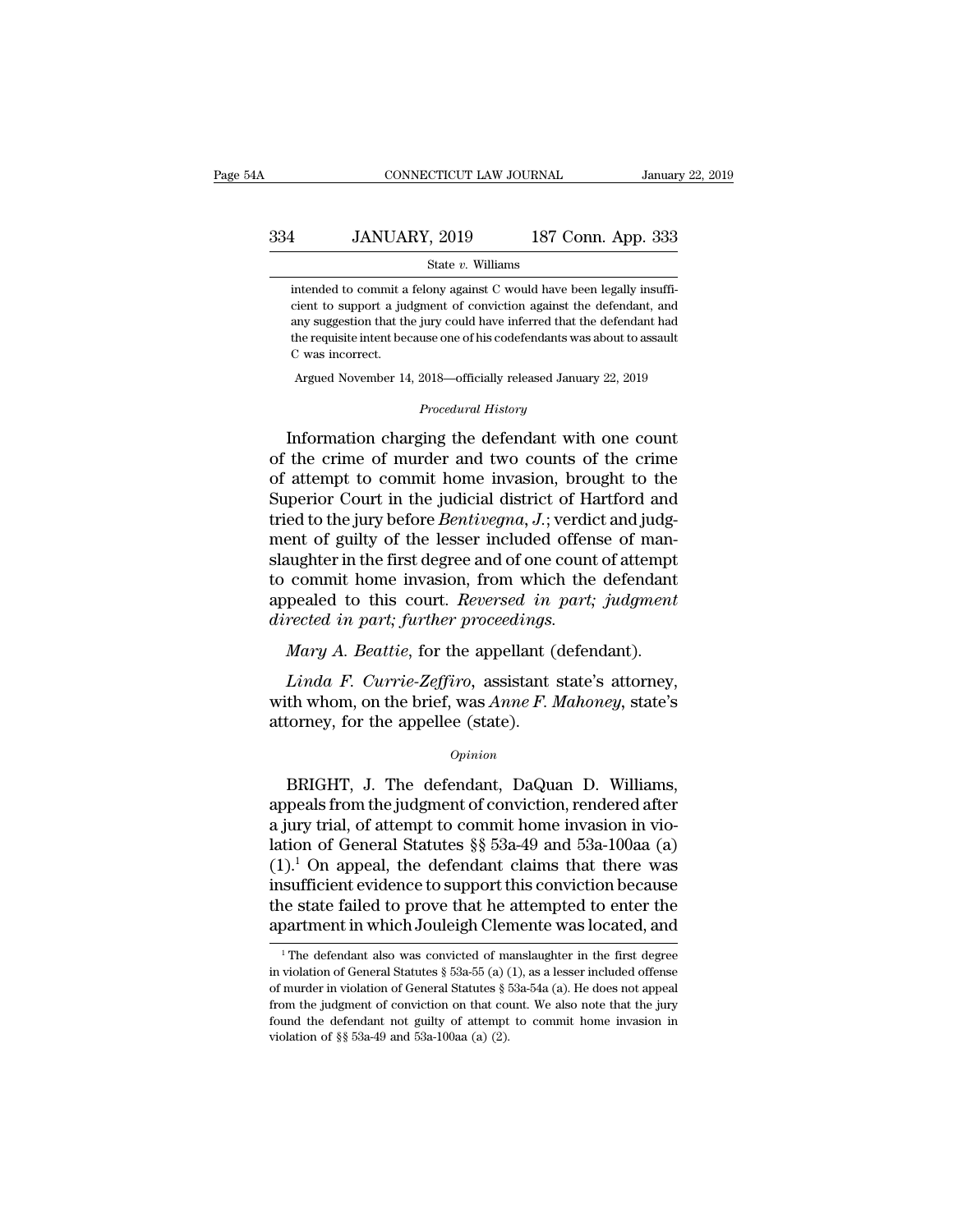| 2, 2019            | CONNECTICUT LAW JOURNAL | Page 55A |  |
|--------------------|-------------------------|----------|--|
|                    |                         |          |  |
| 187 Conn. App. 333 | JANUARY, 2019           | 335      |  |
|                    | State $v$ . Williams    |          |  |

Example 3.2019 CONNECTICUT LAW JOURNAL Page 55A<br>
187 Conn. App. 333 JANUARY, 2019 335<br>
5tate v. Williams<br>
the state failed to present evidence that he had the<br>
specific intent to seriously injure Clemente. We reverse<br>
the 187 Conn. App. 333 JANUARY, 2019 335<br>State v. Williams<br>the state failed to present evidence that he had the<br>specific intent to seriously injure Clemente. We reverse<br>the judgment of conviction on this count. 187 Conn. App. 333 JANUARY, 2019<br>
State v. Williams<br>
the state failed to present evidence that he laspecific intent to seriously injure Clemente. We<br>
the judgment of conviction on this count.<br>
On the basis of the evidence  $\frac{V}{\text{C} \cdot \text{C} \cdot \text{C} \cdot \text{C} \cdot \text{C} \cdot \text{C} \cdot \text{C} \cdot \text{C} \cdot \text{C} \cdot \text{C}}$  State *v*. Williams<br>
Extate failed to present evidence that he had the ecific intent to seriously injure Clemente. We reverse<br>
Equidgment of conv

State v. Williams<br>the state failed to present evidence that he had the<br>specific intent to seriously injure Clemente. We reverse<br>the judgment of conviction on this count.<br>On the basis of the evidence presented, the jury rea the state failed to present evidence that he had the<br>specific intent to seriously injure Clemente. We reverse<br>the judgment of conviction on this count.<br>On the basis of the evidence presented, the jury rea-<br>sonably could ha specific intent to seriously injure Clemente. We reverse<br>the judgment of conviction on this count.<br>On the basis of the evidence presented, the jury rea-<br>sonably could have found the following facts. On the<br>evening of Febru the judgment of conviction on this count.<br>
On the basis of the evidence presented, the jury reasonably could have found the following facts. On the<br>
evening of February 26, 2013, the defendant was wear-<br>
ing gloves, a blac On the basis of the evidence presented, the jury reasonably could have found the following facts. On the evening of February 26, 2013, the defendant was wearing gloves, a black sweatshirt, a blue hoodie, two pairs of gray On the basis of the evidence presented, the jury rea-<br>sonably could have found the following facts. On the<br>evening of February 26, 2013, the defendant was wear-<br>ing gloves, a black sweatshirt, a blue hoodie, two pairs<br>of g sonably could have found the following facts. On the<br>evening of February 26, 2013, the defendant was wear-<br>ing gloves, a black sweatshirt, a blue hoodie, two pairs<br>of gray sweatpants, a blue ski mask and black sneakers.<br>He evening of February 26, 2013, the defendant was wear-<br>ing gloves, a black sweatshirt, a blue hoodie, two pairs<br>of gray sweatpants, a blue ski mask and black sneakers.<br>He also was in possession of a black pocket knife. On<br>t ing gloves, a black sweatshirt, a blue hoodie, two pairs<br>of gray sweatpants, a blue ski mask and black sneakers.<br>He also was in possession of a black pocket knife. On<br>that cold and rainy winter evening, Kristopher Pryce<br>dr of gray sweatpants, a blue ski mask and black sneakers.<br>He also was in possession of a black pocket knife. On<br>that cold and rainy winter evening, Kristopher Pryce<br>drove the defendant and Isiah Jones to the Summerfield<br>apar Lopez. ove the defendant and Isiah Jones to the Summerfield<br>artment complex in East Hartford,<sup>2</sup> where Clemente<br>red in unit 109 with his younger brother, Westley, his<br>other, Jasmin Fuentes, and his stepfather, Jonathan<br>pez.<br>Jones apartment complex in East Hartford,<sup>2</sup> where Clemente<br>lived in unit 109 with his younger brother, Westley, his<br>mother, Jasmin Fuentes, and his stepfather, Jonathan<br>Lopez.<br>Jones and Clemente were having a dispute about a<br>gi

lived in unit 109 with his younger brother, Westley, his<br>mother, Jasmin Fuentes, and his stepfather, Jonathan<br>Lopez.<br>Jones and Clemente were having a dispute about a<br>girl. On that evening, Clemente was not in unit 109, but mother, Jasmin Fuentes, and his stepfather, Jonathan<br>Lopez.<br>Jones and Clemente were having a dispute about a<br>girl. On that evening, Clemente was not in unit 109, but,<br>rather, he and his brother were visiting their friend J Lopez.<br>
Jones and Clemente were having a dispute about a<br>
girl. On that evening, Clemente was not in unit 109, but,<br>
rather, he and his brother were visiting their friend Juan<br>
Carlos Zavala in unit 69. Zavala lived in uni Jones and Clemente were having a dispute about<br>girl. On that evening, Clemente was not in unit 109, brather, he and his brother were visiting their friend Ju<br>Carlos Zavala in unit 69. Zavala lived in unit 69 wi<br>his younger rl. On that evening, Clemente was not in unit 109, but,<br>ther, he and his brother were visiting their friend Juan<br>urlos Zavala in unit 69. Zavala lived in unit 69 with<br>s younger brother, Jack, his mother, Vilma Rodriguez,<br>d rather, he and his brother were visiting their friend Juan Carlos Zavala in unit 69. Zavala lived in unit 69 with<br>his younger brother, Jack, his mother, Vilma Rodriguez,<br>and his mother's boyfriend, Angel Luis Nieves.<br>While

Carlos Zavala in unit 69. Zavala lived in unit 69 with<br>his younger brother, Jack, his mother, Vilma Rodriguez,<br>and his mother's boyfriend, Angel Luis Nieves.<br>While Rodriguez and Nieves were upstairs in unit 69,<br>they heard his younger brother, Jack, his mother, Vilma Rodriguez,<br>and his mother's boyfriend, Angel Luis Nieves.<br>While Rodriguez and Nieves were upstairs in unit 69,<br>they heard Zavala, Jack, Westley, and Clemente down-<br>stairs making and his mother's boyfriend, Angel Luis Nieves.<br>While Rodriguez and Nieves were upstairs in unit 69,<br>they heard Zavala, Jack, Westley, and Clemente down-<br>stairs making a commotion and yelling that someone<br>was trying to get While Rodriguez and Nieves were upstairs in unit 69, they heard Zavala, Jack, Westley, and Clemente downstairs making a commotion and yelling that someone was trying to get into the apartment. When Rodriguez and Nieves loo While Rodriguez and Nieves were upstairs in unit 69,<br>they heard Zavala, Jack, Westley, and Clemente down-<br>stairs making a commotion and yelling that someone<br>was trying to get into the apartment. When Rodriguez<br>and Nieves l they heard Zavala, Jack, Westley, and Clemente down-<br>stairs making a commotion and yelling that someone<br>was trying to get into the apartment. When Rodriguez<br>and Nieves looked downstairs, they saw the young<br>males trying to stairs making a commotion and yelling that someone<br>was trying to get into the apartment. When Rodriguez<br>and Nieves looked downstairs, they saw the young<br>males trying to force a metal bat back out of the door-<br>way, while si was trying to get into the apartment. When Rodriguez<br>and Nieves looked downstairs, they saw the young<br>males trying to force a metal bat back out of the door-<br>way, while simultaneously trying to close the door.<br>Nieves jumpe and Nieves looked downstairs, they saw the young<br>males trying to force a metal bat back out of the door-<br>way, while simultaneously trying to close the door.<br>Nieves jumped from the top of the staircase and suc-<br>cessfully as males trying to force a metal bat back out of the door-<br>way, while simultaneously trying to close the door.<br>Nieves jumped from the top of the staircase and suc-<br>cessfully assisted the young males in pushing the bat<br>out of cessfully assisted the young males in pushing the bat<br>out of the doorway, and then locked the door. Rodriguez<br>looked outside from her bedroom window, and she saw<br>two teenaged males, dressed in black, wearing winter<br><sup>2</sup>The two teenaged males, dressed in black, wearing winter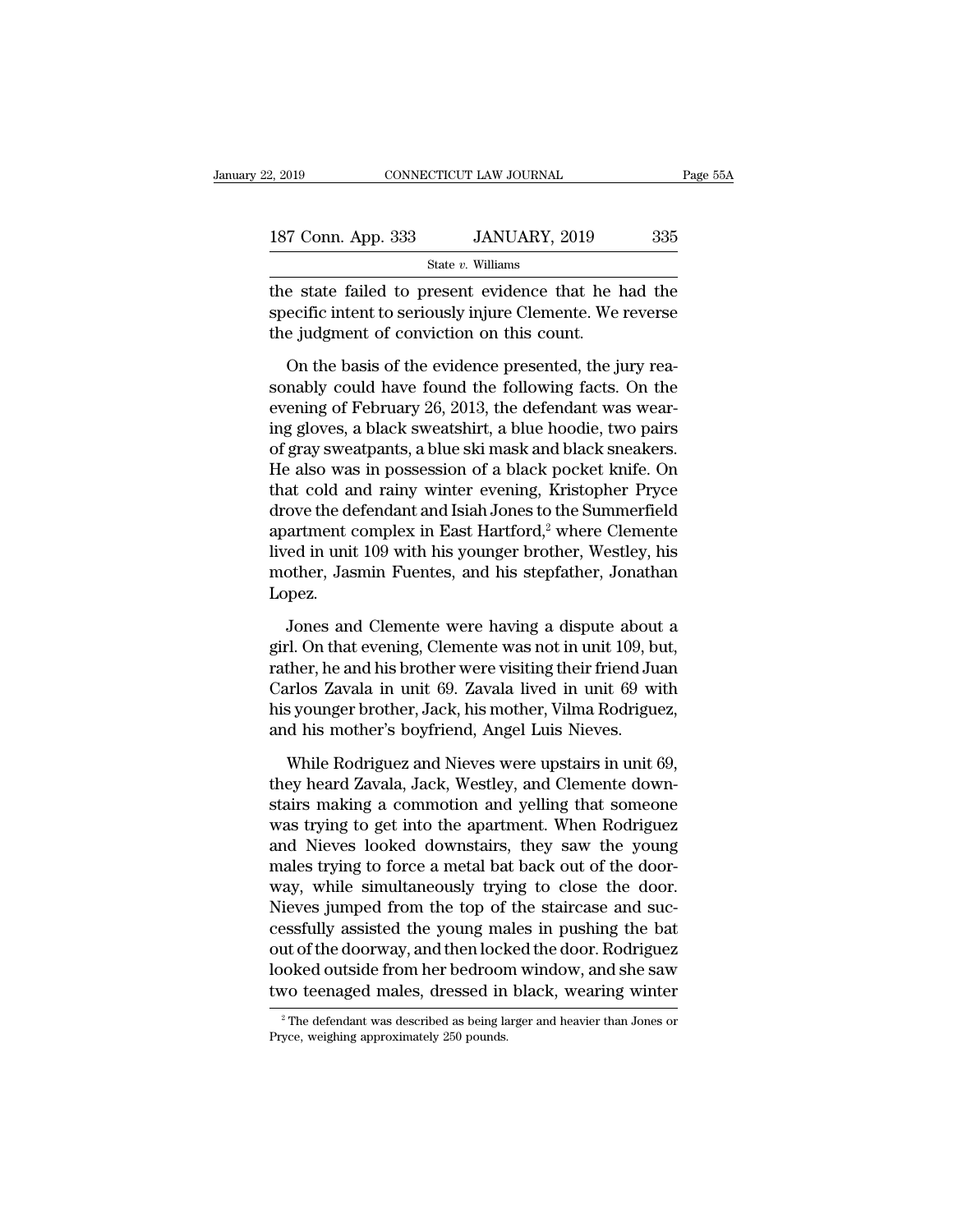## EXECUTE CONNECTICUT LAW JOURNAL January 22, 2019<br>336 JANUARY, 2019 187 Conn. App. 333<br>5tate v. Williams State *v.* Williams

CONNECTICUT LAW JOURNAL<br>
336 JANUARY, 2019 187 Conn. App. 333<br>
5tate v. Williams<br>
5tate v. Williams<br>
5tate v. Williams<br>
5tate v. Williams<br>
5tate v. Williams<br>
5tate v. Williams<br>
6tate clemente and Zavala were<br>
8tate clement  $336$  JANUARY, 2019 187 Conn. App. 333<br>  $\frac{\text{State } v. \text{ Williams}}{\text{massks, and carrying bats. The young males in the apart-  
ment told Rodriguez that Clement and Zavala were  
having problems with Jones and Pryce. Rodriguez then  
tolenoned 011, telling the diameter, but we teoned$  $\frac{\text{336}}{\text{State } v. \text{ Williams}}$ <br>  $\frac{\text{State } v. \text{ Williams}}{\text{mass}}$ <br>
masks, and carrying bats. The young males in the apartment told Rodriguez that Clemente and Zavala were<br>
having problems with Jones and Pryce. Rodriguez then<br>
telephoned 911 336 JANUARY, 2019 187 Conn. App. 333<br>  $\frac{\text{State } v. \text{ Williams}}{\text{mass}}$ <br>
masks, and carrying bats. The young males in the apart-<br>
ment told Rodriguez that Clemente and Zavala were<br>
having problems with Jones and Pryce. Rodriguez then State v. Williams<br>
masks, and carrying bats. The young males in the apart-<br>
ment told Rodriguez that Clemente and Zavala were<br>
having problems with Jones and Pryce. Rodriguez then<br>
telephoned 911, telling the dispatcher t masks, and carrying bats. The young males in the apartment told Rodriguez that Clemente and Zavala were having problems with Jones and Pryce. Rodriguez then telephoned 911, telling the dispatcher that two teenaged males f masks, and carrying bats. The young males in the apart-<br>ment told Rodriguez that Clemente and Zavala were<br>having problems with Jones and Pryce. Rodriguez then<br>telephoned 911, telling the dispatcher that two teenaged<br>males ment told Rodriguez that Clemente and Zavala were<br>having problems with Jones and Pryce. Rodriguez then<br>telephoned 911, telling the dispatcher that two teenaged<br>males from her apartment complex,<sup>3</sup> dressed in black<br>and wear having problems with Jones and Pryce. Rodriguez then<br>telephoned 911, telling the dispatcher that two teenaged<br>males from her apartment complex,<sup>3</sup> dressed in black<br>and wearing masks, were hitting her door, trying to<br>break telephoned 911, telling the dispatcher that<br>males from her apartment complex,<sup>3</sup> diand wearing masks, were hitting her<br>break into her apartment, and one of the<br>Rodriguez recognized Pryce outside. Ni<br>looked out the upstairs d wearing masks, were hitting her door, trying to<br>eak into her apartment, and one of them had a bat.<br>odriguez recognized Pryce outside. Nieves, who also<br>oked out the upstairs window, saw people wearing<br>asks on the side of break into her apartment, and one of them had a bat.<br>Rodriguez recognized Pryce outside. Nieves, who also<br>looked out the upstairs window, saw people wearing<br>masks on the side of the building.<br>Clemente then ran out the door

Rodriguez recognized Pryce outside. Nieves, who also<br>looked out the upstairs window, saw people wearing<br>masks on the side of the building.<br>Clemente then ran out the door, heading toward his<br>apartment, unit 109, with Westle looked out the upstairs window, saw people wearing<br>masks on the side of the building.<br>Clemente then ran out the door, heading toward his<br>apartment, unit 109, with Westley and Zavala chasing<br>after him. Rodriguez and Nieves masks on the side of the building.<br>Clemente then ran out the door, heading toward his<br>apartment, unit 109, with Westley and Zavala chasing<br>after him. Rodriguez and Nieves chased after them.<br>Rodriguez soon realized that the Clemente then ran out the door, heading toward his<br>apartment, unit 109, with Westley and Zavala chasing<br>after him. Rodriguez and Nieves chased after them.<br>Rodriguez soon realized that there were three other<br>teenaged males, Clemente then ran out the door, heading toward his<br>apartment, unit 109, with Westley and Zavala chasing<br>after him. Rodriguez and Nieves chased after them.<br>Rodriguez soon realized that there were three other<br>teenaged males, ter him. Rodriguez and Nieves chased after them.<br>
Depending odding that there were three other<br>
enaged males, not two, involved in the incident. One<br>
those males was standing near the side of her apart-<br>
ent, while another Rodriguez soon realized that there were three other<br>teenaged males, not two, involved in the incident. One<br>of those males was standing near the side of her apart-<br>ment, while another, Jones, was fighting with Clemente.<br>No

teenaged males, not two, involved in the incident. One<br>of those males was standing near the side of her apart-<br>ment, while another, Jones, was fighting with Clemente.<br>No one interfered in the fight between Jones and<br>Clemen of those males was standing near the side of her apartment, while another, Jones, was fighting with Clemente.<br>No one interfered in the fight between Jones and<br>Clemente because the fight was a "fair one," with no<br>weapons. A ment, while another, Jones, was fighting with Clemente.<br>
No one interfered in the fight between Jones and<br>
Clemente because the fight was a "fair one," with no<br>
weapons. As the two fought, the defendant stood next<br>
to a re No one interfered in the fight between Jones and<br>Clemente because the fight was a "fair one," with no<br>weapons. As the two fought, the defendant stood next<br>to a red car, near the street, somewhere between unit 69<br>and unit 1 No one interfered in the fight between Jones and<br>Clemente because the fight was a "fair one," with no<br>weapons. As the two fought, the defendant stood next<br>to a red car, near the street, somewhere between unit 69<br>and unit 1 Clemente because the fight was a "fair one," with no<br>weapons. As the two fought, the defendant stood next<br>to a red car, near the street, somewhere between unit 69<br>and unit 109. At some point, however, Lopez, Clemente's<br>ste weapons. As the two fought, the defendant stood next<br>to a red car, near the street, somewhere between unit 69<br>and unit 109. At some point, however, Lopez, Clemente's<br>stepfather, came outside. Lopez and the defendant<br>exchan to a red car, near the street, somewhere between unit b9<br>and unit 109. At some point, however, Lopez, Clemente's<br>stepfather, came outside. Lopez and the defendant<br>exchanged words, and Lopez knocked a bat out of the<br>defenda and unit 109. At some point, however, Lopez, Clemente's<br>stepfather, came outside. Lopez and the defendant<br>exchanged words, and Lopez knocked a bat out of the<br>defendant's hands and pushed him onto the red car.<br>Jasmin Fuente steptather, came outside. Lopez and the defendant<br>exchanged words, and Lopez knocked a bat out of the<br>defendant's hands and pushed him onto the red car.<br>Jasmin Fuentes, Clemente's mother, who also had come<br>outside, picked shim Fuentes, Clemente showler, who also had come<br>utside, picked up the metal bats that were lying on<br>ne ground and put them in her apartment.<sup>4</sup> The defen-<br>ant and Lopez began fighting, and the defendant took<br><sup>3</sup>The evide outside, picked up the metal bats that were lying on<br>the ground and put them in her apartment.<sup>4</sup> The defen-<br>dant and Lopez began fighting, and the defendant took<br><sup>3</sup>The evidence showed that Pryce regularly stayed or lived

the ground and put them in her apartment.<sup>4</sup> The defendant and Lopez began fighting, and the defendant took <sup>3</sup>The evidence showed that Pryce regularly stayed or lived in unit 31 of the Summerfield apartment complex with h dant and Lopez began fighting, and the defendant took  $\overline{\phantom{a}}$  are evidence showed that Pryce regularly stayed or lived in unit 31 of the Summerfield apartment complex with his girlfriend, but that the defendant and Jo and and Lopez began righting, and the deferment took<br>
<sup>3</sup> The evidence showed that Pryce regularly stayed or lived in unit 31 of<br>
the Summerfield apartment complex with his girlfriend, but that the defen-<br>
dant and Jones l <sup>3</sup> The evidence showed that Pryce regularly the Summerfield apartment complex with his dant and Jones lived in another area of East lhad seen Jones around the complex previousle child of Pryce and his girlfriend. Rodrigu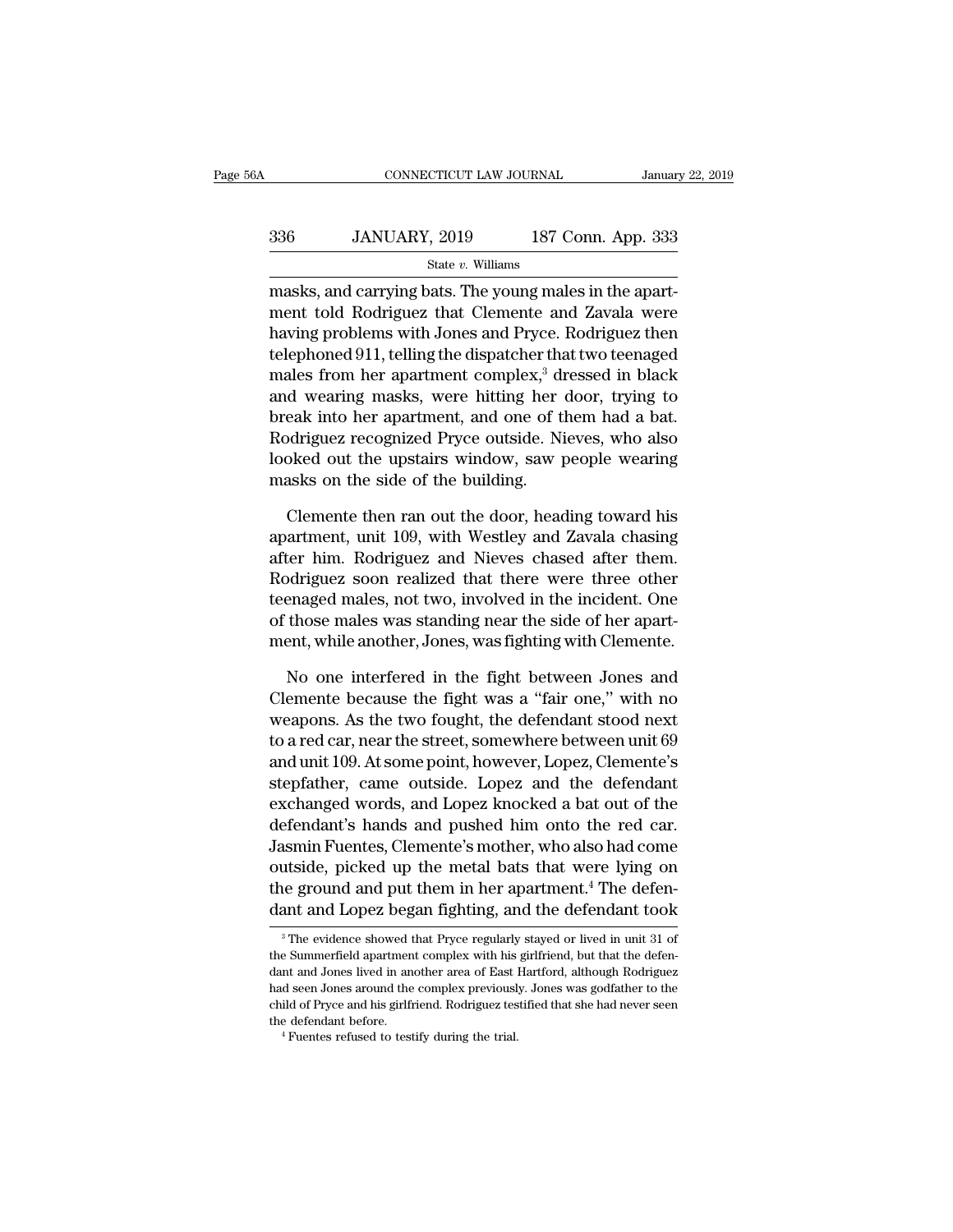| 2, 2019            | CONNECTICUT LAW JOURNAL | Page 57A |  |
|--------------------|-------------------------|----------|--|
|                    |                         |          |  |
| 187 Conn. App. 333 | JANUARY, 2019           | 337      |  |
|                    | State $v$ . Williams    |          |  |

 $\frac{2,2019}{2,2019}$  connectricut LAW JOURNAL<br>187 Conn. App. 333 JANUARY, 2019 337<br>5 State v. Williams<br>out his knife and repeatedly stabbed Lopez, who, there-<br>after, was able to retreat into his apartment.<sup>5</sup> 187 Conn. App. 333 JANUARY, 2019 State v. Williams<br>
out his knife and repeatedly stabbed Lopez, who, the after, was able to retreat into his apartment.<sup>5</sup><br>
The defendant, Jones, and Pryce attempted to f

 $\frac{7 \text{ Conn. App. 333}}{\text{State } v. \text{ Williams}}$ <br>
this knife and repeatedly stabbed Lopez, who, there-<br>
ter, was able to retreat into his apartment.<sup>5</sup><br>
The defendant, Jones, and Pryce attempted to flee<br>
e scene, but were pulled over by th 187 Conn. App. 333 JANUARY, 2019 337<br>
State v. Williams<br>
out his knife and repeatedly stabbed Lopez, who, there-<br>
after, was able to retreat into his apartment.<sup>5</sup><br>
The defendant, Jones, and Pryce attempted to flee<br>
the s State v. Williams<br>
out his knife and repeatedly stabbed Lopez, who, there-<br>
after, was able to retreat into his apartment.<sup>5</sup><br>
The defendant, Jones, and Pryce attempted to flee<br>
the scene, but were pulled over by the poli out his knife and repeatedly stabbed Lopez, who, thereafter, was able to retreat into his apartment.<sup>5</sup><br>The defendant, Jones, and Pryce attempted to flee<br>the scene, but were pulled over by the police before<br>they exited the out ins kille and repeatedly stabbed Lopez, who, thereafter, was able to retreat into his apartment.<sup>5</sup><br>The defendant, Jones, and Pryce attempted to flee<br>the scene, but were pulled over by the police before<br>they exited th anter, was able to retreat into its apartment.<br>The defendant, Jones, and Pryce attempted to flee<br>the scene, but were pulled over by the police before<br>they exited the apartment complex. Pryce was driving,<br>and Jones was in t The defendant, Jones, and Pryce attempted to flee<br>the scene, but were pulled over by the police before<br>they exited the apartment complex. Pryce was driving,<br>and Jones was in the passenger seat, with the defendant,<br>who was the scene, but were pulled over by the police before<br>they exited the apartment complex. Pryce was driving,<br>and Jones was in the passenger seat, with the defendant,<br>who was shirtless and covered in blood, in the back<br>seat. they exited the apartment complex. Pryce was driving,<br>and Jones was in the passenger seat, with the defendant,<br>who was shirtless and covered in blood, in the back<br>seat. The defendant's blue hoodie was on the seat next<br>to h and Jones was in the passenger seat, with the defendant,<br>who was shirtless and covered in blood, in the back<br>seat. The defendant's blue hoodie was on the seat next<br>to him. The three were arrested. The defendant was<br>charged who was shirtless and covered in blood, in the back<br>seat. The defendant's blue hoodie was on the seat next<br>to him. The three were arrested. The defendant was<br>charged with murder and two counts of attempt to<br>commit home in seat. The defendant's blue hoodie was on the seat next<br>to him. The three were arrested. The defendant was<br>charged with murder and two counts of attempt to<br>commit home invasion, one under each subdivision of<br> $\S 53a$ -100aa to him. The three were arrested. The defendant was<br>charged with murder and two counts of attempt to<br>commit home invasion, one under each subdivision of<br> $\S$  53a-100aa (a).<sup>6</sup> The jury found the defendant guilty of<br>the less charged with murder and two counts of attempt to<br>commit home invasion, one under each subdivision of<br> $\S$  53a-100aa (a).<sup>6</sup> The jury found the defendant guilty of<br>the lesser offense of manslaughter in the first degree,<br>as commit home invasion, one under each subdivision of  $\S$  53a-100aa (a).<sup>6</sup> The jury found the defendant guilty of the lesser offense of manslaughter in the first degree, as well as attempt to commit home invasion under  $\S$  $\S$  53a-100aa (a).<sup>6</sup> The jury found the defendant guilty of<br>the lesser offense of manslaughter in the first degree,<br>as well as attempt to commit home invasion under<br> $\S$  53a-100aa (a) (1). It found him not guilty of attem the lesser offense of manslaughter in the first degree,<br>as well as attempt to commit home invasion under<br>§ 53a-100aa (a) (1). It found him not guilty of attempt<br>to commit home invasion under §53a-100aa (a) (2). The<br>court s as well as attempt to commit home invasion under  $\S$  53a-100aa (a) (1). It found him not guilty of attempt<br>to commit home invasion under  $\S$ 53a-100aa (a) (2). The<br>court sentenced the defendant to twenty years to serve<br>on  $\S$  53a-100aa (a) (1). It found him not guilty of attempt<br>to commit home invasion under  $\S$ 53a-100aa (a) (2). The<br>court sentenced the defendant to twenty years to serve<br>on the manslaughter conviction, and to a concurrent<br> followed. In the manifolder conviction, and to a concurrent<br>andatory minimum ten-year term on the attempt to<br>mmit home invasion conviction, for a total effective<br>ntence of twenty years incarceration. This appeal<br>llowed.<br>On appeal, on the manistagnier conviction, and to a concurrent<br>mandatory minimum ten-year term on the attempt to<br>commit home invasion conviction, for a total effective<br>sentence of twenty years incarceration. This appeal<br>followed.<br>On that the mean of twenty years incarceration. This appeal followed.<br>
On appeal, the defendant claims that there was insuf-<br>
ficient evidence to support his conviction of attempt<br>
to commit home invasion.<sup>7</sup> He argues that

On appeal, the defendant claims that there was insuf-<br>cient evidence to support his conviction of attempt<br>o commit home invasion.<sup>7</sup> He argues that the state<br> $\frac{5 \text{ Lopez} \text{ later died from his injuries.}}{6 \text{ General Statistics § } 53a-100 \text{aa (a) provides: "A person is guilty of home}}$ <br>wasion

ficient evidence to support his conviction of attempt<br>to commit home invasion.<sup>7</sup> He argues that the state<br> $\frac{1}{5}$  Lopez later died from his injuries.<br> $\frac{6}{5}$  General Statutes  $\frac{5}{5}$  53a-100aa (a) provides: "A pers to commit home invasion.<sup>7</sup> He argues that the state<br>
<sup>5</sup> Lopez later died from his injuries.<br>
<sup>6</sup> General Statutes § 53a-100aa (a) provides: "A person is guilty of home<br>
invasion when such person enters or remains unlawf  $\frac{1}{6}$  Lopez later died from his injuries.<br>  $\frac{1}{6}$  Lopez later died from his injuries.<br>  $\frac{1}{6}$  General Statutes § 53a-100aa (a) provides: "A person is guilty of home<br>
invasion when such person enters or remains u <sup>5</sup> Lopez later died from his injuries.<br><sup>6</sup> General Statutes § 53a-100aa (a) provides: "A person is guilty of home invasion when such person enters or remains unlawfully in a dwelling, while a person other than a particip <sup>6</sup> General Statutes § 53a-100aa (a) provides: "A person is guilty of home invasion when such person enters or remains unlawfully in a dwelling, while a person other than a participant in the crime is actually present in invasion when such person enters or remains unlawfully in a dwelling, while a person other than a participant in the crime is actually present in such dwelling, with intent to commit a crime therein, and, in the course of a person other than a participant in the crime is actually present in such dwelling, with intent to commit a crime therein, and, in the course of committing the offense: (1) Acting either alone or with one or more persons, are wealing, with intent to commit a crime therein, and, in the course of committing the offense: (1) Acting either alone or with one or more persons, such person or another participant in the crime commits or attempts to at the close of the participant in the crime commits or attempts to commit a felony against the person of another person other than a participant in the crime who is actually present in such dwelling, or (2) such person i

a felony against the person of another person other than a participant in the crime who is actually present in such dwelling, or (2) such person is armed with explosives or a deadly weapon or dangerous instrument."<br>The def a felony against the person of another person other than a participant in the crime who is actually present in such dwelling, or (2) such person is armed with explosives or a deadly weapon or dangerous instrument." The de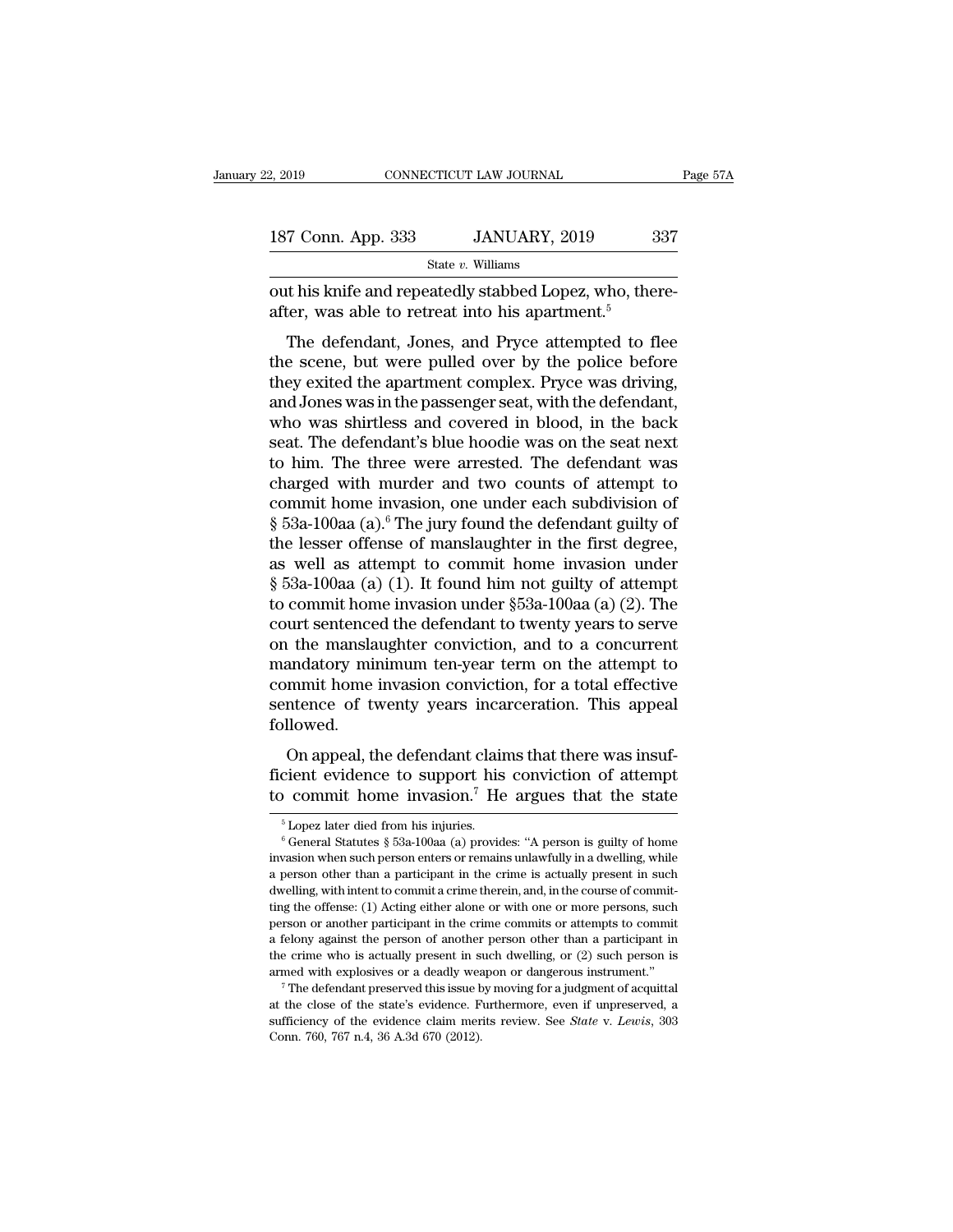## EXECUTE CONNECTICUT LAW JOURNAL January 22, 2019<br>338 JANUARY, 2019 187 Conn. App. 333<br>5tate v. Williams State *v.* Williams

FRI CONNECTICUT LAW JOURNAL January 22, 2019<br>
State v. Williams<br>
State v. Williams<br>
Failed to prove two elements of this crime: "First, there<br>
is insufficient evidence that [the] defendant personally<br>
took a substantial st  $338$  JANUARY, 2019 187 Conn. App. 333<br>  $\frac{\text{State } v. \text{ Williams}}{\text{failed to prove two elements of this crime: "First, there} }$  is insufficient evidence that [the] defendant personally took a substantial step toward unlawfully entering the dwelling at issue. Second, there i  $\begin{array}{lll}\n & \text{JANUARY, 2019} & \text{187 Conn. App. 333} \\
 \hline\n & \text{State } v. \text{ Williams} & \text{State } v. \text{ Williams} \\
 \text{failed to prove two elements of this crime: "First, there is insufficient evidence that [the] defendant personally took a substantial step toward unlawfully entering the dwelling at issue. Second, there is insufficient evidence that at the time of the claimed home invasion, it$  $338$  JANUARY, 2019 187 Conn. App. 333<br>  $\xrightarrow{\text{State } v. \text{ Williams}}$ <br>
failed to prove two elements of this crime: "First, there<br>
is insufficient evidence that [the] defendant personally<br>
took a substantial step toward unlawfully ente State v. Williams<br>
State v. Williams<br>
Failed to prove two elements of this crime: "First, there<br>
is insufficient evidence that [the] defendant personally<br>
took a substantial step toward unlawfully entering the<br>
dwelling a State v. Williams<br>
failed to prove two elements of this crime: "First, there<br>
is insufficient evidence that [the] defendant personally<br>
took a substantial step toward unlawfully entering the<br>
dwelling at issue. Second, the Clemente.'' The a substantial step toward unlawfully entering the<br>
velling at issue. Second, there is insufficient evidence<br>
at, at the time of the claimed home invasion attempt,<br>
ne] defendant intended to seriously injure Jouleigh<br>
e From a substantial step toward unlawnary entering the<br>dwelling at issue. Second, there is insufficient evidence<br>that, at the time of the claimed home invasion attempt,<br>[the] defendant intended to seriously injure Jouleigh<br>

In that, at the time of the claimed home invasion attempt,<br>
[the] defendant intended to seriously injure Jouleigh<br>
Clemente."<br>
"In reviewing a sufficiency of the evidence claim, we<br>
apply a two-part test. First, we constru Final, as the time of the claimed holie hivasion attempt,<br>
(the] defendant intended to seriously injure Jouleigh<br>
Clemente."<br>
"In reviewing a sufficiency of the evidence claim, we<br>
apply a two-part test. First, we construe Clemente."<br>
"In reviewing a sufficiency of the evidence claim, we<br>
apply a two-part test. First, we construe the evidence<br>
in the light most favorable to sustaining the verdict.<br>
Second, we determine whether upon the facts "In reviewing a sufficiency of the evidence claim, we<br>apply a two-part test. First, we construe the evidence<br>in the light most favorable to sustaining the verdict.<br>Second, we determine whether upon the facts so con-<br>strued "In reviewing a sufficiency of the evidence claim, we<br>apply a two-part test. First, we construe the evidence<br>in the light most favorable to sustaining the verdict.<br>Second, we determine whether upon the facts so con-<br>strue apply a two-part test. First,<br>in the light most favorable<br>Second, we determine whet<br>strued and the inferences re<br>the jury reasonably could hav<br>lative force of the evidence<br>reasonable doubt. . . .<br>"We note that the jury mus ond, we determine whether upon the facts so con-<br>
rued and the inferences reasonably drawn therefrom<br>
e jury reasonably could have concluded that the cumu-<br>
ive force of the evidence established guilt beyond a<br>
assonable d becond, we determine whence upon the races so construed and the inferences reasonably drawn therefrom<br>the jury reasonably could have concluded that the cumu-<br>lative force of the evidence established guilt beyond a<br>reasonab

dant guilty reasonably could have concluded that the cumulative force of the evidence established guilt beyond a reasonable doubt.<br>
"We note that the jury must find every element proven<br>
beyond a reasonable doubt in order lative force of the evidence established guilt beyond a<br>reasonable doubt.  $\dots$ <br>"We note that the jury must find every element proven<br>beyond a reasonable doubt in order to find the defen-<br>dant guilty of the charged offense marke force of the evidence established gain seyond a<br>reasonable doubt. . . .<br>"We note that the jury must find every element proven<br>beyond a reasonable doubt in order to find the defen-<br>dant guilty of the charged offense, "We note that the jury must find every element proven<br>beyond a reasonable doubt in order to find the defen-<br>dant guilty of the charged offense, [but] each of the<br>basic and inferred facts underlying those conclusions<br>need "We note that the jury must find every element proven<br>beyond a reasonable doubt in order to find the defen-<br>dant guilty of the charged offense, [but] each of the<br>basic and inferred facts underlying those conclusions<br>need beyond a reasonable doubt in order to find the defendant guilty of the charged offense, [but] each of the basic and inferred facts underlying those conclusions need not be proved beyond a reasonable doubt. . . . . If it is dant guilty of the charged offense, [but] each of the<br>basic and inferred facts underlying those conclusions<br>need not be proved beyond a reasonable doubt. . . .<br>If it is reasonable and logical for the jury to conclude<br>that basic and inferred facts underlying those conclusions<br>need not be proved beyond a reasonable doubt. . . .<br>If it is reasonable and logical for the jury to conclude<br>that a basic fact or an inferred fact is true, the jury is need not be proved beyond a reasonable doubt. . . . .<br>If it is reasonable and logical for the jury to conclude<br>that a basic fact or an inferred fact is true, the jury is<br>permitted to consider the fact proven and may consi If it is reasonable and logical for the jury to co<br>that a basic fact or an inferred fact is true, the<br>permitted to consider the fact proven and may c<br>it in combination with other proven facts in dete<br>whether the cumulative mitted to consider the fact proven and may consider<br>
in combination with other proven facts in determining<br>
nether the cumulative effect of all the evidence proves<br>
e defendant guilty of all the elements of the crime<br>
arg it in combination with other proven facts in determining<br>it in combination with other proven facts in determining<br>whether the cumulative effect of all the evidence proves<br>the defendant guilty of all the elements of the cri

whether the cumulative effect of all the evidence proves<br>the defendant guilty of all the elements of the crime<br>charged beyond a reasonable doubt.  $\dots$ <br>"An appellate court may not second-guess a jury's<br>credibility determin whence are candidate effects of an are evacuted proves<br>the defendant guilty of all the elements of the crime<br>charged beyond a reasonable doubt....<br>"An appellate court may not second-guess a jury's<br>credibility determinatio charged beyond a reasonable doubt....<br>
"An appellate court may not second-guess a jury's<br>
credibility determinations.... In reviewing the evi-<br>
dence, the reviewing court [is] bound by the jury's credi-<br>
bility determinat "An appellate court may not second-guess a jury's<br>credibility determinations.... In reviewing the evi-<br>dence, the reviewing court [is] bound by the jury's credi-<br>bility determinations and all reasonable inferences the<br>jur "An appellate court may not second-guess a jury's<br>credibility determinations. . . . In reviewing the evi-<br>dence, the reviewing court [is] bound by the jury's credi-<br>bility determinations and all reasonable inferences the<br>j credibility determinations. . . . In reviewing the evi-<br>dence, the reviewing court [is] bound by the jury's credi-<br>bility determinations and all reasonable inferences the<br>jury could have drawn from the evidence." (Citation dence, the r<br>bility deter<br>jury could<br>omitted.) S<br>605, 94 A.3<br>405 (2014).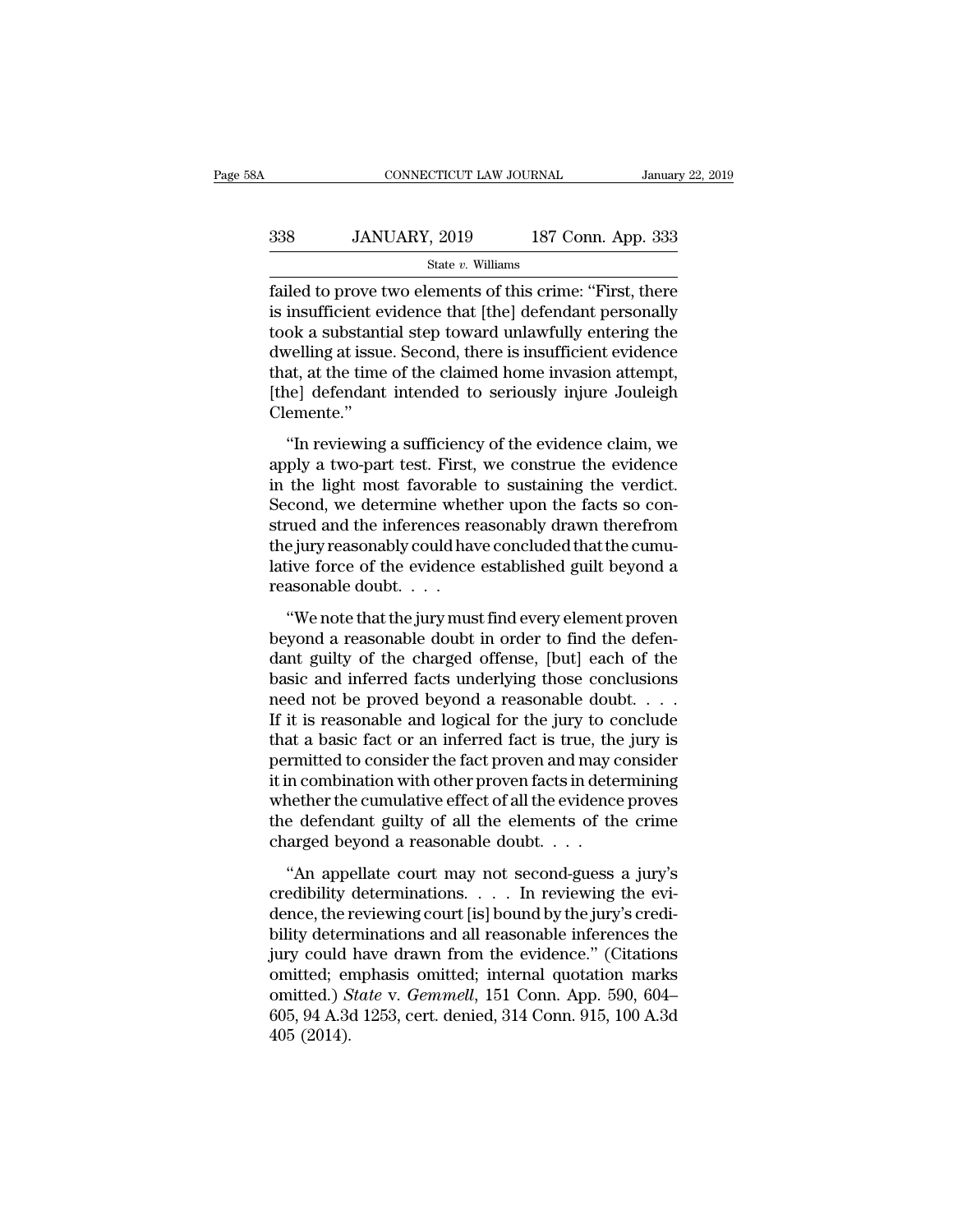### State *v.* Williams

January 22, 2019 CONNECTICUT LAW JOURNAL<br>
187 Conn. App. 333 JANUARY, 2019 339<br>
State v. Williams<br>
When determining whether the state introduced evi-<br>
dence sufficient to support the trial court's judgment<br>
of conviction, 187 Conn. App. 333 JANUARY, 2019 339<br>
State v. Williams<br>
When determining whether the state introduced evidence sufficient to support the trial court's judgment<br>
of conviction, we look not just at the charging document bu 187 Conn. App. 333 JANUARY, 2019 339<br>
State v. Williams<br>
When determining whether the state introduced evidence sufficient to support the trial court's judgment<br>
of conviction, we look not just at the charging docu-<br>
ment 187 Conn. App. 333 JANUARY, 2019 339<br>
State v. Williams<br>
When determining whether the state introduced evi-<br>
dence sufficient to support the trial court's judgment<br>
of conviction, we look not just at the charging docu-<br>
m State v. Williams<br>
State v. Williams<br>
When determining whether the state introduced evi-<br>
dence sufficient to support the trial court's judgment<br>
of conviction, we look not just at the charging docu-<br>
ment, but also at th State v. Williams<br>
When determining whether the state introduced evidence sufficient to support the trial court's judgment<br>
of conviction, we look not just at the charging docu-<br>
ment, but also at the state's theory of th When determining whether the state introduced evi-<br>dence sufficient to support the trial court's judgment<br>of conviction, we look not just at the charging docu-<br>ment, but also at the state's theory of the case. "When<br>the s dence sufficient to support the trial court's judgment<br>of conviction, we look not just at the charging docu-<br>ment, but also at the state's theory of the case. "When<br>the state advances a specific theory of the case at trial of conviction, we look not just at the charging document, but also at the state's theory of the case. "When<br>the state advances a specific theory of the case at trial<br> $\dots$  sufficiency of the evidence principles cannot be<br>a ment, but also at the state's theory of the case. "When<br>the state advances a specific theory of the case at trial<br>... sufficiency of the evidence principles cannot be<br>applied in a vacuum. Rather, they must be considered<br>i the state advances a specific theory of the case at trial<br>
... sufficiency of the evidence principles cannot be<br>
applied in a vacuum. Rather, they must be considered<br>
in conjunction with an equally important doctrine,<br>
nam ... sufficiency of the evidence principles cannot be applied in a vacuum. Rather, they must be considered in conjunction with an equally important doctrine, namely, that the state cannot change the theory of the case on a applied in a vacuum. Rather, they must be considered<br>in conjunction with an equally important doctrine,<br>namely, that the state cannot change the theory of the<br>case on appeal." (Internal quotation marks omitted.)<br>State v. C in conjunction with an equally important doctrine,<br>namely, that the state cannot change the theory of the<br>case on appeal." (Internal quotation marks omitted.)<br> $State$  v. Carter, 317 Conn. 845, 853–54, 120 A.3d 1229<br>(2015). Of namely, that the state cannot change the theory of the<br>case on appeal." (Internal quotation marks omitted.)<br>State v. Carter, 317 Conn. 845, 853–54, 120 A.3d 1229<br>(2015). Of particular relevance to this case, where the<br>stat case on appeal." (Internal quotation marks omitted.)<br> *State* v. *Carter*, 317 Conn. 845, 853–54, 120 A.3d 1229 (2015). Of particular relevance to this case, where the<br>
state's theory rests on an intent to injure a specif the v. Carter, 317 Collit. 845, 635–54, 120 A.5d 1225<br>015). Of particular relevance to this case, where the<br>ate's theory rests on an intent to injure a specific<br>rson, the question for us is whether there is sufficient<br>ide (2015). Or particular relevance to this case, where the<br>state's theory rests on an intent to injure a specific<br>person, the question for us is whether there is sufficient<br>evidence that the defendant specifically intended t

state's theory rests on an intent to injure a specific<br>person, the question for us is whether there is sufficient<br>evidence that the defendant specifically intended to<br>injure that particular person. Id., 855.<br>Count two of person, the question for us is whether there is sufficient<br>evidence that the defendant specifically intended to<br>injure that particular person. Id., 855.<br>Count two of the long form information accused the<br>defendant "of the injure that particular person. Id., 855.<br>Count two of the long form information accused the<br>defendant "of the crime of criminal attempt to commit<br>home invasion in violation of . . . §§ 53a-49 and 53a-<br>100aa (a) (1) and al full did an act which, under the circumstances he<br>befendant "of the crime of criminal attempt to commit<br>home invasion in violation of  $\dots$  \$ \$53a-49 and 53a-<br>100aa (a) (1) and allege[d] that on or about February<br>26, 2013, Count two of the long form information accused the<br>defendant "of the crime of criminal attempt to commit<br>home invasion in violation of  $\ldots$  \$\$ 53a-49 and 53a-<br>100aa (a) (1) and allege[d] that on or about February<br>26, 201 defendant "of the crime of criminal attempt to commit<br>home invasion in violation of  $\ldots$  \$\$ 53a-49 and 53a-<br>100aa (a) (1) and allege[d] that on or about February<br>26, 2013, in East Hartford  $\ldots$  [the defendant] inten-<br>ti home invasion in violation of . . . §§ 53a-49 and 53a-100aa (a) (1) and allege[d] that on or about February 26, 2013, in East Hartford . . . [the defendant] intentionally did an act which, under the circumstances he belie 100aa (a) (1) and allege[d] that on or about February 26, 2013, in East Hartford  $\ldots$  [the defendant] intentionally did an act which, under the circumstances he believed them to be, was an act constituting a substantial 26, 2013, in East Hartford  $\ldots$  [the defendant] intentionally did an act which, under the circumstances he believed them to be, was an act constituting a substantial step in a course of conduct planned to culminate in hi tionally did an act which, under the circumstances he<br>believed them to be, was an act constituting a substan-<br>tial step in a course of conduct planned to culminate<br>in his commission of the crime of home invasion." The<br>sta believed them to be, was an act constituting a substantial step in a course of conduct planned to culminate<br>in his commission of the crime of home invasion." The<br>state's theory of the case, as argued before the jury,<br>was t tial step in a course of conduct planned to culminate<br>in his commission of the crime of home invasion." The<br>state's theory of the case, as argued before the jury,<br>was that Pryce picked up the defendant and Jones and<br>"drov in his commission of the crime of home invasion." The state's theory of the case, as argued before the jury, was that Pryce picked up the defendant and Jones and "drove them to the Summerfield apartments. . . . . . Jones state's theory of the case, as argued before the<br>was that Pryce picked up the defendant and Jone:<br>"drove them to the Summerfield apartments.<br>Jones had been having a beef with . . . Clemente,<br>lived over at those apartments as that Fryce picked up the defendant and Jones and<br>
rove them to the Summerfield apartments. . . . .<br>
nes had been having a beef with . . . Clemente, who<br>
ed over at those apartments, over a girl . . . . [Cle-<br>
ente] was drove them to the summerheid apartments.  $\ldots$  .<br>Jones had been having a beef with  $\ldots$  Clemente, who<br>lived over at those apartments, over a girl  $\ldots$ . [Cle-<br>mente] was trash-talking [Jones] because [Clemente]<br>had basic

bones had been having a beer whit  $\ldots$  Clemente, who lived over at those apartments, over a girl  $\ldots$ . [Clemente] was trash-talking [Jones] because [Clemente] had basically won [the girl] away from him.<br>"So, the brains more over at those apartments, over a girt  $\ldots$  [Clemente] was trash-talking [Jones] because [Clemente] had basically won [the girl] away from him.<br>"So, the brains of the operation, Pryce, decided that he would drive the had basically won [the girl] away from him.<br>
"So, the brains of the operation, Pryce, decided that<br>
he would drive them over there. [Jones] decided to<br>
bring the heavy, who is this defendant, to come along<br>
as a backup. An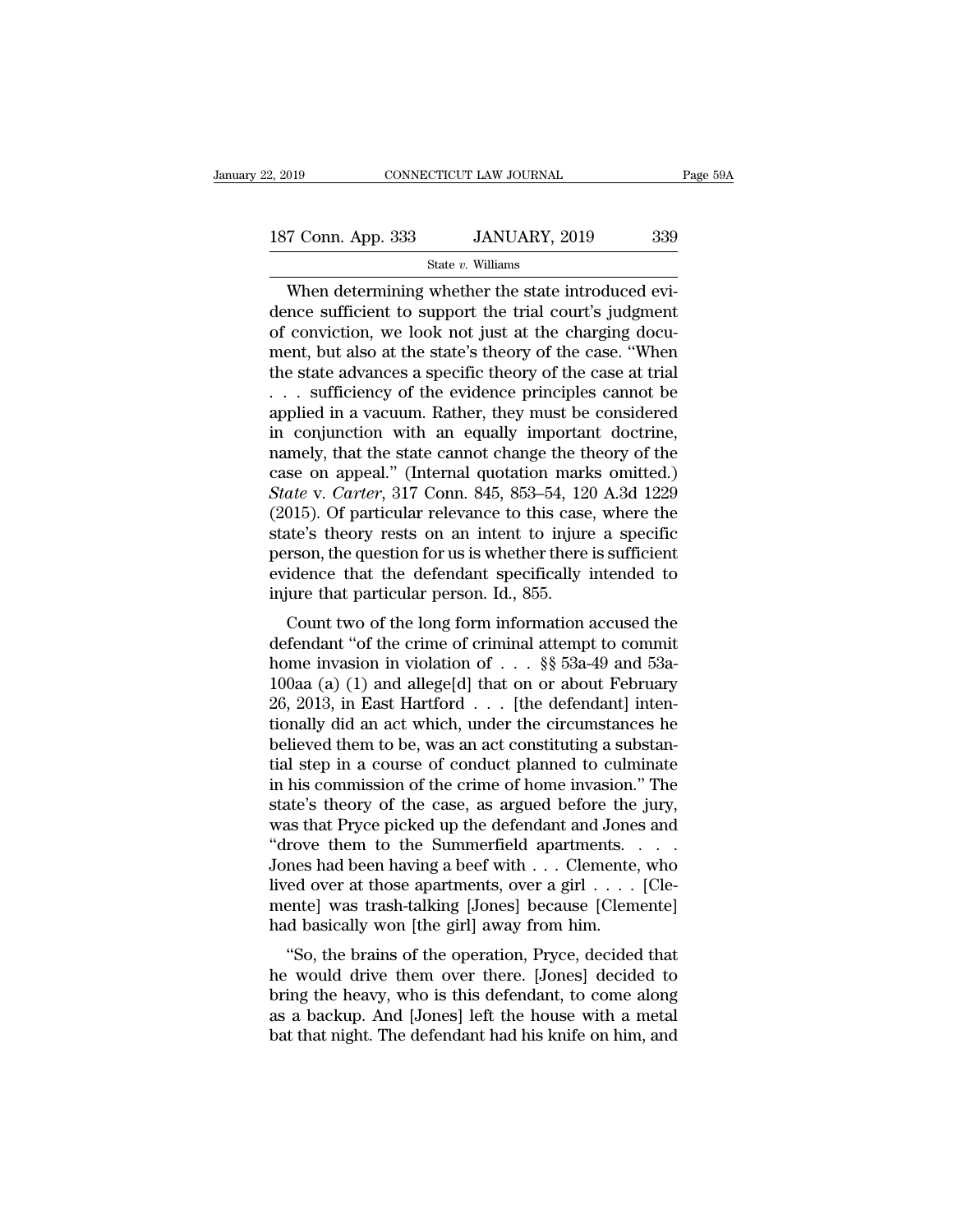## EXECUTE CONNECTICUT LAW JOURNAL January 22, 2019<br>340 JANUARY, 2019 187 Conn. App. 333<br>5tate v. Williams State *v.* Williams

CONNECTICUT LAW JOURNAL January 22, 2019<br>340 JANUARY, 2019 187 Conn. App. 333<br>5tate v. Williams<br>they were all dressed in dark clothing. They went over<br>to the Summerfield apartments because they were going<br>to get [Clomonto] 340 JANUARY, 2019 187 Conn. App. 333<br>
State v. Williams<br>
they were all dressed in dark clothing. They went over<br>
to the Summerfield apartments because they were going<br>
to get [Clemente]. 340 JANUARY, 2<br>
sta<br>
they were all dressed in<br>
to the Summerfield apar<br>
to get [Clemente].<br>
"When they got there  $\frac{187 \text{ Conn. App. 333}}{\text{State } v. \text{ Williams}}$ <br>
Ey were all dressed in dark clothing. They went over<br>
the Summerfield apartments because they were going<br>
get [Clemente].<br>
"When they got there . . . . all three of them got out<br>
f the ca

State v. Williams<br>
they were all dressed in dark clothing. They went over<br>
to the Summerfield apartments because they were going<br>
to get [Clemente].<br>
"When they got there . . . all three of them got out<br>
[of the car] . . they were all dressed in dark clothing. They went over<br>to the Summerfield apartments because they were going<br>to get [Clemente].<br>"When they got there . . . all three of them got out<br>[of the car] . . . . The defendant had on hey were an dressed in dark clotting. They went over<br>to the Summerfield apartments because they were going<br>to get [Clemente].<br>"When they got there . . . all three of them got out<br>[of the car] . . . . The defendant had on h to get [Clemente].<br>
"When they got there  $\dots$  all three of them got out<br>
[of the car]  $\dots$ . The defendant had on his black ski<br>
mask, dark clothing, dark gloves, and [Jones] said to<br>
him, they ain't coming out.  $\dots$  So, t When they got there . . . all three of them got out<br>[of the car] . . . . The defendant had on his black ski<br>mask, dark clothing, dark gloves, and [Jones] said to<br>him, they ain't coming out. . . . So, they started bang-<br>in "When they got there . . . all three of them got out<br>[of the car] . . . . The defendant had on his black ski<br>mask, dark clothing, dark gloves, and [Jones] said to<br>him, they ain't coming out. . . . So, they started bang-<br>i [of the car]  $\ldots$  . The defendant had on his black ski<br>mask, dark clothing, dark gloves, and [Jones] said to<br>him, they ain't coming out.  $\ldots$  So, they started bang-<br>ing on the door trying to break in, and they didn't st mask, dark clothing, dark gloves, and [Jones] said to<br>him, they ain't coming out. . . . So, they started bang-<br>ing on the door trying to break in, and they didn't stop<br>banging until [Clemente] came out. While the banging<br> him, they ain't coming out. . . . So, they started bang-<br>ing on the door trying to break in, and they didn't stop<br>banging until [Clemente] came out. While the banging<br>was going on inside the home at [unit]  $69 \ldots$  the<br>def ing on the door trying to break in, and they didn't stop<br>banging until [Clemente] came out. While the banging<br>was going on inside the home at [unit]  $69 \ldots$  the<br>defendant and his friends decided to break into the<br>house. T banging until [Clemente] came out. While the banging<br>was going on inside the home at [unit]  $69 \ldots$  the<br>defendant and his friends decided to break into the<br>house. The boys in the house told the mother upstairs,<br>hey, someb was going on inside the home at [unit]  $69 \ldots$  the defendant and his friends decided to break into the house. The boys in the house told the mother upstairs, hey, somebody's trying to break in. She came down, saw the bat, The house. The boys in the house told the mother upstairs,<br>y, somebody's trying to break in. She came down,<br>w the bat, all sorts of craziness going on. She went<br>ck upstairs to call 911. . . . [T]hey tried to go into<br>e hous hey, somebody's trying to break in. She came down,<br>saw the bat, all sorts of craziness going on. She went<br>back upstairs to call 911. . . . [T]hey tried to go into<br>the house, and they [were] breaking in with the bats."<br>"So,

They, somebody's trying to break in. She called town,<br>saw the bat, all sorts of craziness going on. She went<br>back upstairs to call 911.  $\ldots$  [T]hey tried to go into<br>the house, and they [were] breaking in with the bats."<br> saw the bat, an sorts of craziness going on: she went<br>back upstairs to call 911. . . . [T]hey tried to go into<br>the house, and they [were] breaking in with the bats."<br>"So, they drove over there. They brought baseball<br>bats. back upstairs to can  $911. \ldots 11$  fliey tried to go into<br>the house, and they [were] breaking in with the bats."<br>"So, they drove over there. They brought baseball<br>bats. They banged on the door. They damaged the door.<br>They the noise, and they [were] breaking in whit the bats.<br>
"So, they drove over there. They brought baseball<br>
bats. They banged on the door. They damaged the door.<br>
They managed to get a bat in. And they were going . . .<br>
[to "So, they drove over there. They brought baseball<br>bats. They banged on the door. They damaged the door.<br>They managed to get a bat in. And they were going . . .<br>[to enter] the dwelling . . . . I don't have to actually<br>prov bats. They banged on the door. They damaged the door.<br>They managed to get a bat in. And they were going  $\dots$ <br>[to enter] the dwelling  $\dots$ . I don't have to actually<br>prove it to you that they did enter it, but that this was They managed to get a bat in. And they were going . . .<br>[to enter] the dwelling . . . . . I don't have to actually<br>prove it to you that they did enter it, but that this was<br>their intent. They were intending to go in the d [to enter] the dwelling . . . . I don't have to actually<br>prove it to you that they did enter it, but that this was<br>their intent. They were intending to go in the dwelling.<br>They wanted to commit a crime inside. There were<br>p prove it to you that they did enter it, but that this was their intent. They were intending to go in the dwelling.<br>They wanted to commit a crime inside. There were people inside the dwelling who were not participants<br>in th *rheir intent. They we*<br>*They wanted to con*<br>*people inside the dw*<br>*in the crime. And that<br><i>he or his codefendant*<br>*a felony against a pe*<br>... *Clemente.*<br>"[Jones] wanted to Ey wanted to commit a crime inside. There were<br>
ople inside the dwelling who were not participants<br>
the crime. And that once they got inside there, *either*<br>
or his codefendants were about to attempt to commit<br>
felony agai people inside the dwelling who were not participants<br>in the crime. And that once they got inside there, *either*<br>*he or his codefendants were about to attempt to commit*<br>*a felony against a person in the home. In other wor* 

In the crine. And that once they got inside there, *ether*<br>*he or his codefendants were about to attempt to commit*<br> $a$  *felony against a person in the home. In other words*<br> $\cdot \cdot$  *Clemente.*<br>"[Jones] wanted to beat [Cle a felony against a person in the home. In other words<br>  $\therefore$  Clemente.<br>
"[Jones] wanted to beat [Clemente] up. He wanted<br>
to make sure he was the winner of that fight so he<br>
brought the bigger and the heavier defendant wi beyong ugathst a person in the home. In other words<br>  $\ldots$  Clemente.<br>
"[Jones] wanted to beat [Clemente] up. He wanted<br>
to make sure he was the winner of that fight so he<br>
brought the bigger and the heavier defendant with added.) pones] wanted to beat [Clemente] up. He wanted<br>make sure he was the winner of that fight so he<br>ought the bigger and the heavier defendant with him,<br>armed defendant with him, and they were trying to<br>eak in the house to get brought the bigger and the heavier defendant with him, an armed defendant with him, and they were trying to break in the house to get to [Clemente]." (Emphasis added.)<br>In this case, the defendant was charged in relevant pa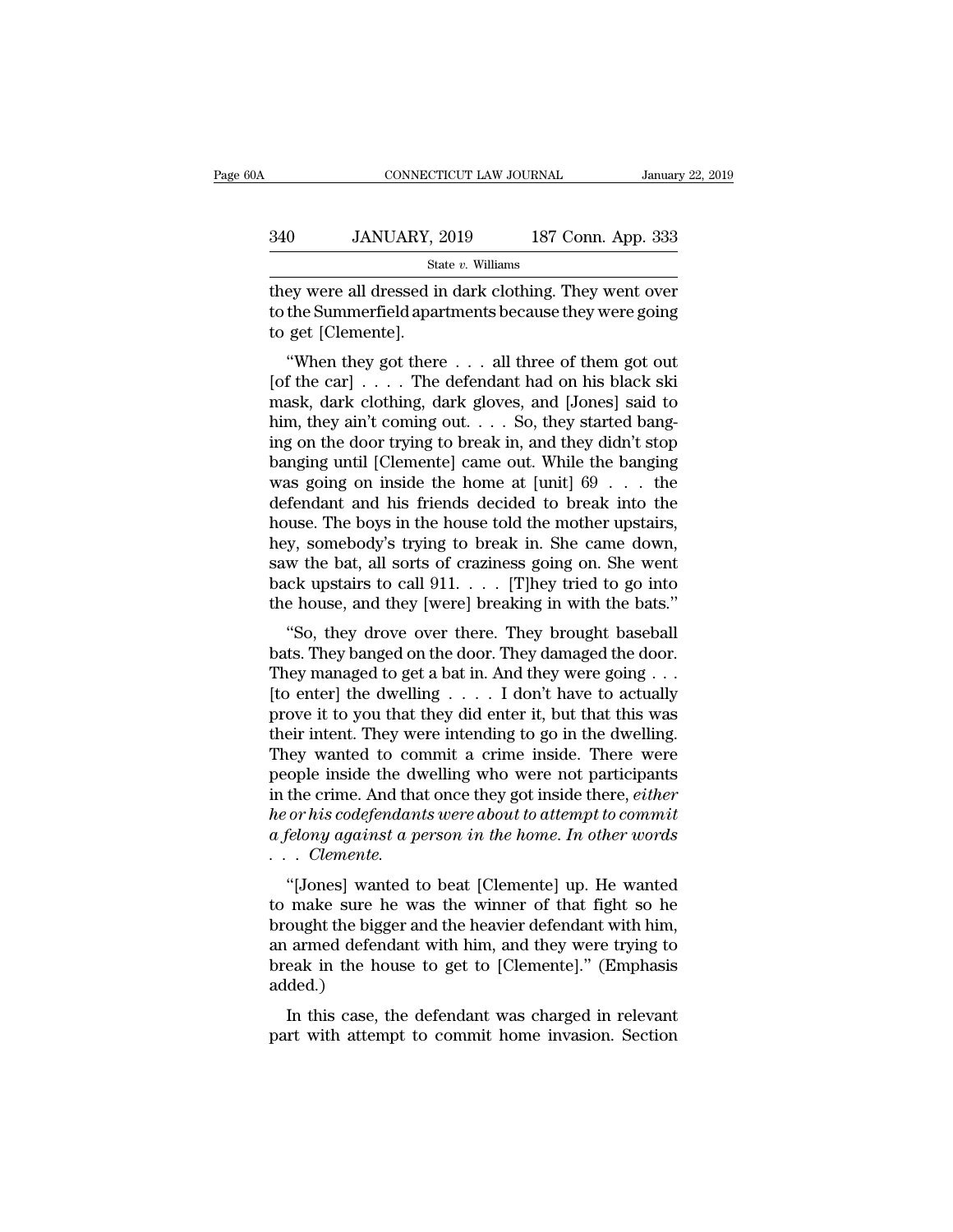State *v.* Williams

 $\frac{53a-100a}{2}$  (a) provides in relevant part: ''A person is<br>guilty of home invasion when such person enters . . .<br>and the state williams and the person is<br>guilty of home invasion when such person enters . . . 187 Conn. App. 333 JANUARY, 2019 341<br>
State v. Williams<br>
53a-100aa (a) provides in relevant part: "A person is<br>
guilty of home invasion when such person enters . . .<br>
unlawfully in a dwelling, while a person other than<br>
a 187 Conn. App. 333 JANUARY, 2019 341<br>
State v. Williams<br>
53a-100aa (a) provides in relevant part: "A person is<br>
guilty of home invasion when such person enters . . .<br>
unlawfully in a dwelling, while a person other than<br>
a 187 Conn. App. 333 JANUARY, 2019 341<br>
State v. Williams<br>
53a-100aa (a) provides in relevant part: "A person is<br>
guilty of home invasion when such person enters . . .<br>
unlawfully in a dwelling, while a person other than<br>
a State v. Williams<br>
State v. Williams<br>
53a-100aa (a) provides in relevant part: "A person is<br>
guilty of home invasion when such person enters . . .<br>
unlawfully in a dwelling, while a person other than<br>
a participant in the state v. Williams<br>53a-100aa (a) provides in relevant part: "A person is<br>guilty of home invasion when such person enters . . .<br>unlawfully in a dwelling, while a person other than<br>a participant in the crime is actually pres 53a-100aa (a) provides in relevant part: "A person is<br>guilty of home invasion when such person enters  $\dots$ <br>unlawfully in a dwelling, while a person other than<br>a participant in the crime is actually present in such<br>dwellin guilty of home invasion when such person enters . . .<br>unlawfully in a dwelling, while a person other than<br>a participant in the crime is actually present in such<br>dwelling, with intent to commit a crime therein, and,<br>in the unlawfully in a dwelling, while a person other than<br>a participant in the crime is actually present in such<br>dwelling, with intent to commit a crime therein, and,<br>in the course of committing the offense: (1) Acting<br>either al a participant in the crime is actually present in such<br>dwelling, with intent to commit a crime therein, and,<br>in the course of committing the offense: (1) Acting<br>either alone or with one or more persons, such person<br>or ano dwelling, with intent to commit a cr<br>in the course of committing the of<br>either alone or with one or more pers<br>or another participant in the crime cor<br>to commit a felony against the person<br>other than a participant in the c The same of community are offended (1) Treatis<br>ther alone or with one or more persons, such person<br>another participant in the crime commits or attempts<br>commit a felony against the person of another person<br>her than a parti or another participant in the crime commits or attempts<br>to commit a felony against the person of another person<br>other than a participant in the crime who is actually<br>present in such dwelling . . . ."<br>Section 53a-49 provid

to commit a felony against the person of another person<br>other than a participant in the crime who is actually<br>present in such dwelling  $\cdots$ ."<br>Section 53a-49 provides in relevant part: "(a) A person<br>is guilty of an attemp crime, then a participant in the crime who is actually<br>present in such dwelling . . . ."<br>Section 53a-49 provides in relevant part: "(a) A person<br>is guilty of an attempt to commit a crime if, acting with<br>the kind of mental back and a paraceptate in the crime who is actually<br>present in such dwelling  $\ldots$ ."<br>Section 53a-49 provides in relevant part: "(a) A person<br>is guilty of an attempt to commit a crime if, acting with<br>the kind of mental sta Section 53a-49 provides in relevant part: "(a) A person<br>is guilty of an attempt to commit a crime if, acting with<br>the kind of mental state required for commission of the<br>crime, he: (1) Intentionally engages in conduct whi Section 53a-49 provides in relevant part: "(a) A person<br>is guilty of an attempt to commit a crime if, acting with<br>the kind of mental state required for commission of the<br>crime, he: (1) Intentionally engages in conduct whi is guilty of an attempt to commit a crime if, acting with<br>the kind of mental state required for commission of the<br>crime, he: (1) Intentionally engages in conduct which<br>would constitute the crime if attendant circumstances<br> the kind of mental state required for commission of the<br>crime, he: (1) Intentionally engages in conduct which<br>would constitute the crime if attendant circumstances<br>were as he believes them to be; or (2) intentionally does<br> crime, he: (1) Intentionally engages in conduct w<br>would constitute the crime if attendant circumstar<br>were as he believes them to be; or (2) intentionally d<br>or omits to do anything which, under the circumstar<br>as he believes Free as he believes them to be; or (2) intentionally does<br>
omits to do anything which, under the circumstances<br>
he believes them to be, is an act or omission constitut-<br>
g a substantial step in a course of conduct planned<br> or omits to do anything which, under the circumstances<br>as he believes them to be, is an act or omission constituting<br>a substantial step in a course of conduct planned<br>to culminate in his commission of the crime.<br>"(b) Cond

or order to develop them, the corroborative as he believes them to be, is an act or omission constituting a substantial step in a course of conduct planned to culminate in his commission of the crime.<br>"(b) Conduct shall no ing a substantial step in a course of conduct planned<br>to culminate in his commission of the crime.<br>"(b) Conduct shall not be held to constitute a substan-<br>tial step under subdivision (2) of subsection (a) of this<br>section u to culminate in his commission of the crime.<br>
"(b) Conduct shall not be held to constitute a substantial step under subdivision (2) of subsection (a) of this<br>
section unless it is strongly corroborative of the actor's<br>
cr "(b) Conduct shall not be held to constitute a substantial step under subdivision (2) of subsection (a) of this section unless it is strongly corroborative of the actor's criminal purpose. Without negating the sufficiency "(b) Conduct shall not be held to constitute a substantial step under subdivision (2) of subsection (a) of this section unless it is strongly corroborative of the actor's criminal purpose. Without negating the sufficiency tial step under subdivision (2) of subsection (a) of this section unless it is strongly corroborative of the actor's criminal purpose. Without negating the sufficiency of other conduct, the following, if strongly corrobor section unless it is strongly corroborative of the actor<br>criminal purpose. Without negating the sufficiency<br>other conduct, the following, if strongly corroborative<br>of the actor's criminal purpose, shall not be held insuf<br> The conduct, the following, if strongly corroborative<br>
the actor's criminal purpose, shall not be held insuffi-<br>
ent as a matter of law  $\dots$  (4) unlawful entry of a<br>
ucture, vehicle or enclosure in which it is contem-<br>
at be strongly corroborative<br>of the actor's criminal purpose, shall not be held insuffi-<br>cient as a matter of law  $\dots$  (4) unlawful entry of a<br>structure, vehicle or enclosure in which it is contem-<br>plated that the crime will

be a standard for  $\mu$  is  $(4)$  unlawful entry of a structure, vehicle or enclosure in which it is contemplated that the crime will be committed  $\dots$ ."<br>"To constitute a substantial step, the conduct must be strongly corro structure, vehicle or enclosure in which it is contem-<br>plated that the crime will be committed . . . ."<br>"To constitute a substantial step, the conduct must<br>be strongly corroborative of the actor's criminal pur-<br>pose. . . plated that the crime will be committed  $\ldots$ ."<br>"To constitute a substantial step, the conduct must<br>be strongly corroborative of the actor's criminal pur-<br>pose.... This standard focuses on what the actor has<br>already done "To constitute a substantial step, the conduct must<br>be strongly corroborative of the actor's criminal pur-<br>pose.... This standard focuses on what the actor has<br>already done and not what remains to be done....<br>The substant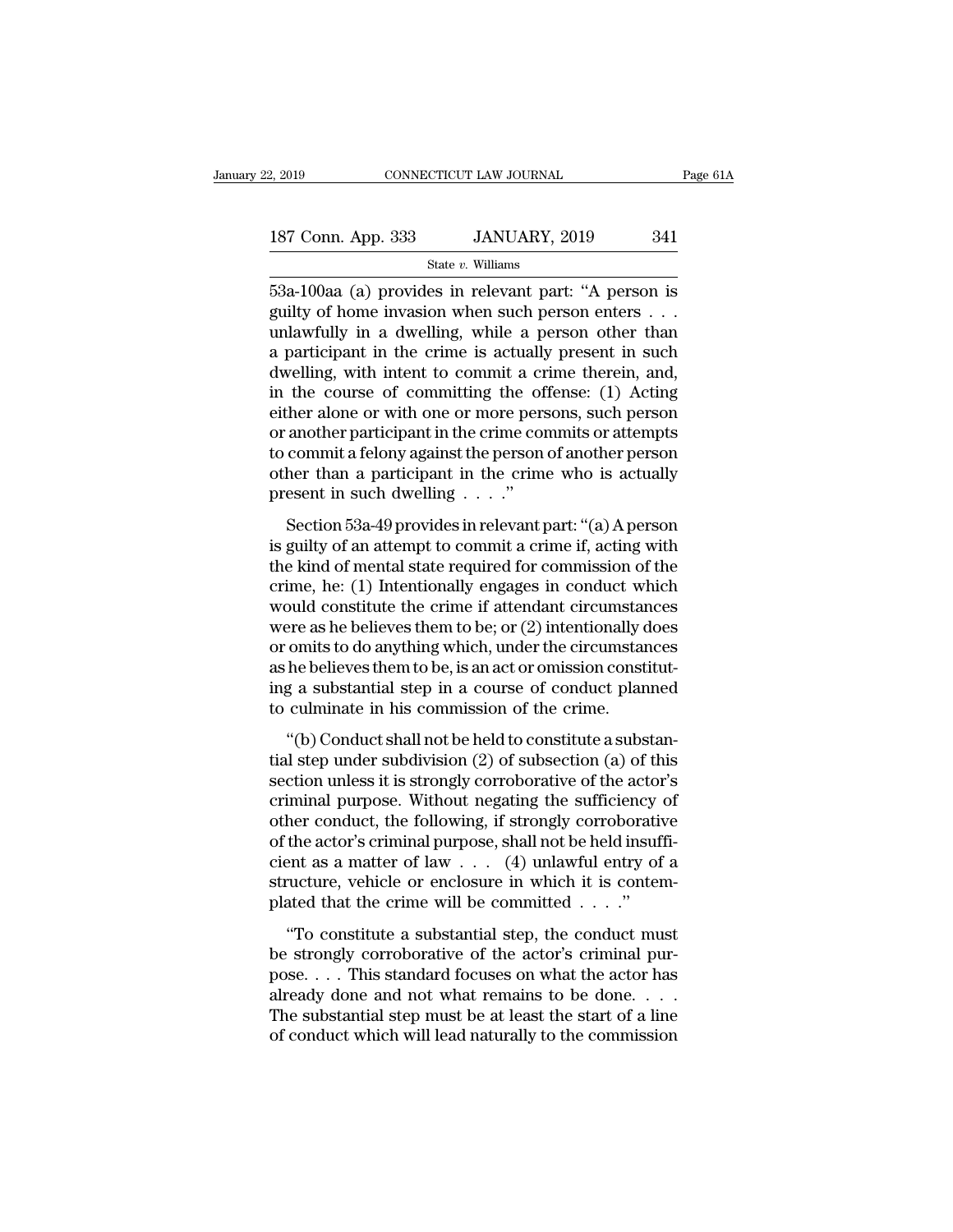| A   | CONNECTICUT LAW JOURNAL |                    | January 22, 2019 |
|-----|-------------------------|--------------------|------------------|
| 342 | JANUARY, 2019           | 187 Conn. App. 333 |                  |
|     | State $v$ . Williams    |                    |                  |

CONNECTICUT LAW JOURNAL January 22, 2019<br>
342 JANUARY, 2019 187 Conn. App. 333<br>
<sup>State v. Williams</sup><br>
of a crime." (Internal quotation marks omitted.) *State*<br>
v. *Washington*, 186 Conn. App. 176, 187–88, A.3d V. *JANUARY*, 2019 187 Conn. App. 333<br>
State v. Williams<br>
of a crime." (Internal quotation marks omitted.) *State*<br>
v. *Washington*, 186 Conn. App. 176, 187–88, A.3d<br>
(2018). (2018). 2 JANUARY, 2019 187 Conn. App. 333<br>
State v. Williams<br>
a crime." (Internal quotation marks omitted.) *State*<br>
Washington, 186 Conn. App. 176, 187–88, A.3d<br>
(2018).<br>
Reading the attempt and home invasion statutes<br>
gether,

State v. Williams<br>
of a crime." (Internal quotation marks omitted.) State<br>
v. Washington, 186 Conn. App. 176, 187–88, A.3d<br>
(2018).<br>
Reading the attempt and home invasion statutes<br>
together, the essential elements of atte of a crime." (Internal quotation marks omitted.) *State*<br>v. *Washington*, 186 Conn. App. 176, 187–88, A.3d<br>(2018).<br>Reading the attempt and home invasion statutes<br>together, the essential elements of attempt to commit<br>home v. Washington, 186 Conn. App. 176, 187–88, A.3d (2018).<br>
Reading the attempt and home invasion statutes<br>
together, the essential elements of attempt to commit<br>
home invasion under §§ 53a-49 and 53a-100aa (a) (1)<br>
in this (2018).<br>
Reading the attempt and home invasion statutes<br>
together, the essential elements of attempt to commit<br>
home invasion under §§ 53a-49 and 53a-100aa (a) (1)<br>
in this case are: (1) the defendant intentionally took a Reading the attempt and home invasion statutes<br>together, the essential elements of attempt to commit<br>home invasion under  $\S$  53a-49 and 53a-100aa (a) (1)<br>in this case are: (1) the defendant intentionally took a<br>substantia Reading the attempt and home invasion statutes<br>together, the essential elements of attempt to commit<br>home invasion under  $\S$  53a-49 and 53a-100aa (a) (1)<br>in this case are: (1) the defendant intentionally took a<br>substantia together, the essential elements of attempt to commit<br>home invasion under  $\S$  53a-49 and 53a-100aa (a) (1)<br>in this case are: (1) the defendant intentionally took a<br>substantial step toward entering unit 69 without license<br> home invasion under §§ 53a-49 and 53a-100aa (a) (1)<br>in this case are: (1) the defendant intentionally took a<br>substantial step toward entering unit 69 without license<br>or privilege to do so; (2) the defendant had the specif in this case are: (1) the defendant intentionally took a<br>substantial step toward entering unit 69 without license<br>or privilege to do so; (2) the defendant had the specific<br>intent to commit a crime in unit 69; (3) at least substantial step toward entering unit 69 without license<br>or privilege to do so; (2) the defendant had the specific<br>intent to commit a crime in unit 69; (3) at least one<br>other person not participating in the attempt to ente or privilege to do so; (2) the defendant had the specific<br>intent to commit a crime in unit 69; (3) at least one<br>other person not participating in the attempt to enter<br>unit 69 without license or privilege to do so was pres intent to commit a crime in unit  $69$ ;  $(3)$  at least one other person not participating in the attempt to enter unit  $69$  without license or privilege to do so was present in unit  $69$ ; and  $(4)$  the defendant or another 187–89. In the state is and (4) the defendant or another participant<br>the defendant's attempt to enter unit 69 was going<br>commit a felony against another person in unit 69,<br>no was not a fellow participant in the crime. See id.,<br>7–8 In the defendant's attempt to enter unit 69 was going<br>to commit a felony against another person in unit 69,<br>who was not a fellow participant in the crime. See id.,<br>187–89.<br>The state's theory of the case, in satisfaction o

a substantial statement of the transfer that is with going<br>to commit a felony against another person in unit 69,<br>who was not a fellow participant in the crime. See id.,<br>187–89.<br>The state's theory of the case, in satisfacti license or privilege to do so, which we consider the crime. See id.,<br>187–89.<br>The state's theory of the case, in satisfaction of prongs<br>one and three, was that the defendant intentionally took<br>a substantial step toward ente Family, along with Clemente and his brother, were pre-<br>solid and three, was that the defendant intentionally took<br>a substantial step toward entering unit 69 without<br>license or privilege to do so, while Rodriguez and her<br>fa The state's theory of the case, in satisfaction of prongs<br>one and three, was that the defendant intentionally took<br>a substantial step toward entering unit 69 without<br>license or privilege to do so, while Rodriguez and her<br> The state's theory of the case, in satisfaction of prongs<br>one and three, was that the defendant intentionally took<br>a substantial step toward entering unit 69 without<br>license or privilege to do so, while Rodriguez and her<br> one and three, was that the defendant intentionally took<br>a substantial step toward entering unit 69 without<br>license or privilege to do so, while Rodriguez and her<br>family, along with Clemente and his brother, were pre-<br>sent a substantial step toward entering unit 69 without<br>license or privilege to do so, while Rodriguez and her<br>family, along with Clemente and his brother, were pre-<br>sent in unit 69; in satisfaction of prong two, the state's<br>th license or privilege to do so, while Rodriguez and her<br>family, along with Clemente and his brother, were pre-<br>sent in unit 69; in satisfaction of prong two, the state's<br>theory was that the defendant had the specific intent family, along with Clemente and his brother, were present in unit 69; in satisfaction of prong two, the state's theory was that the defendant had the specific intent to commit a crime while in unit 69, to wit, a felony ass sent in unit 69; in satisfaction of prong two, the state's<br>theory was that the defendant had the specific intent<br>to commit a crime while in unit 69, to wit, a felony<br>assault against Clemente.<sup>8</sup> The state also argued to t theory was that the defendant had the specific intent<br>to commit a crime while in unit 69, to wit, a felony<br>assault against Clemente.<sup>8</sup> The state also argued to the<br>jury, however, in satisfaction of prong four, that the<br>de to commit a crime while in unit 69, to wit, a felony<br>assault against Clemente.<sup>8</sup> The state also argued to the<br>jury, however, in satisfaction of prong four, that the<br>defendant *or another participant* in the defendant's<br>e defendant *or another participant* in the defendant's<br>endeavor was going to commit a felony assault against<br>Clemente. Although the state could have sought to<br>prove, in satisfaction of prong two, that the defendant,<br>solvent endeavor was going to commit a felony assault against<br>Clemente. Although the state could have sought to<br>prove, in satisfaction of prong two, that the defendant,<br><sup>8</sup>Consistent with the state's theory of the case, the court

Clemente. Although the state could have sought to prove, in satisfaction of prong two, that the defendant,<br><sup>8</sup>Consistent with the state's theory of the case, the court charged the jury, in relevant part, that "[i]n this ca prove, in satisfaction of prong two, that the defendant,<br>  $\overline{\phantom{a}}$  consistent with the state's theory of the case, the court charged the<br>
jury, in relevant part, that "[i]n this case, the state claims that the defendan prove, in sausial tion of prong two, that the defendant,<br>solution is consistent with the state's theory of the case, the court charged the<br>jury, in relevant part, that "[i]n this case, the state claims that the defendant<br> jury, in relevant part, that "[i]n this case, the state claims that the defendant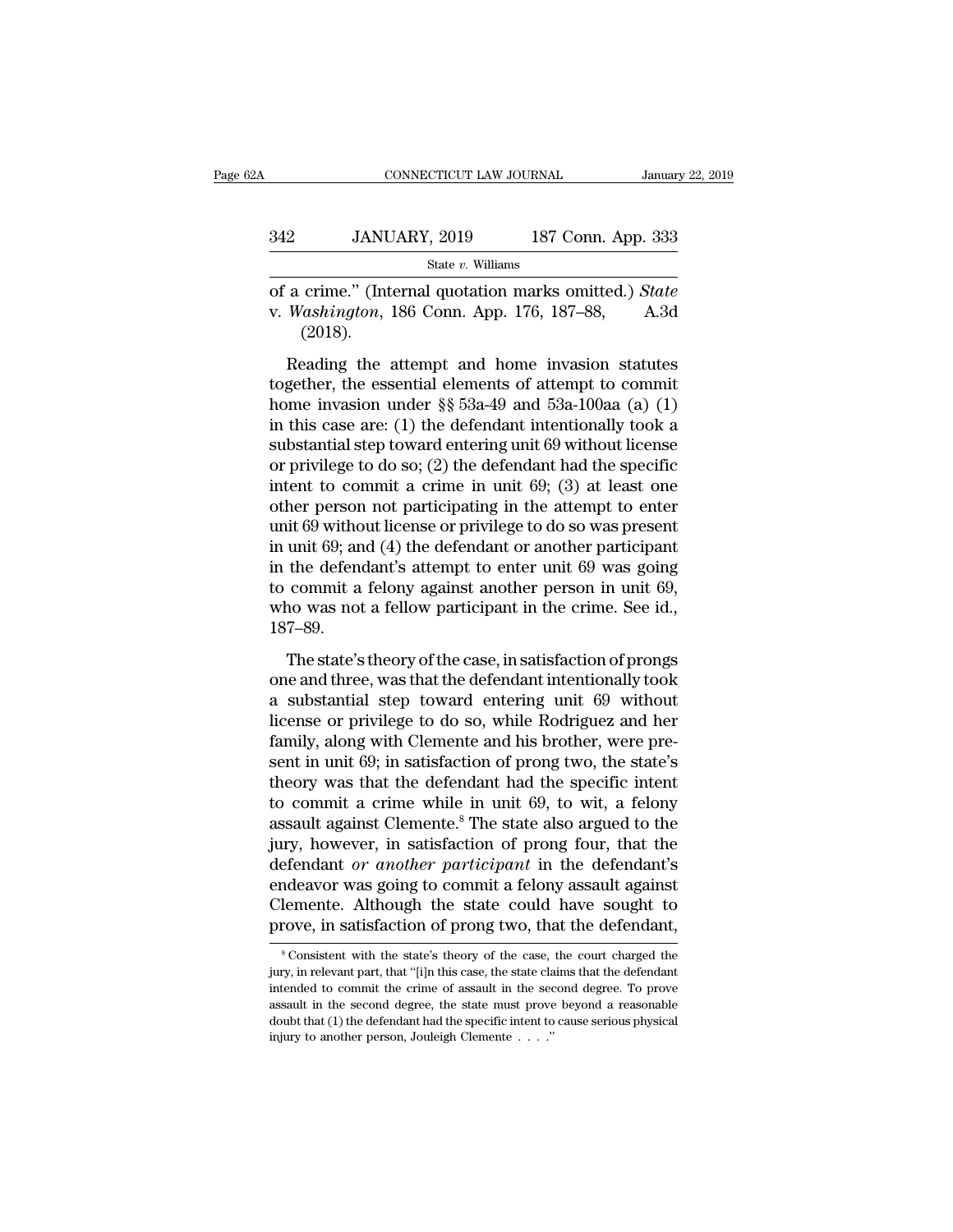| 2, 2019            | CONNECTICUT LAW JOURNAL | Page 63A |  |
|--------------------|-------------------------|----------|--|
|                    |                         |          |  |
| 187 Conn. App. 333 | JANUARY, 2019           | 343      |  |
|                    | State $v$ . Williams    |          |  |

2, 2019 CONNECTICUT LAW JOURNAL Page 63A<br>
187 Conn. App. 333 JANUARY, 2019 343<br>
5tate v. Williams<br>
himself, had intended to commit some other crime in<br>
unit 69, either a felony or a misdemeanor, the state<br>
inctead cought 187 Conn. App. 333 JANUARY, 2019 343<br>
State v. Williams<br>
himself, had intended to commit some other crime in<br>
unit 69, either a felony or a misdemeanor, the state<br>
instead sought to prove that the crime the defendant,<br>
hi 187 Conn. App. 333 JANUARY, 2019 343<br>
State v. Williams<br>
himself, had intended to commit some other crime in<br>
unit 69, either a felony or a misdemeanor, the state<br>
instead sought to prove that the crime the defendant,<br>
hi 187 Conn. App. 333 JANUARY, 2019 343<br>
State v. Williams<br>
himself, had intended to commit some other crime in<br>
unit 69, either a felony or a misdemeanor, the state<br>
instead sought to prove that the crime the defendant,<br>
hi State  $v$ . Williams<br>himself, had intended to commit some other crime in<br>unit 69, either a felony or a misdemeanor, the state<br>instead sought to prove that the crime the defendant,<br>himself, intended to commit, if successful mself, had intended to commit some other crime in<br>it 69, either a felony or a misdemeanor, the state<br>stead sought to prove that the crime the defendant,<br>mself, intended to commit, if successful in his entry<br>to unit 69, was unit 69, either a felony or a misdemeanor, the state<br>instead sought to prove that the crime the defendant,<br>himself, intended to commit, if successful in his entry<br>into unit 69, was a felony assault against Clemente.<br>The d

instead sought to prove that the crime the defendant,<br>himself, intended to commit, if successful in his entry<br>into unit 69, was a felony assault against Clemente.<br>The defendant argues that the evidence presented by<br>the st himself, intended to commit, if successful in his entry<br>into unit 69, was a felony assault against Clemente.<br>The defendant argues that the evidence presented by<br>the state in this case was insufficient to prove that (1)<br>he, into unit 69, was a felony assault against Clemente.<br>
The defendant argues that the evidence presented by<br>
the state in this case was insufficient to prove that  $(1)$ <br>
he, personally, attempted to enter a dwelling, namely The defendant argues that the evidence presented by<br>the state in this case was insufficient to prove that  $(1)$ <br>he, personally, attempted to enter a dwelling, namely<br>unit 69 in the Summerfield apartment complex, in an<br>unl The defendant argues that the evid<br>the state in this case was insufficien<br>he, personally, attempted to enter a<br>unit 69 in the Summerfield apartme<br>unlawful manner, and (2) he had the<br>commit felony assault against Clem<br>in hi Frequency, attempted to enter a dwelling, namely<br>it 69 in the Summerfield apartment complex, in an<br>lawful manner, and (2) he had the specific intent to<br>mmit felony assault against Clemente if successful<br>his attempt to ente unit 69 in the Summerfield apartment complex, in an unlawful manner, and (2) he had the specific intent to commit felony assault against Clemente if successful<br>in his attempt to enter unit 69.<br>The defendant argues that he

unlawful manner, and (2) he had the specific intent to<br>commit felony assault against Clemente if successful<br>in his attempt to enter unit 69.<br>The defendant argues that he "was not charged with<br>conspiracy to enter the dwelli commit felony assault against Clemente if successful<br>in his attempt to enter unit 69.<br>The defendant argues that he "was not charged with<br>conspiracy to enter the dwelling, or as an accessory.<br>He was charged as a principal, in his attempt to enter unit 69.<br>
The defendant argues that he "was not charged with<br>
conspiracy to enter the dwelling, or as an accessory.<br>
He was charged as a principal, and that is how the jury<br>
was instructed. Thus, th The defendant argues that he "was not charged with<br>conspiracy to enter the dwelling, or as an accessory.<br>He was charged as a principal, and that is how the jury<br>was instructed. Thus, the state needed to prove that<br>[the] de The defendant argues that he "was not charged with<br>conspiracy to enter the dwelling, or as an accessory.<br>He was charged as a principal, and that is how the jury<br>was instructed. Thus, the state needed to prove that<br>[the] de conspiracy to enter the dwelling, or as an accessory.<br>He was charged as a principal, and that is how the jury<br>was instructed. Thus, the state needed to prove that<br>[the] defendant, personally, attempted to enter the<br>dwellin He was charged as a principal, and that is how the jury<br>was instructed. Thus, the state needed to prove that<br>[the] defendant, personally, attempted to enter the<br>dwelling." Further, he argues, the state also failed to<br>prese was instructed. Thus, the state needed to prove that<br>[the] defendant, personally, attempted to enter the<br>dwelling." Further, he argues, the state also failed to<br>present any evidence that he had the specific intent<br>to commi [the] defendant, personally, attempted to enter the<br>dwelling." Further, he argues, the state also failed to<br>present any evidence that he had the specific intent<br>to commit felony assault against Clemente if he were<br>successf dwelling." Further, he argues, the state also failed to<br>present any evidence that he had the specific intent<br>to commit felony assault against Clemente if he were<br>successful in entering the apartment. He argues that<br>there w present any evidence that he had the specific intent<br>to commit felony assault against Clemente if he were<br>successful in entering the apartment. He argues that<br>there was no evidence, direct or circumstantial, that he<br>person to commit felony assault against Clemente if he were<br>successful in entering the apartment. He argues that<br>there was no evidence, direct or circumstantial, that he<br>personally intended to commit felony assault against<br>Clemen successful in entering the apartment. He argues that<br>there was no evidence, direct or circumstantial, that he<br>personally intended to commit felony assault against<br>Clemente and that the state, in fact, even argued during<br>hi there was no evidence, direct or circumstantial, that he<br>personally intended to commit felony assault against<br>Clemente and that the state, in fact, even argued during<br>his trial that it was Jones who wanted to fight Clement emente and that the state, in fact, even argued during<br>s trial that it was Jones who wanted to fight Clemente<br>d that the defendant merely was there as "backup."<br>internal quotation marks omitted.) He contends that<br>e state i his trial that it was Jones who wanted to fight Clemente<br>and that the defendant merely was there as "backup."<br>(Internal quotation marks omitted.) He contends that<br>the state is relying on nothing more than conjecture.<br>The s

and that the defendant merely was there as "backup."<br>(Internal quotation marks omitted.) He contends that<br>the state is relying on nothing more than conjecture.<br>The state responds that, on the basis of the evidence<br>presente (Internal quotation marks omitted.) He contends that<br>the state is relying on nothing more than conjecture.<br>The state responds that, on the basis of the evidence<br>presented, the jury reasonably could have inferred that<br>Jones the state is relying on nothing more than conjecture.<br>
The state responds that, on the basis of the evidence<br>
presented, the jury reasonably could have inferred that<br>
Jones, Pryce, and the defendant all had metal bats with The state responds that, on the basis of the evidence<br>presented, the jury reasonably could have inferred that<br>Jones, Pryce, and the defendant all had metal bats with<br>them, and that they intended to use them for "unlawful<br> The state responds that, on the basis of the evidence<br>presented, the jury reasonably could have inferred that<br>Jones, Pryce, and the defendant all had metal bats with<br>them, and that they intended to use them for "unlawful<br>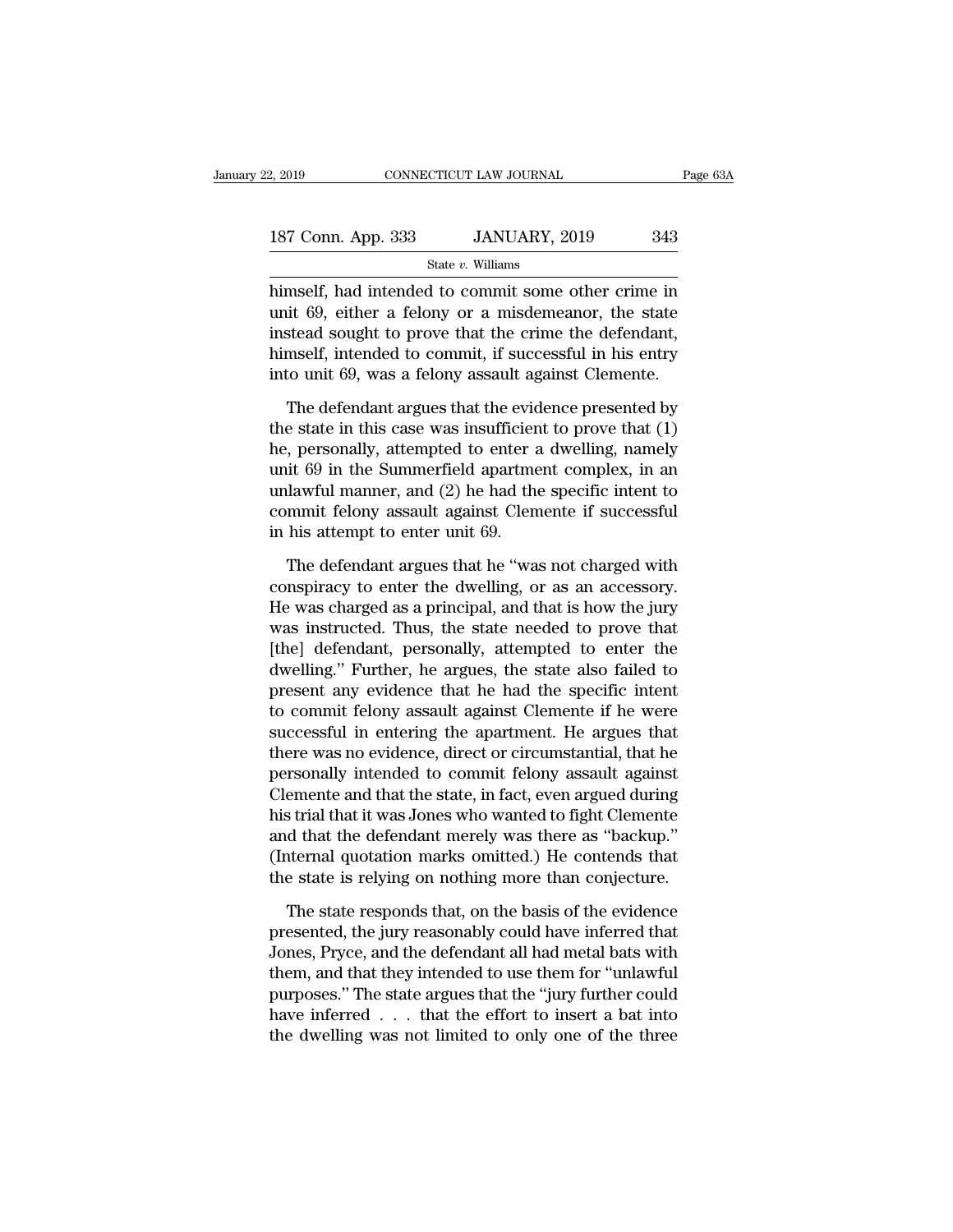# CONNECTICUT LAW JOURNAL January 22, 2019<br>344 JANUARY, 2019 187 Conn. App. 333<br>5tate v. Williams

### State *v.* Williams

CONNECTICUT LAW JOURNAL<br>
344 JANUARY, 2019 187 Conn. App. 333<br>
5tate v. Williams<br>
potential intruders. . . . Thus, under a theory of princi-<br>
pal liability . . . the jury reasonably could have found<br>
that the defendent act  $\begin{array}{ll} \text{344} & \text{JANUARY, 2019} & \text{187 Conn. App. 333} \ \text{544} & \text{55} & \text{56} & \text{66} \ \text{55} & \text{56} & \text{66} & \text{66} \ \text{56} & \text{66} & \text{66} & \text{66} & \text{66} \ \text{56} & \text{56} & \text{56} & \text{56} & \text{56} & \text{56} \ \text{56} & \text{56} & \text{56} & \text{56} & \text{56} & \text{56$  $\begin{array}{r} \text{344} & \text{JANUARY, } 2019 & \text{187 Conn. App. 333} \ \text{344} & \text{544} & \text{85} & \text{54} & \text{64} \ \text{34} & \text{64} & \text{64} & \text{64} & \text{64} & \text{64} & \text{64} \ \text{45} & \text{65} & \text{66} & \text{66} & \text{66} & \text{66} \ \text{46} & \text{47} & \text{48} & \text{49} & \text{40} & \text{40} \ \text{4$ 344 JANUARY, 2019 187 Conn. App. 333<br>  $\frac{\text{State } v. \text{ Williams}}{\text{potential intruders. . . . Thus, under a theory of principal liability . . . the jury reasonably could have found that the defendant acted with the intent to unlawfully enter the dwelling and took a substantial step toward doing so." Furthermore, the state argues, "it was undisputed that the defendant was removed with a brief and$ State v. Williams<br>
state v. Williams<br>
potential intruders. . . . Thus, under a theory of princi-<br>
pal liability . . . the jury reasonably could have found<br>
that the defendant acted with the intent to unlawfully<br>
enter the state v. Williams<br>potential intruders.... Thus, under a theory of princi-<br>pal liability ... the jury reasonably could have found<br>that the defendant acted with the intent to unlawfully<br>enter the dwelling and took a substan potential intruders. . . . Thus, under a theory of princi-<br>pal liability . . . the jury reasonably could have found<br>that the defendant acted with the intent to unlawfully<br>enter the dwelling and took a substantial step towa pal liability . . . the jury reasonably could have found<br>that the defendant acted with the intent to unlawfully<br>enter the dwelling and took a substantial step toward<br>doing so." Furthermore, the state argues, "it was undisthat the defendant acted with the intent to unlawfully<br>enter the dwelling and took a substantial step toward<br>doing so." Furthermore, the state argues, "it was undis-<br>puted that the defendant was armed with a knife and<br>was enter the dwelling and took a substantial step toward<br>doing so." Furthermore, the state argues, "it was undis-<br>puted that the defendant was armed with a knife and<br>was dressed in two sets of clothing, a ski mask, and<br>gloves doing so." Furthermore, the state argues, "it was undis-<br>puted that the defendant was armed with a knife and<br>was dressed in two sets of clothing, a ski mask, and<br>gloves. Three bats were found at the scene. The defen-<br>dant puted that the defendant was armed with a knife and<br>was dressed in two sets of clothing, a ski mask, and<br>gloves. Three bats were found at the scene. The defen-<br>dant was still carrying a bat while [Jones] and [Cle-<br>mente] w was dressed in two sets of clothing, a ski mask, and<br>gloves. Three bats were found at the scene. The defen-<br>dant was still carrying a bat while [Jones] and [Cle-<br>mente] were fighting. Moreover, the defendant came<br>armed wi gloves. Three bats were found at the scene. The defendant was still carrying a bat while [Jones] and [Clemente] were fighting. Moreover, the defendant came armed with a knife and, undisputedly, used his knife to stab . . . dant was still carrying a bat while [Jones] and [Clemente] were fighting. Moreover, the defendant came<br>armed with a knife and, undisputedly, used his knife<br>to stab  $\ldots$  Lopez  $\ldots$  Based on the fact that the<br>defendant in mente] were fighting. Moreover, the defendant came<br>armed with a knife and, undisputedly, used his knife<br>to stab . . . Lopez . . . Based on the fact that the<br>defendant inflicted a fatal stab wound to the unarmed<br>victim—a m armed with a knife and, undisputedly, use<br>to stab . . . Lopez . . . Based on the face<br>defendant inflicted a fatal stab wound to the victim—a man he did not know—during a<br>is a reasonable inference that he brought the<br>him t Figure 1.1.1 Experiment in the state of the trace that the endant inflicted a fatal stab wound to the unarmed<br>tim—a man he did not know—during a fistfight, it<br>reasonable inference that he brought the knife with<br>the to Sum victim—a man he did not know—during a fistfight, it<br>victim—a man he did not know—during a fistfight, it<br>is a reasonable inference that he brought the knife with<br>him to Summerfield intending to use it on Clemente—<br>an antago

Meant a matrix and not know adding a margin, it<br>is a reasonable inference that he brought the knife with<br>him to Summerfield intending to use it on Clemente—<br>an antagonist of his friend [Jones]."<sup>9</sup><br>We agree with the state For a consider a meteored and the stockpartic violence that the state is an antagonist of his friend [Jones]."<sup>9</sup><br>We agree with the state that there was sufficient<br>evidence from which the jury could conclude that the<br>defe matrix conducting a distributed internal grows.<br>
The agree with the state that there was sufficient<br>
evidence from which the jury could conclude that the<br>
defendant took a substantial step toward unlawfully<br>
entering unit We agree with the state that there was sufficient<br>evidence from which the jury could conclude that the<br>defendant took a substantial step toward unlawfully<br>entering unit 69. Rodriguez testified that it was approxi-<br>mately 1 We agree with the state that there was sufficient<br>evidence from which the jury could conclude that the<br>defendant took a substantial step toward unlawfully<br>entering unit 69. Rodriguez testified that it was approxi-<br>mately 1 evidence from which the jury could conclude that the<br>defendant took a substantial step toward unlawfully<br>entering unit 69. Rodriguez testified that it was approxi-<br>mately 11 p.m., on a cold and rainy night, when Zavala,<br>Ja defendant took a substantial step toward unlawfully<br>entering unit 69. Rodriguez testified that it was approxi-<br>mately 11 p.m., on a cold and rainy night, when Zavala,<br>Jack, Westley, and Clemente, who were in unit 69,<br>start entering unit 69. Rodriguez testified that it was approximately 11 p.m., on a cold and rainy night, when Zavala, Jack, Westley, and Clemente, who were in unit 69, started running upstairs, indicating something was going on mately 11 p.m., on a cold and rainy night, when Zavala,<br>Jack, Westley, and Clemente, who were in unit 69,<br>started running upstairs, indicating something was<br>going on, so she looked out of her upstairs window<br>and saw "three Jack, Westley, and Clemente, who were in unit 69,<br>started running upstairs, indicating something was<br>going on, so she looked out of her upstairs window<br>and saw "three guys with masks and bats," and she<br>telephoned the polic started running upstairs, indicating something was<br>going on, so she looked out of her upstairs window<br>and saw "three guys with masks and bats," and she<br>telephoned the police. She thought that one of them<br>may have had a gun telephoned the police. She thought that one of them<br>may have had a gun.<sup>10</sup> She testified that she told the<br>police that there were three males trying to get into<br>her apartment "because one of them hit [her] door with<br> $\frac{$ may have had a gun.<sup>10</sup> She testified that she told the police that there were three males trying to get into her apartment "because one of them hit [her] door with  $\frac{9}{4}$  Although the state argues that the jury could

police that there were three males trying to get into<br>her apartment "because one of them hit [her] door with<br> $\frac{1}{2}$  Although the state argues that the jury could have concluded that the<br>defendant brought a knife to use The mean of the matter in the test of the matter of the matter of the matter of the matter of the matter of the matter of the defendant brought a knife to use on Clemente inside unit 69, the jury found the defendant not gu <sup>9</sup> Although the state argues that the jury could have concluded that the defendant brought a knife to use on Clemente inside unit 69, the jury found the defendant not guilty of violating  $\S$  53a-100 (a) (2). See footnote

defendant brought a knife to use on Clemente inside unit 69, the jury found<br>the defendant not guilty of violating § 53a-100 (a) (2). See footnote 6 of<br>this opinion.<br><sup>10</sup> Nieves testified that he told Rodriguez to call the the defendant not guilty of violating<br>this opinion.<br><sup>10</sup> Nieves testified that he told Ro<br>saw the "heavy dude" with his hand<br>have a gun. We note, however, that th<br>or anyone else had a gun that night.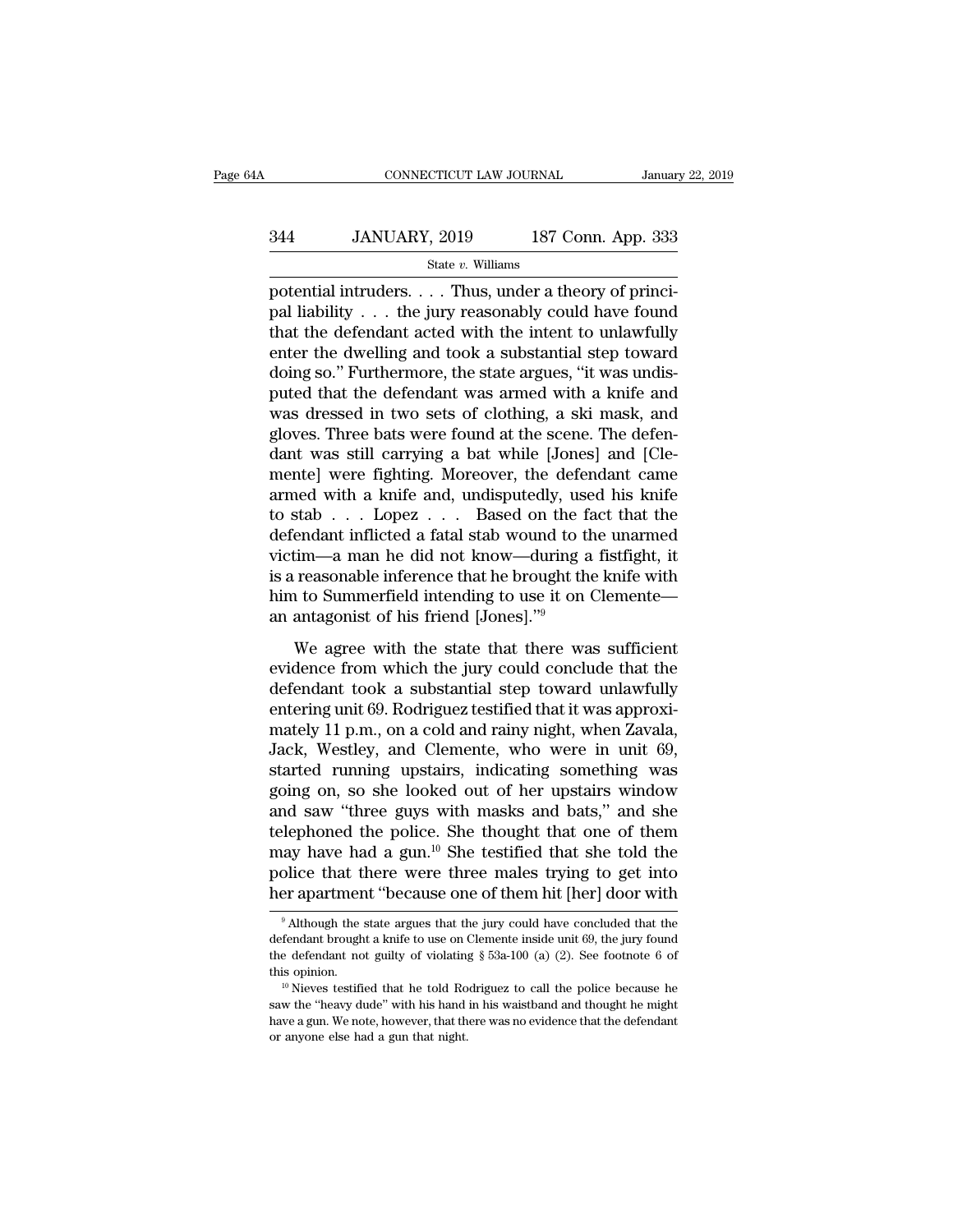# 2, 2019 CONNECTICUT LAW JOURNAL Page 65A<br>187 Conn. App. 333 JANUARY, 2019 345<br>State v. Williams

State *v.* Williams

2, 2019 CONNECTICUT LAW JOURNAL Page 65A<br>
187 Conn. App. 333 JANUARY, 2019 345<br>
5tate v. Williams<br>
a bat and then the bat kind of stayed stuck in between<br>
the door and that's when [Nieves] came down, pushed<br>
the bat cut a 187 Conn. App. 333 JANUARY, 2019 345<br>State v. Williams<br>a bat and then the bat kind of stayed stuck in between<br>the door and that's when [Nieves] came down, pushed<br>the bat out and got the door locked."<sup>11</sup> Rodriguez admit-<br>t 187 Conn. App. 333 JANUARY, 2019 345<br>
State v. Williams<br>
a bat and then the bat kind of stayed stuck in between<br>
the door and that's when [Nieves] came down, pushed<br>
the bat out and got the door locked.''<sup>11</sup> Rodriguez ad 187 Conn. App. 333 JANUARY, 2019 345<br>
State v. Williams<br>
a bat and then the bat kind of stayed stuck in between<br>
the door and that's when [Nieves] came down, pushed<br>
the bat out and got the door locked."<sup>11</sup> Rodriguez adm State v. Williams<br>
a bat and then the bat kind of stayed stuck in between<br>
the door and that's when [Nieves] came down, pushed<br>
the bat out and got the door locked."<sup>11</sup> Rodriguez admit-<br>
ted, however, that when she spoke state v. Williams<br>a bat and then the bat kind of stayed stuck in between<br>the door and that's when [Nieves] came down, pushed<br>the bat out and got the door locked."<sup>11</sup> Rodriguez admit-<br>ted, however, that when she spoke wit a bat and then the bat kind of stayed stuck in between<br>the door and that's when [Nieves] came down, pushed<br>the bat out and got the door locked."<sup>11</sup> Rodriguez admit-<br>ted, however, that when she spoke with the police, via<br>9 the door and that's when [Nieves] came down, pushed<br>the bat out and got the door locked."<sup>11</sup> Rodriguez admit-<br>ted, however, that when she spoke with the police, via<br>911, she had told them that there were only two black<br>ma the bat out and got the door locked."<sup>11</sup> Rodriguez admitted, however, that when she spoke with the police, via<br>911, she had told them that there were only two black<br>males trying to get into her apartment. She explained<br>to ted, however, that when she spoke with the police, via 911, she had told them that there were only two black<br>males trying to get into her apartment. She explained<br>to the jury that she had not realized there was a third<br>mal 911, she had told them that there were only two black<br>males trying to get into her apartment. She explained<br>to the jury that she had not realized there was a third<br>male until she went outside and saw him "standing<br>on the males trying to get into her apartment. She explained<br>to the jury that she had not realized there was a third<br>male until she went outside and saw him "standing<br>on the side of . . . the building." Rodriguez further<br>acknowle to the jury that she had not realized there was a third<br>male until she went outside and saw him "standing<br>on the side of  $\ldots$  the building." Rodriguez further<br>acknowledged that she told the police, via her 911 call,<br>that male until she went outside and saw him "standing<br>on the side of  $\ldots$  the building." Rodriguez further<br>acknowledged that she told the police, via her 911 call,<br>that there were two teenaged males, dressed in black,<br>and th on the side of . . . the building." Rodriguez further<br>acknowledged that she told the police, via her 911 call,<br>that there were two teenaged males, dressed in black,<br>and that she had no doubt in her mind, when she relayed<br>t acknowledged that she told the police, via her 911 call,<br>that there were two teenaged males, dressed in black,<br>and that she had no doubt in her mind, when she relayed<br>that information to the 911 operator, that was what she that there were two teenaged males, dressed in black,<br>and that she had no doubt in her mind, when she relayed<br>that information to the 911 operator, that was what she<br>was seeing. She also acknowledged at trial that that<br>was and that she had no doubt in her mind, when she relayed<br>that information to the 911 operator, that was what she<br>was seeing. She also acknowledged at trial that that<br>was what she saw that night when she looked out of<br>her be that informatior<br>was seeing. She<br>was what she s<br>her bedroom w<br>that the young :<br>especially Cleme<br>and Pryce.<br>Rodriguez fu Existency. Sixteen and that that that that that as<br>as what she saw that night when she looked out of<br>r bedroom window. Rodriguez then acknowledged<br>at the young males in her apartment said that they,<br>pecially Clemente, were was what she saw that hight when she looked out of<br>her bedroom window. Rodriguez then acknowledged<br>that the young males in her apartment said that they,<br>especially Clemente, were having a problem with Jones<br>and Pryce.<br>Rodr

and that the young males in her apartment said that they, especially Clemente, were having a problem with Jones<br>and Pryce.<br>Rodriguez further testified that after Nieves had<br>closed and locked the door, Clemente opened the d end and the young males in her aparament salar diat diety,<br>especially Clemente, were having a problem with Jones<br>and Pryce.<br>Rodriguez further testified that after Nieves had<br>closed and locked the door, Clemente opened the and Pryce.<br>
Rodriguez further testified that after Nieves had<br>
closed and locked the door, Clemente opened the door<br>
and ran toward his apartment; two or three guys, wear-<br>
ing all black, then chased after him. Rodriguez a Rodriguez further testified that after Nieves had<br>closed and locked the door, Clemente opened the door<br>and ran toward his apartment; two or three guys, wear-<br>ing all black, then chased after him. Rodriguez and<br>others follo Rodriguez further testified that after Nieves had<br>closed and locked the door, Clemente opened the door<br>and ran toward his apartment; two or three guys, wear-<br>ing all black, then chased after him. Rodriguez and<br>others follo closed and locked the door, Clemente opened the door<br>and ran toward his apartment; two or three guys, wear-<br>ing all black, then chased after him. Rodriguez and<br>others followed. Rodriguez stated that Clemente and<br>Jones then and ran toward his apartment; two or three guys, wearing all black, then chased after him. Rodriguez and others followed. Rodriguez stated that Clemente and Jones then began engaging in a fair fight, one with no weapons, a ing all black, then chased after him. Rodriguez and<br>others followed. Rodriguez stated that Clemente and<br>Jones then began engaging in a fair fight, one with no<br>weapons, and she saw Fuentes gather up the bats and<br>bring them others followed. Rodriguez stated that Clemente and<br>Jones then began engaging in a fair fight, one with no<br>weapons, and she saw Fuentes gather up the bats and<br>bring them inside her apartment. She also saw the<br>defendant sta Jones then began engaging in a fair fight, one with no<br>weapons, and she saw Fuentes gather up the bats and<br>bring them inside her apartment. She also saw the<br>defendant standing next to a car at that time, which<br>was parked a weapons, and she saw Fuentes gather up the bats and<br>bring them inside her apartment. She also saw the<br>defendant standing next to a car at that time, which<br>was parked approximately halfway between unit 69 and<br>unit 109. Rodr bring them inside her apartment. She also saw the<br>defendant standing next to a car at that time, which<br>was parked approximately halfway between unit 69 and<br>unit 109. Rodriguez stated that Pryce was standing some<br>distance a defendant standing next to a car at that time, which<br>was parked approximately halfway between unit 69 and<br>unit 109. Rodriguez stated that Pryce was standing some<br>distance away, closer to her apartment. The defendant<br>was se was parked approximately halfway between unit 69 and<br>unit 109. Rodriguez stated that Pryce was standing some<br>distance away, closer to her apartment. The defendant<br>was seen by another witness holding a bat at that time,<br>but was seen by another witness holding a bat at that time,<br>but neither he nor Pryce attempted to interfere in the<br>fight. It also was undisputed that the defendant was in<br>possession of a pocket knife. This, essentially, was t possession of a pocket knife. This, essentially, was the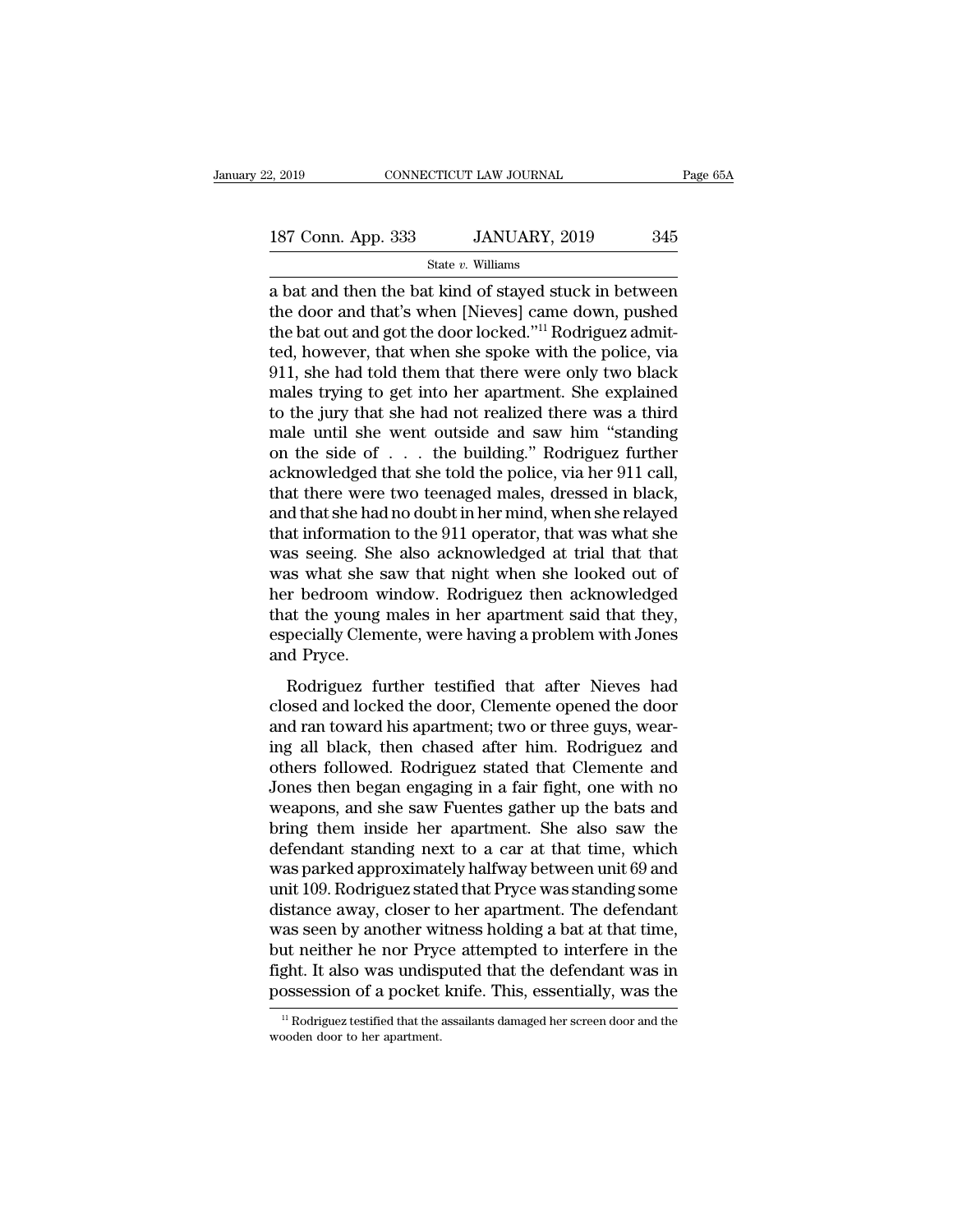| A   | CONNECTICUT LAW JOURNAL |                    | January 22, 2019 |
|-----|-------------------------|--------------------|------------------|
| 346 | JANUARY, 2019           | 187 Conn. App. 333 |                  |
|     | State $v$ . Williams    |                    |                  |

EXERCTIFY CONNECTICUT LAW JOURNAL January 22, 2019<br>
346 JANUARY, 2019 187 Conn. App. 333<br>
316 State v. Williams<br>
evidence presented by the state in support of the charge<br>
of attempt to commit home invasion under  $\S$  53a-1 346 JANUARY, 2019 187 Conn. App. 333<br>
State v. Williams<br>
evidence presented by the state in support of the charge<br>
of attempt to commit home invasion under § 53a-100aa<br>
(a) (1). 346 J.<br>
widence pre<br>
evidence pre<br>
of attempt to<br>
(a) (1).<br>
Viewing JANUARY, 2019 187 Conn. App. 333<br>
State v. Williams<br>
dence presented by the state in support of the charge<br>
ittempt to commit home invasion under § 53a-100aa<br>
(1).<br>
Viewing this evidence in a light most favorable to<br>
tain

state v. Williams<br>
subset of attempt to commit home invasion under  $\S$  53a-100aa<br>
(a) (1).<br>
Viewing this evidence in a light most favorable to<br>
sustaining the verdict, we conclude that the jury reason-<br>
ably could have in evidence presented by the state in support of the charge<br>of attempt to commit home invasion under  $\S$  53a-100aa<br>(a) (1).<br>Viewing this evidence in a light most favorable to<br>sustaining the verdict, we conclude that the jury state in support of the entage<br>of attempt to commit home invasion under  $\S$  53a-100aa<br>(a) (1).<br>Viewing this evidence in a light most favorable to<br>sustaining the verdict, we conclude that the jury reason-<br>ably could have i (a) (1).<br>
Viewing this evidence in a light most favorable to<br>
sustaining the verdict, we conclude that the jury reason-<br>
ably could have inferred that the defendant took a sub-<br>
stantial step toward unlawfully entering un Viewing this evidence in a light most favorable to<br>sustaining the verdict, we conclude that the jury reason-<br>ably could have inferred that the defendant took a sub-<br>stantial step toward unlawfully entering unit 69.<br>Rodrig Viewing this evidence in a light most favorable to<br>sustaining the verdict, we conclude that the jury reason-<br>ably could have inferred that the defendant took a sub-<br>stantial step toward unlawfully entering unit 69.<br>Rodrigu sustaining the verdict, we conclude that the jury reasonably could have inferred that the defendant took a substantial step toward unlawfully entering unit 69.<br>Rodriguez saw at least two teenaged males attempting to enter ably could have inferred that the defendant took a substantial step toward unlawfully entering unit 69.<br>Rodriguez saw at least two teenaged males attempting<br>to enter the unit, and at least one of them had a bat.<br>The defend stantial step toward unlawfully entering unit 69.<br>Rodriguez saw at least two teenaged males attempting<br>to enter the unit, and at least one of them had a bat.<br>The defendant, shortly thereafter, standing near a red<br>car, was Rodriguez saw at least tw<br>to enter the unit, and at l<br>The defendant, shortly th<br>car, was seen holding a ba<br>were fighting. It is a rea<br>defendant had attempted<br>an unlawful manner.<br>We further conclude, ho e defendant, shortly thereafter, standing near a red<br>r, was seen holding a bat while Jones and Clemente<br>ere fighting. It is a reasonable conclusion that the<br>fendant had attempted to gain entry into unit 69 in<br>unlawful mann no evidence that could be specified into the server fighting. It is a reasonable conclusion that the defendant had attempted to gain entry into unit 69 in<br>an unlawful manner.<br>We further conclude, however, that there simply

car, was seen notaing a sat while sories and crements<br>were fighting. It is a reasonable conclusion that the<br>defendant had attempted to gain entry into unit 69 in<br>an unlawful manner.<br>We further conclude, however, that there that that the defendant had attempted to gain entry into unit 69 in<br>an unlawful manner.<br>We further conclude, however, that there simply was<br>no evidence that could have led the jury reasonably to<br>conclude, without resort t We further conclude, however, that there simply was<br>no evidence that could have led the jury reasonably to<br>conclude, without resort to conjecture and speculation,<br>that the defendant had the specific intent to commit a<br>fel We further conclude, however, that there simply was<br>no evidence that could have led the jury reasonably to<br>conclude, without resort to conjecture and speculation,<br>that the defendant had the specific intent to commit a<br>felo We further conclude, however, that there simply was<br>no evidence that could have led the jury reasonably to<br>conclude, without resort to conjecture and speculation,<br>that the defendant had the specific intent to commit a<br>felo no evidence that could have led the jury reasonably to conclude, without resort to conjecture and speculation, that the defendant had the specific intent to commit a felony assault upon Clemente if he and his cohorts succe conclude, without resort to conjecture and speculation,<br>that the defendant had the specific intent to commit a<br>felony assault upon Clemente if he and his cohorts<br>successfully entered unit 69. See *State* v. Josephs, 328<br>Co that the defendant had the specific intent to commit a<br>felony assault upon Clemente if he and his cohorts<br>successfully entered unit 69. See *State v. Josephs*, 328<br>Conn. 21, 35, 176 A.3d 542 (2018) ("A trier of fact is<br>pe felony assault upon Clemente if he and his cohorts<br>successfully entered unit 69. See *State* v. Josephs, 328<br>Conn. 21, 35, 176 A.3d 542 (2018) ("A trier of fact is<br>permitted to make reasonable conclusions by draw[ing]<br>wha successfully entered unit 69. See *State* v. *Josephs*, 328<br>Conn. 21, 35, 176 A.3d 542 (2018) ("A trier of fact is<br>permitted to make reasonable conclusions by draw[ing]<br>whatever inferences from the evidence or facts estab-Conn. 21, 35, 176 A.3d 542 (2018) ("A trier of fact is<br>permitted to make reasonable conclusions by draw[ing]<br>whatever inferences from the evidence or facts estab-<br>lished by the evidence it deems to be reasonable and<br>logic Indiced to make reasonable concluded by  $\mu$  and  $\mu$  and<br>hed by the evidence it deems to be reasonable and<br>gical.  $\ldots$  [These inferences, however] cannot be<br>sed on possibilities, surmise or conjecture." [Internal<br>otatio defined by the evidence it deems to be reasonable and logical.  $\ldots$  [These inferences, however] cannot be based on possibilities, surmise or conjecture." [Internal quotation marks omitted.]).<br>In the present case, there w

dependence of the evidence diversity of the evidence did dependence." [Internal quotation marks omitted.]).<br>In the present case, there was no evidence that the defendant knew or had any issues with Clemente. By contrast, Expediant 1992 is a transmission possibilities, surmise or conjecture." [Internal quotation marks omitted.]).<br>
In the present case, there was no evidence that the defendant knew or had any issues with Clemente. By contras stated on possibilities, barntise of edificial. [Internation marks omitted.]).<br>
In the present case, there was no evidence that the<br>
defendant knew or had any issues with Clemente. By<br>
contrast, the evidence did demonstrat In the present case, there was no evidence that the<br>defendant knew or had any issues with Clemente. By<br>contrast, the evidence did demonstrate that Jones and<br>Clemente were having a dispute over a girl. There also<br>was no evi In the present case, there was no evidence that the<br>defendant knew or had any issues with Clemente. By<br>contrast, the evidence did demonstrate that Jones and<br>Clemente were having a dispute over a girl. There also<br>was no evi defendant knew or had any issues with Clemente. By<br>contrast, the evidence did demonstrate that Jones and<br>Clemente were having a dispute over a girl. There also<br>was no evidence that the defendant ever took any<br>actions towar contrast, the evidence did demonstrate that Jones and<br>Clemente were having a dispute over a girl. There also<br>was no evidence that the defendant ever took any<br>actions toward Clemente from which an intent to inflict<br>serious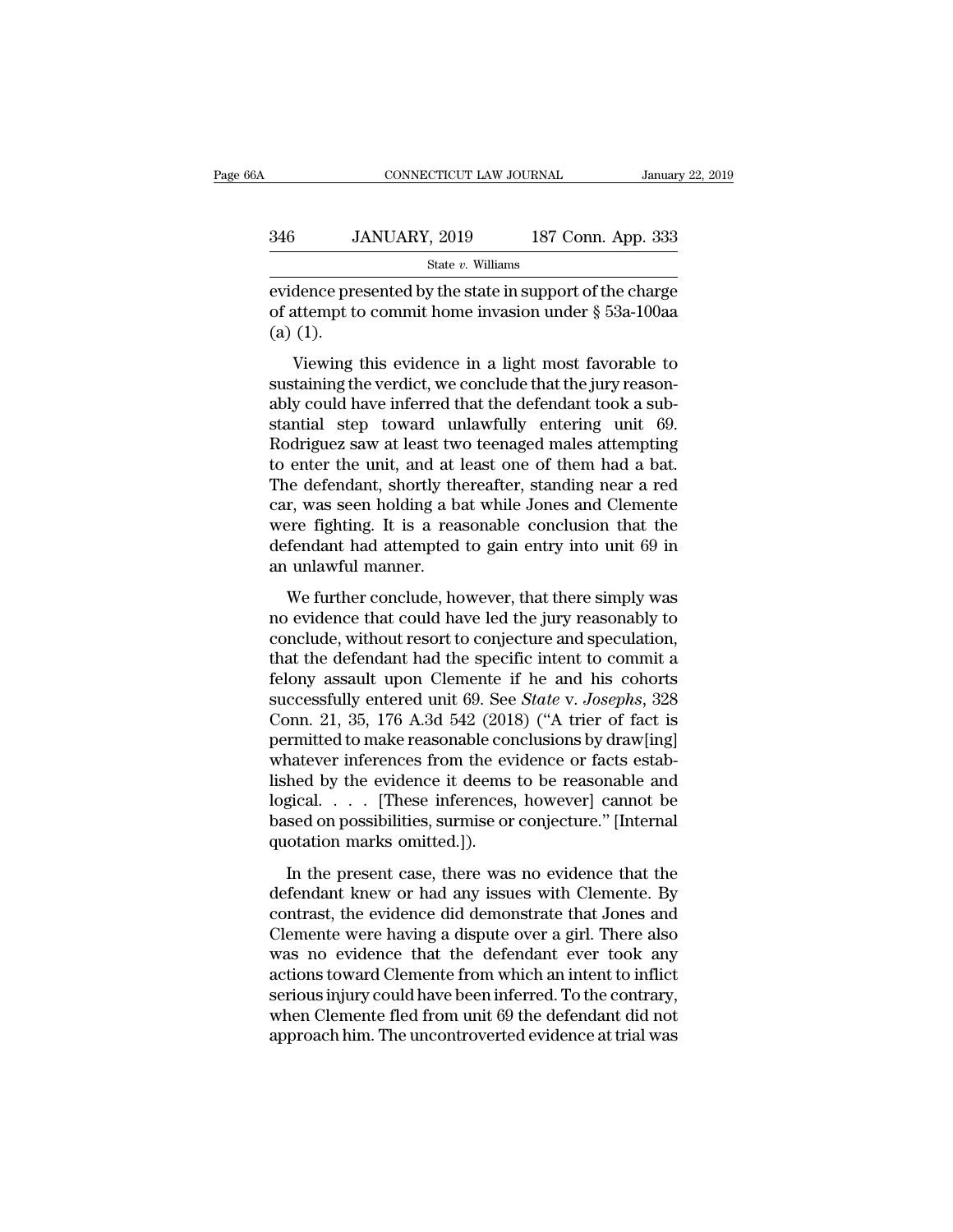| 2, 2019            | CONNECTICUT LAW JOURNAL                                                                          | Page 67A |
|--------------------|--------------------------------------------------------------------------------------------------|----------|
| 187 Conn. App. 333 | JANUARY, 2019                                                                                    | 347      |
|                    | State $v$ . Williams                                                                             |          |
|                    | that the defendant was not involved in any way in the<br>altercation between Clemente and Jones. |          |
|                    | Furthermore, the state's argument that the jury rea-                                             |          |

Furthermore, the state's argument that the jury rea-<br>Furthermore, the state's argument that the jury rea-<br>nably could have inferred, from the facts that the<br>fondant had a knife on his parson and used it on Solution of the state v. Williams<br>
State v. Williams<br>
state v. Williams<br>
that the defendant was not involved in any way in the<br>
altercation between Clemente and Jones.<br>
Furthermore, the state's argument that the jury reas State v. Williams<br>that the defendant was not involved in any way in the<br>altercation between Clemente and Jones.<br>Furthermore, the state's argument that the jury rea-<br>sonably could have inferred, from the facts that the<br>def that the defendant was not involved in any way in the<br>altercation between Clemente and Jones.<br>Furthermore, the state's argument that the jury rea-<br>sonably could have inferred, from the facts that the<br>defendant had a knife altercation between Clemente and Jones.<br>
Furthermore, the state's argument that the jury reasonably could have inferred, from the facts that the<br>
defendant had a knife on his person and used it on<br>
Lopez, that the defendan Furthermore, the state's argument that the jury reasonably could have inferred, from the facts that the defendant had a knife on his person and used it on Lopez, that the defendant intended to use the knife on Clemente if Furthermore, the state's argument that the jury reasonably could have inferred, from the facts that the defendant had a knife on his person and used it on Lopez, that the defendant intended to use the knife on Clemente if sonably could have inferred, from the facts that the<br>defendant had a knife on his person and used it on<br>Lopez, that the defendant intended to use the knife on<br>Clemente if he was successful in breaking into unit 69<br>is incon defendant had a knife on his person and used it on<br>Lopez, that the defendant intended to use the knife on<br>Clemente if he was successful in breaking into unit 69<br>is inconsistent with the evidence the jury heard. There<br>is no Lopez, that the defendant intended to use the knife on<br>Clemente if he was successful in breaking into unit 69<br>is inconsistent with the evidence the jury heard. There<br>is no evidence that the defendant removed the knife<br>from Clemente if he was successful in breaking into unit 69<br>is inconsistent with the evidence the jury heard. There<br>is no evidence that the defendant removed the knife<br>from his pocket during any attempt to enter unit 69.<br>There is inconsistent with the evidence the jury heard. There<br>is no evidence that the defendant removed the knife<br>from his pocket during any attempt to enter unit 69.<br>There also is no evidence that the defendant removed<br>the knif is no evidence that the defendant removed the knife<br>from his pocket during any attempt to enter unit 69.<br>There also is no evidence that the defendant removed<br>the knife from his pocket when Clemente fled from unit<br>69 or whe from his pocket during any attempt to enter unit 69.<br>There also is no evidence that the defendant removed<br>the knife from his pocket when Clemente fled from unit<br>69 or when he was near the car while Clemente and<br>Jones fough There also is no evidence that the defendant removed<br>the knife from his pocket when Clemente fled from unit<br>69 or when he was near the car while Clemente and<br>Jones fought. The only evidence regarding the defen-<br>dant's use the knife from his pocket when Clemente fled from unit<br>69 or when he was near the car while Clemente and<br>Jones fought. The only evidence regarding the defen-<br>dant's use of the knife is that he removed it from his<br>pocket an 69 or when he was near the car while Clemente and<br>Jones fought. The only evidence regarding the defen-<br>dant's use of the knife is that he removed it from his<br>pocket and stabbed Lopez with it after he and Lopez<br>already wer Jones fought. The only evidence regarding the defendant's use of the knife is that he removed it from his pocket and stabbed Lopez with it after he and Lopez already were engaged in a physical fight. Contrary to the state dant's use of the knife is that he removed if pocket and stabbed Lopez with it after he a already were engaged in a physical fight. Computed the state's argument, this evidence does not reasonable inference that the defen ready were engaged in a physical fight. Contrary to<br>e state's argument, this evidence does not support a<br>asonable inference that the defendant intended to use<br>e knife to inflict serious injury on Clemente if he<br>ccessfully the state's argument, this evidence does not support a<br>reasonable inference that the defendant intended to use<br>the knife to inflict serious injury on Clemente if he<br>successfully had broken into unit  $69.<sup>12</sup>$ <br>Similarly

reasonable inference that the defendant intended to use<br>the knife to inflict serious injury on Clemente if he<br>successfully had broken into unit  $69.<sup>12</sup>$ <br>Similarly, there was no basis for the jury reasonably<br>to infer t the knife to inflict serious injury on Clemente if he<br>successfully had broken into unit 69.<sup>12</sup><br>Similarly, there was no basis for the jury reasonably<br>to infer that the defendant intended to use a metal bat<br>to inflict serio successfully had broken into unit  $69.^{12}$ <br>
Similarly, there was no basis for the jury reasonably<br>
to infer that the defendant intended to use a metal bat<br>
to inflict serious physical injury, a felony assault, on<br>
Clemen Similarly, there was no basis for the jury reasonably<br>to infer that the defendant intended to use a metal bat<br>to inflict serious physical injury, a felony assault, on<br>Clemente. The state's reliance on the fact that the def Similarly, there was no basis for the jury reasonably<br>to infer that the defendant intended to use a metal bat<br>to inflict serious physical injury, a felony assault, on<br>Clemente. The state's reliance on the fact that the def to infer that the defendant intended to use a metal bat<br>to inflict serious physical injury, a felony assault, on<br>Clemente. The state's reliance on the fact that the defen-<br>dant later was seen holding a bat while Clemente ant later was seen nolding a bat while Clemente and<br>ones fought is misplaced because the record is devoid<br>f evidence that would support an inference that the<br>efendant ever took any action to suggest that he<br> $\frac{12 \text{ In its closing argument,$ Jones fought is misplaced because the record is devoid<br>of evidence that would support an inference that the<br>defendant ever took any action to suggest that he<br> $\frac{p}{2}$  In its closing argument, the state argued that the de

of evidence that would support an inference that the defendant ever took any action to suggest that he  $\frac{12 \text{ In its closing argument, the state argued that the defendant was guilty of a violation of § 53a-100aa (a) (2), as charged, because he was armed with a kinetic when he attempted to enter unit 69 in an illegal manner, with the intent to commit a fellow assault upon Clemente. The state did not argue$ defendant ever took any action to suggest that he<br>
<sup>12</sup> In its closing argument, the state argued that the defendant was guilty<br>
of a violation of § 53a-100aa (a) (2), as charged, because he was armed with<br>
a knife when h The jury, the state incomparation of  $\frac{1}{2}$  in its closing argument, the state argued that the defendant was guilty of a violation of  $\frac{1}{2}$  53a-100aa (a) (2), as charged, because he was armed with a knife when he a <sup>12</sup> In its closing argument, the state argued that the defendant was guilty of a violation of  $\S$  53a-100aa (a) (2), as charged, because he was armed with a knife when he attempted to enter unit 69 in an illegal manner, In a violation of § 53a-100aa (a) (2), as charged, because he was armed with a knife when he attempted to enter unit 69 in an illegal manner, with the intent to commit a felony assault upon Clemente. The state did not arg of a violation of  $\S$  53a-100aa (a) (2), as charged, because he was armed with a knife when he attempted to enter unit 69 in an illegal manner, with the intent to commit a felony assault upon Clemente. The state did not a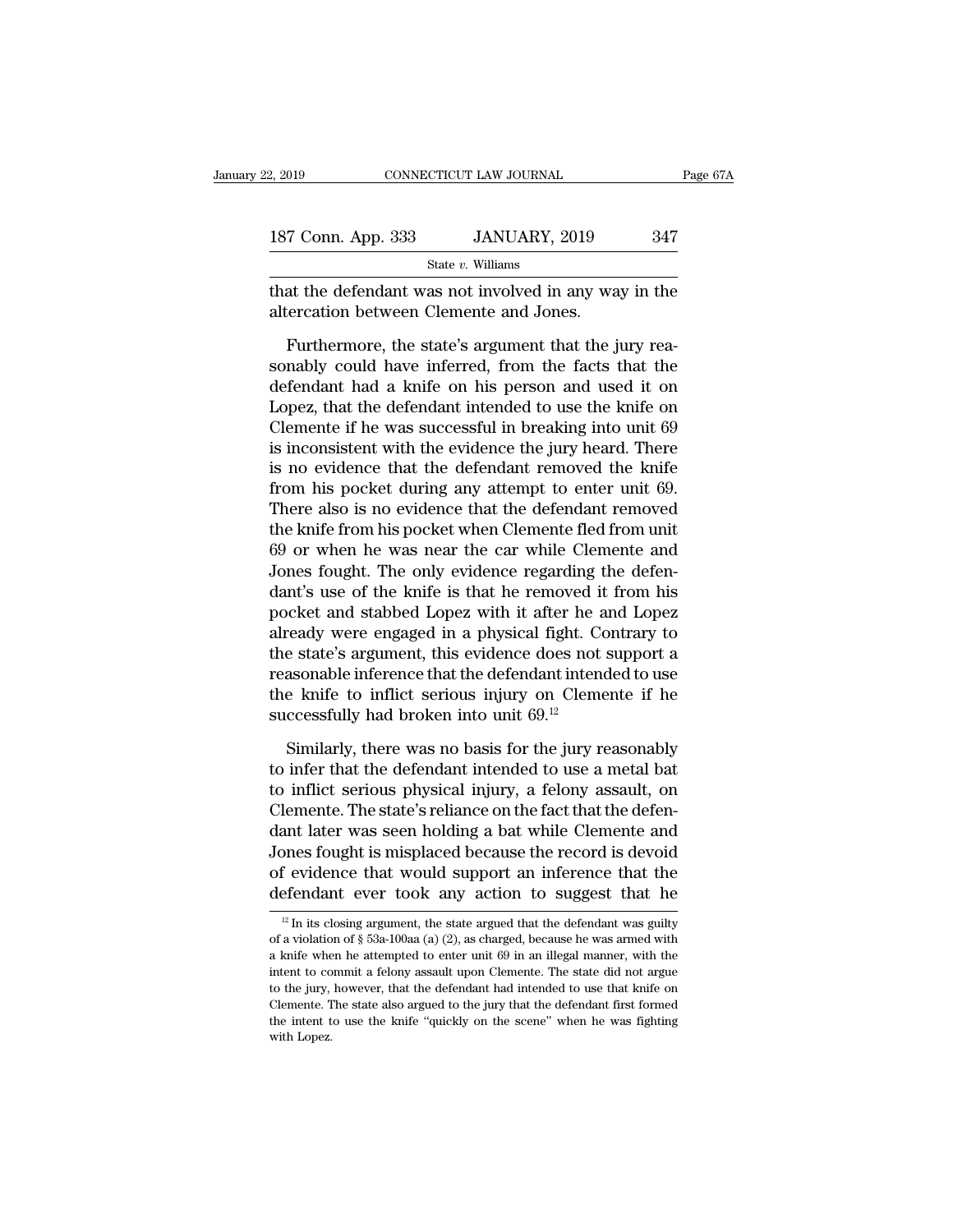## EXECUTE CONNECTICUT LAW JOURNAL January 22, 2019<br>348 JANUARY, 2019 187 Conn. App. 333<br>5tate v. Williams State *v.* Williams

 $\begin{array}{r} \text{COMRECTICUT LAW JOURNAL} \qquad \text{January 22, 24} \ \text{348} \qquad \text{JANUARY, 2019} \qquad \text{187 Conn. App. 333} \ \text{State } v. \ \text{Williams} \ \text{intended to use the bat to assault Clement. Rather, the evidence demonstrates that the defendant did not attempt to interfone in the fight between Clomonto.} \end{array}$  $\begin{tabular}{ll} \multicolumn{1}{l}{{\bf{348}}}&JANUARY,\, 2019&187\, \text{Conn. App. 333} \\ & \multicolumn{1}{l}{\bf{544\, }} & \multicolumn{1}{l}{\bf{544\, }} & \multicolumn{1}{l}{\bf{544\, }} & \multicolumn{1}{l}{\bf{544\, }} \\ & \multicolumn{1}{l}{\bf{54\, }} & \multicolumn{1}{l}{\bf{54\, }} & \multicolumn{1}{l}{\bf{54\, }} & \multicolumn{1}{l}{\bf{54\, }} & \multicolumn{1}{l}{\bf{54$ 348 JANUARY, 2019 187 Conn. App. 333<br>  $\frac{\text{State } v. \text{ Williams}}{\text{intended to use the bat to assault Clemente. Rather,}}$ the evidence demonstrates that the defendant did not attempt to interfere in the fight between Clemente and Jones. 348 JANI<br>
intended to use<br>
the evidence de<br>
attempt to inte<br>
and Jones.<br>
Furthermore, State  $v$ . Williams<br>
stended to use the bat to assault Clemente. Rather,<br>
e evidence demonstrates that the defendant did not<br>
tempt to interfere in the fight between Clemente<br>
d Jones.<br>
Furthermore, the prosecutor during intended to use the bat to assault Clemente. Rather,<br>the evidence demonstrates that the defendant did not<br>attempt to interfere in the fight between Clemente<br>and Jones.<br>Furthermore, the prosecutor during her closing argu-<br>m

miended to use the bat to assaunt Clemente. Kather,<br>the evidence demonstrates that the defendant did not<br>attempt to interfere in the fight between Clemente<br>and Jones.<br>Furthermore, the prosecutor during her closing argu-<br>me the evidence demonstrates that the defendant did not<br>attempt to interfere in the fight between Clemente<br>and Jones.<br>Furthermore, the prosecutor during her closing argu-<br>ment at trial, summarizing the state's theory of the c attempt to interfere in the right between Cremente<br>and Jones.<br>Furthermore, the prosecutor during her closing argu-<br>ment at trial, summarizing the state's theory of the case,<br>did not argue that the evidence proved that the Furthermore, the prosecutor during her closing argument at trial, summarizing the state's theory of the case, did not argue that the evidence proved that the defendant intended to assault Clemente and inflict serious injur Furthermore, the prosecutor during her closing argument at trial, summarizing the state's theory of the case, did not argue that the evidence proved that the defendant intended to assault Clemente and inflict serious inju ment at trial, summarizing the state's theory of the case,<br>did not argue that the evidence proved that the defen-<br>dant intended to assault Clemente and inflict serious<br>injury on him during the alleged home invasion. Rather did not argue that the evidence proved that the defen-<br>dant intended to assault Clemente and inflict serious<br>injury on him during the alleged home invasion. Rather,<br>the state argued to the jury that the defendant was<br>broug dant intended to assault Clemente and inflict serious<br>injury on him during the alleged home invasion. Rather,<br>the state argued to the jury that the defendant was<br>brought as backup because Jones wanted to fight Cle-<br>mente. *injury on him during the alleged home invasion. Rather,*<br>the state argued to the jury that the defendant was<br>brought as backup because Jones wanted to fight Cle-<br>mente. The prosecutor then went on to argue that "once<br>they because the state of the state of the state of the state of the state charge and the state charge that "once ey got inside [unit 69], *either [the defendant] or his defendants were about to commit a felony against person i* mente. The prosecutor then went on to argue that once<br>they got inside [unit 69], *either [the defendant] or his*<br>codefendants were about to commit a felony against<br>a person in the home. In other words . . . Clemente."<br>(Emp

they got fiside [unit 0*9*], *ether* [*the defendant*] or *nts*<br>codefendants were about to commit a felony against<br>a person in the home. In other words . . . Clemente."<br>(Emphasis added.)<br>Because the state charged the defen configurations were dood to commit a jetting against<br>a person in the home. In other words  $\ldots$  Clemente."<br>(Emphasis added.)<br>Because the state charged the defendant as a princi-<br>pal and not an accessory, however, proof th  $\mu$  person in the nome. In other words  $\ldots$  cluenties.<br>
(Emphasis added.)<br>
Because the state charged the defendant as a princi-<br>
pal and not an accessory, however, proof that *either*<br>
the defendant or one of his codefe Eniphasis added.)<br>Because the state charged the defendant as a princi-<br>pal and not an accessory, however, proof that *either*<br>the defendant  $or$  one of his codefendants intended to<br>commit a felony against Clemente would be Because the state charged the defendant as a princi-<br>pal and not an accessory, however, proof that *either*<br>the defendant *or* one of his codefendants intended to<br>commit a felony against Clemente would be legally<br>insuffici pal and not an accessory, however, proof that *either*<br>the defendant *or* one of his codefendants intended to<br>commit a felony against Clemente would be legally<br>insufficient to support a judgment of conviction against<br>the d the defendant *or* one of his codefendants intended to<br>commit a felony against Clemente would be legally<br>insufficient to support a judgment of conviction against<br>the defendant, who was charged only as a principal.<br>Similarl commit a felony against Clemente would be legally<br>insufficient to support a judgment of conviction against<br>the defendant, who was charged only as a principal.<br>Similarly, any suggestion that the jury could infer that<br>the de insufficient to support a judgment of conviction against<br>the defendant, who was charged only as a principal.<br>Similarly, any suggestion that the jury could infer that<br>the defendant had the requisite intent because one of<br>h the defendant, who was charged only as a principal.<br>Similarly, any suggestion that the jury could infer that<br>the defendant had the requisite intent because one of<br>his codefendants was about to assault Clemente simply<br>is in Similarly, any suggestion that the jury could infer that<br>the defendant had the requisite intent because one of<br>his codefendants was about to assault Clemente simply<br>is incorrect. The state had not charged the defendant<br>as the defendant had the requisite intent because one of<br>his codefendants was about to assault Clemente simply<br>is incorrect. The state had not charged the defendant<br>as an accessory, and the court had not been asked to<br>instruc his codefendants was about to assault Clemente simply<br>is incorrect. The state had not charged the defendant<br>as an accessory, and the court had not been asked to<br>instruct the jury on accessorial liability. See *State* v.<br>is incorrect. The state had not charged the defendant<br>as an accessory, and the court had not been asked to<br>instruct the jury on accessorial liability. See *State* v.<br> $Davis, 163$  Conn. App. 458, 470, 136 A.2d 257 (2016)<br>("[A as an accessory, and the court had not been asked to<br>instruct the jury on accessorial liability. See *State* v.<br>*Davis*, 163 Conn. App. 458, 470, 136 A.2d 257 (2016)<br>("[A] reviewing court may not uphold a conviction<br>premis instruct the jury on accessorial liability. See *State* v.<br> *Davis*, 163 Conn. App. 458, 470, 136 A.2d 257 (2016)<br>
("[A] reviewing court may not uphold a conviction<br>
premised on accessorial liability if the court foreclose Davis, 163 Conn. App. 458, 470, 136 A.2d 257 (2016)<br>("[A] reviewing court may not uphold a conviction<br>premised on accessorial liability if the court foreclosed<br>the jury from basing its guilty verdict on that theory.<br>See ("[A] reviewing court may not uphold a conviction<br>premised on accessorial liability if the court foreclosed<br>the jury from basing its guilty verdict on that theory.<br>See *State* v. *Faulkner*, 48 Conn. App. 275, 277, 709 A. premised on accessorial liability if the court foreclosed<br>the jury from basing its guilty verdict on that theory.<br>See *State* v. *Faulkner*, 48 Conn. App. 275, 277, 709 A.2d<br>36 [1998] [noting in review of sufficiency of ev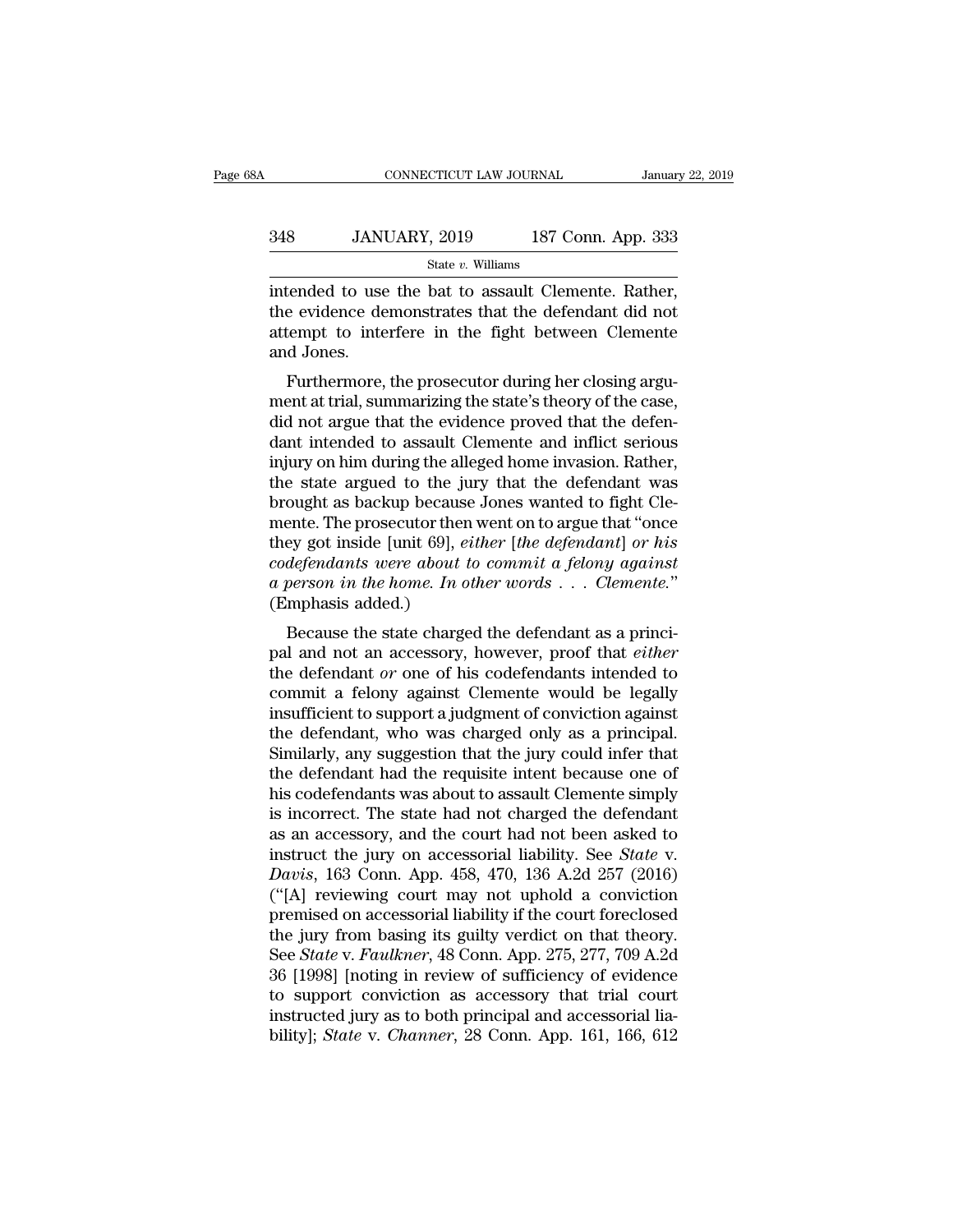State *v.* Williams

 $\frac{2,2019}{2,2019}$  connectricut LAW JOURNAL Page 69A<br>  $\frac{187 \text{ Conn. App. } 333}$  JANUARY, 2019  $\frac{349}{2}$ <br>  $\frac{120}{2}$ <br>
A.2d 95 [noting in review of sufficiency of evidence<br>
that reviewing court limited to considering whethe 187 Conn. App. 333 JANUARY, 2019 349<br>State v. Williams<br>A.2d 95 [noting in review of sufficiency of evidence<br>that reviewing court limited to considering whether<br>evidence supported finding that defendant acted as<br>principal b 187 Conn. App. 333 JANUARY, 2019 349<br>
State v. Williams<br>
A.2d 95 [noting in review of sufficiency of evidence<br>
that reviewing court limited to considering whether<br>
evidence supported finding that defendant acted as<br>
princ 187 Conn. App. 333 JANUARY, 2019 349<br>
State v. Williams<br>
A.2d 95 [noting in review of sufficiency of evidence<br>
that reviewing court limited to considering whether<br>
evidence supported finding that defendant acted as<br>
princ State v. Williams<br>A.2d 95 [noting in review of sufficiency of evidence<br>that reviewing court limited to considering whether<br>evidence supported finding that defendant acted as<br>principal because trial court did not instruct state v. Williams<br>A.2d 95 [noting in review of sufficiency of evidence<br>that reviewing court limited to considering whether<br>evidence supported finding that defendant acted as<br>principal because trial court did not instruct j A.2d 95 [noting in review of sufficiency of evidence<br>that reviewing court limited to considering whether<br>evidence supported finding that defendant acted as<br>principal because trial court did not instruct jury as to<br>accessor that reviewing court limited to considering whether<br>evidence supported finding that defendant acted as<br>principal because trial court did not instruct jury as to<br>accessorial liability], cert. denied, 223 Conn. 921, 614<br>A.2d evidence supported finding that defendant acted as<br>principal because trial court did not instruct jury as to<br>accessorial liability], cert. denied, 223 Conn. 921, 614<br>A.2d 826 [1992]." [Internal quotation marks omitted.]).<br> principal because trial court did not instruct jury as to<br>accessorial liability], cert. denied, 223 Conn. 921, 614<br>A.2d 826 [1992]." [Internal quotation marks omitted.]).<br>Consequently, without proof beyond a reasonable<br>dou accessorial liability], cert. denied, 223 Conn. 921, 614<br>A.2d 826 [1992]." [Internal quotation marks omitted.]).<br>Consequently, without proof beyond a reasonable<br>doubt that it was specifically the defendant who<br>intended to A.2d 826 [1992]." [Internal quotation marks omitted.]).<br>Consequently, without proof beyond a reasonable<br>doubt that it was specifically the defendant who<br>intended to commit felony assault against Clemente,<br>the defendant cou Consequently, without proof beyond a reasonable<br>doubt that it was specifically the defendant who<br>intended to commit felony assault against Clemente,<br>the defendant could not be convicted of attempt to<br>commit home invasion. doubt that it was specifically the defendant who<br>intended to commit felony assault against Clemente,<br>the defendant could not be convicted of attempt to<br>commit home invasion. Finally, contrary to the state's<br>suggestion befo intended to commit felony assault against Clemente,<br>the defendant could not be convicted of attempt to<br>commit home invasion. Finally, contrary to the state's<br>suggestion before this court that the defendant's posses-<br>sion o the defendant could not be convicted of attempt to<br>commit home invasion. Finally, contrary to the state's<br>suggestion before this court that the defendant's posses-<br>sion of the knife permitted an inference that he intended<br> commit home invasion. Finally, contrary to the state's<br>suggestion before this court that the defendant's posses-<br>sion of the knife permitted an inference that he intended<br>to use it to assault Clemente if he gained unlawful suggestion before this court that the defendant's posses-<br>sion of the knife permitted an inference that he intended<br>to use it to assault Clemente if he gained unlawful entry<br>to unit 69, the state argued to the jury that th sion of the knife permitted an inference that he intended<br>to use it to assault Clemente if he gained unlawful entry<br>to unit 69, the state argued to the jury that the defen-<br>dant's intent to use the knife was formed quickly to use it to assault Clemente if he gained unlawful entry<br>to unit 69, the state argued to the jury that the defen-<br>dant's intent to use the knife was formed quickly on<br>the scene when he was fighting with Lopez. Thus, the<br>s to unit 69, the state argued to the jury that the defendant's intent to use the knife was formed quickly on the scene when he was fighting with Lopez. Thus, the state did not argue at trial, and the evidence did not establ dant's intent to use the knife was formed quickly on<br>the scene when he was fighting with Lopez. Thus, the<br>state did not argue at trial, and the evidence did not<br>establish, that the defendant possessed the required<br>specific the scene when he was fighting with Lopez. Thus, the<br>state did not argue at trial, and the evidence did not<br>establish, that the defendant possessed the required<br>specific intent to commit the crime of attempt to com-<br>mit ho state did not argue at trial, ane<br>stablish, that the defendant p<br>specific intent to commit the cr<br>mit home invasion as charged an<br>Accordingly, we conclude that<br>cient to sustain the defendant's<br>to commit home invasion.<br>The Equivalently, that the defendant possessed the required<br>ecific intent to commit the crime of attempt to com-<br>it home invasion as charged and pursued by the state.<br>coordingly, we conclude that the evidence is insuffi-<br>ent specific intent to confinit the crime of attempt to com-<br>mit home invasion as charged and pursued by the state.<br>Accordingly, we conclude that the evidence is insuffi-<br>cient to sustain the defendant's conviction of attempt

Finit nome invasion as charged and pursued by the state.<br>Accordingly, we conclude that the evidence is insufficient to sustain the defendant's conviction of attempt<br>to commit home invasion.<br>The judgment is reversed only w Fractorumgry, we conclude that the evidence is insurricient to sustain the defendant's conviction of attempt<br>to commit home invasion.<br>The judgment is reversed only with respect to the<br>defendant's conviction of attempt to c EVENT TO SUSTAIN THE defendant SCONVICTION OF ALLERATIVE to commit home invasion.<br>The judgment is reversed only with respect to the defendant's conviction of attempt to commit home invasion in violation of  $\S$  53a-100aa ( The judgment is reversed only with respect to the defendant's conviction of attempt to commit home invasion in violation of  $\S$  53a-100aa (a) (1), and the case is remanded with direction to render a judgment of acquittal respects. In this opinion of  $\frac{1}{2}$  53a-100aa (a) (1), and<br>remanded with direction to render a judge quittal on that count and for resentencing<br>ince with law; the judgment is affirmed in<br>spects.<br>In this opinion the other judges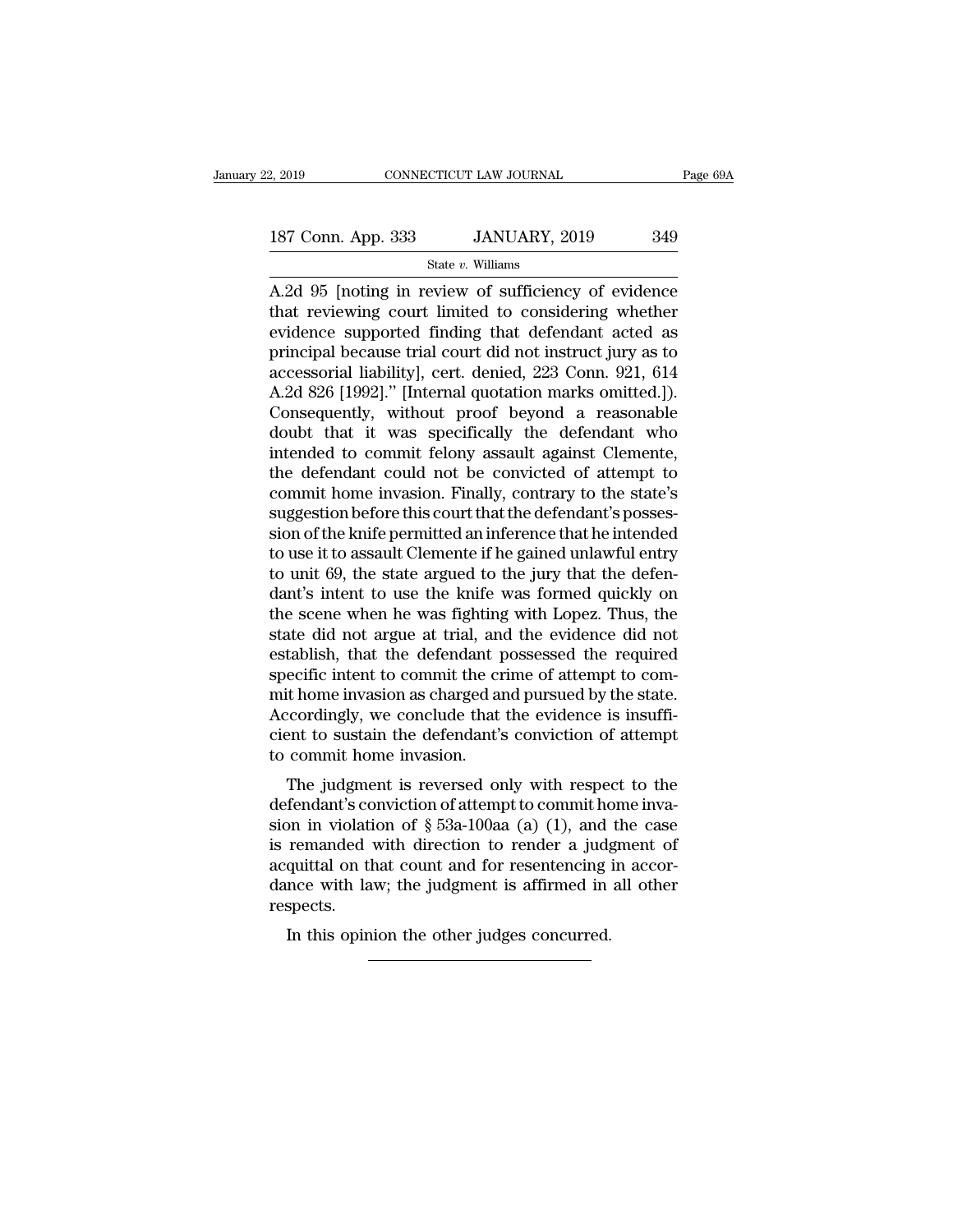State *v.* Santiago

### SO JANUARY, 2019 187 Conn. App. 350<br>STATE OF CONNECTICUT *v*. VICTOR SANTIAGO (AC 41228)  $\begin{array}{ll} \text{2019} & \text{187 C} \\ \text{State $v$. Santiago} \end{array}$ <br>
CTICUT  $v$ . VICTOR<br>
(AC 41228)<br>
, Prescott and Bear, Js. STATE OF CONNECTICUT  $v$ . VICTOR SANTIAGO<br>(AC 41228)<br>Sheldon, Prescott and Bear, Js.

### *Syllabus*

- (AC 41228)<br>
Sheldon, Prescott and Bear, Js.<br>
Syllabus<br>
Convicted of the crime of murder in connection with the shooting death of<br>
the victim, the defendant appealed. *Held*:
- the defendant appealed. *Held*:<br>
1. The trial court did not abuse its discretion in admitting a certain written<br>
1. The trial court did not abuse its discretion in admitting a certain written<br>
1. Statement by the defendant  $Syllabus$ <br>victed of the crime of murder in connection with the shooting death of<br>the victim, the defendant appealed. *Held*:<br>he trial court did not abuse its discretion in admitting a certain written<br>statement by the defendan syalous<br>ticted of the crime of murder in connection with the shooting death of<br>the victim, the defendant appealed. *Held*:<br>he trial court did not abuse its discretion in admitting a certain written<br>statement by the defenda victed of the crime of murder in connection with the shooting death of<br>the victim, the defendant appealed. *Held*:<br>he trial court did not abuse its discretion in admitting a certain written<br>statement by the defendant's wi the victim, the defendant appealed. *Held*:<br>he trial court did not abuse its discretion in admitting a certain written<br>statement by the defendant's wife as a prior consistent statement under<br>the applicable provision (§ 6he trial court did not abuse its discretion in admitting a certain written statement by the defendant's wife as a prior consistent statement under the applicable provision (§ 6-11 [b] [1]) of the Connecticut Code of Evide statement by the defendant's wife as a prior consistent statement under<br>the applicable provision (§ 6-11 [b] [1]) of the Connecticut Code of<br>Evidence; the written statement was offered following cross-examina-<br>tion of the statement by the defendant's wife as a prior consistent statement under<br>the applicable provision (§ 6-11 [b] [1]) of the Connecticut Code of<br>Evidence; the written statement was offered following cross-examina-<br>tion of the Evidence; the written statement was offered following cross-examination of the defendant's wife, during which her credibility was challenged using multiple prior inconsistent statements, and, thus, it was admissible to re tion of the defendant's wife, during which her credibility was challenged<br>using multiple prior inconsistent statements, and, thus, it was admissible<br>to rehabilitate her credibility under  $\S$  6-11 (b) (1), which requires t using multiple prior inconsistent statements, and, thus, it was admissible<br>to rehabilitate her credibility under  $\S$  6-11 (b) (1), which requires that the<br>credibility of a witness first be impeached by an inconsistent sta
- to rehabilitate her credibility under  $\S$  6-11 (b) (1), which requires that the credibility of a witness first be impeached by an inconsistent statement before the consistent statement can be admitted as an exhibit. The t credibility of a witness first be impeached by an inconsistent statement<br>before the consistent statement can be admitted as an exhibit.<br>The trial court did not abuse its discretion in admitting, as relevant<br>evidence, the t before the consistent statement can be admitted as an exhibit.<br>The trial court did not abuse its discretion in admitting, as relevant<br>evidence, the testimony of the defendant's wife concerning uncharged<br>misconduct involvin The trial court did not abuse its discretion in admitting, as relevant evidence, the testimony of the defendant's wife concerning uncharged misconduct involving specific instances of domestic violence by the defendant: tha evidence, the testimony of the defendant's wife concerning uncharged misconduct involving specific instances of domestic violence by the defendant: that evidence was probative to explain why the defendant's wife feared the misconduct involving specific instances of domestic violence by the defendant: that evidence was probative to explain why the defendant's wife feared the defendant and waited twelve years before telling the police about he defendant: that evidence was probative to explain why the defendant's wife feared the defendant and waited twelve years before telling the police about her knowledge of the victim's murder, and was material to corroboratin wife feared the defendant and waited twelve years before telling the police about her knowledge of the victim's murder, and was material to corroborating crucial prosecution testimony, as it made it more probable that a ju police about her knowledge of the victim's murder, and was material to corroborating crucial prosecution testimony, as it made it more probable that a jury would credit the wife's testimony explaining her reliance on a fab corroborating crucial prosecution testimony, as it made it more probable<br>that a jury would credit the wife's testimony explaining her reliance on<br>a fabricated alibi and her delay in reporting her knowledge of the victim's<br> that a jury would credit the wife's testimony explaining her reliance on a fabricated alibi and her delay in reporting her knowledge of the victim's murder to the police; moreover, the probative value of the domestic abuse a fabricated alibi and her delay in reporting her knowledge of the victim's<br>murder to the police; moreover, the probative value of the domestic<br>abuse testimony was not outweighed by unfair prejudice to the defendant<br>becaus murder to the police; moreover, the probative value of the domestic abuse testimony was not outweighed by unfair prejudice to the defendant because it provided a context and reasonable explanation for the jury to consider abuse testimony was not outweighed by unfair prejudice to the defendant<br>because it provided a context and reasonable explanation for the jury<br>to consider the actions of his wife, and the court made efforts to limit<br>the ris because it provided a context and reasonable explant<br>to consider the actions of his wife, and the court ma<br>the risk of unfair prejudice by admitting her descript<br>that occurred at around the same point in time as the<br>and li to consider the actions of his wife, and the court made efforts to limit<br>the risk of unfair prejudice by admitting her description of incidents<br>that occurred at around the same point in time as the victim's murder,<br>and lim to consider the actions of his wife, and the court made efforts to limit<br>the risk of unfair prejudice by admitting her description of incidents<br>that occurred at around the same point in time as the victim's murder,<br>and lim
- that occurred at around the same point in time as the victim's murder, and limiting the testimony about incidents at other points in time by ordering that she not go into detail about them.<br>he defendant's claim that he was and limiting the testimony about incidents at other points in time by ordering that she not go into detail about them.<br>he defendant's claim that he was deprived of his due process right to a fair trial as a result of prose ordering that she not go into detail about them.<br>he defendant's claim that he was deprived of his due process right to<br>a fair trial as a result of prosecutorial improprieties was unavailing:<br>certain challenged questions of he defendant's claim that he was deprived of his due process right to a fair trial as a result of prosecutorial improprieties was unavailing:<br>certain challenged questions of the prosecutor were not intended to<br>elicit inadm a fair trial as a result of prosecutorial improprieties was unavailing:<br>certain challenged questions of the prosecutor were not intended to<br>elicit inadmissible responses from the defendant's wife, as they were<br>broad and op certain challenged questions of the prosecutor were not intended to elicit inadmissible responses from the defendant's wife, as they were broad and open-ended, the defendant's wife appeared to offer her responses spontaneo elicit inadmissible responses from the defendant's wife, as they were<br>broad and open-ended, the defendant's wife appeared to offer her<br>responses spontaneously and without prompting, and the prosecutor<br>did not go into furth broad and open-ended, the defendant's wife appeared to offer her responses spontaneously and without prompting, and the prosecutor did not go into further detail about certain incidents, but instead directly acknowledged t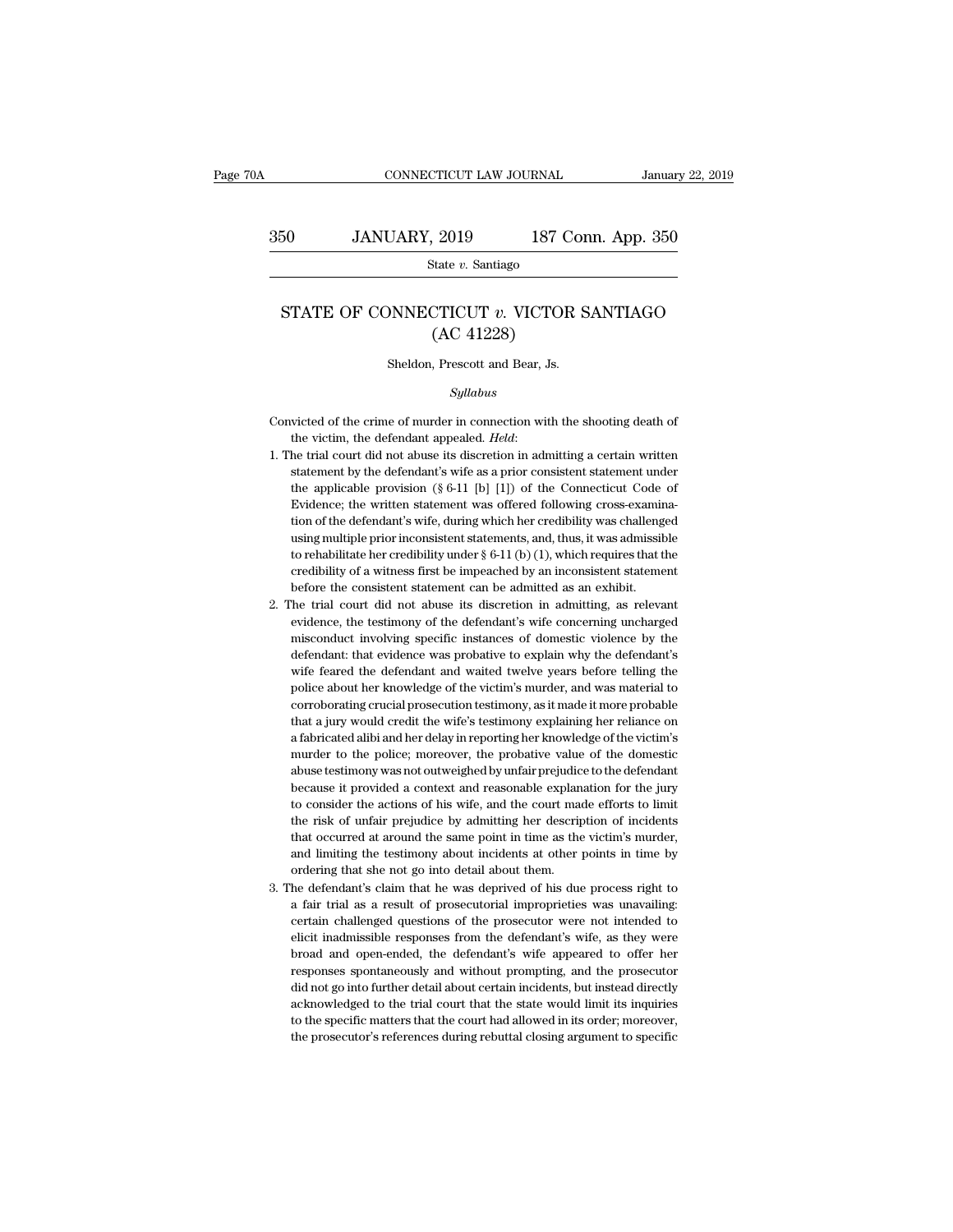### State *v.* Santiago

187 Conn. App. 350 JANUARY, 2019 351<br>
State v. Santiago<br>
instances of domestic violence to which the defendant's wife had testi-<br>
fied were not improper, as the prosecutor relied exclusively on evidence<br>
admitted during t Fried W. Santiago<br>  $\frac{\text{State } v. \text{ Santiago}}{\text{instances of domestic violence to which the defendant's wife had test-  
fied were not improper, as the processor relied exclusively on evidence  
admitted during the trial in making her argument that the defendant$ From Marting 2019 and Marting 2019 and State v. Santiago<br>
instances of domestic violence to which the defendant's wife had testi-<br>
fied were not improper, as the prosecutor relied exclusively on evidence<br>
admitted during State v. Santiago<br>
and the defendant's wife had testi-<br>
fied were not improper, as the prosecutor relied exclusively on evidence<br>
admitted during the trial in making her argument that the defendant<br>
and his wife had an abu State  $v$ . Santiago<br>instances of domestic violence to which the defendant's wife had testi-<br>fied were not improper, as the prosecutor relied exclusively on evidence<br>admitted during the trial in making her argument that th instances of domestic violence to which the defendant's wife had testi-<br>fied were not improper, as the prosecutor relied exclusively on evidence<br>admitted during the trial in making her argument that the defendant<br>and his w fied were not improper, as the prosecutor relied exclusively on evidence admitted during the trial in making her argument that the defendant and his wife had an abusive relationship, the defendant's unpreserved claim that admitted during the trial in making her argument that the defendant<br>admitted during the trial in making her argument that the defendant<br>and his wife had an abusive relationship, the defendant's unpreserved<br>claim that the p and his wife had an abusive relationship, the defendant's unpreserved claim that the prosecutor improperly failed to redact certain portions of the statement of the defendant's wife to the police was evidentiary in nature claim that the prosecutor improperly failed to redact certain portions<br>of the statement of the defendant's wife to the police was evidentiary<br>in nature and not reviewable, and the defendant having failed to establish<br>any the statement of the defendant's wife to the police was evidentiary<br>nature and not reviewable, and the defendant having failed to establish<br>y prosecutorial improprieties, it was not necessary to address his<br>im that this co claim that this court should exercise its supervisory authority to award<br>him a new trial.<br>*Procedural History*<br>*Procedural History*<br>*Procedural History*<br>*Procedural History* any prosecutorial improprieties, it was not necessary to address his<br>claim that this court should exercise its supervisory authority to award<br>him a new trial.<br>Argued October 16, 2018—officially released January 22, 2019<br>*P* 

claim that this court should exercise its supervisory authority to award<br>him a new trial.<br>Argued October 16, 2018—officially released January 22, 2019<br>*Procedural History*<br>Substitute information charging the defendant with Argued October 16, 2018—officially released January 22, 2019<br>
Procedural History<br>
Substitute information charging the defendant with<br>
the crimes of murder and felony murder, brought to<br>
the Superior Court in the judicial d Argued October 16, 2018—officially released January 22, 2019<br> *Procedural History*<br>
Substitute information charging the defendant with<br>
the crimes of murder and felony murder, brought to<br>
the Superior Court in the judicial *Procedural History*<br>Substitute information charging the defendant with<br>the crimes of murder and felony murder, brought to<br>the Superior Court in the judicial district of Waterbury,<br>and tried to the jury before *K. Murphy*, abstrate mormation enarging are determinated with<br>the crimes of murder and felony murder, brought to<br>the Superior Court in the judicial district of Waterbury,<br>and tried to the jury before *K. Murphy*, *J*.; verdict and<br>jud the Superior Court in the jump<br>the Superior Court in the jump<br>and tried to the jury before<br>judgment of guilty of murde.<br>appealed. Affirmed.<br>Katherine C. Essington,<br>appellant (defendant).<br>Timothy J. Sugrue, assis *The die is a timothy of murder, from which the defendant*<br>*Timothy of murder, from which the defendant*<br>*Timothy J. Sugrue, assistant state's attorney, with*<br>*Timothy J. Sugrue, assistant state's attorney, with*<br>*Timothy* 

judgment of guilty of murder, from which the defendant<br>appealed. *Affirmed.*<br>*Katherine C. Essington*, assigned counsel, for the<br>appellant (defendant).<br>*Timothy J. Sugrue*, assistant state's attorney, with<br>whom were *Cynth* appealed. *Affirmed.*<br> *Katherine C. Essington*, assigned counsel, for the appellant (defendant).<br> *Timothy J. Sugrue*, assistant state's attorney, with whom were *Cynthia S. Serafini*, senior assistant state's attor-<br>
att Katherine C. Essington, assigned counsel, for the<br>appellant (defendant).<br>*Timothy J. Sugrue*, assistant state's attorney, with<br>whom were *Cynthia S. Serafini*, senior assistant state's<br>attorney, and, on the brief, *Maureen* France of e. Essington, assigned coalised<br>appellant (defendant).<br>Timothy J. Sugrue, assistant state's attorney<br>whom were Cynthia S. Serafini, senior assista<br>attorney, and, on the brief, Maureen Platt, stat<br>ney, and Donald nom were *Cynthia S. Serafini*, senior assistant state's<br>torney, and, on the brief, *Maureen Platt*, state's attor-<br>y, and *Donald F. Therkildsen*, *Jr.*, senior assistant<br>tate's attorney, for the appellee (state).<br> $opinion$ <br>BE

### *Opinion*

attorney, and, on the brief, *Maureen Platt*, state's attor-<br>ney, and *Donald F. Therkildsen*, *Jr.*, senior assistant<br>state's attorney, for the appellee (state).<br> $o_{pinion}$ <br>BEAR, J. The defendant, Victor Santiago, appeals<br>f ney, and *Donald F. Therkildsen*, Jr., senior assistant<br>state's attorney, for the appellee (state).<br> $opinion$ <br>BEAR, J. The defendant, Victor Santiago, appeals<br>from the judgment of conviction, rendered against him<br>after a jury t state's attorney, for the appellee (state).<br>
opinion<br>
BEAR, J. The defendant, Victor Santiago, appeals<br>
from the judgment of conviction, rendered against him<br>
after a jury trial on the charge of murder in violation<br>
of Gen *Opinion*<br>BEAR, J. The defendant, Victor Santiago, appeals<br>from the judgment of conviction, rendered against him<br>after a jury trial on the charge of murder in violation<br>of General Statutes § 53a-54a. On appeal, the defen-BEAR, J. The defendant, Victor Santiago, appeals<br>from the judgment of conviction, rendered against him<br>after a jury trial on the charge of murder in violation<br>of General Statutes § 53a-54a. On appeal, the defen-<br>dant clai BEAR, J. The defendant, Victor Santiago, appeals<br>from the judgment of conviction, rendered against him<br>after a jury trial on the charge of murder in violation<br>of General Statutes § 53a-54a. On appeal, the defen-<br>dant clai from the judgment of conviction, rendered against him<br>after a jury trial on the charge of murder in violation<br>of General Statutes  $\S$  53a-54a. On appeal, the defen-<br>dant claims that the trial court erred in admitting into after a jury trial on the charge of murder in violation<br>of General Statutes  $\S$  53a-54a. On appeal, the defen-<br>dant claims that the trial court erred in admitting into<br>evidence (1) his wife's statement to the police as a<br> of General Statutes  $\S$  53a-54a. On appeal, the defendant claims that the trial court erred in admitting into evidence (1) his wife's statement to the police as a prior consistent statement and (2) her testimony of unchar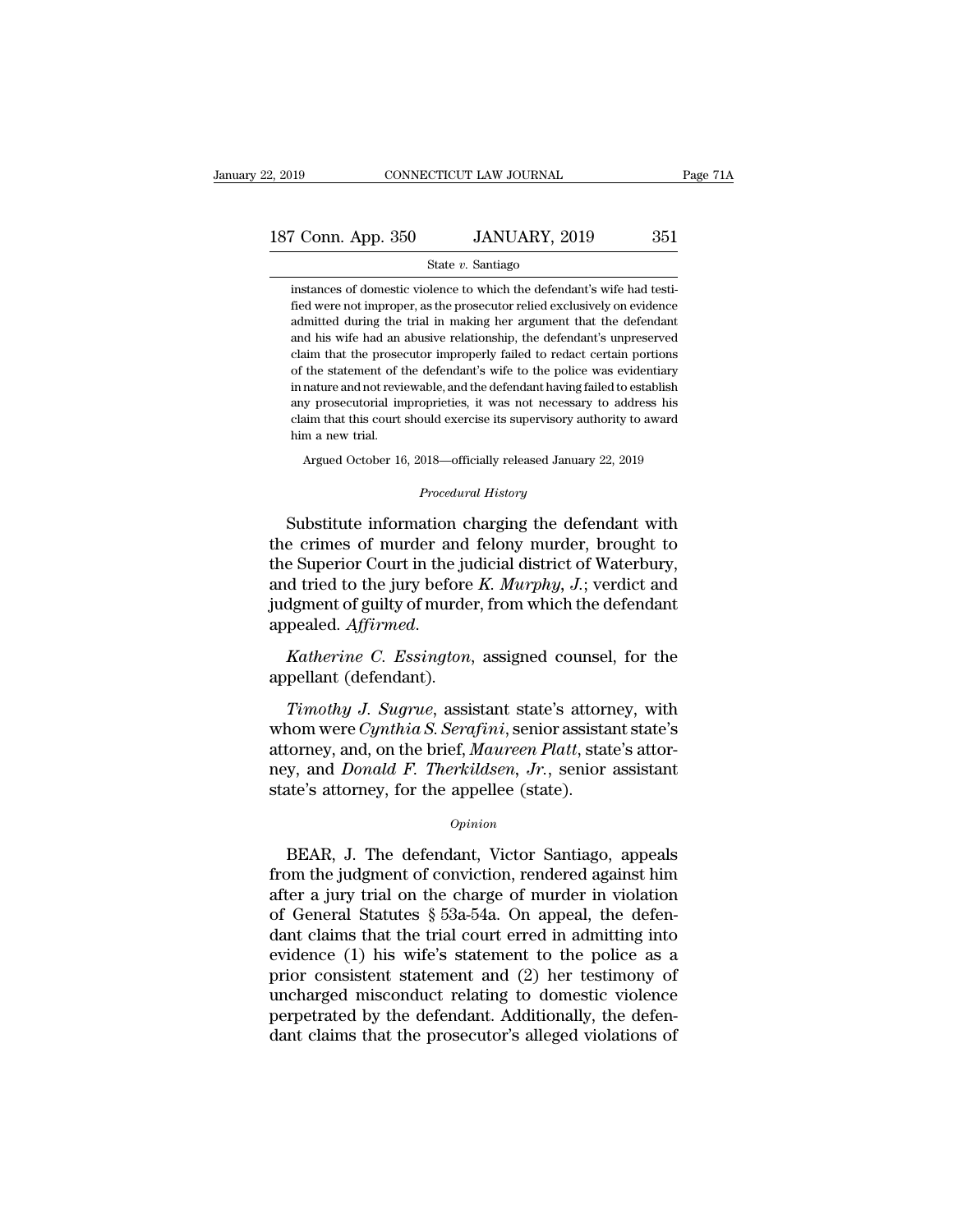# CONNECTICUT LAW JOURNAL January 22, 2019<br>352 JANUARY, 2019 187 Conn. App. 350<br>State v. Santiago

### State *v.* Santiago

CONNECTICUT LAW JOURNAL<br>
SERIES TRIMINARY, 2019<br>
State v. Santiago<br>
The court's order limiting the scope of uncharged mis-<br>
Conduct evidence constituted prosecutorial improprients<br>
that doprived bin of bis-due process righ  $352$  JANUARY,  $2019$  187 Conn. App. 350<br>  $\frac{350}{2}$  state v. Santiago<br>
the court's order limiting the scope of uncharged mis-<br>
conduct evidence constituted prosecutorial impropri-<br>
ety that deprived him of his due proce 352 JANUARY, 2019 187 Conn. App. 350<br>  $\frac{\text{State } v. \text{ Santiago}}{\text{the court's order limiting the scope of uncharged mis-  
conduct evidence constituted prosecutorial improvingity that deprived him of his due process right to a fair trial. Alternatively, the defendant claims that the alleged  
prosecutorial improvingity warrates the exercise of this$  $352$  JANUARY, 2019 187 Conn. App. 350<br>  $\frac{\text{State } v. \text{ Santiago}}{\text{the court's order limiting the scope of uncharged mis-  
conduct evidence constituted prosecutorial improper-  
ety that deprived him of his due process right to a fair  
trial. Alternatively, the defendant claims that the alleged  
prosecutorial improperity warrants the exercise of this  
court's suporvisory authority to award him a now trial$ State v. Santiago<br>
State v. Santiago<br>
the court's order limiting the scope of uncharged mis-<br>
conduct evidence constituted prosecutorial impropri-<br>
ety that deprived him of his due process right to a fair<br>
trial. Alternat state v. Santiago<br>the court's order limiting the scope of uncharged mis-<br>conduct evidence constituted prosecutorial impropri-<br>ety that deprived him of his due process right to a fair<br>trial. Alternatively, the defendant cl the court's order limiting the scope of uncharged mis-<br>conduct evidence constituted prosecutorial impropri-<br>ety that deprived him of his due process right to a fair<br>trial. Alternatively, the defendant claims that the alleg conduct evidence constituted prosecutorial impropri-<br>ety that deprived him of his due process right to a fair<br>trial. Alternatively, the defendant claims that the alleged<br>prosecutorial impropriety warrants the exercise of t Final Alternatively, the defendant claims that the alleged<br>osecutorial impropriety warrants the exercise of this<br>urt's supervisory authority to award him a new trial,<br>sed on similar conduct by the prosecutor in at least<br>n From the exercise of this<br>court's supervisory authority to award him a new trial,<br>based on similar conduct by the prosecutor in at least<br>one other trial. We affirm the judgment of conviction.<br>The jury reasonably could have

prosecutorial impropricty warrants the exercise of this<br>court's supervisory authority to award him a new trial,<br>based on similar conduct by the prosecutor in at least<br>one other trial. We affirm the judgment of conviction.<br> based on similar conduct by the prosecutor in at least<br>based on similar conduct by the prosecutor in at least<br>one other trial. We affirm the judgment of conviction.<br>The jury reasonably could have found the following<br>facts bused on similar conduct by the prosecutor in at reaso<br>one other trial. We affirm the judgment of conviction.<br>The jury reasonably could have found the following<br>facts from the evidence presented at trial.<sup>1</sup> In the early<br>m The jury reasonably could have found the following<br>facts from the evidence presented at trial.<sup>1</sup> In the early<br>morning hours of April 11, 1998, Wilfred Morales was<br>shot and killed near his home on Middle Street in Water-<br>b The jury reasonably could have found the following<br>facts from the evidence presented at trial.<sup>1</sup> In the early<br>morning hours of April 11, 1998, Wilfred Morales was<br>shot and killed near his home on Middle Street in Water-<br>b facts from the evidence presented at trial.<sup>1</sup> In the early<br>morning hours of April 11, 1998, Wilfred Morales was<br>shot and killed near his home on Middle Street in Water-<br>bury when he was returning there from a bar he owned morning hours of April 11, 1998, Wilfred Morales was<br>shot and killed near his home on Middle Street in Water-<br>bury when he was returning there from a bar he owned<br>on Baldwin Street. Morales' murder remained unsolved<br>for tw shot and killed near his home on Middle Street in Water-<br>bury when he was returning there from a bar he owned<br>on Baldwin Street. Morales' murder remained unsolved<br>for twelve years, until the defendant's estranged wife,<br>Dam bury when he w<br>on Baldwin Stre<br>for twelve year<br>Damaris Algarin<br>with a written s<br>his brothers, T<br>the crime.<br>Algarin was t r twelve years, until the defendant's estranged wife,<br>the state with the statement implicating the state police<br>th a written statement implicating the defendant and<br>s brothers, Thomas Bonilla and Noel Bermudez, in<br>e crime. tor twerve years, until the defendant's estranged whe,<br>Damaris Algarin-Santiago (Algarin), provided the police<br>with a written statement implicating the defendant and<br>his brothers, Thomas Bonilla and Noel Bermudez, in<br>the c

Edmarks Argam Cantago (Argam), provided the police<br>with a written statement implicating the defendant and<br>his brothers, Thomas Bonilla and Noel Bermudez, in<br>the crime.<br>Algarin was the state's chief witness in its prosecu-<br> What a whitech statement implicating are detendant and<br>his brothers, Thomas Bonilla and Noel Bermudez, in<br>the crime.<br>Algarin was the state's chief witness in its prosecu-<br>tion of the defendant. She and the defendant had be his broaders, Thomas Bohma and Noer Berndacez, in<br>the crime.<br>Algarin was the state's chief witness in its prosecu-<br>tion of the defendant. She and the defendant had been<br>in a relationship from 1993 until 2008, had married i on of the defendant. She and the defendant had been<br>
1 a relationship from 1993 until 2008, had married in<br>
1004 so that she would not be able to testify against<br>
im concerning Morales' murder, and had four children<br>
<sup>1</sup>T in a relationship from 1993 until 2008, had married in 2004 so that she would not be able to testify against him concerning Morales' murder, and had four children <sup>1</sup> The facts in the present case are nearly identical to t

<sup>2004</sup> so that she would not be able to testify against<br>him concerning Morales' murder, and had four children<br> $\frac{1}{1}$ The facts in the present case are nearly identical to those underlying<br>the judgment appealed from in *St* murder in violation of General Statutes §§ 53a-8 and 53a-54a (a), murder in violation of § 53a-54a (a) and felomy murder in violation of § 53a-54a (a), murder in violation of § 53a-54a (a) and felomy murder in violation o The facts in the present case are nearly identical to those underlying<br>the judgment appealed from in *State* v. *Santiago*, 143 Conn. App. 26, 28–31,<br>66 A.3d 520 (2013). In that case, "[t]he defendant . . . was charged wi <sup>1</sup> The facts in the present case are nearly identical to those underlying the judgment appealed from in *State* v. *Santiago*, 143 Conn. App. 26, 28–31, 66 A.3d 520 (2013). In that case, "[t]he defendant . . . was charge the judgment appealed from in  $State$  v. Santiago, 143 Conn. App. 26, 28–31, 66 A.3d 520 (2013). In that case, "[t]he defendant . . . was charged with murder in violation of General Statutes §§ 53a-8 and 53a-54a (a), murder i 66 A.3d 520 (2013). In that case, "[t]he defendant . . . was charged with murder in violation of General Statutes  $\S$  53a-54a (a), murder in violation of  $\S$  53a-54a (a) and felony murder in violation of  $\S$  53a-54c. The murder in violation of General Statutes §§ 53a-8 and 53a-54a (a), murder in violation of § 53a-54a (a) and felony murder in violation of § 53a-54c. The jury found the defendant not guilty of murder in violation of §§ 53amurder in violation of General Statutes  $\S$  53a-8 and 53a-54a (a), murder in violation of  $\S$  53a-54a (a) and felony murder in violation of  $\S$  53a-54c. The jury found the defendant not guilty of murder in violation of  $\S$ Example 1. The defendant appealed that conviction of state of the defendant appear and a-54a (a). The jury found the defendant guilty of both murder in violation  $\S$  53a-54a (a) and felony murder in violation of  $\S$  53a-5 53a-54a (a). The jury found the defendant guilty of both murder in violation of § 53a-54a (a) and felony murder in violation of § 53a-54c. The court merged the conviction of murder into the conviction of felony murder and the conviction of murder into the conviction of felony murder and sentenced the defendant to a term of sixty years of incarceration." Id., 31.

of § 53a-54a (a) and felony murder in violation of § 53a-54c. The court merged<br>the conviction of murder into the conviction of felony murder and sentenced<br>the defendant to a term of sixty years of incarceration." Id., 31.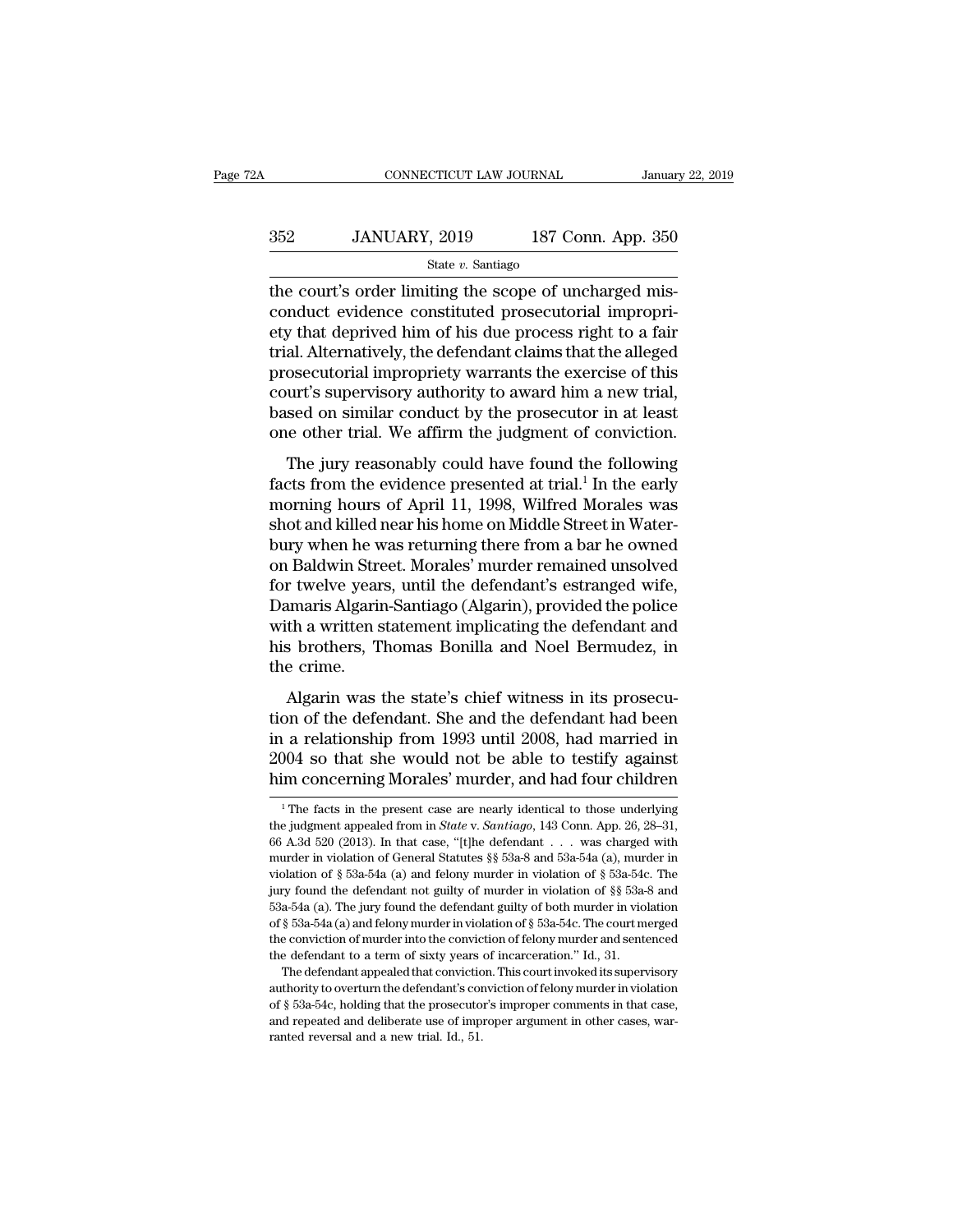| 2, 2019            | CONNECTICUT LAW JOURNAL | Page 73A |  |
|--------------------|-------------------------|----------|--|
|                    |                         |          |  |
| 187 Conn. App. 350 | JANUARY, 2019           | 353      |  |
|                    | State $v$ . Santiago    |          |  |

 $\frac{2,2019}{2,2019}$  CONNECTICUT LAW JOURNAL<br>187 Conn. App. 350 JANUARY, 2019 353<br>5tate v. Santiago<br>100 together. During Algarin's relationship with the defen-<br>100 dant, he was extremely abusive toward her and, as a<br>100 re 187 Conn. App. 350 JANUARY, 2019 353<br>State v. Santiago<br>together. During Algarin's relationship with the defendant, he was extremely abusive toward her and, as a<br>result of this abuse, she had come to fear him. 187 Conn. App. 350 JANUARY, 2019 38<br>
State v. Santiago<br>
together. During Algarin's relationship with the defe<br>
dant, he was extremely abusive toward her and, as<br>
result of this abuse, she had come to fear him.<br>
On April 1 V Conn. App. 350 JANUARY, 2019 353<br>
State v. Santiago<br>
gether. During Algarin's relationship with the defen-<br>
Int, he was extremely abusive toward her and, as a<br>
sult of this abuse, she had come to fear him.<br>
On April 10,

State v. Santiago<br>
state v. Santiago<br>
together. During Algarin's relationship with the defendant, he was extremely abusive toward her and, as a<br>
result of this abuse, she had come to fear him.<br>
On April 10, 1998, Bonilla together. During Algarin's relationship with the defendant, he was extremely abusive toward her and, as a result of this abuse, she had come to fear him.<br>On April 10, 1998, Bonilla was released from prison.<br>The defendant, dant, he was extremely abusive toward her and, as a<br>result of this abuse, she had come to fear him.<br>On April 10, 1998, Bonilla was released from prison.<br>The defendant, Bonilla, and Bermudez went out that<br>night to celebrate on April 10, 1998, Bonilla was released from prison.<br>The defendant, Bonilla, and Bermudez went out that<br>night to celebrate Bonilla's release, while Algarin stayed<br>home and later went to sleep. At approximately 3 a.m.<br>on Ap dealtries and to the about to deal time.<br>On April 10, 1998, Bonilla was released from prison.<br>The defendant, Bonilla, and Bermudez went out that<br>night to celebrate Bonilla's release, while Algarin stayed<br>home and later wen On April 10, 1998, Bonilla was released from prison.<br>The defendant, Bonilla, and Bermudez went out that<br>night to celebrate Bonilla's release, while Algarin stayed<br>home and later went to sleep. At approximately 3 a.m.<br>on Ap The defendant, Bonilla, and Bermudez went out that<br>night to celebrate Bonilla's release, while Algarin stayed<br>home and later went to sleep. At approximately 3 a.m.<br>on April 11, 1998, Algarin was awakened by the defen-<br>dant night to celebrate Bonilla's release, while Algarin stayed<br>home and later went to sleep. At approximately 3 a.m.<br>on April 11, 1998, Algarin was awakened by the defen-<br>dant and told to go downstairs. Upon entering the downhome and later went to sleep. At approximately 3 a.m.<br>on April 11, 1998, Algarin was awakened by the defen-<br>dant and told to go downstairs. Upon entering the down-<br>stairs living room, she saw the defendant and Bonilla<br>sort on April 11, 1998, Algarin was awakened by the defendant and told to go downstairs. Upon entering the downstairs living room, she saw the defendant and Bonilla sorting cash and checks on the coffee table. She also saw a bl dant and told to go downstairs. Upon entering the downstairs living room, she saw the defendant and Bonilla<br>sorting cash and checks on the coffee table. She also<br>saw a blue leather bank bag. Bermudez was in the<br>kitchen dis stairs living room, she saw the defendant and Bonilla<br>sorting cash and checks on the coffee table. She also<br>saw a blue leather bank bag. Bermudez was in the<br>kitchen disassembling guns, and Bonilla threatened to<br>kill her if sorting cash and checks on the coffee table. She also<br>saw a blue leather bank bag. Bermudez was in the<br>kitchen disassembling guns, and Bonilla threatened to<br>kill her if she said anything about what she was seeing<br>or hearin The defendant and his brothers proceeded to destroy<br>a control of the said anything about what she was seeing<br>hearing. Bermudez then told her that he had shot<br>orales because he thought Morales had a gun and<br>cause Morales ha Recher disassembling gails, and Borlina arealiented to<br>kill her if she said anything about what she was seeing<br>or hearing. Bermudez then told her that he had shot<br>Morales because he thought Morales had a gun and<br>because Mo

be the main term of the state any antigenous what she was seen got the meaning. Bermudez then told her that he had shot Morales because he thought Morales had a gun and because Morales had previously shot the defendant.<br>Th burned the checks in the kitchen sink and because Morales because he thought Morales had a gun and because Morales had previously shot the defendant.<br>The defendant and his brothers proceeded to destroy the evidence. They w because Morales because in a container morales had a gair and<br>because Morales had previously shot the defendant.<br>The defendant and his brothers proceeded to destroy<br>the evidence. They wiped the guns with baby oil as they<br>b The defendant and his brothers proceeded to destroy<br>the evidence. They wiped the guns with baby oil as they<br>broke them down and placed them into bags. They also<br>burned the checks in the kitchen sink and burned the<br>bank bag The defendant and his brothers proceeded to destroy<br>the evidence. They wiped the guns with baby oil as they<br>broke them down and placed them into bags. They also<br>burned the checks in the kitchen sink and burned the<br>bank bag the evidence. They wiped the guns with baby oil as they<br>broke them down and placed them into bags. They also<br>burned the checks in the kitchen sink and burned the<br>bank bag and their clothes in a container in the back<br>of the broke them down and placed them into bags. They also<br>burned the checks in the kitchen sink and burned the<br>bank bag and their clothes in a container in the back<br>of the house. Bonilla and Bermudez then went to a car<br>wash to burned the checks in the kitchen sink and burned the<br>bank bag and their clothes in a container in the back<br>of the house. Bonilla and Bermudez then went to a car<br>wash to clean any gun residue from the vehicle they<br>had used bank bag and their clothes in a container in the back<br>of the house. Bonilla and Bermudez then went to a car<br>wash to clean any gun residue from the vehicle they<br>had used that night and, after they returned from the<br>car wash of the house. Bonilla and Bermudez then went to a car<br>wash to clean any gun residue from the vehicle they<br>had used that night and, after they returned from the<br>car wash, the defendant took Algarin to dispose of the<br>guns wh wash to clean any gun residue from the vehicle they<br>had used that night and, after they returned from the<br>car wash, the defendant took Algarin to dispose of the<br>guns which were placed in three separate bags. While<br>they wer had used that night and, after they returned from the<br>car wash, the defendant took Algarin to dispose of the<br>guns which were placed in three separate bags. While<br>they were disposing of the guns, Algarin asked the<br>defendant car wash, the defendant took Algarin to dispose of the<br>guns which were placed in three separate bags. While<br>they were disposing of the guns, Algarin asked the<br>defendant about the murder. He told her that he had<br>been stalki guns which were placed in three separate bags. While<br>they were disposing of the guns, Algarin asked the<br>defendant about the murder. He told her that he had<br>been stalking Morales and planning to rob him because<br>he knew that they were disposing of the guns, Algarin asked defendant about the murder. He told her that he h<br>been stalking Morales and planning to rob him becau<br>he knew that Morales always carried cash on him<br>the end of the night, tha Extra and about the mattact. The boat her that he had<br>en stalking Morales and planning to rob him because<br>extra the might, that Bermudez and Bonilla had<br>aited in the bushes for Morales while he waited in<br>e car, and that Be been standing morales and planning to 105 him because<br>he knew that Morales always carried cash on him at<br>the end of the night, that Bermudez and Bonilla had<br>waited in the bushes for Morales while he waited in<br>the car, and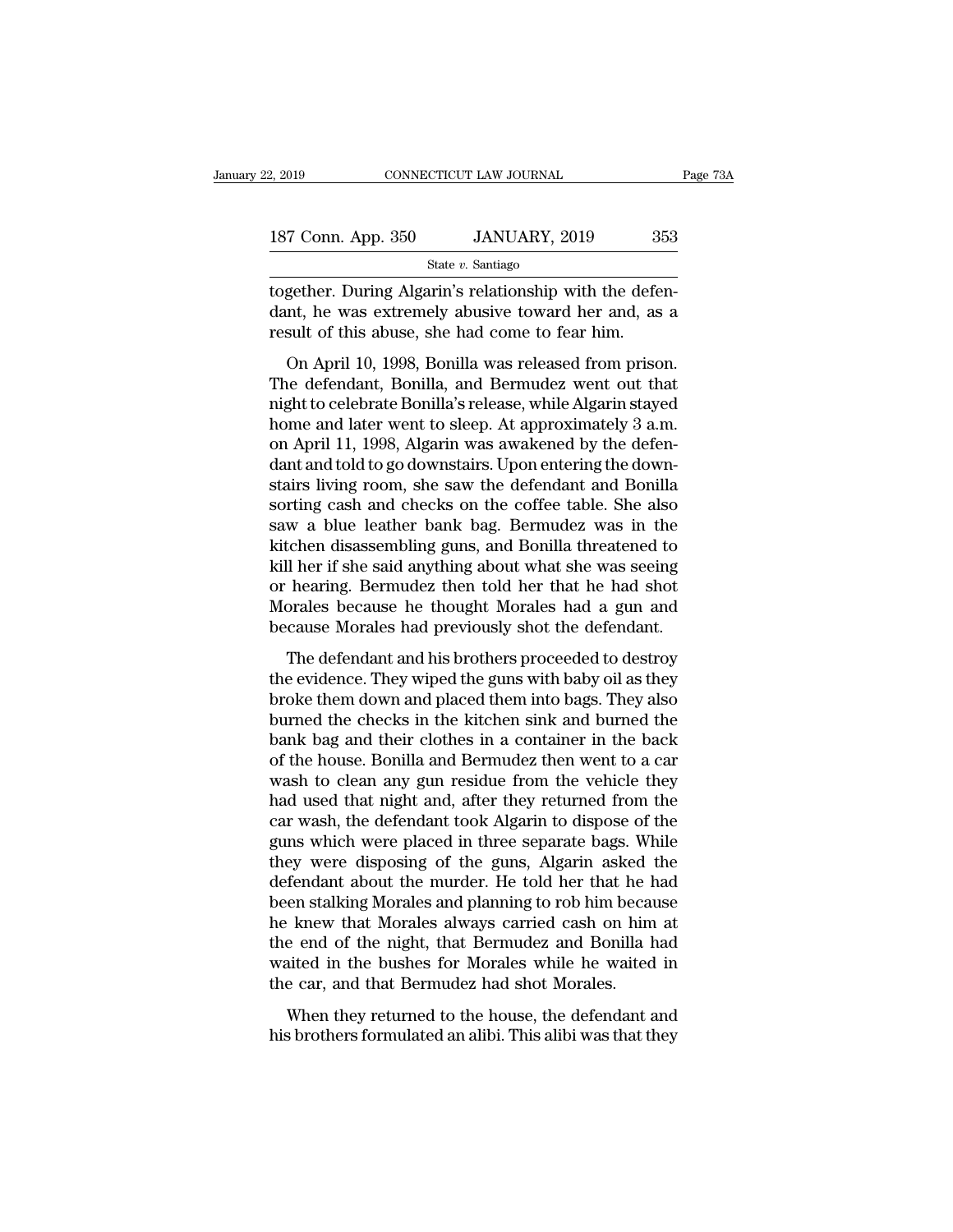# CONNECTICUT LAW JOURNAL January 22, 2019<br>354 JANUARY, 2019 187 Conn. App. 350<br>3tate v. Santiago

### State *v.* Santiago

CONNECTICUT LAW JOURNAL January 22, 2019<br>
354 JANUARY, 2019 187 Conn. App. 350<br>
364 JANUARY, 2019 187 Conn. App. 350<br>
364 State v. Santiago<br>
364 State v. Santiago<br>
364 State v. Santiago<br>
360 State v. Santiago<br>
360 State v.  $354$  JANUARY, 2019 187 Conn. App. 350<br>  $354$  State v. Santiago<br>
Were all together at their mother's house celebrating<br>
Bonilla's release from prison and sharing a Good Friday<br>
meal. Algarin stuck to this story for the ne 354 JANUARY, 2019 187 Conn. App. 350<br>
State v. Santiago<br>
were all together at their mother's house celebrating<br>
Bonilla's release from prison and sharing a Good Friday<br>
meal. Algarin stuck to this story for the next twelv 354 JANUARY, 2019 187 Conn. App. 350<br>  $\frac{\text{State } v. \text{ Santiago}}{\text{were all together at their mother's house celebrated}}$ <br>
Evere all together at their mother's house celebrating<br>
Bonilla's release from prison and sharing a Good Friday<br>
meal. Algarin stuck to this story for t State v. Santiago<br>
State v. Santiago<br>
Were all together at their mother's house celebrating<br>
Bonilla's release from prison and sharing a Good Friday<br>
meal. Algarin stuck to this story for the next twelve<br>
years, despite r state v. Santiago<br>
were all together at their mother's house celebrating<br>
Bonilla's release from prison and sharing a Good Friday<br>
meal. Algarin stuck to this story for the next twelve<br>
years, despite repeated questioning were all together at their mother's house celebrating<br>Bonilla's release from prison and sharing a Good Friday<br>meal. Algarin stuck to this story for the next twelve<br>years, despite repeated questioning by the Waterbury<br>polic Bonilla's release from prison and sharing a Good Friday<br>meal. Algarin stuck to this story for the next twelve<br>years, despite repeated questioning by the Waterbury<br>police. In 2009, however, Algarin began dating Luis Mal-<br>do meal. Algarin stuck to this story for the next twelve<br>years, despite repeated questioning by the Waterbury<br>police. In 2009, however, Algarin began dating Luis Mal-<br>donado, whom she told about Morales' murder. In April,<br>201 years, despite repeated questioning by the Waterbury<br>police. In 2009, however, Algarin began dating Luis Mal-<br>donado, whom she told about Morales' murder. In April,<br>2010, when Maldonado had some legal trouble of his<br>own, h police. In 2009, however, Algarin began dating Luis Maldonado, whom she told about Morales' murder. In April, 2010, when Maldonado had some legal trouble of his own, he told the police what Algarin had told him about Moral donado, whom she told about Morales' murder. In April, 2010, when Maldonado had some legal trouble of his own, he told the police what Algarin had told him about Morales' murder. When confronted by the police, Algarin fina 2010, when Mald<br>own, he told the µ<br>Morales' murder.<br>arin finally admitt<br>had killed Morale<br>written statemen<br>the murder.<br>The state there For the state thereafter charged the defendant with mur-<br>in finally admitted that the defendant and his brothers<br>d killed Morales, and she provided the police with a<br>itten statement detailing everything she knew about<br>e m morales indicer. When conformed by the police, Algarin finally admitted that the defendant and his brothers<br>had killed Morales, and she provided the police with a<br>written statement detailing everything she knew about<br>the

and many additived that the defendant and his brothers<br>had killed Morales, and she provided the police with a<br>written statement detailing everything she knew about<br>the murder.<br>The state thereafter charged the defendant wit The defendant detailing everything she knew about<br>the murder.<br>The state thereafter charged the defendant with mur-<br>der, in violation of  $\S$  53a-54a (a), and felony murder, in<br>violation of General Statutes  $\S$  53a-54c. The whiten statement detaining everything she knew about<br>the murder.<br>The state thereafter charged the defendant with mur-<br>der, in violation of  $\S$  53a-54a (a), and felony murder, in<br>violation of General Statutes  $\S$  53a-54c. The state thereafter charged the defendant with murder, in violation of  $\S$  53a-54a (a), and felony murder, in violation of General Statutes  $\S$  53a-54c. The jury found the defendant guilty of murder and not guilty of fel The state thereafter charged the defend<br>der, in violation of  $\S$  53a-54a (a), and felo<br>violation of General Statutes  $\S$  53a-54c. T<br>the defendant guilty of murder and not g<br>murder, and the court sentenced the defe<br>years o e defendant guilty of murder and not guilty of felony<br>urder, and the court sentenced the defendant to sixty<br>ars of incarceration. This appeal followed. Additional<br>cts will be set forth as necessary.<br>I<br>The defendant claims

I and the set of  $\mathbf{I}$ 

murder, and the court sentenced the defendant to sixty<br>years of incarceration. This appeal followed. Additional<br>facts will be set forth as necessary.<br>I<br>The defendant claims that the trial court erred in<br>admitting Algarin's years of incarceration. This appeal followed. Additional<br>facts will be set forth as necessary.<br>I<br>The defendant claims that the trial court erred in<br>admitting Algarin's 2010 written statement to the police<br>clude that the co facts will be set forth as necessary.<br>
I<br>
The defendant claims that the trial court erred in<br>
admitting Algarin's 2010 written statement to the police<br>
into evidence as a prior consistent statement. We con-<br>
clude that the I<br>
The defendant claims that the trial court erred in<br>
admitting Algarin's 2010 written statement to the police<br>
into evidence as a prior consistent statement. We con-<br>
clude that the court did not abuse its discretion in<br> The defendant claims that the trial court<br>admitting Algarin's 2010 written statement to the<br>into evidence as a prior consistent statement.<br>clude that the court did not abuse its discr<br>admitting Algarin's written statement The defendant claims that the trial court effect in<br>mitting Algarin's 2010 written statement to the police<br>to evidence as a prior consistent statement. We con-<br>ide that the court did not abuse its discretion in<br>mitting Alg admining Algarin's 2010 whiten statement to the police<br>into evidence as a prior consistent statement. We con-<br>clude that the court did not abuse its discretion in<br>admitting Algarin's written statement to the police, as<br>red

mio evidence as a phot consistent statement. We conclude that the court did not abuse its discretion in admitting Algarin's written statement to the police, as redacted, into evidence for that purpose.<br>The following additi radiation and intervent to the police, as<br>redacted, into evidence for that purpose.<br>The following additional facts are relevant to this<br>claim. On direct examination, Algarin testified that on<br>April 9, 2010, she provided th admining Algarin's written statement to the poince, as<br>redacted, into evidence for that purpose.<br>The following additional facts are relevant to this<br>claim. On direct examination, Algarin testified that on<br>April 9, 2010, sh The following additional facts are relevant to this<br>claim. On direct examination, Algarin testified that on<br>April 9, 2010, she provided the written statement about<br>the 1998 murder to the Waterbury Police Department.<br>After The following additional facts are relevant to this<br>claim. On direct examination, Algarin testified that on<br>April 9, 2010, she provided the written statement about<br>the 1998 murder to the Waterbury Police Department.<br>After claim. On direct examination, Algarin testified that on<br>April 9, 2010, she provided the written statement about<br>the 1998 murder to the Waterbury Police Department.<br>After reviewing the statement to refresh her recollec-<br>tio April 9, 2010, she provided the written statement about<br>the 1998 murder to the Waterbury Police Department.<br>After reviewing the statement to refresh her recollec-<br>tion, Algarin described in detail the events of April 10<br>an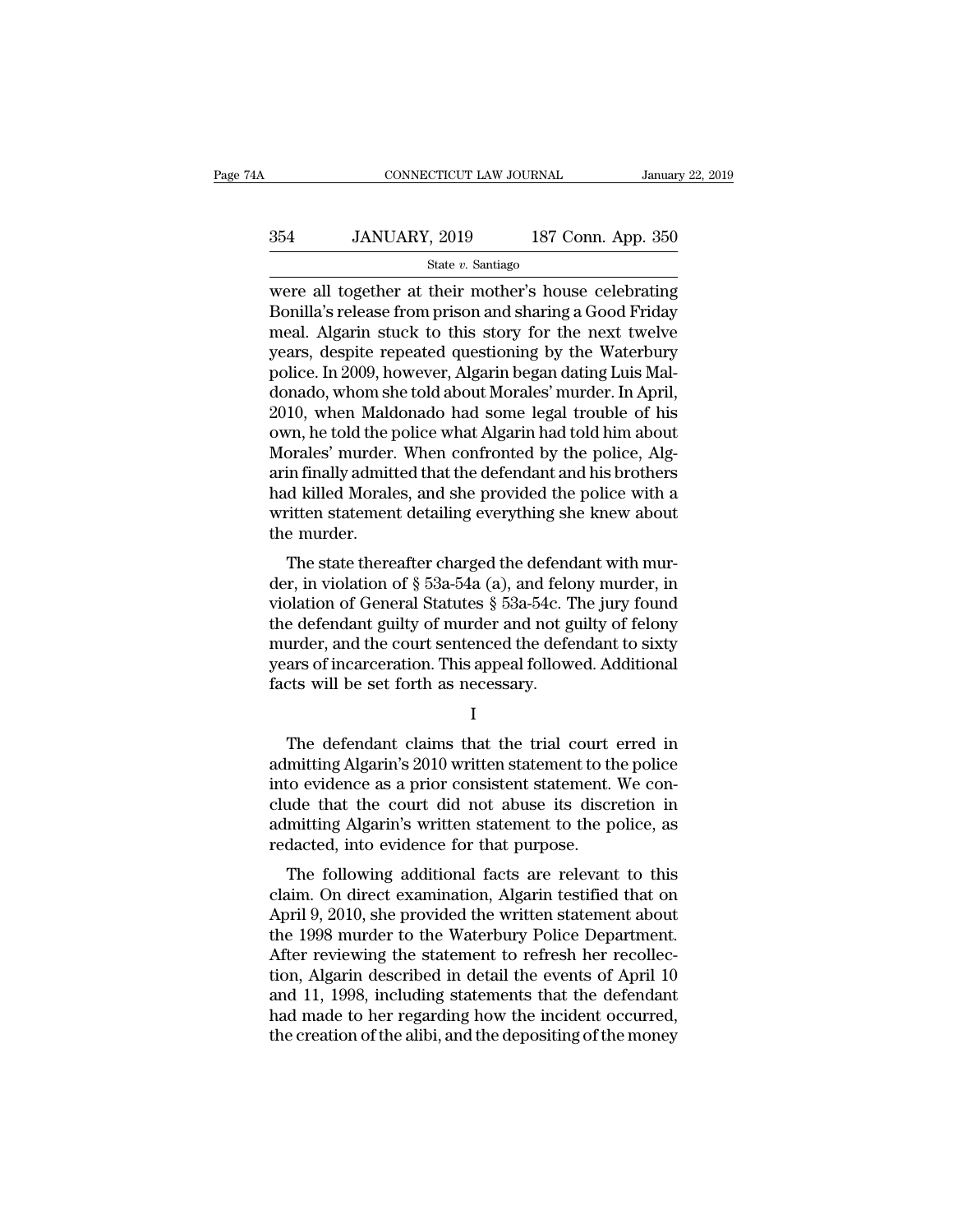Example 2, 2019 CONNECTICUT LAW JOURNAL Page 75.<br>
187 Conn. App. 350 JANUARY, 2019 355<br>
State v. Santiago<br>
that had been stolen from Morales. Algarin testified that<br>
she had been questioned by police about the murder<br>
thr 187 Conn. App. 350 JANUARY, 2019 355<br>State v. Santiago<br>that had been stolen from Morales. Algarin testified that<br>she had been questioned by police about the murder<br>three or four times prior to providing them with her<br>2010 187 Conn. App. 350 JANUARY, 2019 355<br>
State v. Santiago<br>
that had been stolen from Morales. Algarin testified that<br>
she had been questioned by police about the murder<br>
three or four times prior to providing them with her<br> 187 Conn. App. 350 JANUARY, 2019 355<br>  $\frac{\text{State } v. \text{ Santiago}}{\text{that had been stolen from Morales. } \text{Algorithm testified that}}$ <br>
she had been questioned by police about the murder<br>
three or four times prior to providing them with her<br>
2010 written statement, and that on ea State v. Santiago<br>
State v. Santiago<br>
that had been stolen from Morales. Algarin testified that<br>
she had been questioned by police about the murder<br>
three or four times prior to providing them with her<br>
2010 written state state v. santiago<br>that had been stolen from Morales. Algarin testified that<br>she had been questioned by police about the murder<br>three or four times prior to providing them with her<br>2010 written statement, and that on each that had been stolen from Morales. Algarin testified that<br>she had been questioned by police about the murder<br>three or four times prior to providing them with her<br>2010 written statement, and that on each occasion she<br>had ma she had been questioned by police about the murder<br>three or four times prior to providing them with her<br>2010 written statement, and that on each occasion she<br>had made statements supporting the alibi created by<br>the defendan three or four times prior to providing them with her 2010 written statement, and that on each occasion she had made statements supporting the alibi created by the defendant and his brothers. Algarin also testified that, in 2010 written statement, and that on each occasion she<br>had made statements supporting the alibi created by<br>the defendant and his brothers. Algarin also testified<br>that, in the years following Morales' murder; Ralph Crozier,<br> had made statements supporting the alibi created by<br>the defendant and his brothers. Algarin also testified<br>that, in the years following Morales' murder, she had<br>told only three people about the murder: Ralph Crozier,<br>an at the defendant and his brothers. Algarin also testified<br>that, in the years following Morales' murder, she had<br>told only three people about the murder: Ralph Crozier,<br>an attorney whom she told in 2002; her former<br>coworker; a that, in the years following Morales' murder, she had<br>told only three people about the murder: Ralph Crozier,<br>an attorney whom she told in 2002; her former<br>coworker; and Maldonado, whom she told in 2009. She<br>stated that sh told only three people about the murder: Ralph Crozier,<br>an attorney whom she told in 2002; her former<br>coworker; and Maldonado, whom she told in 2009. She<br>stated that she had made the written statement to the<br>police in 2010 an attorney whom she told in 2002; her former<br>coworker; and Maldonado, whom she told in 2009. She<br>stated that she had made the written statement to the<br>police in 2010, and not sooner, because the defendant<br>at that time was coworker; and Maldonado, whom she told in 2009. She<br>stated that she had made the written statement to the<br>police in 2010, and not sooner, because the defendant<br>at that time was incarcerated and she felt "free to speak<br>and stated that she had made the written statement to the<br>police in 2010, and not sooner, because the defendant<br>at that time was incarcerated and she felt "free to speak<br>and free to live." Additionally, Algarin testified that police in 2010, and not sooner, because the defendant<br>at that time was incarcerated and she felt "free to speak<br>and free to live." Additionally, Algarin testified that she<br>had been aware of a \$50,000 reward that had been<br>o at that time was incarcerated and she felt "free to speak<br>and free to live." Additionally, Algarin testified that she<br>had been aware of a \$50,000 reward that had been<br>offered for information as to Morales' murder on the<br>pr and free to live." Additionally, Algarin testified that she<br>had been aware of a \$50,000 reward that had been<br>offered for information as to Morales' murder on the<br>previous occasions when she had been asked by the<br>police abo had been aware of a \$50,000 reward that had been<br>offered for information as to Morales' murder on the<br>previous occasions when she had been asked by the<br>police about the incident, but that she did not provide<br>the police wit offered for information as to Mora<br>previous occasions when she had<br>police about the incident, but that<br>the police with any information<br>stated, however, that she subseq<br>2010, approximately \$28,000 of the r<br>the information t From occursom when the had been used by the<br>lice about the incident, but that she did not provide<br>e police with any information prior to 2010. She<br>ated, however, that she subsequently received, in<br>10, approximately \$28,000 ponce assaid are increasily, but and side and not provide<br>the police with any information prior to 2010. She<br>stated, however, that she subsequently received, in<br>2010, approximately \$28,000 of the reward for providing<br>the i

are police with any information prior to 2516. She<br>stated, however, that she subsequently received, in<br>2010, approximately \$28,000 of the reward for providing<br>the information to the police.<br>Defense counsel's cross-examinat Exacted, However, and She Sabsequently feeding. In<br>2010, approximately \$28,000 of the reward for providing<br>the information to the police.<br>Defense counsel's cross-examination included ques-<br>tions regarding Algarin's motive Lette, approximately 420,000 of the reward for providing<br>the information to the police.<br>Defense counsel's cross-examination included ques-<br>tions regarding Algarin's motive for making the state-<br>ment in 2010. Specifically, Let mormation to the polect.<br>
Defense counsel's cross-examination included questions regarding Algarin's motive for making the statement in 2010. Specifically, defense counsel asked<br>
Algarin if, prior to her 2010 statement Defense counsel's cross-examination included ques-<br>tions regarding Algarin's motive for making the state-<br>ment in 2010. Specifically, defense counsel asked<br>Algarin if, prior to her 2010 statement, she had spoken<br>to the pol tions regarding Algarin's motive for making the statement in 2010. Specifically, defense counsel asked Algarin if, prior to her 2010 statement, she had spoken to the police three or four times about Morales' murder. Algari ment in 2010. Specifically, defense counsel asked<br>Algarin if, prior to her 2010 statement, she had spoken<br>to the police three or four times about Morales' murder.<br>Algarin admitted that on each occasion she had spoken<br>to po Algarin if, prior to her 2010 statement, she had spoken<br>to the police three or four times about Morales' murder.<br>Algarin admitted that on each occasion she had spoken<br>to police prior to 2010, she had told them a story that to the police three or four times about Morales' murder.<br>Algarin admitted that on each occasion she had spoken<br>to police prior to 2010, she had told them a story that<br>was inconsistent with her trial testimony. Defense coun Algarin admitted that on each occasion she had spoken<br>to police prior to 2010, she had told them a story that<br>was inconsistent with her trial testimony. Defense coun-<br>sel also asked Algarin if she told the police that she<br> to police prior to 2010, she had told them a story that<br>was inconsistent with her trial testimony. Defense coun-<br>sel also asked Algarin if she told the police that she<br>needed to save Maldonado from getting hurt in jail<br>bec was inconsistent with her trial testimony. Defense counsel also asked Algarin if she told the police that she<br>needed to save Maldonado from getting hurt in jail<br>because he had been arrested that day, and she replied<br>in the sel also asked Algarin if she told the police that she<br>needed to save Maldonado from getting hurt in jail<br>because he had been arrested that day, and she replied<br>in the affirmative. Algarin, however, denied that her<br>goal in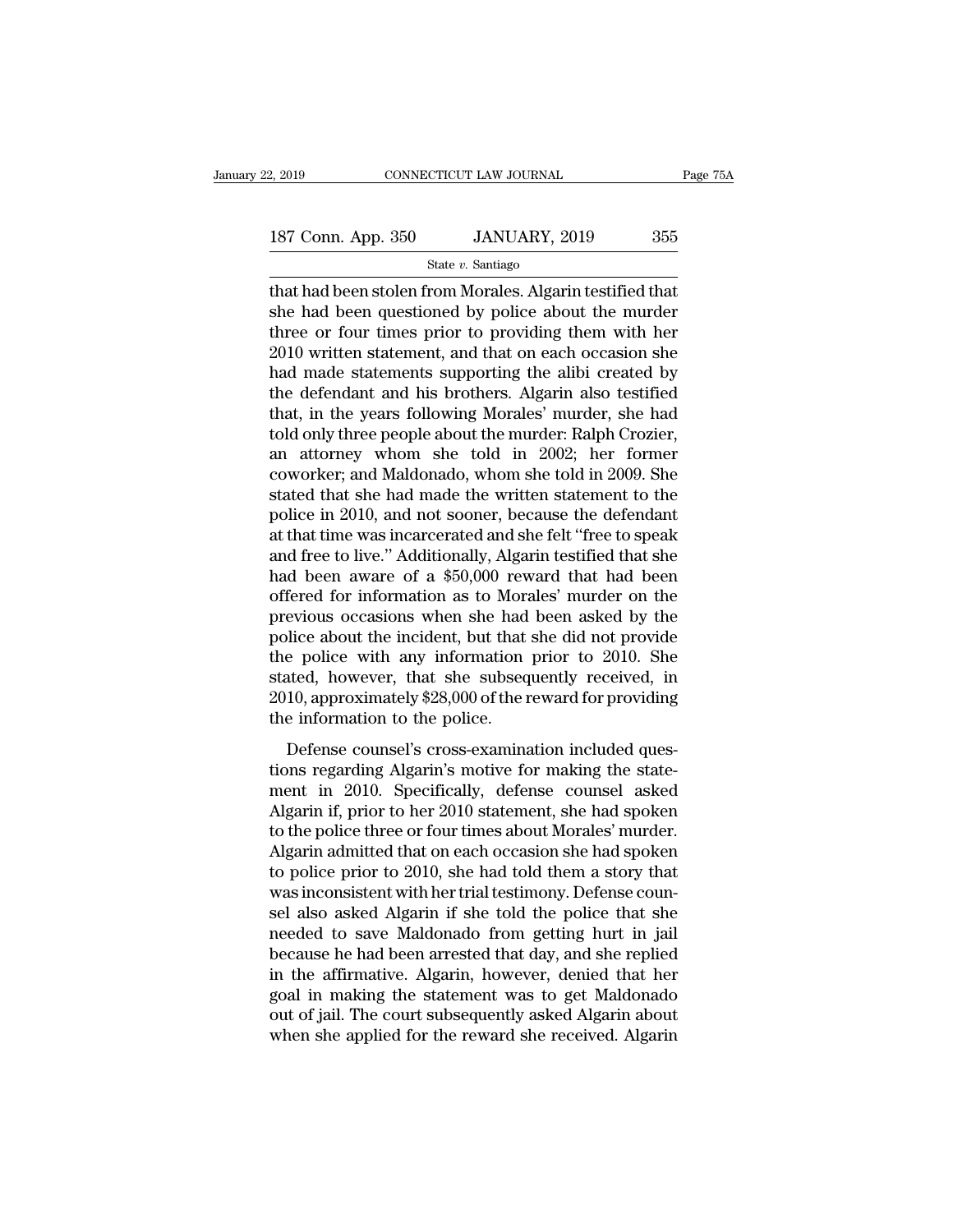### CONNECTICUT LAW JOURNAL January 22, 2019<br>356 JANUARY, 2019 187 Conn. App. 350<br>State v. Santiago State *v.* Santiago

CONNECTICUT LAW JOURNAL January 22, 2019<br>356 JANUARY, 2019 187 Conn. App. 350<br>5tate v. Santiago<br>4testified that Crozier, her attorney at the time, applied<br>for the reward some time after she gave the statement<br>in 2010. When For the reward some time after she gave the state restricted that Crozier, her attorney at the time, applied<br>for the reward some time after she gave the statement<br>in 2010. When asked again by defense counsel as to<br>when sh 356 JANUARY, 2019 187 Conn. App. 350<br>  $\frac{\text{State } v. \text{ Santiago}}{\text{testified that Crozier, her attorney at the time, applied}}$ <br>
for the reward some time after she gave the statement<br>
in 2010. When asked again by defense counsel as to<br>
when she received the award, Algarin te  $356$  JANUARY, 2019 187 Conn. App. 350<br>  $356$  State v. Santiago<br>
testified that Crozier, her attorney at the time, applied<br>
for the reward some time after she gave the statement<br>
in 2010. When asked again by defense couns State  $v$ . Santiago<br>testified that Crozier, her attorney at the time, applied<br>for the reward some time after she gave the statement<br>in 2010. When asked again by defense counsel as to<br>when she received the award, Algarin t  $\frac{3}{2}$  is also state. Saltage testified that Crozier, her attorney at the time, applifor the reward some time after she gave the statemed in 2010. When asked again by defense counsel as when she received the award, Alg r the reward some time after she gave the statement<br>2010. When asked again by defense counsel as to<br>nen she received the award, Algarin testified that she<br>d not receive the award until after she made the state-<br>ent and had in 2010. When asked again by defense counsel as to<br>when she received the award, Algarin testified that she<br>did not receive the award until after she made the state-<br>ment and had been relocated to another state.<br>The state o

when she received the award, Algarin testified that she<br>did not receive the award until after she made the state-<br>ment and had been relocated to another state.<br>The state offered Algarin's statement to the police<br>into evide did not receive the award until after she made the statement and had been relocated to another state.<br>The state offered Algarin's statement to the police<br>into evidence as a prior consistent statement. Defense<br>counsel objec ment and had been relocated to another state.<br>
The state offered Algarin's statement to the police<br>
into evidence as a prior consistent statement. Defense<br>
counsel objected on the grounds that Algarin had not<br>
been impeach The state offered Algarin's statement to the police<br>into evidence as a prior consistent statement. Defense<br>counsel objected on the grounds that Algarin had not<br>been impeached by an inconsistent statement and that<br>a suggest The state offered Algarin's statement to the police<br>into evidence as a prior consistent statement. Defense<br>counsel objected on the grounds that Algarin had not<br>been impeached by an inconsistent statement and that<br>a sugges into evidence as a prior consistent statement. Defense<br>counsel objected on the grounds that Algarin had not<br>been impeached by an inconsistent statement and that<br>a suggestion of bias, interest, or motive to fabricate was<br>pr counsel objected on the grounds that Algarin had not<br>been impeached by an inconsistent statement and that<br>a suggestion of bias, interest, or motive to fabricate was<br>present at the time Algarin made the written statement.<br>A been impeached by an inconsistent statement and that<br>a suggestion of bias, interest, or motive to fabricate was<br>present at the time Algarin made the written statement.<br>After oral argument, the court, relying on this court' a suggestion of bias, interest, or motive to fabricate was<br>present at the time Algarin made the written statement.<br>After oral argument, the court, relying on this court's<br>ruling in *State* v. *Rose*, 132 Conn. App. 563, 33 present at the time Algarin made the written statement.<br>After oral argument, the court, relying on this court's<br>ruling in *State* v. *Rose*, 132 Conn. App. 563, 33 A.3d 765<br>(2011), cert. denied, 303 Conn. 934, 36 A.3d 692 After oral argument, the court, relying on this court's<br>ruling in *State* v. *Rose*, 132 Conn. App. 563, 33 A.3d 765<br>(2011), cert. denied, 303 Conn. 934, 36 A.3d 692 (2012),<br>decided to admit Algarin's statement to the pol ruling in *State* v. *Rose*, 132 Conn. App. 563, 33 A.3d 765<br>(2011), cert. denied, 303 Conn. 934, 36 A.3d 692 (2012),<br>decided to admit Algarin's statement to the police with<br>certain redactions. The court permitted the stat (2011), cert. denied, 303 Conn. 934, 36 A.3d 692 (2012), decided to admit Algarin's statement to the police with certain redactions. The court permitted the state to read the redacted statement to the jury. Prior to the r decided to admit Algarin's statement to the police with<br>certain redactions. The court permitted the state to read<br>the redacted statement to the jury. Prior to the reading<br>of the statement, the court provided the jury with certain redactions. The court permitted the state to read<br>the redacted statement to the jury. Prior to the reading<br>of the statement, the court provided the jury with a<br>limiting instruction, stating that the purpose of its the redacted statement to the<br>of the statement, the court p<br>limiting instruction, stating tha<br>duction was to show its cons<br>court testimony and that the<br>statement only as it related t<br>as substantive evidence.<br>On appeal, the mitting instruction, stating that the purpose of its intro-<br>action was to show its consistency with Algarin's in-<br>urt testimony and that the jury should consider the<br>atement only as it related to her credibility and not<br>su duction was to show its consistency with Algarin's incourt testimony and that the jury should consider the statement only as it related to her credibility and not as substantive evidence.<br>On appeal, the defendant claims th

court testimony and that the jury should consider the<br>statement only as it related to her credibility and not<br>as substantive evidence.<br>On appeal, the defendant claims that Algarin's state-<br>ment was not admissible as a prio statement only as it related to her credibility and not<br>as substantive evidence.<br>On appeal, the defendant claims that Algarin's state-<br>ment was not admissible as a prior consistent statement<br>because she did not make the st as substantive evidence.<br>
On appeal, the defendant claims that Algarin's statement<br>
was not admissible as a prior consistent statement<br>
because she did not make the statement prior to when<br>
her bias, interest, or motive to On appeal, the defendant claims that Algarin's statement was not admissible as a prior consistent statement<br>because she did not make the statement prior to when<br>her bias, interest, or motive to fabricate arose. Specifi-<br>c On appeal, the detendant claims that Algarin's statement was not admissible as a prior consistent statement<br>because she did not make the statement prior to when<br>her bias, interest, or motive to fabricate arose. Specifi-<br>c ment was not admissible as a prior consistent statement<br>because she did not make the statement prior to when<br>her bias, interest, or motive to fabricate arose. Specifi-<br>cally, the defendant argues that Algarin's motive to g because she did not make the statement prior to when<br>her bias, interest, or motive to fabricate arose. Specifi-<br>cally, the defendant argues that Algarin's motive to give<br>the statement arose (1) when Maldonado was arrested<br> her bias, interest, or motive to fabricate arose. Specifically, the defendant argues that Algarin's motive to give the statement arose (1) when Maldonado was arrested and incarcerated, and she became concerned for his safe murder.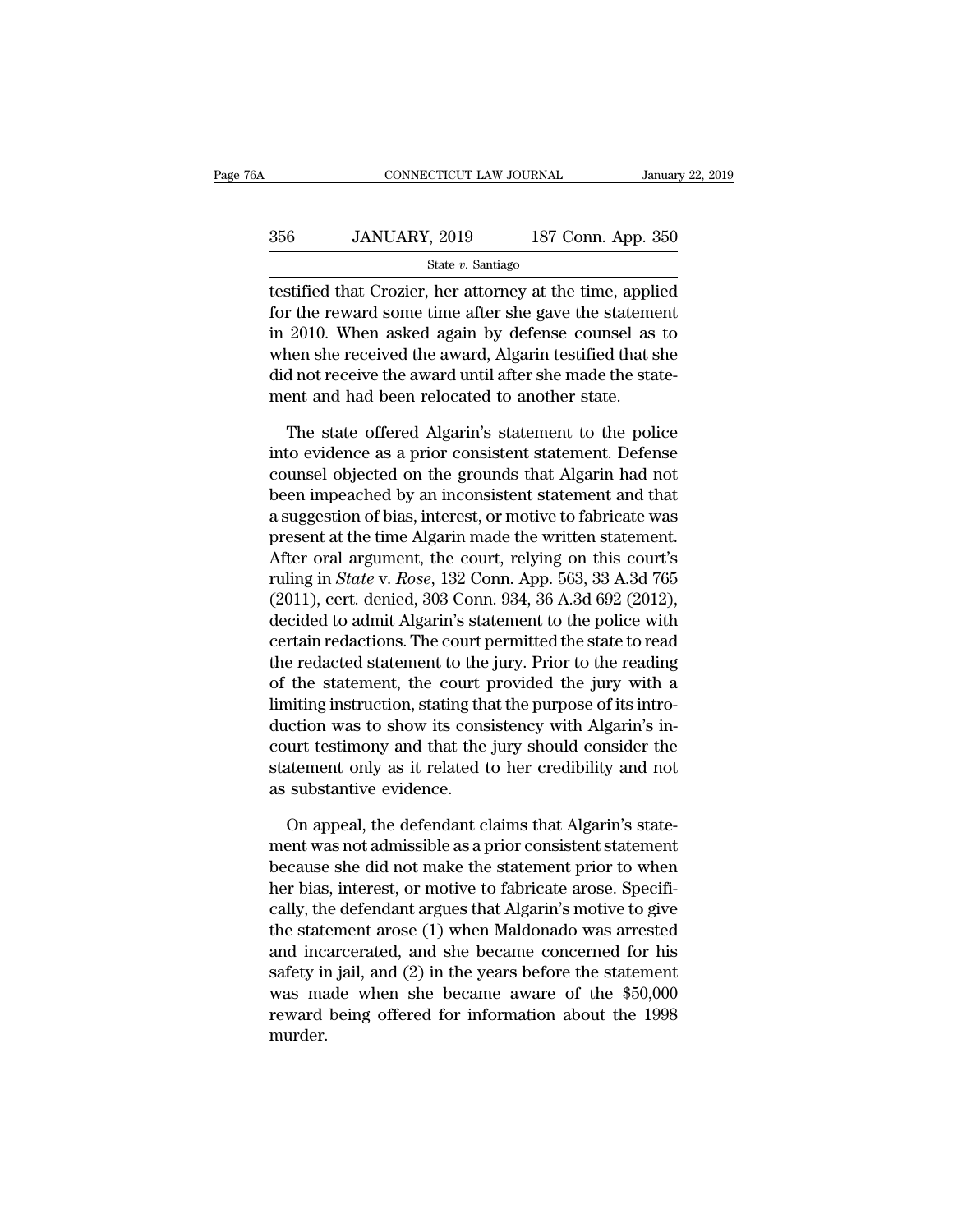$\begin{array}{ccc}\n 019 & \text{CONRECTICUT LAW JOURNAL} & \text{Page 7}\n \end{array}$ <br>  $\begin{array}{ccc}\n 7 \text{ Conn. App. 350} & \text{JANUARY, 2019} & \text{357}\n \end{array}$ <br>
We first set forth the applicable standard of review.<br>
To the extent [that] a trial court's admission of evi-<br>
and is bas <sup>187</sup> Conn. App. 350 JANUARY, 2019 357<br>
<sup>State v</sup>. Santiago<br>
We first set forth the applicable standard of review.<br>
"To the extent [that] a trial court's admission of evi-<br>
dence is based on an interpretation of the Code 187 Conn. App. 350 JANUARY, 2019 357<br>
State v. Santiago<br>
We first set forth the applicable standard of review.<br>
"To the extent [that] a trial court's admission of evidence is based on an interpretation of the Code of<br>
Evi 187 Conn. App. 350 JANUARY, 2019 357<br>
State v. Santiago<br>
We first set forth the applicable standard of review.<br>
"To the extent [that] a trial court's admission of evidence is based on an interpretation of the Code of<br>
Evi State v. Santiago<br>
We first set forth the applicable standard of review.<br>
"To the extent [that] a trial court's admission of evi-<br>
dence is based on an interpretation of the Code of<br>
Evidence, our standard of review is pl State v. Santiago<br>
We first set forth the applicable standard of review.<br>
"To the extent [that] a trial court's admission of evi-<br>
dence is based on an interpretation of the Code of<br>
Evidence, our standard of review is pl We first set forth the applicable standard of review.<br>
"To the extent [that] a trial court's admission of evi-<br>
dence is based on an interpretation of the Code of<br>
Evidence, our standard of review is plenary. For exam-<br>
p "To the extent [that] a trial court's admission of evidence is based on an interpretation of the Code of Evidence, our standard of review is plenary. For example, whether a challenged statement properly may be classified a dence is based on an interpretation of the Code of<br>Evidence, our standard of review is plenary. For exam-<br>ple, whether a challenged statement properly may be<br>classified as hearsay and whether a hearsay exception<br>properly i Evidence, our standard of review is plenary. For example, whether a challenged statement properly may be classified as hearsay and whether a hearsay exception properly is identified are legal questions demanding plenary r ple, whether a challenged statement properly may be classified as hearsay and whether a hearsay exception properly is identified are legal questions demanding plenary review. . . . We review the trial court's decision to a classified as hearsay and whether a hearsay exception<br>properly is identified are legal questions demanding<br>plenary review.... We review the trial court's deci-<br>sion to admit evidence, if premised on a correct view of<br>the properly is identified are legal questions demanding<br>plenary review. . . . We review the trial court's deci-<br>sion to admit evidence, if premised on a correct view of<br>the law, however, for an abuse of discretion." (Interna plenary review. . . . We review the trial court's decision to admit evidence, if premised on a correct view of<br>the law, however, for an abuse of discretion." (Internal<br>quotation marks omitted.) *State* v. *Griswold*, 160 sion to admit evidence, if premised on a correct view of<br>the law, however, for an abuse of discretion." (Internal<br>quotation marks omitted.) *State* v. *Griswold*, 160 Conn.<br>App. 528, 536, 127 A.3d 189, cert. denied, 320 Co the law, however, for an abuse of discretion." (Internal quotation marks omitted.) *State* v. *Griswold*, 160 Conn. App. 528, 536, 127 A.3d 189, cert. denied, 320 Conn. 907, 128 A.3d 952 (2015). As such, "evidentiary ruli quotation marks omitted.) State v. Griswold, 160 Conn.<br>App. 528, 536, 127 A.3d 189, cert. denied, 320 Conn. 907,<br>128 A.3d 952 (2015). As such, "evidentiary rulings will<br>be overturned on appeal only where there was an abus App. 528, 536, 127 A.3d 189, cert. denied, 320 Conn. 907, 128 A.3d 952 (2015). As such, "evidentiary rulings will<br>be overturned on appeal only where there was an abuse<br>of discretion and a showing by the defendant of substa 128 A.3d 952 (2015). As such, "evidentiary rulings will<br>be overturned on appeal only where there was an abuse<br>of discretion and a showing by the defendant of substan-<br>tial prejudice or injustice.... This deferential stan-<br> be overturned on appeal only where there was an abuse<br>of discretion and a showing by the defendant of substan-<br>tial prejudice or injustice.... This deferential stan-<br>dard is applicable to evidentiary questions involving<br>he of discretion and a showing by the defendant of substantial prejudice or injustice. . . . This deferential standard is applicable to evidentiary questions involving hearsay, generally . . . *and to questions relating to pr* tial prejudice or injustice. . . . This deferential<br>dard is applicable to evidentiary questions invo<br>hearsay, generally . . . *and to questions relati*<br>prior consistent statements, specifically." (Emp<br>added; internal quot ara is approasing is criterially questions involving<br>arsay, generally . . . and to questions relating to<br>tior consistent statements, specifically." (Emphasis<br>ded; internal quotation marks omitted.) State v.<br> $_{enry}$  D., 173 prior consistent statements, specifically." (Emphasis added; internal quotation marks omitted.) *State* v.<br>*Henry D.*, 173 Conn. App. 265, 274, 163 A.3d 642, cert.<br>denied, 326 Conn. 912, 166 A.3d 635 (2017).<br>"The general

added; internal quotation marks omitted.) *State* v.<br>Henry D., 173 Conn. App. 265, 274, 163 A.3d 642, cert.<br>denied, 326 Conn. 912, 166 A.3d 635 (2017).<br>"The general rule is that a party cannot strengthen<br>the testimony of Henry D., 173 Conn. App. 265, 274, 163 A.3d 642, cert.<br>denied, 326 Conn. 912, 166 A.3d 635 (2017).<br>"The general rule is that a party cannot strengthen<br>the testimony of his own witness by showing that he<br>has made previous *State* v. *McCarthy*, 179 Conn. 1, 18, 425 A.2d 924 (1979); *State v. Albino, 130 Conn. App. 745, 773, 24 A.3d 602*<br> *State v. Albino, 130 Conn. 1, 18, 425 A.2d 924 (1979);*<br> *State v. McCarthy, 179 Conn. 1, 18, 425 A.2d 924 (1979);*<br> *State v. Albino, 130 Conn. App. 745, 773, 24 A* "The general rule is that a party cannot strengthen<br>the testimony of his own witness by showing that he<br>has made previous statements to the same effect as his<br>testimony . . . . ." (Internal quotation marks omitted.)<br>State the testimony of his own witness by showing that he<br>has made previous statements to the same effect as his<br>testimony . . . ." (Internal quotation marks omitted.)<br>State v. McCarthy, 179 Conn. 1, 18, 425 A.2d 924 (1979);<br>St has made previous statements to the same effect as his<br>testimony . . . ." (Internal quotation marks omitted.)<br>State v.  $McCarthy$ , 179 Conn. 1, 18, 425 A.2d 924 (1979);<br>State v. Albino, 130 Conn. App. 745, 773, 24 A.3d 602<br>(20 testimony  $\ldots$ ." (Internal quotation marks omitted.)<br> *State* v. *McCarthy*, 179 Conn. 1, 18, 425 A.2d 924 (1979);<br> *State* v. *Albino*, 130 Conn. App. 745, 773, 24 A.3d 602<br>
(2011) ("[e]vidence that bolsters a witness' State v. McCarthy, 179 Conn. 1, 18, 425 A.2d 924 (1979);<br>State v. Albino, 130 Conn. App. 745, 773, 24 A.3d 602<br>(2011) ("[e]vidence that bolsters a witness' credibility<br>before it has come under attack is prohibited" [inter State v. Albino, 130 Conn. App. 745, 773, 24 A.3d 602 (2011) ("[e]vidence that bolsters a witness' credibility before it has come under attack is prohibited" [internal quotation marks omitted]), aff'd, 312 Conn. 763, 97 A (2011) ("[e]vidence that bolsters a witness' credibility<br>before it has come under attack is prohibited" [internal<br>quotation marks omitted]), aff'd, 312 Conn. 763, 97 A.3d<br>478 (2014). "Although the general rule is that pri before it has come under attack is prohibited" [internal quotation marks omitted]), aff'd, 312 Conn. 763, 97 A.3d 478 (2014). "Although the general rule is that prior consistent statements of a witness are inadmissible, we quotation marks omitted]), aff'd, 312 Conn. 763, 97 A.3d 478 (2014). "Although the general rule is that prior consistent statements of a witness are inadmissible, we have recognized exceptions in certain circumstances.<br>..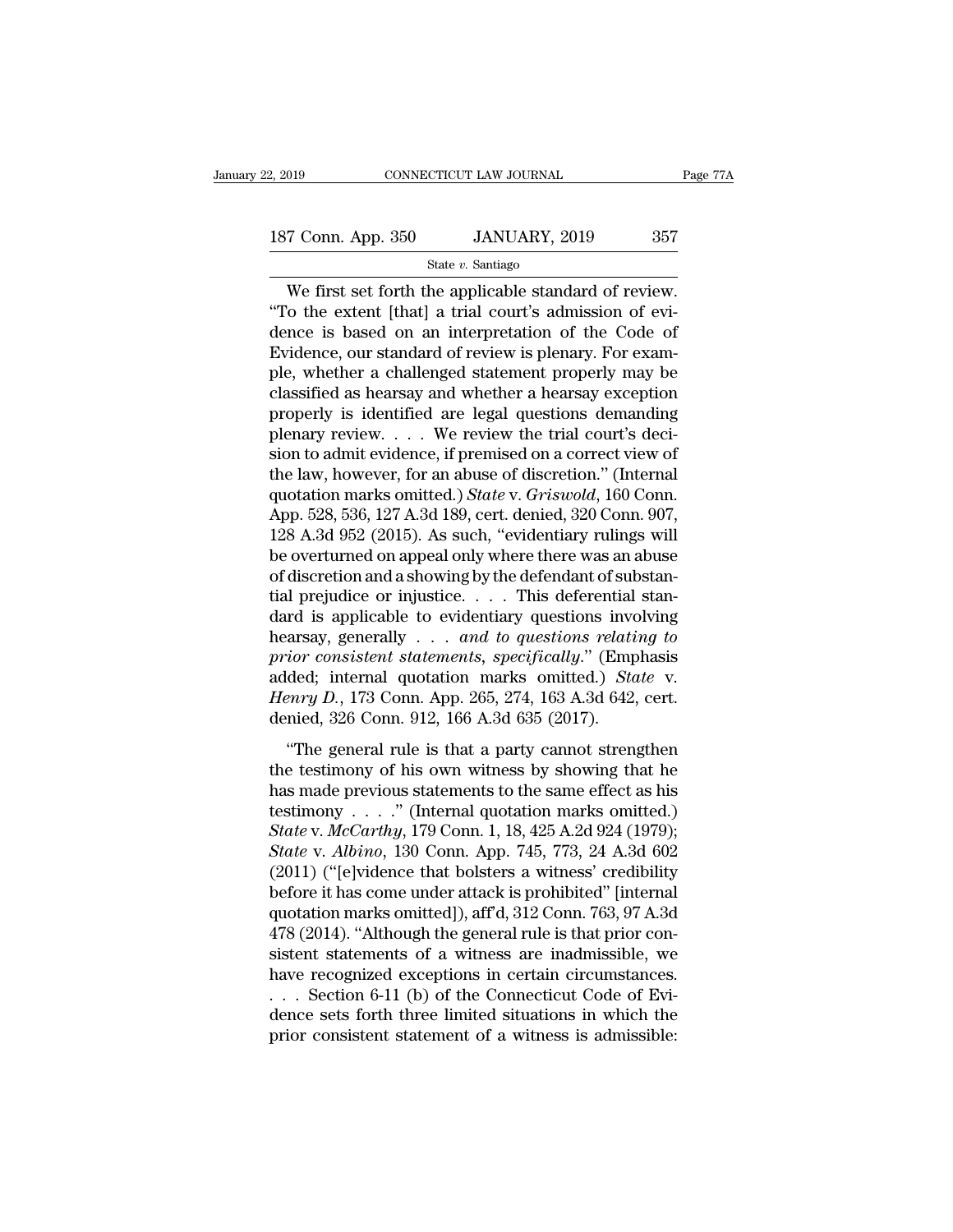| 8Α  | CONNECTICUT LAW JOURNAL |                    | January 22, 2019 |
|-----|-------------------------|--------------------|------------------|
| 358 | JANUARY, 2019           | 187 Conn. App. 350 |                  |
|     | State $v$ . Santiago    |                    |                  |

CONNECTICUT LAW JOURNAL January 22, 2019<br>
358 JANUARY, 2019 187 Conn. App. 350<br>
50 State v. Santiago<br>
If the credibility of a witness is impeached by (1) a<br>
prior inconsistent statement of the witness, (2) a sug-<br>
section 358 JANUARY, 2019 187 Conn. App. 350<br>  $\frac{\text{State } v. \text{ Santiago}}{\text{If the credibility of a witness is impecched by (1) a}}$ <br>
prior inconsistent statement of the witness, (2) a sug-<br>
gestion of bias, interest or improper motive that was 358 JANUARY, 2019 187 Conn. App. 350<br>
state v. Santiago<br>
If the credibility of a witness is impeached by (1) a<br>
prior inconsistent statement of the witness, (2) a sug-<br>
gestion of bias, interest or improper motive that wa 358 JANUARY, 2019 187 Conn. App. 350<br>
state *v*. Santiago<br>
If the credibility of a witness is impeached by (1) a<br>
prior inconsistent statement of the witness, (2) a sug-<br>
gestion of bias, interest or improper motive that State v. Santiago<br>
If the credibility of a witness is impeached by (1) a<br>
prior inconsistent statement of the witness, (2) a sug-<br>
gestion of bias, interest or improper motive that was<br>
not present at the time the witness state  $v$ . santago<br>
If the credibility of a witness is impeached by (1) a<br>
prior inconsistent statement of the witness, (2) a sug-<br>
gestion of bias, interest or improper motive that was<br>
not present at the time the witnes If the credibility of a witness is impeached by (1) a<br>prior inconsistent statement of the witness, (2) a sug-<br>gestion of bias, interest or improper motive that was<br>not present at the time the witness made the prior con-<br>s prior inconsistent statement of the witness, (2) a suggestion of bias, interest or improper motive that was<br>not present at the time the witness made the prior con-<br>sistent statement, or (3) a suggestion of recent contrivgestion of bias, interest or improper motive that was<br>not present at the time the witness made the prior con-<br>sistent statement, or (3) a suggestion of recent contriv-<br>ance . . . . . " (Citation omitted; internal quotatio not present at the time the witness made the prior consistent statement, or (3) a suggestion of recent contrivance . . . . . " (Citation omitted; internal quotation marks omitted.) *State v. Henry D.*, supra, 173 Conn. Ap sistent statement, or (3) a suggestion of recent contriv-<br>ance . . . . ." (Citation omitted; internal quotation<br>marks omitted.) *State* v. *Henry D.*, supra, 173 Conn.<br>App. 275. The commentary to § 6-11 (b) further indi-<br> ance . . . . ." (Citation omitted; internal quotation marks omitted.) *State* v. *Henry D.*, supra, 173 Conn. App. 275. The commentary to  $\S 6-11$  (b) further indicates in relevant part that "[c]ommon law permits the use marks omitted.) *State* v. *Henry* D., sup<br>App. 275. The commentary to  $\S 6-11$  (b)<br>cates in relevant part that "[c]ommon la<br>use of a witness' prior statement consis<br>witness' in-court testimony to rehabilitat<br>credibility tes in relevant part that "[c]ommon law permits the<br>e of a witness' prior statement consistent with the<br>tness' in-court testimony to rehabilitate the witness'<br>edibility after it has been impeached  $\dots$ ." Conn.<br>Jode Evid. use of a witness' prior statement consistent with the<br>witness' in-court testimony to rehabilitate the witness'<br>credibility after it has been impeached  $\ldots$ ." Conn.<br>Code Evid. § 6-11 (b), commentary.<br>In the present case,

witness' in-court testimony to rehabilitate the witness'<br>credibility after it has been impeached  $\ldots$ ." Conn.<br>Code Evid. § 6-11 (b), commentary.<br>In the present case, defense counsel questioned Alg-<br>arin on cross-examinat credibility after it has been impeached . . . ." Conn.<br>Code Evid. § 6-11 (b), commentary.<br>In the present case, defense counsel questioned Alg-<br>arin on cross-examination regarding her 2010 statement<br>to the police. Indeed, t Code Evid.  $\S 6-11$  (b), commentary.<br>In the present case, defense counsel questioned Algarin on cross-examination regarding her 2010 statement<br>to the police. Indeed, the defendant stated in his brief<br>to this court that th In the present case, defense counsel questioned Algarin on cross-examination regarding her 2010 statement<br>to the police. Indeed, the defendant stated in his brief<br>to this court that the "main focus in cross-examination<br>was In the present case, defense counsel questioned Algarin on cross-examination regarding her 2010 statement<br>to the police. Indeed, the defendant stated in his brief<br>to this court that the "main focus in cross-examination<br>was arin on cross-examination regarding her 2010 statement<br>to the police. Indeed, the defendant stated in his brief<br>to this court that the "main focus in cross-examination<br>was to suggest that Algarin made up the story about he to the police. Indeed, the defendant stated in his brief<br>to this court that the "main focus in cross-examination<br>was to suggest that Algarin made up the story about her<br>husband and his brothers' involvement in the murder<br>b to this court that the "main focus in cross-examination<br>was to suggest that Algarin made up the story about her<br>husband and his brothers' involvement in the murder<br>because she was concerned about Maldonado's safety<br>in jail was to suggest that Algarin made up the story about her<br>husband and his brothers' involvement in the murder<br>because she was concerned about Maldonado's safety<br>in jail and wanted to get favorable treatment for him<br>in his cr husband and his brothers' involvement<br>because she was concerned about Male<br>in jail and wanted to get favorable tree<br>in his criminal case." Defense counsel a<br>Algarin regarding the reward for which s<br>suggested that she may h jail and wanted to get favorable treatment for him<br>his criminal case." Defense counsel also questioned<br>garin regarding the reward for which she applied, and<br>ggested that she may have fabricated her testimony<br>order to quali in his criminal case." Defense counsel also questioned<br>Algarin regarding the reward for which she applied, and<br>suggested that she may have fabricated her testimony<br>in order to qualify for the reward.<br>The defendant asserts

Algarin regarding the reward for which she applied, and<br>suggested that she may have fabricated her testimony<br>in order to qualify for the reward.<br>The defendant asserts that the trial court's reliance<br>on *State* v. *Rose*, s suggested that she may have fabricated her testimony<br>in order to qualify for the reward.<br>The defendant asserts that the trial court's reliance<br>on *State* v. *Rose*, supra, 132 Conn. App. 563, was mis-<br>placed, and distingu in order to qualify for the reward.<br>The defendant asserts that the trial court's reliance<br>on *State* v. *Rose*, supra, 132 Conn. App. 563, was mis-<br>placed, and distinguishes that decision from the present<br>case by arguing t The defendant asserts that the trial court's reliance<br>on *State* v. *Rose*, supra, 132 Conn. App. 563, was mis-<br>placed, and distinguishes that decision from the present<br>case by arguing that Algarin's motive to lie about th The defendant asserts that the trial court's reliance<br>on *State* v. *Rose*, supra, 132 Conn. App. 563, was mis-<br>placed, and distinguishes that decision from the present<br>case by arguing that Algarin's motive to lie about th on *State* v. *Rose*, supra, 132 Conn. App. 563, was mis-<br>placed, and distinguishes that decision from the present<br>case by arguing that Algarin's motive to lie about the<br>defendant's involvement in Morales' murder arose at<br> placed, and distinguishes that decision from the present case by arguing that Algarin's motive to lie about the defendant's involvement in Morales' murder arose at the time of Maldonado's arrest, which was prior to her pro case by arguing that Algarin's motive to lie about the<br>defendant's involvement in Morales' murder arose at<br>the time of Maldonado's arrest, which was prior to her<br>providing her written statement to the police. There-<br>fore, defendant's involvement in Morales' murder arose at<br>the time of Maldonado's arrest, which was prior to her<br>providing her written statement to the police. There-<br>fore, the defendant claims, because Maldonado was<br>already arr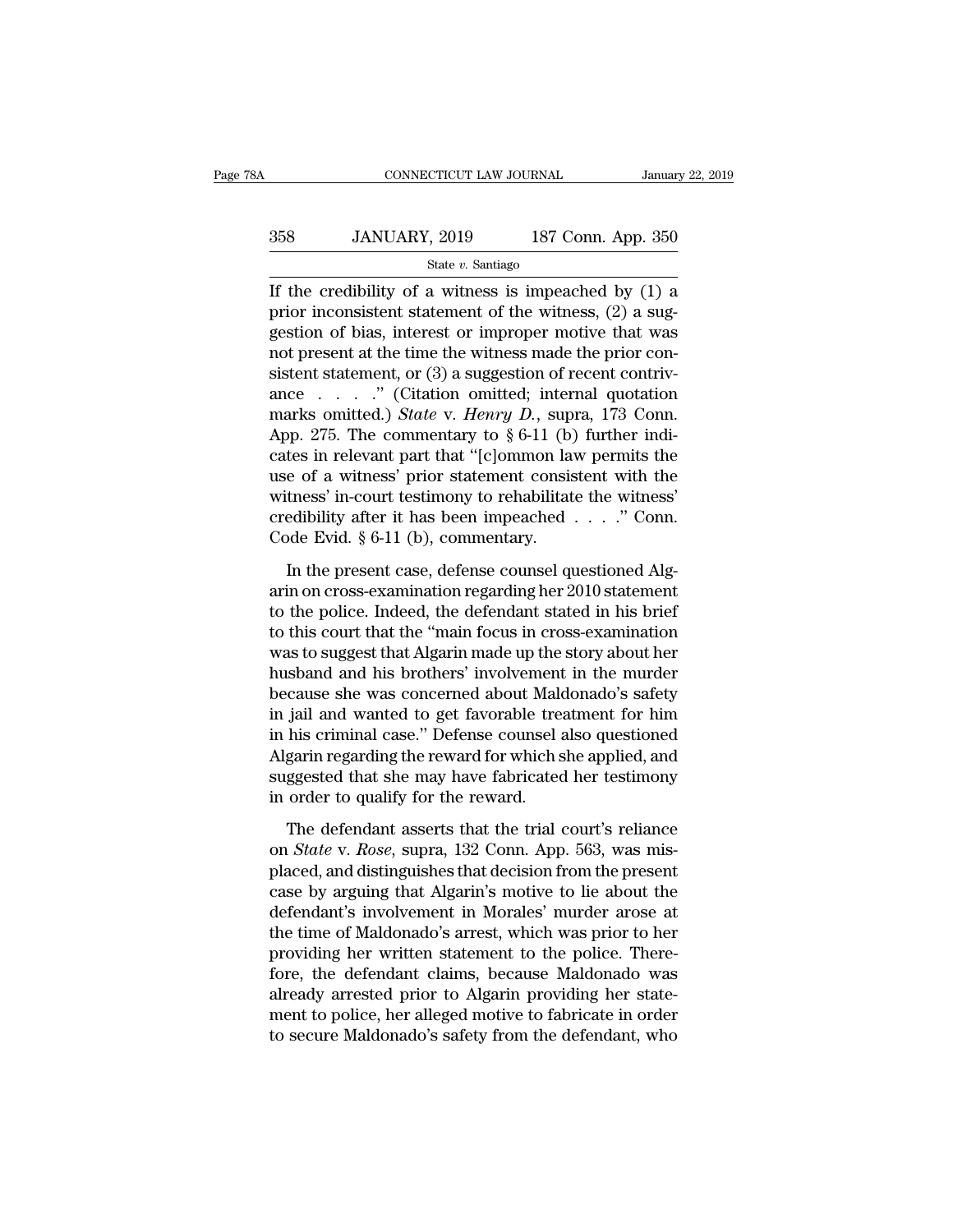| 2, 2019            | CONNECTICUT LAW JOURNAL | Page 79A |  |
|--------------------|-------------------------|----------|--|
|                    |                         |          |  |
| 187 Conn. App. 350 | JANUARY, 2019           | 359      |  |
|                    | State $v$ . Santiago    |          |  |

2, 2019 CONNECTICUT LAW JOURNAL Page 79A<br>
187 Conn. App. 350 JANUARY, 2019 359<br>
State v. Santiago<br>
was also incarcerated, existed at the time she made<br>
the statement. 187 Conn. App. 350<br>was also incarcera<br>the statement.<br>Additionally, the

 $\frac{7 \text{ Conn. App. } 350}{\text{State } v. \text{ Santiago}}$ <br>
as also incarcerated, existed at the time she made<br>
e statement.<br>
Additionally, the defendant asserts that Algarin's pur-<br>
arted motive to fabricate arose when she became<br>
ware of the \$50, 187 Conn. App. 350 JANUARY, 2019 359<br>
State v. Santiago<br>
was also incarcerated, existed at the time she made<br>
the statement.<br>
Additionally, the defendant asserts that Algarin's pur-<br>
ported motive to fabricate arose when State v. Santiago<br>
was also incarcerated, existed at the time she made<br>
the statement.<br>
Additionally, the defendant asserts that Algarin's pur-<br>
ported motive to fabricate arose when she became<br>
aware of the \$50,000 rewar was also incarcerated, existed at the time she made<br>the statement.<br>Additionally, the defendant asserts that Algarin's pur-<br>ported motive to fabricate arose when she became<br>aware of the \$50,000 reward for information regard was also incarcerated, existed at the time she hiade<br>the statement.<br>Additionally, the defendant asserts that Algarin's pur-<br>ported motive to fabricate arose when she became<br>aware of the \$50,000 reward for information regar Additionally, the defendant asserts that Algarin's purported motive to fabricate arose when she became<br>aware of the \$50,000 reward for information regarding<br>Morales' murder, several years before she gave her 2010<br>statement Additionally, the defendant asserts that Algarin's pur-<br>ported motive to fabricate arose when she became<br>aware of the \$50,000 reward for information regarding<br>Morales' murder, several years before she gave her 2010<br>stateme ported motive to fabricate arose when she became<br>aware of the \$50,000 reward for information regarding<br>Morales' murder, several years before she gave her 2010<br>statement to the police. Algarin testified that she was<br>aware o aware of the \$50,000 reward for information regarding<br>Morales' murder, several years before she gave her 2010<br>statement to the police. Algarin testified that she was<br>aware of the reward prior to 2010, when she was ques-<br>ti Morales' murder, several years before she gave her 2010<br>statement to the police. Algarin testified that she was<br>aware of the reward prior to 2010, when she was ques-<br>tioned by the police about the night of Morales' murder. statement to the police. Algarin testified that she was<br>aware of the reward prior to 2010, when she was ques-<br>tioned by the police about the night of Morales' murder.<br>Algarin's motive to fabricate for the purposes of<br>obtai aware of the reward prior to 2010, when she was questioned by the police about the night of Morales' murder.<br>Algarin's motive to fabricate for the purposes of obtaining the reward, thus, existed well before she provided he tioned by the police about the night of Morales' murder.<br>Algarin's motive to fabricate for the purposes of obtaining the reward, thus, existed well before she provided her 2010 statement. Although Algarin testified during Algarin's motive to fabricate for the purposes of obtaining the reward, thus, existed well before she provided her 2010 statement. Although Algarin testified during cross-examination and subsequent questioning by the cour obtaining the reward, thus, existed well before she provided her 2010 statement. Although Algarin testified<br>during cross-examination and subsequent questioning<br>by the court that she did not apply for or receive the<br>reward vided her 2010 statement. Although Algarin testified<br>during cross-examination and subsequent questioning<br>by the court that she did not apply for or receive the<br>reward until after she provided the statement in 2010,<br>we fin during cross-examination and subsequent questioning<br>by the court that she did not apply for or receive the<br>reward until after she provided the statement in 2010,<br>we find this timing to be immaterial. For purposes of<br>the a by the court that she did not apply for or receive the<br>reward until after she provided the statement in 2010,<br>we find this timing to be immaterial. For purposes of<br>the application of § 6-11 (b) (2) of the Connecticut Code reward until after she provided the statement in 2010,<br>we find this timing to be immaterial. For purposes of<br>the application of § 6-11 (b) (2) of the Connecticut Code<br>of Evidence, what matters is when she became aware<br>of we find this timing to be immaterial. For purposes of<br>the application of  $\S 6-11 (b) (2)$  of the Connecticut Code<br>of Evidence, what matters is when she became aware<br>of the reward. Accordingly, we conclude that Algarin's<br>201 the application of § 6-11 (b) (2) of the Connecticut Code<br>of Evidence, what matters is when she became aware<br>of the reward. Accordingly, we conclude that Algarin's<br>2010 written statement to police was not properly<br>admitte of Evidence, what matters is when she became aware<br>of the reward. Accordingly, we conclude that Algarin's<br>2010 written statement to police was not properly<br>admitted as an exhibit pursuant to the  $\S 6-11$  (b) (2)<br>exception of the reward. Accordingly, we conclude that Algarin's 2010 written statement to police was not properly admitted as an exhibit pursuant to the  $\S 6-11$  (b) (2) exception requiring that the credibility of a witness first 2010 written statement to police was not properly admitted as an exhibit pursuant to the  $\S 6-11$  (b) (2) exception requiring that the credibility of a witness first be impeached by a suggestion of bias, interest, or impr ranticed as an exhibit pursuant to the  $\S$  0-11 (b) ( $\Sigma$ )<br>ception requiring that the credibility of a witness<br>st be impeached by a suggestion of bias, interest, or<br>proper motive that was not present at the time the<br>tenss Exception requiring that the credibility of a whitess<br>first be impeached by a suggestion of bias, interest, or<br>improper motive that was not present at the time the<br>witness made the prior consistent statement before the<br>co

first be impeached by a suggestion of bias, interest, of<br>improper motive that was not present at the time the<br>witness made the prior consistent statement before the<br>consistent statement can be admitted as an exhibit.<br>Alth miproper motive that was not present at the thine the<br>witness made the prior consistent statement before the<br>consistent statement can be admitted as an exhibit.<br>Although we conclude that the court did not properly<br>admit A whiless inade the prior consistent statement before the<br>consistent statement can be admitted as an exhibit.<br>Although we conclude that the court did not properly<br>admit Algarin's 2010 statement as a prior consistent<br>stateme Although we conclude that the court did not properly<br>admit Algarin's 2010 statement as a prior consistent<br>statement under § 6-11 (b) (2) of the Connecticut Code<br>of Evidence, we conclude that the statement was admis-<br>sible Although we conclude that the court did not properly<br>admit Algarin's 2010 statement as a prior consistent<br>statement under  $\S 6-11$  (b) (2) of the Connecticut Code<br>of Evidence, we conclude that the statement was admis-<br>sib admit Algarin's 2010 statement as a prior consistent<br>statement under § 6-11 (b) (2) of the Connecticut Code<br>of Evidence, we conclude that the statement was admis-<br>sible under the § 6-11 (b) (1) exception requiring that<br>th statement under § 6-11 (b) (2) of the Connecticut Code<br>of Evidence, we conclude that the statement was admis-<br>sible under the § 6-11 (b) (1) exception requiring that<br>the credibility of a witness first be impeached by an<br>i of Evidence, we conclude that the statement was admis-<br>sible under the § 6-11 (b) (1) exception requiring that<br>the credibility of a witness first be impeached by an<br>inconsistent statement of the witness before the consis-<br> sible under the  $\S 6-11$  (b) (1) exception requiring that<br>the credibility of a witness first be impeached by an<br>inconsistent statement of the witness before the consis-<br>tent statement can be admitted as an exhibit. We may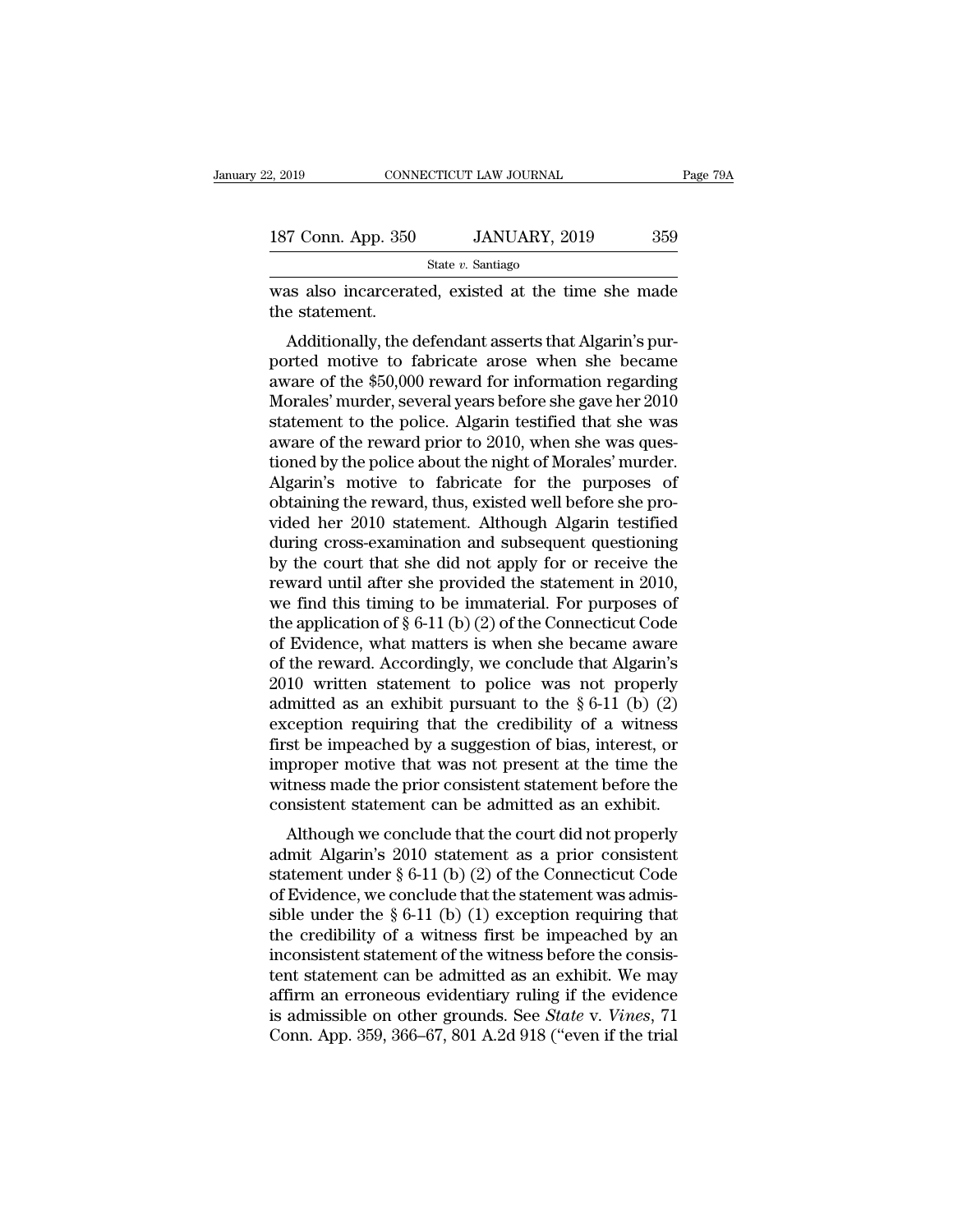# CONNECTICUT LAW JOURNAL January 22, 2019<br>360 JANUARY, 2019 187 Conn. App. 350<br>State v. Santiago

### State *v.* Santiago

CONNECTICUT LAW JOURNAL January 22, 2019<br>
360 JANUARY, 2019 187 Conn. App. 350<br>
5tate v. Santiago<br>
60 Court did not engage in the proper inquiry as to the<br>
admissibility of evidence, we are mindful of our author- $\frac{360}{\text{State } v. \text{ Santiago}}$ <br>State v. Santiago<br>court did not engage in the proper inquiry as to the<br>admissibility of evidence, we are mindful of our author-<br>ity to affirm a judgment of a trial court on a dispositive<br>alternate g 360 JANUARY, 2019 187 Conn. App. 350<br>  $\frac{\text{State } v. \text{ Santiago}}{\text{court did not engage in the proper inquiry as to the  
admissibility of evidence, we are mindful of our authority to affirm a judgment of a trial court on a dissiposity  
alternate ground for which there is support in the trial  
court record" [internal question marks omitted]) cart$ 360 JANUARY, 2019 187 Conn. App. 350<br>  $\frac{\text{State } v. \text{ Santiago}}{\text{count did not engage in the proper inquiry as to the  
admissibility of evidence, we are mindful of our author-  
ity to affirm a judgment of a trial court on a dissipositive  
alternate ground for which there is support in the trial  
court record" [internal quotation marks omitted]), cert.  
donied 261 Comp. 939, 908, A. 2d. 1134 (2002). "Under$ State v. Santiago<br>
court did not engage in the proper inquiry as to the<br>
admissibility of evidence, we are mindful of our author-<br>
ity to affirm a judgment of a trial court on a dispositive<br>
alternate ground for which the state v. santiago<br>
court did not engage in the proper inquiry as to the<br>
admissibility of evidence, we are mindful of our author-<br>
ity to affirm a judgment of a trial court on a dispositive<br>
alternate ground for which the court did not engage in the proper inquiry as to the admissibility of evidence, we are mindful of our authority to affirm a judgment of a trial court on a dispositive alternate ground for which there is support in the tri admissibility of evidence, we are mindful of our authority to affirm a judgment of a trial court on a dispositive alternate ground for which there is support in the trial court record" [internal quotation marks omitted]), ity to affirm a judgment of a trial court on a dispositive<br>alternate ground for which there is support in the trial<br>court record" [internal quotation marks omitted]), cert.<br>denied, 261 Conn. 939, 808 A.2d 1134 (2002). "Und alternate ground for which there is support in the trial<br>court record" [internal quotation marks omitted]), cert.<br>denied, 261 Conn. 939, 808 A.2d 1134 (2002). "Under<br>appropriate circumstances, a prior statement, consis-<br>te court record" [internal quotation marks omitted]), cert.<br>denied, 261 Conn. 939, 808 A.2d 1134 (2002). "Under<br>appropriate circumstances, a prior statement, consis-<br>tent with a witness' testimony, may be admitted after<br>intro denied, 261 Conn. 939, 808 A.2d 1134 (2002). "Under<br>appropriate circumstances, a prior statement, consistent with a witness' testimony, may be admitted after<br>introduction of an inconsistent statement. . . . There<br>is an imp appropriate circumstances, a prior statement, consistent with a witness' testimony, may be admitted after introduction of an inconsistent statement. . . . There is an important qualification appended to this rule:<br>When a tent with a witness' testimony, may be admitted after introduction of an inconsistent statement. . . . There is an important qualification appended to this rule:<br>When a prior consistent statement is received . . . under t introduction of an inconsistent statement. . . . . There<br>is an important qualification appended to this rule:<br>When a prior consistent statement is received . . .<br>under the principle we have applied, it is admitted to<br>affec Let may consistent statement is received  $\ldots$ <br>hen a prior consistent statement is received  $\ldots$ <br>der the principle we have applied, it is admitted to<br>fect credibility only, not to establish the truth of the<br>atement." (Ci when a prior consistent statement is received  $\cdot \cdot \cdot$ <br>under the principle we have applied, it is admitted to<br>affect credibility only, not to establish the truth of the<br>statement." (Citations omitted; internal quotation<br>m

ander are principle we have applied, it is adminised to<br>affect credibility only, not to establish the truth of the<br>statement." (Citations omitted; internal quotation<br>marks omitted.) State v. McCarthy, supra, 179 Conn. 18. External marks omitted.) State v. McCarthy, supra, 179 Conn. 18.<br>
In the present case, Algarin's 2010 written statement<br>
was admitted after her credibility had been challenged<br>
during cross-examination. Defense counsel cha marks omitted.) *State* v. *McCarthy*, supra, 179 Conn. 18.<br>In the present case, Algarin's 2010 written statement<br>was admitted after her credibility had been challenged<br>during cross-examination. Defense counsel challenged<br> In the present case, Algarin's 2010 written statement<br>was admitted after her credibility had been challenged<br>during cross-examination. Defense counsel challenged<br>Algarin's credibility by questioning her regarding how<br>many In the present case, Algarin's 2010 written statement<br>was admitted after her credibility had been challenged<br>during cross-examination. Defense counsel challenged<br>Algarin's credibility by questioning her regarding how<br>many was admitted after her credibility had been challenged<br>during cross-examination. Defense counsel challenged<br>Algarin's credibility by questioning her regarding how<br>many times she had given the same alibi to police before<br>de during cross-examination. Defense counsel challenged<br>Algarin's credibility by questioning her regarding how<br>many times she had given the same alibi to police before<br>deciding to come forward with different information in<br>20 Algarin's credibility by questioning her regarding how<br>many times she had given the same alibi to police before<br>deciding to come forward with different information in<br>2010. Defense counsel's reference to the inconsisten-<br> many times she had given the same alibi to police before<br>deciding to come forward with different information in<br>2010. Defense counsel's reference to the inconsisten-<br>cies between her testimony and the information she<br>prov deciding to come forward with different information in 2010. Defense counsel's reference to the inconsistencies between her testimony and the information she provided to police three or four times prior to her 2010 stateme 2010. Defense counsel's reference to the inconsistencies between her testimony and the information she<br>provided to police three or four times prior to her 2010<br>statement warranted, in the discretion of the court, the<br>intro cies between her testimony and the information she<br>provided to police three or four times prior to her 2010<br>statement warranted, in the discretion of the court, the<br>introduction of her prior consistent written statement<br>to provided to police three or four times prior to her 2010<br>statement warranted, in the discretion of the court, the<br>introduction of her prior consistent written statement<br>to rehabilitate her credibility. See id., 18–21; *Sta* statement warranted, in the discretion of the court, the<br>introduction of her prior consistent written statement<br>to rehabilitate her credibility. See id., 18–21; *State v.*<br>Talton, 63 Conn. App. 851, 855, 859–60, 779 A.2d introduction of her prior consistent written statement<br>to rehabilitate her credibility. See id., 18–21; *State* v.<br>Talton, 63 Conn. App. 851, 855, 859–60, 779 A.2d 166,<br>cert. denied, 258 Conn. 907, 782 A.2d 1250 (2001). Th to rehabilitate her credibility. See id., 18–21; *State v.*<br> *Talton*, 63 Conn. App. 851, 855, 859–60, 779 A.2d 166,<br>
cert. denied, 258 Conn. 907, 782 A.2d 1250 (2001). The<br>
court ruled that the statement was admissible no Talton, 63 Conn. App. 851, 855, 859–60, 779 A.2d 166, cert. denied, 258 Conn. 907, 782 A.2d 1250 (2001). The court ruled that the statement was admissible not for the truth of the matters set forth in it, but solely for t cert. denied, 258 Conn. 907, 782 A.2d 1250 (2001). The<br>court ruled that the statement was admissible not for<br>the truth of the matters set forth in it, but solely for<br>the jury to assess Algarin's credibility. See *Marsh* v court ruled that the statement was admissible not for<br>the truth of the matters set forth in it, but solely for<br>the jury to assess Algarin's credibility. See *Marsh* v.<br>Washburn, 11 Conn. App. 447, 462, 528 A.2d 382 (1987) the truth of the matters set forth in it, but solely for<br>the jury to assess Algarin's credibility. See *Marsh v*.<br>Washburn, 11 Conn. App. 447, 462, 528 A.2d 382 (1987)<br>("A trial court, in its discretion, may admit a prior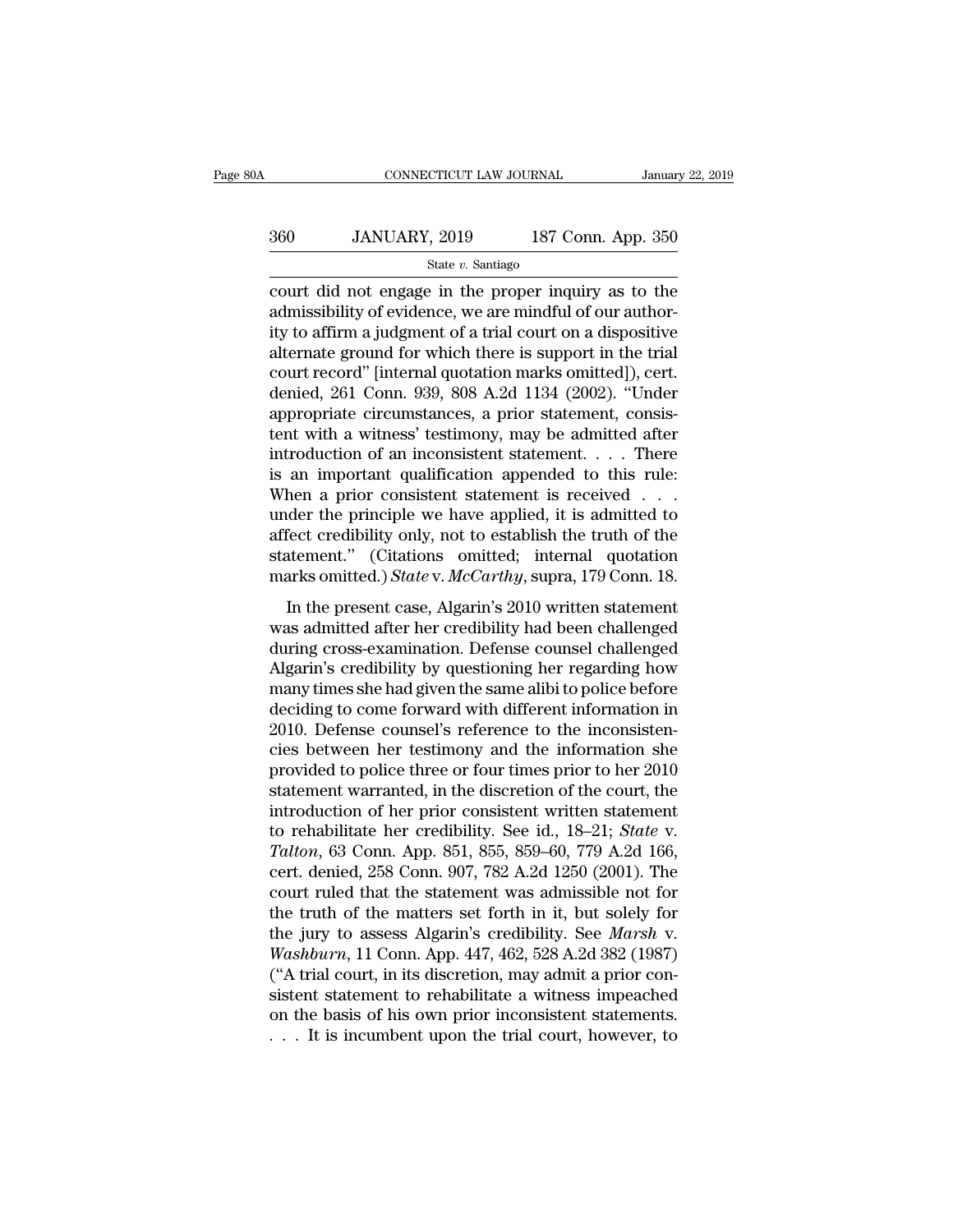| 2, 2019            | CONNECTICUT LAW JOURNAL | Page 81A |  |
|--------------------|-------------------------|----------|--|
|                    |                         |          |  |
| 187 Conn. App. 350 | JANUARY, 2019           | 361      |  |
|                    | State $v$ . Santiago    |          |  |

2, 2019 CONNECTICUT LAW JOURNAL Page 81A<br>
187 Conn. App. 350 JANUARY, 2019 361<br>
State v. Santiago<br>
instruct the jury that such statement is to be considered<br>
solely on the issue of the witness' credibility." [Cita-187 Conn. App. 350 JANUARY, 2019 361<br>State v. Santiago<br>instruct the jury that such statement is to be considered<br>solely on the issue of the witness' credibility." [Cita-<br>tions omitted.]). 187 Conn. App. 350<br>
instruct the jury that s<br>
solely on the issue of<br>
tions omitted.]).<br>
Applying the stand  $\frac{7 \text{ Conn. App. } 350}{\text{State } v. \text{ Santiago}}$ <br>  $\frac{5 \text{itate } v. \text{ Santiago}}{\text{State } v. \text{ Santage}}$ <br>  $\frac{1}{2}$ <br>  $\frac{1}{2}$ <br>  $\frac{1}{2}$ <br>  $\frac{1}{2}$ <br>  $\frac{1}{2}$ <br>  $\frac{1}{2}$ <br>  $\frac{1}{2}$ <br>  $\frac{1}{2}$ <br>  $\frac{1}{2}$ <br>  $\frac{1}{2}$ <br>  $\frac{1}{2}$ <br>  $\frac{1}{2}$ <br>  $\frac{1}{2}$ <br>  $\frac{1}{2}$ <br>

State  $v$ . Santiago<br>
instruct the jury that such statement is to be considered<br>
solely on the issue of the witness' credibility." [Cita-<br>
tions omitted.]).<br>
Applying the standard that "evidentiary rulings will<br>
be overtur Instruct the jury that such statement is to be considered<br>solely on the issue of the witness' credibility." [Cita-<br>tions omitted.]).<br>Applying the standard that "evidentiary rulings will<br>be overturned on appeal only where t instruct the jury that such statement is to be considered<br>solely on the issue of the witness' credibility." [Cita-<br>tions omitted.]).<br>Applying the standard that "evidentiary rulings will<br>be overturned on appeal only where t solely on the issue of the witness' credibility." [Citations omitted.]).<br>
Applying the standard that "evidentiary rulings will<br>
be overturned on appeal only where there was an abuse<br>
of discretion and a showing by the def tions omitted.]).<br>Applying the standard that "evidentiary rulings will<br>be overturned on appeal only where there was an abuse<br>of discretion and a showing by the defendant of substan-<br>tial prejudice or injustice," and notin Applying the standard that "evidentiary rulings will<br>be overturned on appeal only where there was an abuse<br>of discretion and a showing by the defendant of substan-<br>tial prejudice or injustice," and noting that such stan-<br>d be overturned on appeal only where there was an abuse<br>of discretion and a showing by the defendant of substan-<br>tial prejudice or injustice," and noting that such stan-<br>dard is applicable to "questions relating to prior<br>con of discretion and a showing by the defendant of substantial prejudice or injustice," and noting that such standard is applicable to "questions relating to prior consistent statements, specifically"; (internal quotation mar tial prejudice or injustice," and noting that such standard is applicable to "questions relating to prior consistent statements, specifically"; (internal quotation marks omitted) *State v. Henry D.*, supra, 173 Conn. App. dard is applicable to "questions relating to prior consistent statements, specifically"; (internal quotation marks omitted) *State v. Henry D.*, supra, 173 Conn. App. 274; we conclude that the court did not abuse its disc consistent statements, specifically"<br>marks omitted) *State* v. *Henry D*<br>App. 274; we conclude that the coudiscretion in admitting Algarin's 201<br>as a prior consistent statement foll<br>nation exposing the lies contained i<br>ten Fr. 211, we conclude that the court did not abuse no<br>scretion in admitting Algarin's 2010 written statement<br>a prior consistent statement following cross-exami-<br>tion exposing the lies contained in her prior inconsis-<br>at sta

II

as a prior consistent statement following cross-examination exposing the lies contained in her prior inconsistent statements to the police.<br>
II<br>
The defendant next claims that the trial court erred in<br>
admitting Algarin's in a prior consistent statement following cross examination exposing the lies contained in her prior inconsistent statements to the police.<br>
II<br>
The defendant next claims that the trial court erred in<br>
admitting Algarin's The defendant next claims that the prior means<br>
II<br>
The defendant next claims that the trial court erred in<br>
admitting Algarin's testimony of uncharged misconduct<br>
involving specific instances of domestic violence perpe-<br> II<br>II<br>The defendant next claims that the trial court erred in<br>admitting Algarin's testimony of uncharged misconduct<br>involving specific instances of domestic violence perpe-<br>trated by the defendant against her. Specifically II<br>The defendant next claims that the trial court erred in<br>admitting Algarin's testimony of uncharged misconduct<br>involving specific instances of domestic violence perpe-<br>trated by the defendant against her. Specifically, t The defendant next claims that the trial court erred in<br>admitting Algarin's testimony of uncharged misconduct<br>involving specific instances of domestic violence perpe-<br>trated by the defendant against her. Specifically, the<br> admitting Algarin's testimony of uncharged misconduce involving specific instances of domestic violence perpetrated by the defendant against her. Specifically, the defendant argues that evidence of his uncharged misconduct volving specific instances of domestic violence perpe-<br>tied by the defendant against her. Specifically, the<br>fendant argues that evidence of his uncharged mis-<br>mduct was not relevant to this case and that, even if<br>was relev trated by the defendant against her. Specifically, the<br>defendant argues that evidence of his uncharged mis-<br>conduct was not relevant to this case and that, even if<br>it was relevant, it should not have been admitted<br>because

defendant argues that evidence of his uncharged mis-<br>conduct was not relevant to this case and that, even if<br>it was relevant, it should not have been admitted<br>because it was more prejudicial than probative.<br>The following a conduct was not relevant to this case and that, even if<br>it was relevant, it should not have been admitted<br>because it was more prejudicial than probative.<br>The following additional facts are relevant to this<br>claim. Prior to it was relevant, it should not have been admitted<br>because it was more prejudicial than probative.<br>The following additional facts are relevant to this<br>claim. Prior to trial, the defendant filed a motion in<br>limine, arguing t because it was more prejudicial than probative.<br>
The following additional facts are relevant to this<br>
claim. Prior to trial, the defendant filed a motion in<br>
limine, arguing that his prior uncharged conduct involv-<br>
ing do The following additional facts are relevant to this<br>claim. Prior to trial, the defendant filed a motion in<br>limine, arguing that his prior uncharged conduct involv-<br>ing domestic violence was not relevant and that its<br>probat claim. Prior to trial, the defendant filed a motion in<br>limine, arguing that his prior uncharged conduct involv-<br>ing domestic violence was not relevant and that its<br>probative value was outweighed by its prejudicial<br>effect. limine, arguing that his prior uncharged conduct involving domestic violence was not relevant and that its probative value was outweighed by its prejudicial effect. The state filed an opposition to the motion in limine, ar ing domestic violence was not relevant and that its<br>probative value was outweighed by its prejudicial<br>effect. The state filed an opposition to the motion in<br>limine, arguing that the defendant's motion was without<br>merit bec probative value was outweighed by its prejudicial effect. The state filed an opposition to the motion in limine, arguing that the defendant's motion was without merit because it mistakenly claimed that the uncharged condu erit because it mistakenly claimed that the uncharged<br>onduct evidence was being offered to show guilt by<br>ssociation.<sup>2</sup> During direct examination, Algarin testi-<br>ed that her relationship with the defendant was<br><sup>2</sup>The court conduct evidence was being offered to show guilt association.<sup>2</sup> During direct examination, Algarin te fied that her relationship with the defendant v <sup>2</sup> The court granted the motion in part, and denied it in part, from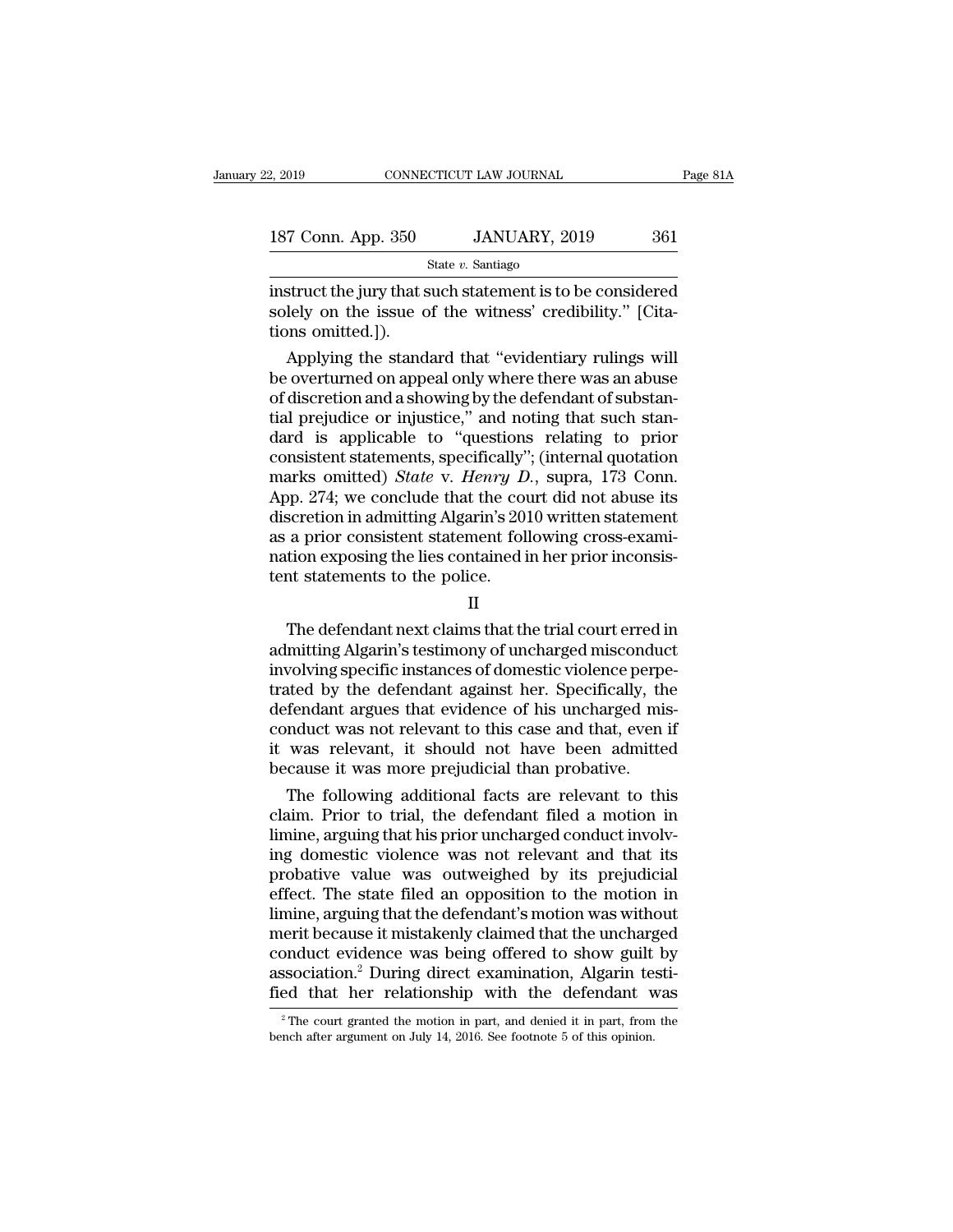# CONNECTICUT LAW JOURNAL January 22, 2019<br>362 JANUARY, 2019 187 Conn. App. 350<br>State v. Santiago

### State *v.* Santiago

CONNECTICUT LAW JOURNAL January 22, 2<br>
362 JANUARY, 2019 187 Conn. App. 350<br>
362 State v. Santiago<br>
"extremely abusive . . . [p]hysically, psychologically,<br>
emotionally, financially." As to the defendant's physical<br>
abuse 362 JANUARY, 2019 187 Conn. App. 350<br>
State v. Santiago<br>
"extremely abusive . . . [p]hysically, psychologically,<br>
emotionally, financially." As to the defendant's physical<br>
abuse, Algarin testified that "he pistol-whipped, 362 JANUARY, 2019 187 Conn. App. 350<br>  $\frac{\text{State } v. \text{ Santiago}}{\text{"extremely abuseive}}$ ... [p]hysically, psychologically,<br>
emotionally, financially." As to the defendant's physical<br>
abuse, Algarin testified that "he pistol-whipped, he<br>
stabbed m  $\begin{tabular}{ll} \multicolumn{1}{l}{{\bf 362}} & JANUARY, 2019 & 187 Conn. App. 350 \\ & \multicolumn{1}{l}{\bf 364} & & \multicolumn{1}{l}{\bf 365} \\ \multicolumn{1}{l}{\bf 487 Corn. App. 350} \\ \multicolumn{1}{l}{\bf 488}\end{tabular} \begin{tabular}{ll} {\bf 369}\end{tabular} \begin{tabular}{l} {\bf 369}\end{tabular} \begin{tabular}{l} {\bf 369}\end{tabular} \end{tabular} \begin{tabular}{l} {\bf 369}\end{tabular} \end$ State v. Santiago<br>
State v. Santiago<br>
"extremely abusive . . . [p]hysically, psychologically,<br>
emotionally, financially." As to the defendant's physical<br>
abuse, Algarin testified that "he pistol-whipped, he<br>
stabbed me, b state v. Santiago<br>
"extremely abusive  $\ldots$  [p]hysically, psychologically,<br>
emotionally, financially." As to the defendant's physical<br>
abuse, Algarin testified that "he pistol-whipped, he<br>
stabbed me, broke my nose." Afte "extremely abusive . . . [p]hysically, psychologically,<br>emotionally, financially." As to the defendant's physical<br>abuse, Algarin testified that "he pistol-whipped, he<br>stabbed me, broke my nose." After describing the spe-<br>c emotionally, financially." As to the defendant's physical<br>abuse, Algarin testified that "he pistol-whipped, he<br>stabbed me, broke my nose." After describing the spe-<br>cific instances in which the defendant broke her nose<br>and abuse, Algarin testified that "he pistol-whipped, he stabbed me, broke my nose." After describing the specific instances in which the defendant broke her nose and pistol-whipped her, Algarin testified that the abuse began stabbed me, broke my nose." After describing the specific instances in which the defendant broke her nose<br>and pistol-whipped her, Algarin testified that the abuse<br>began early in their relationship, and occurred every<br>day. Ic instances in which the defendant broke her nose<br>d pistol-whipped her, Algarin testified that the abuse<br>gan early in their relationship, and occurred every<br>y. She further testified that when she called the police<br>report and pistoi-whipped ner, Aigarin testined that the abuse<br>began early in their relationship, and occurred every<br>day. She further testified that when she called the police<br>to report an act of abuse, the defendant "hit [her] o

began early in their relationship, and occurred every<br>day. She further testified that when she called the police<br>to report an act of abuse, the defendant "hit [her] over<br>the head with the phone."<br>Algarin also testified tha day. She further testined that when she called the police<br>to report an act of abuse, the defendant "hit [her] over<br>the head with the phone."<br>Algarin also testified that the defendant always made<br>threats against her and her to report an act or abuse, the defendant "nit [ner] over<br>the head with the phone."<br>Algarin also testified that the defendant always made<br>threats against her and her family and that she did not<br>report her knowledge about Mo the nead with the phone.<br>'Algarin also testified that the defendant always made<br>threats against her and her family and that she did not<br>report her knowledge about Morales' murder to the<br>police prior to 2010 because "[t]her Algarin also testified that the defendant always made<br>threats against her and her family and that she did not<br>report her knowledge about Morales' murder to the<br>police prior to 2010 because "[t]here was always some-<br>one ar threats against her and her family and that she did not<br>report her knowledge about Morales' murder to the<br>police prior to 2010 because "[t]here was always some-<br>one around from his family," which concerned her<br>"[b]ecause t report her knowledge about Morales' murder to<br>police prior to 2010 because "[t]here was always so<br>one around from his family," which concerned<br>"[b]ecause they're dangerous people." Specifically,<br>arin stated that the defend Ince prior to 2010 because "[t]nere was always some-<br>i.e. around from his family," which concerned her<br>p]ecause they're dangerous people." Specifically, Alg-<br>in stated that the defendant and one of his brothers<br>pere in a g one around from his family, which concerned her<br>"[b]ecause they're dangerous people." Specifically, Algarin stated that the defendant and one of his brothers<br>were in a gang called the Latin Kings and that another<br>brother w

"[b]ecause they're dangerous people." Specifically, Algarin stated that the defendant and one of his brothers<br>were in a gang called the Latin Kings and that another<br>brother was in a gang referred to as "NETA."<br>Immediately arm stated that the defendant and one of his brothers<br>were in a gang called the Latin Kings and that another<br>brother was in a gang referred to as "NETA."<br>Immediately following Algarin's direct examination,<br>the court instru were in a gang called the Latin Kings and that another<br>brother was in a gang referred to as "NETA."<br>Immediately following Algarin's direct examination,<br>the court instructed the jury on its use of the prior<br>misconduct evide brother was in a gang referred to as NETA.<br>
Immediately following Algarin's direct examination,<br>
the court instructed the jury on its use of the prior<br>
misconduct evidence. The court stated that such evi-<br>
dence was "not a Immediately following Algarin's direct examination,<br>the court instructed the jury on its use of the prior<br>misconduct evidence. The court stated that such evi-<br>dence was "not admitted to prove the bad character,<br>propensity, the court instructed the jury on its use of the prior<br>misconduct evidence. The court stated that such evi-<br>dence was "not admitted to prove the bad character,<br>propensity, or criminal tendencies of the defendant,"<br>but rathe misconduct evidence. The court stated that such evidence was "not admitted to prove the bad character, propensity, or criminal tendencies of the defendant,"<br>but rather, was "admitted solely to show and establish<br>fear on th dence was "not admitted to prove the bad character,<br>propensity, or criminal tendencies of the defendant,"<br>but rather, was "admitted solely to show and establish<br>fear on the part of the witness and one of the reasons<br>for no propensity, or criminal tendencies of the defendant,"<br>but rather, was "admitted solely to show and establish<br>fear on the part of the witness and one of the reasons<br>for not reporting her observations of April 11, 1998."<br>The but rather, was "admitted solely to show and establish<br>fear on the part of the witness and one of the reasons<br>for not reporting her observations of April 11, 1998."<br>The court further stated that the jury "may consider<br>such fear on the part of the witness and one of the reasons<br>for not reporting her observations of April 11, 1998."<br>The court further stated that the jury "may consider<br>such evidence if [it] believe[s] it and further find[s] tha for not reporting her observations of April 11, 1998."<br>The court further stated that the jury "may consider<br>such evidence if [it] believe[s] it and further find[s] that<br>it logically and rationally and conclusively supports The court further stated that the jury "may consider<br>such evidence if [it] believe[s] it and further find[s] that<br>it logically and rationally and conclusively supports the<br>issue, but only as it may bear on the issue of fea such evidence if [it] believe[s] it and<br>it logically and rationally and concl<br>issue, but only as it may bear on the<br>part of the witness, as being<br>[for] her not reporting her observed<br>1998." The court later repeated the<br>in logically and rationally and conclusively supports the<br>sue, but only as it may bear on the issue of fear on<br>e part of the witness, as being one of the reasons<br>r] her not reporting her observations of April 11,<br>98." The cou issue, but only as it may bear on the issue of rear on<br>the part of the witness, as being one of the reasons<br>[for] her not reporting her observations of April 11,<br>1998." The court later repeated this same instruction<br>in its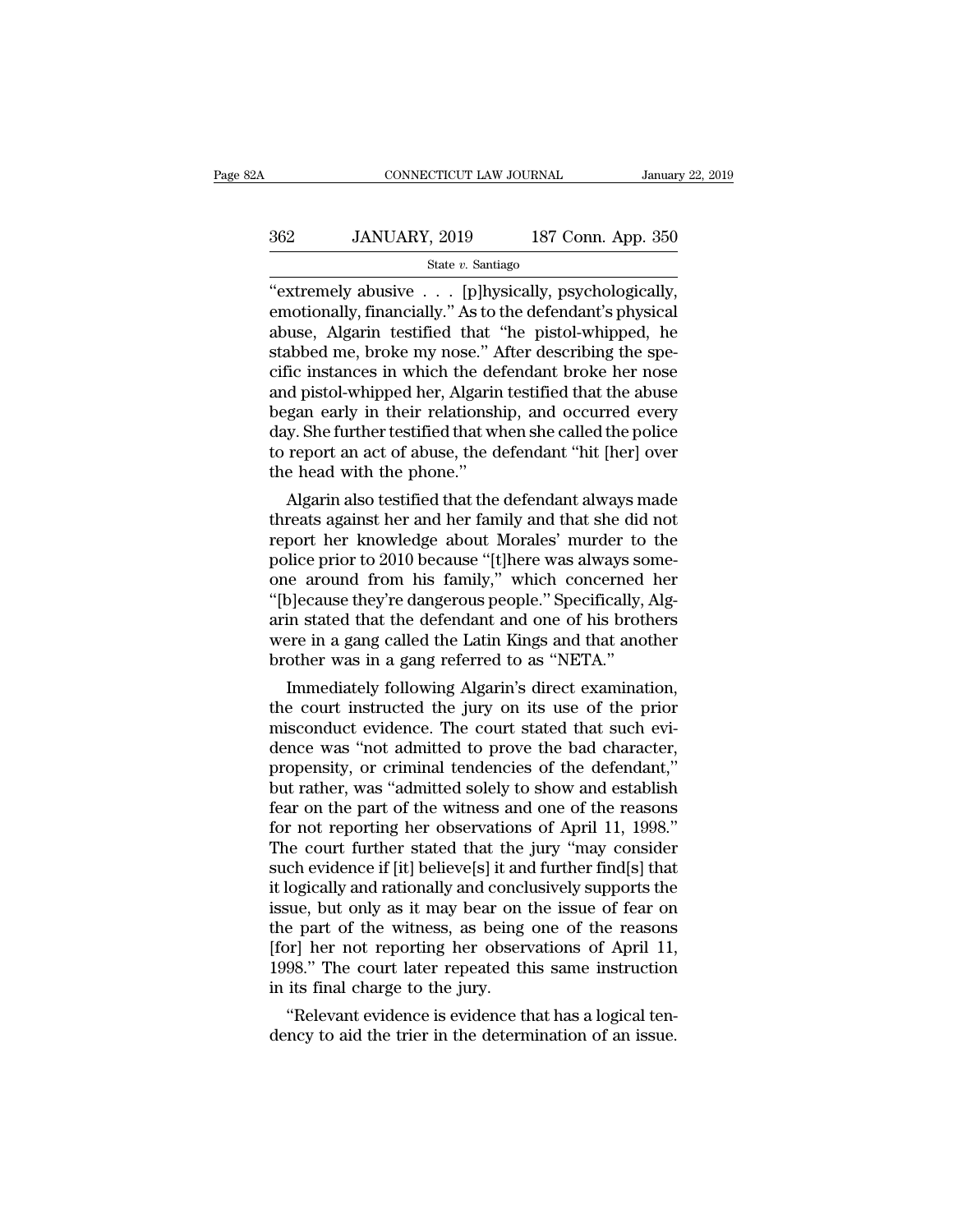2, 2019 CONNECTICUT LAW JOURNAL<br>
187 Conn. App. 350 JANUARY, 2019 363<br>  $\frac{\text{State } v. \text{ Santiago}}{\text{State } v. \text{ Santiago}}$ <br>
... Evidence is relevant if it tends to make the existence or nonexistence of any other fact more probable<br>
or loss prob 187 Conn. App. 350 JANUARY, 2019 363<br>
State v. Santiago<br>
... Evidence is relevant if it tends to make the existence or nonexistence of any other fact more probable<br>
or less probable than it would be without such evidence.<br> 187 Conn. App. 350 JANUARY, 2019 363<br>
State v. Santiago<br>
... Evidence is relevant if it tends to make the existence or nonexistence of any other fact more probable<br>
or less probable than it would be without such evidence. 187 Conn. App. 350 JANUARY, 2019 363<br>
State v. Santiago<br>
... Evidence is relevant if it tends to make the exis-<br>
tence or nonexistence of any other fact more probable<br>
or less probable than it would be without such eviden State v. Santiago<br>
State v. Santiago<br>  $\therefore$  Dividence is relevant if it tends to make the exis-<br>
tence or nonexistence of any other fact more probable<br>
or less probable than it would be without such evidence.<br>  $\therefore$  To be State *v*. Santiago<br>
. . . Evidence is relevant if it tends to make the exis-<br>
tence or nonexistence of any other fact more probable<br>
or less probable than it would be without such evidence.<br>
. . . To be relevant, the evi . . . Evidence is relevant if it tends to make the existence or nonexistence of any other fact more probable or less probable than it would be without such evidence.<br>. . . To be relevant, the evidence need not exclude all tence or nonexistence of any other fact more probable<br>or less probable than it would be without such evidence.<br>... To be relevant, the evidence need not exclude all<br>other possibilities; it is sufficient if it tends to sup ... To be relevant, the evidence need not exclude all other possibilities; it is sufficient if it tends to support the conclusion [for which it is offered], even to a slight degree.... All that is required is that the evi other possibilities; it is sufficient if it tends to support<br>the conclusion [for which it is offered], even to a slight<br>degree. . . . All that is required is that the evidence<br>tend to support a relevant fact *even to a sli* the conclusion [for which it is offered], even to a slight<br>degree. . . . . All that is required is that the evidence<br>tend to support a relevant fact *even to a slight degree*,<br>so long as it is not prejudicial or merely cu gree.  $\ldots$  An that is required is that the evidence and to support a relevant fact *even to a slight degree*, long as it is not prejudicial or merely cumulative." mphasis in original; internal quotation marks omital.) *S* video to a support a relevant ract even to a stight degree,<br>so long as it is not prejudicial or merely cumulative."<br>(Emphasis in original; internal quotation marks omit-<br>ted.) *State* v. *Small*, 180 Conn. App. 674, 683,

so long as it is not prejudicial or interty cumulative.<br>
(Emphasis in original; internal quotation marks omit-<br>
ted.) *State* v. *Small*, 180 Conn. App. 674, 683, 184 A.3d<br>
816, cert. denied, 328 Conn. 938, 184 A.3d 268 ( (Emphasis in original, internal quotation marks onlited.) State v. Small, 180 Conn. App. 674, 683, 184 A.3d<br>816, cert. denied, 328 Conn. 938, 184 A.3d 268 (2018).<br>Section 4-3 of the Connecticut Code of Evidence pro-<br>vides Court and Similary 1993, 189 A.3d S16, cert. denied, 328 Conn. 938, 184 A.3d 268 (2018).<br>
Section 4-3 of the Connecticut Code of Evidence provides in relevant part that "[r]elevant evidence may be excluded if its probativ Stot, cert. defined, 328 Collit. 938, 184 A.5d 208 (2018).<br>
Section 4-3 of the Connecticut Code of Evidence pro-<br>
vides in relevant part that "[r]elevant evidence may be<br>
excluded if its probative value is outweighed by t Section 4-3 of the Connecticut Code of Evidence provides in relevant part that "[r]elevant evidence may be excluded if its probative value is outweighed by the danger of unfair prejudice  $\ldots$  ..." "[Our Supreme Court] ha vides in relevant part that "[r]elevant evidence may be excluded if its probative value is outweighed by the danger of unfair prejudice  $\ldots$  ..." "[Our Supreme Court] has previously enumerated situations in which the pot excluded if its probative value is outweighed by the danger of unfair prejudice  $\ldots$  ... ." "[Our Supreme Court] has previously enumerated situations in which the potential prejudicial effect of relevant evidence would c danger of unfair prejudice  $\ldots$  . . . ." "[Our Supreme Court] has previously enumerated situations in which the potential prejudicial effect of relevant evidence would counsel its exclusion. Evidence should be excluded a Court] has previously enumerated situations in which<br>the potential prejudicial effect of relevant evidence<br>would counsel its exclusion. Evidence should be<br>excluded as unduly prejudicial: (1) where it may unnec-<br>essarily ar the potential prejudicial effect of relevant evidence<br>would counsel its exclusion. Evidence should be<br>excluded as unduly prejudicial: (1) where it may unnec-<br>essarily arouse the jury's emotions, hostility or sympa-<br>thy; ( would counsel its exclusion. Evidence should be<br>excluded as unduly prejudicial: (1) where it may unnec-<br>essarily arouse the jury's emotions, hostility or sympa-<br>thy; (2) where it may create distracting side issues; (3)<br>wh excluded as unduly prejudicial: (1) where it may unnecessarily arouse the jury's emotions, hostility or sympa-<br>thy; (2) where it may create distracting side issues; (3)<br>where the evidence and counterproof will consume an<br> essarily arouse the jury's emotions, hostility or sympa-<br>thy; (2) where it may create distracting side issues; (3)<br>where the evidence and counterproof will consume an<br>inordinate amount of time; and (4) where one party<br>is thy; (2) where it may create distracting side issues; (3)<br>where the evidence and counterproof will consume an<br>inordinate amount of time; and (4) where one party<br>is unfairly surprised and unprepared to meet it. . . .<br>Furth where the evidence and counterproof will consume an<br>inordinate amount of time; and (4) where one party<br>is unfairly surprised and unprepared to meet it. . . .<br>Furthermore, with respect to a trial court's ruling on a<br>prejud inordinate amount of time; and (4) where one party<br>is unfairly surprised and unprepared to meet it. . . .<br>Furthermore, with respect to a trial court's ruling on a<br>prejudicial-probative balancing test, [w]e will indulge<br>in is unfairly surprised and unprep<br>Furthermore, with respect to a tr<br>prejudicial-probative balancing t<br>in every reasonable presumption<br>court's ruling." (Citation omitte<br>marks omitted.) *State* v. *Estrella*<br>56, 99, 148 A.3d ejudicial-probative balancing test, [w]e will indulge<br>every reasonable presumption in favor of the trial<br>urt's ruling." (Citation omitted; internal quotation<br>arks omitted.) *State* v. *Estrella J.C.*, 169 Conn. App.<br>99, 1 prejudicial-probative balancing test, [w]e will mudige<br>in every reasonable presumption in favor of the trial<br>court's ruling." (Citation omitted; internal quotation<br>marks omitted.) *State* v. *Estrella J.C.*, 169 Conn. App

in every reasonable presumption in favor of the that<br>court's ruling." (Citation omitted; internal quotation<br>marks omitted.) *State* v. *Estrella J.C.*, 169 Conn. App.<br>56, 99, 148 A.3d 594 (2016).<br>Evidence of prior miscondu tourt's rumg. (Chatton onlitted, internal quotation<br>marks omitted.) *State* v. *Estrella J.C.*, 169 Conn. App.<br>56, 99, 148 A.3d 594 (2016).<br>Evidence of prior misconduct is generally not admis-<br>sible to prove bad character harks onlined:) state v. Estretta J.C., 109 Collit. App.<br>56, 99, 148 A.3d 594 (2016).<br>Evidence of prior misconduct is generally not admis-<br>sible to prove bad character or a propensity to engage<br>in criminal activities. Con Boo,  $39, 140$  A.5d  $394$  (2010).<br>Evidence of prior misconduct is generally not admissible to prove bad character or a propensity to engage<br>in criminal activities. Conn. Code. Evid. § 4-5 (a). Sec-<br>tion 4-5 (c) of the Con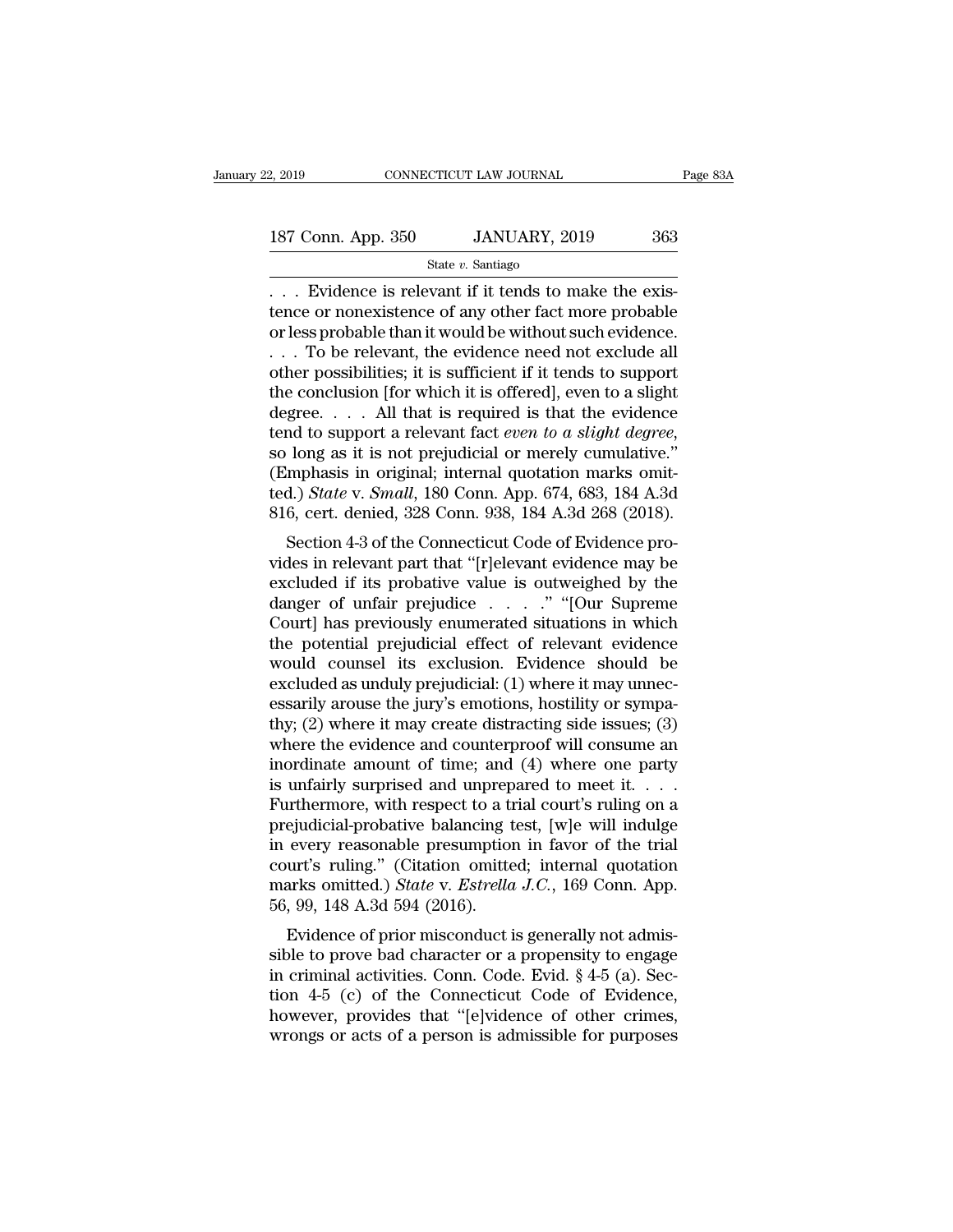# CONNECTICUT LAW JOURNAL January 22, 2019<br>364 JANUARY, 2019 187 Conn. App. 350<br>364 JANUARY, 2019 187 Conn. App. 350

State *v.* Santiago

CONNECTICUT LAW JOURNAL January 22, 2<br>
364 JANUARY, 2019 187 Conn. App. 350<br>
5tate v. Santiago<br>
5tate v. Santiago<br>
5tate v. Santiago<br>
5tate v. Santiago<br>
5tate v. Santiago<br>
5tate v. Santiago<br>
5tate, motive, common and an ar  $364$  JANUARY, 2019 187 Conn. App. 350<br>  $$ \text{State } v$.$  Santiago<br>
other than those specified in subsection (a) [of  $\S 4-5$ ],<br>
such as to prove intent, identity, malice, motive, common<br>
plan or scheme, absence of mistake or acc 364 JANUARY, 2019 187 Conn. App. 350<br>
State v. Santiago<br>
other than those specified in subsection (a) [of § 4-5],<br>
such as to prove intent, identity, malice, motive, common<br>
plan or scheme, absence of mistake or accident, 364 JANUARY, 2019 187 Conn. App. 350<br>  $\frac{\text{State } v. \text{ Santiago}}{\text{other than those specified in subsection (a) [of § 4-5]}$ ,<br>
such as to prove intent, identity, malice, motive, common<br>
plan or scheme, absence of mistake or accident, knowl-<br>
edge, a system of criminal ac State *v*. Santiago<br>
other than those specified in subsection (a) [of § 4-5],<br>
such as to prove intent, identity, malice, motive, common<br>
plan or scheme, absence of mistake or accident, knowl-<br>
edge, a system of criminal a **Salte** *v*. Santago<br>
other than those specified in subsection (a) [of § 4-5],<br>
such as to prove intent, identity, malice, motive, common<br>
plan or scheme, absence of mistake or accident, knowl-<br>
edge, a system of criminal other than those specified in subsection (a) [of  $\S$  4-5],<br>such as to prove intent, identity, malice, motive, common<br>plan or scheme, absence of mistake or accident, knowl-<br>edge, a system of criminal activity, or an elemen such as to prove intent, identity, malice, motive, common<br>plan or scheme, absence of mistake or accident, knowl-<br>edge, a system of criminal activity, or an element of the<br>crime, *or to corroborate crucial prosecution testi* plan or scheme, absence of mistake or accident, knowledge, a system of criminal activity, or an element of the crime, *or to corroborate crucial prosecution testi-mony.*" (Emphasis added.) In determining the admissibility edge, a system of criminal activity, or an element of the<br>crime, or to corroborate crucial prosecution testi-<br>mony." (Emphasis added.) In determining the admissi-<br>bility of prior bad acts to corroborate crucial prosecution crime, *or to corroborate crucial prosecution testi-*<br>mony." (Emphasis added.) In determining the admissi-<br>bility of prior bad acts to corroborate crucial prosecution<br>testimony, our Supreme Court has "required the propo-<br>n mony." (Emphasis added.) In determining the admissibility of prior bad acts to corroborate crucial prosecution<br>testimony, our Supreme Court has "required the propo-<br>nent of the evidence to demonstrate a close relationship<br> bility of prior bad acts to corroborate crucial prosecution<br>testimony, our Supreme Court has "required the propo-<br>nent of the evidence to demonstrate a close relationship<br>between the proffered evidence and the evidence to testimony, our Supreme Court has "required the proponent of the evidence to demonstrate a close relationship<br>between the proffered evidence and the evidence to be<br>corroborated. Other crimes evidence, therefore, is only<br>adm nent of the evidence to demonstrate a close relationship<br>between the proffered evidence and the evidence to be<br>corroborated. Other crimes evidence, therefore, is only<br>admissible for corroborative purposes, if the corrobora between the proffered evidence and the evidence to be corroborated. Other crimes evidence, therefore, is only admissible for corroborative purposes, if the corroboration is direct and the matter corroborated is significant corroborated. Other crimes evidence, therefore, is only admissible for corroborative purposes, if the corroboration is direct and the matter corroborated is significant.<br>
. . . . Under this test, significant evidence is de admissible for corroborative purposes, if the corroboration is direct and the matter corroborated is significant.<br>
. . . Under this test, significant evidence is defined as<br>
important, as opposed to trivial, evidence. . . tion is direct and the matter corroborated is significant.<br>  $\dots$  Under this test, significant evidence is defined as<br>
important, as opposed to trivial, evidence.  $\dots$  Direct<br>
corroborating evidence is that which is not wh ... Under this test, significant evidence is defined as<br>important, as opposed to trivial, evidence.... Direct<br>corroborating evidence is that which is not wholly dis-<br>connected, remote, or collateral to the matter corroboimportant, as opposed to trivial, evidence.... Direct<br>corroborating evidence is that which is not wholly dis-<br>connected, remote, or collateral to the matter corrobo-<br>rated.... The requirement that the corroborating<br>eviden corroborating evidence is that which is not wholly dis-<br>connected, remote, or collateral to the matter corrobo-<br>rated. . . . The requirement that the corroborating<br>evidence be direct is necessary in order to ensure that<br>th connected, remote, or collateral to the matter corroborated.<br>  $\dots$  The requirement that the corroborating<br>
evidence be direct is necessary in order to ensure that<br>
the link between the corroborative evidence and the<br>
fact rated.... The requirement that the corroborating<br>evidence be direct is necessary in order to ensure that<br>the link between the corroborative evidence and the<br>facts to be inferred therefrom is not too attenuated or<br>nonproba evidence be direct is necessary in order to ensure that<br>the link between the corroborative evidence and the<br>facts to be inferred therefrom is not too attenuated or<br>nonprobative; otherwise, the evidence might unfairly<br>refle the link between the corroborative evidence and the<br>facts to be inferred therefrom is not too attenuated or<br>nonprobative; otherwise, the evidence might unfairly<br>reflect upon the defendant's propensity to commit<br>crimes." (C facts to be inferred there<br>nonprobative; otherwise,<br>reflect upon the defenc<br>crimes." (Citations omitt<br>omitted.) *State* v. Mooney<br>145, cert. denied, 502 U.<br>Ed. 2d 270 (1991).<sup>3</sup><br>The commentary to § 4 flect upon the defendant's propensity to commit<br>imes." (Citations omitted; internal quotation marks<br>aitted.) *State* v. *Mooney*, 218 Conn. 85, 129, 588 A.2d<br>5, cert. denied, 502 U.S. 919, 112 S. Ct. 330, 116 L.<br>1. 2d 270 crimes." (Citations omitted; internal quotation marks<br>omitted.) *State* v. *Mooney*, 218 Conn. 85, 129, 588 A.2d<br>145, cert. denied, 502 U.S. 919, 112 S. Ct. 330, 116 L.<br>Ed. 2d 270 (1991).<sup>3</sup><br>The commentary to § 4-5 (c) of

omitted.) *State v. Mooney*, 218 Conn. 85, 129, 588 A.2d<br>145, cert. denied, 502 U.S. 919, 112 S. Ct. 330, 116 L.<br>Ed. 2d 270 (1991).<sup>3</sup><br>The commentary to § 4-5 (c) of the Connecticut Code<br>of Evidence further provides in re 145, cert. denied, 502 U.S. 919, 112 S. Ct. 330, 116 L.<br>Ed. 2d 270 (1991).<sup>3</sup><br>The commentary to § 4-5 (c) of the Connecticut Code<br>of Evidence further provides in relevant part that "the<br>purposes enumerated in subsection ( The commentary to  $\S$  4-5 (c) of the Connecticut Code<br>of Evidence further provides in relevant part that "the<br>purposes enumerated in subsection (c) for which other<br>crimes, wrongs or acts evidence may be admitted are<br> $\frac{1$ of Evidence further provides in relevant part that "the<br>purposes enumerated in subsection (c) for which other<br>crimes, wrongs or acts evidence may be admitted are<br> $\frac{3}{10}$  In *State* v. *Mooney*, supra, 218 Conn. 129, ou

purposes enumerated in subsection (c) for which other crimes, wrongs or acts evidence may be admitted are  $\frac{3}{\ln 8}$  facte v. Mooney, supra, 218 Conn. 129, our Supreme Court found a witness' testimony of the defendant's The court found the court found as  $\frac{1}{3}$  In *State v. Mooney*, supra, 218 Conn. 129, our Supreme Court found a witness' testimony of the defendant's prior bad acts significant because it strengthened the testimony of <sup>3</sup> In *State* v. *Mooney*, supra, 218 Conn. 129, our Supreme Court found a witness' testimony of the defendant's prior bad acts significant because it strengthened the testimony of another critical state witness. Additio <sup>3</sup> In *State v. Mooney*, sum it is strengthened the testimor of the strengthened the testimor of the state's critical with to be proven. Id., 129–30.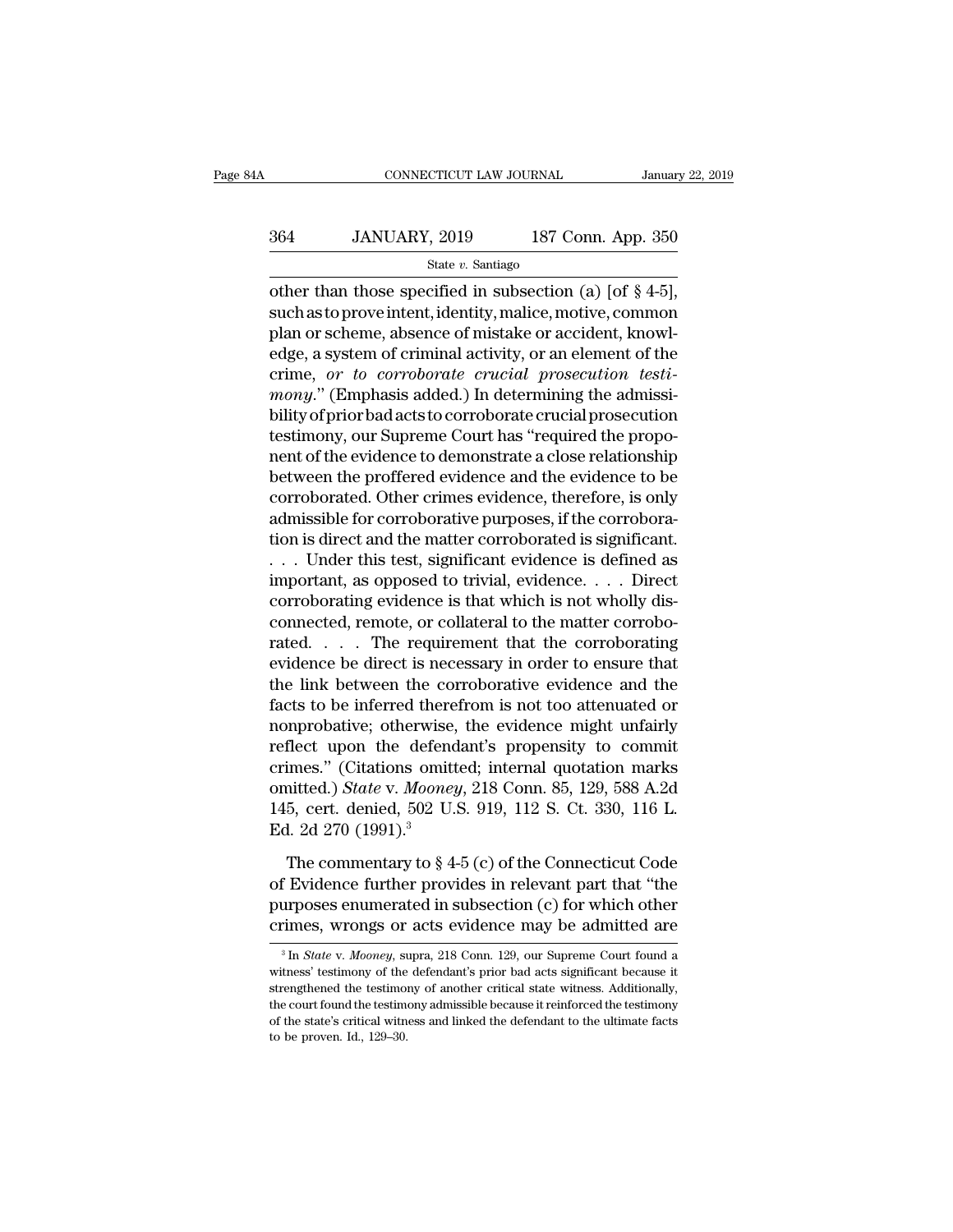2, 2019 CONNECTICUT LAW JOURNAL Page 85A<br>187 Conn. App. 350 JANUARY, 2019 365<br>State v. Santiago

State *v.* Santiago

 $\frac{187 \text{ Conn. App. } 350}{250}$  JANUARY, 2019  $\frac{365}{250}$ <br>State v. Santiago<br>intended to be illustrative rather than exhaustive. Nei-<br>ther subsection (a) nor subsection (c) precludes a court<br>from recognizing other engroepiste 187 Conn. App. 350 JANUARY, 2019 365<br>
State v. Santiago<br>
intended to be illustrative rather than exhaustive. Neither subsection (a) nor subsection (c) precludes a court<br>
from recognizing other appropriate purposes for whi 187 Conn. App. 350 JANUARY, 2019 365<br>
state v. Santiago<br>
intended to be illustrative rather than exhaustive. Nei-<br>
ther subsection (a) nor subsection (c) precludes a court<br>
from recognizing other appropriate purposes for 187 Conn. App. 350 JANUARY, 2019 365<br>
State v. Santiago<br>
intended to be illustrative rather than exhaustive. Neither subsection (a) nor subsection (c) precludes a court<br>
from recognizing other appropriate purposes for whi State v. Santiago<br>
State v. Santiago<br>
intended to be illustrative rather than exhaustive. Nei-<br>
ther subsection (a) nor subsection (c) precludes a court<br>
from recognizing other appropriate purposes for which<br>
other crimes state v. santago<br>intended to be illustrative rather than exhaustive. Nei-<br>ther subsection (a) nor subsection (c) precludes a court<br>from recognizing other appropriate purposes for which<br>other crimes, wrongs or acts evidenc intended to be illustrative rather than exhaustive. Neither subsection (a) nor subsection (c) precludes a court<br>from recognizing other appropriate purposes for which<br>other crimes, wrongs or acts evidence may be admitted,<br>p ther subsection (a) nor subsection (c) precludes a court<br>from recognizing other appropriate purposes for which<br>other crimes, wrongs or acts evidence may be admitted,<br>provided the evidence is not introduced to prove a<br>pers from recognizing other appropriate purposes for which<br>other crimes, wrongs or acts evidence may be admitted,<br>provided the evidence is not introduced to prove a<br>person's bad character or criminal tendencies, and the<br>probat other crimes, wrongs or acts evidence may be admitted,<br>provided the evidence is not introduced to prove a<br>person's bad character or criminal tendencies, and the<br>probative value of its admission is not outweighed by<br>any of bolative value of its admission is not outweighed by y of the Section 4-3 balancing factors." As such, evi-<br>nce of prior bad acts has also been admitted to reha-<br>litate a state's key witness. See *State* v. *Estrella J.C.* any of the Section 4-3 balancing factors." As such, evidence of prior bad acts has also been admitted to rehabilitate a state's key witness. See *State* v. *Estrella J.C.*, supra, 169 Conn. App. 96–98.<sup>4</sup><br>
"The test for d

dence of prior bad acts has also been admitted to rehabilitate a state's key witness. See *State* v. *Estrella J.C.*,<br>supra, 169 Conn. App. 96–98.<sup>4</sup><br>"The test for determining whether evidence is unduly<br>prejudicial is not bilitate a state's key witness. See *State* v. *Estrella J.C.*,<br>supra, 169 Conn. App. 96–98.<sup>4</sup><br>"The test for determining whether evidence is unduly<br>prejudicial is not whether it is damaging to the defen-<br>dant but whether supra, 169 Conn. App. 96–98.<sup>4</sup><br>
"The test for determining whether evidence is unduly<br>
prejudicial is not whether it is damaging to the defen-<br>
dant but whether it will improperly arouse the emotions<br>
of the jury.... Reve "The test for determining whether evidence is unduly<br>prejudicial is not whether it is damaging to the defen-<br>dant but whether it will improperly arouse the emotions<br>of the jury.... Reversal is required only whe $[n]$  an<br>abu "The test for determining whether evidence is unduly prejudicial is not whether it is damaging to the defendant but whether it will improperly arouse the emotions of the jury. . . . Reversal is required only whe[n] an abu In the present case, the evidence of the uncharged when the jury.... Reversal is required only whe[n] an use of discretion is manifest or whe[n] injustice pears to have been done." (Internal quotation marks initted.) *Sta* of the jury. . . . Reversal is required only whe[n] an abuse of discretion is manifest or whe[n] injustice appears to have been done." (Internal quotation marks omitted.) *State* v. *Small*, supra, 180 Conn. App. 683. In

Feared the defendant and waited twelve years before the present case, the evidence of the uncharged misconduct was probative to explain why Algarin feared the defendant and waited twelve years before telling the police abo the police above." (Internal quotation marks<br>appears to have been done." (Internal quotation marks<br>omitted.) *State* v. *Small*, supra, 180 Conn. App. 683.<br>In the present case, the evidence of the uncharged<br>misconduct was der. The state argued that admitting procedure and the present case, the evidence of the uncharged misconduct was probative to explain why Algarin feared the defendant and waited twelve years before telling the police abou In the present case, the evidence of the uncharged<br>misconduct was probative to explain why Algarin<br>feared the defendant and waited twelve years before<br>telling the police about her knowledge of Morales' mur-<br>der. The state In the present case, the evidence of the uncharged<br>misconduct was probative to explain why Algarin<br>feared the defendant and waited twelve years before<br>telling the police about her knowledge of Morales' mur-<br>der. The state misconduct was probative to explain why Algarin<br>feared the defendant and waited twelve years before<br>telling the police about her knowledge of Morales' mur-<br>der. The state argued that admitting evidence of severe<br>domestic a feared the defendant and waited twelve years before<br>telling the police about her knowledge of Morales' mur-<br>der. The state argued that admitting evidence of severe<br>domestic abuse was material to corroborating crucial<br>prose telling the police about her knowledge of Morales' murder. The state argued that admitting evidence of severe domestic abuse was material to corroborating crucial prosecution testimony. In its ruling admitting such eviden der. The state argued that admitting evidence of severe<br>domestic abuse was material to corroborating crucial<br>prosecution testimony. In its ruling admitting such evi-<br>dence, the court relied on *State* v. *Yusuf*, 70 Conn. domestic abuse was material to corroborating crucial<br>prosecution testimony. In its ruling admitting such evi-<br>dence, the court relied on *State* v. *Yusuf*, 70 Conn. App.<br>594, 800 A.2d 590, cert. denied, 261 Conn. 921, 806 594, 800 A.2d 590, cert. denied, 261 Conn. 921, 806<br>A.2d 1064 (2002), noting "that a delay in disclosing is<br>a significant event that the state must have some type<br>of explanation for. So it's an important—it's extremely<br><sup>4</sup> A.2d 1064 (2002), noting "that a delay in disclosing is<br>a significant event that the state must have some type<br>of explanation for. So it's an important—it's extremely<br> $\frac{4}{\text{ln State v.} Estrella J.C., \text{ supra, 169 Conn. App. 99–100, this court found}$ <br>that the

a significant event that the state must have some type<br>of explanation for. So it's an important—it's extremely<br> $^{4}$ In *State v. Estrella J.C.*, supra, 169 Conn. App. 99–100, this court found<br>that the probative value of u of explanation for. So it's an important—it's extremely<br>  $\frac{4 \text{In State v. Estrella J.C.}}{4 \text{In State v. Estrella J.C.}}$  supra, 169 Conn. App. 99–100, this court found<br>
that the probative value of uncharged misconduct evidence was not out-<br>
weighed b We explain<br>tation for solid start important—it s extremely<br> $^{4}$  In *State* v. *Estrella J.C.*, supra, 169 Conn. App. 99–100, this court found<br>that the probative value of uncharged misconduct evidence was not out-<br>weighed <sup>4</sup> In *State* v. *Estrella J.C.*, supra, 169 Conn. App. 99–100, this court found that the probative value of uncharged misconduct evidence was not outweighed by its prejudicial effect where such evidence "did not tend to that the probative value of uncharged misconduct evidence was not out-<br>weighed by its prejudicial effect where such evidence "did not tend to arouse<br>the emotions of the jury  $\ldots$  pertained to the credibility of the state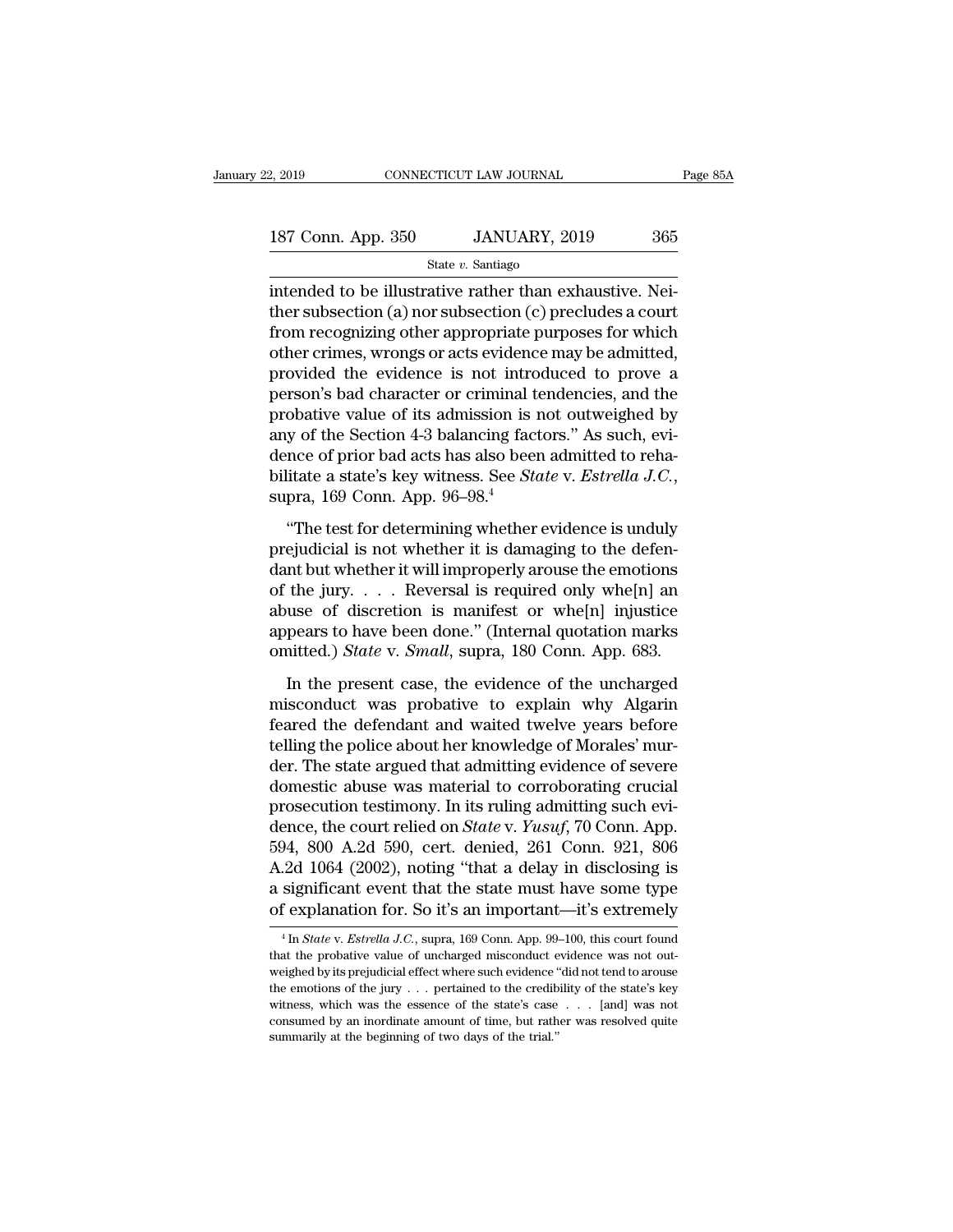| зĀ  | CONNECTICUT LAW JOURNAL                                                  |                    | January 22, 2019 |
|-----|--------------------------------------------------------------------------|--------------------|------------------|
| 366 | JANUARY, 2019                                                            | 187 Conn. App. 350 |                  |
|     | State $v$ . Santiago                                                     |                    |                  |
|     | important if the state has any explanation for a delay<br>in reporting." |                    |                  |

 $\frac{6}{\text{State } v. \text{ Santiago}}$ <br>  $\frac{\text{State } v. \text{ Santiago}}{\text{reporting."}}$ <br>
The defendant argues that the relevance of Algarin's<br>
The defendant argues that the relevance of Algarin's<br>
mestic violence testimony was contingent on the  $\frac{\text{State } v. \text{ Santiago}}{\text{Sate } v. \text{ Santiago}}$ <br>
important if the state has any explanation for a delay<br>
in reporting."<br>
The defendant argues that the relevance of Algarin's<br>
domestic violence testimony was contingent on the<br>
state callin State v. Santiago<br>
important if the state has any explanation for a delay<br>
in reporting."<br>
The defendant argues that the relevance of Algarin's<br>
domestic violence testimony was contingent on the<br>
state calling Dr. Evan St important if the state has any explanation for a delay<br>in reporting."<br>The defendant argues that the relevance of Algarin's<br>domestic violence testimony was contingent on the<br>state calling Dr. Evan Stark, an expert on batter in reporting."<br>
The defendant argues that the relevance of Algarin's<br>
domestic violence testimony was contingent on the<br>
state calling Dr. Evan Stark, an expert on battered<br>
woman syndrome. The defendant, therefore, assert The defendant argues that the relevance of Algarin's<br>domestic violence testimony was contingent on the<br>state calling Dr. Evan Stark, an expert on battered<br>woman syndrome. The defendant, therefore, asserts<br>that the court's The defendant argues that the relevance of Algarin's<br>domestic violence testimony was contingent on the<br>state calling Dr. Evan Stark, an expert on battered<br>woman syndrome. The defendant, therefore, asserts<br>that the court's domestic violence testimony was contingent on the<br>state calling Dr. Evan Stark, an expert on battered<br>woman syndrome. The defendant, therefore, asserts<br>that the court's reliance on *Yusuf*, in its ruling was<br>misplaced beca state calling Dr. Evan Stark, an expert on battered<br>woman syndrome. The defendant, therefore, asserts<br>that the court's reliance on *Yusuf* in its ruling was<br>misplaced because, unlike in *Yusuf*, there was no testi-<br>mony i woman syndrome. The defendant, therefore, asserts<br>that the court's reliance on *Yusuf* in its ruling was<br>misplaced because, unlike in *Yusuf*, there was no testi-<br>mony in the present case about battered woman syn-<br>drome. that the court's reliance on *Yusuf* in its ruling was<br>misplaced because, unlike in *Yusuf*, there was no testi-<br>mony in the present case about battered woman syn-<br>drome. This court's ruling in *Yusuf*, however, does not<br>r misplaced because, unlike in *Yusuf*, there was no testi-<br>mony in the present case about battered woman syn-<br>drome. This court's ruling in *Yusuf*, however, does not<br>require expert testimony about battered woman syn-<br>drom mony in the present case about battered woman syn-<br>drome. This court's ruling in *Yusuf*, however, does not<br>require expert testimony about battered woman syn-<br>drome as a predicate to admitting evidence concerning<br>domestic drome. This court's ruling in *Yusuf*, however, does not<br>require expert testimony about battered woman syn-<br>drome as a predicate to admitting evidence concerning<br>domestic violence. Rather, in *Yusuf*, this court found<br>that require expert testimony about battered woman syn-<br>drome as a predicate to admitting evidence concerning<br>domestic violence. Rather, in *Yusuf*, this court found<br>that such testimony was relevant where it served to<br>corrobora drome as a predicate to admitting evidence concerning<br>domestic violence. Rather, in *Yusuf*, this court found<br>that such testimony was relevant where it served to<br>corroborate crucial prosecution testimony. See id., 608–<br>609 domestic violence. Rather, in *Yusuf*, this court found<br>that such testimony was relevant where it served to<br>corroborate crucial prosecution testimony. See id., 608–<br>609. In the present case, by parallel logic, Algarin's<br>do that such testimony was relevant where it served to<br>corroborate crucial prosecution testimony. See id., 608–<br>609. In the present case, by parallel logic, Algarin's<br>domestic violence testimony served to explain her rea-<br>son corroborate crucial prosecution testimony. See id., 608–609. In the present case, by parallel logic, Algarin's domestic violence testimony served to explain her reason for not providing, over an approximately twelve year p 609. In the present case, by parallel logic, Algarin's<br>domestic violence testimony served to explain her rea-<br>son for not providing, over an approximately twelve<br>year period, her knowledge about Morales' murder.<br>Because Al domestic violence testimony served to explain her reason for not providing, over an approximately twelve<br>year period, her knowledge about Morales' murder.<br>Because Algarin's testimony about the domestic vio-<br>lence directed son for not providing, over an approximately twelve<br>year period, her knowledge about Morales' murder.<br>Because Algarin's testimony about the domestic vio-<br>lence directed against her made it more probable that<br>a jury would c year period, her knowledge about Morales' murder.<br>Because Algarin's testimony about the domestic vio-<br>lence directed against her made it more probable that<br>a jury would credit her testimony explaining her reli-<br>ance on the Because Algarin's testimony<br>lence directed against her ma<br>a jury would credit her testi<br>ance on the fabricated alibi a<br>her knowledge to the police, v<br>did not abuse its discretion<br>testimony was relevant.<br>We also conclude th in y would credit her testimony explaining her reliction of the fabricated alibi and her delay in reporting<br>or knowledge to the police, we conclude that the court<br>d not abuse its discretion in determining that the<br>stimony ance on the fabricated alibi and her delay in reporting<br>her knowledge to the police, we conclude that the court<br>did not abuse its discretion in determining that the<br>testimony was relevant.<br>We also conclude that the court d

ther knowledge to the police, we conclude that the court<br>did not abuse its discretion in determining that the<br>testimony was relevant.<br>We also conclude that the court did not abuse its<br>discretion in finding that the probati did not abuse its discretion in determining that the<br>testimony was relevant.<br>We also conclude that the court did not abuse its<br>discretion in finding that the probative value of Algarin's<br>domestic abuse testimony was not ou testimony was relevant.<br>
We also conclude that the court did not abuse its<br>
discretion in finding that the probative value of Algarin's<br>
domestic abuse testimony was not outweighed by unfair<br>
prejudice to the defendant. In We also conclude that the court did not abuse its<br>discretion in finding that the probative value of Algarin's<br>domestic abuse testimony was not outweighed by unfair<br>prejudice to the defendant. In the present case, the<br>proba We also conclude that the court did not abuse its<br>discretion in finding that the probative value of Algarin's<br>domestic abuse testimony was not outweighed by unfair<br>prejudice to the defendant. In the present case, the<br>proba discretion in finding that the probative value of Algarin's<br>domestic abuse testimony was not outweighed by unfair<br>prejudice to the defendant. In the present case, the<br>probative value of Algarin's testimony regarding the<br>un domestic abuse testimony was not outweighed by unfair<br>prejudice to the defendant. In the present case, the<br>probative value of Algarin's testimony regarding the<br>uncharged misconduct was strong because it assisted<br>the jury i prejudice to the defendant. In the present case, the probative value of Algarin's testimony regarding the uncharged misconduct was strong because it assisted the jury in understanding why she repeated the fabricated alibi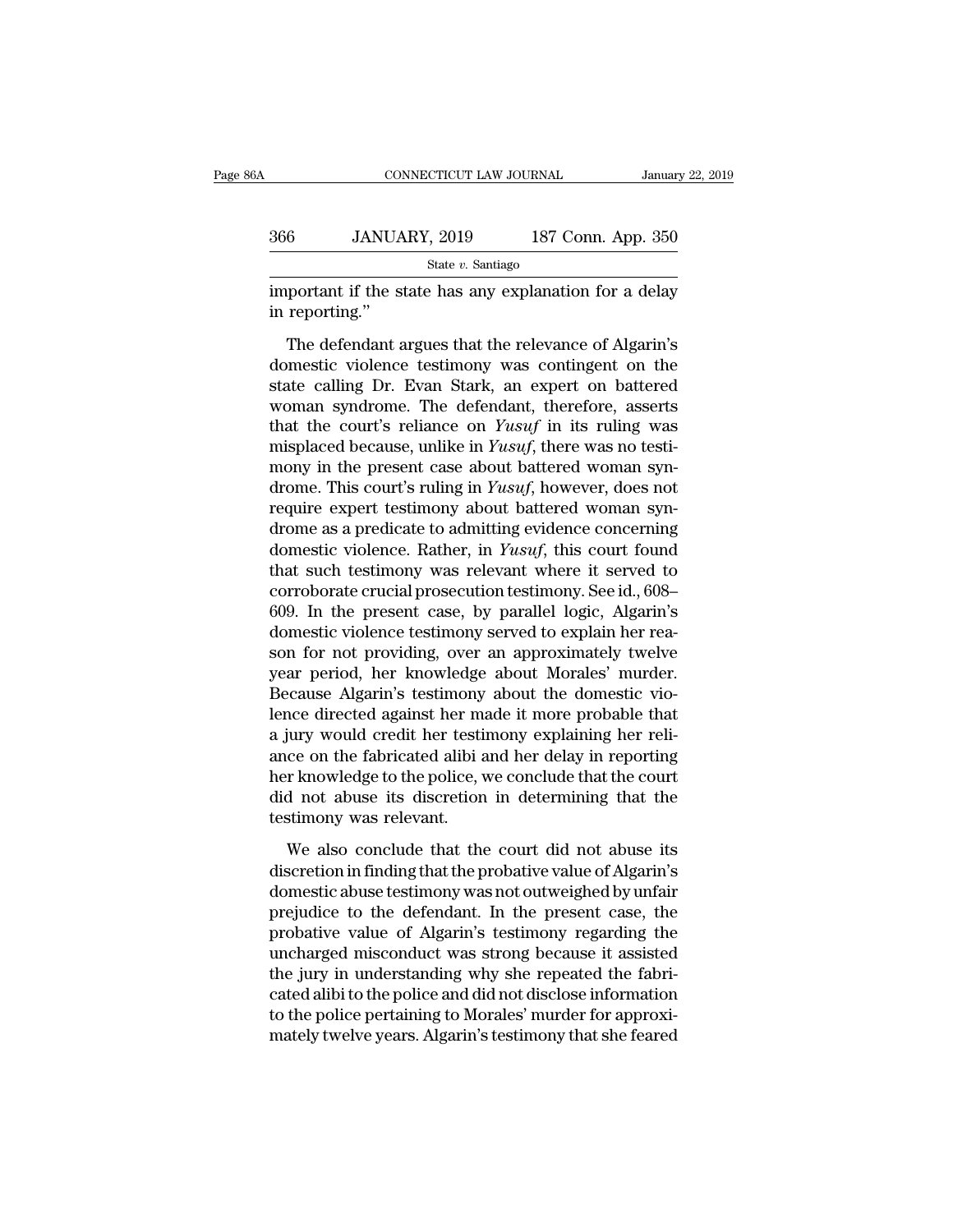| 2, 2019            | CONNECTICUT LAW JOURNAL | Page 87A |  |
|--------------------|-------------------------|----------|--|
|                    |                         |          |  |
| 187 Conn. App. 350 | JANUARY, 2019           | 367      |  |
|                    | State $v$ . Santiago    |          |  |

on CONNECTICUT LAW JOURNAL<br>
187 Conn. App. 350 JANUARY, 2019 367<br>
5tate v. Santiago<br>
the defendant and, thus, did not feel safe offering infor-<br>
mation on Morales' murder to police, provided a context<br>
and reasonable evale 187 Conn. App. 350 JANUARY, 2019 367<br>State v. Santiago<br>the defendant and, thus, did not feel safe offering infor-<br>mation on Morales' murder to police, provided a context<br>and reasonable explanation for the jury to consider 187 Conn. App. 350 JANUARY, 2019 367<br>
State v. Santiago<br>
the defendant and, thus, did not feel safe offering infor-<br>
mation on Morales' murder to police, provided a context<br>
and reasonable explanation for the jury to cons 187 Conn. App. 350 JANUARY, 2019 367<br>
State v. Santiago<br>
the defendant and, thus, did not feel safe offering infor-<br>
mation on Morales' murder to police, provided a context<br>
and reasonable explanation for the jury to cons State v. Santiago<br>
State v. Santiago<br>
the defendant and, thus, did not feel safe offering infor-<br>
mation on Morales' murder to police, provided a context<br>
and reasonable explanation for the jury to consider her<br>
actions. state  $v$ . Santiago<br>the defendant and, thus, did not feel safe offering infor-<br>mation on Morales' murder to police, provided a context<br>and reasonable explanation for the jury to consider her<br>actions. Moreover, the court m the defendant and, thus, did not feel safe offering information on Morales' murder to police, provided a context<br>and reasonable explanation for the jury to consider her<br>actions. Moreover, the court made efforts to limit th mation on Morales' murder to police, provided a context<br>and reasonable explanation for the jury to consider her<br>actions. Moreover, the court made efforts to limit the<br>risk of unfair prejudice to the defendant. The court<br>ad and reasonable explanation for the jury to consider her<br>actions. Moreover, the court made efforts to limit the<br>risk of unfair prejudice to the defendant. The court<br>admitted Algarin's description of the broken nose inci-<br>de actions. Moreover, the court made efforts to limit the<br>risk of unfair prejudice to the defendant. The court<br>admitted Algarin's description of the broken nose inci-<br>dent and the pistol-whipping because they occurred at<br>arou risk of unfair prejudice to the defendant. The court<br>admitted Algarin's description of the broken nose inci-<br>dent and the pistol-whipping because they occurred at<br>around the same time as Morales' murder. The court<br>also lim admitted Algarin's description of the broken nose incident and the pistol-whipping because they occurred at around the same time as Morales' murder. The court also limited Algarin's testimony about a number of other incide dent and the pistol-whipping because they occurred at around the same time as Morales' murder. The court also limited Algarin's testimony about a number of other incidents of violence over the years, ordering that she not around the same time as Morales' murder. The court<br>also limited Algarin's testimony about a number of other<br>incidents of violence over the years, ordering that she<br>not go into detail about them. We, therefore, are not<br>pers also limited Algarin's testimony about a number of other incidents of violence over the years, ordering that she<br>not go into detail about them. We, therefore, are not<br>persuaded that the court abused its discretion in admit incidents of violence over the years, ordering that she<br>not go into detail about them. We, therefore, are not<br>persuaded that the court abused its discretion in admit-<br>ting Algarin's testimony, as limited, concerning the in Morales. Ints of domestic violence, in order to explain to the<br>ry the approximately twelve year delay in her disclo-<br>re to the police of her knowledge of the murder of<br>orales.<br>III<br>Finally, the defendant claims that the prosecutor<br>p

### III

Finally the approximately twelve year delay in her disclosure to the police of her knowledge of the murder of<br>Morales.<br>III<br>Finally, the defendant claims that the prosecutor<br>repeatedly violated the court's order concerning sure to the police of her knowledge of the murder of<br>Morales.<br>III<br>Finally, the defendant claims that the prosecutor<br>repeatedly violated the court's order concerning evi-<br>dence of specific instances of domestic violence and Morales.<br>
III<br>
Finally, the defendant claims that the prosecutor<br>
repeatedly violated the court's order concerning evi-<br>
dence of specific instances of domestic violence and,<br>
thus, deprived him of his due process right to III<br>Finally, the defendant claims that the prosecutor<br>repeatedly violated the court's order concerning evi-<br>dence of specific instances of domestic violence and,<br>thus, deprived him of his due process right to a fair trial. Finally, the defendant claims that the prosecutor<br>repeatedly violated the court's order concerning evi-<br>dence of specific instances of domestic violence and,<br>thus, deprived him of his due process right to a fair trial.<br>In Finally, the defendant claims that the prosecutor<br>repeatedly violated the court's order concerning evi-<br>dence of specific instances of domestic violence and,<br>thus, deprived him of his due process right to a fair trial.<br>In repeatedly violated the court's order concerning evi-<br>dence of specific instances of domestic violence and,<br>thus, deprived him of his due process right to a fair trial.<br>In particular, the defendant claims that the prosecut dence of specific instances of domestic violence and,<br>thus, deprived him of his due process right to a fair trial.<br>In particular, the defendant claims that the prosecutor<br>improperly (1) elicited inadmissible responses from thus, deprived him of his due process right to a fair trial.<br>In particular, the defendant claims that the prosecutor<br>improperly (1) elicited inadmissible responses from<br>Algarin during direct examination, which she later<br>re In particular, the defendant claims that the prosecutor<br>improperly (1) elicited inadmissible responses from<br>Algarin during direct examination, which she later<br>referred to in her rebuttal closing argument, (2) failed<br>to red argument. Ferred to in her rebuttal closing argument, (2) failed<br>redact Algarin's statement to the police as the court<br>d ordered, and (3) referred to several inadmissible<br>mestic violence incidents in her rebuttal closing<br>gument.<br>The preserved to in her restatant electric comparisons argument, ( $\Box$ ) ranced to redact Algarin's statement to the police as the court had ordered, and (3) referred to several inadmissible domestic violence incidents in her

that a defendant of the price as are court<br>had ordered, and (3) referred to several inadmissible<br>domestic violence incidents in her rebuttal closing<br>argument.<br>The defendant concedes that he failed to properly<br>preserve the maa ordered, and (*b)* referred to be verdal mathrassiste<br>domestic violence incidents in her rebuttal closing<br>argument.<br>The defendant concedes that he failed to properly<br>preserve these claims at trial. "It is well establi argument.<br>The defendant concedes that he failed to properly<br>preserve these claims at trial. "It is well established law<br>... that a defendant who fails to preserve claims of<br>prosecutorial [impropriety] need not seek to prev The defendant concedes that he failed to properly<br>preserve these claims at trial. "It is well established law<br> $\dots$  that a defendant who fails to preserve claims of<br>prosecutorial [impropriety] need not seek to prevail<br>unde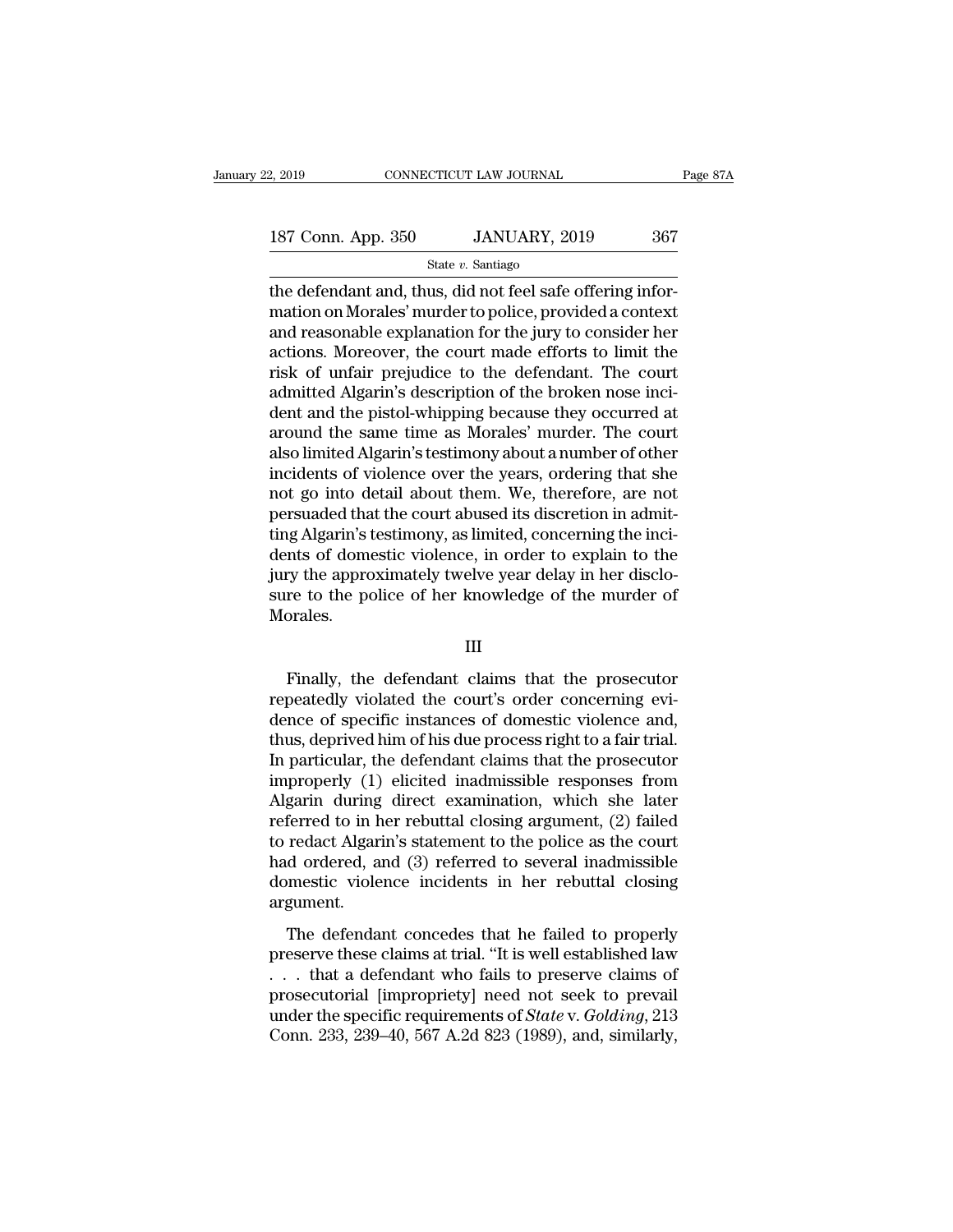# EXECUTE CONNECTICUT LAW JOURNAL January 22, 2019<br>368 JANUARY, 2019 187 Conn. App. 350<br>50 State v. Santiago

### State *v.* Santiago

CONNECTICUT LAW JOURNAL January 22, 2019<br>
368 JANUARY, 2019 187 Conn. App. 350<br>
<sup>368</sup> State v. Santiago<br>
it is unnecessary for a reviewing court to apply the<br>
four-pronged *Golding* test." (Internal quotation marks<br>
courte Four-pronged *Golding* test." (Internal quotation marks omitted.) *State v. Franklin*, 175 Conn. App. 22, 48, 166<br>A 2d 24 cort dominal  $227$  Conn 061–172 A 2d 801 (2017) **S68** JANUARY, 2019 187 Conn. App. 350<br>
State v. Santiago<br>
it is unnecessary for a reviewing court to apply the<br>
four-pronged *Golding* test." (Internal quotation marks<br>
omitted.) *State* v. *Franklin*, 175 Conn. App. 22,  $\frac{\text{368}}{\text{State } v. \text{ Santiago}}$ <br>  $\frac{\text{State } v. \text{ Santiago}}{\text{11}}$ <br>
it is unnecessary for a reviewing court to apply the<br>
four-pronged *Golding* test." (Internal quotation marks<br>
omitted.) *State v. Franklin*, 175 Conn. App. 22, 48, 166<br>
A. State v. Santiago<br>
it is unnecessary for a reviewing court to apply the<br>
four-pronged *Golding* test." (Internal quotation marks<br>
omitted.) State v. Franklin, 175 Conn. App. 22, 48, 166<br>
A.3d 24, cert. denied, 327 Conn. 9 state *i*. saltiago<br>it is unnecessary for a reviewing court to apply the<br>four-pronged *Golding* test." (Internal quotation marks<br>omitted.) *State* v. *Franklin*, 175 Conn. App. 22, 48, 166<br>A.3d 24, cert. denied, 327 Conn. it is unnecessary for a reviewing court to apply the<br>four-pronged *Golding* test." (Internal quotation marks<br>omitted.) *State* v. *Franklin*, 175 Conn. App. 22, 48, 166<br>A.3d 24, cert. denied, 327 Conn. 961, 172 A.3d 801 (2 3d 24, cert. denied, 327 Conn. 961, 172 A.3d 801 (2017).<br>
is rule, however, "does not pertain to mere eviden-<br>
rule, however, "does not pertain to mere eviden-<br>
rule principles governing our review of the defen-<br>
rule prin This rule, however, "does not pertain to mere evidentiary claims masquerading as constitutional violations."<br>
(Internal quotation marks omitted.) *State* v. *Small*, supra, 180 Conn. App. 687.<br>
"The principles governing o

tiary claims masquerading as constitutional violations."<br>
(Internal quotation marks omitted.) *State* v. *Small*,<br>
supra, 180 Conn. App. 687.<br>
"The principles governing our review of the defen-<br>
dant's claims are well esta (Internal quotation marks omitted.) *State* v. *Small*,<br>supra, 180 Conn. App. 687.<br>"The principles governing our review of the defen-<br>dant's claims are well established. In analyzing claims<br>of prosecutorial impropriety, w supra, 180 Conn. App. 687.<br>
"The principles governing our review of the defendant's claims are well established. In analyzing claims<br>
of prosecutorial impropriety, we engage in a two step<br>
analytical process.... The two s "The principles governing our review of the defen-<br>dant's claims are well established. In analyzing claims<br>of prosecutorial impropriety, we engage in a two step<br>analytical process. . . . The two steps are separate and<br>dis "The principles governing our review of the defendant's claims are well established. In analyzing claims of prosecutorial impropriety, we engage in a two step analytical process. . . . The two steps are separate and disti dant's claims are well established. In analyzing claims<br>of prosecutorial impropriety, we engage in a two step<br>analytical process. . . . The two steps are separate and<br>distinct. . . . We first examine whether prosecutorial of prosecutorial impropriety, we engage in a two step<br>analytical process. . . . The two steps are separate and<br>distinct. . . . We first examine whether prosecutorial<br>impropriety occurred. . . . Second, if an impropriety<br>e analytical process. . . . The two steps are separate and<br>distinct. . . . We first examine whether prosecutorial<br>impropriety occurred. . . . Second, if an impropriety<br>exists, we then examine whether it deprived the defen-<br> distinct.... We first examine whether prosecutorial<br>impropriety occurred....Second, if an impropriety<br>exists, we then examine whether it deprived the defen-<br>dant of his due process right to a fair trial.... In other<br>words impropriety occurred.... Second, if an impropriety<br>exists, we then examine whether it deprived the defen-<br>dant of his due process right to a fair trial.... In other<br>words, an impropriety is an impropriety, regardless of<br>i exists, we then examine whether it deprived the defendant of his due process right to a fair trial. . . . In other words, an impropriety is an impropriety, regardless of its ultimate effect on the fairness of the trial. W dant of his due process right to a fair trial. . . . In other<br>words, an impropriety is an impropriety, regardless of<br>its ultimate effect on the fairness of the trial. Whether<br>that impropriety was harmful and thus caused or words, an impropriety is an impropriety, regardless of<br>its ultimate effect on the fairness of the trial. Whether<br>that impropriety was harmful and thus caused or con-<br>tributed to a due process violation involves a separate<br> its ultimate effect on the fairness of the trial. Whether<br>that impropriety was harmful and thus caused or con-<br>tributed to a due process violation involves a separate<br>and distinct inquiry." (Emphasis added; internal quota that impropriety was harmful and thus caused or contributed to a due process violation involves a separate<br>and distinct inquiry." (Emphasis added; internal quota-<br>tion marks omitted.) *State* v. *Campbell*, 328 Conn. 444,<br> tributed to a due process violation involves a separate<br>and distinct inquiry." (Emphasis added; internal quota-<br>tion marks omitted.) *State* v. *Campbell*, 328 Conn. 444,<br>541–42, 180 A.3d 882 (2018). Moreover, "[w]hen a d and distinct inquiry." (Emphasis added; internal quotation marks omitted.) *State* v. *Campbell*, 328 Conn. 444, 541–42, 180 A.3d 882 (2018). Moreover, "[w]hen a defendant raises on appeal a claim that improper remarks by tion marks omitted.) *State* v. *Campbell*, 328 Conn. 444, 541–42, 180 A.3d 882 (2018). Moreover, "[w]hen a defendant raises on appeal a claim that improper remarks by the prosecutor deprived the defendant of his constitut 541–42, 180 A.3d 882 (2018). Moreover, "[w]hen a defendant raises on appeal a claim that improper remarks<br>by the prosecutor deprived the defendant of his constitutional right to a fair trial, the burden is on the defendan dant raises on appeal a claim that improper remarks<br>by the prosecutor deprived the defendant of his consti-<br>tutional right to a fair trial, the burden is on the defen-<br>dant to show . . . that the remarks were improper<br> $\ld$ The defendant first claims that "it can reasonably<br>
The defendant first claims that "it can reasonably<br>
inferred that the prosecutor, partly based on her<br>
rigular real reasonably<br>
inferred that the prosecutor, partly base

### A

Furner, 181 Conn. App. 535, 557, 187 A.3d 454, cert.<br>granted, 330 Conn. 909, 193 A.3d 48 (2018).<br>A<br>The defendant first claims that "it can reasonably<br>be inferred that the prosecutor, partly based on her<br>particular track r Furner, 151 Colul. App. 555, 557, 157 A.5d 454, cert.<br>granted, 330 Conn. 909, 193 A.3d 48 (2018).<br>A<br>The defendant first claims that "it can reasonably<br>be inferred that the prosecutor, partly based on her<br>particular track granted, 550 Confl. 909, 195 A.5d 46 (2016).<br>
A<br>
The defendant first claims that "it can reasonably<br>
be inferred that the prosecutor, partly based on her<br>
particular track record, did not intend to comply with<br>
the judge's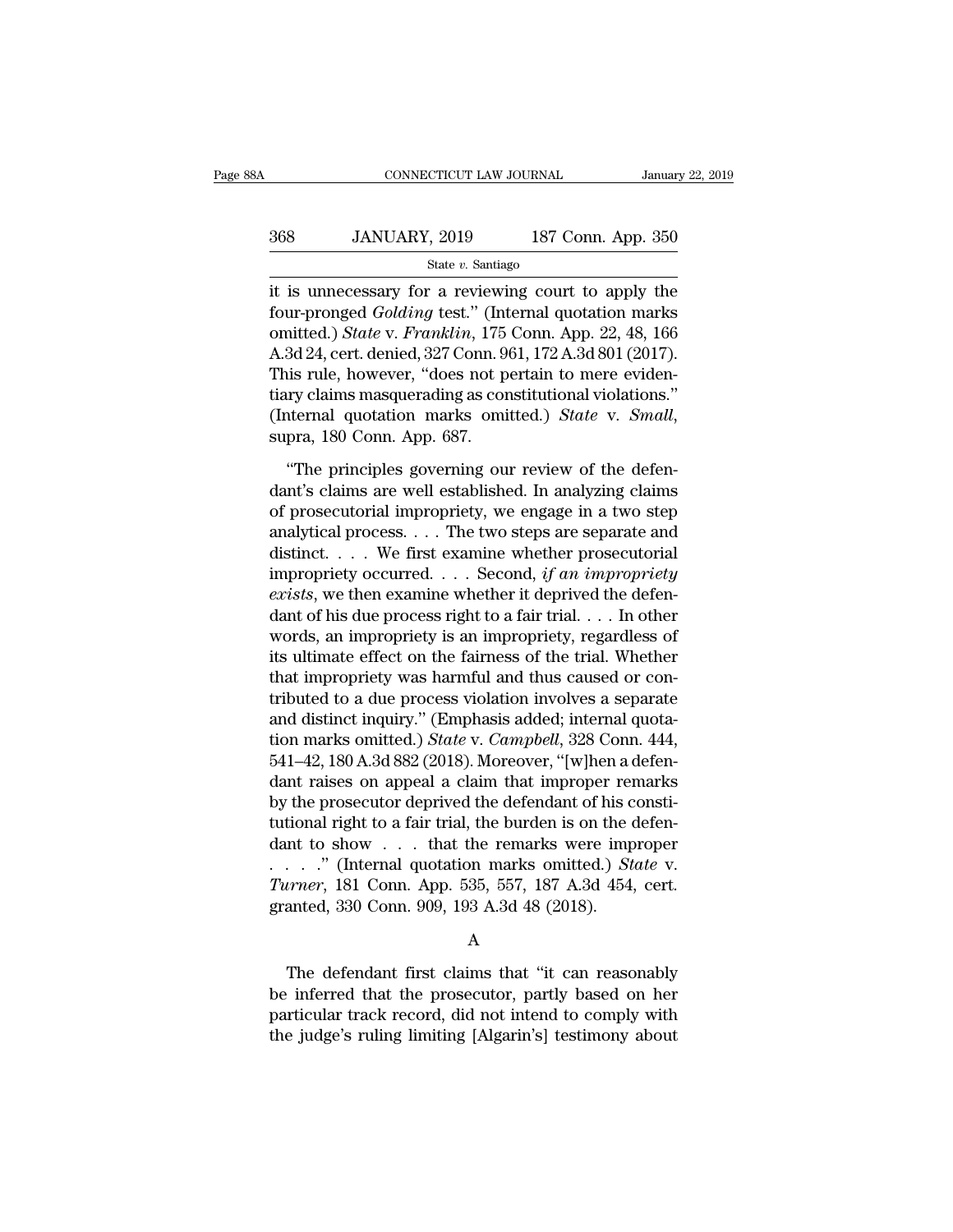# 2, 2019 CONNECTICUT LAW JOURNAL Page 89A<br>187 Conn. App. 350 JANUARY, 2019 369<br>State v. Santiago

State *v.* Santiago

 $\frac{2,2019}{2,2019}$  connectricut LAW JOURNAL Page 89<br>  $\frac{187 \text{ Conn. App. } 350}{\text{State } v. \text{ Santiago}}$ <br>  $\frac{189}{\text{Specific. claimed} \text{ instances of domestic violence}^{v5}}$ <br>  $\frac{189}{\text{because, even after the court's ruling, the processor}}$ 187 Conn. App. 350 JANUARY, 2019 369<br>State v. Santiago<br>Specific claimed instances of domestic violence<sup>15</sup><br>because, even after the court's ruling, the prosecutor<br>asked questions on direct examination that she should<br>have k 187 Conn. App. 350 JANUARY, 2019 369<br>
State v. Santiago<br>
Specific claimed instances of domestic violence<sup>75</sup><br>
because, even after the court's ruling, the prosecutor<br>
asked questions on direct examination that she should<br> 187 Conn. App. 350 JANUARY, 2019 369<br>
State v. Santiago<br>
Specific claimed instances of domestic violence<sup>75</sup><br>
because, even after the court's ruling, the prosecutor<br>
asked questions on direct examination that she should<br> State v. Santiago<br>
State v. Santiago<br>
Specific claimed instances of domestic violence<sup>75</sup><br>
because, even after the court's ruling, the prosecutor<br>
asked questions on direct examination that she should<br>
have known would el state v. santago<br>specific claimed instances of domestic violence"<sup>5</sup><br>because, even after the court's ruling, the prosecutor<br>asked questions on direct examination that she should<br>have known would elicit inadmissible respon cause, even after the court's ruling, the prosecutor<br>ked questions on direct examination that she should<br>we known would elicit inadmissible responses from<br>garin. (Footnote omitted.) The defendant identifies<br>to exchanges th secaase, even after are coards raing, are prosecator<br>asked questions on direct examination that she should<br>have known would elicit inadmissible responses from<br>Algarin. (Footnote omitted.) The defendant identifies<br>two excha we known would elicit inadmissible responses from<br>garin. (Footnote omitted.) The defendant identifies<br>o exchanges that allegedly support his position:<br>"[The Prosecutor]: And when you said that [the rela-<br>phispiped, which w

Algarin. (Footnote of<br>two exchanges that :<br>"[The Prosecutor]:<br>tionship] was physic<br>"[Algarin]: Well, h<br>broke my nose.  $\frac{1}{2}$  when you satisfy what stol-whipped,<br> $\frac{1}{2}$  \* \* \* \* \*  $\frac{1}{2}$  was there ab

The Prosecutor]: And was there abuse prior to you mean?<br>
"[Algarin]: Well, he pistol-whipped, he stabbed me,<br>
oke my nose.<br>
\*\*\*<br>
"[The Prosecutor]: And was there abuse prior to you ing with [the defendant]? "[Algarin]: Well, he pistol-whipped<br>broke my nose.<br>"\*\*\*<br>"[The Prosecutor]: And was there a<br>living with [the defendant]?<br>"[Algarin]: Yeah. He pulled my hai

oke my nose.<br>
\*\*\*<br>
"[The Prosecutor]: And was there abuse p<br>
ing with [the defendant]?<br>
"[Algarin]: Yeah. He pulled my hair."<br>
The defendant objected to the first excl

\* \* \*<br>
"[The Prosecutor]: And was there abuse prior to you<br>
ing with [the defendant]?<br>
"[Algarin]: Yeah. He pulled my hair."<br>
The defendant objected to the first exchange, and<br>
e court ruled that it did not violate its pre "[The Prosecutor]: And was there abuse prior to you<br>living with [the defendant]?<br>"[Algarin]: Yeah. He pulled my hair."<br>The defendant objected to the first exchange, and<br>the court ruled that it did not violate its previous "[The Prosecutor]: And was there abuse prior to you<br>living with [the defendant]?<br>"[Algarin]: Yeah. He pulled my hair."<br>The defendant objected to the first exchange, and<br>the court ruled that it did not violate its previous living with [the defendant]?<br>
"[Algarin]: Yeah. He pulled my hair."<br>
The defendant objected to the first exchange, and<br>
the court ruled that it did not violate its previous order<br>
on the admissibility of specific instances "[Algarin]: Yeah. He pulled my hair."<br>The defendant objected to the first exchange, and<br>the court ruled that it did not violate its previous order<br>on the admissibility of specific instances of domestic<br>violence. In partic The defendant objected to the first exchange, and<br>the court ruled that it did not violate its previous order<br>on the admissibility of specific instances of domestic<br>violence. In particular, the court stated: "[The response The defendant objected to the first exchange, and<br>the court ruled that it did not violate its previous order<br>on the admissibility of specific instances of domestic<br>violence. In particular, the court stated: "[The response the court ruled that it did not violate its previous order<br>on the admissibility of specific instances of domestic<br>violence. In particular, the court stated: "[The response]<br>came out as sort of a full stream. . . . I didn't on the admissibility of specific instances of domestic<br>violence. In particular, the court stated: "[The response]<br>came out as sort of a full stream. . . . I didn't think it<br>violated my previous order in this regard. . . . violence. In particular, the court stated: "[The response]<br>came out as sort of a full stream. . . . I didn't think it<br>violated my previous order in this regard. . . . I did<br>indicate pistol-whipping was fine, broken nose w The court short of a ran satelah.  $\ldots$  and a single plated my previous order in this regard.  $\ldots$  I did dicate pistol-whipping was fine, broken nose was fine, lid not write down stabbing as an—an option.  $\ldots$  certainly indicate his previous order in ans regard:  $\ldots$  in the simulation indicate pistol-whipping was fine, broken nose was fine, I did not write down stabbing as an—an option.  $\ldots$  It certainly is relevant for reasons I menti

will provide a limiting instruction, I guess, at this time."<br>The court then asked the prosecution whether it was<br>bing to go into specific details on the stabbing. The<br> $\frac{5}{10}$  The court ruled in relevant part: "I think

The court then asked the prosecution whether it was<br>going to go into specific details on the stabbing. The<br> $\frac{1}{10}$  The court ruled in relevant part: "I think that at some point the introduction of this type of evidence The court then asked the prosecution whether it was<br>going to go into specific details on the stabbing. The<br> $\frac{1}{10}$   $\frac{1}{10}$   $\frac{1}{10}$   $\frac{1}{10}$   $\frac{1}{10}$  relevant part: "I think that at some point the introduction going to go into specific details on the stabbing. The  $\frac{1}{100}$  in the stabbing of this type of evidence becomes cumulative and therefore, perhaps overly prejudicial, but I think that I will allow the state to have the The state of this state, and as well as the state in 1998) or struck in the state of this type of evidence becomes cumulative and therefore, perhaps overly prejudicial, but I think that I will allow the state to have the <sup>5</sup> The court ruled in relevant part: "I think that at some point the introduction of this type of evidence becomes cumulative and therefore, perhaps overly prejudicial, but I think that I will allow the state to have the the head with a [twenty-five] booms cumulative and therefore, perhaps<br>overly prejudicial, but I think that I will allow the state to have the witness<br>describe the broken nose incident in 1998, which was the same time as th do is have the witness describe the broken host with the witness describe the broken nose incident in 1998, which was the same time as the murder in this case, and as well as the pistol-whipping in 1998. I will not allow t of violence the broken nose incident in 1998, which was describe the broken nose incident in 1998, which was murder in this case, and as well as the pistol-whippi allow the state to go into detail on the sexual assault th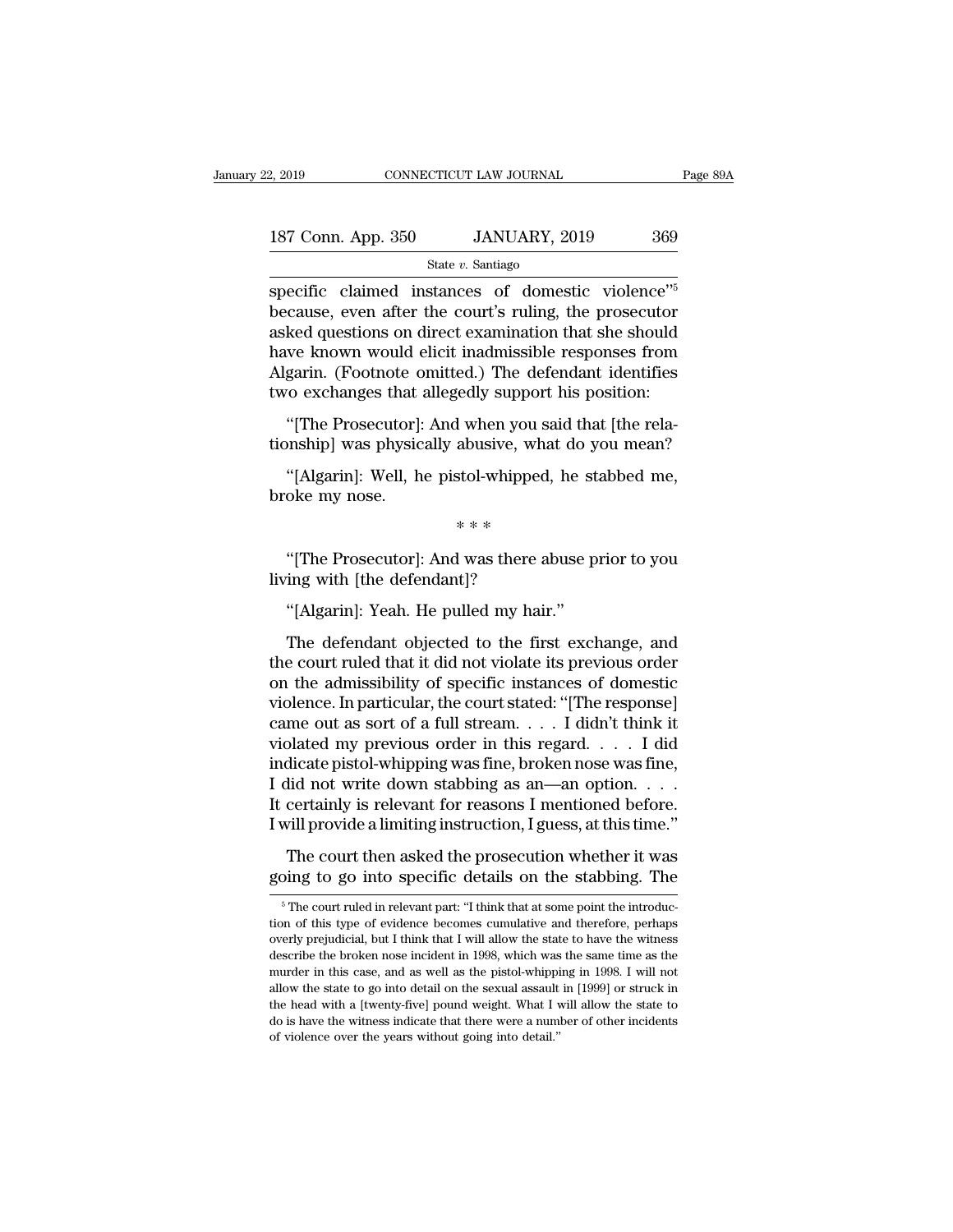### CONNECTICUT LAW JOURNAL January 22, 2019<br>370 JANUARY, 2019 187 Conn. App. 350<br>State v. Santiago State *v.* Santiago

FRIENT CONNECTICUT LAW JOURNAL January 22, 2019<br>
370 JANUARY, 2019 187 Conn. App. 350<br>
5 State v. Santiago<br>
prosecutor replied that she was only going to ask about<br>
details of the broken nose and pistol-whipping incidents 370 JANUARY, 2019 187 Conn. App. 350<br>
State v. Santiago<br>
prosecutor replied that she was only going to ask about<br>
details of the broken nose and pistol-whipping inci-<br>
dents, pursuant to the court's order. The defendant di  $\begin{array}{c} \text{370} \text{JANUARY, } 2019 \text{I87 Conn. App. 350} \\ \text{State } v. \text{ Santiago} \\ \text{prosecutor replied that she was only going to ask about details of the broken nose and pistol-whipping incidents, pursuit to the court's order. The defendant did not object to the second exchange.} \end{array}$  $\begin{array}{ll} \hline \text{370} & \text{JANUARY, 2019} & \text{187 C} \\ \hline \\ \text{State $v$. Santiago} \\ \hline \text{prosecutor replied that she was only go in details of the broken nose and pistol-vdents, pursuit to the court's order. The not object to the second exchange. \\ \hline \text{We cannot conclude on the basis of the} \\ \hline \end{array}$ State  $v$ . Santiago<br>
secutor replied that she was only going to ask about<br>
tails of the broken nose and pistol-whipping inci-<br>
nts, pursuant to the court's order. The defendant did<br>
to bject to the second exchange.<br>
We ca prosecutor replied that she was only going to ask about<br>details of the broken nose and pistol-whipping inci-<br>dents, pursuant to the court's order. The defendant did<br>not object to the second exchange.<br>We cannot conclude on

prosectuor replied that site was only going to ask about<br>details of the broken nose and pistol-whipping inci-<br>dents, pursuant to the court's order. The defendant did<br>not object to the second exchange.<br>We cannot conclude on details of the broken hose and pistor-whipping increases.<br>
dents, pursuant to the court's order. The defendant did<br>
not object to the second exchange.<br>
We cannot conclude on the basis of the record before<br>
us that the pros dents, pursuant to the court is order. The detendant dual<br>not object to the second exchange.<br>We cannot conclude on the basis of the record before<br>us that the prosecutor's questions were intended to<br>elicit inadmissible resp sport to the second exchange.<br>We cannot conclude on the basis of the record before<br>us that the prosecutor's questions were intended to<br>elicit inadmissible responses from Algarin. The prose-<br>cutor's questions were broad and We cannot conclude on the basis of the record before<br>us that the prosecutor's questions were intended to<br>elicit inadmissible responses from Algarin. The prose-<br>cutor's questions were broad and open-ended, and Alg-<br>arin app us that the prosecutor's questions were intended to<br>elicit inadmissible responses from Algarin. The prose-<br>cutor's questions were broad and open-ended, and Alg-<br>arin appeared to the court to offer her responses<br>spontaneous elicit inadmissible responses from Algarin. The prose-<br>cutor's questions were broad and open-ended, and Alg-<br>arin appeared to the court to offer her responses<br>spontaneously and without prompting. Additionally, the<br>prosecut cutor's questions were broad and open-ended, and Algarin appeared to the court to offer her responses spontaneously and without prompting. Additionally, the prosecutor did not go into further detail about the stabbing or h arin appeared to the comportaneously and withous<br>prosecutor did not go into<br>bing or hair pulling incondex<br>acknowledged to the coutis inquiries to the specifical<br>lowed in its order. Implementary or hair pulling incidents but, instead, directly<br>
inquiries to the court that the state would limit<br>
inquiries to the specific matters that the court had<br>
owed in its order.<br>
B<br>
The defendant next claims that

B

acknowledged to the court that the state would limit<br>its inquiries to the specific matters that the court had<br>allowed in its order.<br>B<br>The defendant next claims that the prosecutor's fail-<br>ure to redact references in the 20 its inquiries to the specific matters that the court had<br>allowed in its order.<br>B<br>The defendant next claims that the prosecutor's fail-<br>ure to redact references in the 2010 statement, to the<br>defendant stabbing Algarin and b B<br>B<br>The defendant next claims that the prosecutor's fail-<br>ure to redact references in the 2010 statement, to the<br>defendant stabbing Algarin and beating her while she<br>was pregnant, rose to the level of impropriety. The<br>reco B<br>
The defendant next claims that the prosecutor's fail-<br>
ure to redact references in the 2010 statement, to the<br>
defendant stabbing Algarin and beating her while she<br>
was pregnant, rose to the level of impropriety. The<br>
r D<br>The defendant next claims that the prosecutor's fail-<br>ure to redact references in the 2010 statement, to the<br>defendant stabbing Algarin and beating her while she<br>was pregnant, rose to the level of impropriety. The<br>record The defendant next claims that the prosecutor's fail-<br>ure to redact references in the 2010 statement, to the<br>defendant stabbing Algarin and beating her while she<br>was pregnant, rose to the level of impropriety. The<br>record, ure to redact references in the 2010 statement, to the defendant stabbing Algarin and beating her while she was pregnant, rose to the level of impropriety. The record, however, reveals that the defendant had the opportunit defendant stabbing Algarin and beating her while she<br>was pregnant, rose to the level of impropriety. The<br>record, however, reveals that the defendant had the<br>opportunity to request the court to order additional<br>redactions o was pregnant, rose to the level of impropriety. The<br>record, however, reveals that the defendant had the<br>opportunity to request the court to order additional<br>redactions of the 2010 statement. Specifically, when<br>discussing record, however, reveals that the defendant had the<br>opportunity to request the court to order additional<br>redactions of the 2010 statement. Specifically, when<br>discussing redactions to the statement with both par-<br>ties, the opportunity to request the court to order additional<br>redactions of the 2010 statement. Specifically, when<br>discussing redactions to the statement with both par-<br>ties, the court asked whether there was "anything else<br>in the redactions of the 2010 statement. Specifically, when<br>discussing redactions to the statement with both par-<br>ties, the court asked whether there was "anything else<br>in the statement that is not consistent with the [c]ourt's<br> discussing redactions to the statement with both parties, the court asked whether there was "anything else<br>in the statement that is not consistent with the [c]ourt's<br>ruling that this is admissible under [*Rose*]?" The defe ties, the court asked whether there was "anything else<br>in the statement that is not consistent with the [c]ourt's<br>ruling that this is admissible under [*Rose*]?" The defen-<br>dant did not respond that the references to the d in the statement that is not consistent with the [c]ourt's<br>ruling that this is admissible under  $[Rose]$ ?" The defen-<br>dant did not respond that the references to the defen-<br>dant stabbing Algarin and beating her while she wa ruling that this is admissible under  $[Rose]$ ?" The defen-<br>dant did not respond that the references to the defen-<br>dant stabbing Algarin and beating her while she was<br>pregnant should be redacted. The defendant did not<br>subsequ redacted. In stabbilig Algarin and beating her while site was<br>egnant should be redacted. The defendant did not<br>bsequently object to the statement as redacted or<br>quest further redactions of the portions of the state-<br>ent that he alle pregnant should be redacted. The defendant did not<br>subsequently object to the statement as redacted or<br>request further redactions of the protions of the state-<br>ment that he alleges on appeal should also have been<br>redacted.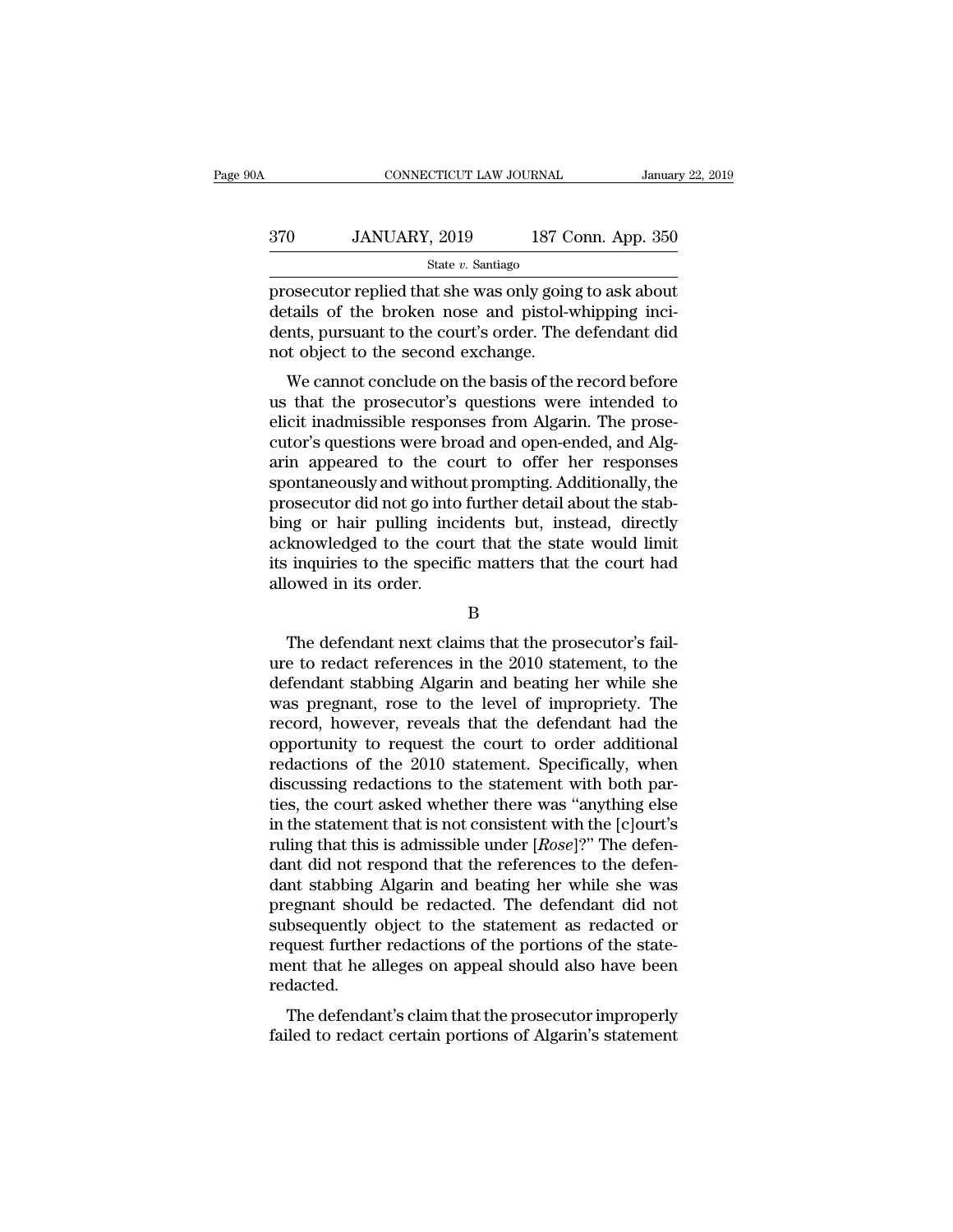| 2, 2019            | CONNECTICUT LAW JOURNAL | Page 91A |  |
|--------------------|-------------------------|----------|--|
|                    |                         |          |  |
| 187 Conn. App. 350 | JANUARY, 2019           | 371      |  |
|                    | State $v$ . Santiago    |          |  |

<sup>2, 2019</sup> CONNECTICUT LAW JOURNAL Page 91A<br>
187 Conn. App. 350 JANUARY, 2019 371<br>
<sup>State v. Santiago<br>
is purely evidentiary. "[A] defendant may not transform<br>
an unpreserved evidentiary claim into one of prosecu-<br>
torial i</sup> 187 Conn. App. 350 JANUARY, 2019 371<br>
State v. Santiago<br>
is purely evidentiary. "[A] defendant may not transform<br>
an unpreserved evidentiary claim into one of prosecu-<br>
torial impropriety to obtain review of that claim . . 187 Conn. App. 350 JANUARY, 2019 371<br>
State v. Santiago<br>
is purely evidentiary. "[A] defendant may not transform<br>
an unpreserved evidentiary claim into one of prosecu-<br>
torial impropriety to obtain review of that claim . (IST Conn. App. 350 JANUARY, 2019 371<br>
State v. Santiago<br>
is purely evidentiary. "[A] defendant may not transform<br>
an unpreserved evidentiary claim into one of prosecu-<br>
torial impropriety to obtain review of that claim . State v. Santiago<br>
State v. Santiago<br>
is purely evidentiary. "[A] defendant may not transform<br>
an unpreserved evidentiary claim into one of prosecu-<br>
torial impropriety to obtain review of that claim . . . ."<br>
(Internal q State v. Santiago<br>
is purely evidentiary. "[A] defendant may not transform<br>
an unpreserved evidentiary claim into one of prosecu-<br>
torial impropriety to obtain review of that claim . . . ."<br>
(Internal quotation marks omitt is purely evidentiary. "[A] defendant may not tran an unpreserved evidentiary claim into one of pr<br>torial impropriety to obtain review of that claim<br>(Internal quotation marks omitted.) *State* v. *Devi*<br>Conn. App. 560, 574 The definition marks omitted.) *State v. Devito*, 159<br>
19 Dnn. App. 560, 574, 124 A.3d 14, cert. denied, 319 Conn.<br>
17, 125 A.3d 1012 (2015). Accordingly, we decline to<br>
17, 125 A.3d 1012 (2015). Accordingly, we decline to

C<sub>c</sub>

Conn. App. 560, 574, 124 A.3d 14, cert. denied, 319 Conn.<br>947, 125 A.3d 1012 (2015). Accordingly, we decline to<br>review this unpreserved evidentiary claim.<br>C<br>Finally, the defendant claims that the prosecutor<br>improperly refe 947, 125 A.3d 1012 (2015). Accordingly, we decline to<br>review this unpreserved evidentiary claim.<br>C<br>Finally, the defendant claims that the prosecutor<br>improperly referred to several inadmissible incidents<br>of alleged domestic review this unpreserved evidentiary claim.<br>
C<br>
Finally, the defendant claims that the prosecutor<br>
improperly referred to several inadmissible incidents<br>
of alleged domestic violence in her rebuttal closing<br>
argument and th C<br>
Finally, the defendant claims that the prosecutor<br>
improperly referred to several inadmissible incidents<br>
of alleged domestic violence in her rebuttal closing<br>
argument and that such references were intended to<br>
arouse Finally, the defendant claims that the prosecutor<br>improperly referred to several inadmissible incidents<br>of alleged domestic violence in her rebuttal closing<br>argument and that such references were intended to<br>arouse the pas Finally, the defendant claims that the prosecutor<br>
improperly referred to several inadmissible incidents<br>
of alleged domestic violence in her rebuttal closing<br>
argument and that such references were intended to<br>
arouse the improperly referred to several inadmissible incidents<br>of alleged domestic violence in her rebuttal closing<br>argument and that such references were intended to<br>arouse the passions and sympathies of the jurors. In<br>particular, of alleged domestic violence in her rebuttal closing<br>argument and that such references were intended to<br>arouse the passions and sympathies of the jurors. In<br>particular, the defendant takes issue with the prosecu-<br>tor's fol argument and that such references were intended to<br>arouse the passions and sympathies of the jurors. In<br>particular, the defendant takes issue with the prosecu-<br>tor's following statement: "How did she describe the<br>relations arouse the passions and sympathies of the jurors. In<br>particular, the defendant takes issue with the prosecu-<br>tor's following statement: "How did she describe the<br>relationship? Abuse was breakfast, lunch, and dinner. It<br>was particular, the defendant takes issue with the prosecutor's following statement: "How did she describe the relationship? Abuse was breakfast, lunch, and dinner. It was physical, emotional, financial, psychological abuse. B tor's following statement: "How did she describe the relationship? Abuse was breakfast, lunch, and dinner. It was physical, emotional, financial, psychological abuse. Burned her with cigarettes, stabbed her, punched her, k relationship? Abuse was breakfast, lunch, and dinner. It<br>was physical, emotional, financial, psychological abuse.<br>Burned her with cigarettes, stabbed her, punched her,<br>kicked her. She learned that if you screamed you'd onl was physical, emotional, financial, psychological abuse.<br>Burned her with cigarettes, stabbed her, punched her,<br>kicked her. She learned that if you screamed you'd only<br>get hit more and harder. So she learned how not to<br>scre Burned her with cigarettes, stabbed her, punched her, kicked her. She learned that if you screamed you'd only get hit more and harder. So she learned how not to scream. He would lie on top of her, she said during this abus kicked her. She learned that if you screamed you'd only<br>get hit more and harder. So she learned how not to<br>scream. He would lie on top of her, she said during this<br>abuse, and say, I own you. Pistol-whipped her, he said<br>th ream. He would lie on top of her, she said during this<br>
use, and say, I own you. Pistol-whipped her, he said<br>
at was for—that he needed money for his addiction<br>
e wouldn't give it to him so he pistol-whipped her.<br>  $**$ <br>
"H

abuse, and say, I own you. Pistol-whipped her, he said<br>that was for—that he needed money for his addiction<br>she wouldn't give it to him so he pistol-whipped her.<br>\*\*\*<br>"He didn't recall stabbing her in the leg, not that it<br>di that was for—that he needed money for his addiction<br>she wouldn't give it to him so he pistol-whipped her.<br> $***$ <br>"He didn't recall stabbing her in the leg, not that it<br>didn't happen. If someone stabbed you do you think that<br>  $**$ <br>
"He didn't recall stabbing her in the leg, not that it<br>
dn't happen. If someone stabbed you do you think that<br>
at would [be] memorable to you? It was to [Algarin]."<br>
We have previously recognized that "prosecutorial<br>

 $****$ <br>
"He didn't recall stabbing her in the leg, not that it<br>
didn't happen. If someone stabbed you do you think that<br>
that would [be] memorable to you? It was to [Algarin]."<br>
We have previously recognized that "prosecuto "He didn't recall stabbing her in the leg, not that it<br>didn't happen. If someone stabbed you do you think that<br>that would [be] memorable to you? It was to [Algarin]."<br>We have previously recognized that "prosecutorial<br>[impr re didn't recear seasong fier in the feg, not that not<br>didn't happen. If someone stabbed you do you think that<br>that would [be] memorable to you? It was to [Algarin]."<br>We have previously recognized that "prosecutorial<br>[impr that would [be] memorable to you? It was to [Algarin]."<br>We have previously recognized that "prosecutorial<br>[impropriety] of a constitutional magnitude can occur<br>in the course of closing arguments.... When making<br>closing arg We have previously recognized that "prosecutorial [impropriety] of a constitutional magnitude can occur<br>in the course of closing arguments.... When making<br>closing arguments to the jury, [however] [c]ounsel must<br>be allowed We have previously recognized that "prosecutorial [impropriety] of a constitutional magnitude can occur<br>in the course of closing arguments.... When making<br>closing arguments to the jury, [however] [c]ounsel must<br>be allowed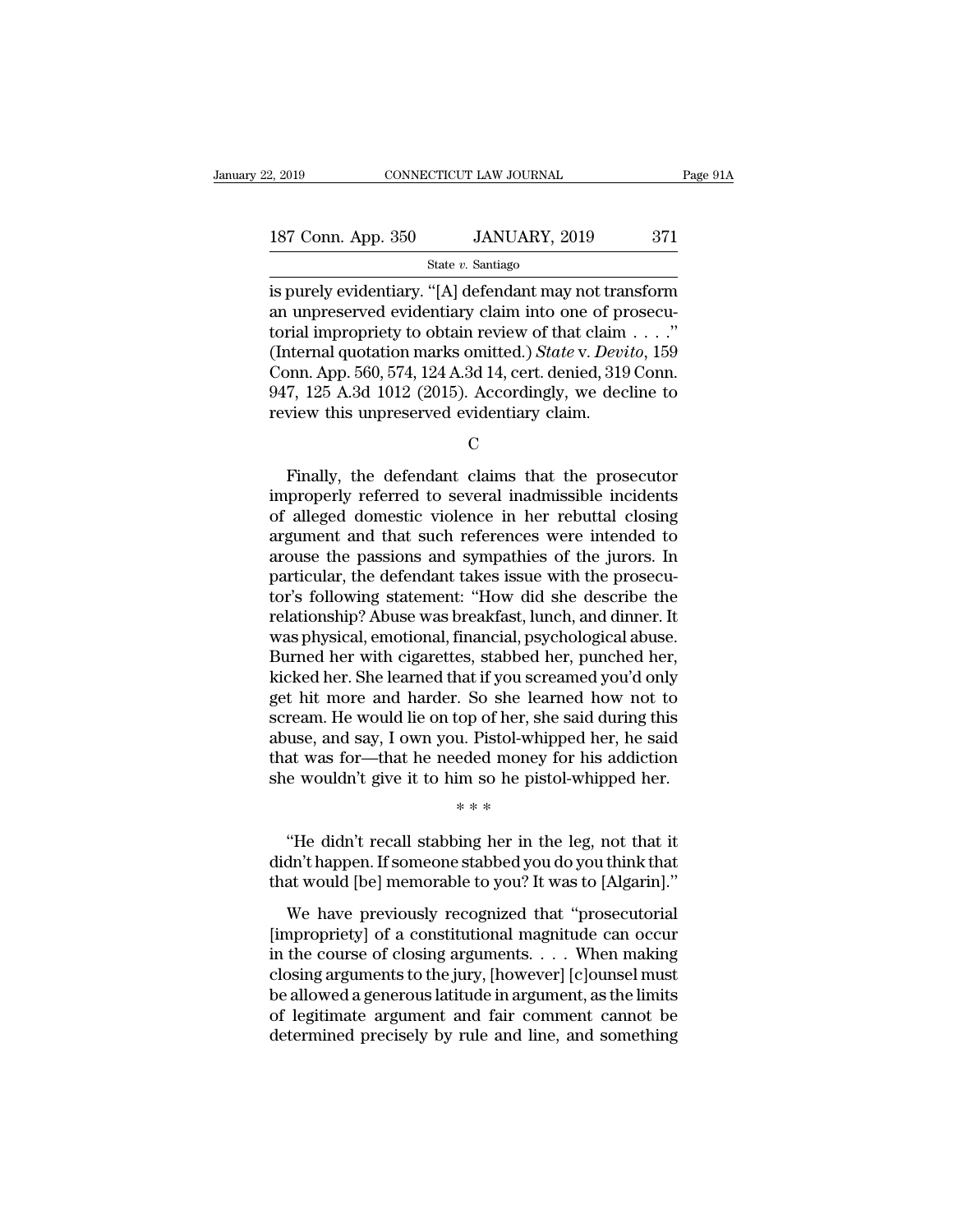### CONNECTICUT LAW JOURNAL January 22, 2019<br>372 JANUARY, 2019 187 Conn. App. 350<br>State v. Santiago State *v.* Santiago

CONNECTICUT LAW JOURNAL January 22, 2019<br>
372 JANUARY, 2019 187 Conn. App. 350<br>
5tate v. Santiago<br>
must be allowed for the zeal of counsel in the heat of<br>
argument.... Thus, as the state's advocate, a prose-372 JANUARY, 2019 187 Conn. App. 350<br>  $\frac{\text{State } v. \text{ Santiago}}{\text{must be allowed for the zcal of (1)} \cdot \text{Thus, as the state's advocate, a prospect-  
cutor may argue the state's case forcefully, [provided the argument is] fair and based upon the facts in only$ 372 JANUARY, 2019 187 Conn. App. 350<br>  $\frac{\text{State } v. \text{ Santiago}}{\text{must be allowed for the real of, a program}}$ <br>
must be allowed for the zeal of counsel in the heat of<br>
argument.... Thus, as the state's advocate, a prose-<br>
cutor may argue the state's case forceful 372 JANUARY, 2019 187 Conn. App. 350<br>  $\frac{\text{State } v. \text{ Santiago}}{\text{must be allowed for the zcal of (1)} \cdot \text{a)}}$ <br>
must be allowed for the zeal of counsel in the heat of<br>
argument. . . . Thus, as the state's advocate, a prose-<br>
cutor may argue the state's ca State *v*. Santiago<br>
must be allowed for the zeal of counsel in the heat of<br>
argument.... Thus, as the state's advocate, a prose-<br>
cutor may argue the state's case forcefully, [provided<br>
the argument is] fair and based up must be allowed<br>argument....<br>cutor may argu<br>the argument is<br>dence and the refrom....<br>"Nevertheless" Example 20 and the protocol for the beam of the state's advocate, a prose-<br>tor may argue the state's case forcefully, [provided<br>e argument is] fair and based upon the facts in evi-<br>none and the reasonable inferences to be to a procedure that strays is the state of the evidence during argument is a fair and based upon the facts in evidence and the reasonable inferences to be drawn therefrom.  $\dots$ <br>
"Nevertheless, the prosecutor has a heighte

the argument is] fair and based upon the facts in evidence and the reasonable inferences to be drawn therefrom.<br>  $\ldots$ <br>
"Nevertheless, the prosecutor has a heightened duty<br>
to avoid argument that strays from the evidence  $T$  and  $T$  and  $T$  and  $T$  and  $T$  and  $T$  and  $T$  and  $T$  and  $T$  and  $T$  and  $T$  and  $T$  and  $T$  are continued the continued of the court, the jury's attention from the facts of the case.<br>
[The prosecutor] is not only from. . . .<br>"Nevertheless, the prosecutor has a heightened duty<br>to avoid argument that strays from the evidence or<br>diverts the jury's attention from the facts of the case.<br>[The prosecutor] is not only an officer of the cou from. . . .<br>"Nevertheless, the prosecutor has a heightened duty<br>to avoid argument that strays from the evidence or<br>diverts the jury's attention from the facts of the case.<br>[The prosecutor] is not only an officer of the co "Nevertheless, the prosecutor has a heightened duty<br>to avoid argument that strays from the evidence or<br>diverts the jury's attention from the facts of the case.<br>[The prosecutor] is not only an officer of the court,<br>like ev to avoid argument that strays from the evidence or<br>diverts the jury's attention from the facts of the case.<br>[The prosecutor] is not only an officer of the court,<br>like every attorney, but is also a high public officer,<br>repr diverts the jury's attention from the facts of the case.<br>[The prosecutor] is not only an officer of the court,<br>like every attorney, but is also a high public officer,<br>representing the people of the [s]tate, who seek impar-[The prosecutor] is not only an officer of the court,<br>like every attorney, but is also a high public officer,<br>representing the people of the [s]tate, who seek impar-<br>tial justice for the guilty as much as for the innocent like every attorney, but is also a high public officer,<br>representing the people of the [s]tate, who seek impar-<br>tial justice for the guilty as much as for the innocent.<br>. . . . While the privilege of counsel in addressing representing the people of the [s]tate, who seek impartial justice for the guilty as much as for the innocent.<br>
. . . While the privilege of counsel in addressing the<br>
jury should not be too closely narrowed or unduly ham tial justice for the guilty as much as for the innocent.<br>  $\ldots$  While the privilege of counsel in addressing the<br>
jury should not be too closely narrowed or unduly ham-<br>
pered, it must never be used as a license to state, omitted a privilege of counsel in addressing the<br>jury should not be too closely narrowed or unduly ham-<br>pered, it must never be used as a license to state, or<br>to comment upon, or to suggest an inference from, facts<br>not in jury should not be too closely narrowed or unduly ham-<br>pered, it must never be used as a license to state, or<br>to comment upon, or to suggest an inference from, facts<br>not in evidence, or to present matters which the jury<br>[h pered, it must never be used as a license to state, or<br>to comment upon, or to suggest an inference from, facts<br>not in evidence, or to present matters which the jury<br>[has] no right to consider." (Internal quotation marks<br>om to comment upon, or to suggest an inference from, facts<br>not in evidence, or to present matters which the jury<br>[has] no right to consider." (Internal quotation marks<br>omitted.) State v. Reddick, 174 Conn. App. 536, 559,<br>166 not in evidence, or to present matters which the jury<br>
[has] no right to consider." (Internal quotation marks<br>
omitted.) State v. Reddick, 174 Conn. App. 536, 559,<br>
166 A.3d 754, cert. denied, 327 Conn. 921, 171 A.3d 58<br> [has] no right to consider." (Internal quotation marks<br>
omitted.) *State* v. *Reddick*, 174 Conn. App. 536, 559,<br>
166 A.3d 754, cert. denied, 327 Conn. 921, 171 A.3d 58<br>
(2017), cert. denied, U.S. , 138 S. Ct. 1027, 200<br> omitted.) *State* v. *Reddick*, 174 Conn. App. 536, 559, 166 A.3d 754, cert. denied, 327 Conn. 921, 171 A.3d 58 (2017), cert. denied, U.S. , 138 S. Ct. 1027, 200 L. Ed. 2d 285 (2018). Additionally, "[i]t is well settled th 166 A.3d 754, cert. denied, 327 Conn. 921, 171 A.3d 58 (2017), cert. denied, U.S. , 138 S. Ct. 1027, 200 L. Ed. 2d 285 (2018). Additionally, "[i]t is well settled that [a] prosecutor may not seek to sway the jury by unfair (2017), cert. denied,<br>
L. Ed. 2d 285 (2018). Ac<br>
that [a] prosecutor may<br>
unfair appeals to emotio<br>
nal quotation marks omit<br>
App. 558, 569, 72 A.3d 12'<br>
80 A.3d 907 (2013).<br>
After a careful review at [a] prosecutor may not seek to sway the jury by<br>fair appeals to emotion and prejudice  $\dots$ ." (Inter-<br>l quotation marks omitted.) State v. Holley, 144 Conn.<br>pp. 558, 569, 72 A.3d 1279, cert. denied, 310 Conn. 946,<br>A.3d unfair appeals to emotion and prejudice  $\ldots$ ." (Internal quotation marks omitted.) State v. Holley, 144 Conn.<br>App. 558, 569, 72 A.3d 1279, cert. denied, 310 Conn. 946, 80 A.3d 907 (2013).<br>After a careful review of the re

nal quotation marks omitted.) *State* v. *Holley*, 144 Conn.<br>App. 558, 569, 72 A.3d 1279, cert. denied, 310 Conn. 946,<br>80 A.3d 907 (2013).<br>After a careful review of the record, we cannot con-<br>clude that the prosecutor's re App. 558, 569, 72 A.3d 1279, cert. denied, 310 Conn. 946,<br>80 A.3d 907 (2013).<br>After a careful review of the record, we cannot con-<br>clude that the prosecutor's references, during her rebut-<br>tal closing argument, to specific 80 A.3d 907 (2013).<br>
After a careful review of the record, we cannot conclude that the prosecutor's references, during her rebut-<br>
tal closing argument, to specific instances of domestic<br>
violence to which Algarin had test After a careful review of the record, we cannot conclude that the prosecutor's references, during her rebuttal closing argument, to specific instances of domestic violence to which Algarin had testified, were improper. The After a careful review of the record, we cannot conclude that the prosecutor's references, during her rebuttal closing argument, to specific instances of domestic violence to which Algarin had testified, were improper. The clude that the prosecutor's references, during her rebuttal closing argument, to specific instances of domestic<br>violence to which Algarin had testified, were improper.<br>The prosecutor relied exclusively on evidence admitted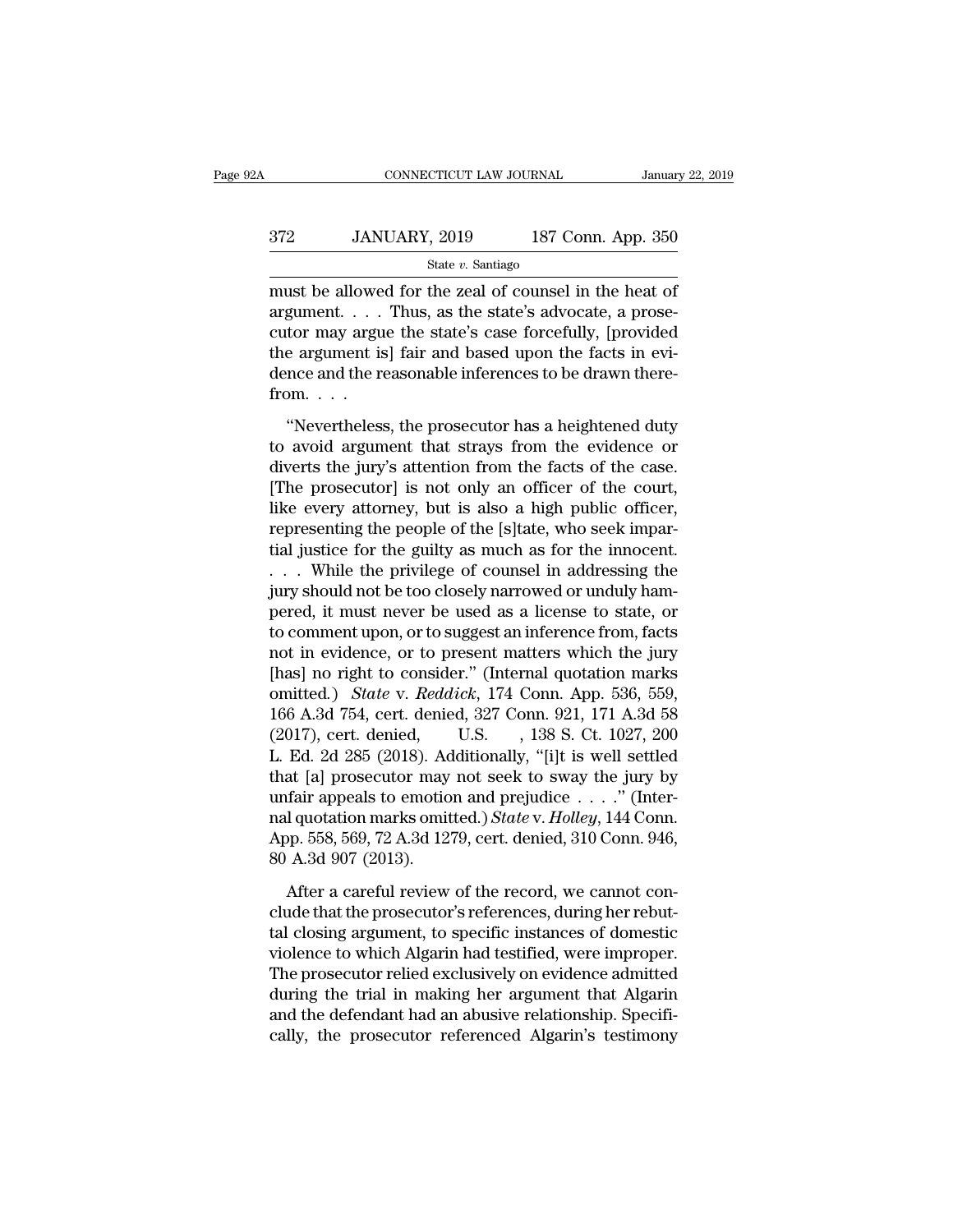| 2, 2019            | CONNECTICUT LAW JOURNAL |     | Page 93A |
|--------------------|-------------------------|-----|----------|
| 187 Conn. App. 350 | JANUARY, 2019           | 373 |          |
|                    | State $v$ . Santiago    |     |          |

January 22, 2019 CONNECTICUT LAW JOURNAL<br>
187 Conn. App. 350 JANUARY, 2019 373<br>
5tate v. Santiago<br>
that the defendant was "extremely abusive . . . [p]hys-<br>
ically, psychologically, emotionally, financially," that<br>
the defe 187 Conn. App. 350 JANUARY, 2019 373<br>
State v. Santiago<br>
that the defendant was "extremely abusive . . . [p]hysically, psychologically, emotionally, financially," that<br>
the defendant pistol-whipped her, stabbed her, broke<br> 187 Conn. App. 350 JANUARY, 2019 373<br>
State v. Santiago<br>
that the defendant was "extremely abusive . . . [p]hysically, psychologically, emotionally, financially," that<br>
the defendant pistol-whipped her, stabbed her, broke 187 Conn. App. 350 JANUARY, 2019 373<br>
State v. Santiago<br>
that the defendant was "extremely abusive . . . [p]hysically, psychologically, emotionally, financially," that<br>
the defendant pistol-whipped her, stabbed her, broke State v. Santiago<br>
State v. Santiago<br>
that the defendant was "extremely abusive . . . [p]hys-<br>
ically, psychologically, emotionally, financially," that<br>
the defendant pistol-whipped her, stabbed her, broke<br>
her nose, and p state v. santiago<br>that the defendant was "extremely abusive  $\dots$  [p]hysically, psychologically, emotionally, financially," that<br>the defendant pistol-whipped her, stabbed her, broke<br>her nose, and pulled her hair, and that that the defendant was "extremely abusive . . . [p]hysically, psychologically, emotionally, financially," that<br>the defendant pistol-whipped her, stabbed her, broke<br>her nose, and pulled her hair, and that various other<br>inst ically, psychologically, emotional<br>the defendant pistol-whipped her,<br>her nose, and pulled her hair, an<br>instances of physical abuse occurr<br>the course of their relationship.<br>referenced the following exchange<br>Algarin's direct r nose, and pulled her hair, and that various other<br>trances of physical abuse occurred "every day" over<br>e course of their relationship. The prosecutor also<br>ferenced the following exchange that occurred during<br>garin's direc Instances of physical abuse occurred "every day" over<br>instances of physical abuse occurred "every day" over<br>the course of their relationship. The prosecutor also<br>referenced the following exchange that occurred during<br>Algar

mstances of physical abuse occurred every day over<br>the course of their relationship. The prosecutor also<br>referenced the following exchange that occurred during<br>Algarin's direct examination:<br>"[The Prosecutor]: And you indic referenced the following exchange that occurred during<br>Algarin's direct examination:<br>"[The Prosecutor]: And you indicated that there was,<br>I think you said the abuse that you suffered was break-<br>fast, lunch and dinner, was Ferenced the following exchange<br>Algarin's direct examination:<br>"[The Prosecutor]: And you indi<br>I think you said the abuse that you<br>fast, lunch and dinner, was that du<br>entire relationship or how long in y<br>that with the defen "[The Prosecutor]: And you indicated that there was,<br>hink you said the abuse that you suffered was break-<br>st, lunch and dinner, was that during pretty much the<br>tire relationship or how long in your relationship was<br>at with I think you said the abuse that you suffered was break-<br>fast, lunch and dinner, was that during pretty much the<br>entire relationship or how long in your relationship was<br>that with the defendant?<br>"[Algarin]: The entire relat runk you said the abuse that<br>fast, lunch and dinner, was that<br>entire relationship or how long<br>that with the defendant?<br>"[Algarin]: The entire relation<br>if I could show it, but I got a c<br>on the palm of my hand."<br>Finally, the

tire relationship or how long in your relationship was<br>at with the defendant?<br>"[Algarin]: The entire relationship this is, I don't know<br>I could show it, but I got a cigarette burn right here<br>the palm of my hand."<br>Finally,

that with the defendant?<br>
"[Algarin]: The entire relationship this is, I don't know<br>
if I could show it, but I got a cigarette burn right here<br>
on the palm of my hand."<br>
Finally, the prosecutor referenced Algarin's testi-<br> "[Algarin]: The entire relationship this is, I<br>if I could show it, but I got a cigarette burn<br>on the palm of my hand."<br>Finally, the prosecutor referenced Alga<br>mony regarding how the defendant reacted t<br>tions on the night o I could show it, but I got a cigarette burn right here<br>
the palm of my hand."<br>
Finally, the prosecutor referenced Algarin's testi-<br>
ony regarding how the defendant reacted to her ques-<br>
ons on the night of Morales' murder: on the palm of my hand."<br>Finally, the prosecutor referenced Algarin's test<br>mony regarding how the defendant reacted to her que:<br>tions on the night of Morales' murder:<br>"[The Prosecutor]: And you indicated that he put<br>beatin Finally, the prosecutor referenced Algarin's testi-<br>ony regarding how the defendant reacted to her ques-<br>ons on the night of Morales' murder:<br>"[The Prosecutor]: And you indicated that he put a<br>ating on you, what do you mea mony regarding how the defendant reacted to her questions on the night of Morales' murder:<br>
"[The Prosecutor]: And you indicated that he put a<br>
beating on you, what do you mean by that?<br>
"[Algarin]: He started punching me

"[The Prosecutor]: And you indicated that he put a<br>"[The Prosecutor]: And you indicated that he put a<br>ating on you, what do you mean by that?<br>"[Algarin]: He started punching me on the head, until<br>tot to the floor and he st The Trosection]. And you<br>ating on you, what do you n<br>"[Algarin]: He started punchi<br>tot to the floor and he started<br>"[The Prosecutor]: Where w:<br>"[Algarin]: In my back."<br>The court explicitly allowed t

"[Algarin]: He started punching me on the head, until<br>"(ot to the floor and he started kicking me, repeatedly.<br>"[The Prosecutor]: Where was he kicking you?<br>"[Algarin]: In my back."<br>The court explicitly allowed testimony de [Algarin]. He stated punctung the on the head, until<br>I got to the floor and he started kicking me, repeatedly.<br>"[The Prosecutor]: Where was he kicking you?<br>"[Algarin]: In my back."<br>The court explicitly allowed testimony de The Prosecutor]: Where was he kicking you?<br>
"[The Prosecutor]: Where was he kicking you?<br>
"[Algarin]: In my back."<br>
The court explicitly allowed testimony describing the<br>
broken nose incidents of domestic violence, as it o "[The Prosecutor]: Where was he kicking you?<br>"[Algarin]: In my back."<br>The court explicitly allowed testimony describing the<br>broken nose incident in its ruling limiting the testimony<br>to specific incidents of domestic violen "[Algarin]: In my back."<br>The court explicitly allowed testimony describing the<br>broken nose incident in its ruling limiting the testimony<br>to specific incidents of domestic violence, as it occurred<br>close to the time of Moral The court explicitly allowed testimony describing the<br>broken nose incident in its ruling limiting the testimony<br>to specific incidents of domestic violence, as it occurred<br>close to the time of Morales' murder. See footnote The court explicitly allowed testimony describing the<br>broken nose incident in its ruling limiting the testimony<br>to specific incidents of domestic violence, as it occurred<br>close to the time of Morales' murder. See footnote broken nose incident in its ruling limiting the testimony<br>to specific incidents of domestic violence, as it occurred<br>close to the time of Morales' murder. See footnote 5<br>of this opinion. Similarly, the court admitted Algar to specific incidents of domestic violence, as it occurred<br>close to the time of Morales' murder. See footnote 5<br>of this opinion. Similarly, the court admitted Algarin's<br>testimony as to being punched and kicked because it<br>o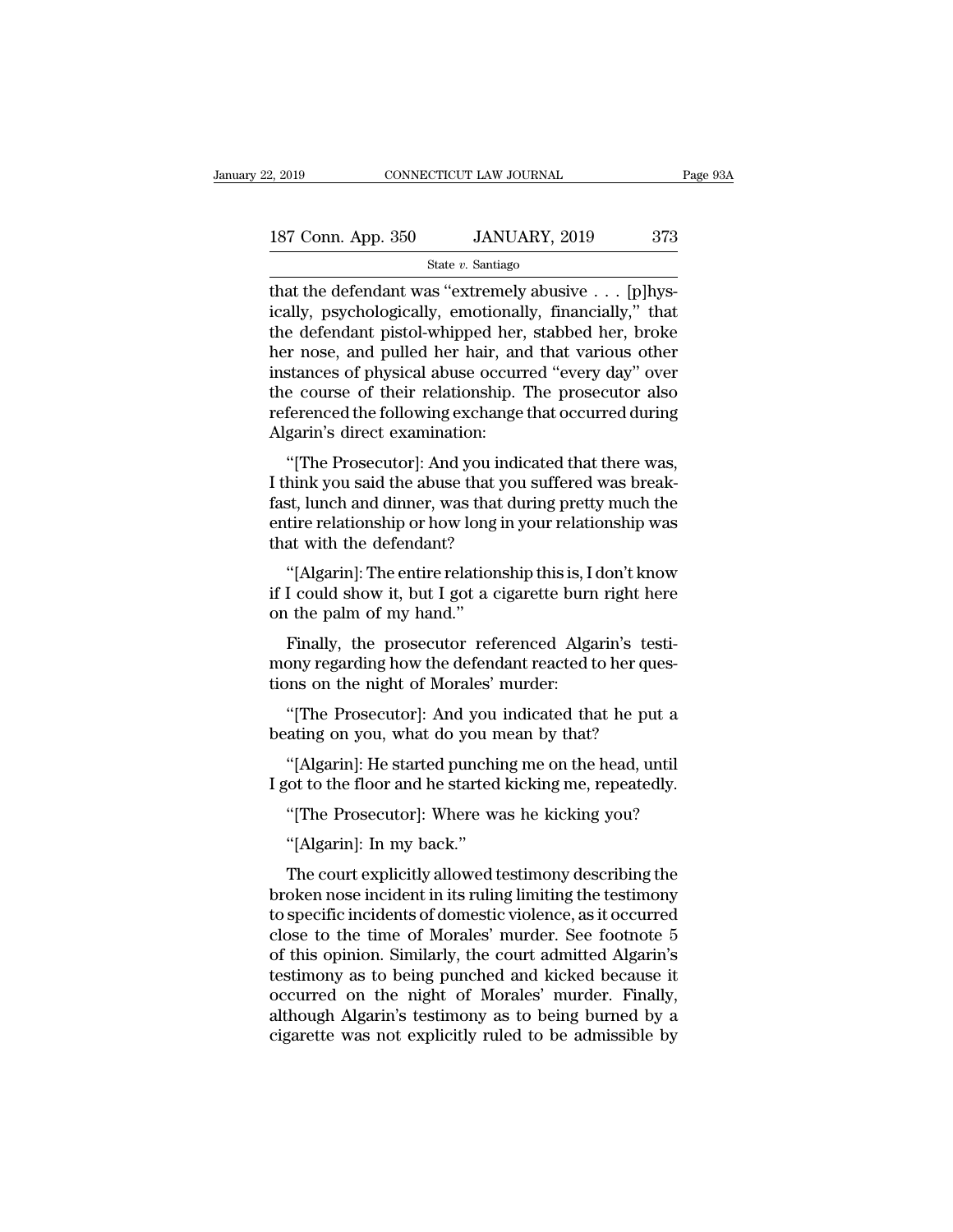# CONNECTICUT LAW JOURNAL January 22, 2019<br>374 JANUARY, 2019 187 Conn. App. 350<br>State v. Santiago

State *v.* Santiago

 $\begin{array}{r} \text{COMPECTICUT LAW JOURNAL} \text{ January 22, 2019} \\ \text{374} \text{JANUARY, 2019} \text{187 Conn. App. 350} \\ \text{State } v. \text{ Santiago} \\ \text{the court, defense counds did not object to it at the time it was made or thereafter. The processor's delin-  
action of the deformation's abusivo relationship with Alg.} \end{array}$  $374$  JANUARY, 2019 187 Conn. App. 350<br>  $\frac{\text{State } v. \text{ Santiago}}{\text{the court, defense counds did not object to it at the time it was made or thereafter. The processor's delineation of the defendant's abuse relationship with Algorithm 2.18.21.22.23.24.25.25.26.26.27.27.29.29.20.21.20.21.20.22.24.23.24.24.25.24.25.26.26.27.27.29.29.29.20.21.20.22.24.24.25.24.25.$ 374 JANUARY, 2019 187 Conn. App. 350<br>  $\frac{\text{State } v. \text{ Santiago}}{\text{the court, defense counds did not object to it at the time it was made or thereafter. The processor's delin-  
eation of the defendant's abusive relationship with Alg-  
arin during her rebuttal closing argument directly related to the state's position that Algorithm delayed pro-$ 374 JANUARY, 2019 187 Conn. App. 350<br>  $\frac{\text{State } v. \text{ Santiago}}{\text{the court, defensecounds did not object to it at the time it was made or thereafter. The processor's delin-  
eation of the defendant's abusive relationship with Alg-  
arin during her rebuttal closing argument directly related to the state's position that Algarin delayed pro-  
viding information to the police for approximately$ State v. Santiago<br>State v. Santiago<br>the court, defense counsel did not object to it at the<br>time it was made or thereafter. The prosecutor's delin-<br>eation of the defendant's abusive relationship with Alg-<br>arin during her r state v. santiago<br>the court, defense counsel did not object to it at the<br>time it was made or thereafter. The prosecutor's delin-<br>eation of the defendant's abusive relationship with Alg-<br>arin during her rebuttal closing ar the court, defense counsel did not object to it at the<br>time it was made or thereafter. The prosecutor's delin-<br>eation of the defendant's abusive relationship with Alg-<br>arin during her rebuttal closing argument directly<br>rel time it was made or the<br>eation of the defendant<br>arin during her rebur<br>related to the state's po<br>viding information to<br>twelve years because sl<br>II of this opinion.<br>Because we conclude Fig. 1 and the detendant Subside relationship will Aign<br>in during her rebuttal closing argument directly<br>lated to the state's position that Algarin delayed pro-<br>ling information to the police for approximately<br>elve years b related to the state's position that Algarin delayed providing information to the police for approximately<br>twelve years because she feared the defendant. See part<br>II of this opinion.<br>Because we conclude that no prosecutor

related to the state's position that Algarin delayed pro-<br>viding information to the police for approximately<br>twelve years because she feared the defendant. See part<br>II of this opinion.<br>Because we conclude that no prosecuto viding information to the poince for approximately<br>twelve years because she feared the defendant. See part<br>II of this opinion.<br>Because we conclude that no prosecutorial impropri-<br>eties were established by the defendant, we If of this opinion.<br>
Because we conclude that no prosecutorial improprieties were established by the defendant, we need not<br>
engage in an analysis of the factors set forth in *State*<br>
v. *Williams*, 204 Conn. 523, 540, 52 his due process right to a fair trial. See *State* v. *Campbell*, we need not engage in an analysis of the factors set forth in *State* v. *Williams*, 204 Conn. 523, 540, 529 A.2d 653 (1987)<sup>6</sup> to determine whether the def eties were established by the defendant, we need not<br>engage in an analysis of the factors set forth in *State*<br>v. Williams, 204 Conn. 523, 540, 529 A.2d 653 (1987)<sup>6</sup><br>to determine whether the defendant was deprived of<br>his engage in an analysis of the factors set<br>v. Williams, 204 Conn. 523, 540, 529 A.2<br>to determine whether the defendant waa<br>his due process right to a fair trial. See *Stat*<br>supra, 328 Conn. 541–42. Similarly, we nee<br>the defe with the second to Count 1923, 540,<br>determine whether the defends<br>alue process right to a fair trial. 1<br>pra, 328 Conn. 541–42. Similarly<br>e defendant's claim as to whet<br>ercise its supervisory authority<br>The judgment is affir In this opinion to a fair trial. See *State* v. *Camp*<br>pra, 328 Conn. 541–42. Similarly, we need not addine defendant's claim as to whether the court share<br>crise its supervisory authority.<sup>7</sup><br>The judgment is affirmed.<br>In t

 $6$  "In determining whether prosecutorial misconduct was so serious as to ''In determining whether prosecutorial misconduct was so serious as to  $\frac{1}{2}$   $\frac{1}{2}$   $\frac{1}{2}$  and the proposecutorial misconduct was so serious as to amount to a denial of due process, this court, in conformity with courts in other jurisdictions, has focused on several factors. Among  $\frac{6}{10}$  "In determining whether prosecutorial misconduct was so serious as to amount to a denial of due process, this court, in conformity with courts in other jurisdictions, has focused on several factors. Among them <sup>6</sup> "In determining whether prosecutorial misconduct was so serious as to amount to a denial of due process, this court, in conformity with courts in other jurisdictions, has focused on several factors. Among them are the <sup>6</sup> "In determining whether prosecutorial misconduct was so serious as to amount to a denial of due process, this court, in conformity with courts in other jurisdictions, has focused on several factors. Among them are the <sup>6</sup> "In determining whether prosecutorial misconduct was so serious as to amount to a denial of due process, this court, in conformity with courts in other jurisdictions, has focused on several factors. Among them are the amount to a denial of due process, this court, in conformity with courts in other jurisdictions, has focused on several factors. Among them are the extent to which the misconduct was invited by defense conduct or argument other jurisdictions, has focused on several factors. Among them are the extent to which the misconduct was invited by defense conduct or argument . . . the severity of the misconduct . . . the frequency of the misconduct . Figure 1.1 the misconduct was invited by defense conduct or argument . the severity of the misconduct . . . the frequency of the misconduct to the critical issues in the case . . . strength of the curative measures adopte the defendant's right to a fair trial, an appellate court may invoke its supervisory and the series right of the misconduct to the critical issues in the case  $\ldots$  the state's case." (Citations omitted.) *State v. Willia* 

sort are contraining to the misconduct to the critical issues in the case  $\ldots$  the centrality of the misconduct to the critical issues in the case.  $\ldots$  the state's case." (Citations omitted.) *State v. Williams*, supra the strength of the curative measures adopted . . . and the strength of the state's case." (Citations omitted.) *State* v. *Williams*, supra, 204 Conn. 540. <sup>7</sup> "[W]hen prosecutorial [impropriety] is not so egregious as t artiveral marks of Citations omitted.) *State* v. *Williams*, supra, 204 Conn. 540.<br><sup>7</sup> "[W]hen prosecutorial [impropriety] is not so egregious as to implicate<br>the defendant's right to a fair trial, an appellate court may the defendant's right to a fair trial, an appellate court may invoke its supervisory authority to reverse a criminal conviction *when the prosecutor deliberately engages in conduct that he or she knows, or ought to know,*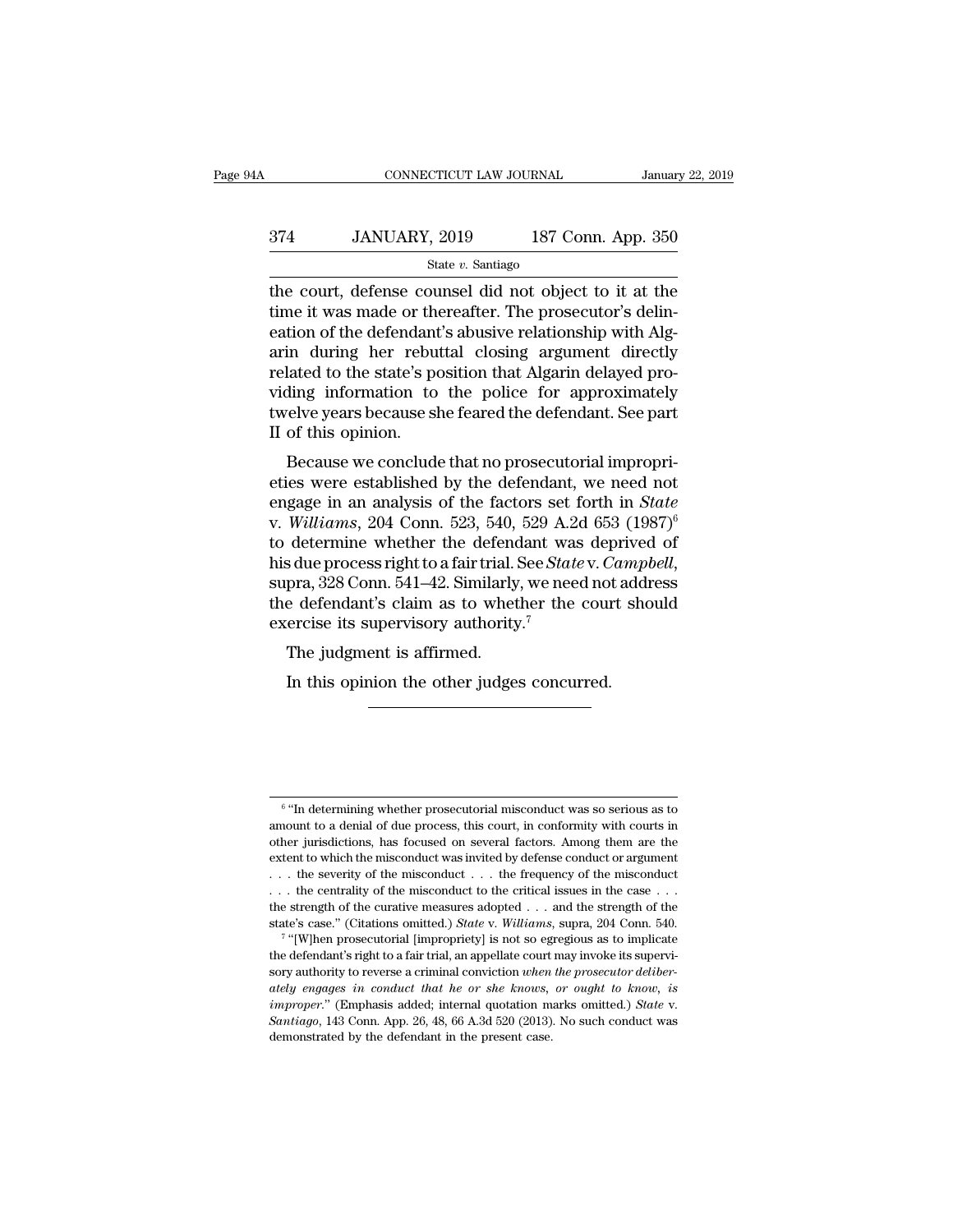Kirwan *v.* Kirwan

### App. 375 JANUARY, 2019 375<br>Kirwan *v.* Kirwan<br>CHELSEA CHAPMAN KIRWAN *v.*<br>LAURENCE KIRWAN (AC 40780)  $\begin{tabular}{c} \bf 375 & JANUARY, 2019 & 37 \\ \hline \hline \text{Kirwan } v. \text{Kirwan} \\ \bf SEA CHAPMAN KIRWAN \; v. \\ \bf LAURENCE KIRWAN \\ \bf (AC 40789) \end{tabular}$ JANUARY, 20<br>
Tirwan v. Kirwan<br>
CHAPMAN KIRWAN<br>
RENCE KIRWAN<br>
(AC 40789)<br>
Prescott and Norcott, Js. CHELSEA CHAPMAN KIRWAN v.<br>LAURENCE KIRWAN<br>(AC 40789)<br>Alvord, Prescott and Norcott, Js.

### *Syllabus*

- $(AC 40789)$ <br>Alvord, Prescott and Norcott, Js.<br> $Syllabus$ <br>The defendant, whose marriage to the plaintiff previously had been dis-<br>solved, appealed to this court from the judgments of the trial court Alvord, Prescott and Norcott, Js.<br>Syllabus<br>defendant, whose marriage to the plaintiff previously had been dis-<br>solved, appealed to this court from the judgments of the trial court<br>ordering him to pay for a portion of his c Alvord, Prescott and Norcott, Js.<br>
Syllabus<br>
defendant, whose marriage to the plaintiff previously had been dis-<br>
solved, appealed to this court from the judgments of the trial court<br>
ordering him to pay for a portion of h Syllabus<br>defendant, whose marriage to the plaintiff previously had been dis-<br>solved, appealed to this court from the judgments of the trial court<br>ordering him to pay for a portion of his children's private middle school<br>tu Syttabus<br>defendant, whose marriage to the plaintiff previously had been dis-<br>solved, appealed to this court from the judgments of the trial court<br>ordering him to pay for a portion of his children's private middle school<br>tu defendant, whose marriage to the plaintiff previously had been dissolved, appealed to this court from the judgments of the trial court ordering him to pay for a portion of his children's private middle school tuition and f solved, appealed to this court from the judgments of the trial court ordering him to pay for a portion of his children's private middle school tuition and finding him in contempt for violating that order. The dissolution j but a financial relation of this children's private middle school ordering him to pay for a portion of his children's private middle school tuition and finding him in contempt for violating that order. The dissolution judg tration and finding him in contempt for violating that order. The dissolution and finding him in contempt for violating that order. The dissolution award that had resolved many of the issues raised in the dissolution actio is the matter of the dissolution judgment incorporated by reference a pendente lite arbitration award that had resolved many of the issues raised in the dissolution action. The parties, however, expressly reserved for the and ordered, inter alia, that the parties were to make determination. The parties, however, expressly reserved for the trial court resolution of child related financial issues. Thereafter, following a hearing, the trial co action. The parties, however, expressly reserved for the trial court resolution of child related financial issues. Thereafter, following a hearing, the trial court issued child support orders, which, by agreement of the pa parties, were made retroactive to the date of the dissolution judgment, and ordered, inter alia, that the parties were to make determinations regarding their children's private middle school education in accordance with th the trial court issued child support orders, which, by agreement of the parties, were made retroactive to the date of the dissolution judgment, and ordered, inter alia, that the parties were to make determinations regardin parties, were made retroactive to the date of the dissolution judgment, and ordered, inter alia, that the parties were to make determinations regarding their children's private middle school education in accordance with th and ordered, inter alia, that the parties were to make determinations regarding their children's private middle school education in accordance with their parenting plan and that they would share the children's educational regarding their children's private middle school education in accordance<br>with their parenting plan and that they would share the children's educa-<br>tional expenses, with the plaintiff responsible for 25 percent and the<br>defe <sup>2</sup> example in their parenting plan and that they would share the children's educational expenses, with the plaintiff responsible for 25 percent and the defendant responsible for 75 percent. Subsequently, the plaintiff fil man expenses, with the plaintiff responsible for 25 percent and the defendant responsible for 75 percent. Subsequently, the plaintiff filed a motion for an order requesting that the court order the defendant to pay his sh defendant responsible for 75 percent. Subsequently, the plaintiff filed a motion for an order requesting that the court order the defendant to pay his share of their children's private middle school tution for the 2015–201 a motion for an order requesting that the court order the defendant to pay his share of their children's private middle school tuition for the 2015–2016 and 2016–2017 academic years, and later requested that the defendant a pay his share of their children's private middle school tuition for the 2015–2016 and 2016–2017 academic years, and later requested that the defendant also pay his share of the 2017–2018 tuition. The defendant objected t  $2015-2016$  and  $2016-2017$  academic years, and later requested that the defendant also pay his share of the  $2017-2018$  tution. The defendant objected to the motion for an order, arguing that the children's enroll-<br>ment defendant also pay his share of the 2017–2018 tution. The defendant objected to the motion for an order, arguing that the children's enrollment in the school had not been made in compliance with the parties' parenting plan objected to the motion for an order, arguing that the children's enroll-<br>ment in the school had not been made in compliance with the parties'<br>parenting plan, which provided that the parties must consider, discuss<br>and agree ment in the school had not been made in compliance with the parties'<br>parenting plan, which provided that the parties must consider, discuss<br>and agree on major decisions concerning their children's education. The<br>children b mearting plan, which provided that the parties must consider, discuss<br>and agree on major decisions concerning their children's education. The<br>children began attending the private middle school in the fall of 2014,<br>and the paramage on major decisions concerning their children's education. The children began attending the private middle school in the fall of 2014, and the parties entered into their parenting plan in May, 2015. The trial court children began attending the private middle school in the fall of 2014, and the parties entered into their parenting plan in May, 2015. The trial court granted the plaintiff's motion for an order and ordered the defendant and the parties entered into their parenting plan in May, 2015. The trial court granted the plaintiff's motion for an order and ordered the defendant to pay 75 percent of the children's private middle school tuition for th trial court granted the plaintiff's motion for an order and ordered the defendant to pay 75 percent of the children's private middle school tuition for the subject academic years, and the defendant appealed to this court. defendant to pay 75 percent of the children's private middle school<br>defendant to pay 75 percent of the children's private middle school<br>tuition for the subject academic years, and the defendant appealed to<br>this court. Ther with in for the subject academic years, and the defendant appealed to this court. Thereafter, the plaintiff filed a motion for contempt, alleging that the defendant had failed to pay the children's private middle school tu that the defendant had failed to pay the children's private middle school<br>tution in violation of the court's order. The trial court granted the<br>motion for contempt, finding that the defendant's failure to comply<br>with its o that the defendant had failed to pay the children's private middle school<br>tuition in violation of the court's order. The trial court granted the<br>motion for contempt, finding that the defendant's failure to comply<br>with its motion for contempt, finding that the defendant's failure to comply with its order was wilful. On the defendant's amended appeal to this
-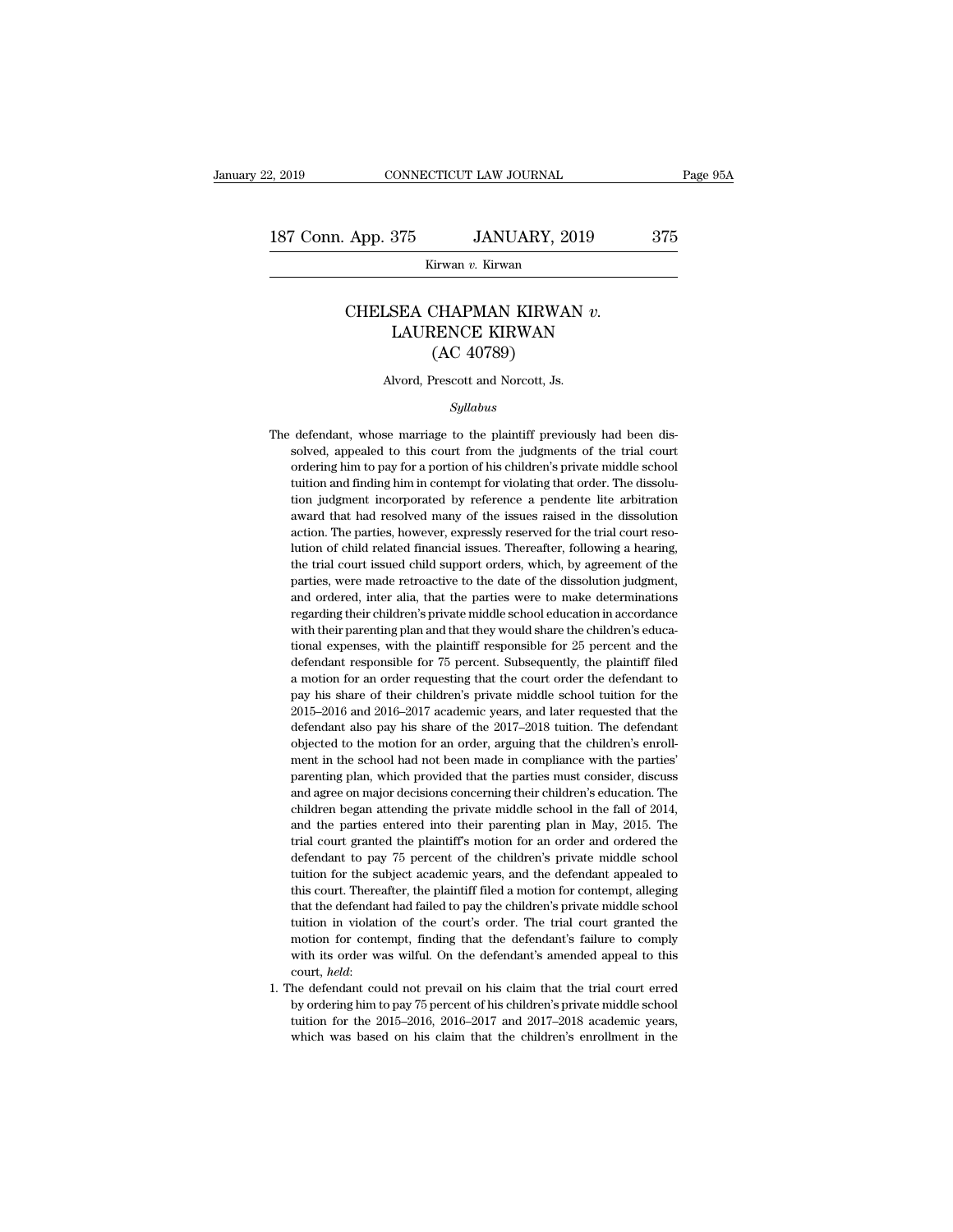# EXECUTE CONNECTICUT LAW JOURNAL January 22, 2019<br>376 JANUARY, 2019 187 Conn. App. 375<br>Kirwan v. Kirwan

### Kirwan *v.* Kirwan

3<br>
SANUARY, 2019 187 Conn. App. 375<br>
Kirwan v. Kirwan<br>
School was not decided in accordance with the parties' parenting plan;<br>
that court did not abuse its discretion in granting the plaintiff's motion  $3$  JANUARY, 2019 187 Conn. App. 375<br>
Kirwan v. Kirwan<br>
school was not decided in accordance with the parties' parenting plan;<br>
that court did not abuse its discretion in granting the plaintiff's motion<br>
for an order beca  $3$  JANUARY, 2019 187 Conn. App. 375<br>Kirwan v. Kirwan<br>school was not decided in accordance with the parties' parenting plan;<br>that court did not abuse its discretion in granting the plaintiff's motion<br>for an order because Kirwan v. Kirwan<br>School was not decided in accordance with the parties' parenting plan;<br>that court did not abuse its discretion in granting the plaintiff's motion<br>for an order because even if the plaintiff did not confer o school was not decided in accordance with the parties' parenting plan;<br>that court did not abuse its discretion in granting the plaintiff's motion<br>for an order because even if the plaintiff did not confer or consult<br>with th school was not decided in accordance with the parties' parenting plan;<br>that court did not abuse its discretion in granting the plaintiff's motion<br>for an order because even if the plaintiff did not confer or consult<br>with th but that court did not abuse its discretion in granting the plaintiff's motion for an order because even if the plaintiff did not confer or consult with the defendant regarding the children's continued enrollment in the pr for an order because even if the plaintiff did not confer or consult with the defendant regarding the children's continued enrollment in the private middle school pursuant to the parenting plan, the parties' decision to en with the defendant regarding the children's continued enrollment in the private middle school pursuant to the parenting plan, the parties' decision to enroll the children in the school had been made by the fall of 2014, an mivate middle school pursuant to the parenting plan, the parties' decision to enroll the children in the school had been made by the fall of 2014, and the 2015 parenting plan was forward looking, governing the parties' col sion to enroll the children in the school had been made by the fall of 2014, and the 2015 parenting plan was forward looking, governing the parties' collaborative behavior as to future child rearing decisions, and, therefo 2014, and the 2015 parenting plan was forward looking, governing the parties' collaborative behavior as to future child rearing decisions, and, therefore, the trial court reasonably could have found the defendant responsib parties' collaborative behavior as to future child rearing decisions, and, therefore, the trial court reasonably could have found the defendant responsible for his 75 percent share of the children's private middle school t

- therefore, the trial court reasonably could have found the defendant<br>responsible for his 75 percent share of the children's private middle<br>school tuition for the subject academic years.<br>he defendant could not prevail on hi responsible for his 75 percent share of the children's private middle school tuition for the subject academic years.<br>he defendant could not prevail on his claim that the trial court erred by ordering him to pay the portion school tuition for the subject academic years.<br>The defendant could not prevail on his claim that the trial court erred<br>by ordering him to pay the portion of the children's 2015–2016 tuition<br>that was incurred prior to the d he defendant could not prevail on his claim that the trial court erred<br>by ordering him to pay the portion of the children's 2015–2016 tuition<br>that was incurred prior to the dissolution of the parties' marriage in<br>October, by ordering him to pay the portion of the children's 2015–2016 tuttion<br>that was incurred prior to the dissolution of the parties' marriage in<br>October, 2015; the trial court did not abuse its discretion in allocating<br>the ma by a course it was incurred prior to the dissolution of the parties' marriage in October, 2015; the trial court did not abuse its discretion in allocating the marital tuition debt for the 2015–2016 academic year in additi of the applicable statute (§ 46b-81) to allocate between the particle marrial tuition debt for the 2015–2016 academic year in addition to allocating responsibility for the postdissolution tuition for the 2016–2017 and 2017 the marital tuition debt for the 2015–2016 academic year in addition to allocating responsibility for the postdissolution tuition for the 2016–2017 and 2017–2018 academic years in accordance with its child related financia allocating responsibility for the postdissolution tution for the 2016–2017<br>and 2017–2018 academic years in accordance with its child related finan-<br>cial orders, that court having properly exercised its authority pursuant<br>t and 2017–2018 academic years in accordance with its child related financial orders, that court having properly exercised its authority pursuant to the applicable statute (§ 46b-81) to allocate between the parties the mari cial orders, that court having properly exercised its authority pursuant<br>to the applicable statute ( $\S$  46b-81) to allocate between the parties the<br>marital debt related to the children's 2015–2016 private middle school<br>tu
- to the applicable statute (§ 46b-81) to allocate between the parties the marital debt related to the children's 2015–2016 private middle school tuition, which was incurred prior to the entry of the dissolution judgment. <br> marital debt related to the children's 2015–2016 private middle school<br>tuition, which was incurred prior to the entry of the dissolution judgment.<br>3. The trial court did not abuse its discretion in finding the defendant i tution, which was incurred prior to the entry of the dissolution judgment.<br>he trial court did not abuse its discretion in finding the defendant in<br>contempt for his failure to comply with its order regarding the children's<br> he trial court did not abuse its discretion in finding the defendant in contempt for his failure to comply with its order regarding the children's private middle school tuition: the trial court's underlying order was suffi contempt for his failure to comply with its order regarding the children's private middle school tuition: the trial court's underlying order was sufficiently clear and unambiguous to support its finding of contempt, as the private middle school tution: the trial court's underlying order was sufficiently clear and unambiguous to support its finding of contempt, as the court clearly stated that the defendant was obligated to pay 75 percent of Functionally clear and unambiguous to support its finding of contempt, as the court clearly stated that the defendant was obligated to pay 75 percent of the children's private middle school tuition for the 2015–2016, 2016 sum the court clearly stated that the defendant was obligated to pay 75 percent of the children's private middle school tuition for the 2015–2016, 2016–2017 and 2017–2018 academic years, and its suggestion to the defendan percent of the children's private middle school tuition for the 2015–2016, 2016–2017 and 2017–2018 academic years, and its suggestion to the defendant regarding potential outside avenues to effectuate payment of his tuitio 2016–2017 and 2017–2018 academic years, and its suggestion to the defendant regarding potential outside avenues to effectuate payment of his tuition obligation did not make unclear his financial responsibility for the arre defendant regarding potential outside avenues to effectuate payment of<br>his tuition obligation did not make unclear his financial responsibility<br>for the arrearage created by his failure to pay his share of the tuition;<br>more and income was particular to the was unable to pay his tuition obligation did not make unclear his financial responsibility for the arrearage created by his failure to pay his share of the tuition; moreover, the defendant' for the arrearage created by his failure to pay his share of the tuition; moreover, the defendant's contention that he was unable to pay for the children's tuition, and, therefore, that his noncompliance with the order wa for the arrearage created by his failure to pay his share of the tuition; moreover, the defendant's contention that he was unable to pay for the children's tuition, and, therefore, that his noncompliance with the order wa children's tuition, and, therefore, that his noncompliance with the order are as not wilful was unavailing, as the court's findings that the defendant's<br>nual income was approximately \$400,000 and that he did not meet<br>s burden of proving that he was unable to pay his court-ordered<br>digation were s his burden of proving that he was unable to pay his court-ordered<br>obligation were supported by the testimony of the defendant's accountant and, thus, were not clearly erroneous.<br>Argued October 25, 2018—officially released

Argued October 25, 2018—officially released January 22, 2019<br>*Procedural History*<br>Action for the dissolution of a marriage, and for other % obligation were supported by the testimony of the defendant's accountant and, thus, were not clearly erroneous.<br>Argued October 25, 2018—officially released January 22, 2019<br>*Procedural History*<br>Action for the dissolution tant and, thus, were not clearly erroneous.<br>
Argued October 25, 2018—officially released January 22, 2019<br> *Procedural History*<br> **Action for the dissolution of a marriage, and for other relief, brought to the Superior Cour**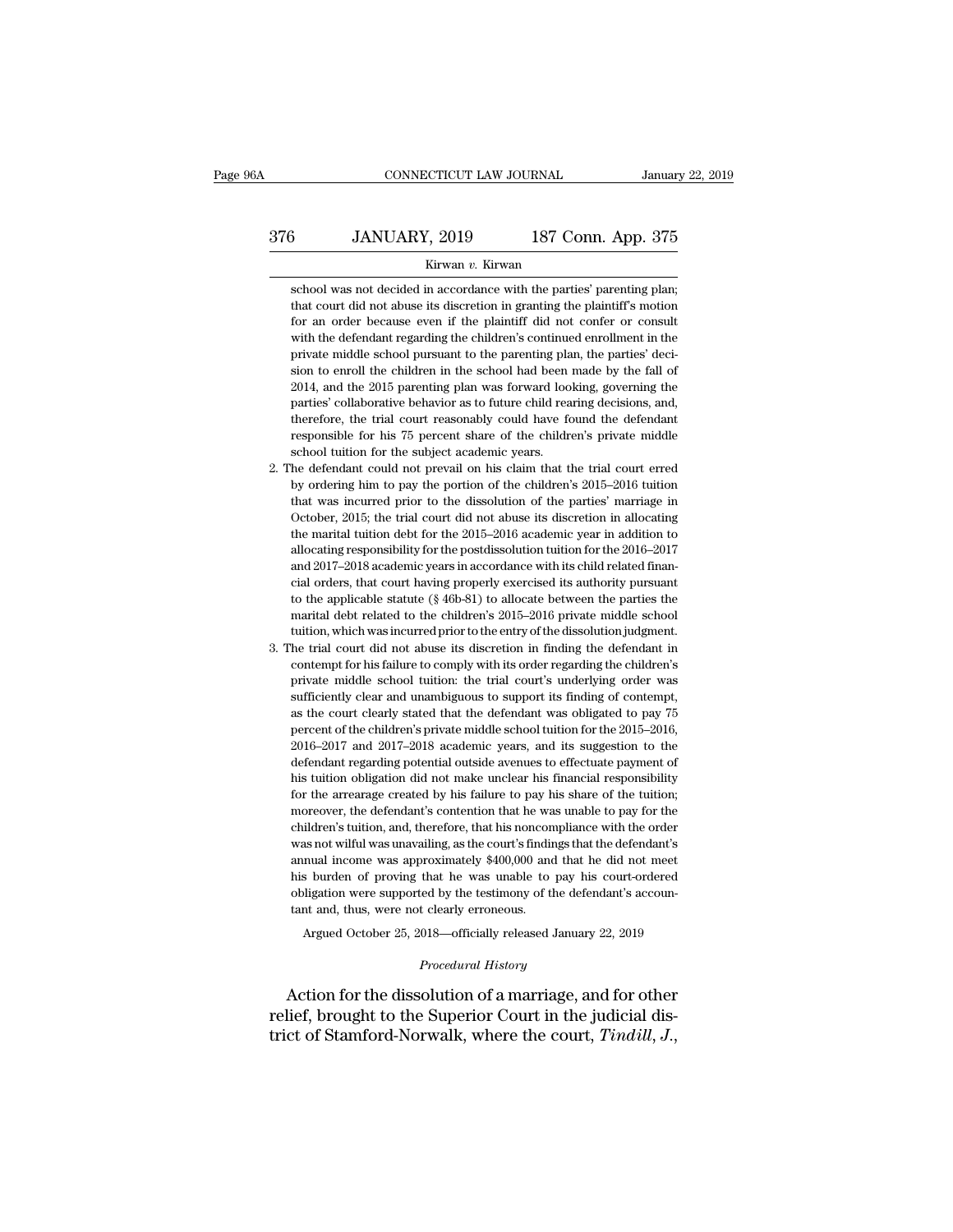# 2, 2019 CONNECTICUT LAW JOURNAL Page 97A<br>187 Conn. App. 375 JANUARY, 2019 377<br>Kirwan v. Kirwan

Kirwan *v.* Kirwan

2, 2019 CONNECTICUT LAW JOURNAL Page 97A<br>
187 Conn. App. 375 JANUARY, 2019 377<br>
Kirwan v. Kirwan<br>
approved the agreement of the parties to enter into<br>
binding mediation/arbitration as to certain disputed<br>
metter: thereafte 187 Conn. App. 375 JANUARY, 2019 377<br>
Kirwan v. Kirwan<br>
approved the agreement of the parties to enter into<br>
binding mediation/arbitration as to certain disputed<br>
matters; thereafter, the arbitrator issued an award and<br>
on 187 Conn. App. 375 JANUARY, 2019 377<br>
Kirwan v. Kirwan<br>
approved the agreement of the parties to enter into<br>
binding mediation/arbitration as to certain disputed<br>
matters; thereafter, the arbitrator issued an award and<br>
e 187 Conn. App. 375 JANUARY, 2019 377<br>
Kirwan v. Kirwan<br>
approved the agreement of the parties to enter into<br>
binding mediation/arbitration as to certain disputed<br>
matters; thereafter, the arbitrator issued an award and<br>
e EXECUTE A CONSECTED STREET, 2010<br>
Kirwan v. Kirwan<br>
approved the agreement of the parties to enter into<br>
binding mediation/arbitration as to certain disputed<br>
matters; thereafter, the arbitrator issued an award and<br>
enter kurwan v. Kurwan<br>approved the agreement of the parties to enter into<br>binding mediation/arbitration as to certain disputed<br>matters; thereafter, the arbitrator issued an award and<br>entered certain orders; subsequently, the ar approved the agreement of the parties to enter into<br>binding mediation/arbitration as to certain disputed<br>matters; thereafter, the arbitrator issued an award and<br>entered certain orders; subsequently, the arbitrator<br>issued a binding mediation/arbitration as to certain disputed<br>matters; thereafter, the arbitrator issued an award and<br>entered certain orders; subsequently, the arbitrator<br>issued a clarification of the award; thereafter, the court<br>g matters; thereafter, the arbitrator issued an award and<br>entered certain orders; subsequently, the arbitrator<br>issued a clarification of the award; thereafter, the court<br>granted the defendant's motion to confirm the arbitraentered certain orders; subsequently, the arbitrator issued a clarification of the award; thereafter, the court granted the defendant's motion to confirm the arbitrator's award and rendered judgment incorporating the arbit issued a clarification of the award; thereafter, the court<br>granted the defendant's motion to confirm the arbitra-<br>tor's award and rendered judgment incorporating the<br>arbitrator's award and clarification, and dissolving the granted the defendant's motion to confirm the arbitrator's award and rendered judgment incorporating the arbitrator's award and clarification, and dissolving the marriage and granting certain other relief; subsequently, th tor's award and rendered judgment incorporating the<br>arbitrator's award and clarification, and dissolving the<br>marriage and granting certain other relief; subsequently,<br>the court issued certain orders; thereafter, the court, arbitrator's award and clarification, and dissolving the<br>marriage and granting certain other relief; subsequently,<br>the court issued certain orders; thereafter, the court,<br>*Heller*, *J*., granted the plaintiff's motion for marriage and granting certain other relief; subsequently,<br>the court issued certain orders; thereafter, the court,<br>*Heller*, *J*., granted the plaintiff's motion for an order<br>regarding certain tuition payments; subsequently the court issued certain orders; thereafter, the court,<br>*Heller*, *J*., granted the plaintiff's motion for an order<br>regarding certain tuition payments; subsequently, the<br>court, *Heller*, *J*., denied the defendant's motion Heller, J., granted the plaintiff's motion for an order regarding certain tuition payments; subsequently, the court, *Heller*, J., denied the defendant's motion to reargue, and the defendant appealed to this court; thereaf regarding certain tuition payments; subsequently, the court, *Heller*, *J*., denied the defendant's motion to reargue, and the defendant appealed to this court; thereafter, the court, *Heller*, *J*., issued an articulation *Joseph T. O'Connor,* for the appellee (plaintiff).<br> *Joseph T. O'Connor,* for the appellee (plaintiff).<br> *Joseph T. O'Connor,* for the appellee (plaintiff).<br> *Joseph T. O'Connor,* for the appellee (plaintiff).<br> *Opinion* 

(defendant).

### *Opinion*

Laurence Kirwan, self-represented, the appellant<br>efendant).<br>Joseph T. O'Connor, for the appellee (plaintiff).<br>Opinion<br>ALVORD, J. The present appeal arises following the<br>al court's October 23, 2015 judgment dissolving the<br>p Laurence Krrwan, sen-represented, the appenant<br>
(defendant).<br>
Joseph T. O'Connor, for the appellee (plaintiff).<br>  $\frac{opinion}{D}$ <br>
ALVORD, J. The present appeal arises following the<br>
trial court's October 23, 2015 judgment diss (detendant).<br>
Joseph T. O'Connor, for the appellee (plaintiff).<br>  $\phi_{pinion}$ <br>
ALVORD, J. The present appeal arises following the<br>
trial court's October 23, 2015 judgment dissolving the<br>
marriage of the plaintiff, Chelsea Cha Joseph T. O'Connor, for the appellee (plaintiff).<br>  $\omega_{pinion}$ <br>
ALVORD, J. The present appeal arises following the<br>
trial court's October 23, 2015 judgment dissolving the<br>
marriage of the plaintiff, Chelsea Chapman Kirwan, a opinion<br>
MLVORD, J. The present appeal arises following the<br>
trial court's October 23, 2015 judgment dissolving the<br>
marriage of the plaintiff, Chelsea Chapman Kirwan, and<br>
the self-represented defendant,<sup>1</sup> Laurence Kirwa s all all all and the present appeal arises following the trial court's October 23, 2015 judgment dissolving the marriage of the plaintiff, Chelsea Chapman Kirwan, and the self-represented defendant,<sup>1</sup> Laurence Kirwan. Th ALVORD, J. The present appeal arises following the<br>trial court's October 23, 2015 judgment dissolving the<br>marriage of the plaintiff, Chelsea Chapman Kirwan, and<br>the self-represented defendant,<sup>1</sup> Laurence Kirwan. The<br>judg trial court's October 23, 2015 judgment dissolving the<br>marriage of the plaintiff, Chelsea Chapman Kirwan, and<br>the self-represented defendant,<sup>1</sup> Laurence Kirwan. The<br>judgment incorporated by reference a pendente lite<br>arbit marriage of the plaintiff, Chelsea Chapman Kirwan, and<br>the self-represented defendant,<sup>1</sup> Laurence Kirwan. The<br>judgment incorporated by reference a pendente lite<br>arbitration award that had resolved many of the issues<br>raise the self-represented defendant,<sup>1</sup> Laurence Kirwan. The<br>judgment incorporated by reference a pendente lite<br>arbitration award that had resolved many of the issues<br>raised in the dissolution action, including alimony,<br>the dis judgment incorporated by reference a pendente lite<br>arbitration award that had resolved many of the issues<br>raised in the dissolution action, including alimony,<br>the distribution of marital assets, and the enforceability<br>of a 1 In the distribution of marital assets, and the enforceability<br>
1 a premarital agreement. Both the parties' arbitrator<br>
1 and the arbitrator's award, however,<br>
1 In the trial court, The Pickel Law Firm, LLC, and Meyers B of a premarital agreement. Both the parties' arbitration agreement and the arbitrator's award, however, expressly reserved for the Superior Court resolution of  $\frac{1}{1}$  In the trial court, The Pickel Law Firm, LLC, and M

tion agreement and the arbitrator's awexpressly reserved for the Superior Counting the self-represented party, LLC, and Me LLP, filed limited appearances on behalf of the defendies appearing as a self-represented party in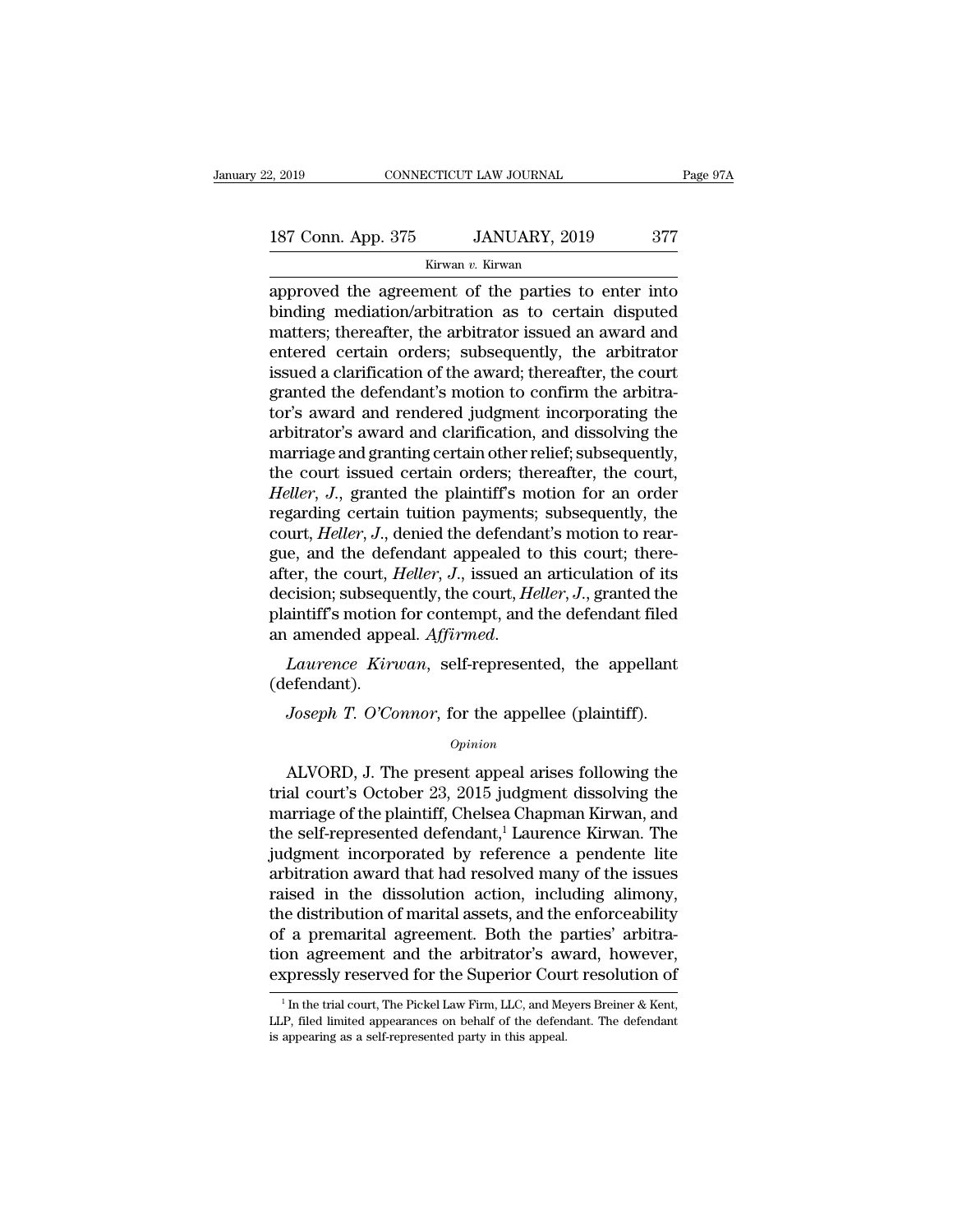### EXECUTE CONNECTICUT LAW JOURNAL January 22, 2019<br>378 JANUARY, 2019 187 Conn. App. 375<br>Kirwan v. Kirwan Kirwan *v.* Kirwan

CONNECTICUT LAW JOURNAL January 22, 2019<br>
378 JANUARY, 2019 187 Conn. App. 375<br>
Kirwan v. Kirwan<br>
child related financial issues.<sup>2</sup> Following an evidentiary<br>
hearing, the court, on December 7, 2016, issued child 378 JANUARY, 2019 187 Conn. App. 375<br>
Kirwan v. Kirwan<br>
child related financial issues.<sup>2</sup> Following an evidentiary<br>
hearing, the court, on December 7, 2016, issued child<br>
support orders, which, by agreement of the parties  $378$  JANUARY, 2019 187 Conn. App. 375<br>  $\frac{187 \text{ C} \text{om}}{187 \text{ C} \text{om}}$ <br>
child related financial issues.<sup>2</sup> Following an evidentiary<br>
hearing, the court, on December 7, 2016, issued child<br>
support orders, which, by agree 378 JANUARY, 2019 187 Conn. App. 375<br>
Kirwan v. Kirwan<br>
child related financial issues.<sup>2</sup> Following an evidentiary<br>
hearing, the court, on December 7, 2016, issued child<br>
support orders, which, by agreement of the partie  $\frac{Kirwan v. Kirwan}{\text{th}x}$ <br>
child related financial issues.<sup>2</sup> Following an evidentiary<br>
hearing, the court, on December 7, 2016, issued child<br>
support orders, which, by agreement of the parties,<br>
were made retroactive to the d ratival child related financial issues.<sup>2</sup> Following an evidentiary hearing, the court, on December 7, 2016, issued child support orders, which, by agreement of the parties, were made retroactive to the date of the dissolu child related financial issues.<sup>2</sup> Following an evidentiary<br>hearing, the court, on December 7, 2016, issued child<br>support orders, which, by agreement of the parties,<br>were made retroactive to the date of the dissolution<br>jud hearing, the court, on December 7, 2016, issued child<br>support orders, which, by agreement of the parties,<br>were made retroactive to the date of the dissolution<br>judgment. On that same date, the court also ordered<br>the parties support orders, which, by agreement of the parties,<br>were made retroactive to the date of the dissolution<br>judgment. On that same date, the court also ordered<br>the parties to make determinations regarding their chil-<br>dren's p were made retroactive to the date of the dissolution<br>judgment. On that same date, the court also ordered<br>the parties to make determinations regarding their chil-<br>dren's private middle school education in accordance<br>with th judgment. On that same date, the court also ordered<br>the parties to make determinations regarding their chil-<br>dren's private middle school education in accordance<br>with their parenting plan. In this appeal, the defendant<br>cha the parties to make determina<br>dren's private middle school<br>with their parenting plan. In tl<br>challenges two subsequent juc<br>ordering him to pay for a portic<br>middle school tuition<sup>3</sup> and f<br>when he failed to do so.<br>On appeal, th their parenting plan. In this appeal, the defendant<br>allenges two subsequent judgments of the trial court,<br>dering him to pay for a portion of his children's private<br>iddle school tuition<sup>3</sup> and finding him in contempt<br>nen challenges two subsequent judgments of the trial court,<br>ordering him to pay for a portion of his children's private<br>middle school tuition<sup>3</sup> and finding him in contempt<br>when he failed to do so.<br>On appeal, the defendant rai

ordering him to pay for a portion of his children's private<br>middle school tuition<sup>3</sup> and finding him in contempt<br>when he failed to do so.<br>On appeal, the defendant raises various repetitive<br>and overlapping claims of error, middle school tuition<sup>3</sup> and finding him in contempt<br>when he failed to do so.<br>On appeal, the defendant raises various repetitive<br>and overlapping claims of error, which this court has<br>distilled into the three inclusive iss when he failed to do so.<br>
On appeal, the defendant raises various repetitive<br>
and overlapping claims of error, which this court has<br>
distilled into the three inclusive issues addressed in this<br>
opinion. The core of the de On appeal, the defendant raises various repetitive<br>and overlapping claims of error, which this court has<br>distilled into the three inclusive issues addressed in this<br>opinion. The core of the defendant's claims are that the<br> On appeal, the defendant raises various repetitive<br>and overlapping claims of error, which this court has<br>distilled into the three inclusive issues addressed in this<br>opinion. The core of the defendant's claims are that the and overlapping claims of error, which this court has<br>distilled into the three inclusive issues addressed in this<br>opinion. The core of the defendant's claims are that the<br>court erred in (1) ordering him to pay 75 percent o distilled into the three inclusive issues addressed in this<br>opinion. The core of the defendant's claims are that the<br>court erred in (1) ordering him to pay 75 percent of his<br>children's private middle school tuition for the opmion. The core of the defendant's claims are that the<br>court erred in (1) ordering him to pay 75 percent of his<br>children's private middle school tuition for the 2015–<br>2016, 2016–2017, and 2017–2018 academic years,<br>because court erred in (1) ordering him to pay 75 percent of his<br>children's private middle school tuition for the 2015–<br>2016, 2016–2017, and 2017–2018 academic years,<br>because their enrollment in the school was not decided<br>pursuan children's private middle school tuition for the 2015–2016, 2016–2017, and 2017–2018 academic years,<br>because their enrollment in the school was not decided<br>pursuant to the parties' parenting plan, (2) ordering him<br>to pay f 2016, 2016–2017, and 2017–2018 academic years,<br>because their enrollment in the school was not decided<br>pursuant to the parties' parenting plan, (2) ordering him<br>to pay for a portion of the 2015–2016 school year tuition<br>tha because their er<br>pursuant to the <sub>]</sub><br>to pay for a port<br>that was incurre<br>the dissolution,<br>disagree and, ac<br>trial court.<br>The following pay for a portion of the 2015–2016 school year tuition<br>at was incurred before October 23, 2015, the date of<br>e dissolution, and (3) finding him in contempt. We<br>sagree and, accordingly, affirm the judgments of the<br>al court.<br> that was incurred before October 23, 2015, the date of<br>the dissolution, and (3) finding him in contempt. We<br>disagree and, accordingly, affirm the judgments of the<br>trial court.<br>The following facts and procedural history, re the dissolution, and (3) finding him in contempt. We<br>disagree and, accordingly, affirm the judgments of the<br>trial court.<br>The following facts and procedural history, relevant<br>to our resolution of the defendant's claims in t

The following facts and procedural history, relevant our resolution of the defendant's claims in the present opeal, were recently set forth by this court in  $Kirwan$ <sup>2</sup> Specifically, the arbitrator's award stated in relevant The following facts and procedural history, relevant<br>to our resolution of the defendant's claims in the present<br>appeal, were recently set forth by this court in  $Kirwan$ <br> $\frac{2}{3}$  Specifically, the arbitrator's award stated i

to our resolution of the defendant's claims in the present<br>appeal, were recently set forth by this court in  $Kirwan$ <br> $\frac{1}{2}$  Specifically, the arbitrator's award stated in relevant part: "The issues<br>of custody, access, chil appeal, were recently set forth by this court in  $Kirwan$ <br><sup>2</sup> Specifically, the arbitrator's award stated in relevant part: "The issues of custody, access, child support, maintenance and cost of medical insurance<br>for the mino  $^2$  Specifically, the arbitrator's award stated in relevant part: "The issues of custody, access, child support, maintenance and cost of medical insurance for the minor children and unreimbursed medical expenses are rese of custody, access, child support, maintenance and cost of medical insurance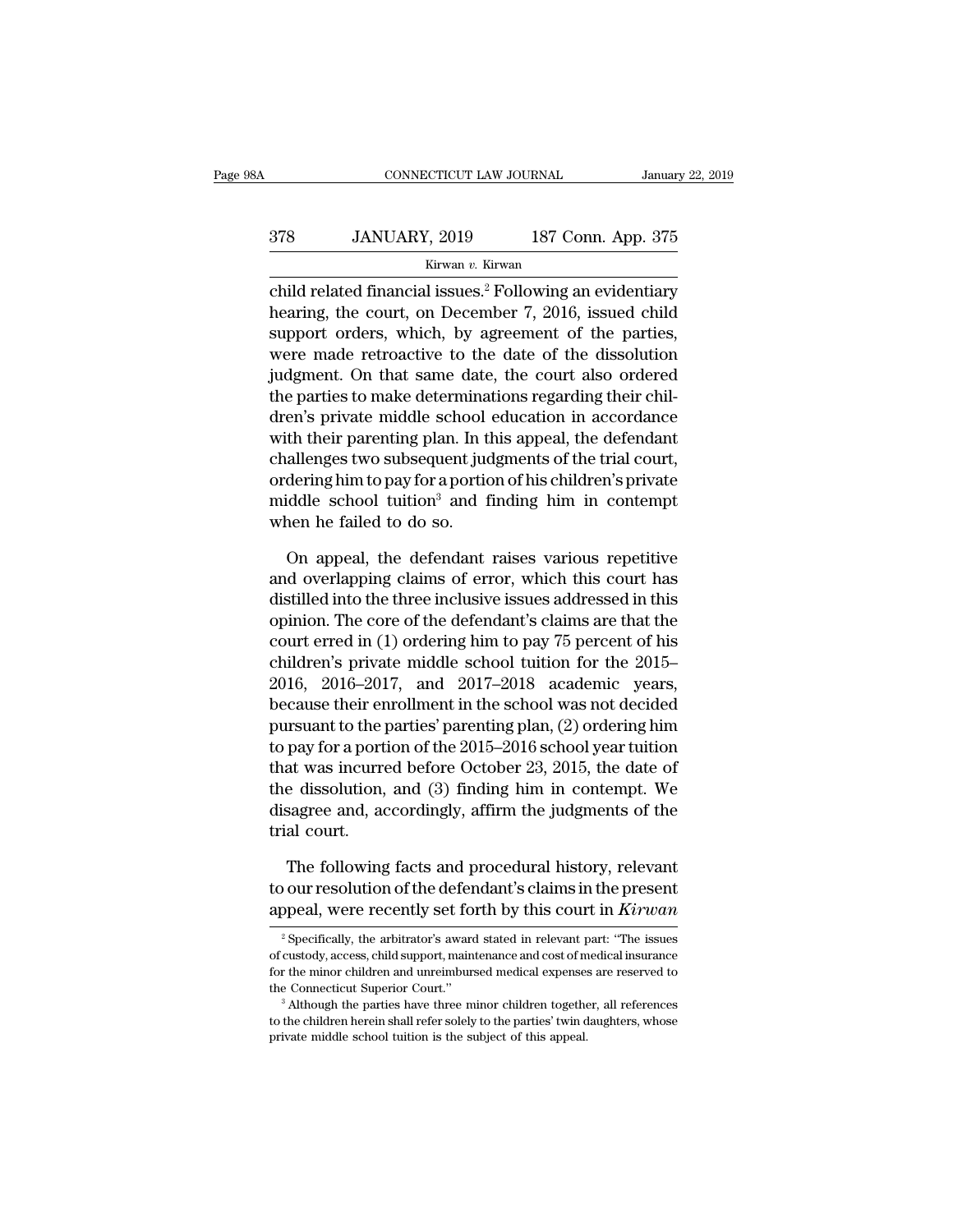| 2, 2019            | CONNECTICUT LAW JOURNAL | Page 99A |
|--------------------|-------------------------|----------|
| 187 Conn. App. 375 | JANUARY, 2019           | 379      |
|                    | Kirwan v. Kirwan        |          |

v. 2, 2019 CONNECTICUT LAW JOURNAL Page 99<br>
187 Conn. App. 375 JANUARY, 2019 379<br>
Kirwan v. Kirwan<br>
v. *Kirwan*, 185 Conn. App. 713, A.3d (2018).<sup>4</sup><br>
"The parties were married in 2001. The defendant is a plastic surgeon wi 187 Conn. App. 375 JANUARY, 2019 379<br>
Kirwan v. Kirwan<br>
V. Kirwan, 185 Conn. App. 713, A.3d (2018).<sup>4</sup><br>
"The parties were married in 2001. The defendant is a<br>
plastic surgeon with offices in New York, Norwalk, and<br>
I ondon 187 Conn. App. 375 JANUARY, 2019 379<br>
Kirwan v. Kirwan<br>
v. Kirwan, 185 Conn. App. 713, A.3d  $(2018)^4$ <br>
"The parties were married in 2001. The defendant is a plastic surgeon with offices in New York, Norwalk, and London, a 187 Conn. App. 375 JANUARY, 2019 379<br>
Kirwan v. Kirwan<br>
v. Kirwan, 185 Conn. App. 713, A.3d  $(2018)^4$ <br>
"The parties were married in 2001. The defendant is a<br>
plastic surgeon with offices in New York, Norwalk, and<br>
London, EV COMM PLPP COC CONDUCTED, 2012 CONDED CONDITIONS (SURVEY).<br>
W. Kirwan, 185 Conn. App. 713, A.3d (2018).<sup>4</sup><br>
"The parties were married in 2001. The defendant is a<br>
plastic surgeon with offices in New York, Norwalk, and<br> Extremant v. Kirwan<br>
w. Kirwan, 185 Conn. App. 713, A.3d (2018).<sup>4</sup><br>
"The parties were married in 2001. The defendant is a<br>
plastic surgeon with offices in New York, Norwalk, and<br>
London, as well as a consultant and a pro v. *Kirwan*, 185 Conn. App. 713, A.3d (2018).<sup>4</sup><br>
"The parties were married in 2001. The defendant is a plastic surgeon with offices in New York, Norwalk, and London, as well as a consultant and a professor of plastic sur "The parties were married in 2001. The defendant is a plastic surgeon with offices in New York, Norwalk, and London, as well as a consultant and a professor of plastic surgery. The plaintiff is college educated and worked plastic surgeon with offices in New York, Norwalk, and<br>London, as well as a consultant and a professor of<br>plastic surgery. The plaintiff is college educated and<br>worked in pharmaceutical sales until shortly after she<br>marrie London, as well as a consultant and a professor of<br>plastic surgery. The plaintiff is college educated and<br>worked in pharmaceutical sales until shortly after she<br>married the defendant, at which time she worked for<br>the defe plastic surgery. The plaintiff is college educated and<br>worked in pharmaceutical sales until shortly after she<br>married the defendant, at which time she worked for<br>the defendant in his medical practice. The parties have<br>thre worked in pharmaceutical sales until shortly after she<br>married the defendant, at which time she worked for<br>the defendant in his medical practice. The parties have<br>three minor children together, one of whom has special<br>need married the defendant, at which time she worked for<br>the defendant in his medical practice. The parties have<br>three minor children together, one of whom has special<br>needs. Prior to their marriage, the parties entered into<br>a the defendant in his medical practice. The parties have<br>three minor children together, one of whom has special<br>needs. Prior to their marriage, the parties entered into<br>a premarital agreement that, in relevant part, limited three minor children together, one of whom has special<br>needs. Prior to their marriage, the parties entered into<br>a premarital agreement that, in relevant part, limited<br>the plaintiff's alimony in the event of divorce to \$50, needs. Prior to their marriage, the parties entered into<br>a premarital agreement that, in relevant part, limited<br>the plaintiff's alimony in the event of divorce to \$50,000<br>a year for five years and allocated 45 percent of t e plaintiff's alimony in the event of divorce to \$50,000<br>year for five years and allocated 45 percent of the<br>lue of the marital home to the plaintiff as her share<br>marital property. In September, 2012, the plaintiff<br>titated are plantin's almostly in the event of divorce to  $\psi_{00}$ ,  $\psi_{00}$  a year for five years and allocated 45 percent of the value of the marital home to the plaintiff as her share of marital property. In September, 2012, t

the value of the marital home to the plaintiff as her share<br>of marital property. In September, 2012, the plaintiff<br>initiated an action to dissolve the parties' marriage.<br>"On May 26, 2015, the court, *Tindill*, *J*., appro value of the marital nome to the plantifit as her share<br>of marital property. In September, 2012, the plaintiff<br>initiated an action to dissolve the parties' marriage.<br>"On May 26, 2015, the court, *Tindill*, *J*., approved initiated an action to dissolve the parties' marriage.<br>
"On May 26, 2015, the court, *Tindill*, *J*., approved an agreement by the parties to enter into binding mediation/arbitration of the dissolution action. Pursuant to "On May 26, 2015, the court, *Tindill*, *J*., approved an agreement by the parties to enter into binding mediation/arbitration of the dissolution action. Pursuant to the parties' arbitration agreement, which was made an o "On May 26, 2015, the court, *Tindill*, *J*., approved an agreement by the parties to enter into binding mediation/arbitration of the dissolution action. Pursuant to the parties' arbitration agreement, which was made an o agreement by the parties to enter into binding mediation/arbitration of the dissolution action. Pursuant to the parties' arbitration agreement, which was made an order of the court, '[t]he parties agree[d] that the followi tion/arbitration of the dissolution action. Pursuant to<br>the parties' arbitration agreement, which was made an<br>order of the court, '[t]he parties agree[d] that the follow-<br>ing issues in their action for dissolution of marr the parties' arbitration agreement, which was made an order of the court, '[t]he parties agree[d] that the following issues in their action for dissolution of marriage shall be the subject of mediation and, if the parties order of the court, '[t]he parties agree[d] that the following issues in their action for dissolution of marriage shall be the subject of mediation and, if the parties are unable to resolve these issues via mediation, to ing issues in their action for dissolution of marriage<br>shall be the subject of mediation and, if the parties are<br>unable to resolve these issues via mediation, to binding<br>arbitration  $\dots$ . The list of issues to be resolved shall be the subject of mediation and, if the parties are<br>unable to resolve these issues via mediation, to binding<br>arbitration  $\ldots$ ... The list of issues to be resolved in<br>arbitration included the validity and enforceabi unable to resolve these issues via mediation, to binding<br>arbitration  $\ldots$ . The list of issues to be resolved in<br>arbitration included the validity and enforceability of<br>the premarital agreement; the validity of an alleged arbitration . . . . . The list of issues to be resolved in arbitration included the validity and enforceability of the premarital agreement; the validity of an alleged rescission of that premarital agreement; a determinat scission of that premarital agreement; a determination of alimony in accordance with General Statutes 46b-82; an equitable division of marital property, ssets, and liabilities pursuant to General Statutes  $\frac{4 \text{ln} \text{ Kirwan}}$ tion of alimony in accordance with General Statutes  $\S$  46b-82; an equitable division of marital property, assets, and liabilities pursuant to General Statutes  $\frac{4 \text{ In } Kirwan \text{ v. } Kirwan, \text{ supra, 185 Conn. App. 718, the defendant challenge of the trial court's child support orders and a subsequent remedial order that the court issued in$ 

 $§$  46b-82; an equitable division of marital property, assets, and liabilities pursuant to General Statutes  $^{4}$ In *Kirwan* v. *Kirwan*, supra, 185 Conn. App. 718, the defendant challenged the trial court's child support assets, and liabilities pursuant to General Statutes<br>  $^{4}$ In *Kirwan* v. *Kirwan*, supra, 185 Conn. App. 718, the defendant chal-<br>
lenged the trial court's child support orders and a subsequent remedial order<br>
that the c **Example 15 Altimary 1989**<br> **Example 16 Altimary 1989**<br> **Example 16 Altimary 1989**<br> **Example 16 Altimary 1989**<br> **Example 16 Altimary 1999**<br> **Example 16 Altimary 1999**<br> **Example 16 Altimary 1999**<br> **Example 16 Altimary 1999** <sup>4</sup> In *Kirwan* v. *Kirwan*, supra, 185 Conn. App. 718, the defendant challenged the trial court's child support orders and a subsequent remedial order that the court issued in response to a motion for contempt for nonpay judgments).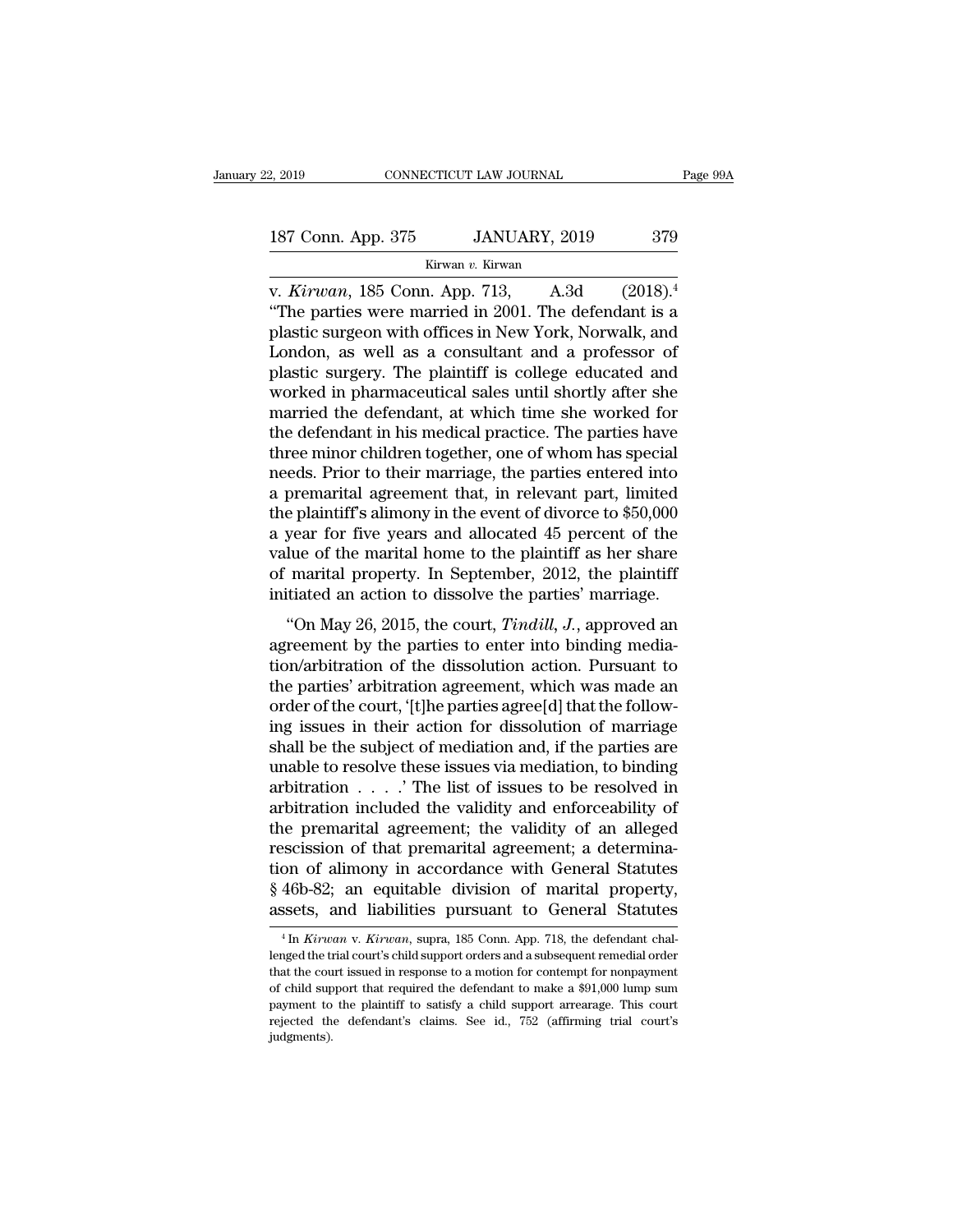### CONNECTICUT LAW JOURNAL January 22, 2019<br>380 JANUARY, 2019 187 Conn. App. 375<br>Kirwan v. Kirwan Kirwan *v.* Kirwan

CONNECTICUT LAW JOURNAL January 22, 2019<br>
380 JANUARY, 2019 187 Conn. App. 375<br>
Kirwan v. Kirwan<br>
§ 46b-81; division of attorney's fees and guardian ad<br>
litem fees; and any other relief deemed appropriate by<br>
the arbitrato 187 Conn. App. 375<br>
187 Conn. App. 375<br>
187 Conn. App. 375<br>
187 Conn. App. 375<br>
187 Conn. App. 375<br>
187 Conn. App. 375<br>
188 46b-81; division of attorney's fees and guardian ad<br>
198 11: The relief deemed appropriate by<br>
198  $\begin{array}{cc}\n 380 & \text{JANUARY, } 2019 & \text{187 Conn. App. 375} \\
 \hline\n \text{Kirwan } v. \text{ Kirwan} \\
 \hline\n \text{\$ 46b-81; division of \text{ attorney's fees and guardian ad} \text{litem fees; and any other relief deemed appropriate by \text{the arbitrary 'except as it pertains to child custody and} \text{issues of child support.'}\n\end{array}$ 380 JANUARY, 2019<br>
Kirwan v.<br>
§ 46b-81; division of attorne<br>
litem fees; and any other reli<br>
the arbitrator 'except as it perissues of child support.'<br>
"On August 4, 2015, the a  $\frac{Kirwan}{2}$ . Kirwan<br>  $\frac{1}{6}$  Kirwan<br>  $\frac{1}{6}$  Algorithment (in any other relief deemed appropriate by<br>  $\frac{1}{6}$  arbitrator 'except as it pertains to child custody and<br>  $\frac{1}{6}$  are arbitrator. Former Superior<br>  $\frac{1}{$  $\frac{1}{8}$  46b-81; division of attorney's fees and guardian ad<br>litem fees; and any other relief deemed appropriate by<br>the arbitrator 'except as it pertains to child custody and<br>issues of child support.'<br>"On August 4, 2015,

a provided in the arbitrator of all and the set and galaxies by the arbitrator 'except as it pertains to child custody and issues of child support.'<br>
"On August 4, 2015, the arbitrator, former Superior Court Judge Elaine mined that the arbitrator 'except as it pertains to child custody and<br>issues of child support.'<br>"On August 4, 2015, the arbitrator, former Superior<br>Court Judge Elaine Gordon, issued her arbitration<br>award. As a preliminary issues of child support.'<br>
"On August 4, 2015, the arbitrator, former Superior<br>
Court Judge Elaine Gordon, issued her arbitration<br>
award. As a preliminary matter, the arbitrator deter-<br>
mined that the parties' premarital a "On August 4, 2015, the arbitrator, former Superior<br>Court Judge Elaine Gordon, issued her arbitration<br>award. As a preliminary matter, the arbitrator deter-<br>mined that the parties' premarital agreement was<br>unconscionable, "On August 4, 2015, the arbitrator, former Superior Court Judge Elaine Gordon, issued her arbitration award. As a preliminary matter, the arbitrator determined that the parties' premarital agreement was unconscionable, an Court Judge Elaine Gordon, issued her arbitration<br>award. As a preliminary matter, the arbitrator deter-<br>mined that the parties' premarital agreement was<br>unconscionable, and thus unenforceable, due to 'the<br>present, uncontem award. As a preliminary matter, the arbitrator determined that the parties' premarital agreement was unconscionable, and thus unenforceable, due to 'the present, uncontemplated circumstances' of the parties.<sup>5</sup> The arbitra mined that the parties' premarital agreement was<br>unconscionable, and thus unenforceable, due to 'the<br>present, uncontemplated circumstances' of the parties.<sup>5</sup><br>The arbitrator issued a number of orders regarding ali-<br>mony an unconscionable, and thus unenforceable, due to 'the<br>present, uncontemplated circumstances' of the parties.<sup>5</sup><br>The arbitrator issued a number of orders regarding ali-<br>mony and the distribution of marital assets, including<br>a present, uncontemplated circumstances' of the parties.<sup>5</sup><br>The arbitrator issued a number of orders regarding ali-<br>mony and the distribution of marital assets, including<br>an order directing the sale of the marital home. In s The arbitrator issued a number of orders regarding ali-<br>mony and the distribution of marital assets, including<br>an order directing the sale of the marital home. In sup-<br>port of her orders, the arbitrator made several factua mony and the distribution of marital assets, including<br>an order directing the sale of the marital home. In sup-<br>port of her orders, the arbitrator made several factual<br>findings, including that '[t]he defendant's annual [gr an order directing the sale of the marital home. In support of her orders, the arbitrator made several factual<br>findings, including that '[t]he defendant's annual [gross]<br>income is found to be approximately \$400,000 per yea port of her orders, the arbitrator made several factual<br>findings, including that '[t]he defendant's annual [gross]<br>income is found to be approximately \$400,000 per year<br>based on his income tax returns, business financial<br>s findings, including that '[t]he defendant's annual [gross]<br>income is found to be approximately \$400,000 per year<br>based on his income tax returns, business financial<br>statements and the information he has provided to lend-<br>i income is found to be approximately \$400,000 per year<br>based on his income tax returns, business financial<br>statements and the information he has provided to lend-<br>ing institutions on his applications.' As previously<br>noted, based on his income tax returns, business financial<br>statements and the information he has provided to lend-<br>ing institutions on his applications.' As previously<br>noted, the arbitration award indicated that '[t]he issues<br>of statements and the inform<br>
ing institutions on his<br>
noted, the arbitration aw<br>
of custody, access, child<br>
of medical insurance fo<br>
bursed medical expenses<br>
cut Superior Court.'<br>
"On September 1, 2015 The defendance of the defendance of the september 1, 2015, the defendant filed a motion<br>
separate a more controller and cost medical insurance for minor children and unreim-<br>
reset medical expenses are reserved to the Conn recea, are arbitration award indicated that [e]re asked<br>of custody, access, child support, maintenance and cost<br>of medical insurance for minor children and unreim-<br>bursed medical expenses are reserved to the Connecti-<br>cut

of medical insurance for minor children and unreim-<br>bursed medical expenses are reserved to the Connecti-<br>cut Superior Court.'<br>"On September 1, 2015, the defendant filed a motion<br>asking the court to confirm the arbitration bursed medical expenses are reserved to the Connecticut Superior Court.'<br>
"On September 1, 2015, the defendant filed a motion<br>
asking the court to confirm the arbitration award and<br>
to render judgment dissolving the partie Example included and to the control of the control<br>cut Superior Court.'<br>"On September 1, 2015, the defendant filed a motion<br>asking the court to confirm the arbitration award and<br>to render judgment dissolving the parties' m "On September 1, 2015, the defendant filed a motion<br>asking the court to confirm the arbitration award and<br>to render judgment dissolving the parties' marriage in<br>accordance with the arbitration award. On that same<br>date, the "On September 1, 2015, the defendant filed a motion<br>asking the court to confirm the arbitration award and<br>to render judgment dissolving the parties' marriage in<br>accordance with the arbitration award. On that same<br>date, th coordance with the arbitration award. On that same<br>ate, the plaintiff filed a motion asking the court to<br>sue orders on the unresolved matters of child support<br>ind postsecondary educational expenses. Neither party<br><sup>5</sup>The ar date, the plaintiff filed a motion asking the court to<br>issue orders on the unresolved matters of child support<br>and postsecondary educational expenses. Neither party<br><sup>5</sup>The arbitrator stated in relevant part: "To leave the

issue orders on the unresolved matters of child support<br>and postsecondary educational expenses. Neither party<br><sup>5</sup>The arbitrator stated in relevant part: "To leave the plaintiff, who has<br>no experience in a competitive workp and postsecondary educational expenses. Neither party<br>  $\overline{\phantom{a}}$   $\overline{\phantom{a}}$  The arbitrator stated in relevant part: "To leave the plaintiff, who has<br>
no experience in a competitive workplace after thirteen years, with <sup>5</sup>The arbitrator stated in relevant part: "To leave the plaintiff, who has no experience in a competitive workplace after thirteen years, with no assets, an alimony award of five years, which is unrelated to either the pl  $\overline{\phantom{a}}$  is The arbitrator state in a conservation assets, an alimony availability is needs or the children, one of whore it is unconscionable."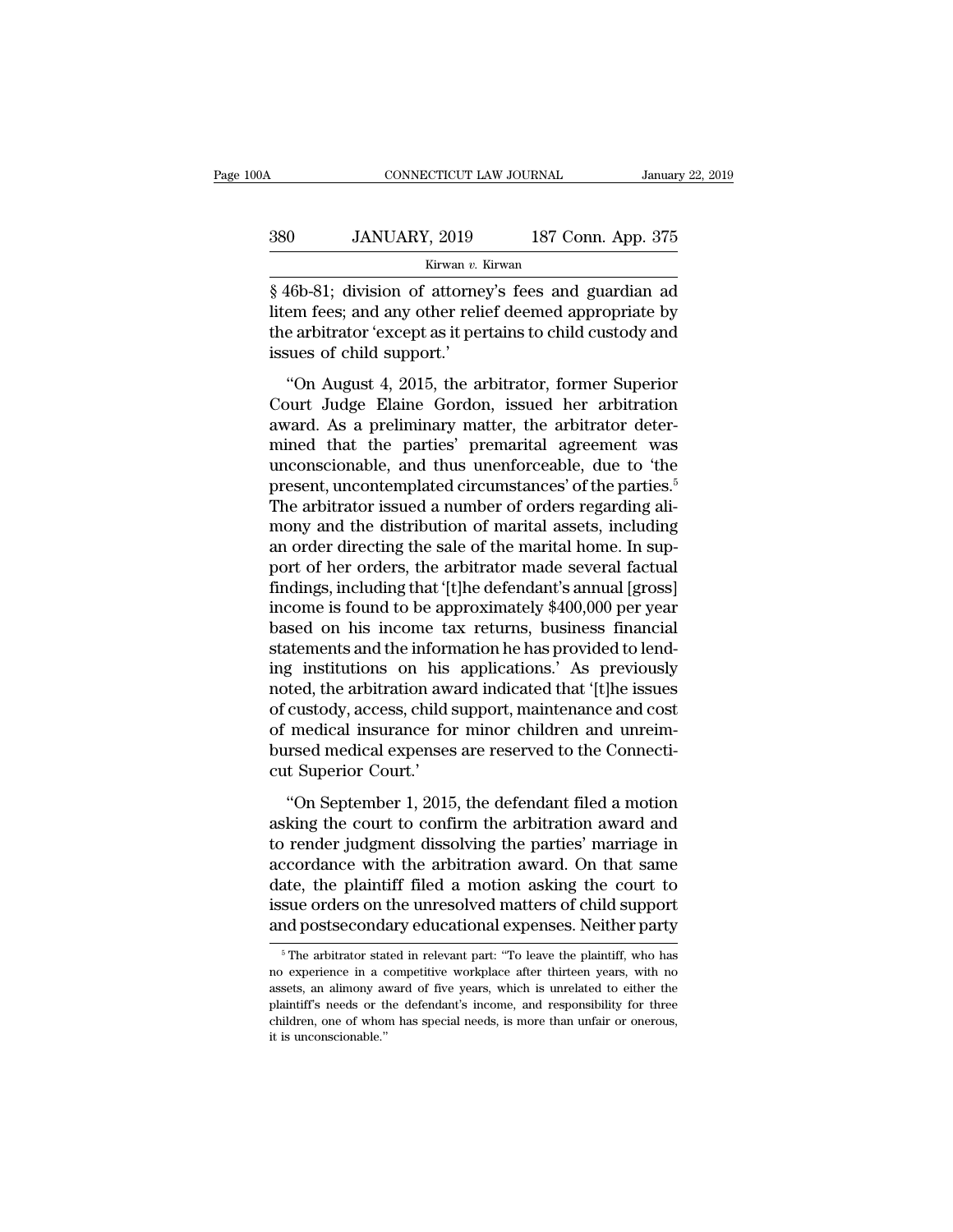| 2, 2019            | CONNECTICUT LAW JOURNAL | Page 101A |
|--------------------|-------------------------|-----------|
| 187 Conn. App. 375 | JANUARY, 2019           | 381       |
|                    | Kirwan v. Kirwan        |           |

Filed an objection to the other party's motion, and the matters were set down for a hearing on October 23,<br>  $\frac{187 \text{ Conn. App. } 375}{2015}$  At that time the court rendered a judgment of  $\frac{23}{2015}$ 187 Conn. App. 375 JANUARY, 2019 381<br>
Kirwan v. Kirwan<br>
filed an objection to the other party's motion, and the<br>
matters were set down for a hearing on October 23,<br>
2015. At that time, the court rendered a judgment of<br>
dis 187 Conn. App. 375 JANUARY, 2019 381<br>
Kirwan v. Kirwan<br>
Filed an objection to the other party's motion, and the<br>
matters were set down for a hearing on October 23,<br>
2015. At that time, the court rendered a judgment of<br>
di 187 Conn. App. 375 JANUARY, 2019 381<br>
Kirwan v. Kirwan<br>
filed an objection to the other party's motion, and the<br>
matters were set down for a hearing on October 23,<br>
2015. At that time, the court rendered a judgment of<br>
di Expression and the sum of the collision and the<br>filed an objection to the other party's motion, and the<br>matters were set down for a hearing on October 23,<br>2015. At that time, the court rendered a judgment of<br>dissolution o kurwan v. Kurwan<br>filed an objection to the other party's motion, and the<br>matters were set down for a hearing on October 23,<br>2015. At that time, the court rendered a judgment of<br>dissolution of marriage that incorporated by filed an objection to the other party's motion, and the<br>matters were set down for a hearing on October 23,<br>2015. At that time, the court rendered a judgment of<br>dissolution of marriage that incorporated by reference<br>the arb matters were set down for a hearing on October 23,<br>2015. At that time, the court rendered a judgment of<br>dissolution of marriage that incorporated by reference<br>the arbitration award and subsequent clarification. The<br>parties 2015. At that time, the court rendered a judgment of<br>dissolution of marriage that incorporated by reference<br>the arbitration award and subsequent clarification. The<br>parties agreed that the court would determine the defen-<br>d dissolution of marriage that incorporated by reference<br>the arbitration award and subsequent clarification. The<br>parties agreed that the court would determine the defen-<br>dant's child support obligations, including the issue the arbitration award and suparties agreed that the court v<br>dant's child support obligati<br>unreimbursed medical exper<br>evidentiary hearing, and tha<br>would be made retroactive t<br>(Footnotes altered.)<br>The following additional 1 racs agreed and the court would determine the deterministic and the set of the main of the size of preimbursed medical expenses and child care, after an identiary hearing, and that child support obligations build be made r data 5 chia support obigations, including are issue of<br>unreimbursed medical expenses and child care, after an<br>evidentiary hearing, and that child support obligations<br>would be made retroactive to the date of dissolution."<br>(

the evidentiary hearing, and that child support obligations<br>would be made retroactive to the date of dissolution."<br>(Footnotes altered.)<br>The following additional facts, as found by the trial<br>court, and procedural history ar be made retroactive to the date of dissolution."<br>
(Footnotes altered.)<br>
The following additional facts, as found by the trial<br>
court, and procedural history are relevant to our resolu-<br>
tion of this current appeal by the d (Footnotes altered.)<br>
The following additional facts, as found by the trial<br>
court, and procedural history are relevant to our resolu-<br>
tion of this current appeal by the defendant. On Decem-<br>
ber 7, 2016, following a five The following additional facts, as found by the trial<br>court, and procedural history are relevant to our resolu-<br>tion of this current appeal by the defendant. On Decem-<br>ber 7, 2016, following a five day hearing on child rel The following additional facts, as found by the trial<br>court, and procedural history are relevant to our resolu-<br>tion of this current appeal by the defendant. On Decem-<br>ber 7, 2016, following a five day hearing on child rel court, and procedural history are relevant to our resolution of this current appeal by the defendant. On December 7, 2016, following a five day hearing on child related financial orders as well as several postjudgment moti tion of this current appeal by the defendant. On December 7, 2016, following a five day hearing on child related financial orders as well as several postjudgment motions, the court issued a memorandum of decision ordering, ber 7, 2016, following a five day hearing on child related<br>financial orders as well as several postjudgment<br>motions, the court issued a memorandum of decision<br>ordering, inter alia, that the parties were to make deter-<br>mina financial orders as well as several postjudgment<br>motions, the court issued a memorandum of decision<br>ordering, inter alia, that the parties were to make deter-<br>minations regarding their children's private middle<br>school edu motions, the court issued a memorandum of decision<br>ordering, inter alia, that the parties were to make deter-<br>minations regarding their children's private middle<br>school education in accordance with their parenting<br>plan.<sup>6</sup> ordering, inter alia, that the parti<br>minations regarding their chile<br>school education in accordance<br>plan.<sup>6</sup> The court also ordered t<br>share the children's educationa<br>plaintiff responsible for 25 perc<br>responsible for 75 per mations regarding their children's private matter.<br>
hool education in accordance with their parenting<br>
an.<sup>6</sup> The court also ordered that the parties would<br>
are the children's educational expenses, with the<br>
similiff respo behivor cluster in accordance with then parenting<br>plan.<sup>6</sup> The court also ordered that the parties would<br>share the children's educational expenses, with the<br>plaintiff responsible for 25 percent and the defendant<br>responsibl

plan. The coard also ordered and the parties would<br>share the children's educational expenses, with the<br>plaintiff responsible for 25 percent.<br>During the course of the marriage and after the<br>divorce proceeding was filed, the share the emitaten's educational expenses, what the<br>plaintiff responsible for 25 percent and the defendant<br>responsible for 75 percent.<br>During the course of the marriage and after the<br>divorce proceeding was filed, the parti During the course of the marriage and after the divorce proceeding was filed, the parties' children had attended private school at the French-American School of New York from kindergarten through the fourth  $\frac{1}{\text{The parties'}}$ divorce proceeding was filed, the parties' children had<br>attended private school at the French-American School<br>of New York from kindergarten through the fourth<br><sup>6</sup>The parties' parenting plan, executed on May 26, 2015, provi

attended private school at the French-American School<br>of New York from kindergarten through the fourth<br><sup>6</sup>The parties' parenting plan, executed on May 26, 2015, provides that<br>they must consider, discuss and agree on major of New York from kindergarten through the fourth<br>  $\degree$ The parties' parenting plan, executed on May 26, 2015, provides that<br>
they must consider, discuss and agree on major decisions concerning, inter<br>
alia, their children' The parties' parenting plan, executed on May 26, 2015, provides that they must consider, discuss and agree on major decisions concerning, inter alia, their children's education. Specifically, the parenting plan provides i <sup>6</sup> The parties' parenting plan, executed on May 26, 2015, provides that they must consider, discuss and agree on major decisions concerning, inter alia, their children's education. Specifically, the parenting plan provid they must consider, discuss and agree on major decisions concerning, inter alia, their children's education. Specifically, the parenting plan provides in relevant part: "Major decisions, which shall be defined as those key and content that the periodic specifically, the parenting plan provides in relevant part: "Major decisions, which shall be defined as those key issues [affecting] the minor children's health [and] course of study  $\ldots$  sh may are levant part: "Major decisions, which shall be defined as those key issues [affecting] the minor children's health [and] course of study  $\ldots$  shall be considered, discussed, and agreed to by both parties.  $\ldots$  Th relevant part: "Major decisions, which shall be defined as those key issues [affecting] the minor children's health [and] course of study . . . shall be considered, discussed, and agreed to by both parties. . . . The part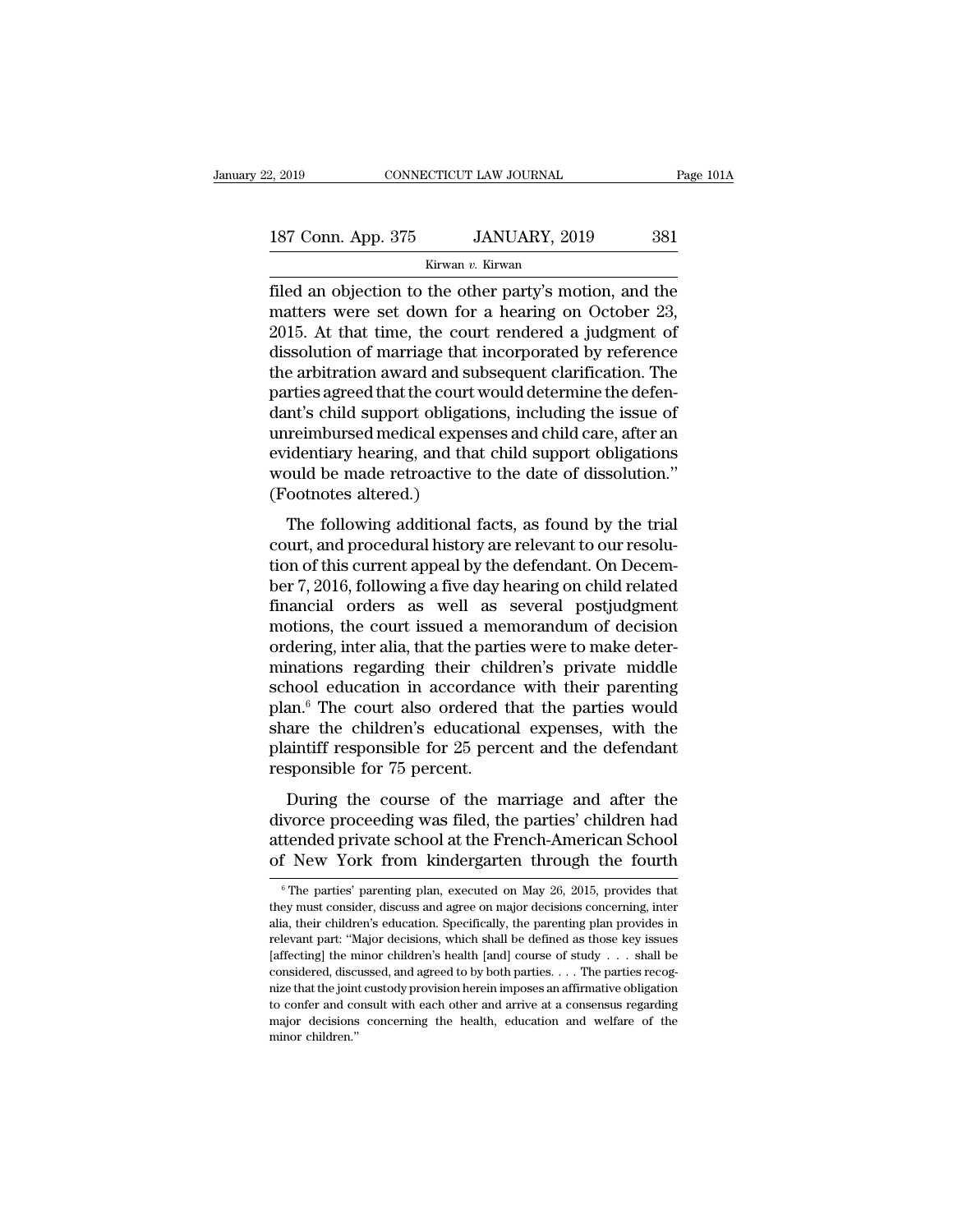### CONNECTICUT LAW JOURNAL January 22, 2019<br>382 JANUARY, 2019 187 Conn. App. 375<br>Kirwan v. Kirwan Kirwan *v.* Kirwan

CONNECTICUT LAW JOURNAL January 22, 2019<br>
382 JANUARY, 2019 187 Conn. App. 375<br>
Kirwan v. Kirwan<br>
grade, as the parents agreed that their children should<br>
have a more European focused education. The French-American School  $\frac{\text{Kirwan } v. \text{ Kirwan}}{\text{grade, as the parents agreed that their children should have a more European focused education. The French-American School of New York, upon the plaintiff's inquiry, recommended Saints John and Paul School for$  $\frac{382}{2000}$  JANUARY, 2019 187 Conn. App. 375<br>  $\frac{187}{2000}$  Kirwan v. Kirwan<br>
grade, as the parents agreed that their children should<br>
have a more European focused education. The French-<br>
American School of New York,  $382$  JANUARY, 2019 187 Conn. App. 375<br>  $\frac{1}{x}$  Kirwan v. Kirwan<br>
grade, as the parents agreed that their children should<br>
have a more European focused education. The French-<br>
American School of New York, upon the plain  $\frac{Kirwan}{2}$   $\frac{1}{2}$   $\frac{1}{2}$   $\frac{1}{2}$   $\frac{1}{2}$   $\frac{1}{2}$   $\frac{1}{2}$   $\frac{1}{2}$   $\frac{1}{2}$   $\frac{1}{2}$   $\frac{1}{2}$   $\frac{1}{2}$   $\frac{1}{2}$   $\frac{1}{2}$  and a similar control. The French-American School of New York, upon the plainti Kirwan v. Kirwan<br>grade, as the parents agreed that their children should<br>have a more European focused education. The French-<br>American School of New York, upon the plaintiff's<br>inquiry, recommended Saints John and Paul Schoo grade, as the parents agreed that their children should<br>have a more European focused education. The French-<br>American School of New York, upon the plaintiff's<br>inquiry, recommended Saints John and Paul School for<br>the childre have a more European focused education. The French-<br>American School of New York, upon the plaintiff's<br>inquiry, recommended Saints John and Paul School for<br>the children because it had a similar program but cost<br>less money. American School of New York, upon the plaintiff's<br>inquiry, recommended Saints John and Paul School for<br>the children because it had a similar program but cost<br>less money. The children were accepted into middle<br>school at Sai inquiry, recommended Sair<br>the children because it had<br>less money. The children<br>school at Saints John and I<br>fall of 2014 for their fifth gr<br>at Saints John and Paul S<br>through eighth grade.<br>In January, 2015, the de In January, 2015, the defendant visited Saints John<br>definition of a Saints John and Paul School beginning in the<br>ll of 2014 for their fifth grade year. The middle school<br>Saints John and Paul School ran from fifth grade<br>rou ress money. The children were accepted into made<br>school at Saints John and Paul School beginning in the<br>fall of 2014 for their fifth grade year. The middle school<br>at Saints John and Paul School ran from fifth grade<br>through

fall of 2014 for their fifth grade year. The middle school<br>at Saints John and Paul School ran from fifth grade<br>through eighth grade.<br>In January, 2015, the defendant visited Saints John<br>and Paul School, where his daughters and Saints John and Paul School ran from fifth grade<br>at Saints John and Paul School ran from fifth grade<br>through eighth grade.<br>In January, 2015, the defendant visited Saints John<br>and Paul School, where his daughters were e through eighth grade.<br>
In January, 2015, the defendant visited Saints John<br>
and Paul School, where his daughters were enrolled in<br>
fifth grade. The defendant met with the school's assis-<br>
tant principal. During the visit, In January, 2015, the defendant visited Saints John<br>and Paul School, where his daughters were enrolled in<br>fifth grade. The defendant met with the school's assis-<br>tant principal. During the visit, he asked questions about<br>t In January, 2015, the defendant visited Saints Joh<br>and Paul School, where his daughters were enrolled i<br>fifth grade. The defendant met with the school's assis<br>tant principal. During the visit, he asked questions abou<br>the s In France, where the diagnosis were entered in<br>th grade. The defendant met with the school's assis-<br>nt principal. During the visit, he asked questions about<br>e school and his children's French language studies.<br>that time, h rant principal. During the visit, he asked questions about<br>the school and his children's French language studies.<br>At that time, he expressed no objection to his children<br>being educated at Saints John and Paul School.<br>On Ja

data principal. Dartig are visit, it asked questions about<br>the school and his children's French language studies.<br>At that time, he expressed no objection to his children<br>being educated at Saints John and Paul School.<br>On Ja At that time, he expressed no objection to his children<br>being educated at Saints John and Paul School.<br>On January 19, 2017, the plaintiff filed a motion for<br>an order regarding the defendant's payment of his share<br>of the p to that the, he expressed ho objection to this children<br>being educated at Saints John and Paul School.<br>On January 19, 2017, the plaintiff filed a motion for<br>an order regarding the defendant's payment of his share<br>of the pr only calculated at stanks solid and 1 at 1 can series.<br>
On January 19, 2017, the plaintiff filed a motion for<br>
an order regarding the defendant's payment of his share<br>
of the private middle school tuition. In this motion, On January 19, 2017, the plaintiff filed a motion for<br>an order regarding the defendant's payment of his share<br>of the private middle school tuition. In this motion, the<br>plaintiff requested that the court order the defendan an order regarding the defendant's payment of his share<br>of the private middle school tuition. In this motion, the<br>plaintiff requested that the court order the defendant<br>to pay \$36,000, representing his share of the tuition of the private middle school tuition. In this motion, the plaintiff requested that the court order the defendant<br>to pay \$36,000, representing his share of the tuition<br>costs for the 2015–2016 and 2016–2017 academic years.<br>T plaintiff requested that the court order the defendant<br>to pay \$36,000, representing his share of the tuition<br>costs for the 2015–2016 and 2016–2017 academic years.<br>The plaintiff later requested that the defendant also pay<br>h to pay \$36,000, representing his share of the tuition<br>costs for the 2015–2016 and 2016–2017 academic years.<br>The plaintiff later requested that the defendant also pay<br>his share of the 2017–2018 tuition costs. In objecting<br>t costs for the 2015–2016 and 2016–2017 academic years.<br>The plaintiff later requested that the defendant also pay<br>his share of the 2017–2018 tuition costs. In objecting<br>to the plaintiff's motion for an order, the defendant<br>a The plaintiff later requested that the defendant also pay<br>his share of the 2017–2018 tuition costs. In objecting<br>to the plaintiff's motion for an order, the defendant<br>argued that the children's enrollment in private middle his share of the 2017–2018 tuition costs. In objecting<br>to the plaintiff's motion for an order, the defendant<br>argued that the children's enrollment in private middle<br>school had not been made in compliance with the May,<br>2015 to the plaintiff's motion for an order, the defendant<br>argued that the children's enrollment in private middle<br>school had not been made in compliance with the May,<br>2015 parenting plan and that he was therefore not obli-<br>gat argued that the children's enrollment in private middle<br>school had not been made in compliance with the May,<br>2015 parenting plan and that he was therefore not obli-<br>gated to pay his share of the tuition costs. On June 22,<br> school had not been made in con<br>2015 parenting plan and that he v<br>gated to pay his share of the tuit<br>2017, the plaintiff filed a motion<br>hearing on her motion for ord<br>replied to arguments raised in the<br>to her motion for an If partiting plant and that it was therefore not obnited to pay his share of the tuition costs. On June 22, 17, the plaintiff filed a motion seeking an immediate aring on her motion for order, wherein she also plied to arg gased to pay this share of the tantom costs. On state 22, 2017, the plaintiff filed a motion seeking an immediate hearing on her motion for order, wherein she also replied to arguments raised in the defendant's objection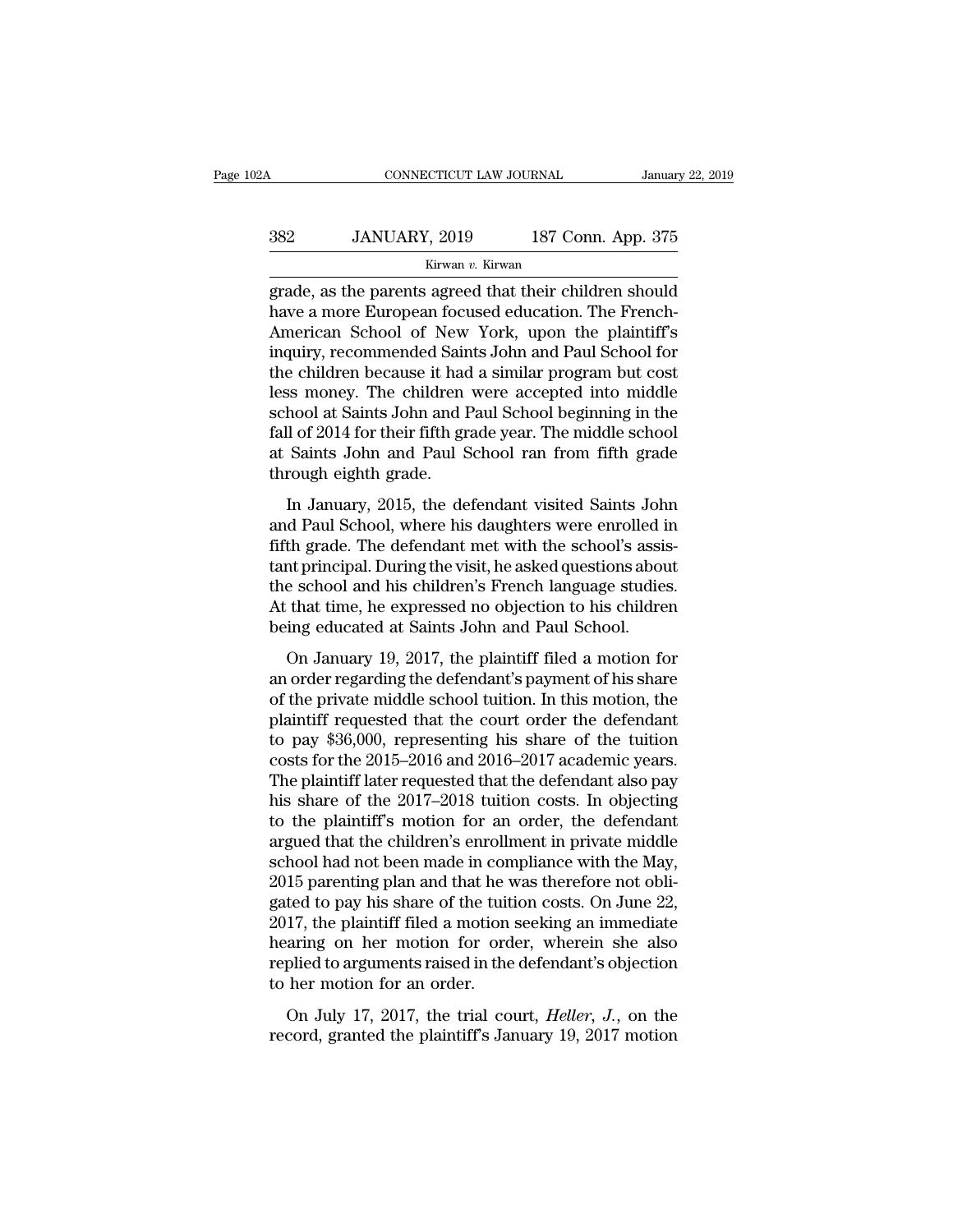# 2, 2019 CONNECTICUT LAW JOURNAL Page 103A<br>187 Conn. App. 375 JANUARY, 2019 383<br>Kirwan v. Kirwan

Kirwan *v.* Kirwan

Fage 103A<br>
187 Conn. App. 375 JANUARY, 2019 383<br>
Kirwan v. Kirwan<br>
for order and overruled the defendant's objection<br>
thereto. Specifically, the court found that "under the 187 Conn. App. 375 JANUARY, 2019 383<br>
Kirwan v. Kirwan<br>
for order and overruled the defendant's objection<br>
thereto. Specifically, the court found that "under the<br>
orders that were entered by Judge Tindill in December,<br>
201 187 Conn. App. 375 JANUARY, 2019 383<br>
Kirwan v. Kirwan<br>
for order and overruled the defendant's objection<br>
thereto. Specifically, the court found that "under the<br>
orders that were entered by Judge Tindill in December,<br>
201 187 Conn. App. 375 JANUARY, 2019 383<br>
Kirwan v. Kirwan<br>
for order and overruled the defendant's objection<br>
thereto. Specifically, the court found that "under the<br>
orders that were entered by Judge Tindill in December,<br>
20 External State of the defendant's objection<br>for order and overruled the defendant's objection<br>thereto. Specifically, the court found that "under the<br>orders that were entered by Judge Tindill in December,<br>2016 retroactive during the defendant's objection<br>thereto. Specifically, the court found that "under the<br>orders that were entered by Judge Tindill in December,<br>2016 retroactive to October, [2015], the defendant is<br>obligated to pay 75 perc for order and overruled the defendant's objection<br>thereto. Specifically, the court found that "under the<br>orders that were entered by Judge Tindill in December,<br>2016 retroactive to October, [2015], the defendant is<br>obligate thereto. Specifically, the court found that "under the<br>orders that were entered by Judge Tindill in December,<br>2016 retroactive to October, [2015], the defendant is<br>obligated to pay 75 percent of the tuition that is past<br>du orders that were entered by Judge Tindill in December,<br>2016 retroactive to October, [2015], the defendant is<br>obligated to pay 75 percent of the tuition that is past<br>due from 2015 to 2016 and 2016 to 2017, and for the<br>comin 2016 retroactive to October, [2015], the defendant is<br>obligated to pay 75 percent of the tuition that is past<br>due from 2015 to 2016 and 2016 to 2017, and for the<br>coming year of 2017 to 2018." On July 31, 2017, the<br>defendan ie from 2015 to 2016 and 2016 to 2017, and for the<br>ming year of 2017 to 2018." On July 31, 2017, the<br>fendant filed a motion to reargue. On August 25, 2017,<br>e court issued a written order summarily denying that<br>otion. The d coming year of 2017 to 2018." On July 31, 2017, the<br>defendant filed a motion to reargue. On August 25, 2017,<br>the court issued a written order summarily denying that<br>motion. The defendant then filed this timely appeal.<br>On S

defendant filed a motion to reargue. On August 25, 2017,<br>the court issued a written order summarily denying that<br>motion. The defendant then filed this timely appeal.<br>On September 11, 2017, the defendant filed a motion<br>for the court issued a written order summarily denying that<br>motion. The defendant then filed this timely appeal.<br>On September 11, 2017, the defendant filed a motion<br>for articulation of the trial court's July 17, 2017 decision. motion. The defendant then filed this timely appeal.<br>
On September 11, 2017, the defendant filed a motion<br>
for articulation of the trial court's July 17, 2017 decision.<br>
The plaintiff filed an objection thereto. The trial On September 11, 2017, the defendant f<br>for articulation of the trial court's July 17, 2<br>The plaintiff filed an objection thereto. T<br>summarily denied the motion for articula<br>tained the objection thereto. The defenda<br>a motio r articulation of the trial court's July 17, 2017 decision.<br>
he plaintiff filed an objection thereto. The trial court<br>
mmarily denied the motion for articulation and sus-<br>
imed the objection thereto. The defendant then fil The plaintiff filed an objection thereto. The trial court<br>summarily denied the motion for articulation and sus-<br>tained the objection thereto. The defendant then filed<br>a motion for review with this court.<br>On January 18, 201

summarily denied the motion for articulation and sus-<br>tained the objection thereto. The defendant then filed<br>a motion for review with this court.<br>On January 18, 2018, this court ordered the trial court<br>to articulate the f tained the objection thereto. The defendant then filed<br>a motion for review with this court.<br>On January 18, 2018, this court ordered the trial court<br>to articulate the factual and legal basis of its July 17,<br>2017 decision to a motion for review with this court.<br>
On January 18, 2018, this court ordered the trial court<br>
to articulate the factual and legal basis of its July 17,<br>
2017 decision to the extent that the defendant argued<br>
that he was n On January 18, 2018, this court ordered the trial court<br>to articulate the factual and legal basis of its July 17,<br>2017 decision to the extent that the defendant argued<br>that he was not required to pay tuition costs incurred On January 18, 2018, this court ordered the trial court<br>to articulate the factual and legal basis of its July 17,<br>2017 decision to the extent that the defendant argued<br>that he was not required to pay tuition costs incurre to articulate the factual and legal basis of its July 17,<br>2017 decision to the extent that the defendant argued<br>that he was not required to pay tuition costs incurred<br>prior to October 23, 2015. On January 26, 2018, the<br>tr 2017 decision to the extent that the detendant argued<br>that he was not required to pay tuition costs incurred<br>prior to October 23, 2015. On January 26, 2018, the<br>trial court articulated its decision. It explained that the<br> that he was not required to pay tuition costs incurred<br>prior to October 23, 2015. On January 26, 2018, the<br>trial court articulated its decision. It explained that the<br>plaintiff incurred the debt to Saints John and Paul<br>Sc prior to October 23, 2015. On January 26, 2018, the<br>trial court articulated its decision. It explained that the<br>plaintiff incurred the debt to Saints John and Paul<br>School for the parties' children during the 2015–2016<br>scho trial court articulated its decisi<br>plaintiff incurred the debt to<br>School for the parties' childre<br>school year prior to the entr<br>dissolution judgment, and th<br>court had the authority to allo<br>liability to the defendant.<br>On Au hool for the parties' children during the 2015–2016<br>hool year prior to the entry of the October, 2015<br>ssolution judgment, and that, under § 46b-81, the<br>urt had the authority to allocate some or all of this<br>bility to the d school year prior to the entry of the October, 2015<br>dissolution judgment, and that, under  $\S$  46b-81, the<br>court had the authority to allocate some or all of this<br>liability to the defendant.<br>On August 9, 2017, the plaintif

dissolution judgment, and that, under  $\S$  46b-81, the<br>court had the authority to allocate some or all of this<br>liability to the defendant.<br>On August 9, 2017, the plaintiff filed a motion for<br>contempt. The plaintiff claimed court had the authority to allocate some or all of this<br>liability to the defendant.<br>On August 9, 2017, the plaintiff filed a motion for<br>contempt. The plaintiff claimed that the defendant had<br>failed to pay, or make arrangem liability to the defendant.<br>
On August 9, 2017, the plaintiff filed a motion for<br>
contempt. The plaintiff claimed that the defendant had<br>
failed to pay, or make arrangements to pay, the amount<br>
that he owed to Saints John On August 9, 2017, the plaintiff filed a motion for<br>contempt. The plaintiff claimed that the defendant had<br>failed to pay, or make arrangements to pay, the amount<br>that he owed to Saints John and Paul School, in violation<br>of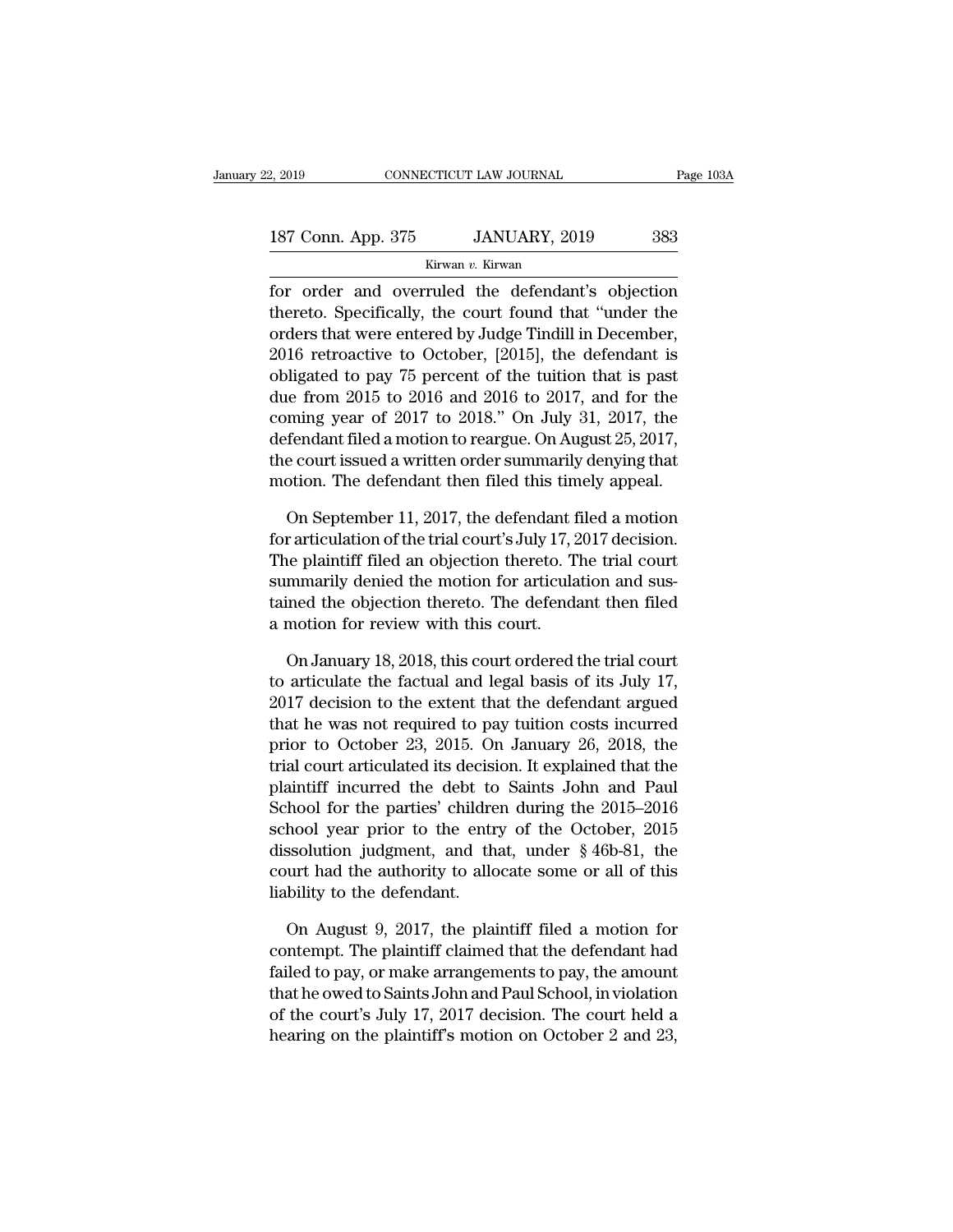### CONNECTICUT LAW JOURNAL January 22, 2019<br>384 JANUARY, 2019 187 Conn. App. 375<br>Kirwan v. Kirwan Kirwan *v.* Kirwan

CONNECTICUT LAW JOURNAL January 22, 2019<br>
384 JANUARY, 2019 187 Conn. App. 375<br>
Kirwan v. Kirwan<br>
and December 8, 2017.<sup>7</sup> As of the October 2 hearing<br>
date, the defendant had failed to make any payments<br>
to Saints John an 384 JANUARY, 2019 187 Conn. App. 375<br>
Kirwan v. Kirwan<br>
and December 8, 2017.<sup>7</sup> As of the October 2 hearing<br>
date, the defendant had failed to make any payments<br>
to Saints John and Paul School on his court-ordered<br>
share 384 JANUARY, 2019 187 Conn. App. 375<br>
Kirwan v. Kirwan<br>
and December 8, 2017.<sup>7</sup> As of the October 2 hearing<br>
date, the defendant had failed to make any payments<br>
to Saints John and Paul School on his court-ordered<br>
share  $384$  JANUARY, 2019 187 Conn. App. 375<br>  $375$ <br>  $375$ <br>  $375$ <br>  $375$ <br>
and December 8, 2017.<sup>7</sup> As of the October 2 hearing<br>
date, the defendant had failed to make any payments<br>
to Saints John and Paul School on his court-or  $\frac{Kirwan}{2}$   $\frac{Kirwan}{2}$   $\frac{1}{2}$   $\frac{1}{2}$  and December 8, 2017.<sup>7</sup> As of the October 2 hearing date, the defendant had failed to make any payments to Saints John and Paul School on his court-ordered share of the childre KIWART *V*. KITWART AND and December 8, 2017.<sup>7</sup> As of the October 2 hearing date, the defendant had failed to make any payments to Saints John and Paul School on his court-ordered share of the children's tuition. By the D gation. Saints John and Paul School on his court-ordered<br>are of the children's tuition. By the December 8 hear-<br>g date, the defendant had paid only \$3500 to Saints<br>hn and Paul School toward his \$54,894.40 tuition obli-<br>tion.<br>On F share of the children's tuition. By the December 8 hearing date, the defendant had paid only \$3500 to Saints<br>John and Paul School toward his \$54,894.40 tuition obligation.<br>On February 5, 2018, the court found the defendant

ing date, the defendant had paid only \$3500 to Saints<br>John and Paul School toward his \$54,894.40 tuition obligation.<br>On February 5, 2018, the court found the defendant<br>in contempt for failing to comply with the court's Jul John and Paul School toward his \$54,894.40 tuition obligation.<br>
On February 5, 2018, the court found the defendant<br>
in contempt for failing to comply with the court's July<br>
17, 2017 order to pay 75 percent of his children' gation.<br>
On February 5, 2018, the court found the defendant<br>
in contempt for failing to comply with the court's July<br>
17, 2017 order to pay 75 percent of his children's tuition<br>
for the 2015–2016, 2016–2017, and 2017–2018 On February 5, 2018, the court found the defendant<br>
in contempt for failing to comply with the court's July<br>
17, 2017 order to pay 75 percent of his children's tuition<br>
for the 2015–2016, 2016–2017, and 2017–2018 academic On February 5, 2018, the court found the defendant<br>in contempt for failing to comply with the court's July<br>17, 2017 order to pay 75 percent of his children's tuition<br>for the 2015–2016, 2016–2017, and 2017–2018 academic<br>ye in contempt for failing to comply with the court's July<br>17, 2017 order to pay 75 percent of his children's tuition<br>for the 2015–2016, 2016–2017, and 2017–2018 academic<br>years. In finding the defendant in contempt, the cour 17, 2017 order to pay 75 percent of his children's tuition<br>for the 2015–2016, 2016–2017, and 2017–2018 academic<br>years. In finding the defendant in contempt, the court<br>determined that the defendant's failure to comply with for the 2015–2016, 2016–2017, and 2017–2018 academic<br>years. In finding the defendant in contempt, the court<br>determined that the defendant's failure to comply with<br>the court's order was wilful. The defendant's annual<br>incom years. In finding the defendant in contempt, the court<br>determined that the defendant's failure to comply with<br>the court's order was wilful. The defendant's annual<br>income from his medical practice was approximately<br>\$400,000 determined that the defendant's failure to comply with<br>the court's order was wilful. The defendant's annual<br>income from his medical practice was approximately<br>\$400,000. Rather than paying for his children's tuition,<br>the de the court's order was wilful. The defendant's annual<br>income from his medical practice was approximately<br>\$400,000. Rather than paying for his children's tuition,<br>the defendant chose to satisfy over \$100,000 in other<br>debt. I income from his medical practice was approximately  $$400,000$ . Rather than paying for his children's tuition, the defendant chose to satisfy over  $$100,000$  in other debt. In addition, although he was entitled to  $$53,519$ \$400,000. Rather than paying for his children's tuition,<br>the defendant chose to satisfy over \$100,000 in other<br>debt. In addition, although he was entitled to \$53,519<br>from his 2016 federal income tax return, the defendant<br> the defendant chose to satisfy over \$100,000 in other<br>debt. In addition, although he was entitled to \$53,519<br>from his 2016 federal income tax return, the defendant<br>chose to apply the entire amount to his 2017 estimated<br>tax debt. In addition, although he was entitled to \$53,519<br>from his 2016 federal income tax return, the defendant<br>chose to apply the entire amount to his 2017 estimated<br>taxes. In finding the defendant in contempt, the court<br>or from his 2016 federal income tax return, the defendant<br>chose to apply the entire amount to his 2017 estimated<br>taxes. In finding the defendant in contempt, the court<br>ordered him incarcerated but stayed the order of incar-<br>c chose to apply the entire amount to his 2017 estimated<br>taxes. In finding the defendant in contempt, the court<br>ordered him incarcerated but stayed the order of incar-<br>ceration to provide him with an opportunity to purge<br>the taxes. In finding the defendant in contempt, the court<br>ordered him incarcerated but stayed the order of incar-<br>ceration to provide him with an opportunity to purge<br>the contempt by making a payment of \$10,278.88 to the<br>plai ordered him incarcerated but stayed the order of incarceration to provide him with an opportunity to purge<br>the contempt by making a payment of \$10,278.88 to the<br>plaintiff, which represented 20 percent of the total due<br>by t ceration to provide him with an opportunity to purge<br>the contempt by making a payment of \$10,278.88 to the<br>plaintiff, which represented 20 percent of the total due<br>by the defendant to Saints John and Paul School. Lastly,<br>t the contempt by making a payment of \$10,278.88 to the<br>plaintiff, which represented 20 percent of the total due<br>by the defendant to Saints John and Paul School. Lastly,<br>the court awarded, pursuant to General Statutes § 46bplaintiff, which represented 20 perc<br>by the defendant to Saints John and<br>the court awarded, pursuant to Gen<br>87, the plaintiff attorney's fees for t<br>prosecution of the motion for conte:<br>thereafter filed an amended appea<br>wil 87, the plaintiff attorney's fees for the preparation and<br>prosecution of the motion for contempt. The defendant<br>thereafter filed an amended appeal. Additional facts<br>will be set forth as necessary.<br> $\frac{1}{100}$ <br> $\frac{1}{100}$ <br> prosecution of the motion for contempt. The defendant<br>thereafter filed an amended appeal. Additional facts<br>will be set forth as necessary.<br> $\frac{7}{4}$  At the same time, the court also considered a motion for an order that<br>t

thereafter filed an amended appeal. Additional facts<br>will be set forth as necessary.<br> $\frac{1}{4}$  the same time, the court also considered a motion for an order that<br>the defendant had filed on August 10, 2017. In his motion, Will be set forth as necessary.<br>
<sup>7</sup> At the same time, the court also considered a motion for an order that<br>
the defendant had filed on August 10, 2017. In his motion, the defendant<br>
sought a court order that his children Fact to find as incress to a motion for an order that<br>  $\frac{1}{2}$  at the same time, the court also considered a motion for an order that<br>
the defendant had filed on August 10, 2017. In his motion, the defendant<br>
sought a c <sup>7</sup> At the same time, the court a<br>the defendant had filed on Augus<br>sought a court order that his chil<br>New York, school district. The c<br>February 5, 2018 memorandum of<br>the court's denial of this motion.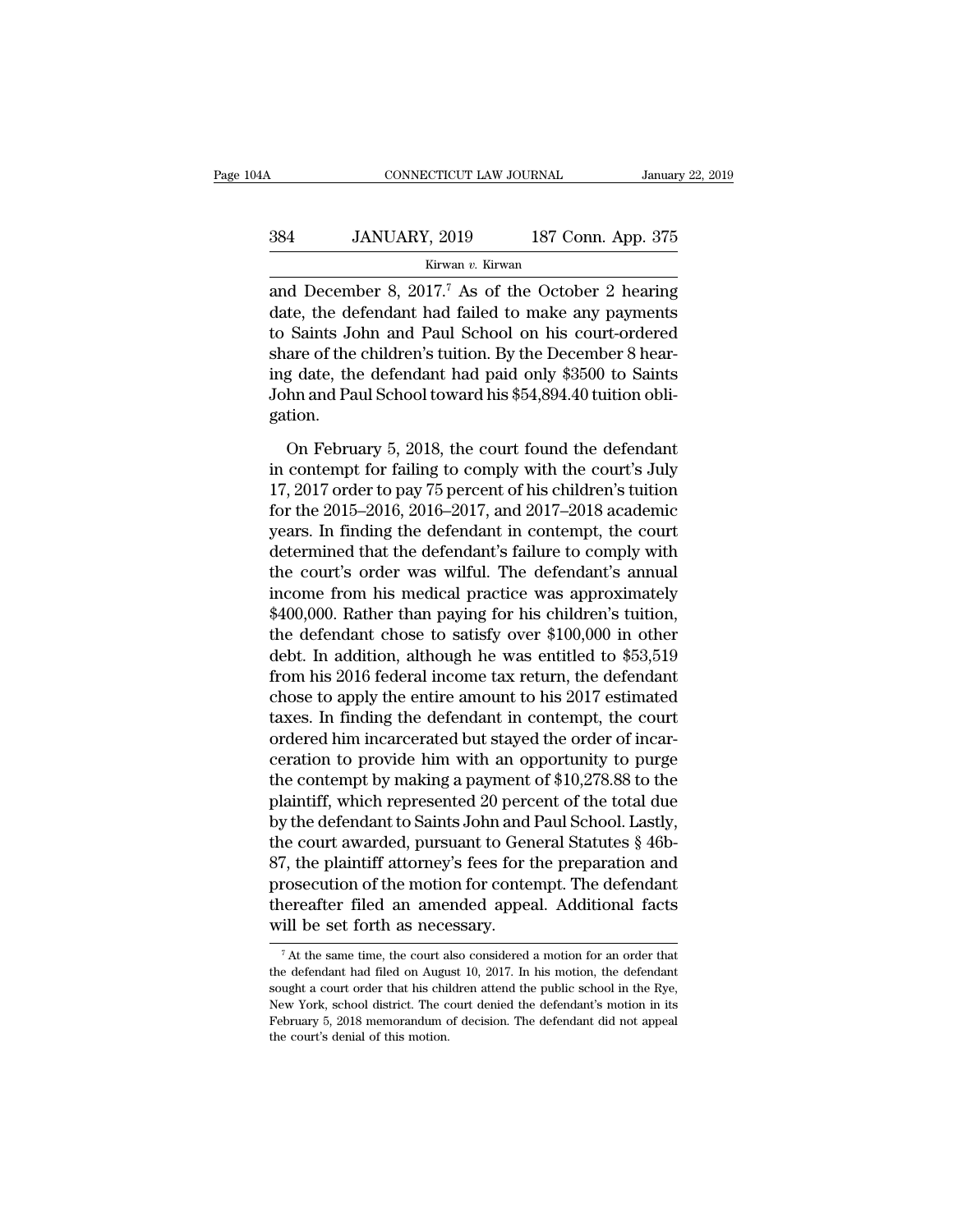| 2, 2019            | CONNECTICUT LAW JOURNAL | Page 105A |
|--------------------|-------------------------|-----------|
| 187 Conn. App. 375 | JANUARY, 2019           | 385       |
|                    | Kirwan v. Kirwan        |           |

### Kirwan *v.* Kirwan

I and the set of  $\mathbf I$ 

T Conn. App. 375 JANUARY, 2019 385<br>
Kirwan v. Kirwan<br>
I<br>
The defendant claims that the trial court erred by<br>
dering him to pay 75 percent of his children's private<br>
ddlo school tuition for the 2015–2016–2016–2017, and 187 Conn. App. 375 JANUARY, 2019 385<br>
Kirwan v. Kirwan<br>
I<br>
The defendant claims that the trial court erred by<br>
ordering him to pay 75 percent of his children's private<br>
middle school tuition for the 2015–2016, 2016–2017, 187 Conn. App. 375 JANUARY, 2019 385<br>
Kirwan v. Kirwan<br>
I<br>
The defendant claims that the trial court erred by<br>
ordering him to pay 75 percent of his children's private<br>
middle school tuition for the 2015–2016, 2016–2017,  $\frac{1}{20}$ <br>  $\frac{1}{20}$ <br>
The defendant claims that the trial court erred by<br>
ordering him to pay 75 percent of his children's private<br>
middle school tuition for the 2015–2016, 2016–2017, and<br>
2017–2018 academic years, beca I<br>
The defendant claims that the trial court erred by<br>
ordering him to pay 75 percent of his children's private<br>
middle school tuition for the 2015–2016, 2016–2017, and<br>
2017–2018 academic years, because their enrollment i The defendant claims that the trial court erred by<br>ordering him to pay 75 percent of his children's private<br>middle school tuition for the 2015–2016, 2016–2017, and<br>2017–2018 academic years, because their enrollment in<br>the The defendant claims that the trial court erred by<br>ordering him to pay 75 percent of his children's private<br>middle school tuition for the 2015–2016, 2016–2017, and<br>2017–2018 academic years, because their enrollment in<br>the ordering him to pay 75 percent of his children's private<br>middle school tuition for the 2015–2016, 2016–2017, and<br>2017–2018 academic years, because their enrollment in<br>the school was not decided pursuant to the parenting<br>pl middle school tuition for the 2015–2016, 2016–2017, and<br>2017–2018 academic years, because their enrollment in<br>the school was not decided pursuant to the parenting<br>plan he entered into on May 26, 2015.<sup>8</sup> Specifically, he<br>a 2017–2018 academic years, because their enrollment in<br>the school was not decided pursuant to the parenting<br>plan he entered into on May 26, 2015.<sup>8</sup> Specifically, he<br>argues that, under the parenting plan, the plaintiff was<br> the school was not decided pursuant to the parenting<br>plan he entered into on May 26, 2015.<sup>8</sup> Specifically, he<br>argues that, under the parenting plan, the plaintiff was<br>obligated to confer and consult with him regarding the an he entered mto on may 26, 2015.' Specifically, he<br>gues that, under the parenting plan, the plaintiff was<br>ligated to confer and consult with him regarding their<br>ildren's education. He claims that the plaintiff failed<br>do argues that, under the parenting pian, the plaintiff was<br>obligated to confer and consult with him regarding their<br>children's education. He claims that the plaintiff failed<br>to do so, and, therefore, he is not obligated to p

 $\overline{5}$  percent share of the children's tuition. We disagree.<br>We begin by setting forth the relevant standard of<br>view. "An appellate court will not disturb a trial<br> $\overline{5}$  In addition to the defendant's claims challengi The percent share of the children's tuttion. We disagree.<br>We begin by setting forth the relevant standard of<br>review. "An appellate court will not disturb a trial<br> $\frac{1}{100}$  in addition to the defendant's claims challengi We begin by setting forth the relevant standard of review. "An appellate court will not disturb a trial  $\frac{1}{10}$  in addition to the defendant's claims challenging the substance of the court's decision, he sets forth sev that (1) the court will not disturb a trial<br>s<sup>8</sup> In addition to the defendant's claims challenging the substance of the<br>court's decision, he sets forth several claims challenging the court's authority<br>to rule on the issue Teview. All appendie Court will flot disturb a trial<br> $\frac{1}{8}$  in addition to the defendant's claims challenging the substance of the<br>court's decision, he sets forth several claims challenging the court's authority<br>to rul <sup>8</sup> In addition to the defendant's claims challenging the substance of the court's decision, he sets forth several claims challenging the court's authority to rule on the issue of the children's private middle school tuit court's decision, he sets forth several claims challenging the court's authority to rule on the issue of the children's private middle school tuition. He argues that (1) the court was bound by the findings of the arbitrati to rule on the issue of the children's private middle school tuition. He argues that (1) the court was bound by the findings of the arbitration award, (2) the court erred when it considered the issue of private middle sch that (1) the court was bound by the findings of the arbitration award, (2) the court erred when it considered the issue of private middle school tuition because child support, maintenance, and unreimbursed medical expense the court erred when it conserved<br>the court erred when it conserved because child support, may<br>were the only issues reserved orders of the parenting plane<br>modification, and (5) the tu<br>claims have no merit.<br>The crux of the cause child support, maintenance, and unreimbursed medical expenses<br>ere the only issues reserved by the court, (3) the court erred in disturbing<br>ders of the parenting plan, (4) the tuition was the subject of a motion for<br>o were the only issues reserved by the court, (3) the court erred in disturbing orders of the parenting plan, (4) the tuition was the subject of a motion for modification, and (5) the tuition was the subject of an automatic

reserved to the parenting plan, (4) the tuition was the subject of a motion for modification, and (5) the tuition was the subject of an automatic stay. These claims have no merit.<br>The crux of the defendant's first and sec modification, and (5) the tuttion was the subject of an automatic stay. These claims have no merit.<br>The crux of the defendant's first and second claims are that the children's tuttion was not included within the child rel claims have no merit.<br>
The crux of the defendant's first and second claims are that the children's<br>
tuition was not included within the child related financial issues that were<br>
reserved to the trial court. We disagree. Th The crux of the defendant's first and second claims are that the children's tuition was not included within the child related financial issues that were reserved to the trial court. We disagree. The arbitration award indic tuition was not included within the child related financial issues that were<br>reserved to the trial court. We disagree. The arbitration award indicated<br>that "[t]he issues of custody, access, child support, maintenance and c reserved to the trial court. We disagree. The arbitration award indicated that "[t]he issues of custody, access, child support, maintenance and cost of medical insurance for minor children and unreimbursed medical expenses that "[t]he issues of custody, access, child support, maintenance and cost that "[t]he issues of custody, access, child support, maintenance and cost of medical insurance for minor children and unreimbursed medical expense and entired insurance for minor children and unreimbursed medical expenses<br>are reserved to the Connecticut Superior Court." Although the children's<br>tution was not explicitly listed as one of the issues reserved, the partie are reserved to the Connecticut Superior Court." Although the children's tuition was not explicitly listed as one of the issues reserved, the parties consistently treated the tuition as part of the child related financial tuition was not explicitly listed as one of the issues reserved, the parties consistently treated the tuition as part of the child related financial issues to be addressed by the court. Next, the court did not disturb the consistently treated the tuition as part of the child related financial issues<br>consistently treated the tuition as part of the child related financial issues<br>to be addressed by the court. Next, the court did not disturb th to be addressed by the court. Next, the court did not disturb the orders of the parenting plan. Rather, the court found that the parenting plan did not apply. Moreover, in the defendant's motion for modification, which he the parenting plan. Rather, the court found that the parenting plan did not apply. Moreover, in the defendant's motion for modification, which he filed on December 19, 2016, the defendant sought to modify his weekly child 133 A.3d 461 (2016) (orders related to child support are not automatic support obligation. The motion did not address the issue of the children's tuition. Lastly, nothing in the record indicates that there was an automati on December 19, 2016, the defendant sought to modify his weekly child support obligation. The motion did not address the issue of the children's tuition. Lastly, nothing in the record indicates that there was an automatic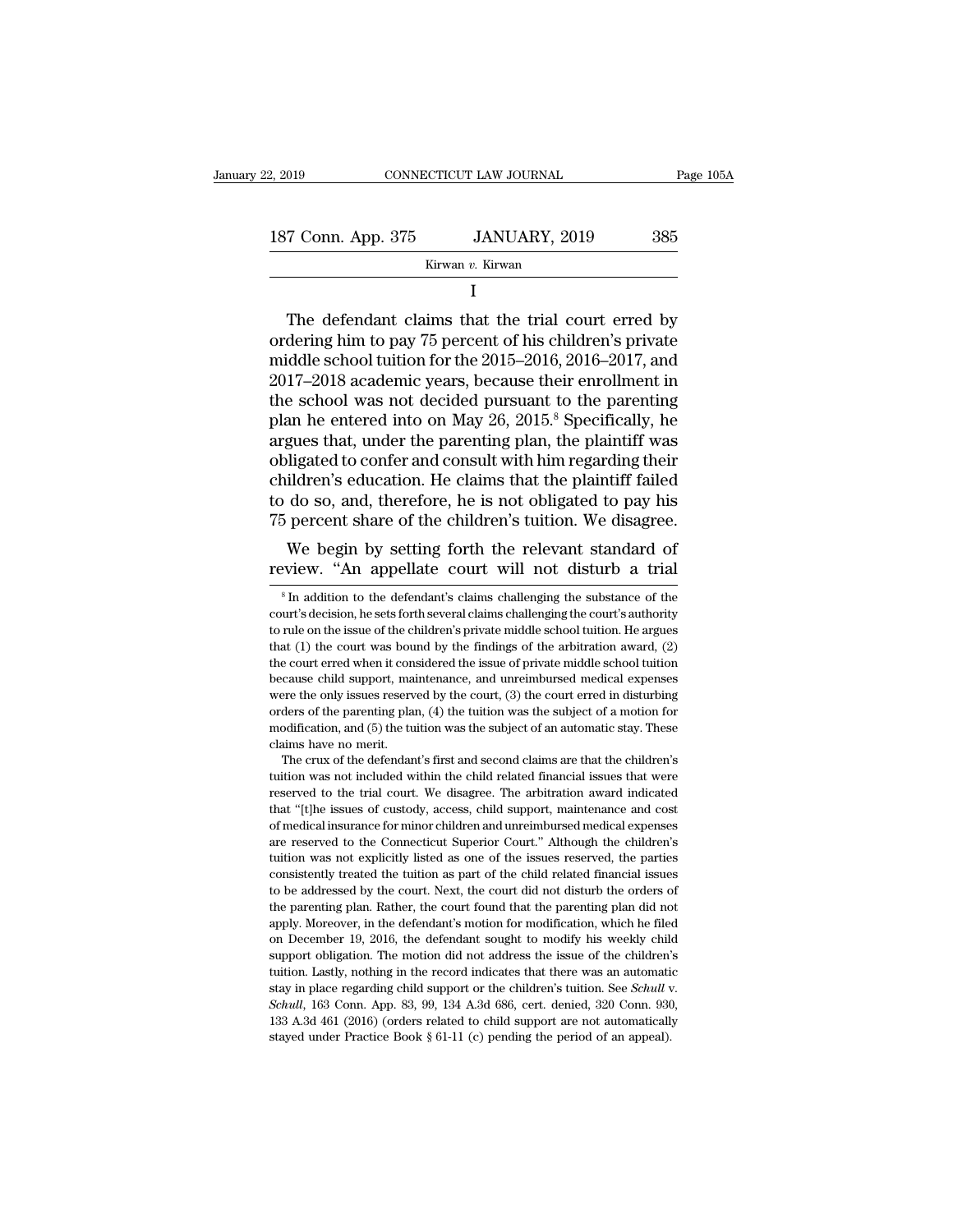# CONNECTICUT LAW JOURNAL January 22, 2019<br>386 JANUARY, 2019 187 Conn. App. 375<br>Kirwan v. Kirwan

### Kirwan *v.* Kirwan

CONNECTICUT LAW JOURNAL January 22, 2019<br>
386 JANUARY, 2019 187 Conn. App. 375<br>
Kirwan v. Kirwan<br>
Court's orders in domestic relations cases unless the<br>
court has abused its discretion or it is found that it<br>
could not rea 386 JANUARY, 2019 187 Conn. App. 375<br>
Kirwan v. Kirwan<br>
court's orders in domestic relations cases unless the<br>
court has abused its discretion or it is found that it<br>
could not reasonably conclude as it did, based on the<br> 386 JANUARY, 2019 187 Conn. App. 375<br>
Kirwan v. Kirwan<br>
court's orders in domestic relations cases unless the<br>
court has abused its discretion or it is found that it<br>
could not reasonably conclude as it did, based on the<br>  $\frac{386}{187 \text{ C} \text{om}}$ .  $\frac{4 \text{pp. } 375}{187 \text{ C} \text{om}}$ <br>  $\frac{6 \text{N} \times 100 \text{ N}}{187 \text{ C} \text{om}}$ <br>  $\frac{187 \text{ C} \text{om}}{187 \text{ C} \text{om}}$ <br>  $\frac{187 \text{ C} \text{om}}{187 \text{ C} \text{om}}$ <br>  $\frac{187 \text{ C} \text{om}}{187 \text{ C} \text{om}}$ <br>  $\frac{187 \text{ C} \text{om}}{187 \text{ C$ EXECUTE IST COMMATE THE STAR COUNTERNATION (STATE) EVALUATE COUNTERNATION COUNT: SURVEY COUNTERNATION COUNTERN AND COUNTERN AND COUNTERN AND COUNTERN AND COUNTERN AND COUNTERN AND COUNTERN AND COUNTERN AND COUNTERN AND CO Extreme values are sensitive in domestic relations cases unless the<br>court has abused its discretion or it is found that it<br>could not reasonably conclude as it did, based on the<br>facts presented. . . . In determining whethe court's orders in domestic relations cases unless the<br>court has abused its discretion or it is found that it<br>could not reasonably conclude as it did, based on the<br>facts presented. . . . In determining whether a trial<br>cour court has abused its discretion or it is found that it<br>could not reasonably conclude as it did, based on the<br>facts presented. . . . . In determining whether a trial<br>court has abused its broad discretion in domestic rela-<br> could not reasonably conclude as it did, based on the<br>facts presented. . . . . In determining whether a trial<br>court has abused its broad discretion in domestic rela-<br>tions matters, we allow every reasonable presumption<br>in facts presented. . . . . In determining whether a trial court has abused its broad discretion in domestic rela-<br>tions matters, we allow every reasonable presumption<br>in favor of the correctness of its action. . . . Thus,<br>u court has abused its broad discretion in domestic rela-<br>tions matters, we allow every reasonable presumption<br>in favor of the correctness of its action. . . . Thus,<br>unless the trial court applied the wrong standard of<br>law, tions matters, we allow every reasonable presumption<br>in favor of the correctness of its action. . . . Thus,<br>unless the trial court applied the wrong standard of<br>law, its decision is accorded great deference because<br>the tr in favor of the correctness of its action. . . . . Thus,<br>unless the trial court applied the wrong standard of<br>law, its decision is accorded great deference because<br>the trial court is in an advantageous position to assess<br>t unless the trial court applied the wrong standard of<br>law, its decision is accorded great deference because<br>the trial court is in an advantageous position to assess<br>the personal factors so significant in domestic relations<br> w, its decision is accorded great deterence because<br>e trial court is in an advantageous position to assess<br>e personal factors so significant in domestic relations<br>ses  $\ldots$  ." (Internal quotation marks omitted.)<br> $udrawich$  v. the trial court is in an advantageous position to assess<br>the personal factors so significant in domestic relations<br>cases  $\ldots$   $\ldots$  " (Internal quotation marks omitted.)<br> $Budrawich$  v.  $Budrawich$ , 156 Conn. App. 628, 637, 115<br>A.3

the personal factors so significant in domestic relations<br>
cases  $\ldots$   $\ldots$  " (Internal quotation marks omitted.)<br> *Budrawich* v. *Budrawich*, 156 Conn. App. 628, 637, 115<br>
A.3d 39, cert. denied, 317 Conn. 921, 118 A.3d cases  $\ldots$   $\ldots$  (Internal quotation marks omitted.)<br>Budrawich v. Budrawich, 156 Conn. App. 628, 637, 115<br>A.3d 39, cert. denied, 317 Conn. 921, 118 A.3d 63 (2015).<br>We conclude that the court did not abuse its discre-<br>tio Budrawich v. Budrawich, 156 Conn. App. 628, 637, 115<br>A.3d 39, cert. denied, 317 Conn. 921, 118 A.3d 63 (2015).<br>We conclude that the court did not abuse its discre-<br>tion when it granted the plaintiff's motion for an order<br> We conclude that the court did not abuse its discre-<br>on when it granted the plaintiff's motion for an order<br>July 17, 2017,<sup>9</sup> even if the plaintiff did not confer or<br>msult with the defendant regarding their children's<br>nti we conclude that the court did not abuse its discretion when it granted the plaintiff's motion for an order<br>on July 17, 2017,<sup>9</sup> even if the plaintiff did not confer or<br>consult with the defendant regarding their children's

tion when it granted the plaintiff smotion for an order<br>on July 17, 2017,<sup>9</sup> even if the plaintiff did not confer or<br>consult with the defendant regarding their children's<br>continued enrollment at Saints John and Paul Schoo on July 17, 2017," even if the plaintiff did not confer or<br>consult with the defendant regarding their children's<br>continued enrollment at Saints John and Paul School.<br>The parties' children began attending middle school<br>at S consult with the detendant regarding their children's continued enrollment at Saints John and Paul School.<br>The parties' children began attending middle school at Saints John and Paul School in the fall of 2014. In January Estimate John and Paul School in the fall of 2014. In any, 2015, the defendant visited Saints John and aul School and expressed no objection to his children eing enrolled at its middle school.<sup>10</sup> At the time the  $^9$ The January, 2015, the defendant visited Saints John and<br>Paul School and expressed no objection to his children<br>being enrolled at its middle school.<sup>10</sup> At the time the<br><sup>9</sup>The defendant also claims that the court erred by den

Paul School and expressed no objection to his children<br>being enrolled at its middle school.<sup>10</sup> At the time the<br> $\degree$ The defendant also claims that the court erred by denying his July 31,<br>2017 motion to reargue and his Sep being enrolled at its middle school.<sup>10</sup> At the time the<br>
<sup>9</sup>The defendant also claims that the court erred by denying his July 31,<br>
2017 motion to reargue and his September 11, 2017 motion for articulation<br>
regarding the included a controlled when the court erred by denying his July 31, apple defendant also claims that the court erred by denying his July 31, 2017 motion to reargue and his September 11, 2017 motion for articulation regardin <sup>9</sup> The defendant also claims that the court erred by denying his July 31, 2017 motion to reargue and his September 11, 2017 motion for articulation regarding the court's July 17, 2017 ruling. We consider these claims to 2017 motion to reargue and his September 11, 2017 motion for articulation regarding the court's July 17, 2017 ruling. We consider these claims to be inadequately briefed and therefore decline to address them. "Claims are Fegarding the court's July 17, 2017 ruling. We consider these claims to be inadequately briefed and therefore decline to address them. "Claims are inadequately briefed when they are merely mentioned and not briefed beyond regarding the briefed and therefore decline to address them. "Claims are inadequately briefed when they are merely mentioned and not briefed beyond a bare assertion. . . . Claims are also inadequately briefed when they . . inadequately briefed when they are merely mentioned and not briefed beyond a bare assertion. . . . Claims are also inadequately briefed when they . . . consist of conclusory assertions . . . with no mention of relevant au they . . . consist of conclusory assertions . . . with no mention of relevant authority and minimal or no citations from the record . . . . ." (Internal quotation marks omitted.) *Estate of Rock v. University of Connectic* 

authority and minimal or no citations from the record . . . . ." (Internal quotation marks omitted.) *Estate of Rock v. University of Connecticut*, 323 Conn. 26, 33, 144 A.3d 420 (2016).<br><sup>10</sup> On appeal, the defendant also quotation marks omitted.) *Estate of Rock v. University of Connecticut*, 323 Conn. 26, 33, 144 A.3d 420 (2016).<br><sup>10</sup> On appeal, the defendant also claims that he was improperly precluded from presenting evidence of (1) a Conn. 26, 33, 144 A.3d 420 (2016).<br><sup>10</sup> On appeal, the defendant also claims that he was improperly precluded from presenting evidence of (1) a letter sent by his attorney to the plaintiff's attorney during settlement neg  $10$  On appeal, the defendant also claims that he was improperly precluded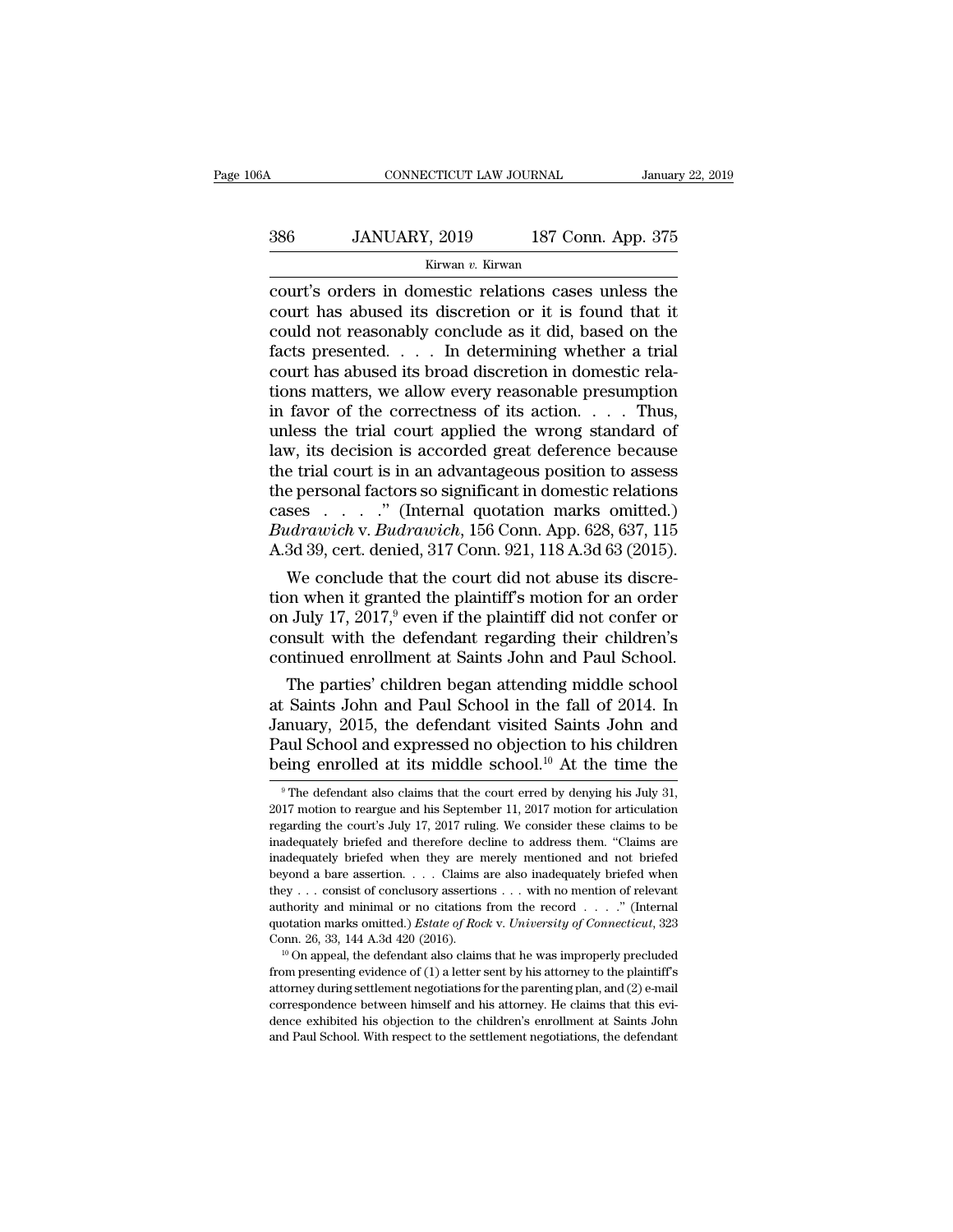# 2, 2019 CONNECTICUT LAW JOURNAL Page 107A<br>187 Conn. App. 375 JANUARY, 2019 387<br>Kirwan v. Kirwan

Kirwan *v.* Kirwan

Page 10<br>
2, 2019 CONNECTICUT LAW JOURNAL Page 10<br>
187 Conn. App. 375 JANUARY, 2019 387<br>
Kirwan v. Kirwan<br>
parties entered into their parenting plan, in May, 2015,<br>
the children were finishing their first year of middle<br>
sc 187 Conn. App. 375 JANUARY, 2019 387<br>
Kirwan v. Kirwan<br>
parties entered into their parenting plan, in May, 2015,<br>
the children were finishing their first year of middle<br>
school at Saints John and Paul School. The parenting 187 Conn. App. 375 JANUARY, 2019 387<br>
Kirwan v. Kirwan<br>
parties entered into their parenting plan, in May, 2015,<br>
the children were finishing their first year of middle<br>
school at Saints John and Paul School. The parentin 187 Conn. App. 375 JANUARY, 2019 387<br>
Kirwan v. Kirwan<br>
parties entered into their parenting plan, in May, 2015,<br>
the children were finishing their first year of middle<br>
school at Saints John and Paul School. The parentin Kirwan v. Kirwan<br>
parties entered into their parenting plan, in May, 2015,<br>
the children were finishing their first year of middle<br>
school at Saints John and Paul School. The parenting<br>
plan provides that the parties must Kurwan v. Kurwan<br>parties entered into their parenting plan, in May, 2015,<br>the children were finishing their first year of middle<br>school at Saints John and Paul School. The parenting<br>plan provides that the parties must cons parties entered into their parenting plan, in May, 2015,<br>the children were finishing their first year of middle<br>school at Saints John and Paul School. The parenting<br>plan provides that the parties must consider, discuss<br>and the children were finishing their first year of middle<br>school at Saints John and Paul School. The parenting<br>plan provides that the parties must consider, discuss<br>and agree on major decisions concerning, inter alia,<br>their c school at Saints John and Paul School. The parenting<br>plan provides that the parties must consider, discuss<br>and agree on major decisions concerning, inter alia,<br>their children's education. Specifically, the parenting<br>plan p their children's education. Specifically, the parenting<br>plan provides in relevant part: "Major decisions, which<br>shall be defined as those key issues [affecting] the minor<br>children's health [and] course of study  $\dots$  shall plan. provides in relevant part: "Major decisions, which shall be defined as those key issues [affecting] the minor children's health [and] course of study  $\ldots$  shall be offered a letter from his attorney sent during neg

Figure 1. The defendant of the defendant to the defendant's attorney. The following  $\mu$  attorney. Thus, the court properly excluded this evidence.<br>
Moreover, with respect to the e-mails, the plaintiff objected to their a See *Jutkowitz* v. *Dept. of Health Services*, (1991). Thus, the court properly excluded Moreover, with respect to the e-mails, the sion on the basis of hearsay and pointed of defendant to the defendant's attorney. The be 991). Thus, the court properly excluded this evidence.<br>
Moreover, with respect to the e-mails, the plaintiff objected to their admis-<br>
m on the basis of hearsay and pointed out that they were sent from the<br>
fendant to the sion on the basis of hearsay and pointed out that they were sent from the defendant to the defendant's attorney. The following colloquy took place between the court and the defendant:<br>
"The Court:  $\ldots$  I don't want you t The Definite plass of hearsay and point<br>fendant to the defendant's attorney.<br>tween the court and the defendant:<br>"The Court:... I don't want you t<br>ent privilege.<br>"[The Defendant]: I understand.<br>"The Court: So, perhaps you c Ferdant to the defendant's attorney. The following colloquy took place<br>tween the court and the defendant:<br>"The Court:  $\ldots$  I don't want you to inadvertently waive the attorney-<br>ent privilege.<br>"[The Defendant]: I understa

detween the court:<br>
"The Court:<br>
"The Court:<br>
"The Defendant]<br>
"The Court: So, p<br>
testimony too.<br>
"[The Defendant]

"The Court:  $\dots$  I don't want you to inadvertently waive the attorney-<br>ent privilege.<br>"[The Defendant]: I understand.<br>"The Court: So, perhaps you can get in the gist of that through your own<br>stimony too.<br>"[The Defendant]: First Controlling Controllers (The Defendant): I understand.<br>
"The Court: So, perhaps you can get in the gist of that through your own<br>
testimony too.<br>
"[The Defendant]: Absolutely. So, just initially starting with the e-m "The Defendant]: I understand.<br>"The Court: So, perhaps you can get in the gist of that through your own<br>testimony too.<br>"[The Defendant]: Absolutely. So, just initially starting with the e-mail of<br>6/22/14. There's some ques "The Court: So, perhaps you can get in the gist of that through your own<br>testimony too. "[The Defendant]: Absolutely. So, just initially starting with the e-mail of<br>6/22/14. There's some question about whether or not I had testimony too.<br>
"[The Defendant]: Absolutely. So, just initially starting with the e-mail<br>
6/22/14. There's some question about whether or not I had objected pr<br>
to the children starting school in St. John and Paul. And it "The Defendant]: Absolutely. So, just initially starting with the e-mail of "[7] and the record, it is not clear that the rot of I had objected prior the children starting school in St. John and Paul. And it says, I have  $6/22/14$ . There's some question about whether or not I had objected prior to the children starting school in St. John and Paul. And it says, I have no idea where the children are currently living, etc. With regard to sch

waiving his attorney-client privilege, the defendant did not offer the e-mails and the children are currently living, etc. With regard to schooling next year, I have no idea which schools the children are going to."<br>From t idea where the children are currently living, etc. With regard to schooling<br>next year, I have no idea which schools the children are going to."<br>From the record, it is not clear that the court precluded the defendant<br>from p next year, I have no idea which schools the children are going to."<br>From the record, it is not clear that the court precluded the defendant<br>from presenting evidence of the e-mails. Rather, upon learning that he risked<br>waiv From the record, it is not clear that the court precluded the defendant<br>from presenting evidence of the e-mails. Rather, upon learning that he risked<br>waiving his attorney-client privilege, the defendant did not offer the e From presenting evidence of the e-mails. Rather, upon learning that he risked waiving his attorney-client privilege, the defendant did not offer the e-mails into evidence. However, even assuming that the court improperly e waiving his attorney-client privilege, the defendant did not offer the e-mails into evidence. However, even assuming that the court improperly excluded the defendant's evidence, the defendant has failed to demonstrate har into evidence. However, even assuming that the court improperly excluded the defendant's evidence, the defendant has failed to demonstrate harm.<br>See *Sullivan* v. *Metro-North Commuter Railroad Co.*, 292 Conn. 150, 158, 9 the defendant's evidence, the defendant has failed to demonstrate harm.<br>See *Sullivan v. Metro-North Commuter Railroad Co.*, 292 Conn. 150, 158,<br>971 A.2d 676 (2009) ("[e]ven if a court has acted improperly in connection<br>wi 971 A.2d 676 (2009) ("[e]ven if a court has acted improperly in connection with the introduction of evidence, reversal of a judgment is not necessarily mandated because there must not only be an evidentiary [impropriety], with the introduction of evidence, reversal of a judgment is not necessarily mandated because there must not only be an evidentiary [impropriety], there also must be harm" [internal quotation marks omitted]); see also *Lo* mandated because there must not only be an evidentiary [impropriety], there also must be harm" [internal quotation marks omitted]); see also Lovetere judgment.

shall be defined as those key issues [affecting] the minor children's health [and] course of study . . . shall be offered a letter from his attorney sent during negotiations for the parenting plan. The letter stated that See *Julidren's* health [and] course of study . . . shall be<br>offered a letter from his attorney sent during negotiations for the parenting<br>plan. The letter stated that it was for settlement purposes only. The general<br>rule Thum the Stream and Team and Team and Stream of Stream of the offered a letter from his attorney sent during negotiations for relation. The letter stated that it was for settlement purposes only rule is that evidence of se % offered a letter from his attorney sent during negotiations for the parenting plan. The letter stated that it was for settlement purposes only. The general rule is that evidence of settlement negotiations is not admissi plan. The letter stated that it was for settlement purposes only. The general<br>rule is that evidence of settlement negotiations is not admissible at trial.<br>See Jutkowitz v. Dept. of Health Services, 220 Conn. 86, 97, 596 A.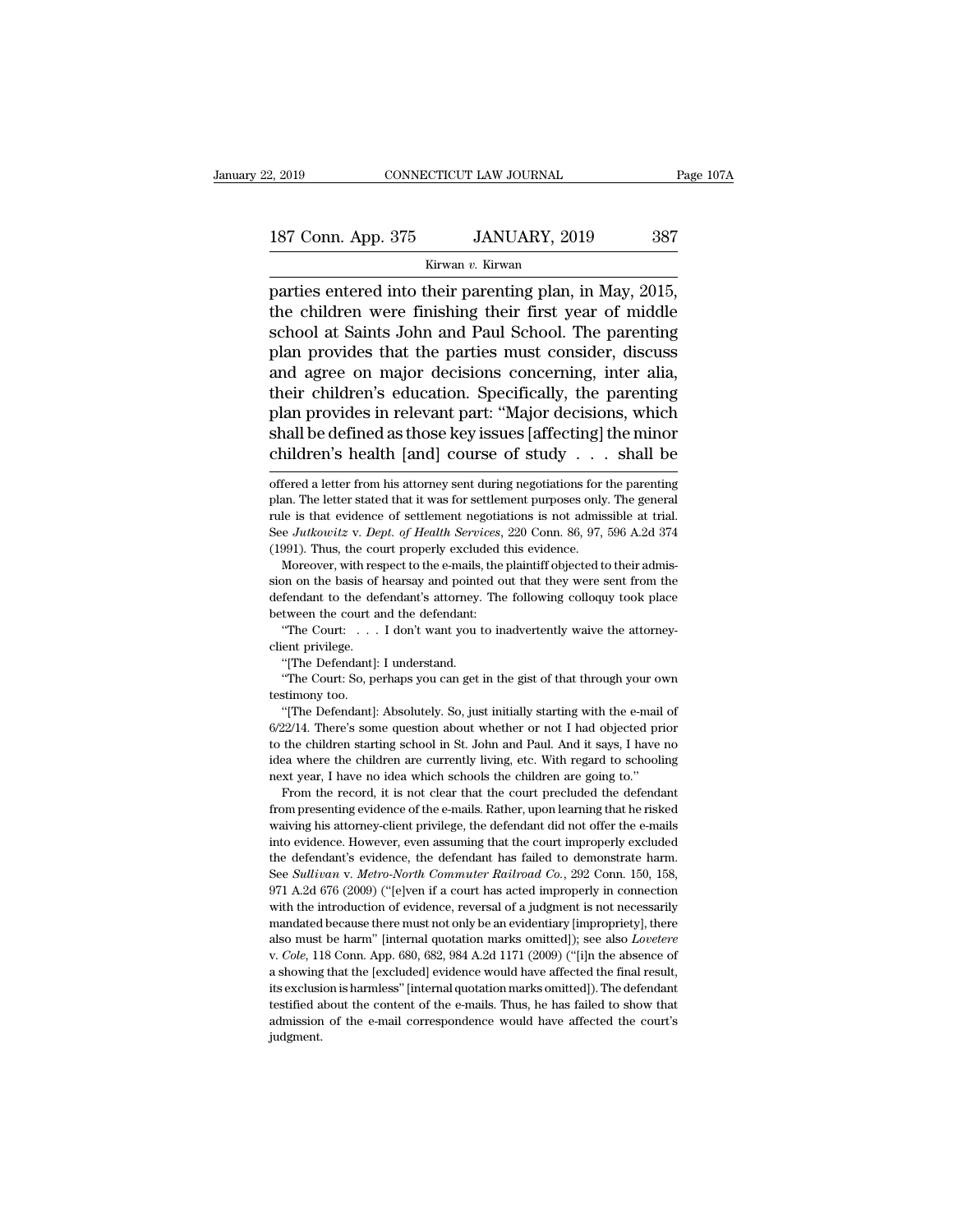| 08A | CONNECTICUT LAW JOURNAL |                    | January 22, 2019 |
|-----|-------------------------|--------------------|------------------|
| 388 | JANUARY, 2019           | 187 Conn. App. 375 |                  |
|     | Kirwan v. Kirwan        |                    |                  |

CONNECTICUT LAW JOURNAL January 22, 2<br>
388 JANUARY, 2019 187 Conn. App. 375<br>
Kirwan v. Kirwan<br>
Considered, discussed, and agreed to by both parties.<br>
... The parties recognize that the joint custody provi-388 JANUARY, 2019 187 Conn. App. 375<br>
Kirwan v. Kirwan<br>
considered, discussed, and agreed to by both parties.<br>
... The parties recognize that the joint custody provi-<br>
sion herein imposes an affirmative obligation to confe  $\begin{array}{c} \text{388} & \text{JANUARY, 2019} \qquad \text{187 Conn. App. 375} \\ \text{Kirwan } v. \text{ Kirwan} \\ \text{considered, discussed, and agreed to by both parties.} \\ \therefore & \text{The parties recognize that the joint custody provision herein imposes an affirmative obligation to confer and consult with each other and arrive at a consensus regarding major decisions concerning the health.} \end{array}$ 388 JANUARY, 2019 187 Conn. App. 375<br>  $\overline{\phantom{a}}$  Kirwan v. Kirwan<br>
considered, discussed, and agreed to by both parties.<br>  $\overline{\phantom{a}}$ . The parties recognize that the joint custody provision herein imposes an affirmative  $\frac{Kirwan}{2}$   $\frac{Kirwan}{2}$   $\frac{Kirwan}{2}$   $\frac{m}{2}$   $\frac{m}{2}$   $\frac{m}{2}$   $\frac{m}{2}$   $\frac{m}{2}$   $\frac{m}{2}$   $\frac{m}{2}$   $\frac{m}{2}$   $\frac{m}{2}$   $\frac{m}{2}$   $\frac{m}{2}$   $\frac{m}{2}$   $\frac{m}{2}$   $\frac{m}{2}$   $\frac{m}{2}$   $\frac{m}{2}$   $\frac{m}{2}$   $\frac{m}{2}$   $\frac{m$ KIFWAR *V*. KIFWAR<br>
considered, discussed, and agreed to by both parties.<br>
... The parties recognize that the joint custody provision<br>
herein imposes an affirmative obligation to confer<br>
and consult with each other and arr considered, discussed, and agreed to by both parties.<br>
... The parties recognize that the joint custody provision herein imposes an affirmative obligation to confer<br>
and consult with each other and arrive at a consensus<br>
r ... The parties recognize that the joint cussion herein imposes an affirmative obligational consult with each other and arrive at a regarding major decisions concerning the he tion and welfare of the minor children." The p In its July 17, 2017 order, the court explained that<br>a consenting major decisions concerning the health, educa-<br>on and welfare of the minor children." The parenting<br>an does not mention the children's ongoing enroll-<br>ent in the contains what called the children." The parenting<br>regarding major decisions concerning the health, educa-<br>tion and welfare of the minor children's ongoing enroll-<br>ment in Saints John and Paul School.<br>In its July 17, 20

Figure and welfare of the minor children." The parenting<br>plan does not mention the children's ongoing enroll-<br>ment in Saints John and Paul School.<br>In its July 17, 2017 order, the court explained that<br>the children's continu golarity and worked by the hildren's ongoing enroll-<br>plan does not mention the children's ongoing enroll-<br>ment in Saints John and Paul School.<br>In its July 17, 2017 order, the court explained that<br>the children's continued e Final and a function and Paul School.<br>In its July 17, 2017 order, the court explained that<br>the children's continued enrollment in middle school<br>at Saints John and Paul School was not a decision<br>governed by the parenting pl In its July 17, 2017 order, the court explained that<br>the children's continued enrollment in middle school<br>at Saints John and Paul School was not a decision<br>governed by the parenting plan because "[t]hat was the<br>status quo. In its July 17, 2017 order, the court explained that<br>the children's continued enrollment in middle school<br>at Saints John and Paul School was not a decision<br>governed by the parenting plan because "[t]hat was the<br>status quo. Saints John and Paul School was not a decision<br>Saints John and Paul School was not a decision<br>werned by the parenting plan because "[t]hat was the<br>atus quo. This was not a future plan or a major deci-<br>on because they were at same solution and below that is ensured that was the<br>governed by the parenting plan because "[t]hat was the<br>status quo. This was not a future plan or a major deci-<br>sion because they were already attending that school<br>wh

solution by the paraming plan booking the middle school<br>status quo. This was not a future plan or a major deci-<br>sion because they were already attending that school<br>when the parties entered into the parenting plan."<br>The de Franchieve a ready attending that school<br>sion because they were already attending that school<br>when the parties entered into the parenting plan."<br>The decision to enroll the children in Saints John and<br>Paul School had been m The parties entered into the parenting lamentary<br>The decision to enroll the children in Saints John and<br>Paul School had been made by the fall of 2014, when<br>the children first entered the middle school program.<br>The parentin The decision to enroll the children in Saints John and<br>Paul School had been made by the fall of 2014, when<br>the children first entered the middle school program.<br>The parenting plan was forward looking and governed<br>the parti The decision to enroll the children in Saints John and<br>Paul School had been made by the fall of 2014, when<br>the children first entered the middle school program.<br>The parenting plan was forward looking and governed<br>the parti Paul School had been made by the fall of 2014, when<br>the children first entered the middle school program.<br>The parenting plan was forward looking and governed<br>the parties' collaborative behavior as to future child<br>rearing d the children first entered the middle school program.<br>The parenting plan was forward looking and governed<br>the parties' collaborative behavior as to future child<br>rearing decisions. Thus, the court reasonably could<br>have foun years. we found the defendant responsible for his 75 percent<br>are of the children's private middle school tuition for<br>e 2015–2016, 2016–2017, and 2017–2018 academic<br>ars.<br>II<br>The defendant also claims that the trial court erred<br>orde

II

share of the children's private middle school tuition for<br>the 2015–2016, 2016–2017, and 2017–2018 academic<br>years.<br>II<br>The defendant also claims that the trial court erred<br>by ordering him to pay the children's tuition that w the 2015–2016, 2016–2017, and 2017–2018 academic<br>years.<br>II<br>The defendant also claims that the trial court erred<br>by ordering him to pay the children's tuition that was<br>incurred prior to the October 23, 2015 date of the diss II<br>II<br>The defendant also claims that the trial court erred<br>by ordering him to pay the children's tuition that was<br>incurred prior to the October 23, 2015 date of the disso-<br>lution. He argues that the court, in its December <sup>21</sup> II<br>The defendant also claims that the trial court erred<br>by ordering him to pay the children's tuition that was<br>incurred prior to the October 23, 2015 date of the disso-<br>lution. He argues that the court, in its Decemb The defendant also claims that the trial court erred<br>by ordering him to pay the children's tuition that was<br>incurred prior to the October 23, 2015 date of the disso-<br>lution. He argues that the court, in its December 7,<br>201 The defendant also claims that the trial court erred<br>by ordering him to pay the children's tuition that was<br>incurred prior to the October 23, 2015 date of the disso-<br>lution. He argues that the court, in its December 7,<br>201 by ordering him to pay the children's tuition that was<br>incurred prior to the October 23, 2015 date of the disso-<br>lution. He argues that the court, in its December 7,<br>2016 memorandum of decision, ordered that he pay 75<br>perc incurred prior to the October 23, 2015 date of t<br>lution. He argues that the court, in its Dec<br>2016 memorandum of decision, ordered that l<br>percent of the children's private middle schoe<br>retroactive to October 23, 2015, the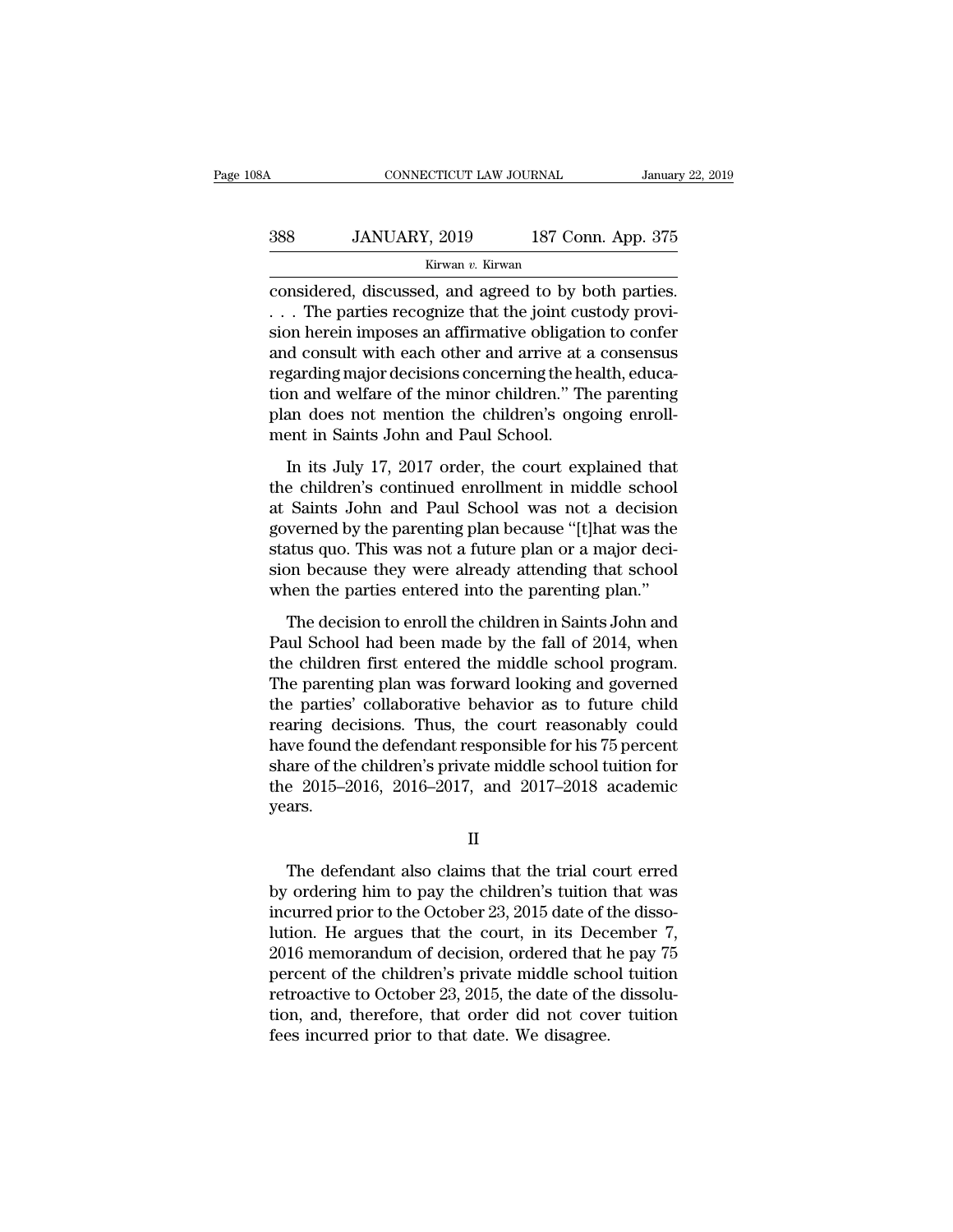| 2, 2019            | CONNECTICUT LAW JOURNAL | Page 109A |
|--------------------|-------------------------|-----------|
| 187 Conn. App. 375 | JANUARY, 2019           | 389       |
|                    | Kirwan v. Kirwan        |           |

### Kirwan *v.* Kirwan

CONNECTICUT LAW JOURNAL Page 109/<br>
T Conn. App. 375 JANUARY, 2019 389<br>
Kirwan v. Kirwan<br>
As stated in part I of this opinion, this court "will not<br>
sturb a trial court's orders in domestic relations cases<br>
along the court 187 Conn. App. 375 JANUARY, 2019 389<br>
Kirwan v. Kirwan<br>
As stated in part I of this opinion, this court "will not<br>
disturb a trial court's orders in domestic relations cases<br>
unless the court has abused its discretion or i 187 Conn. App. 375 JANUARY, 2019 389<br>
Kirwan v. Kirwan<br>
As stated in part I of this opinion, this court "will not<br>
disturb a trial court's orders in domestic relations cases<br>
unless the court has abused its discretion or 187 Conn. App. 375 JANUARY, 2019 389<br>
Kirwan v. Kirwan<br>
As stated in part I of this opinion, this court "will not<br>
disturb a trial court's orders in domestic relations cases<br>
unless the court has abused its discretion or Kirwan v. Kirwan<br>
As stated in part I of this opinion, this court "will not<br>
disturb a trial court's orders in domestic relations cases<br>
unless the court has abused its discretion or it is found<br>
that it could not reasona All All Ware Kirwan<br>
As stated in part I of this opinion, this court "will not<br>
disturb a trial court's orders in domestic relations cases<br>
unless the court has abused its discretion or it is found<br>
that it could not reaso As stated in part I of this opinion, this court "will not<br>disturb a trial court's orders in domestic relations cases<br>unless the court has abused its discretion or it is found<br>that it could not reasonably conclude as it di disturb a trial court's orders in domestic relations cases<br>unless the court has abused its discretion or it is found<br>that it could not reasonably conclude as it did, based<br>on the facts presented. . . . In determining wheth unless the court has abused its discretion or it is found<br>that it could not reasonably conclude as it did, based<br>on the facts presented. . . . In determining whether a<br>trial court has abused its broad discretion in domest that it could not reasonably conclude as it did, based<br>on the facts presented. . . . In determining whether a<br>trial court has abused its broad discretion in domestic<br>relations matters, we allow every reasonable presump-<br>t on the facts presented. . . . In determining whether a<br>trial court has abused its broad discretion in domestic<br>relations matters, we allow every reasonable presump-<br>tion in favor of the correctness of its action. . . . Th trial court has abused its broad discretion in domestic<br>relations matters, we allow every reasonable presump-<br>tion in favor of the correctness of its action. . . . Thus,<br>unless the trial court applied the wrong standard o relations matters, we allow every reasonable presumption in favor of the correctness of its action. . . . Thus, unless the trial court applied the wrong standard of law, its decision is accorded great deference because th tion in favor of the correctness of its action. . . . Thus,<br>unless the trial court applied the wrong standard of<br>law, its decision is accorded great deference because<br>the trial court is in an advantageous position to asse w, its decision is accorded great deference because<br>e trial court is in an advantageous position to assess<br>e personal factors so significant in domestic relations<br>ses . . . . . " (Internal quotation marks omitted.)<br>udrawi the trial court is in an advantageous position to assess<br>the personal factors so significant in domestic relations<br>cases  $\ldots$   $\ldots$  " (Internal quotation marks omitted.)<br>*Budrawich* v. *Budrawich*, supra, 156 Conn. App.

the personal factors so significant in domestic relations<br>
cases  $\ldots$   $\ldots$  " (Internal quotation marks omitted.)<br> *Budrawich* v. *Budrawich*, supra, 156 Conn. App. 637.<br>
Under § 46b-81, a court may assign to either part cases  $\ldots$  ." (Internal quotation marks omitted.)<br>Budrawich v. Budrawich, supra, 156 Conn. App. 637.<br>Under § 46b-81, a court may assign to either party all<br>or any part of the estate of the other party at the time<br>of ente Budrawich v. Budrawich, supra, 156 Conn. App. 637.<br>
Under § 46b-81, a court may assign to either party all<br>
or any part of the estate of the other party at the time<br>
of entering a decree dissolving a marriage. Section 46b Under § 46b-81, a court may assign to either party all<br>or any part of the estate of the other party at the time<br>of entering a decree dissolving a marriage. Section 46b-<br>81 "confers broad powers upon the court in the assig Under § 46b-81, a court may assign to either party all<br>or any part of the estate of the other party at the time<br>of entering a decree dissolving a marriage. Section 46b-<br>81 "confers broad powers upon the court in the assig or any part of the estate of the other party at the time<br>of entering a decree dissolving a marriage. Section 46b-<br>81 "confers broad powers upon the court in the assign-<br>ment of property, and the allocation of liabilities a of entering a decree dissolving a marriage. Section 46b-81 "confers broad powers upon the court in the assignment of property, and the allocation of liabilities and debts is a part of the court's broad authority in the ass 81 "confers broad powers upon the court in the assignment of property, and the allocation of liabilities and debts is a part of the court's broad authority in the assignment of property."<sup>11</sup> (Internal quotation marks omi bts is a part of the court's broad authority in the<br>signment of property."<sup>11</sup> (Internal quotation marks<br>nitted.) *Roos* v. *Roos*, 84 Conn. App. 415, 420, 853<br>2d 642, cert. denied, 271 Conn. 936, 936, 861 A.2d<br>0 (2004).<br>T assignment of property."<sup>11</sup> (Internal quotation marks<br>omitted.) *Roos* v. *Roos*, 84 Conn. App. 415, 420, 853<br>A.2d 642, cert. denied, 271 Conn. 936, 936, 861 A.2d<br>510 (2004).<br>The plaintiff incurred the debt at issue, to S

omitted.) *Roos* v. *Roos*, 84 Conn. App. 415, 420, 853<br>A.2d 642, cert. denied, 271 Conn. 936, 936, 861 A.2d<br>510 (2004).<br>The plaintiff incurred the debt at issue, to Saints John<br>and Paul School for the 2015–2016 academic y A.2d 642, cert. denied, 271 Conn. 936, 936, 861 A.2d<br>510 (2004).<br>The plaintiff incurred the debt at issue, to Saints John<br>and Paul School for the 2015–2016 academic year, prior<br>to the entry of the October 23, 2015 dissolu 510 (2004).<br>The plaintiff incurred the debt at issue, to Saints John<br>and Paul School for the 2015–2016 academic year, prior<br>to the entry of the October 23, 2015 dissolution judg-<br>ment. This children's private middle schoo The plaintiff incurred the debt at issue, to Saints John<br>and Paul School for the 2015–2016 academic year, prior<br>to the entry of the October 23, 2015 dissolution judg-<br>ment. This children's private middle school tuition bi The plaintiff incurred the debt at issue, to Saints John<br>and Paul School for the 2015–2016 academic year, prior<br>to the entry of the October 23, 2015 dissolution judg-<br>ment. This children's private middle school tuition bi and Paul School for the 2015–2016 academic year, prior<br>to the entry of the October 23, 2015 dissolution judg-<br>ment. This children's private middle school tuition bill<br>remained unpaid as of the date of the parties' dissolu mained unpaid as of the date of the parties dissolu-<br>on. The court had the authority pursuant to § 46b-81<br>consider the division of this marital liability in the<br>ctober, 2015 dissolution judgment if the parties had<br> $\frac{11}{$ tion. The court had the authority pursuant to  $\S$  46b-81 to consider the division of this marital liability in the October, 2015 dissolution judgment if the parties had  $\frac{11}{11}$  General Statutes  $\S$  46b-81 (c) provides

to consider the division of this marital liability in the October, 2015 dissolution judgment if the parties had<br> $\frac{11}{11}$  General Statutes § 46b-81 (c) provides in relevant part: "In fixing the nature and value of the p October, 2015 dissolution judgment if the understanding all the property, if any, to be assign considering all the evidence presented by each party, ... liabilities and needs of each of the parties ....."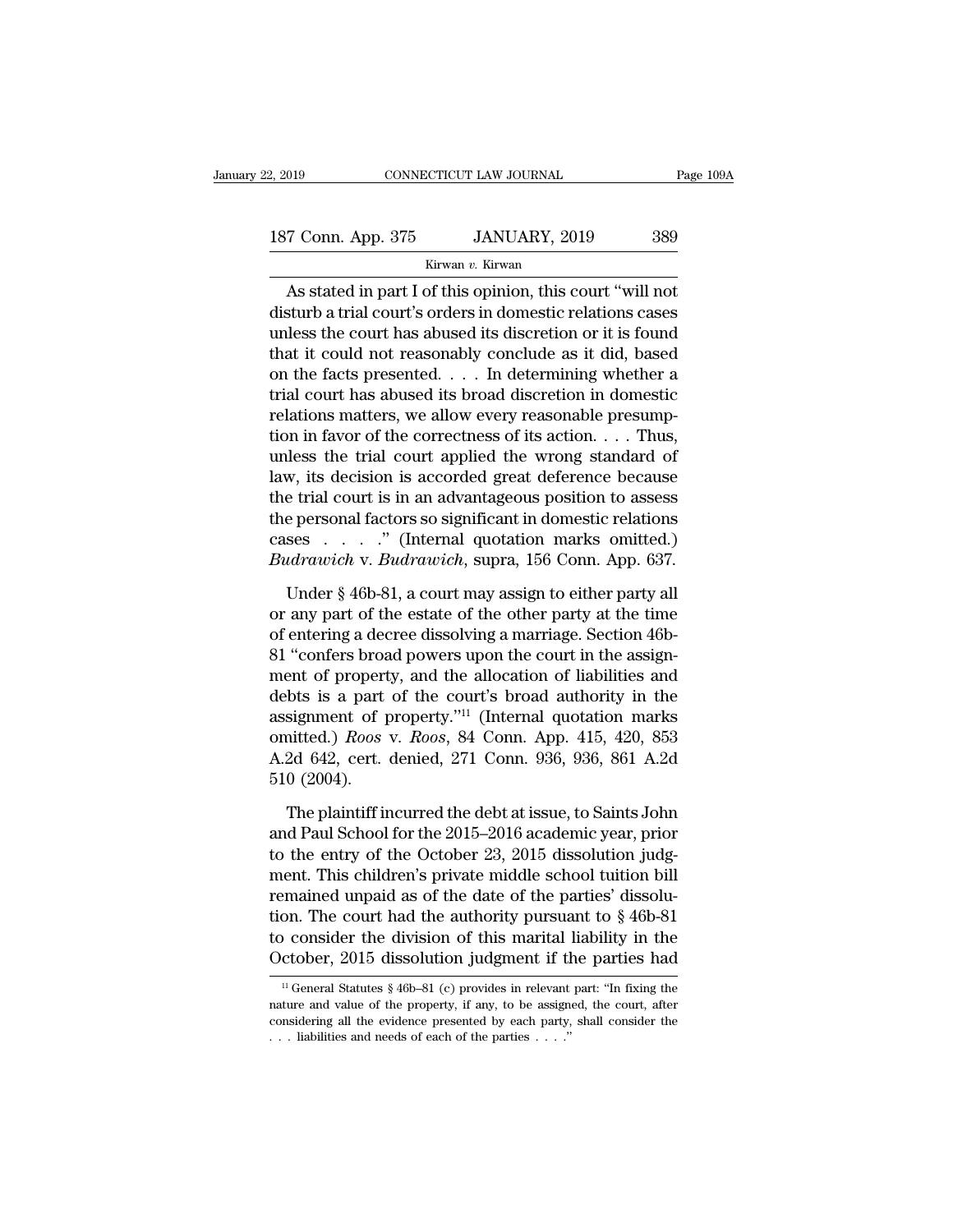# CONNECTICUT LAW JOURNAL January 22, 2019<br>390 JANUARY, 2019 187 Conn. App. 375<br>Kirwan v. Kirwan

### Kirwan *v.* Kirwan

FREE CONNECTICUT LAW JOURNAL January 22, 2019<br>
390 JANUARY, 2019 187 Conn. App. 375<br>  $\frac{\text{Kirwan } v. \text{ Kirwan}}{\text{Frequencies at the time of the dissolution, the parties agreed to reserve}}$ 390 JANUARY, 2019 187 Conn. App. 375<br>
Kirwan v. Kirwan<br>
Trequested it to do so at that time.<sup>12</sup> However, at the<br>
time of the dissolution, the parties agreed to reserve<br>
judicial consideration of all child related financi  $\frac{390}{\text{Kirwan } v. \text{ Kirwan}}$  187 Conn. App. 375<br>
requested it to do so at that time.<sup>12</sup> However, at the<br>
time of the dissolution, the parties agreed to reserve<br>
judicial consideration of all child related financial<br>
issues. 390 JANUARY, 2019 187 Conn. App. 375<br>
Kirwan v. Kirwan<br>
requested it to do so at that time.<sup>12</sup> However, at the<br>
time of the dissolution, the parties agreed to reserve<br>
judicial consideration of all child related financia 390 JANUARY, 2019 187 Conn. App. 375<br>
Kirwan v. Kirwan<br>
requested it to do so at that time.<sup>12</sup> However, at the<br>
time of the dissolution, the parties agreed to reserve<br>
judicial consideration of all child related financia External Ref. 2. However, at the time of the dissolution, the parties agreed to reserve judicial consideration of all child related financial issues. Thereafter, on December 7, 2016, the court addressed those child relate requested it to do so at that time.<sup>12</sup> However, at the time of the dissolution, the parties agreed to reserve judicial consideration of all child related financial issues. Thereafter, on December 7, 2016, the court addres time of the dissolution, the parties agreed to reserve<br>judicial consideration of all child related financial<br>issues. Thereafter, on December 7, 2016, the court<br>addressed those child related financial issues and deter-<br>mine judicial consideration of all child related financial<br>issues. Thereafter, on December 7, 2016, the court<br>addressed those child related financial issues and deter-<br>mined, inter alia, each parent's share of the children's<br>pr issues. Thereafter, on December 7, 2016, the court<br>addressed those child related financial issues and deter-<br>mined, inter alia, each parent's share of the children's<br>private middle school tuition. Subsequently, on July 17 addressed those child related financial issues and deter-<br>mined, inter alia, each parent's share of the children's<br>private middle school tuition. Subsequently, on July 17,<br>2017, the court ruled on the plaintiff's motion fo mined, inter alia, each parent's share of the children's<br>private middle school tuition. Subsequently, on July 17,<br>2017, the court ruled on the plaintiff's motion for an<br>order on the defendant's payment of his share of the<br> private middle school tuition. Subsequently, on July 17, 2017, the court ruled on the plaintiff's motion for an order on the defendant's payment of his share of the private middle school tuition. On this date, the court e 2017, the court ruled on the plaintiff's motion for an order on the defendant's payment of his share of the private middle school tuition. On this date, the court exercised its authority, under  $\S$  46b-81, to allocate bet order on the defendant's payment of his share of the<br>private middle school tuition. On this date, the court<br>exercised its authority, under  $\S$  46b-81, to allocate<br>between the parties the marital debt related to the chil-<br> private middle school tuition. On this date, the court exercised its authority, under  $\S$  46b-81, to allocate between the parties the marital debt related to the children's 2015–2016 private middle school tuition. It was exercised its authority, under § 46b-81, to allocate<br>between the parties the marital debt related to the chil-<br>dren's 2015–2016 private middle school tuition. It was<br>not an abuse of the court's discretion to allocate the<br>m between the parties the marital debt related to the children's 2015–2016 private middle school tuition. It was<br>not an abuse of the court's discretion to allocate the<br>marital tuition debt for the 2015–2016 academic year<br>in dren's 2015–2016 private middle schoot an abuse of the court's discremential tuition debt for the 2015–2<br>in addition to allocating responsibility lution tuition for the 2016–2017 ademic years in accordance with its child 12 addition to allocating responsibility for the postdissotion tuition for the 2016–2017 and 2017–2018 aca-<br>emic years in accordance with its December 7, 2016<br>nild related financial orders.<br><sup>12</sup> Typically, division of mar lution tuition for the 2016–2017 and 2017–2018 aca-<br>demic years in accordance with its December 7, 2016<br>child related financial orders.<br><sup>12</sup> Typically, division of marital assets and liabilities occur at the time the<br>court

demic years in accordance with its December 7, 2016<br>child related financial orders.<br> $\frac{12}{12}$  Typically, division of marital assets and liabilities occur at the time the<br>court renders the dissolution judgment. Recent ap Consequently and the contract of the B December 1, 2010<br>Child related financial orders.<br><sup>12</sup> Typically, division of marital assets and liabilities occur at the time the<br>court renders the dissolution judgment. Recent appell That trial court in that trial courts.<br>
<sup>12</sup> Typically, division of marital assets and liabilities occur at the time the court renders the dissolution judgment. Recent appellate case law, however, illustrates some degree <sup>12</sup> Typically, division of marital assets and liabilities occur at the time the court renders the dissolution judgment. Recent appellate case law, however, illustrates some degree of flexibility in deviating from this hi court renders the dissolution judgment. Recent appellate case law, however, illustrates some degree of flexibility in deviating from this historical practice. See *Reinke* v. *Sing*, 328 Conn. 376, 393, 179 A.3d 769 (2018) See Reinke v. Sing, 328 Conn. 376, 393, 179 A.3d 769 (2018) (concluding that trial court had statutory authority to entertain and determine plaintiff's claim seeking modification of dissolution judgment where parties subm that trial court had statutory authority to entertain and determine plaintiff's claim seeking modification of dissolution judgment where parties submitted issue to court, postdissolution, by agreement). Before *Reinke*, i claim seeking modification of dissolution judgment where parties submitted issue to court, postdissolution, by agreement). Before *Reinke*, in *Smith* v. *Smith*, 249 Conn. 265, 274–76, 752 A.2d 1023 (1999), our Supreme C issue to court, postdissolution, by agreement). Before *Reinke*, in *Smith* v.<br> *Smith*, 249 Conn. 265, 274–76, 752 A.2d 1023 (1999), our Supreme Court,<br>
citing its "policy favoring finality of lump sum alimony and propert *Smith*, 249 Conn. 265, 274–76, 752 A.2d 1023 (1999), our Supreme Court, eiting its "policy favoring finality of lump sum alimony and property awards," concluded that a trial court no longer retained jurisdiction, after a eiting its "policy favoring finality of lump sum alimony and property awards,"<br>concluded that a trial court no longer retained jurisdiction, after a dissolution<br>judgment, to divide a party's interest in a family trust if concluded that a trial court no longer retained jurisdiction, after a dissolution judgment, to divide a party's interest in a family trust if the party was found, in the future, to hold such an interest. We recognize that in the future, to hold such an interest. We recognize that *Smith*, in addition to being factually distinguishable from the present case, is no longer good law to the extent that it is inconsistent with the court's recent

In the being factually distinguishable from the present case, is no longer good law to the extent that it is inconsistent with the court's recent decision in *Reinke*.<br>We view the present case, where the parties agreed, at modify the extent that it is inconsistent with the court's recent decision<br>in Reinke.<br>We view the present case, where the parties agreed, at the time of their<br>dissolution, to defer resolution of their child related financi in *Reinke*.<br> *Reinke*.<br> *Reinke*, we view the present case, where the parties agreed, at the time of their dissolution, to defer resolution of their child related financial issues, as a logical extension of *Reinke*, wher We view the present case, where the parties agreed, at the time of their dissolution, to defer resolution of their child related financial issues, as a logical extension of *Reinke*, where the parties agreed, postdissolut dissolution, to defer resolution of their child related financial issues, as a logical extension of *Reinke*, where the parties agreed, postdissolution, to modify the division of their property. The present case, however, logical extension of *Reinke*, where the parties agreed, postdissolution, to modify the division of their property. The present case, however, unlike *Reinke*, does not involve the redistribution of assets and did not req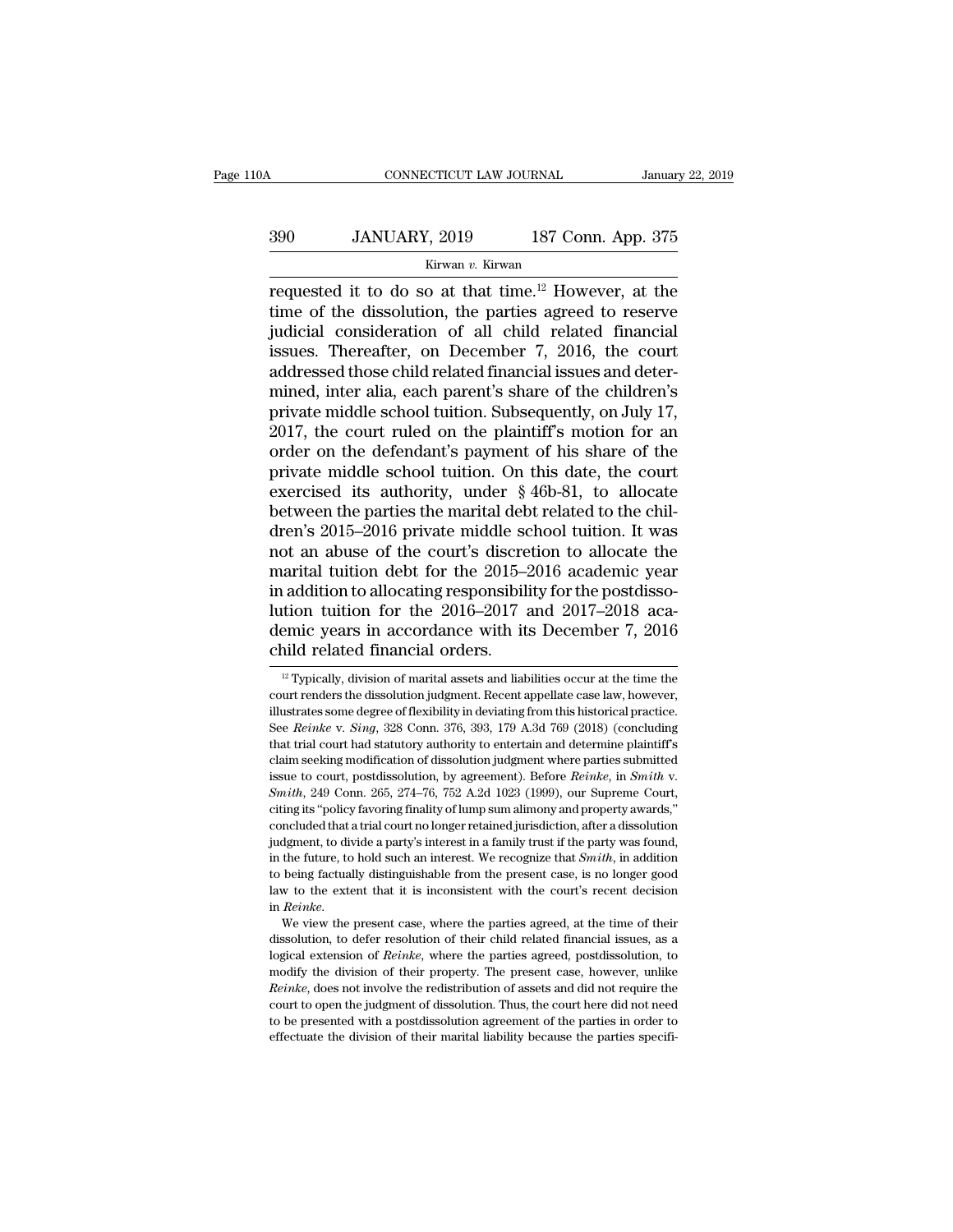### Kirwan *v.* Kirwan

### III

Frame Coronal App. 375 JANUARY, 2019 391<br>
Kirwan v. Kirwan<br>
III<br>
Finally, the defendant claims that the court erred by<br>
III<br>
Alta court's July 17, 2017 order was not sufficiently 187 Conn. App. 375 JANUARY, 2019 391<br>
Kirwan v. Kirwan<br>
III<br>
Finally, the defendant claims that the court erred by<br>
finding him in contempt. Specifically, he argues that<br>
(1) the court's July 17, 2017 order was not suffici 187 Conn. App. 375 JANUARY, 2019 391<br>  $\overline{\text{Kirwan } v. \text{ Kirwan}}$  11<br>
III<br>
Finally, the defendant claims that the court erred by<br>
finding him in contempt. Specifically, he argues that<br>
(1) the court's July 17, 2017 order was not Example 19 Kirwan v. Kirwan<br>
Example 19 Kirwan<br>
Example 11 III<br>
Finally, the defendant claims that the court erred by<br>
finding him in contempt. Specifically, he argues that<br>
(1) the court's July 17, 2017 order was not suf Finally, the defendant claims that the court erred by<br>finding him in contempt. Specifically, he argues that<br>(1) the court's July 17, 2017 order was not sufficiently<br>clear and unambiguous, (2) the court's factual findings<br>r Finally, the defendant claims that the court erred by<br>finding him in contempt. Specifically, he argues that<br>(1) the court's July 17, 2017 order was not sufficiently<br>clear and unambiguous, (2) the court's factual findings<br> Finally, the defendant claims that the court erred by<br>finding him in contempt. Specifically, he argues that<br>(1) the court's July 17, 2017 order was not sufficiently<br>clear and unambiguous, (2) the court's factual findings<br> finding him in contempt. Specifically, he argues that<br>
(1) the court's July 17, 2017 order was not sufficiently<br>
clear and unambiguous, (2) the court's factual findings<br>
regarding his ability to comply with the order, bas (1) the court's July 17, 2017 order was not sufficiently<br>clear and unambiguous, (2) the court's factual findings<br>regarding his ability to comply with the order, based<br>on his income, were not supported by the evidence, (3) clear and unambiguous, (2) the court's factual findings<br>regarding his ability to comply with the order, based<br>on his income, were not supported by the evidence, (3)<br>the court considered the use of his funds prior to the<br>J regarding his ability to comply with the order, based<br>on his income, were not supported by the evidence, (3)<br>the court considered the use of his funds prior to the<br>July 17, 2017 order even though there were no automatic<br>or on his income, were not supported by the even the court considered the use of his funds p July 17, 2017 order even though there were no orders in place limiting the use of those fun he did not have the funds to comply with orders in place limiting the use of those funds, and (4)<br>he did not have the funds to comply with the order,<br>and, therefore, his noncompliance was not wilful.<sup>13</sup> We<br>conclude that this claim has no merit.<br>cally agreed, at he did not have the funds to comply with the order,<br>and, therefore, his noncompliance was not wilful.<sup>13</sup> We<br>conclude that this claim has no merit.<br>cally agreed, at the time of the dissolution, to reserve adjudication of c

and, therefore, his noncompliance was not wilful.<sup>13</sup> We<br>conclude that this claim has no merit.<br> $\frac{1}{2}$  cally agreed, at the time of the dissolution, to reserve adjudication of child<br>related financial issues. We therefo

CONCIUGE THAT THIS CLAINT HAS NO INETIT.<br>
cally agreed, at the time of the dissolution, to reserve adjudication of child<br>
related financial issues. We therefore see no legal impediment to the court's<br>
authority to allocat cally agreed, at the time of the dissolution, to reserve adjudication of child<br>related financial issues. We therefore see no legal impediment to the court's<br>authority to allocate the marital tuition debt for the 2015–2016 between the court's and financial issues. We therefore see no legal impediment to the court's authority to allocate the marital tuition debt for the 2015–2016 academic year.<br><sup>13</sup> The defendant also argues that the court im **Example 2015–2016** academic year.<br>
<sup>13</sup> The defendant also argues that the court improperly granted the plaintiff's motion for contempt because it failed to comply with the requirements of Practice Book § 25-27. This argu <sup>13</sup> The defendant also argues that the court improperly granted the plain-<br><sup>13</sup> The defendant also argues that the court improperly granted the plain-<br>tiff's motion for contempt because it failed to comply with the requi tiff's motion for contempt because it failed to comply with the requirements<br>of Practice Book § 25-27. This argument was not made before the trial court,<br>and, therefore, we decline to review it for the first time on appea of Practice Book § 25-27. This argument was not made before the trial court, and, therefore, we decline to review it for the first time on appeal. See *Histen v. Histen*, 98 Conn. App. 729, 737, 911 A.2d 348 (2006) ("[W]e % of Practice Book § 25-27. This argument was not made before the trial court, and, therefore, we decline to review it for the first time on appeal. See *Histen* v. *Histen*, 98 Conn. App. 729, 737, 911 A.2d 348 (2006) (" In addition, with respect to the court's award of attorney's fees, the fendant argues that was not raised before the trial court.<br>
To review claims articulated for the first time on appeal and not raised of fore the trial not decide an appeal on an issue that was not raised before the trial court.<br>
. . . To review claims articulated for the first time on appeal and not raised<br>
before the trial court would be nothing more than a trial by am

in contempt and . . . To review claims articulated for the first time on appeal and not raised before the trial court would be nothing more than a trial by ambuscade of the trial judge." [Internal quotation marks omitted. that the court would be nothing more than a trial by ambuscade of the trial judge." [Internal quotation marks omitted.]). In addition, with respect to the court's award of attorney's fees, the defendant argues that "[b]ec the trial judge." [Internal quotation marks omitted.]).<br>
In addition, with respect to the court's award of attorney's fees, the<br>
defendant argues that "[b]ecause of the errors of the court . . . [he] is not<br>
in contempt a In addition, with respect to the court's award of attorney's fees, the defendant argues that "[b]ecause of the errors of the court . . . [he] is not in contempt and . . . should not be liable for plaintiff's fees." His ar defendant argues that "[b]ecause of the errors of the court  $\dots$  [he] is not in contempt and  $\dots$  should not be liable for plaintiff's fees." His argument that the court improperly awarded attorney's fees necessarily depe in contempt and ... should not be liable for plaintiff's fees." His argument that the court improperly awarded attorney's fees necessarily depends on a determination that the court abused its discretion when it found him *Allen* v. *Allen*, the court improperly awarded attorney's fees necessarily depends on a determination that the court abused its discretion when it found him in contempt. Because we conclude that the court did not abuse i award and the court abused its discretion when it found him in contempt. Because we conclude that the court did not abuse its discretion in finding the defendant in contempt, we also conclude that the court did not abuse i contempt. Because we conclude that the court did not abuse its discretion in finding the defendant in contempt, we also conclude that the court did not abuse its discretion when it awarded attorney's fees under § 46b-87. S in finding the defendant in contempt, we also conclude that the court did not abuse its discretion when it awarded attorney's fees under  $\$  46b-87. See *Allen* v. *Allen*, 134 Conn. App. 486, 502–503, 39 A.3d 1190 (2012) in the discretion when it awarded attorney's fees under § 46b-87. See *Allen* v. *Allen*, 134 Conn. App. 486, 502–503, 39 A.3d 1190 (2012) ("Our law for awarding attorney's fees in contempt proceedings is clear. [Section] omitted.]). r awarding attorney's fees in contempt proceedings is clear. [Section] 46-<br>provides that the court may award attorney's fees to the prevailing party<br>a contempt proceeding. The award of attorney's fees in contempt proceed-<br> For provides that the court may award attorney's fees to the prevailing party<br>in a contempt proceeding. The award of attorney's fees in contempt proceed-<br>ings is within the discretion of the court." [Internal quotation ma

in a contempt proceeding. The award of attorney's fees in contempt proceedings is within the discretion of the court." [Internal quotation marks omitted.]).<br>Lastly, the defendant argues that the court's order improperly p in a contempt proceeding. The award of attorney's fees in contempt proceedings is within the discretion of the court." [Internal quotation marks omitted.]). Lastly, the defendant argues that the court's order improperly p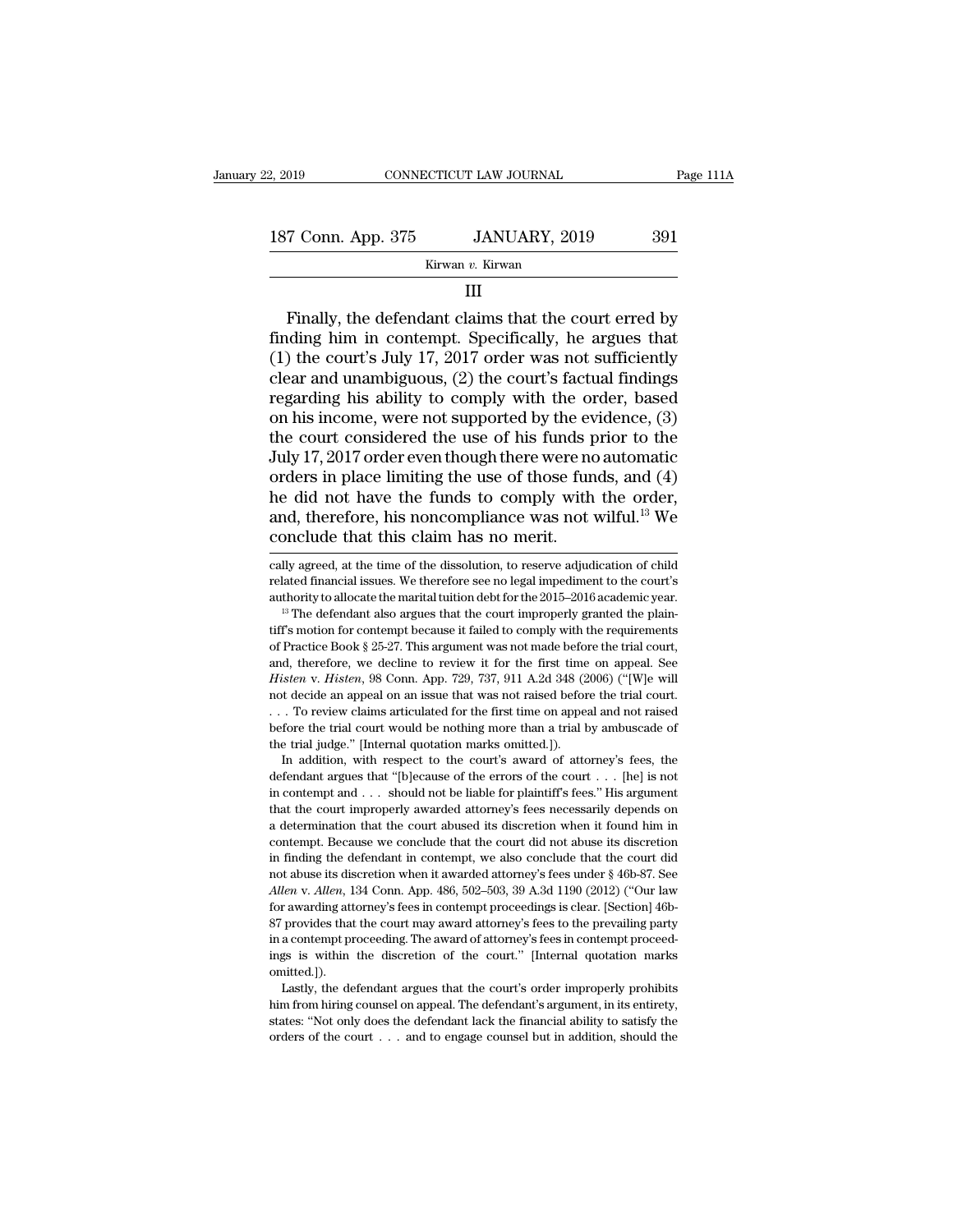### CONNECTICUT LAW JOURNAL January 22, 2019<br>392 JANUARY, 2019 187 Conn. App. 375<br>Kirwan v. Kirwan Kirwan *v.* Kirwan

CONNECTICUT LAW JOURNAL January 22, 2019<br>
2 JANUARY, 2019 187 Conn. App. 375<br>
Kirwan v. Kirwan<br>
We begin by setting forth our standard of review and<br>
levant legal principles. "First, we must resolve the<br>
resheld question o The Samuel of the Harace of Samuel Parameters.<br>
The Begin by setting forth our standard of review and<br>
The begin by setting forth our standard of review and<br>
relevant legal principles. "First, we must resolve the<br>
threshol  $\begin{array}{cc}\n 392 & \text{JANUARY, } 2019 & \text{187 Conn. App. 375}\n \hline\n\text{Kirwan } v. \text{ Kirwan}\n \hline\n \text{We begin by setting forth our standard of review and relevant legal principles. "First, we must resolve the threshold question of whether the underlying order constituted a court order that was sufficiently clear and unambiguous so as to support a judgment of contour.\n\end{array}$  $392$  JANUARY, 2019 187 Conn. App. 375<br>
Kirwan v. Kirwan<br>
We begin by setting forth our standard of review and<br>
relevant legal principles. "First, we must resolve the<br>
threshold question of whether the underlying order co Kirwan v. Kirwan<br>
Kirwan v. Kirwan<br>
We begin by setting forth our standard of review and<br>
relevant legal principles. "First, we must resolve the<br>
threshold question of whether the underlying order con-<br>
stituted a court or Example 19 and the setting forth our standard of review and relevant legal principles. "First, we must resolve the threshold question of whether the underlying order constituted a court order that was sufficiently clear a We begin by setting forth our standard of review and<br>relevant legal principles. "First, we must resolve the<br>threshold question of whether the underlying order con-<br>stituted a court order that was sufficiently clear and<br>un relevant legal principles. "First, we must resolve the<br>threshold question of whether the underlying order con-<br>stituted a court order that was sufficiently clear and<br>unambiguous so as to support a judgment of contempt.<br>. . threshold question of whether the underlying order constituted a court order that was sufficiently clear and unambiguous so as to support a judgment of contempt.<br>  $\dots$  This is a legal inquiry subject to de novo review.<br> stituted a court order that was sufficiently clear and<br>unambiguous so as to support a judgment of contempt.<br>... This is a legal inquiry subject to de novo review.<br>... Second, if we conclude that the underlying court<br>order unambiguous so as to support a judgment of contempt.<br>  $\dots$  This is a legal inquiry subject to de novo review.<br>  $\dots$  Second, if we conclude that the underlying court<br>
order was sufficiently clear and unambiguous, we must<br> ... This is a legal inquiry subject to de novo review.<br>... Second, if we conclude that the underlying court<br>order was sufficiently clear and unambiguous, we must<br>then determine whether the trial court abused its discre-<br>t ... Second, if we conclude that the underlying court<br>order was sufficiently clear and unambiguous, we must<br>then determine whether the trial court abused its discre-<br>tion in issuing, or refusing to issue, a judgment of con order was sufficiently clear and unambiguous, we must<br>then determine whether the trial court abused its discre-<br>tion in issuing, or refusing to issue, a judgment of con-<br>tempt, which includes a review of the trial court's<br> then determine whether the trial court abused its discretion in issuing, or refusing to issue, a judgment of contempt, which includes a review of the trial court's determination of whether the violation was wilful or excus tion in issuing, or refusing to issue, a judgment of con-<br>tempt, which includes a review of the trial court's<br>determination of whether the violation was wilful or<br>excused by a good faith dispute or misunderstanding."<br>(Foot tempt, which includes a review of the trial court's<br>determination of whether the violation was wilful or<br>excused by a good faith dispute or misunderstanding."<br>(Footnote omitted; internal quotation marks omitted.)<br>*Keller* determination of whether the violation was wilful or excused by a good faith dispute or misunderstanding."<br>(Footnote omitted; internal quotation marks omitted.)<br>Keller v. Keller, 158 Conn. App. 538, 545, 119 A.3d 1213<br>(201 excused by a good faith dispute or misunderstanding."<br>(Footnote omitted; internal quotation marks omitted.)<br>*Keller* v. *Keller*, 158 Conn. App. 538, 545, 119 A.3d 1213<br>(2015). "[T]he credibility of witnesses, the finding (Footnote omitted; internal quotation marks omitted.)<br>Keller v. Keller, 158 Conn. App. 538, 545, 119 A.3d 1213<br>(2015). "[T]he credibility of witnesses, the findings of<br>fact and the drawing of inferences are all within the Keller v. Keller, 158 Conn. App. 538, 545, 119 A.3d 1213 (2015). "[T]he credibility of witnesses, the findings of fact and the drawing of inferences are all within the province of the trier of fact. . . . We review the fi (2015). "[T]he credibility of witnesses, the findings of fact and the drawing of inferences are all within the province of the trier of fact. . . . We review the findings to determine whether they could legally and reason gs to determine whether they could legally and rea-<br>nably be found, thereby establishing that the trial<br>urt could reasonably have concluded as it did." (Inter-<br>1 quotation marks omitted.) O'Connell v. O'Connell,<br>1 Conn. A mgs to accommon meaner and y coald regary and rea<br>sonably be found, thereby establishing that the trial<br>court could reasonably have concluded as it did." (Inter-<br>nal quotation marks omitted.) O'Connell v. O'Connell,<br>101 Co

Formsty be Found, dietery examining diat die Trial<br>court could reasonably have concluded as it did." (Inter-<br>nal quotation marks omitted.) O'Connell v. O'Connell,<br>101 Conn. App. 516, 521, 922 A.2d 293 (2007).<br>The defendan attention marks omitted.) O'Connell v. O'Connell,<br>
101 Conn. App. 516, 521, 922 A.2d 293 (2007).<br>
The defendant first argues that the court's July 17,<br>
2017 order was not sufficiently clear and unambiguous.<br>
To support hi The defendant first argues that the court's July 17,<br>2017 order was not sufficiently clear and unambiguous.<br>To support his contention, the defendant directs our<br>attention to the court's suggestion that the defendant<br>consi The defendant first argues that the court's July 17, 2017 order was not sufficiently clear and unambiguous.<br>To support his contention, the defendant directs our attention to the court's suggestion that the defendant consid The defendant first argues that the court's July 17,<br>2017 order was not sufficiently clear and unambiguous.<br>To support his contention, the defendant directs our<br>attention to the court's suggestion that the defendant<br>consid attention to the court's suggestion that the defendant<br>consider, "if this is an economic hardship to make a<br>substantial lump sum payment for tuition, that he con-<br>sult with the school and ask whether a payment plan<br>defenda consider, "if this is an economic hardship to make a<br>substantial lump sum payment for tuition, that he con-<br>sult with the school and ask whether a payment plan<br>defendant have funds, is prohibited from using them to [engage

substantial lump sum payment for tuition, that he consult with the school and ask whether a payment plan<br>defendant have funds, is prohibited from using them to [engage] counsel<br>for his defense, as he would then be deemed i subcurristive Form and ask whether a payment plan<br>defendant have funds, is prohibited from using them to [engage] counsel<br>for his defense, as he would then be deemed in willful contempt of the<br>current orders." This argumen sult with the school and ask whether a payment plan<br>defendant have funds, is prohibited from using them to [engage] counsel<br>for his defense, as he would then be deemed in willful contempt of the<br>current orders." This argum defendant have funds, is prohibited from using them to [engage] counsel<br>for his defense, as he would then be deemed in willful contempt of the<br>current orders." This argument finds no support in the record. Neither the<br>cour for his defense, as he would then be deemed in will<br>ful contempt of the current orders." This argument finds no support in the record. Neither the court's July 17, 2017 ruling on the plaintiff's motion for an order nor th current orders." This argument finds no support in the record. Neither the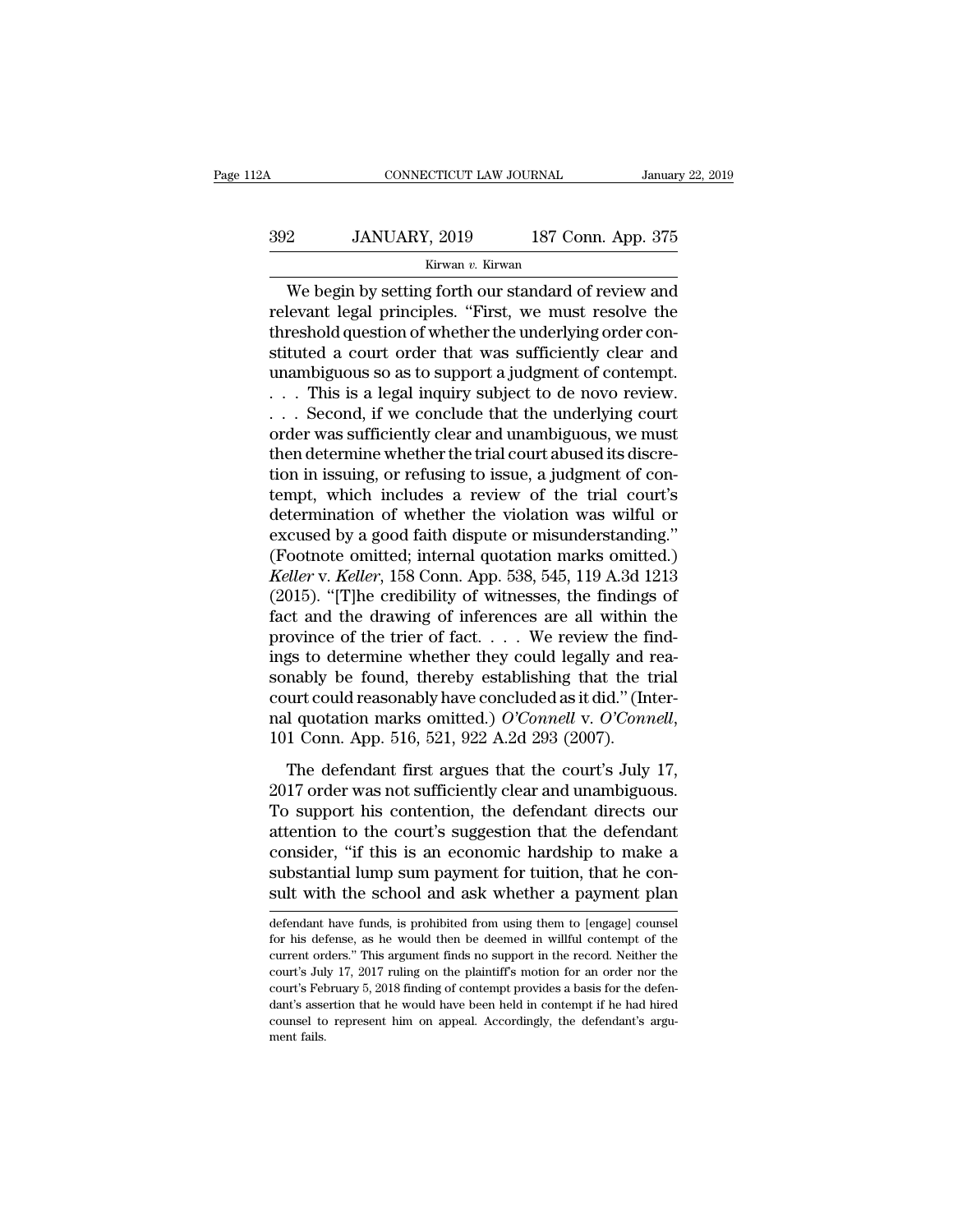| 2, 2019            | CONNECTICUT LAW JOURNAL | Page 113A |
|--------------------|-------------------------|-----------|
| 187 Conn. App. 375 | JANUARY, 2019           | 393       |
|                    | Kirwan v. Kirwan        |           |

Example 2, 2019 CONNECTICUT LAW JOURNAL Page 113A<br>
187 Conn. App. 375 JANUARY, 2019 393<br>
Kirwan v. Kirwan<br>
would be possible for him to continue to pay that.'' The<br>
defendant, in essence, argues that the court's suggestio 187 Conn. App. 375 JANUARY, 2019 393<br>Kirwan v. Kirwan<br>Would be possible for him to continue to pay that." The<br>defendant, in essence, argues that the court's suggestion<br>rendered the tuition payment order ambiguous. We dis-<br> 187 Conn. App. 375 JANUARY, 2019 393<br>
Kirwan v. Kirwan<br>
would be possible for him to continue to pay that." The<br>
defendant, in essence, argues that the court's suggestion<br>
rendered the tuition payment order ambiguous. We 187 Conn. App. 375 JANUARY, 2019 393<br>
Kirwan v. Kirwan<br>
would be possible for him to continue to pay that." The<br>
defendant, in essence, argues that the court's suggestion<br>
rendered the tuition payment order ambiguous. We EXECUTE: THE CONSERVED CONTROLLED, 2019<br>
Kirwan v. Kirwan<br>
would be possible for him to continue to pay that." The<br>
defendant, in essence, argues that the court's suggestion<br>
rendered the tuition payment order ambiguous. Extremant v. Kirwan<br>
would be possible for him to continue to pay that." The<br>
defendant, in essence, argues that the court's suggestion<br>
rendered the tuition payment order ambiguous. We dis-<br>
agree. The court clearly stat would be possible for him to continue to pay that." The<br>defendant, in essence, argues that the court's suggestion<br>rendered the tuition payment order ambiguous. We dis-<br>agree. The court clearly stated that "the defendant is defendant, in essence, argues that the court's suggestion<br>rendered the tuition payment order ambiguous. We dis-<br>agree. The court clearly stated that "the defendant is<br>obligated to pay 75 percent of the tuition that is past rendered the tuition payment order ambiguous. We disagree. The court clearly stated that "the defendant is obligated to pay 75 percent of the tuition that is past due from 2015 to 2016 and 2016 to 2017 and for the coming y agree. The court clearly stated that "the defendant is obligated to pay 75 percent of the tuition that is past<br>due from 2015 to 2016 and 2016 to 2017 and for the<br>coming year of 2017 to 2018." The court's suggestion<br>to the obligated to pay 75 percent of the tuition that is past<br>due from 2015 to 2016 and 2016 to 2017 and for the<br>coming year of 2017 to 2018." The court's suggestion<br>to the defendant regarding potential outside avenues<br>to effect due from 2015 to 2016 and 2016 to 2017 and for the<br>coming year of 2017 to 2018." The court's suggestion<br>to the defendant regarding potential outside avenues<br>to effectuate payment of his tuition obligation did not<br>make uncl coming year of 2017 to 2018." The court's suggestion<br>to the defendant regarding potential outside avenues<br>to effectuate payment of his tuition obligation did not<br>make unclear his financial responsibility for the arrear-<br>ag to the defendant regarding potential outside avenues<br>to effectuate payment of his tuition obligation did not<br>make unclear his financial responsibility for the arrear-<br>age created by his failure to pay his share of the chil to effectuate payn<br>make unclear his i<br>age created by his<br>dren's private mid<br>that the court's Jul<br>and unambiguous<br>of contempt.<br>The defendant's are unclear his miancial responsionity for the arreated<br>e created by his failure to pay his share of the chil-<br>en's private middle school tuition. Thus, we conclude<br>at the court's July 17, 2017 order was sufficiently clear age created by his failure to pay his share of the children's private middle school tuition. Thus, we conclude<br>that the court's July 17, 2017 order was sufficiently clear<br>and unambiguous to support its February 5, 2018 fin

dren's private inique school tuition. Thus, we conclude<br>that the court's July 17, 2017 order was sufficiently clear<br>and unambiguous to support its February 5, 2018 finding<br>of contempt.<br>The defendant's next three arguments and unambiguous to support its February 5, 2018 finding<br>and unambiguous to support its February 5, 2018 finding<br>of contempt.<br>The defendant's next three arguments are based on<br>his contention that he was unable to pay for hi and unamoguous to support its rebruary 5, 2018 intuity<br>of contempt.<br>The defendant's next three arguments are based on<br>his contention that he was unable to pay for his chil-<br>dren's tuition. He argues that, due to his inabil The defendant's next three arguments are based on<br>his contention that he was unable to pay for his chil-<br>dren's tuition. He argues that, due to his inability to<br>pay, his failure to comply with the court's order was<br>not wil The defendant's next three arguments are based on<br>his contention that he was unable to pay for his chil-<br>dren's tuition. He argues that, due to his inability to<br>pay, his failure to comply with the court's order was<br>not wi his contention that he was unable to pay for his children's tuition. He argues that, due to his inability to pay, his failure to comply with the court's order was not wilful, and, therefore, he could not be held in contem dren's tuition. He argues that, due to his inability to<br>pay, his failure to comply with the court's order was<br>not wilful, and, therefore, he could not be held in con-<br>tempt. To constitute contempt, "a party's conduct must pay, his failure to comply with the court's order was<br>not wilful, and, therefore, he could not be held in con-<br>tempt. To constitute contempt, "a party's conduct must<br>be wilful.... Noncompliance alone will not support<br>a ju not wilful, and, therefore, he could not be held in contempt. To constitute contempt, "a party's conduct must<br>be wilful. . . . Noncompliance alone will not support<br>a judgment of contempt. . . . . [I]nability to pay is a<br>de tempt. To constitute contempt, "a party's conduct must<br>be wilful. . . . Noncompliance alone will not support<br>a judgment of contempt. . . . . [I]nability to pay is a<br>defense to a contempt motion. However, the burden of<br>pro be wilful. . . . Noncompliance alone will not support<br>a judgment of contempt. . . . . [I]nability to pay is a<br>defense to a contempt motion. However, the burden of<br>proving inability to pay rests upon the obligor." (Inter-<br> a judgment of contempt. . . . . [I]nability to pay is a<br>defense to a contempt motion. However, the burden of<br>proving inability to pay rests upon the obligor." (Inter-<br>nal quotation marks omitted.) *Marshall* v. *Marshall* defense to a contempt motion. However, the burden of<br>proving inability to pay rests upon the obligor." (Inter-<br>nal quotation marks omitted.) *Marshall* v. *Marshall*, 151<br>Conn. App. 638, 650–51, 97 A.3d 1 (2014). The court proving inability to pay i<br>nal quotation marks omit<br>Conn. App. 638, 650–51<br>found that the defendant<br>mately \$400,000 and tha<br>of proving that he wa<br>ordered obligation.<br>We review the court's more in the court's factual findings in the court<br>and that the defendant's annual income was approxi-<br>ately \$400,000 and that he did not meet his burden<br>proving that he was unable to pay his court-<br>dered obligation.<br>We rev Conti. App. 056, 050–51, 97 A.5d 1 (2014). The court<br>found that the defendant's annual income was approxi-<br>mately \$400,000 and that he did not meet his burden<br>of proving that he was unable to pay his court-<br>ordered obliga

Francely \$400,000 and that he did not meet his burden<br>of proving that he was unable to pay his court-<br>ordered obligation.<br>We review the court's factual findings in the context<br>of a motion for contempt to determine whether matery \$400,000 and that he tud not meet his burdent<br>of proving that he was unable to pay his court-<br>ordered obligation.<br>We review the court's factual findings in the context<br>of a motion for contempt to determine whether t or proving that he was unable to pay its court-<br>ordered obligation.<br>We review the court's factual findings in the context<br>of a motion for contempt to determine whether they<br>are clearly erroneous. "A factual finding is clea We review the court's factual findings in the context<br>of a motion for contempt to determine whether they<br>are clearly erroneous. "A factual finding is clearly erro-<br>neous when it is not supported by any evidence in the<br>reco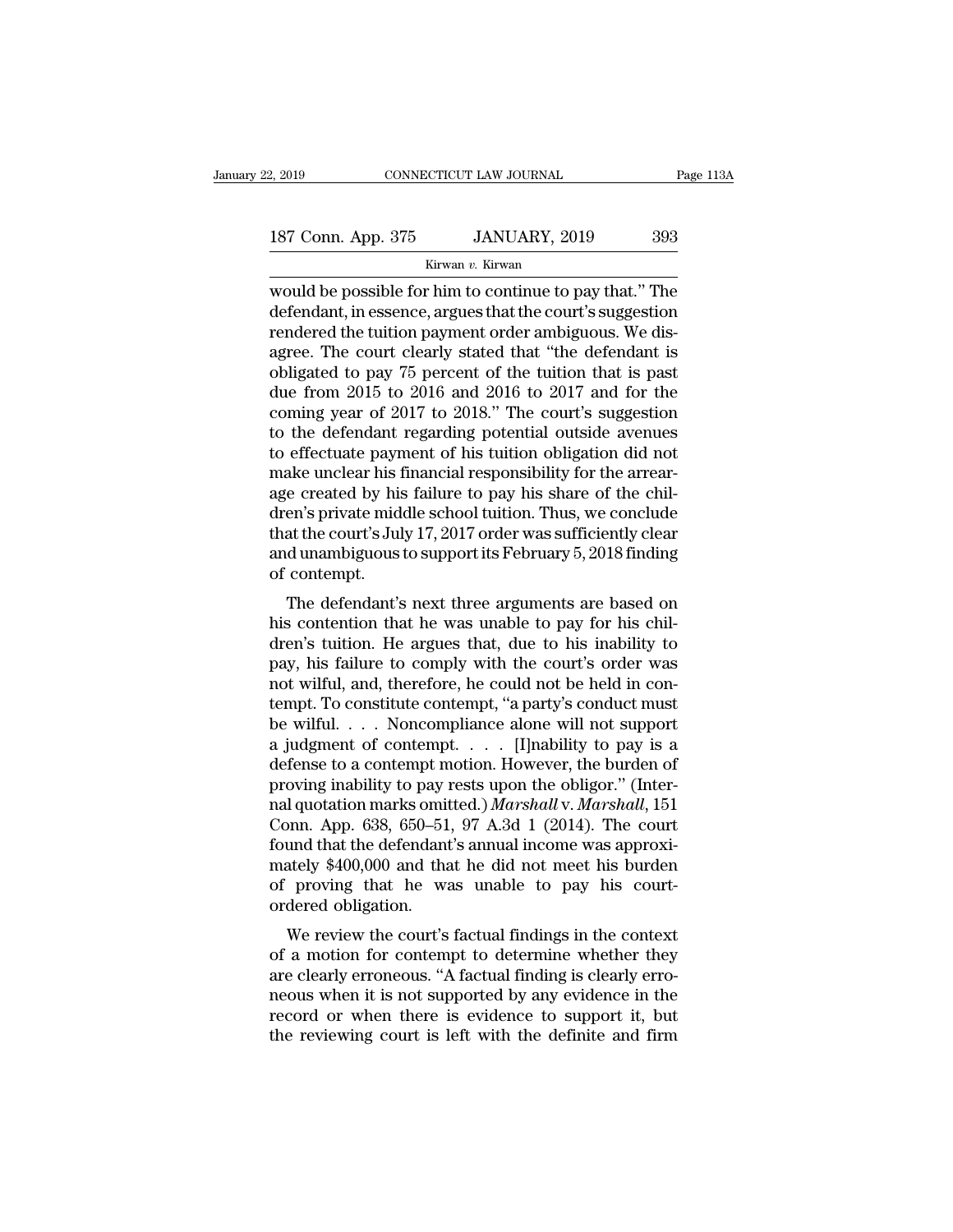## CONNECTICUT LAW JOURNAL January 22, 2019<br>394 JANUARY, 2019 187 Conn. App. 394<br>Hodges v. Commissioner of Correction CONNECTICUT LAW JOURNAL<br>MUARY, 2019 187 Conn. App<br>Hodges *v.* Commissioner of Correction<br>nat. a mistake has been made " (Inte

CONNECTICUT LAW JOURNAL January 22, 20<br>
394 JANUARY, 2019 187 Conn. App. 394<br>
Hodges v. Commissioner of Correction<br>
conviction that a mistake has been made.'' (Internal<br>
quotation marks omitted.) Dionne v. Dionne, 115 Conn 394 JANUARY, 2019 187 Conn. App. 394<br>
Hodges v. Commissioner of Correction<br>
conviction that a mistake has been made." (Internal<br>
quotation marks omitted.) *Dionne* v. *Dionne*, 115 Conn.<br>
App. 488, 494, 972 A.2d 791 (2009)  $394$  JANUARY, 2019 187 Conn. App. 394<br>
Hodges v. Commissioner of Correction<br>
conviction that a mistake has been made." (Internal<br>
quotation marks omitted.) *Dionne* v. *Dionne*, 115 Conn.<br>
App. 488, 494, 972 A.2d 791 (20 394 JANUARY, 2019 187 Conn. App. 394<br>
Hodges v. Commissioner of Correction<br>
conviction that a mistake has been made." (Internal<br>
quotation marks omitted.) *Dionne* v. *Dionne*, 115 Conn.<br>
App. 488, 494, 972 A.2d 791 (2009 Hodges v. Commissioner of Correction<br>
conviction that a mistake has been made." (Internal<br>
quotation marks omitted.) *Dionne* v. *Dionne*, 115 Conn.<br>
App. 488, 494, 972 A.2d 791 (2009). During the October<br>
23, 2017 hearing thodges v. Commissioner of Correction<br>conviction that a mistake has been made." (Internal<br>quotation marks omitted.) *Dionne* v. *Dionne*, 115 Conn.<br>App. 488, 494, 972 A.2d 791 (2009). During the October<br>23, 2017 hearing on conviction that a mistake has been made." (Internal<br>quotation marks omitted.) *Dionne* v. *Dionne*, 115 Conn.<br>App. 488, 494, 972 A.2d 791 (2009). During the October<br>23, 2017 hearing on the plaintiff's motion for contempt,<br> quotation marks omitted.) *Dionne* v. *Dionne*, 115 Conn.<br>App. 488, 494, 972 A.2d 791 (2009). During the October<br>23, 2017 hearing on the plaintiff's motion for contempt,<br>the defendant called his accountant, Philip Ayoub, t App. 488, 494, 972 A.2d 791 (2009). During the October 23, 2017 hearing on the plaintiff's motion for contempt, the defendant called his accountant, Philip Ayoub, to testify as to his "actual disposable income" from his pr 23, 2017 hearing on the plaintiff's motion for contempt,<br>the defendant called his accountant, Philip Ayoub, to<br>testify as to his "actual disposable income" from his<br>professional service corporation for the first six months the defendant called his accountant, Philip Ayoub, to<br>testify as to his "actual disposable income" from his<br>professional service corporation for the first six months<br>of 2017. Ayoub explained that the defendant, as the sole testify as to his "actual disposable income" from his<br>professional service corporation for the first six months<br>of 2017. Ayoub explained that the defendant, as the sole<br>shareholder of Dr. K Services, P.C., his medical prac professional service corporation for the first six months<br>of 2017. Ayoub explained that the defendant, as the sole<br>shareholder of Dr. K Services, P.C., his medical practice,<br>has two sources of income from that corporation, of 2017. Ayoub explained that the defendant, as the sole<br>shareholder of Dr. K Services, P.C., his medical practice,<br>has two sources of income from that corporation, as<br>he is paid a salary and also is entitled to the income shareholder of Dr. K Services, P.C., his medical practice,<br>has two sources of income from that corporation, as<br>he is paid a salary and also is entitled to the income<br>from the profits of his medical practice. Ayoub testifie has two sources of income from that corporation, as<br>he is paid a salary and also is entitled to the income<br>from the profits of his medical practice. Ayoub testified<br>that, from January to June, 2017, the defendant received<br> he is paid a salary and also is entitled to the income<br>from the profits of his medical practice. Ayoub testified<br>that, from January to June, 2017, the defendant received<br>W-2 wages of \$105,573.06 and was entitled to receive from the profits of his medical practice. Ayoub testified<br>that, from January to June, 2017, the defendant received<br>W-2 wages of \$105,573.06 and was entitled to receive<br>approximately \$95,000 from the profits of his medical<br> that, from January to June, 2017, the defendant received W-2 wages of \$105,573.06 and was entitled to receive approximately \$95,000 from the profits of his medical practice. The testimony of the defendant's accountant prov W-2 wages of \$105,573.06 are<br>approximately \$95,000 from<br>practice. The testimony of the<br>provided a basis for the court<br>were not clearly erroneous.<br>that the court did not abuse i<br>defendant in contempt.<br>The judgments are affi Formally (12), the production for the deferment of the deferment of the deferment of a basis for the court's finding are not clearly erroneous. There at the court did not abuse its discreparat in contempt.<br>The judgments ar ovided a basis for the court's findings, and, thus, there not clearly erroneous. Therefore, we concleat the court did not abuse its discretion in finding fendant in contempt.<br>The judgments are affirmed.<br>In this opinion the

### Fragments are affirmed.<br>
The judgments are affirmed.<br>
A this opinion the other judges concurred.<br>
SOJOURNAL HODGES *v.* COMMISSIONER OF<br>
CORRECTION<br>
CAC 40653) **CORRECTION** other judges concu<br>
OGES v. COMMISSI<br>
ORRECTION<br>
(AC 40652)<br>
, Alvord and Moll, Js. SOJOURNAL HODGES  $v$ . COMMISSIONER OF<br>CORRECTION<br>(AC 40652)<br>Lavine, Alvord and Moll, Js.

### *Syllabus*

 $(AC 40652)$ <br>Lavine, Alvord and Moll, Js.<br> $Syllabus$ <br>The petitioner, who had been convicted of attempt to commit robbery in the first degree with a firearm as an accessory and conspiracy to commit Lavine, Alvord and Moll, Js.<br>
Syllabus<br>
petitioner, who had been convicted of attempt to commit robbery in<br>
the first degree with a firearm as an accessory and conspiracy to commit<br>
robbery in the first degree with a firea Lavine, Alvord and Moll, Js.<br>
Syllabus<br>
petitioner, who had been convicted of attempt to commit robbery in<br>
the first degree with a firearm as an accessory and conspiracy to commit<br>
robbery in the first degree with a firea  $Syllabus$ <br>petitioner, who had been convicted of attempt to commit robbery in<br>the first degree with a firearm as an accessory and conspiracy to commit<br>robbery in the first degree with a firearm in connection with the<br>attempted syaloots<br>that first degree with a firearm as an accessory and conspiracy to commit<br>robbery in the first degree with a firearm in connection with the<br>attempted robbery of a store, sought a writ of habeas corpus, claiming<br>th petitioner, who had been convicted of attempt to commit robbery in the first degree with a firearm as an accessory and conspiracy to commit robbery in the first degree with a firearm in connection with the attempted robbe the first degree with a firearm as an accessory and conspiracy to comrobbery in the first degree with a firearm in connection with the attempted robbery of a store, sought a writ of habeas corpus, claimit that his trial co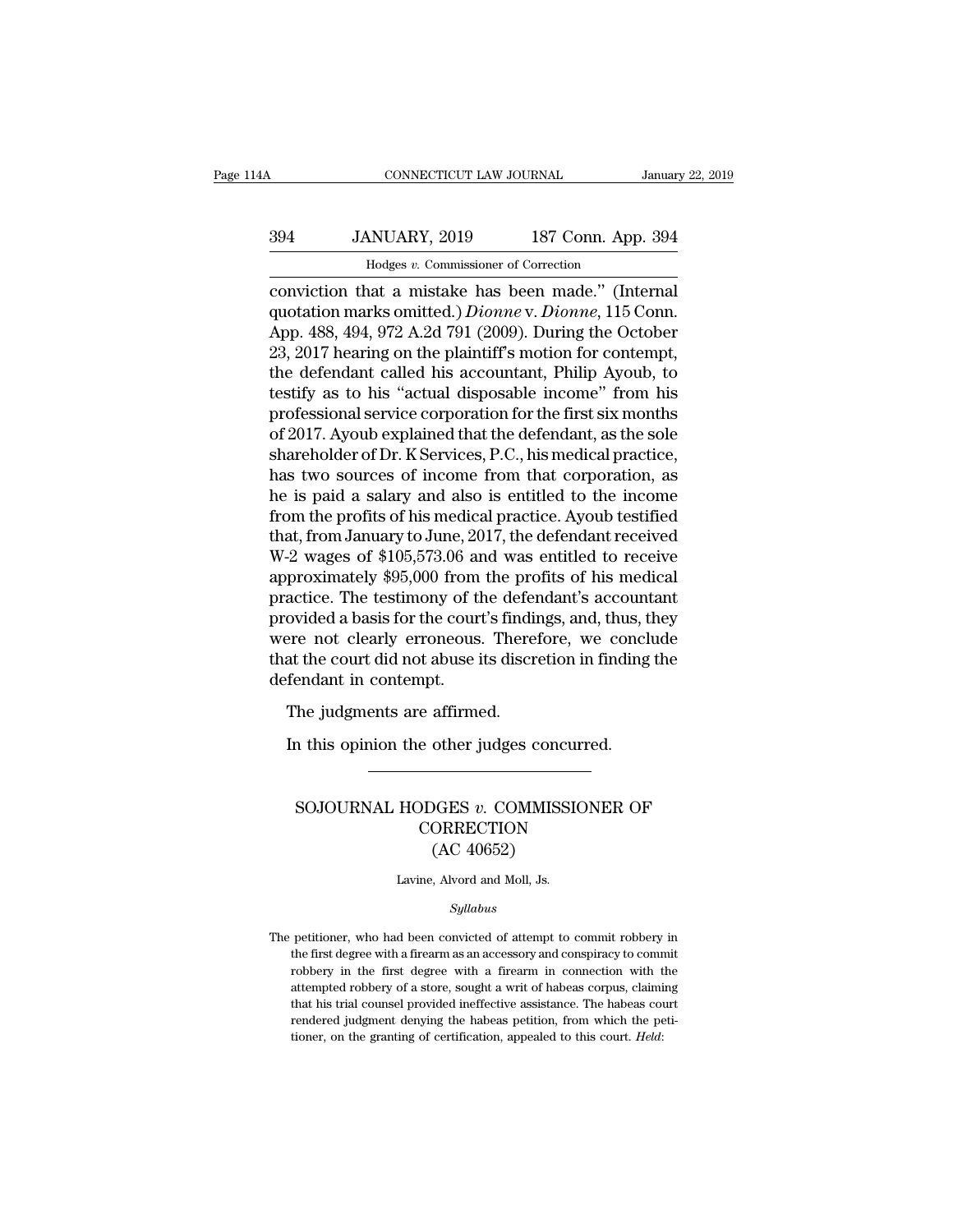## 2, 2019 CONNECTICUT LAW JOURNAL Page 115A<br>187 Conn. App. 394 JANUARY, 2019 395<br>Hodges v. Commissioner of Correction 2, 2019 CONNECTICUT LAW JOURNAL<br>187 Conn. App. 394 JANUARY, 2019 395<br>Hodges *v*. Commissioner of Correction<br>1. The habeas court properly determined that the petitioner's trial counsel

187 Conn. App. 394 JANUARY, 2019 395<br>
Hodges v. Commissioner of Correction<br>
1. The habeas court properly determined that the petitioner's trial counsel<br>
did not render ineffective assistance: France Commissioner of<br>
Hodges v. Commissioner of<br>
the habeas court properly determined that<br>
did not render ineffective assistance:<br>
a. The habeas court did not err in determine

Frame Marketter Marketter and the habeas court properly determined that the petitioner's trial counsel<br>the habeas court properly determined that the petitioner's trial counsel<br>did not render ineffective assistance:<br>a. The to establish that the petitioner's trial counsel<br>that have assistance that the petitioner's trial counsel<br>did not render ineffective assistance:<br>a. The habeas court did not err in determining that the petitioner failed<br>to Hodges v. Commissioner of Correction<br>he habeas court properly determined that the petitioner's trial counsel<br>did not render ineffective assistance:<br>a. The habeas court did not err in determining that the petitioner failed<br> he habeas court properly determined that the petitioner's trial counsel<br>did not render ineffective assistance:<br>a. The habeas court did not err in determining that the petitioner failed<br>to establish that his trial counsel w did not render ineffective assistance:<br>a. The habeas court did not err in determining that the petitioner failed<br>to establish that his trial counsel was ineffective in pursuing a defense<br>theory of mere presence and not con a. The habeas court did not err in determining that the petitioner failed to establish that his trial counsel was ineffective in pursuing a defense theory of mere presence and not contesting the petitioner's presence at th at the establish that his trial counsel was ineffective in pursuing a defense theory of mere presence and not contesting the petitioner's presence at the store at the time of the robbery; trial counsel's decision to pursue theory of mere presence and not contesting the petitioner's presence at the store at the time of the robbery; trial counsel's decision to pursue a mere presence defense was a reasonable strategic decision, as the petitione at the store at the time of the robbery; trial counsel's decision to pursue a mere presence defense was a reasonable strategic decision, as the petitioner had admitted to trial counsel, the police, and the court that he wa at the store at the time of the robbery; trial counsel's decision to pursue a mere presence defense was a reasonable strategic decision, as the petitioner had admitted to trial counsel, the police, and the court that he wa petitioner had admitted to trial counsel, the police, and the court that he was present at the scene of the attempted robbery, which rendered an alibi defense not viable, and it would have been inconsistent with the defens he was present at the scene of the attempted robbery, which rendered<br>an alibi defense not viable, and it would have been inconsistent with<br>the defense theory that the petitioner was merely present at the scene<br>and was not an alibi defense not viable, and it would have been inconsistent with<br>the defense theory that the petitioner was merely present at the scene<br>and was not a participant in the robbery for trial counsel to have chal-<br>lenged a the defense theory that the petitioner was merely present at the scene and was not a participant in the robbery for trial counsel to have challenged an eyewitness' identification of the petitioner or the presence of a fire

and was not a participant in the robbery for trial counsel to have challenged an eyewitness' identification of the petitioner or the presence of a firearm during the robbery.<br>
b. The petitioner failed to establish that his lenged an eyewitness' identification of the petitioner or the presence<br>of a firearm during the robbery.<br>b. The petitioner failed to establish that his trial counsel rendered ineffec-<br>tive assistance by failing to consult w of a firearm during the robbery.<br>
b. The petitioner failed to establish that his trial counsel rendered ineffec-<br>
tive assistance by failing to consult with and retain an expert witness<br>
in video forensics, as any such tes b. The petitioner failed to establish that his trial counsel rendered ineffective assistance by failing to consult with and retain an expert witness in video forensics, as any such testimony challenging the quality of a su tive assistance by failing to consult with and retain an expert witness<br>in video forensics, as any such testimony challenging the quality of a<br>surveillance video from the store and whether it depicted a firearm<br>would not h in video forensics, as any such testimony challenging the quality of a surveillance video from the store and whether it depicted a firearm would not have been helpful to the petitioner in establishing trial counsel's defen surveillance video from the store and whether it depicted a firearm would not have been helpful to the petitioner in establishing trial counsel's defense that the petitioner did not participate in the attempted robbery; tr would not have been helpful to the petitioner in establishing trial counsel's defense that the petitioner did not participate in the attempted robbery; trial counsel's trial strategy was not to contest the commission of an sel's defense that the petitioner did not participate in the attempted robbery; trial counsel's trial strategy was not to contest the commission of an attempted robbery with a firearm by an unidentified man in the video, a robbery; trial counsel's trial strategy was not to contest the commission<br>of an attempted robbery with a firearm by an unidentified man in the<br>video, as trial counsel believed that the surveillance video would aid<br>the peti of an attempted robbery with a firearm by an unidentified man in the video, as trial counsel believed that the surveillance video would aid the petitioner's mere presence defense because it did not show the petitioner doin video, as trial counsel believed that the surveillar<br>the petitioner's mere presence defense because<br>petitioner doing anything that would constitute a co<br>fore, the habeas court properly concluded that tri<br>not to call an exp the petitioner's mere presence defense because it did not show the petitioner doing anything that would constitute a conspiracy, and, therefore, the habeas court properly concluded that trial counsel's decision not to call petitioner doing anything that would constitute a conspiracy, and, therefore, the habeas court properly concluded that trial counsel's decision not to call an expert witness in video forensics was based on a reasonable inv

fore, the habeas court properly concluded that trial counsel's decision not to call an expert witness in video forensics was based on a reasonable investigation and with adequate explanation.<br>He habeas court did not abuse not to call an expert witness in video forensics was based on a reasonable<br>investigation and with adequate explanation.<br>he habeas court did not abuse its discretion by precluding the testimony<br>of the petitioner's firearm i investigation and with adequate explanation.<br>he habeas court did not abuse its discretion by precluding the testimony<br>of the petitioner's firearm identification expert as to whether the surveil-<br>lance video depicted the pr he habeas court did not abuse its discretion by precluding the testimony of the petitioner's firearm identification expert as to whether the surveillance video depicted the presence of a firearm: because the presence of a of the petitioner's firearm identification expert as to whether the surveillance video depicted the presence of a firearm, because the presence of a firearm was an essential element of the charged crimes of attempt and con lance video depicted the presence of a firearm: because the presence of a firearm was an essential element of the charged crimes of attempt and conspiracy to commit robbery with a firearm, it was an ultimate issue to be de of a firearm was an essential element of the charged crimes of attempt<br>and conspiracy to commit robbery with a firearm, it was an ultimate<br>issue to be decided by the jury, which had viewed the surveillance video<br>and heard and conspiracy to commit robbery with a firearm, it was an ultimate issue to be decided by the jury, which had viewed the surveillance video and heard eyewitness testimony regarding the presence of a firearm, and, thus, th issue to be decided by the jury, which had viewed the surveillance video and heard eyewitness testimony regarding the presence of a firearm, and, thus, the presence of a firearm was not the type of issue that required expe and heard eyewitness testimony regardiand, thus, the presence of a firearm w<br>required expert assistance for the jury to<br>counsel had attempted to introduce suc<br>criminal trial, the trial court likely wou<br>testimony as to that d, thus, the presence of a firearm was not the type of issue that<br>quired expert assistance for the jury to decide; moreover, even if trial<br>unsel had attempted to introduce such evidence at the petitioner's<br>minal trial, the % counsel had attempted to introduce such evidence at the petitioner's<br>
criminal trial, the trial court likely would not have permitted expert<br>
testimony as to that ultimate issue.<br>
Argued October 16, 2018–officially relea % counsel had attempted to introduce such evidence at the petitioner's<br>criminal trial, the trial court likely would not have permitted expert<br>testimony as to that ultimate issue.<br>Argued October 16, 2018–officially released

reform the Superior Court in the judicial district of Tolland<br>the Superior Court in the judicial district of Tolland<br>to the Superior Court in the judicial district of Tolland<br>to the Superior Court in the judicial district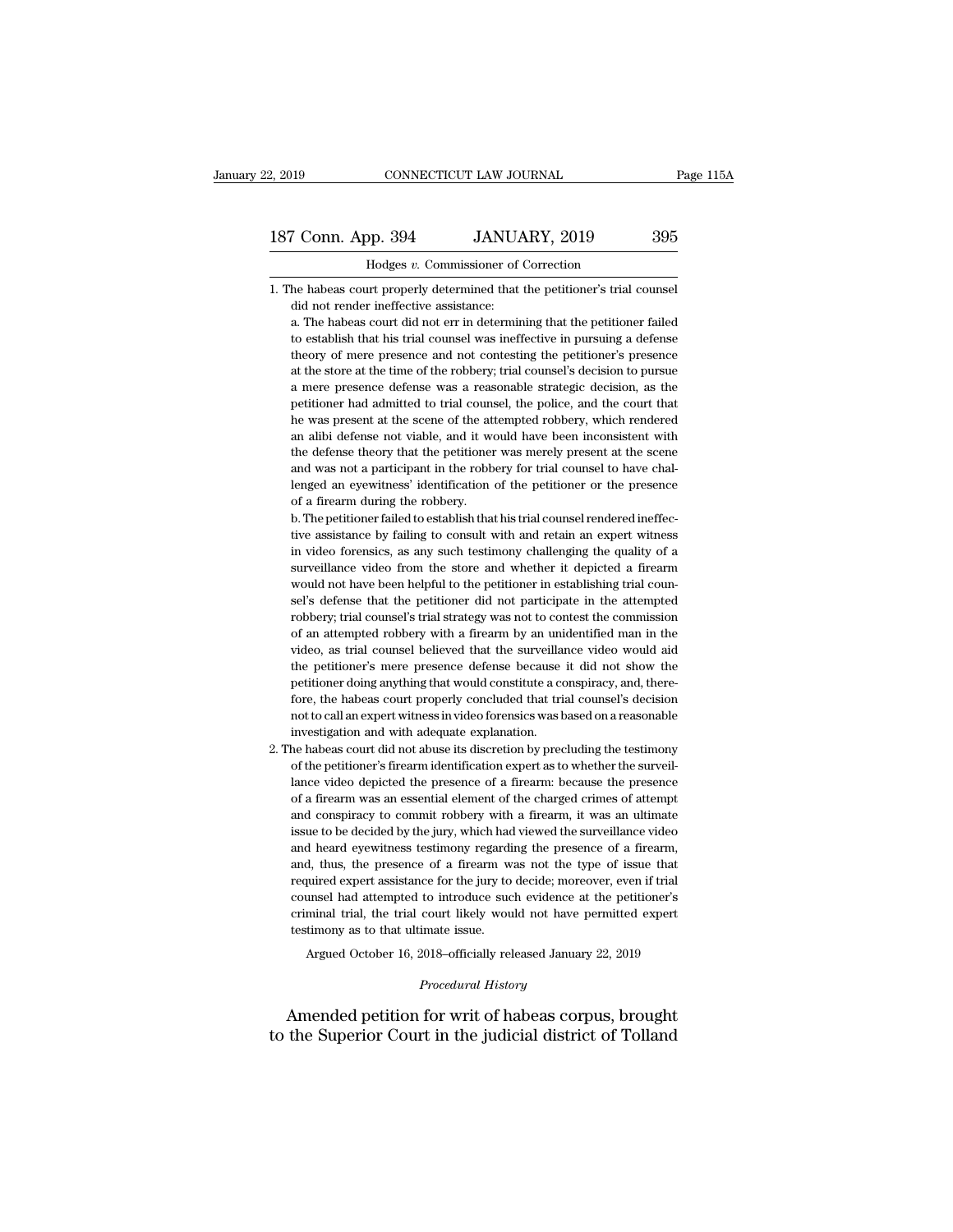## CONNECTICUT LAW JOURNAL January 22, 2019<br>396 JANUARY, 2019 187 Conn. App. 394<br>Hodges v. Commissioner of Correction CONNECTICUT LAW JOURNAL<br>MUARY, 2019 187 Conn. App<br>Hodges *v.* Commissioner of Correction<br>he court *Oliver J* : judgment denvine

CONNECTICUT LAW JOURNAL January 22, 2019<br>
396 JANUARY, 2019 187 Conn. App. 394<br>
Hodges v. Commissioner of Correction<br>
and tried to the court, *Oliver*, *J*.; judgment denying the<br>
petition, from which the petitioner, on th 396 JANUARY, 2019 187 Conn. App. 394<br>
Hodges v. Commissioner of Correction<br>
and tried to the court, *Oliver*, *J*.; judgment denying the<br>
petition, from which the petitioner, on the granting of<br>
certification, appealed to 396 JANUARY, 2019 187 Conn. App. 39<br>
Hodges v. Commissioner of Correction<br>
and tried to the court, *Oliver*, *J*.; judgment denying th<br>
petition, from which the petitioner, on the granting<br>
certification, appealed to this *Banda Daniel Brandes v. Commissioner of Correction*<br>*Daniel Brandes v. Commissioner of Correction*<br>*Daniel for the court, Oliver, J.*; judgment denying the<br>*Daniel Fernandes Lage*, assigned counsel, for the<br>*pellant (pe* Hodges v. Commiss<br>and tried to the court, *Olive*<br>petition, from which the perfectification, appealed to the<br>*Daniel Fernandes Lage*,<br>appellant (petitioner).<br>*Mitchell S. Brody*, senion *M* at tried to the court, *Oliver*, *J*.; judgment denying the tition, from which the petitioner, on the granting of rtification, appealed to this court. *Affirmed.*<br> *Daniel Fernandes Lage*, assigned counsel, for the pel

petition, from which the petitioner, on the granting of<br>certification, appealed to this court. Affirmed.<br>Daniel Fernandes Lage, assigned counsel, for the<br>appellant (petitioner).<br>Mitchell S. Brody, senior assistant state's certification, appealed to this court. Affirmed.<br> *Daniel Fernandes Lage*, assigned counsel, for the<br>
appellant (petitioner).<br> *Mitchell S. Brody*, senior assistant state's attorney,<br>
with whom, on the brief, were *Maureen* Daniel Fernandes Lage, assigned counse<br>appellant (petitioner).<br>Mitchell S. Brody, senior assistant state's<br>with whom, on the brief, were Maureen Pla<br>attorney, and Marc C. Ramia, senior assista<br>attorney, for the appellee (r Mitchell S. Brody, senior assistant state's attorney,<br>th whom, on the brief, were Maureen Platt, state's<br>torney, and Marc C. Ramia, senior assistant state's<br>torney, for the appellee (respondent).<br>Opinion<br>LAVINE, J. The pet

### *Opinion*

with whom, on the brief, were *Maureen Platt*, state's<br>attorney, and *Marc C. Ramia*, senior assistant state's<br>attorney, for the appellee (respondent).<br> $o_{pinion}$ <br>LAVINE, J. The petitioner, Sojournal Hodges, appeals<br>from the attorney, and *Marc C. Ramia*, senior assistant state's<br>attorney, for the appellee (respondent).<br> $opinion$ <br>LAVINE, J. The petitioner, Sojournal Hodges, appeals<br>from the judgment of the habeas court denying his<br>petition for a wr attorney, for the appellee (respondent).<br> *Opinion*<br>
LAVINE, J. The petitioner, Sojournal Hodges, appeals<br>
from the judgment of the habeas court denying his<br>
petition for a writ of habeas corpus. On appeal, the<br>
petitioner *Opinion*<br>
LAVINE, J. The petitioner, Sojournal Hodges, appeals<br>
from the judgment of the habeas court denying his<br>
petition for a writ of habeas corpus. On appeal, the<br>
petitioner claims that the court (1) improperly reje LAVINE, J. The petitioner, Sojournal Hodges, appeals<br>from the judgment of the habeas court denying his<br>petition for a writ of habeas corpus. On appeal, the<br>petitioner claims that the court (1) improperly rejected<br>his clai LAVINE, J. The petitioner, Sojournal Hodges, appeals<br>from the judgment of the habeas court denying his<br>petition for a writ of habeas corpus. On appeal, the<br>petitioner claims that the court (1) improperly rejected<br>his claim from the judgment of the habeas court denying his<br>petition for a writ of habeas corpus. On appeal, the<br>petitioner claims that the court  $(1)$  improperly rejected<br>his claim that his trial counsel, Donald J. Cretella, Jr.,<br> petition for a writ<br>petitioner claims th<br>his claim that his t<br>rendered ineffectiv<br>cretion by precludi<br>fying at the habeas<br>habeas court.<br>The petitioner w Example 1 and the court (1) improperly rejected<br>s claim that his trial counsel, Donald J. Cretella, Jr.,<br>ndered ineffective assistance and (2) abused its dis-<br>etion by precluding the petitioner's expert from testi-<br>ing at robbery in the first degree with a firearm as an accessory in violation of General Statutes  $\S$  53a-8, 53a-49, and 53a 134 (a) (4) and conspiracy to commit robbery in the first degree with a firearm as an accessory in vio

Fendered menective assistance and  $(2)$  abused its uncertion by precluding the petitioner's expert from testifying at the habeas trial. We affirm the judgment of the habeas court.<br>The petitioner was charged with attempt t fying at the habeas trial. We affirm the judgment of the<br>habeas court.<br>The petitioner was charged with attempt to commit<br>robbery in the first degree with a firearm as an acces-<br>sory in violation of General Statutes §§ 53a is the first degree with a firearm is an accessory in violation of General Statutes  $\S$  53a-8, 53a-49, and 53a-134 (a) (4), and conspiracy to commit robbery in the first degree with a firearm in violation of General Statu The petitioner was charged with attempt to commit<br>robbery in the first degree with a firearm as an accessory in violation of General Statutes  $\S$  53a-8, 53a-49,<br>and 53a-134 (a) (4), and conspiracy to commit robbery<br>in the The petitioner was charged with attempt to commit<br>robbery in the first degree with a firearm as an acces-<br>sory in violation of General Statutes §§ 53a-8, 53a-49,<br>and 53a-134 (a) (4), and conspiracy to commit robbery<br>in the robbery in the first degree with a firearm as an accessory in violation of General Statutes  $\S$  53a-8, 53a-49, and 53a-134 (a) (4), and conspiracy to commit robbery in the first degree with a firearm in violation of Gener sory in violation of General Statutes §§ 53a-8, 53a-49,<br>and 53a-134 (a) (4), and conspiracy to commit robbery<br>in the first degree with a firearm in violation of General<br>Statutes §§ 53a-48 and 53a-134 (a) (4). The petitione and 53a-134 (a) (4), and conspiracy to commit robbery<br>in the first degree with a firearm in violation of General<br>Statutes §§ 53a-48 and 53a-134 (a) (4). The petitioner<br>informed Cretella that he was present at the scene.<br>Cr in the first degree with a firearm in violation of General<br>Statutes §§ 53a-48 and 53a-134 (a) (4). The petitioner<br>informed Cretella that he was present at the scene.<br>Cretella pursued a mere presence defense during the<br>pet Statutes §§ 53a-48 and 53a-134 (a) (4). The petitioner<br>informed Cretella that he was present at the scene.<br>Cretella pursued a mere presence defense during the<br>petitioner's criminal trial and attacked allegations of<br>the pe informed Cretella that he was present at the scene.<br>Cretella pursued a mere presence defense during the<br>petitioner's criminal trial and attacked allegations of<br>the petitioner's involvement in the events forming the<br>basis f Cretella pursued a mere presence defense during the<br>petitioner's criminal trial and attacked allegations of<br>the petitioner's involvement in the events forming the<br>basis for the charges. Following a jury trial, the peti-<br>ti Exercise is criminal that and attacked anegations of<br>e petitioner's involvement in the events forming the<br>sis for the charges. Following a jury trial, the peti-<br>pher was convicted of both charges, and the trial court,<br>resc the petitioner's involvement in the events forming the<br>basis for the charges. Following a jury trial, the peti-<br>tioner was convicted of both charges, and the trial court,<br>*Prescott*, J., sentenced the petitioner to seven y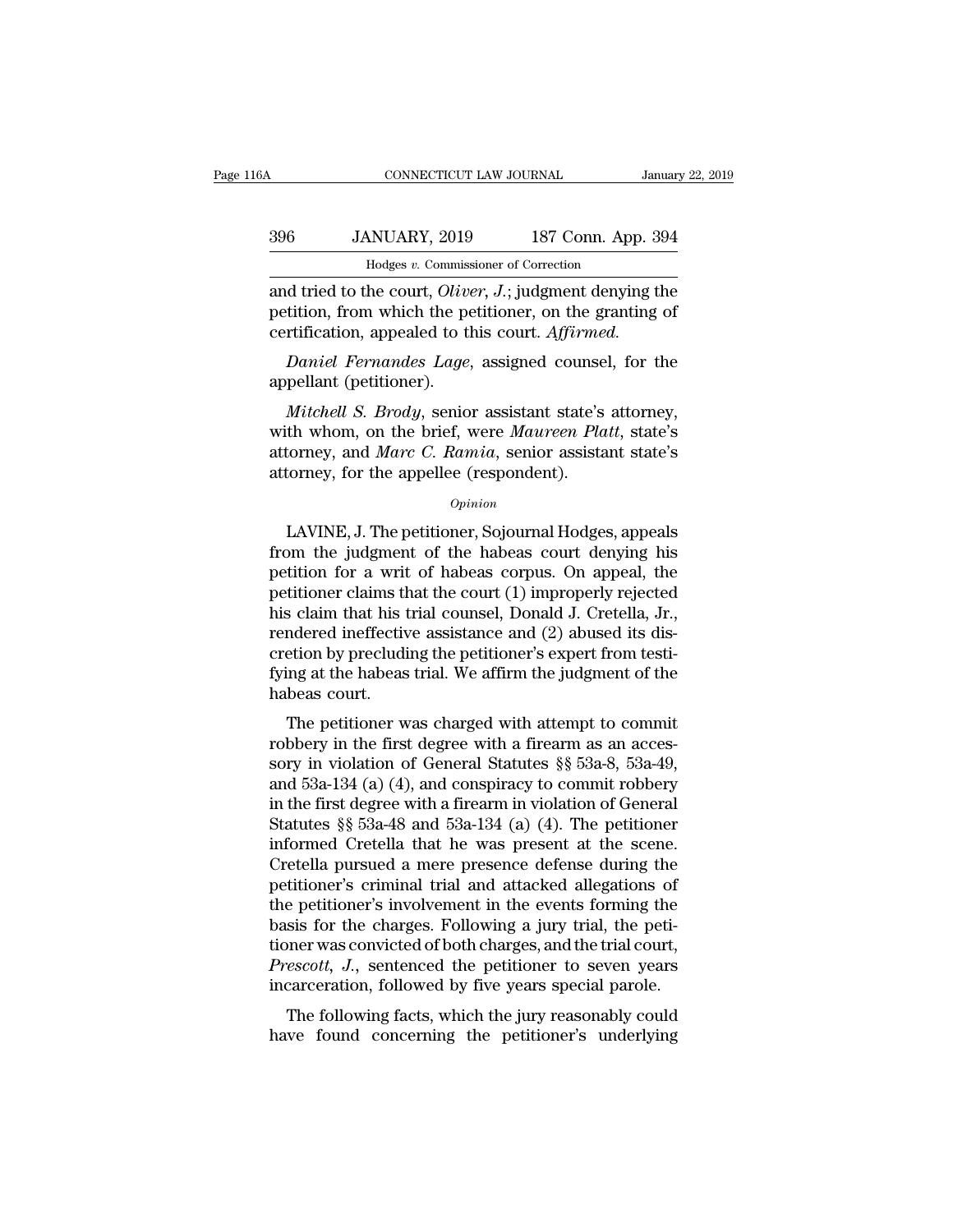# 2, 2019 CONNECTICUT LAW JOURNAL Page 117A<br>187 Conn. App. 394 JANUARY, 2019 397<br>Hodges v. Commissioner of Correction

2, 2019 CONNECTICUT LAW JOURNAL<br>187 Conn. App. 394 JANUARY, 2019 397<br>Hodges *v.* Commissioner of Correction<br>offenses, are relevant to this appeal. On June 28, 2012, 2, 2019 CONNECTICUT LAW JOURNAL Page 11<br>
187 Conn. App. 394 JANUARY, 2019 397<br>
Hodges v. Commissioner of Correction<br>
offenses, are relevant to this appeal. On June 28, 2012,<br>
at approximately 8:15 a.m., the petitioner and 187 Conn. App. 394 JANUARY, 2019 397<br>
Hodges v. Commissioner of Correction<br>
offenses, are relevant to this appeal. On June 28, 2012,<br>
at approximately 8:15 a.m., the petitioner and an uniden-<br>
tified man walked into Hernan 187 Conn. App. 394 JANUARY, 2019 397<br>
Hodges v. Commissioner of Correction<br>
offenses, are relevant to this appeal. On June 28, 2012,<br>
at approximately 8:15 a.m., the petitioner and an uniden-<br>
tified man walked into Herna 187 Conn. App. 394 JANUARY, 2019 397<br>
Hodges  $v$ . Commissioner of Correction<br>
offenses, are relevant to this appeal. On June 28, 2012,<br>
at approximately 8:15 a.m., the petitioner and an uniden-<br>
tified man walked into Her Hodges v. Commissioner of Correction<br>
offenses, are relevant to this appeal. On June 28, 2012,<br>
at approximately 8:15 a.m., the petitioner and an uniden-<br>
tified man walked into Hernandez Grocery in Waterbury<br>
(store). The Hodges v. Commissioner of Correction<br>
offenses, are relevant to this appeal. On June 28, 2012,<br>
at approximately 8:15 a.m., the petitioner and an uniden-<br>
tified man walked into Hernandez Grocery in Waterbury<br>
(store). The offenses, are relevant to this appeal. On June 28, 2012,<br>at approximately 8:15 a.m., the petitioner and an uniden-<br>tified man walked into Hernandez Grocery in Waterbury<br>(store). The petitioner wore one grey glove and cover at approximately 8:15 a.m., the petitioner and an unidentified man walked into Hernandez Grocery in Waterbury<br>(store). The petitioner wore one grey glove and covered<br>his face with a red hoodie that had a white patch. The<br>u tified man walked into Hernandez Grocery in Waterbury<br>(store). The petitioner wore one grey glove and covered<br>his face with a red hoodie that had a white patch. The<br>unidentified man wore a black hoodie and asked Josean<br>Cam (store). The petitioner wore one grey glove and covered<br>his face with a red hoodie that had a white patch. The<br>unidentified man wore a black hoodie and asked Josean<br>Campos, a store employee, for a single cigarette. Upon<br>di his face with a red hoodie that had a white patch. The unidentified man wore a black hoodie and asked Josean Campos, a store employee, for a single cigarette. Upon discovering that the store did not sell loose cigarettes, unidentified man wore a black hoodie and asked Josean<br>Campos, a store employee, for a single cigarette. Upon<br>discovering that the store did not sell loose cigarettes,<br>the two men left the store and stopped on the sidewalk. Campos, a store employee, for a single cigarette. Upon<br>discovering that the store did not sell loose cigarettes,<br>the two men left the store and stopped on the sidewalk.<br>The petitioner followed the unidentified man back int discovering that the store did not sell loose cigarettes,<br>the two men left the store and stopped on the sidewalk.<br>The petitioner followed the unidentified man back into<br>the store. The unidentified man placed his right hand the two men left the store and stopped on the sidewalk.<br>The petitioner followed the unidentified man back into<br>the store. The unidentified man placed his right hand<br>on the store counter, while holding a pistol on its side, The petitioner followed the unidentified man back into<br>the store. The unidentified man placed his right hand<br>on the store counter, while holding a pistol on its side,<br>and demanded that Campos give him "all the money."<br>Camp the store. The unidentified man placed his right hand<br>on the store counter, while holding a pistol on its side,<br>and demanded that Campos give him "all the money."<br>Campos noticed that the pistol lacked an ammunition<br>clip an on the store counter, while holding a pistol on its side,<br>and demanded that Campos give him "all the money."<br>Campos noticed that the pistol lacked an ammunition<br>clip and stated that he would not do so. The unidentified<br>man and demanded that Campos give him "all the money."<br>Campos noticed that the pistol lacked an ammunition<br>clip and stated that he would not do so. The unidentified<br>man stated that he was "just joking" and left the store<br>with Campos noticed that the pistol lacked an ammunition<br>clip and stated that he would not do so. The unidentified<br>man stated that he was "just joking" and left the store<br>with the petitioner following him. Campos contacted<br>the clip and stated that he would not do so. The unidentified<br>man stated that he was "just joking" and left the store<br>with the petitioner following him. Campos contacted<br>the police, who, on the basis of Campos' physical<br>descri man stated that he was "just joking" and left the store<br>with the petitioner following him. Campos contacted<br>the police, who, on the basis of Campos' physical<br>description of the petitioner and his clothes, detained<br>the peti with the petit<br>the police, w<br>description of<br>the petitioner<br>surveillance v<br>as a full exh<br>nal trial.<br>Following ] Following his conviction, the petitioner subsequential and the petitioner. A crime scene technician collected a reveillance video from the store, which was admitted a full exhibit in the petitioner's underlying crimi-<br>I tr description of the petitioner. A crime scene technician collected a<br>surveillance video from the store, which was admitted<br>as a full exhibit in the petitioner's underlying crimi-<br>nal trial.<br>Following his conviction, the pet

surveillance video from the store, which was admitted<br>as a full exhibit in the petitioner's underlying crimi-<br>nal trial.<br>Following his conviction, the petitioner brought a<br>petition for a writ of habeas corpus, in which he as a full exhibit in the petitioner's underlying crimi-<br>nal trial.<br>Following his conviction, the petitioner brought a<br>petition for a writ of habeas corpus, in which he alleged<br>that Cretella was ineffective, inter alia, fo Experiment with the performant problem and trial.<br>
Following his conviction, the petitioner brought a<br>
petition for a writ of habeas corpus, in which he alleged<br>
that Cretella was ineffective, inter alia, for failing to<br>
i Following his conviction, the petitioner brought a<br>petition for a writ of habeas corpus, in which he alleged<br>that Cretella was ineffective, inter alia, for failing to<br>investigate and pursue a valid defense and failing to<br> Following his conviction, the petitioner brought a petition for a writ of habeas corpus, in which he alleged that Cretella was ineffective, inter alia, for failing to investigate and pursue a valid defense and failing to petition for a writ of habeas corpus, in which he alleged<br>that Cretella was ineffective, inter alia, for failing to<br>investigate and pursue a valid defense and failing to<br>consult with experts. The habeas court, *Oliver*, *J* that Cretella was ineffective, inter alia, for failing to<br>investigate and pursue a valid defense and failing to<br>consult with experts. The habeas court, *Oliver*, *J.*,<br>denied the petition for a writ of habeas corpus on all investigate and pursue a valid defeconsult with experts. The habeas<br>denied the petition for a writ of ha<br>counts. The petitioner then filed a p<br>tion to appeal from the court's ju<br>court granted. This appeal followe<br>will be s unts. The petitioner then filed a petition for certification to appeal from the court's judgment, which the urt granted. This appeal followed. Additional facts is all be set forth as necessary.<br>
I<br>
The petitioner claims th tion to appeal from the court's judgment, which the<br>court granted. This appeal followed. Additional facts<br>will be set forth as necessary.<br>I<br>The petitioner claims that the court improperly deter-<br>mined that Cretella did not

I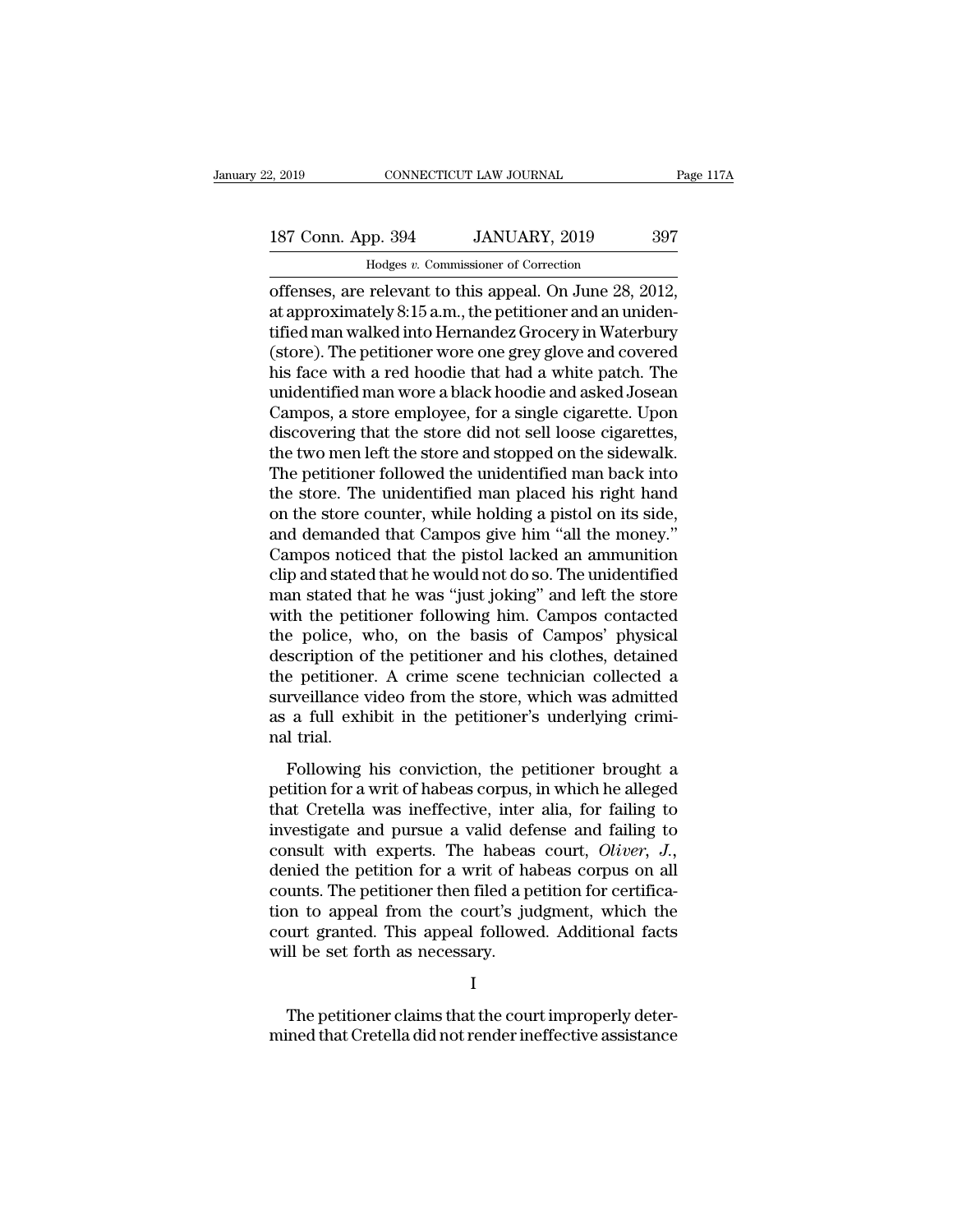| 18A | CONNECTICUT LAW JOURNAL                                 |  | January 22, 2019   |  |
|-----|---------------------------------------------------------|--|--------------------|--|
| 398 | JANUARY, 2019                                           |  | 187 Conn. App. 394 |  |
|     | Hodges v. Commissioner of Correction                    |  |                    |  |
|     | by (a) allegedly failing to present a competent defense |  |                    |  |

CONNECTICUT LAW JOURNAL January 22, 2019<br>
398 JANUARY, 2019 187 Conn. App. 394<br>
Hodges v. Commissioner of Correction<br>
by (a) allegedly failing to present a competent defense<br>
and (b) declining to consult with and retain an 398 JANUARY, 2019 187 Conn. App. 394<br>Hodges v. Commissioner of Correction<br>by (a) allegedly failing to present a competent defense<br>and (b) declining to consult with and retain an expert<br>witness in video forensics. We disagr  $398$  JANUARY, 2019 187 Conn.<br>
Hodges v. Commissioner of Correction<br>
by (a) allegedly failing to present a competen<br>
and (b) declining to consult with and retain a<br>
witness in video forensics. We disagree.<br>
We begin by se  $\frac{1}{187}$  MNUART, 2019 187 CONIT. App. 394<br>
Hodges v. Commissioner of Correction<br>
(a) allegedly failing to present a competent defense<br>
d (b) declining to consult with and retain an expert<br>
tness in video forensics. We

For the habeas v. Commissioner of Correction<br>by (a) allegedly failing to present a competent defense<br>and (b) declining to consult with and retain an expert<br>witness in video forensics. We disagree.<br>We begin by setting forth by (a) allegedly failing to present a competent defense<br>and (b) declining to consult with and retain an expert<br>witness in video forensics. We disagree.<br>We begin by setting forth the applicable standard of<br>review. "The habe and (b) declining to consult with and retain an expert<br>witness in video forensics. We disagree.<br>We begin by setting forth the applicable standard of<br>review. "The habeas judge, as the trier of facts, is the<br>sole arbiter of witness in video forensics. We disagree.<br>We begin by setting forth the applicable standard of<br>review. "The habeas judge, as the trier of facts, is the<br>sole arbiter of the credibility of witnesses and the<br>weight to be give We begin by setting forth the applicable standard of<br>review. "The habeas judge, as the trier of facts, is the<br>sole arbiter of the credibility of witnesses and the<br>weight to be given to their testimony. . . . The appli-<br>ca We begin by setting forth the applicable standard of<br>review. "The habeas judge, as the trier of facts, is the<br>sole arbiter of the credibility of witnesses and the<br>weight to be given to their testimony. . . . The appli-<br>cat sole arbiter of the credibility of witnesses and the<br>weight to be given to their testimony.... The appli-<br>cation of historical facts to questions of law that is<br>necessary to determine whether the petitioner has dem-<br>onstr weight to be given to their testimony.... The application of historical facts to questions of law that is<br>necessary to determine whether the petitioner has demonstrated prejudice under *Strickland* [v. *Washington*,<br>466 U cation of historical facts to questions of law that is<br>necessary to determine whether the petitioner has dem-<br>onstrated prejudice under *Strickland* [v. *Washington*,<br>466 U.S. 668, 104 S. Ct. 2052, 80 L. Ed. 2d 674 (1984)] necessary to determine whether the petitioner has demonstrated prejudice under *Strickland* [v. *Washington*, 466 U.S. 668, 104 S. Ct. 2052, 80 L. Ed. 2d 674 (1984)], however, is a mixed question of law and fact subject to onstrated prejudice under *Strickland* [v. *Washington*, 466 U.S. 668, 104 S. Ct. 2052, 80 L. Ed. 2d 674 (1984)], however, is a mixed question of law and fact subject to our plenary review." (Citation omitted; internal quo 466 U.S. 668, 104 S. Ct. 2052, a<br>however, is a mixed question<br>to our plenary review." (Citatio<br>tation marks omitted.) *Small v*<br>rection, 286 Conn. 707, 717, 94<br>sub nom. *Small v. Lantz*, 555<br>172 L. Ed. 2d 336 (2008).<br>"As our plenary review." (Citation omitted; internal quotion marks omitted.) *Small v. Commissioner of Corction*, 286 Conn. 707, 717, 946 A.2d 1203, cert. denied<br>b nom. *Small v. Lantz*, 555 U.S. 975, 129 S. Ct. 481,<br>2 L. Ed. tation marks omitted.) *Small v. Commissioner of Correction*, 286 Conn. 707, 717, 946 A.2d 1203, cert. denied<br>sub nom. *Small v. Lantz*, 555 U.S. 975, 129 S. Ct. 481,<br>172 L. Ed. 2d 336 (2008).<br>"As enunciated in *Stricklan* 

rection, 286 Conn. 707, 717, 946 A.2d 1203, cert. denied<br>sub nom. *Small v. Lantz*, 555 U.S. 975, 129 S. Ct. 481,<br>172 L. Ed. 2d 336 (2008).<br>"As enunciated in *Strickland v. Washington*, [supra,<br>466 U.S. 687,] this court h sub nom. *Small v. Lantz*, 555 U.S. 975, 129 S. Ct. 481,<br>172 L. Ed. 2d 336 (2008).<br>
"As enunciated in *Strickland v. Washington*, [supra,<br>466 U.S. 687,] this court has stated: It is axiomatic that<br>
the right to counsel is 172 L. Ed. 2d 336 (2008).<br>
"As enunciated in *Strickland* v. *Washington*, [supra, 466 U.S. 687,] this court has stated: It is axiomatic that<br>
the right to counsel is the right to the effective assistance<br>
of counsel  $\dots$ "As enunciated in *Strickland* v. *Washington*, [supra, 466 U.S. 687,] this court has stated: It is axiomatic that the right to counsel is the right to the effective assistance of counsel. . . . A claim of ineffective ass "As enunciated in *Strickland* v. *Washington*, [supra, 466 U.S. 687,] this court has stated: It is axiomatic that the right to counsel is the right to the effective assistance of counsel . . . . A claim of ineffective as 466 U.S. 687,] this court has stated: It is axiomatic that<br>the right to counsel is the right to the effective assis-<br>tance of counsel. . . . A claim of ineffective assistance<br>of counsel consists of two components: a perfo the right to counsel is the right to the effective assistance<br>tance of counsel.... A claim of ineffective assistance<br>of counsel consists of two components: a performance<br>prong and a prejudice prong. To satisfy the perform tance of counsel.... A claim of ineffective assistance<br>of counsel consists of two components: a performance<br>prong and a prejudice prong. To satisfy the performance<br>prong ... the petitioner must demonstrate that his<br>attorn of counsel consists of two components: a performance<br>prong and a prejudice prong. To satisfy the performance<br>prong . . . the petitioner must demonstrate that his<br>attorney's representation was not reasonably compe-<br>tent or prong and a prejudice prong. To satisfy the performance<br>prong . . . the petitioner must demonstrate that his<br>attorney's representation was not reasonably compe-<br>tent or within the range of competence displayed by<br>lawyers w prong . . . the petitioner must demonstrate that his<br>attorney's representation was not reasonably compe-<br>tent or within the range of competence displayed by<br>lawyers with ordinary training and skill in the criminal<br>law. . . attorney's representation was not reasonably competent or within the range of competence displayed by lawyers with ordinary training and skill in the criminal law. . . . The claim will succeed only if both prongs are satis w. . . . . The claim will succeed only if both prongs<br>e satisfied." (Internal quotation marks omitted.) *Bry-*<br>t v. *Commissioner of Correction*, 290 Conn. 502, 510,<br>4 A.2d 1186, cert. denied sub nom. *Murphy* v. *Bryant* are satisfied." (Internal quotation marks omitted.) *Bry-*<br>ant v. Commissioner of Correction, 290 Conn. 502, 510,<br>964 A.2d 1186, cert. denied sub nom. *Murphy v. Bryant*,<br>558 U.S. 938, 130 S. Ct. 259, 175 L. Ed. 2d 242 (20 ant v. Commissioner of Correction, 290 Conn. 502, 510, 964 A.2d 1186, cert. denied sub nom. Murphy v. Bryant, 558 U.S. 938, 130 S. Ct. 259, 175 L. Ed. 2d 242 (2009).<br>"[A] court must indulge a strong presumption that counse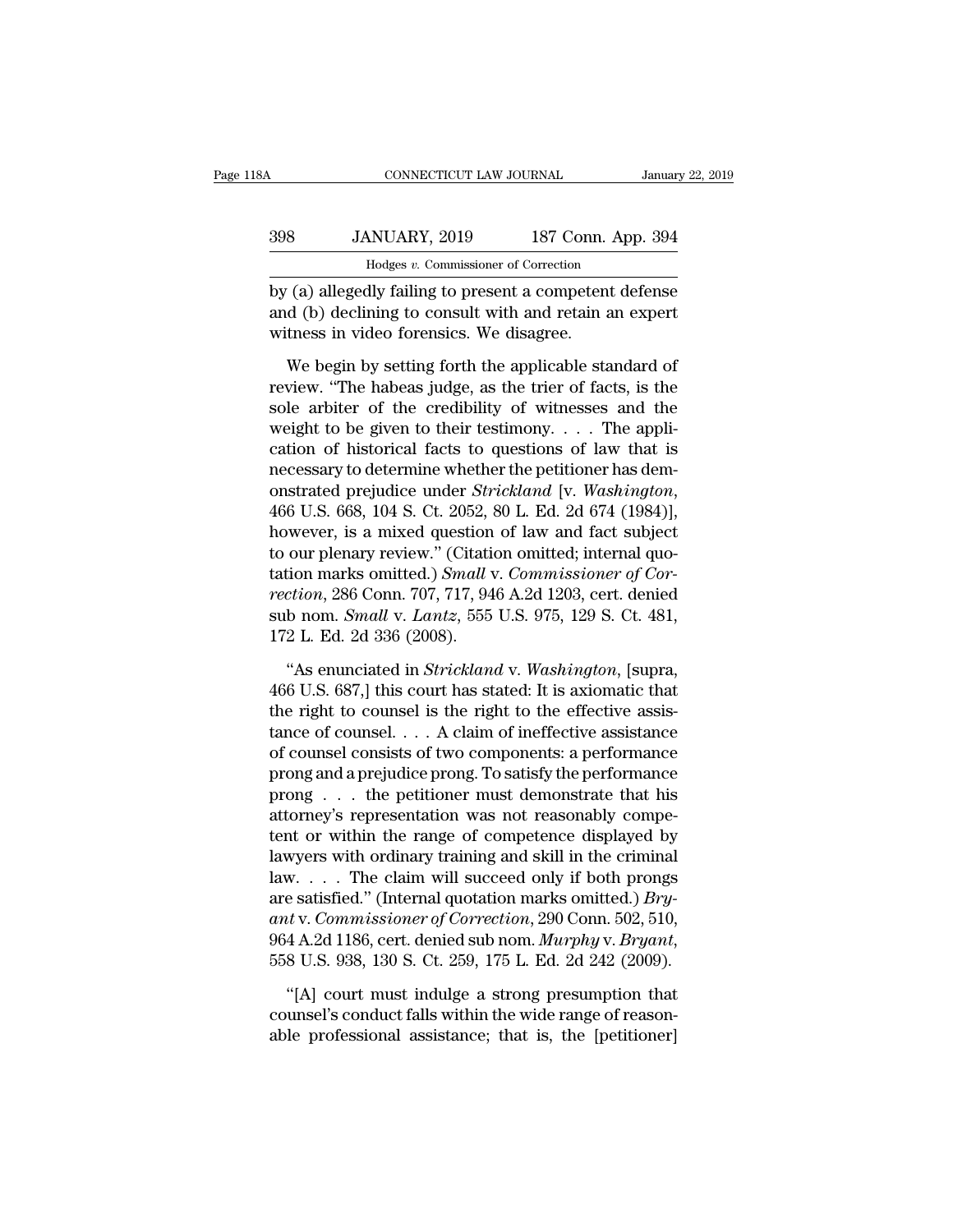## 2, 2019 CONNECTICUT LAW JOURNAL Page 119A<br>187 Conn. App. 394 JANUARY, 2019 399<br>Hodges v. Commissioner of Correction CONNECTICUT LAW JOURNAL<br>Dp. 394 JANUARY, 2019<br>Hodges *v.* Commissioner of Correction<br>me the presumption that under the circ

2, 2019 CONNECTICUT LAW JOURNAL<br>
187 Conn. App. 394 JANUARY, 2019 399<br>
Hodges v. Commissioner of Correction<br>
must overcome the presumption that, under the circum-<br>
stances, the challenged action might be considered<br>
sound 187 Conn. App. 394 JANUARY, 2019 399<br>
Hodges v. Commissioner of Correction<br>
must overcome the presumption that, under the circum-<br>
stances, the challenged action might be considered<br>
sound trial strategy. . . . [C]ounsel i 187 Conn. App. 394 JANUARY, 2019 399<br>
Hodges v. Commissioner of Correction<br>
must overcome the presumption that, under the circum-<br>
stances, the challenged action might be considered<br>
sound trial strategy. . . . . [C]ounsel 187 Conn. App. 394 JANUARY, 2019 399<br>  $\frac{187 \text{ Con. App. 394}}{1000}$  Hodges *v.* Commissioner of Correction<br>
must overcome the presumption that, under the circum-<br>
stances, the challenged action might be considered<br>
sound tr  $\frac{1}{\text{Hodges } v. \text{ Commissioner of Correction}}$ <br>
must overcome the presumption that, under the circumstances, the challenged action might be considered<br>
sound trial strategy. . . . . [C]ounsel is strongly pre-<br>
sumed to have rendered adequate a  $\frac{\text{Hodges } v. \text{ Commonssoner of Correction}}{\text{must overcome the presupption that, under the circum-  
stances, the challenged action might be considered}\nsound trial strategy. . . . [C]aunsel is strongly pre-  
sumed to have rendered adequate assistance and made\nall significant decisions in the exercise of reasonable\nprofessional judgment." (Internal quotation marks\nomitted.) \nGoodrum v. \nCommissioner of Correction, 63\nConn, Ann. 297–300–301–776, A. 2d. 461, cart, denied$ must overcome the presumption that, under the circum-<br>stances, the challenged action might be considered<br>sound trial strategy. . . . . [C]ounsel is strongly pre-<br>sumed to have rendered adequate assistance and made<br>all sign stances, the challenged action might be considered<br>sound trial strategy. . . . . [C]ounsel is strongly pre-<br>sumed to have rendered adequate assistance and made<br>all significant decisions in the exercise of reasonable<br>profe 2010 Sound trial strategy. . . . . [C]ounsel is<br>
sumed to have rendered adequate assistan<br>
all significant decisions in the exercise<br>
professional judgment." (Internal quot<br>
omitted.)  $Goodrum$  v.  $Commissioner$  of  $\ell$ <br>
Conn. App. 297, ofessional judgment." (Internal quotation marks<br>
inted.) *Goodrum* v. *Commissioner of Correction*, 63<br>
inn. App. 297, 300–301, 776 A.2d 461, cert. denied,<br>
8 Conn. 902, 782 A.2d 136 (2001).<br>
A<br>
The petitioner argues that

A

omitted.) *Goodrum* v. *Commissioner of Correction*, 63<br>
Conn. App. 297, 300–301, 776 A.2d 461, cert. denied,<br>
258 Conn. 902, 782 A.2d 136 (2001).<br>
A<br>
The petitioner argues that Cretella rendered ineffec-<br>
tive assistance Conn. App. 297, 300–301, 776 A.2d 461, cert. denied,<br>258 Conn. 902, 782 A.2d 136 (2001).<br>A<br>The petitioner argues that Cretella rendered ineffec-<br>tive assistance by pursuing a flawed defense theory<br>of mere presence. He cont 258 Conn. 902, 782 A.2d 136 (2001).<br>
A<br>
The petitioner argues that Cretella rendered ineffec-<br>
tive assistance by pursuing a flawed defense theory<br>
of mere presence. He contends, with twenty-twenty<br>
hindsight, that Cretell A<br>
The petitioner argues that Cretella rendered ineffec-<br>
tive assistance by pursuing a flawed defense theory<br>
of mere presence. He contends, with twenty-twenty<br>
hindsight, that Cretella failed to contest his presence<br>
at The petitioner argues that Cretella rendered ineffec-<br>tive assistance by pursuing a flawed defense theory<br>of mere presence. He contends, with twenty-twenty<br>hindsight, that Cretella failed to contest his presence<br>at the sto The petitioner argues that Cretella rendered ineffective assistance by pursuing a flawed defense theory<br>of mere presence. He contends, with twenty-twenty<br>hindsight, that Cretella failed to contest his presence<br>at the store tive assistance by pursuing a flawed defense theory<br>of mere presence. He contends, with twenty-twenty<br>hindsight, that Cretella failed to contest his presence<br>at the store despite the claim that it was difficult to<br>identify of mere presence. He contends, with twenty-twenty<br>hindsight, that Cretella failed to contest his presence<br>at the store despite the claim that it was difficult to<br>identify him from the video. He argues that Cretella<br>failed hindsight, that Cretella failed to contest his presence<br>at the store despite the claim that it was difficult to<br>identify him from the video. He argues that Cretella<br>failed to move to suppress Campos' out-of-court and<br>in-co at the store despite the claim that it was difficult<br>identify him from the video. He argues that Cret<br>failed to move to suppress Campos' out-of-court i<br>in-court identifications of the petitioner and that<br>posed questions to The petitioner is also shall economicalled to move to suppress Campos' out-of-court and court identifications of the petitioner and that he seed questions to Campos in the underlying criminal al in such a manner as to conc tance to move to suppress campos out-or-court and<br>in-court identifications of the petitioner and that he<br>posed questions to Campos in the underlying criminal<br>trial in such a manner as to concede that an attempted<br>robbery h

m-court identifications of the petitioner and that he<br>posed questions to Campos in the underlying criminal<br>trial in such a manner as to concede that an attempted<br>robbery had occurred. We are not persuaded.<br>The petitioner posed questions to campos in the underlying erminat<br>trial in such a manner as to concede that an attempted<br>robbery had occurred. We are not persuaded.<br>The petitioner has failed to overcome the presump-<br>tion that Cretella's rain in sach a mainter as to concede that an attempted<br>robbery had occurred. We are not persuaded.<br>The petitioner has failed to overcome the presump-<br>tion that Cretella's decision to pursue a mere presence at<br>defense, and The petitioner has failed to overcome the presumption that Cretella's decision to pursue a mere presence defense, and not to contest the petitioner's presence at the scene or the unidentified man's involvement in an attem The petitioner has failed to overcome the presumption that Cretella's decision to pursue a mere presence defense, and not to contest the petitioner's presence at the scene or the unidentified man's involvement in an attemp tion that Cretella's decision to pursue a mere presence<br>defense, and not to contest the petitioner's presence at<br>the scene or the unidentified man's involvement in an<br>attempted robbery, represented sound trial strategy.<sup>1</sup> defense, and not to contest the petitioner's presence at<br>the scene or the unidentified man's involvement in an<br>attempted robbery, represented sound trial strategy.<sup>1</sup><br>The court credited Cretella's testimony that there was<br> he court credited Cretella's testimony that there was<br>ever a question that the petitioner was present at the<br>cene and that the petitioner told Cretella that he was<br>ere. Cretella testified that he thought the petitioner's<br><sup></sup> never a question that the petitioner was present at the scene and that the petitioner told Cretella that he was there. Cretella testified that he thought the petitioner's  $\frac{1}{1}$  The petitioner also argues that Cretella

scene and that the petitioner told Cretella that he was<br>there. Cretella testified that he thought the petitioner's<br><sup>1</sup>The petitioner also argues that Cretella was ineffective because he devel-<br>oped his defense theory prior for the control test if the performance of the reviewed that the performance of the performance of the performance in The performance is defense theory prior to watching a surveillance video provided to him by the state. T The petitioner also argues that Cretella was ineffective because he developed his defense theory prior to watching a surveillance video provided to him by the state. The petitioner cannot prevail on his argument. The court <sup>1</sup> The petitioner also argues that Cretella was ineffective because he developed his defense theory prior to watching a surveillance video provided to him by the state. The petitioner cannot prevail on his argument. The oped his defense theory prior to watching a surveillance video provided to him by the state. The petitioner cannot prevail on his argument. The court found that Cretella testified credibly that he reviewed the discovery pr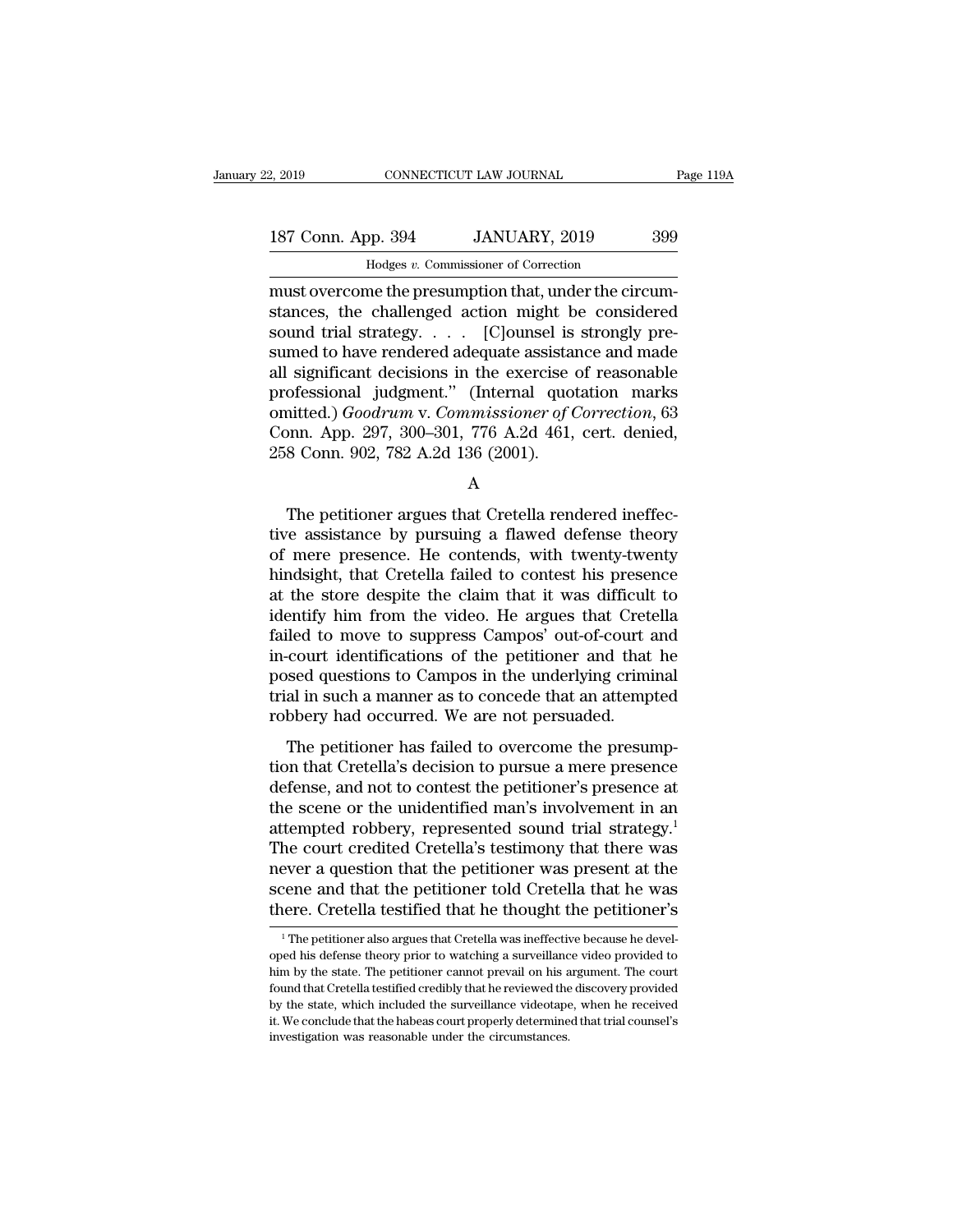## CONNECTICUT LAW JOURNAL January 22, 2019<br>
400 JANUARY, 2019 187 Conn. App. 394<br>
Hodges v. Commissioner of Correction CONNECTICUT LAW JOURNAL<br>MUARY, 2019 187 Conn. App<br>Hodges *v.* Commissioner of Correction<br>for acquittal was a mere presence def

CONNECTICUT LAW JOURNAL January 22, 2019<br> **Best Chance for acquittal was a mere presence defense**<br>
and explained that he did not believe an alibi defense<br>
the stripht of the fact that the netitionar had Manuary, 2019 187 Conn. App. 394<br>
Hodges v. Commissioner of Correction<br>
best chance for acquittal was a mere presence defense<br>
and explained that he did not believe an alibi defense<br>
was viable in light of the fact that th was viable in light of the fact that the petitioner had  $\frac{400}{400}$  JANUARY, 2019 187 Conn. App. 394<br>
Hodges v. Commissioner of Correction<br>
best chance for acquittal was a mere presence defense<br>
and explained that he did not believe an alibi defense<br>
was viable in light of t Hodges v. Commissioner of Correction<br>best chance for acquittal was a mere presence defense<br>and explained that he did not believe an alibi defense<br>was viable in light of the fact that the petitioner had<br>admitted his presenc *Hodges v. Commissioner of Correction*<br>
best chance for acquittal was a mere presence defense<br>
and explained that he did not believe an alibi defense<br>
was viable in light of the fact that the petitioner had<br>
admitted his p best chance for acquittal was a mere presence defense<br>and explained that he did not believe an alibi defense<br>was viable in light of the fact that the petitioner had<br>admitted his presence at the scene to him, and more<br>signi and explained that he did not believe an alibi defense<br>was viable in light of the fact that the petitioner had<br>admitted his presence at the scene to him, and more<br>significantly, to the police, and to the court, *Fasano*,<br> was viable in light of the fact that the petitioner had<br>admitted his presence at the scene to him, and more<br>significantly, to the police, and to the court, *Fasano*,<br>*J.*, via a letter. "The reasonableness of counsel's act admitted his presence at the scene to him, and more<br>significantly, to the police, and to the court, *Fasano*,<br>*J.*, via a letter. "The reasonableness of counsel's actions<br>may be determined or substantially influenced by th significantly, to the police, and to the court, *Fasano*,<br>J., via a letter. "The reasonableness of counsel's actions<br>may be determined or substantially influenced by the<br>[petitioner's] own statements or actions. " *Strickl* J., via a letter. "The reason<br>may be determined or sul<br>[petitioner's] own stateme<br>v. *Washington*, supra, 466<br>mere presence defense wa<br>light of the fact that the pe<br>present at the scene.<br>Cretella's theory of the ay be determined or substantially influenced by the<br>etitioner's] own statements or actions. " *Strickland*<br>Washington, supra, 466 U.S. 691. Cretella's use of a<br>ere presence defense was reasonable particularly in<br>the of the [petitioner's] own statements or actions. " *Strickland*<br>v. *Washington*, supra, 466 U.S. 691. Cretella's use of a<br>mere presence defense was reasonable particularly in<br>light of the fact that the petitioner had admitted he

v. *Washington*, supra, 466 U.S. 691. Cretella's use of a<br>mere presence defense was reasonable particularly in<br>light of the fact that the petitioner had admitted he was<br>present at the scene.<br>Cretella's theory of the defens mere presence defense was reasonable particularly in<br>light of the fact that the petitioner had admitted he was<br>present at the scene.<br>Cretella's theory of the defense was based on the<br>premise that the petitioner was present light of the fact that the petitioner had admitted he was<br>present at the scene.<br>Cretella's theory of the defense was based on the<br>premise that the petitioner was present at the scene<br>but was not a participant in the attemp present at the scene.<br>Cretella's theory of the defense was based on the<br>premise that the petitioner was present at the scene<br>but was not a participant in the attempted robbery.<br>Cretella testified that his theory of the def Cretella's theory of the defense was based on the<br>premise that the petitioner was present at the scene<br>but was not a participant in the attempted robbery.<br>Cretella testified that his theory of the defense was to<br>concede th premise that the petitioner was present at the scene<br>but was not a participant in the attempted robbery.<br>Cretella testified that his theory of the defense was to<br>concede the underlying crime and argue that, even if<br>Campos but was not a participant in the attempted robbery.<br>Cretella testified that his theory of the defense was to concede the underlying crime and argue that, even if<br>Campos and the police were to be believed, the peti-<br>tioner Cretella testified that his theory of the defense was to<br>concede the underlying crime and argue that, even if<br>Campos and the police were to be believed, the peti-<br>tioner did not participate in the attempted robbery.<br>Cretel concede the underlying crime and argue that, even if Campos and the police were to be believed, the petitioner did not participate in the attempted robbery.<br>Cretella further testified that he did not move to suppress Camp retella further testified that he did not move to sup-<br>ress Campos' out-of-court identification of the peti-<br>oner because "we weren't disputing that he was<br>lere."<sup>2</sup> It would not be consistent with the defense<br><sup>2</sup> The peti press Campos' out-of-court identification of the peti-<br>tioner because "we weren't disputing that he was<br>there."<sup>2</sup> It would not be consistent with the defense<br><sup>2</sup> The petitioner also challenges Cretella's cross-examination

tioner because "we weren't disputing that he was<br>there."<sup>2</sup> It would not be consistent with the defense<br> $\frac{1}{2}$  The petitioner also challenges Cretella's cross-examination of Campos<br>on the ground that it was "poor" and there."<sup>2</sup> It would not be consistent with the defense<br>
<sup>2</sup> The petitioner also challenges Cretella's cross-examination of Campos<br>
on the ground that it was "poor" and "misfired on exposing Campos" inconsis-<br>
tencies." We The petitioner also challenges Cretella's cross-examination of Campos<br>
<sup>2</sup> The petitioner also challenges Cretella's cross-examination of Campos<br>
on the ground that it was "poor" and "misfired on exposing Campos' inconsis-<sup>2</sup> The petitioner also challenges Cretella's cross-examination of Campos on the ground that it was "poor" and "misfired on exposing Campos' inconsistencies." We conclude, after a review of the relevant criminal trial tra on the ground that it was "poor" and "misfired on exposing Campos' inconsistencies." We conclude, after a review of the relevant criminal trial transcripts, that the court properly concluded that Cretella's cross-examinati tencies." We conclude, after a review of the relevant criminal trial transcripts, that the court properly concluded that Cretella's cross-examination of Campos "effectively exposed inconsistencies in [Campos'] testimony an examination of a witness clearly is tactical in nature. That the court properly concluded that Cretella's cross-examination of Campos "effectively exposed inconsistencies in [Campos'] testimony and supported counsel's mere Campos "effectively exposed inconsistencies in [Campos'] testimony and supported counsel's mere presence defense," and that the petitioner failed to overcome the strong presumption that trial counsel's cross-examination ta supported counsel's mere presence defense," and that the petitioner failed to overcome the strong presumption that trial counsel's cross-examination tactics were reasonable trial strategy. "An attorney's line of questionin to overcome the strong presumption that trial counsel's cross-examination tactics were reasonable trial strategy. "An attorney's line of questioning on examination of a witness clearly is tactical in nature. [As such, this etics were reasonable trial strategy. "An attorney's line of questioning on amination of a witness clearly is tactical in nature. [As such, this] court will t, in hindsight, second-guess coursel's trial strategy." (Interna examination of a witness clearly is tactical in nature. [As such, this] court will not, in hindsight, second-guess counsel's trial strategy." (Internal quotation marks omitted.) *Velasco* v. *Commissioner of Correction*, not, in hindsight, second-guess counsel's trial strategy." (Internal quotation marks omitted.) *Velasco* v. *Commissioner of Correction*, 119 Conn. App. 164, 172, 987 A.2d 1031, cert. denied, 297 Conn. 901, 994 A.2d 1289 marks omitted.) Velasco v. Commissioner of Correction, 119 Conn. App. 164, 172, 987 A.2d 1031, cert. denied, 297 Conn. 901, 994 A.2d 1289 (2010). As recited in the habeas court's memorandum of decision, Cretella's cross-e 164, 172, 987 A.2d 1031, cert. denied, 297 Conn. 901, 994 A.2d 1289 (2010).

As recited in the habeas court's memorandum of decision, Cretella's cross-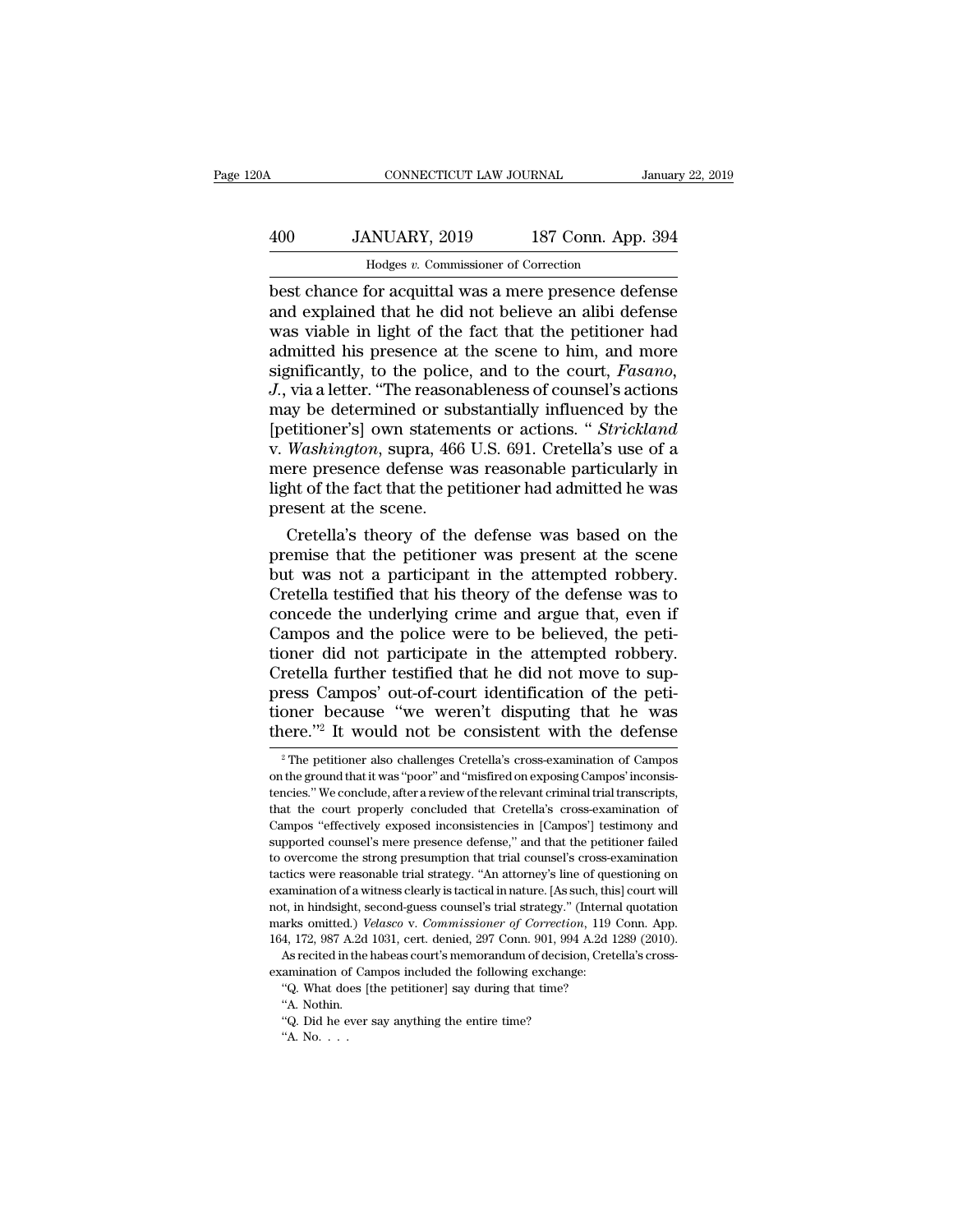## 2, 2019 CONNECTICUT LAW JOURNAL Page 121A<br>187 Conn. App. 394 JANUARY, 2019 401<br>Hodges v. Commissioner of Correction CONNECTICUT LAW JOURNAL<br>Dp. 394 JANUARY, 2019<br>Hodges *v.* Commissioner of Correction<br>sence for Cretella to have contested

2, 2019 CONNECTICUT LAW JOURNAL Page 121A<br>
187 Conn. App. 394 JANUARY, 2019 401<br>
Hodges v. Commissioner of Correction<br>
of mere presence for Cretella to have contested the<br>
petitioner's presence at the scene by challenging<br> 187 Conn. App. 394 JANUARY, 2019 401<br>
Hodges v. Commissioner of Correction<br>
of mere presence for Cretella to have contested the<br>
petitioner's presence at the scene by challenging<br>
Campos' identifications of the petitioner. 187 Conn. App. 394 JANUARY, 2019 401<br>
Hodges v. Commissioner of Correction<br>
of mere presence for Cretella to have contested the<br>
petitioner's presence at the scene by challenging<br>
Campos' identifications of the petitioner 187 Conn. App. 394 JANUARY, 2019 401<br>
Hodges  $v$ . Commissioner of Correction<br>
of mere presence for Cretella to have contested the<br>
petitioner's presence at the scene by challenging<br>
Campos' identifications of the petition Hodges v. Commissioner of Correction<br>
of mere presence for Cretella to have contested the<br>
petitioner's presence at the scene by challenging<br>
Campos' identifications of the petitioner. Additionally,<br>
Cretella's decision no Hodges v. Commissioner of Correction<br>
of mere presence for Cretella to have contested the<br>
petitioner's presence at the scene by challenging<br>
Campos' identifications of the petitioner. Additionally,<br>
Cretella's decision no of mere presence for Cretella to have contested the<br>petitioner's presence at the scene by challenging<br>Campos' identifications of the petitioner. Additionally,<br>Cretella's decision not to challenge the presence of a<br>gun was petitioner's presence at the scene by challenging<br>Campos' identifications of the petitioner. Additionally,<br>Cretella's decision not to challenge the presence of a<br>gun was not inconsistent with the theory of the defense,<br>whi Campos' identifications of the petitioner. Additionally,<br>Cretella's decision not to challenge the presence of a<br>gun was not inconsistent with the theory of the defense,<br>which was premised on the notion that the petitioner Cretella's decision not to challenge the presence of a<br>gun was not inconsistent with the theory of the defense,<br>which was premised on the notion that the petitioner<br>was not a participant in the robbery. "There is a strong<br> gun was not inconsistent with the theory of the defense,<br>which was premised on the notion that the petitioner<br>was not a participant in the robbery. "There is a strong<br>presumption that counsel's attention to certain issues<br> which was premised on the notion that the petitioner<br>was not a participant in the robbery. "There is a strong<br>presumption that counsel's attention to certain issues<br>to the exclusion of others reflects trial tactics rather<br> was not a participant in the robbery. "There is a strong<br>presumption that counsel's attention to certain issues<br>to the exclusion of others reflects trial tactics rather<br>than sheer neglect." (Internal quotation marks omitte presumption that counsel's attention to certain issues<br>to the exclusion of others reflects trial tactics rather<br>than sheer neglect." (Internal quotation marks omitted.)<br>Harrington v. Richter, 562 U.S. 86, 109, 131 S. Ct. 7 to the exclusion of others reflects trial tactics rather<br>than sheer neglect." (Internal quotation marks omitted.)<br>Harrington v. Richter, 562 U.S. 86, 109, 131 S. Ct. 770,<br>178 L. Ed. 2d 624 (2011). We conclude that the cour than sheer neglect." (Internal quotation marks omit<br> *Harrington* v. *Richter*, 562 U.S. 86, 109, 131 S. Ct<br>
178 L. Ed. 2d 624 (2011). We conclude that the exercive<br>
properly determined that, in light of the surrour<br>
circ operly determined that, in light of the surrounding<br>
reumstances, Cretella's decision to pursue a mere<br>
esence defense was sound trial strategy and did not<br>
nount to ineffective assistance of counsel.<br>
B<br>
The petitioner ar

### B

circumstances, Cretella's decision to pursue a mere<br>presence defense was sound trial strategy and did not<br>amount to ineffective assistance of counsel.<br>B<br>The petitioner argues that the court improperly con-<br>cluded that Cret presence defense was sound trial strategy and did not<br>amount to ineffective assistance of counsel.<br>B<br>The petitioner argues that the court improperly con-<br>cluded that Cretella did not perform deficiently by<br>declining to con the interactive assistance of counsel.<br>B<br>The petitioner argues that the court improperly concluded that Cretella did not perform deficiently by<br>declining to consult with and retain an expert to provide<br>testimony on video f B<br>
The petitioner argues that the court improperly con-<br>
cluded that Cretella did not perform deficiently by<br>
declining to consult with and retain an expert to provide<br>
testimony on video forensics. Specifically, the peticluded that Cretella did not perform deficiently by declining to consult with and retain an expert to provide testimony on video forensics. Specifically, the petitioner argues that the quality of the surveillance video  $\frac$ eclining to<br>stimony<br>oner argu<br>"Q. Not at al<br>"A. No.<br>"Q. You've n Solution is that the quality of the straight of the straight was that the quality of the straight was the straight was the straight was the straight was the straight was the straight was the straight was the straight of th Samony<br>
oner argu<br>
"Q. Not at a<br>"A. No.<br>"Q. You've n<br>"A. No.<br>"Q. All right.

- "A. No.<br>"Q. Did he ever try to steal anything?"<br>"A. No.<br>"Q. Did he ever tell the guy, yeah, get him?"<br>A. No.<br>"Q. Did he ever—you know, did he pat him on the butt—"A. I didn't—" "A. No.<br>"A. No.<br>"Q. Did he ever—you know, did he p"A. I didn't—<br>"Q.—say, nice job, go get him?<br>"A.—I don't know.<br>"Q. No, you didn't see that?"<br>A. I was behind the counter, I— "Q. Did he ever—you know, did he pat him on the bu"A. I didn't—<br>"Q.—say, nice job, go get him?<br>"Q.—say, nice job, go get him?<br>"A.—I don't know.<br>"Q. No, you didn't see that?<br>"A. I was behind the counter, I—<br>"Q. Did he dap h
- 
- 
- 
- 
- "A. I didn't—<br>"A. I didn't—<br>"Q.—say, nice job, go get him"<br>A.—I don't know.<br>"Q. No, you didn't see that?"<br>A. I was behind the counter,<br>"Q. Did he dap him?" "<br>"Q. —say<br>"A. —I d<br>"Q. No.<br>"A. I wa<br>"Q. Did
- 

<sup>&</sup>quot;Q. Not at all?<br>"A. No.<br>"Q. You've never heard him speak ever<br>"A. No.<br>"Q. All right. Did he ever point a gun<br>"A. No.<br>"Q. Did he ever try to steal anything?<br>"A. No. "Q. You've n<br>"A. No.<br>"Q. All right."<br>A. No.<br>"Q. Did he e"A. No.

Oner argues that the quality of the surve<br>"Q. Not at all?<br>"A. No.<br>"Q. You've never heard him speak ever?<br>"A. No.<br>"Q. All right. Did he ever point a gun at you?<br>"A. No. "Q. All right. Did he ever point a gun at you? "A. No.<br>"A. No.<br>"Q. All right. Did he ever point a gun at you?"<br>"A. No.<br>"Q. Did he ever try to steal anything?"<br>A. No.<br>"Q. Did he ever tell the guy, yeah, get him?"<br>A. No. "Q. All right.<br>"A. No.<br>"Q. Did he e<br>"A. No.<br>"Q. Did he e"A. No.

<sup>&</sup>quot;Q. Did he ever try to steal anyth<br>"A. No.<br>"Q. Did he ever tell the guy, yeah<br>"A. No.<br>"Q. Did he ever—you know, did l<br>"A. I didn't—<br>"Q.—say, nice job, go get him?

<sup>&</sup>quot;A. No.<br>"A. No.<br>"Q. Did he ever tell the guy, yeah, get h<br>"A. No.<br>"Q. Did he ever—you know, did he pat<br>"A. I didn't—<br>"Q.—say, nice job, go get him?<br>"A.—I don't know. "Q. Did he ever tell the<br>"A. No.<br>"A. No.<br>"Q. Did he ever—you know."<br>A. I didn't—<br>"Q.—say, nice job, go g<br>"A.—I don't know."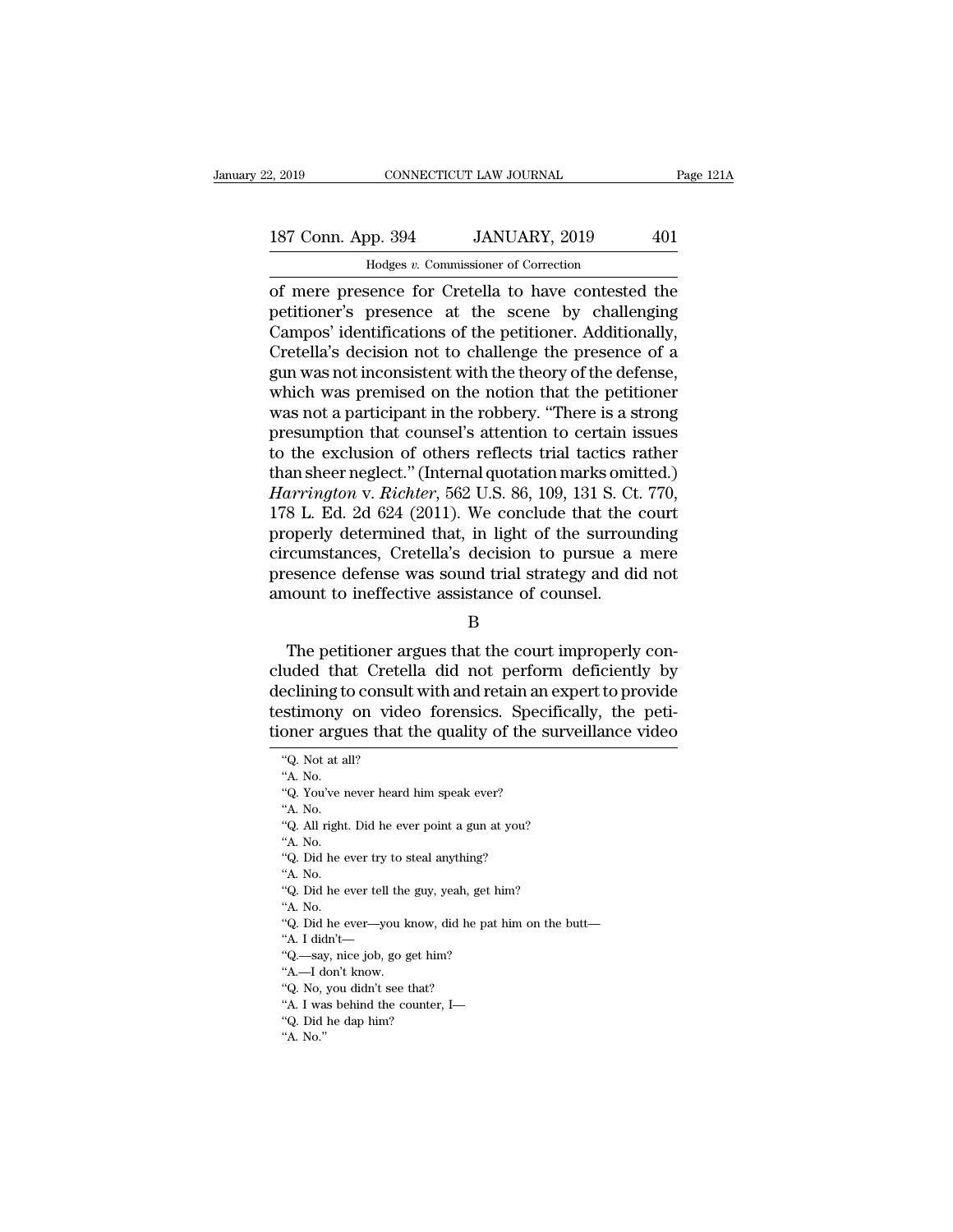## CONNECTICUT LAW JOURNAL January 22, 2019<br>402 JANUARY, 2019 187 Conn. App. 394<br>Hodges v. Commissioner of Correction CONNECTICUT LAW JOURNAL<br>MUARY, 2019 187 Conn. App<br>Hodges *v.* Commissioner of Correction<br>I that an expert could explain how and

CONNECTICUT LAW JOURNAL<br>
Januar<br>
402 JANUARY, 2019 187 Conn. App. 394<br>
Hodges v. Commissioner of Correction<br>
was poor and that an expert could explain how anoma-<br>
lies within the video footage could make it falsely<br>
appear MORET MANUARY, 2019 187 Conn. App. 394<br>
Hodges v. Commissioner of Correction<br>
Was poor and that an expert could explain how anomalies<br>
within the video footage could make it falsely<br>
appear as if an item, such as a firearm  $\frac{402}{402}$  JANUARY, 2019 187 Conn. App. 394<br>Hodges v. Commissioner of Correction<br>was poor and that an expert could explain how anoma-<br>lies within the video footage could make it falsely<br>appear as if an item, such as a  $\frac{402}{\text{Hodges } v. \text{ Commission}}$ <br>  $\frac{Hodges v. \text{ Commission}}{1000}$ <br>
Was poor and that an expert<br>
lies within the video foota<br>
appear as if an item, such a<br>
We are not persuaded.<br>
The following additional  $\frac{1}{100}$  Hodges  $v$ . Commissioner of Correction<br>
as poor and that an expert could explain how anomass within the video footage could make it falsely<br>
pear as if an item, such as a firearm, were present.<br>
e are not pers was poor and that an expert could explain how anomalies within the video footage could make it falsely<br>appear as if an item, such as a firearm, were present.<br>We are not persuaded.<br>The following additional facts are relevan

was poor and that an expert could explain now anomalies within the video footage could make it falsely appear as if an item, such as a firearm, were present.<br>We are not persuaded.<br>The following additional facts are relevan mes whall the video loodge codat make a fasely<br>appear as if an item, such as a firearm, were present.<br>We are not persuaded.<br>The following additional facts are relevant. Lindsay<br>Hawk, a recorded evidence analyst, testified the video contained an anomaly called "banding,"<br>The following additional facts are relevant. Lindsay<br>Hawk, a recorded evidence analyst, testified at the<br>habeas trial that she examined the video and deter-<br>mined that limit The following additional facts are relevant. Lindsay<br>Hawk, a recorded evidence analyst, testified at the<br>habeas trial that she examined the video and deter-<br>mined that limitations in quality existed. She testified<br>that the The following additional facts are relevant. Lindsay<br>Hawk, a recorded evidence analyst, testified at the<br>habeas trial that she examined the video and deter-<br>mined that limitations in quality existed. She testified<br>that the Hawk, a recorded evidence analyst, testified at the<br>habeas trial that she examined the video and deter-<br>mined that limitations in quality existed. She testified<br>that the video contained an anomaly called "banding,"<br>which o habeas trial that she examined the video and deter-<br>mined that limitations in quality existed. She testified<br>that the video contained an anomaly called "banding,"<br>which occurred on the edge of the unidentified man's<br>right mined that limitations in quality existed. She testified<br>that the video contained an anomaly called "banding,"<br>which occurred on the edge of the unidentified man's<br>right sleeve when he placed his right hand on the store<br>co that the video contained an anomaly called "banding,"<br>which occurred on the edge of the unidentified man's<br>right sleeve when he placed his right hand on the store<br>counter. Hawk further testified that there were too few<br>fra which occurred on the edge of the unidentified man's<br>right sleeve when he placed his right hand on the store<br>counter. Hawk further testified that there were too few<br>frames per second causing the video to become jumpy,<br>and right sleeve when he placed his right hand on the sto:<br>counter. Hawk further testified that there were too fe<br>frames per second causing the video to become jump<br>and opined that "you can't magically have a gun in or<br>frame a ancer. Hawn ratater essamed and there were too rew<br>
imes per second causing the video to become jumpy,<br>
d opined that "you can't magically have a gun in one<br>
immediate a gun in one frame" and that "[y]ou<br>
n't just see a g rances per second classing are video to second jumpy,<br>and opined that "you can't magically have a gun in one<br>frame and not have it in another frame" and that "[y]ou<br>can't just see a gun in one frame" in order for the view

frame and not have it in another frame" and that "[y]ou<br>can't just see a gun in one frame" in order for the viewer<br>to believe that the unidentified man had a gun.<br>"[T]here is no requirement that counsel call an expert<br>whe Frame and not have non-dinoater name and and a gun<br>can't just see a gun in one frame" in order for the viewer<br>to believe that the unidentified man had a gun.<br>"[T]here is no requirement that counsel call an expert<br>when he to believe that the unidentified man had a gun.<br>
"[T]here is no requirement that counsel call an expert<br>
when he has developed a different trial strategy....<br>
[T]here is no per se rule that requires a trial attorney to<br>
se <sup>2</sup> Correction and the dimension and that radia digation.<br>
<sup>2</sup> Correction and the dimensional connect when he has developed a different trial strategy. . . . . <br>
[T]here is no per se rule that requires a trial attorney to<br> "[T]here is no requirement that counsel call an expert<br>when he has developed a different trial strategy. . . . .<br>[T]here is no per se rule that requires a trial attorney to<br>seek out an expert witness." (Citation omitted; when he has developed a different trial strategy. . . . . [T]here is no per se rule that requires a trial attorney to seek out an expert witness." (Citation omitted; internal quotation marks omitted.) *Davis* v. *Commissi* [T]here is no per se rule that requires a trial attorney to<br>seek out an expert witness." (Citation omitted; internal<br>quotation marks omitted.) *Davis* v. *Commissioner of*<br>*Correction*, 186 Conn. App. 366, 379, A.3d (2018 seek out an expert witness." (Citation omitted; internal<br>quotation marks omitted.) *Davis* v. *Commissioner of*<br>*Correction*, 186 Conn. App. 366, 379, A.3d (2018).<br>"[T]he failure of defense counsel to call a potential<br>defe quotation marks omitted.) *Davis* v. *Commissioner of*<br> *Correction*, 186 Conn. App. 366, 379, A.3d (2018).<br>
"[T]he failure of defense counsel to call a potential<br>
defense witness does not constitute ineffective assis-<br>
ta Correction, 186 Conn. App. 366, 379, A.3d (2018).<br>
"[T]he failure of defense counsel to call a potential<br>
defense witness does not constitute ineffective assis-<br>
tance unless there is some showing that the testimony<br>
would "[T]he failure of defense couns<br>defense witness does not constitance unless there is some show<br>would have been helpful in esta<br>defense." (Internal quotation man<br>v. *Commissioner of Correction*<br>77–78, 174 A.3d 206 (2017).<br>T These whiless does not constant increase the cases<br>note unless there is some showing that the testimony<br>puld have been helpful in establishing the asserted<br>fense." (Internal quotation marks omitted.) *Kellman*<br>*Commissione* ance ances are is some showing and are testimony<br>would have been helpful in establishing the asserted<br>defense." (Internal quotation marks omitted.) *Kellman*<br>v. *Commissioner of Correction*, 178 Conn. App. 63,<br>77–78, 174 A

helpful in establishing the asserted<br>defense." (Internal quotation marks omitted.) *Kellman*<br>v. *Commissioner of Correction*, 178 Conn. App. 63,<br>77–78, 174 A.3d 206 (2017).<br>The petitioner has not shown that Hawk's testimon order and the attended relation of Correction, 178 Conn. App. 63,<br>77–78, 174 A.3d 206 (2017).<br>The petitioner has not shown that Hawk's testimony<br>challenging the quality of the video would have been<br>helpful in establishing Cretella testified that he thought the video supported the defense of mere presence because it showed the defense of mere presence because it showed the defense of mere presence because it showed the defense of mere presen The petitioner has not shown that Hawk's testimony<br>challenging the quality of the video would have been<br>helpful in establishing Cretella's defense that the peti-<br>tioner did not participate in the attempted robbery.<br>Cretell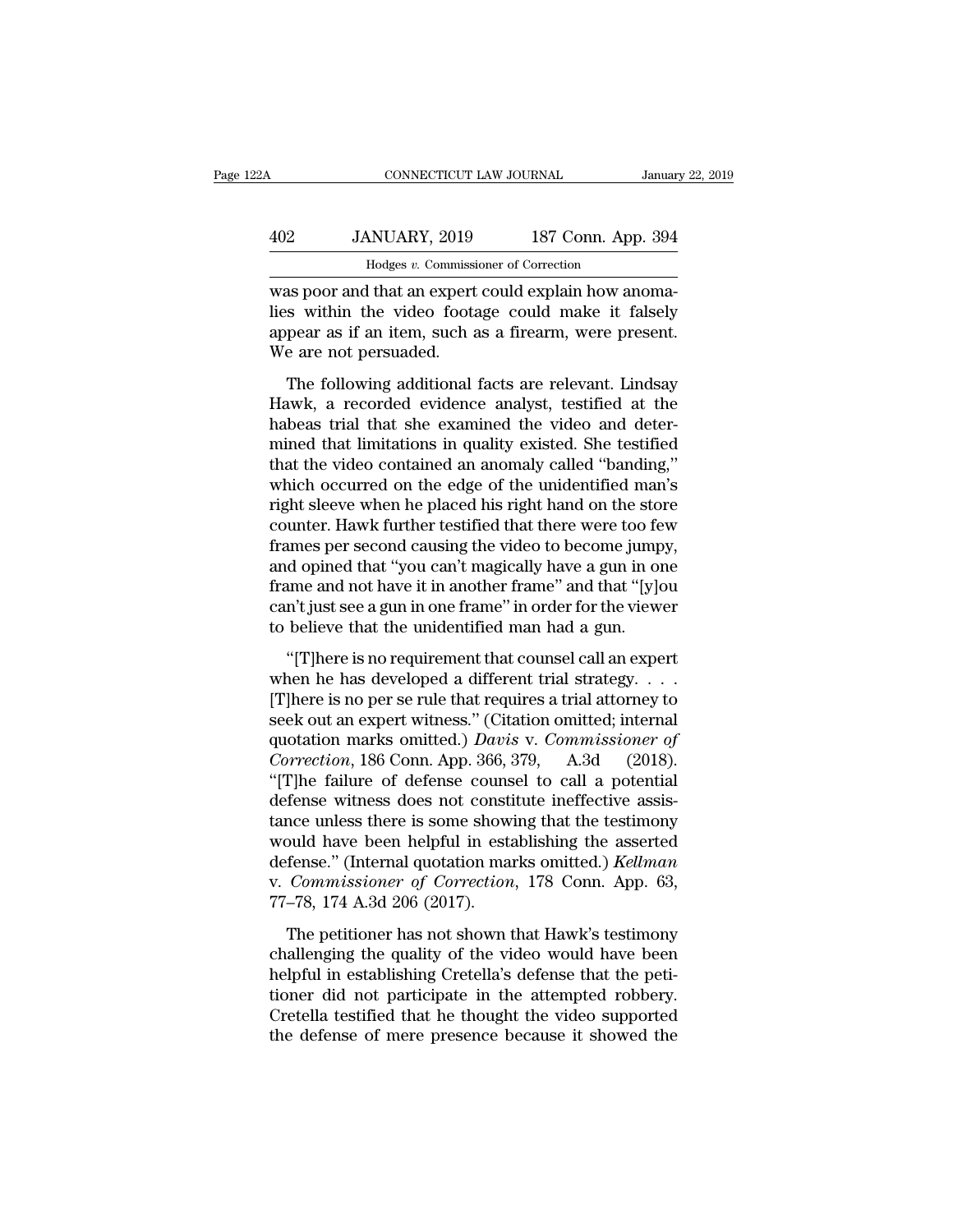January 22, 2019 CONNECTICUT LAW JOURNAL Page 123A<br>
187 Conn. App. 394 JANUARY, 2019 403<br>
Hodges v. Commissioner of Correction<br>
petitioner doing "nothing that would constitute a con-<br>
spiracy." There was no allegation that 187 Conn. App. 394 JANUARY, 2019 403<br>
Hodges v. Commissioner of Correction<br>
petitioner doing "nothing that would constitute a conspiracy." There was no allegation that the petitioner<br>
possessed a gun, and Campos provided a 187 Conn. App. 394 JANUARY, 2019 403<br>
Hodges v. Commissioner of Correction<br>
petitioner doing "nothing that would constitute a conspiracy." There was no allegation that the petitioner<br>
possessed a gun, and Campos provided 187 Conn. App. 394 JANUARY, 2019 403<br>
Hodges v. Commissioner of Correction<br>
petitioner doing "nothing that would constitute a conspiracy." There was no allegation that the petitioner<br>
possessed a gun, and Campos provided Hodges v. Commissioner of Correction<br>petitioner doing "nothing that would constitute a con-<br>spiracy." There was no allegation that the petitioner<br>possessed a gun, and Campos provided a detailed<br>account to the jury of the u Hodges v. Commissioner of Correction<br>petitioner doing "nothing that would constitute a con-<br>spiracy." There was no allegation that the petitioner<br>possessed a gun, and Campos provided a detailed<br>account to the jury of the u petitioner doing "nothing that would constitute a conspiracy." There was no allegation that the petitioner possessed a gun, and Campos provided a detailed account to the jury of the unidentified man's use of a gun. Hawk's spiracy." There was no allegation that the petitioner<br>possessed a gun, and Campos provided a detailed<br>account to the jury of the unidentified man's use of a<br>gun. Hawk's testimony would not have been helpful to<br>the petition possessed a gun, and Campos provided a detailed<br>account to the jury of the unidentified man's use of a<br>gun. Hawk's testimony would not have been helpful to<br>the petitioner because Cretella's strategy was not to<br>contest the account to the jury of the unidentified man's use of a<br>gun. Hawk's testimony would not have been helpful to<br>the petitioner because Cretella's strategy was not to<br>contest the unidentified man's commission of an<br>attempted ro gun. Hawk's testimony would not have been helpful to<br>the petitioner because Cretella's strategy was not to<br>contest the unidentified man's commission of an<br>attempted robbery with a firearm and Cretella thought<br>the video aid the petitioner because Cretella's strategy was not to<br>contest the unidentified man's commission of an<br>attempted robbery with a firearm and Cretella thought<br>the video aided in the petitioner's defense. We conclude<br>that the contest the unidentified man's commission of an<br>attempted robbery with a firearm and Cretella thought<br>the video aided in the petitioner's defense. We conclude<br>that the court properly concluded that Cretella's deci-<br>sion no attempted robbery with<br>the video aided in the pet<br>that the court properly<br>sion not to call an expert<br>based on a reasonable in<br>explanation and, there<br>cient performance. on not to call an expert witness in video forensics was<br>sed on a reasonable investigation and with adequate<br>planation and, therefore, did not constitute defi-<br>ent performance.<br>II<br>The petitioner also claims that the court a

II

based on a reasonable investigation and with adequate<br>explanation and, therefore, did not constitute defi-<br>cient performance.<br>II<br>The petitioner also claims that the court abused its<br>discretion by precluding the testimony o explanation and, therefore, did not constitute defi-<br>cient performance.<br>II<br>The petitioner also claims that the court abused its<br>discretion by precluding the testimony of the petition-<br>er's firearm identification expert as For performance.<br>
II<br>
The petitioner also claims that the court abused its<br>
discretion by precluding the testimony of the petition-<br>
er's firearm identification expert as to whether the video<br>
footage depicted the presence II<br>
The petitioner also claims that the court abused its<br>
discretion by precluding the testimony of the petition-<br>
er's firearm identification expert as to whether the video<br>
footage depicted the presence of a firearm. Spe The petitioner also claims that the court abused its<br>discretion by precluding the testimony of the petition-<br>er's firearm identification expert as to whether the video<br>footage depicted the presence of a firearm. Specifical The petitioner also claims that the court abused its<br>discretion by precluding the testimony of the petition-<br>er's firearm identification expert as to whether the video<br>footage depicted the presence of a firearm. Specifical discretion by precluding the testimony of the petition-<br>er's firearm identification expert as to whether the video<br>footage depicted the presence of a firearm. Specifically,<br>the petitioner argues that his expert was to prov er's firearm identification expert as<br>footage depicted the presence of a :<br>the petitioner argues that his exp<br>information based on his years of e<br>whether a firearm was depicted in<br>the trier of fact needed assistance<br>issue. Following additional facts are relevant. At the beas trial, the petitioner argues that his expert was to provide formation based on his years of experience regarding nether a firearm was depicted in the video and that e tr information based on his years of experience regarding<br>information based on his years of experience regarding<br>whether a firearm was depicted in the video and that<br>the trier of fact needed assistance in determining that<br>iss

mormalon based on his years of experience regarding<br>whether a firearm was depicted in the video and that<br>the trier of fact needed assistance in determining that<br>issue. We are not persuaded.<br>The following additional facts a As a foundation for the basis are relevant. At the habeas trial, the petitional facts are relevant. At the habeas trial, the petitioner sought to have Gary Barwikowski testify as an expert in firearms identification. As a fissue. We are not persuaded.<br>
The following additional facts are relevant. At the<br>
habeas trial, the petitioner sought to have Gary Barwi-<br>
kowski testify as an expert in firearms identification.<br>
As a foundation for his The following additional facts are relevant. At the<br>habeas trial, the petitioner sought to have Gary Barwi-<br>kowski testify as an expert in firearms identification.<br>As a foundation for his testimony, Barwikowski testi-<br>fied The following additional facts are relevant. At the habeas trial, the petitioner sought to have Gary Barwi-<br>kowski testify as an expert in firearms identification.<br>As a foundation for his testimony, Barwikowski testi-<br>fied habeas trial, the petitioner sought to have Gary Barwi-<br>kowski testify as an expert in firearms identification.<br>As a foundation for his testimony, Barwikowski testi-<br>fied that, on the basis of his years of experience as a<br> kowski testify as an expert in firearms identification.<br>As a foundation for his testimony, Barwikowski testified that, on the basis of his years of experience as a<br>law enforcement officer, an officer in the United States<br>A As a foundation for his testimony, Barwikowski testified that, on the basis of his years of experience as a law enforcement officer, an officer in the United States Army, and as a firearm instructor for S.W.A.T. units, he fied that, on the basis of his years of experience as a<br>law enforcement officer, an officer in the United States<br>Army, and as a firearm instructor for S.W.A.T. units,<br>he could opine as to whether an individual's physical<br>m law enforcement officer, an officer in the United States<br>Army, and as a firearm instructor for S.W.A.T. units,<br>he could opine as to whether an individual's physical<br>movements are consistent with the handling, carrying,<br>dem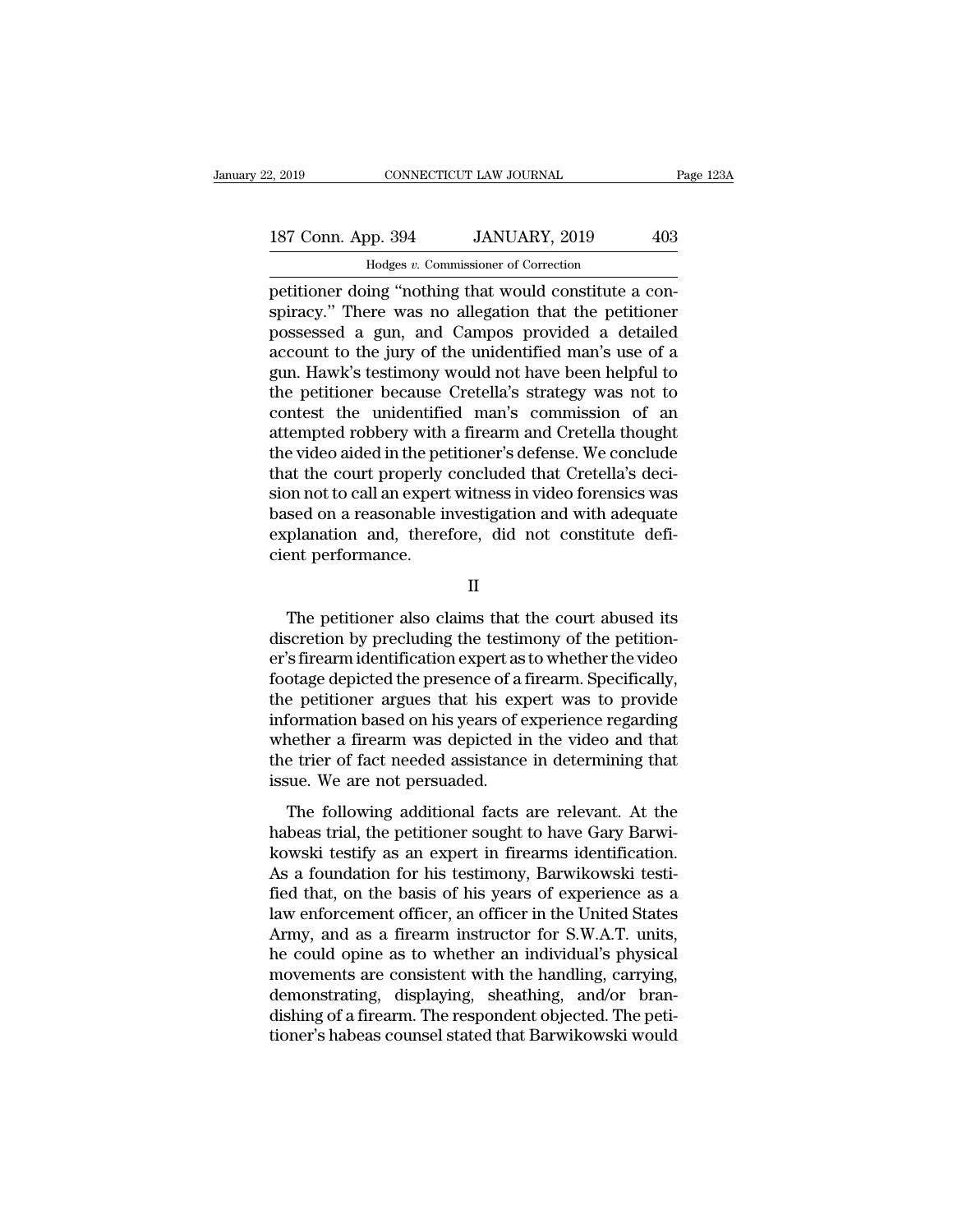## CONNECTICUT LAW JOURNAL January 22, 2019<br>404 JANUARY, 2019 187 Conn. App. 394<br>Hodges v. Commissioner of Correction CONNECTICUT LAW JOURNAL<br>MUARY, 2019 187 Conn. App<br>Hodges *v.* Commissioner of Correction<br>he can determine conclusively that

CONNECTICUT LAW JOURNAL January 22, 2019<br>
404 JANUARY, 2019 187 Conn. App. 394<br>
Hodges v. Commissioner of Correction<br>
testify that he can determine conclusively that the<br>
unidentified man was not in possession of a firearm 104 JANUARY, 2019 187 Conn. App. 394<br>
Hodges v. Commissioner of Correction<br>
testify that he can determine conclusively that the<br>
unidentified man was not in possession of a firearm in<br>
the video. The court concluded that B  $\frac{404}{\text{Hodges } v. \text{ Commissioner of Correction}}$ <br>  $\frac{Hodges v. \text{ Commissioner of Correction}}{Hodelt, \text{total}}$ <br>  $\frac{Hodges v. \text{ Commissioner of Correction}}{Hodget}$ <br>  $\frac{Hodges}{Hildet}$ <br>  $\frac{Hodges}{Hildet}$ <br>  $\frac{Hodges}{Hildet}$ <br>  $\frac{Hodges}{Hildet}$ <br>  $\frac{Hodges}{Hildet}$ <br>  $\frac{Hodges}{Hildet}$ <br>  $\frac{Hodges}{Hildet}$ <br>  $\frac{Hodges}{Hildet}$ <br>  $\frac{Hodges}{Hildet}$ <br>  $\frac{404}{\text{Hodges } v. \text{ Commissioner of Correction}}$ <br>  $\frac{404}{\text{Hodges } v. \text{ Commissioner of Correction}}$ <br>
testify that he can determine conclusively that the<br>
unidentified man was not in possession of a firearm in<br>
the video. The court concluded that Barwikowski could<br>
n Hodges *v*. Commissioner<br>testify that he can determine<br>unidentified man was not in pos<br>the video. The court concluded t<br>not testify on the ultimate issue<br>was depicted in the video.<br>"The applicable standard of Supplicable standard conclusively that the identified man was not in possession of a firearm in evideo. The court concluded that Barwikowski could to testify on the ultimate issue of whether a firearm as depicted in the vi destription that the can determine conclusively that the unidentified man was not in possession of a firearm in the video. The court concluded that Barwikowski could not testify on the ultimate issue of whether a firearm w

muderatined mail was not in possession of a meanin in<br>the video. The court concluded that Barwikowski could<br>not testify on the ultimate issue of whether a firearm<br>was depicted in the video.<br>"The applicable standard of rev The video. The court concrided that Barwikowski could<br>not testify on the ultimate issue of whether a firearm<br>was depicted in the video.<br>"The applicable standard of review for evidentiary<br>challenges is well established. We not testify on the unifiate issue of whether a firearm<br>was depicted in the video.<br>"The applicable standard of review for evidentiary<br>challenges is well established. We review the trial<br>court's decision to admit evidence, i was depicted in the video.<br>
"The applicable standard of review for evidentiary<br>
challenges is well established. We review the trial<br>
court's decision to admit evidence, if premised on a<br>
correct view of the law . . . for "The applicable standard of review for evidentiary<br>challenges is well established. We review the trial<br>court's decision to admit evidence, if premised on a<br>correct view of the law . . . for an abuse of discretion.<br>. . . . challenges is well established. We review the trial<br>court's decision to admit evidence, if premised on a<br>correct view of the law . . . for an abuse of discretion.<br>. . . We will make every reasonable presumption in<br>favor o court's decision to admit evidence, if premised on a<br>correct view of the law . . . for an abuse of discretion.<br>. . . . We will make every reasonable presumption in<br>favor of upholding the trial court's ruling, and only ups correct view of the law . . . for an abuse of discretion.<br>
. . . . We will make every reasonable presumption in<br>
favor of upholding the trial court's ruling, and only upset<br>
it for a manifest abuse of discretion. . . . Wh ... We will make every reasonable presumption in<br>favor of upholding the trial court's ruling, and only upset<br>it for a manifest abuse of discretion.... When an<br>improper evidentiary ruling is not constitutional in<br>nature, t favor of upholding the trial court's ruling, and only upset<br>it for a manifest abuse of discretion. . . . When an<br>improper evidentiary ruling is not constitutional in<br>nature, the defendant bears the burden of demonstra-<br>ti it for a manifest abuse of discretion. . . . When an<br>improper evidentiary ruling is not constitutional in<br>nature, the defendant bears the burden of demonstra-<br>ting that the error was harmful. . . . [A] nonconstitu-<br>tional improper evidentiary ruling is not constitutional in<br>nature, the defendant bears the burden of demonstra-<br>ting that the error was harmful. . . . [A] nonconstitu-<br>tional error is harmless when an appellate court has a<br>fair ture, the defendant bears the burden of demonstra-<br>ig that the error was harmful.  $\ldots$  [A] nonconstitu-<br>nnal error is harmless when an appellate court has a<br>ir assurance that the error did not substantially affect<br>e verd tional error was naminal.  $\ldots$  [A] nonconstructional error is harmless when an appellate court has a fair assurance that the error did not substantially affect the verdict." (Internal quotation marks omitted.) *State* v.

fair assurance that the error did not substantially affect<br>the verdict." (Internal quotation marks omitted.) State<br>v. Beavers, 290 Conn. 386, 396–97, 963 A.2d 956 (2009).<br>Section 7-3 (a) of the Connecticut Code of Evidenc rain assurance that the error did not substantiany affect<br>the verdict." (Internal quotation marks omitted.) *State*<br>v. *Beavers*, 290 Conn. 386, 396–97, 963 A.2d 956 (2009).<br>Section 7-3 (a) of the Connecticut Code of Evide in subsection 7-3 (a) of the Connecticut Code of Evidence<br>provides: "Testimony in the form of an opinion is inad-<br>missible if it embraces an ultimate issue to be decided<br>by the trier of fact, except that, other than as pr that embraces an ultimate issue where the trier of fact, except that, other than as provided by the trier of fact, except that, other than as provided by the trier of fact, except that, other than as provided in subsectio Section 7-3 (a) of the Connecticut Code of Evidence<br>provides: "Testimony in the form of an opinion is inad-<br>missible if it embraces an ultimate issue to be decided<br>by the trier of fact, except that, other than as provided<br> provides: "Testimony in the form of an opinion is inad-<br>missible if it embraces an ultimate issue to be decided<br>by the trier of fact, except that, other than as provided<br>in subsection (b), an expert witness may give an opi missible if it embraces an ultimate issue to be decided<br>by the trier of fact, except that, other than as provided<br>in subsection (b), an expert witness may give an opinion<br>that embraces an ultimate issue where the trier of by the trier of fact, except that, other than as provided<br>in subsection (b), an expert witness may give an opinion<br>that embraces an ultimate issue where the trier of fact<br>needs expert assistance in deciding the issue." "An in subsection (b), an expert witness may give an opinion<br>that embraces an ultimate issue where the trier of fact<br>needs expert assistance in deciding the issue." "An<br>expert witness ordinarily may not express an opinion<br>on a that embraces an ultimate issue where the trier of fact<br>needs expert assistance in deciding the issue." "An<br>expert witness ordinarily may not express an opinion<br>on an ultimate issue of fact, which must be decided by<br>the tr needs expert assistance in deciding the issue." "An expert witness ordinarily may not express an opinion<br>on an ultimate issue of fact, which must be decided by<br>the trier of fact. . . . Experts can [however] sometimes<br>give expert witness ordinarily may not express an opinion<br>on an ultimate issue of fact, which must be decided by<br>the trier of fact. . . . Experts can [however] sometimes<br>give an opinion on an ultimate issue where the trier, in on an ultimate issue of fact, which must be decided by<br>the trier of fact. . . . Experts can [however] sometimes<br>give an opinion on an ultimate issue where the trier, in<br>order to make intelligent findings, needs expert ass the trier of fact. . . . Experts can [however] sometimes<br>give an opinion on an ultimate issue where the trier, in<br>order to make intelligent findings, needs expert assis-<br>tance on the precise question on which it must pass give an opinion on an ultimate issue where the trier, in<br>order to make intelligent findings, needs expert assis-<br>tance on the precise question on which it must pass.<br>. . . Thus, expert opinion as to the ultimate issue in order to make intelligent findings, needs expert assistance on the precise question on which it must pass.<br>  $\dots$  Thus, expert opinion as to the ultimate issue in a<br>
case is admissible only when necessary for the trier of<br>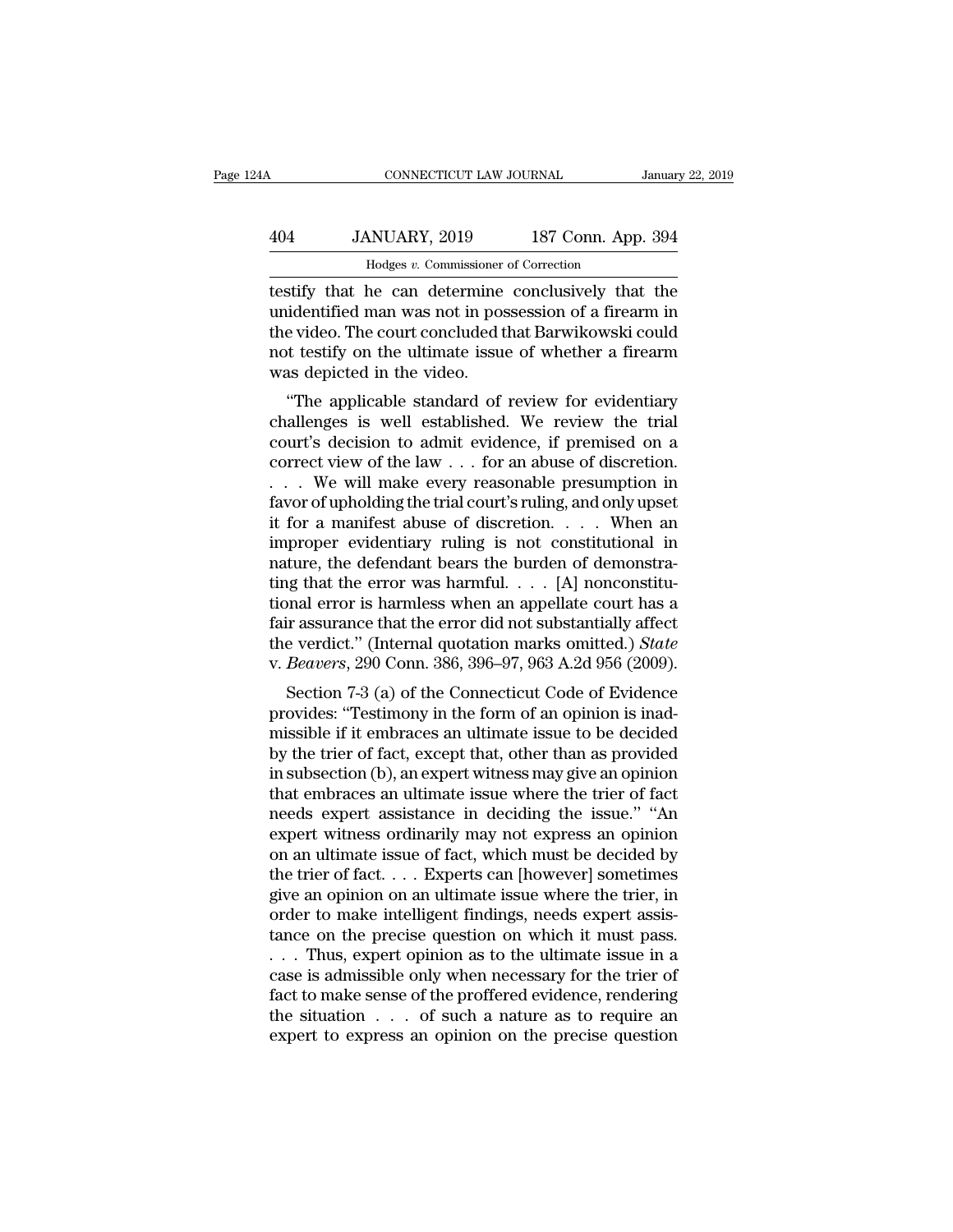| 2, 2019            |  | CONNECTICUT LAW JOURNAL | Page 125A |  |
|--------------------|--|-------------------------|-----------|--|
|                    |  |                         |           |  |
| 187 Conn. App. 405 |  | JANUARY, 2019           | 405       |  |
| Anderson v. Dike   |  |                         |           |  |

2, 2019 CONNECTICUT LAW JOURNAL Page 125A<br>
187 Conn. App. 405 JANUARY, 2019 405<br>
Anderson v. Dike<br>
upon which the court ultimately had to pass." (Citation<br>
omitted; internal quotation marks omitted.) *State* v.<br> *Requers* 187 Conn. App. 405 JANUARY, 2019 405<br>Anderson v. Dike<br>upon which the court ultimately had to pass." (Citation<br>omitted; internal quotation marks omitted.) *State* v.<br>Beavers, supra, 290 Conn. 414–15. *Beaverson 1890*<br> *Beaverson v. Dike*<br> *Beavers*, supra, 290 Conn. 414–15.<br>
The presence of a firearm was an ultimed.  $\begin{array}{r} \text{7 Conn. App. 405} \hline \text{Anderson } v. \text{ Dike} \end{array}$ <br>
on which the court ultimately had to pass." (Citation<br>
initted; internal quotation marks omitted.) *State* v.<br> *eavers*, supra, 290 Conn. 414–15.<br>
The presence of a firearm was

Anderson v. Dike<br>
upon which the court ultimately had to pass." (Citation<br>
omitted; internal quotation marks omitted.) *State* v.<br> *Beavers*, supra, 290 Conn. 414–15.<br>
The presence of a firearm was an ultimate issue in th males in a share of a Bikel and to pass." (Citation<br>
omitted; internal quotation marks omitted.) *State* v.<br> *Beavers*, supra, 290 Conn. 414–15.<br>
The presence of a firearm was an ultimate issue in the<br>
petitioner's underl upon which the court ultimately had to pass." (Citation<br>
omitted; internal quotation marks omitted.) *State* v.<br> *Beavers*, supra, 290 Conn. 414–15.<br>
The presence of a firearm was an ultimate issue in the<br>
petitioner's un omitted; internal quotation marks omitted.) *State* v.<br> *Beavers*, supra, 290 Conn. 414–15.<br>
The presence of a firearm was an ultimate issue in the<br>
petitioner's underlying criminal trial. It is an essential<br>
element of th Beavers, supra, 290 Conn. 414–15.<br>
The presence of a firearm was an ultimate issue in the<br>
petitioner's underlying criminal trial. It is an essential<br>
element of the charged crimes of attempt and conspir-<br>
acy to commit r The presence of a firearm was an ultimate issue in the petitioner's underlying criminal trial. It is an essential element of the charged crimes of attempt and conspiracy to commit robbery with a firearm.<sup>3</sup> The presence of petitioner's underlying criminal trial. It is an essential<br>element of the charged crimes of attempt and conspir-<br>acy to commit robbery with a firearm.<sup>3</sup> The presence<br>of a firearm is not the type of issue that requires exp element of the charged crimes of attempt and conspiracy to commit robbery with a firearm.<sup>3</sup> The presence of a firearm is not the type of issue that requires expert assistance in order for the jury to make sense of the evi acy to commit robbery with a firearm.<sup>3</sup> The presence<br>of a firearm is not the type of issue that requires expert<br>assistance in order for the jury to make sense of the<br>evidence. The jury viewed the video and heard Campos'<br>d of a firearm is not the type of issue that requires expert<br>assistance in order for the jury to make sense of the<br>evidence. The jury viewed the video and heard Campos'<br>detailed testimony regarding the presence of a firearm. assistance in order for the jury to make sense of the<br>evidence. The jury viewed the video and heard Campos'<br>detailed testimony regarding the presence of a firearm.<br>We are unwilling to conclude that the habeas court<br>abused evidence. The jury viewed the video and heard Campos'<br>detailed testimony regarding the presence of a firearm.<br>We are unwilling to conclude that the habeas court<br>abused its discretion in not permitting Barwikowski<br>to testif detailed testimony regarding the presence of a firearm.<br>We are unwilling to conclude that the habeas court<br>abused its discretion in not permitting Barwikowski<br>to testify to this ultimate issue. Even if Cretella had<br>attempt We are unwilling to conclude that the habeas court<br>abused its discretion in not permitting Barwikowski<br>to testify to this ultimate issue. Even if Cretella had<br>attempted to introduce such evidence at the petitioner's<br>crimin abused its discretion in not permitting Barwikowski<br>to testify to this ultimate issue. Even if Cretella had<br>attempted to introduce such evidence at the petitioner's<br>criminal trial, it is likely that the court would not hav to testify to this ultimate issue. Even if Cretella had<br>attempted to introduce such evidence at the petitioner's<br>criminal trial, it is likely that the court would not have<br>permitted an expert to testify as to an ultimate i attempted to introduceriminal trial, it is like permitted an expert.<br>Accordingly, the habel the petitioner failed<br>dered deficient performancy such an expert.<br>The judgment is at iminal trial, it is likely that the correction and expert to testify as ecordingly, the habeas court proves pertitioner failed to demonstrated deficient performance where the and expert.<br>The judgment is affirmed.<br>In this j Final details are expert to testify as to an unimate issue<br>coordingly, the habeas court properly concluded the<br>petitioner failed to demonstrate that Cretella re<br>red deficient performance when he declined to reta<br>ch an expe

### red deficient performance when he declined to retain<br>ch an expert.<br>The judgment is affirmed.<br>In this judgment the other judges concurred.<br>FRANCIS ANDERSON *v*. CHARLES DIKE ET AL.<br>(AC 40799) firmed.<br>
e other judges cone<br>
ON v. CHARLES D<br>
(AC 40799)<br>
Prescott and Norcott, Js. In this judgment the other judges concurred.<br>  $\overbrace{\text{FRANCIS ANDERSON } v. \text{ CHARLES DIKE ET AL. (AC 40799)}}$ <br>
Alvord, Prescott and Norcott, Js. FRANCIS ANDERSON  $v$ . CHARLES DIKE ET AL.<br>
(AC 40799)<br>
Alvord, Prescott and Norcott, Js.<br>  $Syllabus$ <br>
The plaintiff, a patient in a state hospital, sought to recover damages from<br>
the defendant hospital employees, claiming th

### *Syllabus*

(AC 40799)<br>
Alvord, Prescott and Norcott, Js.<br>
Syllabus<br>
plaintiff, a patient in a state hospital, sought to recover damages from<br>
the defendant hospital employees, claiming that he suffered injuries<br>
Both offenses relate

<sup>3</sup> Both offenses relate to the underlying substantive offense of robbery in the defendant hospital employees, claiming that he suffered injuries<br><sup>3</sup> Both offenses relate to the underlying substantive offense of robbery in  $\label{eq:22} Syllabus$  <br> The plaintiff, a patient in a state hospital, sought to recover damages from<br>the defendant hospital employees, claiming that he suffered injuries<br> $^3$ Both offenses relate to the underlying substantive offe The plaintiff, a patient in a state hospital, sought to recover damages from<br>the defendant hospital employees, claiming that he suffered injuries<br> $\frac{1}{3}$ Both offenses relate to the underlying substantive offense of robb The plaintiff, a patient in a state hospital, sought to recover damages from<br>the defendant hospital employees, claiming that he suffered injuries<br> $\frac{1}{3}$ Both offenses relate to the underlying substantive offense of robb <sup>3</sup> Both offenses relate to the underlying substantive offense of robbery in<br><sup>3</sup> Both offenses relate to the underlying substantive offense of robbery in<br>the first degree with a firearm. General Statutes § 53a-134 (a) (4) <sup>3</sup> Both offenses relate to the underlying substantive offense of robbery in the first degree with a firearm. General Statutes  $\S$  53a-134 (a) (4) provides in relevant part: "A person is guilty of robbery in the first deg the first degree with a firearm. General Statutes § 53a-134 (a) (4) provides in relevant part: "A person is guilty of robbery in the first degree when, in the course of the commission of the crime of robbery as defined in me was exercised<br>in relevant part<br>the course of the<br>53a-133 or of in<br>crime ... disp<br>or conduct to<br>firearm ....."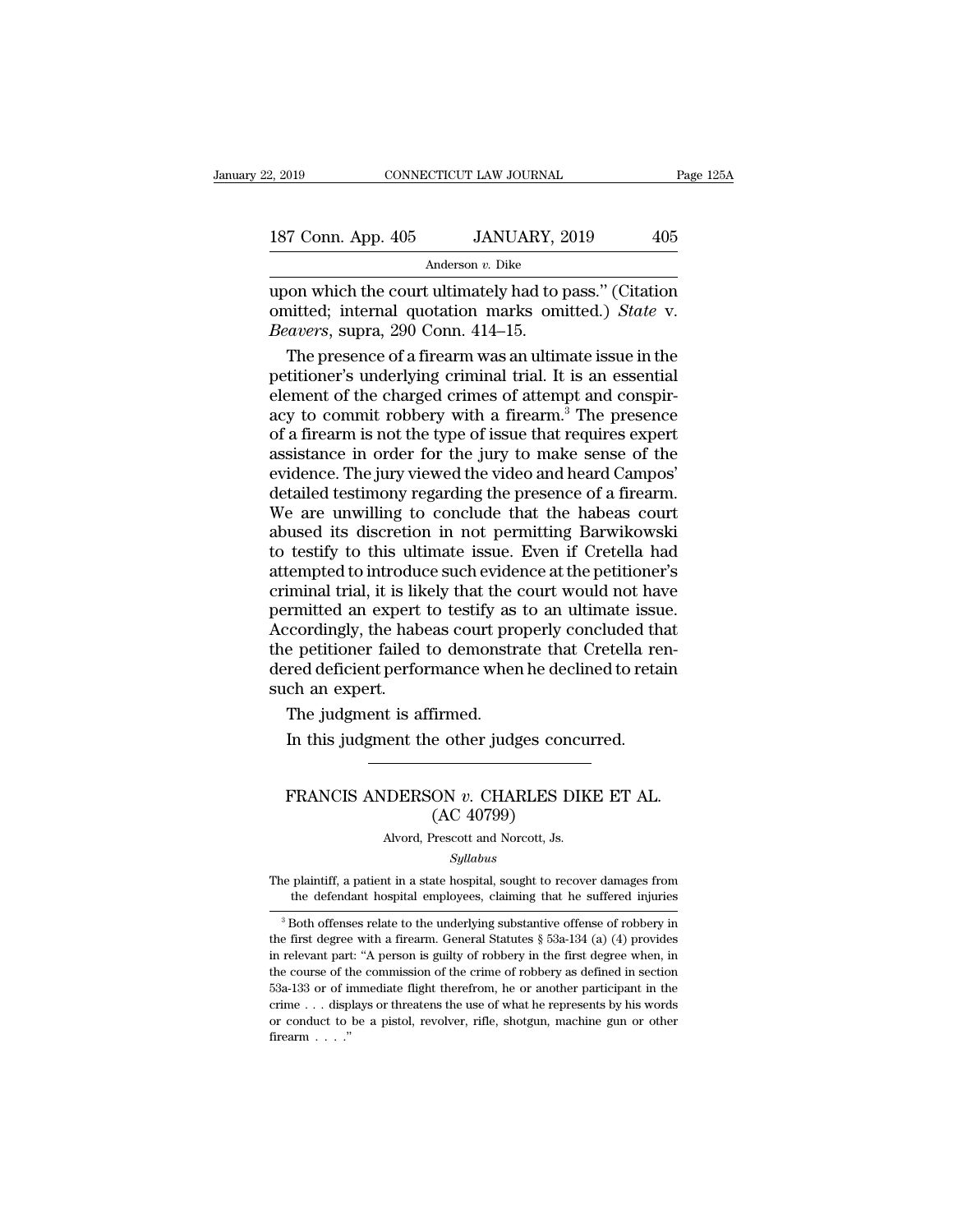# CONNECTICUT LAW JOURNAL January 22, 2019<br>
406 JANUARY, 2019 187 Conn. App. 405<br>
Anderson v. Dike

### Anderson *v.* Dike

3<br>
MUARY, 2019 187 Conn. App. 405<br>
Anderson v. Dike<br>
when one of the employees, M, allegedly closed a door on the plaintiff's<br>
and and intentionally kicked his hand into the door. The plaintiff **hand and intentionally kicked his hand intentionally kicked his hand into the door.** The plaintiff's brought the action against the defendants in their individual capacities **brought the 30** JANUARY, 2019 187 Conn. App. 405<br>
Anderson  $v$ . Dike<br>
when one of the employees, M, allegedly closed a door on the plaintiff's<br>
hand and intentionally kicked his hand into the door. The plaintiff<br>
brought Anderson v. Dike<br>Anderson v. Dike<br>Mand and intentionally kicked his hand into the door. The plaintiff<br>brought the action against the defendants in their individual capacities<br>and claimed that their conduct violated the pat Anderson v. Dike<br>
Sharehoven when one of the employees, M, allegedly closed a door on the plaintiff's<br>
hand and intentionally kicked his hand into the door. The plaintiff<br>
brought the action against the defendants in their when one of the employees, M, allegedly closed a door on the plaintiff's<br>hand and intentionally kicked his hand into the door. The plaintiff<br>brought the action against the defendants in their individual capacities<br>and clai hand and intentionally kicked his hand into the door. The plaintiff brought the action against the defendants in their individual capacities and claimed that their conduct violated the patients' bill of rights (§ 17a-540 e brought the action against the defendants in their individual capacities<br>and claimed that their conduct violated the patients' bill of rights (§ 17a-<br>540 et seq.). The trial court granted the defendants' motion to dismiss<br> and claimed that their conduct violated the patients' bill of rights (§ 17a-540 et seq.). The trial court granted the defendants' motion to dismiss as to all of the defendants except M. The court ruled that only M could be 540 et seq.). The trial court granted the defendants' motion to dismiss<br>as to all of the defendants except M. The court ruled that only M could<br>be sued in her individual capacity because the plaintiff had alleged<br>reckless, as to all of the defendants except M. The court ruled that only M could<br>be sued in her individual capacity because the plaintiff had alleged<br>reckless, wanton or malicious conduct on her part. The court thereafter<br>denied th be sued in her individual capacity because the plaintiff had alleged<br>reckless, wanton or malicious conduct on her part. The court thereafter<br>denied the plaintiff's motions for a jury trial and the appointment of<br>counsel, a reckless, wanton or malicious conduct on her part. The court thereafter denied the plaintiff's motions for a jury trial and the appointment of counsel, and granted the defendants' motion for summary judgment and rendered j denied the plaintiff's motions for a jury trial and the appointment of counsel, and granted the defendants' motion for summary judgment and rendered judgment for the defendants, from which the plaintiff appealed to this co counsel, and granted the defendants' motion for summary judgment and<br>rendered judgment for the defendants, from which the plaintiff appealed<br>to this court. Held that the trial court properly granted the defendants'<br>motion rendered judgment for the defendants, from which the plaintiff appealed<br>to this court. Held that the trial court properly granted the defendants'<br>motion for summary judgment, as the plaintiff did not meet his burden<br>to dem to this court. Held that the trial court properly granted the defendants' motion for summary judgment, as the plaintiff did not meet his burden to demonstrate the existence of a genuine issue of material fact and failed t motion for summary judgment, as the plaintiff did not meet his burden<br>to demonstrate the existence of a genuine issue of material fact and<br>failed to offer any evidence in opposition to the defendants' motion<br>that properly to demonstrate the existence of a genuine issue of material fact and failed to offer any evidence in opposition to the defendants' motion that properly could be considered at summary judgment: the plaintiff's affidavit in failed to offer any evidence in opposition to the defendants' motion<br>that properly could be considered at summary judgment: the plaintiff's<br>affidavit in opposition to the defendants' motion could not be considered,<br>as it n that properly could be considered at summary judgment: the plaintiff's<br>affidavit in opposition to the defendants' motion could not be considered,<br>as it neither was subscribed nor sworn to before a notary, the police<br>report affidavit in opposition to the defendants' motion could not be considered, as it neither was subscribed nor sworn to before a notary, the police reports attached to his opposition were not proper summary judgment evidence, as it neither was subscribed nor sworn to before a notary, the police reports attached to his opposition were not proper summary judgment evidence, as they were unauthenticated, and because the court properly granted the m reports attached to his opposition were not proper summary judgment evidence, as they were unauthenticated, and because the court properly granted the motion for summary judgment, it was not necessary to consider the plain evidence, as they were unauthenticated, and because the court properly granted the motion for summary judgment, it was not necessary to consider the plaintiff's claim that the court improperly denied his motion for a jury granted the motion for summary judgment, it was not necessary to consider the plaintiff's claim that the court improperly denied his motion for a jury trial; moreover, there was no merit to the plaintiff's claim that the c Argued October 25, 2018—officially released January 22, 2019<br>The same of the plaintiff's claim that<br>the ecourt improperly denied his motion for the appointment of counsel,<br>the legislature has not provided a statutory excep the court improperly denied his motion for the appointment of counsel,<br>as the legislature has not provided a statutory exception to the general<br>rule that court-appointed counsel is not available in civil proceedings.<br>Argue

the court improperly denied his motion for the appointment of counsel,<br>as the legislature has not provided a statutory exception to the general<br>rule that court-appointed counsel is not available in civil proceedings.<br>Argue as the legislature has not provided a statutory exception to the general<br>rule that court-appointed counsel is not available in civil proceedings.<br>Argued October 25, 2018—officially released January 22, 2019<br>*Procedural His* Argued October 25, 2018—officially released January 22, 2019<br>
Procedural History<br>
Action to recover damages for the defendants' alleged<br>
violation of the patients' bill of rights, and for other relief,<br>
brought to the Supe Argued October 25, 2018—officially released January 22, 2019<br>
Procedural History<br>
Action to recover damages for the defendants' alleged<br>
violation of the patients' bill of rights, and for other relief,<br>
brought to the Supe *Procedural History*<br>Action to recover damages for the defendants' alleged<br>violation of the patients' bill of rights, and for other relief,<br>brought to the Superior Court in the judicial district of<br>Middlesex, where the cou Action to recover damages for the defendants' alleged<br>violation of the patients' bill of rights, and for other relief,<br>brought to the Superior Court in the judicial district of<br>Middlesex, where the court, *Domnarski*, *J*. Action to recover damages for the defendants' alleged<br>violation of the patients' bill of rights, and for other relief,<br>brought to the Superior Court in the judicial district of<br>Middlesex, where the court, *Domnarski*, J., violation of the patients' bill of rights, and for other relief,<br>brought to the Superior Court in the judicial district of<br>Middlesex, where the court, *Domnarski*, *J*., granted in<br>part the defendants' motion to dismiss; t brought to the Superior Court in the judicial district of<br>Middlesex, where the court, *Domnarski*, *J*., granted in<br>part the defendants' motion to dismiss; thereafter, the<br>court denied the plaintiff's motions for a jury tr Middlesex, where the court, *Domnarski*, *J.*, granted in part the defendants' motion to dismiss; thereafter, the court denied the plaintiff's motions for a jury trial and for the appointment of counsel; subsequently, the

(plaintiff).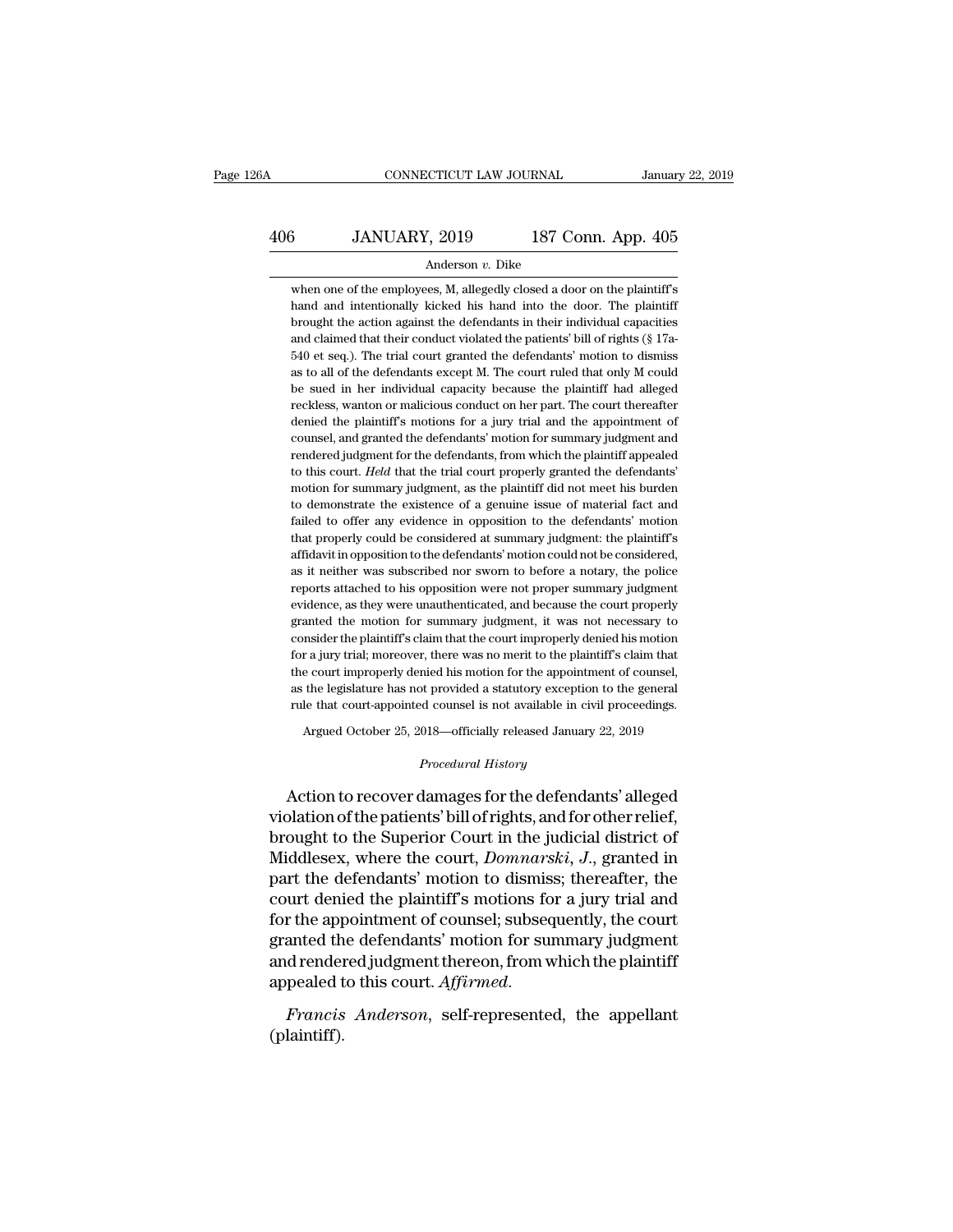# 2, 2019 CONNECTICUT LAW JOURNAL Page 127A<br>187 Conn. App. 405 JANUARY, 2019 407<br>Anderson v. Dike

### Anderson *v.* Dike

<sup>019</sup> CONNECTICUT LAW JOURNAL Page 12<br>
<sup>2</sup> Conn. App. 405 JANUARY, 2019 407<br>
<sup>2</sup> Anderson *v*. Dike<br> *Darren P. Cunningham*, assistant attorney general,<br>
th whom, on the brief, were *George Jepsen*, attorney 187 Conn. App. 405 JANUARY, 2019 407<br>Anderson v. Dike<br>Darren P. Cunningham, assistant attorney general,<br>with whom, on the brief, were *George Jepsen*, attorney<br>general, and *Jacqueline S. Hoell*, assistant attorney general 187 Conn. App. 405 JANUARY, 2019 407<br>Anderson *v*. Dike<br>*Darren P. Cunningham*, assistant attorney general,<br>with whom, on the brief, were *George Jepsen*, attorney<br>general, and *Jacqueline S. Hoell*, assistant attorney gen 187 Conn. App. 405 JANUARY, 20<br>
Anderson v. Dike<br>
Darren P. Cunningham, assistant atto<br>
with whom, on the brief, were *George Jep*<br>
general, and *Jacqueline S. Hoell*, assistant<br>
eral, for the appellees (defendants).<br>  $o$ Darren P. Cunningham, assistant attorney general,<br>th whom, on the brief, were *George Jepsen*, attorney<br>neral, and *Jacqueline S. Hoell*, assistant attorney gen-<br>al, for the appellees (defendants).<br>*Opinion*<br>NORCOTT, J. Th

### *Opinion*

with whom, on the brief, were *George Jepsen*, attorney<br>general, and *Jacqueline S. Hoell*, assistant attorney general, for the appellees (defendants).<br>*Opinion*<br>NORCOTT, J. The plaintiff, Francis Anderson,<br>appeals from th general, and *Jacqueline S. Hoell*, assistant attorney general, for the appellees (defendants).<br> *Opinion*<br>
NORCOTT, J. The plaintiff, Francis Anderson,<br>
appeals from the summary judgment rendered by the<br>
trial court in fa eral, for the appellees (defendants).<br>
opinion<br>
NORCOTT, J. The plaintiff, Francis Anderson,<br>
appeals from the summary judgment rendered by the<br>
trial court in favor of the defendants, Charles Dike,<br>
Thomas Ward-McKinley, opinion<br>
MORCOTT, J. The plaintiff, Francis Anderson,<br>
appeals from the summary judgment rendered by the<br>
trial court in favor of the defendants, Charles Dike,<br>
Thomas Ward-McKinley, Steve Lazrove and Heather<br>
Madison. The MORCOTT, J. The plaintiff, Francis Anderson,<br>appeals from the summary judgment rendered by the<br>trial court in favor of the defendants, Charles Dike,<br>Thomas Ward-McKinley, Steve Lazrove and Heather<br>Madison. The plaintiff c NORCOTT, J. The plaintiff, Francis Anderson,<br>appeals from the summary judgment rendered by the<br>trial court in favor of the defendants, Charles Dike,<br>Thomas Ward-McKinley, Steve Lazrove and Heather<br>Madison. The plaintiff cl appeals from the summary judgment rendered by the<br>trial court in favor of the defendants, Charles Dike,<br>Thomas Ward-McKinley, Steve Lazrove and Heather<br>Madison. The plaintiff claims that the court improperly<br>(1) granted th trial court in favor of the defendants<br>Thomas Ward-McKinley, Steve Lazro<br>Madison. The plaintiff claims that the c<br>(1) granted the defendants' motion for<br>ment, (2) denied his motion for a ju<br>denied his motions for the appoi Following ward-McKinley, sleve Lazrove and Treather<br>adison. The plaintiff claims that the court improperly<br>) granted the defendants' motion for summary judg-<br>ent, (2) denied his motion for a jury trial and (3)<br>mied his mot matuson. The plaintiff claims that the court improperty<br>
(1) granted the defendants' motion for summary judg-<br>
ment, (2) denied his motions for the appointment of counsel. We<br>
affirm the judgment of the court.<br>
The record

(1) granted the defendants motion for summary judgment, (2) denied his motions for the appointment of counsel. We affirm the judgment of the court.<br>The record reveals the following facts and procedural history. The plaint Statutes § 17a-540 et seq. The plaintiff was a patient of May 41at and (3) denied his motions for the appointment of counsel. We affirm the judgment of the court.<br>The record reveals the following facts and procedural hist defilem the judgment of the court.<br>
The record reveals the following facts and procedural<br>
history. The plaintiff commenced this action in Septem-<br>
ber, 2014, pursuant to the patients' bill of rights, General<br>
Statutes § 1 The record reveals the following facts and procedural<br>history. The plaintiff commenced this action in Septem-<br>ber, 2014, pursuant to the patients' bill of rights, General<br>Statutes § 17a-540 et seq. The plaintiff alleged t The record reveals the following facts and procedural<br>history. The plaintiff commenced this action in Septem-<br>ber, 2014, pursuant to the patients' bill of rights, General<br>Statutes § 17a-540 et seq. The plaintiff alleged th history. The plaintiff commenced this action in September, 2014, pursuant to the patients' bill of rights, General Statutes § 17a-540 et seq. The plaintiff alleged the following facts in his complaint. On May 4, 2014, whil ber, 2014, pursuant to the patients' bill of rights, General<br>Statutes § 17a-540 et seq. The plaintiff alleged the fol-<br>lowing facts in his complaint. On May 4, 2014, while<br>the plaintiff was a patient in the Whiting Forensi Statutes § 17a-540 et seq. The plaintiff alleged the fol-<br>lowing facts in his complaint. On May 4, 2014, while<br>the plaintiff was a patient in the Whiting Forensic Divi-<br>sion of Connecticut Valley Hospital, Madison closed t lowing facts in his complaint. On May 4, 2014, while<br>the plaintiff was a patient in the Whiting Forensic Divi-<br>sion of Connecticut Valley Hospital, Madison closed the<br>door to the video room, located on unit 2, on his hand<br> the plaintiff was a patient in the Whiting Forensic Division of Connecticut Valley Hospital, Madison closed the<br>door to the video room, located on unit 2, on his hand<br>and then intentionally and forcibly kicked his hand int sion of Connecticut Valley Hospital, Madison closed the<br>door to the video room, located on unit 2, on his hand<br>and then intentionally and forcibly kicked his hand into<br>the door. The plaintiff went to the nursing station to door to the video room, located on unit 2, on his hand<br>and then intentionally and forcibly kicked his hand into<br>the door. The plaintiff went to the nursing station to<br>request medical treatment for his hand, as it was swoland then intentionally and forcibly kicked his hand into<br>the door. The plaintiff went to the nursing station to<br>request medical treatment for his hand, as it was swol-<br>len. The plaintiff initially was refused treatment by the door. The plaintiff went to the nursing station to<br>request medical treatment for his hand, as it was swol-<br>len. The plaintiff initially was refused treatment by the<br>nurse. Madison was threatening as well as verbally ab request medical treatment for his hand, as it was swollen. The plaintiff initially was refused treatment by the<br>nurse. Madison was threatening as well as verbally abu-<br>sive to the point that Police Lieutenant Margaret G.<br>M len. The plaintiff initially was refused treatment by the<br>nurse. Madison was threatening as well as verbally abu-<br>sive to the point that Police Lieutenant Margaret G.<br>Miner became involved. As a result of this incident, th nurse. Madison was threatening as well as verbally abusive to the point that Police Lieutenant Margaret G.<br>Miner became involved. As a result of this incident, the plaintiff alleged that Madison was temporarily ordered<br>off sive to the point that Police Lie<br>Miner became involved. As a resu<br>plaintiff alleged that Madison wa<br>off the unit. Finally, Lazrove wit<br>plicit in covering up the incide<br>McKinley, and Lazrove allowed M<br>to the plaintiff's we In Became involved. As a result of this incluent, the laintiff alleged that Madison was temporarily ordered f the unit. Finally, Lazrove witnessed and was comicit in covering up the incident, and Dike, Ward-<br>CKinley, and L plantificant and matter was temporally ordered<br>off the unit. Finally, Lazrove witnessed and was com-<br>plicit in covering up the incident, and Dike, Ward-<br>McKinley, and Lazrove allowed Madison to pose a threat<br>to the plainti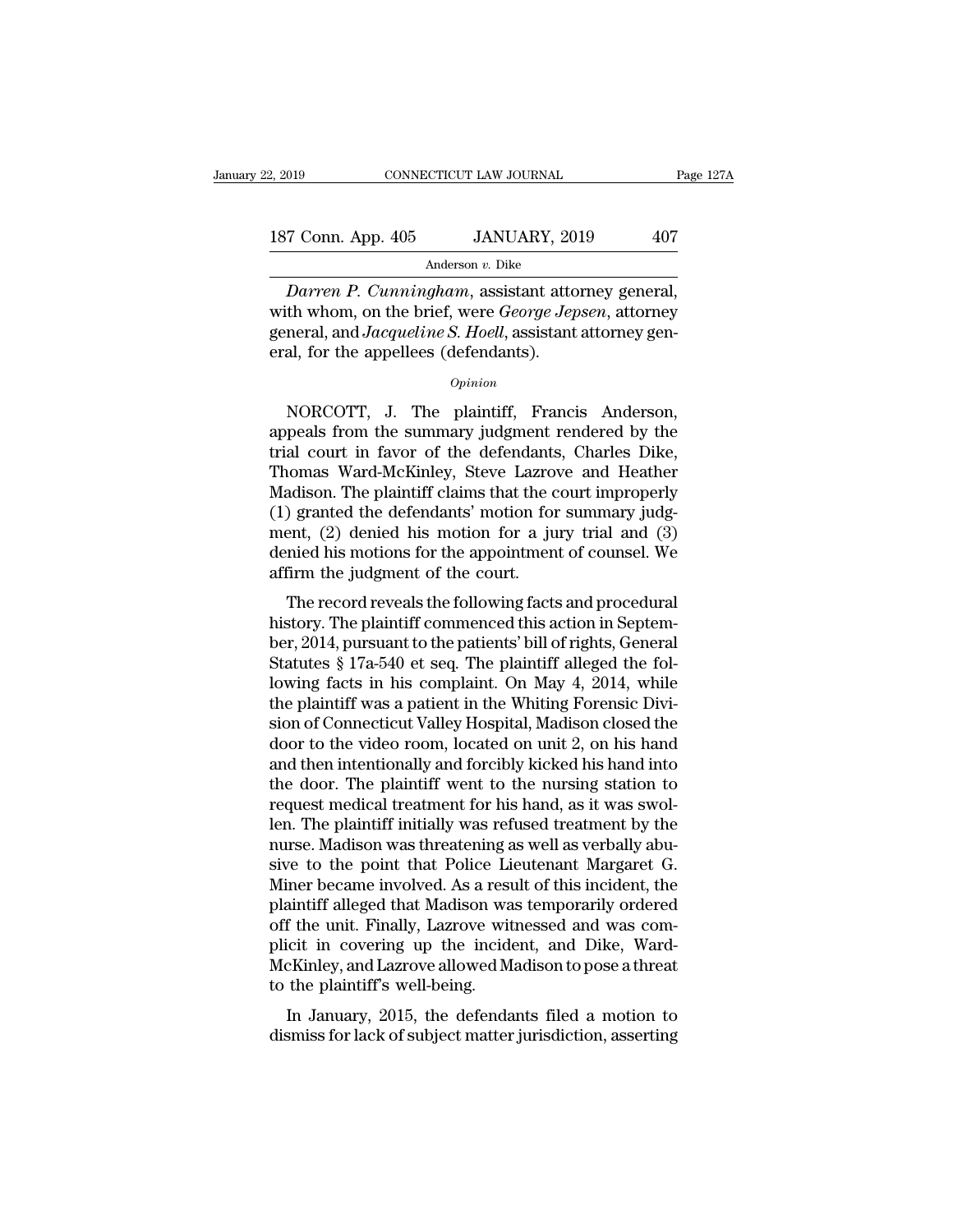### CONNECTICUT LAW JOURNAL January 22, 2019<br>
408 JANUARY, 2019 187 Conn. App. 405<br>
Anderson v. Dike Anderson *v.* Dike

CONNECTICUT LAW JOURNAL Januar<br>
408 JANUARY, 2019 187 Conn. App. 405<br>
Anderson v. Dike<br>
that a claim under General Statutes § 17a-550 for viola-<br>
tion of the patients' bill of rights can be brought only  $\begin{array}{r} \text{3408} \\ \text{408} \\ \text{408} \\ \text{408} \\ \text{409} \\ \text{401} \\ \text{401} \\ \text{402} \\ \text{403} \\ \text{404} \\ \text{405} \\ \text{406} \\ \text{408} \\ \text{409} \\ \text{400} \\ \text{400} \\ \text{400} \\ \text{400} \\ \text{400} \\ \text{400} \\ \text{400} \\ \text{400} \\ \text{400} \\ \text{400} \\ \text{400} \\ \text{400} \\ \text{4$ 408 JANUARY, 2019 187 Conn. App. 405<br>Anderson v. Dike<br>that a claim under General Statutes  $\S 17a-550$  for viola-<br>tion of the patients' bill of rights can be brought only<br>against the state and not against individual state<br> 408 JANUARY, 2019 187 Conn. App. 405<br>
Anderson *v*. Dike<br>
that a claim under General Statutes § 17a-550 for viola-<br>
tion of the patients' bill of rights can be brought only<br>
against the state and not against individual st Anderson v. Dike<br>
that a claim under General Statutes § 17a-550 for viola-<br>
tion of the patients' bill of rights can be brought only<br>
against the state and not against individual state<br>
employees; therefore, the defendant  $\frac{1}{2}$  and  $\frac{1}{2}$  and  $\frac{1}{2}$  and  $\frac{1}{2}$  and  $\frac{1}{2}$  and  $\frac{1}{2}$  and  $\frac{1}{2}$  and  $\frac{1}{2}$  and  $\frac{1}{2}$  and  $\frac{1}{2}$  and  $\frac{1}{2}$  and  $\frac{1}{2}$  and  $\frac{1}{2}$  and  $\frac{1}{2}$  and  $\frac{1}{2}$  and  $\frac{1}{2}$  a that a claim under General Statutes  $\S 17a-550$  for violation of the patients' bill of rights can be brought only against the state and not against individual state employees; therefore, the defendants in their individual tion of the patients' bill of rights can be brought only<br>against the state and not against individual state<br>employees; therefore, the defendants in their individual<br>capacities cannot be held liable for violations of Gener against the state and not against individual state<br>employees; therefore, the defendants in their individual<br>capacities cannot be held liable for violations of General<br>Statutes § 17a-542. The court granted the defendants'<br>m employees; therefore, the defendants in their individual<br>capacities cannot be held liable for violations of General<br>Statutes § 17a-542. The court granted the defendants'<br>motion as to Dike, Ward-McKinley, and Lazrove. That<br> capacities cannot be held liable for violations of General<br>Statutes § 17a-542. The court granted the defendants'<br>motion as to Dike, Ward-McKinley, and Lazrove. That<br>court, however, denied the motion as to Madison. The<br>cour Statutes § 17a-542. The court granted the defendants'<br>motion as to Dike, Ward-McKinley, and Lazrove. That<br>court, however, denied the motion as to Madison. The<br>court noted that "[General Statutes] §§ 17a-550 and 4-<br>165 mean motion as to Dike, Ward-McKinley, and Lazrove. That<br>court, however, denied the motion as to Madison. The<br>court noted that "[General Statutes] §§ 17a-550 and 4-<br>165 mean that a person can sue a state employee in his<br>individ urt noted that "[General Statutes] §§ 17a-550 and 4-<br>5 mean that a person can sue a state employee in his<br>dividual capacity for violations of the patients' bill of<br>the state, but only for actions that are wanton, reckless<br> 165 mean that a person can sue a state employee in his<br>individual capacity for violations of the patients' bill of<br>rights, but only for actions that are wanton, reckless<br>or malicious."<sup>1</sup> (Internal quotation marks omitted.

individual capacity for violations of the patients' bill of<br>rights, but only for actions that are wanton, reckless<br>or malicious."<sup>1</sup> (Internal quotation marks omitted.)<br>The court went on to note that as to Dike, Ward-<br>McKi rights, but only for actions that are wanton, reckless<br>or malicious."<sup>1</sup> (Internal quotation marks omitted.)<br>The court went on to note that as to Dike, Ward-<br>McKinley and Lazrove, the plaintiff had alleged only<br>that those or malicious."<sup>1</sup> (Internal quotation marks omitted.)<br>The court went on to note that as to Dike, Ward-McKinley and Lazrove, the plaintiff had alleged only<br>that those defendants witnessed the incident, were<br>complicit in all The court went on to note that as to Dike, Ward-<br>McKinley and Lazrove, the plaintiff had alleged only<br>that those defendants witnessed the incident, were<br>complicit in allowing the incident to happen, and<br>allowed Madison to The court went on to note that as to Dike, Ward-<br>McKinley and Lazrove, the plaintiff had alleged only<br>that those defendants witnessed the incident, were<br>complicit in allowing the incident to happen, and<br>allowed Madison to McKinley and Lazrove, the plaintiff had alleged only<br>that those defendants witnessed the incident, were<br>complicit in allowing the incident to happen, and<br>allowed Madison to again pose a threat to the plaintiff's<br>well-being that those defendants witnessed the incident, were<br>complicit in allowing the incident to happen, and<br>allowed Madison to again pose a threat to the plaintiff's<br>well-being and safety, and that these allegations were<br>not "suf complicit in allowing the incident to happen, and<br>allowed Madison to again pose a threat to the plaintiff's<br>well-being and safety, and that these allegations were<br>not "sufficient to support a cause of action sounding<br>in re allowed Madison to again pose a threat to the plaintiff's<br>well-being and safety, and that these allegations were<br>not "sufficient to support a cause of action sounding<br>in recklessness." The court denied the motion as to<br>Mad well-being and safety, and that these allegations were<br>not "sufficient to support a cause of action sounding<br>in recklessness." The court denied the motion as to<br>Madison, because when read in the light most favorable<br>to the not "sufficient to support a cause of action sounding<br>in recklessness." The court denied the motion as to<br>Madison, because when read in the light most favorable<br>to the plaintiff, the plaintiff in his complaint had alleged<br> in recklessness." Th<br>Madison, because wh<br>to the plaintiff, the pl:<br>reckless, wanton or<br>Madison.<sup>2</sup> As a result<br>defendant who this a<br>vidual capacity.<br> $\frac{1}{16}$ reckless, wanton or malicious conduct on the part of Madison.<sup>2</sup> As a result of this order, Madison is the only defendant who this action continues against in an individual capacity.<br>  $\frac{1}{1}$  General Statutes § 4-165 (a Madison.<sup>2</sup> As a result of this order, Madison is the only<br>defendant who this action continues against in an indi-<br>vidual capacity.<br> $\frac{1}{1}$  General Statutes § 4-165 (a) provides: "No state officer or employee shall<br>be p

defendant who this action continues against in an indi-<br>vidual capacity.<br><sup>1</sup>General Statutes § 4-165 (a) provides: "No state officer or employee shall<br>be personally liable for damage or injury, not wanton, reckless or mali vidual capacity.<br>
<sup>1</sup> General Statutes § 4-165 (a) provides: "No state officer or employee shall<br>
be personally liable for damage or injury, not wanton, reckless or malicious,<br>
caused in the discharge of his or her duties shall presently.<br>
The correct of the state of the personally liable for damage or injury, not wanton, reckless or malicious, caused in the discharge of his or her duties or within the scope of his or her employment. Any p chapter.'' Presonally liable for damage or injury, not wanton, reckless or malicious, used in the discharge of his or her duties or within the scope of his or r employment. Any person having a complaint for such damage or injury all Experiment and discharge of his or her duties or within the scope of his or<br>her employment. Any person having a complaint for such damage or injury<br>shall present it as a claim against the state under the provisions of this

From the door on purpose'' sufficiently pleaded a reckless disregard of the door on [the plaintiff's] hand and then kicked [the plaintiff's] hand directly about the door on purpose'' sufficiently pleaded a reckless disrega her employment. Any person having a complaint for such damage or injury shall present it as a claim against the state under the provisions of this chapter."<br>
<sup>2</sup> The court held that the plaintiff's allegation that Madison into the door on purpose" sufficiently pleaded a reckless disregard of the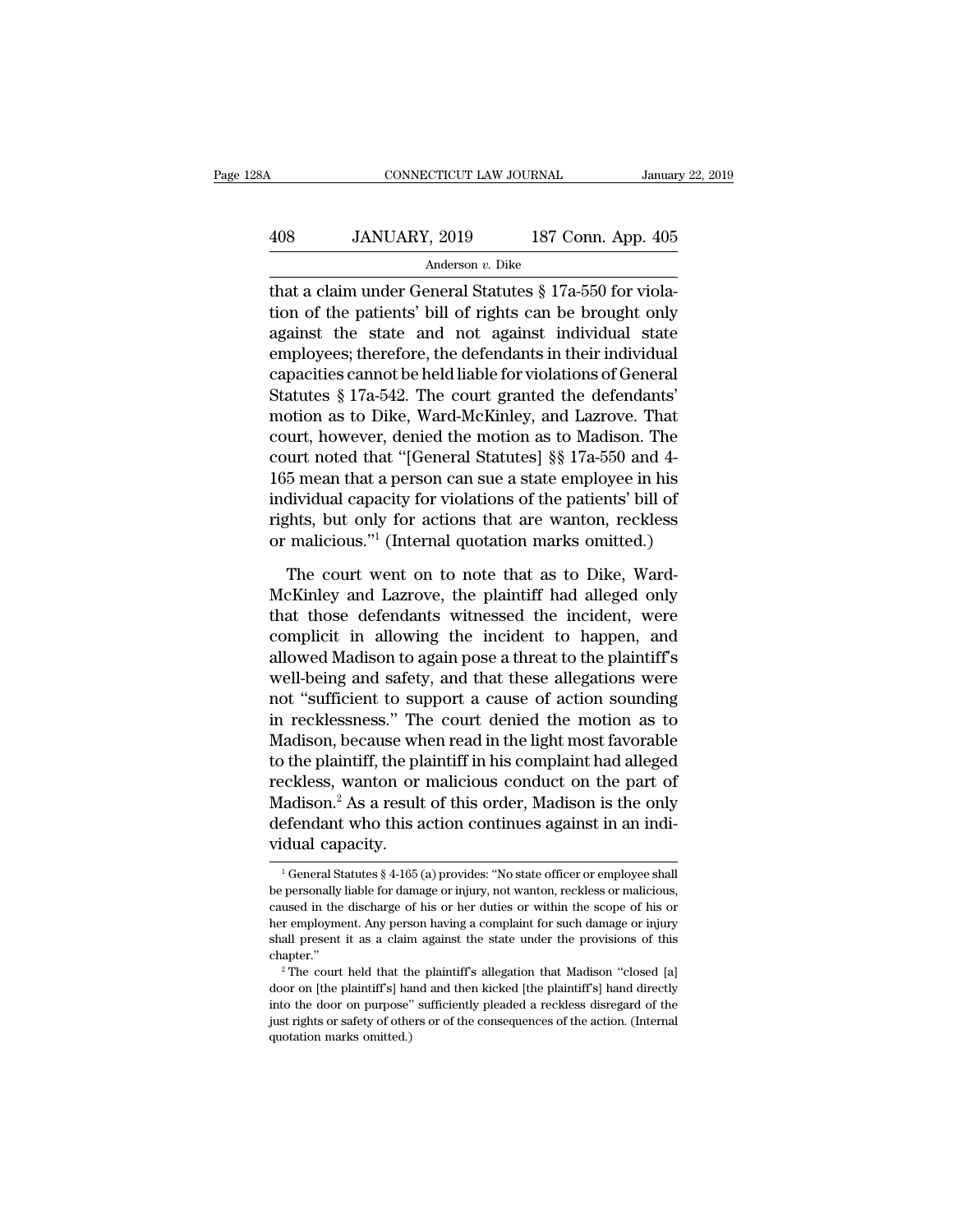| 2, 2019            | CONNECTICUT LAW JOURNAL | Page 129A |
|--------------------|-------------------------|-----------|
| 187 Conn. App. 405 | JANUARY, 2019           | 409       |
|                    | Anderson v. Dike        |           |

Throughout the pendency of the action, the plaintiff<br>ade a request for a jury trial as well as several requests<br>have counsel amounted for him. The court donied 187 Conn. App. 405 JANUARY, 2019 409<br>Anderson v. Dike<br>Throughout the pendency of the action, the plaintiff<br>made a request for a jury trial as well as several requests<br>to have counsel appointed for him. The court denied<br>th 187 Conn. App. 405 JANUARY, 2019 409<br>Anderson v. Dike<br>Throughout the pendency of the action, the plaintiff<br>made a request for a jury trial as well as several requests<br>to have counsel appointed for him. The court denied<br>th 187 Conn. App.  $405$  JANUARY,  $2019$  409<br>Anderson *v*. Dike<br>Throughout the pendency of the action, the plaintiff<br>made a request for a jury trial as well as several requests<br>to have counsel appointed for him. The court den Anderson v. Dike<br>
Throughout the pendency of the action, the plaintiff<br>
made a request for a jury trial as well as several requests<br>
to have counsel appointed for him. The court denied<br>
these requests. The defendants file Anderson *v*. Dike<br>
Throughout the pendency of the action, the plaintiff<br>
made a request for a jury trial as well as several requests<br>
to have counsel appointed for him. The court denied<br>
these requests. The defendants fil Throughout the pendency of the action, the plaintiff<br>made a request for a jury trial as well as several requests<br>to have counsel appointed for him. The court denied<br>these requests. The defendants filed a motion for sum-<br>ma made a request for a jury trial as well as several requests<br>to have counsel appointed for him. The court denied<br>these requests. The defendants filed a motion for sum-<br>mary judgment, claiming that they had sustained their<br>b to have counsel appointed for him. The court denied<br>these requests. The defendants filed a motion for sum-<br>mary judgment, claiming that they had sustained their<br>burden of establishing that there is no genuine issue<br>of mate these requests. The defendants filed a motion for sum-<br>mary judgment, claiming that they had sustained their<br>burden of establishing that there is no genuine issue<br>of material fact pertaining to the plaintiff's claim that<br>M mary judgment, claiming that they had sustained their<br>burden of establishing that there is no genuine issue<br>of material fact pertaining to the plaintiff's claim that<br>Madison intentionally or recklessly caused injury to the burden of establishing that ther<br>of material fact pertaining to the<br>Madison intentionally or reckless<br>plaintiff. The court granted the<br>judgment motion, concluding the<br>provide evidence to raise a gen<br>fact.<sup>3</sup> This appeal fo nate in the pertaining to the plaintin's claim that<br>adison intentionally or recklessly caused injury to the<br>aintiff. The court granted the defendants' summary<br>dgment motion, concluding that the plaintiff did not<br>ovide evid by the court and the defendants' summary<br>plaintiff. The court granted the defendants' summary<br>judgment motion, concluding that the plaintiff did not<br>provide evidence to raise a genuine issue of material<br>fact.<sup>3</sup> This appe

full published and determined burden of provide evidence to raise a genuine issue of material fact.<sup>3</sup> This appeal followed.<br>
On appeal, the plaintiff claims that the court erred by (1) concluding that the defendants sust provide evidence to raise a genuine issue of material<br>fact.<sup>3</sup> This appeal followed.<br>On appeal, the plaintiff claims that the court erred<br>by (1) concluding that the defendants sustained their<br>burden of establishing that th fact.<sup>3</sup> This appeal followed.<br>
On appeal, the plaintiff claims that the court erred<br>
by (1) concluding that the defendants sustained their<br>
burden of establishing that there is no genuine issue of<br>
material fact pertaini the appear followed.<br>
On appeal, the plaintiff claims<br>
by (1) concluding that the defend<br>
burden of establishing that there is<br>
material fact pertaining to his cl<br>
claim for a jury trial and (3) den<br>
the appointment of cou First, we address the plaintiff's claim that the court effect<br>
for a straining that there is no genuine issue of<br>
aterial fact pertaining to his claim, (2) denying his<br>
aim for a jury trial and (3) denying his motions for burden of establishing that there is no genuine issue of<br>burden of establishing that there is no genuine issue of<br>material fact pertaining to his claim, (2) denying his<br>claim for a jury trial and (3) denying his motions f

but act of establishing and dicte is no gendine issue of material fact pertaining to his claim, (2) denying his claim for a jury trial and (3) denying his motions for the appointment of counsel.<br>First, we address the plain claim for a jury trial and (3) denying his model.<br>the appointment of counsel.<br>First, we address the plaintiff's claim that<br>improperly granted the defendants' motion<br>mary judgment because there existed a genu<br>of material f e appointment of counsel.<br>
First, we address the plaintiff's claim that the court<br>
properly granted the defendants' motion for sum-<br>
ary judgment because there existed a genuine issue<br>
material fact. We are not persuaded.<br> First, we address the plaintiff's claim that the court<br>
improperly granted the defendants' motion for summary judgment because there existed a genuine issue<br>
of material fact. We are not persuaded.<br>
"We begin our analysis

First, we address are plantantly claim and are court<br>improperly granted the defendants' motion for sum-<br>mary judgment because there existed a genuine issue<br>of material fact. We are not persuaded.<br>"We begin our analysis wit the property granted are detendantly induced for bath mary judgment because there existed a genuine issue<br>of material fact. We are not persuaded.<br>"We begin our analysis with the standard of review<br>applicable to a trial cou the pleadings, affidavits and the provided to independent the standard of review applicable to a trial court's decision to grant a motion for summary judgment. Practice Book § 17-49 provides that summary judgment shall be "We begin our analysis with the standard of review<br>applicable to a trial court's decision to grant a motion<br>for summary judgment. Practice Book § 17-49 provides<br>that summary judgment shall be rendered forthwith if<br>the ple "We begin our analysis with the standard of review<br>applicable to a trial court's decision to grant a motion<br>for summary judgment. Practice Book § 17-49 provides<br>that summary judgment shall be rendered forthwith if<br>the ple applicable to a trial court's decision to grant a motion<br>for summary judgment. Practice Book § 17-49 provides<br>that summary judgment shall be rendered forthwith if<br>the pleadings, affidavits and any other proof submitted<br>sho for summary judgment. Practice Book § 17-49 provides<br>that summary judgment shall be rendered forthwith if<br>the pleadings, affidavits and any other proof submitted<br>show that there is no genuine issue as to any material<br>fact that summary judgment shall be rendered forthwith if<br>the pleadings, affidavits and any other proof submitted<br>show that there is no genuine issue as to any material<br>fact and that the moving party is entitled to judgment<br>as the pleadings, affidavits and any other proof submitted<br>show that there is no genuine issue as to any material<br>fact and that the moving party is entitled to judgment<br>as a matter of law. A party moving for summary judg-<br>me 3 a matter of law. A party moving for summary judge-<br>ent is held to a strict standard. . . . . To satisfy his<br>urden the movant must make a showing that it is quite<br>ear what the truth is, and that excludes any real doubt<br>ment is held to a strict standard. . . . . To satisfy his<br>burden the movant must make a showing that it is quite<br>clear what the truth is, and that excludes any real doubt<br> $\frac{1}{3}$ Because the plaintiff's claims against Di

burden the movant must make<br>clear what the truth is, and that<br><sup>3</sup> Because the plaintiff's claims against<br>were dependent on the plaintiff's claims a<br>judgment in favor of all the defendants.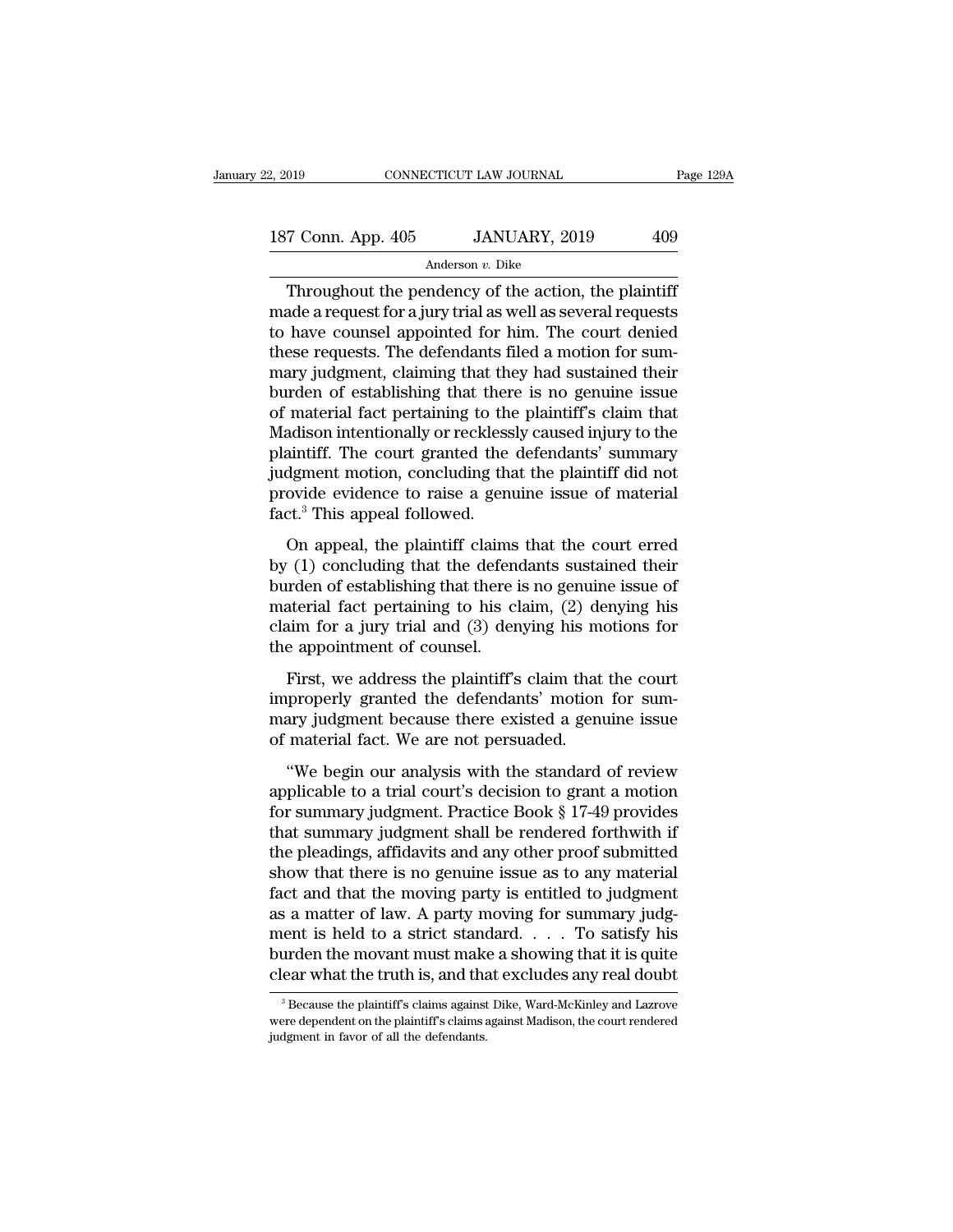# CONNECTICUT LAW JOURNAL January 22, 2019<br>
410 JANUARY, 2019 187 Conn. App. 405<br>
Anderson v. Dike

### Anderson *v.* Dike

CONNECTICUT LAW JOURNAL January 22, 20<br>  $\begin{array}{r} \text{January 22, 20} \\ \text{AMUARY, 2019} \\ \text{Anderson } v. \text{ Dike} \end{array}$ <br>
as to the existence of any genuine issue of material<br>
fact.... As the burden of proof is on the movant, the<br>
evidence must be Factor 1 and 187 Conneight 187 Conneight 187 Conneight 187 Conneight 187 Conneight 187 Conneight 188 as to the existence of any genuine issue of material fact.  $\dots$  As the burden of proof is on the movant, the evidence mu 410 JANUARY, 2019 187 Conn. App. 405<br>Anderson v. Dike<br>as to the existence of any genuine issue of material<br>fact.... As the burden of proof is on the movant, the<br>evidence must be viewed in the light most favorable to<br>the o  $\frac{410}{410}$  JANUARY, 2019 187 Conn. App. 405<br>Anderson *v*. Dike<br>as to the existence of any genuine issue of material<br>fact.... As the burden of proof is on the movant, the<br>evidence must be viewed in the light most favora Anderson *v*. Dike<br>
as to the existence of any genuine issue of material<br>
fact.... As the burden of proof is on the movant, the<br>
evidence must be viewed in the light most favorable to<br>
the opponent.... When documents subm Anderson *v*. Dike<br>
as to the existence of any genuine issue of material<br>
fact,  $\ldots$  As the burden of proof is on the movant, the<br>
evidence must be viewed in the light most favorable to<br>
the opponent,  $\ldots$ . When documen as to the existence of any genuine issue of material fact. . . . As the burden of proof is on the movant, the evidence must be viewed in the light most favorable to the opponent. . . . When documents submitted in support fact. . . . . As the burden of proof is on the movant, the evidence must be viewed in the light most favorable to the opponent. . . . When documents submitted in support of a motion for summary judgment fail to establish evidence must be viewed in the light most favorable to<br>the opponent. . . . When documents submitted in sup-<br>port of a motion for summary judgment fail to establish<br>that there is no genuine issue of material fact, the nonthe opponent. . . . When documents submitted in support of a motion for summary judgment fail to establish that there is no genuine issue of material fact, the non-<br>moving party has no obligation to submit documents estab port of a motion for summary judgment fail to establish<br>that there is no genuine issue of material fact, the non-<br>moving party has no obligation to submit documents<br>establishing the existence of such an issue. . . . Once<br>t that there is no genuine issue of material fact, the non-<br>moving party has no obligation to submit documents<br>establishing the existence of such an issue. . . . Once<br>the moving party has met its burden, however, the<br>opposin moving party has no obligation to submit documents<br>establishing the existence of such an issue. . . . Once<br>the moving party has met its burden, however, the<br>opposing party must present evidence that demon-<br>strates the exi establishing the existence of such an issue. . . . Once<br>the moving party has met its burden, however, the<br>opposing party must present evidence that demon-<br>strates the existence of some disputed factual issue.<br>. . . It is the moving party has met its burden, however, the<br>opposing party must present evidence that demon-<br>strates the existence of some disputed factual issue.<br>... It is not enough, however, for the opposing party<br>merely to asse % opposing party must present evidence that demonstrates the existence of some disputed factual issue.<br>  $\dots$  It is not enough, however, for the opposing party<br>
merely to assert the existence of such a disputed issue.<br>
Mer strates the existence of some disputed factual issue.<br>
... It is not enough, however, for the opposing party<br>
merely to assert the existence of such a disputed issue.<br>
Mere assertions of fact ... are insufficient to estab-... It is not enough, however, for the opposing party<br>merely to assert the existence of such a disputed issue.<br>Mere assertions of fact ... are insufficient to estab-<br>lish the existence of a material fact and, therefore, c merely to assert the existence of such a disputed issue.<br>Mere assertions of fact  $\dots$  are insufficient to establish the existence of a material fact and, therefore, cannot refute evidence properly presented to the court<br>u Mere assertions of fact . . . are insufficient to establish the existence of a material fact and, therefore, cannot refute evidence properly presented to the court under Practice Book § [17-45]. . . . Our review of the tri lish the existence of a material fact<br>not refute evidence properly pres<br>under Practice Book § [17-45]...<br>trial court's decision to grant [a] n<br>judgment is plenary." (Citation omi<br>tion marks omitted.) *Ferri* v. Powe<br>223, 2 In the Practice Book § [17-45].... Our review of the<br>al court's decision to grant [a] motion for summary<br>dgment is plenary." (Citation omitted; internal quota-<br>n marks omitted.) *Ferri* v. *Powell-Ferri*, 317 Conn.<br>3, 228 final court's decision to grant [a] motion for summary<br>judgment is plenary." (Citation omitted; internal quota-<br>tion marks omitted.) *Ferri* v. *Powell-Ferri*, 317 Conn.<br>223, 228, 116 A.3d 297 (2015).<br>In their motion for

judgment is plenary." (Citation omitted; internal quotation marks omitted.) *Ferri* v. *Powell-Ferri*, 317 Conn.<br>223, 228, 116 A.3d 297 (2015).<br>In their motion for summary judgment, the defendants<br>proffered evidence demon tion marks omitted.) *Ferri* v. *Powell-Ferri*, 317 Conn.<br>223, 228, 116 A.3d 297 (2015).<br>In their motion for summary judgment, the defendants<br>proffered evidence demonstrating that the sequence of<br>events the plaintiff desc 223, 228, 116 A.3d 297 (2015).<br>
In their motion for summary judgment, the defendants<br>
proffered evidence demonstrating that the sequence of<br>
events the plaintiff described in his complaint did not<br>
take place. Such eviden In their motion for summary judgment, the defendants<br>proffered evidence demonstrating that the sequence of<br>events the plaintiff described in his complaint did not<br>take place. Such evidence included (1) a sequence of<br>still In their motion for summary judgment, the defendants<br>proffered evidence demonstrating that the sequence of<br>events the plaintiff described in his complaint did not<br>take place. Such evidence included (1) a sequence of<br>still proffered evidence demonstrating that the sequence of<br>events the plaintiff described in his complaint did not<br>take place. Such evidence included (1) a sequence of<br>still photographs taken from a recording of the incident<br>th events the plaintiff described in his complaint did not<br>take place. Such evidence included (1) a sequence of<br>still photographs taken from a recording of the incident<br>through a video camera that was in place on the unit;<br>(2 take place. Such evidence included (1) a sequence of<br>still photographs taken from a recording of the incident<br>through a video camera that was in place on the unit;<br>(2) an affidavit from a detective of the Department of<br>Men still photographs taken from a recording of the incident<br>through a video camera that was in place on the unit;<br>(2) an affidavit from a detective of the Department of<br>Mental Health and Addiction Services who conducted<br>an in through a video camera that was in place on the unit;<br>(2) an affidavit from a detective of the Department of<br>Mental Health and Addiction Services who conducted<br>an investigation, and reviewed the video footage of the<br>alleg (2) an affidavit from a detective of the Department of<br>Mental Health and Addiction Services who conducted<br>an investigation, and reviewed the video footage of the<br>alleged incident and found that the door never closed on<br>th Mental Health and Addiction Services who conducted<br>an investigation, and reviewed the video footage of the<br>alleged incident and found that the door never closed on<br>the plaintiff's hand, nor did Madison kick the plaintiff's an investigation, and reviewed the video footage of the<br>alleged incident and found that the door never closed on<br>the plaintiff's hand, nor did Madison kick the plaintiff's<br>hand into the door; (3) an affidavit of an attendi alleged incident and found that the door never closed on<br>the plaintiff's hand, nor did Madison kick the plaintiff's<br>hand into the door; (3) an affidavit of an attending<br>nurse who observed no indication of any injury to the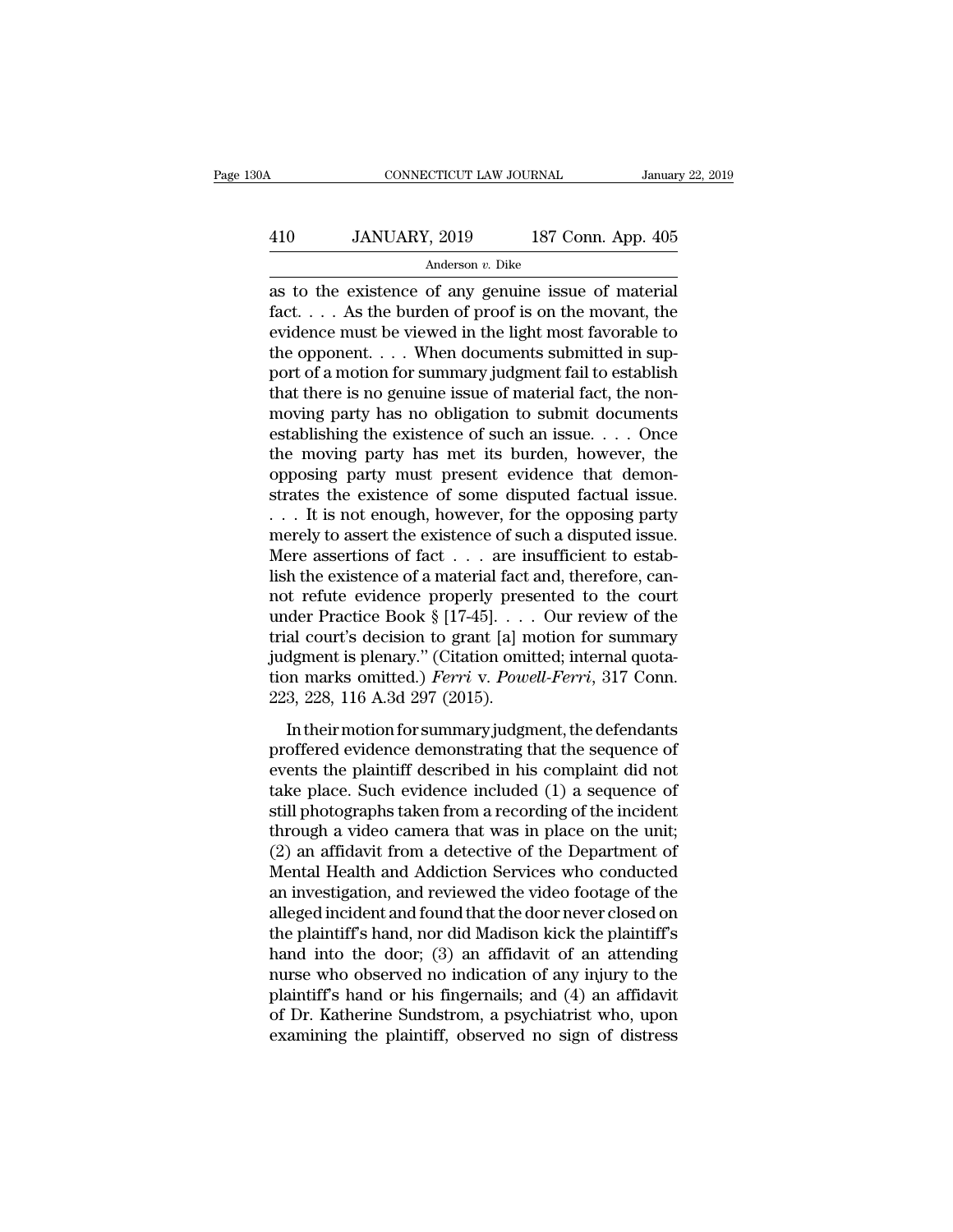# 2, 2019 CONNECTICUT LAW JOURNAL Page 131A<br>187 Conn. App. 405 JANUARY, 2019 411<br>Anderson v. Dike

Anderson *v.* Dike

 $\frac{2,2019}{2,2019}$  CONNECTICUT LAW JOURNAL Page 131A<br>
187 Conn. App. 405 JANUARY, 2019 411<br>
Anderson v. Dike<br>
or physical injury. On the basis of this evidence the<br>
defendants met their burden of demonstrating that<br>
ther 187 Conn. App. 405 JANUARY, 2019 411<br>Anderson v. Dike<br>or physical injury. On the basis of this evidence the<br>defendants met their burden of demonstrating that<br>there was no genuine issue of material fact to warrant 187 Conn. App. 405 JANUARY, 2019 411<br>Anderson v. Dike<br>or physical injury. On the basis of this evidence the<br>defendants met their burden of demonstrating that<br>there was no genuine issue of material fact to warrant<br>a trial. 187 Conn. A<br>
or physical<br>
defendants<br>
there was n<br>
a trial.<br>
Faced wit Anderson  $v$ . Dike<br>physical injury. On the basis of this evidence the<br>fendants met their burden of demonstrating that<br>ere was no genuine issue of material fact to warrant<br>trial.<br>Faced with this evidence, the plaintiff had or physical injury. On the basis of this evidence the<br>defendants met their burden of demonstrating that<br>there was no genuine issue of material fact to warrant<br>a trial.<br>Faced with this evidence, the plaintiff had the obliga

of physical nijury. On the basis of this evidence the<br>defendants met their burden of demonstrating that<br>there was no genuine issue of material fact to warrant<br>a trial.<br>Faced with this evidence, the plaintiff had the obliga mericanal met the burden of demonstrating that<br>there was no genuine issue of material fact to warrant<br>a trial.<br>Faced with this evidence, the plaintiff had the obliga-<br>tion to proffer evidence that shows the existence of a<br> a trial.<br>
a trial.<br>
Faced with this evidence, the plaintiff had the obligation to proffer evidence that shows the existence of a<br>
genuine issue of material fact. The plaintiff failed to<br>
meet this burden. In support of his Faced with this evidence, the plaintiff had the obligation to proffer evidence that shows the existence of a genuine issue of material fact. The plaintiff failed to meet this burden. In support of his opposition to the de Faced with this evidence, the plaintiff had the obligation to proffer evidence that shows the existence of a genuine issue of material fact. The plaintiff failed to meet this burden. In support of his opposition to the def tion to proffer evidence that shows the existence of a<br>genuine issue of material fact. The plaintiff failed to<br>meet this burden. In support of his opposition to the<br>defendants' motion for summary judgment, the plaintiff,<br>i genuine issue of material fact. The plaintiff failed to<br>meet this burden. In support of his opposition to the<br>defendants' motion for summary judgment, the plaintiff,<br>in part, relied on his own affidavit. The court consider meet this burden. In support of his opposition to the<br>defendants' motion for summary judgment, the plaintiff,<br>in part, relied on his own affidavit. The court considered<br>the affidavit in ruling on the motion to dismiss. In defendants' motion for summary judgment, the plaintiff,<br>in part, relied on his own affidavit. The court considered<br>the affidavit in ruling on the motion to dismiss. In his<br>affidavit, the plaintiff asserted that "[o]n May 4 in part, relied on his own affidavit. The court considered<br>the affidavit in ruling on the motion to dismiss. In his<br>affidavit, the plaintiff asserted that "[0]n May 4, 2014,<br>Heather Madison on purpose kicked the door when the affidavit in ruling on the motion to dismiss. In his<br>affidavit, the plaintiff asserted that "[0]n May 4, 2014,<br>Heather Madison on purpose kicked the door when the<br>plaintiff was closing the door, and injured the plain-<br> affidavit, the plaintiff<br>Heather Madison on pu<br>plaintiff was closing t<br>tiff['s] fingers." Neverth<br>plaintiff has not susta<br>existence of [a] materia<br>against Madison."<br>In reviewing a gra in a grant of summary judgment, this urt's review is plenary, and we are not bound to hain-<br>If's] fingers." Nevertheless, the court stated that "[t]he<br>aintiff has not sustained his burden of proving the<br>istence of [a] mate plantari was electing are door, and nyared are plant<br>tiff['s] fingers." Nevertheless, the court stated that "[t]he<br>plaintiff has not sustained his burden of proving the<br>existence of [a] material issue of fact regarding his

consider the simple plaintiff has not sustained his burden of proving the existence of [a] material issue of fact regarding his claim against Madison."<br>In reviewing a grant of summary judgment, this court's review is plena plantari has not sustained his station of proving are<br>existence of [a] material issue of fact regarding his claim<br>against Madison."<br>In reviewing a grant of summary judgment, this<br>court's review is plenary, and we are not b against Madison."<br>
In reviewing a grant of summary judgment, this<br>
court's review is plenary, and we are not bound to<br>
consider the affidavit simply because the trial court<br>
did so. Instead, we decline to consider the pla In reviewing a grant of summary judgment, this<br>court's review is plenary, and we are not bound to<br>consider the affidavit simply because the trial court<br>did so. Instead, we decline to consider the plaintiff's<br>affidavit as In reviewing a grant of summary judgment, this court's review is plenary, and we are not bound to consider the affidavit simply because the trial court did so. Instead, we decline to consider the plaintiff's affidavit as s court's review is plenary, and we are not bo<br>consider the affidavit simply because the tria<br>did so. Instead, we decline to consider the pl<br>affidavit as summary judgment evidence becaus<br>ther was subscribed nor sworn to befo In addition to his defective affidavit, the plaintiff's<br>Individual summary judgment evidence because it nei-<br>er was subscribed nor sworn to before a notary. Such<br>fidavit is of no evidentiary value. *Viola* v. *O'Dell*, 10 attached to his summary judgment evidence because it neither was subscribed nor sworn to before a notary. Such<br>affidavit is of no evidentiary value. *Viola v. O'Dell*, 108<br>Conn. App. 760, 768, 950 A.2d 539 (2008).<br>In addit

diffidavit as summary judgment evidence seculase is ner ther was subscribed nor sworn to before a notary. Such affidavit is of no evidentiary value. *Viola* v. *O'Dell*, 108 Conn. App. 760, 768, 950 A.2d 539 (2008). In add anticle was subsecuted not sworn to before a notary. Such<br>affidavit is of no evidentiary value. *Viola v. O'Dell*, 108<br>Conn. App. 760, 768, 950 A.2d 539 (2008).<br>In addition to his defective affidavit, the plaintiff<br>attache conn. App. 760, 768, 950 A.2d 539 (2008).<br>In addition to his defective affidavit, the plaintiff<br>attached to his opposition to the motion for summary<br>judgment unauthenticated police reports from Lieuten-<br>ant Miner and Serge In addition to his defective affidavit, the plaintiff<br>attached to his opposition to the motion for summary<br>judgment unauthenticated police reports from Lieuten-<br>ant Miner and Sergeant David J. Tuschhoff, the officers<br>who w In addition to his defective affidavit, the plaintiff<br>attached to his opposition to the motion for summary<br>judgment unauthenticated police reports from Lieuten-<br>ant Miner and Sergeant David J. Tuschhoff, the officers<br>who w attached to his opposition to the motion for summary<br>judgment unauthenticated police reports from Lieuten-<br>ant Miner and Sergeant David J. Tuschhoff, the officers<br>who witnessed the alleged incident. These unauthenti-<br>cated judgment unauthenticated police reports from Lieuten-<br>ant Miner and Sergeant David J. Tuschhoff, the officers<br>who witnessed the alleged incident. These unauthenti-<br>cated reports are not proper summary judgment evi-<br>dence. and Miner and Sergeant David J. Tuschhoff, the officers<br>who witnessed the alleged incident. These unauthenti-<br>cated reports are not proper summary judgment evi-<br>dence. This court has made clear that "[the] rules [of<br>practi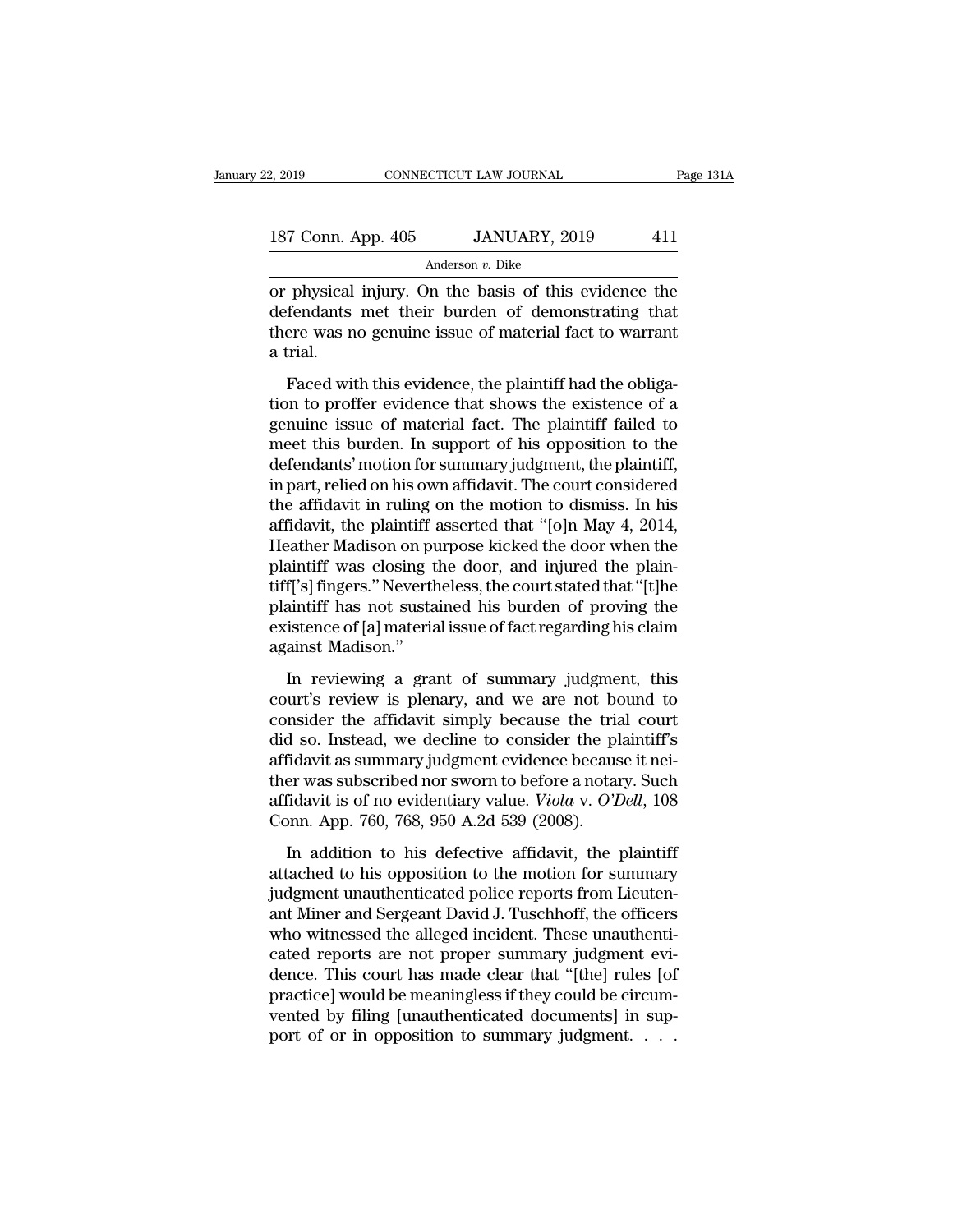# CONNECTICUT LAW JOURNAL January 22, 2019<br>412 JANUARY, 2019 187 Conn. App. 405<br>Anderson v. Dike

### Anderson *v.* Dike

CONNECTICUT LAW JOURNAL January 22, 2019<br>  $\begin{array}{r}\n 412 \quad \text{JANUARY, } 2019 \quad \text{187 Conn. App. 405}\n \hline\n \text{Anderson } v. \text{ Dike}\n \end{array}$ <br>
Therefore, before a document may be considered by<br>
the court [in connection with] a motion for summary<br>
in  $\begin{array}{ccc}\n & \text{JANUARY, 2019} & \text{187 Conn. App. 405}\n \hline\n & \text{Anderson } v. \text{ Dike}\n \end{array}$ <br>
Therefore, before a document may be considered by<br>
the court [in connection with] a motion for summary<br>
judgment, there must be a preliminary showing of  $\frac{\text{A12}}{\text{Anderson } v. \text{ Dike}}$ <br>
Anderson  $v. \text{ Dike}$ <br>
Therefore, before a document may be considered by<br>
the court [in connection with] a motion for summary<br>
judgment, there must be a preliminary showing of [the<br>
document's] gen  $\frac{\text{A12}}{\text{Anderson } v. \text{ Dike}}$ <br>
Anderson  $v. \text{ Dike}}$ <br>
Therefore, before a document may be considered by<br>
the court [in connection with] a motion for summary<br>
judgment, there must be a preliminary showing of [the<br>
document's] gen Anderson v. Dike<br>
Therefore, before a document may be considered by<br>
the court [in connection with] a motion for summary<br>
judgment, there must be a preliminary showing of [the<br>
document's] genuineness, i.e., that the proff Anderson *v*. *Dike*<br>
Therefore, before a document may be considered by<br>
the court [in connection with] a motion for summary<br>
judgment, there must be a preliminary showing of [the<br>
document's] genuineness, i.e., that the p Therefore, before a document may be considered by<br>the court [in connection with] a motion for summary<br>judgment, there must be a preliminary showing of [the<br>document's] genuineness, i.e., that the proffered item of<br>evidence the court [in connection with] a motion for summary<br>judgment, there must be a preliminary showing of [the<br>document's] genuineness, i.e., that the proffered item of<br>evidence is what its proponent claims it to be." (Internal judgment, there must be a preliminary showing of [the document's] genuineness, i.e., that the proffered item of evidence is what its proponent claims it to be." (Internal quotation marks omitted.) *Nash v. Stevens*, 144 Co document's] genuineness, i.e., that the proffered item of<br>evidence is what its proponent claims it to be." (Internal<br>quotation marks omitted.) *Nash v. Stevens*, 144 Conn.<br>App. 1, 15–16, 71 A.3d 635, cert. denied, 310 Conn evidence is what its proponent claims it to be." (Internal<br>quotation marks omitted.) *Nash v. Stevens*, 144 Conn.<br>App. 1, 15–16, 71 A.3d 635, cert. denied, 310 Conn. 915,<br>76 A.3d 628 (2013). "Documents in support of or in<br> quotation marks omitted.) *Nash v. Stevens*, 144 Conn.<br>App. 1, 15–16, 71 A.3d 635, cert. denied, 310 Conn. 915,<br>76 A.3d 628 (2013). "Documents in support of or in<br>opposition to a motion for summary judgment may be<br>authent App. 1, 15–16, 71 A.3d 635, cert. denied, 310 Conn. 915, 76 A.3d 628 (2013). "Documents in support of or in opposition to a motion for summary judgment may be authenticated in a variety of ways, including, but not limited 76 A.3d 628 (2013). "Documents in support of or in opposition to a motion for summary judgment may be authenticated in a variety of ways, including, but not limited to, a certified copy of a document or the addition of an opposition to a motion for summary judgment may be<br>authenticated in a variety of ways, including, but not<br>limited to, a certified copy of a document or the addition<br>of an affidavit by a person with personal knowledge<br>that authenticated in a variety of ways, including, but not<br>limited to, a certified copy of a document or the addition<br>of an affidavit by a person with personal knowledge<br>that the offered evidence is a true and accurate repre-<br> limited to, a certified copy of a document or the addition<br>of an affidavit by a person with personal knowledge<br>that the offered evidence is a true and accurate repre-<br>sentation of what its proponent claims it to be." (Inte % of an affidavit by a perse<br>that the offered evidence<br>sentation of what its prop<br>nal quotation marks omitt<br>*Cross & Blue Shield of* (<br>68, 73, 957 A.3d 541 (2008)<br>965 A.2d 553 (2009).<br>The police reports offe at the onered evidence is a the and accurate repre-<br>
Intation of what its proponent claims it to be." (Inter-<br>
1 quotation marks omitted.) *Gianetti* v. Anthem Blue<br>
oss & Blue Shield of Connecticut, 111 Conn. App.<br>
73, 95 sentation of what its proponent claims it to be. (Inter-<br>nal quotation marks omitted.) *Gianetti* v. *Anthem Blue*<br>*Cross & Blue Shield of Connecticut*, 111 Conn. App.<br>68, 73, 957 A.3d 541 (2008), cert. denied, 290 Conn. 9

nal quotation marks onlifted.) Gramette V. Anthem Bute<br>Cross & Blue Shield of Connecticut, 111 Conn. App.<br>68, 73, 957 A.3d 541 (2008), cert. denied, 290 Conn. 915,<br>965 A.2d 553 (2009).<br>The police reports offered by the pla that the reports are a true and accurate representation<br>of  $8, 73, 957$  A.3d 541 (2008), cert. denied, 290 Conn. 915,<br>965 A.2d 553 (2009).<br>The police reports offered by the plaintiff failed to<br>meet this standard. The repo oo, 15, 951 A.5d 941 (2006), cert. defiled, 290 Collit. 915,<br>965 A.2d 553 (2009).<br>The police reports offered by the plaintiff failed to<br>meet this standard. The reports are neither accompa-<br>nied by an affidavit of a person Free police reports offered by the plaintiff failed to<br>meet this standard. The reports are neither accompa-<br>nied by an affidavit of a person with personal knowledge<br>that the reports are a true and accurate representation<br>o The police reports offered by the plaintiff failed to<br>meet this standard. The reports are neither accompa-<br>nied by an affidavit of a person with personal knowledge<br>that the reports are a true and accurate representation<br>of meet this standard. The reports are neither accompa-<br>nied by an affidavit of a person with personal knowledge<br>that the reports are a true and accurate representation<br>of what the plaintiff purports them to be, nor are the<br>r nied by an affidavit of a person with personal knowledge<br>that the reports are a true and accurate representation<br>of what the plaintiff purports them to be, nor are the<br>reports certified documents or authenticated by other<br> that the reports are a true and accurate representation<br>of what the plaintiff purports them to be, nor are the<br>reports certified documents or authenticated by other<br>means. The plaintiff has not offered any evidence that<br>ma of what the plaintiff purports them to be, nor are the reports certified documents or authenticated by other means. The plaintiff has not offered any evidence that may properly be considered at summary judgment and, thus, judgment. Fails. The plaintiff nass not offered any evidence that<br>ay properly be considered at summary judgment and,<br>us, did not meet his burden to demonstrate the exis-<br>nce of a disputed factual issue. Accordingly, the court<br>operly may properly be considered at summary judgment and,<br>thus, did not meet his burden to demonstrate the exis-<br>tence of a disputed factual issue. Accordingly, the court<br>properly granted the defendants' motion for summary<br>judgm

thus, and not meet ins burden to demonstrate the existence of a disputed factual issue. Accordingly, the court<br>properly granted the defendants' motion for summary<br>judgment.<br>The plaintiff next claims that the court improper tence of a displied factual issue. Accordingly, the court<br>properly granted the defendants' motion for summary<br>judgment.<br>The plaintiff next claims that the court improperly<br>denied his motion for a jury trial and his motions fully granted the defendants motion for summary<br>judgment.<br>The plaintiff next claims that the court improperly<br>denied his motion for a jury trial and his motions for<br>the appointment of counsel. Because we conclude that<br>the The plaintiff next claims that the court improperly<br>denied his motion for a jury trial and his motions for<br>the appointment of counsel. Because we conclude that<br>the court properly granted the defendants' motion for<br>summary The plaintiff next claims that the court improperly<br>denied his motion for a jury trial and his motions for<br>the appointment of counsel. Because we conclude that<br>the court properly granted the defendants' motion for<br>summary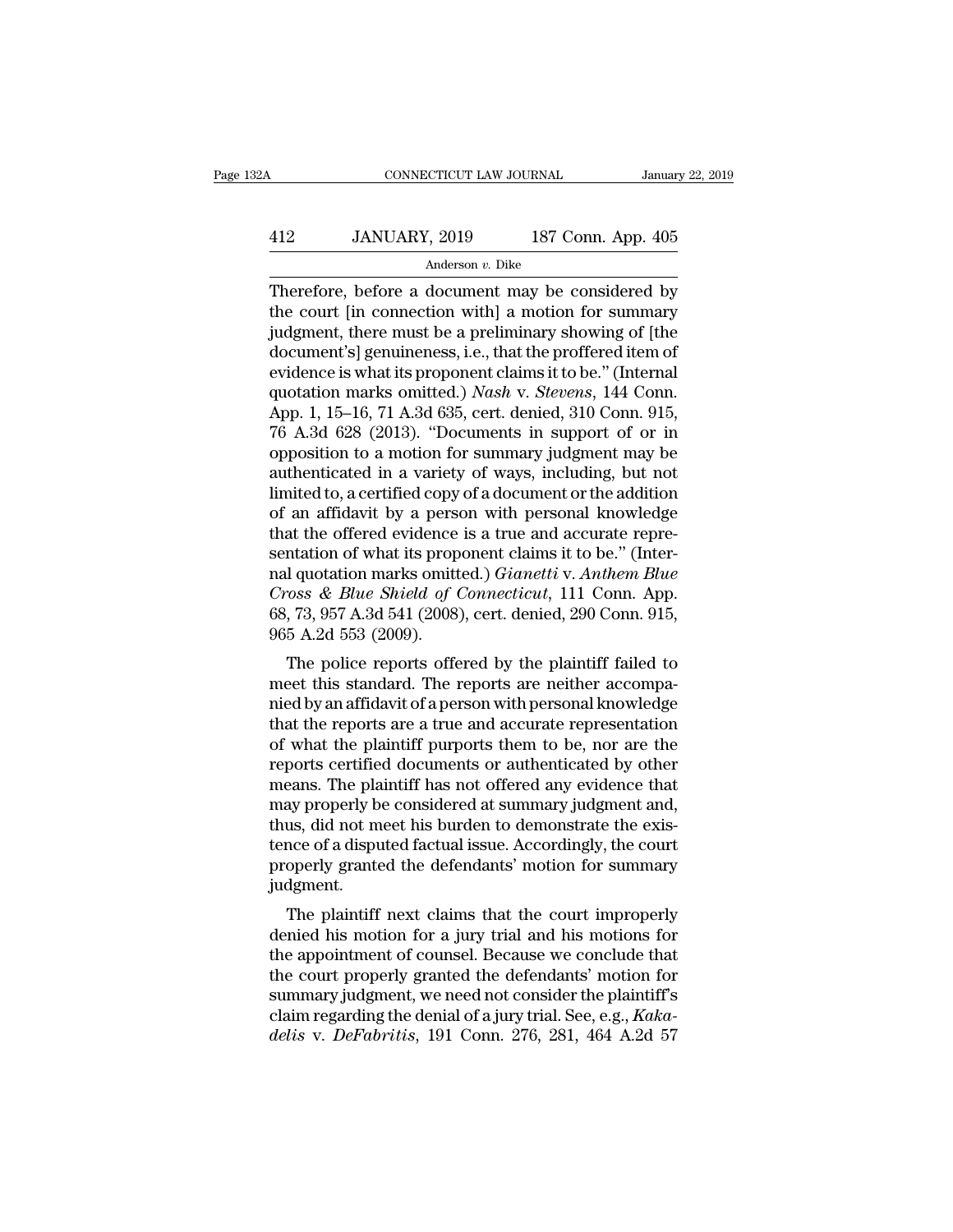# 2, 2019 CONNECTICUT LAW JOURNAL Page 133A<br>187 Conn. App. 405 JANUARY, 2019 413<br>Anderson v. Dike

Anderson *v.* Dike

(2, 2019 CONNECTICUT LAW JOURNAL Page 133A<br>
187 Conn. App. 405 JANUARY, 2019 413<br>
Anderson v. Dike<br>
(1983) ("[t]he motion for summary judgment is designed<br>
to eliminate the delay and expense incident to a trial<br>
when ther 187 Conn. App. 405 JANUARY, 2019 413<br>Anderson v. Dike<br>(1983) ("[t]he motion for summary judgment is designed<br>to eliminate the delay and expense incident to a trial<br>when there is no real issue to be tried" [internal quota-187 Conn. App. 405 JANUARY, 2019 413<br>Anderson v. Dike<br>(1983) ("[t]he motion for summary judgment is designed<br>to eliminate the delay and expense incident to a trial<br>when there is no real issue to be tried" [internal quota-187 Conn. App. 405<br>
Andersc<br>
(1983) ("[t]he motion for su<br>
to eliminate the delay and<br>
when there is no real issue<br>
tion marks omitted]).<br>
Finally, there is no merit Anderson  $v$ . Dike<br>  $\frac{983}{t}$  ("[t]he motion for summary judgment is designed<br>
eliminate the delay and expense incident to a trial<br>
nen there is no real issue to be tried" [internal quota-<br>
nen marks omitted]).<br>
Finally  $(1983)$  ("[t]he motion for summary judgment is designed<br>to eliminate the delay and expense incident to a trial<br>when there is no real issue to be tried" [internal quota-<br>tion marks omitted]).<br>Finally, there is no merit to

(1565) (Tefter motion for summary judgment is designed<br>to eliminate the delay and expense incident to a trial<br>when there is no real issue to be tried" [internal quota-<br>tion marks omitted]).<br>Finally, there is no merit to t when there is no real issue to be tried" [internal quotation marks omitted]).<br>Finally, there is no merit to the plaintiff's claim that<br>the court improperly declined to appoint him an attor-<br>ney because he is indigent and Finally, there is no real issue to be their pinternal quotation marks omitted]).<br>Finally, there is no merit to the plaintiff's claim that<br>the court improperly declined to appoint him an attor-<br>ney because he is indigent a Finally, there is no merit to the plaintiff's claim that<br>the court improperly declined to appoint him an attor-<br>ney because he is indigent and confined on account of<br>having been found not guilty by reason of mental dis-<br>ea Finally, there is no merit to the plaintiff's claim that<br>the court improperly declined to appoint him an attor-<br>ney because he is indigent and confined on account of<br>having been found not guilty by reason of mental dis-<br>ea the court improperly declined to appoint him an attor-<br>ney because he is indigent and confined on account of<br>having been found not guilty by reason of mental dis-<br>ease or defect.<sup>4</sup> As a general rule, court-appointed coun ney because he is indigent and confined on account of<br>having been found not guilty by reason of mental dis-<br>ease or defect.<sup>4</sup> As a general rule, court-appointed coun-<br>sel is not available in civil proceedings. See *Kenned* having been found not guilty by reason of mental dis-<br>ease or defect.<sup>4</sup> As a general rule, court-appointed coun-<br>sel is not available in civil proceedings. See *Kennedy*<br>v. Putman, 97 Conn. App. 815, 816 n.3, 905 A.2d 12 ease or defect.<sup>4</sup> As a general rule, court-appointed counsel is not available in civil proceedings. See *Kennedy*<br>v. Putman, 97 Conn. App. 815, 816 n.3, 905 A.2d 1280<br>(2006). "The legislature, however, has created excepsel is not available in civil proceedings. See *Kennedy*<br>v. Putman, 97 Conn. App. 815, 816 n.3, 905 A.2d 1280<br>(2006). "The legislature, however, has created excep-<br>tions to the general rule . . . by providing for the<br>appo v. *Putman*, 97 Conn. App. 815, 816 n.3, 905 A.2d 1280 (2006). "The legislature, however, has created exceptions to the general rule  $\ldots$  by providing for the appointment of counsel to represent indigent parties in certa (2006). "The legislature, however, has created exceptions to the general rule  $\ldots$  by providing for the appointment of counsel to represent indigent parties in certain civil actions. Among those who have a statutory righ tions to the general rule  $\ldots$  by providing for the appointment of counsel to represent indigent parties in certain civil actions. Among those who have a statutory right to counsel in civil cases are petitioners in habea appointment of counsel to represent indigent parties in<br>certain civil actions. Among those who have a statutory<br>right to counsel in civil cases are petitioners in habeas<br>corpus proceedings arising from criminal matters, Ge certain civil actions. Among those who have a statutory<br>right to counsel in civil cases are petitioners in habeas<br>corpus proceedings arising from criminal matters, Gen-<br>eral Statutes § 51-296 (a); litigants in termination right to counsel in civil cases are petitioners in habeas<br>corpus proceedings arising from criminal matters, Gen-<br>eral Statutes § 51-296 (a); litigants in termination of<br>parental rights cases, General Statutes § 45a-717 (b corpus proceedings arising from criminal matters, General Statutes § 51-296 (a); litigants in termination of parental rights cases, General Statutes § 45a-717 (b), and proceedings on behalf of neglected, uncared for or de eral Statutes §§1-296 (a); litigants in termination of<br>parental rights cases, General Statutes § 45a-717 (b),<br>and proceedings on behalf of neglected, uncared for or<br>dependent children or youths, General Statutes § 46b-<br>135 parental rights cases, General Statutes § 45a-717 (b),<br>and proceedings on behalf of neglected, uncared for or<br>dependent children or youths, General Statutes § 46b-<br>135 (b); and persons who might be involuntarily confined<br>d and proceedings on behalf of neglected, uncared for or<br>dependent children or youths, General Statutes § 46b-<br>135(b); and persons who might be involuntarily confined<br>due to mental condition or for purposes of quarantine,<br>e dependent children or youths, General Statutes  $\S$  46b-<br>135(b); and persons who might be involuntarily confined<br>due to mental condition or for purposes of quarantine,<br>e.g., General Statutes  $\S$  17a-498 and 19a-221. . . . 135 (b); and persons who might be involuntarily confined<br>due to mental condition or for purposes of quarantine,<br>e.g., General Statutes §§ 17a-498 and 19a-221. . . . In<br>addition to the foregoing, our legislature has statut due to mental condition or for purposes of quarantine,<br>e.g., General Statutes §§ 17a-498 and 19a-221. . . . In<br>addition to the foregoing, our legislature has statutorily<br>provided that, once a trial court determines that a e.g., General Statutes §§ 17a-498 and 19a-221. . . . . In<br>addition to the foregoing, our legislature has statutorily<br>provided that, once a trial court determines that a defen-<br>dant is indigent the court *must* appoint cou addition to the foregoing, our legislature has statutorily<br>provided that, once a trial court determines that a defen-<br>dant is indigent the court *must* appoint counsel (1) in<br>any criminal action, (2) in any habeas corpus Note that that impures a criminal matter, (3) in an extradition<br>roceeding, or (4) in any delinquency matter. General<br>tatutes § 51-296 (a)." (Citation omitted; emphasis in<br> $\frac{4}{3}$ Following an incident that occurred in 20 ing arising from a criminal matter,  $(3)$  in an extradition<br>proceeding, or  $(4)$  in any delinquency matter. General<br>Statutes § 51-296  $(a)$ ." (Citation omitted; emphasis in<br> $\frac{4}{1}$ Following an incident that occurred in 2

proceeding, or (4) in any delinquency matter. General Statutes § 51-296 (a)." (Citation omitted; emphasis in  $+$ Following an incident that occurred in 2012, the plaintiff, who had been incarcerated at that time, was found **Statutes** § 51-296 (a)." (Citation omitted; emphasis in  $\frac{4}{1}$ Following an incident that occurred in 2012, the plaintiff, who had been incarcerated at that time, was found not guilty by reason of mental disease or def Statutes  $S$  51-250 ( $\alpha$ ). (Citation Omitted, emphass in  $\alpha$  + Following an incident that occurred in 2012, the plaintiff, who had been incarcerated at that time, was found not guilty by reason of mental disease or defe <sup>4</sup> Following an incident that occurred in 2012, the plaintiff, who had been incarcerated at that time, was found not guilty by reason of mental disease or defect of assault of a correction officer, breach of the peace an incarcerated at that time, was found not guilty by reason of mental disease or defect of assault of a correction officer, breach of the peace and failure to submit to fingerprint identification, committed to the custody of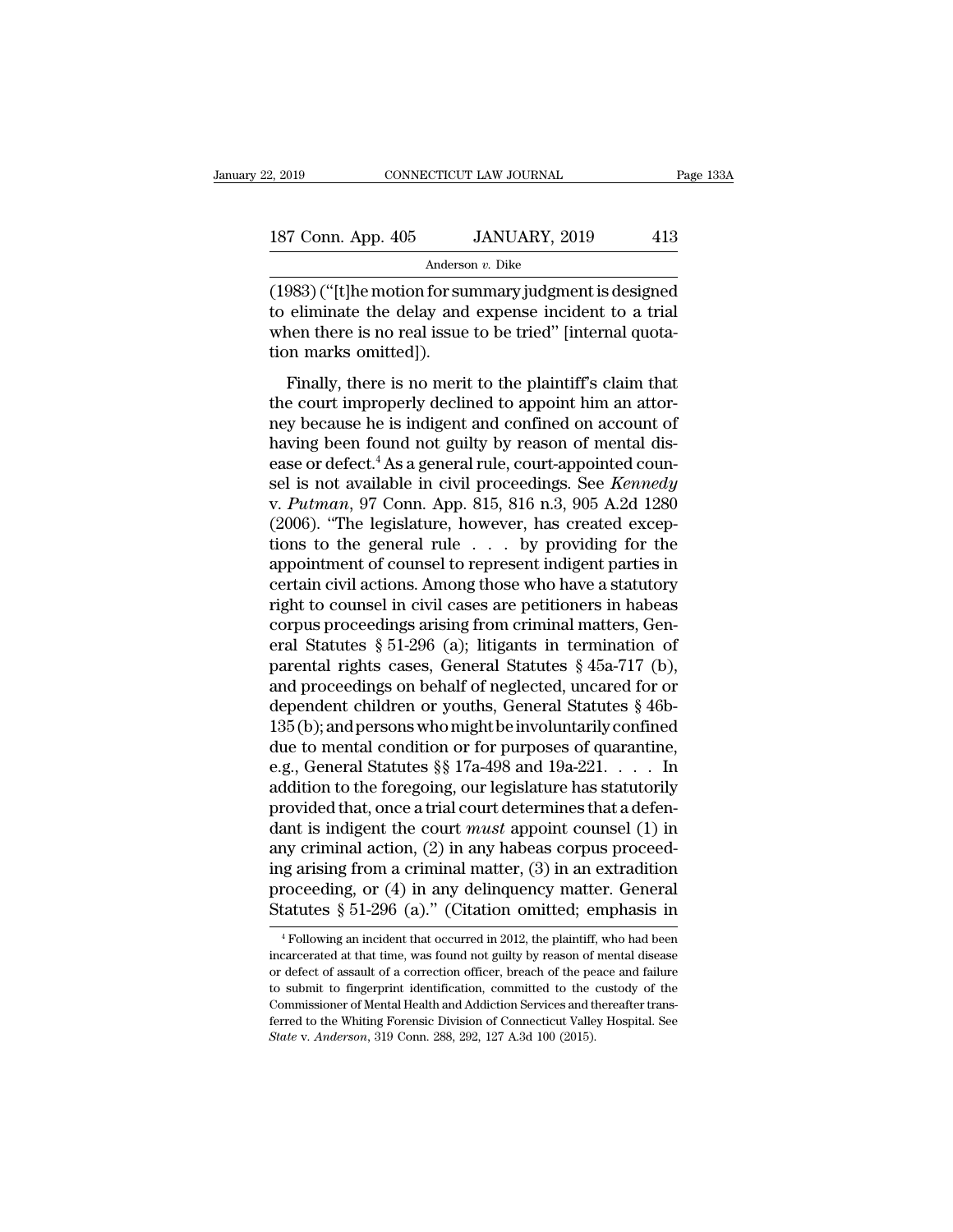## CONNECTICUT LAW JOURNAL January 22, 2019<br>414 JANUARY, 2019 187 Conn. App. 414<br>Buie v. Commissioner of Correction CONNECTICUT LAW JOURNAL<br>NUARY, 2019 187 Conn. App<br>Buie *v.* Commissioner of Correction<br>nal. quotation. marks. omitted.). Sm

CONNECTICUT LAW JOURNAL January 22, 20<br>
414 JANUARY, 2019 187 Conn. App. 414<br>
<sup>Buie v</sup>. Commissioner of Correction<br>
original; internal quotation marks omitted.) *Small* v.<br> *State*, 101 Conn. App. 213, 217–18, 920 A.2d 102 *State*, 101 Conn. App. 2019 *State*, 101 Conn. App. 213, 217–18, 920 A.2d 1024 (2007), appeal dismissed, 290 Conn. 128, 962 A.2d 80, cert.<br> *State*, 101 Conn. App. 213, 217–18, 920 A.2d 1024 (2007), appeal dismissed, 290 414 JANUARY, 2019 187 Conn. App. 414<br>
Buie v. Commissioner of Correction<br>
original; internal quotation marks omitted.) *Small* v.<br> *State*, 101 Conn. App. 213, 217–18, 920 A.2d 1024 (2007),<br>
appeal dismissed, 290 Conn. 12 414 JANUARY, 2019 187 Conn. App. 414<br>
Buie v. Commissioner of Correction<br>
original; internal quotation marks omitted.) *Small* v.<br> *State*, 101 Conn. App. 213, 217–18, 920 A.2d 1024 (2007),<br>
appeal dismissed, 290 Conn. 12 Bue v. Commissioner of Correction<br>
original; internal quotation marks omitted.) Small v.<br>
State, 101 Conn. App. 213, 217–18, 920 A.2d 1024 (2007),<br>
appeal dismissed, 290 Conn. 128, 962 A.2d 80, cert.<br>
denied, 558 U.S. 842 Bue v. Commissioner of Correction<br>
original; internal quotation marks omitted.) *Small v.*<br> *State*, 101 Conn. App. 213, 217–18, 920 A.2d 1024 (2007),<br>
appeal dismissed, 290 Conn. 128, 962 A.2d 80, cert.<br>
denied, 558 U.S. original; internal quotation marks omitted.) *Small v.*<br> *State*, 101 Conn. App. 213, 217–18, 920 A.2d 1024 (2007),<br>
appeal dismissed, 290 Conn. 128, 962 A.2d 80, cert.<br>
denied, 558 U.S. 842, 130 S. Ct. 102, 175 L. Ed. 2d State, 101 Conn. App. 213, 217–18, 920 A.2d 1024 (2007),<br>appeal dismissed, 290 Conn. 128, 962 A.2d 80, cert.<br>denied, 558 U.S. 842, 130 S. Ct. 102, 175 L. Ed. 2d 68<br>(2009). In the present case, the plaintiff's claims are<br>br appeal dismissed, 290 Conn. 128, 962 A.2d 80, cert.<br>denied, 558 U.S. 842, 130 S. Ct. 102, 175 L. Ed. 2d 68<br>(2009). In the present case, the plaintiff's claims are<br>brought pursuant to the patients' bill of rights. The<br>legis denied, 558 U.S. 842,<br>(2009). In the present<br>brought pursuant to<br>legislature has not pr<br>the general rule for s<br>properly denied the pl<br>ment of counsel.<br>The judgment is aff Food). In the present case, the<br>pought pursuant to the patient:<br>gislature has not provided a st<br>e general rule for such cases,<br>operly denied the plaintiff's mo<br>ent of counsel.<br>The judgment is affirmed.<br>In this opinion the Next; Equivalent and Sylidature has not provided a statutory exception<br>is general rule for such cases, and, thus, the concepty denied the plaintiff's motions for the apport<br>of counsel.<br>The judgment is affirmed.<br>In this opi

### ment of counsel.<br>
The judgment is affirmed.<br>
In this opinion the other judges concurred.<br>
ROBERT BUIE *v*. COMMISSIONER OF CORRECTION<br>
(AC 40520) firmed.<br>
other judges concu<br>
MMISSIONER OF C<br>
(AC 40520)<br>
J., and Elgo and Harper, ROBERT BUIE  $v$ . COMMISSIONER OF CORRECTION<br>(AC 40520)<br>DiPentima, C. J., and Elgo and Harper, Js.

### *Syllabus*

 $(AC 40520)$ <br>DiPentima, C. J., and Elgo and Harper, Js.<br> $Syllabus$ <br>The petitioner, who had been convicted of two counts of aiding and abetting<br>aggravated sexual assault in the first degree and one count each of DiPentima, C. J., and Elgo and Harper, Js.<br>Syllabus<br>petitioner, who had been convicted of two counts of aiding and abetting<br>aggravated sexual assault in the first degree and one count each of<br>attempt to commit aggravated s The petitioner, who had been convicted of two counts of aiding and abetting aggravated sexual assault in the first degree, conspir-<br>acy to commit aggravated sexual assault in the first degree, conspir-<br>acy to commit aggrav Syllabus<br>
petitioner, who had been convicted of two counts of aiding and abetting<br>
aggravated sexual assault in the first degree and one count each of<br>
attempt to commit aggravated sexual assault in the first degree conspi sylatous<br>petitioner, who had been convicted of two counts of aiding and abetting<br>aggravated sexual assault in the first degree and one count each of<br>attempt to commit aggravated sexual assault in the first degree and burgl petitioner, who had been convicted of two counts of aiding and abetting aggravated sexual assault in the first degree and one count each of attempt to commit aggravated sexual assault in the first degree, conspiracy to com represented sexual assault in the first degree and one count each of attempt to commit aggravated sexual assault in the first degree, conspiracy to commit aggravated sexual assault in the first degree and burglary in the f attempt to commit aggravated sexual assault in the first degree, conspir-<br>acy to commit aggravated sexual assault in the first degree and burglary<br>in the first degree, sought a writ of habeas corpus, claiming, inter alia,<br> acy to commit aggravated sexual assault in the first degree and burglary<br>in the first degree, sought a writ of habeas corpus, claiming, inter alia,<br>that he received ineffective assistance from the habeas counsel who<br>repres in the first degree, sought a writ of habeas corpus, claiming, inter alia, that he received ineffective assistance from the habeas counsel who represented him in a prior habeas matter. The habeas court rendered judgment de that he received ineffective assistance from the habeas counsel who represented him in a prior habeas matter. The habeas counsel who represented him in a prior habeas petition and, thereafter, granted the petition for cert represented him in a prior habeas matter. The habeas court rendered judgment denying the habeas petition and, thereafter, granted the petition for cretification to appeal, and the petitioner appealed to this court. On appe righter denying the habeas petition and, thereafter, granted the petition for certification to appeal, and the petitioner appealed to this court.<br>On appeal, he claimed that the habeas court improperly determined that<br>he ha not contribute to appeal, and the petitioner appealed to this court.<br>On appeal, he claimed that the habeas court improperly determined that<br>he had received effective assistance from his prior habeas counsel and<br>his crimina On appeal, he claimed that the habeas court improperly determined that he had received effective assistance from his prior habeas counsel and his criminal trial counsel. *Held* that the habeas court properly determined tha be had received effective assistance from his prior habeas counsel and his criminal trial counsel. *Held* that the habeas court properly determined that, due to the overwhelming evidence of guilt, the petitioner could not his criminal trial counsel. Held that the habeas court properly determined that, due to the overwhelming evidence of guilt, the petitioner could not establish prejudice as a result of any allegedly deficient performance by that, due to the overwhelming evidence of guilt, the petitioner could not establish prejudice as a result of any allegedly deficient performance by his criminal trial counsel or his prior habeas counsel; that court properl from the stablish prejudice as a result of any allegedly deficient performance<br>by his criminal trial counsel or his prior habeas counsel; that court<br>properly concluded that, in light of the evidence presented, which establ by his criminal trial counsel or his prior habeas counsel; that court<br>properly concluded that, in light of the evidence presented, which estab-<br>lished that the victim had been sexually assaulted by two individuals,<br>the pet properly concluded that, in light of the evidence presented, which established that the victim had been sexually assaulted by two individuals, the petitioner failed to demonstrate a reasonable probability that, but for the lished that the victim had been sexually assaulted by two individuals,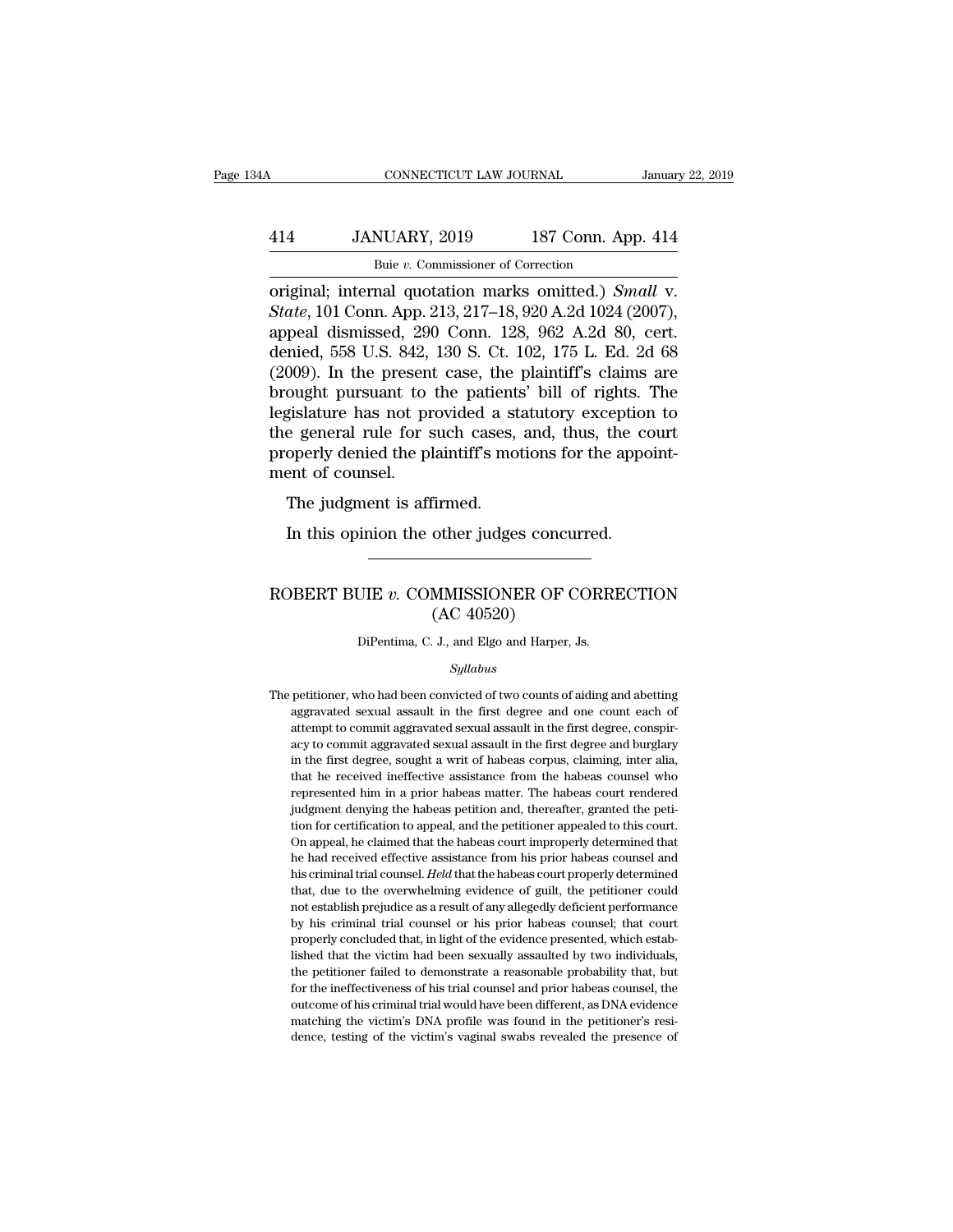## 2, 2019 CONNECTICUT LAW JOURNAL Page 135A<br>187 Conn. App. 414 JANUARY, 2019 415<br>Buie v. Commissioner of Correction CONNECTICUT LAW JOURNAL<br>
9. 414 JANUARY, 2019<br>
Buie *v*. Commissioner of Correction<br>
t with the petitioner's DNA, analysis of duct tap

France Constant Marketter Commissioner of Correction<br>
DNA consistent with the petitioner's DNA, analysis of duct tape recov-<br>
DNA consistent with the petitioner's DNA, analysis of duct tape recov-<br>
Prediction-From Marty, 2019 and Taylor and Samuel and Samuel Buie v. Commissioner of Correction<br>
Samuel v. Commissioner of Correction<br>
DNA consistent with the petitioner's DNA, analysis of duct tape recover<br>
ered from the victim's ap Framer Commissioner of Correction<br>
Buie v. Commissioner of Correction<br>
DNA consistent with the petitioner's DNA, analysis of duct tape recovered from the victim's apartment and duct tape seized from the petitioner's apartm Buie v. Commissioner of Correction<br>
DNA consistent with the petitioner's DNA, analysis of duct tape recov-<br>
ered from the victim's apartment and duct tape seized from the petition-<br>
er's apartment indicated that the items Buie v. Commissioner of Correction<br>DNA consistent with the petitioner's DNA, analysis of duct tape recov-<br>reed from the victim's apartment and duct tape seized from the petition-<br>er's apartment indicated that the items wer DNA consistent with the petitioner's DNA, analysis of duct tape recovered from the victim's apartment and duct tape seized from the petitioner's apartment indicated that the items were similar, the victim, who knew the pet ered from the victim's apartment and duct tape seized from the petition-<br>er's apartment indicated that the items were similar, the victim, who<br>knew the petitioner and the codefendant, identified them by their voices<br>to the er's apartment indicated that the items were similar, the victim, who knew the petitioner and the codefendant, identified them by their voices to the police while at her neighbor's apartment, the petitioner's codefendant m or a parameter of the police which<br>to the police which dant made a full<br>and the victim's<br>consistent with t<br>tion's case.<br>Argued Octob the police while at her neighbor's apartment, the petitioner's codefen-<br>ht made a full confession and implicated the petitioner in the assault,<br>d the victim's neighbor provided information to the police that was<br>nsistent w and the victim's neighbor provided information to the police that was<br>
consistent with the time frame of the events set forth during the prosecu-<br>
tion's case.<br>
Argued October 25, 2018—officially released January 22, 2019<br> and the victim's neighbor provided information to the police that was<br>consistent with the time frame of the events set forth during the prosecu-<br>tion's case.<br>Argued October 25, 2018—officially released January 22, 2019<br>*P* 

consistent with the time frame of the events set forth during the prosecution's case.<br>
Argued October 25, 2018—officially released January 22, 2019<br> *Procedural History*<br> **Amended petition for a writ of habeas corpus,<br>
bro** tion's case.<br>
Argued October 25, 2018—officially released January 22, 2019<br>
Procedural History<br>
Amended petition for a writ of habeas corpus,<br>
brought to the Superior Court in the judicial district of<br>
Tolland and tried to Argued October 25, 2018—officially released January 22, 2019<br> *Procedural History*<br> **Amended petition for a writ of habeas corpus,**<br>
brought to the Superior Court in the judicial district of<br>
Tolland and tried to the court *Procedural History*<br>Amended petition for a writ of habeas corpus,<br>brought to the Superior Court in the judicial district of<br>Tolland and tried to the court, *Oliver*, *J*.; judgment<br>denying the petition, from which the pet *Affirmed.* Allended petrior for a will of habeas corpus,<br>
bught to the Superior Court in the judicial district of<br>
plland and tried to the court, *Oliver*, *J*.; judgment<br>
mying the petition, from which the petitioner, on the<br>
anting *Bruce R. Lockwood, senior* appealed to this court.<br>*Bruce R. Lockwood, senior assistant state's attorney,*<br>*Bruce R. Lockwood, senior assistant state's attorney,*<br>th whom, on the brief, were *Maureen Platt*, state's<br>torne

(petitioner).

granting of certification, appealed to this court.<br>
Affirmed.<br>
Heather Clark, assigned counsel, for the appellant<br>
(petitioner).<br>
Bruce R. Lockwood, senior assistant state's attorney,<br>
with whom, on the brief, were Maureen Affirmed.<br> *Heather Clark*, assigned counsel, for the appellant<br>
(petitioner).<br> *Bruce R. Lockwood*, senior assistant state's attorney,<br>
with whom, on the brief, were *Maureen Platt*, state's<br>
attorney, and *Marc G. Ramia* Heather Clark, assigned counsel, for the (petitioner).<br>Bruce R. Lockwood, senior assistant state's with whom, on the brief, were Maureen Plantorney, and Marc G. Ramia, senior assistantorney, for the appellee (respondent).<br> *Bruce R. Lockwood*, senior assistant state's attorney,<br>th whom, on the brief, were *Maureen Platt*, state's<br>torney, and *Marc G. Ramia*, senior assistant state's<br>torney, for the appellee (respondent).<br>*Opinion*<br>DiPENTIMA,

### *Opinion*

with whom, on the brief, were *Maureen Platt*, state's<br>attorney, and *Marc G. Ramia*, senior assistant state's<br>attorney, for the appellee (respondent).<br> $opinion$ <br>DiPENTIMA, C. J. The petitioner, Robert Buie,<br>appeals from the ju attorney, and *Marc G. Ramia*, senior assistant state's<br>attorney, for the appellee (respondent).<br> $opinion$ <br>DiPENTIMA, C. J. The petitioner, Robert Buie,<br>appeals from the judgment of the habeas court denying<br>his petition for a w opinion<br>
opinion<br>
DiPENTIMA, C. J. The petitioner, Robert Buie,<br>
appeals from the judgment of the habeas court denying<br>
his petition for a writ of habeas corpus. On appeal, the<br>
petitioner claims that the court improperly opinion<br>DiPENTIMA, C. J. The petitioner, Robert Buie,<br>appeals from the judgment of the habeas court denying<br>his petition for a writ of habeas corpus. On appeal, the<br>petitioner claims that the court improperly determined<br>th DiPENTIMA, C. J. The petitioner, Robert Buie,<br>appeals from the judgment of the habeas court denying<br>his petition for a writ of habeas corpus. On appeal, the<br>petitioner claims that the court improperly determined<br>that he ha DiPENTIMA, C. J. The petitioner, Robert Buie,<br>appeals from the judgment of the habeas court denying<br>his petition for a writ of habeas corpus. On appeal, the<br>petitioner claims that the court improperly determined<br>that he ha appeals from the judgment of the habeas court denying<br>his petition for a writ of habeas corpus. On appeal, the<br>petitioner claims that the court improperly determined<br>that he had received effective assistance from his prior his petition for a writ of habeas corpus. On appeal, the petitioner claims that the court improperly determined that he had received effective assistance from his prior habeas counsel. We conclude that the court properly d petitioner claims that the court imp<br>that he had received effective assist<br>habeas counsel. We conclude that<br>determined that the petitioner failed<br>dice as a result of the allegedly def<br>of his prior habeas counsel. Accord<br>ju at he had received enective assistance from his prior<br>beas counsel. We conclude that the court properly<br>termined that the petitioner failed to establish preju-<br>ce as a result of the allegedly deficient performance<br>his prio value of the petitioner failed to establish prejudice as a result of the allegedly deficient performance of his prior habeas counsel. Accordingly, we affirm the judgment of the habeas court.<br>The following facts and procedu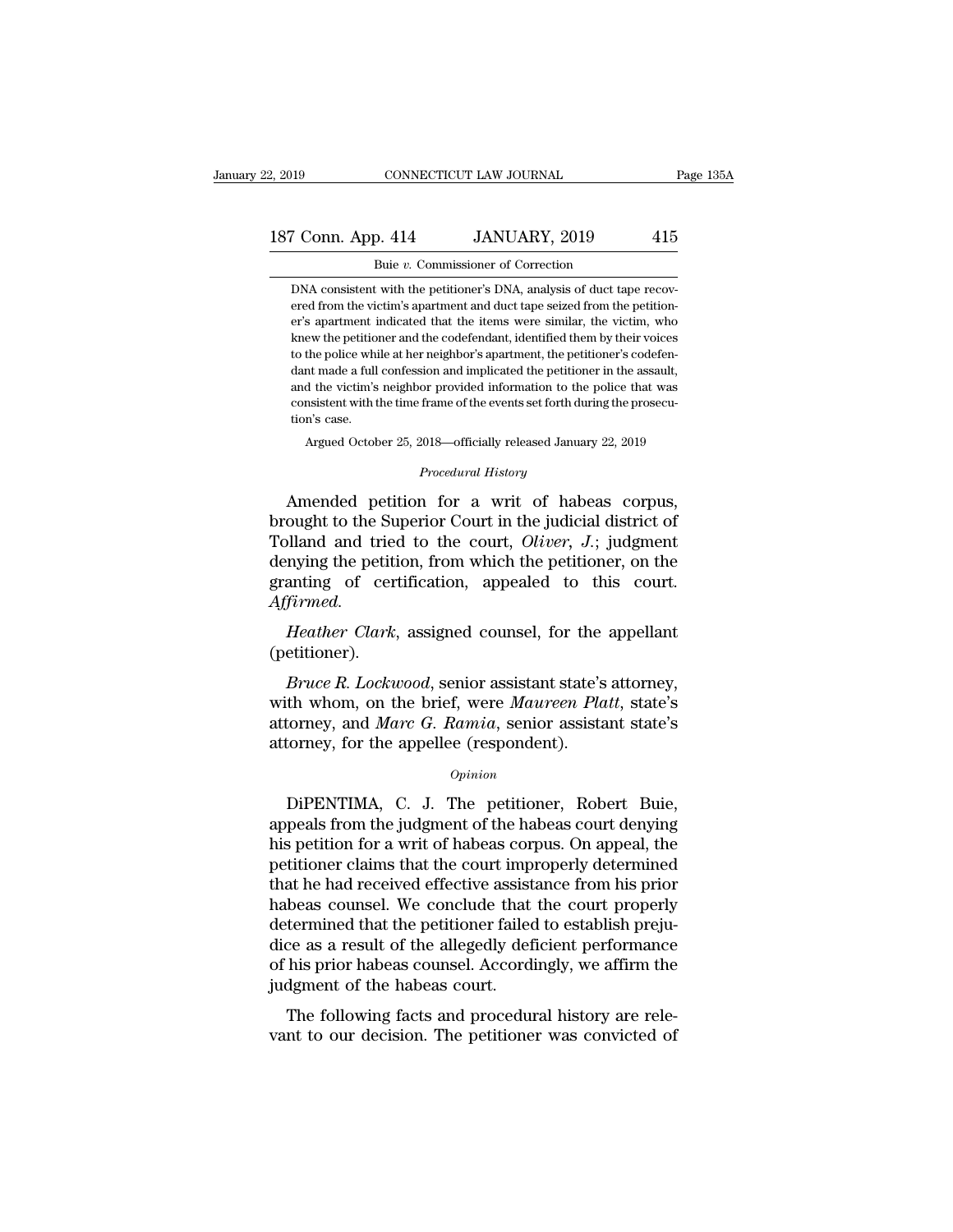## CONNECTICUT LAW JOURNAL January 22, 2019<br>416 JANUARY, 2019 187 Conn. App. 414<br>Buie v. Commissioner of Correction CONNECTICUT LAW JOURNAL<br>NUARY, 2019 187 Conn. App<br>Buie *v.* Commissioner of Correction<br>f aiding and abetting aggravated s

CONNECTICUT LAW JOURNAL January 22, 20<br>
416 JANUARY, 2019 187 Conn. App. 414<br>
Buie v. Commissioner of Correction<br>
two counts of aiding and abetting aggravated sexual<br>
assault in the first degree in violation of General Sta 416 JANUARY, 2019 187 Conn. App. 414<br>Buie v. Commissioner of Correction<br>two counts of aiding and abetting aggravated sexual<br>assault in the first degree in violation of General Stat-<br>utes §§ 53a-8 and 53a-70a (a) (1), and 416 JANUARY, 2019 187 Conn. App. 414<br>
Buie v. Commissioner of Correction<br>
two counts of aiding and abetting aggravated sexual<br>
assault in the first degree in violation of General Stat-<br>
utes §§ 53a-8 and 53a-70a (a) (1), **EXECUTE:**  $\frac{360}{20}$  and  $\frac{187}{2019}$  commissioner of Correction<br>two counts of aiding and abetting aggravated sexual<br>assault in the first degree in violation of General Stat-<br>utes §§ 53a-8 and 53a-70a (a) (1), and on Fig. 2.1. Commissioner of Correction<br>fivolences of aiding and abetting aggravated sexual<br>assault in the first degree in violation of General Stat-<br>utes §§ 53a-8 and 53a-70a (a) (1), and one count each<br>of attempt to commit <sup>Bue v</sup>. Commissioner of Correction<br>two counts of aiding and abetting aggravated sexual<br>assault in the first degree in violation of General Stat-<br>utes §§ 53a-8 and 53a-70a (a) (1), and one count each<br>of attempt to commit two counts of aiding and abetting aggravated sexual<br>assault in the first degree in violation of General Stat-<br>utes §§ 53a-8 and 53a-70a (a) (1), and one count each<br>of attempt to commit aggravated sexual assault in the<br>fir assault in the first degree in violation of General Stat-<br>utes §§ 53a-8 and 53a-70a (a) (1), and one count each<br>of attempt to commit aggravated sexual assault in the<br>first degree in violation of General Statutes §§ 53a-49 utes §§ 53a-8 and 53a-70a (a) (1), and one count each<br>of attempt to commit aggravated sexual assault in the<br>first degree in violation of General Statutes §§ 53a-49<br>(a) (2) and 53a-70a (a) (1), conspiracy to commit aggra-<br> of attempt to commit aggravated sexual assault in the<br>first degree in violation of General Statutes §§ 53a-49<br>(a) (2) and 53a-70a (a) (1), conspiracy to commit aggra-<br>vated sexual assault in the first degree in violation o first degree in violation of General Statutes §§ 53a-49 (a) (2) and 53a-70a (a) (1), conspiracy to commit aggravated sexual assault in the first degree in violation of General Statutes §§ 53a-48 (a) and 53a-70a (a) (1), a (a) (2) and 53a-70a (a) (1), conspiracy to commit aggravated sexual assault in the first degree in violation of General Statutes §§ 53a-48 (a) and 53a-70a (a) (1), and burglary in the first degree in violation of General vated sexual assault in the first degree in violation of<br>General Statutes §§ 53a-48 (a) and 53a-70a (a) (1), and<br>burglary in the first degree in violation of General Stat-<br>utes § 53a-101 (a) (1). See *State* v. *Buie*, 12 General Statutes  $\S$  53a-48 (a) and burglary in the first degree in violat<br>utes  $\S$  53a-101 (a) (1). See *State* v. *B*<br>777, 779–80, 21 A.3d 550 (2011), at<br>94 A.3d 608 (2014). During the crin<br>Errol Skyers represented the Example 19 and 10 and 10. See State v. Buie, 129 Conn. App.<br>
7, 779–80, 21 A.3d 550 (2011), aff<sup>d</sup>, 312 Conn. 574, A.3d 608 (2014). During the criminal trial, attorney<br>
rol Skyers represented the petitioner. His convictio dies y 55a-101 (a) (1). See *State v. Bute*, 128 Conn. App.<br>777, 779–80, 21 A.3d 550 (2011), aff'd, 312 Conn. 574,<br>94 A.3d 608 (2014). During the criminal trial, attorney<br>Errol Skyers represented the petitioner. His convic

The Hassex matter show the criminal trial, attorney<br>
94 A.3d 608 (2014). During the criminal trial, attorney<br>
Errol Skyers represented the petitioner. His conviction<br>
was upheld on appeal process, the self-represented pet  $\sigma_{H}$  Errol Skyers represented the petitioner. His conviction<br>was upheld on appeal. See id.<br>During the appeal process, the self-represented petitioner commenced three separate habeas actions.<br>These matters were consolid Error skyers represented the petitioner. This conviction<br>was upheld on appeal process, the self-represented peti-<br>tioner commenced three separate habeas actions.<br>These matters were consolidated for trial, and attorney<br>Paul Was upheld on appeal. See id.<br>
During the appeal process, the self-represented peti-<br>
tioner commenced three separate habeas actions.<br>
These matters were consolidated for trial, and attorney<br>
Paul Kraus was appointed to re During the appeal process, the self-represented peti-<br>tioner commenced three separate habeas actions.<br>These matters were consolidated for trial, and attorney<br>Paul Kraus was appointed to represent the petitioner.<br>At this ha tioner commenced three separate habeas actions.<br>These matters were consolidated for trial, and attorney<br>Paul Kraus was appointed to represent the petitioner.<br>At this habeas proceeding, the petitioner claimed that<br>Skyers h These matters were consolidated for trial, and attorney<br>Paul Kraus was appointed to represent the petitioner.<br>At this habeas proceeding, the petitioner claimed that<br>Skyers had been ineffective by failing (1) to call an al Paul Kraus was appointed to represent the petitioner.<br>At this habeas proceeding, the petitioner claimed that<br>Skyers had been ineffective by failing (1) to call an alibi<br>witness, (2) to question the victim about contracting At this habeas proceeding, the petitioner claimed that<br>Skyers had been ineffective by failing (1) to call an alibi<br>witness, (2) to question the victim about contracting a<br>sexually transmitted disease as a result of the ass Skyers had been ineffective by failing (1) to call an alibi<br>witness, (2) to question the victim about contracting a<br>sexually transmitted disease as a result of the assault,<br>(3) to offer expert testimony regarding the stat witness, (2) to question the victim about contracting a<br>sexually transmitted disease as a result of the assault,<br>(3) to offer expert testimony regarding the state's use<br>of DNA evidence, (4) to challenge the chain of custod sexually transmitted disease as a result of the assault,<br>
(3) to offer expert testimony regarding the state's use<br>
of DNA evidence, (4) to challenge the chain of custody<br>
of the DNA evidence and (5) to challenge the testi (3) to offer expert testimony regarding the state's use<br>of DNA evidence, (4) to challenge the chain of custody<br>of the DNA evidence and (5) to challenge the testimony<br>regarding the residence of his codefendant, Beverly<br>Mar of DNA evidence, (4) to challenge the chain of custody<br>of the DNA evidence and (5) to challenge the testimony<br>regarding the residence of his codefendant, Beverly<br>Martin. The habeas court, *Cobb*, *J*., denied the petition<br> of the DNA evidence and (5) to challenge<br>regarding the residence of his codefeno<br>Martin. The habeas court, *Cobb*, *J.*, denie<br>for a writ of habeas corpus, and we dismiss<br>from that judgment. See *Buie* v. *Commiss*<br>rection garding the restaence of his coderendant, Beverly<br>artin. The habeas court, *Cobb*, *J*., denied the petition<br>r a writ of habeas corpus, and we dismissed the appeal<br>om that judgment. See *Buie* v. *Commissioner of Cor-<br>cti* Martin. The habeas court, Cool, J., defied the petition<br>for a writ of habeas corpus, and we dismissed the appeal<br>from that judgment. See *Buie v. Commissioner of Cor-*<br>*rection*, 151 Conn. App. 901, 93 A.3d 182, cert. den

161 a with of habeas corpus, and we distinssed the appear<br>from that judgment. See *Buie v. Commissioner of Cor-*<br>rection, 151 Conn. App. 901, 93 A.3d 182, cert. denied,<br>314 Conn. 910, 100 A.3d 402 (2014).<br>On December 5, 2 Fraction, 151 Conn. App. 901, 93 A.3d 182, cert. denied, 314 Conn. 910, 100 A.3d 402 (2014).<br>
On December 5, 2013, the self-represented petitioner<br>
commenced the present habeas action designated CV-<br>
14-4005884-S. He also subsequently consolidated the two matters. On July 6, 2016, the petitioner, now represented petitioner commenced the present habeas action designated CV-14-4005884-S. He also commenced another habeas action, designated CV 2014 Collit.  $310$ , 100 A.3d  $402$  ( $2014$ ).<br>
On December 5, 2013, the self-represented petitioner<br>
commenced the present habeas action designated CV-<br>
14-4005884-S. He also commenced another habeas<br>
action, designated CV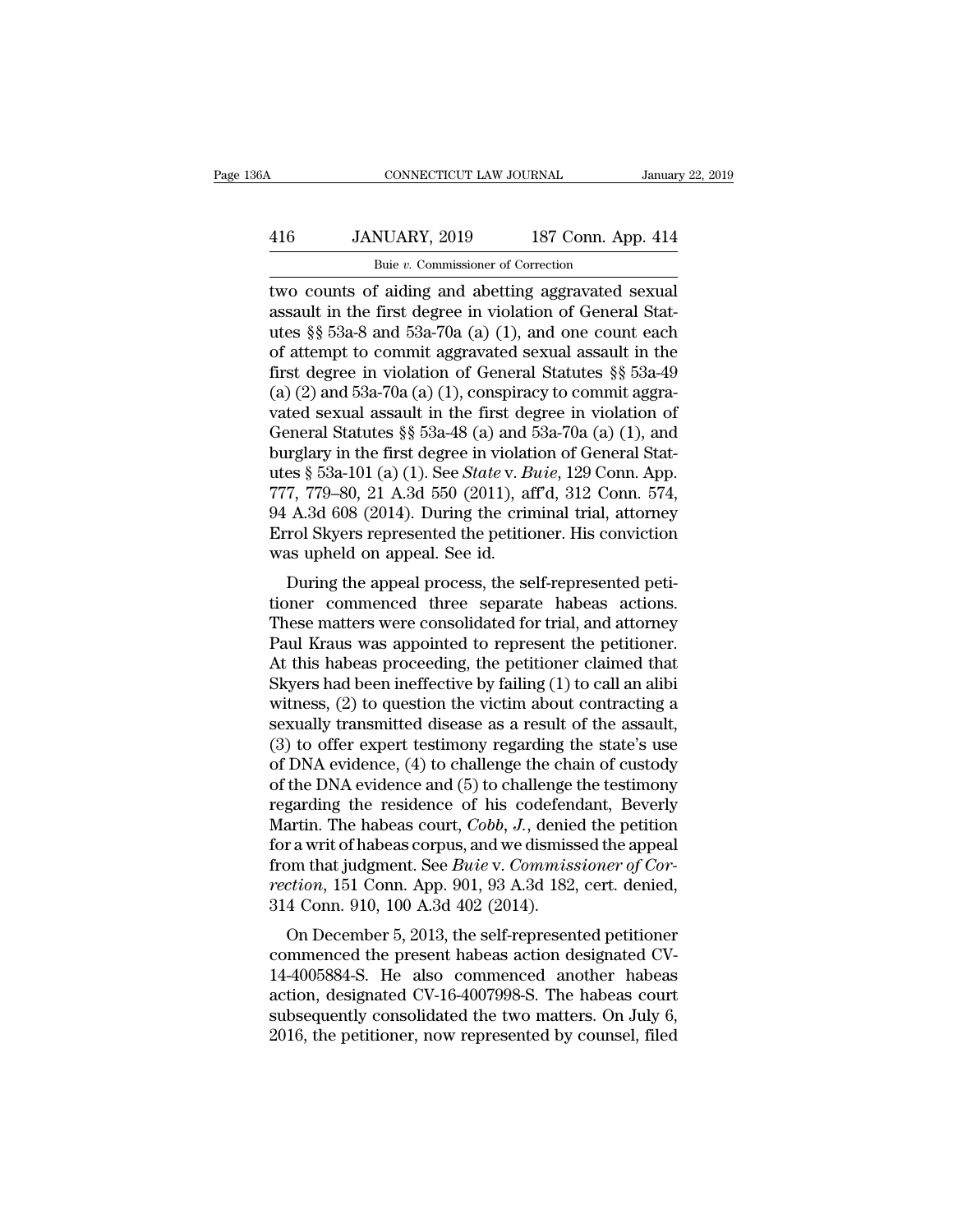## 2, 2019 CONNECTICUT LAW JOURNAL Page 137A<br>187 Conn. App. 414 JANUARY, 2019 417<br>Buie v. Commissioner of Correction Buie *v.* Commissioner of Correction

2, 2019 CONNECTICUT LAW JOURNAL Page 137A<br>
187 Conn. App. 414 JANUARY, 2019 417<br>
Buie v. Commissioner of Correction<br>
an amended petition for a writ of habeas corpus. He<br>
alleged numerous instances of ineffective assistanc 187 Conn. App. 414 JANUARY, 2019 417<br>
Buie v. Commissioner of Correction<br>
an amended petition for a writ of habeas corpus. He<br>
alleged numerous instances of ineffective assistance<br>
against Kraus, his first habeas counsel.<sup></sup> 187 Conn. App. 414 JANUARY, 2019 417<br>
Buje v. Commissioner of Correction<br>
an amended petition for a writ of habeas corpus. He<br>
alleged numerous instances of ineffective assistance<br>
against Kraus, his first habeas counsel. 187 Conn. App. 414 JANUARY, 2019 417<br>
<sup>Buie v. Commissioner of Correction</sup><br>
an amended petition for a writ of habeas corpus. He<br>
alleged numerous instances of ineffective assistance<br>
against Kraus, his first habeas counsel Buie *v*. Commissioner of Correction<br>an amended petition for a writ of habeas corpus. He<br>alleged numerous instances of ineffective assistance<br>against Kraus, his first habeas counsel.<sup>1</sup> The habeas<br>court, *Oliver*, *J*., co amended petition for a writ of habeas corpus. He<br>eged numerous instances of ineffective assistance<br>ainst Kraus, his first habeas counsel.<sup>1</sup> The habeas<br>urt, *Oliver*, *J*., conducted a trial on November 8 and 9,<br>16; the o an ancherace perfact for a writ of nascess corpus. He<br>alleged numerous instances of ineffective assistance<br>against Kraus, his first habeas counsel.<sup>1</sup> The habeas<br>court, *Oliver*, *J*., conducted a trial on November 8 and 9

and a metallical matrices of increased a system as<br>against Kraus, his first habeas counsel.<sup>1</sup> The habeas<br>court, *Oliver*, *J*., conducted a trial on November 8 and 9,<br>2016; the only witnesses were the petitioner and Skyer depends that, the finite tracease counser. The hasces court,  $Oliver$ ,  $J$ , conducted a trial on November 8 and 9, 2016; the only witnesses were the petitioner and Skyers.<br>On May 11, 2017, Judge Oliver issued a thorough memor 2016; the only witnesses were the petitioner and Skyers.<br>
On May 11, 2017, Judge Oliver issued a thorough<br>
memorandum of decision denying the petition for a writ<br>
of habeas corpus. The court noted that the petitioner<br>
had The magnetic from the performance of the performance of the performance of the memorandum of decision denying the petition for a writ of habeas corpus. The court noted that the petitioner had "failed to overcome the presum On May 11, 2017, Judge Oliver issued a thorough<br>memorandum of decision denying the petition for a writ<br>of habeas corpus. The court noted that the petitioner<br>had "failed to overcome the presumption of competent<br>representati memorandum of decision denying the petition for a writ<br>of habeas corpus. The court noted that the petitioner<br>had "failed to overcome the presumption of competent<br>representation." Additionally, it stated that he had not<br>"de of habeas corpus. The court noted that the petitioner<br>had "failed to overcome the presumption of competent<br>representation." Additionally, it stated that he had not<br>"demonstrated prejudice from his counsel's alleged fail-<br>u had "failed to overcome the presumption of competent<br>representation." Additionally, it stated that he had not<br>"demonstrated prejudice from his counsel's alleged fail-<br>ures." Finally, the court observed that because the pet emonstrated prejudice from his counsel's alleged fail-<br>es." Finally, the court observed that because the peti-<br>pher had failed to establish that Skyers had been<br>mstitutionally ineffective, he failed to demonstrate<br>at he re denotes." Finally, the court observed that because the petitioner had failed to establish that Skyers had been<br>constitutionally ineffective, he failed to demonstrate<br>that he received ineffective assistance from Kraus.<br>The

for a writ of habeas corpus. The set of stablish that Skyers had been constitutionally ineffective, he failed to demonstrate that he received ineffective assistance from Kraus.<br>The habeas court subsequently granted the pet From the alternative of statement and stay of constitutionally ineffective, he failed to der<br>that he received ineffective assistance from<br>The habeas court subsequently granted th<br>for a writ of habeas corpus. This appeal fo at he received ineffective assistance from Kraus.<br>The habeas court subsequently granted the petition<br>r a writ of habeas corpus. This appeal followed. Addi-<br>nnal facts will be set forth as needed.<br>As an initial matter, we s The habeas court subsequently granted the petition<br>for certification to appeal from the denial of his petition<br>for a writ of habeas corpus. This appeal followed. Addi-<br>tional facts will be set forth as needed.<br>As an initia

For certification to appeal from the denial of his petition<br>for a writ of habeas corpus. This appeal followed. Addi-<br>tional facts will be set forth as needed.<br>As an initial matter, we set forth the relevant legal<br>principle For a writ of habeas corpus. This appeal followed. Additional facts will be set forth as needed.<br>As an initial matter, we set forth the relevant legal<br>principles and our well-settled standard of review. "In a<br>habeas appeal error a with of has east corpular rins applycant from weat ristantional facts will be set forth as needed.<br>As an initial matter, we set forth the relevant legal<br>principles and our well-settled standard of review. "In a<br>hab As an initial matter, we set forth the relevant legal<br>principles and our well-settled standard of review. "In a<br>habeas appeal, this court cannot disturb the underlying<br>facts found by the habeas court unless they are clearl As an initial matter, we set forth the relevant legal<br>principles and our well-settled standard of review. "In a<br>habeas appeal, this court cannot disturb the underlying<br>facts found by the habeas court unless they are clear principles and our well-settled<br>habeas appeal, this court can<br>facts found by the habeas cour<br>erroneous, but our review of v<br>by the habeas court constitut<br>tioner's constitutional right t<br>counsel is plenary. . . . .<br>"In *Str* the state of the habeas court unless they are clearly roneous, but our review of whether the facts as found the habeas court constituted a violation of the peti-<br>ner's constitutional right to effective assistance of unsel erroneous, but our review of whether the facts as found<br>by the habeas court constituted a violation of the peti-<br>tioner's constitutional right to effective assistance of<br>counsel is plenary....<br>"In *Strickland* v. *Washing* 

1 Strickland v. *Washington*, [466 U.S. 668, 687, 104<br>
2 Ct. 2052, 80 L. Ed. 2d 674 (1984)], the United States<br>
<sup>1</sup> See generally *Kaddah* v. *Commissioner of Correction*, 324 Conn. 548,<br>
<sup>1</sup> See generally *Kaddah* v. *Com* 

<sup>&</sup>quot;In *Strickland* v. *Washington*, [466 U.S. 668, 687, 104<br>S. Ct. 2052, 80 L. Ed. 2d 674 (1984)], the United States<br><sup>1</sup> See generally *Kaddah* v. *Commissioner of Correction*, 324 Conn. 548,<br>550, 153 A.3d 1233 (2017) (Conn "In *Strickland* v. *Washington*, [466 U.S. 668, 687, 104<br>S. Ct. 2052, 80 L. Ed. 2d 674 (1984)], the United States<br><sup>1</sup>See generally *Kaddah* v. *Commissioner of Correction*, 324 Conn. 548,<br>550, 153 A.3d 1233 (2017) (Conne petition for Material Factor of Galean Field Connection of Correction, 324 Conn. 548, 550, 153 A.3d 1233 (2017) (Connecticut law permits second petition for writ of habeas corpus challenging performance of counsel in litig <sup>1</sup> See generally *Kaddah* v. *Commissioner of Correction*, 324 Conn. 548, 550, 153 A.3d 1233 (2017) (Connecticut law permits second petition for writ of habeas corpus challenging performance of counsel in litigating firs (2016).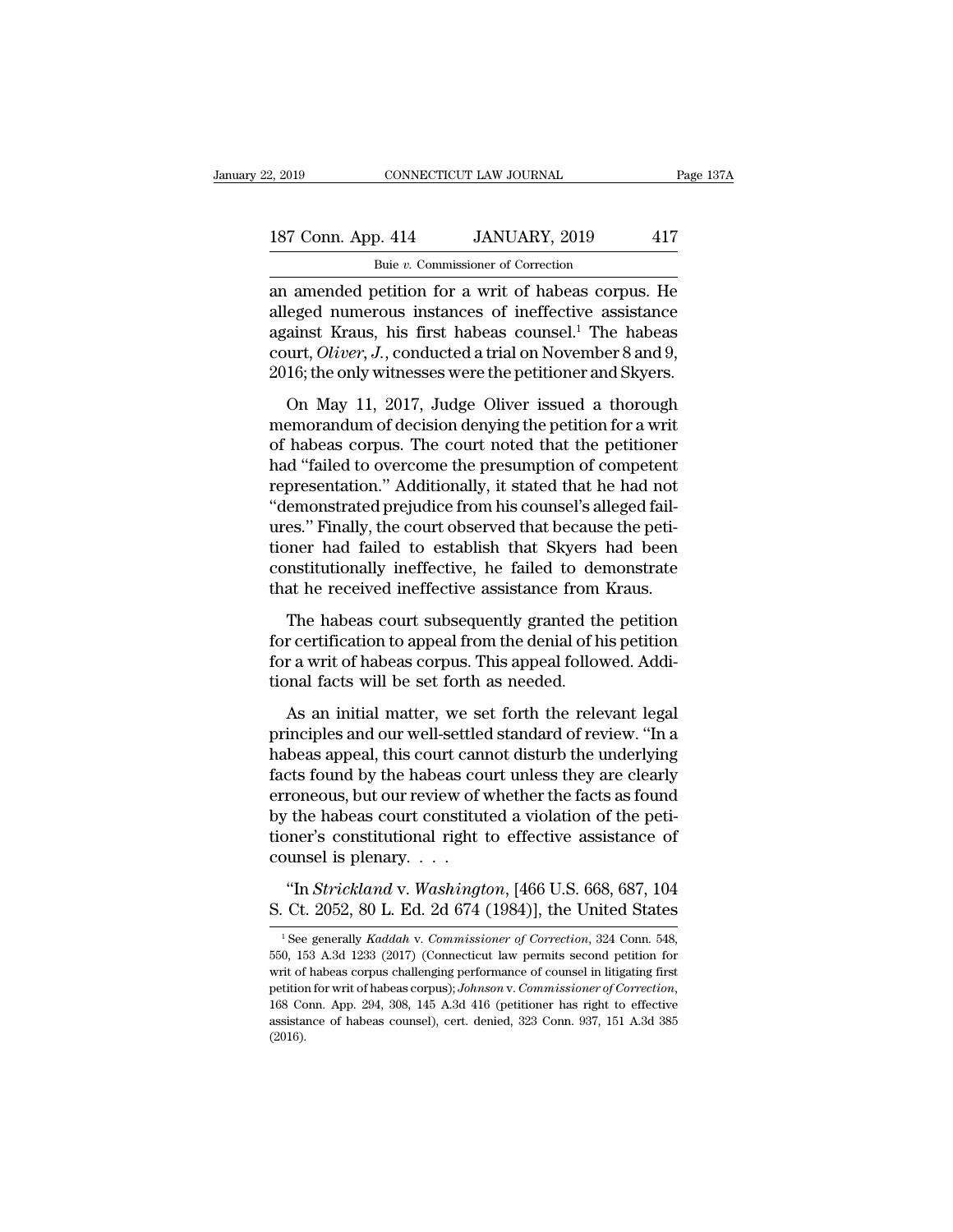## CONNECTICUT LAW JOURNAL January 22, 2019<br>418 JANUARY, 2019 187 Conn. App. 414<br>Buie v. Commissioner of Correction CONNECTICUT LAW JOURNAL<br>NUARY, 2019 187 Conn. App<br>Buie *v.* Commissioner of Correction<br>Testablished that for a netitioner to

CONNECTICUT LAW JOURNAL<br>
SUPREMENTARY, 2019 187 Conn. App. 414<br>
Buie v. Commissioner of Correction<br>
Supreme Court established that for a petitioner to pre-<br>
vail on a claim of ineffective assistance of counsel, he Value of the underlying a claim of the underlying consistency of the mass of the mass so defective<br>
The must show that counsel's assistance of counsel, he must show that counsel's assistance was so defective<br>
The underlyin 418 JANUARY, 2019 187 Conn. App. 414<br>
Buje v. Commissioner of Correction<br>
Supreme Court established that for a petitioner to prevail on a claim of ineffective assistance of counsel, he<br>
must show that counsel's assistance 418 JANUARY, 2019 187 Conn. App. 414<br>
Buie v. Commissioner of Correction<br>
Supreme Court established that for a petitioner to prevail on a claim of ineffective assistance of counsel, he<br>
must show that counsel's assistance Buie *v*. Commissioner of Correction<br>
Supreme Court established that for a petitioner to prevail on a claim of ineffective assistance of counsel, he<br>
must show that counsel's assistance was so defective<br>
as to require rev Bue v. Commissioner of Correction<br>
Supreme Court established that for a petitioner to pre-<br>
vail on a claim of ineffective assistance of counsel, he<br>
must show that counsel's assistance was so defective<br>
as to require rev Supreme Court established that for a petitioner to prevail on a claim of ineffective assistance of counsel, he<br>must show that counsel's assistance was so defective<br>as to require reversal of [the underlying] conviction<br> $\dots$ *Unionerally a a claim of ineffective assistance of counsel, he* must show that counsel's assistance was so defective as to require reversal of [the underlying] conviction  $\ldots$ . That requires the petitioner to show (1) t must show that counsel's assistance was so defective<br>as to require reversal of [the underlying] conviction<br>.....That requires the petitioner to show (1) that<br>counsel's performance was deficient and (2) that the<br>deficient p *down in the adversary process that requires the petitioner to show (1) that counsel's performance was deficient and (2) that the deficient performance prejudiced the defense....<br>Unless a [petitioner] makes both showings, unreliable.* That requires the petitioner to show (1) that counsel's performance was deficient and (2) that the deficient performance prejudiced the defense.  $\ldots$  *Unless a [petitioner] makes both showings, it cannot* b counsel's performance was deficient and (2) that the<br>deficient performance prejudiced the defense. . . . .<br>*Unless a [petitioner] makes both showings, it cannot*<br>be said that the conviction . . . resulted from a break-<br>dow Unless a [petitioner] makes both showings, it cannot<br>be said that the conviction . . . resulted from a break-<br>down in the adversary process that renders the result<br>unreliable." (Emphasis added; internal quotation marks<br>omi *R. B. B. interianal that the conviction* . . . *resulted from a break-down in the adversary process that renders the result unreliable."* (Emphasis added; internal quotation marks omitted.) *Stephen J. R. v. Commissioner* down in the adversary process the<br>
unreliable." (Emphasis added; inte<br>
omitted.) Stephen J. R. v. Commis<br>
178 Conn. App. 1, 7–8, 173 A.3d 984<br>
327 Conn. 995, 175 A.3d 1246 (201<br>
R. v. Commissioner of Correction<br>
795–96, A. inted.) Stephen J. R. v. Commissioner of Correction,<br>8 Conn. App. 1, 7–8, 173 A.3d 984 (2017), cert. denied,<br>7 Conn. 995, 175 A.3d 1246 (2018); see also Ricardo<br>v. Commissioner of Correction, 185 Conn. App. 787,<br>5–96, A.3d 178 Conn. App. 1, 7–8, 173 A.3d 984 (2017), cert. denied,<br>327 Conn. 995, 175 A.3d 1246 (2018); see also *Ricardo*<br>*R. v. Commissioner of Correction*, 185 Conn. App. 787,<br>795–96, A.3d (2018).<br>"The use of a habeas petition

1.0 com. 1.pp. 1, 1. 0, 1.0 1.8 at 801 (2011), ecr. achiea,<br>327 Conn. 995, 175 A.3d 1246 (2018); see also *Ricardo*<br>*R. v. Commissioner of Correction*, 185 Conn. App. 787,<br>795–96, A.3d (2018).<br>"The use of a habeas petitio R. v. *Commissioner of Correction*, 185 Conn. App. 787,<br>795–96, A.3d (2018).<br>"The use of a habeas petition to raise an ineffective<br>assistance of habeas counsel claim, commonly referred<br>to as a habeas on a habeas, was appro 1618 A.3d (2018).<br> **Example 2018** (2018).<br> **Example 2018** (2018).<br> **Example 2018** The use of a habeas petition to raise an ineffective<br>
assistance of habeas counsel claim, commonly referred<br>
to as a habeas on a habeas, was "The use of a habeas petition to raise an ineffective<br>assistance of habeas counsel claim, commonly referred<br>to as a habeas on a habeas, was approved by our<br>Supreme Court in *Lozada* v. Warden, 223 Conn. 834,<br>613 A.2d 818 "The use of a habeas petition to raise an ineffective<br>assistance of habeas counsel claim, commonly referred<br>to as a habeas on a habeas, was approved by our<br>Supreme Court in *Lozada* v. *Warden*, 223 Conn. 834,<br>613 A.2d 81 assistance of habeas counsel claim, commonly referred<br>to as a habeas on a habeas, was approved by our<br>Supreme Court in *Lozada* v. *Warden*, 223 Conn. 834,<br>613 A.2d 818 (1992). In *Lozada*, the court determined<br>that the s to as a habeas on a habeas, was approved by our<br>Supreme Court in *Lozada* v. *Warden*, 223 Conn. 834,<br>613 A.2d 818 (1992). In *Lozada*, the court determined<br>that the statutory right to habeas counsel for indigent<br>petition Supreme Court in *Lozada* v. *Warden*, 223 Conn. 834, 613 A.2d 818 (1992). In *Lozada*, the court determined that the statutory right to habeas counsel for indigent petitioners provided in General Statutes § 51-296 (a) in 613 A.2d 818 (1992). In *Lozada*, the court determined<br>that the statutory right to habeas counsel for indigent<br>petitioners provided in General Statutes § 51-296 (a)<br>includes an implied requirement that such counsel be<br>eff that the statutory right to habeas counsel for indigent<br>petitioners provided in General Statutes § 51-296 (a)<br>includes an implied requirement that such counsel be<br>effective, and it held that the appropriate vehicle to<br>cha petitioners provided in General Statutes  $\S$  51-296 (a)<br>includes an implied requirement that such counsel be<br>effective, and it held that the appropriate vehicle to<br>challenge the effectiveness of habeas counsel is through<br> includes an implied requirement that such counsel be effective, and it held that the appropriate vehicle to challenge the effectiveness of habeas counsel is through a habeas petition. . . . In  $Lozada$ , the court explained t effective, and it held that the appropriate vehicle to<br>challenge the effectiveness of habeas counsel is through<br>a habeas petition. . . . In *Lozada*, the court explained<br>that [t]o succeed in his bid for a writ of habeas co challenge the effectiveness of habeas counsel is through<br>a habeas petition. . . . In  $Lozada$ , the court explained<br>that [t]o succeed in his bid for a writ of habeas corpus,<br>the petitioner must prove both (1) that his appoint a habeas petition. . . . In *Lozada*, the court explained<br>that [t]o succeed in his bid for a writ of habeas corpus,<br>the petitioner must prove both (1) that his appointed<br>habeas counsel was ineffective. *Lozada* v. *Warden* that [t]o succeed in his bid for a writ of habeas corpus,<br>the petitioner must prove both (1) that his appointed<br>habeas counsel was ineffective, and (2) that his trial<br>counsel was ineffective. *Lozada* v. *Warden*, supra, 2 the petitioner must prove both (1) that his appointed<br>habeas counsel was ineffective, and (2) that his trial<br>counsel was ineffective. *Lozada* v. Warden, supra, 223<br>Conn. 842. As to each of those inquiries, the petitioner habeas counsel was ineffective, and (2) that his trial<br>counsel was ineffective. *Lozada* v. Warden, supra, 223<br>Conn. 842. As to each of those inquiries, the petitioner<br>is required to satisfy the familiar two-pronged test counsel was ineffective. *Lozada* v. *Warden*, supra, 223<br>Conn. 842. As to each of those inquiries, the petitioner<br>is required to satisfy the familiar two-pronged test set<br>forth in *Strickland* v. *Washington*, [supra, 46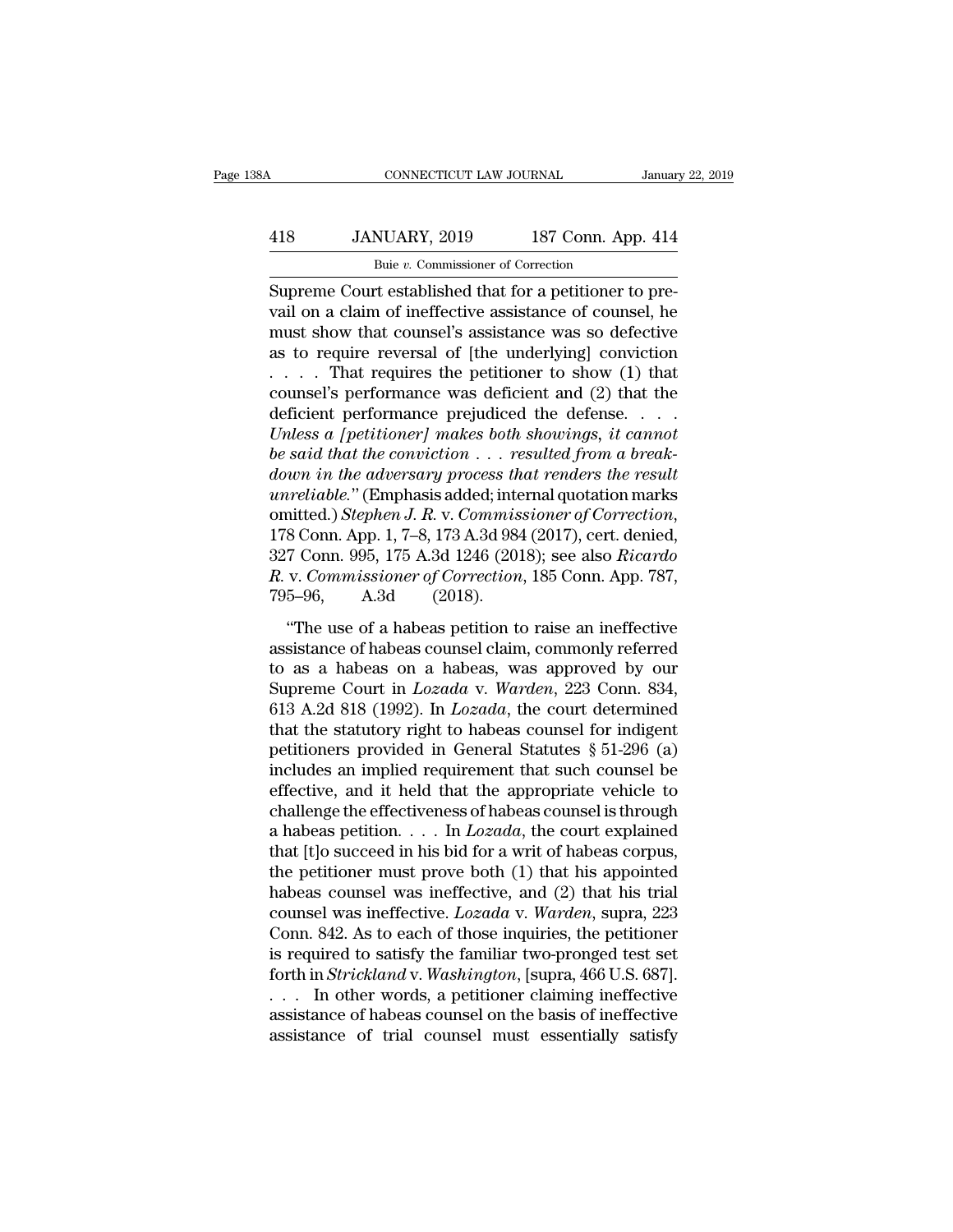# 2, 2019 CONNECTICUT LAW JOURNAL Page 139A<br>187 Conn. App. 414 JANUARY, 2019 419<br>Buie v. Commissioner of Correction

2, 2019 CONNECTICUT LAW JOURNAL<br>
Buie *v.* Commissioner of Correction<br>
Strickland twice . . . . . " (Citation omitted; internal <sup>2, 2019</sup> CONNECTICUT LAW JOURNAL Page 13:<br> **Strickland twice . . . .**." (Citation omitted; internal quotation marks omitted.) *Adkins* v. *Commissioner of* Correction 185 Conn. Ann. 130, 150, 51. A 3d 187 Conn. App. 414 JANUARY, 2019 419<br>
Buie v. Commissioner of Correction<br>
Strickland twice . . . . " (Citation omitted; internal<br>
quotation marks omitted.) *Adkins* v. *Commissioner of*<br>
Correction, 185 Conn. App. 139, 150 <sup>187</sup> Conn. App. 414 JANUARY, 2019 419<br>
<sup>Buie v. Commissioner of Correction<br> *Chrickland* twice . . . . . " (Citation omitted; internal<br>
quotation marks omitted.) *Adkins* v. *Commissioner of*<br> *Correction*, 185 Conn. App.</sup> 187 Conn. App. 414 JANUARY, 2019 419<br>
Buie v. Commissioner of Correction<br>
Strickland twice . . . . " (Citation omitted; internal<br>
quotation marks omitted.) *Adkins* v. *Commissioner of*<br> *Correction*, 185 Conn. App. 139, 1 *Buie v. Commissioner of Correction*<br>*Strickland* twice . . . . ." (Citation omitted; internal quotation marks omitted.) *Adkins v. Commissioner of Correction*, 185 Conn. App. 139, 150–51, A.3d , cert. denied, 330 Conn. 94 Bue v. Commissioner of Correction<br>
Strickland twice . . . . ." (Citation omitted; internal<br>
quotation marks omitted.)  $Adkins$  v. Commissioner of<br>
Correction, 185 Conn. 946, 196 A.3d 326 (2018); Gerald<br>
W. v. Commissioner of Strickland twice . . . . ." (Citation omitted; internal<br>quotation marks omitted.) Adkins v. Commissioner of<br>Correction, 185 Conn. App. 139, 150–51, A.3d<br>cert. denied, 330 Conn. 946, 196 A.3d 326 (2018); Gerald<br>W. v. Commi quotation marks omitted.)  $Adkins$  v. Commissioner of<br>
Correction, 185 Conn. App. 139, 150–51, A.3d<br>
cert. denied, 330 Conn. 946, 196 A.3d 326 (2018); Gerald<br>
W. v. Commissioner of Correction, 169 Conn. App. 456,<br>
463–64, 150 Correction, 185 Conn. App. 139, 150–51, A.3d<br>
cert. denied, 330 Conn. 946, 196 A.3d 326 (2018); *Gerald*<br> *W. v. Commissioner of Correction*, 169 Conn. App. 456,<br>
463–64, 150 A.3d 729 (2016), cert. denied, 324 Conn. 908,<br> cert. denied, 330 Conn. 946, 196 A.3d 326 (2018); *Gerald* W. v. *Commissioner of Correction*, 169 Conn. App. 456, 463–64, 150 A.3d 729 (2016), cert. denied, 324 Conn. 908, 152 A.3d 1246 (2017). We emphasize that the petit W. v. Commissioner of Correction, 169 Conn. App. 456, 463–64, 150 A.3d 729 (2016), cert. denied, 324 Conn. 908, 152 A.3d 1246 (2017). We emphasize that the petitioner faces a "herculean task  $\ldots$ " (Internal quotation mar 463–64, 150 A.3d 729 (2016), cert. denied, 324 Conn. 908, 152 A.3d 1246 (2017). We emphasize that the petitioner faces a "herculean task  $\ldots$ " (Internal quotation marks omitted.) *Lebron* v. *Commissioner of Correction*, 152 A.3d 1246 (2)<br>faces a "hercule<br>marks omitted.)<br>*tion*, 178 Conn. *i*<br>denied, 328 Conn<br>these principles,<br>er's appeal.<br>The petitioner The petitioner claims that his first habeas counsel,<br>and the petition. App. 299, 319, 175 A.3d 46 (2017), cert.<br>nied, 328 Conn. 913, 179 A.3d 779 (2018). Guided by<br>ese principles, we turn to the specifics of the petitiontion, 178 Conn. App. 299, 319, 175 A.3d 46 (2017), cert.<br>denied, 328 Conn. 913, 179 A.3d 779 (2018). Guided by<br>these principles, we turn to the specifics of the petition-<br>er's appeal.<br>The petitioner claims that his first

tion, 178 Collii. App. 299, 319, 179 A.3d 40 (2017), cert.<br>denied, 328 Conn. 913, 179 A.3d 779 (2018). Guided by<br>these principles, we turn to the specifics of the petition-<br>er's appeal.<br>The petitioner claims that his firs defined, 528 Collit. 915, 179 A.5d 779 (2016). Guided by<br>these principles, we turn to the specifics of the petition-<br>er's appeal.<br>The petitioner claims that his first habeas counsel,<br>Kraus, was ineffective in failing to ch items principles, we turn to the specifics of the perition-<br>er's appeal.<br>The petitioner claims that his first habeas counsel,<br>Kraus, was ineffective in failing to challenge the effec-<br>tiveness of his criminal trial counsel The petitioner claims that his first habeas counsel,<br>Kraus, was ineffective in failing to challenge the effec-<br>tiveness of his criminal trial counsel, Skyers, regarding<br>his failure (1) to make efforts to exclude evidence The petitioner claims that his first habeas counsel,<br>Kraus, was ineffective in failing to challenge the effec-<br>tiveness of his criminal trial counsel, Skyers, regarding<br>his failure (1) to make efforts to exclude evidence o Kraus, was ineffective in failing to challenge the effec-<br>tiveness of his criminal trial counsel, Skyers, regarding<br>his failure (1) to make efforts to exclude evidence of<br>items related to BB guns and firearms, (2) to make tiveness of his criminal trial counsel, Skyers, regarding<br>his failure (1) to make efforts to exclude evidence of<br>items related to BB guns and firearms, (2) to make<br>efforts to exclude evidence of date and time stamped<br>photo his failure (1) to make efforts to exclude evidence of<br>items related to BB guns and firearms, (2) to make<br>efforts to exclude evidence of date and time stamped<br>photographs of the residences of the petitioner and<br>the victim items related to BB guns and firearms,  $(2)$  to make<br>efforts to exclude evidence of date and time stamped<br>photographs of the residences of the petitioner and<br>the victim,  $(3)$  to make efforts to exclude the victim's<br>ident efforts to exclude evidence of date and time stamped<br>photographs of the residences of the petitioner and<br>the victim, (3) to make efforts to exclude the victim's<br>identification of the petitioner in a photographic array,<br>(4) photographs of the residences of the petitioner and<br>the victim, (3) to make efforts to exclude the victim's<br>identification of the petitioner in a photographic array,<br>(4) to make efforts to exclude hearsay statements made<br>b the victim, (3) to make efforts to exclude the victim's<br>identification of the petitioner in a photographic array,<br>(4) to make efforts to exclude hearsay statements made<br>by the victim to an emergency department nurse, (5)<br>t identification of the petitioner in a photographic array,<br>
(4) to make efforts to exclude hearsay statements made<br>
by the victim to an emergency department nurse, (5)<br>
to object to improper jury instructions and (6) to ob (4) to make efforts to exclude hearsay statements made<br>by the victim to an emergency department nurse,  $(5)$ <br>to object to improper jury instructions and  $(6)$  to object<br>to the prosecutor's closing argument. The respondent by the victim to an emergency department nurse, (5)<br>to object to improper jury instructions and (6) to object<br>to the prosecutor's closing argument. The respondent,<br>the Commissioner of Correction, counters, inter alia,<br>that to object to improper jury instructo the prosecutor's closing argum<br>the Commissioner of Correction<br>that as a result of the overwhel<br>petitioner's guilt, he cannot est<br>therefore, his habeas action mu<br>the respondent's argumen In the prosecutor's closing argument. The respondent,<br>
at as a result of the overwhelming evidence of the<br>
titioner's guilt, he cannot establish prejudice, and,<br>
erefore, his habeas action must fail. We agree with<br>
e respo the Collinial Solier of Correction, Counters, inter ana,<br>that as a result of the overwhelming evidence of the<br>petitioner's guilt, he cannot establish prejudice, and,<br>therefore, his habeas action must fail. We agree with<br>th

fracture as a result of the overwhending evidence of the<br>petitioner's guilt, he cannot establish prejudice, and,<br>therefore, his habeas action must fail. We agree with<br>the respondent's argument.<br>In the petitioner's direct petitioner's guint, the cannot establish prejudice, and,<br>therefore, his habeas action must fail. We agree with<br>the respondent's argument.<br>In the petitioner's direct appeal, we set forth the<br>following facts that the jury re therefore, his habeas action must fail. We agree with<br>the respondent's argument.<br>In the petitioner's direct appeal, we set forth the<br>following facts that the jury reasonably could have<br>found. In September, 2005, the victim In the petitioner's direct appeal, we set forth the following facts that the jury reasonably could have found. In September, 2005, the victim moved into an apartment adjoining the petitioner's apartment. *State* v. *Buie*,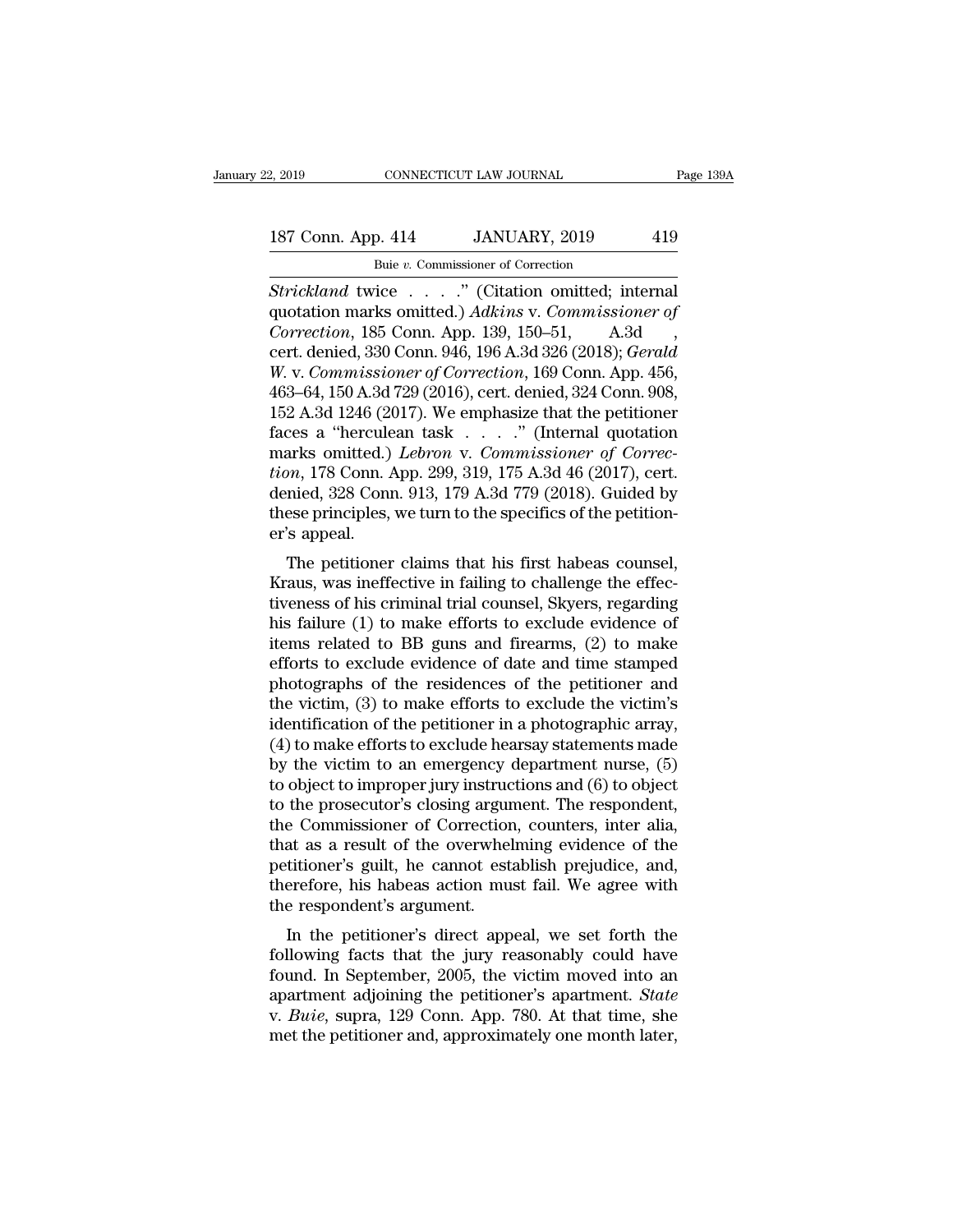## CONNECTICUT LAW JOURNAL January 22, 2019<br>
420 JANUARY, 2019 187 Conn. App. 414<br>
Buie v. Commissioner of Correction CONNECTICUT LAW JOURNAL<br>NUARY, 2019 187 Conn. App<br>Buie *v.* Commissioner of Correction<br>1 Id The victim "socialized with the

CONNECTICUT LAW JOURNAL<br>
She met Martin. Id. The victim "Socialized with the [peti-<br>
she met Martin. Id. The victim "socialized with the [peti-<br>
tioner] and Martin on several occasions after moving<br>
into the [recidential] 187 Conn. App. 414<br>
187 Conn. App. 414<br>
187 Conn. App. 414<br>
187 Conn. App. 414<br>
187 Conn. App. 414<br>
187 Conn. App. 414<br>
187 Conn. App. 414<br>
188 External occasions after moving<br>
188 External occasions after moving<br>
189 Exte 420 JANUARY, 2019 187 Conn. App. 414<br>
Buje v. Commissioner of Correction<br>
she met Martin. Id. The victim "socialized with the [peti-<br>
tioner] and Martin on several occasions after moving<br>
into the [residential] complex."  $\begin{array}{ll}\n 420 & \text{JANUARY, } 2019 & \text{187 Conn. App. 414} \\
 \hline\n \text{Buie } v. \text{ Commissioner of Correction} \\
 \text{she met Martin. Id. The victim "socialized with the [peti-  
tioner] and Martin on several occasions after moving} \\
 \text{into the [residental] complex." Id., 780 n.4. In November, 2006, the victim returned to her apartment at approximately 1:30 a.m., after socializing with a friend. Soon, thoroughly also, on her living room} \n\end{array}$ Buie v. Commissioner of Correction<br>
she met Martin. Id. The victim "socialized with the [peti-<br>
tioner] and Martin on several occasions after moving<br>
into the [residential] complex." Id., 780 n.4. In Novem-<br>
ber, 2006, th Bue v. Commissioner of Correction<br>
she met Martin. Id. The victim "socialized with the [peti-<br>
tioner] and Martin on several occasions after moving<br>
into the [residential] complex." Id., 780 n.4. In Novem-<br>
ber, 2006, the she met Martin. Id. The victim "socialized with the [petitioner] and Martin on several occasions after moving<br>into the [residential] complex." Id., 780 n.4. In Novem-<br>ber, 2006, the victim returned to her apartment at<br>appr tioner] and Martin on several occasions after moving<br>into the [residential] complex." Id., 780 n.4. In Novem-<br>ber, 2006, the victim returned to her apartment at<br>approximately 1:30 a.m., after socializing with a friend.<br>Soo into the [residential] complex." Id., 780 n.4. In November, 2006, the victim returned to her apartment at approximately 1:30 a.m., after socializing with a friend. Soon thereafter, she fell asleep on her living room couch. ber, 2006, the<br>approximatel<br>Soon thereat<br>couch. Appro<br>apartment co<br>she believed<br>Id., 780.<br>"The perso Froamately 1.50 a.m., after socializing with a friend.<br>
on thereafter, she fell asleep on her living room<br>
uch. Approximately three hours later, "with [her]<br>
artment completely dark, [the victim] awoke to what<br>
e believed victime. Approximately three hours later, "with [her]<br>apartment completely dark, [the victim] awoke to what<br>she believed was a gun pressed against her head."<br>Id., 780.<br>"The person holding the gun to her head ordered [the<br>v

recousting the victions and the viction of the viction and she believed was a gun pressed against her head."<br>Id., 780.<br>"The person holding the gun to her head ordered [the victim] to put her hands behind her back. [The vic dependence on procety data, the treating awords to what<br>she believed was a gun pressed against her head."<br>Id., 780.<br>"The person holding the gun to her head ordered [the<br>victim] to put her hands behind her back. [The victim Id., 780.<br>
"The person holding the gun to her head ordered [the victim] to put her hands behind her back. [The victim]<br>
recognized the voice as that of the [petitioner]. A man<br>
later identified as the [petitioner] then fo and, 1999.<br>
"The person holding the gun to her head ordered [the<br>
victim] to put her hands behind her back. [The victim]<br>
recognized the voice as that of the [petitioner]. A man<br>
later identified as the [petitioner] then f "The person holding the gun to her head ordered [the<br>victim] to put her hands behind her back. [The victim]<br>recognized the voice as that of the [petitioner]. A man<br>later identified as the [petitioner] then forced [the vicvictim] to put her hands behind her back. [The victim]<br>recognized the voice as that of the [petitioner]. A man<br>later identified as the [petitioner] then forced [the vic-<br>tim] to put her arms behind her back and put a piece recognized the voice as that of the [petitioner]. A man<br>later identified as the [petitioner] then forced [the vic-<br>tim] to put her arms behind her back and put a piece<br>of duct tape over her mouth and also bound her hands<br>t later identified as the [petitioner] then forced [the vic-<br>tim] to put her arms behind her back and put a piece<br>of duct tape over her mouth and also bound her hands<br>together with duct tape. With [the victim's] pants<br>remove tim] to put her arms behind her back and put a piece<br>of duct tape over her mouth and also bound her hands<br>together with duct tape. With [the victim's] pants<br>removed, the [petitioner] and Martin then took turns<br>inserting a of duct tape over her mouth and al<br>together with duct tape. With [<br>removed, the [petitioner] and Mai<br>inserting a dildo into [the victim's<br>while holding the gun to her hea<br>finished, the [petitioner] inserted<br>victim's] vagin moved, the [petitioner] and Martin then took turns<br>serting a dildo into [the victim's] vagina and rectum<br>nile holding the gun to her head. When they were<br>uished, the [petitioner] inserted his penis into [the<br>tim's] vagina. menting a dildo into [the victim's] vagina and rectum<br>while holding the gun to her head. When they were<br>finished, the [petitioner] inserted his penis into [the<br>victim's] vagina." Id., 780–81.<br>Following the assault, the vic

molecularly a did the gun to her head. When they were<br>finished, the [petitioner] inserted his penis into [the<br>victim's] vagina." Id., 780–81.<br>Following the assault, the victim went to the apart-<br>ment of another neighbor an finished, the [petitioner] inserted his penis into [the victim's] vagina." Id., 780–81.<br>Following the assault, the victim went to the apart-<br>ment of another neighbor and asked her to call the police. Id., 781. The victim Following the assault, the victim went to the apartment of another neighbor and asked her to call the police. Id., 781. The victim told the responding police officer that the petitioner and Martin had "raped her." Id. Aft Following the assault, the victim went to the apart-<br>ment of another neighbor and asked her to call the<br>police. Id., 781. The victim told the responding police<br>officer that the petitioner and Martin had "raped her."<br>Id. Af Following the assault, the victim went to the ment of another neighbor and asked her to police. Id., 781. The victim told the respondin officer that the petitioner and Martin had "rap Id. After obtaining a search warrant f In or another heighbor and asked her to can the<br>lice. Id., 781. The victim told the responding police<br>ficer that the petitioner and Martin had "raped her."<br>After obtaining a search warrant for the petitioner's<br>artment, the petitioner that the petitioner and Martin had "raped her."<br>Id. After obtaining a search warrant for the petitioner's<br>apartment, the police seized, inter alia, two dildos, two<br>BB guns and a roll of duct tape. Id., 782.<br>In o

presented that the performant for the performant in the subset of the second that the performant is a result of duct tape. Id., 782.<br>In order to prevail in this habeas proceeding, the performance must establish, inter alia mances. 'the police seized, inter alia, two dildos, two<br>BB guns and a roll of duct tape. Id., 782.<br>In order to prevail in this habeas proceeding, the<br>petitioner must establish, inter alia, that he suffered<br>prejudice as a r Definition of the petitioner must establish, inter alia, that he suffered prejudice as a result of his counsels' deficient performances. "To satisfy the second prong of *Strickland*, that his counsel's deficient performanc In order to prevail in this habeas proceeding, the petitioner must establish, inter alia, that he suffered prejudice as a result of his counsels' deficient performances. "To satisfy the second prong of *Strickland*, that h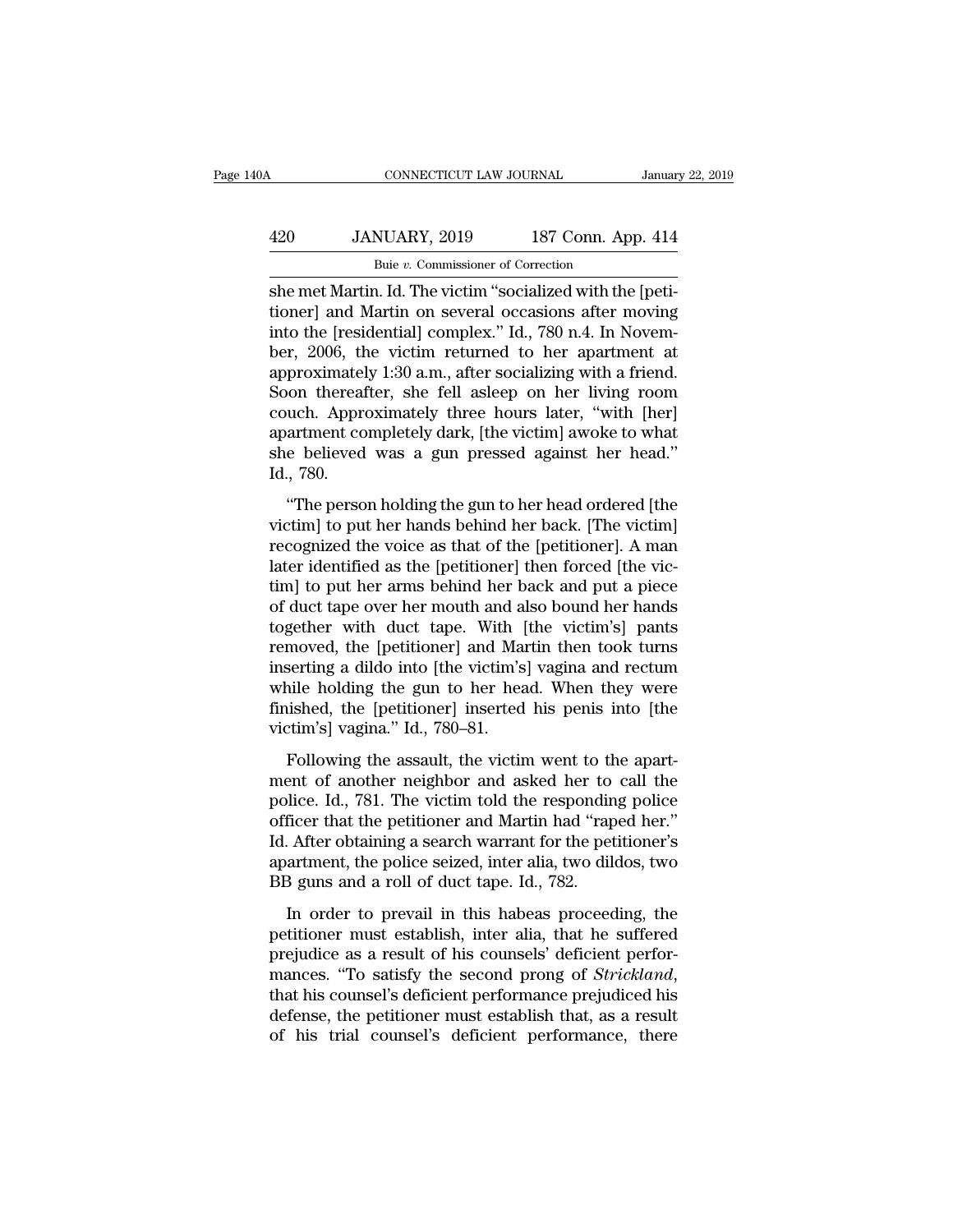# 2, 2019 CONNECTICUT LAW JOURNAL Page 141A<br>187 Conn. App. 414 JANUARY, 2019 421<br>Buie v. Commissioner of Correction

Puis 2, 2019<br>
Buie *v.* Commissioner of Correction<br>
remains a probability sufficient to undermine confi-<br>
dence in the verdict that resulted in his appeal....<br>
The second proper is thus estisfied if the positioner confi-187 Conn. App. 414 JANUARY, 2019 421<br>
Buie v. Commissioner of Correction<br>
Termains a probability sufficient to undermine confi-<br>
dence in the verdict that resulted in his appeal. . . .<br>
The second prong is thus satisfied i 187 Conn. App. 414 JANUARY, 2019 421<br>
Buje v. Commissioner of Correction<br>
Termains a probability sufficient to undermine confi-<br>
dence in the verdict that resulted in his appeal. . . .<br>
The second prong is thus satisfied 187 Conn. App. 414 JANUARY, 2019 421<br>
Buje v. Commissioner of Correction<br>
remains a probability sufficient to undermine confi-<br>
dence in the verdict that resulted in his appeal. . . .<br>
The second prong is thus satisfied i Buie v. Commissioner of Correction<br>
remains a probability sufficient to undermine confi-<br>
dence in the verdict that resulted in his appeal. . . .<br>
The second prong is thus satisfied if the petitioner can<br>
demonstrate that  $\frac{1}{2}$  but v. Commissioner of Correction<br>
remains a probability sufficient to undermine confi-<br>
dence in the verdict that resulted in his appeal. . . .<br>
The second prong is thus satisfied if the petitioner can<br>
demonst remains a probability sufficient to undermine confi-<br>dence in the verdict that resulted in his appeal. . . .<br>The second prong is thus satisfied if the petitioner can<br>demonstrate that there is a reasonable probability that, dence in the verdict that resulted in his appeal. . . .<br>The second prong is thus satisfied if the petitioner can<br>demonstrate that there is a reasonable probability that,<br>but for that ineffectiveness, the outcome would hav The second prong is thus satisfied if the petitioner can<br>demonstrate that there is a reasonable probability that,<br>but for that ineffectiveness, the outcome would have<br>been different. . . . An ineffective assistance of cou demonstrate that there is a reasonable probability that,<br>but for that ineffectiveness, the outcome would have<br>been different. . . . An ineffective assistance of coun-<br>sel claim will succeed only if both prongs [of *Strickl* but for that ineffectiveness, the outcome would have<br>been different. . . . An ineffective assistance of coun-<br>sel claim will succeed only if both prongs [of *Strickland*]<br>are satisfied. . . . The court, however, may decide been different. . . . An ineffective assistance of counsel claim will succeed only if both prongs [of *Strickland*] are satisfied. . . . The court, however, may decide against a petitioner on either prong, whichever is eas sel claim will succ<br>are satisfied. . .<br>against a petition<br>ier.'' (Internal qu<br>*Commissioner of*<br>52, 190 A.3d 985,<br>1002 (2018).<br>In the present c ainst a petitioner on either prong, whichever is eas-<br>
..." (Internal quotation marks omitted.) *Francis* v.<br> *mmissioner of Correction*, 182 Conn. App. 647, 651–<br>
, 190 A.3d 985, cert. denied, 330 Conn. 903, 191 A.3d<br>
02 victim had production marks omitted.) *Francis* v.<br>Commissioner of Correction, 182 Conn. App. 647, 651–<br>52, 190 A.3d 985, cert. denied, 330 Conn. 903, 191 A.3d<br>1002 (2018).<br>In the present case, the evidence established th

Commissioner of Correction, 182 Conn. App. 647, 651–<br>52, 190 A.3d 985, cert. denied, 330 Conn. 903, 191 A.3d<br>1002 (2018).<br>In the present case, the evidence established that the<br>victim had been sexually assaulted by two in 52, 190 A.3d 985, cert. denied, 330 Conn. 903, 191 A.3d<br>1002 (2018).<br>In the present case, the evidence established that the<br>victim had been sexually assaulted by two individuals;<br>the disputed issue was whether the petitio 1002 (2018).<br>
In the present case, the evidence established that the<br>
victim had been sexually assaulted by two individuals;<br>
the disputed issue was whether the petitioner was one<br>
of the assailants.<sup>2</sup> The habeas court, In the present case, the evidence established that the victim had been sexually assaulted by two individuals;<br>the disputed issue was whether the petitioner was one<br>of the assailants.<sup>2</sup> The habeas court, considering the<br>e In the present case, the evidence established that the<br>victim had been sexually assaulted by two individuals;<br>the disputed issue was whether the petitioner was one<br>of the assailants.<sup>2</sup> The habeas court, considering the<br>e victim had been sexually assaulted by two individuals;<br>the disputed issue was whether the petitioner was one<br>of the assailants.<sup>2</sup> The habeas court, considering the<br>evidence,<sup>3</sup> properly concluded that the petitioner faile the disputed issue was whether the petitioner was one<br>of the assailants.<sup>2</sup> The habeas court, considering the<br>evidence,<sup>3</sup> properly concluded that the petitioner failed<br>to demonstrate a reasonable probability that, but for of the assailants.<sup>2</sup> The habeas court, considering the<br>evidence,<sup>3</sup> properly concluded that the petitioner failed<br>to demonstrate a reasonable probability that, but for<br>the ineffectiveness of Kraus and Skyers, the outcome<br> evidence,<sup>3</sup> properly concluded that the petitioner failed<br>to demonstrate a reasonable probability that, but for<br>the ineffectiveness of Kraus and Skyers, the outcome<br>of his criminal trial would have been different. The<br>pol to demonstrate a reasonable probability that, but for<br>the ineffectiveness of Kraus and Skyers, the outcome<br>of his criminal trial would have been different. The<br>police discovered a dildo in the petitioner's residence<br>that c the ineffectiveness of Kraus and Skyers, the outcome<br>of his criminal trial would have been different. The<br>police discovered a dildo in the petitioner's residence<br>that contained the victim's DNA profile. Testing of the<br>vict of his criminal trial would have been different. The<br>police discovered a dildo in the petitioner's residence<br>that contained the victim's DNA profile. Testing of the<br>victim's vaginal swabs revealed the presence of DNA<br>consi police discovered a dildo in the petitioner's residence<br>that contained the victim's DNA profile. Testing of the<br>victim's vaginal swabs revealed the presence of DNA<br>consistent with the petitioner's DNA. Additionally, anal-<br> that contained the victim's DNA profile. Testing of the<br>victim's vaginal swabs revealed the presence of DNA<br>consistent with the petitioner's DNA. Additionally, anal-<br>ysis of the duct tape recovered from the victim's apartvictim's vaginal swabs revealed the presence of DNA<br>consistent with the petitioner's DNA. Additionally, anal-<br>ysis of the duct tape recovered from the victim's apart-<br>ment and the roll of duct tape that was seized from the consistent with the petitioner's DNA. Additionally, analysis of the duct tape recovered from the victim's apartment and the roll of duct tape that was seized from the petitioner's apartment indicated that the items were "s ysis of the duct tape recovered from the victim's apartment and the roll of duct tape that was seized from the petitioner's apartment indicated that the items were "similar." The victim, who knew both the petitioner and Ma ment and the roll of duct tape that was seized from the petitioner's apartment indicated that the items were "similar." The victim, who knew both the petitioner and Martin, identified these individuals by their voices to artin, identified these individuals by their voices to<br>le police while at her neighbor's apartment. See *State*<br>*Buie*, supra, 129 Conn. App. 781. At the habeas trial,<br>kyers testified that Martin had made a "full confessio the police while at her neighbor's apartment. See *State* v. *Buie*, supra, 129 Conn. App. 781. At the habeas trial, Skyers testified that Martin had made a "full confession  $\frac{2}{\pi}$  We note that the habeas court specif

Skyers testified that Martin had made<br>
<sup>2</sup> We note that the habeas court specifically fou<br>
alibi lacked credibility.<br>
<sup>3</sup> The habeas court characterized the state's ca<br>
whelming evidence of the petitioner's guilt . . . ."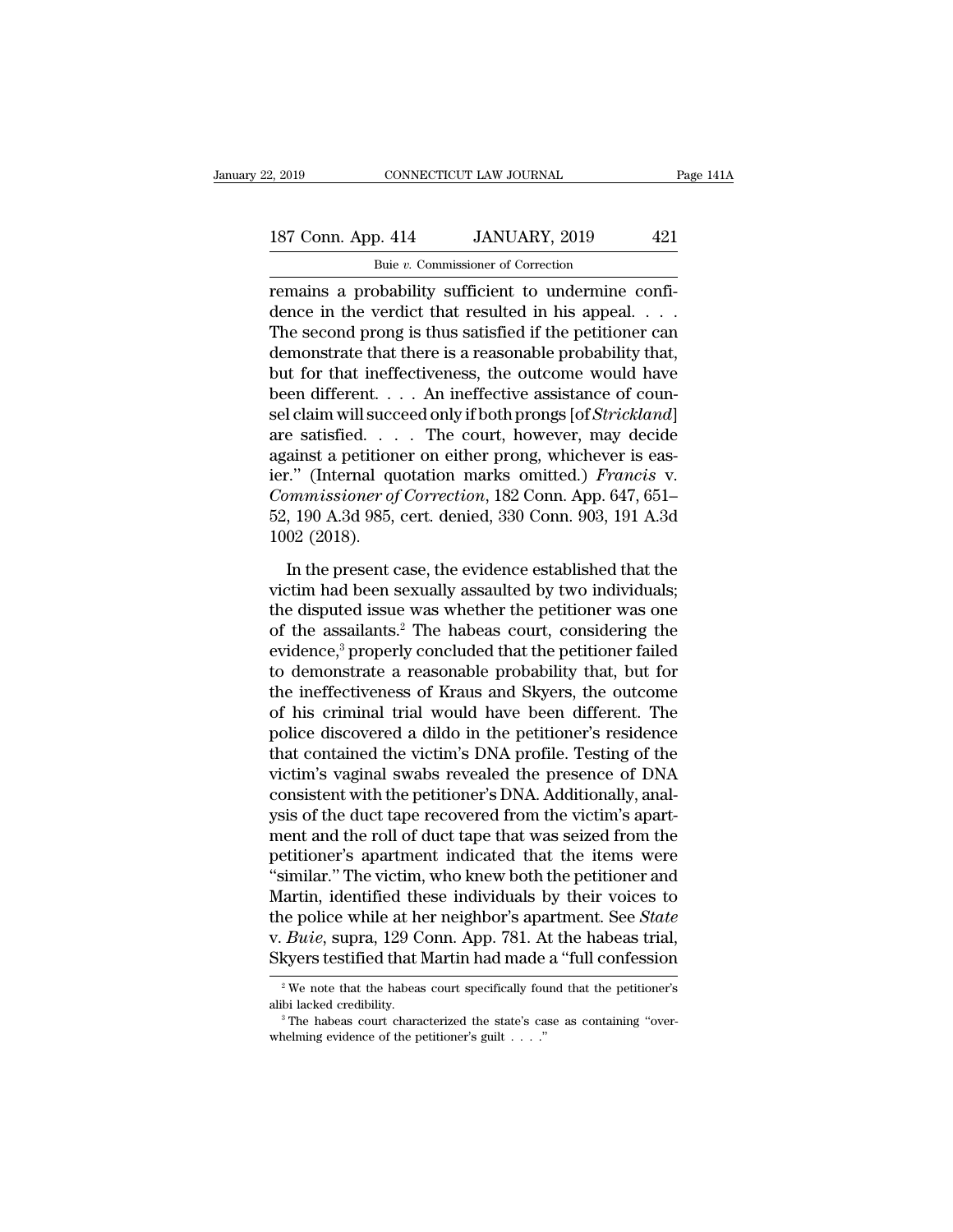## CONNECTICUT LAW JOURNAL January 22, 2019<br>422 JANUARY, 2019 187 Conn. App. 422<br>Boucher v. Saint Francis GI Endoscopy, LLC CONNECTICUT LAW JOURNAL Janua<br>JANUARY, 2019 187 Conn. App. 42:<br>Boucher *v.* Saint Francis GI Endoscopy, LLC<br>catedl the netitioner" in the assault of the

CONNECTICUT LAW JOURNAL January 22, 2019<br>
422 JANUARY, 2019 187 Conn. App. 422<br>
Boucher v. Saint Francis GI Endoscopy, LLC<br>
and [implicated] the petitioner'' in the assault of the<br>
victim. Additionally, Barbara Ferreira, t Victor of the victim. App. 422<br>
Victor *v*. Saint Francis GI Endoscopy, LLC<br>
and [implicated] the petitioner" in the assault of the<br>
victim. Additionally, Barbara Ferreira, the victim's<br>
meighbor, provided information to t  $\frac{422}{\text{Boucher } v. \text{ Saint Francis Gl Endoscopy, LLC}}$ <br>Boucher v. Saint Francis GI Endoscopy, LLC<br>and [implicated] the petitioner" in the assault of the<br>victim. Additionally, Barbara Ferreira, the victim's<br>neighbor, provided information to the  $\frac{422}{\text{Boucher } v. \text{ Saint Francis GI Endoscopy, LLC}}$ <br>Boucher v. Saint Francis GI Endoscopy, LLC<br>and [implicated] the petitioner" in the assault of the<br>victim. Additionally, Barbara Ferreira, the victim's<br>neighbor, provided information to the Boucher *v*. Saint Francis GI Endo<br>and [implicated] the petitioner" in<br>victim. Additionally, Barbara Fer<br>neighbor, provided information to t<br>consistent with the time frame of t<br>during the prosecution's case.<br>On the basis o d [implicated] the petitioner" in the assault of the<br>tim. Additionally, Barbara Ferreira, the victim's<br>ighbor, provided information to the police that was<br>msistent with the time frame of the events set forth<br>ring the prose and [impicated] the petholier in the assault of the<br>victim. Additionally, Barbara Ferreira, the victim's<br>neighbor, provided information to the police that was<br>consistent with the time frame of the events set forth<br>during t

whelming evidence of guilt, the petition of the police that was<br>consistent with the time frame of the events set forth<br>during the prosecution's case.<br>On the basis of this record, we conclude that the<br>habeas court properly reignoor, provided information to the police that was<br>consistent with the time frame of the events set forth<br>during the prosecution's case.<br>On the basis of this record, we conclude that the<br>habeas court properly determined between twith the time frame of the events set forth<br>during the prosecution's case.<br>On the basis of this record, we conclude that the<br>habeas court properly determined that, due to the over-<br>whelming evidence of guilt, the on the basis of this record, we conclude that thabeas court properly determined that, due to the overwhelming evidence of guilt, the petitioner could nestablish prejudice as a result of any allegedly deficies performance b on the basis of this record, wheas court properly determined<br>nelming evidence of guilt, the<br>tablish prejudice as a result of a<br>rformance by Skyers or Kraus.<br>re assistance of counsel, thereft<br>The judgment is affirmed.<br>In th In the petitioner could tablish prejudice as a result of any allegedly deficition<br>tablish prejudice as a result of any allegedly deficition<br>from ance by Skyers or Kraus. His claim of inef<br>re assistance of counsel, therefor

### assistance of counsel, therefore, must fail.<br>
ie judgment is affirmed.<br>
this opinion the other judges concurred.<br>
DARLENE BOUCHER *v*. SAINT FRANCIS GI<br>
ENDOSCOPY, LLC<br>
(AC 40597) STAT AND STATE CONTROLLER USING STATE CONTROLLER USING STATE CONTROLLER USING STATE CONTROLLER CONTROLLER CONTROLLER CONTROLLER CONTROLLER CONTROLLER CONTROLLER CONTROLLER CONTROLLER CONTROLLER CONTROLLER CONTROLLER CONTRO other judges concu<br>
HER v. SAINT FR/<br>
DOSCOPY, LLC<br>
(AC 40597)<br>
Prescott and Bear, Js. DARLENE BOUCHER  $v$ . SAINT FRANCIS GI<br>ENDOSCOPY, LLC<br>(AC 40597)<br>Alvord, Prescott and Bear, Js.

### *Syllabus*

 $\left( \mathrm{AC}\ 40597\right)$ <br>Alvord, Prescott and Bear, Js.<br> $Syllabus$ <br>The plaintiff sought to recover damages from the defendant for, inter alia,<br>employment discrimination in violation of the Connecticut Fair Employ-The plaintiff sought to recover damages from the defendant for, inter alia, employment discrimination in violation of the Connecticut Fair Employment Practices Act ( $\frac{6}{3}$  46a-51 et seq.), claiming that the defendant, Mord, Prescott and Bear, Js.<br>
Syllabus<br>
plaintiff sought to recover damages from the defendant for, inter alia,<br>
employment discrimination in violation of the Connecticut Fair Employ-<br>
ment Practices Act (§ 46a-51 et seq.)  $\label{eq:22} Syllabus$  plaintiff sought to recover damages from the defendant for, inter alia, employment discrimination in violation of the Connecticut Fair Employment Practices Act (§ 46a-51 et seq.), claiming that the defendant *Syllabus*<br>plaintiff sought to recover damages from the defendant for, inter alia,<br>employment discrimination in violation of the Connecticut Fair Employ-<br>ment Practices Act (§ 46a-51 et seq.), claiming that the defendant, plaintiff sought to recover damages from the defendant for, inter alia, employment discrimination in violation of the Connecticut Fair Employment Practices Act (§ 46a-51 et seq.), claiming that the defendant, her former e plantiff that constituted an adverse employment and constructive that Employment Practices Act (§ 46a-51 et seq.), claiming that the defendant, her former employer, retaliated against her and constructively discharged her enter Practices Act (§ 46a-51 et seq.), claiming that the defendant, her former employer, retaliated against her and constructively discharged her when she complained about being sexually harassed by a coworker, C. The de former employer, retaliated against her and constructively discharged<br>former employer, retaliated against her and constructively discharged<br>her when she complained about being sexually harassed by a coworker,<br>C. The defend For when she complained about being sexually harassed by a coworker, C. The defendant claimed that it did not take any action against the plaintiff that constituted an adverse employment action. The trial court granted the I. The defendant claimed that it did not take any action against the plaintiff that constituted an adverse employment action. The trial court granted the defendant's motion for summary judgment and rendered judgment in fav plaintiff that constituted an adverse employment action. The trial court<br>granted the defendant's motion for summary judgment and rendered<br>judgment in favor of the defendant, concluding, inter alia, that the plain-<br>tiff had granted the defendant's motion for summary judgment and rendered judgment in favor of the defendant, concluding, inter alia, that the plaintiff had failed to establish a prima facie case of employment discrimination or ret judgment in favor of the defendant, concluding, inter alia, that the plaintiff had failed to establish a prima facie case of employment discrimination or retaliation, from which the plaintiff appealed to this court. *Held* diff had failed to establish a prima facie case of employment discrimination or retaliation, from which the plaintiff appealed to this court. *Held* that the trial court properly granted the defendant's motion for summary tiff had failed to establish a prima facie case of employment discrimination or retaliation, from which the plaintiff appealed to this court. Held that the trial court properly granted the defendant's motion for summary j for the trial court properly granted the defendant's motion for summary<br>judgment, the plaintiff having failed to allege facts that, if proven, would<br>establish an adverse employment action by the defendant: the plaintiff<br>di judgment, the plaintiff having failed to allege facts that, if proven, would establish an adverse employment action by the defendant: the plaintiff did not establish a genuine issue of material fact as to whether the defen establish an adverse employment action by the defendant: the plaintiff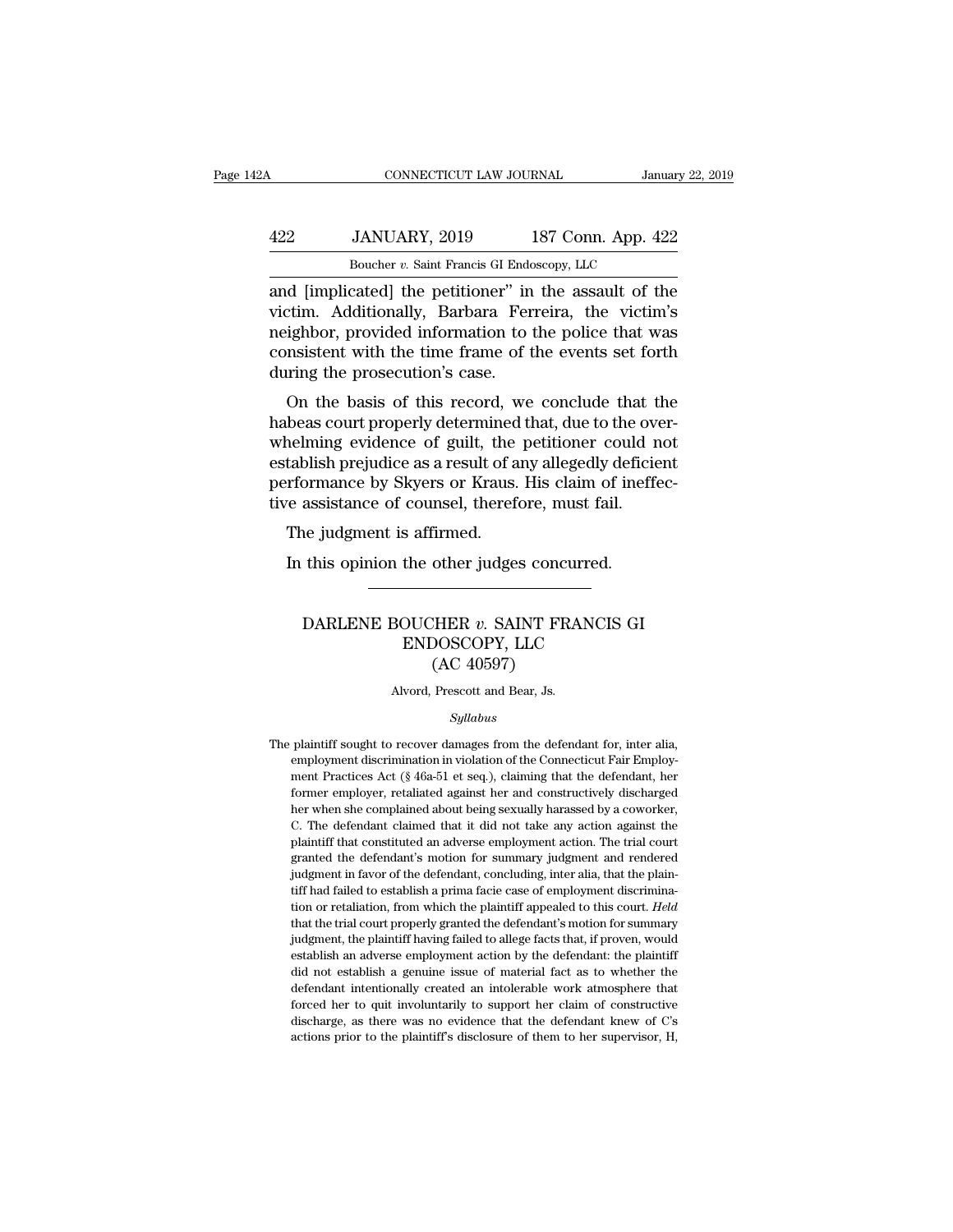## 2, 2019 CONNECTICUT LAW JOURNAL Page 143A<br>187 Conn. App. 422 JANUARY, 2019 423<br>Boucher v. Saint Francis GI Endoscopy, LLC 2, 2019 CONNECTICUT LAW JOURNAL<br>187 Conn. App. 422 JANUARY, 2019 423<br>Boucher *v*. Saint Francis GI Endoscopy, LLC<br>the plaintiff did not claim that the defendant ordered or encouraged C's

The plaintiff did not claim that the defendant ordered or encouraged C's actions, nor did she make any other viable claim that would constitute Francis Commandons, 1992<br>
a Coucher v. Saint Francis GI Endoscopy, LLC<br>
the plaintiff did not claim that the defendant ordered or encouraged C's<br>
actions, nor did she make any other viable claim that would constitute<br>
an i Frames and Marketter Western Handes Boucher w. Saint Francis GI Endoscopy, LLC<br>the plaintiff did not claim that the defendant ordered or encouraged C's<br>actions, nor did she make any other viable claim that would constitute From Boucher v. Saint Francis GI Endoscopy, LLC<br>the plaintiff did not claim that the defendant ordered or encouraged C's<br>actions, nor did she make any other viable claim that would constitute<br>an intolerable work atmospher Boucher v. Saint Francis GI Endoscopy, LLC<br>the plaintiff did not claim that the defendant ordered or encouraged C's<br>actions, nor did she make any other viable claim that would constitute<br>an intolerable work atmosphere, the the plaintiff did not claim that the defendant ordered or encouraged C's<br>actions, nor did she make any other viable claim that would constitute<br>an intolerable work atmosphere, the plaintiff presented no evidence<br>from which actions, nor did she make any other viable claim that would constitute<br>actions, nor did she make any other viable claim that would constitute<br>from which it could be inferred that the defendant deliberately sought<br>to force an intolerable work atmosphere, the plaintiff presented no evidence from which it could be inferred that the defendant deliberately sought to force the plaintiff to quit, and, in fact, it was undisputed that H attempted to from which it could be inferred that the defendant deliberately sought<br>to force the plaintiff to quit, and, in fact, it was undisputed that H<br>attempted to stop the plaintiff from quitting; moreover, even if the<br>plaintiff's she is to force the plaintiff to quit, and, in fact, it was undisputed that H attempted to stop the plaintiff from quitting; moreover, even if the plaintiff's interactions with H transpired as she described in her deposit able to provide the plaintiff from quitting; moreover, even if the plaintiff's interactions with H transpired as she described in her deposition, the defendant's actions did not rise to the level needed to show constructiv plaintiff's interactions with H transpired as she described in her deposition, the defendant's actions did not rise to the level needed to show constructive discharge, because once H was informed of the complaint, she inve from, the defendant's actions did not rise to the level needed to show constructive discharge, because once H was informed of the complaint, she investigated the plaintiff's concerns, the possibility of the defendant being constructive discharge, because once H was informed of the complaint, she investigated the plaintiff's concerns, the possibility of the defendant being able to provide the plaintiff with a remedy was eliminated three days constructive discharge, because once H was informed of the complaint, she investigated the plaintiff's concerns, the possibility of the defendant being able to provide the plaintiff with a remedy was eliminated three days ing able to provide the plaintiff with a remedy was eliminated three ys after the complaint was received when the plaintiff abruptly quit r job, H never issued the plaintiff a warning, and H's request for the initiff to re her job, H never issued the plaintiff a warning, and H's request for the plaintiff to recount her story in the course of her investigation did not constitute a materially adverse employment action.<br>Argued October 16, 2018— May and the complaint was received when the plaintin abruptly due<br>her job, H never issued the plaintiff a warning, and H's request for the<br>plaintiff to recount her story in the course of her investigation did not<br>constitut

plaintiff to recount her story in the course of her investigation did not<br>constitute a materially adverse employment action.<br>Argued October 16, 2018—officially released January 22, 2019<br>*Procedural History*<br>Action to recov constitute a materially adverse employment action.<br>
Argued October 16, 2018—officially released January 22, 2019<br>
Procedural History<br>
Action to recover damages for, inter alia, alleged<br>
employment discrimination, and for o Argued October 16, 2018—officially released January 22, 2019<br>
Procedural History<br>
Action to recover damages for, inter alia, alleged<br>
employment discrimination, and for other relief,<br>
brought to the Superior Court in the j *Procedural History*<br>Action to recover damages for, inter alia, alleged<br>employment discrimination, and for other relief,<br>brought to the Superior Court in the judicial district of<br>Hartford, where the court, *Moukawsher*, *J* Action to recover damages for, inter alia, alleged<br>employment discrimination, and for other relief,<br>brought to the Superior Court in the judicial district of<br>Hartford, where the court, *Moukawsher*, *J*., granted the<br>defen Action to recover damages for, inter alia, alleged<br>employment discrimination, and for other relief,<br>brought to the Superior Court in the judicial district of<br>Hartford, where the court, *Moukawsher*, *J.*, granted the<br>defen *Christopher A. Kloukawsher, J.*, granted the fendant's motion for summary judgment and ren-<br>red judgment thereon, from which the plaintiff<br>pealed to this court. *Affirmed*.<br>*James V. Sabatini*, for the appellant (plaintif defendant's motion for summary judgment and<br>dered judgment thereon, from which the p<br>appealed to this court. Affirmed.<br>James V. Sabatini, for the appellant (plainti<br>Christopher A. Klepps, with whom was Chri.<br>L. Brigham, fo

Frequend a brief for the appellant (plaintiff).<br> *James V. Sabatini*, for the appellant (plaintiff).<br> *Christopher A. Klepps*, with whom was *Christopher*<br> *Brigham*, for the appellee (defendant).<br> *Scott Madeo* filed a br *James V. Sabatini*, for the appellant (plaintiff).<br> *Christopher A. Klepps*, with whom was *Christopher*<br> *L. Brigham*, for the appellee (defendant).<br> *Scott Madeo* filed a brief for the Commission on<br>
Human Rights and Op

### *Opinion*

*Brigham*, for the appellee (defendant).<br> *Scott Madeo* filed a brief for the Commission on<br>
iman Rights and Opportunities as amicus curiae.<br> *Opinion*<br>
PRESCOTT, J. In this employment discrimination<br>
tion, the plaintiff,  $\begin{array}{c} \textit{Scott Madeo} \end{array}$  filed a brief for the Commission on Human Rights and Opportunities as amicus curiae.<br>  $\begin{array}{c} \textit{opinion} \end{array}$  PRESCOTT, J. In this employment discrimination action, the plaintiff, Darlene Boucher, ap Scott Madeo filed a brief for the Commission on<br>Human Rights and Opportunities as amicus curiae.<br> $opinion$ <br>PRESCOTT, J. In this employment discrimination<br>action, the plaintiff, Darlene Boucher, appeals from the<br>summary judgmen Human Rights and Opportunities as amicus curiae.<br>
opinion<br>
PRESCOTT, J. In this employment discrimination<br>
action, the plaintiff, Darlene Boucher, appeals from the<br>
summary judgment rendered by the trial court in favor<br>
of opinion<br>
opinion<br>
action, the plaintiff, Darlene Boucher, appeals from the<br>
summary judgment rendered by the trial court in favor<br>
of her employer, the defendant, Saint Francis GI Endos-<br>
copy, LLC, on the plaintiff's comp opmon<br>periodic discrimination<br>action, the plaintiff, Darlene Boucher, appeals from the<br>summary judgment rendered by the trial court in favor<br>of her employer, the defendant, Saint Francis GI Endos-<br>copy, LLC, on the plainti PRESCOTT, J. In this employment discrimination<br>action, the plaintiff, Darlene Boucher, appeals from the<br>summary judgment rendered by the trial court in favor<br>of her employer, the defendant, Saint Francis GI Endos-<br>copy, LL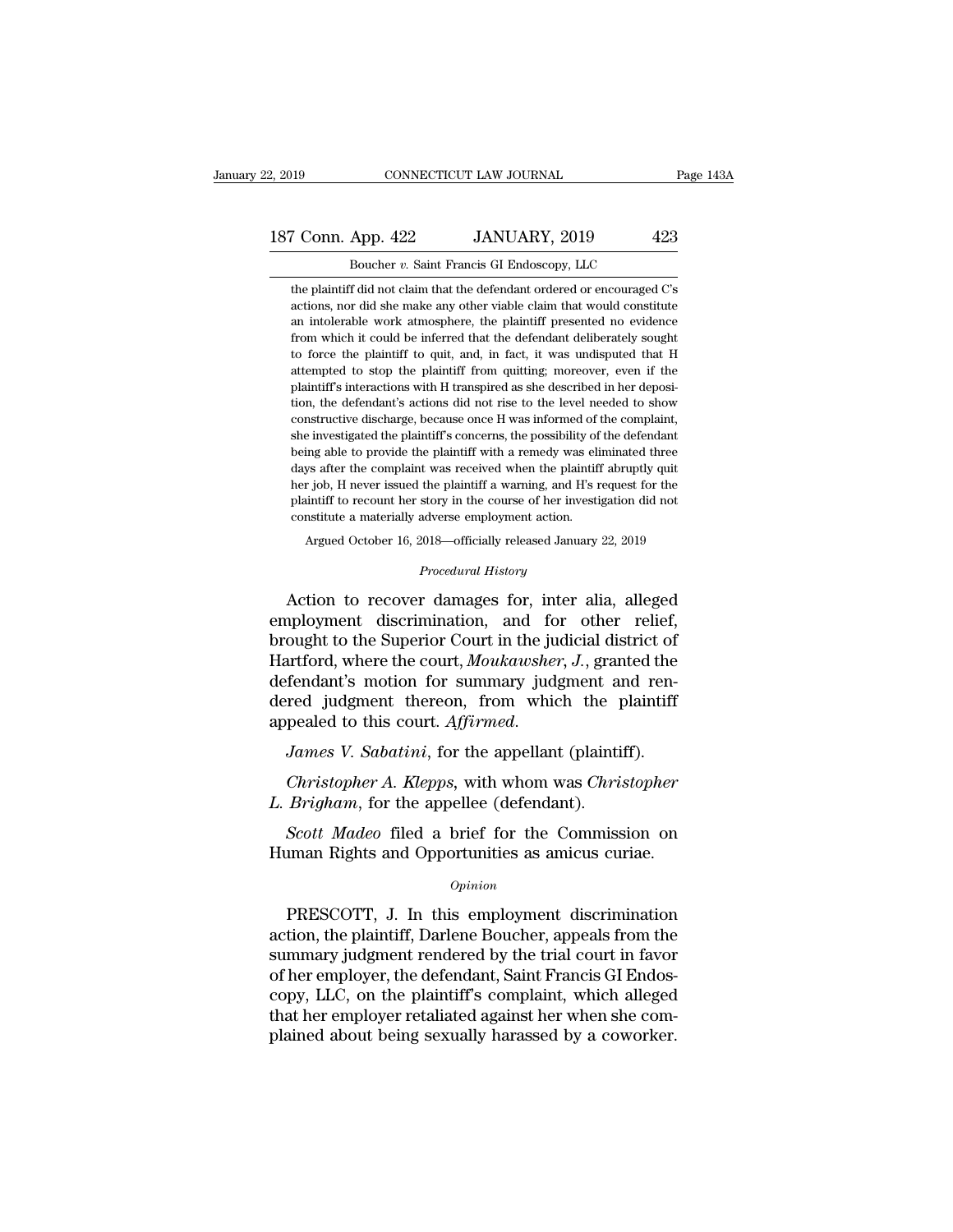## CONNECTICUT LAW JOURNAL January 22, 2019<br>424 JANUARY, 2019 187 Conn. App. 422<br>Boucher v. Saint Francis GI Endoscopy, LLC CONNECTICUT LAW JOURNAL January 22, 2019<br>424 JANUARY, 2019 187 Conn. App. 422<br>Boucher *v*. Saint Francis GI Endoscopy, LLC<br>See General Statutes § 46a-60 (b) (4).<sup>1</sup> On appeal, the

CONNECTICUT LAW JOURNAL January 22, 2019<br>
424 JANUARY, 2019 187 Conn. App. 422<br>
Boucher v. Saint Francis GI Endoscopy, LLC<br>
See General Statutes § 46a-60 (b) (4).<sup>1</sup> On appeal, the<br>
plaintiff claims that the court improper  $\frac{424}{\text{Boucher } v. \text{ Saint Francis GI Endoscopy, LLC}}$ <br>Boucher v. Saint Francis GI Endoscopy, LLC<br>See General Statutes § 46a-60 (b) (4).<sup>1</sup> On appeal, the<br>plaintiff claims that the court improperly granted the<br>defendant's motion for summary jud  $\frac{424}{\text{Boucher } v. \text{ Saint Francis GI Endoscopy, LLC}}$ <br>Boucher v. Saint Francis GI Endoscopy, LLC<br>See General Statutes § 46a-60 (b) (4).<sup>1</sup> On appeal, the<br>plaintiff claims that the court improperly granted the<br>defendant's motion for summary judg 424 JANUARY, 2019 187 Conn. App. 422<br>Boucher v. Saint Francis GI Endoscopy, LLC<br>See General Statutes § 46a-60 (b) (4).<sup>1</sup> On appeal, the<br>plaintiff claims that the court improperly granted the<br>defendant's motion for summar Boucher *v*. Saint Francis GI Endoscopy, LLC<br>See General Statutes § 46a-60 (b) (4).<sup>1</sup> On appeal, the<br>plaintiff claims that the court improperly granted the<br>defendant's motion for summary judgment because<br>there is a genui Boucher v. Samt Francis GI E<br>See General Statutes  $\S$  46a-60 (b<br>plaintiff claims that the court in<br>defendant's motion for summa<br>there is a genuine issue of materia<br>tion claim.<sup>2</sup> We disagree and, a<br>judgment of the trial c aintiff claims that the court improperly granted the fendant's motion for summary judgment because<br>ere is a genuine issue of material fact as to her retalia-<br>on claim.<sup>2</sup> We disagree and, accordingly, affirm the<br>dgment of Frament claims and are court improperty granted are<br>defendant's motion for summary judgment because<br>there is a genuine issue of material fact as to her retalia-<br>tion claim.<sup>2</sup> We disagree and, accordingly, affirm the<br>judgm

reventually solid to the standard product there is a genuine issue of material fact as to her retaliation claim.<sup>2</sup> We disagree and, accordingly, affirm the judgment of the trial court.<br>The record before the court, viewed defendant employed the countries as the reduction claim.<sup>2</sup> We disagree and, accordingly, affirm the judgment of the trial court.<br>The record before the court, viewed in the light most favorable to the plaintiff as the nonm judgment of the trial court.<br>
The record before the court, viewed in the light most<br>
favorable to the plaintiff as the nonmoving party,<br>
reveals the following facts and procedural history. The<br>
defendant employed the plain The record before the court, viewed in the light most<br>favorable to the plaintiff as the nonmoving party,<br>reveals the following facts and procedural history. The<br>defendant employed the plaintiff, beginning in Febru-<br>ary, 20 The record before the court, viewed in the light most favorable to the plaintiff as the nonmoving party, reveals the following facts and procedural history. The defendant employed the plaintiff, beginning in February, 2012 For the fendant end plant. The state is and procedural history. The fendant employed the plaintiff, beginning in Febru-<br>y, 2012, as a part-time office assistant. She eventually<br>came a full-time insurance verification speci reveals the following facts and procedural history. The defendant employed the plaintiff, beginning in February, 2012, as a part-time office assistant. She eventually became a full-time insurance verification specialist. T

ary, 2012, as a part-time office assistant. She eventually<br>became a full-time insurance verification specialist. The<br>plaintiff's immediate supervisor was Kathleen Hull.<br>On more than one occasion, Jason Crespo, a<br>coworker o Look beame a full-time insurance verification specialist. The plaintiff's immediate supervisor was Kathleen Hull.<br>On more than one occasion, Jason Crespo, a coworker of the plaintiff, made comments to the plaintiff regardi plaintiff's immediate supervisor was Kathleen Hull.<br>On more than one occasion, Jason Crespo, a<br>coworker of the plaintiff, made comments to the plain-<br>tiff regarding her appearance at work, including "you<br>look beautiful" an On more than one occasion, Jason Crespo, a<br>coworker of the plaintiff, made comments to the plain-<br>tiff regarding her appearance at work, including "you<br>look beautiful" and "you look hot." Crespo also thrusted<br>his hips at t On more than one occasion, Jason Crespo, a<br>coworker of the plaintiff, made comments to the plain-<br>tiff regarding her appearance at work, including "you<br>look beautiful" and "you look hot." Crespo also thrusted<br>his hips at t coworker of the plaintiff, made comments to the plaintiff regarding her appearance at work, including "you look beautiful" and "you look hot." Crespo also thrusted his hips at the plaintiff while stating that she was hot. tiff regarding her appearance at work, including "you<br>look beautiful" and "you look hot." Crespo also thrusted<br>his hips at the plaintiff while stating that she was hot.<br>On another occasion, Crespo hit the plaintiff's torso look beautiful" and "you look hot." Crespo also thrusted<br>his hips at the plaintiff while stating that she was hot.<br>On another occasion, Crespo hit the plaintiff's torso<br>with a rubber glove. Crespo also sent the plaintiff a his hips at the plaintiff while stating that she was hot.<br>On another occasion, Crespo hit the plaintiff's torso<br>with a rubber glove. Crespo also sent the plaintiff a<br>text message regarding the plaintiff's husband on Easter On another occasion, Crespo hit the plaintiff's torso<br>with a rubber glove. Crespo also sent the plaintiff a<br>text message regarding the plaintiff's husband on Easter<br>weekend, although the plaintiff cannot recall what the<br>te with a rubber glove. Crespo also sent the plaintiff a<br>text message regarding the plaintiff's husband on Easter<br>weekend, although the plaintiff cannot recall what the<br>text message said and immediately deleted it. Finally,<br>d text message regarding the plaintiff's husband on Easter<br>weekend, although the plaintiff cannot recall what the<br>text message said and immediately deleted it. Finally,<br>during August, 2013, Crespo forced the plaintiff into during August, 2013, Crespo forced the plaintiff into a utility closet, where he pushed his body against the plaintiff's and she could feel his penis through his clothes. At some point, the plaintiff told Crespo to stop utility closet, where he pushed his body against the plaintiff's and she could feel his penis through his clothes. At some point, the plaintiff told Crespo to stop  $\frac{1}{1}$  General Statutes § 46a-60 was amended by No. 17

plaintiff's and she could feel his penis through his clothes. At some point, the plaintiff told Crespo to stop  $\frac{1}{1}$  General Statutes  $\frac{8}{16a-60}$  was amended by No. 17-118,  $\frac{8}{1}$ , of the 2017 Public Acts, which clothes. At some point, the plaintiff told Crespo to stop  $\frac{1}{1}$  General Statutes § 46a-60 was amended by No. 17-118, § 1, of the 2017 Public Acts, which added a new subsection (a) regarding definitions and redesignate version of the statute, for purposes of clarity, we refer to the current revision of the statute, for purposes of clarity, we refer to the current revision of the statute. <sup>1</sup> General Statutes § 46a-60 was amended by No. 17-118, § 1, of the 2017<br>Public Acts, which added a new subsection (a) regarding definitions and<br>redesignated the existing subsections (a) and (b) as subsections (b) and<br>(c redesignated the existing subsections (a) and (b) as subsections (b) and (c). Therefore, although the parties and the trial court cite to the earlier version of the statute, for purposes of clarity, we refer to the curren version of the statute, for purposes of clarity, we refer to the current revision

<sup>(</sup>c). Therefore, although the parties and the trial court cite to the earlier version of the statute, for purposes of clarity, we refer to the current revision of the statute.<br>
<sup>2</sup> In addition to the count alleging retalia  $2$  In addition to the count alleging retaliation, the trial court also granted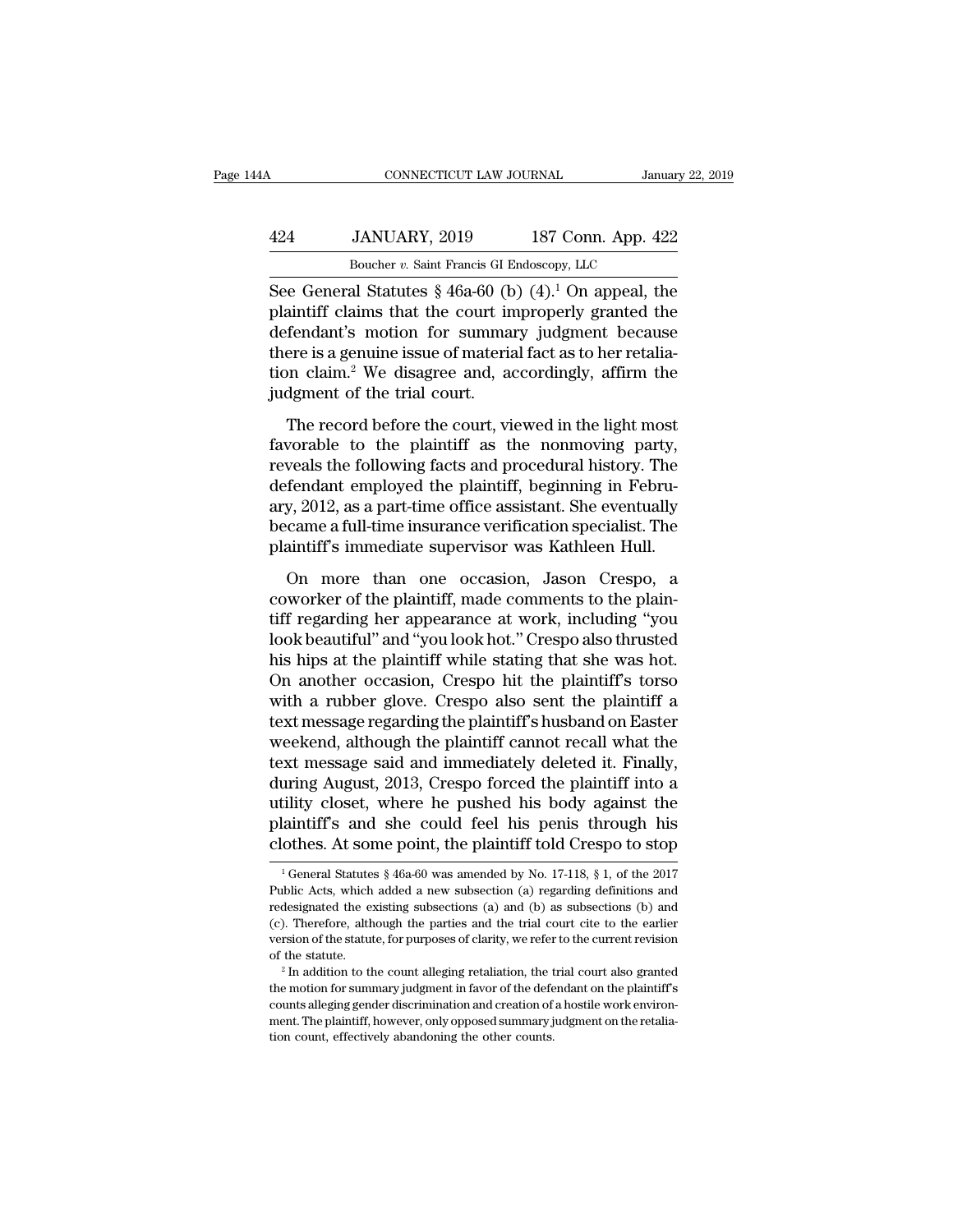| 2, 2019            | CONNECTICUT LAW JOURNAL                                   |     |
|--------------------|-----------------------------------------------------------|-----|
| 187 Conn. App. 422 | JANUARY, 2019                                             | 425 |
|                    | Boucher v. Saint Francis GI Endoscopy, LLC                |     |
|                    | this behavior. The plaintiff did not report Crespo's con- |     |

2, 2019 CONNECTICUT LAW JOURNAL<br>
187 Conn. App. 422 JANUARY, 2019 425<br>
Boucher v. Saint Francis GI Endoscopy, LLC<br>
this behavior. The plaintiff did not report Crespo's con-<br>
duct to Hull until approximately six months afte 187 Conn. App. 422 JANUARY, 2019 425<br>Boucher v. Saint Francis GI Endoscopy, LLC<br>this behavior. The plaintiff did not report Crespo's conduct to Hull until approximately six months after the<br>incident in the closet.  $\begin{tabular}{r} 187 \textbf{Conn. App. 422} \\ \hline \textbf{Boucher } v. \textbf{Saint Fran} \\ \textbf{this behavior. The plaintiff (duct to Hull until approxir incident in the closest.} \\ \textbf{On the morning of January 2012} \\ \end{tabular}$  $\frac{1}{100}$  Boucher v. Saint Francis GI Endoscopy, LLC<br>
is behavior. The plaintiff did not report Crespo's con-<br>
ict to Hull until approximately six months after the<br>
cident in the closet.<br>
On the morning of January 10, 2

Boucher  $v$ . Saint Francis GI Endoscopy, LLC<br>this behavior. The plaintiff did not report Crespo's con-<br>duct to Hull until approximately six months after the<br>incident in the closet.<br>On the morning of January 10, 2014, the this behavior. The plaintiff did not report Crespo's conduct to Hull until approximately six months after the<br>incident in the closet.<br>On the morning of January 10, 2014, the plaintiff made<br>a complaint about Crespo to Hull. duct to Hull until approximately six months after the<br>incident in the closet.<br>On the morning of January 10, 2014, the plaintiff made<br>a complaint about Crespo to Hull. Hull and the plaintiff<br>met for about an hour. The plain incident in the closet.<br>
On the morning of January 10, 2014, the plaintiff made<br>
a complaint about Crespo to Hull. Hull and the plaintiff<br>
met for about an hour. The plaintiff told Hull about her<br>
interactions with Crespo On the morning of January 10, 2014, the plaintiff made<br>a complaint about Crespo to Hull. Hull and the plaintiff<br>met for about an hour. The plaintiff told Hull about her<br>interactions with Crespo, including the incident in t On the morning of January 10, 2014, the plaintiff made<br>a complaint about Crespo to Hull. Hull and the plaintiff<br>met for about an hour. The plaintiff told Hull about her<br>interactions with Crespo, including the incident in t a complaint about Crespo to Hull. Hull and the plaintiff<br>met for about an hour. The plaintiff told Hull about her<br>interactions with Crespo, including the incident in the<br>utility closet, the text message over Easter weekend met for about an hour. The plaintiff told Hull about her<br>interactions with Crespo, including the incident in the<br>utility closet, the text message over Easter weekend,<br>and Crespo's comments about the plaintiff's appear-<br>anc interactions with Crespo, including the incident in the<br>utility closet, the text message over Easter weekend,<br>and Crespo's comments about the plaintiff's appear-<br>ance. January 10, 2014, was a Friday, and Hull was<br>leaving w utility closet, the text message over Easter weekend,<br>and Crespo's comments about the plaintiff's appear-<br>ance. January 10, 2014, was a Friday, and Hull was<br>leaving work early for a weekend vacation. Hull told<br>the plaintif and Crespo's comments about the plaintiff's a<br>ance. January 10, 2014, was a Friday, and Hu<br>leaving work early for a weekend vacation. Hu<br>the plaintiff that she would interview all partie<br>get back to the plaintiff the follo aving work early for a weekend vacation. Hull told<br>e plaintiff that she would interview all parties and<br>t back to the plaintiff the following Monday, January<br>, 2014. The plaintiff did not expect that Hull would<br>interviewin the plaintiff that she would interview all parties and<br>get back to the plaintiff the following Monday, January<br>13, 2014. The plaintiff did not expect that Hull would<br>be interviewing anyone over the weekend.<br>Hull sent the p

get back to the plaintiff the following Monday, January<br>13, 2014. The plaintiff did not expect that Hull would<br>be interviewing anyone over the weekend.<br>Hull sent the plaintiff a text message on Sunday,<br>January 12, 2014, in 13, 2014. The plaintiff did not expect that Hull would<br>be interviewing anyone over the weekend.<br>Hull sent the plaintiff a text message on Sunday,<br>January 12, 2014, in order to ask her more questions<br>about her complaint an be interviewing anyone over the weekend.<br>
Hull sent the plaintiff a text message on Sunday,<br>
January 12, 2014, in order to ask her more questions<br>
about her complaint and what had transpired. Hull told<br>
the plaintiff that Hull sent the plaintiff a text message on Sunday,<br>January 12, 2014, in order to ask her more questions<br>about her complaint and what had transpired. Hull told<br>the plaintiff that she would speak with Dawn DiPinto, a<br>coworker Hull sent the plaintiff a text message on Sunday,<br>January 12, 2014, in order to ask her more questions<br>about her complaint and what had transpired. Hull told<br>the plaintiff that she would speak with Dawn DiPinto, a<br>coworker January 12, 2014, in order to ask her more questions<br>about her complaint and what had transpired. Hull told<br>the plaintiff that she would speak with Dawn DiPinto, a<br>coworker and friend of the plaintiff, about the situation. about her complaint and wha<br>the plaintiff that she would sp<br>coworker and friend of the pla<br>After exchanging text mess<br>plaint, the plaintiff requested<br>following day to discuss the c<br>Hull responded, "Wow."<br>On the following d worker and friend of the plaintiff, about the situation.<br>
ter exchanging text messages regarding the com-<br>
aint, the plaintiff requested that they wait until the<br>
llowing day to discuss the complaint in further detail.<br>
ul After exchanging text messages regarding the complaint, the plaintiff requested that they wait until the following day to discuss the complaint in further detail.<br>Hull responded, "Wow."<br>On the following day, Monday, Januar

plaint, the plaintiff requested that they wait until the following day to discuss the complaint in further detail.<br>Hull responded, "Wow."<br>On the following day, Monday, January 13, 2014, after<br>speaking with DiPinto, Hull se following day to discuss the complaint in further detail.<br>Hull responded, "Wow."<br>On the following day, Monday, January 13, 2014, after<br>speaking with DiPinto, Hull sent the plaintiff an e-mail<br>requesting that the plaintiff Hull responded, "Wow."<br>
On the following day, Monday, January 13, 2014, after<br>
speaking with DiPinto, Hull sent the plaintiff an e-mail<br>
requesting that the plaintiff come to her office.<sup>3</sup> Once<br>
in her office, Hull told t On the following day, Monday, January 13, 2014, after<br>speaking with DiPinto, Hull sent the plaintiff an e-mail<br>requesting that the plaintiff come to her office.<sup>3</sup> Once<br>in her office, Hull told the plaintiff that she had s On the following day, Monday, January 13, 2014, after<br>speaking with DiPinto, Hull sent the plaintiff an e-mail<br>requesting that the plaintiff come to her office.<sup>3</sup> Once<br>in her office, Hull told the plaintiff that she had s speaking with DiPinto, Hull sent the plaintiff an e-mail<br>requesting that the plaintiff come to her office.<sup>3</sup> Once<br>in her office, Hull told the plaintiff that she had spoken<br>with DiPinto and that the plaintiff's story "[di requesting that the plaintiff come to her office.<sup>3</sup> Once<br>in her office, Hull told the plaintiff that she had spoken<br>with DiPinto and that the plaintiff's story "[did not] add<br>up." Hull then requested that the plaintiff re 9. Hull then requested that the plaintiff recount her<br>omplaint from the beginning. Hull also told the plaintiff<br>at she was going to give her a warning. The plaintiff,<br>owever, was not aware of the nature of the warning,<br><sup>3</sup> complaint from the beginning. Hull also told the plaintiff<br>that she was going to give her a warning. The plaintiff,<br>however, was not aware of the nature of the warning,<br> $\frac{1}{3}$ The meeting on January 13, 2014, that took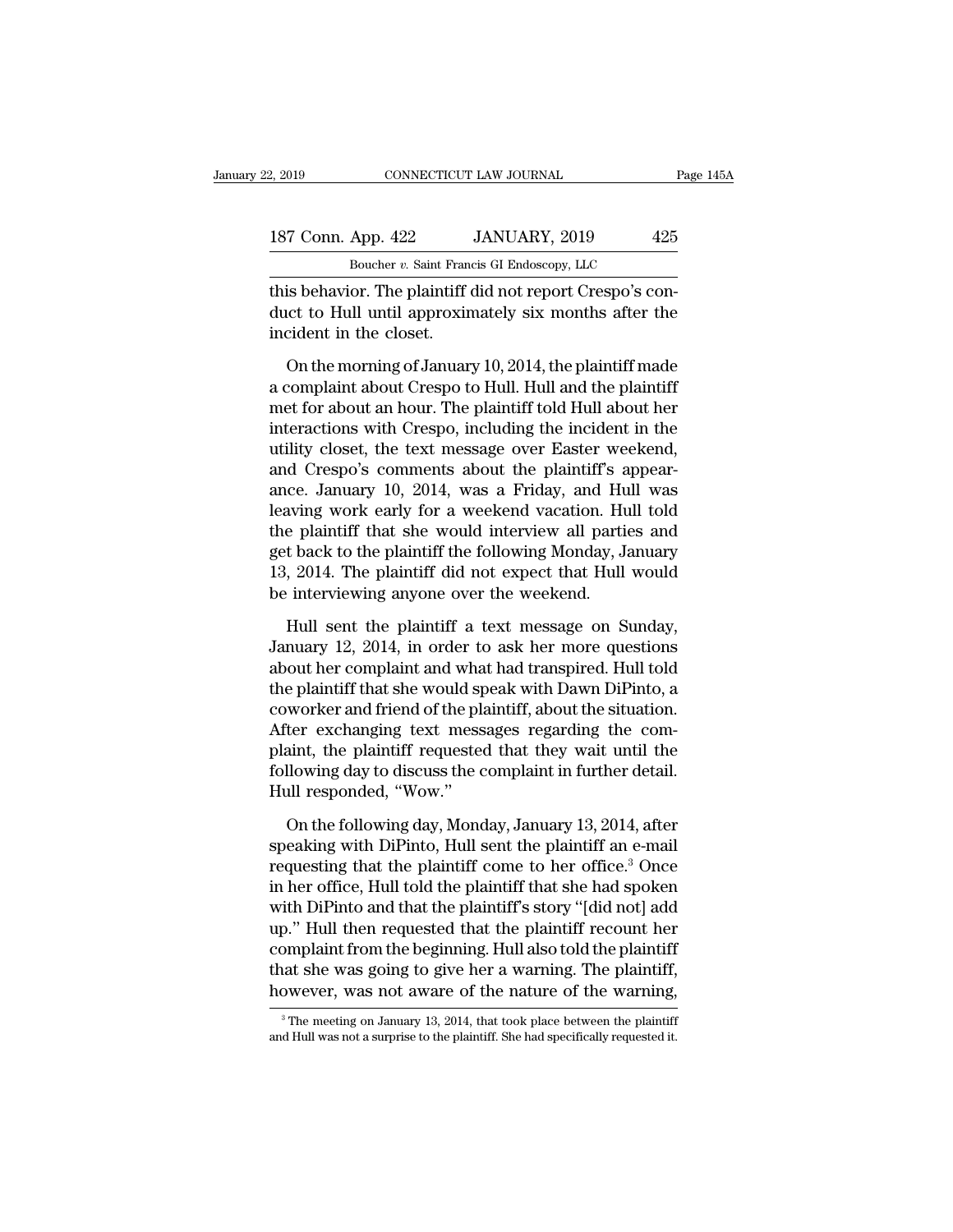| ЗA            | CONNECTICUT LAW JOURNAL                            | January 22, 2019   |
|---------------|----------------------------------------------------|--------------------|
| 426           | JANUARY, 2019                                      | 187 Conn. App. 422 |
|               | Boucher v. Saint Francis GI Endoscopy, LLC         |                    |
| never issued. | or why she would get a warning. A warning was      |                    |
|               | The plaintiff then told Hull that she did not know |                    |

 $\frac{187 \text{ Conn.} \text{ App. } 422}{\text{Boucher } v. \text{ Saint Francis GI Endoscopy, LLC}}$ <br>why she would get a warning. A warning was<br>ver issued.<br>The plaintiff then told Hull that she did not know<br>nat else to say and stood up. Hull asked the plaintiff<br>and she was d  $\frac{426}{Boucher v. Saint Francis GI Endoscopy, LLC}$ <br>
or why she would get a warning. A warning was<br>
never issued.<br>
The plaintiff then told Hull that she did not know<br>
what else to say and stood up. Hull asked the plaintiff<br>
what she was doing, aske Boucher  $v$ . Saint Francis GI Endoscopy, LLC<br>
or why she would get a warning. A warning was<br>
never issued.<br>
The plaintiff then told Hull that she did not know<br>
what else to say and stood up. Hull asked the plaintiff<br>
what or why she would get a warning. A warning was<br>never issued.<br>The plaintiff then told Hull that she did not know<br>what else to say and stood up. Hull asked the plaintiff<br>what she was doing, asked her to sit down, and asked<br>he or why she would get a warning. A warning was<br>never issued.<br>The plaintiff then told Hull that she did not know<br>what else to say and stood up. Hull asked the plaintiff<br>what she was doing, asked her to sit down, and asked<br>he The plaintiff then told Hull that she did not know<br>what else to say and stood up. Hull asked the plaintiff<br>what she was doing, asked her to sit down, and asked<br>her if she was quitting. The plaintiff replied that she<br>was qu The plaintiff then told Hull that she did not know<br>what else to say and stood up. Hull asked the plaintiff<br>what she was doing, asked her to sit down, and asked<br>her if she was quitting. The plaintiff replied that she<br>was qu what else to say and stood up. Hull asked the plaintiff<br>what she was doing, asked her to sit down, and asked<br>her if she was quitting. The plaintiff replied that she<br>was quitting. Hull asked the plaintiff to sit down again, what she was doing, asked her to sit down, and asked<br>her if she was quitting. The plaintiff replied that she<br>was quitting. Hull asked the plaintiff to sit down again,<br>grabbed her arms, and said, "Are you sure you want to<br>d her if she was quitting. The plaintiff replied that she<br>was quitting. Hull asked the plaintiff to sit down again,<br>grabbed her arms, and said, "Are you sure you want to<br>do this?" The plaintiff told Hull to get off of her, w was quitting. Hull asked the plaintiff to sit down again, grabbed her arms, and said, "Are you sure you want to do this?" The plaintiff told Hull to get off of her, walked out, and filed a police report against Hull for as grabbed her arms, and said, "Are you su<br>do this?" The plaintiff told Hull to get off<br>out, and filed a police report against H<br>Following an investigation, the police<br>Hull. After the plaintiff left the workpl:<br>13, 2014, Hull The plaintiff comments and the police report against Hull for assault.<br>Illowing an investigation, the police did not arrest<br>Ill. After the plaintiff left the workplace on January<br>, 2014, Hull spoke with Crespo, continuing out, and filed a poince report against rium for assaunt.<br>Following an investigation, the police did not arrest<br>Hull. After the plaintiff left the workplace on January<br>13, 2014, Hull spoke with Crespo, continuing her invest

Following an investigation, the poince that not artest<br>Hull. After the plaintiff left the workplace on January<br>13, 2014, Hull spoke with Crespo, continuing her investi-<br>gation of the plaintiff's complaint.<br>The plaintiff co The first count alleged that the basis of gender in vesti-<br>gation of the plaintiff's complaint.<br>The plaintiff commenced this action on April 7, 2016.<br>The plaintiff filed a three count complaint setting forth<br>facts regardi 15, 2014, Hull spoke what Crespo, communing her invesu-<br>gation of the plaintiff's complaint.<br>The plaintiff filed a three count complaint setting forth<br>facts regarding her interactions with Crespo and Hull.<br>The first count The plaintiff commenced this action on April 7, 2016.<br>The plaintiff filed a three count complaint setting forth<br>facts regarding her interactions with Crespo and Hull.<br>The first count alleged that the defendant discriminat The plaintiff commenced this action on April 7, 2016.<br>The plaintiff filed a three count complaint setting forth<br>facts regarding her interactions with Crespo and Hull.<br>The first count alleged that the defendant discriminat The plaintiff filed a three count complaint setting forth<br>facts regarding her interactions with Crespo and Hull.<br>The first count alleged that the defendant discriminated<br>against the plaintiff on the basis of gender in vio facts regarding her interactions with Crespo and Hull.<br>The first count alleged that the defendant discriminated<br>against the plaintiff on the basis of gender in violation<br>of  $\S$  46a-60 (b) (1). The second count alleged tha The first count alleged that the defendant discriminated<br>against the plaintiff on the basis of gender in violation<br>of § 46a-60 (b) (1). The second count alleged that the<br>defendant violated § 46a-60 (b) (8) by creating a h against the plaintiff on the basis of gender in violation<br>of  $\S$  46a-60 (b) (1). The second count alleged that the<br>defendant violated  $\S$  46a-60 (b) (8) by creating a hostile<br>work environment through its failure to stop C of § 46a-60 (b) (1). The second count alleged defendant violated § 46a-60 (b) (8) by creating a work environment through its failure to stop (sexual harassment of the plaintiff. The third alleged that, in violation of § 4 The defendant violated  $\frac{1}{2}$  and  $\frac{1}{2}$  and  $\frac{1}{2}$  and  $\frac{1}{2}$  and  $\frac{1}{2}$  and  $\frac{1}{2}$  and  $\frac{1}{2}$  and  $\frac{1}{2}$  and  $\frac{1}{2}$  and  $\frac{1}{2}$  and  $\frac{1}{2}$  and  $\frac{1}{2}$  and  $\frac{1}{2}$  and  $\frac{1}{2}$  and  $\$ work environment through its rande to stop crespo's<br>sexual harassment of the plaintiff. The third count<br>alleged that, in violation of  $\S$  46a-60 (b) (4), the defen-<br>dant retaliated against her for complaining about the<br>se

sexuar harassment of the plantific. The time count<br>alleged that, in violation of § 46a-60 (b) (4), the defen-<br>dant retaliated against her for complaining about the<br>sexual harassment committed by Crespo.<br>The defendant filed alleged that, in violation of  $\S$  40a<sup>-00</sup> (b) (4), the defendant retaliated against her for complaining about the sexual harassment committed by Crespo.<br>The defendant filed an answer to the complaint denying, or leaving reasonal harassment committed by Crespo.<br>The defendant filed an answer to the complaint deny-<br>ing, or leaving the plaintiff to her proof, with respect to<br>all allegations of discrimination. The defendant further<br>alleged, as Sexuar narassment committed by Orespo.<br>The defendant filed an answer to the complaint deny-<br>ing, or leaving the plaintiff to her proof, with respect to<br>all allegations of discrimination. The defendant further<br>alleged, as a The defendant filed an answer to the complaint denying, or leaving the plaintiff to her proof, with respect to all allegations of discrimination. The defendant further alleged, as affirmative defenses, that (1) it exercise g, or leaving the plantifilm to the proof, which respect to allegations of discrimination. The defendant further eged, as affirmative defenses, that (1) it exercised as<br>onable care to prevent and correct sexual harassent alleged, as affirmative defenses, that (1) it exercised<br>reasonable care to prevent and correct sexual harass-<br>ment in the workplace and (2) the plaintiff failed to<br>mitigate any damages that she allegedly sustained.<br>The def Franklington as annihilative defenses, that  $(1)$  it exercised reasonable care to prevent and correct sexual harassment in the workplace and  $(2)$  the plaintiff failed to mitigate any damages that she allegedly sustained.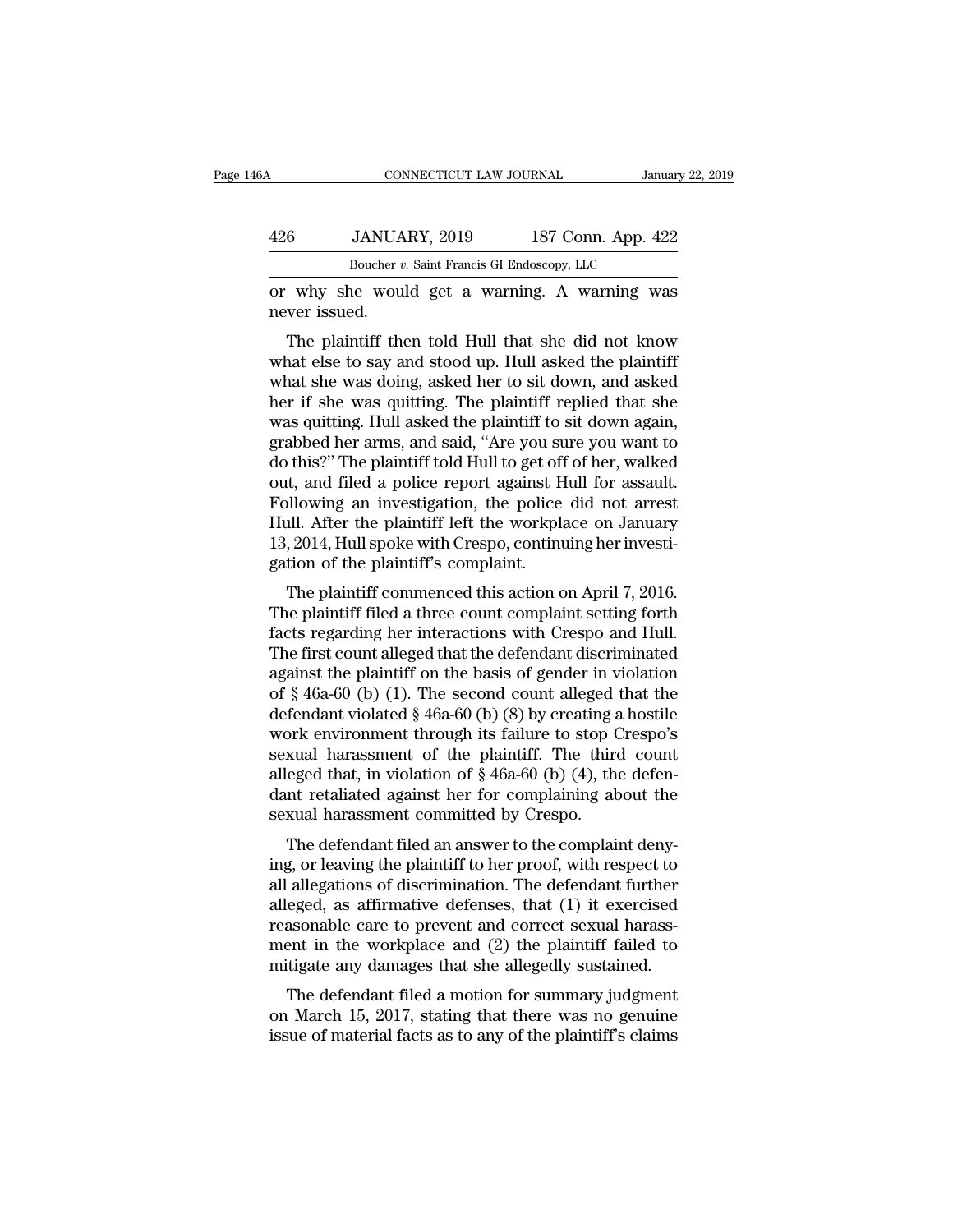### 2, 2019 CONNECTICUT LAW JOURNAL Page 147A<br>187 Conn. App. 422 JANUARY, 2019 427<br>Boucher v. Saint Francis GI Endoscopy, LLC CONNECTICUT LAW JOURNAL<br>App. 422 JANUARY, 2019 42'<br>Boucher *v.* Saint Francis GI Endoscopy, LLC<br>ne defendant was entitled to summary judg

2, 2019 CONNECTICUT LAW JOURNAL<br>
187 Conn. App. 422 JANUARY, 2019 427<br>
Boucher v. Saint Francis GI Endoscopy, LLC<br>
and that the defendant was entitled to summary judg-<br>
ment as a matter of law. The defendant also filed a<br> 187 Conn. App. 422 JANUARY, 2019 427<br>Boucher v. Saint Francis GI Endoscopy, LLC<br>and that the defendant was entitled to summary judg-<br>ment as a matter of law. The defendant also filed a<br>memorandum of law in support of the m 187 Conn. App. 422 JANUARY, 2019 427<br>Boucher v. Saint Francis GI Endoscopy, LLC<br>and that the defendant was entitled to summary judg-<br>ment as a matter of law. The defendant also filed a<br>memorandum of law in support of the 187 Conn. App. 422 JANUARY, 2019 427<br>Boucher v. Saint Francis GI Endoscopy, LLC<br>and that the defendant was entitled to summary judgment as a matter of law. The defendant also filed a<br>memorandum of law in support of the mo Boucher *v*. Saint Francis GI Endoscopy, LLC<br>and that the defendant was entitled to summary judg-<br>ment as a matter of law. The defendant also filed a<br>memorandum of law in support of the motion for sum-<br>mary judgment. The Boucher v. Saint Francis GI Endoscopy, LLC<br>and that the defendant was entitled to summary judg-<br>ment as a matter of law. The defendant also filed a<br>memorandum of law in support of the motion for sum-<br>mary judgment. The de and that the defendant was entitled to summary judgment as a matter of law. The defendant also filed a memorandum of law in support of the motion for summary judgment. The defendant argued in its memorandum that the plaint ment as a matter of law. The defendant also filed a<br>memorandum of law in support of the motion for sum-<br>mary judgment. The defendant argued in its memoran-<br>dum that the plaintiff failed to establish a genuine issue<br>of mate memorandum of law in support of the motion for sum-<br>mary judgment. The defendant argued in its memoran-<br>dum that the plaintiff failed to establish a genuine issue<br>of material fact regarding the prima facie elements of<br>each mary judgment. The defendant argued in its memorandum that the plaintiff failed to establish a genuine issue<br>of material fact regarding the prima facie elements of<br>each cause of action in her complaint. Specifically,<br>regar dum that the plaintiff failed to establish a genuine issue<br>of material fact regarding the prima facie elements of<br>each cause of action in her complaint. Specifically,<br>regarding the plaintiff's retaliation claim, the defend of material fact regarding the prima facie elements of<br>each cause of action in her complaint. Specifically,<br>regarding the plaintiff's retaliation claim, the defendant<br>asserted that it took no adverse employment action<br>agai each cause of action in her complaint. Specifically,<br>regarding the plaintiff's retaliation claim, the defendant<br>asserted that it took no adverse employment action<br>against the plaintiff after she reported Crespo's conduct<br>a regarding the plaintiff's retaliation claim, the defendant<br>asserted that it took no adverse employment action<br>against the plaintiff after she reported Crespo's conduct<br>and, thus, had not retaliated against her. With its me Hull. $4$ amst the plaintiff atter she reported Crespo s conduct<br>d, thus, had not retaliated against her. With its memo-<br>ndum, the defendant submitted, inter alia, sworn affi-<br>wits from Hull and Crespo, and an uncertified copy<br>a te and, thus, had not retallated against her. With its memo-<br>randum, the defendant submitted, inter alia, sworn affi-<br>davits from Hull and Crespo, and an uncertified copy<br>of a text message exchange between the plaintiff and<br>H

randum, the derendant submitted, inter aila, sworn am-<br>davits from Hull and Crespo, and an uncertified copy<br>of a text message exchange between the plaintiff and<br>Hull.<sup>4</sup><br>The plaintiff filed an objection to the motion for s davits from Hull and Crespo, and an uncertified copy<br>of a text message exchange between the plaintiff and<br>Hull.<sup>4</sup><br>The plaintiff filed an objection to the motion for sum-<br>mary judgment on May 30, 2017. In her objection, t or a text message exchange between the plaintiff and<br>Hull.<sup>4</sup><br>The plaintiff filed an objection to the motion for sum-<br>mary judgment on May 30, 2017. In her objection, the<br>plaintiff argued that she had raised a genuine issu Hull.<br>The plaintiff filed an objection to the motion for summary judgment on May 30, 2017. In her objection, the<br>plaintiff argued that she had raised a genuine issue of<br>material fact with respect to each element of a prima The plaintiff filed an objection to the motion for summary judgment on May 30, 2017. In her objection, the plaintiff argued that she had raised a genuine issue of material fact with respect to each element of a prima facie mary judgment on May 30, 2017. In her objection, the plaintiff argued that she had raised a genuine issue of material fact with respect to each element of a prima facie retaliation claim and that the defendant's response t plaintiff argued that she had raised a genuine issue of<br>material fact with respect to each element of a prima<br>facie retaliation claim and that the defendant's response<br>to the sexual harassment complaint constituted an<br>adve material fact with respect to each element of a prima<br>facie retaliation claim and that the defendant's response<br>to the sexual harassment complaint constituted an<br>adverse employment action. Specifically, the plaintiff<br>argue facie retaliation claim and that the defendant's response<br>to the sexual harassment complaint constituted an<br>adverse employment action. Specifically, the plaintiff<br>argued that the defendant constructively discharged her<br>in to the sexual harassment complaint constituted an<br>adverse employment action. Specifically, the plaintiff<br>argued that the defendant constructively discharged her<br>in retaliation for complaining about sexual harassment.<br>The p adverse employment action. Specifically, the plaintiff<br>argued that the defendant constructively discharged her<br>in retaliation for complaining about sexual harassment.<br>The plaintiff also asserted that Hull's (1) demeanor in argued that the defendant constructively discharged her<br>in retaliation for complaining about sexual harassment.<br>The plaintiff also asserted that Hull's (1) demeanor in<br>her meeting with the plaintiff, (2) opinion that her s in retaliation for c<br>The plaintiff also<br>her meeting with t<br>"did not add up," (<br>happened, and (4<br>receive a warnin<br>ment action. did not add up," (3) request that she recount what had<br>appened, and (4) statement that the plaintiff could<br>ceive a warning, constituted an adverse employ-<br>ent action.<br><sup>4</sup>A copy of the text messages was attached to the defe happened, and (4) statement that the plaintiff could<br>receive a warning, constituted an adverse employ-<br>ment action.<br> $\frac{4 \text{ A copy of the text messages was attached to the defendant's memorandum of law in support of the motion for summary judgment, but was not certified as a true and accurate copy. The plaintiff, however, raised no$ 

receive a warning, constituted an adverse employ-<br>ment action.<br><sup>4</sup>A copy of the text messages was attached to the defendant's memorandum of law in support of the motion for summary judgment, but was not certified as a true ment action.<br>
<sup>4</sup> A copy of the text messages was attached to the defendant's memorandum of law in support of the motion for summary judgment, but was not certified as a true and accurate copy. The plaintiff, however, rais  $^{4}$ A copy of the text messages was attached to the defendant's memorandum of law in support of the motion for summary judgment, but was not certified as a true and accurate copy. The plaintiff, however, raised no object <sup>4</sup> A copy of the text messages was attached to the defendant's memorandum of law in support of the motion for summary judgment, but was not certified as a true and accurate copy. The plaintiff, however, raised no objecti certified as a true and accurate copy. The plaintiff, however, raised no<br>objection to the authenticity of the text messages in her opposition to<br>the motion for summary judgment and, furthermore, has not raised the<br>authenti certified as a true and accurate copy. The plaintiff, however, raised no objection to the authenticity of the text messages in her opposition to the motion for summary judgment and, furthermore, has not raised the authent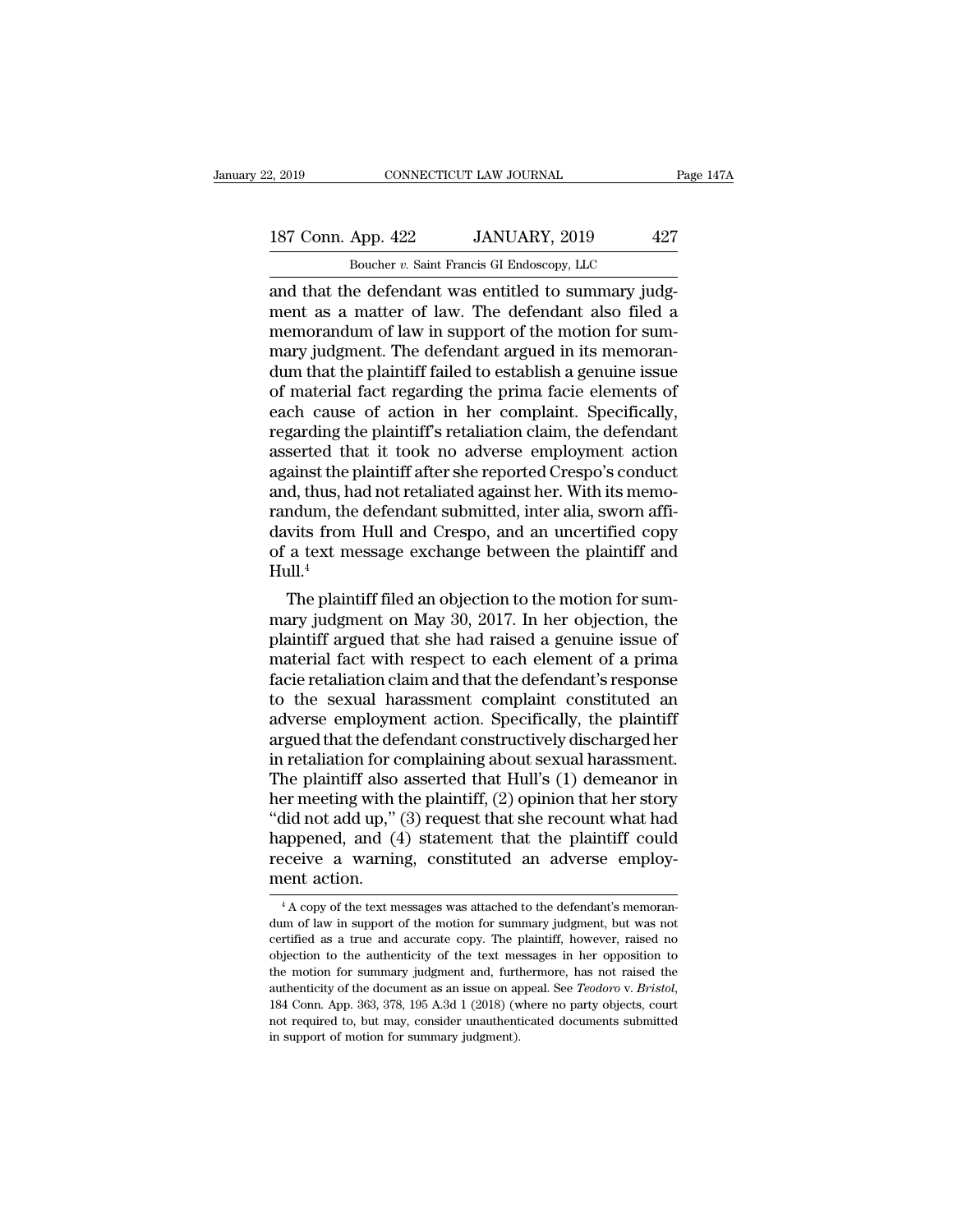### CONNECTICUT LAW JOURNAL January 22, 2019<br>
428 JANUARY, 2019 187 Conn. App. 422<br>
Boucher v. Saint Francis GI Endoscopy, LLC CONNECTICUT LAW JOURNAL Janua<br>JANUARY, 2019 187 Conn. App. 42:<br>Boucher *v.* Saint Francis GI Endoscopy, LLC<br>ort granted the motion for summary judgment

CONNECTICUT LAW JOURNAL January 22, 2019<br>
Sanuary 22, 2019<br>
Boucher v. Saint Francis GI Endoscopy, LLC<br>
The court granted the motion for summary judgment<br>
favor of the defendant as to all three counts of the<br>
sintiff's com  $\frac{428}{\text{Boucher } v. \text{ Saint Francis GI Endoscopy, LLC}}$ <br>
In favor of the defendant as to all three counts of the plaintiff's complaint on June 19, 2017. In its memoran-<br>
The count granted the motion for summary judgment<br>
plaintiff's complaint on  $\frac{428}{\text{Boucher } v. \text{ Saint Francis GI Endoscopy, LLC}}$ <br>Boucher v. Saint Francis GI Endoscopy, LLC<br>The court granted the motion for summary judgment<br>in favor of the defendant as to all three counts of the<br>plaintiff's complaint on June 19, 2017.  $\frac{428}{\text{Boucher } v. \text{ Saint Francis GI Endoscopy, LLC}}$ <br>Boucher *v.* Saint Francis GI Endoscopy, LLC<br>The court granted the motion for summary judgment<br>in favor of the defendant as to all three counts of the<br>plaintiff's complaint on June 19, 2017. For example, the light most favorable to the plaintiff most favor of the defendant as to all three counts of the plaintiff's complaint on June 19, 2017. In its memorandum of decision, the court concluded that, viewing the  $\overline{B}$  Boucher *v*. Sant Francis GI Endoscopy, LLC<br>
The court granted the motion for summary judgment<br>
in favor of the defendant as to all three counts of the<br>
plaintiff's complaint on June 19, 2017. In its memoran-<br>
du The court granted the motion for summary judgment<br>in favor of the defendant as to all three counts of the<br>plaintiff's complaint on June 19, 2017. In its memoran-<br>dum of decision, the court concluded that, viewing the<br>facts in favor of the defendant a<br>plaintiff's complaint on Jur<br>dum of decision, the court<br>facts in the light most fax<br>failed to raise a genuine iss<br>various prima facie elemer<br>This appeal followed.<br>We first set forth the rele Multim's complaint on June 19, 2017. In its inemoral-<br>im of decision, the court concluded that, viewing the<br>cts in the light most favorable to the plaintiff, she<br>iled to raise a genuine issue of material fact regarding<br>rio our of decision, the court concluded that, viewing the<br>facts in the light most favorable to the plaintiff, she<br>failed to raise a genuine issue of material fact regarding<br>various prima facie elements of each cause of action

racts in the light most ravorable to the plantum, she<br>failed to raise a genuine issue of material fact regarding<br>various prima facie elements of each cause of action.<br>This appeal followed.<br>We first set forth the relevant s raned to raise a genuine issue of inaterial ract regarding<br>various prima facie elements of each cause of action.<br>This appeal followed.<br>We first set forth the relevant standards that govern<br>our review of a court's decision various prima racie elements of each cause of action.<br>This appeal followed.<br>We first set forth the relevant standards that govern<br>our review of a court's decision to grant a defendant's<br>motion for summary judgment. "Practi This appear followed.<br>
We first set forth the relevant standards that govern<br>
our review of a court's decision to grant a defendant's<br>
motion for summary judgment. "Practice Book § [17-<br>
49] provides that summary judgment We first set forth the relevant standards that govern<br>our review of a court's decision to grant a defendant's<br>motion for summary judgment. "Practice Book § [17-<br>49] provides that summary judgment shall be rendered<br>forthwi our review of a court's decision to grant a defendant's<br>motion for summary judgment. "Practice Book § [17-49] provides that summary judgment shall be rendered<br>forthwith if the pleadings, affidavits and any other proof<br>subm motion for summary judgment, "Practice Book § [17-49] provides that summary judgment shall be rendered forthwith if the pleadings, affidavits and any other proof submitted show that there is no genuine issue as to any mat 49] provides that summary judgment shall be rendered<br>forthwith if the pleadings, affidavits and any other proof<br>submitted show that there is no genuine issue as to any<br>material fact and that the moving party is entitled t forthwith if the pleadings, affidavits and any other proof<br>submitted show that there is no genuine issue as to any<br>material fact and that the moving party is entitled to<br>judgment as a matter of law. . . . In deciding a mo submitted show that there is no genuine issue as to any<br>material fact and that the moving party is entitled to<br>judgment as a matter of law.... In deciding a motion<br>for summary judgment, the trial court must view the<br>evide material fact and that the moving party is entitled to<br>judgment as a matter of law. . . . In deciding a motion<br>for summary judgment, the trial court must view the<br>evidence in the light most favorable to the nonmoving<br>part judgment as a matter of law. . . . In deciding a motion<br>for summary judgment, the trial court must view the<br>evidence in the light most favorable to the nonmoving<br>party. . . . The party seeking summary judgment has<br>the bur for summary judgment, the trial court must view the evidence in the light most favorable to the nonmoving party. . . . The party seeking summary judgment has the burden of showing the absence of any genuine issue [of] mat evidence in the light most favorable to the nonmoving<br>party. . . . The party seeking summary judgment has<br>the burden of showing the absence of any genuine issue<br>[of] material facts which, under applicable principles<br>of su party. . . . The party seeking summary judgment has<br>the burden of showing the absence of any genuine issue<br>[of] material facts which, under applicable principles<br>of substantive law, entitle him to a judgment as a matter<br>o the burden of showing the absence of any genuine issue<br>[of] material facts which, under applicable principles<br>of substantive law, entitle him to a judgment as a matter<br>of law  $\ldots$  and the party opposing such a motion mus [of] material facts which, under applicable principles<br>of substantive law, entitle him to a judgment as a matter<br>of law . . . and the party opposing such a motion must<br>provide an evidentiary foundation to demonstrate the<br> % of substantive law, entitle him to a judgment as a matter<br>of law . . . and the party opposing such a motion must<br>provide an evidentiary foundation to demonstrate the<br>existence of a genuine issue of material fact. . . .<br> of law . . . and the party opposing such a motion must<br>provide an evidentiary foundation to demonstrate the<br>existence of a genuine issue of material fact. . . .<br>[I]ssue-finding, rather than issue-determination, is the<br>key provide an evidentiary foundation to demonstrate the<br>existence of a genuine issue of material fact. . . .<br>[I]ssue-finding, rather than issue-determination, is the<br>key to the procedure. . . . [T]he trial court does not<br>sit any such issues exist. . . . Our review of the decision [I]ssue-finding, rather than issue-determination, is the<br>key to the procedure. . . . [T]he trial court does not<br>sit as the trier of fact when ruling on a motion for<br>summary judgment. . . . [Its] function is not to decide<br> key to the procedure. . . . . [T]he trial court does not<br>sit as the trier of fact when ruling on a motion for<br>summary judgment. . . . [Its] function is not to decide<br>issues of material fact, but rather to determine whether sit as the trier of fact when ruling on a motion for<br>summary judgment. . . . . [Its] function is not to decide<br>issues of material fact, but rather to determine whether<br>any such issues exist. . . . Our review of the decisio summary judgm<br>issues of materia<br>any such issues<br>to grant a motic<br>(Internal quotat<br>*Connecticut*, *LL*<br>944 (2015).<br>"It is frequentl but is formaterial ract, but rather to determine whether<br>y such issues exist.... Our review of the decision<br>grant a motion for summary judgment is plenary."<br>ternal quotation marks omitted.) *Barbee* v. Sysco<br>mmecticut, LLC any such issues exist. . . . Our review of the decision<br>to grant a motion for summary judgment is plenary."<br>(Internal quotation marks omitted.) *Barbee* v. *Sysco*<br>*Connecticut, LLC*, 156 Conn. App. 813, 817–18, 114 A.3d<br>9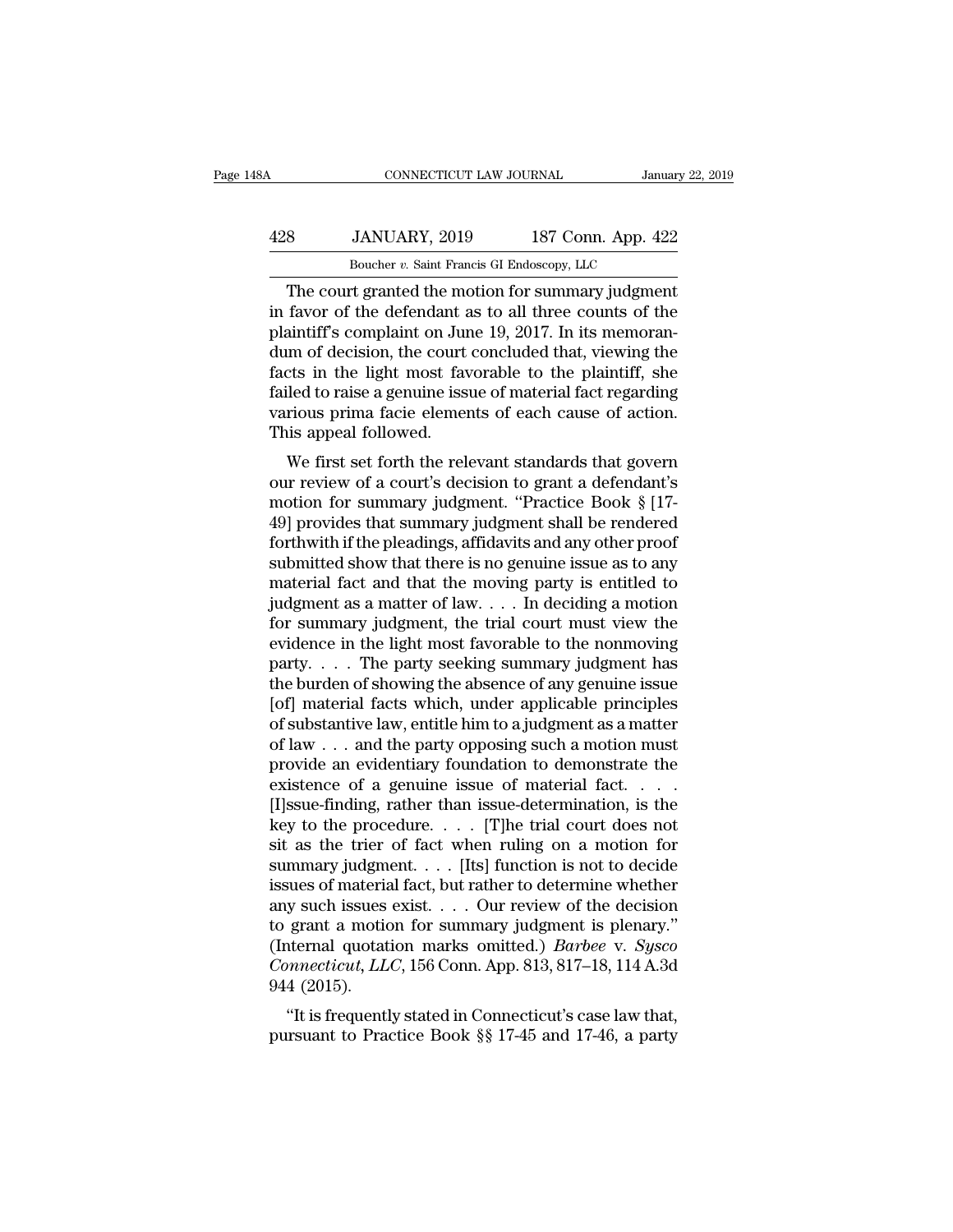### 2, 2019 CONNECTICUT LAW JOURNAL Page 149A<br>187 Conn. App. 422 JANUARY, 2019 429<br>Boucher v. Saint Francis GI Endoscopy, LLC CONNECTICUT LAW JOURNAL<br>App. 422 JANUARY, 2019 429<br>Boucher *v.* Saint Francis GI Endoscopy, LLC<br>summary judgment motion must provide at

opposing a summary judgment motion must provide an<br>evidentiary foundation to demonstrate the existence of<br>a summary judgment motion must provide an<br>evidentiary foundation to demonstrate the existence of<br>a sequine issue of 187 Conn. App. 422 JANUARY, 2019 429<br>
Boucher v. Saint Francis GI Endoscopy, LLC<br>
opposing a summary judgment motion must provide an<br>
evidentiary foundation to demonstrate the existence of<br>
a genuine issue of material fact 187 Conn. App. 422 JANUARY, 2019 429<br>
Boucher v. Saint Francis GI Endoscopy, LLC<br>
opposing a summary judgment motion must provide an<br>
evidentiary foundation to demonstrate the existence of<br>
a genuine issue of material fac 187 Conn. App. 422 JANUARY, 2019 429<br>Boucher v. Saint Francis GI Endoscopy, LLC<br>opposing a summary judgment motion must provide an<br>evidentiary foundation to demonstrate the existence of<br>a genuine issue of material fact. . Boucher v. Saint Francis GI Endoscopy, LLC<br>
opposing a summary judgment motion must provide an<br>
evidentiary foundation to demonstrate the existence of<br>
a genuine issue of material fact. . . . [T]ypically [d]em-<br>
onstratin Frames GE Endoscopy, LEC<br>opposing a summary judgment motion must provide an<br>evidentiary foundation to demonstrate the existence of<br>a genuine issue of material fact. . . . . [T]ypically [d]em-<br>onstrating a genuine issue re opposing a summary judgment mot<br>evidentiary foundation to demonstra<br>a genuine issue of material fact...<br>onstrating a genuine issue requires<br>tiary facts or substantial evidence o<br>from which material facts alleged i<br>be warra Exercise of material fact. . . . [T]ypically [d]em-<br>strating a genuine issue requires a showing of eviden-<br>ary facts or substantial evidence outside the pleadings<br>om which material facts alleged in the pleadings can<br>warran eral rule that a particle issue requires a showing of evidentiary facts or substantial evidence outside the pleadings<br>from which material facts alleged in the pleadings can<br>be warrantably inferred.  $\dots$ <br>"An important exce

provide a substantial evidence outside the pleadings<br>from which material facts alleged in the pleadings can<br>be warrantably inferred. . . .<br>"An important exception exists, however, to the gen-<br>eral rule that a party opposi From which material facts alleged in the pleadings can<br>be warrantably inferred. . . .<br>"An important exception exists, however, to the gen-<br>eral rule that a party opposing summary judgment must<br>provide evidentiary support the warrantably inferred. . . .<br>
"An important exception exists, however, to the general rule that a party opposing summary judgment must<br>
provide evidentiary support for its opposition . . . . .<br>
On a motion by [the] defe An important exception exists, however, to the general rule that a party opposing summary judgment must<br>provide evidentiary support for its opposition  $\dots$ .<br>On a motion by [the] defendant for summary judgment,<br>the burden "An important exception exists, however, to the general rule that a party opposing summary judgment must<br>provide evidentiary support for its opposition  $\dots$ .<br>On a motion by [the] defendant for summary judgment,<br>the burden eral rule that a party opposing summary judgment must<br>provide evidentiary support for its opposition  $\ldots$ .<br>On a motion by [the] defendant for summary judgment,<br>the burden is on [the] defendant to negate each claim<br>as fra provide evidentiary support for its opposition . . . . .<br>On a motion by [the] defendant for summary judgment,<br>the burden is on [the] defendant to negate each claim<br>as framed by the complaint . . . . It necessarily fol-<br>lo On a motion by [the] defendant for summary judgment,<br>the burden is on [the] defendant to negate each claim<br>as framed by the complaint  $\dots$ . It necessarily fol-<br>lows that it is only [o]nce [the] defendant's burden in<br>estab the burden is on [the] defendant to negate each claim<br>as framed by the complaint  $\dots$  . It necessarily fol-<br>lows that it is only [o]nce [the] defendant's burden in<br>establishing his entitlement to summary judgment is<br>met [ as framed by the complaint  $\dots$  . It necessarily follows that it is only [o]nce [the] defendant's burden in establishing his entitlement to summary judgment is met [that] the burden shifts to [the] plaintiff to show that lows that it is only [o]nce [the] defendant's burden in<br>establishing his entitlement to summary judgment is<br>met [that] the burden shifts to [the] plaintiff to show<br>that a genuine issue of fact exists justifying a trial. . establishing his entitlement to summary judgment is<br>met [that] the burden shifts to [the] plaintiff to show<br>that a genuine issue of fact exists justifying a trial. . . .<br>Accordingly, [w]hen documents submitted in support<br> met [that] the burden shifts to [the] plaintiff to show<br>that a genuine issue of fact exists justifying a trial. . . .<br>Accordingly, [w]hen documents submitted in support<br>of a motion for summary judgment fail to establish th that a genuine issue of fact exists<br>Accordingly, [w]hen documents<br>of a motion for summary judgmen<br>there is no genuine issue of materia<br>party has no obligation to submit<br>ing the existence of such an issue<br>marks omitted.) Id a motion for summary judgment fail to establish that<br>are is no genuine issue of material fact, the nonmoving<br>rty has no obligation to submit documents establish-<br>g the existence of such an issue." (Internal quotation<br>arks there is no genuine issue of material fact, the nonmoving<br>party has no obligation to submit documents establish-<br>ing the existence of such an issue." (Internal quotation<br>marks omitted.) Id., 818–19.<br>On appeal, the plaintif

party has no obligation to submit documents establishing the existence of such an issue." (Internal quotation<br>marks omitted.) Id., 818–19.<br>On appeal, the plaintiff claims that the court improp-<br>erly granted the defendant's ing the existence of such an issue." (Internal quotation<br>marks omitted.) Id., 818–19.<br>On appeal, the plaintiff claims that the court improp-<br>erly granted the defendant's motion for summary judg-<br>ment because a genuine issu marks omitted.) Id., 818–19.<br>
On appeal, the plaintiff claims that the court improp-<br>
erly granted the defendant's motion for summary judg-<br>
ment because a genuine issue of material fact existed<br>
as to whether the defendan On appeal, the plaintiff claims that the court improperly granted the defendant's motion for summary judgment because a genuine issue of material fact existed as to whether the defendant retaliated against her. Specificall On appeal, the plaintiff claims that the court improperly granted the defendant's motion for summary judgment because a genuine issue of material fact existed as to whether the defendant retaliated against her. Specificall erly granted the defendant's motion for summary judgment because a genuine issue of material fact existed<br>as to whether the defendant retaliated against her. Spe-<br>cifically, the plaintiff asserts that she raised a genuine<br> ment because a genuine issue of material fact existed<br>as to whether the defendant retaliated against her. Spe-<br>cifically, the plaintiff asserts that she raised a genuine<br>issue of material fact regarding retaliation by prof as to whether the defendant retaliated against her. Specifically, the plaintiff asserts that she raised a genuine<br>issue of material fact regarding retaliation by proffering<br>facts that tend to demonstrate that she was const cifically, the plaintiff asserts that she raised a genuine<br>issue of material fact regarding retaliation by proffering<br>facts that tend to demonstrate that she was construc-<br>tively discharged from her employment. In addition issue of material fact regarding retaliation by proffering<br>facts that tend to demonstrate that she was construc-<br>tively discharged from her employment. In addition to<br>constructive discharge, the plaintiff claims that Hull' facts that tend to demonstrate that she was constructively discharged from her employment. In addition to constructive discharge, the plaintiff claims that Hull's behavior toward her in their January 13, 2014 meeting also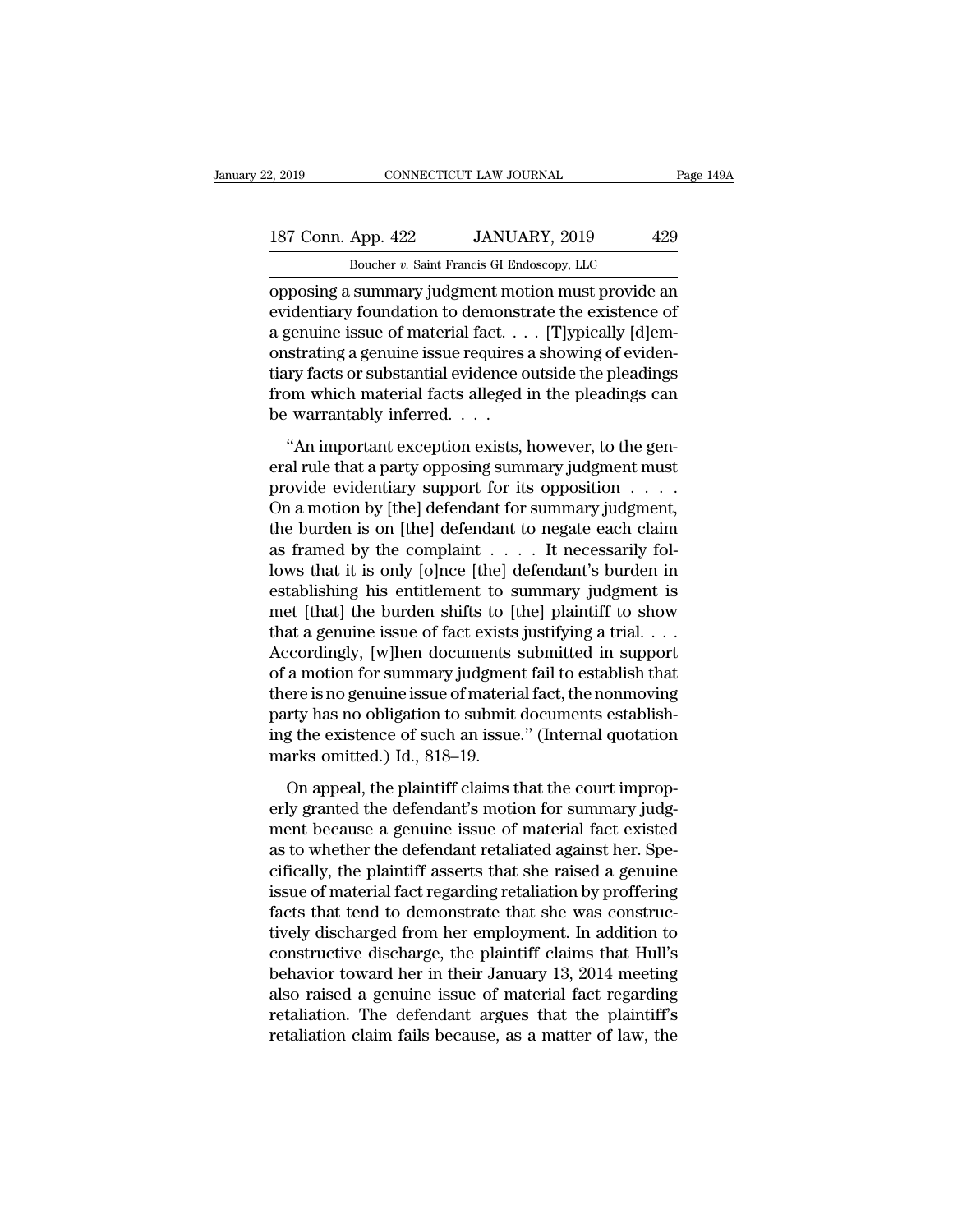# CONNECTICUT LAW JOURNAL January 22, 2019<br>
430 JANUARY, 2019 187 Conn. App. 422<br>
Boucher v. Saint Francis GI Endoscopy, LLC CONNECTICUT LAW JOURNAL January 22, 2019<br> **EXECUTE ANTINUARY, 2019** 187 Conn. App. 422<br>
Boucher *v*. Saint Francis GI Endoscopy, LLC<br>
defendant did not take any action against her that con-

CONNECTICUT LAW JOURNAL<br>
Januar<br>
430 JANUARY, 2019 187 Conn. App. 422<br>
Boucher v. Saint Francis GI Endoscopy, LLC<br>
defendant did not take any action against her that con-<br>
stitutes an adverse employment action. We agree wi  $\begin{tabular}{ll} \bf 430 & JANUARY, 2019 & 187 Conn. App. 422 \\ \hline \multicolumn{3}{l}{Boucher $v$. Saint Francis GI Endoscopy, LLC} \\ \hline \end{tabular} \begin{tabular}{ll} \bf 430 & JANUARY, 2019 & 187 Conn. App. 422 \\ \hline \end{tabular} \end{tabular} \begin{tabular}{ll} \bf 430 & 187 Conn. App. 422 \\ \hline \end{tabular} \end{tabular} \begin{tabular}{ll} \bf 431 & 422}\\ \hline \end{tabular} \end{tabular} \begin{tabular}{ll} \bf$  $\frac{430}{\text{Boucher } v. \text{ Saint Francis Gl Endoscopy, LLC}}$ <br>Boucher  $v. \text{ Saint Francis Gl Endoscopy, LLC}}$ <br>defendant did not take any action against her that constitutes an adverse employment action. We agree with<br>the defendant that it is entitled to summary judgment<br>  $\frac{430}{280}$  JANUARY, 2019 187 Conn. App. 422<br>Boucher *v*. Saint Francis GI Endoscopy, LLC<br>defendant did not take any action against her that constitutes an adverse employment action. We agree with<br>the defendant that it Boucher v. Saint Francis GI Endoscopy, LLC<br>defendant did not take any action against her that constitutes an adverse employment action. We agree wit<br>the defendant that it is entitled to summary judgmen<br>because the plaintif  $\frac{1}{2}$  bodder *t*. Sand Francis of Endoscopy, EEC<br>fendant did not take any action against her that con-<br>tutes an adverse employment action. We agree with<br>e defendant that it is entitled to summary judgment<br>cause the pl defendant did not take any action against her that constitutes an adverse employment action. We agree with the defendant that it is entitled to summary judgment because the plaintiff failed to allege facts that, if proven,

stitutes an adverse employment action. We agree with<br>the defendant that it is entitled to summary judgment<br>because the plaintiff failed to allege facts that, if proven,<br>would establish an adverse employment action.<br>The pla the defendant that it is entitled to summary judgment<br>because the plaintiff failed to allege facts that, if proven,<br>would establish an adverse employment action.<br>The plaintiff's claim of discrimination in employment<br>arises because the plaintiff failed to allege facts that, if proven,<br>would establish an adverse employment action.<br>The plaintiff's claim of discrimination in employment<br>arises under the Connecticut Fair Employment Prac-<br>tices Ac would establish an adverse employment action.<br>
The plaintiff's claim of discrimination in employment<br>
arises under the Connecticut Fair Employment Prac-<br>
tices Act, General Statutes § 46a-51 et seq. Our Supreme<br>
Court pre The plaintiff's claim of discrimination in employment<br>arises under the Connecticut Fair Employment Prac-<br>tices Act, General Statutes § 46a-51 et seq. Our Supreme<br>Court previously has determined that "Connecticut anti-<br>disc tices Act, General Statutes § 46a-51 et seq. Our Supreme<br>Court previously has determined that "Connecticut anti-<br>discrimination statutes should be interpreted in accor-<br>dance with federal antidiscrimination laws." (Intern Court previously has determined that "Connecticut anti-<br>discrimination statutes should be interpreted in accor-<br>dance with federal antidiscrimination laws." (Internal<br>quotation marks omitted.) *Patino* v. *Birken Mfg. Co.* discrimination statutes should be interpreted in accordance with federal antidiscrimination laws." (Internal quotation marks omitted.) *Patino* v. *Birken Mfg. Co.*, 304 Conn. 679, 689, 41 A.3d 1013 (2012). Therefore, "[i] dance with federal antidiscrimination laws."<br>quotation marks omitted.) *Patino* v. *Birken* 1<br>304 Conn. 679, 689, 41 A.3d 1013 (2012). Theref<br>interpreting our antidiscrimination and antire<br>statutes, we look to federal law otation marks omitted.) *Patino* v. *Birken Mfg. Co.*,<br>4 Conn. 679, 689, 41 A.3d 1013 (2012). Therefore, "[i]n<br>terpreting our antidiscrimination and antiretaliation<br>atutes, we look to federal law for guidance." (Internal<br> 304 Conn. 679, 689, 41 A.3d 1013 (2012). Therefore, "[i]n<br>interpreting our antidiscrimination and antiretaliation<br>statutes, we look to federal law for guidance." (Internal<br>quotation marks omitted.) Amato v. Hearst Corp.,

interpreting our antidiscrimination and antiretaliation<br>statutes, we look to federal law for guidance." (Internal<br>quotation marks omitted.) Amato v. Hearst Corp., 149<br>Conn. App. 774, 779, 89 A.3d 977 (2014).<br>Section 46a-6 statutes, we look to federal law for guidance." (Internal<br>quotation marks omitted.) Amato v. Hearst Corp., 149<br>Conn. App. 774, 779, 89 A.3d 977 (2014).<br>Section 46a-60 (b) (4)<sup>5</sup> prohibits an employer from<br>discharging, exp quotation marks omitted.) Amato v. Hearst Corp., 149<br>Conn. App. 774, 779, 89 A.3d 977 (2014).<br>Section 46a-60 (b) (4)<sup>5</sup> prohibits an employer from<br>discharging, expelling, or otherwise discriminating<br>against, any person be Conn. App. 774, 779, 89 A.3d 977 (2014).<br>
Section 46a-60 (b) (4)<sup>5</sup> prohibits an employer from<br>
discharging, expelling, or otherwise discriminating<br>
against, any person because such person has filed a<br>
complaint regarding gainst, any person because such person has filed a<br>omplaint regarding a discriminatory employment prac-<br>ce pursuant to § 46a-82 (a),<sup>6</sup> such as sexual harass-<br>ent, as defined by § 46a-60 (b) (8).<sup>7</sup> To establish a<br><sup>5</sup> Gen complaint regarding a discriminatory employment practice pursuant to § 46a-82 (a),<sup>6</sup> such as sexual harassment, as defined by § 46a-60 (b) (8).<sup>7</sup> To establish a <sup>5</sup> General Statutes § 46a-60 (b) provides in relevant par

tice pursuant to § 46a-82 (a),<sup>6</sup> such as sexual harassment, as defined by § 46a-60 (b) (8).<sup>7</sup> To establish a<br><sup>5</sup> General Statutes § 46a-60 (b) provides in relevant part: "It shall be a<br>discriminatory practice in violati ment, as defined by § 46a-60 (b) (8).<sup>7</sup> To establish a<br>
<sup>5</sup> General Statutes § 46a-60 (b) provides in relevant part: "It shall be a<br>
discriminatory practice in violation of this section . . . (4) [f]or any person,<br>
emplo Firent, as defined by  $\frac{1}{8}$  40a-00 (b) (c). To establish a<br>
<sup>5</sup> General Statutes  $\frac{1}{8}$  46a-60 (b) provides in relevant part: "It shall be a<br>
discriminatory practice in violation of this section . . . (4) [f]or any  $^5$  General Statutes  $\,$  46a-60 (b) provides in relevant part: "It shall be a discriminatory practice in violation of this section . . . (4) [f]<br>or any person, employer, labor organization or employment agency to discha discriminatory practice in violation of this section . . . (4) [f] or any person, employer, labor organization or employment agency to discharge, expel or otherwise discriminate against any person because such person has otherwise discriminate against any person because such person has opposed<br>any discriminatory employment practice or because such person has opposed<br>any discriminatory employment practice or because such person has filed<br>a

by the multipleted and performance and a complaint or testified or assisted in any proceeding under section 46a-82, 46a-83 or 46a-84 . . . ."<br>  $\frac{6}{3}$  General Statutes § 46a-82 (a) provides in relevant part: "Any person a complaint or testified or assisted in any proceeding under section 46a-82,<br>46a-83 or 46a-84 . . . ."<br><sup>6</sup> General Statutes § 46a-82 (a) provides in relevant part: "Any person<br>claiming to be aggrieved by an alleged discri <sup>6</sup> General Statutes § 46a-82 (a) provides in relevant part: "Any person claiming to be aggrieved by an alleged discriminatory practice . . . may, by himself or herself or by such person's attorney, file with the commissi

claiming to be aggrieved by an alleged discriminatory practice . . . may, by himself or herself or by such person's attorney, file with the commission a complaint in writing under oath . . . ."<br>
<sup>7</sup> General Statutes § 46a by himself or herself or by such person's attorney, file with the commission<br>a complaint in writing under oath . . . ."<br> $\frac{7}{7}$  General Statutes § 46a-60 (b) provides in relevant part: "It shall be a<br>discriminatory prac a complaint in writing under oath . . . ."<br>
<sup>7</sup> General Statutes § 46a-60 (b) provides in relevant part: "It shall be a discriminatory practice in violation of this section . . . (8) [f]or an employer, by the employer or <sup>7</sup> General Statutes § 46a-60 (b) provides in relevant part: "It shall be a discriminatory practice in violation of this section  $\ldots$  (8) [f] or an employer, by the employer or the employer's agent, for an employment age discriminatory practice in violation of this section  $\ldots$  (8) [f] or an employer, by the employer or the employer's agent, for an employment agency, by itself or its agent  $\ldots$  to harass any employee, person seeking emp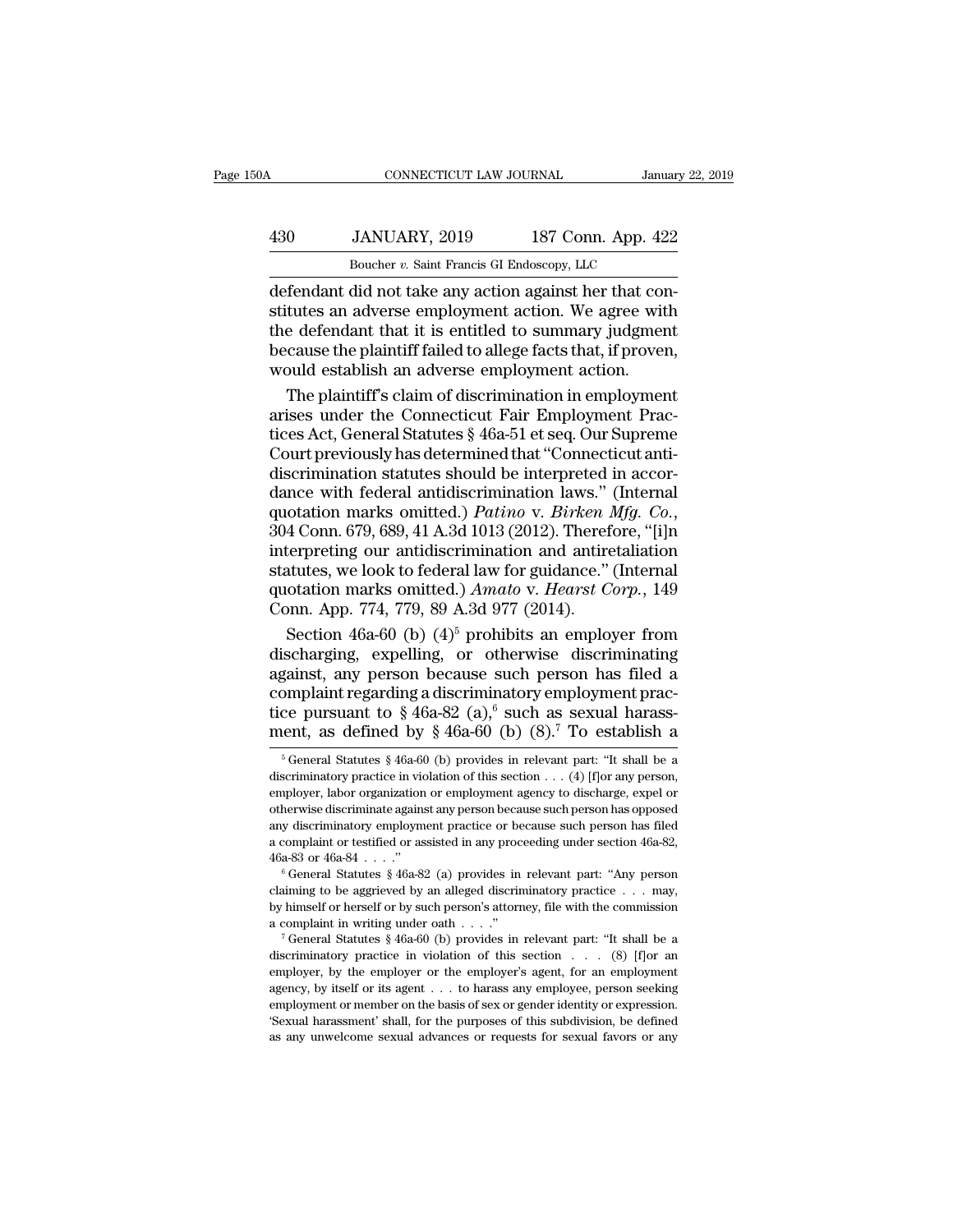### 2, 2019 CONNECTICUT LAW JOURNAL Page 151A<br>187 Conn. App. 422 JANUARY, 2019 431<br>Boucher v. Saint Francis GI Endoscopy, LLC CONNECTICUT LAW JOURNAL<br>
App. 422 JANUARY, 2019 43<br>
Boucher *v.* Saint Francis GI Endoscopy, LLC<br>
e case of retaliation a plaintiff must show

prima facie case of retaliation, a plaintiff must show 187 Conn. App. 422 JANUARY, 2019 431<br>Boucher v. Saint Francis GI Endoscopy, LLC<br>prima facie case of retaliation, a plaintiff must show<br>four elements: (1) that he or she participated in a pro-<br>tected activity: (2) that the 187 Conn. App. 422 JANUARY, 2019 431<br>Boucher v. Saint Francis GI Endoscopy, LLC<br>prima facie case of retaliation, a plaintiff must show<br>four elements: (1) that he or she participated in a pro-<br>tected activity; (2) that the 187 Conn. App. 422 JANUARY, 2019 431<br>
Boucher v. Saint Francis GI Endoscopy, LLC<br>
prima facie case of retaliation, a plaintiff must show<br>
four elements: (1) that he or she participated in a pro-<br>
tected activity; (2) that Boucher v. Saint Francis GI Endoscopy, LLC<br>prima facie case of retaliation, a plaintiff must show<br>four elements: (1) that he or she participated in a pro-<br>tected activity; (2) that the defendant knew of the pro-<br>tected ac Boucher *v*. Saint Francis GI Endoscopy, LLC<br>prima facie case of retaliation, a plaintiff must show<br>four elements: (1) that he or she participated in a pro-<br>tected activity; (2) that the defendant knew of the pro-<br>tected prima facie case of retaliation, a plaintiff must show<br>four elements: (1) that he or she participated in a pro-<br>tected activity; (2) that the defendant knew of the pro-<br>tected activity; (3) an adverse employment action<br>aga four elements: (1) that he or she participated in a pro-<br>tected activity; (2) that the defendant knew of the pro-<br>tected activity; (3) an adverse employment action<br>against him or her; and (4) a causal connection between<br>t tected activity; (2) that the defendant knew of the protected activity; (3) an adverse employment action against him or her; and (4) a causal connection between the protected activity and the adverse employment action. *M* tected activity; (3) an adverse employment action<br>against him or her; and (4) a causal connection between<br>the protected activity and the adverse employment<br>action. *McMenemy* v. *Rochester*, 241 F.3d 279, 282–83<br>(2d Cir. against him or her; and (4) a causal connection between<br>the protected activity and the adverse employment<br>action. *McMenemy* v. *Rochester*, 241 F.3d 279, 282–83<br>(2d Cir. 2001). For the purposes of a retaliation claim,<br>an the protected activity and the adverse employment<br>action. *McMenemy* v. *Rochester*, 241 F.3d 279, 282–83<br>(2d Cir. 2001). For the purposes of a retaliation claim,<br>an adverse action must be "materially adverse" or<br>"harmful action. *McMenemy* v. *Rochester*, 241 F.3d 279, 282–83<br>(2d Cir. 2001). For the purposes of a retaliation claim,<br>an adverse action must be "materially adverse" or<br>"harmful to the point that [it] could well dissuade a<br>reaso (2d Cir. 2001). For the purposes of a retaliation claim,<br>an adverse action must be "materially adverse" or<br>"harmful to the point that [it] could well dissuade a<br>reasonable [employee] from making or supporting a<br>charge of d an adverse action must be "materially adverse" or<br>
"harmful to the point that [it] could well dissuade a<br>
reasonable [employee] from making or supporting a<br>
charge of discrimination." (Internal quotation marks<br>
omitted.) "harmful to the point that [it] could well dissuade a<br>reasonable [employee] from making or supporting a<br>charge of discrimination." (Internal quotation marks<br>omitted.) *Hicks* v. *Baines*, 593 F.3d 159, 165 (2d Cir.<br>2010). reasonable [employee] from making or supporting a<br>charge of discrimination." (Internal quotation marks<br>omitted.) *Hicks* v. *Baines*, 593 F.3d 159, 165 (2d Cir.<br>2010). By considering the perspective of a *reasonable*<br>emplo charge of discrimination." (Internal quotation marks<br>omitted.) Hicks v. Baines, 593 F.3d 159, 165 (2d Cir.<br>2010). By considering the perspective of a *reasonable*<br>employee, we apply an objective standard. Id. "[T]he<br>allege omitted.) *Hicks* v. *Baines*, 593 F.3d 159, 165 (2d Cir.<br>2010). By considering the perspective of a *reasonable*<br>employee, we apply an objective standard. Id. "[T]he<br>alleged acts of retaliation need to be considered both<br> 2010). By considering the perspective of a *reasonable* employee, we apply an objective standard. Id. "[T]he alleged acts of retaliation need to be considered both separately and in the aggregate, as even minor acts of ret employee, walleged acts<br>separately an<br>retaliation ca<br>to be actiona<br>not bear on<br>Id., 169.<br>Neverthele eged acts of retaliation need to be considered both<br>parately and in the aggregate, as even minor acts of<br>taliation can be sufficiently 'substantial in gross' as<br>be actionable." Id. Further, the retaliatory act need<br>at bear separately and in the aggregate, as even minor acts of<br>retaliation can be sufficiently 'substantial in gross' as<br>to be actionable." Id. Further, the retaliatory act need<br>not bear on the terms or conditions of employment.<br>I

retaliation can be sufficiently 'substantial in gross' as<br>to be actionable." Id. Further, the retaliatory act need<br>not bear on the terms or conditions of employment.<br>Id., 169.<br>Nevertheless, to be materially adverse, a chan to be actionable." Id. Further, the retaliatory act need<br>not bear on the terms or conditions of employment.<br>Id., 169.<br>Nevertheless, to be materially adverse, a change in<br>working conditions must be "more disruptive than a<br> not bear on the terms or conditions of employment.<br>Id., 169.<br>Nevertheless, to be materially adverse, a change in<br>working conditions must be "more disruptive than a<br>mere inconvenience or an alteration of job responsibili-<br>t Id., 169.<br>
Nevertheless, to be materially adverse, a change in<br>
working conditions must be "more disruptive than a<br>
mere inconvenience or an alteration of job responsibili-<br>
ties. . . . . Examples of materially adverse cha Nevertheless, to be materially adverse, a change in<br>working conditions must be "more disruptive than a<br>mere inconvenience or an alteration of job responsibili-<br>ties..... Examples of materially adverse changes<br>include term working conditions must be "more disruptive than a<br>mere inconvenience or an alteration of job responsibili-<br>ties. . . . Examples of materially adverse changes<br>include termination of employment, a demotion evi-<br>denced by a mere inconvenience or an alteration of job responsibilities. . . . . Examples of materially adverse changes include termination of employment, a demotion evidenced by a decrease in wage or salary, a less distinguished tit ties. . . . . Examples of materially adverse changes<br>include termination of employment, a demotion evi-<br>denced by a decrease in wage or salary, a less distin-<br>guished title, a material loss of benefits, significantly<br>dimin include termination of employment, a demotion evi-<br>denced by a decrease in wage or salary, a less distin-<br>guished title, a material loss of benefits, significantly<br>diminished material responsibilities, or other indices<br>... diminished material responsibilities, or other indices<br>
... unique to a particular situation." (Citations omit-<br>
ted; internal quotation marks omitted.) *Terry* v. Ash-<br>
croft, 336 F.3d 128, 138 (2d Cir. 2003). We first r ... unique to a particular situation." (Citations omitted; internal quotation marks omitted.) *Terry* v. *Ashcroft*, 336 F.3d 128, 138 (2d Cir. 2003). We first reject conduct of a sexual nature when (A) submission to such

ted; internal quotation marks omitted.) *Terry* v. Ash-<br>croft, 336 F.3d 128, 138 (2d Cir. 2003). We first reject<br>conduct of a sexual nature when (A) submission to such conduct is made<br>either explicitly or implicitly a ter croft, 336 F.3d 128, 138 (2d Cir. 2003). We first reject<br>conduct of a sexual nature when (A) submission to such conduct is made<br>either explicitly or implicitly a term or condition of an individual's employ-<br>ment, (B) subm (C) such conduct of a sexual nature when (A) submission to such conduct is made either explicitly or implicitly a term or condition of an individual's employment, (B) submission to or rejection of such conduct by an indiv conduct of a sexual nature when (A) submission to such conduct is made either explicitly or implicitly a term or condition of an individual's employment, (B) submission to or rejection of such conduct by an individual is either explicitly or implicitly a term or condition of an individual's employ-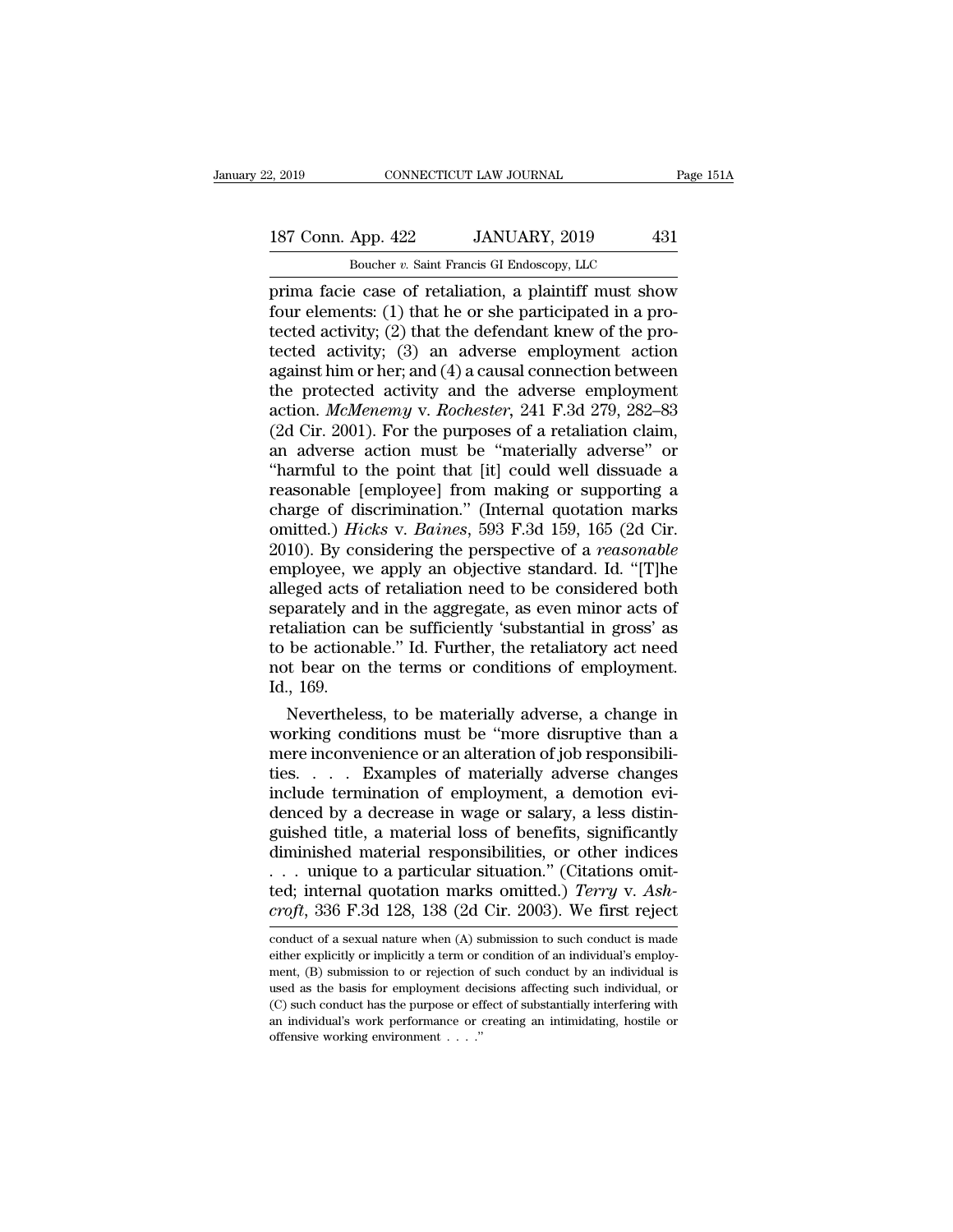### CONNECTICUT LAW JOURNAL January 22, 2019<br>
432 JANUARY, 2019 187 Conn. App. 422<br>
Boucher v. Saint Francis GI Endoscopy, LLC CONNECTICUT LAW JOURNAL January<br>JANUARY, 2019 187 Conn. App. 422<br>Boucher *v.* Saint Francis GI Endoscopy, LLC<br>T's claim that she has raised a genuine issue

CONNECTICUT LAW JOURNAL January 22, 2019<br>
432 JANUARY, 2019 187 Conn. App. 422<br>
Boucher v. Saint Francis GI Endoscopy, LLC<br>
the plaintiff's claim that she has raised a genuine issue<br>
of material fact as to whether she was MANUARY, 2019 187 Conn. App. 422<br>
Boucher v. Saint Francis GI Endoscopy, LLC<br>
the plaintiff's claim that she has raised a genuine issue<br>
of material fact as to whether she was constructively<br>
discharged by the defendant. "  $\frac{432}{\text{Boucher } v. \text{ Saint Francis GI Endoscopy, LLC}}$ <br>Boucher *v.* Saint Francis GI Endoscopy, LLC<br>the plaintiff's claim that she has raised a genuine issue<br>of material fact as to whether she was constructively<br>discharged by the defendant. "Nor  $\frac{432}{\text{Boucher } v. \text{ Saint Francis GI Endoscopy, LLC}}$ <br>Boucher  $v. \text{ Saint Francis GI Endoscopy, LLC}}$ <br>the plaintiff's claim that she has raised a genuine issue<br>of material fact as to whether she was constructively<br>discharged by the defendant. "Normally, an employee Boucher *v*. Saint Francis GI Endoscopy, LLC<br>the plaintiff's claim that she has raised a genuine issue<br>of material fact as to whether she was constructively<br>discharged by the defendant. "Normally, an employee<br>who resigns Boucher v. Samt Francis G Endoscopy, LLC<br>the plaintiff's claim that she has raised a genuine issue<br>of material fact as to whether she was constructively<br>discharged by the defendant. "Normally, an employee<br>who resigns is n the plaintiff's claim that she has raised a genuine issue<br>of material fact as to whether she was constructively<br>discharged by the defendant. "Normally, an employee<br>who resigns is not regarded as having been discharged,<br>and of material fact as to whether she was constructively<br>discharged by the defendant. "Normally, an employee<br>who resigns is not regarded as having been discharged,<br>and thus would have no right of action for [wrongful]<br>dischar discharged by the defendant. "Normally, an employee<br>who resigns is not regarded as having been discharged,<br>and thus would have no right of action for [wrongful]<br>discharge. . . . . Through the use of constructive dis-<br>charg who resigns is not regarded as having been discharged,<br>and thus would have no right of action for [wrongful]<br>discharge. . . . Through the use of constructive dis-<br>charge, the law recognizes that an employee's voluntary<br>re and thus would have no right of action for [wrongful]<br>discharge. . . . . Through the use of constructive dis-<br>charge, the law recognizes that an employee's voluntary<br>resignation may be, in reality, a dismissal by an<br>employ discharge. . . . Through the use of constructive discharge, the law recognizes that an employee's voluntary resignation may be, in reality, a dismissal by an employer. . . . Constructive discharge of an employee occurs whe charge, the law recognizes that an employee's voluntary<br>resignation may be, in reality, a dismissal by an<br>employer....Constructive discharge of an employee<br>occurs when an employer, rather than directly discharg-<br>ing an ind resignation may be, in reality, a dismissal by an employer.... Constructive discharge of an employee occurs when an employer, rather than directly discharging an individual, *intentionally* creates an intolerable work atm employer. . . . Constructive discharge of an employee<br>occurs when an employer, rather than directly discharg-<br>ing an individual, *intentionally* creates an intolerable<br>work atmosphere that forces an employee to quit invol occurs when an employer, rather than directly discharging an individual, *intentionally* creates an intolerable<br>work atmosphere that forces an employee to quit involuntarily. Working conditions are intolerable if they are<br> ing an individual, *intentionally* creates an intolerable<br>work atmosphere that forces an employee to quit invol-<br>untarily. Working conditions are intolerable if they are<br>so difficult or unpleasant that a reasonable person work atmosphere that forces an employee to quit involuntarily. Working conditions are intolerable if they are<br>so difficult or unpleasant that a reasonable person in<br>the employee's shoes would have felt compelled to<br>resign. untarily. Working conditions are intolerable if they are<br>so difficult or unpleasant that a reasonable person in<br>the employee's shoes would have felt compelled to<br>resign. . . . Accordingly, a claim of constructive dis-<br>cha so difficult or unpleasant that a reasonable person in<br>the employee's shoes would have felt compelled to<br>resign. . . . Accordingly, a claim of constructive dis-<br>charge must be supported by more than the employee's<br>subject the employee's shoes would have felt compelled to<br>resign. . . . Accordingly, a claim of constructive dis-<br>charge must be supported by more than the employee's<br>subjective opinion that the job conditions have become<br>so intol resign. . . . . Accordingly, a claim of constructive discharge must be supported by more than the employee's subjective opinion that the job conditions have become so intolerable that he or she was forced to resign." (Cit charge must be supported by more than the employee's<br>subjective opinion that the job conditions have become<br>so intolerable that he or she was forced to resign."<br>(Citations omitted; emphasis in original; internal quota-<br>ti subjective opinion that the job conditions have become<br>so intolerable that he or she was forced to resign."<br>(Citations omitted; emphasis in original; internal quota-<br>tion marks omitted.) *Brittell* v. *Dept. of Correction* so intolerable that he or she was forced to resign."<br>(Citations omitted; emphasis in original; internal quotation marks omitted.) *Brittell* v. *Dept. of Correction*, 247<br>Conn. 148, 178, 717 A.2d 1254 (1998). Furthermore, (Citations omitted; emphasis in original; internal quotation marks omitted.) *Brittell* v. *Dept. of Correction*, 247 Conn. 148, 178, 717 A.2d 1254 (1998). Furthermore, "[A] constructive discharge cannot be proven merely tion marks omitted.) *Brittell v. Dept. of Correction*, 247<br>Conn. 148, 178, 717 A.2d 1254 (1998). Furthermore, "[A]<br>constructive discharge cannot be proven merely by evi-<br>dence that an employee . . . preferred not to conti Conn. 148, 178, 717 A.2d 1254 (1998). Furthermore, "[A]<br>constructive discharge cannot be proven merely by evi-<br>dence that an employee . . . preferred not to continue<br>working for that employer" or that "the employee's<br>work constructive discharge cannot be proven merely by evidence that an employee  $\ldots$  preferred not to continue<br>working for that employer" or that "the employee's<br>working conditions were difficult or unpleasant."<br>Spence v. Ma dence that an employee . . . preferred not to continue<br>working for that employer" or that "the employee's<br>working conditions were difficult or unpleasant."<br>Spence v. Maryland Casualty Co., 995 F.2d 1147, 1156<br>(2d Cir. 199 working for that employer" or that "the employee's<br>working conditions were difficult or unpleasant."<br>*Spence v. Maryland Casualty Co.*, 995 F.2d 1147, 1156<br>(2d Cir. 1993). "Unless conditions are beyond ordinary<br>discriminat *Spence v. Maryland Casualty Co.*, 995 F.2d 1147, 1156 (2d Cir. 1993). "Unless conditions are beyond ordinary discrimination, a complaining employee is expected to remain on the job while seeking redress." (Citation omitte Spence v. Maryland Casualty<br>(2d Cir. 1993). "Unless conditi<br>discrimination, a complaining<br>remain on the job while see<br>omitted; internal quotations<br>State Police v. Suders, 542 U.S.<br>159 L. Ed. 2d 204 (2004).<br>The plaintiff ha Scrimination, a complaining employee is expected to<br>main on the job while seeking redress." (Citation<br>nitted; internal quotations omitted.) *Pennsylvania*<br>ate Police v. Suders, 542 U.S. 129, 147, 124 S. Ct. 2342,<br>9 L. Ed. material factor as the defendant of the defendant of the defendant *State Police v. Suders*, 542 U.S. 129, 147, 124 S. Ct. 2342, 159 L. Ed. 2d 204 (2004).<br>The plaintiff has not established a genuine issue of material fact

created an internal quotations omitted.) *Pennsylvania*<br>State Police v. Suders, 542 U.S. 129, 147, 124 S. Ct. 2342,<br>159 L. Ed. 2d 204 (2004).<br>The plaintiff has not established a genuine issue of<br>material fact as to whether State Police v. Suders, 542 U.S. 129, 147, 124 S. Ct. 2342, 159 L. Ed. 2d 204 (2004).<br>The plaintiff has not established a genuine issue of material fact as to whether the defendant *intentionally* created an intolerable wo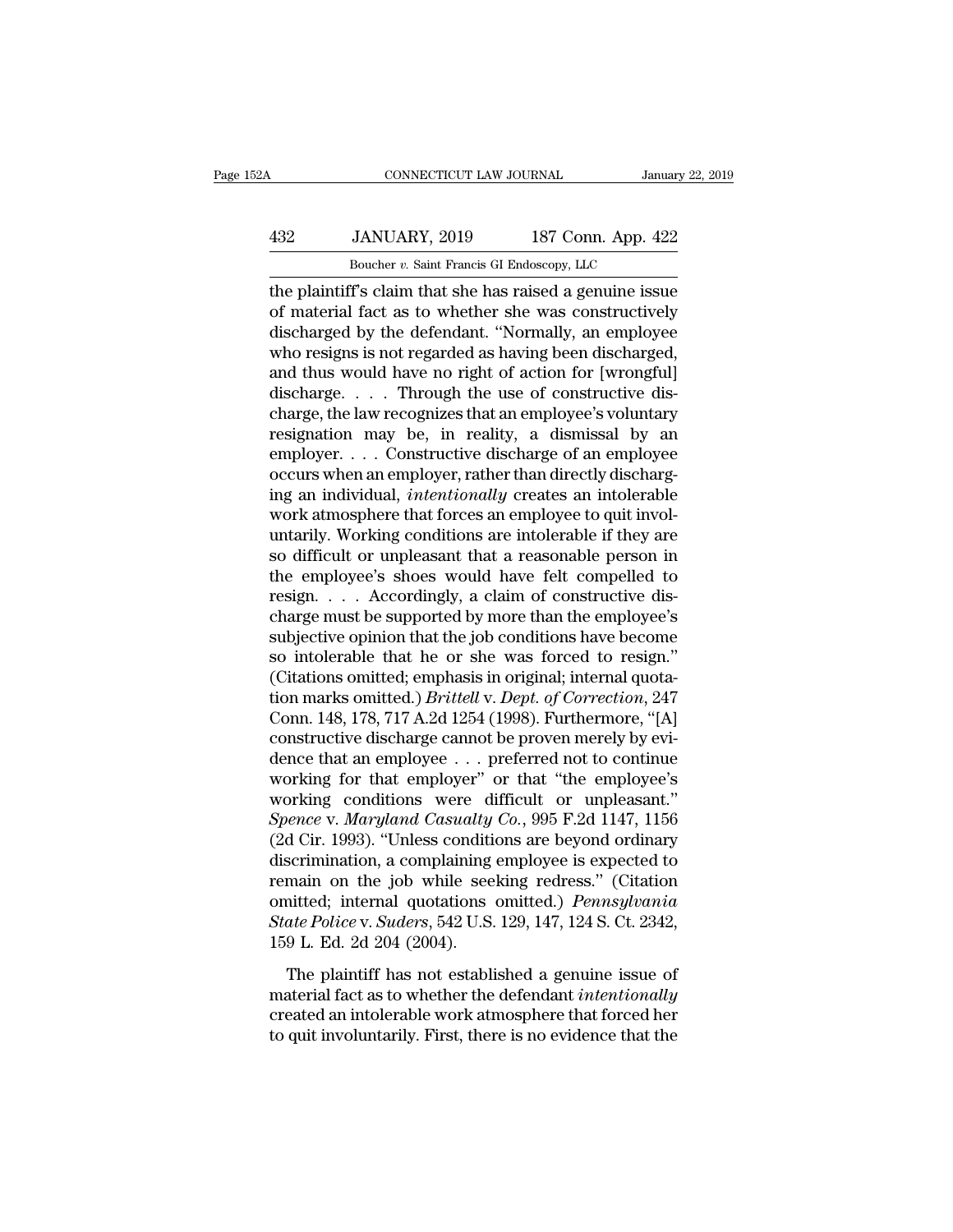### 2, 2019 CONNECTICUT LAW JOURNAL Page 153A<br>187 Conn. App. 422 JANUARY, 2019 433<br>Boucher v. Saint Francis GI Endoscopy, LLC CONNECTICUT LAW JOURNAL<br>
App. 422 JANUARY, 2019 43<br>
Boucher *v.* Saint Francis GI Endoscopy, LLC<br>
knew of Cresno's actions against her prio

2, 2019 CONNECTICUT LAW JOURNAL Page 153A<br>
187 Conn. App. 422 JANUARY, 2019 433<br>
Boucher v. Saint Francis GI Endoscopy, LLC<br>
defendant knew of Crespo's actions against her prior<br>
to the plaintiff's disclosure of them to Hu 187 Conn. App. 422 JANUARY, 2019 433<br>Boucher v. Saint Francis GI Endoscopy, LLC<br>defendant knew of Crespo's actions against her prior<br>to the plaintiff's disclosure of them to Hull on January<br>10, 2014. The plaintiff does not 187 Conn. App. 422 JANUARY, 2019 433<br>
Boucher v. Saint Francis GI Endoscopy, LLC<br>
defendant knew of Crespo's actions against her prior<br>
to the plaintiff's disclosure of them to Hull on January<br>
10, 2014. The plaintiff doe 187 Conn. App. 422 JANUARY, 2019 433<br>
Boucher  $v$ . Saint Francis GI Endoscopy, LLC<br>
defendant knew of Crespo's actions against her prior<br>
to the plaintiff's disclosure of them to Hull on January<br>
10, 2014. The plaintiff d Boucher v. Saint Francis GI Endoscopy, LLC<br>defendant knew of Crespo's actions against her prior<br>to the plaintiff's disclosure of them to Hull on January<br>10, 2014. The plaintiff does not claim that the defendant<br>ordered or Boucher v. Saint Francis GI Endoscopy, LLC<br>defendant knew of Crespo's actions against her prior<br>to the plaintiff's disclosure of them to Hull on January<br>10, 2014. The plaintiff does not claim that the defendant<br>ordered or defendant knew of Crespo's actions against her prior<br>to the plaintiff's disclosure of them to Hull on January<br>10, 2014. The plaintiff does not claim that the defendant<br>ordered or encouraged Crespo's actions against her.<br>Sh to the plaintiff's disclosure of them to Hull on January 10, 2014. The plaintiff does not claim that the defendant ordered or encouraged Crespo's actions against her. She made no other viable claim that would constitute an 10, 2014. The plaintiff does not claim that the defendant<br>ordered or encouraged Crespo's actions against her.<br>She made no other viable claim that would constitute<br>an intolerable work atmosphere. Second, the plaintiff<br>has p ordered or encouraged Crespo's actions against her.<br>She made no other viable claim that would constitute<br>an intolerable work atmosphere. Second, the plaintiff<br>has presented no evidence from which it can be inferred<br>that th She made no other viable claim that would constitute<br>an intolerable work atmosphere. Second, the plaintiff<br>has presented no evidence from which it can be inferred<br>that the defendant deliberately sought to force the plain-<br> an intolerable work atmosphere. Second, the plaintiff<br>has presented no evidence from which it can be inferred<br>that the defendant deliberately sought to force the plain-<br>tiff to quit. According to the plaintiff's own accoun has presented no evidence from which it can be inferred<br>that the defendant deliberately sought to force the plain-<br>tiff to quit. According to the plaintiff's own account,<br>when the plaintiff quit, her supervisor tried to pr that the defendant deliberately sought to force the plain-<br>tiff to quit. According to the plaintiff's own account,<br>when the plaintiff quit, her supervisor tried to prevent<br>her from quitting, asking "are you sure you want t tiff to quit. According to the plaintiff's own account,<br>when the plaintiff quit, her supervisor tried to prevent<br>her from quitting, asking "are you sure you want to do<br>this?" This evidence directly negates the constructive when the plaintiff quit, her supervisor tried to pre<br>her from quitting, asking "are you sure you want t<br>this?" This evidence directly negates the construe<br>discharge requirement that the defendant *intentior*<br>create an into If the methanics, asking "are you sure you want to do<br>is?" This evidence directly negates the constructive<br>scharge requirement that the defendant *intentionally*<br>eate an intolerable work environment to force the<br>ployee to this?" This evidence directly negates the constructive<br>discharge requirement that the defendant *intentionally*<br>create an intolerable work environment to force the<br>employee to quit; in fact, it is undisputed that Hull<br>att

discharge requirement that the defendant *intentionally*<br>create an intolerable work environment to force the<br>employee to quit; in fact, it is undisputed that Hull<br>attempted to stop the plaintiff from quitting.<br>Even if the create an intolerable work environment to force the<br>employee to quit; in fact, it is undisputed that Hull<br>attempted to stop the plaintiff from quitting.<br>Even if the meeting with Hull occurred as the plaintiff<br>described in employee to quit; in fact, it is undisputed that Hull<br>attempted to stop the plaintiff from quitting.<br>Even if the meeting with Hull occurred as the plaintiff<br>described in her deposition, the defendant's actions do<br>not rise attempted to stop the plaintiff from quitting.<br>
Even if the meeting with Hull occurred as the plaintiff<br>
described in her deposition, the defendant's actions do<br>
not rise to the level needed to demonstrate constructive<br>
d Even if the meeting with Hull occurred as the plaintiff<br>described in her deposition, the defendant's actions do<br>not rise to the level needed to demonstrate constructive<br>discharge. See *Noel* v. *AT & T Corp.*, 774 F.3d 92 described in her deposition, the defendant's actions do<br>not rise to the level needed to demonstrate constructive<br>discharge. See *Noel* v. AT & T Corp., 774 F.3d 920, 921<br>(8th Cir. 2014) (plaintiff failed to show constructi not rise to the level needed to demonstrate constructive<br>discharge. See *Noel* v. *AT* & *T* Corp., 774 F.3d 920, 921<br>(8th Cir. 2014) (plaintiff failed to show constructive<br>discharge because he produced no evidence that<br>em discharge. See *Noel* v. *AT & T Corp.*, 774 F.3d 920, 921 (8th Cir. 2014) (plaintiff failed to show constructive discharge because he produced no evidence that employer deliberately made working conditions so intolerable (8th Cir. 2014) (plaintiff failed to show constructive<br>discharge because he produced no evidence that<br>employer deliberately made working conditions so<br>intolerable that reasonable person would have been<br>compelled to resign discharge because he produced no evidence that<br>employer deliberately made working conditions so<br>intolerable that reasonable person would have been<br>compelled to resign); *Miller* v. *Praxair*, *Inc.*, United<br>States Court of employer deliberately made working conditions so<br>
intolerable that reasonable person would have been<br>
compelled to resign); *Miller* v. *Praxair*, *Inc.*, United<br>
States Court of Appeals, Docket No. 09:2962CV (CFD)<br>
(2d Ci intolerable that reasonable person would have been<br>compelled to resign); *Miller* v. *Praxair*, *Inc.*, United<br>States Court of Appeals, Docket No. 09:2962CV (CFD)<br>(2d Cir. November 24, 2010) (routine disagreements<br>with sup compelled to resign); *Miller* v. *Praxair*, *Inc.*, United<br>States Court of Appeals, Docket No. 09:2962CV (CFD)<br>(2d Cir. November 24, 2010) (routine disagreements<br>with supervisors and mild criticisms insufficient to meet<br>" States Court of Appeals, Docket No. 09:2962CV (CFD)<br>(2d Cir. November 24, 2010) (routine disagreements<br>with supervisors and mild criticisms insufficient to meet<br>"demanding" standard for constructive discharge); *Hill*<br>v. W (2d Cir. November 24, 2010) (routine disagreements<br>with supervisors and mild criticisms insufficient to meet<br>"demanding" standard for constructive discharge);  $Hill$ <br>v. Winn-Dixie Stores, Inc., 934 F.2d 1518, 1527 (11th<br>Cir with supervisors and mild criticisms insufficient to meet<br>
"demanding" standard for constructive discharge); *Hill*<br>
v. *Winn-Dixie Stores*, *Inc.*, 934 F.2d 1518, 1527 (11th<br>
Cir. 1991) (formal written reprimand and super "demanding" standard for construent v. Winn-Dixie Stores, Inc., 934<br>Cir. 1991) (formal written reprincriticism do not constitute construent<br>working conditions in this case we unpleasant that a reasonable per<br>shoes would ha Winn-Dixie Stores, Inc., 934 F.2d 1518, 1527 (11th<br>r. 1991) (formal written reprimand and supervisor<br>iticism do not constitute constructive discharge). The<br>orking conditions in this case were not so difficult or<br>pleasant Cir. 1991) (formal written reprimand and supervisor<br>criticism do not constitute constructive discharge). The<br>working conditions in this case were not so difficult or<br>unpleasant that a reasonable person in the plaintiff's<br>s criticism do not constitute constructive discharge). The<br>working conditions in this case were not so difficult or<br>unpleasant that a reasonable person in the plaintiff's<br>shoes would have resigned.<br>Additionally, an employee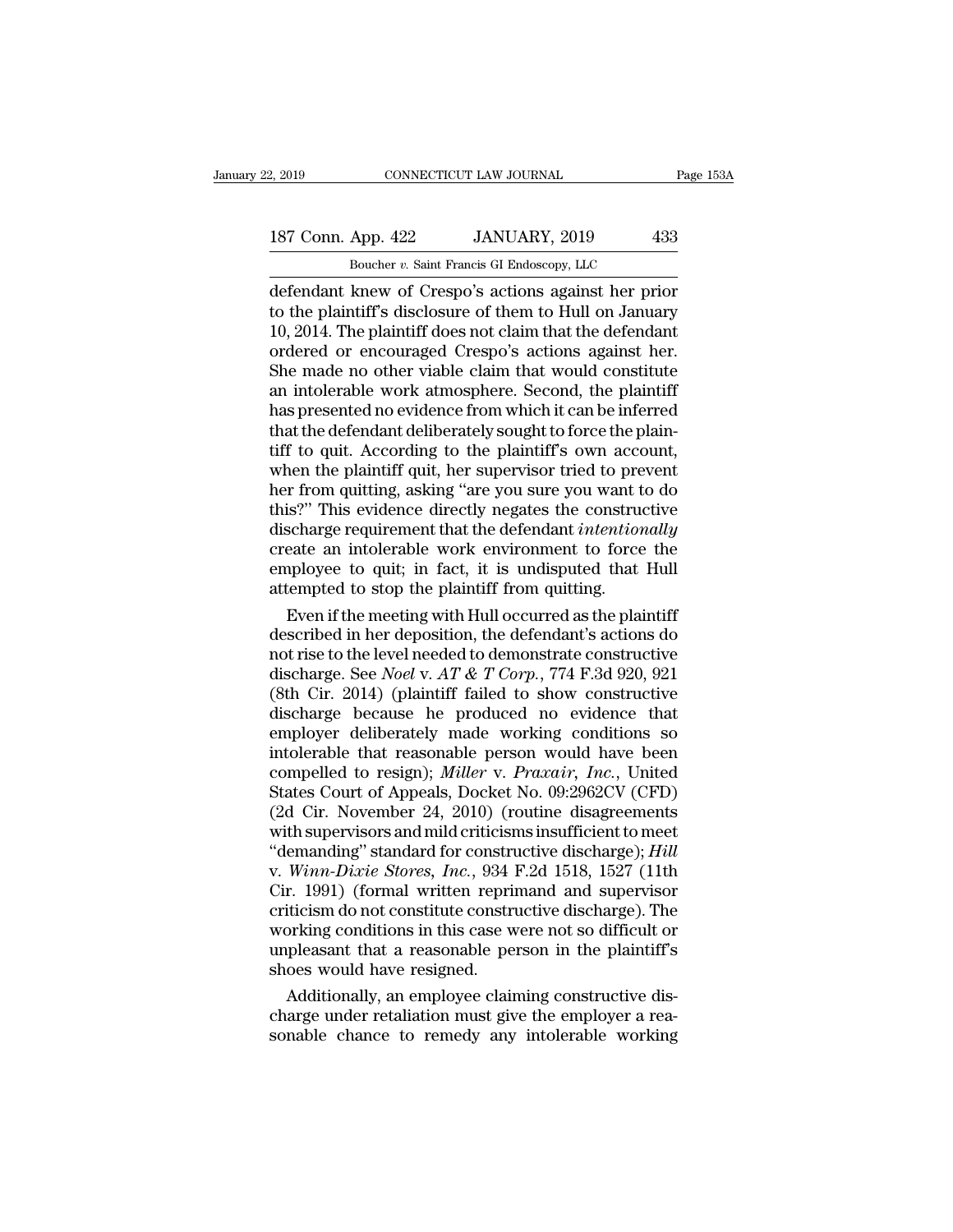### CONNECTICUT LAW JOURNAL January 22, 2019<br>
434 JANUARY, 2019 187 Conn. App. 422<br>
Boucher v. Saint Francis GI Endoscopy, LLC CONNECTICUT LAW JOURNAL January<br>JANUARY, 2019 187 Conn. App. 42:<br>Boucher *v.* Saint Francis GI Endoscopy, LLC<br>before quitting Howard v Burns Bros Inc.

connecticut LAW JOURNAL January 22, 2019<br>
434 JANUARY, 2019 187 Conn. App. 422<br>
<sup>Boucher</sup> v. Saint Francis GI Endoscopy, LLC<br>
conditions before quitting. *Howard* v. *Burns Bros.*, *Inc.*, 149 F.3d 835, 842 (8th Cir. 1998)  $\frac{434}{\text{Boucher } v. \text{ Saint Francis Gl Endoscopy, LLC}}$ <br>  $\frac{Boucher v. \text{ Saint Francis Gl Endoscopy, LLC}}{\text{conditions before quitting. } Howard v. Burns Bros., Inc.,}$ <br>  $149 \text{ F.3d } 835, 842 \text{ (8th Cir. 1998). Here, once informed of the complaint, the plaintiff's supervisor took swift action to investigate her concerns, going so far as to communicate with the plaintiff's work would with the algorithm.}$  $\frac{434}{\text{Boucher } v. \text{ Saint Francis GI Endoscopy, LLC}}$ <br>
Boucher *v.* Saint Francis GI Endoscopy, LLC<br>
conditions before quitting. *Howard v. Burns Bros., Inc.*,<br>
149 F.3d 835, 842 (8th Cir. 1998). Here, once informed<br>
of the complaint, the plai Boucher v. Saint Francis GI Endoscopy, LLC<br>
conditions before quitting. Howard v. Burns Bros., Inc.,<br>
149 F.3d 835, 842 (8th Cir. 1998). Here, once informed<br>
of the complaint, the plaintiff's supervisor took swift<br>
action Boucher v. Samt Francis GI Endoscopy, LLC<br>
conditions before quitting. Howard v. Burns Bros., Inc.,<br>
149 F.3d 835, 842 (8th Cir. 1998). Here, once informed<br>
of the complaint, the plaintiff's supervisor took swift<br>
action conditions before quitting. *Howard* v. *Burns Bros., Inc.*, 149 F.3d 835, 842 (8th Cir. 1998). Here, once informed of the complaint, the plaintiff's supervisor took swift action to investigate her concerns, going so far a 149 F.3d 835, 842 (8th Cir. 1998). Here, once informed<br>of the complaint, the plaintiff's supervisor took swift<br>action to investigate her concerns, going so far as to<br>communicate with the plaintiff over the weekend, while<br>t of the complaint, the plaintiff's supervisor took swift<br>action to investigate her concerns, going so far as to<br>communicate with the plaintiff over the weekend, while<br>the supervisor was on vacation. The possibility of pro-<br> action to investigate her concerns, going so far as to communicate with the plaintiff over the weekend, while the supervisor was on vacation. The possibility of providing the plaintiff with a remedy, however, was eliminate communicate with the plaintiff over the v<br>the supervisor was on vacation. The pos<br>viding the plaintiff with a remedy, howe<br>nated, three days after the complaint wa<br>the plaintiff abruptly quitting her job. '<br>was not given a E supervisor was on vacation. The possibility of pro-<br>ling the plaintiff with a remedy, however, was elimi-<br>ted, three days after the complaint was received, by<br>e plaintiff abruptly quitting her job. The defendant<br>as not g viding the plaintiff with a felliedy, however, was emidented, three days after the complaint was received, by<br>the plaintiff abruptly quitting her job. The defendant<br>was not given an opportunity to consider and, if neces-<br>

rated, three days after the complaint was received, by<br>the plaintiff abruptly quitting her job. The defendant<br>was not given an opportunity to consider and, if neces-<br>sary, address the plaintiff's claims.<br>In support of her real paintin abruptly quitting her job. The defendant<br>was not given an opportunity to consider and, if neces-<br>sary, address the plaintiff's claims.<br>In support of her contention that she raised a genuine<br>issue of material f was not given an opportuntly to consider and, if necessary, address the plaintiff's claims.<br>In support of her contention that she raised a genuine<br>issue of material fact as to constructive discharge, the<br>plaintiff relies h sary, address the plantin's claims.<br>In support of her contention that she raised a genuine<br>issue of material fact as to constructive discharge, the<br>plaintiff relies heavily on *Chertkova* v. *Connecticut Gen-<br>eral Life Ins* In support of her contention that she raised a genuine<br>issue of material fact as to constructive discharge, the<br>plaintiff relies heavily on *Chertkova* v. *Connecticut Gen-<br>eral Life Ins. Co.*, 92 F.3d 81 (2d Cir. 1996), i issue of material fact as to constructive discharge, the plaintiff relies heavily on *Chertkova v. Connecticut General Life Ins. Co.*, 92 F.3d 81 (2d Cir. 1996), in which the United States Court of Appeals for the Second C plaintiff relies heavily on *Chertkova* v. *Connecticut General Life Ins. Co.*, 92 F.3d 81 (2d Cir. 1996), in which the United States Court of Appeals for the Second Circuit reversed the decision of the United States Distr eral Life Ins. Co., 92 F.3d 81<br>United States Court of Apper<br>reversed the decision of the l<br>for the District of Connectic<br>ment in favor of the defence<br>charge claim. *Chertkova*, h<br>from the present case.<br>The plaintiff in *Ch* Inted states Court of Appeais for the second Circuit<br>versed the decision of the United States District Court<br>r the District of Connecticut to render summary judg-<br>ent in favor of the defendant on a constructive dis-<br>arge c reversed the decision of the Onted States District Court<br>for the District of Connecticut to render summary judg-<br>ment in favor of the defendant on a constructive dis-<br>charge claim. *Chertkova*, however, is distinguishable<br>

For the District of Connecticut to Fender summary Judg-<br>ment in favor of the defendant on a constructive dis-<br>charge claim. *Chertkova*, however, is distinguishable<br>from the present case.<br>The plaintiff in *Chertkova* had b then in favor of the defendant of a constructive disclonary<br>charge claim. *Chertkova*, however, is distinguishable<br>from the present case.<br>The plaintiff in *Chertkova* had been put on probation<br>for "communication" reasons. The plaintiff in *Cherhood*, nowever, is distinguishable<br>from the present case.<br>The plaintiff in *Chertkova* had been put on probation<br>for "communication" reasons. Id., 85. "[The] [p]laintiff's<br>evidence [suggested] her su The plaintiff in *Chertkova* had been put on probation<br>for "communication" reasons. Id., 85. "[The] [p]laintiff's<br>evidence [suggested] her supervisor engaged in a pat-<br>tern of baseless criticisms, said she would not be<br>aro The plaintiff in *Chertkova* had been put on probation<br>for "communication" reasons. Id., 85. "[The] [p]laintiff's<br>evidence [suggested] her supervisor engaged in a pat-<br>tern of baseless criticisms, said she would not be<br>aro for "communication" reasons. Id., 85. "[The] [p]laintiff's<br>evidence [suggested] her supervisor engaged in a pat-<br>tern of baseless criticisms, said she would not be<br>around, and that she would be fired instantly if she<br>did n evidence [suggested] her supervisor engaged in a pattern of baseless criticisms, said she would not be around, and that she would be fired instantly if she did not meet certain ambiguous behavior objectives."<br>(Internal quo tern of baseless criticisms, said she would not be<br>around, and that she would be fired instantly if she<br>did not meet certain ambiguous behavior objectives."<br>(Internal quotation marks omitted.) Id., 89. Another<br>female worke around, and that she would be fired instantly if she<br>did not meet certain ambiguous behavior objectives."<br>(Internal quotation marks omitted.) Id., 89. Another<br>female worker, and no male workers, had been dis-<br>charged for did not meet certain ambiguous behavior objectives."<br>(Internal quotation marks omitted.) Id., 89. Another<br>female worker, and no male workers, had been dis-<br>charged for the same baseless reasons. Id., 85. "[The<br>plaintiff] p (Internal quotation marks omitted.) Id., 89. Another<br>female worker, and no male workers, had been dis-<br>charged for the same baseless reasons. Id., 85. "[The<br>plaintiff] presented proof that documenting a pattern<br>to get rid female worker, and no male workers, had been discharged for the same baseless reasons. Id., 85. "[The plaintiff] presented proof that documenting a pattern to get rid of an unwanted employee was a recognized practice at t charged for the same baseless reasons. Id., 85. "[The plaintiff] presented proof that documenting a pattern to get rid of an unwanted employee was a recognized practice at the company . . . . " Id., 93. The court stated th plaintiff] presented proof that documenting a pattern<br>to get rid of an unwanted employee was a recognized<br>practice at the company . . . ." Id., 93. The court stated<br>that, "[t]he evidence . . . would . . . allow a fact-<br>fin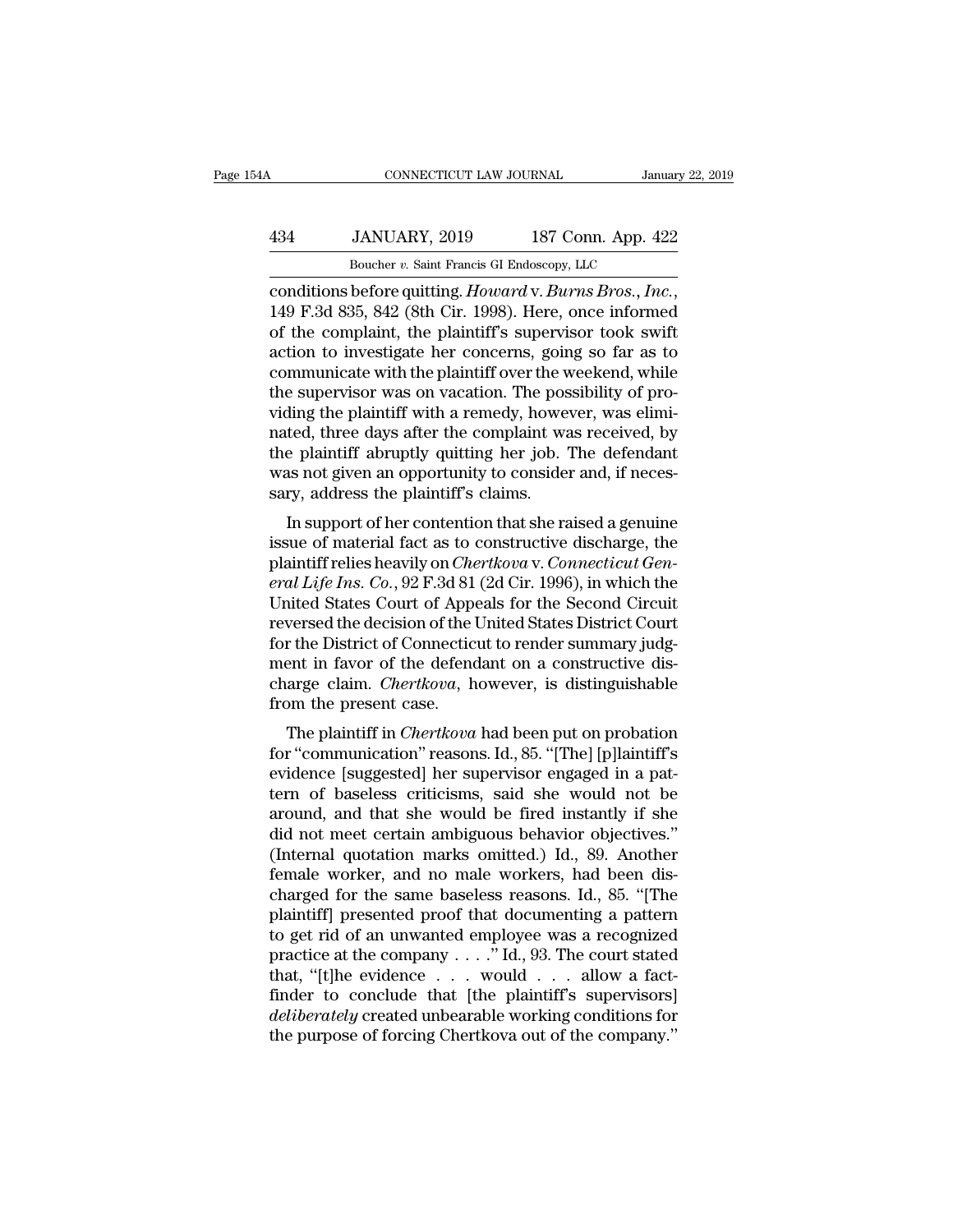### 2, 2019 CONNECTICUT LAW JOURNAL Page 155A<br>187 Conn. App. 422 JANUARY, 2019 435<br>Boucher v. Saint Francis GI Endoscopy, LLC CONNECTICUT LAW JOURNAL<br>
App. 422 JANUARY, 2019 43<br>
Boucher *v.* Saint Francis GI Endoscopy, LLC<br>
in original ) Id 90 In the present case the

(2, 2019 CONNECTICUT LAW JOURNAL Page 155A<br>
187 Conn. App. 422 JANUARY, 2019 435<br>
Boucher v. Saint Francis GI Endoscopy, LLC<br>
(Emphasis in original.) Id., 90. In the present case, the plaintiff has demonstrated no such pat 187 Conn. App. 422 JANUARY, 2019 435<br>
Boucher v. Saint Francis GI Endoscopy, LLC<br>
(Emphasis in original.) Id., 90. In the present case, the<br>
plaintiff has demonstrated no such pattern or inten-<br>
tional behavior by the defe 187 Conn. App. 422 JANUARY, 2019 435<br>Boucher v. Saint Francis GI Endoscopy, LLC<br>(Emphasis in original.) Id., 90. In the present case, the<br>plaintiff has demonstrated no such pattern or inten-<br>tional behavior by the defenda 187 Conn. App. 422 JANUARY, 2019 435<br>Boucher v. Saint Francis GI Endoscopy, LLC<br>(Emphasis in original.) Id., 90. In the present case, the<br>plaintiff has demonstrated no such pattern or inten-<br>tional behavior by the defenda Boucher v. Saint Francis GI Endoscopy, LLC<br>
(Emphasis in original.) Id., 90. In the present case, the<br>
plaintiff has demonstrated no such pattern or inten-<br>
tional behavior by the defendant. Accordingly, we dis-<br>
agree wi discharged by the defendant. Miphasis in original.) fall, *bo*. In the present ease, the aintiff has demonstrated no such pattern or inten-<br>mal behavior by the defendant. Accordingly, we dis-<br>ree with the plaintiff that she raised a genuine issue of<br>a plantari has denoted all better pattern of meet<br>tional behavior by the defendant. Accordingly, we dis-<br>agree with the plaintiff that she raised a genuine issue of<br>material fact as to whether she had been constructively<br>dis

method is the plaintiff that she raised a genuine issue of material fact as to whether she had been constructively discharged by the defendant.<br>We turn next to the plaintiff's assertion that the evidence presented regardin lect which plant that she raised a genuite issue of<br>material fact as to whether she had been constructively<br>discharged by the defendant.<br>We turn next to the plaintiff's assertion that the evi-<br>dence presented regarding the material fact as to whencef she had been constructively<br>discharged by the defendant.<br>We turn next to the plaintiff's assertion that the evi-<br>dence presented regarding the actions of Hull at the<br>meeting on January 13, 2014, We turn next to the plaintiff's assertion that the evi-<br>dence presented regarding the actions of Hull at the<br>meeting on January 13, 2014, either individually or col-<br>lectively, were sufficient to raise a genuine issue of<br>m We turn next to the plaintiff's assertion that the evi-<br>dence presented regarding the actions of Hull at the<br>meeting on January 13, 2014, either individually or col-<br>lectively, were sufficient to raise a genuine issue of<br>m dence presented regarding the actions of Hull at the<br>meeting on January 13, 2014, either individually or col-<br>lectively, were sufficient to raise a genuine issue of<br>material fact that the defendant took an adverse<br>employme meeting on January 13, 2014, either individually or collectively, were sufficient to raise a genuine issue of material fact that the defendant took an adverse employment action against her. Specifically, the plaintiff con lectively, were sufficient to raise a genuine issue of material fact that the defendant took an adverse employment action against her. Specifically, the plaintiff contends that "[the] [d]efendant's response to [the] [p]lai material fact that the defendant took an adverse<br>employment action against her. Specifically, the plain-<br>tiff contends that "[the] [d]efendant's response to [the]<br>[p]laintiff's sexual harassment complaint was harmful<br>to th f contends that "[the] [d]efendant's response to [the]<br>Ilaintiff's sexual harassment complaint was harmful<br>the point that it could have dissuaded a reasonable<br>orker from making or supporting a charge of discrimi-<br>tion." S In contents and [inc] [a]cremative response to [are]<br>
[p]laintiff's sexual harassment complaint was harmful<br>
to the point that it could have dissuaded a reasonable<br>
worker from making or supporting a charge of discrimi-<br>

Explanant B Bexada hardssinent complaint was narmed<br>to the point that it could have dissuaded a reasonable<br>worker from making or supporting a charge of discrimi-<br>nation." See *Hicks* v. *Baines*, supra, 593 F.3d 165.<br>Hull' end by Hull was never issued. The plaintiff has failed<br>the phase of discrimination." See *Hicks* v. *Baines*, supra, 593 F.3d 165.<br>Hull's actions, however, individually or in the aggregate, do not constitute a materially a mation." See *Hicks* v. *Baines*, supra, 593 F.3d 165.<br>Hull's actions, however, individually or in the aggregate, do not constitute a materially adverse employment<br>action. First, it is undisputed that the warning threat-<br> Hull's actions, however, individually or in the aggregate, do not constitute a materially adverse employment<br>action. First, it is undisputed that the warning threat-<br>ened by Hull was never issued. The plaintiff has failed<br> Hull's actions, however, individually or in the aggregate, do not constitute a materially adverse employment<br>action. First, it is undisputed that the warning threat-<br>ened by Hull was never issued. The plaintiff has failed<br> gate, do not constitute a materially adverse employment<br>action. First, it is undisputed that the warning threat-<br>ened by Hull was never issued. The plaintiff has failed<br>to cite to a single case in which a court has held th action. First, it is undisputed that the warning threatened by Hull was never issued. The plaintiff has failed to cite to a single case in which a court has held that the threat of a warning could, by itself, constitute a ened by Hull was never issued. The plaintiff has failed<br>to cite to a single case in which a court has held that<br>the threat of a warning could, by itself, constitute a<br>materially adverse employment action. In repeated<br>cases to cite to a single case in which a court has held that<br>the threat of a warning could, by itself, constitute a<br>materially adverse employment action. In repeated<br>cases, in similar factual contexts, courts have rejected<br>the action. For example, in *Amato* v. *Hearst Corp.*, suppresses, in similar factual contexts, courts have rejected<br>a argument that certain actions by employers, unac-<br>mpanied by an adverse change in employment condi-<br>ns, are enough cases, in similar lactuar contents, coal is nave rejected<br>the argument that certain actions by employment condi-<br>tions, are enough to constitute an adverse employment<br>action.<br>For example, in *Amato* v. *Hearst Corp.*, supr

ence argument and ecreain actions by employment condi-<br>companied by an adverse change in employment condi-<br>tions, are enough to constitute an adverse employment<br>action.<br>For example, in *Amato* v. *Hearst Corp.*, supra, 149 For example, in *Amato* v. *Hearst Corp.*, supra, 149<br>Conn. App. 774, the plaintiff employee alleged that her<br>employer had discriminated against her on account of<br>her age. Id., 776. The plaintiff had worked for the defenaction.<br>
For example, in *Amato* v. *Hearst Corp.*, supra, 149<br>
Conn. App. 774, the plaintiff employee alleged that her<br>
employer had discriminated against her on account of<br>
her age. Id., 776. The plaintiff had worked for For example, in *Amato* v. *Hearst Corp.*, supra, 149 Conn. App. 774, the plaintiff employee alleged that her employer had discriminated against her on account of her age. Id., 776. The plaintiff had worked for the defenda For example, in *Amato* v. *Hearst Corp.*, supra, 149 Conn. App. 774, the plaintiff employee alleged that her employer had discriminated against her on account of her age. Id., 776. The plaintiff had worked for the defenda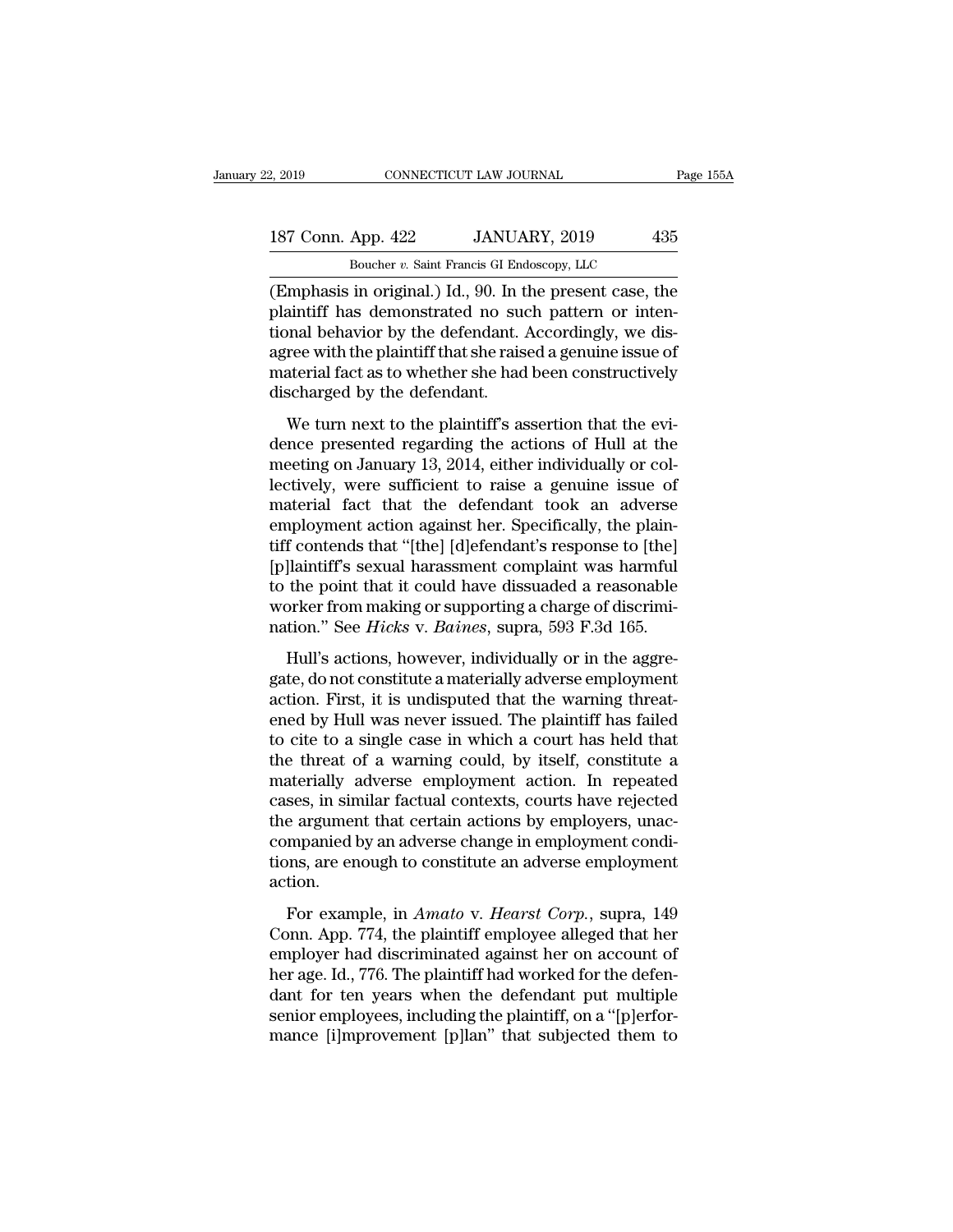### CONNECTICUT LAW JOURNAL January 22, 2019<br>
436 JANUARY, 2019 187 Conn. App. 422<br>
Boucher v. Saint Francis GI Endoscopy, LLC CONNECTICUT LAW JOURNAL January<br>JANUARY, 2019 187 Conn. App. 422<br>Boucher *v.* Saint Francis GI Endoscopy, LLC<br>Dination Id In response to the plan, the plain

FUNDER CONNECTICUT LAW JOURNAL<br>
Future 187 Conn. App. 422<br>
Boucher v. Saint Francis GI Endoscopy, LLC<br>
future termination. Id. In response to the plan, the plain-<br>
tiff filed a complaint alleging age discrimination with<br>
t 136 JANUARY, 2019 187 Conn. App. 422<br>
Boucher v. Saint Francis GI Endoscopy, LLC<br>
future termination. Id. In response to the plan, the plain-<br>
tiff filed a complaint alleging age discrimination with<br>
the Connecticut Commis  $\frac{436}{\text{Boucher } v. \text{ Saint Francis Gl Endoscopy, LLC}}$ <br>  $\frac{Boucher v. \text{ Saint Francis Gl Endoscopy, LLC}}{\text{future termination. Id. In response to the plan, the plain-  
tiff filed a complaint alleging age discrimination with  
the Connecticut Commission on Human Rights and  
Opportunities (commission). Id. After the complaint  
had been filed with the commission the defendant anded$  $\frac{436}{22}$  Boucher v. Saint Francis GI Endoscopy, LLC<br>
Euture termination. Id. In response to the plan, the plain-<br>
tiff filed a complaint alleging age discrimination with<br>
the Connecticut Commission on Human Rights and Boucher v. Saint Francis GI Endoscopy, LLC<br>
future termination. Id. In response to the plan, the plain-<br>
tiff filed a complaint alleging age discrimination with<br>
the Connecticut Commission on Human Rights and<br>
Opportuniti Boucher *v*. Saint Francis GI Endoscopy, LLC<br>future termination. Id. In response to the plan, the plain-<br>tiff filed a complaint alleging age discrimination with<br>the Connecticut Commission on Human Rights and<br>Opportunities future termination. Id. In response to the plan, the plaintiff filed a complaint alleging age discrimination with<br>the Connecticut Commission on Human Rights and<br>Opportunities (commission). Id. After the complaint<br>had been tiff filed a complaint alleging age discrimination with<br>the Connecticut Commission on Human Rights and<br>Opportunities (commission). Id. After the complaint<br>had been filed with the commission, the defendant ended<br>or suspende the Connecticut Commission on Human Rights and<br>Opportunities (commission). Id. After the complaint<br>had been filed with the commission, the defendant ended<br>or suspended its actions against the older employees,<br>and neither t Opportunities (commission). Id. After the complaint<br>had been filed with the commission, the defendant ended<br>or suspended its actions against the older employees,<br>and neither the plaintiff nor any of the other senior<br>employ had been filed with the commission, the defendant ended<br>or suspended its actions against the older employees,<br>and neither the plaintiff nor any of the other senior<br>employees were terminated. Id., 776–77. This court held<br>th or suspended its actions against the older employees,<br>and neither the plaintiff nor any of the other senior<br>employees were terminated. Id., 776–77. This court held<br>that the employee failed to allege any adverse material<br>ch and neither the plaintiff nor any of the other senior<br>employees were terminated. Id., 776–77. This court held<br>that the employee failed to allege any adverse material<br>changes in the terms or conditions of her employment,<br>su ployees were terminated. Id., 776–77. This court held<br>at the employee failed to allege any adverse material<br>anges in the terms or conditions of her employment,<br>ch as termination, as a result of being placed on the<br>rformanc that the employee failed to allege any adverse material<br>changes in the terms or conditions of her employment,<br>such as termination, as a result of being placed on the<br>performance improvement plan, and therefore did not<br>esta

changes in the terms or conditions of her employment,<br>such as termination, as a result of being placed on the<br>performance improvement plan, and therefore did not<br>establish a prima facie case of discrimination. Id., 783.<br>Si such as termination, as a result of being placed on the<br>performance improvement plan, and therefore did not<br>establish a prima facie case of discrimination. Id., 783.<br>Similarly, in *Tepperwien* v. *Entergy Nuclear Opera-<br>ti* performance improvement plan, and therefore did not<br>establish a prima facie case of discrimination. Id., 783.<br>Similarly, in *Tepperwien* v. *Entergy Nuclear Opera-<br>tions, Inc.*, 663 F.3d 556, 560 (2d Cir. 2011), the United establish a prima facie case of discrimination. Id., 783.<br>
Similarly, in *Tepperwien* v. *Entergy Nuclear Operations, Inc.*, 663 F.3d 556, 560 (2d Cir. 2011), the United<br>
States Court of Appeals for the Second Circuit affi Similarly, in *Tepperwien* v. *Entergy Nuclear Operations, Inc.*, 663 F.3d 556, 560 (2d Cir. 2011), the United States Court of Appeals for the Second Circuit affirmed the decision of the United States District Court for th tions, *Inc.*, 663 F.3d 556, 560 (2d Cir. 2011), the United<br>States Court of Appeals for the Second Circuit affirmed<br>the decision of the United States District Court for the<br>Southern District of New York to grant a motion f States Court of Appeals for the Second Circuit affirmed<br>the decision of the United States District Court for the<br>Southern District of New York to grant a motion for<br>summary judgment in favor of the defendant on a con-<br>stru the decision of the United States District Court for the<br>Southern District of New York to grant a motion for<br>summary judgment in favor of the defendant on a con-<br>structive discharge claim. In *Tepperwien*, an employee<br>made Southern District of New York to grant a motion for<br>summary judgment in favor of the defendant on a con-<br>structive discharge claim. In *Tepperwien*, an employee<br>made a complaint to his union, which in turn informed<br>managem summary judgment in favor of the defendant on a constructive discharge claim. In *Tepperwien*, an employee made a complaint to his union, which in turn informed management, about sexual harassment. Id., 561. After the empl structive discharge claim. In *Tepperwien*, an employee<br>made a complaint to his union, which in turn informed<br>management, about sexual harassment. Id., 561. After<br>the employee made his complaint, the employee was<br>threatene made a complaint to his union, which in turn informed<br>management, about sexual harassment. Id., 561. After<br>the employee made his complaint, the employee was<br>threatened by a supervisor that he would be walked<br>off site and h management, about sexual harassment. Id., 561. After<br>the employee made his complaint, the employee was<br>threatened by a supervisor that he would be walked<br>off site and his employment would be terminated. Id.,<br>571. Neither o the employee made his complaint, the employee was<br>threatened by a supervisor that he would be walked<br>off site and his employment would be terminated. Id.,<br>571. Neither of these threats, however, were carried<br>out. Id. There threatened by a supervisor that he would be walked<br>off site and his employment would be terminated. Id.,<br>571. Neither of these threats, however, were carried<br>out. Id. Therefore, the Second Circuit found that these<br>actions off site and his er<br>571. Neither of tl<br>out. Id. Therefore<br>actions did not ca<br>verbal threats" a<br>adverse employme<br>omitted.) Id.<br>In *Balderrama* 571. Neither of these threats, however, were carried<br>out. Id. Therefore, the Second Circuit found that these<br>actions did not cause injury because they were "empty<br>verbal threats" and, therefore, were not materially<br>adverse

actions did not cause injury because they were "empty<br>verbal threats" and, therefore, were not materially<br>adverse employment actions. (Internal quotation marks<br>omitted.) Id.<br>In *Balderrama* v. *Kraft Foods North America, I* verbal threats" and, therefore, were not materially<br>adverse employment actions. (Internal quotation marks<br>omitted.) Id.<br>In *Balderrama* v. *Kraft Foods North America, Inc.*,<br>307 F. Supp. 2d 1012, 1013 (N.D. Ill. 2004), the adverse employment actions. (Internal quotation marks<br>omitted.) Id.<br>In *Balderrama v. Kraft Foods North America, Inc.*,<br>307 F. Supp. 2d 1012, 1013 (N.D. Ill. 2004), the plain-<br>tiff alleged that she complained to her employ omitted.) Id.<br>
In *Balderrama v. Kraft Foods North America, Inc.*, 307 F. Supp. 2d 1012, 1013 (N.D. Ill. 2004), the plaintiff alleged that she complained to her employer<br>
about sexual harassment and nothing was done. She<br> In *Balderrama v. Kraft Foods North America, Inc.*, 307 F. Supp. 2d 1012, 1013 (N.D. Ill. 2004), the plaintiff alleged that she complained to her employer about sexual harassment and nothing was done. She then filed a comp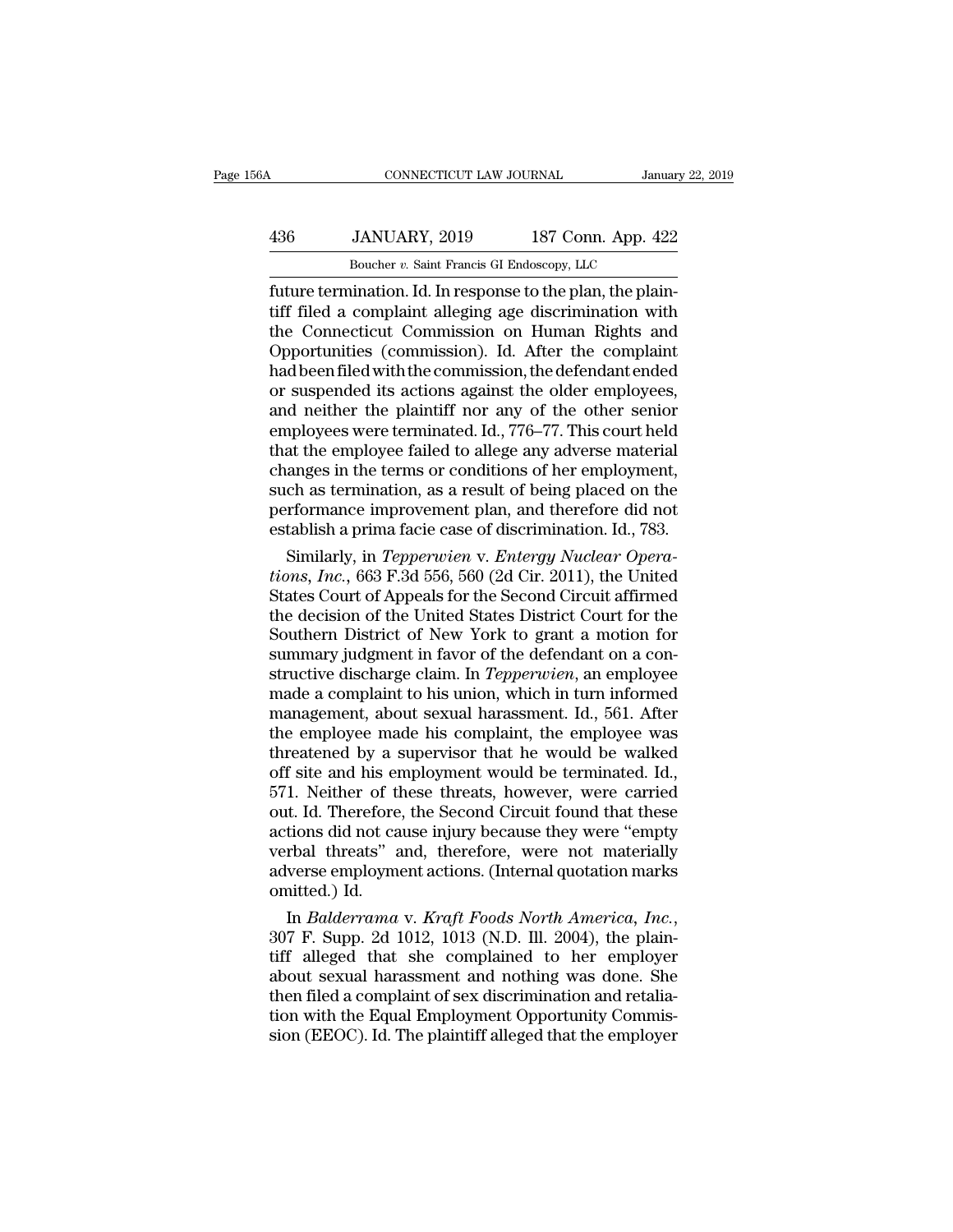### 2, 2019 CONNECTICUT LAW JOURNAL Page 157A<br>187 Conn. App. 422 JANUARY, 2019 437<br>Boucher v. Saint Francis GI Endoscopy, LLC CONNECTICUT LAW JOURNAL<br>
App. 422 JANUARY, 2019 43<br>
Boucher *v.* Saint Francis GI Endoscopy, LLC<br>
written warning in retaliation for filing the

ext. 2019 CONNECTICUT LAW JOURNAL Page 157A<br>
187 Conn. App. 422 JANUARY, 2019 437<br>
Boucher v. Saint Francis GI Endoscopy, LLC<br>
gave her a written warning in retaliation for filing the<br>
EEOC charge. Id. The United States Di 187 Conn. App. 422 JANUARY, 2019 437<br>Boucher v. Saint Francis GI Endoscopy, LLC<br>gave her a written warning in retaliation for filing the<br>EEOC charge. Id. The United States District Court for<br>the Northern District of Illino 187 Conn. App. 422 JANUARY, 2019 437<br>
Boucher v. Saint Francis GI Endoscopy, LLC<br>
gave her a written warning in retaliation for filing the<br>
EEOC charge. Id. The United States District Court for<br>
the Northern District of I 187 Conn. App. 422 JANUARY, 2019 437<br>
Boucher v. Saint Francis GI Endoscopy, LLC<br>
gave her a written warning in retaliation for filing the<br>
EEOC charge. Id. The United States District Court for<br>
the Northern District of I Boucher *v*. Saint Francis GI Endoscopy, LLC<br>gave her a written warning in retaliation for filing the<br>EEOC charge. Id. The United States District Court for<br>the Northern District of Illinois, Eastern Division ren-<br>dered su Boucher *v.* Samt Francis Gr Endoscopy, LLC<br>gave her a written warning in retaliation for filing the<br>EEOC charge. Id. The United States District Court for<br>the Northern District of Illinois, Eastern Division ren-<br>dered sum gave her a written warning in retaliation for filing the<br>EEOC charge. Id. The United States District Court for<br>the Northern District of Illinois, Eastern Division ren-<br>dered summary judgment in favor of the employer on<br>the EEOC charge. Id. The United States District Court for<br>the Northern District of Illinois, Eastern Division ren-<br>dered summary judgment in favor of the employer on<br>the plaintiff's claim of retaliation, concluding that a<br>writ the Northern District of Illinois, Eastern Division<br>dered summary judgment in favor of the employer<br>the plaintiff's claim of retaliation, concluding the<br>written warning did not constitute an adverse em<br>ment action under Se Further, Hull's purportedly angry demeanor during that a sitten warning did not constitute an adverse employ-<br>ent action under Seventh Circuit case law, as it did<br>t result in a significantly negative alteration in the<br>aint her Frankraming did not constitute an adverse employment action under Seventh Circuit case law, as it did<br>not result in a significantly negative alteration in the<br>plaintiff's workplace environment. Id., 1014.<br>Further, Hull

ment action under Seventh Circuit case law, as it did<br>not result in a significantly negative alteration in the<br>plaintiff's workplace environment. Id., 1014.<br>Further, Hull's purportedly angry demeanor during<br>her January 13 mot result in a significantly negative alteration in the<br>plaintiff's workplace environment. Id., 1014.<br>Further, Hull's purportedly angry demeanor during<br>her January 13, 2014 meeting with the plaintiff, if<br>proven, does not **Example 11 Figure environment.** Id., 1014.<br> **Further, Hull's purportedly angry demeanor during**<br>
her January 13, 2014 meeting with the plaintiff, if<br>
proven, does not create a materially adverse employ-<br>
ment action. In Further, Hull's purportedly angry demeanor during<br>her January 13, 2014 meeting with the plaintiff, if<br>proven, does not create a materially adverse employ-<br>ment action. In *Tepperwien* v. *Entergy Nuclear Opera-<br>tions, Inc* Further, Hull's purportedly angry demeanor during<br>her January 13, 2014 meeting with the plaintiff, if<br>proven, does not create a materially adverse employ-<br>ment action. In *Tepperwien* v. *Entergy Nuclear Opera-<br>tions, Inc* her January 13, 2014 meeting with the plaintiff, if<br>proven, does not create a materially adverse employ-<br>ment action. In *Tepperwien* v. *Entergy Nuclear Opera-<br>tions, Inc.*, supra, 663 F.3d 565, 571, a supervisor's stare<br> proven, does not create a materially adverse employ-<br>ment action. In *Tepperwien* v. *Entergy Nuclear Opera-<br>tions, Inc.*, supra, 663 F.3d 565, 571, a supervisor's stare<br>at an employee during an employee meeting while comment action. In *Tepperwien* v. *Entergy Nuclear Operations, Inc.*, supra, 663 F.3d 565, 571, a supervisor's stare at an employee during an employee meeting while commenting that "[t]here are people . . . that don't like e tions, Inc., supra, 663 F.3d 565, 571, a supervisor's stare<br>at an employee during an employee meeting while com-<br>menting that "[t]here are people  $\ldots$  that don't like<br>each other," "[t]here are people here I don't like," at an employee during an employee meeting while commenting that "[t]here are people . . . that don't like<br>each other," "[t]here are people here I don't like," after<br>the employee had made a sexual harassment complaint,<br>was menting that "[t]here are people . . . that don't like<br>each other," "[t]here are people here I don't like," after<br>the employee had made a sexual harassment complaint,<br>was not considered an adverse employment action.<br>(Inter each other," "[t]here are people here I don't like," after<br>the employee had made a sexual harassment complaint,<br>was not considered an adverse employment action.<br>(Internal quotation marks omitted.) Hull's actions,<br>viewed in the employee had made a sexual harassment complaint,<br>was not considered an adverse employment action.<br>(Internal quotation marks omitted.) Hull's actions,<br>viewed in the light most favorable to the plaintiff, are no<br>more ha *Burlington Morthern Andreign Co.*<br> *Burlington Morthern Northern Northern Northern Northern Northern Northern And Would not dissuade a reasonable employee from making or supporting a charge of discrimination. See <i>Burling* viewed in the light most favorable to the plaintiff, are no<br>more harmful or intimidating than those in *Tepperwien*<br>and would not dissuade a reasonable employee from<br>making or supporting a charge of discrimination. See<br>*Bu* more harmful or intimidating than those in *Tepperwien*<br>and would not dissuade a reasonable employee from<br>making or supporting a charge of discrimination. See<br>*Burlington Northern & Santa Fe Railway Co.* v. *White*,<br>548 U and would not dissuade a reasonable employee from<br>making or supporting a charge of discrimination. Se<br>Burlington Northern & Santa Fe Railway Co. v. White<br>548 U.S. 53, 68, 126 S. Ct. 2405, 165 L. Ed. 2d 345 (2006<br>("personal *urlington Northern & Santa Fe Railway Co.* v. *White*,<br>8 U.S. 53, 68, 126 S. Ct. 2405, 165 L. Ed. 2d 345 (2006)<br>personality conflicts at work that generate antipathy<br>d snubbing by supervisors and co-workers are not<br>tionab 548 U.S. 53, 68, 126 S. Ct. 2405, 165 L. Ed. 2d 345 (2006)<br>("personality conflicts at work that generate antipathy<br>and snubbing by supervisors and co-workers are not<br>actionable" [internal quotation marks omitted]).<br>Finall

("personality conflicts at work that generate antipathy<br>and snubbing by supervisors and co-workers are not<br>actionable" [internal quotation marks omitted]).<br>Finally, Hull's request for the plaintiff to recount her<br>story in and snubbing by supervisors and co-workers are not<br>actionable" [internal quotation marks omitted]).<br>Finally, Hull's request for the plaintiff to recount her<br>story in the course of her investigation does not consti-<br>tute a actionable" [internal quotation marks omitted]).<br>Finally, Hull's request for the plaintiff to recount her<br>story in the course of her investigation does not consti-<br>tute a materially adverse employment action. It was<br>approp Finally, Hull's request for the plaintiff to recount her<br>story in the course of her investigation does not consti-<br>tute a materially adverse employment action. It was<br>appropriate for Hull to request that the plaintiff repe Finally, Hull's request for the plaintiff to recount her<br>story in the course of her investigation does not consti-<br>tute a materially adverse employment action. It was<br>appropriate for Hull to request that the plaintiff repe